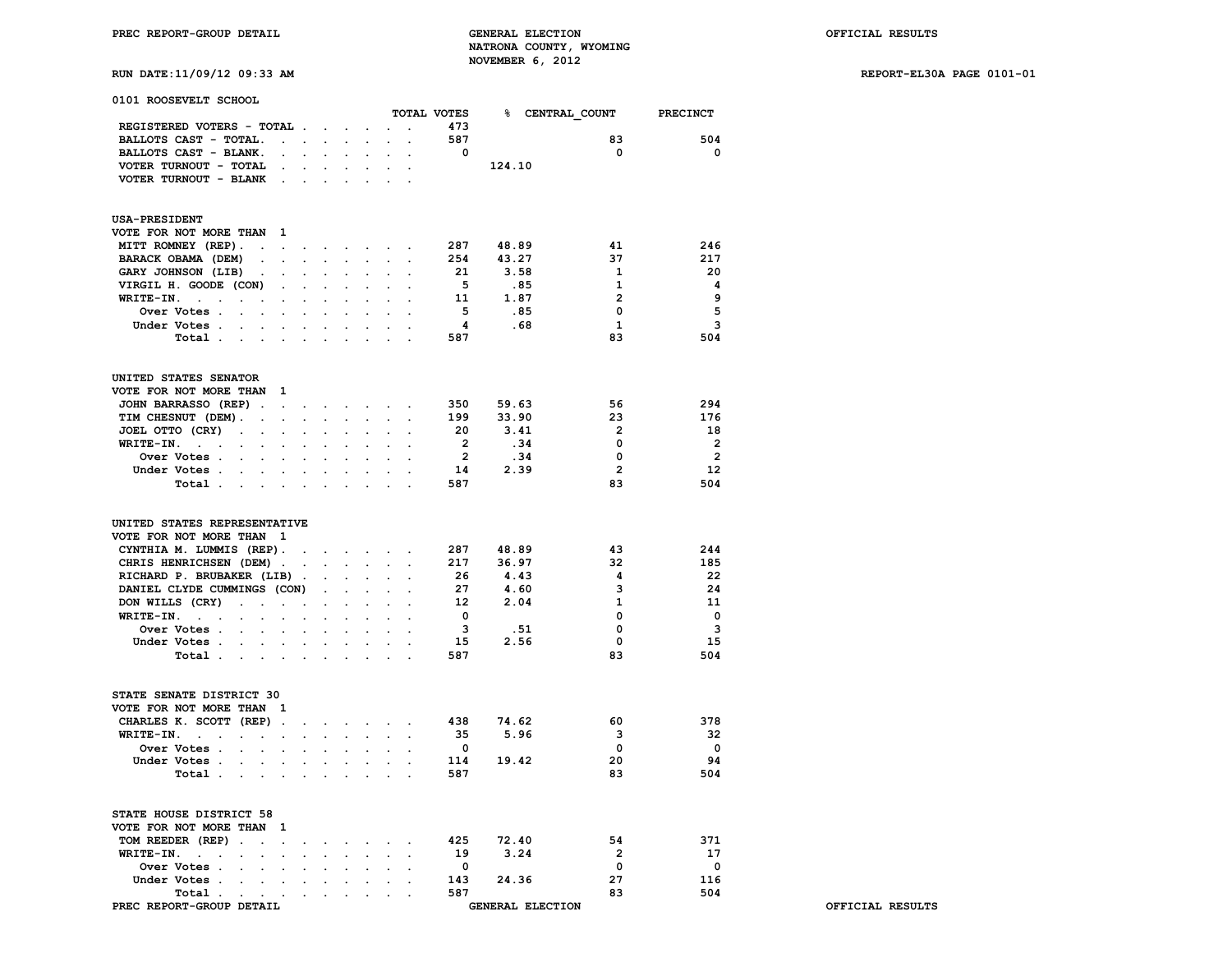|                                                                                                                                                    | NUVEMBER 0, ZUIZ |                           |
|----------------------------------------------------------------------------------------------------------------------------------------------------|------------------|---------------------------|
| RUN DATE: 11/09/12 09:33 AM<br>and the contract of the contract of the contract of the contract of the contract of the contract of the contract of |                  | REPORT-EL30A PAGE 0101-02 |

| 0101 ROOSEVELT SCHOOL                                                         |                                |                      |                      |                      |                                                       |                      |                      | TOTAL VOTES | ℁     | CENTRAL COUNT  | <b>PRECINCT</b> |
|-------------------------------------------------------------------------------|--------------------------------|----------------------|----------------------|----------------------|-------------------------------------------------------|----------------------|----------------------|-------------|-------|----------------|-----------------|
| <b>BOCC</b>                                                                   |                                |                      |                      |                      |                                                       |                      |                      |             |       |                |                 |
| VOTE FOR NOT MORE THAN                                                        | 2                              |                      |                      |                      |                                                       |                      |                      |             |       |                |                 |
| FORREST CHADWICK (REP)                                                        | $\sim$                         | $\ddot{\phantom{a}}$ |                      |                      | $\sim$ $\sim$ $\sim$                                  |                      |                      | 162         | 13.80 | 32             | 130             |
| MATT KEATING (REP)<br>$\cdot$                                                 |                                |                      | $\ddot{\phantom{0}}$ |                      | <b>Contract Contract</b>                              |                      |                      | 209         | 17.80 | 29             | 180             |
| GINO CERULLO (DEM)                                                            |                                |                      |                      |                      |                                                       |                      |                      | 191         | 16.27 | 27             | 164             |
| TROY BRAY (CON)<br>$\mathbf{r}$<br>$\ddot{\phantom{a}}$                       | $\mathbf{r}$                   | $\ddot{\phantom{a}}$ |                      |                      | $\mathbf{r}$ , $\mathbf{r}$ , $\mathbf{r}$            |                      |                      | -48         | 4.09  | $\overline{a}$ | 44              |
| LINDA BERGERON (CON).                                                         | $\ddot{\phantom{a}}$           | $\ddot{\phantom{a}}$ | $\mathbf{r}$         |                      | $\mathbf{r} = \mathbf{r}$                             | $\ddot{\phantom{a}}$ |                      | 74          | 6.30  | 11             | 63              |
| KEITH B. GOODENOUGH (IND).                                                    |                                |                      |                      |                      | $\mathbf{r} = \mathbf{r}$ , $\mathbf{r} = \mathbf{r}$ |                      |                      | 256         | 21.81 | 35             | 221             |
| WRITE-IN.<br>$\sim$<br>$\sim$<br>$\ddot{\phantom{0}}$<br>$\ddot{\phantom{a}}$ | $\sim$                         |                      |                      |                      |                                                       |                      |                      | 1           | .09   | $\Omega$       | $\mathbf{1}$    |
| Over Votes.<br>$\sim$                                                         |                                |                      |                      |                      | $\mathbf{L} = \mathbf{L} \mathbf{L} = \mathbf{L}$     |                      |                      | 4           | .34   | 0              | 4               |
| Under Votes.                                                                  | $\sim$                         | $\ddot{\phantom{0}}$ |                      |                      | $\mathbf{r}$ and $\mathbf{r}$ and $\mathbf{r}$        |                      |                      | 229         | 19.51 | 28             | 201             |
| Total.<br>$\sim$                                                              | $\sim$<br>$\sim$               | $\bullet$            |                      |                      | $\mathbf{r} = \mathbf{r} + \mathbf{r}$                | $\cdot$              | $\ddot{\phantom{a}}$ | 1,174       |       | 166            | 1,008           |
|                                                                               |                                |                      |                      |                      |                                                       |                      |                      |             |       |                |                 |
| CASPER CITY COUNCIL WARD 1                                                    |                                |                      |                      |                      |                                                       |                      |                      |             |       |                |                 |
| VOTE FOR NOT MORE THAN                                                        | 2                              |                      |                      |                      |                                                       |                      |                      |             |       |                |                 |
| TIM HAMRE<br>$\ddot{\phantom{1}}$                                             |                                |                      |                      |                      |                                                       |                      |                      | 183         | 15.64 | 25             | 158             |
| <b>BOB HOPKINS.</b>                                                           |                                |                      |                      |                      |                                                       |                      |                      | 224         | 19.15 | 32             | 192             |
| DANIEL SANDOVAL                                                               |                                |                      |                      | $\ddot{\phantom{a}}$ | $\sim$                                                |                      |                      | 244         | 20.85 | 37             | 207             |
| GARRY YAKE .                                                                  | $\sim$<br>$\ddot{\phantom{a}}$ | $\ddot{\phantom{a}}$ | $\ddot{\phantom{0}}$ | $\ddot{\phantom{0}}$ | $\sim$                                                | $\cdot$              |                      | 154         | 13.16 | 26             | 128             |
| WRITE-IN.<br>$\sim$ $\sim$                                                    |                                |                      |                      |                      | $\ddot{\phantom{a}}$                                  |                      |                      | 8           | . 68  | 0              | 8               |
| Over Votes.<br>$\overline{a}$                                                 |                                |                      |                      |                      |                                                       |                      |                      | 0           |       | $\Omega$       | 0               |
| Under Votes.                                                                  |                                | $\mathbf{r}$         | $\mathbf{r}$         |                      | $\mathbf{r} = \mathbf{r}$                             | $\mathbf{r}$         |                      | 357         | 30.51 | 42             | 315             |
| Total .<br>$\overline{a}$                                                     | $\sim$<br>$\sim$               | $\sim$               |                      |                      | $\mathbf{r} = \mathbf{r}$ , $\mathbf{r} = \mathbf{r}$ |                      | $\ddot{\phantom{a}}$ | 1,170       |       | 162            | 1,008           |
| CASPER COLLEGE DISTRICT BOARD OF TRUSTEE                                      |                                |                      |                      |                      |                                                       |                      |                      |             |       |                |                 |
| VOTE FOR NOT MORE THAN                                                        | 4                              |                      |                      |                      |                                                       |                      |                      |             |       |                |                 |
| SCOTT BENNION .<br>$\overline{a}$<br>$\cdot$                                  | $\mathbf{r}$                   |                      |                      |                      |                                                       |                      |                      | 237         | 10.09 | 36             | 201             |
| <b>BOB DESPAIN.</b><br>$\sim$<br>$\ddot{\phantom{a}}$                         |                                |                      |                      |                      | $\sim$ $\sim$                                         |                      |                      | 142         | 6.05  | 24             | 118             |
| LAUREN V. GRIFFITH                                                            |                                |                      |                      |                      |                                                       |                      |                      | 225         | 9.58  | 31             | 194             |
| BILL M. HAMBRICK.                                                             |                                |                      |                      | $\cdot$              |                                                       |                      |                      | 151         | 6.43  | 25             | 126             |
| MATTHEW A. LOUCKS.                                                            |                                | $\ddot{\phantom{a}}$ | $\ddot{\phantom{0}}$ | $\sim$               | $\ddot{\phantom{0}}$                                  | $\cdot$              |                      | 190         | 8.09  | 30             | 160             |
| SUSAN D. MILLER                                                               |                                | $\ddot{\phantom{0}}$ | $\ddot{\phantom{0}}$ | $\ddot{\phantom{a}}$ | $\ddot{\phantom{0}}$                                  |                      |                      | 266         | 11.33 | 32             | 234             |
| CLIFF WHITLOCK.                                                               |                                |                      |                      |                      |                                                       |                      |                      | 169         | 7.20  | 29             | 140             |
| WRITE-IN.<br>$\cdot$<br>$\sim$                                                |                                | $\mathbf{r}$         | $\sim$               | $\ddot{\phantom{a}}$ | $\sim$                                                | $\overline{a}$       |                      | 12          | .51   | $\mathbf{1}$   | 11              |
| Over Votes .                                                                  | $\sim$                         | $\sim$               | $\mathbf{r}$         | $\mathbf{r}$         | $\sim$                                                | $\cdot$              | $\ddot{\phantom{a}}$ | 8           | .34   | $\Omega$       | 8               |
| Under Votes.<br>$\ddot{\phantom{a}}$                                          | $\sim$                         | $\sim$               | $\sim$               | $\ddot{\phantom{0}}$ | $\ddot{\phantom{0}}$                                  | $\ddot{\phantom{0}}$ |                      | 948         | 40.37 | 124            | 824             |
| Total.<br>$\ddot{\phantom{0}}$                                                | $\cdot$                        | $\ddot{\phantom{0}}$ | $\ddot{\phantom{0}}$ |                      |                                                       |                      |                      | 2,348       |       | 332            | 2,016           |
|                                                                               |                                |                      |                      |                      |                                                       |                      |                      |             |       |                |                 |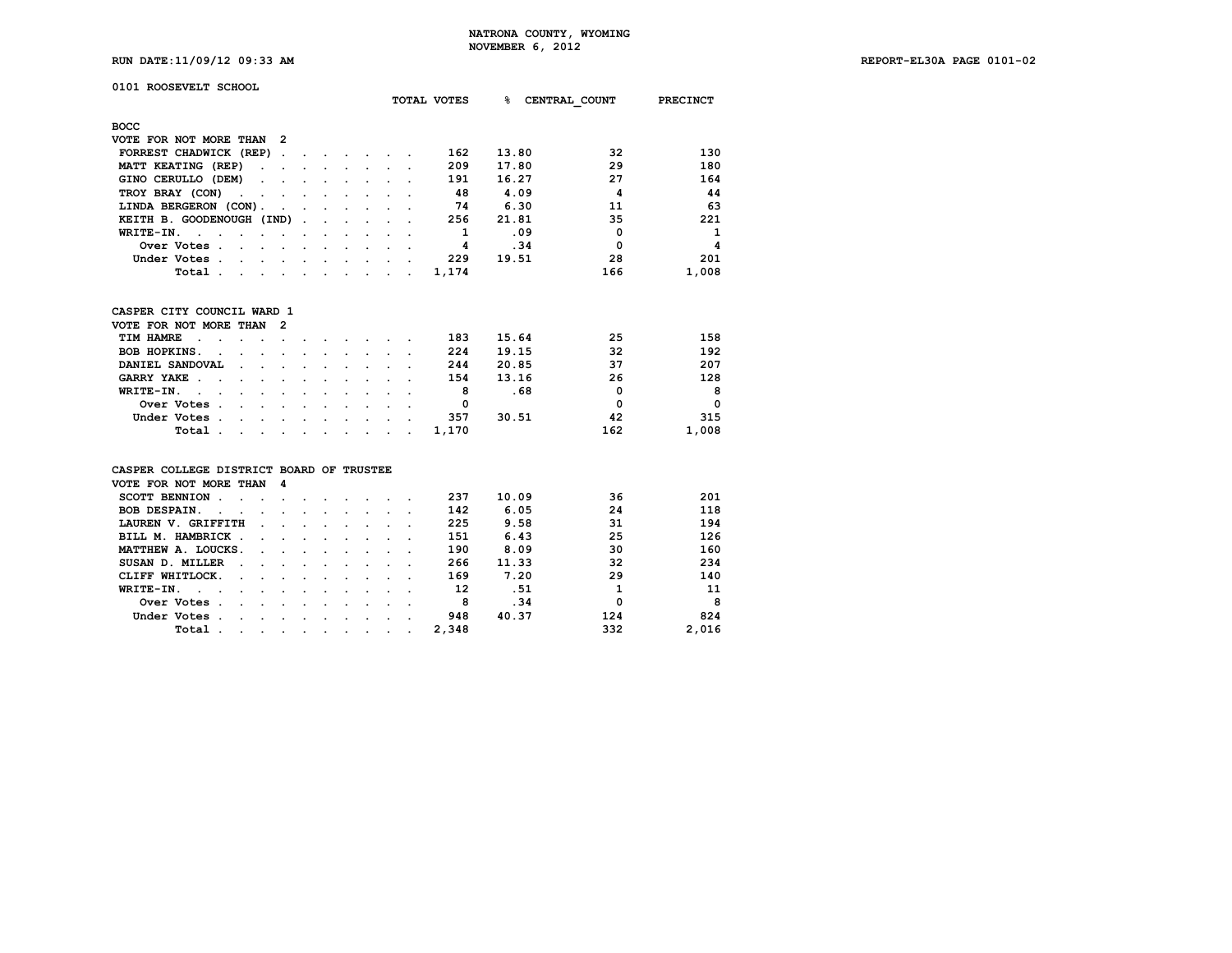**RUN DATE:11/09/12 09:33 AM REPORT-EL30A PAGE 0101-03**

010

| 0101 ROOSEVELT SCHOOL                                                             |                                                                                                                 |              |                                                                  |                      |                                                |                 |       |                                      |             |
|-----------------------------------------------------------------------------------|-----------------------------------------------------------------------------------------------------------------|--------------|------------------------------------------------------------------|----------------------|------------------------------------------------|-----------------|-------|--------------------------------------|-------------|
|                                                                                   |                                                                                                                 |              |                                                                  |                      |                                                |                 |       | TOTAL VOTES 8 CENTRAL COUNT PRECINCT |             |
| NATRONA COUNTY SCHOOL DIST NO 1                                                   |                                                                                                                 |              |                                                                  |                      |                                                |                 |       |                                      |             |
| VOTE FOR NOT MORE THAN                                                            | 5                                                                                                               |              |                                                                  |                      |                                                |                 |       |                                      |             |
| DAVID S. BLAEDE<br>$\ddot{\phantom{1}}$                                           |                                                                                                                 |              | the company of the                                               |                      |                                                | 114             | 3.88  | 20                                   | 94          |
| KEVIN CHRISTOPHERSON.                                                             |                                                                                                                 |              |                                                                  |                      | and a strategic control of the                 | 190             | 6.47  | 34                                   | 156         |
| <b>GREGORY FLESVIG</b><br>$\sim$                                                  | $\mathbf{L}^{\text{max}}$<br>$\ddot{\phantom{0}}$                                                               |              | and a state of the                                               |                      | $\sim$                                         | 73              | 2.49  | 14                                   | 59          |
| ELIZABETH HORSCH.<br>$\sim$                                                       |                                                                                                                 |              |                                                                  |                      |                                                | 185             | 6.30  | 30                                   | 155         |
| DANA HOWIE.<br>$\sim$ $\sim$ $\sim$                                               | $\sim$                                                                                                          | $\sim$       | $\sim$                                                           | $\mathbf{r}$         | $\mathbf{r}$                                   | 164             | 5.59  | 27                                   | 137         |
| DONN MCCALL.<br>$\mathcal{L}^{\text{max}}$                                        | $\mathbf{r}$                                                                                                    | $\sim$       | $\ddot{\phantom{0}}$                                             | $\ddot{\phantom{0}}$ | $\sim$                                         | 112             | 3.82  | 18                                   | 94          |
| MARK E. PETERSON.                                                                 | <b>Contract Contract</b>                                                                                        |              | $\sim$ $\sim$ $\sim$                                             | $\sim$               |                                                | 140             | 4.77  | 25                                   | 115         |
| SHAWNNA PUNTENEY .                                                                |                                                                                                                 |              | <b>Contract Contract</b>                                         | $\ddot{\phantom{0}}$ |                                                | 143             | 4.87  | 17                                   | 126         |
| PAULA J. REID.<br>$\sim$                                                          |                                                                                                                 |              | $\sim$                                                           |                      |                                                | 193             | 6.58  | 26                                   | 167         |
| MARC SMITH .<br><b>Contract Contract Contract</b>                                 | $\sim$<br>$\sim$                                                                                                |              | $\mathbf{r} = \mathbf{r} + \mathbf{r} + \mathbf{r} + \mathbf{r}$ |                      |                                                | 103             | 3.51  | 19                                   | 84          |
| STEPHEN SPRECHER .                                                                |                                                                                                                 |              | $\sim$ $\sim$ $\sim$                                             |                      |                                                | 86              | 2.93  | 16                                   | 70          |
| RITA WALSH                                                                        | $\mathbf{r}$                                                                                                    | $\sim$       | $\sim$                                                           | $\mathbf{r}$         | $\sim$                                         | 243             | 8.28  | 29                                   | 214         |
| WRITE-IN.<br>$\ddot{\phantom{a}}$<br><b>Contract Contract</b><br>$\sim$<br>$\sim$ | $\sim$<br>$\sim$                                                                                                |              | $\mathbf{r} = \mathbf{r} + \mathbf{r}$ .                         |                      | $\mathbf{L}$ and $\mathbf{L}$                  | 14              | .48   | 1                                    | 13          |
| Over Votes                                                                        |                                                                                                                 |              |                                                                  |                      |                                                | 15              | .51   | 0                                    | 15          |
| Under Votes                                                                       |                                                                                                                 |              |                                                                  |                      |                                                | 1,160           | 39.52 | 139                                  | 1,021       |
| Total .<br>and a strain and a strain and a strain and a                           |                                                                                                                 |              |                                                                  |                      |                                                | 2,935           |       | 415                                  | 2,520       |
| NATRONA COUNTY FIRE PROTECTION DISTRICT<br>VOTE FOR NOT MORE THAN                 | $\overline{\mathbf{3}}$                                                                                         |              |                                                                  |                      |                                                |                 |       |                                      |             |
| <b>JOHN BENTLEY</b><br>$\sim$<br>$\ddot{\phantom{a}}$                             | and the state of the state of the                                                                               |              |                                                                  |                      |                                                | 1               | 16.67 | 1                                    | 0           |
| JOHN C. DOYLE.                                                                    |                                                                                                                 |              |                                                                  |                      |                                                | $\mathbf{1}$    | 16.67 | $\mathbf{1}$                         | 0           |
| <b>BILL KOSSERT</b><br>$\cdot$                                                    | $\sim$<br>$\sim$                                                                                                | $\sim$       | $\sim$                                                           | $\mathbf{L}$         | $\sim$                                         | 0               |       | $\Omega$                             | $\mathbf 0$ |
| KEITH ROBINETT.<br>$\ddot{\phantom{a}}$                                           | $\sim$<br>$\mathbf{L}^{\text{max}}$                                                                             |              | $\mathbf{r} = \mathbf{r}$                                        |                      | $\mathbf{z} = \mathbf{z} + \mathbf{z}$ .       | $\overline{2}$  | 33.33 | $\overline{2}$                       | $\Omega$    |
| <b>CURT SIMPSON II</b><br>$\ddot{\phantom{0}}$<br>$\ddot{\phantom{a}}$            |                                                                                                                 |              | $\mathbf{a}$ , and $\mathbf{a}$                                  |                      |                                                | 1               | 16.67 | $\mathbf{1}$                         | $\Omega$    |
| GEORGE E. TILLMAN JR.                                                             | $\sim$<br>$\mathbf{L}$                                                                                          | $\mathbf{r}$ | $\ddot{\phantom{0}}$                                             | $\mathbf{r}$         |                                                | 1               | 16.67 | $\mathbf{1}$                         | 0           |
| WRITE-IN.<br>$\mathbf{r} = \mathbf{r}$<br>$\mathbf{L} = \mathbf{L} \mathbf{L}$    | $\sim$<br>$\sim$                                                                                                | $\sim$       | $\sim$                                                           |                      | $\mathbf{r}$ and $\mathbf{r}$                  | 0               |       | $\Omega$                             | 0           |
| Over Votes                                                                        |                                                                                                                 |              | $\mathcal{L}_{\text{max}}$ and $\mathcal{L}_{\text{max}}$        |                      | $\mathbf{r}$ and $\mathbf{r}$ and $\mathbf{r}$ | 0               |       | $\Omega$                             | $\Omega$    |
| Under Votes.                                                                      | the contract of the contract of the contract of the contract of the contract of the contract of the contract of |              |                                                                  |                      |                                                | 0               |       | 0                                    | 0           |
| Total .<br>$\mathbf{r}$ , and $\mathbf{r}$ , and $\mathbf{r}$ , and $\mathbf{r}$  |                                                                                                                 |              |                                                                  |                      |                                                | 6               |       | 6                                    | 0           |
|                                                                                   |                                                                                                                 |              |                                                                  |                      |                                                |                 |       |                                      |             |
| NC CONSERVATION DIST SUP-URBAN                                                    |                                                                                                                 |              |                                                                  |                      |                                                |                 |       |                                      |             |
| VOTE FOR NOT MORE THAN                                                            | $\mathbf{1}$                                                                                                    |              |                                                                  |                      |                                                |                 |       |                                      |             |
| RICHARD HALLINGSTAD.                                                              | the contract of the contract of the contract of the contract of the contract of the contract of the contract of |              |                                                                  |                      |                                                | 449             | 76.49 | 61                                   | 388         |
| WRITE-IN.<br><b>Contract Contract Contract</b>                                    |                                                                                                                 |              |                                                                  |                      |                                                | $7\phantom{.0}$ | 1.19  | 3                                    | 4           |
| Over Votes                                                                        |                                                                                                                 |              |                                                                  |                      |                                                | - 1             | .17   | 0                                    | 1           |
| Under Votes                                                                       |                                                                                                                 |              |                                                                  |                      |                                                | 130             | 22.15 | 19                                   | 111         |
| Total                                                                             |                                                                                                                 |              |                                                                  |                      |                                                | 587             |       | 83                                   | 504         |

| NC CONSERVATION DIST SUP-ATLRG |            |  |                          |  |                                                                                                                                                                                                                               |  |     |       |    |          |
|--------------------------------|------------|--|--------------------------|--|-------------------------------------------------------------------------------------------------------------------------------------------------------------------------------------------------------------------------------|--|-----|-------|----|----------|
|                                |            |  |                          |  |                                                                                                                                                                                                                               |  |     |       |    |          |
| VOTE FOR NOT MORE THAN         |            |  | $\overline{\phantom{a}}$ |  |                                                                                                                                                                                                                               |  |     |       |    |          |
| LEN L. CAMP.                   |            |  |                          |  |                                                                                                                                                                                                                               |  | 447 | 76.15 | 62 | 385      |
| WRITE-IN.                      |            |  |                          |  |                                                                                                                                                                                                                               |  | -6  | 1.02  | 2  | 4        |
|                                | Over Votes |  |                          |  |                                                                                                                                                                                                                               |  | 0   |       | O  | $\Omega$ |
| Under Votes.                   |            |  |                          |  | the company of the company of the company of the company of the company of the company of the company of the company of the company of the company of the company of the company of the company of the company of the company |  | 134 | 22.83 | 19 | 115      |
|                                | Total .    |  |                          |  | the contract of the contract of the contract of the contract of the contract of the contract of the contract of                                                                                                               |  | 587 |       | я٩ | 504      |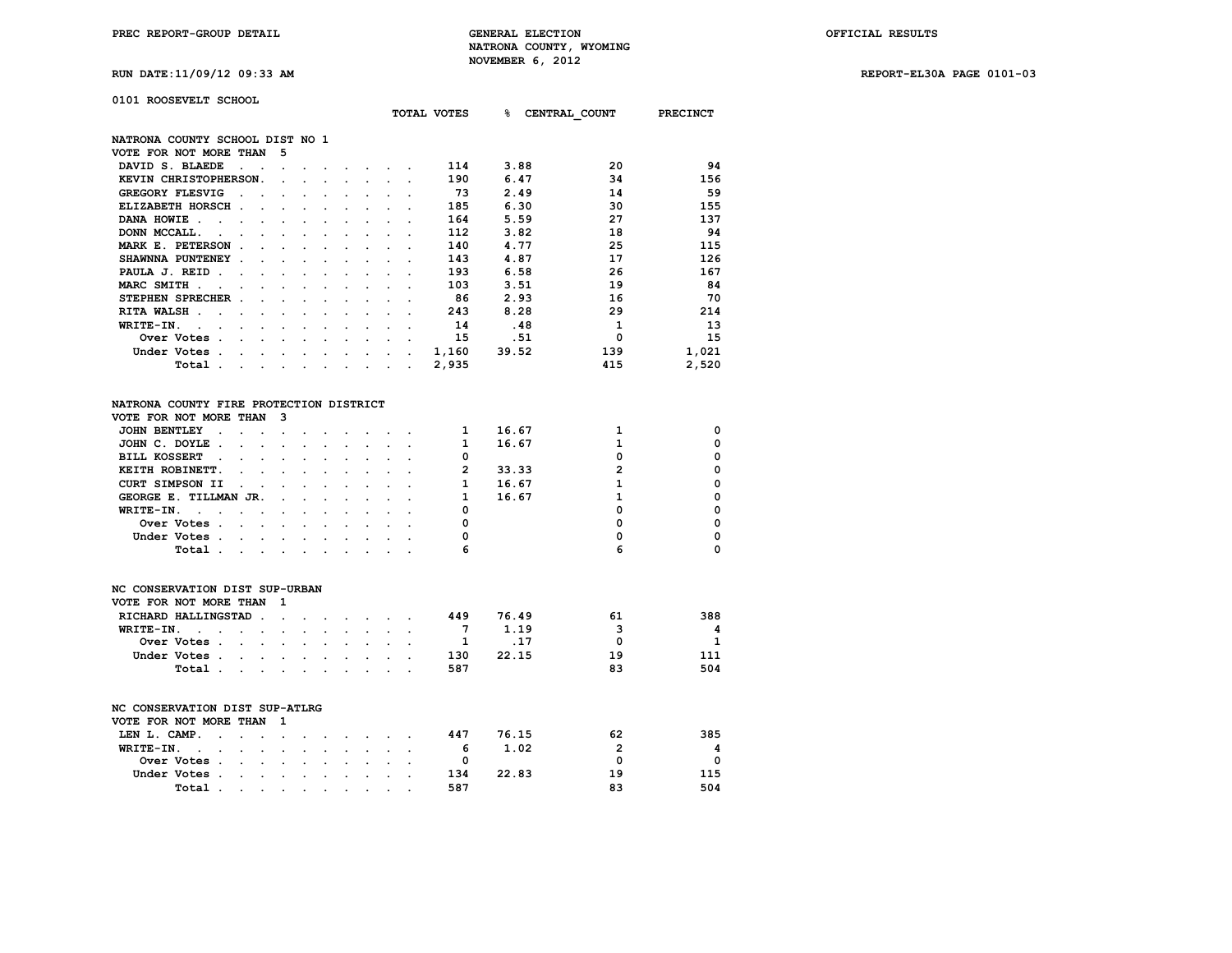# **RUN DATE:11/09/12 09:33 AM REPORT-EL30A PAGE 0101-04**

| 0101 ROOSEVELT SCHOOL          |                                                           |                                   |                            |                                                 |                      |                                        |                      |                                                    |                                                      |                           |                         | TOTAL VOTES 8 CENTRAL COUNT PRECINCT |                         |                          |
|--------------------------------|-----------------------------------------------------------|-----------------------------------|----------------------------|-------------------------------------------------|----------------------|----------------------------------------|----------------------|----------------------------------------------------|------------------------------------------------------|---------------------------|-------------------------|--------------------------------------|-------------------------|--------------------------|
| NC CONSERVATION DIST SUP-RURAL |                                                           |                                   |                            |                                                 |                      |                                        |                      |                                                    |                                                      |                           |                         |                                      |                         |                          |
| VOTE FOR NOT MORE THAN         |                                                           |                                   |                            | $\mathbf{1}$                                    |                      |                                        |                      |                                                    |                                                      |                           |                         |                                      |                         |                          |
|                                | DON PAVACK                                                |                                   |                            | $\ddot{\phantom{0}}$                            |                      |                                        |                      |                                                    | and the state of the state of the                    |                           | 178                     | 30.32                                | 23                      | 155                      |
|                                | ROBERT M. SHELLARD                                        |                                   | $\sim 100$ km s $^{-1}$    | $\sim$                                          | $\ddot{\phantom{a}}$ | $\ddot{\phantom{a}}$                   | $\ddot{\phantom{a}}$ | $\ddot{\phantom{a}}$                               | $\ddot{\phantom{0}}$                                 |                           | 256                     | 43.61                                | 33                      | 223                      |
|                                | $WRITE-IN.$                                               | $\sim$                            | $\blacksquare$             | $\ddot{\phantom{0}}$                            | $\bullet$            | $\ddot{\phantom{0}}$                   | $\ddot{\phantom{0}}$ | $\ddot{\phantom{0}}$                               |                                                      |                           | $\overline{\mathbf{4}}$ | .68                                  | 1                       | - 3                      |
|                                | Over Votes .                                              | $\sim$ 100 $\mu$                  | $\sim$                     |                                                 |                      |                                        |                      |                                                    |                                                      |                           | $\mathbf{1}$            | .17                                  | $\mathbf{1}$            | $\overline{\phantom{0}}$ |
|                                | Under Votes                                               |                                   |                            | $\bullet$ .                                     |                      | $\mathbf{z} = \mathbf{z} + \mathbf{z}$ | $\sim$               | $\bullet$                                          | $\sim$                                               |                           | 148                     | 25.21                                | 25                      | 123                      |
|                                | Total                                                     |                                   |                            |                                                 | $\blacksquare$       | $\bullet$ .                            | $\ddot{\phantom{a}}$ | $\ddot{\phantom{a}}$                               | $\ddot{\phantom{0}}$                                 | $\overline{a}$            | 587                     |                                      | 83                      | 504                      |
| <b>JUDGE PARK</b>              |                                                           |                                   |                            |                                                 |                      |                                        |                      |                                                    |                                                      |                           |                         |                                      |                         |                          |
| VOTE FOR NOT MORE THAN 1       |                                                           |                                   |                            |                                                 |                      |                                        |                      |                                                    |                                                      |                           |                         |                                      |                         |                          |
|                                | YES                                                       |                                   |                            |                                                 |                      |                                        |                      |                                                    |                                                      |                           | 378                     | 64.40                                | 59                      | 319                      |
| NO.                            | $\sim$ $\sim$                                             | $\mathcal{L}^{\text{max}}$        |                            | $\mathbf{z} = \mathbf{z} + \mathbf{z}$          | $\ddot{\phantom{0}}$ | $\bullet$ .                            | $\sim$               | $\bullet$ .                                        |                                                      | $\mathbf{L} = \mathbf{L}$ | 152                     | 25.89                                | 15                      | 137                      |
|                                | Over Votes .                                              |                                   | $\sim$ $\sim$ $\sim$       |                                                 |                      |                                        |                      |                                                    | $\ddot{\phantom{0}}$                                 |                           | $\mathbf{1}$            | .17                                  | $\overline{\mathbf{0}}$ | $\mathbf{1}$             |
|                                | Under Votes                                               |                                   |                            |                                                 |                      | and the state of the state of the      |                      |                                                    |                                                      | $\ddot{\phantom{a}}$      | 56                      | 9.54                                 | 9                       | 47                       |
|                                | Total                                                     |                                   |                            |                                                 |                      |                                        |                      |                                                    | $\mathbf{r}$                                         |                           | 587                     |                                      | 83                      | 504                      |
|                                |                                                           |                                   |                            |                                                 | $\sim$               | $\bullet$ .                            | $\bullet$            | $\ddot{\phantom{0}}$                               |                                                      |                           |                         |                                      |                         |                          |
| <b>JUDGE WILKING</b>           |                                                           |                                   |                            |                                                 |                      |                                        |                      |                                                    |                                                      |                           |                         |                                      |                         |                          |
| VOTE FOR NOT MORE THAN 1       |                                                           |                                   |                            |                                                 |                      |                                        |                      |                                                    |                                                      |                           |                         |                                      |                         |                          |
|                                | YES                                                       |                                   |                            |                                                 |                      |                                        |                      |                                                    |                                                      |                           | 382                     | 65.08                                | 55                      | 327                      |
| NO.                            | $\ddot{\phantom{0}}$                                      | $\mathcal{L}^{\text{max}}$        | $\mathcal{L}^{\text{max}}$ | $\sim$                                          | $\ddot{\phantom{a}}$ | $\sim$                                 | $\ddot{\phantom{0}}$ | $\sim$                                             |                                                      | $\cdot$ $\cdot$           | 122                     | 20.78                                | 15 <sub>1</sub>         | 107                      |
|                                | Over Votes .                                              |                                   | $\cdot$ $\cdot$ $\cdot$    |                                                 |                      |                                        |                      |                                                    |                                                      |                           | $\overline{\mathbf{0}}$ |                                      | $\overline{\mathbf{0}}$ | $\overline{\phantom{0}}$ |
|                                | Under Votes.                                              | the contract of the con-          |                            |                                                 |                      | and the contract of the contract of    |                      |                                                    |                                                      |                           | 83                      | 14.14                                | 13                      | 70                       |
|                                | Total                                                     |                                   |                            |                                                 | $\sim$               | $\sim$                                 | $\ddot{\phantom{a}}$ | $\ddotsc$                                          | $\ddot{\phantom{0}}$                                 |                           | 587                     |                                      | 83                      | 504                      |
| <b>JUDGE BROWN</b>             |                                                           |                                   |                            |                                                 |                      |                                        |                      |                                                    |                                                      |                           |                         |                                      |                         |                          |
| VOTE FOR NOT MORE THAN 1       |                                                           |                                   |                            |                                                 |                      |                                        |                      |                                                    |                                                      |                           |                         |                                      |                         |                          |
|                                | $YES$                                                     |                                   |                            | the contract of the contract of the contract of |                      |                                        |                      |                                                    |                                                      | $\ddot{\phantom{a}}$      | 407                     | 69.34                                | 64                      | 343                      |
| NO.                            | $\ddot{\phantom{0}}$                                      | $\mathcal{L}^{\text{max}}$        | $\sim$                     | $\ddot{\phantom{0}}$                            | $\ddot{\phantom{0}}$ | $\sim$                                 | $\sim$               | $\sim$                                             | $\mathcal{L}^{\text{max}}$                           | $\ddot{\phantom{0}}$      | 123                     | 20.95                                | $12 \overline{ }$       | 111                      |
|                                | Over Votes .                                              |                                   | $\mathbf{r} = \mathbf{r}$  |                                                 |                      |                                        |                      |                                                    |                                                      |                           | $\overline{\mathbf{0}}$ |                                      | $\overline{\mathbf{0}}$ | $\overline{\phantom{0}}$ |
|                                | Under Votes .                                             | the contract of the con-          |                            |                                                 |                      | $\bullet$ . In the set of $\bullet$    | $\ddot{\phantom{0}}$ |                                                    | <b>Contract Contract</b>                             |                           | 57                      | 9.71                                 | $7\phantom{.0}$         | 50                       |
|                                | Total                                                     |                                   |                            |                                                 | $\blacksquare$       | $\sim$                                 | $\blacksquare$       | $\ddot{\phantom{0}}$                               | $\mathbf{r}$                                         |                           | 587                     |                                      | 83                      | 504                      |
|                                |                                                           |                                   |                            |                                                 |                      |                                        |                      |                                                    |                                                      |                           |                         |                                      |                         |                          |
| <b>JUDGE HUBER</b>             |                                                           |                                   |                            |                                                 |                      |                                        |                      |                                                    |                                                      |                           |                         |                                      |                         |                          |
| VOTE FOR NOT MORE THAN 1       |                                                           |                                   |                            |                                                 |                      |                                        |                      |                                                    |                                                      |                           |                         |                                      |                         |                          |
|                                | YES                                                       |                                   |                            | $\cdot$ $\cdot$ $\cdot$ $\cdot$ $\cdot$ $\cdot$ |                      |                                        |                      |                                                    | $\bullet$ . In the case of the case of the $\bullet$ |                           | 381                     | 64.91                                | 57                      | 324                      |
| NO.                            | $\bullet$                                                 | $\ddot{\phantom{0}}$              | $\sim$                     | $\ddot{\phantom{0}}$                            | $\ddot{\phantom{0}}$ | $\sim$                                 | $\sim$               | $\mathcal{L}_{\mathrm{max}}$                       | $\ddot{\phantom{0}}$                                 | $\ddot{\phantom{a}}$      | 155                     | 26.41                                | 19                      | 136                      |
|                                | <b>Over Votes .</b>                                       |                                   | $\sim$ $\sim$ $\sim$       | $\mathbf{r}$                                    |                      |                                        |                      |                                                    |                                                      |                           | $\overline{\mathbf{0}}$ |                                      | $\overline{\mathbf{0}}$ | $\overline{\phantom{0}}$ |
|                                | Under Votes .                                             | <b>Contract Contract Contract</b> |                            |                                                 |                      | $\sim$ 100 $\sim$ 100 $\sim$           |                      |                                                    | and a state of the                                   |                           | 51                      | 8.69                                 | $7\phantom{.0}$         | 44                       |
|                                | Total                                                     |                                   |                            | $\sim$                                          | $\blacksquare$       | $\ddot{\phantom{0}}$                   | $\ddot{\phantom{0}}$ | $\ddot{\phantom{0}}$                               |                                                      |                           | 587                     |                                      | 83                      | 504                      |
| C-AMEND-A                      |                                                           |                                   |                            |                                                 |                      |                                        |                      |                                                    |                                                      |                           |                         |                                      |                         |                          |
| VOTE FOR NOT MORE THAN 1       |                                                           |                                   |                            |                                                 |                      |                                        |                      |                                                    |                                                      |                           |                         |                                      |                         |                          |
| $FOR \t . \t .$                | $\sim$                                                    | $\ddot{\phantom{0}}$              | $\ddot{\phantom{a}}$       | $\ddot{\phantom{0}}$                            | $\sim$               |                                        |                      |                                                    | and the state of the state of                        | $\sim$                    | 395                     | 67.29                                | 56                      | 339                      |
| <b>AGAINST</b> .               | <b>Contract Contract Contract</b><br>$\ddot{\phantom{a}}$ | $\ddot{\phantom{0}}$              | $\sim$                     | $\sim$                                          | $\ddot{\phantom{a}}$ | $\sim$                                 |                      | $\mathbf{a}$ , and $\mathbf{a}$ , and $\mathbf{a}$ | $\ddot{\phantom{0}}$                                 | $\ddot{\phantom{a}}$      | 165                     | 28.11                                | 20                      | 145                      |
|                                | <b>Over Votes .</b>                                       | $\sim$                            | $\sim$                     | $\cdot$                                         | $\cdot$              |                                        | $\ddot{\phantom{a}}$ |                                                    |                                                      |                           | $\mathbf{1}$            | .17                                  | $\mathbf{1}$            | - 0                      |
|                                | Under Votes .                                             |                                   |                            |                                                 |                      |                                        |                      |                                                    |                                                      |                           | 26                      | 4.43                                 | 6                       | 20                       |
|                                |                                                           | $\bullet$ .                       | $\sim$                     | $\bullet$                                       | $\ddot{\phantom{0}}$ | $\ddot{\phantom{0}}$                   | $\ddot{\phantom{0}}$ | $\ddot{\phantom{0}}$                               |                                                      |                           | 587                     |                                      | 83                      | 504                      |
|                                | Total.                                                    | the contract of the contract of   |                            |                                                 |                      |                                        |                      |                                                    |                                                      |                           |                         |                                      |                         |                          |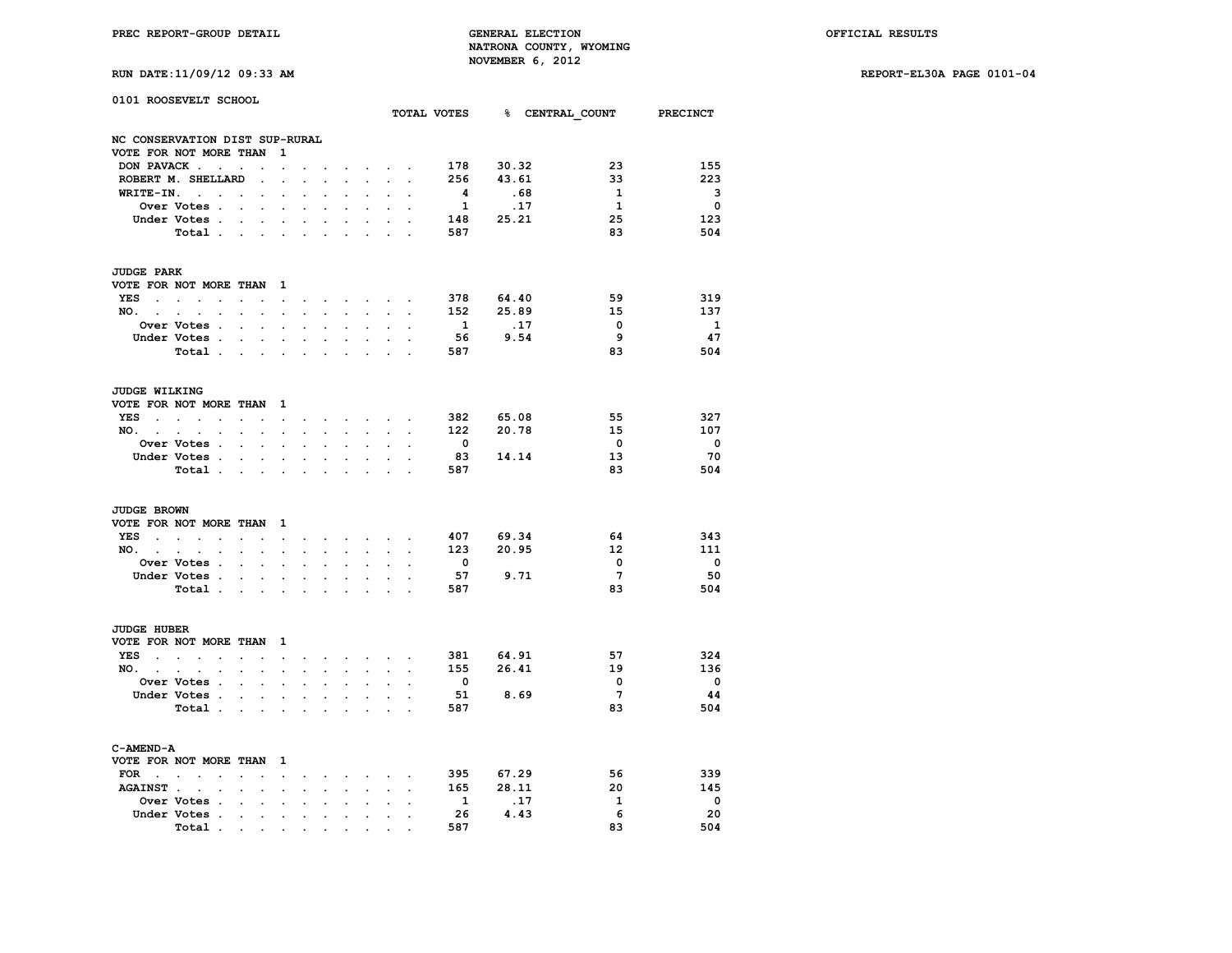**RUN DATE:11/09/12 09:33 AM REPORT-EL30A PAGE 0101-05**

| 0101 ROOSEVELT SCHOOL         |              |                    |         |           |  |  | TOTAL VOTES    | $\sim$ | CENTRAL COUNT | <b>PRECINCT</b>          |
|-------------------------------|--------------|--------------------|---------|-----------|--|--|----------------|--------|---------------|--------------------------|
| C-AMEND-B                     |              |                    |         |           |  |  |                |        |               |                          |
| VOTE FOR NOT MORE THAN        |              |                    | 1       |           |  |  |                |        |               |                          |
| <b>FOR</b>                    |              |                    |         |           |  |  | 501            | 85.35  | 73            | 428                      |
| <b>AGAINST</b>                |              |                    |         |           |  |  | 56             | 9.54   | 6             | 50                       |
|                               | Over Votes.  |                    |         |           |  |  | $\overline{1}$ | .17    | 1             | $\mathbf{o}$             |
|                               | Under Votes. |                    |         |           |  |  | - 29           | 4.94   | 3             | 26                       |
|                               | Total.       |                    |         |           |  |  | 587            |        | 83            | 504                      |
| C-AMEND-C                     |              |                    |         |           |  |  |                |        |               |                          |
| VOTE FOR NOT MORE THAN        |              |                    | 1       |           |  |  |                |        |               |                          |
| <b>FOR</b>                    |              |                    |         |           |  |  | 270            | 46.00  | 37            | 233                      |
| <b>AGAINST.</b>               |              |                    |         |           |  |  | 278            | 47.36  | 40            | 238                      |
|                               | Over Votes . |                    |         |           |  |  | $\Omega$       |        | $\mathbf 0$   | $\overline{\phantom{0}}$ |
|                               | Under Votes. |                    |         |           |  |  | 39             | 6.64   | 6             | 33                       |
|                               | Total.       |                    |         |           |  |  | 587            |        | 83            | 504                      |
| LIBRARY                       |              |                    |         |           |  |  |                |        |               |                          |
| VOTE FOR NOT MORE THAN        |              |                    | 1       |           |  |  |                |        |               |                          |
| FOR THE COUNTY SPECIFIC PURP. |              |                    |         |           |  |  | 284            | 48.38  | 45            | 239                      |
| AGAINST THE COUNTY SPECIFIC   |              |                    |         |           |  |  | 293            | 49.91  | 36            | 257                      |
|                               | Over Votes.  |                    |         |           |  |  | 0              |        | $\mathbf 0$   | $\mathbf 0$              |
|                               | Under Votes. | $\cdot$<br>$\cdot$ | $\cdot$ | $\bullet$ |  |  | 10             | 1.70   | 2             | 8                        |

 **Total . . . . . . . . . . 587 83 504**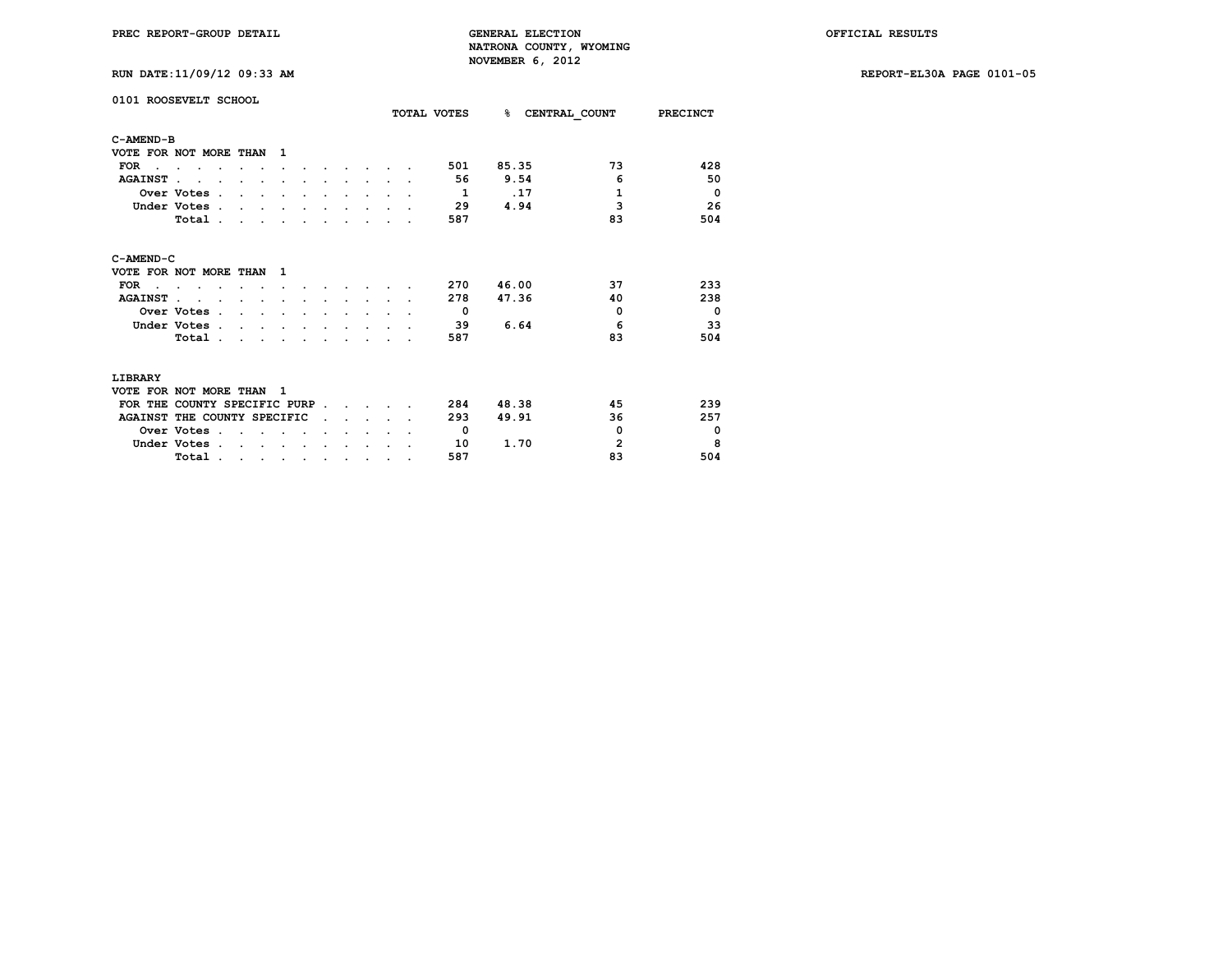# **RUN DATE:11/09/12 09:33 AM REPORT-EL30A PAGE 0102-01**

| 0102 NATRONA COUNTY LIBRARY                                                           |                      |                      |                      |                            |                                                                     |                                 |                      |                         |        |                 |                 |
|---------------------------------------------------------------------------------------|----------------------|----------------------|----------------------|----------------------------|---------------------------------------------------------------------|---------------------------------|----------------------|-------------------------|--------|-----------------|-----------------|
|                                                                                       |                      |                      |                      |                            |                                                                     |                                 |                      | TOTAL VOTES             |        | % CENTRAL COUNT | <b>PRECINCT</b> |
| REGISTERED VOTERS - TOTAL .                                                           |                      |                      |                      | $\sim$                     | $\bullet$                                                           |                                 |                      | 496                     |        |                 |                 |
| BALLOTS CAST - TOTAL.                                                                 | $\cdot$              | $\cdot$              | $\ddot{\phantom{a}}$ | $\ddot{\phantom{a}}$       | $\ddot{\phantom{a}}$                                                |                                 |                      | 553                     |        | 171             | 382             |
| BALLOTS CAST - BLANK.                                                                 | $\cdot$              | $\sim$               | $\ddot{\phantom{0}}$ | $\ddot{\phantom{a}}$       | $\ddot{\phantom{0}}$                                                | $\ddot{\phantom{a}}$            | $\cdot$              | 0                       |        | 0               | 0               |
| VOTER TURNOUT - TOTAL                                                                 |                      |                      |                      |                            |                                                                     |                                 |                      |                         | 111.49 |                 |                 |
| VOTER TURNOUT - BLANK                                                                 | $\ddot{\phantom{0}}$ | $\ddot{\phantom{a}}$ |                      |                            |                                                                     |                                 |                      |                         |        |                 |                 |
| <b>USA-PRESIDENT</b>                                                                  |                      |                      |                      |                            |                                                                     |                                 |                      |                         |        |                 |                 |
| VOTE FOR NOT MORE THAN                                                                | -1                   |                      |                      |                            |                                                                     |                                 |                      |                         |        |                 |                 |
| MITT ROMNEY (REP).<br>$\bullet$                                                       | $\sim$               |                      | and the company of   |                            | $\sim 10^{-11}$                                                     | $\bullet$                       | $\cdot$              | 281                     | 50.81  | 94              | 187             |
| BARACK OBAMA (DEM)<br>$\ddot{\phantom{a}}$                                            |                      |                      |                      |                            | $\sim$                                                              | $\mathbf{r}$                    |                      | 235                     | 42.50  | 68              | 167             |
| GARY JOHNSON (LIB)<br>$\cdot$                                                         |                      |                      |                      |                            |                                                                     |                                 |                      | 22                      | 3.98   | 5               | 17              |
| VIRGIL H. GOODE (CON)                                                                 | $\bullet$            | $\ddot{\phantom{0}}$ | $\ddot{\phantom{a}}$ |                            | $\cdot$                                                             |                                 |                      | 3                       | .54    | 0               | 3               |
| WRITE-IN.<br><b>Contract Contract</b><br>$\ddot{\phantom{a}}$                         | $\ddot{\phantom{0}}$ | $\ddot{\phantom{0}}$ |                      |                            | $\cdot$                                                             |                                 |                      | $7\phantom{.0}$         | 1.27   | $\mathbf{1}$    | 6               |
| Over Votes .<br>$\ddot{\phantom{a}}$<br>$\ddot{\phantom{0}}$                          | $\ddot{\phantom{a}}$ | $\ddot{\phantom{0}}$ | $\ddot{\phantom{a}}$ |                            | $\bullet$                                                           |                                 |                      | 3                       | .54    | з               | $\mathbf 0$     |
| Under Votes.                                                                          |                      |                      |                      |                            |                                                                     |                                 |                      | $\overline{2}$          | .36    | 0               | $\overline{2}$  |
| $\ddotsc$<br>$\sim$                                                                   |                      |                      |                      |                            |                                                                     |                                 |                      |                         |        |                 |                 |
| Total                                                                                 |                      | $\bullet$            | $\bullet$            | $\bullet$                  | $\sim$                                                              | $\bullet$                       |                      | 553                     |        | 171             | 382             |
| UNITED STATES SENATOR                                                                 |                      |                      |                      |                            |                                                                     |                                 |                      |                         |        |                 |                 |
| VOTE FOR NOT MORE THAN                                                                | -1                   |                      |                      |                            |                                                                     |                                 |                      |                         |        |                 |                 |
| JOHN BARRASSO (REP).                                                                  | $\sim 10^{-10}$      | $\sim$               | $\bullet$ .          | $\ddot{\phantom{0}}$       |                                                                     |                                 |                      | 332                     | 60.04  | 104             | 228             |
| TIM CHESNUT (DEM).<br>$\cdot$                                                         | $\mathbf{r}$         |                      |                      |                            | $\sim$                                                              |                                 |                      | 179                     | 32.37  | 59              | 120             |
| JOEL OTTO (CRY)<br>$\sim$<br>$\sim$                                                   |                      |                      |                      |                            |                                                                     |                                 |                      | 21                      | 3.80   | $\overline{2}$  | 19              |
| WRITE-IN.<br><b>Contract</b><br>$\bullet$<br>$\ddot{\phantom{a}}$                     | $\cdot$              | $\ddot{\phantom{a}}$ |                      |                            |                                                                     |                                 |                      | 1                       | .18    | 0               | 1               |
| Over Votes .<br>$\sim 100$ km s $^{-1}$<br>$\ddot{\phantom{0}}$                       |                      | $\ddot{\phantom{0}}$ |                      |                            | $\cdot$                                                             |                                 |                      | 1                       | .18    | 0               | 1               |
| Under Votes<br>$\sim$                                                                 | $\blacksquare$       | $\ddot{\phantom{0}}$ | $\ddot{\phantom{0}}$ | $\bullet$                  | $\bullet$                                                           | $\ddot{\phantom{a}}$            |                      | 19                      | 3.44   | 6               | 13              |
| Total .<br><b>Service Control</b>                                                     |                      | $\ddot{\phantom{a}}$ |                      | $\mathbf{r}$               | $\sim$                                                              | $\cdot$                         |                      | 553                     |        | 171             | 382             |
| UNITED STATES REPRESENTATIVE<br>VOTE FOR NOT MORE THAN<br>CYNTHIA M. LUMMIS (REP).    | - 1                  |                      |                      | $\mathcal{L}^{\text{max}}$ | $\sim$                                                              |                                 |                      | 267                     | 48.28  | 84              | 183             |
| CHRIS HENRICHSEN (DEM).                                                               |                      | $\ddot{\phantom{0}}$ | $\sim$               | $\ddot{\phantom{0}}$       | $\mathbf{L}^{\text{max}}$                                           | $\mathcal{L}^{\mathcal{L}}$     | $\ddot{\phantom{a}}$ | 197                     | 35.62  | 65              | 132             |
| RICHARD P. BRUBAKER (LIB).                                                            |                      |                      |                      |                            |                                                                     |                                 |                      | - 25                    | 4.52   | 6               | 19              |
| DANIEL CLYDE CUMMINGS (CON)                                                           |                      |                      |                      |                            |                                                                     |                                 |                      | 16                      | 2.89   | 6               | 10              |
| DON WILLS (CRY)<br>$\ddot{\phantom{0}}$<br>$\ddot{\phantom{1}}$                       | $\ddot{\phantom{0}}$ | $\ddot{\phantom{a}}$ | $\cdot$              | $\ddot{\phantom{a}}$       | $\cdot$                                                             |                                 |                      | 10                      | 1.81   | 3               | $7\phantom{.0}$ |
| WRITE-IN.<br><b>Contract Contract</b><br>$\ddot{\phantom{0}}$<br>$\ddot{\phantom{0}}$ | $\ddot{\phantom{a}}$ | $\bullet$            | $\ddot{\phantom{0}}$ | $\ddot{\phantom{0}}$       | $\cdot$                                                             |                                 |                      | 3                       | .54    | 0               | 3               |
| Over Votes .<br>$\ddot{\phantom{a}}$<br>$\ddot{\phantom{0}}$                          | $\ddot{\phantom{a}}$ | $\ddot{\phantom{0}}$ | $\ddot{\phantom{a}}$ | $\ddot{\phantom{a}}$       | $\bullet$                                                           |                                 |                      | $\mathbf{0}$            |        | 0               | $\mathbf 0$     |
| Under Votes.<br>$\sim$                                                                | $\sim$ $\sim$        |                      |                      | $\ddot{\phantom{a}}$       | $\sim$                                                              |                                 |                      | 35                      | 6.33   | 7               | 28              |
| Total                                                                                 |                      | $\cdot$              | $\bullet$            | $\bullet$                  | $\sim$                                                              | $\bullet$                       |                      | 553                     |        | 171             | 382             |
| STATE SENATE DISTRICT 28                                                              |                      |                      |                      |                            |                                                                     |                                 |                      |                         |        |                 |                 |
| VOTE FOR NOT MORE THAN                                                                | 1                    |                      |                      |                            |                                                                     |                                 |                      |                         |        |                 |                 |
| JIM ANDERSON (REP)<br>$\cdot$                                                         | $\ddot{\phantom{a}}$ |                      |                      |                            |                                                                     |                                 |                      | 258                     | 46.65  | 90              | 168             |
| KIM HOLLOWAY (DEM)                                                                    |                      |                      |                      |                            |                                                                     |                                 |                      | 231                     | 41.77  | 67              | 164             |
| WRITE-IN.<br>$\sim$<br>$\ddot{\phantom{a}}$<br>$\ddot{\phantom{a}}$                   |                      |                      |                      |                            |                                                                     |                                 |                      | 3                       | .54    | 0               | 3               |
| Over Votes .<br>$\ddot{\phantom{a}}$<br>$\ddot{\phantom{a}}$                          | $\ddot{\phantom{a}}$ | $\ddot{\phantom{a}}$ | $\ddot{\phantom{a}}$ |                            | $\bullet$                                                           |                                 |                      | 0                       |        | $\mathbf 0$     | $\mathbf 0$     |
| Under Votes.<br>$\ddot{\phantom{a}}$<br>$\ddot{\phantom{0}}$                          | $\ddot{\phantom{0}}$ | $\ddot{\phantom{0}}$ |                      | $\bullet$                  | $\cdot$                                                             |                                 |                      | 61                      | 11.03  | 14              | 47              |
| Total                                                                                 |                      |                      |                      |                            | $\mathcal{L}_{\mathcal{A}}$ , and $\mathcal{L}_{\mathcal{A}}$ , and |                                 |                      | 553                     |        | 171             | 382             |
| STATE HOUSE DISTRICT 56                                                               |                      |                      |                      |                            |                                                                     |                                 |                      |                         |        |                 |                 |
| VOTE FOR NOT MORE THAN                                                                | 1                    |                      |                      |                            |                                                                     |                                 |                      |                         |        |                 |                 |
| TIM STUBSON (REP).<br>$\cdots$                                                        |                      |                      |                      |                            |                                                                     | the contract of the contract of |                      | 345                     | 62.39  | 106             | 239             |
| WRITE-IN.<br><b>Contract Contract Contract</b>                                        |                      |                      |                      |                            |                                                                     |                                 |                      | - 15                    | 2.71   | 5               | 10              |
| Over Votes.<br>$\sim$<br>$\ddot{\phantom{a}}$                                         | $\bullet$            | $\ddot{\phantom{0}}$ |                      |                            | $\sim$                                                              |                                 |                      | $\overline{\mathbf{0}}$ |        | 0               | $\mathbf 0$     |
| Under Votes.                                                                          |                      |                      |                      |                            |                                                                     |                                 |                      | 193                     | 34.90  | 60              | 133             |
| Total .                                                                               |                      |                      |                      |                            |                                                                     |                                 |                      | 553                     |        | 171             | 382             |
|                                                                                       |                      |                      |                      |                            |                                                                     |                                 |                      |                         |        |                 |                 |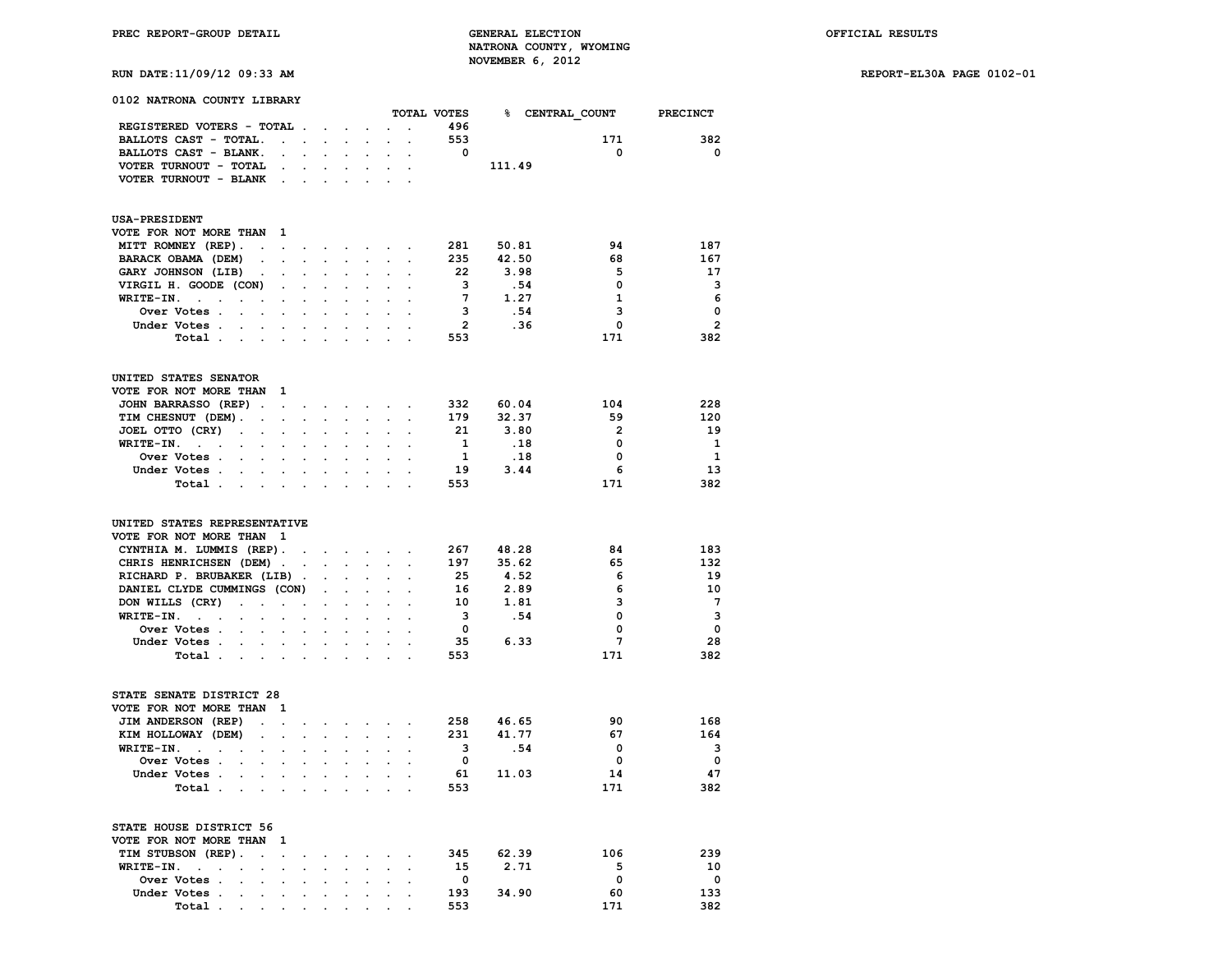**RUN DATE:11/09/12 09:33 AM REPORT-EL30A PAGE 0102-02**

# **0102 NATRONA COUNTY LIBRARY**

|                                                                                             | TOTAL VOTES |                               | ៖     | CENTRAL COUNT | PRECINCT |          |
|---------------------------------------------------------------------------------------------|-------------|-------------------------------|-------|---------------|----------|----------|
| <b>BOCC</b>                                                                                 |             |                               |       |               |          |          |
| VOTE FOR NOT MORE THAN 2                                                                    |             |                               |       |               |          |          |
| FORREST CHADWICK (REP).<br>$\sim$                                                           |             |                               | 161   | 14.56         | 62       | 99       |
| MATT KEATING (REP)<br>$\sim$ $\sim$<br>$\ddot{\phantom{0}}$<br>$\sim$                       |             |                               | 181   | 16.37         | 55       | 126      |
| GINO CERULLO (DEM)<br>$\sim$ $\sim$<br>$\sim 100$<br>$\sim$                                 |             |                               | 177   | 16.00         | 54       | 123      |
| TROY BRAY (CON)<br><b>Contract Contract</b><br>$\sim$<br>$\ddot{\phantom{0}}$<br>$\cdot$    |             |                               | 25    | 2.26          | 6        | 19       |
| LINDA BERGERON (CON).<br>$\sim$ $\sim$ $\sim$<br>and the contract of the contract of        |             | and the state of the state of | 50    | 4.52          | 16       | 34       |
| KEITH B. GOODENOUGH (IND).<br><b>Contract Contract Street</b><br>$\sim$                     |             |                               | 210   | 18.99         | 66       | 144      |
| WRITE-IN.<br>$\sim$<br>$\sim$                                                               |             |                               | 0     |               | 0        | $\Omega$ |
| Over Votes.<br>$\sim$<br>$\cdot$                                                            |             |                               | 0     |               | 0        | $\Omega$ |
| Under Votes.<br>$\sim$<br>$\cdot$<br>$\overline{\phantom{a}}$<br>$\cdot$                    |             |                               | 302   | 27.31         | 83       | 219      |
| Total<br><b>Contract Contract</b><br>$\cdot$<br>$\sim$<br>$\sim 100$<br>$\sim$<br>$\bullet$ | $\cdot$     |                               | 1,106 |               | 342      | 764      |

# **CASPER CITY COUNCIL WARD 1**

| VOTE FOR NOT MORE THAN 2 |                                                                                                                 |  |  |  |       |       |     |          |
|--------------------------|-----------------------------------------------------------------------------------------------------------------|--|--|--|-------|-------|-----|----------|
| TIM HAMRE                |                                                                                                                 |  |  |  | 135   | 12.21 | 42  | 93       |
| BOB HOPKINS.             |                                                                                                                 |  |  |  | 191   | 17.27 | 61  | 130      |
| DANIEL SANDOVAL          |                                                                                                                 |  |  |  | 185   | 16.73 | 55  | 130      |
| GARRY YAKE               |                                                                                                                 |  |  |  | 110   | 9.95  | 42  | 68       |
| WRITE-IN.                |                                                                                                                 |  |  |  | 9     | .81   | 2   | 7        |
| Over Votes               |                                                                                                                 |  |  |  |       | . 18  | 2   | $\Omega$ |
| Under Votes              |                                                                                                                 |  |  |  | 474   | 42.86 | 138 | 336      |
| Total .                  | the contract of the contract of the contract of the contract of the contract of the contract of the contract of |  |  |  | 1.106 |       | 342 | 764      |
|                          |                                                                                                                 |  |  |  |       |       |     |          |

# **CASPER COLLEGE DISTRICT BOARD OF TRUSTEE**

| VOTE FOR NOT MORE THAN                                                                                                                                                                                                                                                       | - 4                                                                                                             |  |  |  |       |       |              |          |
|------------------------------------------------------------------------------------------------------------------------------------------------------------------------------------------------------------------------------------------------------------------------------|-----------------------------------------------------------------------------------------------------------------|--|--|--|-------|-------|--------------|----------|
| SCOTT BENNION.                                                                                                                                                                                                                                                               | the contract of the contract of the contract of the contract of the contract of the contract of the contract of |  |  |  | 179   | 8.09  | 54           | 125      |
| <b>BOB DESPAIN.</b><br>$\sim$ $\sim$ $\sim$<br>the company of the company of the company of the company of the company of the company of the company of the company of the company of the company of the company of the company of the company of the company of the company |                                                                                                                 |  |  |  | 131   | 5.92  | 38           | 93       |
| LAUREN V. GRIFFITH                                                                                                                                                                                                                                                           | the contract of the contract of the contract of the contract of the contract of the contract of the contract of |  |  |  | 175   | 7.91  | 57           | 118      |
| BILL M. HAMBRICK                                                                                                                                                                                                                                                             |                                                                                                                 |  |  |  | 130   | 5.88  | 50           | 80       |
| MATTHEW A. LOUCKS.                                                                                                                                                                                                                                                           |                                                                                                                 |  |  |  | 134   | 6.06  | 45           | 89       |
| SUSAN D. MILLER<br>the contract of the contract of the contract of the contract of the contract of the contract of the contract of<br>$\sim$                                                                                                                                 |                                                                                                                 |  |  |  | 186   | 8.41  | 68           | 118      |
| CLIFF WHITLOCK.<br>the company of the company of the company of the company of the company of the company of the company of the company of the company of the company of the company of the company of the company of the company of the company                             |                                                                                                                 |  |  |  | 103   | 4.66  | 30           | 73       |
| WRITE-IN.<br>$\sim$ $\sim$ $\sim$<br>the contract of the contract of the contract of the contract of the contract of the contract of the contract of                                                                                                                         |                                                                                                                 |  |  |  | 14    | . 63  | $\mathbf{2}$ | 12       |
| Over Votes.                                                                                                                                                                                                                                                                  |                                                                                                                 |  |  |  | 0     |       | 0            | $\Omega$ |
| Under Votes.<br>the contract of the contract of the contract of the contract of the contract of the contract of the contract of                                                                                                                                              |                                                                                                                 |  |  |  | 1,160 | 52.44 | 340          | 820      |
| Total<br>the company of the company of the company of the company of the company of the company of the company of the company of the company of the company of the company of the company of the company of the company of the company                                       |                                                                                                                 |  |  |  | 2,212 |       | 684          | 1,528    |

# **NATRONA COUNTY SCHOOL DIST NO 1**

| VOTE FOR NOT MORE THAN |                        |                      |                      | 5                    |           |         |                      |         |                      |         |       |       |                |          |
|------------------------|------------------------|----------------------|----------------------|----------------------|-----------|---------|----------------------|---------|----------------------|---------|-------|-------|----------------|----------|
| DAVID S. BLAEDE        |                        | $\sim$               |                      |                      |           |         |                      |         |                      |         | 42    | 1.52  | 17             | 25       |
|                        | KEVIN CHRISTOPHERSON.  |                      |                      | $\sim$               |           |         |                      |         |                      |         | 157   | 5.68  | 48             | 109      |
|                        | <b>GREGORY FLESVIG</b> | $\ddot{\phantom{a}}$ |                      |                      | $\Delta$  | $\cdot$ |                      |         |                      |         | 46    | 1.66  | 20             | 26       |
|                        | ELIZABETH HORSCH.      |                      | $\sim$               | $\sim$               | $\cdot$   |         |                      |         |                      |         | 136   | 4.92  | 49             | 87       |
| DANA HOWIE.            | $\sim$                 |                      |                      | $\sim$ $\sim$        |           |         |                      |         |                      |         | 112   | 4.05  | 40             | 72       |
| DONN MCCALL.           |                        |                      |                      | $\ddot{\phantom{a}}$ | $\bullet$ |         |                      |         |                      |         | 97    | 3.51  | 33             | 64       |
|                        | MARK E. PETERSON       |                      |                      |                      | $\Delta$  | $\cdot$ |                      |         |                      |         | 88    | 3.18  | 26             | 62       |
|                        | SHAWNNA PUNTENEY.      |                      | $\ddot{\phantom{a}}$ |                      | $\sim$    | $\cdot$ |                      |         |                      |         | 101   | 3.65  | 29             | 72       |
| PAULA J. REID          |                        | $\ddot{\phantom{a}}$ |                      | $\sim$ $\sim$        |           | $\cdot$ |                      |         |                      |         | 130   | 4.70  | 35             | 95       |
| MARC SMITH.            |                        |                      |                      | $\sim$               | $\cdot$   |         |                      |         |                      |         | 78    | 2.82  | 27             | 51       |
|                        | STEPHEN SPRECHER.      |                      | $\cdot$              | $\sim$               | $\cdot$   | $\cdot$ |                      |         |                      |         | 84    | 3.04  | 27             | 57       |
| RITA WALSH.            | $\sim$                 | $\sim$               | $\ddot{\phantom{a}}$ | $\sim$               | $\sim$    | $\sim$  |                      |         |                      |         | 201   | 7.27  | 60             | 141      |
| WRITE-IN.              | $\sim$                 |                      |                      | $\cdot$              |           |         |                      |         |                      |         | 13    | .47   | $\overline{2}$ | 11       |
|                        | Over Votes.            | $\ddot{\phantom{a}}$ |                      | $\sim$               |           |         |                      |         |                      |         | 15    | .54   | 15             | $\Omega$ |
|                        | Under Votes.           |                      |                      | $\cdot$              | $\bullet$ | $\cdot$ | $\ddot{\phantom{0}}$ |         | $\cdot$              |         | 1,465 | 52.98 | 427            | 1,038    |
|                        | Total                  | $\cdot$              | $\cdot$              | $\sim$               | $\cdot$   | $\sim$  | $\sim$               | $\cdot$ | $\ddot{\phantom{1}}$ | $\cdot$ | 2,765 |       | 855            | 1,910    |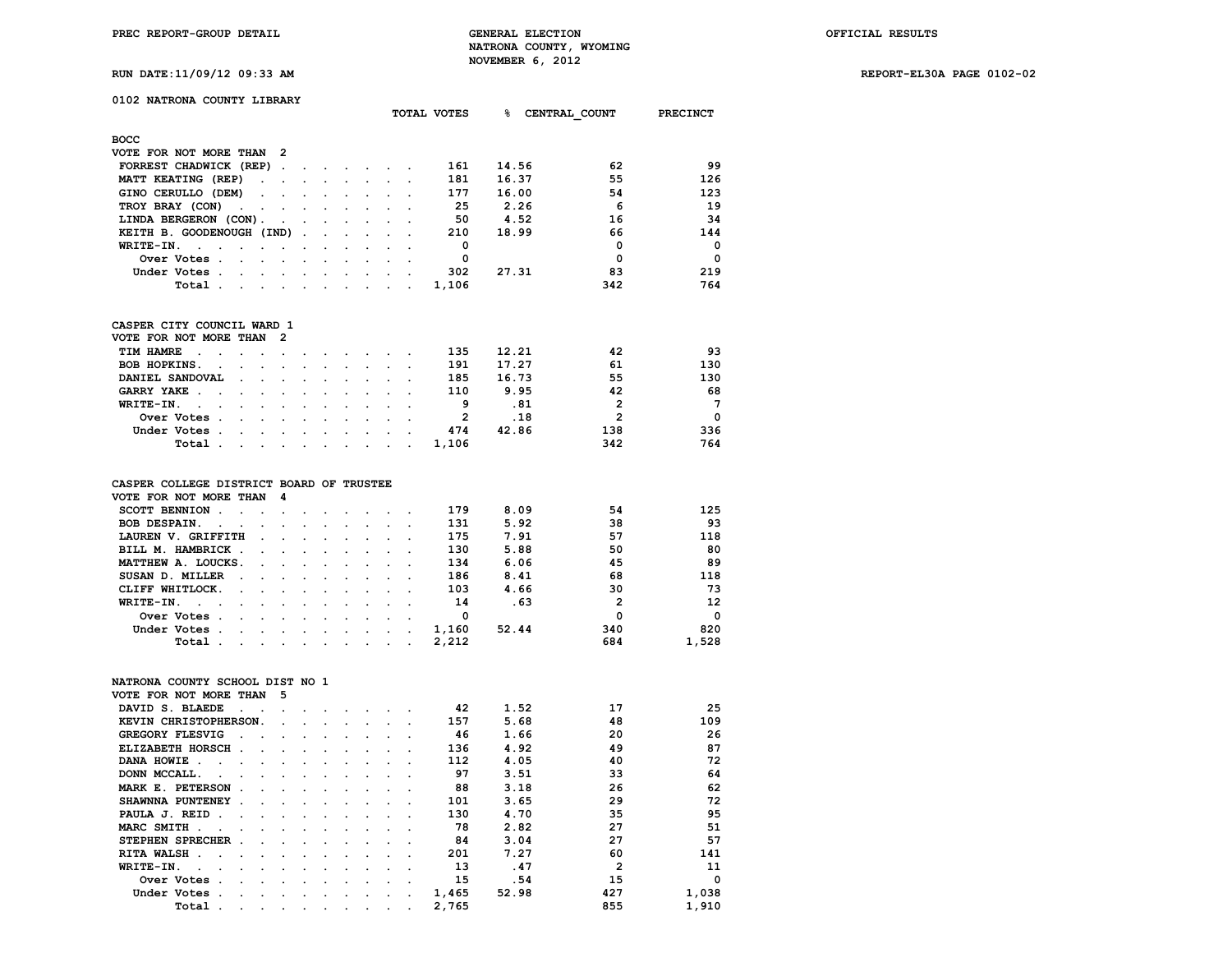**RUN DATE:11/09/12 09:33 AM REPORT-EL30A PAGE 0102-03**

|                      | 0102 NATRONA COUNTY LIBRARY          |                                        |                                            |                      |                      |                                                             |                         |                                 |                                                             |                                        |                                |           | TOTAL VOTES 8 CENTRAL COUNT PRECINCT |                         |
|----------------------|--------------------------------------|----------------------------------------|--------------------------------------------|----------------------|----------------------|-------------------------------------------------------------|-------------------------|---------------------------------|-------------------------------------------------------------|----------------------------------------|--------------------------------|-----------|--------------------------------------|-------------------------|
|                      |                                      |                                        |                                            |                      |                      |                                                             |                         |                                 |                                                             |                                        |                                |           |                                      |                         |
|                      | NC CONSERVATION DIST SUP-URBAN       |                                        |                                            |                      |                      |                                                             |                         |                                 |                                                             |                                        |                                |           |                                      |                         |
|                      | VOTE FOR NOT MORE THAN 1             |                                        |                                            |                      |                      |                                                             |                         |                                 |                                                             |                                        |                                |           | 114                                  | 218                     |
|                      | RICHARD HALLINGSTAD.                 |                                        |                                            | $\ddot{\phantom{a}}$ | $\ddot{\phantom{0}}$ |                                                             | $\ddot{\phantom{a}}$    |                                 | and the control                                             |                                        | 332 60.04                      |           | $\overline{\mathbf{2}}$              | $\overline{\mathbf{4}}$ |
|                      | WRITE-IN.                            | $\mathbf{z} = \mathbf{z} + \mathbf{z}$ |                                            | $\overline{a}$       |                      |                                                             |                         | $\mathbf{L}$                    | $\sim$                                                      | $\mathbf{r}$                           | 6 <sup>6</sup>                 | 1.08      | $\overline{\mathbf{0}}$              | $\overline{\mathbf{0}}$ |
|                      | Over Votes .                         | $\sim 10^{-11}$                        | $\sim$                                     |                      |                      |                                                             |                         |                                 |                                                             |                                        | $\overline{\mathbf{0}}$<br>215 | 38.88     | 55                                   | 160                     |
|                      | Under Votes.                         | $\sim$                                 | $\ddot{\phantom{a}}$                       | $\ddot{\phantom{a}}$ | $\ddot{\phantom{a}}$ | $\cdot$                                                     | $\cdot$<br>$\mathbf{L}$ | $\ddot{\phantom{0}}$            | $\ddot{\phantom{0}}$<br>and a strategic                     | $\sim$                                 | 553                            |           | 171                                  | 382                     |
|                      | Total                                |                                        |                                            |                      |                      |                                                             |                         |                                 |                                                             |                                        |                                |           |                                      |                         |
|                      | NC CONSERVATION DIST SUP-ATLRG       |                                        |                                            |                      |                      |                                                             |                         |                                 |                                                             |                                        |                                |           |                                      |                         |
|                      | VOTE FOR NOT MORE THAN 1             |                                        |                                            |                      |                      |                                                             |                         |                                 |                                                             |                                        |                                |           |                                      |                         |
| LEN L. CAMP.         | the company of the com-              |                                        |                                            | $\sim$ $-$           | $\ddot{\phantom{0}}$ |                                                             |                         | the contract of the con-        |                                                             |                                        | 320 57.87                      |           | 112                                  | 208                     |
| WRITE-IN. .          |                                      | $\sim$                                 |                                            |                      |                      |                                                             |                         |                                 | $\sim$                                                      |                                        | $7\overline{ }$                | 1.27      | $\overline{\mathbf{3}}$              | $\overline{\mathbf{4}}$ |
|                      | Over Votes .                         | $\sim 100$ km s $^{-1}$                |                                            |                      |                      |                                                             |                         |                                 |                                                             |                                        | $\overline{\mathbf{0}}$        |           | $\overline{\mathbf{0}}$              | $\overline{\mathbf{0}}$ |
|                      | Under Votes                          |                                        |                                            |                      | $\ddot{\phantom{0}}$ | $\cdot$                                                     | $\cdot$                 | $\sim$                          |                                                             | $\mathbf{z} = \mathbf{z} + \mathbf{z}$ |                                | 226 40.87 | 56                                   | 170                     |
|                      | Total                                |                                        |                                            |                      |                      |                                                             |                         | $\mathbf{L}$                    | $\mathcal{L}^{\text{max}}$                                  |                                        | 553                            |           | 171                                  | 382                     |
|                      |                                      |                                        |                                            |                      |                      |                                                             |                         |                                 |                                                             |                                        |                                |           |                                      |                         |
|                      | NC CONSERVATION DIST SUP-RURAL       |                                        |                                            |                      |                      |                                                             |                         |                                 |                                                             |                                        |                                |           |                                      |                         |
|                      | VOTE FOR NOT MORE THAN               |                                        |                                            | - 1                  |                      |                                                             |                         |                                 |                                                             |                                        |                                |           |                                      |                         |
| DON PAVACK.          | $\sim$                               | $\ddot{\phantom{a}}$                   | $\cdot$                                    | $\sim$               | $\cdot$              |                                                             | $\sim$                  |                                 | $\mathbf{r} = \mathbf{r} + \mathbf{r}$ , where $\mathbf{r}$ |                                        | 151 27.31                      |           | 68                                   | 83                      |
|                      | ROBERT M. SHELLARD                   |                                        | $\sim$                                     | $\ddot{\phantom{0}}$ |                      |                                                             |                         |                                 |                                                             |                                        | 154                            | 27.85     | 36                                   | 118                     |
|                      | WRITE-IN.                            |                                        | $\sim$                                     | $\cdot$              | $\cdot$              |                                                             |                         | $\sim$                          |                                                             | $\ddot{\phantom{a}}$                   | 4                              | .72       | 1                                    | $\overline{\mathbf{3}}$ |
|                      | Over Votes                           |                                        |                                            | $\cdot$              | $\cdot$              |                                                             | $\ddot{\phantom{a}}$    | $\ddot{\phantom{a}}$            | $\ddot{\phantom{a}}$                                        |                                        | $\overline{\mathbf{0}}$        |           | $\overline{\mathbf{0}}$              | $\overline{\mathbf{0}}$ |
|                      | Under Votes                          |                                        |                                            |                      |                      |                                                             |                         |                                 |                                                             |                                        | 244 44.12                      |           | - 66                                 | 178                     |
|                      | Total                                |                                        |                                            |                      | $\ddot{\phantom{a}}$ | $\overline{a}$                                              | $\overline{a}$          | $\mathbf{r}$                    | $\sim$                                                      |                                        | 553                            |           | 171                                  | 382                     |
| <b>JUDGE PARK</b>    |                                      |                                        |                                            |                      |                      |                                                             |                         |                                 |                                                             |                                        |                                |           |                                      |                         |
|                      | VOTE FOR NOT MORE THAN 1             |                                        |                                            |                      |                      |                                                             |                         |                                 |                                                             |                                        |                                |           |                                      |                         |
|                      | YES                                  | $\sim$                                 | $\ddot{\phantom{0}}$                       |                      | $\sim$ $\sim$        | $\sim$                                                      |                         |                                 |                                                             |                                        | 319                            | 57.69     | 102                                  | 217                     |
| NO.                  | $\ddot{\phantom{0}}$                 | $\sim$                                 | $\sim$                                     | $\sim$               | $\ddot{\phantom{0}}$ | $\ddot{\phantom{0}}$                                        | $\mathbf{r}$            | $\sim$                          | $\sim$                                                      | $\ddot{\phantom{a}}$                   |                                | 111 20.07 | 38                                   | 73                      |
|                      | Over Votes .                         |                                        | $\mathbf{r} = \mathbf{r} + \mathbf{r}$ .   |                      |                      |                                                             |                         | $\ddot{\phantom{0}}$            |                                                             |                                        | $\mathbf{0}$                   |           | $\overline{\mathbf{0}}$              | $\overline{\mathbf{0}}$ |
|                      | Under Votes.                         | $\sim$                                 | $\sim$                                     |                      |                      |                                                             |                         |                                 |                                                             |                                        |                                | 123 22.24 | 31                                   | 92                      |
|                      | Total                                |                                        |                                            |                      | $\ddot{\phantom{a}}$ | $\ddot{\phantom{a}}$                                        | $\cdot$                 | $\bullet$ .                     | $\blacksquare$                                              |                                        | 553                            |           | 171                                  | 382                     |
|                      |                                      |                                        |                                            |                      |                      |                                                             |                         |                                 |                                                             |                                        |                                |           |                                      |                         |
| <b>JUDGE WILKING</b> |                                      |                                        |                                            |                      |                      |                                                             |                         |                                 |                                                             |                                        |                                |           |                                      |                         |
|                      | VOTE FOR NOT MORE THAN 1             |                                        |                                            |                      |                      |                                                             |                         |                                 |                                                             |                                        |                                |           |                                      |                         |
|                      | YES                                  |                                        |                                            | $\sim$ 100 $\pm$     | $\ddot{\phantom{0}}$ | $\ddot{\phantom{0}}$                                        |                         | the contract of the contract of |                                                             |                                        | 306 55.33                      |           | 89                                   | 217                     |
| NO.                  | $\ddot{\phantom{0}}$                 | $\mathcal{L}^{\text{max}}$             | $\mathcal{L}_{\mathcal{A}}$                | $\bullet$            | $\ddot{\phantom{0}}$ | $\ddot{\phantom{0}}$                                        | $\ddot{\phantom{0}}$    | $\ddot{\phantom{0}}$            | $\mathbf{L}^{\text{max}}$                                   | $\blacksquare$                         |                                | 100 18.08 | 39                                   | 61                      |
|                      | Over Votes .                         |                                        | $\mathbf{r} = \mathbf{r}$                  |                      |                      |                                                             |                         |                                 | $\mathbf{L}$                                                |                                        | $\overline{\mathbf{0}}$        |           | $\overline{\mathbf{0}}$              | $\overline{\mathbf{0}}$ |
|                      | Under Votes                          |                                        |                                            |                      | $\ddot{\phantom{0}}$ | $\cdot$                                                     | $\ddot{\phantom{0}}$    | $\bullet$ .                     | $\ddot{\phantom{0}}$                                        | $\sim$                                 | 147                            | 26.58     | 43                                   | 104                     |
|                      | Total .                              |                                        | $\mathbf{r} = \mathbf{r} \cdot \mathbf{r}$ | $\bullet$            |                      |                                                             |                         |                                 | $\ddot{\phantom{a}}$                                        |                                        | 553                            |           | 171                                  | 382                     |
| <b>JUDGE BROWN</b>   |                                      |                                        |                                            |                      |                      |                                                             |                         |                                 |                                                             |                                        |                                |           |                                      |                         |
|                      | VOTE FOR NOT MORE THAN 1             |                                        |                                            |                      |                      |                                                             |                         |                                 |                                                             |                                        |                                |           |                                      |                         |
| YES                  | $\sim$                               | $\sim$                                 | $\sim$                                     | $\sim$               |                      |                                                             |                         |                                 |                                                             | $\sim$                                 | 337                            | 60.94     | 111                                  | - 226                   |
| $NO.$ $.$ $.$        |                                      |                                        |                                            |                      | $\sim$               | $\bullet$ .<br><br><br><br><br><br><br><br><br><br><br><br> | $\bullet$ .             |                                 | $\bullet$ . In the set of $\bullet$                         |                                        |                                | 103 18.63 | 34                                   | 69                      |
|                      | $\ddot{\phantom{0}}$<br>Over Votes . | $\sim$<br>$\sim$                       | $\sim$                                     | $\sim$               | $\ddot{\phantom{0}}$ | $\ddot{\phantom{0}}$                                        | $\ddot{\phantom{0}}$    | $\sim$                          | $\mathcal{L}^{\text{max}}$                                  | $\ddot{\phantom{a}}$                   | $\overline{\mathbf{0}}$        |           | $\overline{\mathbf{0}}$              | $\overline{\mathbf{0}}$ |
|                      | Under Votes .                        |                                        | $\ddot{\phantom{a}}$                       | $\overline{a}$       |                      |                                                             |                         | $\mathbf{r}$                    | $\sim$                                                      |                                        | 113                            | 20.43     | 26                                   | 87                      |
|                      | Total                                | $\ddot{\phantom{a}}$                   | $\sim$                                     | $\sim$               | $\ddot{\phantom{a}}$ | $\cdot$                                                     | $\cdot$                 | $\ddot{\phantom{0}}$            |                                                             | $\sim$ $\sim$                          | 553                            |           | 171                                  | 382                     |
|                      |                                      |                                        |                                            |                      |                      |                                                             |                         |                                 |                                                             |                                        |                                |           |                                      |                         |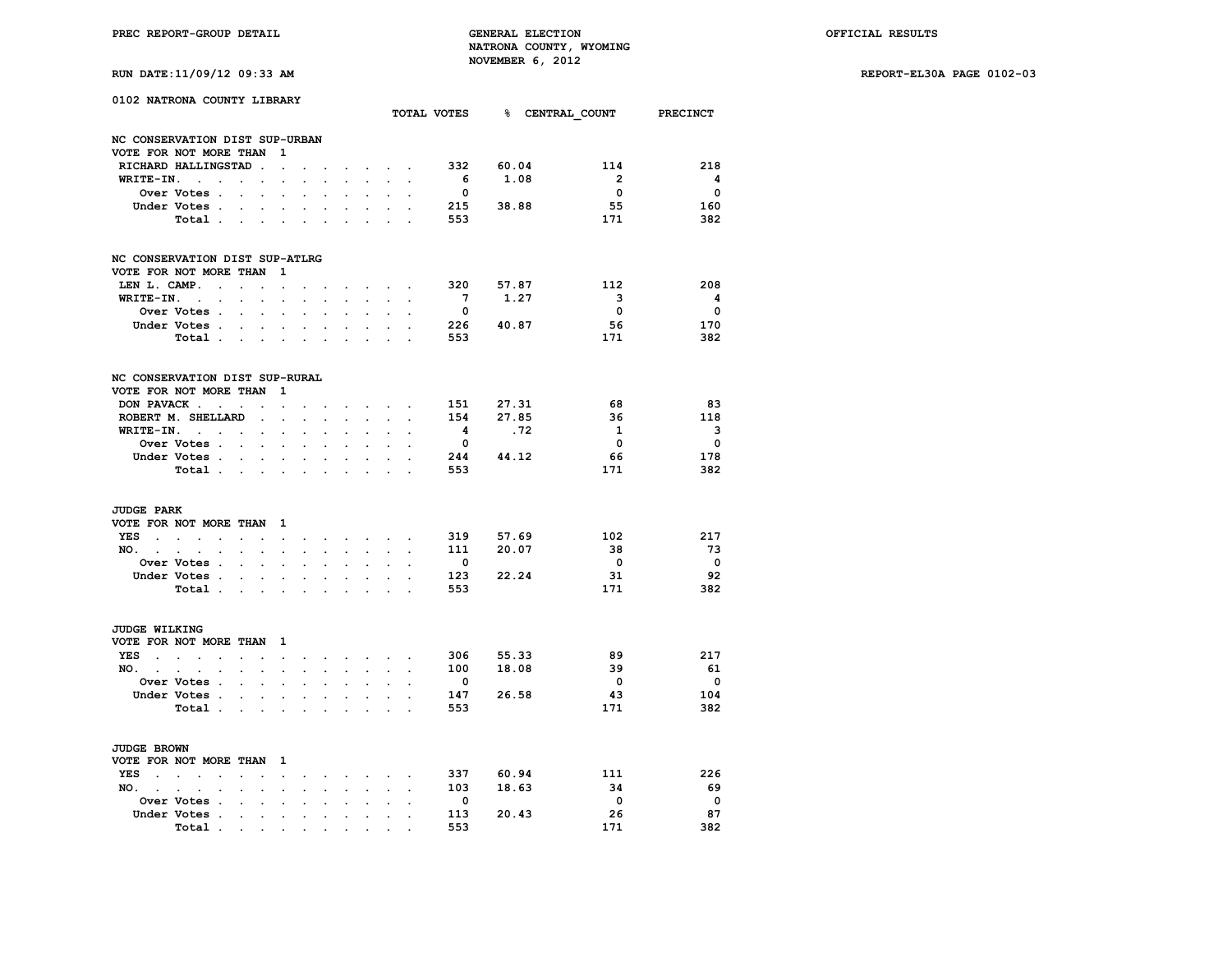**RUN DATE:11/09/12 09:33 AM REPORT-EL30A PAGE 0102-04**

|  | RUN DATE:11/09/12 09:33 AM |  |  |  |  |
|--|----------------------------|--|--|--|--|
|--|----------------------------|--|--|--|--|

|                    | 0102 NATRONA COUNTY LIBRARY                  |                      |                                                                                               |                      |                      |                      |                      |                                   |                                      |                      | TOTAL VOTES              |       | % CENTRAL COUNT PRECINCT |                          |
|--------------------|----------------------------------------------|----------------------|-----------------------------------------------------------------------------------------------|----------------------|----------------------|----------------------|----------------------|-----------------------------------|--------------------------------------|----------------------|--------------------------|-------|--------------------------|--------------------------|
| <b>JUDGE HUBER</b> |                                              |                      |                                                                                               |                      |                      |                      |                      |                                   |                                      |                      |                          |       |                          |                          |
|                    | VOTE FOR NOT MORE THAN                       |                      |                                                                                               | $\mathbf{1}$         |                      |                      |                      |                                   |                                      |                      |                          |       |                          |                          |
| YES                | the company of the company of                | $\ddot{\phantom{0}}$ |                                                                                               | $\Box$               |                      | $\ddot{\phantom{0}}$ | $\bullet$            | <b>Contract Contract Contract</b> | $\sim$                               |                      | 310                      | 56.06 | 101                      | 209                      |
| NO.,               |                                              |                      |                                                                                               |                      |                      |                      |                      |                                   |                                      |                      | 117                      | 21.16 | 38                       | - 79                     |
|                    | Over Votes .                                 | $\ddot{\phantom{a}}$ | $\ddot{\phantom{a}}$                                                                          | $\cdot$              | $\cdot$              | $\ddot{\phantom{a}}$ | $\ddot{\phantom{0}}$ | $\ddot{\phantom{0}}$              |                                      | $\overline{a}$       | $\mathbf{1}$             | .18   | $\mathbf{1}$             | $\overline{\phantom{0}}$ |
|                    | Under Votes .                                | $\ddot{\phantom{0}}$ |                                                                                               | $\bullet$            |                      | $\bullet$            |                      | $\cdot$                           |                                      |                      | 125                      | 22.60 | 31                       | 94                       |
|                    | Total.                                       | $\mathbf{r}$         | $\sim$                                                                                        | $\sim$               | $\mathbf{r}$         | $\mathbf{r}$         | $\overline{a}$       | $\mathbf{r}$                      | i.                                   |                      | 553                      |       | 171                      | 382                      |
| C-AMEND-A          |                                              |                      |                                                                                               |                      |                      |                      |                      |                                   |                                      |                      |                          |       |                          |                          |
|                    | VOTE FOR NOT MORE THAN 1                     |                      |                                                                                               |                      |                      |                      |                      |                                   |                                      |                      |                          |       |                          |                          |
| $FOR \t . \t .$    | $\sim$                                       | $\ddot{\phantom{a}}$ | $\ddot{\phantom{a}}$                                                                          | $\ddot{\phantom{0}}$ |                      |                      | $\sim$               | $\sim$                            |                                      |                      | 305                      | 55.15 | 89                       | 216                      |
| <b>AGAINST.</b>    | $\sim$ $\sim$                                |                      | $\mathbf{r} = \mathbf{r}$                                                                     | $\ddot{\phantom{a}}$ | $\sim$               | $\sim$               | $\sim$               | $\ddot{\phantom{0}}$              | $\ddot{\phantom{a}}$                 | $\cdot$              | 179                      | 32.37 | 62                       | 117                      |
|                    | Over Votes .                                 | $\ddot{\phantom{a}}$ | $\sim$                                                                                        |                      |                      |                      |                      |                                   |                                      |                      | $\overline{\phantom{0}}$ |       | $\overline{\mathbf{0}}$  | $\overline{\mathbf{0}}$  |
|                    | Under Votes .                                | $\sim$               | $\mathbf{L}$                                                                                  | $\ddot{\phantom{0}}$ | $\ddot{\phantom{a}}$ | $\ddot{\phantom{0}}$ | $\overline{a}$       | $\mathbf{r}$                      |                                      |                      | - 69                     | 12.48 | 20                       | 49                       |
|                    | Total                                        |                      |                                                                                               |                      |                      |                      | $\ddot{\phantom{0}}$ | $\sim$                            | $\ddot{\phantom{0}}$                 |                      | 553                      |       | 171                      | 382                      |
| C-AMEND-B          |                                              |                      |                                                                                               |                      |                      |                      |                      |                                   |                                      |                      |                          |       |                          |                          |
|                    | VOTE FOR NOT MORE THAN                       |                      |                                                                                               | $\mathbf{1}$         |                      |                      |                      |                                   |                                      |                      |                          |       |                          |                          |
| $FOR$              | $\sim$ $\sim$                                |                      | $\mathbf{z} = \mathbf{z} + \mathbf{z}$                                                        | $\sim$ $\sim$        |                      |                      |                      |                                   | and a strong control of the state of |                      | 404                      | 73.06 | 127                      | 277                      |
| <b>AGAINST.</b>    | $\ddot{\phantom{a}}$<br>$\sim$               |                      | $\sim$ $\sim$                                                                                 | $\bullet$            |                      | $\ddot{\phantom{0}}$ |                      | $\ddot{\phantom{0}}$              |                                      |                      | 85                       | 15.37 | 28                       | -57                      |
|                    | <b>Over Votes</b> .                          |                      | $\mathbf{r} = \mathbf{r}$                                                                     | $\mathbf{r}$         | $\cdot$              |                      | $\overline{a}$       |                                   |                                      |                      | $\overline{\phantom{0}}$ |       | $\overline{\mathbf{0}}$  | $\overline{\phantom{0}}$ |
|                    | Under Votes .                                | $\sim$               | $\sim$                                                                                        | $\ddot{\phantom{0}}$ | $\ddot{\phantom{0}}$ | $\overline{a}$       | $\ddot{\phantom{0}}$ | $\ddot{\phantom{0}}$              |                                      |                      | - 64                     | 11.57 | 16                       | -48                      |
|                    | Total.                                       | $\ddot{\phantom{a}}$ | $\ddot{\phantom{a}}$                                                                          |                      |                      |                      |                      | $\ddot{\phantom{0}}$              |                                      |                      | 553                      |       | 171                      | 382                      |
| C-AMEND-C          |                                              |                      |                                                                                               |                      |                      |                      |                      |                                   |                                      |                      |                          |       |                          |                          |
|                    | VOTE FOR NOT MORE THAN                       |                      |                                                                                               | $\mathbf{1}$         |                      |                      |                      |                                   |                                      |                      |                          |       |                          |                          |
| FOR .              |                                              | $\ddot{\phantom{a}}$ |                                                                                               |                      |                      |                      | $\ddot{\phantom{a}}$ | <b>Contract Contract Contract</b> | $\sim$                               |                      | 243                      | 43.94 | 74                       | 169                      |
| <b>AGAINST.</b>    | $\ddot{\phantom{a}}$<br>$\ddot{\phantom{a}}$ | s.                   | $\ddot{\phantom{a}}$                                                                          | $\cdot$              |                      | $\ddot{\phantom{a}}$ | $\ddot{\phantom{a}}$ | $\sim$                            |                                      |                      | 216                      | 39.06 | 70                       | 146                      |
|                    | <b>Over Votes .</b>                          |                      | $\sim$ $\sim$ $\sim$                                                                          | $\ddot{\phantom{a}}$ | $\ddot{\phantom{a}}$ | $\ddot{\phantom{a}}$ |                      | $\ddot{\phantom{a}}$              |                                      | $\ddot{\phantom{0}}$ | - 0                      |       | $\overline{\mathbf{0}}$  | $\overline{\phantom{0}}$ |
|                    | Under Votes.                                 | $\ddot{\phantom{0}}$ | $\ddot{\phantom{a}}$                                                                          |                      |                      |                      |                      | $\ddot{\phantom{0}}$              |                                      |                      | 94                       | 17.00 | 27                       | 67                       |
|                    | Total.                                       | $\sim$               | $\sim$                                                                                        | $\sim$               | $\sim$               | $\sim$               | $\bullet$            | $\ddot{\phantom{0}}$              | $\ddot{\phantom{a}}$                 |                      | 553                      |       | 171                      | 382                      |
| LIBRARY            |                                              |                      |                                                                                               |                      |                      |                      |                      |                                   |                                      |                      |                          |       |                          |                          |
|                    | VOTE FOR NOT MORE THAN 1                     |                      |                                                                                               |                      |                      |                      |                      |                                   |                                      |                      |                          |       |                          |                          |
|                    | FOR THE COUNTY SPECIFIC PURP                 |                      |                                                                                               |                      |                      |                      |                      |                                   |                                      |                      | 274                      | 49.55 | 81                       | 193                      |
|                    | AGAINST THE COUNTY SPECIFIC                  |                      |                                                                                               |                      |                      | $\ddot{\phantom{0}}$ |                      | $\sim$ $\sim$ $\sim$              |                                      |                      | 246                      | 44.48 | 80                       | 166                      |
|                    | Over Votes .                                 | $\ddot{\phantom{0}}$ | $\ddot{\phantom{a}}$                                                                          | $\sim$               | $\ddot{\phantom{a}}$ |                      |                      |                                   |                                      |                      | $\overline{\mathbf{0}}$  |       | 0                        | $\overline{\phantom{0}}$ |
|                    | Under Votes.                                 |                      | $\mathbf{r}$ , $\mathbf{r}$ , $\mathbf{r}$                                                    |                      |                      | $\ddot{\phantom{0}}$ | $\cdot$              | $\ddot{\phantom{0}}$              | $\ddot{\phantom{a}}$                 |                      | 33                       | 5.97  | 10                       | 23                       |
|                    | Total.                                       |                      |                                                                                               |                      |                      |                      |                      |                                   |                                      |                      | 553                      |       | 171                      | 382                      |
|                    |                                              |                      | $\mathcal{A}$ , and $\mathcal{A}$ , and $\mathcal{A}$ , and $\mathcal{A}$ , and $\mathcal{A}$ |                      |                      |                      | $\bullet$            | $\bullet$                         |                                      |                      |                          |       |                          |                          |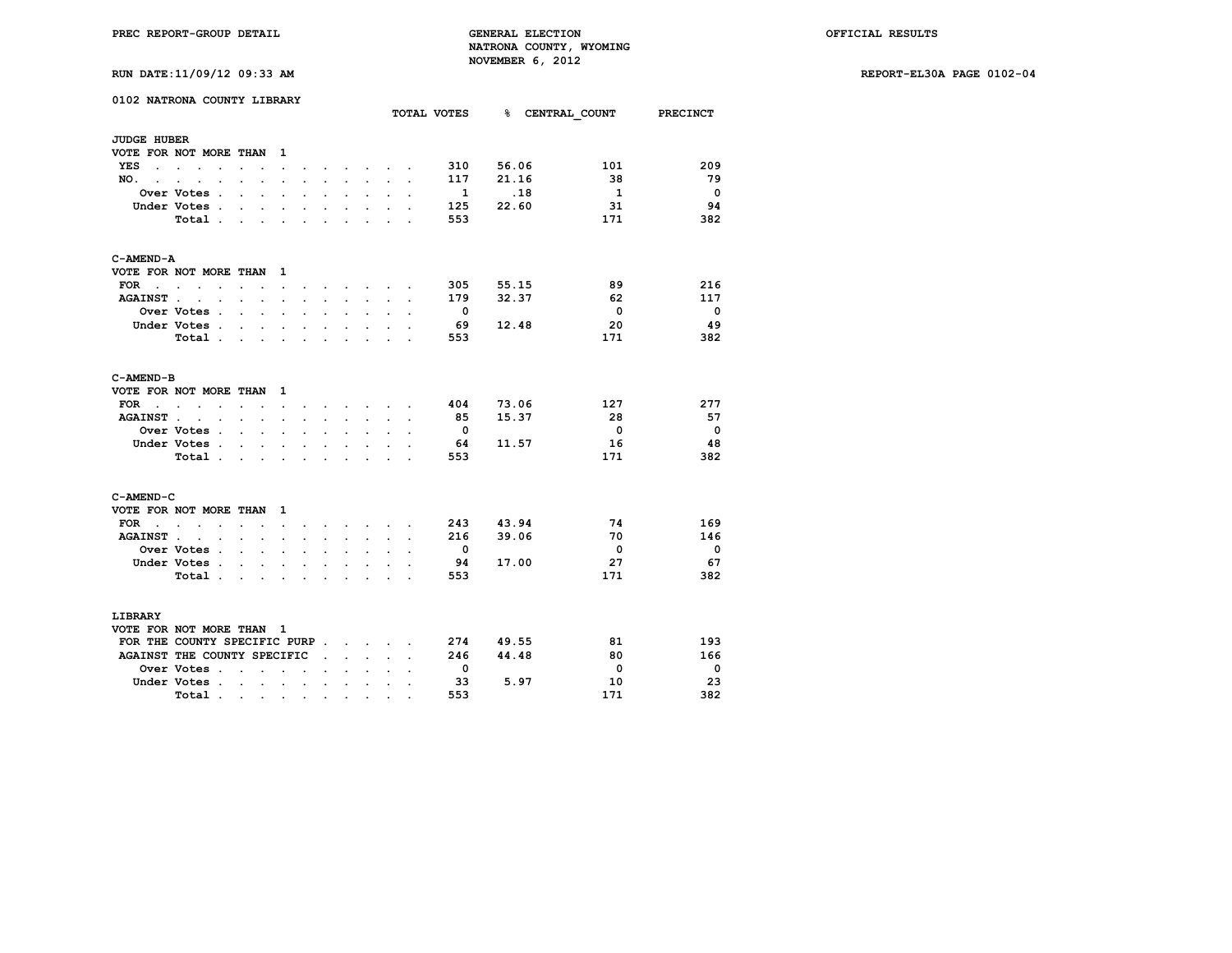**RUN DATE:11/09/12 09:33 AM REPORT-EL30A PAGE 0103-01**

| 0103 DEAN MORGAN JR HS                                                                               |                                                       |                                      |                      |                      |                      |                                                                                                                                                                                                                                    |                                          |                         |                    | TOTAL VOTES 8 CENTRAL COUNT PRECINCT |                          |
|------------------------------------------------------------------------------------------------------|-------------------------------------------------------|--------------------------------------|----------------------|----------------------|----------------------|------------------------------------------------------------------------------------------------------------------------------------------------------------------------------------------------------------------------------------|------------------------------------------|-------------------------|--------------------|--------------------------------------|--------------------------|
| REGISTERED VOTERS - TOTAL                                                                            |                                                       |                                      |                      |                      | $\ddot{\phantom{0}}$ |                                                                                                                                                                                                                                    |                                          | 769                     |                    |                                      |                          |
| BALLOTS CAST - TOTAL.                                                                                | $\mathbf{L}^{\text{max}}$ , $\mathbf{L}^{\text{max}}$ |                                      | $\sim 10^{-11}$      | $\mathbf{r}$         |                      |                                                                                                                                                                                                                                    |                                          | 844                     |                    | 160                                  | 684                      |
| BALLOTS CAST - BLANK.                                                                                |                                                       |                                      |                      |                      |                      |                                                                                                                                                                                                                                    |                                          | $\overline{\mathbf{0}}$ |                    | $\overline{\mathbf{0}}$              | $\overline{\phantom{0}}$ |
| VOTER TURNOUT - TOTAL                                                                                | $\sim$ $\sim$                                         |                                      | <b>All Cards</b>     |                      |                      | $\mathcal{L}^{\text{max}}$ , and $\mathcal{L}^{\text{max}}$ , and $\mathcal{L}^{\text{max}}$                                                                                                                                       |                                          |                         | 109.75             |                                      |                          |
| VOTER TURNOUT - BLANK.                                                                               |                                                       | $\sim$                               |                      |                      |                      |                                                                                                                                                                                                                                    |                                          |                         |                    |                                      |                          |
|                                                                                                      |                                                       |                                      |                      |                      |                      |                                                                                                                                                                                                                                    |                                          |                         |                    |                                      |                          |
| <b>USA-PRESIDENT</b>                                                                                 | 1                                                     |                                      |                      |                      |                      |                                                                                                                                                                                                                                    |                                          |                         |                    |                                      |                          |
| VOTE FOR NOT MORE THAN                                                                               |                                                       |                                      |                      |                      |                      |                                                                                                                                                                                                                                    |                                          |                         |                    | 96                                   | 366                      |
| MITT ROMNEY (REP).<br><b>Contract Contract</b>                                                       |                                                       |                                      |                      |                      |                      | $\bullet$ . In the contract of the contract of the contract of the contract of the contract of the contract of the contract of the contract of the contract of the contract of the contract of the contract of the contract of the |                                          | 338                     | 462 54.74<br>40.05 | 59                                   | 279                      |
| BARACK OBAMA (DEM)                                                                                   |                                                       | $\ddot{\phantom{0}}$                 |                      |                      |                      |                                                                                                                                                                                                                                    |                                          | 22                      | 2.61               | 1                                    | -21                      |
| GARY JOHNSON (LIB)<br>$\sim$                                                                         | $\cdot$                                               | $\ddot{\phantom{0}}$<br>$\mathbf{L}$ | $\ddot{\phantom{0}}$ |                      |                      |                                                                                                                                                                                                                                    | $\ddot{\phantom{a}}$                     | 12                      | 1.42               | $\overline{2}$                       | 10                       |
| VIRGIL H. GOODE (CON)<br>WRITE-IN.                                                                   | $\ddot{\phantom{0}}$                                  |                                      |                      | $\ddot{\phantom{0}}$ | $\ddot{\phantom{0}}$ |                                                                                                                                                                                                                                    |                                          | $-5$                    |                    | $\mathbf{1}$                         | $\overline{\mathbf{4}}$  |
| $\sim 100$ km s $^{-1}$<br>$\ddot{\phantom{0}}$<br>$\bullet$<br>$\ddot{\phantom{0}}$<br>Over Votes . | $\bullet$                                             | $\ddot{\phantom{a}}$                 |                      |                      | $\ddot{\phantom{a}}$ |                                                                                                                                                                                                                                    |                                          | $\overline{\mathbf{0}}$ | .59                | $\mathbf 0$                          | $\overline{\phantom{0}}$ |
|                                                                                                      |                                                       |                                      |                      |                      |                      |                                                                                                                                                                                                                                    |                                          | - 5                     |                    | $\mathbf{1}$                         |                          |
| Under Votes<br>$\bullet$ .                                                                           | $\bullet$ .                                           | $\bullet$ .                          | $\bullet$ .          | $\ddot{\phantom{0}}$ | $\bullet$ .          | $\ddot{\phantom{0}}$                                                                                                                                                                                                               |                                          |                         | .59                |                                      | $\overline{\mathbf{4}}$  |
| Total                                                                                                |                                                       |                                      |                      |                      |                      |                                                                                                                                                                                                                                    |                                          | 844                     |                    | 160                                  | 684                      |
| UNITED STATES SENATOR                                                                                |                                                       |                                      |                      |                      |                      |                                                                                                                                                                                                                                    |                                          |                         |                    |                                      |                          |
| VOTE FOR NOT MORE THAN                                                                               | $\blacksquare$                                        |                                      |                      |                      |                      |                                                                                                                                                                                                                                    |                                          |                         |                    |                                      |                          |
| JOHN BARRASSO (REP).                                                                                 | $\sim 10^{-10}$                                       |                                      |                      |                      |                      | and the company of the company of                                                                                                                                                                                                  |                                          | 536                     | 63.51              | 107                                  | 429                      |
| TIM CHESNUT (DEM).<br>$\sim$                                                                         | $\ddot{\phantom{0}}$                                  | $\ddot{\phantom{0}}$                 | $\mathbf{L}$         | s.                   | $\ddot{\phantom{a}}$ |                                                                                                                                                                                                                                    |                                          | 255                     | 30.21              | 47                                   | 208                      |
| JOEL OTTO (CRY)<br>$\sim$<br>$\sim$                                                                  | $\bullet$                                             | $\ddot{\phantom{a}}$                 | $\ddot{\phantom{a}}$ |                      | $\ddot{\phantom{0}}$ |                                                                                                                                                                                                                                    |                                          | -29                     | 3.44               | 3                                    | -26                      |
| WRITE-IN.<br>$\ddot{\phantom{0}}$                                                                    | $\ddot{\phantom{a}}$                                  | $\overline{a}$                       |                      | $\ddot{\phantom{a}}$ | $\ddot{\phantom{0}}$ | $\ddot{\phantom{0}}$                                                                                                                                                                                                               |                                          | $\overline{\mathbf{3}}$ | .36                | $\mathbf 0$                          | $\overline{\mathbf{3}}$  |
| Over Votes .<br>$\sim 10$<br>$\bullet$                                                               | $\ddot{\phantom{0}}$                                  | $\cdot$                              | $\ddot{\phantom{0}}$ |                      | $\ddot{\phantom{0}}$ | $\ddot{\phantom{0}}$                                                                                                                                                                                                               | $\ddot{\phantom{a}}$                     | $\overline{\mathbf{0}}$ |                    | 0                                    | $\overline{\mathbf{0}}$  |
| Under Votes                                                                                          | $\mathbf{L}$                                          | $\mathbf{L}$                         |                      | $\sim$               |                      | $\sim$ $\sim$                                                                                                                                                                                                                      |                                          | - 21                    | 2.49               | - 3                                  | -18                      |
| Total<br>$\sim$ $\sim$                                                                               | $\ddot{\phantom{a}}$                                  | $\bullet$                            | $\ddot{\phantom{a}}$ |                      |                      | $\sim$                                                                                                                                                                                                                             | $\ddot{\phantom{a}}$                     | 844                     |                    | 160                                  | 684                      |
| UNITED STATES REPRESENTATIVE                                                                         |                                                       |                                      |                      |                      |                      |                                                                                                                                                                                                                                    |                                          |                         |                    |                                      |                          |
| VOTE FOR NOT MORE THAN 1                                                                             |                                                       |                                      |                      |                      |                      |                                                                                                                                                                                                                                    |                                          |                         |                    |                                      |                          |
| CYNTHIA M. LUMMIS (REP).                                                                             |                                                       | $\ddot{\phantom{a}}$                 |                      |                      |                      | $\mathbf{r} = \mathbf{r} + \mathbf{r} + \mathbf{r} + \mathbf{r} + \mathbf{r}$                                                                                                                                                      |                                          | 444                     | 52.61              | 94                                   | 350                      |
| CHRIS HENRICHSEN (DEM).                                                                              |                                                       | $\bullet$                            | $\ddot{\phantom{a}}$ | $\ddot{\phantom{a}}$ |                      | $\mathbf{z} = \mathbf{z} + \mathbf{z}$ . The $\mathbf{z}$                                                                                                                                                                          |                                          | 281                     | 33.29              | 52                                   | 229                      |
| RICHARD P. BRUBAKER (LIB).                                                                           |                                                       |                                      |                      |                      |                      |                                                                                                                                                                                                                                    |                                          | -44                     | 5.21               | 4                                    | -40                      |
| DANIEL CLYDE CUMMINGS (CON)                                                                          |                                                       |                                      | $\ddot{\phantom{a}}$ |                      | $\ddot{\phantom{a}}$ | $\ddot{\phantom{a}}$                                                                                                                                                                                                               |                                          | 24                      | 2.84               | 3                                    | 21                       |
| DON WILLS (CRY)<br>$\sim$<br>$\cdot$                                                                 | $\ddot{\phantom{0}}$                                  | $\mathbf{r}$                         | $\sim$               | $\mathbf{r}$         | $\sim$               | $\ddot{\phantom{a}}$                                                                                                                                                                                                               | $\sim$                                   | 17                      | 2.01               | $\overline{2}$                       | 15                       |
| WRITE-IN.<br><b>Contract Contract</b><br>$\bullet$<br>$\sim$                                         | $\Box$                                                | $\ddot{\phantom{a}}$                 | $\bullet$            | $\overline{a}$       | $\ddot{\phantom{a}}$ | $\ddot{\phantom{a}}$                                                                                                                                                                                                               | $\mathbf{r}$                             | $\overline{\mathbf{3}}$ | .36                | $\Omega$                             | 3                        |
| <b>Over Votes .</b><br>$\sim$ $\sim$                                                                 |                                                       |                                      |                      |                      |                      |                                                                                                                                                                                                                                    |                                          | $\overline{\mathbf{0}}$ |                    | 0                                    | $\overline{\phantom{0}}$ |
| Under Votes<br>$\ddot{\phantom{0}}$                                                                  | $\ddot{\phantom{a}}$                                  | $\ddot{\phantom{a}}$                 | $\ddot{\phantom{a}}$ |                      | $\ddot{\phantom{a}}$ | $\ddot{\phantom{a}}$                                                                                                                                                                                                               | $\cdot$                                  | 31                      | 3.67               | 5                                    | 26                       |
| Total                                                                                                | $\mathbf{r}$                                          | $\ddot{\phantom{a}}$                 | $\sim$               | $\cdot$              | $\cdot$              | $\ddot{\phantom{a}}$                                                                                                                                                                                                               | $\ddot{\phantom{a}}$                     | 844                     |                    | 160                                  | 684                      |
| STATE SENATE DISTRICT 28                                                                             |                                                       |                                      |                      |                      |                      |                                                                                                                                                                                                                                    |                                          |                         |                    |                                      |                          |
| VOTE FOR NOT MORE THAN                                                                               | -1                                                    |                                      |                      |                      |                      |                                                                                                                                                                                                                                    |                                          |                         |                    |                                      |                          |
| JIM ANDERSON (REP)<br>$\ddot{\phantom{0}}$                                                           | $\ddot{\phantom{a}}$                                  | $\ddot{\phantom{0}}$                 | $\ddot{\phantom{a}}$ |                      | $\ddot{\phantom{a}}$ | $\sim$                                                                                                                                                                                                                             | $\sim$                                   | 465                     | 55.09              | 95                                   | 370                      |
| KIM HOLLOWAY (DEM)<br>$\ddot{\phantom{a}}$                                                           | $\ddot{\phantom{a}}$                                  |                                      |                      |                      |                      |                                                                                                                                                                                                                                    |                                          | 312                     | 36.97              | 50                                   | 262                      |
| WRITE-IN.<br>$\sim$<br>$\sim$<br>$\sim$                                                              |                                                       |                                      |                      |                      |                      |                                                                                                                                                                                                                                    |                                          | $\overline{\mathbf{4}}$ | .47                | 1                                    | - 3                      |
| Over Votes<br>$\sim$                                                                                 | $\mathbf{L}$                                          | $\mathbf{r}$                         | $\mathbf{r}$         |                      | $\ddot{\phantom{0}}$ | $\overline{a}$                                                                                                                                                                                                                     | $\ddot{\phantom{a}}$                     | $\overline{\mathbf{0}}$ |                    | $\mathbf{0}$                         | $\overline{\phantom{0}}$ |
| Under Votes.<br>$\sim$<br>$\ddot{\phantom{0}}$                                                       | $\sim$ $\sim$                                         | $\ddot{\phantom{a}}$                 | $\bullet$            |                      | $\ddot{\phantom{a}}$ | $\cdot$                                                                                                                                                                                                                            |                                          | 63                      | 7.46               | 14                                   | 49                       |
| Total                                                                                                |                                                       |                                      |                      |                      |                      |                                                                                                                                                                                                                                    |                                          | 844                     |                    | 160                                  | 684                      |
|                                                                                                      |                                                       |                                      |                      |                      |                      |                                                                                                                                                                                                                                    |                                          |                         |                    |                                      |                          |
| STATE HOUSE DISTRICT 56                                                                              |                                                       |                                      |                      |                      |                      |                                                                                                                                                                                                                                    |                                          |                         |                    |                                      |                          |
| VOTE FOR NOT MORE THAN 1                                                                             |                                                       |                                      |                      |                      |                      |                                                                                                                                                                                                                                    |                                          |                         |                    |                                      |                          |
| TIM STUBSON (REP).<br><b>Contract Contract Contract</b>                                              |                                                       |                                      | $\bullet$            |                      |                      | and the control of the con-                                                                                                                                                                                                        |                                          | 605                     | 71.68              | 113                                  | 492                      |
| WRITE-IN.<br>$\sim$ $\sim$<br><b>Contract Contract Contract Contract</b>                             |                                                       |                                      |                      |                      |                      |                                                                                                                                                                                                                                    | and a strong control of the state of the | 30                      | 3.55               | 10                                   | 20                       |
| Over Votes .<br>$\sim$<br>$\sim$ $\sim$<br>$\sim$ $\sim$                                             |                                                       |                                      | $\sim$               |                      | $\sim$               | $\sim$                                                                                                                                                                                                                             |                                          | $\mathbf 0$             |                    | $\mathbf 0$                          | $\mathbf 0$              |

 **Under Votes . . . . . . . . . . 209 24.76 37 172 Total . . . . . . . . . . 844 160 684**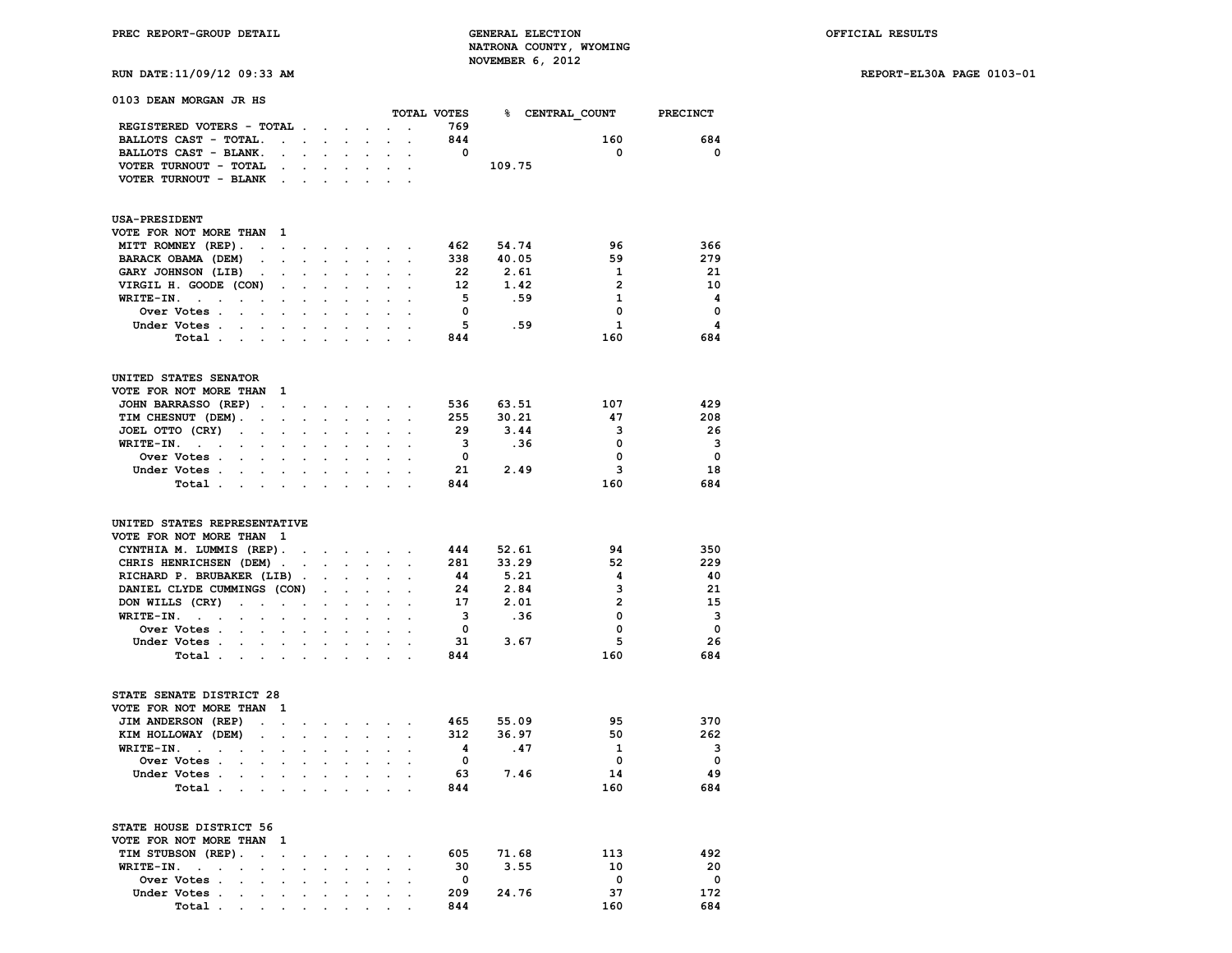**RUN DATE:11/09/12 09:33 AM REPORT-EL30A PAGE 0103-02**

# **0103 DEAN MORGAN JR HS**

|                                                                                                                          |                                                                                                                 |  |  | TOTAL VOTES | ℁     | CENTRAL COUNT  | <b>PRECINCT</b> |
|--------------------------------------------------------------------------------------------------------------------------|-----------------------------------------------------------------------------------------------------------------|--|--|-------------|-------|----------------|-----------------|
| <b>BOCC</b>                                                                                                              |                                                                                                                 |  |  |             |       |                |                 |
| VOTE FOR NOT MORE THAN 2                                                                                                 |                                                                                                                 |  |  |             |       |                |                 |
| FORREST CHADWICK (REP)                                                                                                   |                                                                                                                 |  |  | 295         | 17.48 | 58             | 237             |
| MATT KEATING (REP)<br>$\sim 100$                                                                                         | the contract of the contract of the contract of the contract of the contract of                                 |  |  | 303         | 17.95 | 53             | 250             |
| GINO CERULLO (DEM)                                                                                                       |                                                                                                                 |  |  | 270         | 16.00 | 47             | 223             |
| TROY BRAY (CON)                                                                                                          |                                                                                                                 |  |  | 65          | 3.85  | 11             | 54              |
| LINDA BERGERON (CON).                                                                                                    |                                                                                                                 |  |  | 96          | 5.69  | 24             | 72              |
| KEITH B. GOODENOUGH (IND)                                                                                                |                                                                                                                 |  |  | 309         | 18.31 | 62             | 247             |
| WRITE-IN.<br>$\sim$<br>$\sim$<br>$\sim$ $\sim$ $\sim$ $\sim$ $\sim$                                                      | $\sim$ $\sim$ $\sim$                                                                                            |  |  | 4           | .24   | $\overline{2}$ | $\overline{2}$  |
| Over Votes.<br>and the contract of the con-                                                                              | $\sim$ $\sim$ $\sim$ $\sim$ $\sim$                                                                              |  |  | 6           | .36   | 0              | -6              |
| Under Votes.<br>$\cdot$ $\cdot$ $\cdot$ $\cdot$ $\cdot$                                                                  | the contract of the contract of the contract of the contract of the contract of the contract of the contract of |  |  | 340         | 20.14 | 63             | 277             |
| Total<br>the contract of the contract of the contract of the contract of the contract of the contract of the contract of |                                                                                                                 |  |  | 1,688       |       | 320            | 1,368           |

# **CASPER CITY COUNCIL WARD 1**

| 54<br>257<br>15.23<br>TIM HAMRE<br>62<br>326<br>19.31<br>BOB HOPKINS.<br>55<br>294<br>17.42<br>DANIEL SANDOVAL |                          |  |  |  |  |  |  | VOTE FOR NOT MORE THAN 2 |  |
|----------------------------------------------------------------------------------------------------------------|--------------------------|--|--|--|--|--|--|--------------------------|--|
|                                                                                                                | 203                      |  |  |  |  |  |  |                          |  |
|                                                                                                                | 264                      |  |  |  |  |  |  |                          |  |
|                                                                                                                | 239                      |  |  |  |  |  |  |                          |  |
| 39<br>212<br>12.56<br>GARRY YAKE                                                                               | 173                      |  |  |  |  |  |  |                          |  |
| 5<br>9<br>. 53<br>WRITE-IN.                                                                                    | $\overline{a}$           |  |  |  |  |  |  |                          |  |
| O<br>.12<br>Over Votes                                                                                         | $\overline{\phantom{a}}$ |  |  |  |  |  |  |                          |  |
| 105<br>588<br>34.83<br>Under Votes                                                                             | 483                      |  |  |  |  |  |  |                          |  |
| 320<br>1,688<br>Total                                                                                          | 1,368                    |  |  |  |  |  |  |                          |  |

## **CASPER COLLEGE DISTRICT BOARD OF TRUSTEE**

| VOTE FOR NOT MORE THAN 4                                                                                                       |  |  |  |       |       |                |            |
|--------------------------------------------------------------------------------------------------------------------------------|--|--|--|-------|-------|----------------|------------|
| SCOTT BENNION                                                                                                                  |  |  |  | 308   | 9.12  | 67             | 241        |
| BOB DESPAIN.                                                                                                                   |  |  |  | 253   | 7.49  | 42             | 211        |
| LAUREN V. GRIFFITH                                                                                                             |  |  |  | 378   | 11.20 | 70             | 308        |
| BILL M. HAMBRICK                                                                                                               |  |  |  | 284   | 8.41  | 56             | 228        |
| MATTHEW A. LOUCKS.                                                                                                             |  |  |  | 271   | 8.03  | 51             | 220        |
| SUSAN D. MILLER                                                                                                                |  |  |  | 331   | 9.80  | 58             | 273        |
| CLIFF WHITLOCK.                                                                                                                |  |  |  | 165   | 4.89  | 39             | 126        |
| WRITE-IN.                                                                                                                      |  |  |  | 5     | .15   | $\overline{2}$ | $_{\rm 3}$ |
| Over Votes.<br>the contract of the contract of the contract of the contract of the contract of the contract of the contract of |  |  |  | 0     |       | 0              | $\Omega$   |
| Under Votes                                                                                                                    |  |  |  | 1,381 | 40.91 | 255            | 1,126      |
| Total .<br>the contract of the contract of the contract of the contract of the contract of the contract of the contract of     |  |  |  | 3,376 |       | 640            | 2,736      |

### **NATRONA COUNTY SCHOOL DIST NO 1**

| VOTE FOR NOT MORE THAN                   | 5 |   |   |   |   |   |           |       |       |                |              |
|------------------------------------------|---|---|---|---|---|---|-----------|-------|-------|----------------|--------------|
| DAVID S. BLAEDE                          |   |   |   |   |   |   |           | 46    | 1.09  | 6              | 40           |
| KEVIN CHRISTOPHERSON.                    |   |   |   |   |   |   |           | 227   | 5.38  | 53             | 174          |
| GREGORY FLESVIG                          |   |   |   |   |   |   |           | 83    | 1.97  | 13             | 70           |
| ELIZABETH HORSCH                         |   |   |   |   |   |   |           | 259   | 6.14  | 48             | 211          |
| DANA HOWIE                               |   |   |   |   |   |   |           | 252   | 5.97  | 43             | 209          |
| DONN MCCALL.                             |   |   |   |   |   |   |           | 198   | 4.69  | 37             | 161          |
| MARK E. PETERSON<br>$\sim$               |   |   |   |   |   |   |           | 160   | 3.79  | 22             | 138          |
| SHAWNNA PUNTENEY                         |   |   |   |   |   |   |           | 237   | 5.62  | 48             | 189          |
| PAULA J. REID                            |   |   |   |   |   |   |           | 250   | 5.92  | 48             | 202          |
| MARC SMITH                               |   |   |   |   |   |   |           | 163   | 3.86  | 23             | 140          |
| STEPHEN SPRECHER                         |   |   |   |   |   |   |           | 183   | 4.34  | 32             | 151          |
| RITA WALSH.                              |   |   |   |   |   |   |           | 363   | 8.60  | 74             | 289          |
| WRITE-IN.                                |   |   |   |   |   |   |           | 4     | .09   | $\overline{2}$ | $\mathbf{2}$ |
| Over Votes                               |   |   |   |   |   |   |           | 20    | .47   | 10             | 10           |
| Under Votes                              |   |   |   |   |   |   |           | 1,775 | 42.06 | 341            | 1,434        |
| Total<br>$\cdot$<br>$\ddot{\phantom{0}}$ | ٠ | ٠ | ٠ | ٠ | ٠ | ٠ | $\bullet$ | 4,220 |       | 800            | 3,420        |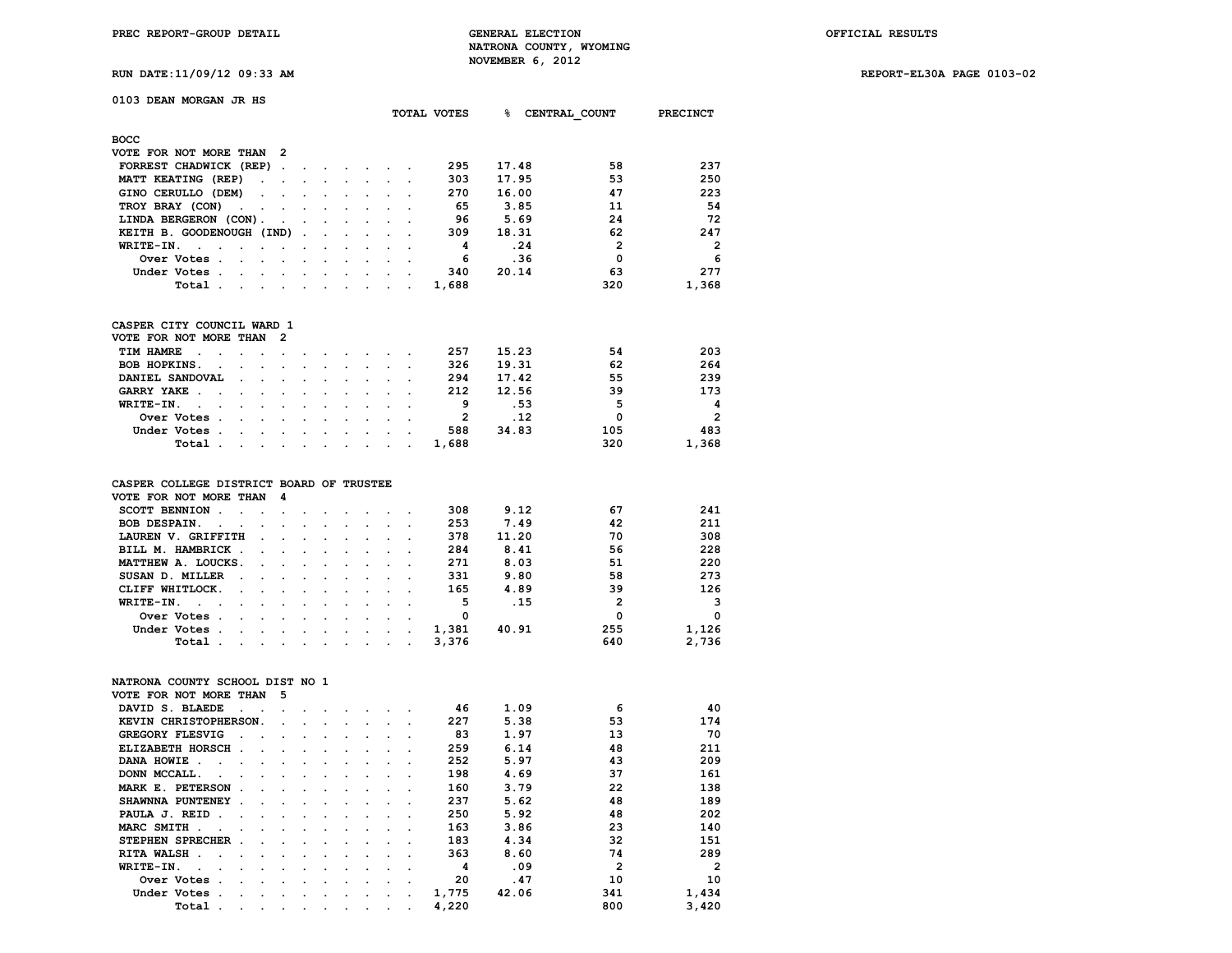**RUN DATE:11/09/12 09:33 AM REPORT-EL30A PAGE 0103-03**

| RUN DATE:11/09/12 09:33 AM |  |  |  |  |
|----------------------------|--|--|--|--|
|----------------------------|--|--|--|--|

|                                          | 0103 DEAN MORGAN JR HS                                    |                            |                                                |                                 |                      |                      |                      |                                                                  |                                                               |                      |                         |           |     | TOTAL VOTES 8 CENTRAL COUNT PRECINCT |                          |
|------------------------------------------|-----------------------------------------------------------|----------------------------|------------------------------------------------|---------------------------------|----------------------|----------------------|----------------------|------------------------------------------------------------------|---------------------------------------------------------------|----------------------|-------------------------|-----------|-----|--------------------------------------|--------------------------|
|                                          | NC CONSERVATION DIST SUP-URBAN                            |                            |                                                |                                 |                      |                      |                      |                                                                  |                                                               |                      |                         |           |     |                                      |                          |
|                                          | VOTE FOR NOT MORE THAN                                    |                            |                                                | 1                               |                      |                      |                      |                                                                  |                                                               |                      |                         |           |     |                                      |                          |
|                                          | RICHARD HALLINGSTAD.                                      |                            |                                                | $\overline{a}$                  |                      |                      | $\sim$               |                                                                  | $\mathcal{L}^{\text{max}}$ , where $\mathcal{L}^{\text{max}}$ |                      | 562                     | 66.59     |     | 101                                  | 461                      |
| WRITE-IN.                                | $\sim$<br>$\ddot{\phantom{0}}$                            | $\sim$                     | $\ddot{\phantom{a}}$                           |                                 |                      | $\overline{a}$       | s.                   |                                                                  | $\sim$                                                        | $\overline{a}$       | $\overline{7}$          |           | .83 | 1                                    | - 6                      |
|                                          | Over Votes .                                              | $\sim$                     | $\sim$                                         |                                 |                      |                      |                      |                                                                  |                                                               |                      | $\Omega$                |           |     | $\Omega$                             | $\Omega$                 |
|                                          | Under Votes                                               |                            | $\sim$                                         | $\ddot{\phantom{0}}$            | $\ddot{\phantom{0}}$ | $\cdot$              | $\ddot{\phantom{0}}$ | $\sim$                                                           | $\ddot{\phantom{0}}$                                          | $\mathbf{r}$         |                         | 275 32.58 |     | 58                                   | 217                      |
|                                          | Total .                                                   |                            |                                                | $\cdot$ $\cdot$ $\cdot$ $\cdot$ | $\sim$               | $\ddot{\phantom{a}}$ | $\mathbf{L}$         |                                                                  | <b>Service</b> State                                          |                      | 844                     |           |     | 160                                  | 684                      |
|                                          | NC CONSERVATION DIST SUP-ATLRG                            |                            |                                                |                                 |                      |                      |                      |                                                                  |                                                               |                      |                         |           |     |                                      |                          |
|                                          | VOTE FOR NOT MORE THAN                                    |                            |                                                | 1                               |                      |                      |                      |                                                                  |                                                               |                      |                         |           |     |                                      |                          |
| LEN L. CAMP.                             | $\sim$                                                    | $\ddot{\phantom{a}}$       | $\bullet$                                      | $\ddot{\phantom{0}}$            |                      |                      |                      | $\sim$                                                           | $\sim$                                                        |                      | 555                     | 65.76     |     | 101                                  | 454                      |
| WRITE-IN.                                | $\sim 10^{-11}$<br>$\mathbf{r}$                           |                            | $\overline{a}$                                 |                                 |                      |                      |                      |                                                                  |                                                               |                      | 4                       | .47       |     | $\overline{\mathbf{0}}$              | $\overline{\mathbf{4}}$  |
|                                          | Over Votes .                                              | $\sim$                     | $\ddot{\phantom{0}}$                           |                                 | $\cdot$              |                      |                      | $\ddot{\phantom{a}}$                                             |                                                               |                      | $\mathbf 0$             |           |     | $\mathbf 0$                          | $\overline{\mathbf{0}}$  |
|                                          | Under Votes.                                              | $\ddot{\phantom{0}}$       | $\sim$                                         | $\bullet$                       | $\ddot{\phantom{0}}$ | $\ddot{\phantom{a}}$ | $\ddot{\phantom{a}}$ | $\sim$                                                           | $\ddot{\phantom{0}}$                                          |                      | 285                     | 33.77     |     | 59                                   | 226                      |
|                                          | Total                                                     |                            |                                                |                                 |                      | $\sim$               | <b>College</b>       |                                                                  | <b>Service</b> State                                          |                      | 844                     |           |     | 160                                  | 684                      |
|                                          | NC CONSERVATION DIST SUP-RURAL                            |                            |                                                |                                 |                      |                      |                      |                                                                  |                                                               |                      |                         |           |     |                                      |                          |
|                                          | VOTE FOR NOT MORE THAN                                    |                            |                                                | 1                               |                      |                      |                      |                                                                  |                                                               |                      |                         |           |     |                                      |                          |
|                                          | DON PAVACK                                                | $\ddot{\phantom{a}}$       | $\sim$                                         | $\ddot{\phantom{0}}$            | $\cdot$              |                      | $\sim$               | $\sim$                                                           | $\sim$                                                        | $\ddot{\phantom{a}}$ | 200                     | 23.70     |     | 37                                   | 163                      |
|                                          | ROBERT M. SHELLARD                                        |                            | $\cdot$                                        |                                 |                      |                      |                      | $\sim$                                                           |                                                               |                      | 285                     | 33.77     |     | 50                                   | 235                      |
|                                          | WRITE-IN.                                                 |                            |                                                |                                 | $\ddot{\phantom{0}}$ |                      |                      |                                                                  |                                                               |                      | 4                       | .47       |     | $\overline{2}$                       | $\overline{2}$           |
|                                          | Over Votes                                                |                            | $\ddot{\phantom{0}}$                           | $\ddot{\phantom{a}}$            | $\ddot{\phantom{a}}$ | $\ddot{\phantom{a}}$ | $\cdot$              | $\ddot{\phantom{a}}$                                             |                                                               |                      | $\overline{\mathbf{0}}$ |           |     | 0                                    | $\overline{\mathbf{0}}$  |
|                                          | Under Votes.                                              | $\mathcal{L}^{\text{max}}$ |                                                |                                 |                      |                      |                      |                                                                  |                                                               |                      |                         | 355 42.06 |     | 71                                   | 284                      |
|                                          | Total .                                                   |                            | $\cdots$ $\cdots$                              |                                 | $\ddot{\phantom{a}}$ |                      |                      |                                                                  |                                                               |                      | 844                     |           |     | 160                                  | 684                      |
| <b>JUDGE PARK</b>                        |                                                           |                            |                                                |                                 |                      |                      |                      |                                                                  |                                                               |                      |                         |           |     |                                      |                          |
|                                          | VOTE FOR NOT MORE THAN                                    |                            |                                                | - 1                             |                      |                      |                      |                                                                  |                                                               |                      |                         |           |     |                                      |                          |
| YES                                      | $\mathbf{r} = \mathbf{r} \cdot \mathbf{r}$                | $\bullet$                  |                                                | $\ddot{\phantom{0}}$            |                      |                      | $\sim$               |                                                                  | <b>Service</b> State                                          |                      | 587 69.55               |           |     | 114                                  | 473                      |
| $NO.$ $.$                                | $\sim$<br>$\ddot{\phantom{a}}$                            |                            | $\ddot{\phantom{0}}$                           | $\ddot{\phantom{0}}$            | $\ddot{\phantom{0}}$ |                      |                      | $\ddot{\phantom{0}}$                                             |                                                               |                      | 122                     | 14.45     |     | 19                                   | 103                      |
|                                          | Over Votes .                                              | $\cdot$                    | $\ddot{\phantom{0}}$                           | $\cdot$                         | $\cdot$              | $\overline{a}$       | $\overline{a}$       | $\ddot{\phantom{a}}$                                             |                                                               |                      | $^{\circ}$              |           |     | $\overline{\mathbf{0}}$              | $\overline{0}$           |
|                                          | Under Votes .                                             |                            |                                                |                                 |                      |                      |                      |                                                                  |                                                               |                      | 135                     | 16.00     |     | 27                                   | 108                      |
|                                          | Total .                                                   |                            | $\mathbf{r}$ and $\mathbf{r}$ and $\mathbf{r}$ |                                 | $\cdot$              | $\ddot{\phantom{a}}$ | $\mathbf{r}$         | $\sim$                                                           | $\mathbf{r}$                                                  |                      | 844                     |           |     | 160                                  | 684                      |
| <b>JUDGE WILKING</b>                     |                                                           |                            |                                                |                                 |                      |                      |                      |                                                                  |                                                               |                      |                         |           |     |                                      |                          |
|                                          | VOTE FOR NOT MORE THAN                                    |                            |                                                | $\mathbf{1}$                    |                      |                      |                      |                                                                  |                                                               |                      |                         |           |     |                                      |                          |
| YES<br><b>Contract Contract Contract</b> | $\sim$<br>$\ddot{\phantom{a}}$                            | $\sim$                     | $\ddot{\phantom{a}}$                           | $\bullet$                       | $\ddot{\phantom{0}}$ | $\sim$               |                      | $\mathbf{r} = \mathbf{r} + \mathbf{r} + \mathbf{r} + \mathbf{r}$ |                                                               |                      | 580                     | 68.72     |     | 104                                  | 476                      |
| NO. .                                    | $\ddot{\phantom{0}}$<br>$\sim$<br>$\cdot$                 | $\ddot{\phantom{a}}$       | $\bullet$                                      | $\ddot{\phantom{0}}$            | $\ddot{\phantom{0}}$ | $\ddot{\phantom{a}}$ | $\mathbf{r}$         | $\mathbf{L}^{\text{max}}$                                        | $\sim$                                                        | $\overline{a}$       | 91                      | 10.78     |     | 18                                   | 73                       |
|                                          | Over Votes .                                              |                            |                                                |                                 |                      |                      |                      |                                                                  |                                                               |                      | $\overline{\mathbf{0}}$ |           |     | $\overline{\phantom{0}}$             | $\overline{\mathbf{0}}$  |
|                                          | Under Votes.                                              |                            | $\sim$ $\sim$                                  | $\ddot{\phantom{0}}$            | $\ddot{\phantom{0}}$ | $\ddot{\phantom{0}}$ | $\ddot{\phantom{0}}$ | $\sim$                                                           | $\ddot{\phantom{a}}$                                          |                      | 173                     | 20.50     |     | 38                                   | 135                      |
|                                          | Total .                                                   | $\mathcal{L}^{\text{max}}$ | $\sim$                                         | $\bullet$                       |                      |                      | $\cdot$              |                                                                  | $\cdot$                                                       |                      | 844                     |           |     | 160                                  | 684                      |
|                                          |                                                           |                            |                                                |                                 |                      |                      |                      |                                                                  |                                                               |                      |                         |           |     |                                      |                          |
| JUDGE BROWN                              |                                                           |                            |                                                |                                 |                      |                      |                      |                                                                  |                                                               |                      |                         |           |     |                                      |                          |
|                                          | VOTE FOR NOT MORE THAN 1                                  |                            |                                                |                                 |                      |                      |                      |                                                                  |                                                               |                      |                         |           |     |                                      |                          |
| YES<br><b>Contract Contract</b>          | $\sim$<br>$\ddot{\phantom{a}}$                            | $\overline{a}$             | $\cdot$                                        | $\sim$                          | $\ddot{\phantom{0}}$ | $\ddot{\phantom{0}}$ |                      | and a state of                                                   |                                                               | $\ddot{\phantom{a}}$ | 580                     | 68.72     |     | 110                                  | 470                      |
| NO.                                      | $\sim$ $\sim$ $\sim$<br>$\ddot{\phantom{a}}$<br>$\bullet$ | $\cdot$                    | $\blacksquare$                                 | $\bullet$                       | $\ddot{\phantom{0}}$ | $\ddot{\phantom{0}}$ | $\ddot{\phantom{a}}$ | $\ddot{\phantom{0}}$                                             | $\blacksquare$                                                | $\ddot{\phantom{a}}$ |                         | 121 14.34 |     | 18                                   | 103                      |
|                                          | Over Votes .                                              | $\overline{a}$             | $\overline{a}$                                 |                                 |                      |                      |                      | $\ddot{\phantom{a}}$                                             | $\ddot{\phantom{a}}$                                          |                      | $\overline{\mathbf{0}}$ |           |     | $\overline{\phantom{0}}$             | $\overline{\phantom{0}}$ |
|                                          | Under Votes .                                             |                            | $\ddot{\phantom{a}}$                           | $\ddot{\phantom{a}}$            | $\ddot{\phantom{a}}$ |                      | $\cdot$              | $\cdot$                                                          |                                                               |                      | 143                     | 16.94     |     | 32                                   | 111                      |
|                                          | Total                                                     |                            | the contract of the contract of                |                                 |                      | $\cdot$ .            |                      | $\bullet$ .<br><br>.<br><br><br><br><br>                         |                                                               |                      | 844                     |           |     | 160                                  | 684                      |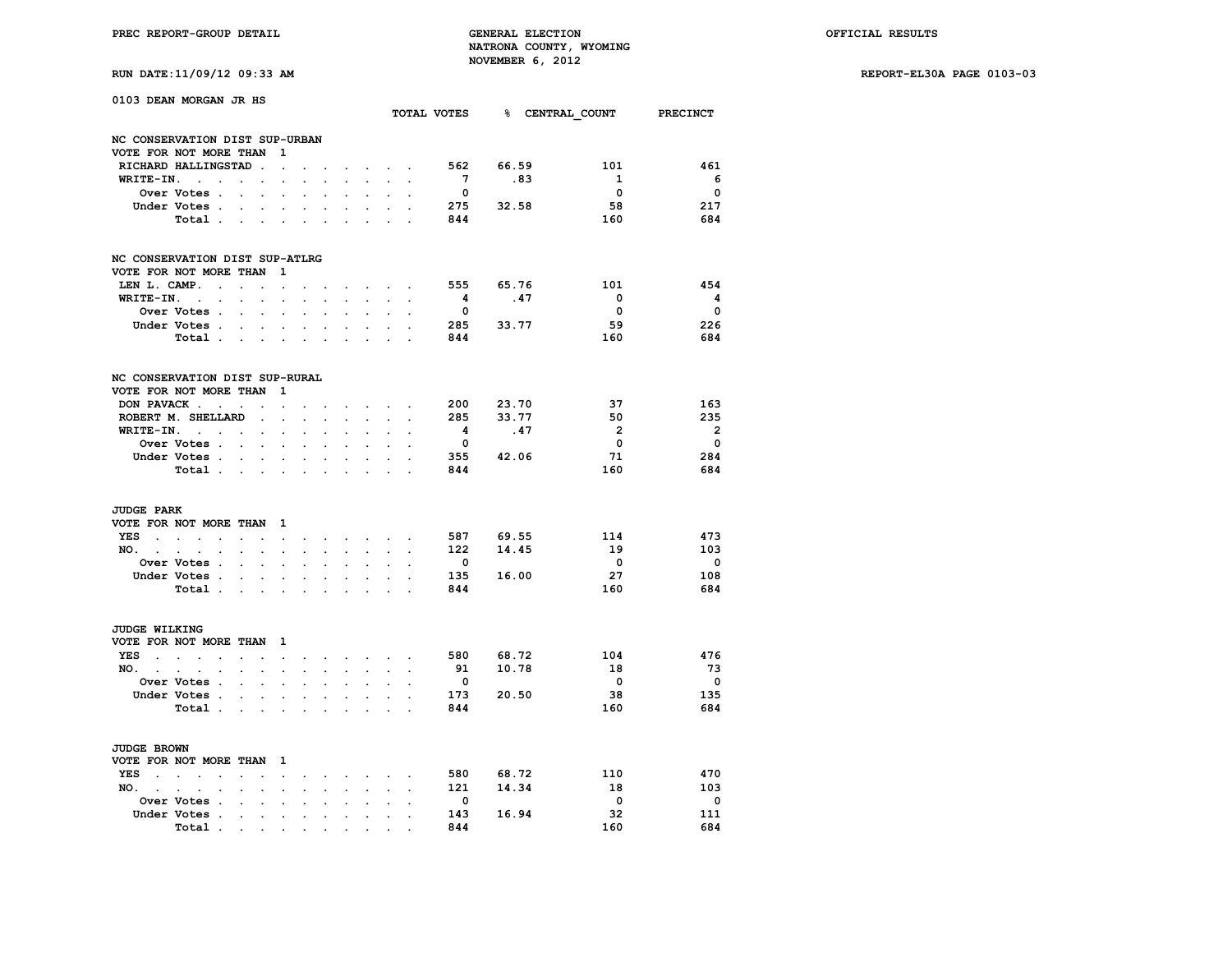**RUN DATE:11/09/12 09:33 AM REPORT-EL30A PAGE 0103-04**

| RUN DATE:11/09/12 09:33 AM |  |  |  |  |  |
|----------------------------|--|--|--|--|--|
|----------------------------|--|--|--|--|--|

|                                    | 0103 DEAN MORGAN JR HS                          |                                                                                          |                      |                      |                           |                      |                      |                                          |                                     |                      |                          | TOTAL VOTES 8 CENTRAL COUNT PRECINCT |                         |                          |
|------------------------------------|-------------------------------------------------|------------------------------------------------------------------------------------------|----------------------|----------------------|---------------------------|----------------------|----------------------|------------------------------------------|-------------------------------------|----------------------|--------------------------|--------------------------------------|-------------------------|--------------------------|
|                                    |                                                 |                                                                                          |                      |                      |                           |                      |                      |                                          |                                     |                      |                          |                                      |                         |                          |
| <b>JUDGE HUBER</b>                 |                                                 |                                                                                          |                      |                      |                           |                      |                      |                                          |                                     |                      |                          |                                      |                         |                          |
|                                    | VOTE FOR NOT MORE THAN                          |                                                                                          |                      | $\mathbf{1}$         |                           |                      |                      |                                          |                                     |                      |                          |                                      |                         |                          |
| YES                                | $\ddot{\phantom{0}}$                            |                                                                                          |                      | $\ddot{\phantom{0}}$ |                           |                      |                      |                                          | the company of the company          |                      | 554                      | 65.64                                | 107                     | 447                      |
| NO.<br>$\sim$                      | $\ddot{\phantom{a}}$<br>$\sim$<br>$\cdot$       | $\ddot{\phantom{0}}$                                                                     | $\ddot{\phantom{0}}$ | $\bullet$            | $\overline{a}$            | $\ddot{\phantom{0}}$ | $\ddot{\phantom{0}}$ | $\sim$                                   | $\sim$                              | $\cdot$              | 152                      | 18.01                                | 23                      | 129                      |
|                                    | Over Votes .                                    |                                                                                          | $\ddot{\phantom{a}}$ |                      |                           |                      |                      | $\ddot{\phantom{0}}$                     |                                     |                      | $\overline{\phantom{0}}$ |                                      | $\overline{\mathbf{0}}$ | - 0                      |
|                                    | Under Votes.                                    | $\overline{a}$                                                                           | $\mathbf{r}$         | $\ddot{\phantom{a}}$ |                           | $\overline{a}$       | $\overline{a}$       | $\cdot$                                  |                                     |                      | 138                      | 16.35                                | 30                      | 108                      |
|                                    | Total                                           |                                                                                          | $\sim$               | $\ddot{\phantom{0}}$ | $\ddot{\phantom{0}}$      | $\ddot{\phantom{0}}$ | $\bullet$            | $\ddot{\phantom{0}}$                     |                                     |                      | 844                      |                                      | 160                     | 684                      |
| C-AMEND-A                          |                                                 |                                                                                          |                      |                      |                           |                      |                      |                                          |                                     |                      |                          |                                      |                         |                          |
|                                    | VOTE FOR NOT MORE THAN                          |                                                                                          |                      | - 1                  |                           |                      |                      |                                          |                                     |                      |                          |                                      |                         |                          |
| <b>FOR</b><br>$\ddot{\phantom{1}}$ | $\cdot$ $\cdot$<br>$\sim$                       | $\sim$                                                                                   | $\ddot{\phantom{0}}$ | $\ddot{\phantom{0}}$ |                           |                      |                      |                                          | $\sim$ $\sim$ $\sim$ $\sim$ $\sim$  |                      | 527                      | 62.44                                | 98                      | 429                      |
| AGAINST                            | $\sim$                                          | <b>Contract Contract</b>                                                                 |                      | $\ddot{\phantom{0}}$ | $\ddot{\phantom{a}}$      | $\sim$               |                      | $\mathbf{z} = \mathbf{z} + \mathbf{z}$ . |                                     | $\cdot$              | 262                      | 31.04                                | 45                      | 217                      |
|                                    | <b>Over Votes .</b>                             | $\sim$                                                                                   | $\mathbf{r}$         | $\ddot{\phantom{a}}$ | ÷                         |                      |                      | $\mathbf{r}$                             |                                     |                      | $\overline{\phantom{0}}$ |                                      | $\overline{\mathbf{0}}$ | - 0                      |
|                                    | Under Votes .                                   | <b>Contract Contract</b>                                                                 | $\sim$               | $\bullet$            | $\ddot{\phantom{0}}$      | $\ddot{\phantom{a}}$ | $\ddot{\phantom{a}}$ | $\ddot{\phantom{0}}$                     | $\ddot{\phantom{0}}$                |                      | - 55                     | 6.52                                 | 17                      | - 38                     |
|                                    | Total.                                          | $\sim$                                                                                   | $\cdot$              |                      |                           | $\ddot{\phantom{a}}$ |                      | $\ddot{\phantom{a}}$                     | $\cdot$                             |                      | 844                      |                                      | 160                     | 684                      |
| C-AMEND-B                          |                                                 |                                                                                          |                      |                      |                           |                      |                      |                                          |                                     |                      |                          |                                      |                         |                          |
|                                    | VOTE FOR NOT MORE THAN                          |                                                                                          |                      | $\mathbf{1}$         |                           |                      |                      |                                          |                                     |                      |                          |                                      |                         |                          |
| FOR<br>$\sim$                      | $\ddot{\phantom{0}}$<br>$\cdot$                 | $\cdot$ $\cdot$                                                                          |                      | $\sim$ $\sim$        | $\sim$                    |                      |                      |                                          | the contract of the contract of the | $\sim$               | 652                      | 77.25                                | 124                     | 528                      |
| <b>AGAINST.</b>                    | $\overline{a}$                                  |                                                                                          |                      | $\ddot{\phantom{0}}$ | $\ddot{\phantom{0}}$      |                      |                      | $\sim$                                   |                                     |                      | 143                      | 16.94                                | - 22                    | 121                      |
|                                    | Over Votes .                                    | $\ddot{\phantom{0}}$                                                                     | $\ddot{\phantom{0}}$ | $\ddot{\phantom{0}}$ | $\ddot{\phantom{0}}$      | $\ddot{\phantom{0}}$ | $\ddot{\phantom{0}}$ | $\bullet$                                | $\ddot{\phantom{0}}$                | $\ddot{\phantom{0}}$ | $\mathbf{1}$             | .12                                  | $\overline{\mathbf{0}}$ | - 1                      |
|                                    | Under Votes.                                    | $\sim$                                                                                   | $\sim$ $\sim$        | $\sim$               | $\cdot$                   | $\ddot{\phantom{a}}$ |                      | $\ddot{\phantom{0}}$                     |                                     |                      | 48                       | 5.69                                 | 14                      | -34                      |
|                                    | Total.                                          | $\mathbf{L}$                                                                             | $\mathbf{L}$         | $\sim$               | $\sim$                    | $\ddot{\phantom{0}}$ | ÷.                   | s.                                       |                                     |                      | 844                      |                                      | 160                     | 684                      |
| C-AMEND-C                          |                                                 |                                                                                          |                      |                      |                           |                      |                      |                                          |                                     |                      |                          |                                      |                         |                          |
|                                    | VOTE FOR NOT MORE THAN                          |                                                                                          |                      | $\mathbf{1}$         |                           |                      |                      |                                          |                                     |                      |                          |                                      |                         |                          |
| FOR                                | the company of the com-<br>$\ddot{\phantom{a}}$ | $\ddot{\phantom{0}}$                                                                     | $\ddot{\phantom{a}}$ | $\ddot{\phantom{0}}$ |                           |                      |                      |                                          | and the state of the state of the   |                      | 369                      | 43.72                                | 74                      | 295                      |
| <b>AGAINST.</b>                    | $\sim$<br>$\ddot{\phantom{0}}$                  | $\ddot{\phantom{0}}$                                                                     | $\ddot{\phantom{a}}$ | $\ddot{\phantom{a}}$ |                           |                      | $\ddot{\phantom{0}}$ | $\sim$                                   | $\ddot{\phantom{a}}$                | $\cdot$              | 388                      | 45.97                                | 69                      | 319                      |
|                                    | Over Votes .                                    | <b>Contract Contract Contract</b>                                                        |                      | $\ddot{\phantom{a}}$ | $\ddot{\phantom{0}}$      | $\ddot{\phantom{0}}$ |                      | $\bullet$                                |                                     |                      | $^{\circ}$               |                                      | $\overline{\mathbf{0}}$ | $\overline{\phantom{0}}$ |
|                                    | Under Votes .                                   | $\mathbf{r}$                                                                             | $\sim$               | $\ddot{\phantom{a}}$ |                           |                      |                      |                                          |                                     |                      | 87                       | 10.31                                | 17                      | -70                      |
|                                    | Total.                                          | $\mathbf{r}$ , $\mathbf{r}$ , $\mathbf{r}$                                               |                      | $\sim$               | $\sim$                    | $\sim$               | $\ddot{\phantom{0}}$ | $\bullet$ .<br><br><br><br><br><br><br>  | $\ddot{\phantom{0}}$                | $\ddot{\phantom{a}}$ | 844                      |                                      | 160                     | 684                      |
| LIBRARY                            |                                                 |                                                                                          |                      |                      |                           |                      |                      |                                          |                                     |                      |                          |                                      |                         |                          |
|                                    | VOTE FOR NOT MORE THAN 1                        |                                                                                          |                      |                      |                           |                      |                      |                                          |                                     |                      |                          |                                      |                         |                          |
|                                    | FOR THE COUNTY SPECIFIC PURP                    |                                                                                          |                      |                      |                           |                      |                      |                                          |                                     |                      | 502                      | 59.48                                | 94                      | 408                      |
|                                    | AGAINST THE COUNTY SPECIFIC                     |                                                                                          |                      |                      |                           | $\cdot$              |                      | $\cdot$ $\cdot$ $\cdot$                  |                                     |                      | 330                      | 39.10                                | 64                      | 266                      |
|                                    | Over Votes .                                    | $\ddot{\phantom{a}}$                                                                     | $\ddot{\phantom{a}}$ | $\sim$               | $\ddot{\phantom{a}}$      |                      |                      |                                          |                                     |                      | $\overline{\mathbf{0}}$  |                                      | 0                       | $\overline{\phantom{0}}$ |
|                                    | Under Votes .                                   | <b>Contract Contract Contract</b>                                                        |                      | $\sim$               | $\ddot{\phantom{a}}$      | $\ddot{\phantom{a}}$ | $\ddot{\phantom{a}}$ | $\ddot{\phantom{0}}$                     |                                     | $\ddot{\phantom{0}}$ | 12                       | 1.42                                 | $\overline{2}$          | 10                       |
|                                    | Total.                                          | $\mathcal{L}(\mathcal{A})$ and $\mathcal{A}(\mathcal{A})$ and $\mathcal{A}(\mathcal{A})$ |                      |                      | $\mathcal{A}=\{0,1,2,3\}$ |                      | $\bullet$            | $\bullet$                                |                                     |                      | 844                      |                                      | 160                     | 684                      |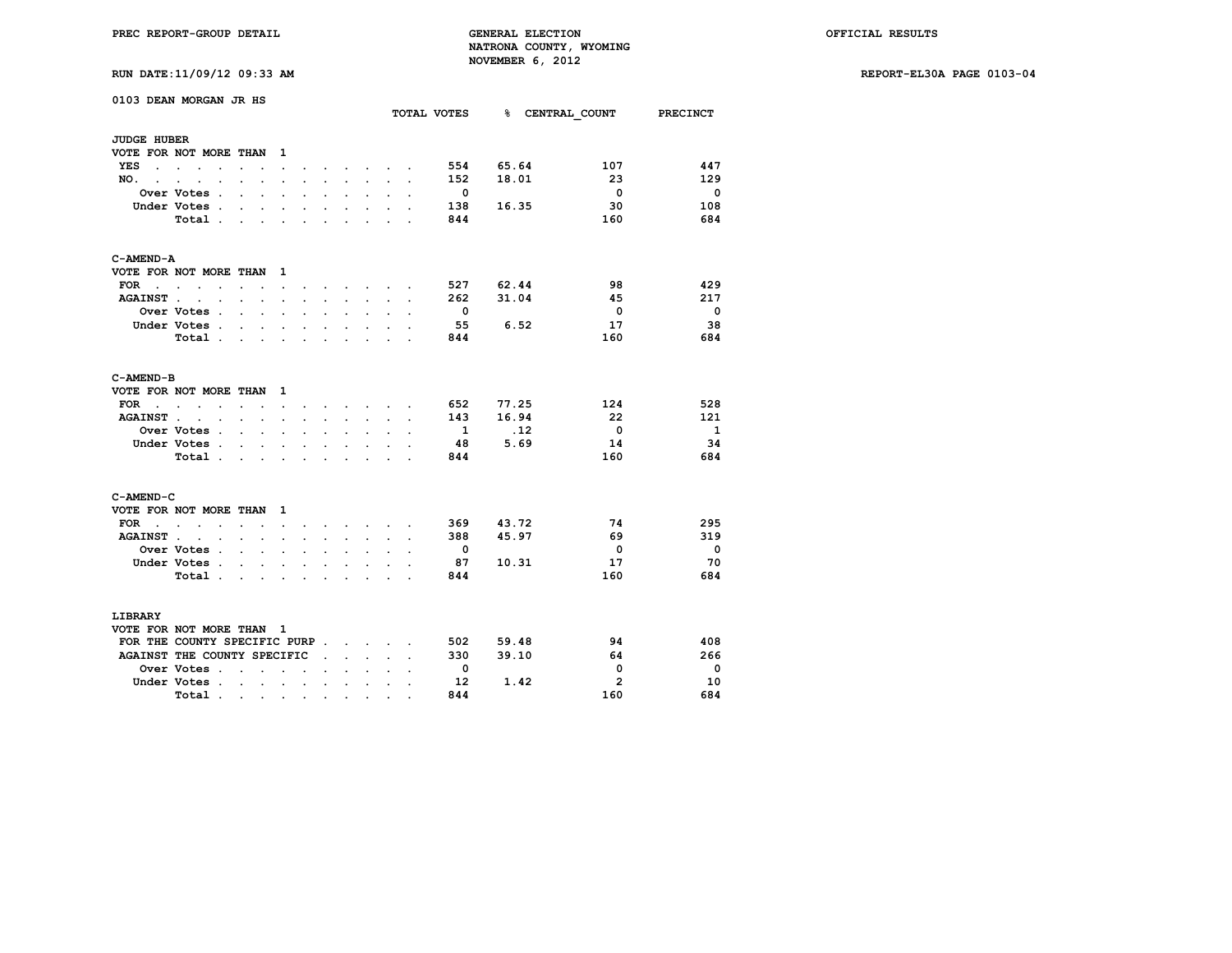**RUN DATE:11/09/12 09:33 AM REPORT-EL30A PAGE 0104-01**

|  |  | 0104 CASPER COLLEGE |
|--|--|---------------------|
|--|--|---------------------|

|                                                                                                      |                      |                      |                           |                              |                      |                                                 | TOTAL VOTES              | % CENTRAL_COUNT |                         | <b>PRECINCT</b>         |
|------------------------------------------------------------------------------------------------------|----------------------|----------------------|---------------------------|------------------------------|----------------------|-------------------------------------------------|--------------------------|-----------------|-------------------------|-------------------------|
| REGISTERED VOTERS - TOTAL .                                                                          |                      |                      | $\mathbf{L}^{\text{max}}$ | $\sim$                       |                      |                                                 | 736                      |                 |                         |                         |
| BALLOTS CAST - TOTAL.                                                                                | $\sim$               | $\ddot{\phantom{0}}$ | $\ddot{\phantom{a}}$      | $\ddot{\phantom{0}}$         |                      |                                                 | 855                      |                 | 224                     | 631                     |
| BALLOTS CAST - BLANK.<br>$\ddot{\phantom{a}}$                                                        |                      |                      | $\cdot$                   |                              |                      |                                                 | $\overline{\mathbf{0}}$  |                 | $\Omega$                | $\mathbf 0$             |
| VOTER TURNOUT - TOTAL<br>$\ddot{\phantom{a}}$                                                        |                      |                      |                           |                              |                      |                                                 |                          | 116.17          |                         |                         |
| VOTER TURNOUT - BLANK.                                                                               | $\sim$               | $\ddot{\phantom{a}}$ |                           | $\ddot{\phantom{0}}$         |                      | $\overline{a}$                                  |                          |                 |                         |                         |
|                                                                                                      |                      |                      |                           |                              |                      |                                                 |                          |                 |                         |                         |
| <b>USA-PRESIDENT</b>                                                                                 |                      |                      |                           |                              |                      |                                                 |                          |                 |                         |                         |
| VOTE FOR NOT MORE THAN<br>$\mathbf{1}$                                                               |                      |                      |                           |                              |                      |                                                 |                          |                 |                         |                         |
| MITT ROMNEY (REP).<br>$\ddot{\phantom{a}}$                                                           |                      |                      |                           |                              |                      | the contract of the contract of the contract of | 500                      | 58.48           | 134                     | 366                     |
| BARACK OBAMA (DEM)<br>$\cdot$                                                                        | $\ddot{\phantom{a}}$ | $\ddot{\phantom{0}}$ | $\ddot{\phantom{a}}$      | $\blacksquare$               | $\ddot{\phantom{a}}$ | $\ddot{\phantom{a}}$                            | 309                      | 36.14           | 80                      | 229                     |
| GARY JOHNSON (LIB)                                                                                   |                      |                      | $\ddot{\phantom{a}}$      | $\ddot{\phantom{0}}$         |                      |                                                 | -21                      | 2.46            | 3                       | 18                      |
| VIRGIL H. GOODE (CON)                                                                                |                      |                      |                           |                              |                      |                                                 | $-5$                     | .58             | $\mathbf{1}$            | $\overline{\mathbf{4}}$ |
| WRITE-IN.<br>$\sim$ $\sim$                                                                           |                      |                      |                           | $\ddot{\phantom{0}}$         |                      | $\cdot$                                         | 14                       | 1.64            | $\mathbf{1}$            | 13                      |
| Over Votes .<br>$\sim$                                                                               | $\overline{a}$       | $\overline{a}$       |                           |                              | $\overline{a}$       | $\cdot$                                         | $\overline{\phantom{a}}$ | .23             | $\overline{2}$          | $\mathbf 0$             |
| Under Votes.<br>$\ddot{\phantom{a}}$<br>$\mathbf{r}$<br>$\cdot$                                      | $\cdot$              | $\cdot$              | $\ddot{\phantom{a}}$      | $\ddot{\phantom{a}}$         | $\ddot{\phantom{a}}$ | $\ddot{\phantom{a}}$                            | $\overline{\mathbf{4}}$  | .47             | 3                       | 1                       |
| Total<br>$\sim$                                                                                      | $\overline{a}$       | $\sim$               |                           |                              |                      |                                                 | 855                      |                 | 224                     | 631                     |
|                                                                                                      |                      |                      |                           |                              |                      |                                                 |                          |                 |                         |                         |
| UNITED STATES SENATOR                                                                                |                      |                      |                           |                              |                      |                                                 |                          |                 |                         |                         |
| VOTE FOR NOT MORE THAN 1                                                                             |                      |                      |                           |                              |                      |                                                 |                          |                 | 137                     | 440                     |
| JOHN BARRASSO (REP).<br>$\bullet$                                                                    |                      |                      | $\ddot{\phantom{0}}$      | $\sim$                       |                      |                                                 | 577                      | 67.49           |                         |                         |
| TIM CHESNUT (DEM).<br>$\ddot{\phantom{a}}$                                                           |                      | $\sim$               | $\ddot{\phantom{0}}$      | $\ddot{\phantom{0}}$         |                      | $\ddot{\phantom{a}}$                            | 216                      | 25.26           | 65                      | 151                     |
| JOEL OTTO (CRY)<br>$\sim$<br>$\ddot{\phantom{0}}$<br>$\ddot{\phantom{a}}$                            | $\ddot{\phantom{a}}$ | $\ddot{\phantom{0}}$ | $\ddot{\phantom{0}}$      | $\ddot{\phantom{0}}$         |                      |                                                 | 21                       | 2.46            | -5                      | 16                      |
| WRITE-IN.<br><b>Contract</b><br>$\ddot{\phantom{a}}$<br>$\ddot{\phantom{a}}$<br>$\ddot{\phantom{0}}$ | $\ddot{\phantom{a}}$ | $\ddot{\phantom{a}}$ | $\ddot{\phantom{0}}$      | $\ddot{\phantom{0}}$         | $\ddot{\phantom{0}}$ | $\ddot{\phantom{a}}$                            | $\overline{\mathbf{3}}$  | .35             | 1                       | $\overline{2}$          |
| Over Votes .<br>$\bullet$                                                                            |                      |                      |                           |                              |                      |                                                 | $\overline{\mathbf{0}}$  |                 | $\mathbf 0$             | $\overline{\mathbf{0}}$ |
| Under Votes .<br>$\sim$<br>$\ddot{\phantom{a}}$                                                      |                      | $\cdot$              | $\ddot{\phantom{a}}$      | $\ddot{\phantom{a}}$         | $\ddot{\phantom{a}}$ | $\ddot{\phantom{a}}$                            | 38                       | 4.44            | 16                      | 22                      |
| Total<br>$\ddot{\phantom{a}}$<br>$\cdot$                                                             | $\cdot$              | $\cdot$              | $\cdot$                   | $\cdot$                      |                      |                                                 | 855                      |                 | 224                     | 631                     |
| UNITED STATES REPRESENTATIVE<br>VOTE FOR NOT MORE THAN 1<br>CYNTHIA M. LUMMIS (REP).                 |                      |                      |                           | <b>All Contract Contract</b> |                      |                                                 | 479                      | 56.02           | 117                     | 362                     |
| CHRIS HENRICHSEN (DEM).                                                                              | $\ddot{\phantom{a}}$ | $\ddot{\phantom{a}}$ | $\ddot{\phantom{a}}$      | $\ddot{\phantom{0}}$         |                      | $\ddot{\phantom{0}}$<br>$\ddot{\phantom{a}}$    | 253                      | 29.59           | 70                      | 183                     |
| RICHARD P. BRUBAKER (LIB).                                                                           |                      |                      |                           |                              |                      |                                                 | 39                       | 4.56            | 11                      | 28                      |
| DANIEL CLYDE CUMMINGS (CON)                                                                          |                      | $\ddot{\phantom{0}}$ | $\ddot{\phantom{0}}$      | $\ddot{\phantom{0}}$         | $\cdot$              | $\cdot$                                         | 24                       | 2.81            | 5                       | 19                      |
| DON WILLS (CRY)<br>$\sim$<br>$\overline{a}$<br>$\ddot{\phantom{a}}$                                  | $\ddot{\phantom{a}}$ |                      | $\ddot{\phantom{0}}$      | $\ddot{\phantom{0}}$         | $\ddot{\phantom{a}}$ | $\overline{a}$                                  | 17                       | 1.99            | 3                       | 14                      |
| WRITE-IN.<br>$\sim$ $\sim$ $\sim$<br>$\cdot$<br>$\cdot$                                              | $\ddot{\phantom{a}}$ | $\ddot{\phantom{0}}$ | $\ddot{\phantom{a}}$      | $\ddot{\phantom{a}}$         | $\ddot{\phantom{a}}$ | $\overline{a}$                                  | $\overline{\mathbf{0}}$  |                 | $\mathbf{0}$            | $\overline{\mathbf{0}}$ |
| $\bullet$<br><b>Over Votes .</b><br>$\sim$                                                           |                      | $\ddot{\phantom{a}}$ |                           |                              |                      |                                                 | $\overline{\mathbf{0}}$  |                 | $\mathbf 0$             | $\mathbf 0$             |
|                                                                                                      |                      |                      |                           |                              |                      |                                                 | 43                       |                 | 18                      | 25                      |
| Under Votes.<br>$\ddot{\phantom{a}}$                                                                 |                      | $\cdot$              | $\overline{a}$            | $\cdot$                      | $\ddot{\phantom{a}}$ |                                                 |                          | 5.03            |                         |                         |
| Total .<br>$\sim$ $\sim$<br>$\sim$<br>$\overline{a}$                                                 |                      | $\overline{a}$       |                           | $\ddot{\phantom{a}}$         |                      |                                                 | 855                      |                 | 224                     | 631                     |
| STATE SENATE DISTRICT 28<br>VOTE FOR NOT MORE THAN<br>-1                                             |                      |                      |                           |                              |                      |                                                 |                          |                 |                         |                         |
| JIM ANDERSON (REP)<br>$\ddot{\phantom{0}}$<br>$\ddot{\phantom{0}}$                                   |                      | $\bullet$ .          | $\cdot$                   | $\ddot{\phantom{0}}$         |                      |                                                 |                          | 506 59.18       | 129                     | 377                     |
| KIM HOLLOWAY (DEM)<br>$\Box$<br>$\overline{a}$                                                       | $\mathbf{r}$         | $\ddot{\phantom{0}}$ | $\overline{a}$            | $\ddot{\phantom{0}}$         | $\ddot{\phantom{0}}$ | $\blacksquare$                                  | 297                      | 34.74           | 79                      | 218                     |
| WRITE-IN.<br>$\sim$ $\sim$<br>$\sim$                                                                 |                      |                      |                           |                              |                      |                                                 | 6                        | .70             | $\overline{\mathbf{2}}$ | $\overline{\mathbf{4}}$ |
| Over Votes .<br>$\cdot$                                                                              |                      |                      |                           |                              |                      | $\ddot{\phantom{a}}$                            | $\mathbf{0}$             |                 | $\mathbf{0}$            | $\mathbf 0$             |
| Under Votes .<br>$\ddot{\phantom{a}}$<br>$\ddot{\phantom{0}}$                                        | $\ddot{\phantom{a}}$ | $\sim$               | $\ddot{\phantom{0}}$      | $\ddot{\phantom{0}}$         | $\ddot{\phantom{a}}$ | $\ddot{\phantom{a}}$                            | 46                       | 5.38            | 14                      | 32                      |
| Total.<br>$\sim$<br>$\mathbf{r}$<br>$\sim$                                                           |                      |                      |                           |                              |                      |                                                 | 855                      |                 | 224                     | 631                     |
| STATE HOUSE DISTRICT 56                                                                              |                      |                      |                           |                              |                      |                                                 |                          |                 |                         |                         |
| VOTE FOR NOT MORE THAN 1                                                                             |                      |                      |                           |                              |                      |                                                 |                          |                 |                         |                         |
| TIM STUBSON (REP).<br>$\ddot{\phantom{0}}$<br>$\ddot{\phantom{a}}$                                   | $\ddot{\phantom{0}}$ | $\ddot{\phantom{0}}$ | $\bullet$                 | $\sim$ $\sim$                | $\ddot{\phantom{0}}$ | $\ddot{\phantom{0}}$                            | 618                      | 72.28           | 154                     | 464                     |
| WRITE-IN.<br>$\sim 10^{-11}$<br>$\ddot{\phantom{a}}$<br>$\ddot{\phantom{0}}$                         |                      |                      |                           |                              |                      |                                                 | -28                      | 3.27            | 5                       | 23                      |
| Over Votes .<br>$\ddot{\phantom{a}}$<br>$\ddot{\phantom{a}}$                                         |                      |                      |                           |                              |                      |                                                 | 1                        | .12             | $\mathbf 0$             | 1                       |
| Under Votes .<br>$\ddot{\phantom{a}}$<br>$\cdot$<br>$\cdot$                                          | $\ddot{\phantom{a}}$ | $\ddot{\phantom{0}}$ | $\ddot{\phantom{a}}$      | $\ddot{\phantom{0}}$         | $\ddot{\phantom{0}}$ | $\ddot{\phantom{a}}$                            | 208                      | 24.33           | 65                      | 143                     |
| Total<br>$\mathbf{r}$ , and $\mathbf{r}$ , and $\mathbf{r}$                                          |                      |                      | <b>Contract Contract</b>  |                              | $\cdot$ $\cdot$      |                                                 | 855                      |                 | 224                     | 631                     |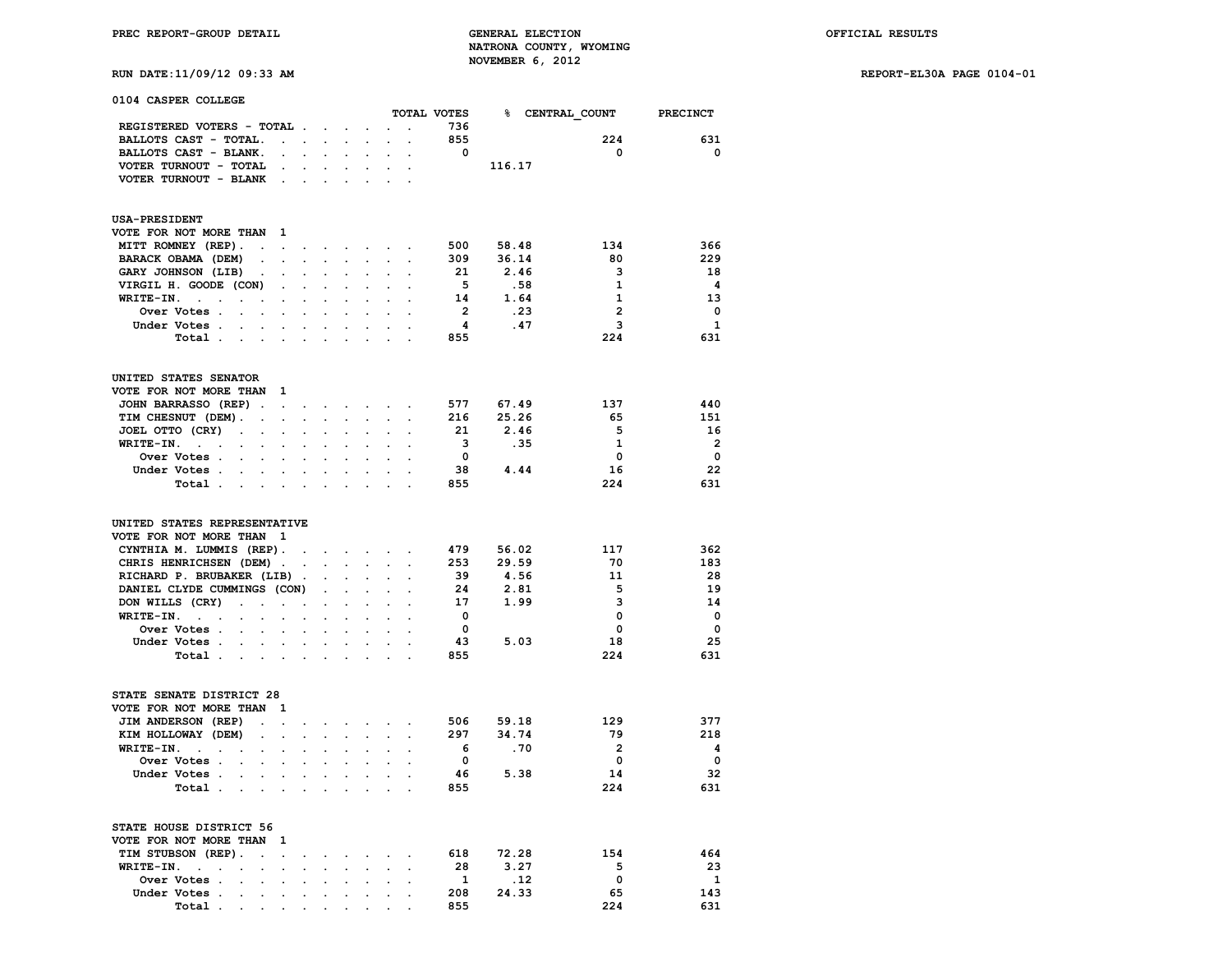**RUN DATE:11/09/12 09:33 AM REPORT-EL30A PAGE 0104-02**

| 0104 CASPER COLLEGE                                                      |                                              |                      |                      |                      |                      |                      |                |       |      |                |                 |
|--------------------------------------------------------------------------|----------------------------------------------|----------------------|----------------------|----------------------|----------------------|----------------------|----------------|-------|------|----------------|-----------------|
|                                                                          |                                              |                      |                      |                      |                      |                      | TOTAL VOTES    | ℁     |      | CENTRAL COUNT  | <b>PRECINCT</b> |
|                                                                          |                                              |                      |                      |                      |                      |                      |                |       |      |                |                 |
| <b>BOCC</b><br>VOTE FOR NOT MORE THAN                                    | $\overline{2}$                               |                      |                      |                      |                      |                      |                |       |      |                |                 |
| FORREST CHADWICK (REP)                                                   | $\ddot{\phantom{a}}$                         |                      |                      |                      |                      |                      | 390            | 22.81 |      | 113            | 277             |
|                                                                          |                                              |                      |                      |                      |                      |                      | 330            |       |      | 88             | 242             |
| MATT KEATING (REP)                                                       |                                              |                      | $\ddot{\phantom{a}}$ |                      |                      |                      |                | 19.30 |      | 61             |                 |
| GINO CERULLO (DEM)                                                       | $\ddot{\phantom{0}}$<br>$\overline{a}$       | $\overline{a}$       | $\ddot{\phantom{a}}$ | $\overline{a}$       | $\ddot{\phantom{a}}$ |                      | 246            | 14.39 |      | 9              | 185             |
| TROY BRAY (CON)                                                          |                                              |                      |                      |                      |                      |                      | 52             |       | 3.04 |                | 43              |
| LINDA BERGERON (CON).                                                    | $\cdot$                                      | $\ddot{\phantom{a}}$ |                      | $\ddot{\phantom{a}}$ | $\ddot{\phantom{a}}$ |                      | 77             |       | 4.50 | 17             | 60              |
| KEITH B. GOODENOUGH (IND)                                                |                                              | $\overline{a}$       |                      |                      |                      |                      | 284            | 16.61 |      | 72             | 212             |
| WRITE-IN.<br>$\overline{a}$<br>$\overline{a}$                            |                                              |                      |                      |                      |                      |                      | 5              |       | .29  | 4              | 1               |
| Over Votes .                                                             |                                              |                      |                      |                      |                      |                      | 4              |       | .23  | 4              | $\Omega$        |
| Under Votes .                                                            |                                              |                      |                      |                      |                      |                      | 322            | 18.83 |      | 80             | 242             |
| Total .<br>$\ddot{\phantom{a}}$                                          | $\ddot{\phantom{a}}$<br>$\ddot{\phantom{a}}$ | $\ddot{\phantom{a}}$ | $\cdot$              | $\ddot{\phantom{a}}$ | $\ddot{\phantom{a}}$ |                      | 1,710          |       |      | 448            | 1,262           |
| CASPER CITY COUNCIL WARD 1                                               |                                              |                      |                      |                      |                      |                      |                |       |      |                |                 |
| VOTE FOR NOT MORE THAN                                                   | 2                                            |                      |                      |                      |                      |                      |                |       |      |                |                 |
| TIM HAMRE                                                                | $\ddot{\phantom{a}}$                         |                      |                      |                      |                      |                      | 236            | 14.48 |      | 54             | 182             |
| BOB HOPKINS.                                                             |                                              |                      |                      |                      |                      |                      | 358            | 21.96 |      | 98             | 260             |
| DANIEL SANDOVAL                                                          | $\ddot{\phantom{0}}$<br>$\ddot{\phantom{0}}$ | $\ddot{\phantom{0}}$ | $\ddot{\phantom{0}}$ | $\ddot{\phantom{0}}$ | $\ddot{\phantom{0}}$ | $\ddot{\phantom{0}}$ | 228            | 13.99 |      | 58             | 170             |
| GARRY YAKE .                                                             |                                              |                      |                      |                      |                      |                      | 204            | 12.52 |      | 41             | 163             |
| WRITE-IN.<br>$\ddot{\phantom{a}}$                                        |                                              |                      |                      |                      |                      |                      | 9              |       | .55  | 5              | 4               |
| Over Votes                                                               |                                              |                      |                      |                      |                      |                      | $\overline{2}$ |       | .12  | $\overline{2}$ | 0               |
| $\ddot{\phantom{a}}$<br>Under Votes .                                    |                                              |                      |                      |                      |                      |                      | 593            | 36.38 |      | 154            | 439             |
| $\cdot$                                                                  |                                              |                      | $\ddot{\phantom{a}}$ |                      |                      |                      |                |       |      | 412            |                 |
|                                                                          |                                              |                      |                      |                      |                      |                      |                |       |      |                |                 |
| Total .<br>$\overline{a}$                                                | $\overline{a}$<br>$\ddot{\phantom{a}}$       | $\ddot{\phantom{a}}$ | $\ddot{\phantom{a}}$ | $\ddot{\phantom{a}}$ | $\ddot{\phantom{a}}$ |                      | 1,630          |       |      |                | 1,218           |
| CASPER COLLEGE DISTRICT BOARD OF TRUSTEE                                 |                                              |                      |                      |                      |                      |                      |                |       |      |                |                 |
| VOTE FOR NOT MORE THAN                                                   | 4                                            |                      |                      |                      |                      |                      |                |       |      |                |                 |
| <b>SCOTT BENNION</b><br>$\overline{\phantom{a}}$<br>$\ddot{\phantom{0}}$ | $\ddot{\phantom{0}}$                         |                      |                      |                      |                      |                      | 318            |       | 9.30 | 80             | 238             |
| <b>BOB DESPAIN.</b><br>$\overline{a}$                                    |                                              |                      |                      |                      |                      |                      | 248            |       | 7.25 | 63             | 185             |
| LAUREN V. GRIFFITH                                                       |                                              | $\ddot{\phantom{a}}$ |                      | $\ddot{\phantom{a}}$ | $\ddot{\phantom{a}}$ |                      | 337            |       | 9.85 | 80             | 257             |
| BILL M. HAMBRICK .                                                       |                                              |                      |                      |                      |                      |                      | 355            | 10.38 |      | 103            | 252             |
| MATTHEW A. LOUCKS.                                                       |                                              |                      |                      |                      |                      |                      | 262            |       | 7.66 | 54             | 208             |
| SUSAN D. MILLER                                                          |                                              |                      |                      |                      |                      |                      | 323            |       | 9.44 | 88             | 235             |
| CLIFF WHITLOCK.                                                          |                                              |                      |                      |                      |                      |                      | 183            |       | 5.35 | 39             | 144             |
| WRITE-IN.<br>$\ddot{\phantom{a}}$<br>$\sim$                              | $\overline{a}$<br>$\overline{a}$             | $\overline{a}$       | $\overline{a}$       | $\overline{a}$       | $\ddot{\phantom{a}}$ |                      | 7              |       | .20  | 3              | 4               |
| $\ddot{\phantom{0}}$                                                     |                                              |                      |                      |                      |                      |                      |                |       |      |                |                 |
| Over Votes .                                                             |                                              |                      |                      |                      |                      |                      | 0              |       |      | $\mathbf 0$    | 0               |
| Under Votes .                                                            | $\ddot{\phantom{a}}$<br>$\blacksquare$       | $\ddot{\phantom{a}}$ | $\ddot{\phantom{0}}$ | $\bullet$            | $\sim$               | $\ddot{\phantom{a}}$ | 1,387          | 40.56 |      | 386            | 1,001           |
| Total<br>$\ddot{\phantom{a}}$                                            |                                              |                      | $\ddot{\phantom{a}}$ | $\cdot$              | $\cdot$              |                      | 3,420          |       |      | 896            | 2,524           |
| NATRONA COUNTY SCHOOL DIST NO 1                                          |                                              |                      |                      |                      |                      |                      |                |       |      |                |                 |
| VOTE FOR NOT MORE THAN                                                   | 5                                            |                      |                      |                      |                      |                      |                |       |      |                |                 |
| DAVID S. BLAEDE                                                          |                                              |                      |                      |                      |                      |                      | 68             |       | 1.59 | 14             | 54              |
| KEVIN CHRISTOPHERSON.                                                    |                                              |                      |                      | $\overline{a}$       | $\ddot{\phantom{a}}$ |                      | 248            |       | 5.80 | 65             | 183             |
| GREGORY FLESVIG                                                          |                                              |                      |                      |                      |                      |                      | 78             |       | 1.82 | 17             | 61              |
| ELIZABETH HORSCH.                                                        |                                              |                      |                      |                      |                      |                      | 237            |       | 5.54 | 56             | 181             |
| DANA HOWIE.<br>$\cdot$                                                   | $\ddot{\phantom{0}}$<br>$\ddot{\phantom{a}}$ | $\ddot{\phantom{a}}$ | $\ddot{\phantom{a}}$ | $\ddot{\phantom{a}}$ | $\ddot{\phantom{0}}$ |                      | 228            |       | 5.33 | 57             | 171             |
| DONN MCCALL.                                                             |                                              |                      |                      |                      |                      |                      | 206            |       | 4.82 | 56             | 150             |

 **SHAWNNA PUNTENEY . . . . . . . . . 193 4.51 38 155 PAULA J. REID .** . . . . . . . . . . 236 5.52 64 172<br>MARC SMITH . . . . . . . . . . 170 3.98 36 134 **MARC SMITH . . . . . . . . . . . 170 3.98 36 134**<br>**STEPHEN SPRECHER . . . . . . . . 216 5.05 67 149** 

**RITA WALSH . . . . . . . . . . . . 372** 8.70 103 269<br>**WRITE-IN.** . . . . . . . . . . . 3 .07 2 1 **WRITE-IN.** . . . . . . . . . . . . . 3 .07 2 1<br>Over Votes . . . . . . . . . . . 20 .47 5 15  **Over Votes . . . . . . . . . . 20 .47 5 15 111 Under Votes . . . . . . . . . . . 1,836 42.95 495 1,341**<br> **1,120** 3,155 **1** 

**STEPHEN SPRECHER . . . . . . . . . 216 5.05 67** 

 **Total** . . . . . . . . . . . 4,275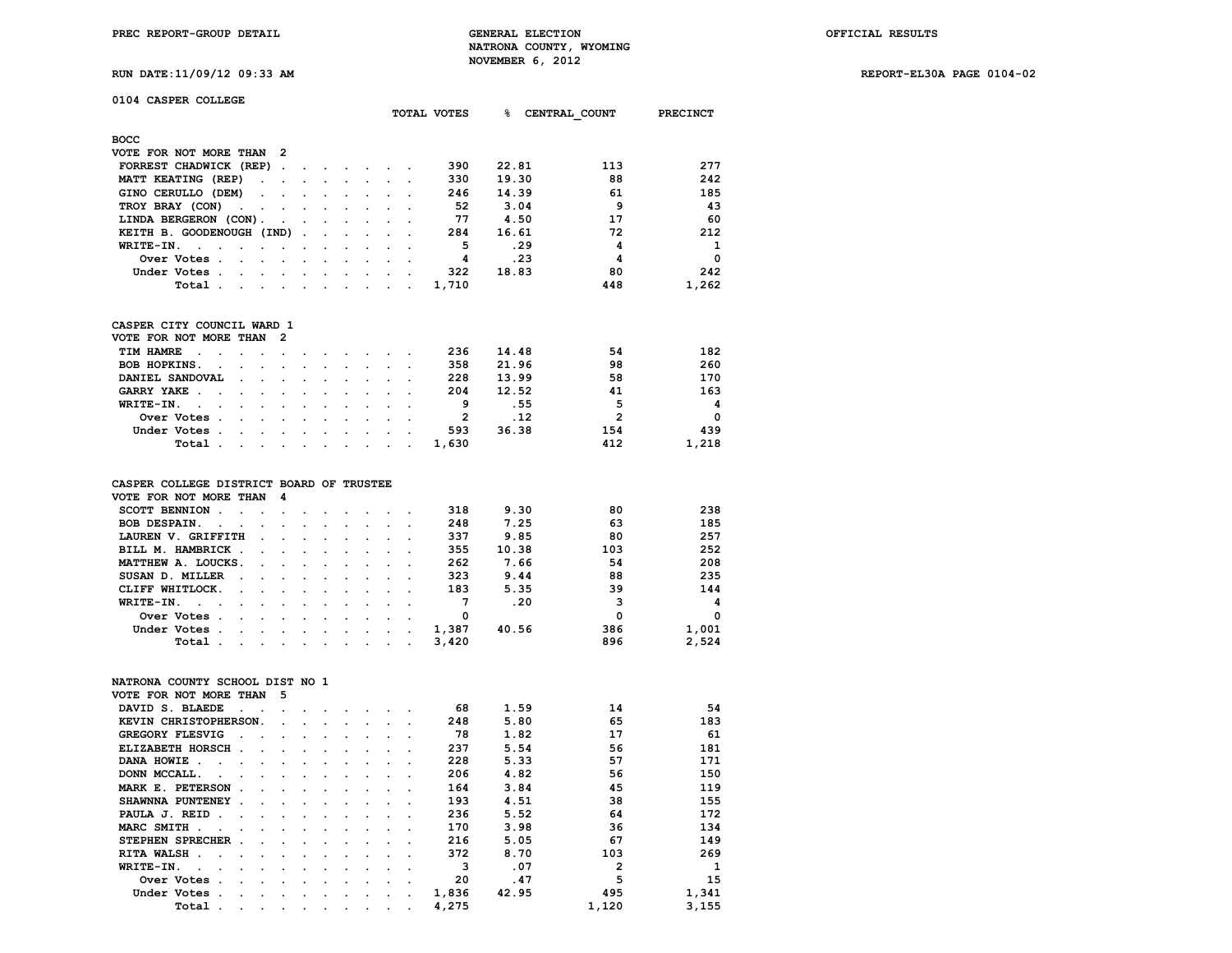**RUN DATE:11/09/12 09:33 AM REPORT-EL30A PAGE 0104-03**

| 0104 CASPER COLLEGE                                                                                                                                                                                |                                              |                         |                                      |                         |                         |
|----------------------------------------------------------------------------------------------------------------------------------------------------------------------------------------------------|----------------------------------------------|-------------------------|--------------------------------------|-------------------------|-------------------------|
|                                                                                                                                                                                                    |                                              |                         | TOTAL VOTES 8 CENTRAL COUNT PRECINCT |                         |                         |
| NATRONA COUNTY FIRE PROTECTION DISTRICT                                                                                                                                                            |                                              |                         |                                      |                         |                         |
| VOTE FOR NOT MORE THAN<br>3                                                                                                                                                                        |                                              |                         |                                      |                         |                         |
| <b>JOHN BENTLEY</b><br>$\ddot{\phantom{a}}$<br>$\ddot{\phantom{a}}$<br>$\ddot{\phantom{a}}$<br>$\ddot{\phantom{a}}$                                                                                |                                              | $7^{\circ}$             | 5.83                                 | 3                       | 4                       |
| JOHN C. DOYLE.<br>$\ddot{\phantom{a}}$                                                                                                                                                             |                                              | 10                      | 8.33                                 | 5                       | 5                       |
| <b>BILL KOSSERT</b><br>$\ddot{\phantom{a}}$<br>$\ddot{\phantom{a}}$                                                                                                                                |                                              | 5                       | 4.17                                 | 4                       | $\mathbf{1}$            |
| KEITH ROBINETT.                                                                                                                                                                                    |                                              | 14                      | 11.67                                | 8                       | 6                       |
| CURT SIMPSON II                                                                                                                                                                                    |                                              | $\overline{\mathbf{4}}$ | 3.33                                 | $\mathbf 1$             | 3                       |
| GEORGE E. TILLMAN JR.<br>$\overline{a}$                                                                                                                                                            |                                              | - 8                     | 6.67                                 | 4                       | $\overline{\mathbf{4}}$ |
| WRITE-IN.<br>$\sim 10^{-10}$ km $^{-1}$<br>$\ddot{\phantom{a}}$<br>$\ddot{\phantom{a}}$<br>$\ddot{\phantom{a}}$<br>$\ddot{\phantom{0}}$<br>$\ddot{\phantom{0}}$<br>$\cdot$<br>$\ddot{\phantom{a}}$ | $\cdot$                                      | $\overline{\mathbf{0}}$ |                                      | 0                       | $\mathbf 0$             |
| Over Votes .<br>$\sim$                                                                                                                                                                             |                                              | 3                       | 2.50                                 | $\Omega$                | $\overline{3}$          |
| Under Votes .<br>$\sim$                                                                                                                                                                            |                                              | 69                      | 57.50                                | 29                      | 40                      |
| Total<br>$\bullet$ .<br>$\overline{a}$<br>$\overline{a}$<br>$\ddot{\phantom{0}}$<br>$\bullet$                                                                                                      | $\mathbf{r}$<br>$\overline{a}$               | 120                     |                                      | 54                      | 66                      |
| NC CONSERVATION DIST SUP-URBAN                                                                                                                                                                     |                                              |                         |                                      |                         |                         |
| VOTE FOR NOT MORE THAN<br>1                                                                                                                                                                        |                                              |                         |                                      |                         |                         |
| RICHARD HALLINGSTAD.<br>$\ddot{\phantom{0}}$<br>$\sim$                                                                                                                                             |                                              | 543                     | 63.51                                | 128                     | 415                     |
| WRITE-IN.<br>$\sim$ $\sim$<br>$\ddot{\phantom{0}}$<br>$\sim$<br>$\ddot{\phantom{a}}$<br>$\ddot{\phantom{0}}$<br>$\sim$<br>$\cdot$                                                                  | $\sim$<br>$\cdot$                            | $7\overline{ }$         | .82                                  | $\overline{\mathbf{2}}$ | $5^{\circ}$             |
| Over Votes .<br>$\ddot{\phantom{0}}$<br>$\ddot{\phantom{0}}$<br>$\ddot{\phantom{a}}$                                                                                                               |                                              | $\overline{\mathbf{0}}$ |                                      | $\overline{\mathbf{0}}$ | $\overline{\mathbf{0}}$ |
| Under Votes<br>$\sim$<br>$\sim$<br>$\sim$                                                                                                                                                          | $\sim$                                       |                         | $305$ $35.67$                        | 94                      | 211                     |
| Total<br>$\ddot{\phantom{0}}$<br>$\ddot{\phantom{a}}$<br>$\bullet$<br>$\ddot{\phantom{a}}$<br>$\cdot$                                                                                              |                                              | 855                     |                                      | 224                     | 631                     |
|                                                                                                                                                                                                    |                                              |                         |                                      |                         |                         |
| NC CONSERVATION DIST SUP-ATLRG                                                                                                                                                                     |                                              |                         |                                      |                         |                         |
| VOTE FOR NOT MORE THAN<br>1                                                                                                                                                                        |                                              |                         |                                      |                         |                         |
| LEN L. CAMP.<br>$\mathbf{r}$ . The set of $\mathbf{r}$<br>$\ddot{\phantom{a}}$<br>$\ddot{\phantom{a}}$<br>$\sim$                                                                                   | $\sim$                                       |                         | 535 62.57                            | 126                     | 409                     |
| WRITE-IN.<br>$\sim$<br>$\ddot{\phantom{a}}$<br>$\ddot{\phantom{a}}$<br>$\cdot$<br>$\ddot{\phantom{a}}$                                                                                             |                                              | 6 <sup>6</sup>          | .70                                  | $\overline{2}$          | 4                       |
| Over Votes .<br>$\ddot{\phantom{0}}$<br>$\overline{a}$<br>$\ddot{\phantom{a}}$<br>$\ddot{\phantom{0}}$<br>$\ddot{\phantom{0}}$<br>$\ddot{\phantom{a}}$                                             |                                              | $\overline{0}$          |                                      | $\Omega$                | $\mathbf{0}$            |
| Under Votes.<br>$\ddot{\phantom{0}}$<br>$\ddot{\phantom{0}}$<br>$\ddot{\phantom{a}}$<br>$\sim$<br>$\ddot{\phantom{a}}$<br>$\ddot{\phantom{0}}$<br>$\ddot{\phantom{0}}$                             | $\ddot{\phantom{0}}$                         |                         | $314$ $36.73$                        | 96                      | 218                     |
| Total .<br>$\sim$ $\sim$<br>$\cdot$                                                                                                                                                                |                                              | 855                     |                                      | 224                     | 631                     |
| NC CONSERVATION DIST SUP-RURAL                                                                                                                                                                     |                                              |                         |                                      |                         |                         |
| VOTE FOR NOT MORE THAN<br>1                                                                                                                                                                        |                                              |                         |                                      |                         |                         |
| DON PAVACK.<br>$\sim$<br>$\sim$<br>$\ddot{\phantom{0}}$<br>$\ddot{\phantom{a}}$<br>$\sim$<br>$\ddot{\phantom{0}}$<br>$\sim$<br>$\ddot{\phantom{0}}$                                                | $\ddot{\phantom{0}}$<br>$\ddot{\phantom{a}}$ |                         | 206 24.09                            | 44                      | 162                     |
| ROBERT M. SHELLARD<br>$\overline{a}$                                                                                                                                                               |                                              | 255                     | 29.82                                | 56                      | 199                     |
| $WRITE-TN.$<br>$\ddot{\phantom{0}}$<br>$\ddot{\phantom{a}}$<br>$\ddot{\phantom{a}}$                                                                                                                |                                              | $\overline{\mathbf{3}}$ | .35                                  | $\overline{2}$          | 1                       |
| Over Votes .<br>$\ddot{\phantom{a}}$<br>$\overline{a}$<br>$\overline{a}$<br>$\ddot{\phantom{0}}$<br>$\overline{a}$                                                                                 | $\mathbf{r}$                                 | $\overline{\mathbf{0}}$ |                                      | $\mathbf{0}$            | $\overline{\mathbf{0}}$ |
| Under Votes<br>$\overline{a}$                                                                                                                                                                      |                                              |                         | 391 45.73                            | 122                     | 269                     |
| Total<br>$\ddot{\phantom{a}}$<br>$\ddot{\phantom{0}}$<br>$\ddot{\phantom{a}}$                                                                                                                      | $\ddot{\phantom{a}}$                         | 855                     |                                      | 224                     | 631                     |
| <b>JUDGE PARK</b>                                                                                                                                                                                  |                                              |                         |                                      |                         |                         |
| VOTE FOR NOT MORE THAN<br>1                                                                                                                                                                        |                                              |                         |                                      |                         |                         |
| YES<br>and the contract of the con-<br>$\ddot{\phantom{0}}$<br>$\cdot$                                                                                                                             |                                              |                         | 600 70.18                            | 162                     | 438                     |
| $\ddot{\phantom{a}}$<br>$\bullet$<br>and the state of the state of the<br>$\ddot{\phantom{a}}$<br>NO.                                                                                              |                                              | 127                     | 14.85                                | -26                     | 101                     |
| $\ddot{\phantom{0}}$<br>Over Votes .<br>$\overline{a}$                                                                                                                                             |                                              | $\overline{\mathbf{0}}$ |                                      | $\overline{\mathbf{0}}$ | $\overline{\mathbf{0}}$ |
| $\ddot{\phantom{0}}$<br>$\ddot{\phantom{0}}$<br>$\sim$<br>$\ddot{\phantom{a}}$<br>$\ddot{\phantom{a}}$<br>$\ddot{\phantom{a}}$                                                                     | $\overline{a}$                               | 128                     |                                      |                         | 92                      |
| Under Votes .<br>$\ddot{\phantom{0}}$<br>$\sim$ $\sim$<br>$\bullet$<br>$\ddot{\phantom{a}}$<br>$\ddot{\phantom{0}}$<br>$\ddot{\phantom{0}}$                                                        | $\ddot{\phantom{0}}$                         |                         | 14.97                                | - 36<br>224             | 631                     |
| Total .                                                                                                                                                                                            |                                              | 855                     |                                      |                         |                         |
| JUDGE WILKING                                                                                                                                                                                      |                                              |                         |                                      |                         |                         |
| VOTE FOR NOT MORE THAN 1                                                                                                                                                                           |                                              |                         |                                      |                         |                         |
| YES<br>the contract of the contract of the contract of the contract of the contract of the contract of the contract of                                                                             |                                              | 585                     | 68.42                                | 149                     | 436                     |

 **NO. . . . . . . . . . . . . . 96 11.23 21 75 Over Votes . . . . . . . . . . 0 0 0 Under Votes . . . . . . . . . . 174 20.35 54 120**

 **Total** . . . . . . . . . .

| REPORITELSOR PAGE 0104 |  |  |
|------------------------|--|--|
|                        |  |  |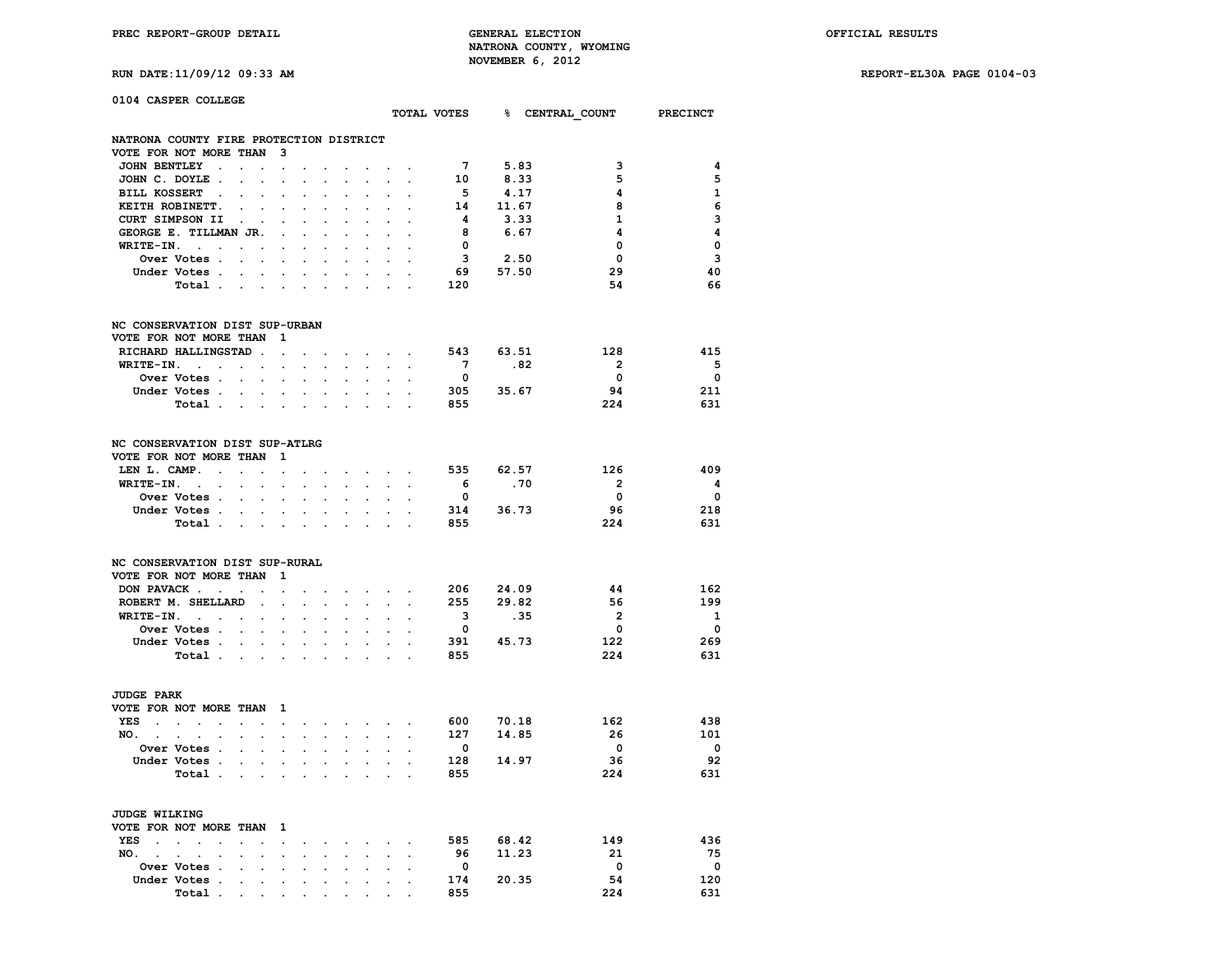**RUN DATE:11/09/12 09:33 AM REPORT-EL30A PAGE 0104-04**

| RUN DATE: 11/09/12 09:33 AM |  |  |
|-----------------------------|--|--|

| 0104 CASPER COLLEGE                 |                                       |                      |                                                           |                                            |                      |                      |                      |                      |                                                                                                                 |                      |                         |           |                                      |                         |
|-------------------------------------|---------------------------------------|----------------------|-----------------------------------------------------------|--------------------------------------------|----------------------|----------------------|----------------------|----------------------|-----------------------------------------------------------------------------------------------------------------|----------------------|-------------------------|-----------|--------------------------------------|-------------------------|
|                                     |                                       |                      |                                                           |                                            |                      |                      |                      |                      |                                                                                                                 |                      |                         |           | TOTAL VOTES 8 CENTRAL COUNT PRECINCT |                         |
| <b>JUDGE BROWN</b>                  |                                       |                      |                                                           |                                            |                      |                      |                      |                      |                                                                                                                 |                      |                         |           |                                      |                         |
| VOTE FOR NOT MORE THAN              |                                       |                      |                                                           | $\mathbf{1}$                               |                      |                      |                      |                      |                                                                                                                 |                      |                         |           |                                      |                         |
| YES                                 |                                       | $\sim$               | $\ddot{\phantom{a}}$                                      | $\sim$                                     | $\cdot$              |                      |                      |                      | the contract of the contract of the contract of the contract of the contract of the contract of the contract of |                      | 610                     | 71.35     | 158                                  | 452                     |
| NO.                                 |                                       |                      |                                                           | $\mathbf{r}$                               |                      | $\mathbf{L}$         | ÷.                   | $\mathbf{L}$         |                                                                                                                 |                      | 106                     | 12.40     | 27                                   | 79                      |
|                                     | Over Votes .                          | $\overline{a}$       | $\mathbf{r}$                                              |                                            |                      |                      |                      |                      |                                                                                                                 |                      | $\mathbf{0}$            |           | $\mathbf 0$                          | $\overline{\mathbf{0}}$ |
|                                     | Under Votes .                         | $\ddot{\phantom{0}}$ | $\sim$                                                    | $\bullet$                                  | $\cdot$              | $\ddot{\phantom{0}}$ | $\ddot{\phantom{a}}$ | $\ddot{\phantom{0}}$ | $\ddot{\phantom{a}}$                                                                                            |                      | 139                     | 16.26     | 39                                   | 100                     |
|                                     | Total                                 |                      |                                                           |                                            |                      |                      |                      |                      |                                                                                                                 |                      | 855                     |           | 224                                  | 631                     |
|                                     |                                       |                      |                                                           |                                            |                      |                      |                      |                      |                                                                                                                 |                      |                         |           |                                      |                         |
| <b>JUDGE HUBER</b>                  |                                       |                      |                                                           |                                            |                      |                      |                      |                      |                                                                                                                 |                      |                         |           |                                      |                         |
| VOTE FOR NOT MORE THAN              |                                       |                      |                                                           | 1                                          |                      |                      |                      |                      |                                                                                                                 |                      |                         |           |                                      |                         |
| $YES$                               |                                       | $\cdot$              |                                                           | $\ddot{\phantom{0}}$                       | $\cdot$              |                      |                      |                      | and the state of the state of                                                                                   |                      | 567                     | 66.32     | 150                                  | 417                     |
| $NO.$ $.$ $.$ $.$ $.$               |                                       | $\ddot{\phantom{0}}$ | $\bullet$ .                                               | $\ddot{\phantom{0}}$                       | $\bullet$ .          |                      | <b>All Cards</b>     | $\ddot{\phantom{0}}$ | $\sim$                                                                                                          | $\ddot{\phantom{a}}$ | 140                     | 16.37     | 34                                   | 106                     |
|                                     | Over Votes .                          | $\ddot{\phantom{0}}$ | $\cdot$                                                   | $\mathbf{r}$                               | $\overline{a}$       | $\overline{a}$       |                      | $\overline{a}$       |                                                                                                                 | $\overline{a}$       | $\overline{\mathbf{0}}$ |           | $\overline{\mathbf{0}}$              | $\overline{\mathbf{0}}$ |
|                                     | Under Votes .                         |                      | $\mathbf{r}$                                              | $\ddot{\phantom{0}}$                       |                      |                      | $\mathbf{r}$         | $\sim$               | $\overline{a}$                                                                                                  |                      | 148                     | 17.31     | -40                                  | 108                     |
|                                     | Total                                 |                      |                                                           | $\mathbf{r}$                               | $\sim$               |                      |                      |                      |                                                                                                                 |                      | 855                     |           | 224                                  | 631                     |
|                                     |                                       |                      |                                                           |                                            |                      |                      |                      |                      |                                                                                                                 |                      |                         |           |                                      |                         |
| C-AMEND-A                           |                                       |                      |                                                           |                                            |                      |                      |                      |                      |                                                                                                                 |                      |                         |           |                                      |                         |
| VOTE FOR NOT MORE THAN 1            |                                       |                      |                                                           |                                            |                      |                      |                      |                      |                                                                                                                 |                      |                         |           |                                      |                         |
| $FOR \t . \t .$                     | $\sim$                                | $\mathcal{L}^{\pm}$  | $\sim$                                                    | $\sim$                                     | $\cdot$              |                      |                      |                      | $\sim$ $\sim$ $\sim$ $\sim$ $\sim$ $\sim$                                                                       | $\ddot{\phantom{a}}$ | 544                     | 63.63     | 142                                  | 402                     |
|                                     | AGAINST                               |                      | $\mathcal{L}^{\text{max}}$ and $\mathcal{L}^{\text{max}}$ | $\sim$                                     | $\ddot{\phantom{0}}$ | $\sim$               | $\sim$               | $\sim$               | $\sim$                                                                                                          | $\ddot{\phantom{a}}$ |                         | 252 29.47 | - 64                                 | 188                     |
|                                     | <b>Over Votes .</b>                   |                      |                                                           |                                            |                      |                      |                      |                      |                                                                                                                 |                      | $\mathbf{0}$            |           | $\overline{\mathbf{0}}$              | $\overline{\mathbf{0}}$ |
|                                     | Under Votes .                         |                      | <b>Contract Contract</b>                                  | $\ddot{\phantom{0}}$                       | $\ddot{\phantom{0}}$ | $\ddot{\phantom{0}}$ |                      |                      |                                                                                                                 |                      | 59                      | 6.90      | 18                                   | 41                      |
|                                     | Total .                               |                      | <b>Contract Contract Contract</b>                         | $\sim$                                     | $\ddot{\phantom{a}}$ | $\ddot{\phantom{0}}$ | $\cdot$              | $\ddot{\phantom{0}}$ | $\ddot{\phantom{a}}$                                                                                            | $\cdot$              | 855                     |           | 224                                  | 631                     |
|                                     |                                       |                      |                                                           |                                            |                      |                      |                      |                      |                                                                                                                 |                      |                         |           |                                      |                         |
| C-AMEND-B                           |                                       |                      |                                                           |                                            |                      |                      |                      |                      |                                                                                                                 |                      |                         |           |                                      |                         |
| VOTE FOR NOT MORE THAN              |                                       |                      |                                                           | $\mathbf{1}$                               |                      |                      |                      |                      |                                                                                                                 |                      |                         |           |                                      |                         |
| $FOR \t .$                          | $\sim$<br>$\sim$                      |                      |                                                           | and a state of                             |                      |                      |                      |                      | and a strong control of the state of                                                                            |                      | 644                     | 75.32     | 172                                  | 472<br>111              |
| AGAINST                             |                                       | $\ddotsc$            | $\blacksquare$                                            | $\ddot{\phantom{a}}$                       | $\cdot$              | $\ddot{\phantom{0}}$ |                      | $\sim$               | $\sim$                                                                                                          | $\cdot$              | 143                     | 16.73     | - 32                                 |                         |
|                                     | Over Votes .                          | $\ddot{\phantom{0}}$ | $\ddot{\phantom{a}}$                                      |                                            |                      |                      |                      |                      |                                                                                                                 |                      | 0                       |           | $\overline{\mathbf{0}}$              | $\overline{\mathbf{0}}$ |
|                                     | Under Votes .                         | $\sim$               | $\bullet$ .                                               | $\ddot{\phantom{a}}$                       | $\ddot{\phantom{a}}$ | $\bullet$            | $\ddot{\phantom{a}}$ | $\ddot{\phantom{a}}$ | $\ddot{\phantom{a}}$                                                                                            |                      | 68                      | 7.95      | 20                                   | 48                      |
|                                     | Total .                               |                      |                                                           | <b>Contract Contract Contract Contract</b> | $\sim$               |                      |                      |                      |                                                                                                                 |                      | 855                     |           | 224                                  | 631                     |
|                                     |                                       |                      |                                                           |                                            |                      |                      |                      |                      |                                                                                                                 |                      |                         |           |                                      |                         |
| C-AMEND-C<br>VOTE FOR NOT MORE THAN |                                       |                      |                                                           | $\mathbf{1}$                               |                      |                      |                      |                      |                                                                                                                 |                      |                         |           |                                      |                         |
| FOR $\cdots$ $\cdots$               |                                       |                      |                                                           |                                            |                      |                      |                      |                      | and a strong control of the state of the                                                                        |                      |                         | 415 48.54 | 116                                  | 299                     |
| <b>AGAINST.</b>                     | $\ddot{\phantom{a}}$                  |                      |                                                           |                                            |                      |                      |                      |                      |                                                                                                                 |                      | 349                     | 40.82     | 80                                   | 269                     |
|                                     | $\overline{a}$<br><b>Over Votes .</b> | $\sim$               | $\sim$                                                    | $\ddot{\phantom{a}}$                       | $\ddot{\phantom{a}}$ |                      | $\mathbf{r}$         | $\sim$               |                                                                                                                 | $\overline{a}$       | $\mathbf{0}$            |           | $\overline{\mathbf{0}}$              | $\overline{\mathbf{0}}$ |
|                                     | Under Votes .                         |                      |                                                           |                                            |                      |                      |                      |                      |                                                                                                                 |                      | 91                      | 10.64     | 28                                   | 63                      |
|                                     | Total .                               | $\ddot{\phantom{a}}$ | $\sim$                                                    | $\sim$                                     |                      |                      |                      | $\ddot{\phantom{0}}$ |                                                                                                                 |                      | 855                     |           | 224                                  | 631                     |
|                                     |                                       | $\ddot{\phantom{a}}$ | $\sim$                                                    | $\sim$                                     | $\cdot$              |                      |                      |                      |                                                                                                                 |                      |                         |           |                                      |                         |
| LIBRARY                             |                                       |                      |                                                           |                                            |                      |                      |                      |                      |                                                                                                                 |                      |                         |           |                                      |                         |
| VOTE FOR NOT MORE THAN 1            |                                       |                      |                                                           |                                            |                      |                      |                      |                      |                                                                                                                 |                      |                         |           |                                      |                         |
| FOR THE COUNTY SPECIFIC PURP        |                                       |                      |                                                           |                                            |                      |                      |                      |                      |                                                                                                                 |                      |                         | 488 57.08 | 127                                  | 361                     |
| AGAINST THE COUNTY SPECIFIC         |                                       |                      |                                                           |                                            |                      |                      |                      | $\ddot{\phantom{0}}$ |                                                                                                                 |                      | 345                     | 40.35     | 91                                   | 254                     |
|                                     | Over Votes                            |                      |                                                           |                                            |                      |                      |                      |                      | $\cdot$                                                                                                         |                      | $\mathbf{1}$            | .12       | 0                                    | <sup>1</sup>            |
|                                     | Under Votes .                         | $\sim$               | $\ddot{\phantom{a}}$                                      | $\sim$                                     | $\bullet$            | $\bullet$            | $\ddot{\phantom{0}}$ | $\bullet$            |                                                                                                                 |                      | 21                      | 2.46      | - 6                                  | 15                      |
|                                     | Total.                                |                      |                                                           |                                            |                      | $\cdot$              |                      |                      |                                                                                                                 |                      | 855                     |           | 224                                  | 631                     |
|                                     |                                       |                      |                                                           |                                            |                      |                      |                      |                      |                                                                                                                 |                      |                         |           |                                      |                         |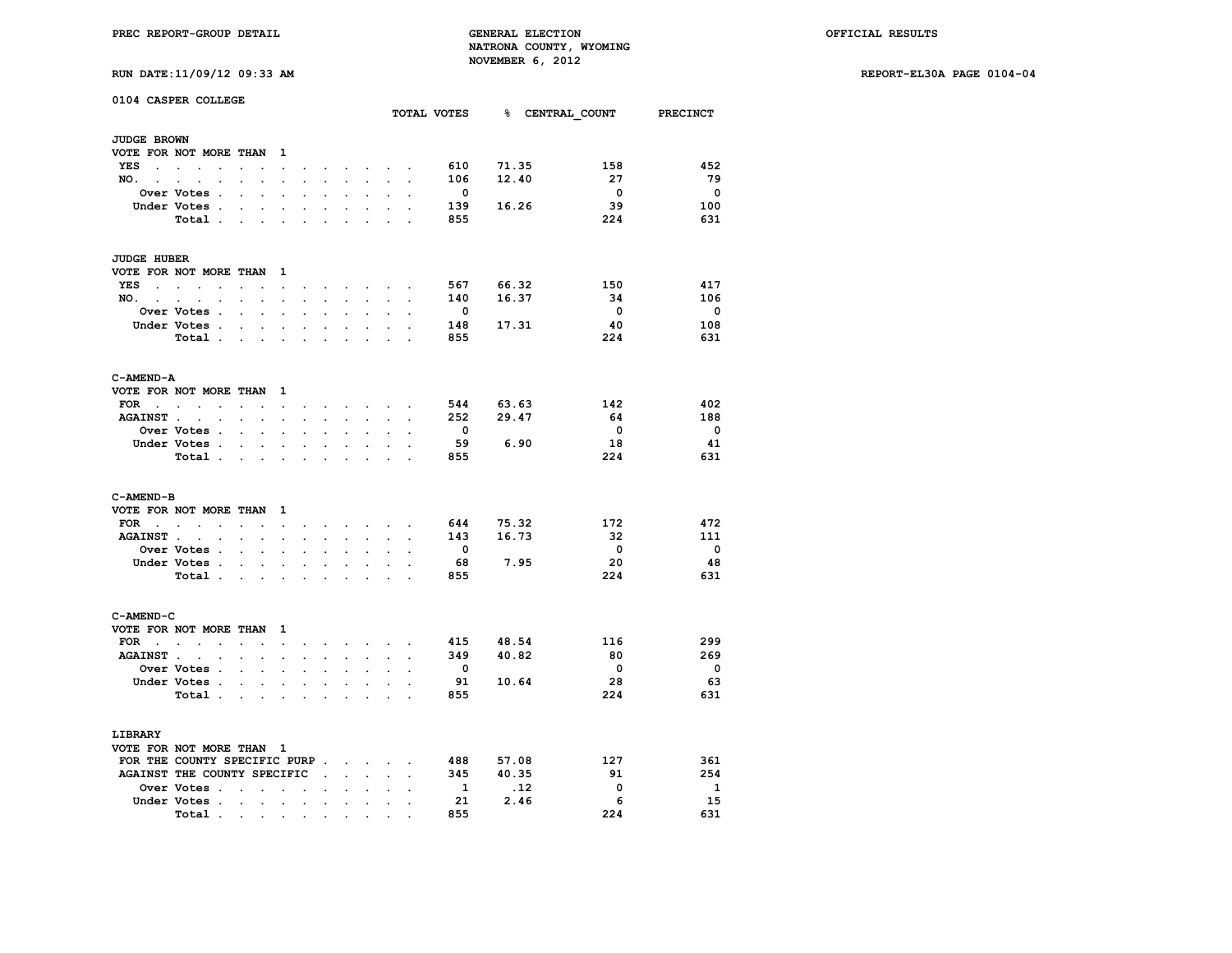# **RUN DATE:11/09/12 09:33 AM REPORT-EL30A PAGE 0105-01**

**0105 JEFFERSON SCHOOL**

|                                                                                                                                    |                      |                                                           |                                          |                            |                                                    |                           | TOTAL VOTES                |        | % CENTRAL COUNT PRECINCT |                          |
|------------------------------------------------------------------------------------------------------------------------------------|----------------------|-----------------------------------------------------------|------------------------------------------|----------------------------|----------------------------------------------------|---------------------------|----------------------------|--------|--------------------------|--------------------------|
| REGISTERED VOTERS - TOTAL                                                                                                          |                      |                                                           |                                          | $\mathcal{L}^{\text{max}}$ | $\sim$                                             | $\ddot{\phantom{a}}$      | 522                        |        |                          |                          |
| BALLOTS CAST - TOTAL.<br>$\mathbf{z} = \mathbf{z} + \mathbf{z}$ , where $\mathbf{z}$                                               |                      |                                                           | $\bullet$ .                              | $\ddot{\phantom{a}}$       | $\sim$                                             | $\cdot$                   | 567                        |        | 130                      | 437                      |
| BALLOTS CAST - BLANK.                                                                                                              |                      |                                                           |                                          |                            |                                                    |                           | $\overline{\mathbf{0}}$    |        | $\mathbf 0$              | $\mathbf{o}$             |
| VOTER TURNOUT - TOTAL<br>$\sim$                                                                                                    | $\bullet$            | $\ddot{\phantom{0}}$                                      | $\blacksquare$                           | $\ddot{\phantom{0}}$       | $\sim$                                             | $\bullet$                 |                            | 108.62 |                          |                          |
| VOTER TURNOUT - BLANK .                                                                                                            | $\ddot{\phantom{0}}$ | $\cdot$                                                   |                                          | $\cdot$                    |                                                    |                           |                            |        |                          |                          |
|                                                                                                                                    |                      |                                                           |                                          |                            |                                                    |                           |                            |        |                          |                          |
| <b>USA-PRESIDENT</b>                                                                                                               |                      |                                                           |                                          |                            |                                                    |                           |                            |        |                          |                          |
| VOTE FOR NOT MORE THAN<br>- 1                                                                                                      |                      |                                                           |                                          |                            |                                                    |                           |                            |        |                          |                          |
| MITT ROMNEY (REP).<br>$\sim$<br>$\sim$                                                                                             |                      | $\mathcal{L}(\mathbf{z})$ , and $\mathcal{L}(\mathbf{z})$ | $\bullet$ .<br><br><br><br><br><br>      |                            |                                                    |                           | 296                        | 52.20  | 71                       | 225                      |
| BARACK OBAMA (DEM)<br>$\overline{a}$<br>$\cdot$                                                                                    | $\mathbf{L}$         |                                                           | $\ddot{\phantom{a}}$                     | $\mathbf{r}$               | $\sim$                                             | $\sim$                    | 233                        | 41.09  | 55                       | 178                      |
| GARY JOHNSON (LIB)<br>$\ddot{\phantom{a}}$<br>$\cdot$                                                                              | $\ddot{\phantom{0}}$ |                                                           |                                          |                            |                                                    |                           | 24                         | 4.23   | 4                        | 20                       |
| VIRGIL H. GOODE (CON)<br>$\ddot{\phantom{0}}$                                                                                      | $\sim$               | $\ddot{\phantom{0}}$                                      | $\mathbf{r}$                             | $\mathbf{L}$               |                                                    | $\sim$ $\sim$             | 5                          | .88    | 0                        | - 5                      |
| WRITE-IN.<br>$\sim$ $\sim$<br><b>Contract Contract</b><br>$\bullet$                                                                | $\ddot{\phantom{0}}$ | $\ddot{\phantom{a}}$                                      | $\ddot{\phantom{a}}$                     | $\ddot{\phantom{a}}$       | $\ddot{\phantom{a}}$                               | $\sim$                    | $\overline{2}$             | .35    | 0                        | $\overline{2}$           |
| Over Votes                                                                                                                         |                      |                                                           |                                          |                            |                                                    |                           | $\mathbf{1}$               | .18    | 0                        | $\mathbf{1}$             |
| Under Votes<br>$\sim$                                                                                                              | $\ddot{\phantom{a}}$ | $\ddot{\phantom{a}}$                                      | $\ddot{\phantom{a}}$                     | $\ddot{\phantom{a}}$       | $\sim$                                             |                           | - 6                        | 1.06   | 0                        | 6                        |
| Total                                                                                                                              | $\ddot{\phantom{1}}$ | $\sim$                                                    | $\overline{a}$                           | $\ddot{\phantom{a}}$       |                                                    |                           | 567                        |        | 130                      | 437                      |
| UNITED STATES SENATOR                                                                                                              |                      |                                                           |                                          |                            |                                                    |                           |                            |        |                          |                          |
| VOTE FOR NOT MORE THAN<br>$\mathbf{1}$                                                                                             |                      |                                                           |                                          |                            |                                                    |                           |                            |        |                          |                          |
| JOHN BARRASSO (REP).                                                                                                               |                      |                                                           |                                          |                            |                                                    |                           | 349                        | 61.55  | 80                       | 269                      |
| $\ddot{\phantom{a}}$<br>TIM CHESNUT (DEM). .<br>$\ddot{\phantom{a}}$                                                               | $\sim$ $\sim$        | <b>Contractor</b><br>$\ddotsc$                            | $\sim$<br>$\ddot{\phantom{a}}$           | $\bullet$                  | $\ddot{\phantom{0}}$                               |                           | 178                        | 31.39  | 41                       | 137                      |
| JOEL OTTO (CRY)                                                                                                                    | $\sim$               |                                                           |                                          |                            | $\sim$                                             |                           | -21                        | 3.70   | 4                        | 17                       |
| $\sim 100$<br>$\blacksquare$<br>WRITE-IN.<br>$\sim$ $\sim$<br><b>Contract Contract Contract</b><br>$\ddot{\phantom{a}}$<br>$\cdot$ | $\ddot{\phantom{a}}$ | $\cdot$                                                   |                                          |                            |                                                    |                           | $\overline{\mathbf{0}}$    |        | $\mathbf 0$              | $\overline{\phantom{0}}$ |
| Over Votes .<br>$\ddot{\phantom{0}}$<br>$\ddot{\phantom{a}}$                                                                       |                      |                                                           |                                          |                            |                                                    |                           | $\overline{\mathbf{0}}$    |        | $\mathbf 0$              | $\overline{\phantom{0}}$ |
| Under Votes<br>$\blacksquare$                                                                                                      | $\ddot{\phantom{0}}$ | $\bullet$                                                 | $\ddot{\phantom{a}}$                     | $\cdot$                    |                                                    |                           | 19                         | 3.35   | 5                        | 14                       |
| Total<br>$\ddot{\phantom{a}}$                                                                                                      |                      |                                                           |                                          |                            |                                                    |                           | 567                        |        | 130                      | 437                      |
|                                                                                                                                    |                      |                                                           |                                          |                            |                                                    |                           |                            |        |                          |                          |
| UNITED STATES REPRESENTATIVE                                                                                                       |                      |                                                           |                                          |                            |                                                    |                           |                            |        |                          |                          |
| VOTE FOR NOT MORE THAN 1                                                                                                           |                      |                                                           |                                          |                            |                                                    |                           |                            |        |                          |                          |
| CYNTHIA M. LUMMIS (REP).                                                                                                           | $\sim$               |                                                           |                                          | and the company of         | $\sim$                                             | $\bullet$                 | 298                        | 52.56  | 73                       | 225                      |
| CHRIS HENRICHSEN (DEM).                                                                                                            |                      | $\mathcal{L}_{\mathcal{A}}$                               | $\mathcal{L}^{\text{max}}$               | $\sim$                     | $\sim$                                             | $\ddot{\phantom{a}}$      | 204                        | 35.98  | 45                       | 159                      |
| RICHARD P. BRUBAKER (LIB).                                                                                                         |                      | $\ddot{\phantom{0}}$                                      | $\bullet$                                | $\ddot{\phantom{0}}$       | $\ddot{\phantom{a}}$                               | $\ddot{\phantom{a}}$      | 22                         | 3.88   | 6                        | 16                       |
| DANIEL CLYDE CUMMINGS (CON)                                                                                                        |                      | $\mathcal{L}^{\text{max}}$                                | $\sim$                                   | $\mathcal{L}^{\text{max}}$ |                                                    |                           | 14                         | 2.47   | $\overline{2}$           | 12                       |
| DON WILLS (CRY)<br>$\mathcal{L}^{\text{max}}$ and $\mathcal{L}^{\text{max}}$<br>$\ddot{\phantom{0}}$                               | $\sim$               | $\bullet$ .                                               | $\sim$                                   | $\ddot{\phantom{a}}$       |                                                    | $\sim$ $\sim$             | 4                          | .71    | $\mathbf{1}$             | 3                        |
| $WRITE-IN.$<br>$\mathcal{L}^{\text{max}}$<br>$\ddot{\phantom{0}}$<br>$\ddot{\phantom{0}}$                                          | $\ddot{\phantom{0}}$ | $\ddot{\phantom{0}}$                                      | $\ddot{\phantom{0}}$                     | $\ddot{\phantom{a}}$       | $\mathcal{L}^{\text{max}}$                         | $\mathbb{Z}^2$            | $\mathbf{1}$               | .18    | $\mathbf{0}$             | $\mathbf{1}$             |
| Over Votes .<br>$\sim$ $\sim$ $\sim$<br>$\ddot{\phantom{a}}$                                                                       | $\ddot{\phantom{a}}$ | $\ddot{\phantom{0}}$                                      | $\ddot{\phantom{a}}$                     | $\ddot{\phantom{0}}$       | $\ddot{\phantom{a}}$                               | $\sim$                    | $\overline{\phantom{0}}$   | .88    | 0                        | - 5                      |
| Under Votes                                                                                                                        |                      |                                                           | $\sim$                                   | $\sim$                     | $\sim$                                             |                           | 19                         | 3.35   | 3                        | 16                       |
| Total                                                                                                                              | $\sim$               | $\ddot{\phantom{0}}$                                      | $\cdot$                                  | $\cdot$                    | $\sim$                                             | $\sim$                    | 567                        |        | 130                      | 437                      |
| STATE SENATE DISTRICT 28                                                                                                           |                      |                                                           |                                          |                            |                                                    |                           |                            |        |                          |                          |
| VOTE FOR NOT MORE THAN<br>1                                                                                                        |                      |                                                           |                                          |                            |                                                    |                           |                            |        |                          |                          |
| JIM ANDERSON (REP)<br>$\cdot$<br>$\cdot$                                                                                           | $\sim$               |                                                           | $\mathbf{z} = \mathbf{z} + \mathbf{z}$ . | $\sim$                     | $\sim$                                             |                           | 317                        | 55.91  | 77                       | 240                      |
| KIM HOLLOWAY (DEM)<br>$\bullet$<br>$\bullet$                                                                                       | $\ddot{\phantom{0}}$ | $\ddot{\phantom{0}}$                                      | $\ddot{\phantom{0}}$                     | $\ddot{\phantom{a}}$       | $\sim$                                             | $\ddot{\phantom{a}}$      | 223                        | 39.33  | 46                       | 177                      |
| WRITE-IN.<br>$\sim$ $\sim$ $\sim$ $\sim$                                                                                           | $\overline{a}$       |                                                           |                                          |                            |                                                    |                           | $\overline{\phantom{a}}$ 2 | .35    | $\mathbf 0$              | $\overline{\phantom{0}}$ |
| Over Votes                                                                                                                         |                      |                                                           |                                          |                            |                                                    |                           | $\overline{\mathbf{0}}$    |        | 0                        | $\overline{\mathbf{0}}$  |
| Under Votes                                                                                                                        |                      |                                                           | $\mathbf{r}$                             | $\sim$                     |                                                    | $\mathbf{L} = \mathbf{L}$ | 25                         | 4.41   | $7\phantom{.0}$          | 18                       |
| Total.<br><b>Contract Contract</b><br>$\mathbf{r}$                                                                                 | $\cdot$              | $\ddot{\phantom{a}}$                                      |                                          | $\cdot$                    |                                                    |                           | 567                        |        | 130                      | 437                      |
|                                                                                                                                    |                      |                                                           |                                          |                            |                                                    |                           |                            |        |                          |                          |
| STATE HOUSE DISTRICT 57<br>VOTE FOR NOT MORE THAN 1                                                                                |                      |                                                           |                                          |                            |                                                    |                           |                            |        |                          |                          |
| THOMAS A. LOCKHART (REP)                                                                                                           | $\blacksquare$ .     | $\sim$                                                    | $\sim$                                   | $\ddot{\phantom{a}}$       | $\sim$                                             |                           | 397                        | 70.02  | 88                       | 309                      |
| WRITE-IN.<br>$\ddot{\phantom{0}}$<br>$\ddot{\phantom{a}}$<br>$\cdot$                                                               |                      |                                                           |                                          |                            |                                                    |                           | 24                         | 4.23   | 3                        | 21                       |
| Over Votes .<br>$\sim$ $\sim$                                                                                                      |                      | <b>Contractor</b>                                         | $\sim$                                   |                            | $\mathbf{a}$ , and $\mathbf{a}$ , and $\mathbf{a}$ |                           | $\overline{\mathbf{0}}$    |        | $\mathbf 0$              | $\mathbf 0$              |
| Under Votes .                                                                                                                      |                      |                                                           |                                          |                            |                                                    |                           | 146                        | 25.75  | 39                       | 107                      |

 **Total . . . . . . . . . . 567 130 437**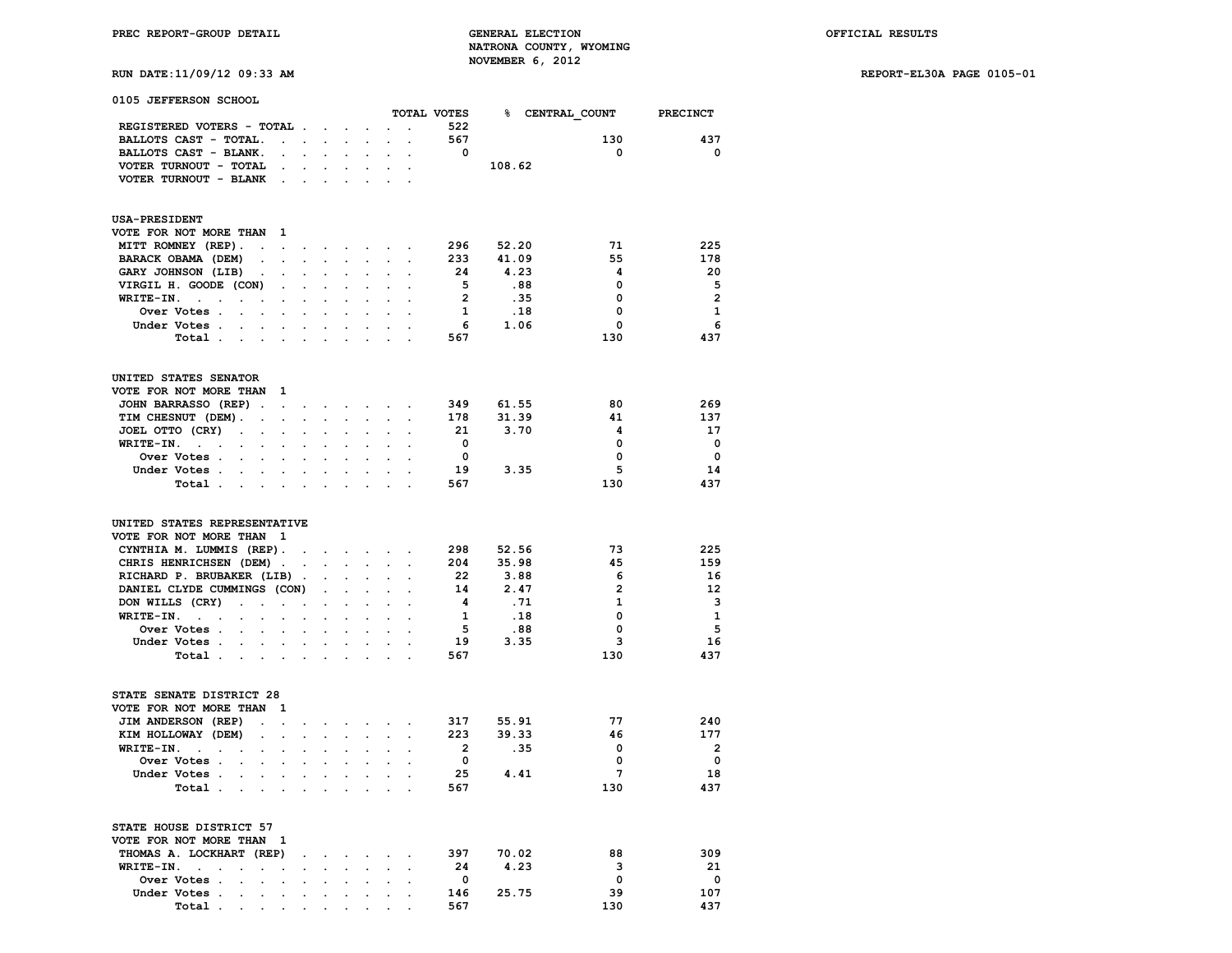**RUN DATE:11/09/12 09:33 AM REPORT-EL30A PAGE 0105-02**

| the contract of the contract of the contract of the contract of the contract of the contract of the contract of |  |
|-----------------------------------------------------------------------------------------------------------------|--|
|                                                                                                                 |  |
|                                                                                                                 |  |
|                                                                                                                 |  |
|                                                                                                                 |  |
|                                                                                                                 |  |
|                                                                                                                 |  |
|                                                                                                                 |  |

| 0105 JEFFERSON SCHOOL                                        |                  |                      |                          |                  |   |                |       |               |                 |
|--------------------------------------------------------------|------------------|----------------------|--------------------------|------------------|---|----------------|-------|---------------|-----------------|
|                                                              |                  |                      |                          |                  |   | TOTAL VOTES    | ៖     | CENTRAL COUNT | <b>PRECINCT</b> |
| <b>BOCC</b>                                                  |                  |                      |                          |                  |   |                |       |               |                 |
| VOTE FOR NOT MORE THAN 2                                     |                  |                      |                          |                  |   |                |       |               |                 |
| FORREST CHADWICK (REP).                                      | $\sim$ 100 $\mu$ |                      | $\sim$                   | $\sim$ 100 $\mu$ |   | 215            | 18.96 | 59            | 156             |
| MATT KEATING (REP)<br>and the contract of the con-           |                  | $\sim$ $\sim$ $\sim$ |                          | $\cdot$          |   | 192            | 16.93 | 49            | 143             |
| GINO CERULLO (DEM)<br><b>Contract Contract Street</b>        |                  | $\sim$ 100 $\pm$     | $\overline{\phantom{a}}$ | $\sim$           |   | 184            | 16.23 | 36            | 148             |
| TROY BRAY (CON)<br><b>Contract Contract Street</b><br>$\sim$ | $\cdot$          | $\sim$               |                          | $\cdot$          |   | 33             | 2.91  | 7             | 26              |
| LINDA BERGERON (CON).<br>$\sim$                              |                  |                      | $\cdot$ .                | $\sim$           |   | 57             | 5.03  | 13            | 44              |
| KEITH B. GOODENOUGH (IND).                                   |                  |                      | $\sim$ $\sim$            | $\cdot$          |   | 229            | 20.19 | 46            | 183             |
| WRITE-IN.<br>$\sim$                                          |                  |                      |                          |                  |   | 2              | .18   | 0             | $\overline{2}$  |
| Over Votes .<br>$\sim$<br>$\cdot$                            |                  | $\cdot$              |                          |                  |   | $\overline{2}$ | .18   | 0             | $\overline{2}$  |
| Under Votes.                                                 |                  |                      |                          |                  |   | 220            | 19.40 | 50            | 170             |
| Total .<br>$\cdot$<br>$\cdot$ .<br>$\bullet$                 | $\cdot$          | $\cdot$              | $\cdot$                  | $\cdot$          | ٠ | 1,134          |       | 260           | 874             |

### **CASPER CITY COUNCIL WARD 1 VOTE FOR NOT MORE THAN 2**

| VOIL FOR NOT MORE THAN Z |                                                                                                                 |  |  |  |       |       |          |          |
|--------------------------|-----------------------------------------------------------------------------------------------------------------|--|--|--|-------|-------|----------|----------|
| TIM HAMRE                |                                                                                                                 |  |  |  | 176   | 15.52 | 38       | 138      |
| BOB HOPKINS.             |                                                                                                                 |  |  |  | 256   | 22.57 | 56       | 200      |
| DANIEL SANDOVAL          |                                                                                                                 |  |  |  | 161   | 14.20 | 29       | 132      |
| GARRY YAKE               |                                                                                                                 |  |  |  | 143   | 12.61 | 33       | 110      |
| WRITE-IN.                |                                                                                                                 |  |  |  | 6     | . 53  | 0        | -6       |
| Over Votes               |                                                                                                                 |  |  |  |       |       | $\Omega$ | $\Omega$ |
| Under Votes              |                                                                                                                 |  |  |  | 392   | 34.57 | 104      | 288      |
| Total .                  | the contract of the contract of the contract of the contract of the contract of the contract of the contract of |  |  |  | 1,134 |       | 260      | 874      |
|                          |                                                                                                                 |  |  |  |       |       |          |          |

## **CASPER COLLEGE DISTRICT BOARD OF TRUSTEE**

| VOTE FOR NOT MORE THAN 4                                                                                                                                                                                                                         |                                                                                                                 |  |  |  |       |       |     |              |
|--------------------------------------------------------------------------------------------------------------------------------------------------------------------------------------------------------------------------------------------------|-----------------------------------------------------------------------------------------------------------------|--|--|--|-------|-------|-----|--------------|
| SCOTT BENNION.<br>$\mathbf{r} = \mathbf{r} - \mathbf{r}$ , and $\mathbf{r} = \mathbf{r} - \mathbf{r} - \mathbf{r}$ , where $\mathbf{r} = \mathbf{r} - \mathbf{r}$                                                                                |                                                                                                                 |  |  |  | 214   | 9.44  | 41  | 173          |
| BOB DESPAIN.                                                                                                                                                                                                                                     |                                                                                                                 |  |  |  | 146   | 6.44  | 24  | 122          |
| LAUREN V. GRIFFITH                                                                                                                                                                                                                               | the contract of the contract of the contract of the contract of the contract of the contract of the contract of |  |  |  | 213   | 9.39  | 38  | 175          |
| BILL M. HAMBRICK                                                                                                                                                                                                                                 |                                                                                                                 |  |  |  | 195   | 8.60  | 44  | 151          |
| MATTHEW A. LOUCKS.                                                                                                                                                                                                                               |                                                                                                                 |  |  |  | 184   | 8.11  | 36  | 148          |
| SUSAN D. MILLER                                                                                                                                                                                                                                  |                                                                                                                 |  |  |  | 242   | 10.67 | 53  | 189          |
| CLIFF WHITLOCK.<br>the company of the company of the company of the company of the company of the company of the company of the company of the company of the company of the company of the company of the company of the company of the company |                                                                                                                 |  |  |  | 124   | 5.47  | 18  | 106          |
| WRITE-IN.<br>the contract of the contract of the contract of the contract of the contract of the contract of the contract of                                                                                                                     |                                                                                                                 |  |  |  | з     | .13   | 0   | $\mathbf{B}$ |
| Over Votes.<br>the contract of the contract of the contract of the contract of the contract of the contract of the contract of<br>$\sim$                                                                                                         |                                                                                                                 |  |  |  | 4     | .18   |     | $\Omega$     |
| Under Votes.<br>the contract of the contract of the contract of the contract of the contract of the contract of the contract of                                                                                                                  |                                                                                                                 |  |  |  | 943   | 41.58 | 262 | 681          |
| Total .<br>the company of the company of the company of the company of the company of the company of the company of the company of the company of the company of the company of the company of the company of the company of the company         |                                                                                                                 |  |  |  | 2,268 |       | 520 | 1,748        |

# **NATRONA COUNTY SCHOOL DIST NO 1**

| VOTE FOR NOT MORE THAN |                      |           | 5                    |           |                      |           |         |         |                      |       |       |     |       |
|------------------------|----------------------|-----------|----------------------|-----------|----------------------|-----------|---------|---------|----------------------|-------|-------|-----|-------|
| DAVID S. BLAEDE        |                      |           |                      |           |                      |           |         |         |                      | 52    | 1.83  | 9   | 43    |
| KEVIN CHRISTOPHERSON.  |                      |           | $\ddot{\phantom{0}}$ |           |                      |           |         |         |                      | 151   | 5.33  | 26  | 125   |
| <b>GREGORY FLESVIG</b> | $\ddot{\phantom{a}}$ |           |                      |           |                      |           |         |         |                      | 33    | 1.16  | 10  | 23    |
| ELIZABETH HORSCH.      |                      | $\sim$    |                      |           |                      |           |         |         |                      | 180   | 6.35  | 39  | 141   |
| DANA HOWIE.            |                      |           |                      |           |                      |           |         |         |                      | 193   | 6.81  | 37  | 156   |
| DONN MCCALL.           |                      |           |                      |           |                      |           |         |         |                      | 143   | 5.04  | 27  | 116   |
| MARK E. PETERSON       | $\ddot{\phantom{a}}$ |           |                      |           |                      |           |         |         |                      | 117   | 4.13  | 21  | 96    |
| SHAWNNA PUNTENEY       | $\sim$               |           |                      |           |                      |           |         |         |                      | 125   | 4.41  | 19  | 106   |
| PAULA J. REID.         | $\ddot{\phantom{a}}$ |           | $\cdot$              |           |                      |           |         |         |                      | 167   | 5.89  | 35  | 132   |
| MARC SMITH<br>$\sim$   |                      |           |                      |           |                      |           |         |         |                      | 111   | 3.92  | 29  | 82    |
| STEPHEN SPRECHER.      |                      |           |                      | $\bullet$ |                      |           | $\cdot$ |         |                      | 143   | 5.04  | 32  | 111   |
| RITA WALSH.            | $\sim$               |           | $\ddot{\phantom{a}}$ |           |                      |           |         |         |                      | 249   | 8.78  | 51  | 198   |
| WRITE-IN.              |                      |           |                      |           |                      |           |         |         |                      |       | .04   |     | 1     |
| Over Votes.            | $\mathbf{r}$         |           | $\cdot$              |           |                      |           | $\cdot$ |         |                      | 10    | .35   | 5   | 5     |
| Under Votes.           |                      |           |                      |           |                      | ٠         | $\cdot$ | $\cdot$ | $\cdot$              | 1,160 | 40.92 | 310 | 850   |
| Total                  | $\cdot$              | $\bullet$ | $\cdot$              | ٠         | $\ddot{\phantom{0}}$ | $\bullet$ | $\cdot$ | $\cdot$ | $\ddot{\phantom{0}}$ | 2,835 |       | 650 | 2,185 |
|                        |                      |           |                      |           |                      |           |         |         |                      |       |       |     |       |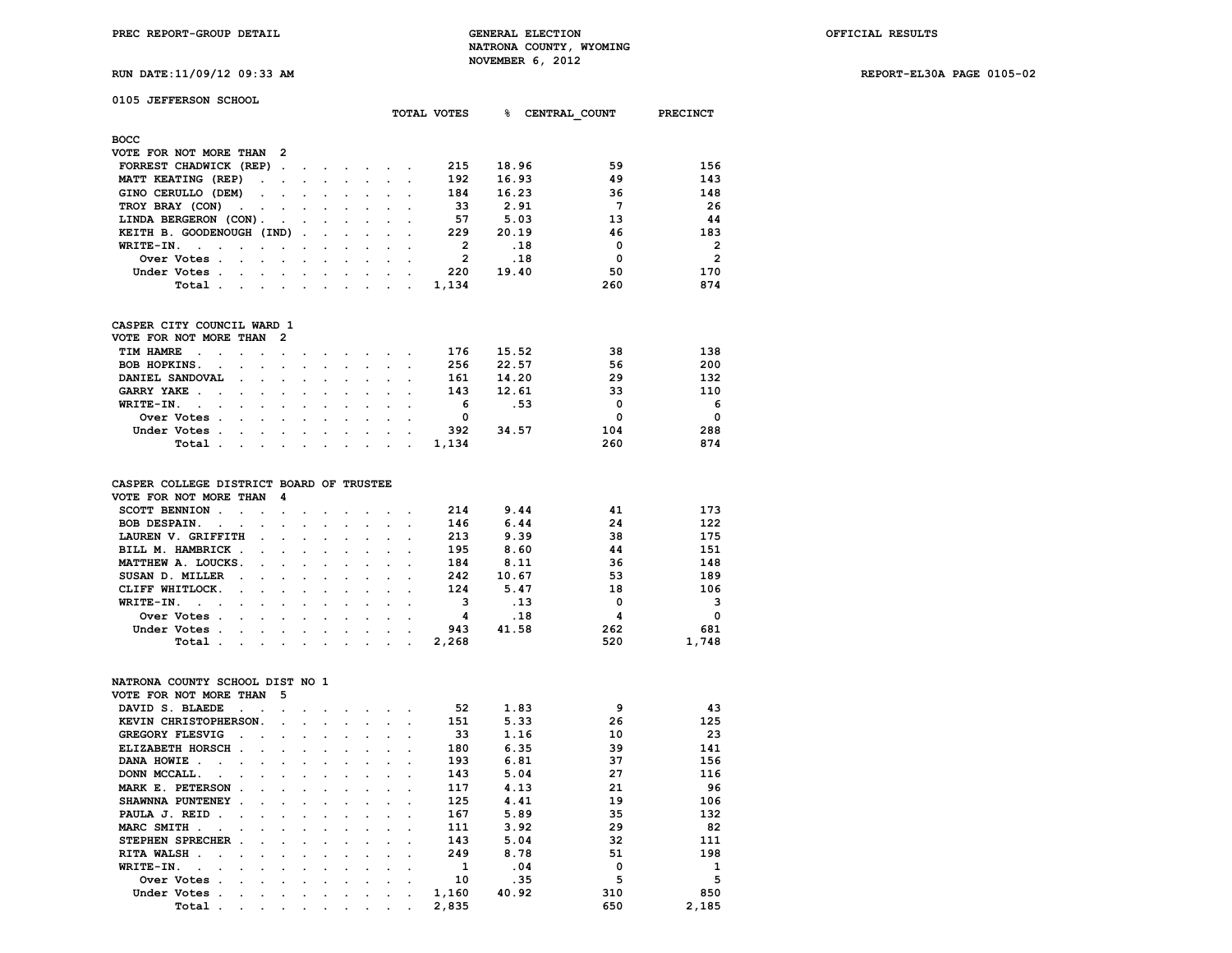**RUN DATE:11/09/12 09:33 AM REPORT-EL30A PAGE 0105-03**

| RUN DATE:11/09/12 09:33 AM |  |  |  |
|----------------------------|--|--|--|
|----------------------------|--|--|--|

| 0105 JEFFERSON SCHOOL              |                                                                      |                          |                      |                      |                      |                      |                      |                             |                      |                         |       |                            |                          |
|------------------------------------|----------------------------------------------------------------------|--------------------------|----------------------|----------------------|----------------------|----------------------|----------------------|-----------------------------|----------------------|-------------------------|-------|----------------------------|--------------------------|
|                                    |                                                                      |                          |                      |                      |                      |                      |                      |                             |                      | TOTAL VOTES             |       | <b>&amp; CENTRAL COUNT</b> | PRECINCT                 |
| NC CONSERVATION DIST SUP-URBAN     |                                                                      |                          |                      |                      |                      |                      |                      |                             |                      |                         |       |                            |                          |
| VOTE FOR NOT MORE THAN             |                                                                      |                          |                      | 1                    |                      |                      |                      |                             |                      |                         |       |                            |                          |
|                                    | RICHARD HALLINGSTAD                                                  |                          | $\ddot{\phantom{a}}$ | $\ddot{\phantom{a}}$ |                      |                      |                      | $\ddot{\phantom{0}}$        | $\ddot{\phantom{0}}$ | 366                     | 64.55 | 81                         | 285                      |
| WRITE-IN.                          | $\ddot{\phantom{a}}$<br>$\ddot{\phantom{a}}$                         | $\ddot{\phantom{a}}$     | $\ddot{\phantom{a}}$ |                      |                      |                      |                      |                             |                      | $\mathbf{1}$            | .18   | $\mathbf 0$                | $\mathbf{1}$             |
|                                    | Over Votes .                                                         | $\overline{a}$           | $\ddot{\phantom{0}}$ |                      | $\ddot{\phantom{a}}$ |                      | $\cdot$              |                             | $\overline{a}$       | $\Omega$                |       | $\Omega$                   | $\Omega$                 |
|                                    | Under Votes .                                                        |                          |                      | $\ddot{\phantom{0}}$ | $\ddot{\phantom{a}}$ |                      |                      |                             |                      | 200                     | 35.27 | 49                         | 151                      |
|                                    | Total.                                                               |                          |                      |                      |                      |                      |                      |                             |                      | 567                     |       | 130                        | 437                      |
|                                    |                                                                      |                          |                      |                      |                      |                      |                      |                             |                      |                         |       |                            |                          |
| NC CONSERVATION DIST SUP-ATLRG     |                                                                      |                          |                      |                      |                      |                      |                      |                             |                      |                         |       |                            |                          |
| VOTE FOR NOT MORE THAN             |                                                                      |                          |                      | 1                    |                      |                      |                      |                             |                      |                         |       |                            |                          |
| LEN L. CAMP.                       | $\ddot{\phantom{a}}$                                                 | $\ddot{\phantom{0}}$     |                      | $\ddot{\phantom{0}}$ |                      |                      |                      | $\ddot{\phantom{0}}$        | $\sim$               | 358                     | 63.14 | 78                         | 280                      |
| WRITE-IN.                          | $\Delta$<br>$\overline{a}$                                           |                          |                      |                      |                      |                      |                      |                             |                      | $\overline{2}$          | .35   | $\mathbf{1}$               | $\mathbf{1}$             |
|                                    | Over Votes .                                                         | $\ddot{\phantom{a}}$     | $\overline{a}$       | $\overline{a}$       | $\overline{a}$       | $\overline{a}$       |                      | $\overline{a}$              |                      | $\mathbf{o}$            |       | 0                          | 0                        |
|                                    | Under Votes.                                                         | $\ddot{\phantom{a}}$     |                      | $\ddot{\phantom{0}}$ | $\ddot{\phantom{a}}$ |                      |                      |                             | $\ddot{\phantom{a}}$ | 207                     | 36.51 | 51                         | 156                      |
|                                    | Total .                                                              |                          |                      |                      |                      |                      |                      |                             |                      | 567                     |       | 130                        | 437                      |
| NC CONSERVATION DIST SUP-RURAL     |                                                                      |                          |                      |                      |                      |                      |                      |                             |                      |                         |       |                            |                          |
| VOTE FOR NOT MORE THAN             |                                                                      |                          |                      | 1                    |                      |                      |                      |                             |                      |                         |       |                            |                          |
| DON PAVACK.                        |                                                                      |                          |                      |                      |                      |                      |                      |                             |                      | 147                     | 25.93 | 36                         | 111                      |
|                                    | $\ddot{\phantom{0}}$                                                 | $\ddot{\phantom{0}}$     |                      | $\ddot{\phantom{0}}$ |                      |                      |                      | $\ddot{\phantom{0}}$        |                      |                         |       | 32                         | 151                      |
|                                    | ROBERT M. SHELLARD                                                   |                          | $\overline{a}$       |                      |                      |                      |                      |                             |                      | 183                     | 32.28 |                            |                          |
| WRITE-IN.                          | <b>Contract</b><br>$\ddot{\phantom{0}}$                              | $\ddot{\phantom{a}}$     | $\ddot{\phantom{a}}$ | $\ddot{\phantom{a}}$ | $\ddot{\phantom{a}}$ | $\cdot$              | ÷                    | $\ddot{\phantom{a}}$        |                      | $\mathbf{0}$            |       | 0                          | $\mathbf{0}$             |
|                                    | Over Votes .                                                         | $\ddot{\phantom{a}}$     |                      |                      |                      |                      |                      |                             |                      | $\mathbf{0}$            |       | $\mathbf{0}$               | 0                        |
|                                    | Under Votes .                                                        | $\overline{a}$           |                      |                      |                      |                      |                      |                             |                      | 237                     | 41.80 | 62                         | 175                      |
|                                    | Total .                                                              | $\overline{\phantom{a}}$ | $\cdot$              | $\ddot{\phantom{a}}$ | $\ddot{\phantom{a}}$ | $\cdot$              | $\ddot{\phantom{a}}$ | $\ddot{\phantom{a}}$        | $\overline{a}$       | 567                     |       | 130                        | 437                      |
| <b>JUDGE PARK</b>                  |                                                                      |                          |                      |                      |                      |                      |                      |                             |                      |                         |       |                            |                          |
| VOTE FOR NOT MORE THAN             |                                                                      |                          |                      | 1                    |                      |                      |                      |                             |                      |                         |       |                            |                          |
| YES                                | $\ddot{\phantom{a}}$<br>$\sim$<br>$\ddot{\phantom{a}}$               |                          |                      | $\cdot$              |                      |                      | $\ddot{\phantom{a}}$ | $\mathcal{L}_{\mathcal{A}}$ |                      | 389                     | 68.61 | 86                         | 303                      |
| NO. .                              | $\sim$<br>$\ddot{\phantom{a}}$<br>$\ddot{\phantom{a}}$               | $\ddot{\phantom{a}}$     | $\ddot{\phantom{a}}$ | $\ddot{\phantom{a}}$ |                      | $\overline{a}$       | $\overline{a}$       | $\ddot{\phantom{0}}$        | $\mathbf{r}$         | 91                      | 16.05 | 17                         | 74                       |
|                                    | Over Votes .                                                         | $\ddot{\phantom{a}}$     | $\ddot{\phantom{a}}$ | $\ddot{\phantom{a}}$ | $\ddot{\phantom{a}}$ |                      |                      |                             | $\overline{a}$       | $\overline{\mathbf{0}}$ |       | $\overline{0}$             | $\overline{\phantom{0}}$ |
|                                    | Under Votes .                                                        |                          |                      |                      |                      |                      |                      |                             |                      | 87                      | 15.34 | 27                         | -60                      |
|                                    | Total .                                                              | $\ddot{\phantom{a}}$     | $\ddot{\phantom{a}}$ | $\ddot{\phantom{a}}$ | $\ddot{\phantom{a}}$ | $\cdot$              | $\ddot{\phantom{a}}$ | $\ddot{\phantom{a}}$        | $\overline{a}$       | 567                     |       | 130                        | 437                      |
|                                    |                                                                      |                          |                      |                      |                      |                      |                      |                             |                      |                         |       |                            |                          |
| JUDGE WILKING                      |                                                                      |                          |                      |                      |                      |                      |                      |                             |                      |                         |       |                            |                          |
| VOTE FOR NOT MORE THAN             |                                                                      |                          |                      | 1                    |                      |                      |                      |                             |                      |                         |       |                            |                          |
| YES                                | $\ddot{\phantom{0}}$<br>$\ddot{\phantom{a}}$<br>$\ddot{\phantom{a}}$ | $\ddot{\phantom{a}}$     |                      | $\cdot$              |                      |                      | $\ddot{\phantom{a}}$ | $\sim$                      |                      | 385                     | 67.90 | 84                         | 301                      |
| NO. .                              | $\ddot{\phantom{a}}$<br>$\sim$<br>$\ddot{\phantom{a}}$               | $\overline{a}$           | $\ddot{\phantom{a}}$ | $\overline{a}$       |                      |                      |                      | $\ddot{\phantom{0}}$        |                      | 73                      | 12.87 | 14                         | 59                       |
|                                    | Over Votes .                                                         | $\ddot{\phantom{a}}$     | $\ddot{\phantom{a}}$ | $\ddot{\phantom{0}}$ | $\ddot{\phantom{a}}$ |                      |                      |                             | $\overline{a}$       | $\mathbf{0}$            |       | $\overline{0}$             | $\overline{\mathbf{0}}$  |
|                                    | Under Votes .                                                        |                          |                      |                      |                      |                      |                      |                             |                      | 109                     | 19.22 | 32                         | 77                       |
|                                    | Total .                                                              | $\ddot{\phantom{a}}$     | $\ddot{\phantom{a}}$ | $\ddot{\phantom{a}}$ | $\ddot{\phantom{a}}$ | $\cdot$              | $\overline{a}$       | $\ddot{\phantom{a}}$        |                      | 567                     |       | 130                        | 437                      |
|                                    |                                                                      |                          |                      |                      |                      |                      |                      |                             |                      |                         |       |                            |                          |
| JUDGE BROWN                        |                                                                      |                          |                      |                      |                      |                      |                      |                             |                      |                         |       |                            |                          |
| VOTE FOR NOT MORE THAN             |                                                                      |                          |                      | 1                    |                      |                      |                      |                             |                      |                         |       |                            |                          |
| <b>YES</b><br>$\ddot{\phantom{a}}$ | $\ddot{\phantom{a}}$<br>$\sim$                                       |                          |                      |                      |                      |                      |                      |                             |                      | 411                     | 72.49 | 96                         | 315                      |
| NO.                                | $\ddot{\phantom{a}}$<br>$\overline{a}$                               |                          | $\ddot{\phantom{a}}$ |                      |                      |                      |                      | $\cdot$                     |                      | 71                      | 12.52 | 12                         | 59                       |
|                                    | Over Votes<br>$\overline{\phantom{a}}$                               | $\ddot{\phantom{a}}$     | $\ddot{\phantom{a}}$ | $\ddot{\phantom{0}}$ | $\overline{a}$       | $\ddot{\phantom{a}}$ |                      |                             |                      | $\Omega$                |       | $\Omega$                   | $\mathbf{0}$             |
|                                    | Under Votes .                                                        |                          |                      |                      |                      |                      |                      |                             |                      | 85                      | 14.99 | 22                         | 63                       |
|                                    | Total .                                                              | $\ddot{\phantom{a}}$     | $\ddot{\phantom{a}}$ | $\ddot{\phantom{a}}$ | $\ddot{\phantom{a}}$ | $\cdot$              |                      |                             |                      | 567                     |       | 130                        | 437                      |
|                                    |                                                                      |                          |                      |                      |                      |                      |                      |                             |                      |                         |       |                            |                          |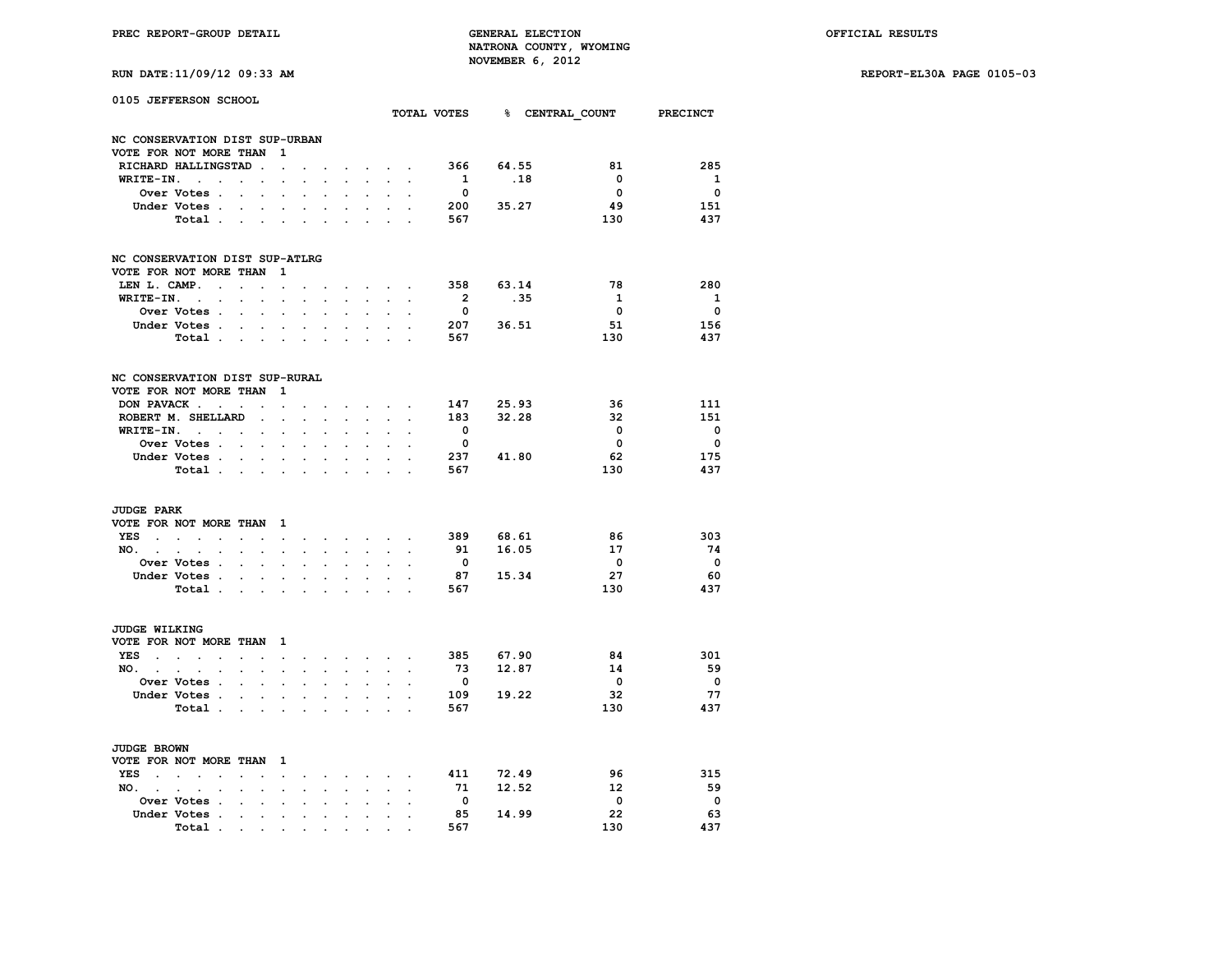**RUN DATE:11/09/12 09:33 AM REPORT-EL30A PAGE 0105-04**

|  | RUN DATE:11/09/12 09:33 AM |  |  |  |  |
|--|----------------------------|--|--|--|--|
|--|----------------------------|--|--|--|--|

|                    | 0105 JEFFERSON SCHOOL                                  |                      |                                              |                          |                         |                      |                      |                                            |                      |                                              | TOTAL VOTES              |       | % CENTRAL COUNT PRECINCT |                          |
|--------------------|--------------------------------------------------------|----------------------|----------------------------------------------|--------------------------|-------------------------|----------------------|----------------------|--------------------------------------------|----------------------|----------------------------------------------|--------------------------|-------|--------------------------|--------------------------|
| <b>JUDGE HUBER</b> |                                                        |                      |                                              |                          |                         |                      |                      |                                            |                      |                                              |                          |       |                          |                          |
|                    | VOTE FOR NOT MORE THAN                                 |                      |                                              | $\mathbf{1}$             |                         |                      |                      |                                            |                      |                                              |                          |       |                          |                          |
| <b>YES</b>         | the contract of the contract of                        | $\ddot{\phantom{0}}$ | $\ddot{\phantom{0}}$                         | $\ddot{\phantom{a}}$     |                         |                      |                      |                                            |                      | $\ddot{\phantom{0}}$                         | 388                      | 68.43 | 91                       | 297                      |
| NO. .              |                                                        |                      |                                              |                          |                         |                      |                      | $\bullet$ . The set of $\bullet$           |                      |                                              | 99                       | 17.46 | 18                       | 81                       |
|                    | $\sim$<br>$\cdot$<br>$\ddot{\phantom{0}}$              |                      |                                              |                          |                         | $\cdot$              |                      | $\ddot{\phantom{a}}$                       |                      |                                              | $\overline{1}$           | .18   | $\overline{\mathbf{0}}$  | $\overline{\mathbf{1}}$  |
|                    | Over Votes .<br>Under Votes .                          | $\sim$               | $\sim$                                       | $\cdot$                  | $\overline{a}$          |                      |                      |                                            |                      |                                              | 79                       | 13.93 | 21                       | 58                       |
|                    |                                                        | $\ddot{\phantom{0}}$ | $\ddot{\phantom{0}}$                         | $\ddot{\phantom{0}}$     |                         | $\ddot{\phantom{a}}$ | $\ddot{\phantom{0}}$ | $\ddot{\phantom{0}}$                       |                      |                                              |                          |       | 130                      | 437                      |
|                    | Total.                                                 | $\ddot{\phantom{a}}$ | $\ddot{\phantom{a}}$                         |                          |                         |                      |                      | $\ddot{\phantom{0}}$                       |                      |                                              | 567                      |       |                          |                          |
| C-AMEND-A          |                                                        |                      |                                              |                          |                         |                      |                      |                                            |                      |                                              |                          |       |                          |                          |
|                    | VOTE FOR NOT MORE THAN                                 |                      |                                              | $\mathbf{1}$             |                         |                      |                      |                                            |                      |                                              |                          |       |                          |                          |
| FOR .              | $\sim$<br>$\ddot{\phantom{0}}$<br>$\overline{a}$       | $\sim$               | $\ddot{\phantom{a}}$                         | $\ddot{\phantom{0}}$     | $\ddot{\phantom{0}}$    |                      | $\sim$               | <b>Contract Contract</b>                   |                      | $\sim$                                       | 336                      | 59.26 | 82                       | 254                      |
| <b>AGAINST.</b>    | $\ddot{\phantom{a}}$<br>$\sim$                         |                      | $\mathbf{r} = \mathbf{r} + \mathbf{r}$       |                          | $\cdot$                 | $\ddot{\phantom{a}}$ | $\ddot{\phantom{a}}$ | $\ddot{\phantom{0}}$                       |                      | $\cdot$                                      | 192                      | 33.86 | 40                       | 152                      |
|                    | <b>Over Votes .</b>                                    |                      | $\mathbf{r} = \mathbf{r}$                    | $\Box$                   | $\ddot{\phantom{a}}$    | $\ddot{\phantom{a}}$ | $\ddot{\phantom{0}}$ | $\ddot{\phantom{0}}$                       |                      | $\ddot{\phantom{0}}$                         | $\overline{\phantom{0}}$ |       | $\overline{0}$           | $\overline{\phantom{0}}$ |
|                    | Under Votes.                                           | $\sim$               | $\sim$                                       | $\ddot{\phantom{a}}$     |                         |                      |                      |                                            |                      |                                              | 39                       | 6.88  | 8                        | 31                       |
|                    | Total.                                                 |                      |                                              | and a state of the state | $\sim$                  |                      | $\sim$ $\sim$        | $\sim$                                     | $\ddot{\phantom{a}}$ |                                              | 567                      |       | 130                      | 437                      |
| C-AMEND-B          |                                                        |                      |                                              |                          |                         |                      |                      |                                            |                      |                                              |                          |       |                          |                          |
|                    | VOTE FOR NOT MORE THAN                                 |                      |                                              | $\mathbf{1}$             |                         |                      |                      |                                            |                      |                                              |                          |       |                          |                          |
| FOR                | $\ddot{\phantom{a}}$<br>$\sim$<br>$\ddot{\phantom{0}}$ | $\cdot$ $\cdot$      |                                              | $\sim$                   | $\ddot{\phantom{a}}$    | $\cdot$              | $\ddot{\phantom{a}}$ | <b>Contract Contract Contract Contract</b> |                      |                                              | 409                      | 72.13 | 96                       | 313                      |
| <b>AGAINST.</b>    | $\sim$ $\sim$                                          |                      | $\mathbf{r} = \mathbf{r} \cdot \mathbf{r}$ . | $\ddot{\phantom{a}}$     | $\ddot{\phantom{a}}$    | $\ddot{\phantom{a}}$ | $\ddot{\phantom{0}}$ | $\ddot{\phantom{0}}$                       |                      | $\ddot{\phantom{0}}$<br>$\ddot{\phantom{a}}$ | 113                      | 19.93 | 23                       | -90                      |
|                    | Over Votes .                                           | $\mathbf{r}$         | $\mathbf{r}$                                 | $\ddot{\phantom{0}}$     | $\ddot{\phantom{a}}$    |                      |                      |                                            |                      |                                              | $\overline{\phantom{0}}$ |       | $\overline{\mathbf{0}}$  | $\overline{\phantom{0}}$ |
|                    | Under Votes .                                          | $\sim$               | $\ddot{\phantom{0}}$                         | $\ddot{\phantom{0}}$     | $\ddot{\phantom{0}}$    | $\ddot{\phantom{0}}$ | $\ddot{\phantom{0}}$ | $\ddot{\phantom{0}}$                       |                      |                                              | -45                      | 7.94  | 11                       | 34                       |
|                    | Total .                                                | $\sim$               |                                              |                          |                         |                      |                      |                                            |                      |                                              | 567                      |       | 130                      | 437                      |
| C-AMEND-C          |                                                        |                      |                                              |                          |                         |                      |                      |                                            |                      |                                              |                          |       |                          |                          |
|                    | VOTE FOR NOT MORE THAN                                 |                      |                                              | $\mathbf{1}$             |                         |                      |                      |                                            |                      |                                              |                          |       |                          |                          |
| FOR                | and the contract of the con-                           | $\sim$               |                                              | $\ddot{\phantom{a}}$     |                         |                      | $\ddot{\phantom{a}}$ | <b>Contract Contract</b>                   |                      |                                              | 257                      | 45.33 | 61                       | 196                      |
| <b>AGAINST.</b>    | $\ddot{\phantom{a}}$<br>$\ddot{\phantom{a}}$           | s.                   | s.                                           | $\ddot{\phantom{a}}$     |                         |                      | J.                   | $\mathbf{r}$                               |                      | $\mathbf{r}$                                 | 231                      | 40.74 | 47                       | 184                      |
|                    | Over Votes .                                           | $\ddot{\phantom{0}}$ | $\ddot{\phantom{0}}$                         | $\ddot{\phantom{a}}$     |                         | $\ddot{\phantom{0}}$ | $\ddot{\phantom{0}}$ | $\ddot{\phantom{a}}$                       |                      |                                              | $\overline{\phantom{0}}$ |       | $\overline{\mathbf{0}}$  | $\overline{\phantom{0}}$ |
|                    | Under Votes .                                          | $\ddot{\phantom{a}}$ | $\ddot{\phantom{a}}$                         |                          |                         |                      |                      |                                            |                      |                                              | - 79                     | 13.93 | 22                       | 57                       |
|                    | Total.                                                 | a.                   | $\sim$                                       |                          | $\cdot$                 | $\ddot{\phantom{a}}$ | $\ddot{\phantom{a}}$ |                                            |                      |                                              | 567                      |       | 130                      | 437                      |
|                    |                                                        |                      |                                              |                          |                         |                      |                      |                                            |                      |                                              |                          |       |                          |                          |
| <b>LIBRARY</b>     |                                                        |                      |                                              |                          |                         |                      |                      |                                            |                      |                                              |                          |       |                          |                          |
|                    | VOTE FOR NOT MORE THAN 1                               |                      |                                              |                          |                         |                      |                      |                                            |                      |                                              |                          |       |                          |                          |
|                    | FOR THE COUNTY SPECIFIC PURP                           |                      |                                              |                          |                         |                      |                      |                                            |                      |                                              | 329                      | 58.02 | 73                       | 256                      |
|                    | AGAINST THE COUNTY SPECIFIC                            |                      |                                              |                          |                         | $\cdot$              | $\ddot{\phantom{0}}$ | $\ddot{\phantom{0}}$                       |                      |                                              | 233                      | 41.09 | 54                       | 179                      |
|                    | Over Votes.                                            | $\ddot{\phantom{0}}$ | $\ddot{\phantom{a}}$                         | $\overline{a}$           | $\ddot{\phantom{a}}$    |                      |                      |                                            |                      |                                              | $\mathbf{1}$             | .18   | 0                        | - 1                      |
|                    | Under Votes.                                           | $\sim$               | $\sim$                                       | $\sim$                   | $\ddot{\phantom{a}}$    | $\cdot$              | $\cdot$              | $\ddot{\phantom{0}}$                       |                      |                                              | 4                        | .71   | 3                        | $\mathbf{1}$             |
|                    | Total .                                                | $\sim 100$           |                                              | <b>Contract Contract</b> | $\sim 100$ km s $^{-1}$ | $\bullet$ .          | $\bullet$            | $\bullet$                                  |                      |                                              | 567                      |       | 130                      | 437                      |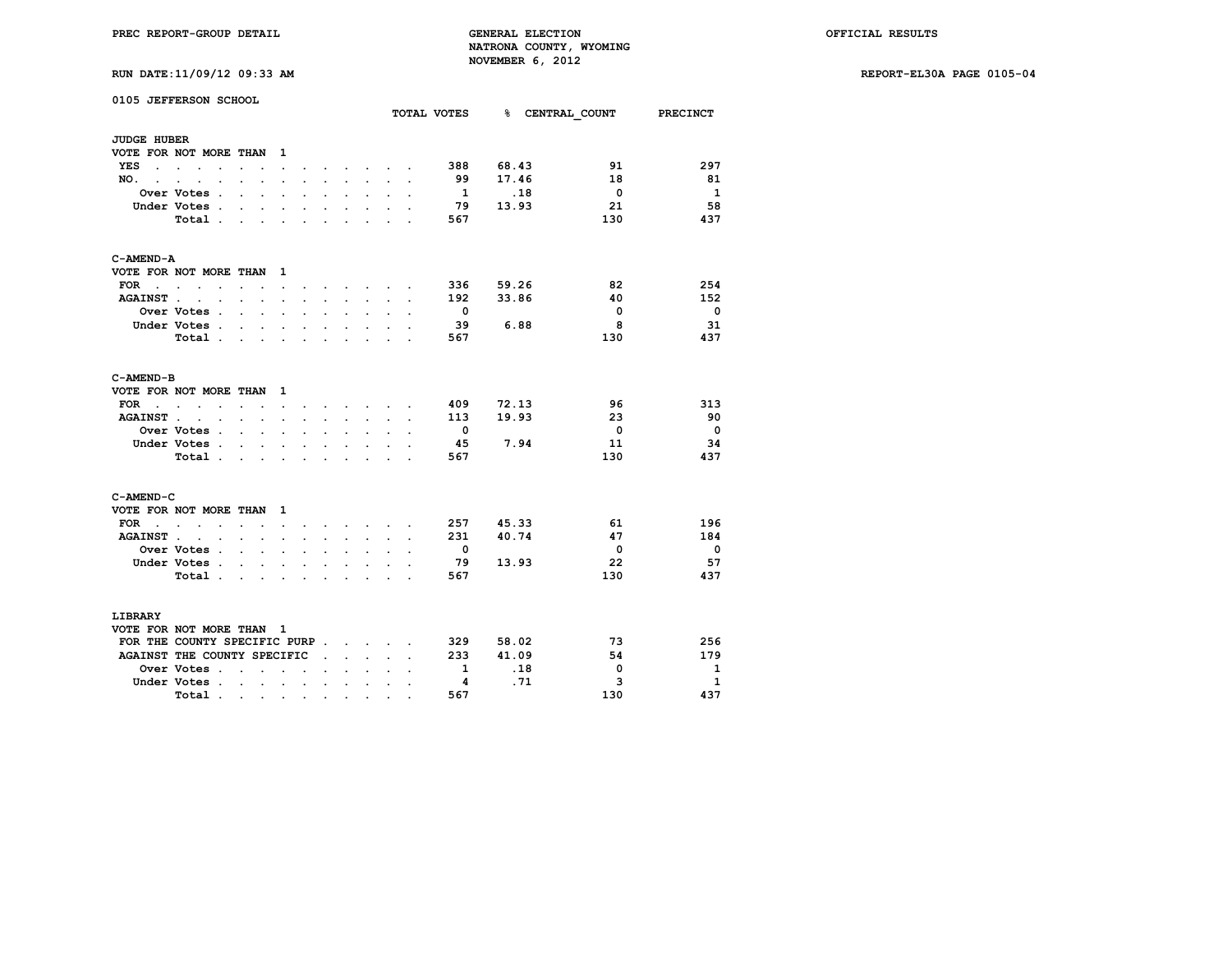**RUN DATE:11/09/12 09:33 AM REPORT-EL30A PAGE 0106-01**

| 0106 GRANT SCHOOL                                                                |                      |                      |                          |                      |                      |                      |                      | TOTAL VOTES    |        |                 | <b>PRECINCT</b> |
|----------------------------------------------------------------------------------|----------------------|----------------------|--------------------------|----------------------|----------------------|----------------------|----------------------|----------------|--------|-----------------|-----------------|
|                                                                                  |                      |                      |                          |                      |                      |                      |                      | 998            |        | % CENTRAL COUNT |                 |
| REGISTERED VOTERS - TOTAL                                                        |                      |                      |                          |                      | $\ddot{\phantom{0}}$ |                      |                      | 1,176          |        | 220             | 956             |
| BALLOTS CAST - TOTAL.<br>BALLOTS CAST - BLANK.                                   | $\ddot{\phantom{0}}$ | $\mathbf{r}$         |                          |                      |                      |                      |                      | $\Omega$       |        | 0               | $\Omega$        |
|                                                                                  |                      | $\mathbf{r}$         | $\mathbf{r}$             | $\cdot$              | $\ddot{\phantom{a}}$ | $\ddot{\phantom{0}}$ |                      |                | 117.84 |                 |                 |
| VOTER TURNOUT - TOTAL                                                            |                      |                      |                          |                      |                      |                      |                      |                |        |                 |                 |
| VOTER TURNOUT - BLANK                                                            | $\ddot{\phantom{a}}$ |                      |                          |                      |                      |                      |                      |                |        |                 |                 |
| <b>USA-PRESIDENT</b>                                                             |                      |                      |                          |                      |                      |                      |                      |                |        |                 |                 |
| VOTE FOR NOT MORE THAN                                                           | 1                    |                      |                          |                      |                      |                      |                      |                |        |                 |                 |
| MITT ROMNEY (REP).<br>$\cdot$                                                    | $\cdot$              | $\ddot{\phantom{0}}$ | <b>Contract Contract</b> |                      | $\ddot{\phantom{0}}$ | $\sim$               | $\sim$               | 764            | 64.97  | 145             | 619             |
| BARACK OBAMA (DEM)<br>$\ddot{\phantom{a}}$                                       |                      |                      |                          |                      |                      |                      |                      | 343            | 29.17  | 63              | 280             |
| GARY JOHNSON (LIB)<br>$\ddot{\phantom{0}}$                                       | $\ddot{\phantom{0}}$ | $\ddot{\phantom{a}}$ | $\ddot{\phantom{0}}$     | $\ddot{\phantom{a}}$ | $\ddot{\phantom{0}}$ | $\ddot{\phantom{a}}$ |                      | 33             | 2.81   | 5               | 28              |
| VIRGIL H. GOODE (CON)                                                            |                      |                      |                          |                      |                      |                      |                      | 10             | .85    | $\overline{2}$  | 8               |
| WRITE-IN.<br>$\sim$<br>$\ddot{\phantom{a}}$<br>$\bullet$<br>$\ddot{\phantom{a}}$ | $\cdot$              | $\ddot{\phantom{0}}$ |                          |                      | $\cdot$              |                      |                      | 14             | 1.19   | $\mathbf{1}$    | 13              |
| Over Votes .                                                                     |                      |                      |                          |                      |                      |                      |                      | $\overline{2}$ | .17    | $\overline{2}$  | $\mathbf{o}$    |
| Under Votes.<br>$\sim$ $\sim$ $\sim$ $\sim$                                      |                      |                      |                          |                      |                      |                      |                      | 10             | .85    | $\overline{2}$  | 8               |
| Total.<br>$\mathbf{r} = \mathbf{r} + \mathbf{r}$                                 |                      |                      | $\overline{a}$           | $\overline{a}$       | $\mathbf{r}$         |                      |                      | 1,176          |        | 220             | 956             |
| UNITED STATES SENATOR                                                            |                      |                      |                          |                      |                      |                      |                      |                |        |                 |                 |
| VOTE FOR NOT MORE THAN                                                           | 1                    |                      |                          |                      |                      |                      |                      |                |        |                 |                 |
| JOHN BARRASSO (REP).                                                             | $\mathbf{r}$         |                      |                          |                      |                      |                      |                      | 858            | 72.96  | 160             | 698             |
| TIM CHESNUT (DEM).<br>$\ddot{\phantom{0}}$                                       | $\ddot{\phantom{a}}$ | $\ddot{\phantom{0}}$ | $\ddot{\phantom{0}}$     | $\ddot{\phantom{0}}$ | $\sim$               | $\ddot{\phantom{0}}$ |                      | 255            | 21.68  | 50              | 205             |
| JOEL OTTO (CRY)<br>$\ddot{\phantom{a}}$                                          |                      |                      |                          |                      |                      |                      |                      | 33             | 2.81   | 5               | 28              |
| WRITE-IN.<br>$\ddot{\phantom{0}}$<br>$\overline{a}$                              |                      |                      |                          |                      |                      |                      |                      | 3              | .26    | 0               | 3               |
| Over Votes .                                                                     |                      |                      |                          |                      |                      |                      |                      | $^{\circ}$     |        | 0               | $\Omega$        |
| Under Votes                                                                      |                      |                      |                          |                      | $\ddot{\phantom{0}}$ |                      |                      | 27             | 2.30   | 5               | 22              |
| Total                                                                            |                      | $\cdot$              | $\overline{a}$           | $\ddot{\phantom{0}}$ | $\sim$               | $\ddot{\phantom{a}}$ |                      | 1,176          |        | 220             | 956             |
| UNITED STATES REPRESENTATIVE                                                     |                      |                      |                          |                      |                      |                      |                      |                |        |                 |                 |
| VOTE FOR NOT MORE THAN                                                           | - 1                  |                      |                          |                      |                      |                      |                      |                |        |                 |                 |
| CYNTHIA M. LUMMIS (REP).                                                         |                      |                      |                          |                      |                      |                      |                      | 702            | 59.69  | 134             | 568             |
| CHRIS HENRICHSEN (DEM).                                                          |                      | $\ddot{\phantom{a}}$ | $\sim$                   | $\mathbf{r}$         | $\ddot{\phantom{0}}$ |                      |                      | 314            | 26.70  | 64              | 250             |
| RICHARD P. BRUBAKER (LIB)                                                        |                      | $\blacksquare$       | $\ddot{\phantom{a}}$     | $\ddot{\phantom{a}}$ | $\ddot{\phantom{a}}$ |                      |                      | 29             | 2.47   | 1               | 28              |
| DANIEL CLYDE CUMMINGS (CON)                                                      |                      |                      | $\ddot{\phantom{a}}$     |                      |                      |                      |                      | 53             | 4.51   | 7               | 46              |
| DON WILLS (CRY)<br>$\cdot$<br>$\sim$                                             | $\sim$               | $\ddot{\phantom{0}}$ | $\overline{a}$           | $\ddot{\phantom{a}}$ | $\ddot{\phantom{a}}$ | $\overline{a}$       |                      | 24             | 2.04   | 3               | 21              |
| WRITE-IN.<br>$\mathcal{L}^{\mathcal{L}}$ and $\mathcal{L}^{\mathcal{L}}$         |                      |                      |                          |                      |                      |                      |                      | - 6            | .51    | 3               | 3               |
| Over Votes.<br>$\ddot{\phantom{a}}$<br>$\ddot{\phantom{a}}$                      | $\ddot{\phantom{a}}$ | $\ddot{\phantom{a}}$ | $\ddot{\phantom{0}}$     | $\ddot{\phantom{a}}$ | $\ddot{\phantom{0}}$ |                      |                      | - 3            | .26    | 0               | 3               |
| Under Votes.<br>$\mathbf{r}$<br>$\mathbf{r}$                                     |                      | $\ddot{\phantom{a}}$ |                          |                      |                      |                      |                      | 45             | 3.83   | 8               | 37              |
| Total.<br>$\ddot{\phantom{0}}$<br>$\ddot{\phantom{0}}$                           | $\bullet$            | $\cdot$              | $\ddot{\phantom{a}}$     | $\bullet$            | $\cdot$              |                      | $\ddot{\phantom{a}}$ | 1,176          |        | 220             | 956             |
| STATE HOUSE DISTRICT 35                                                          |                      |                      |                          |                      |                      |                      |                      |                |        |                 |                 |
| VOTE FOR NOT MORE THAN                                                           | 1                    |                      |                          |                      |                      |                      |                      |                |        |                 |                 |
| KENDELL KROEKER (REP)                                                            | $\ddot{\phantom{a}}$ | $\overline{a}$       | $\overline{a}$           |                      | $\sim$               | $\ddot{\phantom{a}}$ | $\sim$               | 853            | 72.53  | 147             | 706             |
| WRITE-IN.<br>$\ddot{\phantom{0}}$<br>$\ddot{\phantom{0}}$                        |                      |                      |                          |                      |                      |                      |                      | 37             | 3.15   | 14              | 23              |
| Over Votes .<br>$\ddot{\phantom{a}}$<br>$\ddot{\phantom{0}}$                     | $\ddot{\phantom{a}}$ | $\ddot{\phantom{a}}$ |                          |                      | $\ddot{\phantom{a}}$ |                      |                      | 0              |        | 0               | 0               |
| Under Votes.<br>$\mathbf{r}$<br>$\overline{a}$                                   |                      |                      |                          |                      |                      |                      |                      | 286            | 24.32  | 59              | 227             |
| Total.<br>$\ddot{\phantom{0}}$                                                   | $\ddot{\phantom{0}}$ | $\ddot{\phantom{0}}$ | $\ddot{\phantom{0}}$     |                      |                      |                      |                      | 1,176          |        | 220             | 956             |
|                                                                                  |                      |                      |                          |                      |                      |                      |                      |                |        |                 |                 |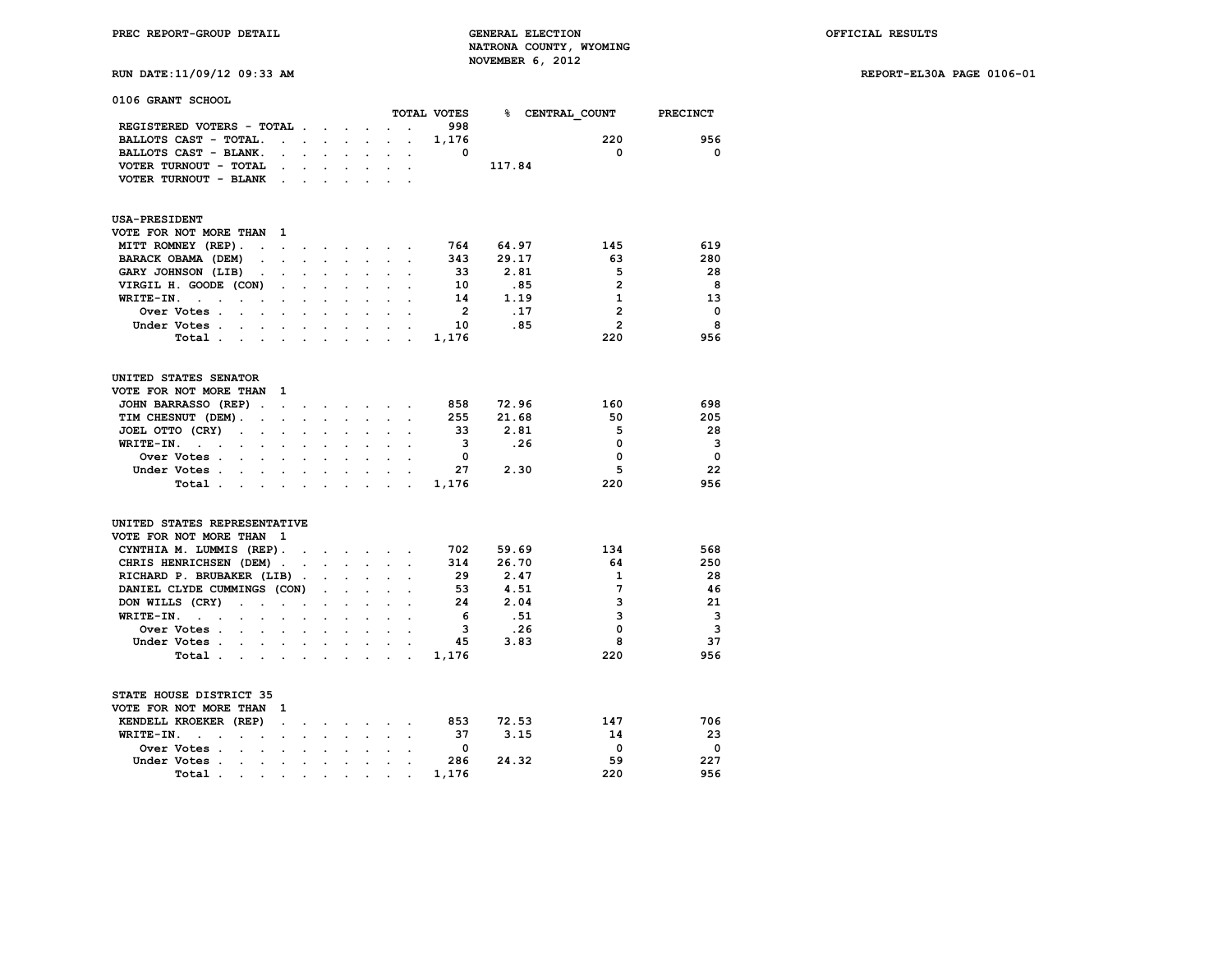**PREC REPORT-GROUP DETAIL GENERAL ELECTION OFFICIAL RESULTS NATRONA COUNTY, WYOMING** NOVEMBER 6, 2012<br>**מב 11/04/12 ה-11/04/17 היישוב בינוע ה-11/04/1**9 ה-11/04/17 ה-11/04/17 ה-11/04/17 ה-11/10 ה-11/10

**RUN DATE:11/09/12 09:33 AM REPORT-EL30A PAGE 0106-02**

|  |  |  |  | RUN DATE:11/09/12 09:33 . |  |
|--|--|--|--|---------------------------|--|
|--|--|--|--|---------------------------|--|

**0106 GRANT SCHOOL**

|                                                           |                      |                      |                      |                      |                      |                      |                      |                      |                      | TOTAL VOTES             | ჭ —   | CENTRAL COUNT  | <b>PRECINCT</b>         |
|-----------------------------------------------------------|----------------------|----------------------|----------------------|----------------------|----------------------|----------------------|----------------------|----------------------|----------------------|-------------------------|-------|----------------|-------------------------|
| <b>BOCC</b>                                               |                      |                      |                      |                      |                      |                      |                      |                      |                      |                         |       |                |                         |
| VOTE FOR NOT MORE THAN                                    |                      |                      | 2                    |                      |                      |                      |                      |                      |                      |                         |       |                |                         |
| FORREST CHADWICK (REP)                                    |                      |                      | $\ddot{\phantom{a}}$ | $\bullet$            | $\ddot{\phantom{0}}$ |                      |                      |                      |                      | 441                     | 18.75 | 84             | 357                     |
| MATT KEATING (REP)                                        |                      | $\ddot{\phantom{0}}$ | $\ddot{\phantom{0}}$ |                      |                      |                      |                      |                      |                      | 528                     | 22.45 | 105            | 423                     |
| GINO CERULLO (DEM)                                        |                      |                      |                      |                      |                      |                      |                      |                      |                      | 298                     | 12.67 | 55             | 243                     |
| TROY BRAY (CON)                                           | $\ddot{\phantom{a}}$ |                      |                      |                      |                      |                      |                      |                      |                      | 83                      | 3.53  | 16             | 67                      |
| LINDA BERGERON (CON).                                     |                      |                      |                      |                      |                      |                      |                      |                      |                      | 124                     | 5.27  | 21             | 103                     |
| KEITH B. GOODENOUGH (IND)                                 |                      |                      |                      | $\ddot{\phantom{a}}$ |                      |                      |                      |                      |                      | 447                     | 19.01 | 88             | 359                     |
| WRITE-IN.<br>$\sim$<br>$\cdot$                            |                      |                      |                      | $\cdot$              | $\ddot{\phantom{a}}$ |                      | $\ddot{\phantom{a}}$ | $\ddot{\phantom{a}}$ | $\cdot$              | -4                      | .17   | 1              | $\mathbf{3}$            |
| Over Votes .                                              | $\overline{a}$       | $\overline{a}$       | $\ddot{\phantom{0}}$ | $\overline{a}$       |                      |                      | $\overline{a}$       | $\ddot{\phantom{a}}$ | $\ddot{\phantom{0}}$ | 4                       | .17   | $\Omega$       | -4                      |
| Under Votes.                                              |                      |                      |                      |                      |                      |                      | $\overline{a}$       | $\overline{a}$       | $\overline{a}$       | 423                     | 17.98 | 70             | 353                     |
|                                                           |                      |                      |                      |                      |                      |                      |                      |                      |                      |                         |       |                |                         |
| Total.                                                    | $\ddot{\phantom{0}}$ |                      |                      | $\ddot{\phantom{0}}$ |                      |                      | $\cdot$              | ÷                    | $\ddot{\phantom{a}}$ | 2,352                   |       | 440            | 1,912                   |
| CASPER CITY COUNCIL WARD 1                                |                      |                      |                      |                      |                      |                      |                      |                      |                      |                         |       |                |                         |
| VOTE FOR NOT MORE THAN                                    |                      |                      | $\overline{2}$       |                      |                      |                      |                      |                      |                      |                         |       |                |                         |
| TIM HAMRE<br>$\ddot{\phantom{a}}$<br>$\ddot{\phantom{a}}$ | $\ddot{\phantom{a}}$ | $\ddot{\phantom{a}}$ | $\ddot{\phantom{a}}$ |                      |                      |                      |                      | $\ddot{\phantom{a}}$ | $\cdot$              | 383                     | 16.68 | 73             | 310                     |
| BOB HOPKINS.<br>$\overline{a}$                            |                      |                      |                      |                      |                      |                      |                      |                      | $\overline{a}$       | 463                     | 20.17 | 81             | 382                     |
| DANIEL SANDOVAL                                           |                      |                      |                      |                      |                      |                      |                      |                      |                      | 400                     | 17.42 | 68             | 332                     |
| GARRY YAKE.<br>$\ddot{\phantom{a}}$                       |                      |                      | $\overline{a}$       |                      |                      |                      | $\cdot$              | $\cdot$              |                      | 252                     | 10.98 | 50             | 202                     |
| WRITE-IN.<br>$\sim$<br>$\cdot$                            | $\overline{a}$       | $\overline{a}$       | $\overline{a}$       |                      | $\overline{a}$       |                      | $\overline{a}$       | $\overline{a}$       | $\overline{a}$       | - 8                     | .35   | $\overline{2}$ | - 6                     |
| Over Votes.                                               |                      |                      |                      |                      |                      |                      |                      |                      |                      | $\overline{0}$          |       | $\Omega$       | $\overline{\mathbf{0}}$ |
| Under Votes .                                             | $\ddot{\phantom{0}}$ |                      | $\ddot{\phantom{0}}$ | $\ddot{\phantom{0}}$ |                      |                      |                      |                      |                      | 790                     | 34.41 | 152            | 638                     |
| Total .                                                   | $\ddot{\phantom{0}}$ | $\ddot{\phantom{0}}$ |                      |                      |                      |                      |                      |                      |                      | 2,296                   |       | 426            | 1,870                   |
|                                                           |                      |                      |                      |                      |                      |                      |                      |                      |                      |                         |       |                |                         |
| CASPER COLLEGE DISTRICT BOARD OF TRUSTEE                  |                      |                      |                      |                      |                      |                      |                      |                      |                      |                         |       |                |                         |
| VOTE FOR NOT MORE THAN                                    |                      |                      | 4                    |                      |                      |                      |                      |                      |                      |                         |       |                |                         |
| SCOTT BENNION.                                            | $\ddot{\phantom{a}}$ |                      | $\overline{a}$       |                      |                      |                      |                      | $\ddot{\phantom{a}}$ | $\ddot{\phantom{a}}$ | 441                     | 9.38  | 72             | 369                     |
| BOB DESPAIN.<br>$\cdot$                                   | $\ddot{\phantom{a}}$ | $\ddot{\phantom{0}}$ | $\ddot{\phantom{a}}$ |                      |                      |                      |                      |                      | $\ddot{\phantom{a}}$ | 302                     | 6.42  | 55             | 247                     |
| LAUREN V. GRIFFITH                                        |                      | $\ddot{\phantom{a}}$ |                      |                      |                      |                      | $\ddot{\phantom{a}}$ | $\cdot$              | $\ddot{\phantom{a}}$ | 386                     | 8.21  | 68             | 318                     |
| BILL M. HAMBRICK.                                         |                      | $\ddot{\phantom{0}}$ | $\overline{a}$       | $\overline{a}$       |                      |                      | $\overline{a}$       | $\overline{a}$       | $\overline{a}$       | 355                     | 7.55  | 70             | 285                     |
| MATTHEW A. LOUCKS.                                        |                      |                      |                      |                      |                      |                      |                      |                      |                      | 452                     | 9.61  | 81             | 371                     |
| SUSAN D. MILLER                                           | $\blacksquare$ .     |                      |                      |                      |                      |                      |                      |                      |                      | 489                     | 10.40 | 90             | 399                     |
| CLIFF WHITLOCK.                                           |                      |                      |                      |                      |                      |                      |                      |                      |                      | 319                     | 6.78  | 62             | 257                     |
| WRITE-IN.<br>$\sim$ $\sim$                                |                      |                      |                      |                      |                      |                      |                      |                      |                      | $\overline{\mathbf{3}}$ | .06   | $\mathbf{1}$   | $\overline{2}$          |
| Over Votes .                                              |                      |                      |                      |                      |                      |                      |                      |                      |                      | 16                      | .34   | 8              | $_{\rm 8}$              |
| Under Votes .                                             |                      |                      |                      |                      |                      | $\ddot{\phantom{a}}$ | $\cdot$              |                      | $\ddot{\phantom{0}}$ | 1,941                   | 41.26 | 373            | 1,568                   |
|                                                           |                      |                      |                      |                      | $\cdot$              |                      |                      |                      |                      |                         |       |                | 3,824                   |
| Total.                                                    | $\cdot$              | $\cdot$              | $\cdot$              | $\ddot{\phantom{a}}$ | $\ddot{\phantom{a}}$ | $\ddot{\phantom{a}}$ | $\overline{a}$       |                      | $\ddot{\phantom{a}}$ | 4,704                   |       | 880            |                         |
| NATRONA COUNTY SCHOOL DIST NO 1                           |                      |                      |                      |                      |                      |                      |                      |                      |                      |                         |       |                |                         |
| VOTE FOR NOT MORE THAN                                    |                      |                      | 5                    |                      |                      |                      |                      |                      |                      |                         |       |                |                         |
| DAVID S. BLAEDE                                           | $\blacksquare$       |                      |                      |                      |                      |                      |                      |                      |                      | 103                     | 1.75  | 20             | 83                      |
| KEVIN CHRISTOPHERSON.                                     |                      |                      | $\ddot{\phantom{0}}$ |                      |                      |                      |                      |                      |                      | 349                     | 5.94  | 60             | 289                     |
| GREGORY FLESVIG                                           | $\ddot{\phantom{a}}$ | $\ddot{\phantom{a}}$ |                      |                      |                      |                      |                      |                      |                      | 79                      | 1.34  | 18             | 61                      |
| ELIZABETH HORSCH.                                         |                      |                      |                      |                      |                      |                      |                      |                      |                      | 281                     | 4.78  | 60             | 221                     |
| DANA HOWIE.<br>$\cdot$                                    |                      |                      |                      |                      |                      |                      |                      |                      |                      | 334                     | 5.68  | 67             | 267                     |
| DONN MCCALL.<br>$\cdot$                                   |                      |                      |                      |                      |                      |                      |                      |                      |                      | 288                     | 4.90  | 49             | 239                     |
| MARK E. PETERSON.                                         |                      |                      |                      |                      |                      |                      |                      |                      | $\overline{a}$       | 291                     | 4.95  | 57             | 234                     |
| SHAWNNA PUNTENEY .                                        |                      |                      |                      |                      |                      |                      |                      |                      |                      | 312                     | 5.31  | 50             | 262                     |
| PAULA J. REID.                                            | $\sim$               |                      |                      |                      |                      |                      |                      |                      |                      | 375                     | 6.38  | 68             | 307                     |
| MARC SMITH.                                               |                      |                      |                      |                      |                      | $\overline{a}$       | $\overline{a}$       | $\overline{a}$       |                      | 271                     | 4.61  | 43             | 228                     |
| $\cdot$                                                   |                      |                      | $\overline{a}$       |                      |                      |                      |                      |                      | $\ddot{\phantom{0}}$ | 235                     | 4.00  | 50             | 185                     |
| STEPHEN SPRECHER.                                         |                      |                      |                      |                      | $\overline{a}$       |                      | $\overline{a}$       |                      | $\overline{a}$       |                         |       | 93             |                         |
| RITA WALSH.                                               |                      |                      |                      |                      |                      |                      |                      |                      |                      | 526                     | 8.95  |                | 433                     |
| WRITE-IN.                                                 | $\ddot{\phantom{0}}$ |                      |                      |                      | $\ddot{\phantom{0}}$ |                      |                      |                      |                      | 8                       | .14   | $\overline{2}$ | 6                       |
| Over Votes                                                |                      |                      |                      |                      |                      |                      |                      |                      |                      | 10                      | .17   | 5              | 5                       |

0 17 5 5 5 5 د . . . . . . . . . . . . . 10 . . 17 5 5<br>1,960 Under Votes . . . . . . . . . . . . . 2,418 41.12 458 1,960  **Under Votes . . . . . . . . . . 2,418 41.12 458 1,960 Total . . . . . . . . . . 5,880 1,100 4,780**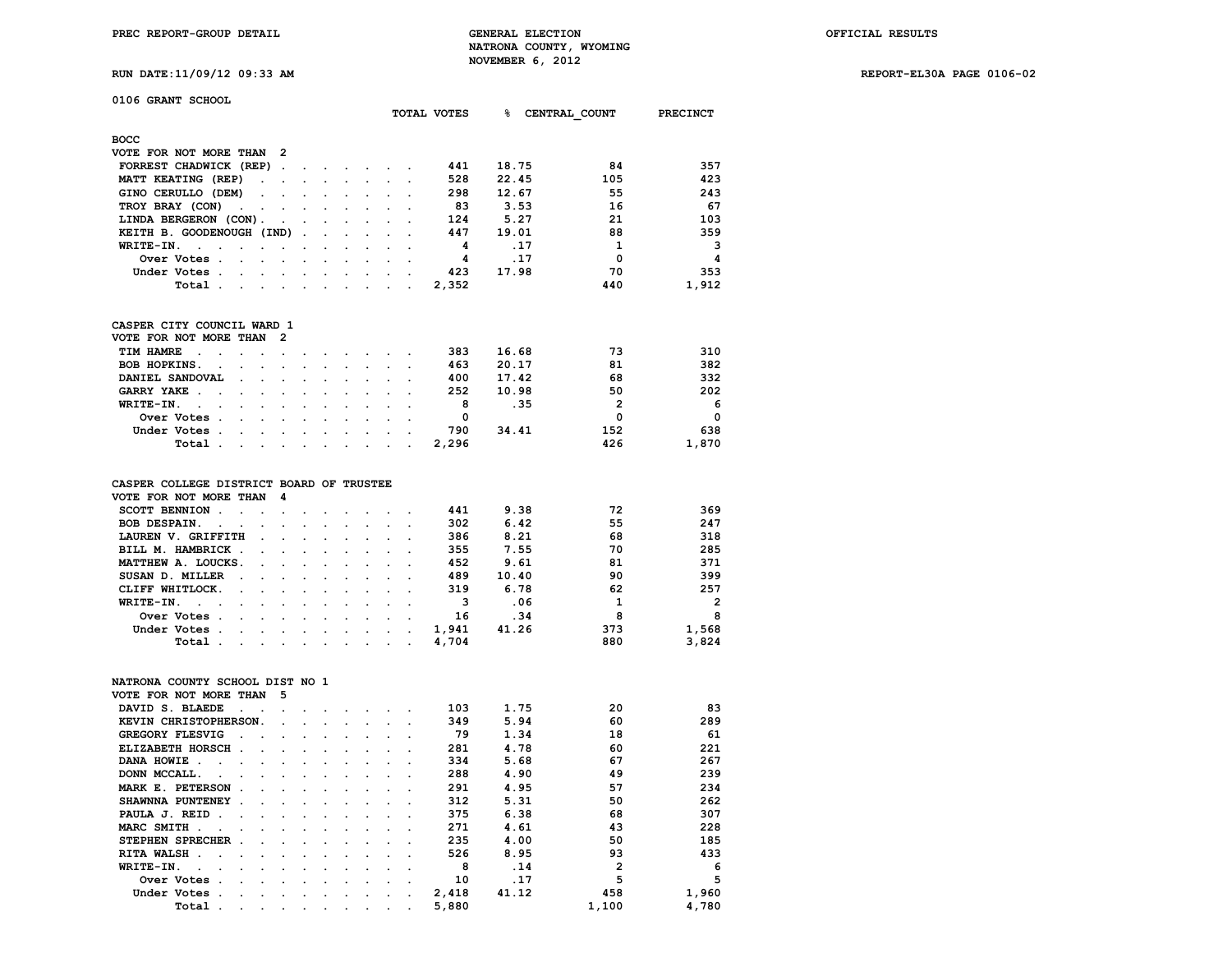**RUN DATE:11/09/12 09:33 AM REPORT-EL30A PAGE 0106-03**

| 0106 GRANT SCHOOL                                                                 |                                                                                 |                                                           |                      |                                              |                             |                                   |                      |                                                                                                                                                                                                                                | TOTAL VOTES 8 CENTRAL COUNT PRECINCT |                        |                         |                          |
|-----------------------------------------------------------------------------------|---------------------------------------------------------------------------------|-----------------------------------------------------------|----------------------|----------------------------------------------|-----------------------------|-----------------------------------|----------------------|--------------------------------------------------------------------------------------------------------------------------------------------------------------------------------------------------------------------------------|--------------------------------------|------------------------|-------------------------|--------------------------|
|                                                                                   |                                                                                 |                                                           |                      |                                              |                             |                                   |                      |                                                                                                                                                                                                                                |                                      |                        |                         |                          |
| NATRONA COUNTY FIRE PROTECTION DISTRICT<br>VOTE FOR NOT MORE THAN 3               |                                                                                 |                                                           |                      |                                              |                             |                                   |                      |                                                                                                                                                                                                                                |                                      |                        |                         |                          |
| JOHN BENTLEY .                                                                    | $\mathbf{r} = \mathbf{r} \cdot \mathbf{r}$                                      | $\ddot{\phantom{a}}$                                      | $\ddot{\phantom{a}}$ | $\cdot$                                      | $\ddot{\phantom{a}}$        |                                   |                      |                                                                                                                                                                                                                                | 13                                   | 15.48                  | 4                       | 9                        |
| JOHN C. DOYLE.                                                                    |                                                                                 | $\ddot{\phantom{a}}$                                      |                      |                                              |                             |                                   |                      |                                                                                                                                                                                                                                | 14                                   | 16.67                  | 6                       | 8                        |
| BILL KOSSERT .                                                                    | $\ddot{\phantom{a}}$<br>$\ddot{\phantom{a}}$                                    | $\ddot{\phantom{a}}$                                      |                      | $\overline{a}$                               | $\ddot{\phantom{a}}$        | $\cdot$                           | $\ddot{\phantom{a}}$ | $\cdot$                                                                                                                                                                                                                        | $7^{\circ}$                          | 8.33                   | 0                       | $\overline{7}$           |
| KEITH ROBINETT.                                                                   | $\sim$                                                                          |                                                           |                      |                                              |                             |                                   |                      |                                                                                                                                                                                                                                | 22                                   | 26.19                  | 7                       | 15                       |
| CURT SIMPSON II                                                                   | $\sim$ $\sim$<br>$\sim$                                                         | $\ddot{\phantom{0}}$                                      |                      | $\ddot{\phantom{a}}$                         |                             |                                   |                      |                                                                                                                                                                                                                                | 5                                    | 5.95                   | $\mathbf{1}$            | $\overline{\mathbf{4}}$  |
| GEORGE E. TILLMAN JR.                                                             |                                                                                 | $\sim$                                                    |                      | $\sim$                                       | $\ddot{\phantom{a}}$        | $\cdot$                           | $\sim$               | $\sim$                                                                                                                                                                                                                         | $7^{\circ}$                          | 8.33                   | $\mathbf{1}$            | 6                        |
| WRITE-IN.<br>and the state of the state of                                        |                                                                                 | $\ddot{\phantom{a}}$                                      | $\ddot{\phantom{a}}$ | $\ddot{\phantom{0}}$                         | $\cdot$                     | $\cdot$                           | $\ddot{\phantom{0}}$ | $\cdot$                                                                                                                                                                                                                        | $\mathbf{0}$                         |                        | 0                       | 0                        |
| Over Votes                                                                        |                                                                                 |                                                           |                      |                                              |                             |                                   |                      |                                                                                                                                                                                                                                | $\overline{\mathbf{0}}$              |                        | $\mathbf{0}$            | $\mathbf{0}$             |
| Under Votes                                                                       |                                                                                 |                                                           |                      | $\mathbf{r} = \mathbf{r} \cdot \mathbf{r}$ . | $\bullet$                   | $\bullet$ .                       |                      |                                                                                                                                                                                                                                |                                      | 16 19.05               | $\overline{2}$          | 14                       |
| Total                                                                             |                                                                                 |                                                           | $\ddot{\phantom{a}}$ | $\bullet$ .                                  |                             |                                   |                      |                                                                                                                                                                                                                                | 84                                   |                        | 21                      | 63                       |
| NC CONSERVATION DIST SUP-URBAN                                                    |                                                                                 |                                                           |                      |                                              |                             |                                   |                      |                                                                                                                                                                                                                                |                                      |                        |                         |                          |
| VOTE FOR NOT MORE THAN                                                            |                                                                                 | 1                                                         |                      |                                              |                             |                                   |                      |                                                                                                                                                                                                                                |                                      |                        |                         |                          |
| RICHARD HALLINGSTAD.                                                              |                                                                                 | $\ddot{\phantom{a}}$                                      | $\cdot$              | $\sim$                                       |                             | and the company of the            |                      |                                                                                                                                                                                                                                | 811 68.96                            |                        | 143                     | 668                      |
| WRITE-IN.<br>$\sim$ $\sim$                                                        | $\sim$ $\sim$                                                                   | $\ddot{\phantom{0}}$                                      | $\ddot{\phantom{a}}$ | $\ddot{\phantom{0}}$                         | $\ddot{\phantom{a}}$        | $\sim$                            | $\sim$               | $\ddot{\phantom{a}}$                                                                                                                                                                                                           | 12                                   | 1.02                   | $\overline{2}$          | 10                       |
| <b>Over Votes .</b>                                                               | $\mathbf{L} = \mathbf{L}$                                                       | $\ddot{\phantom{0}}$                                      | $\sim$               | $\ddot{\phantom{0}}$                         | $\ddot{\phantom{a}}$        | $\mathbf{L}^{\text{max}}$         |                      | $\mathbf{L} = \mathbf{L}$                                                                                                                                                                                                      | $\overline{\mathbf{0}}$              |                        | $\overline{\mathbf{0}}$ | $\overline{\phantom{0}}$ |
| Under Votes                                                                       |                                                                                 |                                                           | $\ddot{\phantom{0}}$ | $\sim$                                       | $\ddot{\phantom{0}}$        |                                   |                      | and the control                                                                                                                                                                                                                |                                      | 353 30.02              | 75                      | 278                      |
| Total                                                                             |                                                                                 |                                                           |                      | $\sim$ $\sim$                                |                             |                                   |                      |                                                                                                                                                                                                                                |                                      |                        | 220                     | 956                      |
| NC CONSERVATION DIST SUP-ATLRG                                                    |                                                                                 |                                                           |                      |                                              |                             |                                   |                      |                                                                                                                                                                                                                                |                                      |                        |                         |                          |
| VOTE FOR NOT MORE THAN                                                            |                                                                                 | $\blacksquare$                                            |                      |                                              |                             |                                   |                      |                                                                                                                                                                                                                                |                                      |                        |                         |                          |
| LEN L. CAMP.<br>$\sim$                                                            | $\sim$                                                                          | $\mathbf{r}$                                              |                      |                                              |                             |                                   |                      | the contract of the contract of the                                                                                                                                                                                            | 797                                  | 67.77                  | 145                     | 652                      |
| WRITE-IN.<br>$\sim 10^{-10}$ km $^{-1}$                                           | $\sim 10^{-1}$<br>$\ddot{\phantom{a}}$                                          | $\ddot{\phantom{a}}$                                      | $\cdot$              | $\sim$                                       | $\sim$                      | $\sim$ $-$                        | $\sim$               | $\sim$                                                                                                                                                                                                                         |                                      | 15 1.28                | $\mathbf{3}$            | -12                      |
| <b>Over Votes .</b>                                                               | $\mathbf{r} = \mathbf{r}$                                                       | $\sim$                                                    | $\overline{a}$       | $\mathbf{r}$                                 |                             | $\mathbf{L}$                      | $\mathbf{r}$         |                                                                                                                                                                                                                                | $\overline{\mathbf{0}}$              |                        | $\overline{\mathbf{0}}$ | - 0                      |
| Under Votes                                                                       | $\sim$                                                                          | $\sim$                                                    | $\ddot{\phantom{a}}$ | $\sim$                                       | $\ddot{\phantom{0}}$        | $\bullet$ .                       | $\sim$               | $\sim$                                                                                                                                                                                                                         | 364                                  | 30.95                  | 72                      | 292                      |
| Total                                                                             |                                                                                 |                                                           | $\sim$               |                                              |                             |                                   |                      | and the contract of the contract of                                                                                                                                                                                            | 1,176                                |                        | 220                     | 956                      |
| NC CONSERVATION DIST SUP-RURAL                                                    |                                                                                 |                                                           |                      |                                              |                             |                                   |                      |                                                                                                                                                                                                                                |                                      |                        |                         |                          |
| VOTE FOR NOT MORE THAN                                                            |                                                                                 | $\mathbf{1}$                                              |                      |                                              |                             |                                   |                      |                                                                                                                                                                                                                                |                                      |                        |                         |                          |
| DON PAVACK                                                                        |                                                                                 | $\ddot{\phantom{a}}$                                      |                      |                                              |                             | and the state of the state of the |                      |                                                                                                                                                                                                                                | 370                                  | 31.46                  | 67                      | 303                      |
| ROBERT M. SHELLARD                                                                | $\blacksquare$ .                                                                | $\bullet$                                                 |                      |                                              |                             |                                   |                      |                                                                                                                                                                                                                                | 404                                  | 34.35                  | 76                      | 328                      |
| $WRITE-TN.$                                                                       |                                                                                 | $\sim$                                                    | $\cdot$              | $\sim$                                       | $\ddot{\phantom{0}}$        | $\sim$                            | $\mathbf{r}$         | $\mathbf{r}$                                                                                                                                                                                                                   | $7\overline{ }$                      | .60                    | $\overline{\mathbf{2}}$ | - 5                      |
| Over Votes                                                                        | $\sim$                                                                          | $\ddot{\phantom{a}}$                                      | $\overline{a}$       | $\ddot{\phantom{0}}$                         | $\cdot$                     | $\ddot{\phantom{0}}$              | $\ddot{\phantom{a}}$ | $\ddot{\phantom{a}}$                                                                                                                                                                                                           | $\overline{\mathbf{0}}$              |                        | $\mathbf{0}$            | $\overline{\phantom{0}}$ |
| Under Votes                                                                       |                                                                                 |                                                           |                      | $\mathbf{r} = \mathbf{r} \cdot \mathbf{r}$   |                             |                                   |                      | $\mathbf{r} = \mathbf{r} - \mathbf{r}$                                                                                                                                                                                         | 395                                  | 33.59                  | 75                      | 320                      |
| Total .                                                                           | the contract of the contract of the                                             |                                                           |                      | <b>Contract Contract</b>                     |                             | the company of the company        |                      |                                                                                                                                                                                                                                | 1,176                                |                        | 220                     | 956                      |
| <b>JUDGE PARK</b>                                                                 |                                                                                 |                                                           |                      |                                              |                             |                                   |                      |                                                                                                                                                                                                                                |                                      |                        |                         |                          |
| VOTE FOR NOT MORE THAN 1                                                          |                                                                                 |                                                           |                      |                                              |                             |                                   |                      |                                                                                                                                                                                                                                |                                      |                        |                         |                          |
| YES<br>$\sim$ $\sim$<br>$\mathcal{L}_{\text{max}}$ and $\mathcal{L}_{\text{max}}$ | $\sim 10^{-10}$<br>$\ddot{\phantom{0}}$                                         | $\sim$                                                    | $\ddot{\phantom{a}}$ |                                              |                             | the contract of the contract of   |                      | $\ddot{\phantom{a}}$                                                                                                                                                                                                           | 802                                  | 802 68.20<br>220 18.71 | 142                     | 660                      |
| NO.                                                                               | $\sim$ $\sim$                                                                   | $\sim$                                                    | $\ddot{\phantom{0}}$ |                                              | $\mathbf{L} = \mathbf{L}$   | $\sim$                            | $\sim$               |                                                                                                                                                                                                                                |                                      |                        | 43                      | 177                      |
| Over Votes .                                                                      | $\ddot{\phantom{0}}$                                                            |                                                           |                      |                                              |                             |                                   |                      |                                                                                                                                                                                                                                | $\overline{\mathbf{0}}$              |                        | $\overline{\mathbf{0}}$ | $\overline{\phantom{0}}$ |
| Under Votes                                                                       |                                                                                 | $\mathcal{L}^{\text{max}}$ and $\mathcal{L}^{\text{max}}$ | $\sim$               |                                              | <b>All Card Corporation</b> | $\sim$                            |                      | $\sim$ $\sim$                                                                                                                                                                                                                  | 154                                  | 13.10                  | 35                      | 119                      |
| Total .                                                                           | <b>Contract Contract Contract</b>                                               |                                                           | $\sim$               | $\sim$                                       | $\sim$                      |                                   |                      | $\mathbf{r} = \mathbf{r} + \mathbf{r}$                                                                                                                                                                                         | 1,176                                |                        | 220                     | 956                      |
| <b>JUDGE WILKING</b>                                                              |                                                                                 |                                                           |                      |                                              |                             |                                   |                      |                                                                                                                                                                                                                                |                                      |                        |                         |                          |
| VOTE FOR NOT MORE THAN 1                                                          |                                                                                 |                                                           |                      |                                              |                             |                                   |                      |                                                                                                                                                                                                                                |                                      |                        |                         |                          |
| YES .<br>$\sim$<br>$\sim$                                                         | $\mathbf{r}$                                                                    |                                                           |                      |                                              |                             | and the state of the state        |                      |                                                                                                                                                                                                                                | 773 —                                | 65.73                  | 135                     | 638                      |
| NO.                                                                               |                                                                                 |                                                           |                      |                                              |                             |                                   |                      | and a strong control of the state of the state of the state of the state of the state of the state of the state of the state of the state of the state of the state of the state of the state of the state of the state of the | 189                                  | 16.07                  | 38                      | 151                      |
| Over Votes .                                                                      | the contract of the contract of the contract of the contract of the contract of |                                                           |                      |                                              |                             |                                   |                      |                                                                                                                                                                                                                                | $\overline{0}$                       |                        | $\Omega$                | $\overline{\phantom{0}}$ |

 **Under Votes . . . . . . . . . . 214 18.20 47 167**

 **Total . . . . . . . . . . 1,176 220 956**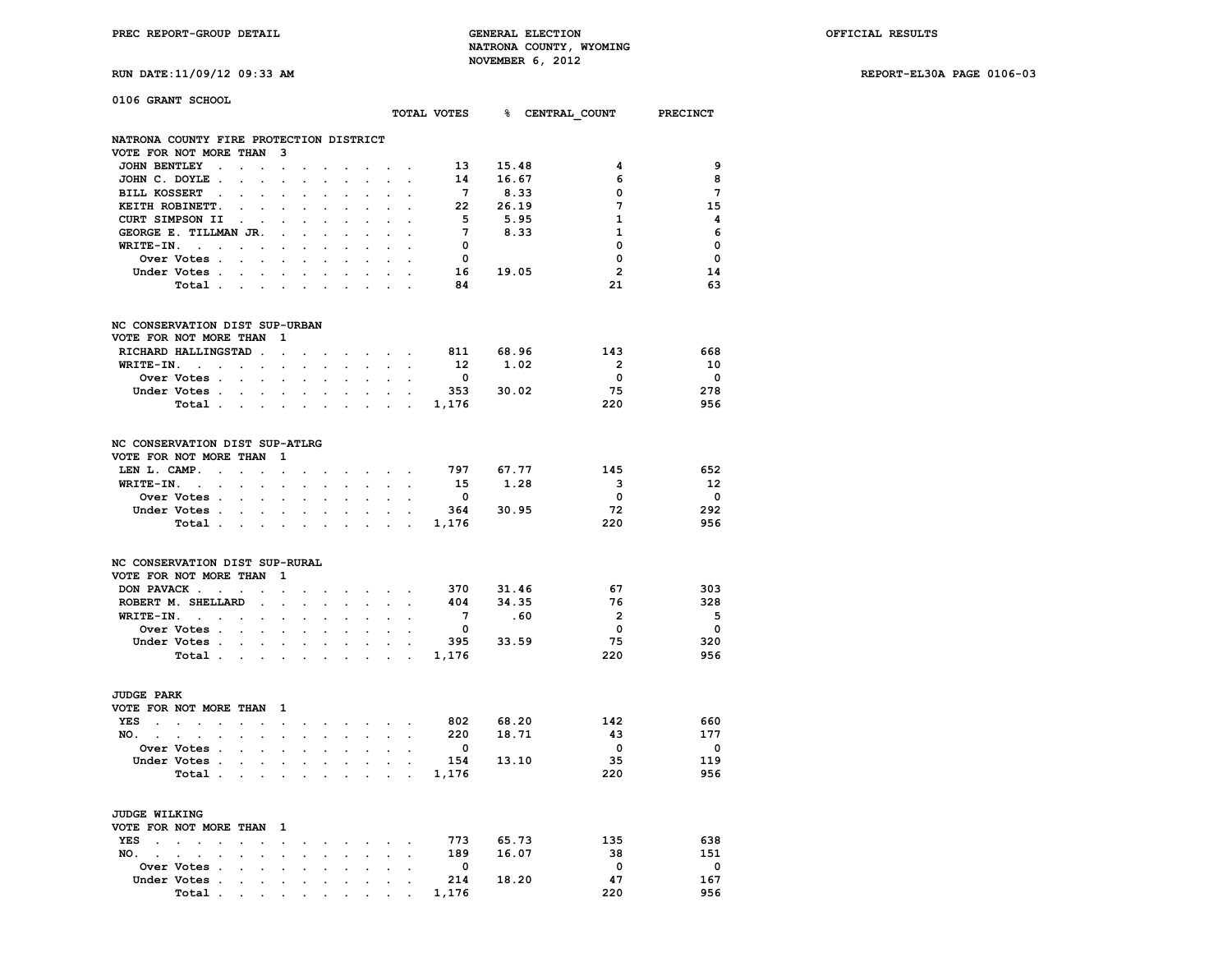**PREC REPORT-GROUP DETAIL GENERAL ELECTION OFFICIAL RESULTS NATRONA COUNTY, WYOMING** NOVEMBER 6, 2012<br>**MOVEMBER 6, 2012**<br>**MOVEMBER 6, 2012** 

**RUN DATE:11/09/12 09:33 AM REPORT-EL30A PAGE 0106-04**

| <b>RUN DATE:11/09/12 09:33 A</b> |  |
|----------------------------------|--|
|----------------------------------|--|

| 0106 GRANT SCHOOL                        |                                                                      |                      |                      |                      |                      |                           |                      |                      |                                            |                      | TOTAL VOTES             |           |      | % CENTRAL COUNT         | <b>PRECINCT</b>         |
|------------------------------------------|----------------------------------------------------------------------|----------------------|----------------------|----------------------|----------------------|---------------------------|----------------------|----------------------|--------------------------------------------|----------------------|-------------------------|-----------|------|-------------------------|-------------------------|
|                                          |                                                                      |                      |                      |                      |                      |                           |                      |                      |                                            |                      |                         |           |      |                         |                         |
| <b>JUDGE BROWN</b>                       |                                                                      |                      |                      |                      |                      |                           |                      |                      |                                            |                      |                         |           |      |                         |                         |
| VOTE FOR NOT MORE THAN                   |                                                                      |                      |                      | $\mathbf{1}$         |                      |                           |                      |                      |                                            |                      |                         |           |      |                         |                         |
| <b>YES</b><br>$\sim$                     | $\overline{a}$<br>$\sim$<br>$\overline{a}$                           |                      |                      | $\sim$               |                      |                           |                      | $\ddot{\phantom{0}}$ |                                            |                      | 816                     | 69.39     |      | 141                     | 675                     |
| NO.                                      | <b>Service</b> State<br>$\ddot{\phantom{a}}$<br>$\ddot{\phantom{0}}$ |                      |                      |                      | $\bullet$            | $\mathbf{L}^{\text{max}}$ | $\ddot{\phantom{0}}$ | $\ddot{\phantom{0}}$ | $\ddot{\phantom{0}}$                       | $\ddot{\phantom{0}}$ | 201                     | 17.09     |      | 44                      | 157                     |
|                                          | <b>Over Votes .</b>                                                  |                      |                      |                      |                      |                           |                      |                      |                                            |                      | $\overline{\mathbf{0}}$ |           |      | $\overline{\mathbf{0}}$ | $\overline{\mathbf{0}}$ |
|                                          | Under Votes .                                                        |                      |                      |                      |                      |                           |                      |                      |                                            |                      | 159                     | 13.52     |      | 35                      | 124                     |
|                                          | Total.                                                               | $\overline{a}$       |                      |                      |                      |                           |                      |                      |                                            |                      | 1,176                   |           |      | 220                     | 956                     |
| <b>JUDGE HUBER</b>                       |                                                                      |                      |                      |                      |                      |                           |                      |                      |                                            |                      |                         |           |      |                         |                         |
| VOTE FOR NOT MORE THAN                   |                                                                      |                      |                      | 1                    |                      |                           |                      |                      |                                            |                      |                         |           |      |                         |                         |
| YES                                      |                                                                      | $\overline{a}$       |                      | $\mathbf{r}$         |                      |                           |                      | $\mathbf{r}$         |                                            |                      | 756                     | 64.29     |      | 125                     | 631                     |
| NO.<br><b>Contract Contract Contract</b> | $\sim$<br>$\cdot$                                                    | $\ddot{\phantom{a}}$ |                      | $\ddot{\phantom{a}}$ | $\ddot{\phantom{a}}$ | $\ddot{\phantom{a}}$      | $\cdot$              | $\ddot{\phantom{0}}$ | $\sim$                                     | $\cdot$              | 258                     | 21.94     |      | 57                      | 201                     |
|                                          | <b>Over Votes .</b>                                                  |                      | $\ddot{\phantom{0}}$ |                      |                      |                           |                      |                      |                                            |                      | $\overline{\mathbf{0}}$ |           |      | $\overline{\mathbf{0}}$ | $\overline{\mathbf{0}}$ |
|                                          |                                                                      |                      |                      |                      |                      |                           |                      |                      |                                            |                      |                         |           |      | 38                      | 124                     |
|                                          | Under Votes.                                                         | $\overline{a}$       | $\ddot{\phantom{a}}$ | $\overline{a}$       | $\overline{a}$       | $\cdot$                   | $\overline{a}$       | $\cdot$              |                                            | $\overline{a}$       | 162                     | 13.78     |      |                         |                         |
|                                          | Total .                                                              |                      | $\overline{a}$       |                      | $\overline{a}$       |                           |                      |                      |                                            |                      | 1,176                   |           |      | 220                     | 956                     |
| C-AMEND-A                                |                                                                      |                      |                      |                      |                      |                           |                      |                      |                                            |                      |                         |           |      |                         |                         |
| VOTE FOR NOT MORE THAN                   |                                                                      |                      |                      | 1                    |                      |                           |                      |                      |                                            |                      |                         |           |      |                         |                         |
| FOR<br>$\sim$ $\sim$                     | $\sim$<br>$\ddot{\phantom{a}}$                                       | $\ddot{\phantom{a}}$ |                      | $\ddot{\phantom{a}}$ | $\ddot{\phantom{a}}$ | $\ddot{\phantom{a}}$      |                      | $\ddot{\phantom{0}}$ |                                            | $\sim$               | 835                     | 71.00     |      | 158                     | 677                     |
| <b>AGAINST</b> .                         | $\sim$<br>$\overline{a}$                                             |                      |                      |                      |                      |                           |                      |                      |                                            |                      | 272                     | 23.13     |      | 52                      | 220                     |
|                                          | Over Votes .                                                         | $\ddot{\phantom{a}}$ | $\ddot{\phantom{a}}$ |                      |                      |                           |                      |                      |                                            |                      | 1                       |           | .09  | $\overline{\mathbf{0}}$ | $\mathbf{1}$            |
|                                          | Under Votes .                                                        | $\ddot{\phantom{a}}$ | $\cdot$              | $\cdot$              | $\ddot{\phantom{a}}$ | $\cdot$                   | $\ddot{\phantom{a}}$ | $\ddot{\phantom{a}}$ |                                            |                      | 68                      | 5.78      |      | 10                      | 58                      |
|                                          | Total.                                                               |                      |                      |                      |                      |                           |                      |                      | $\ddot{\phantom{a}}$                       |                      | 1,176                   |           |      | 220                     | 956                     |
|                                          |                                                                      |                      |                      |                      |                      |                           |                      |                      |                                            |                      |                         |           |      |                         |                         |
| C-AMEND-B                                |                                                                      |                      |                      |                      |                      |                           |                      |                      |                                            |                      |                         |           |      |                         |                         |
| VOTE FOR NOT MORE THAN                   |                                                                      |                      |                      | 1                    |                      |                           |                      |                      |                                            |                      |                         |           |      |                         |                         |
| <b>FOR</b>                               | <b>Contract Contract Contract</b><br>$\bullet$                       | $\ddot{\phantom{0}}$ | $\ddot{\phantom{0}}$ | $\ddot{\phantom{0}}$ | $\ddot{\phantom{0}}$ | $\blacksquare$            |                      | and the company of   |                                            | $\cdot$              |                         | 976 82.99 |      | 177                     | 799                     |
| <b>AGAINST.</b>                          |                                                                      |                      |                      |                      |                      |                           |                      |                      |                                            |                      | 132                     | 11.22     |      | 30                      | 102                     |
|                                          | Over Votes .                                                         | $\overline{a}$       | $\ddot{\phantom{a}}$ | $\overline{a}$       |                      |                           |                      | $\ddot{\phantom{a}}$ |                                            |                      | $\mathbf{0}$            |           |      | $\overline{\mathbf{0}}$ | $\overline{\mathbf{0}}$ |
|                                          | Under Votes .                                                        |                      |                      |                      |                      |                           |                      |                      |                                            |                      | 68                      | 5.78      |      | 13                      | 55                      |
|                                          | Total .                                                              |                      |                      |                      |                      |                           |                      |                      |                                            |                      | 1,176                   |           |      | 220                     | 956                     |
| C-AMEND-C                                |                                                                      |                      |                      |                      |                      |                           |                      |                      |                                            |                      |                         |           |      |                         |                         |
| VOTE FOR NOT MORE THAN                   |                                                                      |                      |                      | 1                    |                      |                           |                      |                      |                                            |                      |                         |           |      |                         |                         |
| $FOR \t . \t .$                          | $\ddot{\phantom{a}}$                                                 | $\ddot{\phantom{a}}$ |                      | $\ddot{\phantom{a}}$ |                      |                           | $\cdot$              |                      | $\mathbf{r} = \mathbf{r} \cdot \mathbf{r}$ |                      |                         | 523 44.47 |      | 91                      | 432                     |
| AGAINST                                  |                                                                      |                      |                      |                      |                      |                           |                      |                      |                                            |                      | 529                     | 44.98     |      | 109                     | 420                     |
|                                          | Over Votes .                                                         | $\ddot{\phantom{a}}$ | $\ddot{\phantom{a}}$ | $\ddot{\phantom{a}}$ | $\ddot{\phantom{a}}$ | $\ddot{\phantom{a}}$      | $\ddot{\phantom{a}}$ | $\ddot{\phantom{a}}$ |                                            |                      | $\mathbf 0$             |           |      | $\mathbf{0}$            | $\mathbf{0}$            |
|                                          | Under Votes .                                                        |                      |                      |                      |                      |                           |                      |                      |                                            |                      | 124                     | 10.54     |      | 20                      | 104                     |
|                                          |                                                                      |                      |                      |                      |                      |                           |                      |                      |                                            |                      |                         |           |      | 220                     | 956                     |
|                                          | Total .                                                              |                      |                      |                      |                      |                           |                      |                      |                                            |                      | 1,176                   |           |      |                         |                         |
| LIBRARY                                  |                                                                      |                      |                      |                      |                      |                           |                      |                      |                                            |                      |                         |           |      |                         |                         |
| VOTE FOR NOT MORE THAN 1                 |                                                                      |                      |                      |                      |                      |                           |                      |                      |                                            |                      |                         |           |      |                         |                         |
|                                          | FOR THE COUNTY SPECIFIC PURP.                                        |                      |                      |                      |                      |                           | $\sim$               | $\sim$               |                                            |                      | 587                     | 49.91     |      | 116                     | 471                     |
|                                          | AGAINST THE COUNTY SPECIFIC                                          |                      |                      |                      |                      | <b>Contract Contract</b>  | $\mathbf{r}$         | $\ddot{\phantom{0}}$ | ÷                                          |                      | 560                     | 47.62     |      | 99                      | 461                     |
|                                          | Over Votes.                                                          |                      |                      |                      |                      |                           |                      |                      |                                            |                      | $\mathbf{O}$            |           |      | $\mathbf 0$             | $\overline{\mathbf{0}}$ |
|                                          | Under Votes .                                                        | $\ddot{\phantom{a}}$ | $\ddot{\phantom{a}}$ | $\ddot{\phantom{a}}$ | $\ddot{\phantom{a}}$ | $\cdot$                   | $\ddot{\phantom{a}}$ |                      |                                            |                      | 29                      |           | 2.47 | 5                       | 24                      |
|                                          | Total .                                                              | $\sim$               | $\bullet$            |                      | $\bullet$            | <b>Contract Contract</b>  | $\bullet$            |                      |                                            |                      | 1,176                   |           |      | 220                     | 956                     |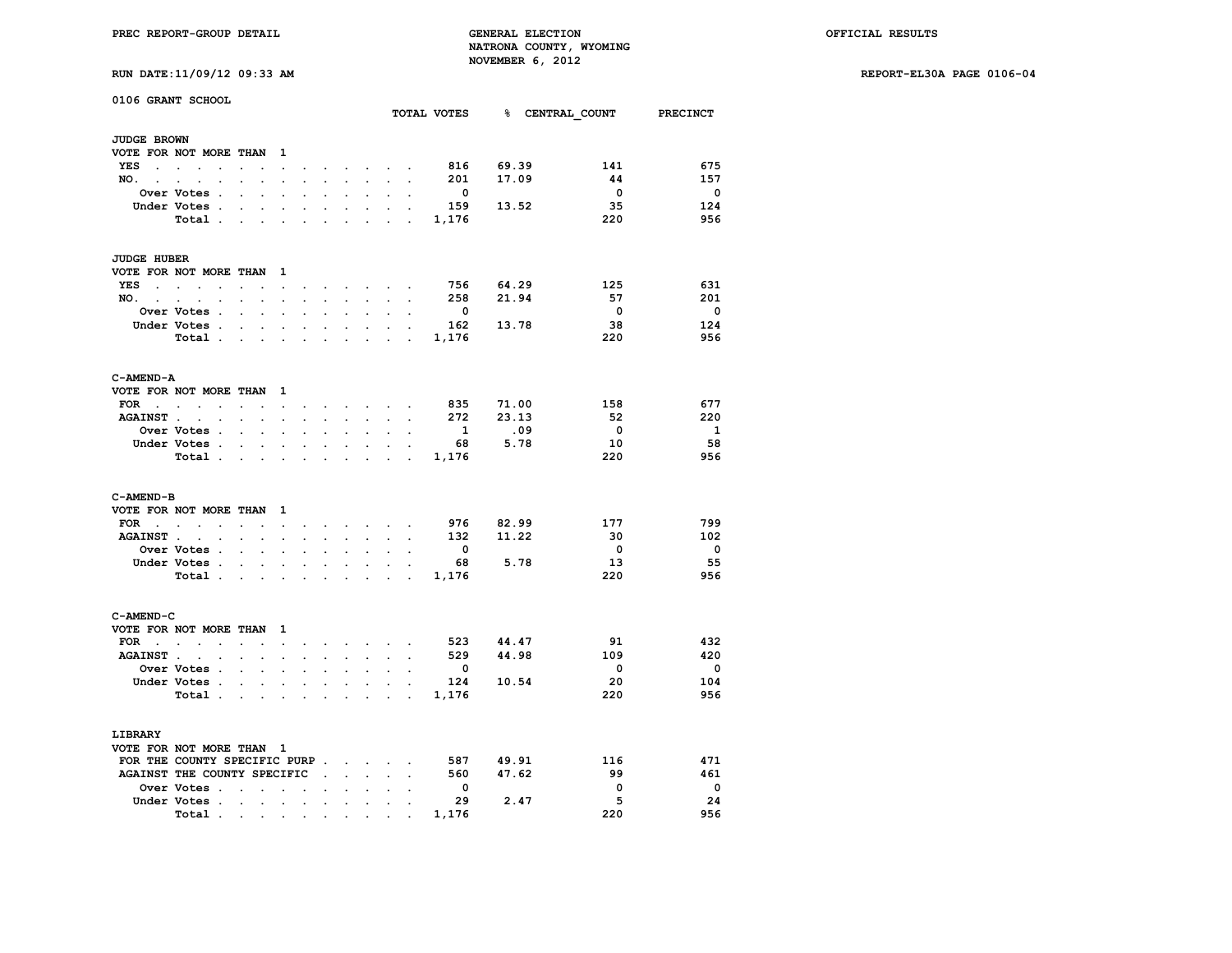**RUN DATE:11/09/12 09:33 AM REPORT-EL30A PAGE 0107-01**

| 0107 SENIOR CITIZENS' CENTER                                                            |                                            |                      |                             |                                                                                               |                      |                      | TOTAL VOTES              |        | % CENTRAL COUNT | <b>PRECINCT</b>                         |
|-----------------------------------------------------------------------------------------|--------------------------------------------|----------------------|-----------------------------|-----------------------------------------------------------------------------------------------|----------------------|----------------------|--------------------------|--------|-----------------|-----------------------------------------|
| REGISTERED VOTERS - TOTAL.                                                              |                                            |                      |                             | $\mathbf{r} = \mathbf{r} \cdot \mathbf{r}$ , where $\mathbf{r} = \mathbf{r} \cdot \mathbf{r}$ |                      | $\ddot{\phantom{a}}$ | 455                      |        |                 |                                         |
| BALLOTS CAST - TOTAL.<br>$\sim$                                                         | $\sim$                                     |                      |                             | $\mathbf{r}$                                                                                  |                      |                      | 524                      |        | 99              | 425                                     |
| BALLOTS CAST - BLANK.                                                                   |                                            | a.                   | $\mathbf{z} = \mathbf{z}$ . |                                                                                               | $\ddot{\phantom{0}}$ | $\ddot{\phantom{0}}$ | $\overline{\phantom{0}}$ |        | $\mathbf 0$     | 0                                       |
| $\ddot{\phantom{0}}$                                                                    |                                            |                      |                             |                                                                                               |                      |                      |                          |        |                 |                                         |
| VOTER TURNOUT - TOTAL<br>$\ddot{\phantom{a}}$                                           |                                            |                      |                             |                                                                                               | $\sim$               |                      |                          | 115.16 |                 |                                         |
| VOTER TURNOUT - BLANK                                                                   |                                            |                      |                             |                                                                                               |                      |                      |                          |        |                 |                                         |
| <b>USA-PRESIDENT</b>                                                                    |                                            |                      |                             |                                                                                               |                      |                      |                          |        |                 |                                         |
| VOTE FOR NOT MORE THAN<br>$\mathbf{1}$                                                  |                                            |                      |                             |                                                                                               |                      |                      |                          |        |                 |                                         |
| MITT ROMNEY (REP).<br>$\ddot{\phantom{0}}$<br>$\mathbf{r}$                              | $\ddot{\phantom{0}}$                       | $\ddot{\phantom{0}}$ |                             | and a state of the                                                                            |                      | $\bullet$            | 298                      | 56.87  | 56              | 242                                     |
| BARACK OBAMA (DEM)<br>$\ddot{\phantom{a}}$<br>$\bullet$                                 | $\ddot{\phantom{a}}$                       | $\ddot{\phantom{a}}$ | $\ddot{\phantom{0}}$        | $\ddot{\phantom{0}}$                                                                          | $\sim$ $\sim$        | $\ddot{\phantom{a}}$ | 195                      | 37.21  | 37              | 158                                     |
| GARY JOHNSON (LIB)<br>$\ddot{\phantom{a}}$<br>$\cdot$                                   |                                            |                      | $\cdot$                     |                                                                                               |                      |                      | 12                       | 2.29   | 1               | 11                                      |
| VIRGIL H. GOODE (CON)<br>$\ddot{\phantom{0}}$                                           | $\cdot$                                    | $\cdot$              |                             | $\cdot$                                                                                       | $\cdot$              | $\sim$               | - 5                      | .95    | 1               | $\overline{\mathbf{4}}$                 |
| WRITE-IN.<br>$\sim$<br>$\cdot$<br>$\ddot{\phantom{0}}$<br>$\ddot{\phantom{a}}$          | $\ddot{\phantom{0}}$                       | $\sim$               | $\ddot{\phantom{a}}$        | $\sim$                                                                                        |                      | $\sim$ $\sim$        | $_{\rm 8}$               | 1.53   | 1               | $\overline{7}$                          |
| Over Votes .<br>$\ddot{\phantom{a}}$<br>$\ddot{\phantom{a}}$<br>$\ddot{\phantom{a}}$    |                                            |                      |                             |                                                                                               |                      |                      | $\mathbf{1}$             | .19    | 1               | $\mathbf 0$                             |
| Under Votes .<br>$\overline{\phantom{a}}$<br><b>Contract Contract</b>                   |                                            |                      |                             |                                                                                               |                      |                      | $-5$                     | .95    | $\overline{2}$  | 3                                       |
| Total<br>$\ddot{\phantom{a}}$                                                           |                                            |                      |                             |                                                                                               |                      |                      | 524                      |        | 99              | 425                                     |
|                                                                                         |                                            |                      |                             |                                                                                               |                      |                      |                          |        |                 |                                         |
| UNITED STATES SENATOR                                                                   |                                            |                      |                             |                                                                                               |                      |                      |                          |        |                 |                                         |
| VOTE FOR NOT MORE THAN<br>$\mathbf{1}$                                                  |                                            |                      |                             |                                                                                               |                      |                      |                          |        |                 |                                         |
| JOHN BARRASSO (REP).<br>$\sim$                                                          | $\sim$                                     |                      |                             | $\cdot$ $\cdot$ $\cdot$ $\cdot$ $\cdot$ $\cdot$                                               |                      | $\ddot{\phantom{a}}$ | 352                      | 67.18  | 59              | 293                                     |
| TIM CHESNUT (DEM).<br>$\overline{a}$                                                    | $\mathcal{L}^{\text{max}}$<br>$\mathbf{r}$ | $\mathbf{r}$         | $\ddot{\phantom{a}}$        | $\sim$                                                                                        | $\mathbf{r}$         | $\overline{a}$       | 146                      | 27.86  | 33              | 113                                     |
| JOEL OTTO (CRY)<br>$\ddot{\phantom{0}}$<br>$\ddot{\phantom{0}}$<br>$\ddot{\phantom{a}}$ | $\cdot$                                    | $\overline{a}$       |                             | $\ddot{\phantom{a}}$                                                                          | $\ddot{\phantom{0}}$ |                      | 13                       | 2.48   | $\overline{2}$  | 11                                      |
| WRITE-IN.<br><b>Contract Contract</b><br>$\mathbf{r}$<br>$\overline{a}$                 |                                            |                      |                             |                                                                                               |                      |                      | $\overline{\mathbf{2}}$  | .38    | $\overline{2}$  | $\overline{\phantom{0}}$                |
| Over Votes .<br>$\sim$                                                                  |                                            |                      |                             |                                                                                               |                      |                      | $\overline{\mathbf{0}}$  |        | 0               | $\overline{\mathbf{0}}$                 |
| Under Votes.<br><b>Contract Contract</b><br>$\sim$                                      | $\sim$                                     |                      |                             | $\mathbf{r} = \mathbf{r} + \mathbf{r}$                                                        |                      | $\sim$ $\sim$        | 11                       | 2.10   | 3               | 8                                       |
| Total.<br>$\sim 100$<br>$\ddot{\phantom{0}}$                                            |                                            |                      |                             |                                                                                               |                      |                      | 524                      |        | 99              | 425                                     |
|                                                                                         |                                            |                      |                             |                                                                                               |                      |                      |                          |        |                 |                                         |
| UNITED STATES REPRESENTATIVE                                                            |                                            |                      |                             |                                                                                               |                      |                      |                          |        |                 |                                         |
| VOTE FOR NOT MORE THAN 1                                                                |                                            |                      |                             |                                                                                               |                      |                      |                          |        |                 |                                         |
| CYNTHIA M. LUMMIS (REP).                                                                | $\ddot{\phantom{a}}$                       |                      |                             | $\mathbf{r} = \mathbf{r} + \mathbf{r} + \mathbf{r} + \mathbf{r} + \mathbf{r}$                 |                      |                      | 279                      | 53.24  | 50              | 229                                     |
| CHRIS HENRICHSEN (DEM).                                                                 | $\ddot{\phantom{a}}$                       |                      | $\sim$ $\sim$               | $\ddot{\phantom{a}}$                                                                          | $\sim$               | $\cdot$              | 178                      | 33.97  | 36              | 142                                     |
| RICHARD P. BRUBAKER (LIB).                                                              |                                            |                      |                             |                                                                                               |                      |                      | 21                       | 4.01   | 4               | 17                                      |
| DANIEL CLYDE CUMMINGS (CON)                                                             |                                            | $\sim$               |                             | $\cdot$                                                                                       |                      |                      | 11                       | 2.10   | $\overline{2}$  | - 9                                     |
| DON WILLS (CRY)<br>$\sim$<br>$\ddot{\phantom{a}}$<br>$\sim$ $\sim$                      | $\ddot{\phantom{a}}$                       | $\ddot{\phantom{0}}$ | $\bullet$                   | $\ddot{\phantom{a}}$                                                                          | $\ddot{\phantom{0}}$ |                      | 13                       | 2.48   | $\overline{2}$  | 11                                      |
| $WRITE-IN.$ .<br>$\ddot{\phantom{a}}$                                                   |                                            |                      |                             |                                                                                               |                      |                      | $\mathbf{1}$             | .19    | $\mathbf 0$     | $\mathbf{1}$                            |
| Over Votes .                                                                            |                                            |                      |                             |                                                                                               |                      |                      | $\overline{\mathbf{0}}$  |        | $\mathbf 0$     | $\overline{\phantom{0}}$                |
| Under Votes<br>$\sim$                                                                   | $\sim$                                     |                      | <b>All Card</b>             | $\ddot{\phantom{0}}$                                                                          | $\sim$               |                      | 21                       | 4.01   | 5               | 16                                      |
| Total<br>$\sim$                                                                         |                                            |                      |                             |                                                                                               |                      |                      | 524                      |        | 99              | 425                                     |
| STATE SENATE DISTRICT 28                                                                |                                            |                      |                             |                                                                                               |                      |                      |                          |        |                 |                                         |
| VOTE FOR NOT MORE THAN<br>- 1                                                           |                                            |                      |                             |                                                                                               |                      |                      |                          |        |                 |                                         |
| JIM ANDERSON (REP)                                                                      |                                            |                      |                             |                                                                                               |                      |                      | 281                      | 53.63  | 46              | 235                                     |
| $\ddot{\phantom{0}}$<br>$\bullet$<br>KIM HOLLOWAY (DEM)                                 | $\ddot{\phantom{a}}$                       | $\ddot{\phantom{0}}$ |                             | $\sim$ $\sim$ $\sim$ $\sim$                                                                   |                      | $\cdot$              | 200                      | 38.17  | 43              | 157                                     |
| $\bullet$ .<br>$\cdot$                                                                  |                                            | $\sim$               |                             |                                                                                               |                      |                      | $\overline{2}$           |        | $\mathbf{1}$    |                                         |
| WRITE-IN.<br>$\bullet$                                                                  |                                            |                      |                             |                                                                                               |                      |                      |                          | .38    | $\Omega$        | $\mathbf{1}$<br>$\overline{\mathbf{0}}$ |
| Over Votes .<br>$\sim$<br>$\ddot{\phantom{0}}$                                          |                                            |                      |                             | $\ddot{\phantom{0}}$                                                                          |                      |                      | $\mathbf 0$              |        |                 |                                         |
| Under Votes.<br>$\ddot{\phantom{0}}$                                                    | $\sim$<br>$\cdot$                          | $\ddot{\phantom{0}}$ |                             |                                                                                               |                      |                      | 41                       | 7.82   | 9               | -32                                     |
| Total.<br>$\mathbf{r} = \mathbf{r} \times \mathbf{r}$ , where $\mathbf{r}$              |                                            | $\sim$<br>$\sim$     | $\sim$                      | $\ddot{\phantom{0}}$                                                                          | $\sim$               | $\overline{a}$       | 524                      |        | 99              | 425                                     |
| STATE HOUSE DISTRICT 57                                                                 |                                            |                      |                             |                                                                                               |                      |                      |                          |        |                 |                                         |
| VOTE FOR NOT MORE THAN 1                                                                |                                            |                      |                             |                                                                                               |                      |                      |                          |        |                 |                                         |
| THOMAS A. LOCKHART (REP)                                                                | $\ddot{\phantom{a}}$                       |                      |                             | the contract of the contract of the                                                           |                      |                      | 388                      | 74.05  | 72              | 316                                     |
| WRITE-IN.<br>$\ddot{\phantom{a}}$<br>$\ddot{\phantom{0}}$                               |                                            |                      |                             |                                                                                               |                      |                      | 13                       | 2.48   | 4               | 9                                       |
| Over Votes .<br>$\cdot$<br>$\ddot{\phantom{a}}$<br>$\blacksquare$                       | $\ddot{\phantom{0}}$                       |                      |                             | $\cdot$ $\cdot$ $\cdot$ $\cdot$ $\cdot$ $\cdot$                                               |                      | $\bullet$            | $\overline{\mathbf{0}}$  |        | 0               | 0                                       |
| Under Votes .                                                                           |                                            |                      |                             |                                                                                               |                      |                      | 123                      | 23.47  | 23              | 100                                     |
|                                                                                         |                                            |                      |                             |                                                                                               |                      |                      |                          |        |                 |                                         |

 **Total . . . . . . . . . . 524 99 425**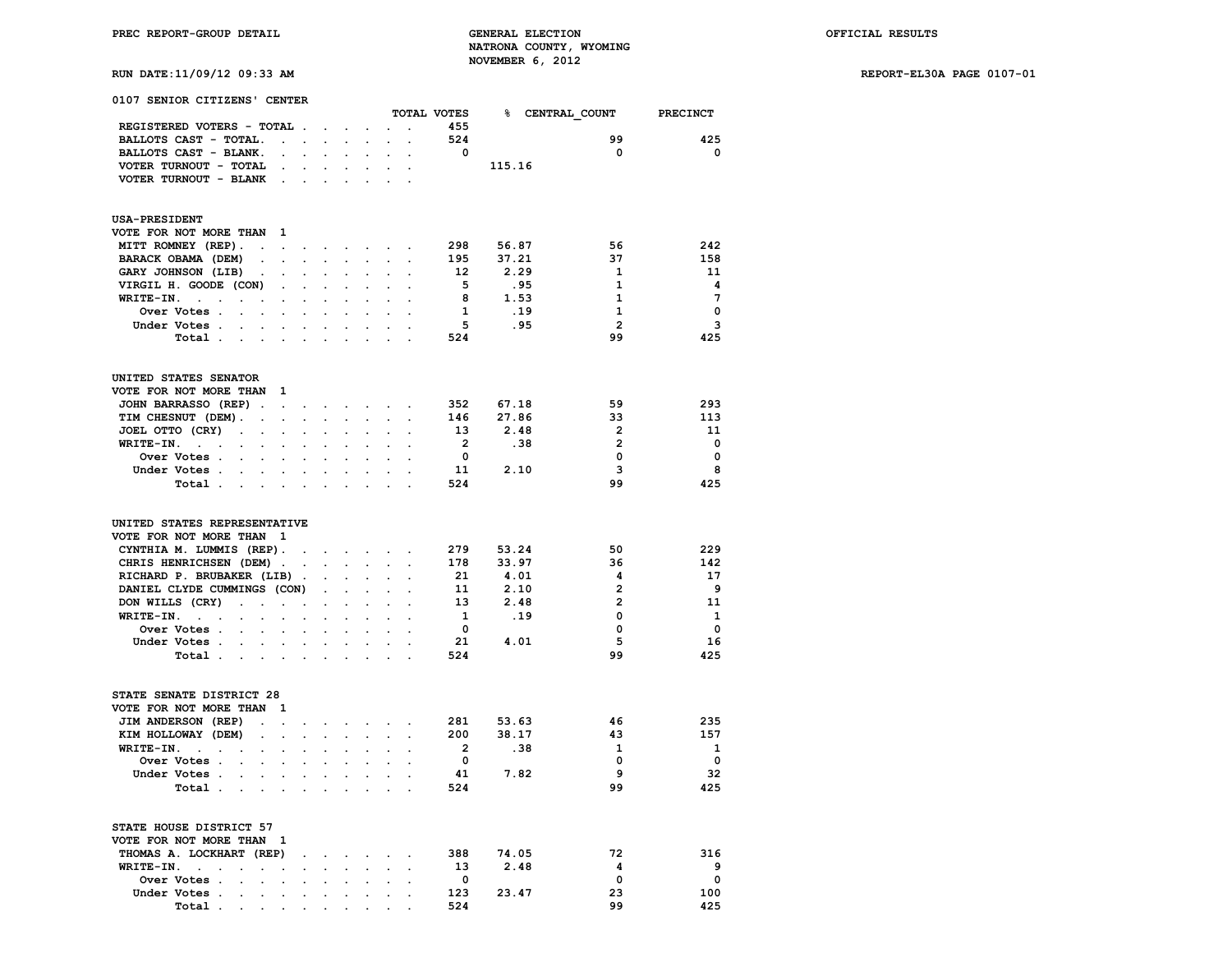**RUN DATE:11/09/12 09:33 AM REPORT-EL30A PAGE 0107-02**

| RUN DATE:11/09/12 09:33 AM<br>0107 SENIOR CITIZENS' CENTER                                                                                                                                                                                                                                                           |                                                           |                                                                                                                                                                                                                                                                                                                                                                                                                              |                                                                                                                                                                                                                                |               |        |                                              |                 |                                                                                                   |                                                                                                                                                                                                                                                                                                                                                                                                                              |                                                                                                |                                                  |                                                                   |                                                                          |
|----------------------------------------------------------------------------------------------------------------------------------------------------------------------------------------------------------------------------------------------------------------------------------------------------------------------|-----------------------------------------------------------|------------------------------------------------------------------------------------------------------------------------------------------------------------------------------------------------------------------------------------------------------------------------------------------------------------------------------------------------------------------------------------------------------------------------------|--------------------------------------------------------------------------------------------------------------------------------------------------------------------------------------------------------------------------------|---------------|--------|----------------------------------------------|-----------------|---------------------------------------------------------------------------------------------------|------------------------------------------------------------------------------------------------------------------------------------------------------------------------------------------------------------------------------------------------------------------------------------------------------------------------------------------------------------------------------------------------------------------------------|------------------------------------------------------------------------------------------------|--------------------------------------------------|-------------------------------------------------------------------|--------------------------------------------------------------------------|
|                                                                                                                                                                                                                                                                                                                      |                                                           |                                                                                                                                                                                                                                                                                                                                                                                                                              |                                                                                                                                                                                                                                |               |        |                                              |                 |                                                                                                   |                                                                                                                                                                                                                                                                                                                                                                                                                              |                                                                                                |                                                  |                                                                   |                                                                          |
|                                                                                                                                                                                                                                                                                                                      |                                                           |                                                                                                                                                                                                                                                                                                                                                                                                                              |                                                                                                                                                                                                                                |               |        |                                              |                 |                                                                                                   |                                                                                                                                                                                                                                                                                                                                                                                                                              |                                                                                                |                                                  | TOTAL VOTES 8 CENTRAL COUNT PRECINCT                              |                                                                          |
| BOCC                                                                                                                                                                                                                                                                                                                 |                                                           |                                                                                                                                                                                                                                                                                                                                                                                                                              |                                                                                                                                                                                                                                |               |        |                                              |                 |                                                                                                   |                                                                                                                                                                                                                                                                                                                                                                                                                              |                                                                                                |                                                  |                                                                   |                                                                          |
| VOTE FOR NOT MORE THAN 2                                                                                                                                                                                                                                                                                             |                                                           |                                                                                                                                                                                                                                                                                                                                                                                                                              |                                                                                                                                                                                                                                |               |        |                                              |                 |                                                                                                   |                                                                                                                                                                                                                                                                                                                                                                                                                              |                                                                                                |                                                  |                                                                   |                                                                          |
| FORREST CHADWICK (REP)                                                                                                                                                                                                                                                                                               |                                                           |                                                                                                                                                                                                                                                                                                                                                                                                                              |                                                                                                                                                                                                                                |               |        |                                              |                 |                                                                                                   |                                                                                                                                                                                                                                                                                                                                                                                                                              | 176                                                                                            | 16.79                                            | 32                                                                | 144                                                                      |
| MATT KEATING (REP)                                                                                                                                                                                                                                                                                                   |                                                           |                                                                                                                                                                                                                                                                                                                                                                                                                              |                                                                                                                                                                                                                                |               |        |                                              |                 |                                                                                                   |                                                                                                                                                                                                                                                                                                                                                                                                                              | 191                                                                                            | 18.23                                            | 40                                                                | 151                                                                      |
| GINO CERULLO (DEM)                                                                                                                                                                                                                                                                                                   |                                                           | $\mathbf{r} = \mathbf{r} - \mathbf{r}$ , $\mathbf{r} = \mathbf{r} - \mathbf{r} - \mathbf{r}$ , $\mathbf{r} = \mathbf{r} - \mathbf{r}$                                                                                                                                                                                                                                                                                        |                                                                                                                                                                                                                                |               |        |                                              |                 |                                                                                                   |                                                                                                                                                                                                                                                                                                                                                                                                                              | 156                                                                                            | 14.89                                            | 32                                                                | 124                                                                      |
| TROY BRAY (CON)                                                                                                                                                                                                                                                                                                      | the contract of the contract of the con-                  |                                                                                                                                                                                                                                                                                                                                                                                                                              |                                                                                                                                                                                                                                |               |        |                                              |                 |                                                                                                   |                                                                                                                                                                                                                                                                                                                                                                                                                              | - 38                                                                                           | 3.63                                             | - 6                                                               | -32                                                                      |
| LINDA BERGERON (CON).                                                                                                                                                                                                                                                                                                |                                                           |                                                                                                                                                                                                                                                                                                                                                                                                                              | and the contract of the contract of the contract of the contract of the contract of the contract of the contract of the contract of the contract of the contract of the contract of the contract of the contract of the contra |               |        |                                              |                 |                                                                                                   |                                                                                                                                                                                                                                                                                                                                                                                                                              | 67                                                                                             | 6.39                                             | 8                                                                 | -59                                                                      |
| KEITH B. GOODENOUGH (IND).                                                                                                                                                                                                                                                                                           |                                                           |                                                                                                                                                                                                                                                                                                                                                                                                                              |                                                                                                                                                                                                                                |               |        |                                              |                 | $\mathbf{r}$ , $\mathbf{r}$ , $\mathbf{r}$                                                        | $\mathbf{r}$                                                                                                                                                                                                                                                                                                                                                                                                                 | 212                                                                                            | 20.23                                            | 37                                                                | 175                                                                      |
| WRITE-IN.                                                                                                                                                                                                                                                                                                            |                                                           |                                                                                                                                                                                                                                                                                                                                                                                                                              |                                                                                                                                                                                                                                |               |        |                                              |                 |                                                                                                   |                                                                                                                                                                                                                                                                                                                                                                                                                              | $\overline{\mathbf{3}}$                                                                        | .29                                              | $\mathbf{1}$                                                      | $\overline{\mathbf{2}}$                                                  |
| Over Votes                                                                                                                                                                                                                                                                                                           |                                                           |                                                                                                                                                                                                                                                                                                                                                                                                                              |                                                                                                                                                                                                                                |               |        |                                              |                 |                                                                                                   |                                                                                                                                                                                                                                                                                                                                                                                                                              | $\mathbf{0}$                                                                                   |                                                  | $\mathbf 0$                                                       | $\overline{\mathbf{0}}$                                                  |
| Under Votes                                                                                                                                                                                                                                                                                                          |                                                           |                                                                                                                                                                                                                                                                                                                                                                                                                              |                                                                                                                                                                                                                                |               |        |                                              |                 |                                                                                                   |                                                                                                                                                                                                                                                                                                                                                                                                                              | 205                                                                                            | 19.56                                            | 42                                                                | 163                                                                      |
| Total                                                                                                                                                                                                                                                                                                                |                                                           |                                                                                                                                                                                                                                                                                                                                                                                                                              |                                                                                                                                                                                                                                |               |        |                                              |                 |                                                                                                   |                                                                                                                                                                                                                                                                                                                                                                                                                              | 1,048                                                                                          |                                                  | 198                                                               | 850                                                                      |
| CASPER CITY COUNCIL WARD 1<br>VOTE FOR NOT MORE THAN<br>TIM HAMRE<br><b>Contract Contract</b><br>BOB HOPKINS.<br>the contract of the contract of the contract of the contract of the contract of the contract of the contract of<br>DANIEL SANDOVAL<br>GARRY YAKE<br>WRITE-IN.<br>Over Votes<br>Under Votes<br>Total | $\sim$<br>and the contract of the con-                    | $\overline{\phantom{0}}$                                                                                                                                                                                                                                                                                                                                                                                                     |                                                                                                                                                                                                                                | $\sim$ $\sim$ | $\sim$ |                                              |                 | <b>San Adams</b><br>$\mathbf{r} = \mathbf{r} + \mathbf{r} + \mathbf{r} + \mathbf{r} + \mathbf{r}$ | $\mathbf{r} = \mathbf{r} + \mathbf{r} + \mathbf{r} + \mathbf{r} + \mathbf{r} + \mathbf{r} + \mathbf{r} + \mathbf{r} + \mathbf{r} + \mathbf{r} + \mathbf{r} + \mathbf{r} + \mathbf{r} + \mathbf{r} + \mathbf{r} + \mathbf{r} + \mathbf{r} + \mathbf{r} + \mathbf{r} + \mathbf{r} + \mathbf{r} + \mathbf{r} + \mathbf{r} + \mathbf{r} + \mathbf{r} + \mathbf{r} + \mathbf{r} + \mathbf{r} + \mathbf{r} + \mathbf{r} + \mathbf$ | 164<br>194<br>211<br>120<br>$\overline{\mathbf{4}}$<br>$\overline{\mathbf{0}}$<br>355<br>1,048 | 15.65<br>18.51<br>20.13<br>11.45<br>.38<br>33.87 | 26<br>36<br>39<br>23<br>$\mathbf{1}$<br>$\mathbf{0}$<br>73<br>198 | 138<br>158<br>172<br>97<br>- 3<br>$\overline{\phantom{0}}$<br>282<br>850 |
| CASPER COLLEGE DISTRICT BOARD OF TRUSTEE                                                                                                                                                                                                                                                                             |                                                           |                                                                                                                                                                                                                                                                                                                                                                                                                              |                                                                                                                                                                                                                                |               |        |                                              |                 |                                                                                                   |                                                                                                                                                                                                                                                                                                                                                                                                                              |                                                                                                |                                                  |                                                                   |                                                                          |
| VOTE FOR NOT MORE THAN                                                                                                                                                                                                                                                                                               |                                                           | - 4                                                                                                                                                                                                                                                                                                                                                                                                                          |                                                                                                                                                                                                                                |               |        |                                              |                 |                                                                                                   |                                                                                                                                                                                                                                                                                                                                                                                                                              |                                                                                                |                                                  |                                                                   |                                                                          |
| SCOTT BENNION                                                                                                                                                                                                                                                                                                        |                                                           |                                                                                                                                                                                                                                                                                                                                                                                                                              |                                                                                                                                                                                                                                | $\sim$        | $\sim$ |                                              |                 | $\mathbf{r}$ and $\mathbf{r}$ and $\mathbf{r}$                                                    |                                                                                                                                                                                                                                                                                                                                                                                                                              | 194                                                                                            | 9.26                                             | 32                                                                | 162                                                                      |
| <b>BOB DESPAIN.</b><br>the company of the company of                                                                                                                                                                                                                                                                 |                                                           |                                                                                                                                                                                                                                                                                                                                                                                                                              |                                                                                                                                                                                                                                | $\sim$        |        |                                              |                 | $\mathbf{r}$ , $\mathbf{r}$ , $\mathbf{r}$ , $\mathbf{r}$                                         |                                                                                                                                                                                                                                                                                                                                                                                                                              | 113                                                                                            | 5.39                                             | 15                                                                | 98                                                                       |
| LAUREN V. GRIFFITH                                                                                                                                                                                                                                                                                                   |                                                           |                                                                                                                                                                                                                                                                                                                                                                                                                              |                                                                                                                                                                                                                                |               |        |                                              |                 |                                                                                                   |                                                                                                                                                                                                                                                                                                                                                                                                                              | 196                                                                                            | 9.35                                             | 38                                                                | 158                                                                      |
| BILL M. HAMBRICK.                                                                                                                                                                                                                                                                                                    |                                                           | $\mathbf{r} = \mathbf{r} + \mathbf{r} + \mathbf{r} + \mathbf{r} + \mathbf{r} + \mathbf{r} + \mathbf{r} + \mathbf{r} + \mathbf{r} + \mathbf{r} + \mathbf{r} + \mathbf{r} + \mathbf{r} + \mathbf{r} + \mathbf{r} + \mathbf{r} + \mathbf{r} + \mathbf{r} + \mathbf{r} + \mathbf{r} + \mathbf{r} + \mathbf{r} + \mathbf{r} + \mathbf{r} + \mathbf{r} + \mathbf{r} + \mathbf{r} + \mathbf{r} + \mathbf{r} + \mathbf{r} + \mathbf$ |                                                                                                                                                                                                                                |               |        |                                              |                 |                                                                                                   |                                                                                                                                                                                                                                                                                                                                                                                                                              | 133                                                                                            | 6.35                                             | 22                                                                | 111                                                                      |
| MATTHEW A. LOUCKS.                                                                                                                                                                                                                                                                                                   |                                                           |                                                                                                                                                                                                                                                                                                                                                                                                                              | $\mathbf{L} = \mathbf{L}$                                                                                                                                                                                                      |               |        | $\mathbf{L} = \mathbf{L}$                    | $\sim$ 10 $\pm$ |                                                                                                   | $\mathbf{L} = \mathbf{L}$                                                                                                                                                                                                                                                                                                                                                                                                    | 210                                                                                            | 10.02                                            | 39                                                                | 171                                                                      |
| SUSAN D. MILLER.                                                                                                                                                                                                                                                                                                     |                                                           | $\mathbf{r} = \mathbf{r} + \mathbf{r}$                                                                                                                                                                                                                                                                                                                                                                                       |                                                                                                                                                                                                                                |               | $\sim$ | $\sim$                                       | $\sim$          |                                                                                                   |                                                                                                                                                                                                                                                                                                                                                                                                                              | 226                                                                                            | 10.78                                            | 45                                                                | 181                                                                      |
| CLIFF WHITLOCK.                                                                                                                                                                                                                                                                                                      | $\mathbf{r}$ , $\mathbf{r}$ , $\mathbf{r}$ , $\mathbf{r}$ |                                                                                                                                                                                                                                                                                                                                                                                                                              |                                                                                                                                                                                                                                | $\sim$        |        | $\mathbf{r} = \mathbf{r} \cdot \mathbf{r}$ . | $\sim$          | $\sim$                                                                                            | $\ddot{\phantom{a}}$                                                                                                                                                                                                                                                                                                                                                                                                         | 172                                                                                            | 8.21                                             | 32                                                                | 140                                                                      |
| WRITE-IN.                                                                                                                                                                                                                                                                                                            |                                                           |                                                                                                                                                                                                                                                                                                                                                                                                                              |                                                                                                                                                                                                                                |               |        |                                              |                 |                                                                                                   |                                                                                                                                                                                                                                                                                                                                                                                                                              | $\overline{2}$                                                                                 | .10                                              | $\mathbf{1}$                                                      | - 1                                                                      |
| Over Votes                                                                                                                                                                                                                                                                                                           |                                                           |                                                                                                                                                                                                                                                                                                                                                                                                                              |                                                                                                                                                                                                                                | $\ddotsc$     |        |                                              |                 | $\mathbf{r}$ , $\mathbf{r}$ , $\mathbf{r}$ , $\mathbf{r}$                                         |                                                                                                                                                                                                                                                                                                                                                                                                                              | $\overline{\mathbf{0}}$                                                                        |                                                  | $\overline{\mathbf{0}}$                                           | $\mathbf 0$                                                              |
| Under Votes                                                                                                                                                                                                                                                                                                          |                                                           |                                                                                                                                                                                                                                                                                                                                                                                                                              |                                                                                                                                                                                                                                |               |        |                                              |                 | $\cdot$ $\cdot$ $\cdot$ $\cdot$ $\cdot$ $\cdot$                                                   | $\ddot{\phantom{a}}$                                                                                                                                                                                                                                                                                                                                                                                                         | 850                                                                                            | 40.55                                            | 172                                                               | 678                                                                      |
| Total                                                                                                                                                                                                                                                                                                                |                                                           |                                                                                                                                                                                                                                                                                                                                                                                                                              |                                                                                                                                                                                                                                |               |        |                                              |                 |                                                                                                   |                                                                                                                                                                                                                                                                                                                                                                                                                              | 2,096                                                                                          |                                                  | 396                                                               | 1,700                                                                    |

| NATRONA COUNTY SCHOOL DIST NO 1                                                                                                 |  |                                                                                                                 |  |  |       |       |          |             |
|---------------------------------------------------------------------------------------------------------------------------------|--|-----------------------------------------------------------------------------------------------------------------|--|--|-------|-------|----------|-------------|
| VOTE FOR NOT MORE THAN 5                                                                                                        |  |                                                                                                                 |  |  |       |       |          |             |
| DAVID S. BLAEDE                                                                                                                 |  |                                                                                                                 |  |  | -44   | 1.68  | 7        | 37          |
| KEVIN CHRISTOPHERSON.                                                                                                           |  |                                                                                                                 |  |  | 158   | 6.03  | 34       | 124         |
| GREGORY FLESVIG                                                                                                                 |  | the contract of the contract of the contract of the contract of the contract of the contract of the contract of |  |  | 33    | 1.26  | 4        | 29          |
| ELIZABETH HORSCH                                                                                                                |  |                                                                                                                 |  |  | 147   | 5.61  | 31       | 116         |
| DANA HOWIE                                                                                                                      |  |                                                                                                                 |  |  | 130   | 4.96  | 22       | 108         |
| DONN MCCALL.<br>the contract of the contract of the contract of the contract of the contract of the contract of the contract of |  |                                                                                                                 |  |  | 89    | 3.40  | 14       | 75          |
| MARK E. PETERSON.                                                                                                               |  |                                                                                                                 |  |  | 164   | 6.26  | 28       | 136         |
| SHAWNNA PUNTENEY                                                                                                                |  |                                                                                                                 |  |  | 159   | 6.07  | 26       | 133         |
| PAULA J. REID.                                                                                                                  |  |                                                                                                                 |  |  | 178   | 6.79  | 30       | 148         |
| MARC SMITH                                                                                                                      |  |                                                                                                                 |  |  | 115   | 4.39  | 19       | 96          |
| STEPHEN SPRECHER                                                                                                                |  |                                                                                                                 |  |  | 110   | 4.20  | 24       | 86          |
| RITA WALSH                                                                                                                      |  |                                                                                                                 |  |  | 217   | 8.28  | 39       | 178         |
| WRITE-IN.<br>the contract of the contract of the contract of the contract of the contract of the contract of the contract of    |  |                                                                                                                 |  |  | 1     | .04   | 1        | $\mathbf 0$ |
| Over Votes                                                                                                                      |  |                                                                                                                 |  |  | 5     | .19   | $\Omega$ | 5           |
| Under Votes                                                                                                                     |  |                                                                                                                 |  |  | 1,070 | 40.84 | 216      | 854         |
| Total                                                                                                                           |  |                                                                                                                 |  |  | 2,620 |       | 495      | 2,125       |
|                                                                                                                                 |  |                                                                                                                 |  |  |       |       |          |             |
|                                                                                                                                 |  |                                                                                                                 |  |  |       |       |          |             |
|                                                                                                                                 |  |                                                                                                                 |  |  |       |       |          |             |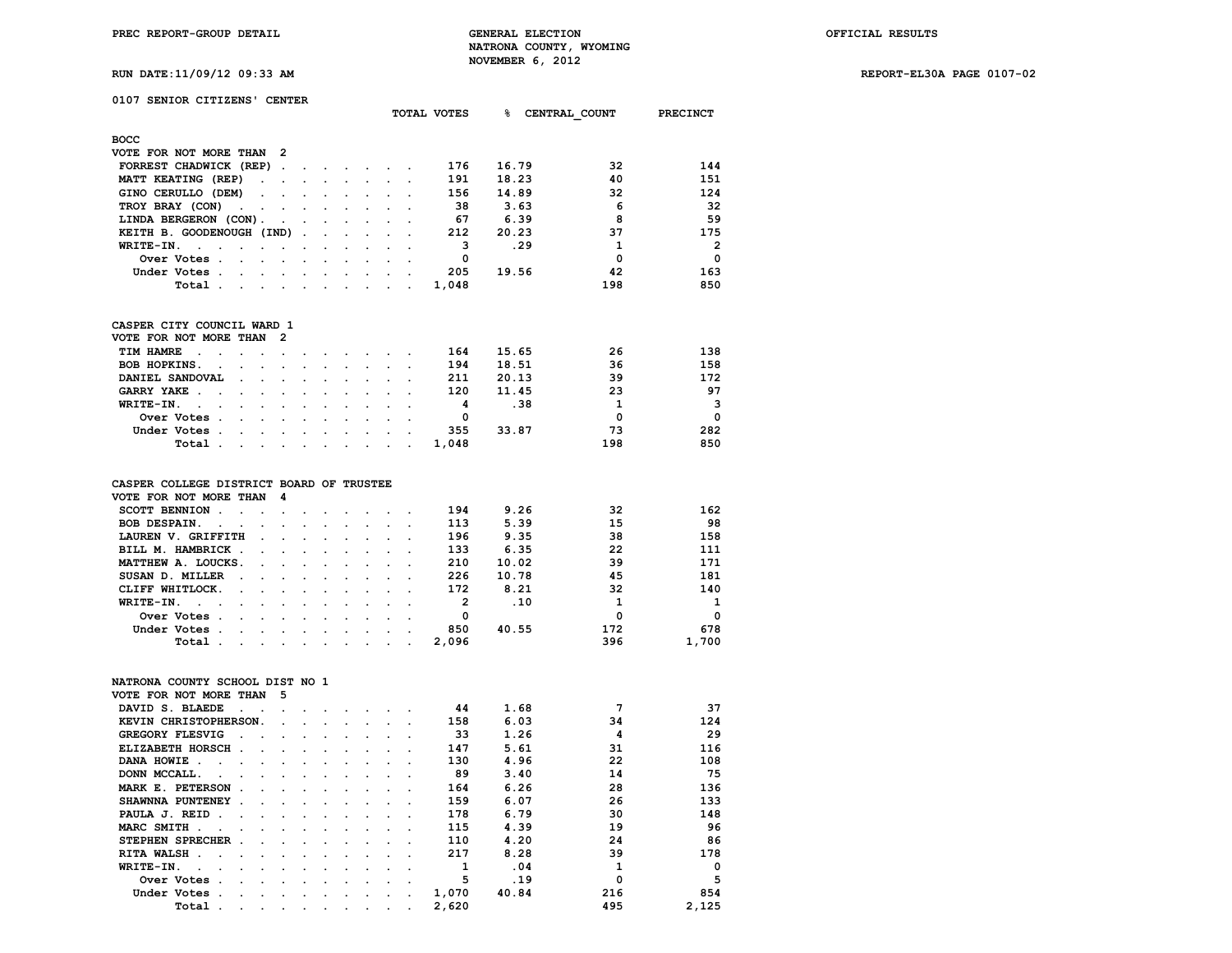**PREC REPORT-GROUP DETAIL GENERAL ELECTION OFFICIAL RESULTS NATRONA COUNTY, WYOMING NOVEMBER 6, 2012**<br>**E**<sub>1</sub>11/00/12 00:33 **N** 

**RUN DATE:11/09/12 09:33 AM REPORT-EL30A PAGE 0107-03**

|  | RUN DATE:11/09/12 09:33 AM |  |  |  |  |  |  |  |
|--|----------------------------|--|--|--|--|--|--|--|
|--|----------------------------|--|--|--|--|--|--|--|

|                                                                        | 0107 SENIOR CITIZENS' CENTER                                                                                                                                           |                                                        |                                                                                    |                                                                                                              |                                                                      |                                                                      |                                              |                                                                      |                           |                      |                                                   | TOTAL VOTES 8 CENTRAL COUNT |                                                 | <b>PRECINCT</b>                                     |
|------------------------------------------------------------------------|------------------------------------------------------------------------------------------------------------------------------------------------------------------------|--------------------------------------------------------|------------------------------------------------------------------------------------|--------------------------------------------------------------------------------------------------------------|----------------------------------------------------------------------|----------------------------------------------------------------------|----------------------------------------------|----------------------------------------------------------------------|---------------------------|----------------------|---------------------------------------------------|-----------------------------|-------------------------------------------------|-----------------------------------------------------|
|                                                                        | NC CONSERVATION DIST SUP-URBAN                                                                                                                                         |                                                        |                                                                                    |                                                                                                              |                                                                      |                                                                      |                                              |                                                                      |                           |                      |                                                   |                             |                                                 |                                                     |
|                                                                        | VOTE FOR NOT MORE THAN                                                                                                                                                 |                                                        |                                                                                    | 1                                                                                                            |                                                                      |                                                                      |                                              |                                                                      |                           |                      |                                                   |                             |                                                 |                                                     |
|                                                                        | RICHARD HALLINGSTAD                                                                                                                                                    |                                                        | $\ddot{\phantom{a}}$                                                               | $\ddot{\phantom{a}}$                                                                                         |                                                                      |                                                                      |                                              |                                                                      |                           |                      | 374                                               | 71.37                       | 68                                              | 306                                                 |
| WRITE-IN.                                                              | $\sim$ $\sim$                                                                                                                                                          | $\ddot{\phantom{0}}$                                   | $\ddot{\phantom{0}}$                                                               | $\ddot{\phantom{0}}$                                                                                         | $\ddot{\phantom{0}}$                                                 |                                                                      |                                              | $\mathcal{L}^{\pm}$                                                  |                           |                      | - 6                                               | 1.15                        | $\overline{2}$                                  | $\overline{\mathbf{4}}$                             |
|                                                                        | Over Votes .                                                                                                                                                           | $\ddot{\phantom{a}}$                                   | $\ddot{\phantom{0}}$                                                               | $\ddot{\phantom{0}}$                                                                                         |                                                                      |                                                                      |                                              |                                                                      |                           |                      | $\overline{\mathbf{0}}$                           |                             | $\Omega$                                        | $\overline{\mathbf{0}}$                             |
|                                                                        | Under Votes.                                                                                                                                                           |                                                        |                                                                                    |                                                                                                              |                                                                      |                                                                      |                                              |                                                                      |                           |                      | 144                                               | 27.48                       | 29                                              | 115                                                 |
|                                                                        | Total                                                                                                                                                                  |                                                        | $\ddot{\phantom{a}}$                                                               | $\cdot$                                                                                                      | $\ddot{\phantom{a}}$                                                 |                                                                      |                                              |                                                                      |                           |                      | 524                                               |                             | 99                                              | 425                                                 |
|                                                                        | NC CONSERVATION DIST SUP-ATLRG<br>VOTE FOR NOT MORE THAN                                                                                                               |                                                        |                                                                                    | 1                                                                                                            |                                                                      |                                                                      |                                              |                                                                      |                           |                      |                                                   |                             |                                                 |                                                     |
| LEN L. CAMP.                                                           | $\sim$ $\sim$                                                                                                                                                          |                                                        |                                                                                    | $\ddot{\phantom{a}}$                                                                                         |                                                                      |                                                                      |                                              |                                                                      | $\sim$ $\sim$ $\sim$      |                      |                                                   | 374 71.37                   | 67                                              | 307                                                 |
| WRITE-IN.                                                              | $\sim 10^{-11}$                                                                                                                                                        |                                                        |                                                                                    | $\ddot{\phantom{a}}$                                                                                         |                                                                      |                                                                      |                                              |                                                                      |                           |                      | - 6                                               | 1.15                        | $\overline{2}$                                  | $\overline{\mathbf{4}}$                             |
|                                                                        | $\sim$                                                                                                                                                                 | $\cdot$                                                | $\ddot{\phantom{a}}$                                                               |                                                                                                              | $\ddot{\phantom{a}}$                                                 | $\overline{a}$                                                       |                                              | $\sim$                                                               |                           |                      | $\overline{\mathbf{0}}$                           |                             | $\Omega$                                        | $\Omega$                                            |
|                                                                        | Over Votes .                                                                                                                                                           | $\ddot{\phantom{a}}$                                   | $\ddot{\phantom{a}}$                                                               | $\ddot{\phantom{a}}$                                                                                         | $\cdot$                                                              |                                                                      | $\cdot$                                      | $\ddot{\phantom{a}}$                                                 | $\ddot{\phantom{a}}$      |                      |                                                   |                             |                                                 |                                                     |
|                                                                        | Under Votes.                                                                                                                                                           |                                                        |                                                                                    |                                                                                                              |                                                                      |                                                                      |                                              |                                                                      |                           |                      | 144                                               | 27.48                       | 30                                              | 114                                                 |
|                                                                        | Total                                                                                                                                                                  |                                                        |                                                                                    | $\ddot{\phantom{0}}$                                                                                         | $\ddot{\phantom{0}}$                                                 | $\ddot{\phantom{a}}$                                                 | $\bullet$                                    | $\ddot{\phantom{a}}$                                                 | $\ddot{\phantom{a}}$      | $\ddot{\phantom{a}}$ | 524                                               |                             | 99                                              | 425                                                 |
|                                                                        | NC CONSERVATION DIST SUP-RURAL<br>VOTE FOR NOT MORE THAN                                                                                                               |                                                        |                                                                                    | 1                                                                                                            |                                                                      |                                                                      |                                              |                                                                      |                           |                      |                                                   |                             |                                                 |                                                     |
|                                                                        | DON PAVACK                                                                                                                                                             |                                                        |                                                                                    | $\cdot$                                                                                                      |                                                                      |                                                                      |                                              |                                                                      | $\mathbf{L} = \mathbf{L}$ |                      | 142                                               | 27.10                       | 21                                              | 121                                                 |
|                                                                        | ROBERT M. SHELLARD                                                                                                                                                     |                                                        | $\ddot{\phantom{0}}$                                                               | $\ddot{\phantom{0}}$                                                                                         | $\ddot{\phantom{0}}$                                                 | $\bullet$                                                            | $\ddot{\phantom{0}}$                         | $\sim$                                                               | $\ddot{\phantom{0}}$      |                      | 219                                               | 41.79                       | 39                                              | 180                                                 |
|                                                                        | WRITE-IN.                                                                                                                                                              |                                                        | $\ddot{\phantom{0}}$                                                               | $\ddot{\phantom{0}}$                                                                                         | $\ddot{\phantom{0}}$                                                 |                                                                      |                                              |                                                                      |                           |                      | $\overline{\mathbf{3}}$                           | .57                         | $\overline{2}$                                  | $\mathbf{1}$                                        |
|                                                                        | Over Votes                                                                                                                                                             |                                                        |                                                                                    |                                                                                                              |                                                                      |                                                                      |                                              |                                                                      |                           |                      | $\overline{\mathbf{0}}$                           |                             | $\mathbf 0$                                     | $\overline{\mathbf{0}}$                             |
|                                                                        | Under Votes                                                                                                                                                            |                                                        |                                                                                    |                                                                                                              |                                                                      |                                                                      |                                              |                                                                      |                           |                      | 160                                               | 30.53                       | 37                                              | 123                                                 |
|                                                                        | Total .                                                                                                                                                                | $\ddot{\phantom{0}}$                                   | $\sim$                                                                             | $\ddot{\phantom{0}}$<br>$\ddot{\phantom{0}}$                                                                 | $\bullet$                                                            | $\bullet$                                                            | $\bullet$                                    | $\bullet$                                                            |                           |                      | 524                                               |                             | 99                                              | 425                                                 |
| <b>JUDGE PARK</b><br>YES<br><b>Contract Contract Contract</b><br>NO. . | VOTE FOR NOT MORE THAN<br>$\sim$<br>$\ddot{\phantom{a}}$<br>$\mathcal{L}^{\mathcal{L}}$<br>$\ddot{\phantom{0}}$<br>$\cdot$<br>Over Votes .<br>Under Votes .<br>Total . | $\sim$<br>$\ddot{\phantom{0}}$<br>$\ddot{\phantom{0}}$ | $\ddot{\phantom{a}}$<br>$\ddot{\phantom{a}}$<br>$\overline{a}$<br>$\sim$<br>$\sim$ | $\mathbf{1}$<br>$\ddot{\phantom{0}}$<br>$\ddot{\phantom{a}}$<br>$\ddot{\phantom{0}}$<br>$\ddot{\phantom{a}}$ | $\ddot{\phantom{0}}$<br>$\ddot{\phantom{0}}$<br>$\ddot{\phantom{0}}$ | $\ddot{\phantom{0}}$<br>$\ddot{\phantom{0}}$<br>$\ddot{\phantom{0}}$ | $\ddot{\phantom{a}}$<br>$\ddot{\phantom{0}}$ | <b>All Contracts</b><br>$\ddot{\phantom{0}}$<br>$\ddot{\phantom{0}}$ | $\ddot{\phantom{0}}$      | $\ddot{\phantom{a}}$ | 364<br>92<br>$\overline{\mathbf{0}}$<br>68<br>524 | 69.47<br>17.56<br>12.98     | 74<br>15<br>$\overline{\mathbf{0}}$<br>10<br>99 | 290<br>-77<br>$\overline{\phantom{0}}$<br>58<br>425 |
| JUDGE WILKING                                                          | VOTE FOR NOT MORE THAN                                                                                                                                                 |                                                        |                                                                                    | $\mathbf{1}$                                                                                                 |                                                                      |                                                                      |                                              |                                                                      |                           |                      |                                                   |                             |                                                 |                                                     |
| YES<br>$\sim$ $\sim$                                                   | $\sim$<br>$\sim$<br>$\bullet$                                                                                                                                          | $\ddot{\phantom{a}}$                                   |                                                                                    | $\ddot{\phantom{0}}$                                                                                         | $\ddot{\phantom{0}}$                                                 | $\ddot{\phantom{0}}$                                                 | $\sim$                                       |                                                                      | <b>Service</b> State      |                      | 347                                               | 66.22                       | 61                                              | 286                                                 |
| $NO.$ $.$                                                              | $\bullet$<br>$\bullet$                                                                                                                                                 | $\ddot{\phantom{a}}$                                   | $\bullet$                                                                          | $\ddot{\phantom{0}}$                                                                                         |                                                                      | $\ddot{\phantom{0}}$                                                 | $\ddot{\phantom{a}}$                         | $\ddot{\phantom{0}}$                                                 | $\ddot{\phantom{a}}$      |                      | 81                                                | 15.46                       | 20                                              | 61                                                  |
|                                                                        | Over Votes .                                                                                                                                                           | $\ddot{\phantom{a}}$                                   | $\sim$                                                                             |                                                                                                              |                                                                      |                                                                      |                                              |                                                                      |                           |                      | $\overline{\mathbf{0}}$                           |                             | $\overline{\mathbf{0}}$                         | $\overline{\mathbf{0}}$                             |
|                                                                        | Under Votes.                                                                                                                                                           |                                                        | $\mathbf{z} = \mathbf{z} + \mathbf{z}$ .                                           | $\bullet$                                                                                                    | $\bullet$                                                            | $\cdot$                                                              | $\bullet$                                    | $\bullet$ .                                                          |                           |                      | 96                                                | 18.32                       | 18                                              | 78                                                  |
|                                                                        | Total .                                                                                                                                                                | $\ddot{\phantom{a}}$                                   | $\ddot{\phantom{0}}$                                                               | $\cdot$                                                                                                      | $\ddot{\phantom{a}}$                                                 |                                                                      |                                              |                                                                      | $\cdot$                   |                      | 524                                               |                             | 99                                              | 425                                                 |
| JUDGE BROWN                                                            |                                                                                                                                                                        |                                                        |                                                                                    |                                                                                                              |                                                                      |                                                                      |                                              |                                                                      |                           |                      |                                                   |                             |                                                 |                                                     |
|                                                                        | VOTE FOR NOT MORE THAN                                                                                                                                                 |                                                        |                                                                                    | - 1                                                                                                          |                                                                      |                                                                      |                                              |                                                                      |                           |                      |                                                   |                             |                                                 |                                                     |
| YES<br>$\sim$ $\sim$                                                   | $\sim$<br>$\sim$<br>$\cdot$                                                                                                                                            |                                                        |                                                                                    |                                                                                                              |                                                                      |                                                                      |                                              |                                                                      |                           |                      | 374                                               | 71.37                       | 75                                              | 299                                                 |
| $NO.$ $.$                                                              |                                                                                                                                                                        |                                                        |                                                                                    | $\ddot{\phantom{0}}$                                                                                         | $\ddot{\phantom{0}}$                                                 | $\ddot{\phantom{0}}$                                                 | $\sim$<br>$\mathbf{r}$                       | $\bullet$ .                                                          | $\ddot{\phantom{0}}$      |                      | 91                                                | 17.37                       | 15                                              | - 76                                                |
|                                                                        | $\bullet$<br>$\ddot{\phantom{a}}$                                                                                                                                      | $\cdot$                                                | $\cdot$                                                                            | $\blacksquare$                                                                                               | $\ddot{\phantom{0}}$                                                 | $\bullet$                                                            |                                              | $\sim$                                                               | $\bullet$                 | $\bullet$            | $\overline{\mathbf{0}}$                           |                             | 0                                               | $\overline{\phantom{0}}$                            |
|                                                                        | Over Votes .                                                                                                                                                           |                                                        |                                                                                    |                                                                                                              |                                                                      |                                                                      |                                              |                                                                      |                           |                      |                                                   |                             | 9                                               | 50                                                  |
|                                                                        | Under Votes .                                                                                                                                                          |                                                        | $\cdot$                                                                            | $\ddot{\phantom{a}}$                                                                                         | $\ddot{\phantom{0}}$                                                 |                                                                      |                                              |                                                                      |                           |                      | 59                                                | 11.26                       | 99                                              |                                                     |
|                                                                        | Total                                                                                                                                                                  | $\sim$ $\sim$ $\sim$                                   |                                                                                    | $\sim$                                                                                                       |                                                                      |                                                                      |                                              |                                                                      |                           |                      | 524                                               |                             |                                                 | 425                                                 |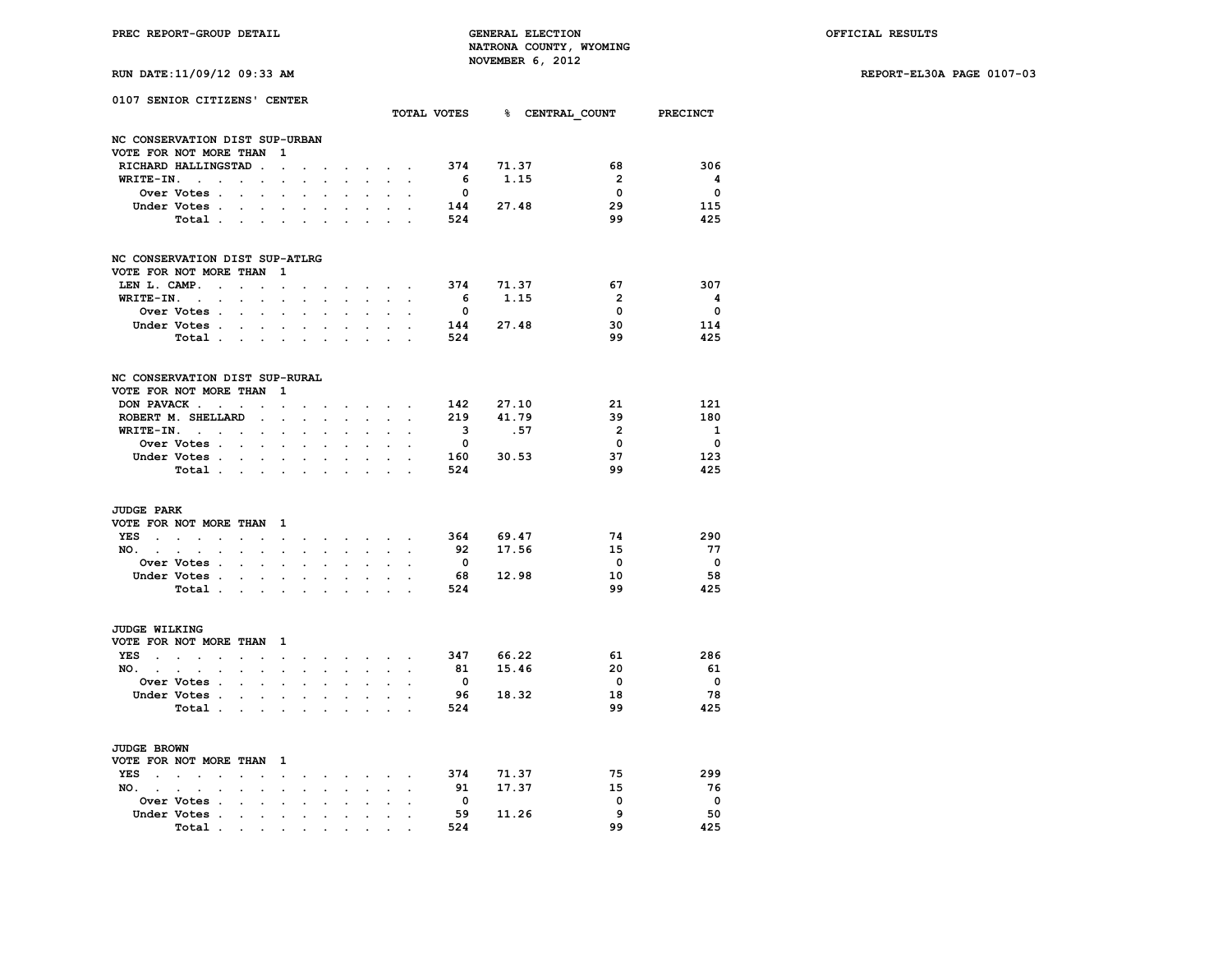**RUN DATE:11/09/12 09:33 AM REPORT-EL30A PAGE 0107-04**

| RUN DATE:11/09/12 09:33 AM |  |  |  |  |
|----------------------------|--|--|--|--|
|----------------------------|--|--|--|--|

|                    | 0107 SENIOR CITIZENS' CENTER    |                           |                      |                              |                          |                      |                      |                                                           |                      |                      | TOTAL VOTES              |           | % CENTRAL COUNT PRECINCT |                          |
|--------------------|---------------------------------|---------------------------|----------------------|------------------------------|--------------------------|----------------------|----------------------|-----------------------------------------------------------|----------------------|----------------------|--------------------------|-----------|--------------------------|--------------------------|
| <b>JUDGE HUBER</b> |                                 |                           |                      |                              |                          |                      |                      |                                                           |                      |                      |                          |           |                          |                          |
|                    | VOTE FOR NOT MORE THAN          |                           |                      | $\mathbf{1}$                 |                          |                      |                      |                                                           |                      |                      |                          |           |                          |                          |
| YES                | the contract of the contract of |                           |                      | $\ddot{\phantom{0}}$         |                          |                      |                      |                                                           | $\sim$ $\sim$        |                      | 344                      | 65.65     | 66                       | 278                      |
| NO. .              |                                 |                           | $\cdot$              | $\cdot$                      |                          |                      |                      | $\ddot{\phantom{0}}$                                      | $\ddot{\phantom{0}}$ | $\overline{a}$       | 116                      | 22.14     | 24                       | 92                       |
|                    | Over Votes .                    |                           |                      | $\cdot$                      |                          |                      |                      | $\ddot{\phantom{a}}$                                      |                      |                      | $\overline{\phantom{0}}$ |           | $\overline{0}$           | $\overline{\mathbf{0}}$  |
|                    | Under Votes .                   | $\ddot{\phantom{0}}$      | $\ddot{\phantom{0}}$ | $\bullet$                    | $\ddot{\phantom{0}}$     | $\ddot{\phantom{0}}$ | $\ddot{\phantom{0}}$ | $\ddot{\phantom{0}}$                                      |                      |                      | - 64                     | 12.21     | - 9                      | 55                       |
|                    | Total.                          | $\mathbf{r}$              | $\mathbf{r}$         |                              |                          |                      |                      |                                                           |                      |                      | 524                      |           | 99                       | 425                      |
| C-AMEND-A          |                                 |                           |                      |                              |                          |                      |                      |                                                           |                      |                      |                          |           |                          |                          |
|                    | VOTE FOR NOT MORE THAN          |                           |                      | $\mathbf{1}$                 |                          |                      |                      |                                                           |                      |                      |                          |           |                          |                          |
|                    | $\text{FOR}$                    | $\sim$                    | $\sim$               | $\sim$                       | $\sim$                   | $\sim$               |                      | $\mathbf{r}$ , $\mathbf{r}$ , $\mathbf{r}$ , $\mathbf{r}$ |                      | $\sim$               |                          | 350 66.79 | 69                       | 281                      |
| <b>AGAINST.</b>    | $\cdot$ $\cdot$                 | $\sim$                    | $\sim$               | $\ddot{\phantom{a}}$         |                          | $\sim$               | $\cdot$              | $\sim$                                                    | $\ddot{\phantom{a}}$ | $\cdot$              | 143                      | 27.29     | 23                       | 120                      |
|                    | <b>Over Votes .</b>             | $\mathbf{r} = \mathbf{r}$ |                      | $\mathbf{r}$                 | $\cdot$                  | $\ddot{\phantom{a}}$ | $\overline{a}$       | $\ddot{\phantom{a}}$                                      |                      | $\ddot{\phantom{a}}$ | $\overline{\mathbf{0}}$  |           | $\mathbf{0}$             | $\overline{\phantom{0}}$ |
|                    | Under Votes .                   | $\mathbf{r}$              | $\mathbf{r}$         | $\ddot{\phantom{0}}$         | $\sim$                   | $\mathbf{r}$         | $\overline{a}$       | $\sim$                                                    |                      |                      | 31                       | 5.92      | $7^{\circ}$              | 24                       |
|                    | Total                           |                           |                      |                              |                          |                      |                      |                                                           |                      | ÷                    | 524                      |           | 99                       | 425                      |
| C-AMEND-B          |                                 |                           |                      |                              |                          |                      |                      |                                                           |                      |                      |                          |           |                          |                          |
|                    | VOTE FOR NOT MORE THAN          |                           |                      | $\mathbf{1}$                 |                          |                      |                      |                                                           |                      |                      |                          |           |                          |                          |
| FOR $\cdots$       |                                 | $\sim$ $\sim$             |                      | $\sim$                       | $\ddot{\phantom{0}}$     |                      |                      | $\mathbf{r} = \mathbf{r} + \mathbf{r} + \mathbf{r}$       |                      | $\ddot{\phantom{a}}$ | 431                      | 82.25     | 87                       | 344                      |
| <b>AGAINST.</b>    |                                 |                           |                      | $\bullet$                    | $\ddot{\phantom{a}}$     | $\ddot{\phantom{a}}$ | $\ddot{\phantom{a}}$ | $\ddot{\phantom{0}}$                                      |                      | $\ddot{\phantom{a}}$ | 65                       | 12.40     | 9                        | - 56                     |
|                    | <b>Over Votes .</b>             | $\sim$                    | $\mathbf{r}$         | $\sim$                       | $\cdot$                  |                      |                      | $\ddot{\phantom{0}}$                                      |                      |                      | $\overline{\mathbf{0}}$  |           | $\mathbf 0$              | $\overline{\mathbf{0}}$  |
|                    | Under Votes .                   | $\sim$ $\sim$             | $\sim$               | $\sim$                       | $\cdot$                  | $\overline{a}$       | $\cdot$              | $\ddot{\phantom{0}}$                                      | $\overline{a}$       |                      | 28                       | 5.34      | 3                        | 25                       |
|                    | Total.                          | $\sim$                    | $\cdot$              |                              |                          |                      |                      |                                                           |                      |                      | 524                      |           | 99                       | 425                      |
| C-AMEND-C          |                                 |                           |                      |                              |                          |                      |                      |                                                           |                      |                      |                          |           |                          |                          |
|                    | VOTE FOR NOT MORE THAN          |                           |                      | 1                            |                          |                      |                      |                                                           |                      |                      |                          |           |                          |                          |
| FOR .              | $\cdot$ $\cdot$ $\cdot$         |                           |                      | $\ddot{\phantom{a}}$         |                          |                      |                      | <b>Contract Contract</b>                                  |                      |                      | 209                      | 39.89     | 38                       | 171                      |
| <b>AGAINST.</b>    | $\ddot{\phantom{a}}$<br>$\cdot$ | $\ddot{\phantom{0}}$      | $\ddot{\phantom{a}}$ | $\ddot{\phantom{a}}$         |                          | ÷                    |                      | $\sim$                                                    |                      |                      | 265                      | 50.57     | 46                       | 219                      |
|                    | <b>Over Votes .</b>             | $\sim$                    | $\mathbf{r}$         | $\ddot{\phantom{a}}$         | $\ddot{\phantom{a}}$     |                      | $\ddot{\phantom{0}}$ | $\ddot{\phantom{a}}$                                      |                      | $\ddot{\phantom{a}}$ | $\overline{\phantom{0}}$ |           | $\overline{\mathbf{0}}$  | $\overline{\mathbf{0}}$  |
|                    | Under Votes .                   | $\mathbf{L}^{\text{max}}$ | $\ddot{\phantom{a}}$ | $\bullet$                    |                          |                      |                      | $\ddot{\phantom{a}}$                                      |                      |                      | 50                       | 9.54      | 15                       | 35                       |
|                    | Total.                          | $\sim$                    | $\sim$               | $\sim$                       | $\ddot{\phantom{0}}$     | $\sim$               | $\overline{a}$       | $\ddot{\phantom{0}}$                                      | $\overline{a}$       | $\overline{a}$       | 524                      |           | 99                       | 425                      |
| LIBRARY            |                                 |                           |                      |                              |                          |                      |                      |                                                           |                      |                      |                          |           |                          |                          |
|                    | VOTE FOR NOT MORE THAN 1        |                           |                      |                              |                          |                      |                      |                                                           |                      |                      |                          |           |                          |                          |
|                    | FOR THE COUNTY SPECIFIC PURP    |                           |                      |                              |                          |                      |                      |                                                           |                      |                      | 270                      | 51.53     | 50                       | 220                      |
|                    | AGAINST THE COUNTY SPECIFIC     |                           |                      |                              |                          | $\cdot$              | $\mathbf{r}$         | $\sim$                                                    | $\ddot{\phantom{0}}$ |                      | 243                      | 46.37     | 45                       | 198                      |
|                    | Over Votes .                    | $\ddot{\phantom{a}}$      | $\ddot{\phantom{a}}$ | $\sim$                       | $\overline{\phantom{a}}$ |                      |                      |                                                           |                      |                      | $\overline{\mathbf{0}}$  |           | $\Omega$                 | $\overline{\mathbf{0}}$  |
|                    | Under Votes.                    | $\sim$ $\sim$             | $\sim$               | $\sim$                       | $\cdot$                  | $\ddot{\phantom{0}}$ | $\cdot$              | $\ddot{\phantom{a}}$                                      | $\ddot{\phantom{a}}$ | $\ddot{\phantom{a}}$ | 11                       | 2.10      | 4                        | $7\phantom{.0}$          |
|                    | Total.                          | $\sim$ 10 $\pm$           |                      | $\bullet$ . In the $\bullet$ | $\sim$                   | $\bullet$            | $\bullet$            | $\bullet$                                                 |                      |                      | 524                      |           | 99                       | 425                      |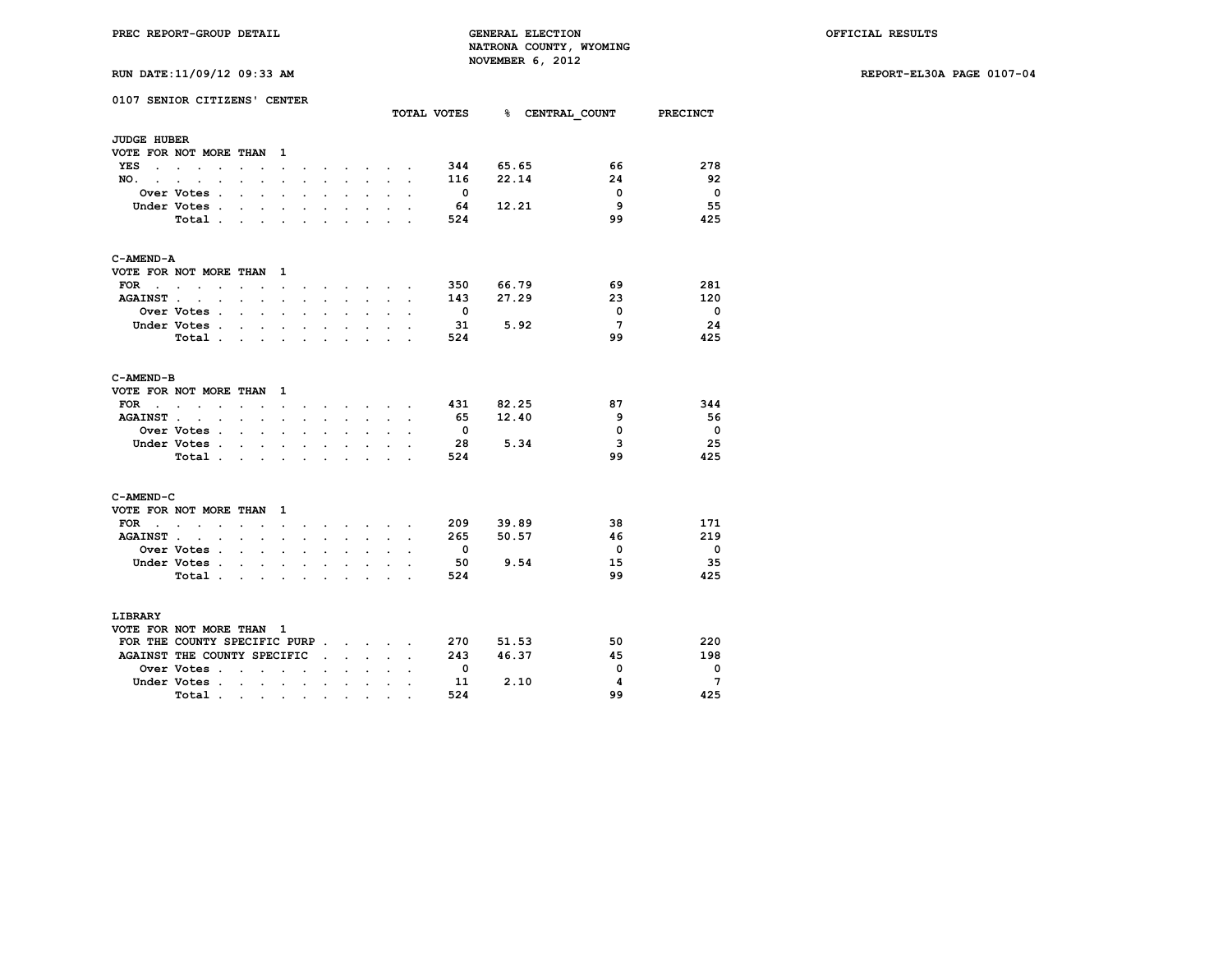**RUN DATE:11/09/12 09:33 AM REPORT-EL30A PAGE 0109-01**

| 0109 7TH DAY ADVENTIST SCHOOL                                                                |                      |                                                                               |                      |                            |                                                                                               |                          |                         |           |                                      |                          |
|----------------------------------------------------------------------------------------------|----------------------|-------------------------------------------------------------------------------|----------------------|----------------------------|-----------------------------------------------------------------------------------------------|--------------------------|-------------------------|-----------|--------------------------------------|--------------------------|
|                                                                                              |                      |                                                                               |                      |                            |                                                                                               |                          |                         |           | TOTAL VOTES 8 CENTRAL COUNT PRECINCT |                          |
| REGISTERED VOTERS - TOTAL                                                                    |                      |                                                                               |                      | $\bullet$                  |                                                                                               |                          | 938                     |           |                                      |                          |
| BALLOTS CAST - TOTAL.<br>$\mathcal{L}^{\pm}$                                                 |                      |                                                                               |                      |                            |                                                                                               |                          | 985                     |           | 222                                  | 763                      |
| BALLOTS CAST - BLANK.<br>$\sim$                                                              |                      |                                                                               |                      |                            |                                                                                               |                          | $\overline{\mathbf{0}}$ |           | $\overline{\mathbf{0}}$              | $\mathbf{o}$             |
| VOTER TURNOUT - TOTAL<br>$\sim 10^{-11}$                                                     | $\sim$               |                                                                               | $\sim$ $\sim$        | $\mathcal{L}^{\text{max}}$ | $\ddot{\phantom{a}}$                                                                          |                          |                         | 105.01    |                                      |                          |
| VOTER TURNOUT - BLANK $\cdot \cdot \cdot \cdot$                                              |                      |                                                                               |                      | $\sim$                     | $\sim$                                                                                        | $\overline{a}$           |                         |           |                                      |                          |
|                                                                                              |                      |                                                                               |                      |                            |                                                                                               |                          |                         |           |                                      |                          |
| <b>USA-PRESIDENT</b><br>VOTE FOR NOT MORE THAN<br>1                                          |                      |                                                                               |                      |                            |                                                                                               |                          |                         |           |                                      |                          |
|                                                                                              |                      |                                                                               |                      |                            |                                                                                               |                          |                         | 744 75.53 | 157                                  | 587                      |
| MITT ROMNEY (REP).                                                                           |                      | and the company of the company of                                             |                      |                            |                                                                                               |                          | 203                     | 20.61     | 55                                   | 148                      |
| BARACK OBAMA (DEM)                                                                           |                      |                                                                               |                      |                            |                                                                                               |                          | 17                      | 1.73      | $\overline{\mathbf{4}}$              | 13                       |
| GARY JOHNSON (LIB)<br>$\sim$<br>$\sim$                                                       | $\ddot{\phantom{a}}$ |                                                                               |                      | $\cdot$                    |                                                                                               | $\cdot$                  |                         |           | $\mathbf{0}$                         | - 6                      |
| VIRGIL H. GOODE (CON)<br>$\sim$                                                              | $\mathbf{L}$         | $\mathbf{r}$                                                                  | $\overline{a}$       | $\sim$                     | $\ddot{\phantom{0}}$                                                                          | $\ddot{\phantom{0}}$     | 6                       | . 61      |                                      |                          |
| $WRITE-IN.$<br>$\sim$ $\sim$<br>$\sim$<br>$\ddot{\phantom{a}}$                               | $\mathbf{r}$         | $\mathbf{r}$                                                                  | $\overline{a}$       | $\ddot{\phantom{0}}$       | $\sim$                                                                                        | $\mathbf{r}$             | 11                      | 1.12      | 3                                    | 8                        |
| Over Votes .<br>$\overline{\phantom{a}}$<br>$\sim$                                           |                      |                                                                               |                      |                            |                                                                                               |                          | $\mathbf{1}$            | .10       | $\mathbf{1}$                         | 0                        |
| Under Votes.<br>$\sim$                                                                       |                      | $\cdot$                                                                       |                      |                            | $\ddot{\phantom{0}}$                                                                          |                          | $\overline{\mathbf{3}}$ | .30       | $\overline{\mathbf{2}}$              | 1                        |
| Total                                                                                        |                      |                                                                               |                      |                            |                                                                                               |                          | 985                     |           | 222                                  | 763                      |
| UNITED STATES SENATOR                                                                        |                      |                                                                               |                      |                            |                                                                                               |                          |                         |           |                                      |                          |
| VOTE FOR NOT MORE THAN<br>$\mathbf{1}$                                                       |                      |                                                                               |                      |                            |                                                                                               |                          |                         |           |                                      |                          |
| JOHN BARRASSO (REP).<br>$\sim$ $\sim$                                                        |                      | $\mathbf{r} = \mathbf{r} + \mathbf{r} + \mathbf{r} + \mathbf{r} + \mathbf{r}$ |                      |                            |                                                                                               |                          | 796                     | 80.81     | 168                                  | 628                      |
| TIM CHESNUT (DEM).<br>$\ddot{\phantom{0}}$<br>$\sim$                                         | $\ddot{\phantom{a}}$ | $\ddot{\phantom{a}}$                                                          | $\cdot$              | $\ddot{\phantom{a}}$       | $\cdot$                                                                                       | $\cdot$                  | 150                     | 15.23     | 48                                   | 102                      |
| JOEL OTTO (CRY)<br>$\sim$<br>$\ddot{\phantom{a}}$<br>$\ddot{\phantom{a}}$                    |                      |                                                                               |                      |                            | $\ddot{\phantom{a}}$                                                                          |                          | 16                      | 1.62      | $\overline{\mathbf{3}}$              | -13                      |
| WRITE-IN.<br>$\sim$ $\sim$                                                                   |                      |                                                                               |                      |                            |                                                                                               |                          | $\mathbf{1}$            | .10       | $\overline{\mathbf{0}}$              | $\mathbf{1}$             |
| Over Votes .<br>$\sim$                                                                       |                      |                                                                               |                      |                            |                                                                                               |                          | $\overline{\mathbf{0}}$ |           | $\mathbf 0$                          | $\overline{\phantom{0}}$ |
| Under Votes .                                                                                |                      |                                                                               |                      |                            |                                                                                               |                          | 22                      | 2.23      | $\overline{\mathbf{3}}$              | 19                       |
| Total .<br>$\sim$<br>$\sim$<br>$\sim$                                                        |                      | <b>Contract Contract</b>                                                      | $\sim$               | $\ddot{\phantom{0}}$       | $\ddot{\phantom{0}}$                                                                          | $\ddot{\phantom{a}}$     | 985                     |           | 222                                  | 763                      |
| UNITED STATES REPRESENTATIVE                                                                 |                      |                                                                               |                      |                            |                                                                                               |                          |                         |           |                                      |                          |
| VOTE FOR NOT MORE THAN 1                                                                     |                      |                                                                               |                      |                            |                                                                                               |                          |                         |           |                                      |                          |
| CYNTHIA M. LUMMIS (REP).                                                                     |                      |                                                                               |                      |                            | the contract of the contract of the                                                           |                          | 699                     | 70.96     | 151                                  | 548                      |
| CHRIS HENRICHSEN (DEM).                                                                      |                      |                                                                               |                      |                            |                                                                                               |                          | 194                     | 19.70     | 57                                   | 137                      |
| RICHARD P. BRUBAKER (LIB).                                                                   |                      |                                                                               |                      | $\ddot{\phantom{0}}$       |                                                                                               | $\ddot{\phantom{a}}$     | 19                      | 1.93      | 6                                    | 13                       |
| DANIEL CLYDE CUMMINGS (CON)                                                                  |                      | $\mathcal{L}^{\mathcal{L}}$                                                   | $\blacksquare$       | $\ddot{\phantom{0}}$       |                                                                                               |                          | - 32                    | 3.25      | 3                                    | 29                       |
| DON WILLS (CRY)<br>$\sim$<br>$\mathcal{L}^{\text{max}}$                                      | $\bullet$            | $\bullet$                                                                     | $\ddot{\phantom{0}}$ | $\ddot{\phantom{0}}$       |                                                                                               | <b>Contract Contract</b> | $7^{\circ}$             | .71       | $\overline{2}$                       | - 5                      |
| $WRITE-TN.$<br>$\ddot{\phantom{a}}$                                                          |                      | $\ddot{\phantom{0}}$                                                          |                      |                            |                                                                                               |                          | $\overline{\mathbf{2}}$ | .20       | $\mathbf 0$                          | $\overline{\phantom{a}}$ |
| Over Votes .<br>$\sim$                                                                       |                      |                                                                               |                      |                            |                                                                                               | $\sim$                   | $\mathbf{1}$            | .10       | 0                                    | 1                        |
| Under Votes<br>$\mathbf{r}$                                                                  | $\sim$               | $\sim$                                                                        | $\sim$               |                            |                                                                                               |                          | - 31                    | 3.15      | 3                                    | 28                       |
| $\sim$<br>$\sim$                                                                             | $\overline{a}$       |                                                                               |                      |                            | $\sim$ $\sim$ $\sim$ $\sim$                                                                   |                          | 985                     |           | 222                                  | 763                      |
| Total .<br>$\ddot{\phantom{0}}$<br>$\sim$                                                    |                      | $\sim$                                                                        |                      |                            |                                                                                               |                          |                         |           |                                      |                          |
| STATE SENATE DISTRICT 28                                                                     |                      |                                                                               |                      |                            |                                                                                               |                          |                         |           |                                      |                          |
| VOTE FOR NOT MORE THAN 1                                                                     |                      |                                                                               |                      |                            |                                                                                               |                          |                         |           |                                      |                          |
| JIM ANDERSON (REP)<br>$\mathcal{L}^{\mathcal{L}}$<br>$\Box$                                  | $\ddot{\phantom{0}}$ | $\bullet$                                                                     |                      |                            | the contract of the contract of                                                               |                          | 712                     | 72.95     | 165                                  | 547                      |
| KIM HOLLOWAY (DEM)<br>$\ddot{\phantom{a}}$<br>$\ddot{\phantom{0}}$                           | $\ddot{\phantom{a}}$ |                                                                               |                      | $\ddot{\phantom{0}}$       | $\mathbf{r}$                                                                                  |                          | 219                     | 22.44     | 48                                   | 171                      |
| WRITE-IN.<br>$\sim$<br>$\sim$<br>$\overline{\phantom{a}}$<br>$\ddot{\phantom{a}}$<br>$\cdot$ |                      |                                                                               |                      |                            |                                                                                               |                          | $\overline{\mathbf{0}}$ |           | $\mathbf 0$                          | $\overline{\mathbf{0}}$  |
| Over Votes<br>$\sim$<br>$\mathbf{r}$                                                         | $\sim$               |                                                                               |                      | $\ddot{\phantom{a}}$       | $\ddot{\phantom{a}}$                                                                          | $\overline{a}$           | $\overline{\mathbf{0}}$ |           | 0                                    | $\overline{\mathbf{0}}$  |
| Under Votes .<br>$\sim$<br>$\ddot{\phantom{a}}$                                              | $\ddot{\phantom{a}}$ | $\ddot{\phantom{a}}$                                                          |                      |                            |                                                                                               |                          | 45                      | 4.61      | $\overline{\mathbf{4}}$              | 41                       |
| Total .<br>$\sim$<br><b>Contract Contract</b>                                                | $\sim$               |                                                                               |                      | $\cdot$                    |                                                                                               |                          | 976                     |           | 217                                  | 759                      |
| STATE HOUSE DISTRICT 37                                                                      |                      |                                                                               |                      |                            |                                                                                               |                          |                         |           |                                      |                          |
| VOTE FOR NOT MORE THAN<br>1                                                                  |                      |                                                                               |                      |                            |                                                                                               |                          |                         |           |                                      |                          |
| STEVE HARSHMAN (REP).<br>$\ddot{\phantom{a}}$                                                | $\ddot{\phantom{a}}$ | $\cdot$                                                                       | $\cdot$              | <b>Contract Contract</b>   |                                                                                               |                          | 7                       | 77.78     | 3                                    | 4                        |
| WRITE-IN.<br>$\sim$<br>$\sim$<br>$\overline{a}$<br>$\ddot{\phantom{0}}$<br>$\bullet$         | $\cdot$              |                                                                               |                      |                            |                                                                                               |                          | $\mathbf 0$             |           | 0                                    | 0                        |
| Over Votes .<br><b>All Cards</b><br>$\ddot{\phantom{a}}$                                     |                      | $\sim$ $\sim$ $\sim$                                                          |                      |                            | $\mathbf{r} = \mathbf{r} \cdot \mathbf{r}$ , where $\mathbf{r} = \mathbf{r} \cdot \mathbf{r}$ |                          | $\mathbf{0}$            |           | 0                                    | 0                        |
| Under Votes .                                                                                |                      |                                                                               |                      |                            |                                                                                               |                          | $\overline{2}$          | 22.22     | $\overline{2}$                       | 0                        |

 **Total . . . . . . . . . . 9 5 4**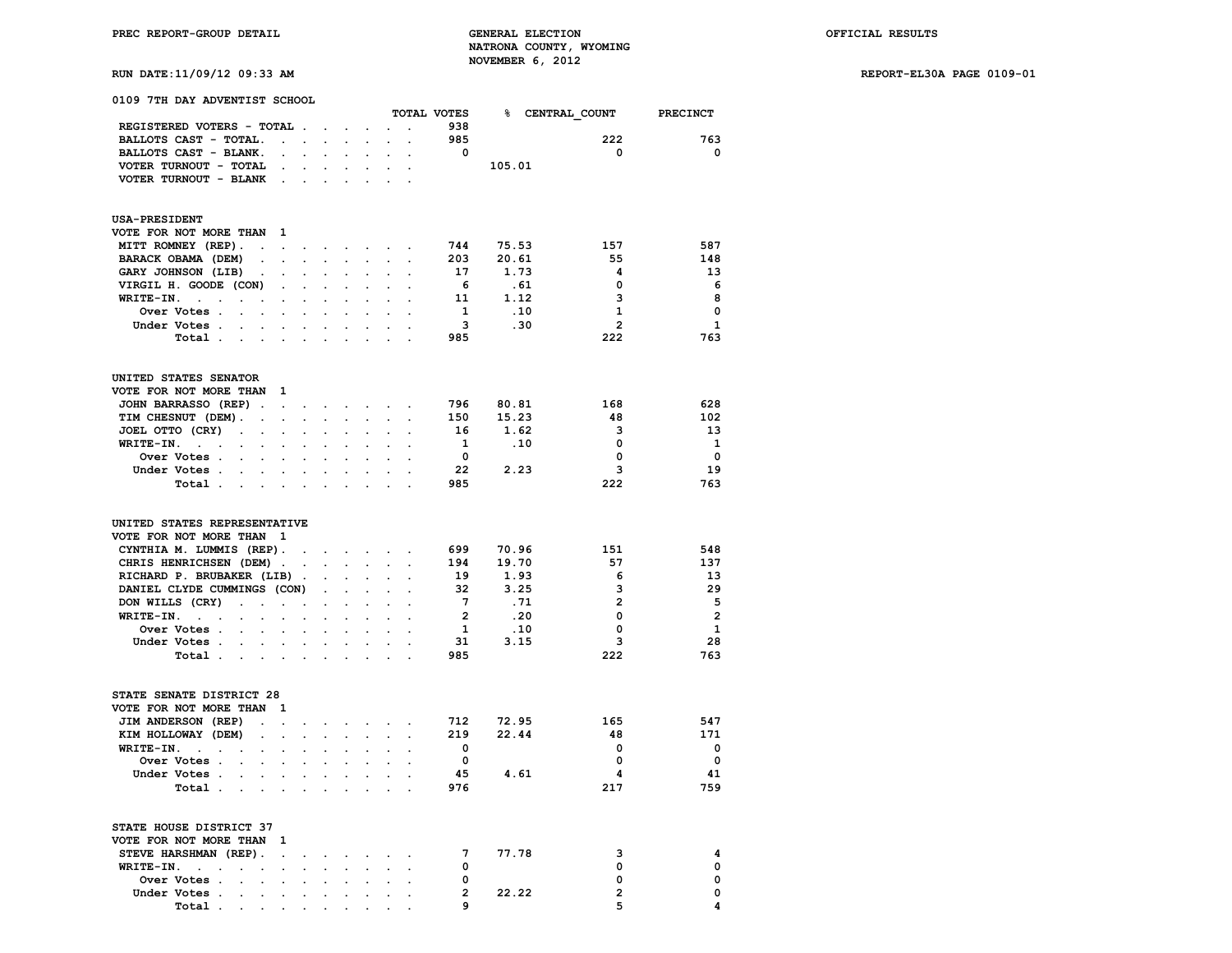**TOTAL VOTES % CENTRAL\_COUNT PRECINCT**

**RUN DATE:11/09/12 09:33 AM REPORT-EL30A PAGE 0109-02**

|  | 0109 7TH DAY ADVENTIST SCHOOL |  |
|--|-------------------------------|--|
|  |                               |  |
|  | STATE HOUSE DISTRICT 56       |  |

| VOTE FOR NOT MORE THAN                                                | - 1                  |        |                                                                                                                                                                                                                                   |                      |                                        |         |          |       |             |              |
|-----------------------------------------------------------------------|----------------------|--------|-----------------------------------------------------------------------------------------------------------------------------------------------------------------------------------------------------------------------------------|----------------------|----------------------------------------|---------|----------|-------|-------------|--------------|
| TIM STUBSON (REP).<br>the contract of the contract of the contract of |                      |        |                                                                                                                                                                                                                                   |                      |                                        |         | 796      | 81.56 | 179         | 617          |
| $W$ RITE-IN<br><b>Contract Contract Street</b>                        |                      |        | $\sim$ $\sim$ $\sim$                                                                                                                                                                                                              |                      | $\sim$ $\sim$ $\sim$                   |         | 10       | 1.02  |             | 9            |
| Over Votes.<br>and the state of the state of the                      |                      |        | $\mathbf{r}$ . The contract of the contract of the contract of the contract of the contract of the contract of the contract of the contract of the contract of the contract of the contract of the contract of the contract of th |                      |                                        |         | $\Omega$ |       | $\Omega$    | $\Omega$     |
| Under Votes.<br>and the contract of the con-                          |                      | $\sim$ | $\sim$ $\sim$ $\sim$ $\sim$ $\sim$                                                                                                                                                                                                |                      |                                        | $\sim$  | 170      | 17.42 | 37          | 133          |
| Total                                                                 |                      |        |                                                                                                                                                                                                                                   |                      | $\mathbf{r} = \mathbf{r} + \mathbf{r}$ |         | 976      |       | 217         | 759          |
|                                                                       |                      |        |                                                                                                                                                                                                                                   |                      |                                        |         |          |       |             |              |
| BOCC                                                                  |                      |        |                                                                                                                                                                                                                                   |                      |                                        |         |          |       |             |              |
| VOTE FOR NOT MORE THAN 2                                              |                      |        |                                                                                                                                                                                                                                   |                      |                                        |         |          |       |             |              |
| FORREST CHADWICK (REP)                                                |                      |        |                                                                                                                                                                                                                                   |                      |                                        |         | 527      | 26.75 | 131         | 396          |
| MATT KEATING (REP)                                                    |                      |        | the company of the company of the company of the company of the company of the company of the company of the company of the company of the company of the company of the company of the company of the company of the company     |                      |                                        |         | 500      | 25.38 | 103         | 397          |
| GINO CERULLO (DEM)                                                    |                      |        |                                                                                                                                                                                                                                   |                      |                                        |         | 227      | 11.52 | 58          | 169          |
| TROY BRAY (CON)                                                       |                      |        |                                                                                                                                                                                                                                   |                      | and the control of                     |         | 52       | 2.64  | 9           | 43           |
| LINDA BERGERON (CON).                                                 | $\sim$ $\sim$ $\sim$ |        | $\sim$ $\sim$ $\sim$ $\sim$ $\sim$                                                                                                                                                                                                |                      |                                        | $\sim$  | 87       | 4.42  | 13          | 74           |
| KEITH B. GOODENOUGH (IND).                                            |                      |        | $\sim$ $\sim$                                                                                                                                                                                                                     |                      | $\sim$ $\sim$                          |         | 250      | 12.69 | 64          | 186          |
| WRITE-IN.<br><b>Contract Contract</b><br>$\sim$ $\sim$                |                      |        |                                                                                                                                                                                                                                   | $\ddot{\phantom{a}}$ | $\sim$ $\sim$ $\sim$                   |         | 3        | .15   | O           | 3            |
| Over Votes.<br>and the state of the state of the                      |                      |        |                                                                                                                                                                                                                                   |                      |                                        |         | 0        |       | $\mathbf 0$ | $\mathbf{o}$ |
| Under Votes .                                                         |                      |        |                                                                                                                                                                                                                                   |                      |                                        | $\cdot$ | 324      | 16.45 | 66          | 258          |
| Total                                                                 |                      |        |                                                                                                                                                                                                                                   |                      |                                        |         | 1,970    |       | 444         | 1,526        |
|                                                                       |                      |        |                                                                                                                                                                                                                                   |                      |                                        |         |          |       |             |              |

### **CASPER CITY COUNCIL WARD 1 VOTE FOR NOT MORE THAN 2**

| VOTE FOR NOT MORE THAN Z |  |  |  |  |  |              |       |     |          |
|--------------------------|--|--|--|--|--|--------------|-------|-----|----------|
| TIM HAMRE                |  |  |  |  |  | 318          | 16.16 | 77  | 241      |
| BOB HOPKINS.             |  |  |  |  |  | 388          | 19.72 | 96  | 292      |
| DANIEL SANDOVAL          |  |  |  |  |  | 255          | 12.96 | 58  | 197      |
| GARRY YAKE               |  |  |  |  |  | 253          | 12.86 | 55  | 198      |
| WRITE-IN.                |  |  |  |  |  | 10           | . 51  | 2   | 8        |
| Over Votes               |  |  |  |  |  | <sup>0</sup> |       | O   | $\Omega$ |
| Under Votes              |  |  |  |  |  | 744          | 37.80 | 156 | 588      |
|                          |  |  |  |  |  | Total. 1,968 |       | 444 | 1,524    |
|                          |  |  |  |  |  |              |       |     |          |

|  | CASPER COLLEGE DISTRICT BOARD OF TRUSTEE                                                                                                                                                                                                                                                                                             |  |  |
|--|--------------------------------------------------------------------------------------------------------------------------------------------------------------------------------------------------------------------------------------------------------------------------------------------------------------------------------------|--|--|
|  | $V$ $\wedge$ $\mathbb{R}$ $\wedge$ $\mathbb{R}$ $\wedge$ $\mathbb{R}$ $\mathbb{R}$ $\wedge$ $\mathbb{R}$ $\mathbb{R}$ $\mathbb{R}$ $\wedge$ $\mathbb{R}$ $\mathbb{R}$ $\wedge$ $\mathbb{R}$ $\mathbb{R}$ $\wedge$ $\mathbb{R}$ $\mathbb{R}$ $\wedge$ $\mathbb{R}$ $\mathbb{R}$ $\wedge$ $\mathbb{R}$ $\mathbb{R}$ $\wedge$ $\mathbb$ |  |  |

| VOID FOR NOI MORD INAN T |  |  |  |       |       |     |                |
|--------------------------|--|--|--|-------|-------|-----|----------------|
| SCOTT BENNION            |  |  |  | 413   | 10.48 | 90  | 323            |
| BOB DESPAIN.             |  |  |  | 308   | 7.82  | 69  | 239            |
| LAUREN V. GRIFFITH       |  |  |  | 353   | 8.96  | 81  | 272            |
| BILL M. HAMBRICK         |  |  |  | 319   | 8.10  | 69  | 250            |
| MATTHEW A. LOUCKS.       |  |  |  | 323   | 8.20  | 76  | 247            |
| SUSAN D. MILLER          |  |  |  | 332   | 8.43  | 70  | 262            |
| CLIFF WHITLOCK.          |  |  |  | 271   | 6.88  | 67  | 204            |
| WRITE-IN.                |  |  |  |       | .10   |     | $\overline{a}$ |
| Over Votes               |  |  |  | 8     | .20   |     | 4              |
| Under Votes              |  |  |  | 1,609 | 40.84 | 362 | 1,247          |
| Total                    |  |  |  | 3,940 |       | 888 | 3.052          |
|                          |  |  |  |       |       |     |                |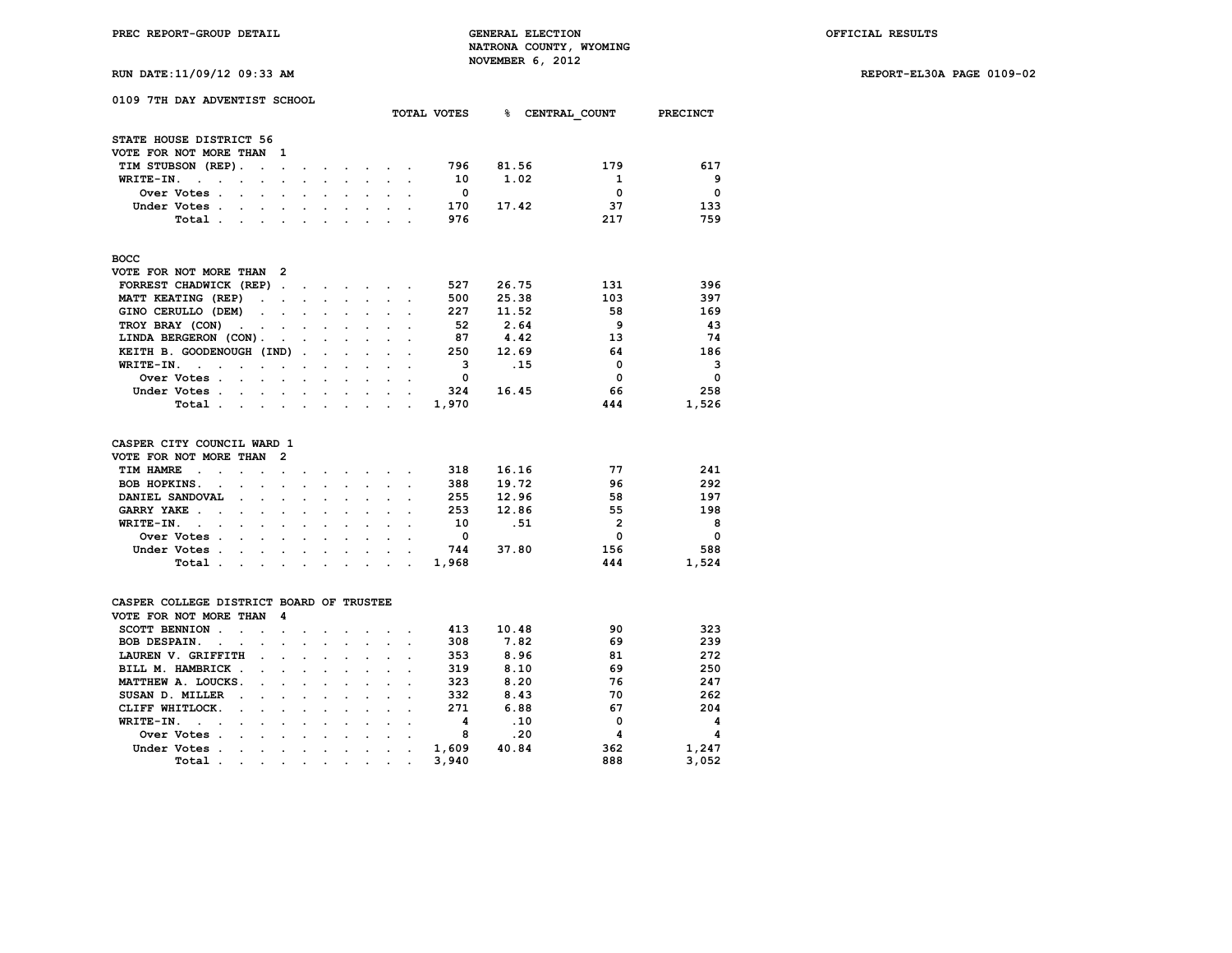**RUN DATE:11/09/12 09:33 AM REPORT-EL30A PAGE 0109-03**

## **0109 7TH DAY ADVENTIST SCHOOL**

|                                         |                            |                      |                      |                                 |                                                                                                                                                                                                                                            | TOTAL VOTES | ℁     | CENTRAL COUNT | <b>PRECINCT</b> |
|-----------------------------------------|----------------------------|----------------------|----------------------|---------------------------------|--------------------------------------------------------------------------------------------------------------------------------------------------------------------------------------------------------------------------------------------|-------------|-------|---------------|-----------------|
| NATRONA COUNTY SCHOOL DIST NO 1         |                            |                      |                      |                                 |                                                                                                                                                                                                                                            |             |       |               |                 |
| VOTE FOR NOT MORE THAN                  | 5                          |                      |                      |                                 |                                                                                                                                                                                                                                            |             |       |               |                 |
| DAVID S. BLAEDE                         |                            |                      |                      |                                 |                                                                                                                                                                                                                                            | 72          | 1.46  | 12            | 60              |
| KEVIN CHRISTOPHERSON.                   |                            |                      |                      |                                 |                                                                                                                                                                                                                                            | 344         | 6.98  | 91            | 253             |
| <b>GREGORY FLESVIG</b>                  |                            |                      |                      |                                 |                                                                                                                                                                                                                                            | 92          | 1.87  | 23            | 69              |
| ELIZABETH HORSCH.                       |                            |                      |                      |                                 |                                                                                                                                                                                                                                            | 226         | 4.59  | 56            | 170             |
| DANA HOWIE.                             |                            |                      |                      |                                 |                                                                                                                                                                                                                                            | 231         | 4.69  | 43            | 188             |
| DONN MCCALL.                            |                            |                      |                      |                                 |                                                                                                                                                                                                                                            | 214         | 4.35  | 38            | 176             |
| MARK E. PETERSON                        |                            |                      |                      |                                 |                                                                                                                                                                                                                                            | 213         | 4.32  | 50            | 163             |
| SHAWNNA PUNTENEY                        |                            |                      |                      |                                 |                                                                                                                                                                                                                                            | 248         | 5.04  | 39            | 209             |
| PAULA J. REID.                          |                            |                      |                      |                                 |                                                                                                                                                                                                                                            | 270         | 5.48  | 67            | 203             |
| MARC SMITH .                            |                            |                      |                      |                                 |                                                                                                                                                                                                                                            | 244         | 4.95  | 51            | 193             |
| STEPHEN SPRECHER .                      |                            |                      |                      |                                 |                                                                                                                                                                                                                                            | 243         | 4.93  | 64            | 179             |
| RITA WALSH.                             |                            |                      |                      |                                 |                                                                                                                                                                                                                                            | 473         | 9.60  | 115           | 358             |
| WRITE-IN.                               |                            |                      |                      |                                 |                                                                                                                                                                                                                                            | 9           | .18   | $\mathbf 0$   | 9               |
| Over Votes .                            |                            |                      |                      |                                 |                                                                                                                                                                                                                                            | 0           |       | 0             | $\mathbf 0$     |
| Under Votes.<br>$\ddot{\phantom{a}}$    | the company of the company |                      |                      | <b>Contract Contract Street</b> |                                                                                                                                                                                                                                            | 2,046       | 41.54 | 461           | 1,585           |
| Total .<br>$\cdot$                      | $\sim$ $\sim$ $\sim$       | <b>Service</b> State | $\ddot{\phantom{0}}$ |                                 | $\mathcal{L}_{\mathcal{A}}$ . The contract of the contract of the contract of the contract of the contract of the contract of the contract of the contract of the contract of the contract of the contract of the contract of the contract | 4,925       |       | 1,110         | 3,815           |
|                                         |                            |                      |                      |                                 |                                                                                                                                                                                                                                            |             |       |               |                 |
| NATRONA COUNTY FIRE PROTECTION DISTRICT |                            |                      |                      |                                 |                                                                                                                                                                                                                                            |             |       |               |                 |
| VOTE FOR NOT MORE THAN                  | 3                          |                      |                      |                                 |                                                                                                                                                                                                                                            |             |       |               |                 |
| <b>JOHN BENTLEY</b>                     |                            |                      |                      |                                 |                                                                                                                                                                                                                                            | 0           |       | 0             | 0               |
| JOHN C. DOYLE<br>$\cdot$                | $\ddot{\phantom{0}}$       | $\ddot{\phantom{0}}$ |                      |                                 |                                                                                                                                                                                                                                            | 0           |       | 0             | 0               |
|                                         |                            |                      | ٠                    |                                 |                                                                                                                                                                                                                                            |             |       |               |                 |

| KEITH ROBINETT.<br>CURT SIMPSON II<br>GEORGE E. TILLMAN JR.<br>WRITE-IN.<br>Over Votes<br>100.00<br>Under Votes<br>Total<br>the contract of the contract of the contract of the contract of the contract of the contract of the contract of |  | BILL KOSSERT |  |  |  |  |  |  |   |
|---------------------------------------------------------------------------------------------------------------------------------------------------------------------------------------------------------------------------------------------|--|--------------|--|--|--|--|--|--|---|
|                                                                                                                                                                                                                                             |  |              |  |  |  |  |  |  | ŋ |
|                                                                                                                                                                                                                                             |  |              |  |  |  |  |  |  | ŋ |
|                                                                                                                                                                                                                                             |  |              |  |  |  |  |  |  | ŋ |
|                                                                                                                                                                                                                                             |  |              |  |  |  |  |  |  |   |
|                                                                                                                                                                                                                                             |  |              |  |  |  |  |  |  | ŋ |
|                                                                                                                                                                                                                                             |  |              |  |  |  |  |  |  | ঽ |
|                                                                                                                                                                                                                                             |  |              |  |  |  |  |  |  |   |

# **NC CONSERVATION DIST SUP-URBAN VOTE FOR NOT MORE THAN 1 RICHARD HALLINGSTAD** . . . . . . . 659 66.90 146 513<br>**WRITE-IN** . . . . . . . . . . . 3 .30 1 2 **WRITE-IN.** . . . . . . . . . . . . . 3 .30 1 2<br>Over Votes . . . . . . . . . . . 0 0 0 0 0  **Over Votes . . . . . . . . . . 0 0 0 Under Votes . . . . . . . . . . 323 32.79 75 248 Total** . . . . . . . . . .

| NC CONSERVATION DIST SUP-ATLRG |              |  |  |                                                                                                                 |  |  |     |       |     |          |
|--------------------------------|--------------|--|--|-----------------------------------------------------------------------------------------------------------------|--|--|-----|-------|-----|----------|
| VOTE FOR NOT MORE THAN 1       |              |  |  |                                                                                                                 |  |  |     |       |     |          |
|                                |              |  |  |                                                                                                                 |  |  |     |       |     |          |
| LEN L. CAMP.                   |              |  |  |                                                                                                                 |  |  | 656 | 66.60 | 149 | 507      |
| WRITE-IN.                      |              |  |  |                                                                                                                 |  |  |     | .20   | O   | 2        |
|                                | Over Votes   |  |  |                                                                                                                 |  |  | 0   |       | O   | $\Omega$ |
|                                | Under Votes. |  |  | the contract of the contract of the contract of the contract of the contract of the contract of the contract of |  |  | 327 | 33.20 | 73  | 254      |
|                                | Total        |  |  | the contract of the contract of the contract of the contract of the contract of the contract of the contract of |  |  | 985 |       | 222 | 763      |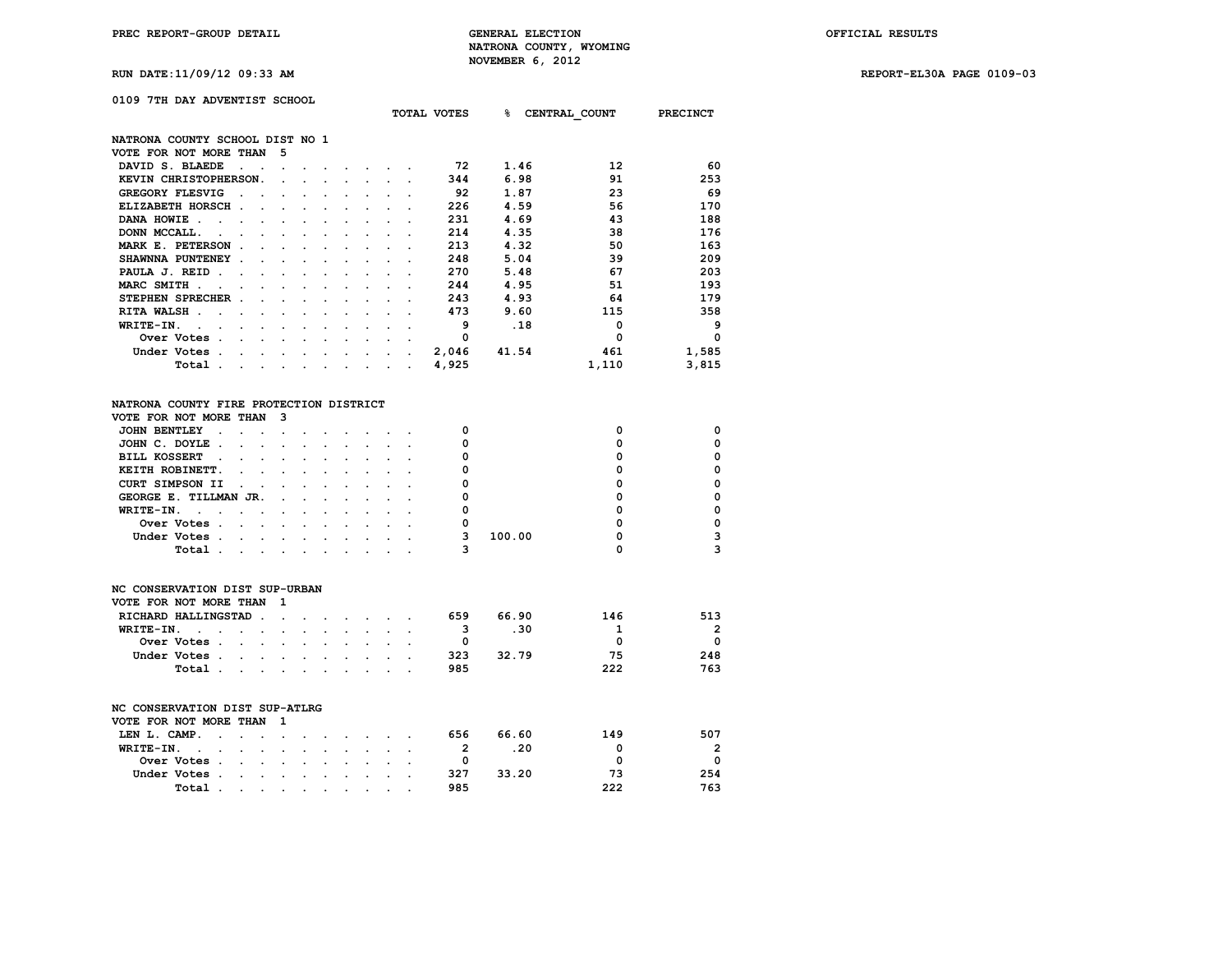**TOTAL VOTES % CENTRAL\_COUNT PRECINCT**

**RUN DATE:11/09/12 09:33 AM REPORT-EL30A PAGE 0109-04**

|  | 0109 7TH DAY ADVENTIST SCHOOL |  |
|--|-------------------------------|--|
|  |                               |  |

|                                 | NC CONSERVATION DIST SUP-RURAL                  |                                               |                         |                           |                      |                      |                      |                             |                                                                                                                                                         |                      |                         |           |                          |                         |
|---------------------------------|-------------------------------------------------|-----------------------------------------------|-------------------------|---------------------------|----------------------|----------------------|----------------------|-----------------------------|---------------------------------------------------------------------------------------------------------------------------------------------------------|----------------------|-------------------------|-----------|--------------------------|-------------------------|
|                                 | VOTE FOR NOT MORE THAN                          |                                               |                         | 1                         |                      |                      |                      |                             |                                                                                                                                                         |                      |                         |           |                          |                         |
|                                 | DON PAVACK                                      | $\ddot{\phantom{a}}$                          | $\ddot{\phantom{a}}$    | $\ddot{\phantom{a}}$      | $\sim$               | $\sim$               |                      |                             | $\mathbf{r}$ , $\mathbf{r}$ , $\mathbf{r}$                                                                                                              | $\sim$               | 250                     | 25.38     | 59                       | 191                     |
|                                 | ROBERT M. SHELLARD                              |                                               |                         |                           |                      | $\sim$               | $\sim$               | $\ddot{\phantom{0}}$        |                                                                                                                                                         |                      | 310                     | 31.47     | 71                       | 239                     |
| WRITE-IN.                       | $\sim$ $\sim$                                   | $\sim$                                        | $\ddot{\phantom{0}}$    | $\cdot$                   | $\overline{a}$       | $\ddot{\phantom{a}}$ | $\mathbf{r}$         | $\ddot{\phantom{a}}$        |                                                                                                                                                         |                      | $\mathbf{1}$            | .10       | $\overline{\mathbf{0}}$  | $\mathbf{1}$            |
|                                 | Over Votes .                                    |                                               |                         |                           |                      |                      |                      |                             |                                                                                                                                                         |                      | $\mathbf{1}$            | .10       | $\mathbf{0}$             | 1                       |
|                                 | Under Votes                                     |                                               |                         |                           |                      |                      |                      |                             |                                                                                                                                                         |                      | 423                     | 42.94     | 92                       | 331                     |
|                                 |                                                 |                                               | $\ddot{\phantom{0}}$    | $\ddot{\phantom{a}}$      | $\cdot$              | $\cdot$              |                      |                             |                                                                                                                                                         |                      |                         |           |                          |                         |
|                                 | Total .                                         | <b>Contract Contract Street</b>               |                         |                           |                      |                      |                      |                             |                                                                                                                                                         |                      | 985                     |           | 222                      | 763                     |
| <b>JUDGE PARK</b>               |                                                 |                                               |                         |                           |                      |                      |                      |                             |                                                                                                                                                         |                      |                         |           |                          |                         |
|                                 | VOTE FOR NOT MORE THAN                          |                                               |                         | $\mathbf{1}$              |                      |                      |                      |                             |                                                                                                                                                         |                      |                         |           |                          |                         |
| <b>YES</b>                      | $\sim$<br>$\sim$ $\sim$                         | $\sim$ $\sim$                                 |                         | $\sim$                    |                      |                      |                      |                             | and a strong control of the state of the                                                                                                                |                      | 742                     | 75.33     | 166                      | 576                     |
| NO.<br>$\sim$                   | $\ddot{\phantom{0}}$<br>$\mathbf{r}$<br>$\cdot$ |                                               | $\overline{a}$          | $\ddot{\phantom{0}}$      | $\cdot$              | $\mathbf{L}$         | a.                   | $\ddot{\phantom{0}}$        | <b>College</b>                                                                                                                                          |                      | 124                     | 12.59     | 29                       | 95                      |
|                                 | <b>Over Votes .</b>                             | $\cdot$ $\cdot$                               |                         | $\cdot$                   | $\ddot{\phantom{a}}$ | $\cdot$              |                      | $\ddot{\phantom{0}}$        |                                                                                                                                                         | $\cdot$              | $\mathbf{1}$            | .10       | $\mathbf{1}$             | $\overline{\mathbf{0}}$ |
|                                 |                                                 |                                               |                         |                           |                      |                      |                      |                             |                                                                                                                                                         |                      |                         | 11.98     |                          |                         |
|                                 | Under Votes .                                   |                                               |                         |                           |                      |                      |                      |                             |                                                                                                                                                         |                      | 118                     |           | 26                       | 92                      |
|                                 | Total                                           |                                               |                         | $\cdot$                   | $\ddot{\phantom{a}}$ |                      |                      | $\ddot{\phantom{a}}$        |                                                                                                                                                         |                      | 985                     |           | 222                      | 763                     |
| <b>JUDGE WILKING</b>            |                                                 |                                               |                         |                           |                      |                      |                      |                             |                                                                                                                                                         |                      |                         |           |                          |                         |
|                                 | VOTE FOR NOT MORE THAN 1                        |                                               |                         |                           |                      |                      |                      |                             |                                                                                                                                                         |                      |                         |           |                          |                         |
| <b>YES</b>                      | the contract of the contract of the             |                                               |                         |                           |                      |                      |                      |                             | and a series of the series of                                                                                                                           |                      | 701                     | 71.17     | 155                      | 546                     |
| NO.                             | $\sim$<br>$\bullet$<br>$\bullet$                | $\mathbf{r} = \mathbf{r} \times \mathbf{r}$ . |                         | $\mathbf{L}^{\text{max}}$ | $\ddot{\phantom{a}}$ | $\ddot{\phantom{a}}$ | $\ddot{\phantom{a}}$ | $\mathcal{L}^{\mathcal{L}}$ | $\sim$                                                                                                                                                  | $\ddot{\phantom{a}}$ | 125                     | 12.69     | 28                       | 97                      |
|                                 |                                                 |                                               |                         |                           |                      |                      |                      |                             |                                                                                                                                                         |                      | $\overline{\mathbf{0}}$ |           | $\overline{\phantom{0}}$ | $\overline{\mathbf{0}}$ |
|                                 | <b>Over Votes .</b>                             | $\ddot{\phantom{0}}$                          |                         |                           |                      |                      |                      |                             |                                                                                                                                                         |                      |                         |           |                          |                         |
|                                 | Under Votes                                     |                                               |                         | $\ddot{\phantom{0}}$      | $\ddot{\phantom{0}}$ | $\sim$               | $\sim$               | $\ddot{\phantom{0}}$        | $\sim$                                                                                                                                                  | $\overline{a}$       | 159                     | 16.14     | 39                       | 120                     |
|                                 | Total .                                         | $\mathbf{L} = \mathbf{L} \times \mathbf{L}$   |                         |                           | $\ddot{\phantom{a}}$ | $\ddot{\phantom{a}}$ | $\overline{a}$       | $\mathbf{r}$                | ÷                                                                                                                                                       |                      | 985                     |           | 222                      | 763                     |
| <b>JUDGE BROWN</b>              |                                                 |                                               |                         |                           |                      |                      |                      |                             |                                                                                                                                                         |                      |                         |           |                          |                         |
|                                 | VOTE FOR NOT MORE THAN                          |                                               |                         | 1                         |                      |                      |                      |                             |                                                                                                                                                         |                      |                         |           |                          |                         |
| YES                             | and the state of the state of the               | $\mathbf{z} = \mathbf{z} + \mathbf{z}$        |                         | $\bullet$ .               |                      |                      |                      |                             | $\begin{array}{cccccccccccccc} \bullet & \bullet & \bullet & \bullet & \bullet & \bullet & \bullet & \bullet & \bullet & \bullet & \bullet \end{array}$ |                      | 730                     | 74.11     | 166                      | 564                     |
| NO. .                           | $\sim$<br>$\sim$                                |                                               | $\ddot{\phantom{a}}$    | $\mathbf{r}$              | $\mathbf{r}$         | $\sim$               |                      | $\sim$                      |                                                                                                                                                         |                      | 129                     | 13.10     | 29                       | 100                     |
|                                 | $\sim$                                          | $\ddot{\phantom{0}}$                          |                         |                           |                      |                      |                      |                             |                                                                                                                                                         |                      |                         |           |                          |                         |
|                                 | Over Votes .                                    | $\ddot{\phantom{a}}$                          | $\ddot{\phantom{a}}$    | $\ddot{\phantom{a}}$      | $\overline{a}$       | $\ddot{\phantom{a}}$ | $\ddot{\phantom{a}}$ | $\ddot{\phantom{a}}$        |                                                                                                                                                         |                      | $\overline{\mathbf{0}}$ |           | $\overline{\mathbf{0}}$  | $\overline{\mathbf{0}}$ |
|                                 | Under Votes .                                   | $\overline{a}$                                |                         | $\ddot{\phantom{a}}$      | $\overline{a}$       | $\ddot{\phantom{a}}$ |                      | $\mathbf{r}$                | o.                                                                                                                                                      |                      | 126                     | 12.79     | 27                       | 99                      |
|                                 | Total                                           |                                               |                         | $\cdot$                   | $\cdot$              |                      |                      | $\ddot{\phantom{a}}$        |                                                                                                                                                         |                      | 985                     |           | 222                      | 763                     |
| JUDGE HUBER                     |                                                 |                                               |                         |                           |                      |                      |                      |                             |                                                                                                                                                         |                      |                         |           |                          |                         |
|                                 | VOTE FOR NOT MORE THAN 1                        |                                               |                         |                           |                      |                      |                      |                             |                                                                                                                                                         |                      |                         |           |                          |                         |
| YES<br><b>Contract Contract</b> | $\sim$<br>$\sim$ $\sim$                         | and the company of the company                |                         |                           |                      |                      |                      |                             | and a strategic control of the state of                                                                                                                 |                      | 712                     | 72.28     | 167                      | 545                     |
|                                 |                                                 |                                               |                         |                           |                      |                      |                      |                             |                                                                                                                                                         |                      | 153                     | 15.53     | 29                       | 124                     |
| NO.                             | $\sim$<br>$\ddot{\phantom{a}}$                  | $\ddot{\phantom{0}}$<br>$\sim$                |                         | $\ddot{\phantom{a}}$      | $\cdot$              | $\mathbf{r}$         | $\ddot{\phantom{0}}$ | $\sim$                      | $\mathbf{r}$                                                                                                                                            | $\ddot{\phantom{a}}$ |                         |           |                          |                         |
|                                 | Over Votes .                                    | $\ddot{\phantom{a}}$<br>$\sim$                |                         | $\ddot{\phantom{0}}$      |                      | $\cdot$              |                      |                             |                                                                                                                                                         |                      | $\mathbf{o}$            |           | $\mathbf 0$              | $\mathbf{o}$            |
|                                 | Under Votes .                                   | $\bullet$                                     | $\sim 100$ km s $^{-1}$ | $\ddot{\phantom{0}}$      | $\ddot{\phantom{a}}$ | $\ddot{\phantom{a}}$ | $\ddot{\phantom{a}}$ | $\bullet$                   | $\ddot{\phantom{a}}$                                                                                                                                    |                      | 120                     | 12.18     | - 26                     | 94                      |
|                                 | Total .                                         | <b>Contract Contract Contract</b>             |                         |                           | $\ddot{\phantom{0}}$ | $\sim$               | $\sim$               |                             | $\sim$ $\sim$                                                                                                                                           |                      | 985                     |           | 222                      | 763                     |
| C-AMEND-A                       |                                                 |                                               |                         |                           |                      |                      |                      |                             |                                                                                                                                                         |                      |                         |           |                          |                         |
|                                 | VOTE FOR NOT MORE THAN                          |                                               |                         | 1                         |                      |                      |                      |                             |                                                                                                                                                         |                      |                         |           |                          |                         |
| $FOR \t . \t .$                 | $\cdot$                                         | $\overline{a}$                                | $\overline{a}$          | $\sim$                    |                      |                      |                      |                             | $\mathbf{z} = \mathbf{z} + \mathbf{z}$ , where $\mathbf{z} = \mathbf{z}$                                                                                | $\cdot$              |                         | 688 69.85 | 157                      | 531                     |
|                                 |                                                 |                                               |                         |                           |                      |                      |                      |                             |                                                                                                                                                         |                      |                         |           |                          |                         |
| <b>AGAINST</b> .                | $\sim$ $\sim$<br>$\cdot$                        | $\ddot{\phantom{a}}$                          | $\cdot$                 | $\ddot{\phantom{a}}$      |                      | $\sim$               |                      | $\ddot{\phantom{0}}$        |                                                                                                                                                         |                      | 242                     | 24.57     | 53                       | 189                     |
|                                 | Over Votes .                                    |                                               |                         | $\overline{a}$            |                      |                      |                      |                             | $\overline{a}$                                                                                                                                          |                      | $\mathbf{1}$            | .10       | - 1                      | $\overline{\mathbf{0}}$ |
|                                 | Under Votes .                                   | $\ddot{\phantom{a}}$                          | $\ddot{\phantom{0}}$    | $\ddot{\phantom{0}}$      |                      |                      |                      |                             |                                                                                                                                                         |                      | 54                      | 5.48      | 11                       | 43                      |
|                                 | Total.                                          | <b>Contract Contract Contract</b>             | $\bullet$               | $\bullet$                 |                      |                      |                      |                             |                                                                                                                                                         |                      | 985                     |           | 222                      | 763                     |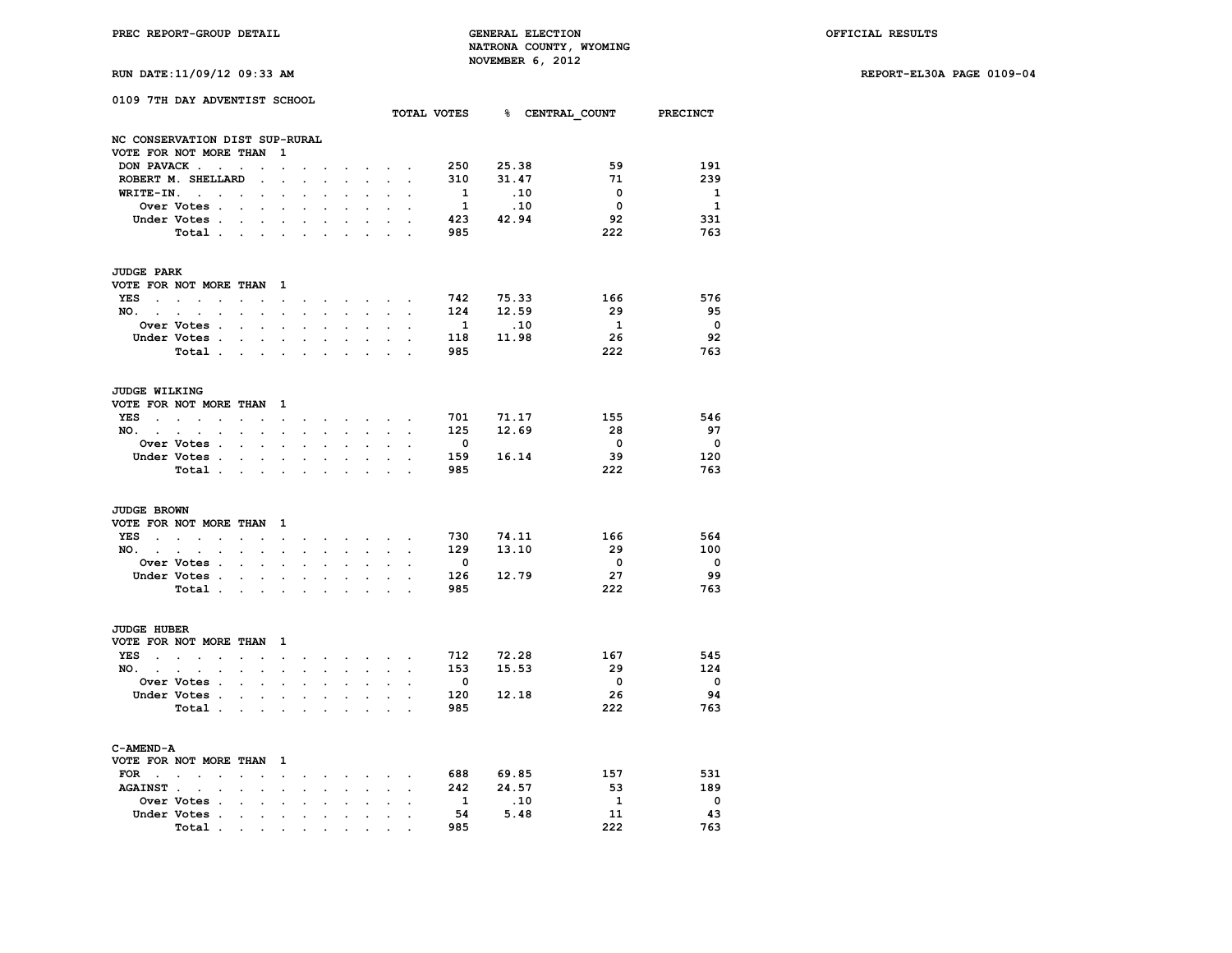**RUN DATE:11/09/12 09:33 AM REPORT-EL30A PAGE 0109-05**

| RUN DATE:11/09/12 09:33 AM |  |
|----------------------------|--|
|----------------------------|--|

|                | 0109 7TH DAY ADVENTIST SCHOOL             |                |  |  | TOTAL VOTES  | <b>&amp; CENTRAL COUNT</b> |              | <b>PRECINCT</b> |
|----------------|-------------------------------------------|----------------|--|--|--------------|----------------------------|--------------|-----------------|
| C-AMEND-B      |                                           |                |  |  |              |                            |              |                 |
|                | VOTE FOR NOT MORE THAN                    | ı              |  |  |              |                            |              |                 |
| <b>FOR</b>     |                                           |                |  |  | 786          | 79.80                      | 178          | 608             |
| <b>AGAINST</b> |                                           |                |  |  | 149          | 15.13                      | 30           | 119             |
|                | Over Votes<br>$\sim$                      |                |  |  | $\Omega$     |                            | $\Omega$     | $\Omega$        |
|                | Under Votes.                              |                |  |  | 50           | 5.08                       | 14           | 36              |
|                | Total .                                   |                |  |  | 985          |                            | 222          | 763             |
| C-AMEND-C      |                                           |                |  |  |              |                            |              |                 |
|                | VOTE FOR NOT MORE THAN                    | 1              |  |  |              |                            |              |                 |
| <b>FOR</b>     |                                           |                |  |  | 452          | 45.89                      | 119          | 333             |
| <b>AGAINST</b> |                                           |                |  |  | 429          | 43.55                      | 86           | 343             |
|                | Over Votes .                              |                |  |  | $\mathbf{1}$ | $\overline{10}$            | $\mathbf{1}$ | $^{\circ}$      |
|                | Under Votes.                              |                |  |  | 103          | 10.46                      | 16           | 87              |
|                | Total.                                    |                |  |  | 985          |                            | 222          | 763             |
| LIBRARY        |                                           |                |  |  |              |                            |              |                 |
|                | VOTE FOR NOT MORE THAN                    | $\blacksquare$ |  |  |              |                            |              |                 |
|                | FOR THE COUNTY SPECIFIC PURP              |                |  |  | 508          | 51.57                      | 128          | 380             |
|                | AGAINST THE COUNTY SPECIFIC               |                |  |  | 465          | 47.21                      | 91           | 374             |
|                | Over Votes .                              |                |  |  | $\Omega$     |                            | $\mathbf 0$  | $\mathbf 0$     |
|                | Under Votes.                              |                |  |  | 12           | 1.22                       | 3            | 9               |
|                | Total.<br>$\cdot$<br>$\ddot{\phantom{a}}$ | $\cdot$        |  |  | 985          |                            | 222          | 763             |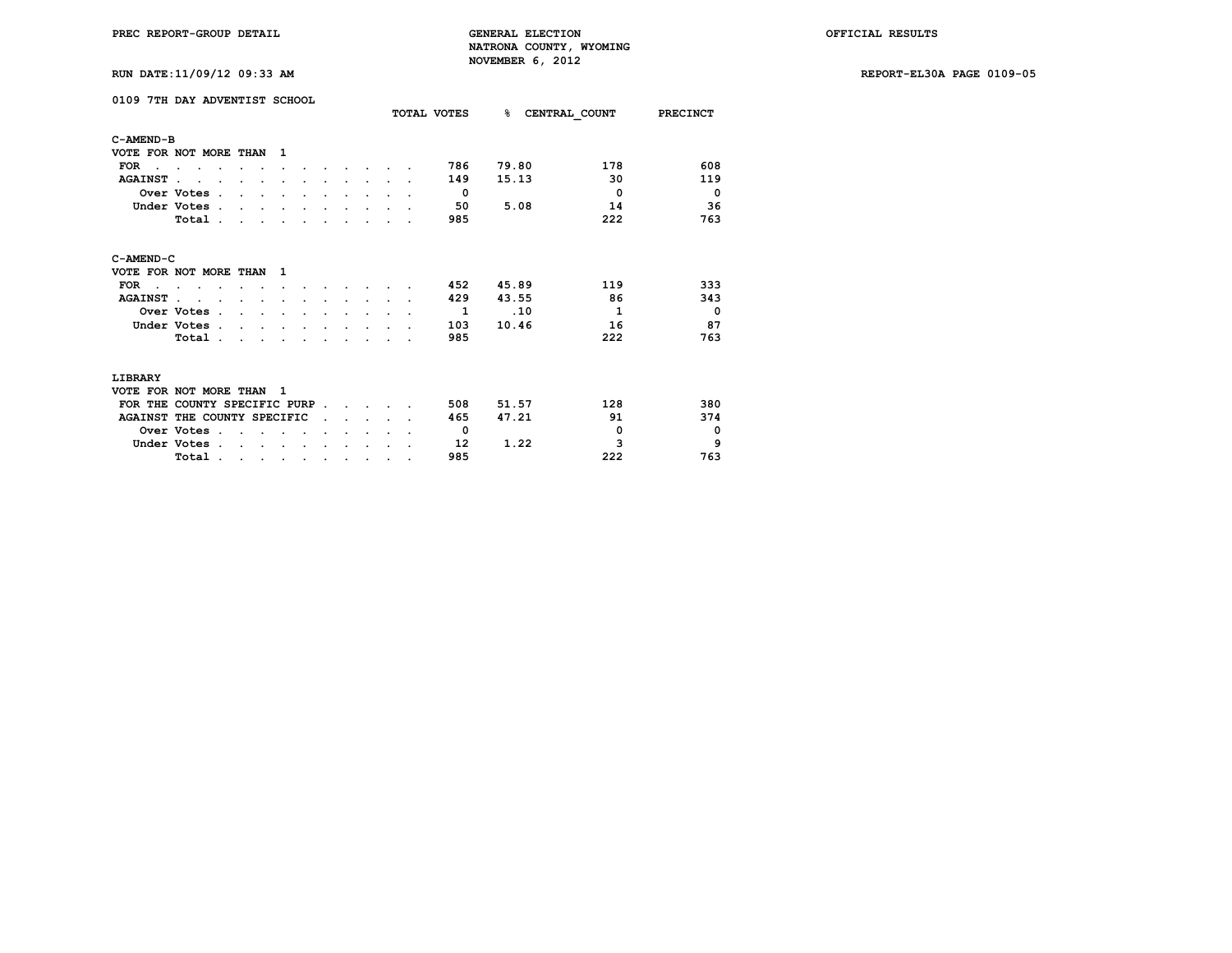**RUN DATE:11/09/12 09:33 AM REPORT-EL30A PAGE 0111-01**

| 0111 CREST HILL SCHOOL                                                                      |                      |                                                                                                         |                      |                      |                                                                 |                      |                |        |                        |                 |
|---------------------------------------------------------------------------------------------|----------------------|---------------------------------------------------------------------------------------------------------|----------------------|----------------------|-----------------------------------------------------------------|----------------------|----------------|--------|------------------------|-----------------|
|                                                                                             |                      |                                                                                                         |                      |                      |                                                                 |                      | TOTAL VOTES    |        | <b>% CENTRAL COUNT</b> | <b>PRECINCT</b> |
| REGISTERED VOTERS - TOTAL                                                                   |                      |                                                                                                         |                      |                      |                                                                 |                      | 644            |        |                        |                 |
| BALLOTS CAST - TOTAL.<br>$\ddot{\phantom{0}}$                                               | $\sim$               | $\sim$                                                                                                  |                      |                      |                                                                 |                      | 685            |        | 163                    | 522             |
| BALLOTS CAST - BLANK.<br>$\ddot{\phantom{0}}$                                               | $\mathbf{r}$         | $\sim$                                                                                                  | $\ddot{\phantom{0}}$ | $\ddot{\phantom{0}}$ | $\ddot{\phantom{a}}$                                            | $\ddot{\phantom{0}}$ | $^{\circ}$     | 106.37 | 0                      | 0               |
| VOTER TURNOUT - TOTAL<br>$\ddot{\phantom{0}}$                                               |                      |                                                                                                         |                      |                      |                                                                 |                      |                |        |                        |                 |
| VOTER TURNOUT - BLANK<br>$\sim$                                                             | $\sim$               | $\sim$                                                                                                  |                      | $\ddot{\phantom{a}}$ | $\ddot{\phantom{a}}$                                            |                      |                |        |                        |                 |
| <b>USA-PRESIDENT</b>                                                                        |                      |                                                                                                         |                      |                      |                                                                 |                      |                |        |                        |                 |
| VOTE FOR NOT MORE THAN<br>1                                                                 |                      |                                                                                                         |                      |                      |                                                                 |                      |                |        |                        |                 |
| MITT ROMNEY (REP).<br>$\sim 100$ km s $^{-1}$<br>$\sim$ $\sim$                              | $\ddot{\phantom{a}}$ |                                                                                                         |                      |                      | and a strategic control of                                      |                      | 466            | 68.03  | 127                    | 339             |
| BARACK OBAMA (DEM)<br>$\blacksquare$<br>$\ddot{\phantom{0}}$                                | $\ddot{\phantom{0}}$ | $\sim$                                                                                                  | $\ddot{\phantom{0}}$ | $\sim$               | $\mathbb{Z}^{n+1}$                                              | $\ddot{\phantom{0}}$ | 190            | 27.74  | 28                     | 162             |
| GARY JOHNSON (LIB)<br>$\cdot$                                                               |                      |                                                                                                         |                      |                      |                                                                 |                      | 17             | 2.48   | 5                      | 12              |
| VIRGIL H. GOODE (CON)<br>$\ddot{\phantom{a}}$                                               |                      | $\ddot{\phantom{a}}$                                                                                    |                      | $\ddot{\phantom{a}}$ |                                                                 |                      | -1             | .15    | $\mathbf{1}$           | $\mathbf 0$     |
| WRITE-IN.<br>$\mathbf{r}$<br>$\ddot{\phantom{a}}$<br>$\ddot{\phantom{a}}$<br>$\cdot$        |                      |                                                                                                         |                      |                      |                                                                 |                      | 9              | 1.31   | $\overline{2}$         | 7               |
| Over Votes .<br>$\sim$ $\sim$                                                               |                      |                                                                                                         |                      |                      |                                                                 |                      | 0              |        | 0                      | $\mathbf 0$     |
| Under Votes .<br>$\sim$                                                                     |                      |                                                                                                         |                      |                      |                                                                 |                      | $\overline{2}$ | .29    | 0                      | $\overline{2}$  |
| Total                                                                                       |                      |                                                                                                         |                      |                      |                                                                 |                      | 685            |        | 163                    | 522             |
| UNITED STATES SENATOR                                                                       |                      |                                                                                                         |                      |                      |                                                                 |                      |                |        |                        |                 |
| VOTE FOR NOT MORE THAN<br>1                                                                 |                      |                                                                                                         |                      |                      |                                                                 |                      |                |        |                        |                 |
| JOHN BARRASSO (REP).<br>$\sim$                                                              |                      | $\mathbf{r} = \mathbf{r} + \mathbf{r} + \mathbf{r} + \mathbf{r} + \mathbf{r} + \mathbf{r} + \mathbf{r}$ |                      |                      |                                                                 |                      | 513            | 74.89  | 133                    | 380             |
| TIM CHESNUT (DEM).<br>$\sim$<br>$\sim$                                                      |                      |                                                                                                         |                      |                      |                                                                 |                      | 138            | 20.15  | 24                     | 114             |
| JOEL OTTO (CRY)<br>$\ddot{\phantom{1}}$<br>$\sim$<br>$\sim$ $\sim$                          | $\ddot{\phantom{a}}$ | $\cdot$                                                                                                 | $\ddot{\phantom{a}}$ | $\ddot{\phantom{a}}$ | $\ddot{\phantom{a}}$                                            | $\ddot{\phantom{0}}$ | 9              | 1.31   | 1                      | 8               |
| WRITE-IN.<br>$\sim$ $\sim$                                                                  |                      |                                                                                                         |                      |                      |                                                                 |                      | $\overline{2}$ | .29    | 0                      | $\overline{2}$  |
| Over Votes .<br>$\ddot{\phantom{a}}$<br>$\sim$<br>$\ddot{\phantom{a}}$                      | $\ddot{\phantom{a}}$ | $\ddot{\phantom{a}}$                                                                                    | $\ddot{\phantom{a}}$ | $\ddot{\phantom{a}}$ |                                                                 |                      | 0              |        | 0                      | $\Omega$        |
| Under Votes.<br>$\ddotsc$<br>$\sim$                                                         |                      |                                                                                                         |                      |                      |                                                                 |                      | 23             | 3.36   | 5                      | 18              |
| Total .<br>$\sim$<br>$\sim$<br>$\ddot{\phantom{0}}$                                         | $\ddot{\phantom{a}}$ | $\ddot{\phantom{0}}$                                                                                    | $\ddot{\phantom{a}}$ | $\ddot{\phantom{a}}$ |                                                                 |                      | 685            |        | 163                    | 522             |
| UNITED STATES REPRESENTATIVE                                                                |                      |                                                                                                         |                      |                      |                                                                 |                      |                |        |                        |                 |
| VOTE FOR NOT MORE THAN<br>$\mathbf{1}$                                                      |                      |                                                                                                         |                      |                      |                                                                 |                      |                |        |                        |                 |
| CYNTHIA M. LUMMIS (REP).                                                                    | $\sim$               |                                                                                                         |                      |                      | $\mathbf{r}$ and $\mathbf{r}$ and $\mathbf{r}$ and $\mathbf{r}$ |                      | 451            | 65.84  | 120                    | 331             |
| CHRIS HENRICHSEN (DEM).                                                                     |                      | $\ddot{\phantom{0}}$                                                                                    | $\sim$               | $\ddot{\phantom{0}}$ |                                                                 |                      | 156            | 22.77  | 22                     | 134             |
| RICHARD P. BRUBAKER (LIB).                                                                  |                      |                                                                                                         |                      |                      |                                                                 |                      | 27             | 3.94   | 7                      | 20              |
| DANIEL CLYDE CUMMINGS (CON)                                                                 |                      |                                                                                                         |                      |                      |                                                                 |                      | 14             | 2.04   | 4                      | 10              |
| DON WILLS (CRY)<br>$\cdot$ $\cdot$<br>$\sim$                                                | $\ddot{\phantom{a}}$ |                                                                                                         |                      | $\overline{a}$       |                                                                 |                      | 5              | .73    | $\overline{2}$         | 3               |
| WRITE-IN.<br><b>Service Control</b><br>$\sim$<br>$\ddot{\phantom{0}}$                       | $\overline{a}$       |                                                                                                         |                      |                      |                                                                 |                      | $\overline{2}$ | .29    | $\mathbf{1}$           | $\mathbf{1}$    |
| Over Votes .<br>$\sim$<br>$\ddot{\phantom{0}}$<br>$\ddot{\phantom{0}}$                      | $\ddot{\phantom{a}}$ | $\ddot{\phantom{a}}$                                                                                    | $\cdot$              | $\ddot{\phantom{a}}$ | $\ddot{\phantom{0}}$                                            |                      | 1              | .15    | 0                      | $\mathbf{1}$    |
| Under Votes                                                                                 | $\bullet$            | $\sim$                                                                                                  | $\bullet$ .          | $\sim$               |                                                                 |                      | 29             | 4.23   | 7                      | 22              |
| Total                                                                                       | $\ddot{\phantom{0}}$ | $\sim$                                                                                                  | $\sim$               | $\sim$               | $\ddot{\phantom{a}}$                                            |                      | 685            |        | 163                    | 522             |
| STATE HOUSE DISTRICT 37                                                                     |                      |                                                                                                         |                      |                      |                                                                 |                      |                |        |                        |                 |
| VOTE FOR NOT MORE THAN<br>1                                                                 |                      |                                                                                                         |                      |                      |                                                                 |                      |                |        |                        |                 |
| STEVE HARSHMAN (REP).<br>$\sim$ $\sim$                                                      |                      |                                                                                                         |                      |                      |                                                                 |                      | 502            | 73.28  | 128                    | 374             |
| WRITE-IN.<br>$\ddot{\phantom{a}}$<br>$\ddot{\phantom{a}}$<br>$\sim$<br>$\sim 100$<br>$\sim$ | $\ddot{\phantom{0}}$ | $\sim$                                                                                                  | $\sim$               | $\sim$               | $\sim$                                                          | $\ddot{\phantom{a}}$ | 13             | 1.90   | 4                      | 9               |
| Over Votes .<br>$\sim$<br>$\sim$<br>$\ddot{\phantom{0}}$                                    | $\ddot{\phantom{0}}$ | $\sim$                                                                                                  | $\ddot{\phantom{0}}$ |                      |                                                                 |                      | 0              |        | 0                      | 0               |
| Under Votes<br>$\bullet$ .                                                                  |                      |                                                                                                         |                      |                      |                                                                 |                      | 170            | 24.82  | 31                     | 139             |

 **Total . . . . . . . . . . 685 163 522**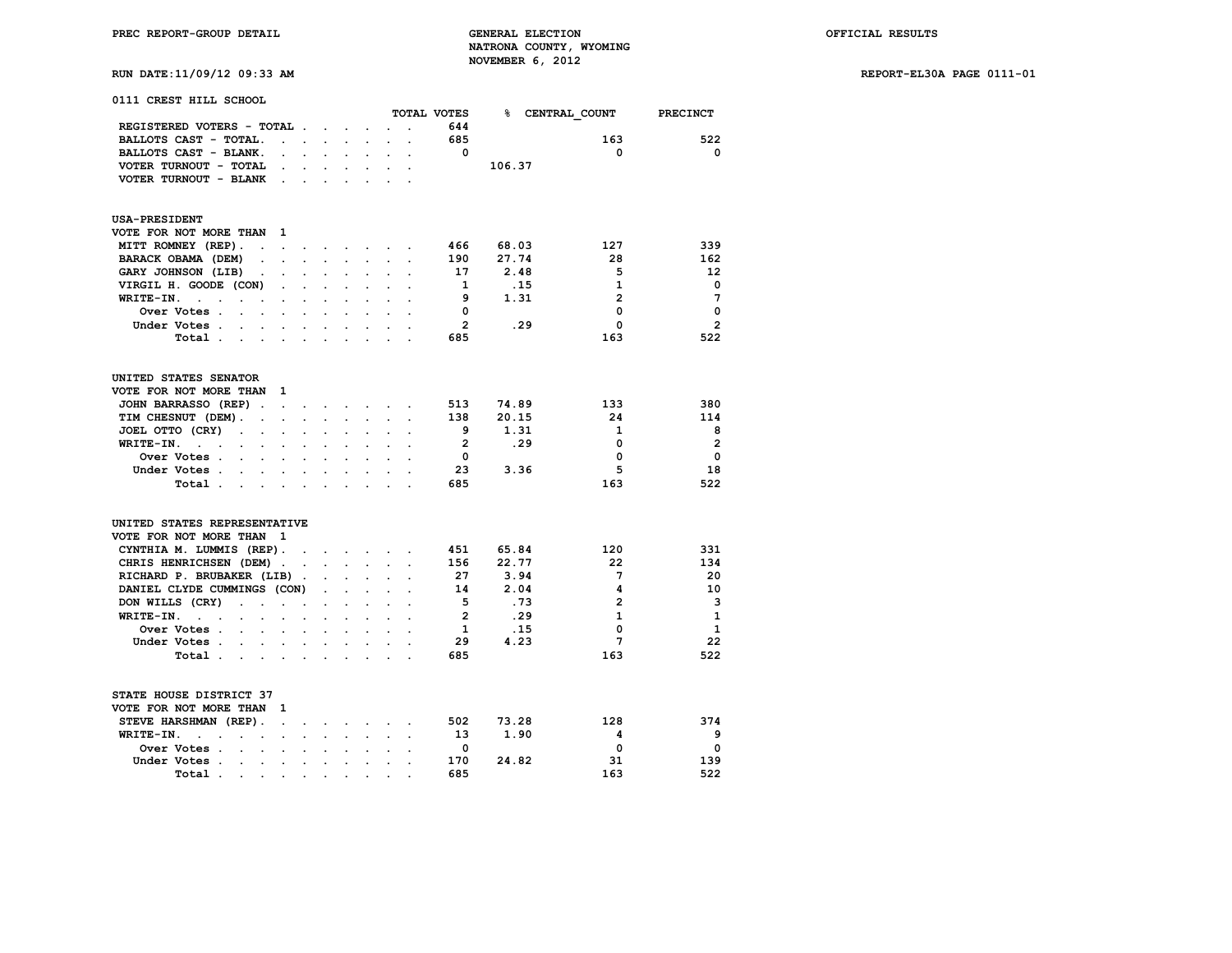**PREC REPORT-GROUP DETAIL GENERAL ELECTION OFFICIAL RESULTS NATRONA COUNTY, WYOMING RUN DATE:11/09/12 09:33 AM NOVEMBER 6, 2012** 

**RUN DATE:11/09/12 09:33 AM REPORT-EL30A PAGE 0111-02**

|  | $F = 0.01$ |  |
|--|------------|--|
|  |            |  |

# **0111 CREST HILL SCHOOL**

|                                                                                                                                               |                                                                                                                 |            |            |                      |        | TOTAL VOTES | ዱ     | CENTRAL COUNT | PRECINCT       |
|-----------------------------------------------------------------------------------------------------------------------------------------------|-----------------------------------------------------------------------------------------------------------------|------------|------------|----------------------|--------|-------------|-------|---------------|----------------|
| <b>BOCC</b>                                                                                                                                   |                                                                                                                 |            |            |                      |        |             |       |               |                |
| VOTE FOR NOT MORE THAN 2                                                                                                                      |                                                                                                                 |            |            |                      |        |             |       |               |                |
| FORREST CHADWICK (REP).                                                                                                                       | the contract of the contract of the contract of the contract of the contract of                                 |            |            |                      |        | 345         | 25.18 | 90            | 255            |
| MATT KEATING (REP)                                                                                                                            | the contract of the contract of the contract of the contract of the contract of the contract of the contract of |            |            |                      |        | 278         | 20.29 | 68            | 210            |
| GINO CERULLO (DEM)                                                                                                                            |                                                                                                                 |            |            |                      |        | 173         | 12.63 | 36            | 137            |
| TROY BRAY (CON)                                                                                                                               |                                                                                                                 |            |            |                      |        | 48          | 3.50  | 17            | 31             |
| LINDA BERGERON (CON).<br>the contract of the contract of the contract of the contract of the contract of                                      |                                                                                                                 |            |            |                      |        | 60          | 4.38  | 17            | 43             |
| KEITH B. GOODENOUGH (IND)                                                                                                                     |                                                                                                                 |            |            |                      |        | 199         | 14.53 | 46            | 153            |
| $WRITE-TN.$<br>the contract of the contract of the contract of the contract of the contract of the contract of the contract of                |                                                                                                                 | $\sim 100$ | $\sim 100$ |                      |        | 3           | .22   | $\mathbf{2}$  | 1              |
| Over Votes.<br>the contract of the contract of the contract of the contract of the contract of                                                |                                                                                                                 |            | $\cdot$    | $\sim$ $\sim$ $\sim$ |        | 6           | .44   | 4             | $\overline{2}$ |
| Under Votes.<br>$\sim 100$<br>the contract of the contract of the contract of the contract of the contract of the contract of the contract of |                                                                                                                 |            | $\cdot$    | $\sim$               | $\sim$ | 258         | 18.83 | 46            | 212            |
| Total .<br>the contract of the contract of the contract of the contract of the contract of the contract of the contract of                    |                                                                                                                 |            |            |                      |        | 1,370       |       | 326           | 1,044          |
|                                                                                                                                               |                                                                                                                 |            |            |                      |        |             |       |               |                |

### **CASPER CITY COUNCIL WARD 1 VOTE FOR NOT MORE THAN 2**

| VOTE FOR NOT MORE THAN Z |                                                                                                                 |  |  |  |       |       |          |          |
|--------------------------|-----------------------------------------------------------------------------------------------------------------|--|--|--|-------|-------|----------|----------|
| TIM HAMRE                |                                                                                                                 |  |  |  | 205   | 14.96 | 50       | 155      |
| BOB HOPKINS.             |                                                                                                                 |  |  |  | 297   | 21.68 | 78       | 219      |
| DANIEL SANDOVAL          |                                                                                                                 |  |  |  | 190   | 13.87 | 50       | 140      |
| GARRY YAKE               |                                                                                                                 |  |  |  | 170   | 12.41 | 52       | 118      |
| WRITE-IN.                |                                                                                                                 |  |  |  | 5     | .36   |          | 3        |
| Over Votes               |                                                                                                                 |  |  |  |       |       | $\Omega$ | $\Omega$ |
| Under Votes              |                                                                                                                 |  |  |  | 503   | 36.72 | 94       | 409      |
| Total .                  | the contract of the contract of the contract of the contract of the contract of the contract of the contract of |  |  |  | 1,370 |       | 326      | 1,044    |
|                          |                                                                                                                 |  |  |  |       |       |          |          |

# **CASPER COLLEGE DISTRICT BOARD OF TRUSTEE**

| VOTE FOR NOT MORE THAN 4                                                                                                        |  |  |  |       |       |     |          |
|---------------------------------------------------------------------------------------------------------------------------------|--|--|--|-------|-------|-----|----------|
| SCOTT BENNION                                                                                                                   |  |  |  | 271   | 9.89  | 63  | 208      |
| BOB DESPAIN.                                                                                                                    |  |  |  | 259   | 9.45  | 70  | 189      |
| LAUREN V. GRIFFITH                                                                                                              |  |  |  | 238   | 8.69  | 50  | 188      |
| BILL M. HAMBRICK                                                                                                                |  |  |  | 247   | 9.01  | 64  | 183      |
| MATTHEW A. LOUCKS.                                                                                                              |  |  |  | 217   | 7.92  | 56  | 161      |
| SUSAN D. MILLER                                                                                                                 |  |  |  | 246   | 8.98  | 56  | 190      |
| CLIFF WHITLOCK.                                                                                                                 |  |  |  | 162   | 5.91  | 41  | 121      |
| WRITE-IN.                                                                                                                       |  |  |  |       | .04   | 1   | $\Omega$ |
| Over Votes .<br>the contract of the contract of the contract of the contract of the contract of the contract of the contract of |  |  |  | 0     |       | 0   | $\Omega$ |
| Under Votes                                                                                                                     |  |  |  | 1,099 | 40.11 | 251 | 848      |
| Total .<br>the contract of the contract of the contract of the contract of the contract of the contract of the contract of      |  |  |  | 2,740 |       | 652 | 2,088    |

# **NATRONA COUNTY SCHOOL DIST NO 1**

|                                |                      |                                                                                 | 5                                               |                      |                      |         |         |         |                      |                |       |              |          |
|--------------------------------|----------------------|---------------------------------------------------------------------------------|-------------------------------------------------|----------------------|----------------------|---------|---------|---------|----------------------|----------------|-------|--------------|----------|
| DAVID S. BLAEDE                | $\ddot{\phantom{a}}$ |                                                                                 |                                                 |                      |                      |         |         |         |                      | 50             | 1.46  | 21           | 29       |
|                                |                      |                                                                                 |                                                 |                      |                      |         |         |         |                      | 207            | 6.04  | 65           | 142      |
| <b>GREGORY FLESVIG</b>         | $\sim$               |                                                                                 |                                                 |                      |                      |         |         |         |                      | 46             | 1.34  | 17           | 29       |
|                                |                      | $\sim$                                                                          |                                                 | $\sim$               |                      |         |         |         |                      | 185            | 5.40  | 43           | 142      |
| DANA HOWIE<br>$\sim$<br>$\sim$ |                      |                                                                                 | $\sim$                                          |                      |                      |         |         |         |                      | 160            | 4.67  | 33           | 127      |
| DONN MCCALL.                   |                      |                                                                                 | $\cdot$                                         |                      |                      |         |         |         |                      | 169            | 4.93  | 38           | 131      |
|                                |                      |                                                                                 |                                                 |                      | $\cdot$              | $\cdot$ |         |         |                      | 120            | 3.50  | 32           | 88       |
|                                |                      | $\ddot{\phantom{a}}$                                                            |                                                 | $\sim$               | $\sim$               | $\sim$  |         |         |                      | 156            | 4.55  | 34           | 122      |
| PAULA J. REID.                 | $\ddot{\phantom{a}}$ |                                                                                 |                                                 |                      | $\cdot$              |         |         |         |                      | 229            | 6.69  | 61           | 168      |
| MARC SMITH<br>$\sim$           |                      |                                                                                 |                                                 |                      |                      |         |         |         |                      | 170            | 4.96  | 55           | 115      |
|                                |                      |                                                                                 | $\cdot$                                         | $\cdot$              | $\bullet$            | $\cdot$ |         |         |                      | 182            | 5.31  | 57           | 125      |
| RITA WALSH.<br>$\sim$          | $\ddot{\phantom{a}}$ | $\sim$                                                                          | $\sim$                                          | $\ddot{\phantom{a}}$ | $\sim$               |         |         |         |                      | 315            | 9.20  | 75           | 240      |
| WRITE-IN.<br>$\sim$            |                      |                                                                                 |                                                 |                      |                      |         |         |         |                      | $\overline{2}$ | .06   | $\mathbf{2}$ | $\Omega$ |
| Over Votes.                    | $\overline{a}$       |                                                                                 | $\cdot$                                         |                      |                      |         |         |         |                      | 0              |       | 0            | $\Omega$ |
| Under Votes.                   |                      |                                                                                 | $\cdot$                                         |                      | $\bullet$            | $\cdot$ | $\cdot$ |         |                      | 1,434          | 41.87 | 282          | 1,152    |
| Total .                        | $\cdot$              | $\cdot$ .                                                                       | $\cdot$                                         | $\ddot{\phantom{0}}$ | $\ddot{\phantom{0}}$ | $\cdot$ | $\cdot$ | $\cdot$ | $\ddot{\phantom{0}}$ | 3,425          |       | 815          | 2,610    |
|                                |                      | ELIZABETH HORSCH.<br>MARK E. PETERSON<br>SHAWNNA PUNTENEY.<br>STEPHEN SPRECHER. | VOTE FOR NOT MORE THAN<br>KEVIN CHRISTOPHERSON. |                      | $\sim$<br>$\sim$     |         |         |         |                      |                |       |              |          |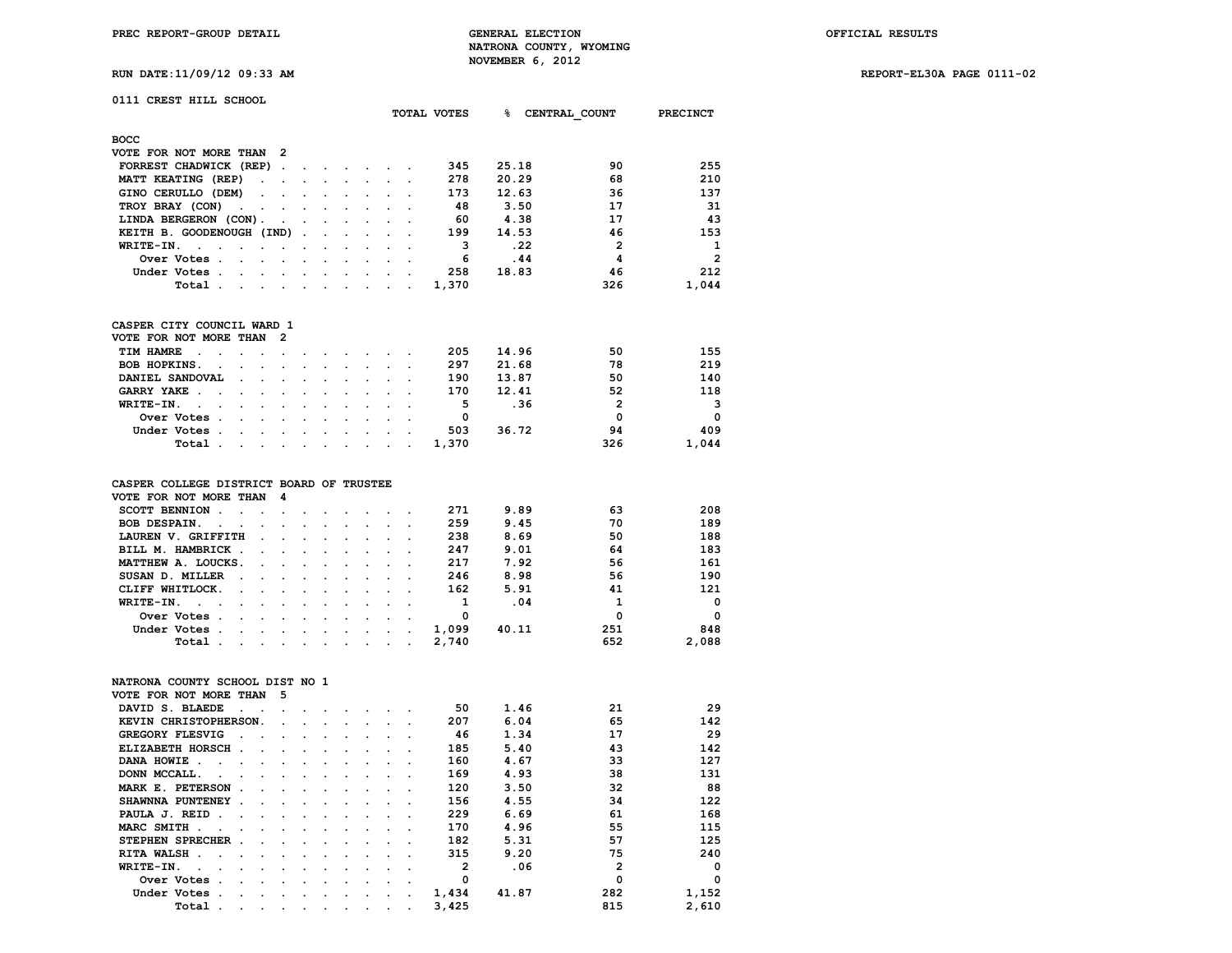| RUN DATE:11/09/12 09:33 AM |  |  |  |
|----------------------------|--|--|--|
|----------------------------|--|--|--|

|                                       | 0111 CREST HILL SCHOOL                                                                                                |                                               |                                                           |                                                               |                                                                      |                                  |                                    |                                                        |                                                                   |                      |                                         |                                | TOTAL VOTES 8 CENTRAL COUNT PRECINCT              |                                          |
|---------------------------------------|-----------------------------------------------------------------------------------------------------------------------|-----------------------------------------------|-----------------------------------------------------------|---------------------------------------------------------------|----------------------------------------------------------------------|----------------------------------|------------------------------------|--------------------------------------------------------|-------------------------------------------------------------------|----------------------|-----------------------------------------|--------------------------------|---------------------------------------------------|------------------------------------------|
|                                       | NC CONSERVATION DIST SUP-URBAN                                                                                        |                                               |                                                           |                                                               |                                                                      |                                  |                                    |                                                        |                                                                   |                      |                                         |                                |                                                   |                                          |
|                                       | VOTE FOR NOT MORE THAN                                                                                                |                                               |                                                           | 1                                                             |                                                                      |                                  |                                    |                                                        |                                                                   |                      |                                         |                                |                                                   |                                          |
|                                       | RICHARD HALLINGSTAD.                                                                                                  |                                               |                                                           | $\overline{a}$                                                |                                                                      |                                  | $\mathbf{r}$                       |                                                        | $\sim$ $\sim$ $\sim$                                              |                      | 419                                     | 61.17                          | 99                                                | 320                                      |
| WRITE-IN.                             | $\sim$<br>$\cdot$                                                                                                     | $\sim$                                        | $\ddot{\phantom{a}}$                                      | $\ddot{\phantom{0}}$                                          |                                                                      | $\ddot{\phantom{a}}$             | s.                                 | $\sim$                                                 | $\sim$                                                            | $\overline{a}$       | - 6                                     | .88                            | $\overline{\phantom{0}}$                          | $\overline{\mathbf{4}}$                  |
|                                       | Over Votes .                                                                                                          | $\sim$                                        | $\mathbf{r}$                                              |                                                               |                                                                      |                                  |                                    |                                                        |                                                                   |                      | $\Omega$                                |                                | $\mathbf{0}$                                      | $\mathbf{0}$                             |
|                                       | Under Votes                                                                                                           |                                               |                                                           | $\ddot{\phantom{a}}$                                          | $\ddot{\phantom{0}}$                                                 | $\sim$                           | $\mathbf{r}$                       | $\mathcal{L}^{\mathcal{L}}$                            | $\sim$                                                            | $\overline{a}$       | 260 - 10                                | 37.96                          | 62                                                | 198                                      |
|                                       | Total                                                                                                                 |                                               |                                                           |                                                               | $\sim$                                                               | $\ddot{\phantom{a}}$             | $\mathbf{L}$                       |                                                        | <b>Service</b>                                                    |                      | 685                                     |                                | 163                                               | 522                                      |
|                                       | NC CONSERVATION DIST SUP-ATLRG                                                                                        |                                               |                                                           |                                                               |                                                                      |                                  |                                    |                                                        |                                                                   |                      |                                         |                                |                                                   |                                          |
|                                       | VOTE FOR NOT MORE THAN                                                                                                |                                               |                                                           | 1                                                             |                                                                      |                                  |                                    |                                                        |                                                                   |                      |                                         |                                |                                                   |                                          |
| LEN L. CAMP.                          | $\ddot{\phantom{a}}$                                                                                                  | $\mathbb{Z}^2$                                | $\sim$                                                    | $\bullet$                                                     |                                                                      |                                  |                                    | $\sim$                                                 | $\sim$                                                            |                      | 413                                     | 60.29                          | 93                                                | 320                                      |
| WRITE-IN.                             | $\sim 10^{-11}$<br>$\overline{a}$                                                                                     |                                               | $\overline{a}$                                            |                                                               |                                                                      |                                  |                                    | $\sim$                                                 |                                                                   |                      | $\overline{\mathbf{4}}$                 | .58                            | $\overline{\mathbf{2}}$                           | $\overline{\mathbf{2}}$                  |
|                                       | Over Votes .                                                                                                          | $\sim$                                        | $\ddot{\phantom{a}}$                                      | $\overline{a}$                                                | $\ddot{\phantom{a}}$                                                 |                                  |                                    | $\ddot{\phantom{a}}$                                   |                                                                   |                      | $\mathbf{0}$                            |                                | $\mathbf 0$                                       | 0                                        |
|                                       | Under Votes.                                                                                                          |                                               |                                                           | $\cdot$ $\cdot$ $\cdot$ $\cdot$                               | $\ddot{\phantom{a}}$                                                 | $\ddot{\phantom{0}}$             | $\ddot{\phantom{a}}$               | $\sim$                                                 | $\mathbf{L}$                                                      |                      | 268                                     | 39.12                          | 68                                                | 200                                      |
|                                       | Total                                                                                                                 |                                               |                                                           |                                                               |                                                                      |                                  | $\mathcal{L}^{\text{max}}$         |                                                        | <b>All Street</b>                                                 |                      | 685                                     |                                | 163                                               | 522                                      |
|                                       |                                                                                                                       |                                               |                                                           |                                                               |                                                                      |                                  |                                    |                                                        |                                                                   |                      |                                         |                                |                                                   |                                          |
|                                       | NC CONSERVATION DIST SUP-RURAL<br>VOTE FOR NOT MORE THAN                                                              |                                               |                                                           | 1                                                             |                                                                      |                                  |                                    |                                                        |                                                                   |                      |                                         |                                |                                                   |                                          |
|                                       | DON PAVACK                                                                                                            | $\ddot{\phantom{a}}$                          | $\cdot$                                                   | $\ddot{\phantom{a}}$                                          | $\cdot$                                                              |                                  | $\ddot{\phantom{0}}$               | $\sim$                                                 | $\sim$                                                            | $\ddot{\phantom{a}}$ | 156                                     | 22.77                          | 32                                                | 124                                      |
|                                       | ROBERT M. SHELLARD                                                                                                    |                                               | $\cdot$                                                   | $\overline{a}$                                                |                                                                      | s.                               |                                    | $\mathbf{L}$                                           |                                                                   |                      | 204                                     | 29.78                          | 48                                                | 156                                      |
|                                       | $WRITE-IN.$                                                                                                           |                                               |                                                           |                                                               | $\ddot{\phantom{0}}$                                                 |                                  | $\mathbf{r}$                       |                                                        |                                                                   |                      | $\overline{2}$                          | .29                            | $\overline{2}$                                    | $\Omega$                                 |
|                                       | Over Votes                                                                                                            |                                               | $\ddot{\phantom{0}}$                                      | $\ddot{\phantom{0}}$                                          | $\ddot{\phantom{a}}$                                                 | $\cdot$                          | $\cdot$                            | $\ddot{\phantom{a}}$                                   |                                                                   |                      | $\overline{\mathbf{0}}$                 |                                | $\overline{\mathbf{0}}$                           | $\overline{\mathbf{0}}$                  |
|                                       | Under Votes.                                                                                                          |                                               |                                                           |                                                               |                                                                      |                                  |                                    |                                                        |                                                                   |                      | 323                                     | 47.15                          | 81                                                | 242                                      |
|                                       | Total                                                                                                                 |                                               |                                                           |                                                               | $\ddot{\phantom{a}}$                                                 |                                  |                                    |                                                        |                                                                   |                      | 685                                     |                                | 163                                               | 522                                      |
| <b>JUDGE PARK</b><br>YES<br>$NO.$ $.$ | VOTE FOR NOT MORE THAN<br>$\mathcal{L}^{\text{max}}$<br>$\sim$<br>$\cdot$<br>Over Votes .<br>Under Votes .<br>Total . | $\bullet$<br>$\ddot{\phantom{a}}$<br>$\cdots$ | $\bullet$<br>$\ddot{\phantom{0}}$<br>$\ddot{\phantom{0}}$ | - 1<br>$\sim$<br>$\ddot{\phantom{0}}$<br>$\ddot{\phantom{a}}$ | $\ddot{\phantom{0}}$<br>$\ddot{\phantom{0}}$<br>$\ddot{\phantom{a}}$ | $\overline{a}$<br>$\overline{a}$ | $\sim$<br>$\overline{a}$<br>$\sim$ | $\ddot{\phantom{0}}$<br>$\ddot{\phantom{0}}$<br>$\sim$ | $\mathcal{L}^{\text{max}}$ , $\mathcal{L}^{\text{max}}$<br>$\sim$ |                      | 490<br>94<br>$\mathbf{1}$<br>100<br>685 | 71.53<br>13.72<br>.15<br>14.60 | 122<br>23<br>$\overline{\mathbf{1}}$<br>17<br>163 | 368<br>71<br>$\overline{0}$<br>83<br>522 |
| <b>JUDGE WILKING</b>                  |                                                                                                                       |                                               |                                                           |                                                               |                                                                      |                                  |                                    |                                                        |                                                                   |                      |                                         |                                |                                                   |                                          |
|                                       | VOTE FOR NOT MORE THAN                                                                                                |                                               |                                                           | $\mathbf{1}$                                                  |                                                                      |                                  |                                    |                                                        |                                                                   |                      |                                         |                                |                                                   |                                          |
| YES<br>$\sim$                         | $\sim$<br>$\sim$<br>$\sim$                                                                                            | $\sim$                                        | $\sim$                                                    | $\sim$                                                        | $\ddot{\phantom{0}}$                                                 | $\sim$                           |                                    | and a strategic con-                                   |                                                                   | $\ddot{\phantom{a}}$ | 460                                     | 67.15                          | 112                                               | 348                                      |
| NO.                                   | $\mathcal{L}^{\mathcal{L}}$<br>$\sim$<br>$\cdot$                                                                      | $\ddot{\phantom{a}}$                          | $\ddot{\phantom{0}}$                                      | $\ddot{\phantom{0}}$                                          | $\ddot{\phantom{0}}$                                                 | $\ddot{\phantom{a}}$             | $\mathbf{r}$                       | $\sim$                                                 | $\sim$                                                            | $\mathbf{r}$         | 80                                      | 11.68                          | 24                                                | -56                                      |
|                                       | Over Votes .                                                                                                          |                                               |                                                           |                                                               |                                                                      |                                  |                                    |                                                        |                                                                   |                      | $\overline{\mathbf{0}}$                 |                                | $\overline{\mathbf{0}}$                           | $\overline{\mathbf{0}}$                  |
|                                       | Under Votes.                                                                                                          | $\sim$                                        | $\sim$                                                    | $\ddot{\phantom{a}}$                                          | $\ddot{\phantom{a}}$                                                 | $\ddot{\phantom{a}}$             | $\cdot$                            | $\ddot{\phantom{0}}$                                   |                                                                   |                      | 145                                     | 21.17                          | 27                                                | 118                                      |
|                                       | Total .                                                                                                               | $\sim$                                        | $\sim$                                                    | $\bullet$                                                     |                                                                      |                                  | $\cdot$                            |                                                        | $\cdot$                                                           |                      | 685                                     |                                | 163                                               | 522                                      |
| <b>JUDGE BROWN</b>                    |                                                                                                                       |                                               |                                                           |                                                               |                                                                      |                                  |                                    |                                                        |                                                                   |                      |                                         |                                |                                                   |                                          |
|                                       | VOTE FOR NOT MORE THAN 1                                                                                              |                                               |                                                           |                                                               |                                                                      |                                  |                                    |                                                        |                                                                   |                      |                                         |                                |                                                   |                                          |
| YES<br>$\sim$ $\sim$                  | $\sim$<br>$\sim$<br>$\ddot{\phantom{a}}$                                                                              | $\ddot{\phantom{a}}$                          | $\ddot{\phantom{a}}$                                      | $\sim$                                                        | $\ddot{\phantom{0}}$                                                 | $\ddot{\phantom{0}}$             | $\sim$                             |                                                        | <b>Service</b> State                                              | $\ddot{\phantom{a}}$ | 498                                     | 72.70                          | 122                                               | 376                                      |
| NO.<br>$\sim$                         | $\sim$<br>$\bullet$<br>$\ddot{\phantom{0}}$                                                                           | $\cdot$                                       | $\bullet$                                                 | $\ddot{\phantom{a}}$                                          | $\ddot{\phantom{0}}$                                                 | $\ddot{\phantom{0}}$             | $\ddot{\phantom{0}}$               | $\ddot{\phantom{0}}$                                   | $\bullet$                                                         |                      | 88                                      | 12.85                          | 22                                                | 66                                       |
|                                       | Over Votes .                                                                                                          |                                               |                                                           |                                                               |                                                                      |                                  |                                    |                                                        |                                                                   |                      | $\overline{\mathbf{0}}$                 |                                | $\overline{\phantom{0}}$                          | $\overline{\phantom{0}}$                 |
|                                       | Under Votes .                                                                                                         | $\cdot$                                       | $\ddot{\phantom{a}}$                                      | $\cdot$                                                       | $\ddot{\phantom{a}}$                                                 | $\ddot{\phantom{a}}$             | $\cdot$                            |                                                        |                                                                   |                      | 99                                      | 14.45                          | 19                                                | 80                                       |
|                                       | Total                                                                                                                 | the contract of the contract of               |                                                           |                                                               | $\bullet$                                                            | $\sim$                           |                                    |                                                        |                                                                   |                      | 685                                     |                                | 163                                               | 522                                      |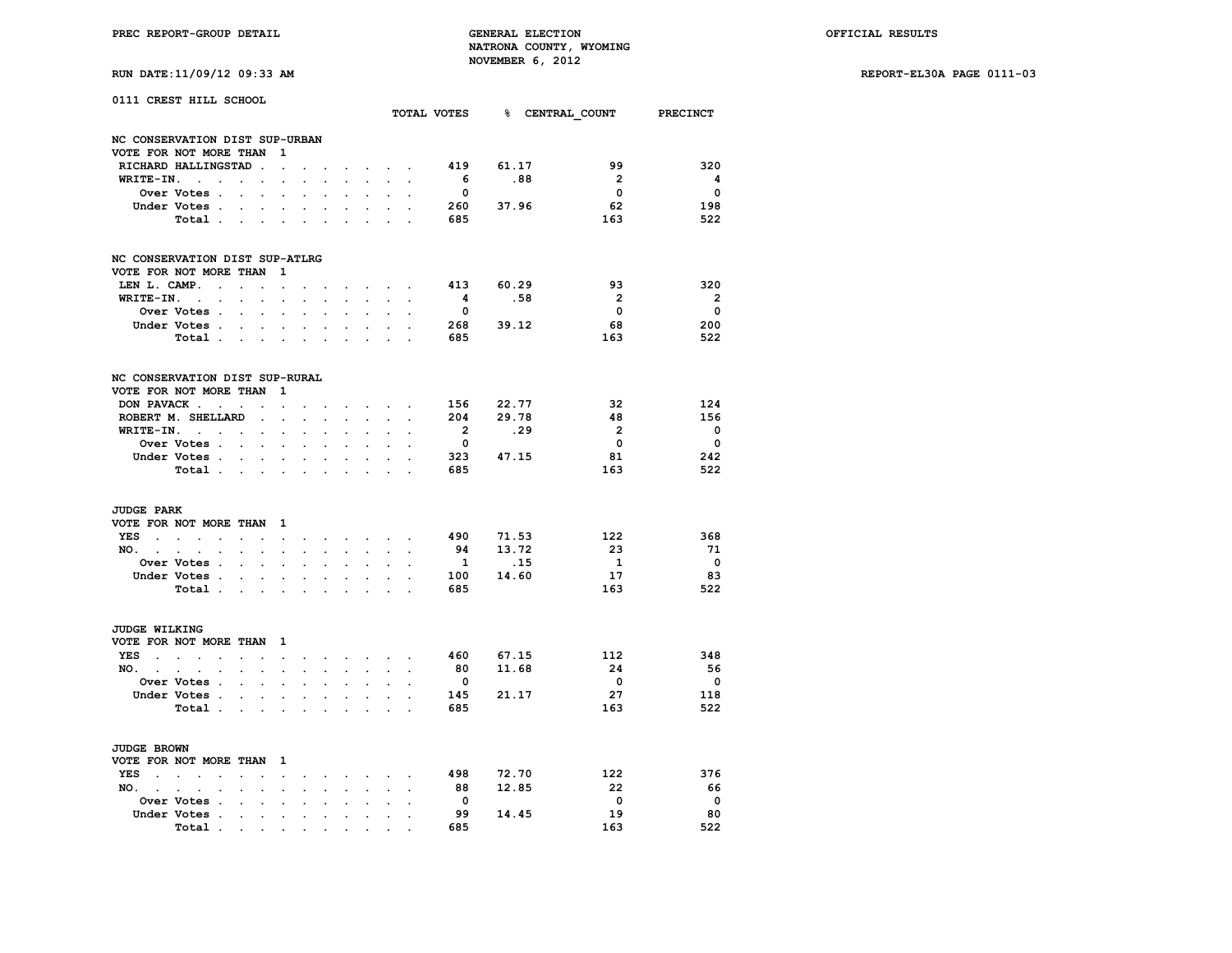|                                 | 0111 CREST HILL SCHOOL                                 |                                                                                               |                           |                      |                      |                      |                      |                                   |                                                                                                                                     |                | TOTAL VOTES              |       | % CENTRAL COUNT PRECINCT |                          |
|---------------------------------|--------------------------------------------------------|-----------------------------------------------------------------------------------------------|---------------------------|----------------------|----------------------|----------------------|----------------------|-----------------------------------|-------------------------------------------------------------------------------------------------------------------------------------|----------------|--------------------------|-------|--------------------------|--------------------------|
| <b>JUDGE HUBER</b>              |                                                        |                                                                                               |                           |                      |                      |                      |                      |                                   |                                                                                                                                     |                |                          |       |                          |                          |
|                                 | VOTE FOR NOT MORE THAN                                 |                                                                                               |                           | $\mathbf{1}$         |                      |                      |                      |                                   |                                                                                                                                     |                |                          |       |                          |                          |
| YES                             | the contract of the contract of the                    | $\ddot{\phantom{0}}$                                                                          |                           | $\ddot{\phantom{0}}$ |                      |                      |                      | <b>Contract Contract Contract</b> |                                                                                                                                     |                | 480                      | 70.07 | 113                      | 367                      |
| NO.                             |                                                        |                                                                                               |                           |                      |                      |                      |                      |                                   |                                                                                                                                     |                | 103                      | 15.04 | 33                       | - 70                     |
|                                 | Over Votes .                                           | $\ddot{\phantom{a}}$                                                                          | $\ddot{\phantom{a}}$      | $\ddot{\phantom{a}}$ | $\cdot$              | $\ddot{\phantom{a}}$ | $\ddot{\phantom{0}}$ | $\ddot{\phantom{0}}$              |                                                                                                                                     | $\overline{a}$ | - 0                      |       | $\overline{\phantom{0}}$ | $\overline{\phantom{0}}$ |
|                                 | Under Votes.                                           | $\cdot$                                                                                       |                           | $\bullet$            |                      | $\bullet$            |                      | $\ddot{\phantom{0}}$              |                                                                                                                                     |                | 102                      | 14.89 | 17                       | 85                       |
|                                 | Total.                                                 | $\mathbf{r}$                                                                                  | $\sim$                    | $\sim$               | $\mathbf{r}$         | $\overline{a}$       | $\overline{a}$       | ÷                                 |                                                                                                                                     |                | 685                      |       | 163                      | 522                      |
| C-AMEND-A                       |                                                        |                                                                                               |                           |                      |                      |                      |                      |                                   |                                                                                                                                     |                |                          |       |                          |                          |
|                                 | VOTE FOR NOT MORE THAN 1                               |                                                                                               |                           |                      |                      |                      |                      |                                   |                                                                                                                                     |                |                          |       |                          |                          |
| FOR                             | $\sim$<br>$\mathbf{r}$                                 | $\ddot{\phantom{0}}$                                                                          | $\ddot{\phantom{a}}$      | $\ddot{\phantom{0}}$ |                      |                      | $\ddot{\phantom{0}}$ | $\sim$                            |                                                                                                                                     |                | 457                      | 66.72 | 120                      | 337                      |
| <b>AGAINST.</b>                 | $\sim$ $\sim$                                          | $\sim$                                                                                        | $\mathbf{r}$              | $\ddot{\phantom{a}}$ | $\sim$               | $\sim$               | $\ddot{\phantom{0}}$ | $\ddot{\phantom{0}}$              | $\ddot{\phantom{a}}$                                                                                                                | $\cdot$        | 170                      | 24.82 | 31                       | 139                      |
|                                 | Over Votes .                                           | $\mathbf{r}$                                                                                  | $\sim$                    |                      |                      |                      |                      |                                   |                                                                                                                                     |                | $\overline{\phantom{0}}$ |       | $\overline{\mathbf{0}}$  | $\overline{\mathbf{0}}$  |
|                                 | Under Votes .                                          | $\sim$                                                                                        | $\mathbf{r}$              | $\ddot{\phantom{0}}$ | $\ddot{\phantom{a}}$ | $\ddot{\phantom{0}}$ | $\overline{a}$       | $\mathbf{r}$                      |                                                                                                                                     |                | -58                      | 8.47  | 12                       | - 46                     |
|                                 | Total                                                  |                                                                                               |                           |                      |                      |                      | $\ddot{\phantom{0}}$ | $\sim$                            | $\ddot{\phantom{0}}$                                                                                                                |                | 685                      |       | 163                      | 522                      |
|                                 |                                                        |                                                                                               |                           |                      |                      |                      |                      |                                   |                                                                                                                                     |                |                          |       |                          |                          |
| C-AMEND-B                       |                                                        |                                                                                               |                           |                      |                      |                      |                      |                                   |                                                                                                                                     |                |                          |       |                          |                          |
|                                 | VOTE FOR NOT MORE THAN                                 |                                                                                               |                           | $\mathbf{1}$         |                      |                      |                      |                                   |                                                                                                                                     |                |                          |       |                          |                          |
| FOR<br><b>Contract Contract</b> | $\ddot{\phantom{a}}$<br>$\ddot{\phantom{1}}$<br>$\sim$ | $\sim$ $\sim$                                                                                 |                           | $\sim$               | $\ddot{\phantom{0}}$ |                      |                      |                                   | $\begin{array}{cccccccccccccc} \bullet & \bullet & \bullet & \bullet & \bullet & \bullet & \bullet & \bullet & \bullet \end{array}$ |                | 515                      | 75.18 | 131                      | 384                      |
| <b>AGAINST.</b>                 | $\ddot{\phantom{0}}$<br>$\sim$                         | $\sim$                                                                                        | $\ddot{\phantom{0}}$      | $\bullet$            |                      | $\ddot{\phantom{0}}$ |                      | $\ddot{\phantom{0}}$              |                                                                                                                                     |                | 111                      | 16.20 | 24                       | -87                      |
|                                 | <b>Over Votes</b> .                                    | $\sim$                                                                                        | $\mathbf{r}$              | $\ddot{\phantom{a}}$ | $\cdot$              |                      |                      |                                   |                                                                                                                                     |                | $\overline{\phantom{0}}$ |       | $\overline{\mathbf{0}}$  | $\overline{\phantom{0}}$ |
|                                 | Under Votes .                                          | $\sim$                                                                                        | $\ddot{\phantom{0}}$      | $\ddot{\phantom{0}}$ | $\ddot{\phantom{0}}$ | $\overline{a}$       | $\ddot{\phantom{0}}$ | $\ddot{\phantom{0}}$              |                                                                                                                                     |                | 59                       | 8.61  | 8                        | -51                      |
|                                 | Total.                                                 | $\ddot{\phantom{0}}$                                                                          | $\ddot{\phantom{a}}$      |                      |                      |                      |                      | $\ddot{\phantom{0}}$              |                                                                                                                                     |                | 685                      |       | 163                      | 522                      |
| C-AMEND-C                       |                                                        |                                                                                               |                           |                      |                      |                      |                      |                                   |                                                                                                                                     |                |                          |       |                          |                          |
|                                 | VOTE FOR NOT MORE THAN                                 |                                                                                               |                           | $\mathbf{1}$         |                      |                      |                      |                                   |                                                                                                                                     |                |                          |       |                          |                          |
| FOR<br>$\sim$ $\sim$            | $\sim$ $\sim$<br>$\overline{\phantom{a}}$              | $\cdot$                                                                                       |                           |                      |                      |                      | $\ddot{\phantom{a}}$ | <b>Contract Contract Contract</b> |                                                                                                                                     |                | 329                      | 48.03 | 84                       | 245                      |
| <b>AGAINST.</b>                 | $\cdot$<br>$\ddot{\phantom{a}}$                        |                                                                                               | $\ddot{\phantom{a}}$      | $\cdot$              |                      |                      | $\ddot{\phantom{a}}$ | $\ddot{\phantom{0}}$              |                                                                                                                                     |                | 273                      | 39.85 | 67                       | 206                      |
|                                 | <b>Over Votes .</b>                                    |                                                                                               | $\sim$ $\sim$             | $\ddot{\phantom{a}}$ | $\ddot{\phantom{a}}$ | $\ddot{\phantom{a}}$ |                      | $\ddot{\phantom{a}}$              |                                                                                                                                     |                | - 0                      |       | $\overline{\mathbf{0}}$  | $\overline{\phantom{0}}$ |
|                                 | Under Votes.                                           | $\ddot{\phantom{0}}$                                                                          | $\ddot{\phantom{a}}$      |                      |                      |                      |                      | $\ddot{\phantom{0}}$              |                                                                                                                                     |                | 83                       | 12.12 | 12 <sup>2</sup>          | 71                       |
|                                 | Total.                                                 | $\sim$                                                                                        | $\sim$                    | $\sim$               | $\sim$               | $\sim$               | $\ddot{\phantom{0}}$ | $\ddot{\phantom{0}}$              | $\overline{a}$                                                                                                                      |                | 685                      |       | 163                      | 522                      |
| LIBRARY                         |                                                        |                                                                                               |                           |                      |                      |                      |                      |                                   |                                                                                                                                     |                |                          |       |                          |                          |
|                                 | VOTE FOR NOT MORE THAN 1                               |                                                                                               |                           |                      |                      |                      |                      |                                   |                                                                                                                                     |                |                          |       |                          |                          |
|                                 | FOR THE COUNTY SPECIFIC PURP                           |                                                                                               |                           |                      |                      |                      |                      |                                   |                                                                                                                                     |                | 390                      | 56.93 | 88                       | 302                      |
|                                 | AGAINST THE COUNTY SPECIFIC                            |                                                                                               |                           |                      |                      | $\cdot$              |                      | $\sim$ $\sim$ $\sim$              |                                                                                                                                     |                | 279                      | 40.73 | 71                       | 208                      |
|                                 | Over Votes .                                           | $\ddot{\phantom{0}}$                                                                          | $\ddot{\phantom{a}}$      | $\sim$               | $\ddot{\phantom{a}}$ |                      |                      |                                   |                                                                                                                                     |                | $\overline{\phantom{0}}$ |       | $\overline{\mathbf{0}}$  | $\overline{\phantom{0}}$ |
|                                 | Under Votes.                                           |                                                                                               | $\mathbf{r} = \mathbf{r}$ | $\sim$ $\sim$        |                      | $\ddot{\phantom{a}}$ | $\cdot$              | $\ddot{\phantom{0}}$              |                                                                                                                                     |                | 16                       | 2.34  | 4                        | 12                       |
|                                 | Total.                                                 |                                                                                               |                           |                      |                      |                      |                      |                                   |                                                                                                                                     |                | 685                      |       | 163                      | 522                      |
|                                 |                                                        | $\mathcal{A}$ , and $\mathcal{A}$ , and $\mathcal{A}$ , and $\mathcal{A}$ , and $\mathcal{A}$ |                           |                      |                      |                      | $\bullet$            | $\bullet$                         |                                                                                                                                     |                |                          |       |                          |                          |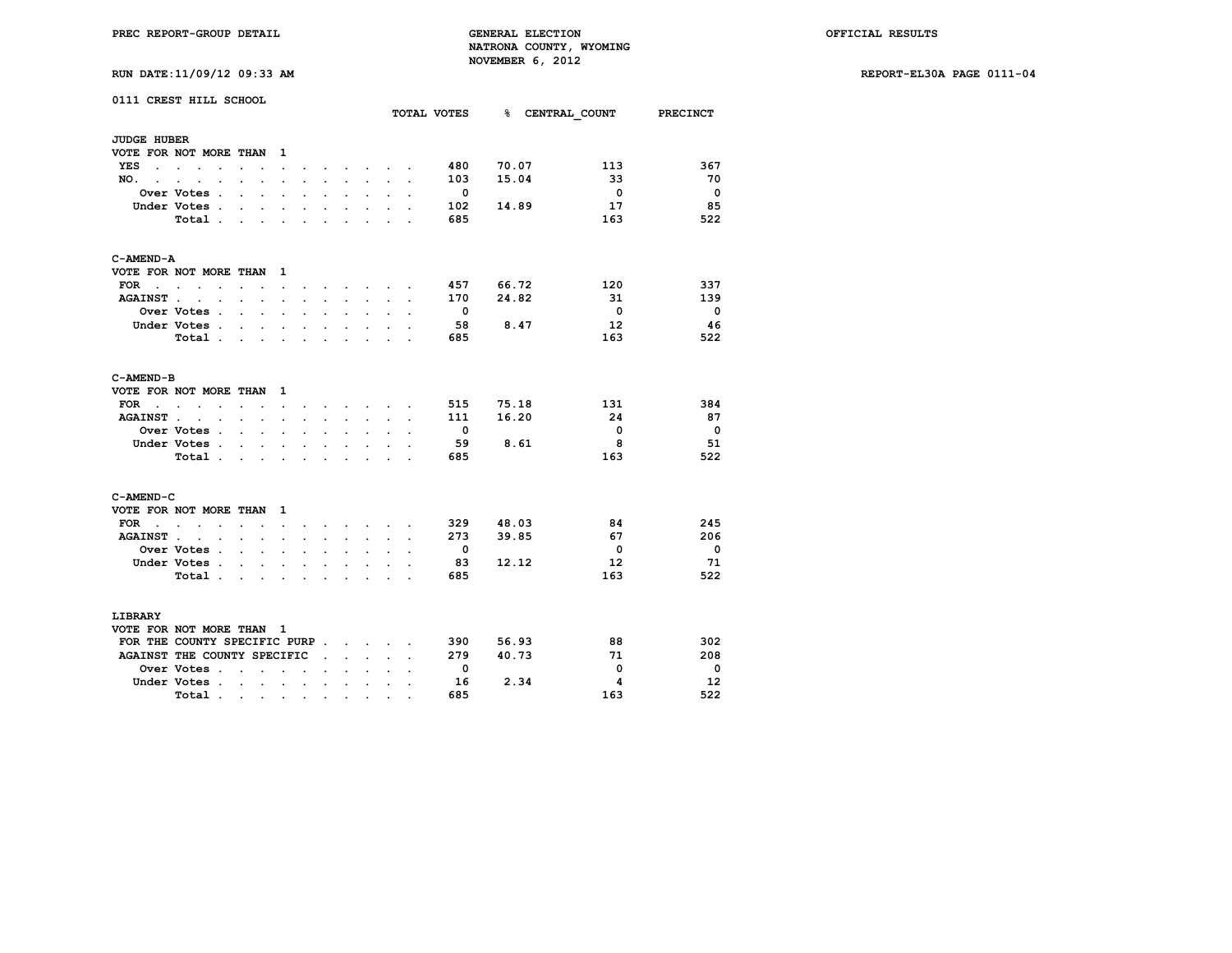**RUN DATE:11/09/12 09:33 AM REPORT-EL30A PAGE 0112-01**

| 0112 WILLARD SCHOOL                                                       |                                              |                                                          |                      |                                                                                               |                                        |                                                                                                                 |                         |                                      |                         |                          |
|---------------------------------------------------------------------------|----------------------------------------------|----------------------------------------------------------|----------------------|-----------------------------------------------------------------------------------------------|----------------------------------------|-----------------------------------------------------------------------------------------------------------------|-------------------------|--------------------------------------|-------------------------|--------------------------|
|                                                                           |                                              |                                                          |                      |                                                                                               |                                        |                                                                                                                 |                         | TOTAL VOTES 8 CENTRAL COUNT PRECINCT |                         |                          |
| REGISTERED VOTERS - TOTAL                                                 |                                              |                                                          |                      | $\mathcal{L}_{\text{max}}$                                                                    |                                        | $\sim$                                                                                                          | 315                     |                                      |                         |                          |
| BALLOTS CAST - TOTAL.                                                     | <b>Carl Carl Control</b>                     | $\sim$                                                   | $\sim$               | $\cdot$                                                                                       | $\mathbf{a}$ .                         | $\sim$                                                                                                          | 373                     |                                      | 79                      | 294                      |
| BALLOTS CAST - BLANK.                                                     | $\ddot{\phantom{0}}$                         | $\mathbf{L}^{\text{max}}$<br>$\sim$                      |                      |                                                                                               |                                        |                                                                                                                 | $\overline{\mathbf{0}}$ |                                      | $\mathbf{0}$            | $\overline{\phantom{0}}$ |
| VOTER TURNOUT - TOTAL<br>$\ddot{\phantom{0}}$                             | $\ddot{\phantom{a}}$                         | $\mathbf{r}$                                             |                      | $\ddot{\phantom{0}}$                                                                          | $\ddot{\phantom{a}}$                   | $\sim$                                                                                                          |                         | 118.41                               |                         |                          |
| VOTER TURNOUT - BLANK                                                     |                                              | $\mathcal{L}^{\text{max}}$                               |                      |                                                                                               |                                        |                                                                                                                 |                         |                                      |                         |                          |
| <b>USA-PRESIDENT</b>                                                      |                                              |                                                          |                      |                                                                                               |                                        |                                                                                                                 |                         |                                      |                         |                          |
| VOTE FOR NOT MORE THAN<br>$\mathbf{1}$                                    |                                              |                                                          |                      |                                                                                               |                                        |                                                                                                                 |                         |                                      |                         |                          |
| MITT ROMNEY (REP).                                                        |                                              |                                                          |                      |                                                                                               |                                        |                                                                                                                 | 216                     | 57.91                                | 36                      | 180                      |
|                                                                           | $\mathbf{L}^{\text{max}}$                    | $\ddot{\phantom{0}}$                                     | $\ddot{\phantom{0}}$ | $\sim$                                                                                        | $\ddot{\phantom{0}}$                   | $\ddot{\phantom{0}}$                                                                                            | 126                     |                                      | 36                      | 90                       |
| BARACK OBAMA (DEM)<br>$\sim$<br>$\sim$ $\sim$                             |                                              | $\mathbf{r}$<br>$\bullet$                                | $\ddot{\phantom{a}}$ | $\ddot{\phantom{0}}$                                                                          | $\bullet$                              | $\cdot$                                                                                                         |                         | 33.78                                |                         |                          |
| GARY JOHNSON (LIB) .<br>$\sim$                                            |                                              |                                                          |                      |                                                                                               |                                        |                                                                                                                 | 19                      | 5.09                                 | $\overline{2}$          | 17                       |
| VIRGIL H. GOODE (CON)<br>$\sim$                                           | $\ddot{\phantom{a}}$                         | $\ddot{\phantom{0}}$                                     | $\ddot{\phantom{a}}$ | $\ddot{\phantom{0}}$                                                                          | $\ddot{\phantom{0}}$                   | $\sim$                                                                                                          | $\overline{\mathbf{3}}$ | .80                                  | $\overline{2}$          | $\mathbf{1}$             |
| WRITE-IN.<br>$\sim$<br>$\sim 100$ km s $^{-1}$<br>$\cdot$                 |                                              | $\mathbf{L}^{\text{max}}$<br>$\mathcal{L}^{\mathcal{L}}$ | $\sim$               | $\sim$                                                                                        | $\cdot$                                | $\sim 100$                                                                                                      | - 3                     | .80                                  | $\overline{2}$          | - 1                      |
| Over Votes .<br>$\sim$<br>$\ddot{\phantom{0}}$                            | $\ddot{\phantom{a}}$                         | $\ddot{\phantom{a}}$                                     |                      |                                                                                               | $\cdot$                                | $\sim$                                                                                                          | $\overline{\mathbf{2}}$ | .54                                  | 1                       | - 1                      |
| Under Votes                                                               |                                              | $\mathbf{L}$<br>$\sim$                                   |                      |                                                                                               | $\sim$ $\sim$ $\sim$                   |                                                                                                                 | $\overline{\mathbf{4}}$ | 1.07                                 | $\overline{\mathbf{0}}$ | -4                       |
| Total<br>$\sim$                                                           |                                              |                                                          |                      |                                                                                               |                                        |                                                                                                                 | 373                     |                                      | 79                      | 294                      |
| UNITED STATES SENATOR                                                     |                                              |                                                          |                      |                                                                                               |                                        |                                                                                                                 |                         |                                      |                         |                          |
| VOTE FOR NOT MORE THAN 1                                                  |                                              |                                                          |                      |                                                                                               |                                        |                                                                                                                 |                         |                                      |                         |                          |
| JOHN BARRASSO (REP).                                                      |                                              |                                                          |                      |                                                                                               |                                        | $\mathcal{A}$ and $\mathcal{A}$ are all $\mathcal{A}$ and $\mathcal{A}$ are all $\mathcal{A}$ and $\mathcal{A}$ |                         | 243 65.15                            | 40                      | 203                      |
| TIM CHESNUT (DEM).<br>$\sim$                                              | $\ddot{\phantom{0}}$                         | $\ddot{\phantom{0}}$<br>$\mathbf{L}^{\text{max}}$        | $\ddot{\phantom{a}}$ | $\sim$                                                                                        | $\sim$                                 | $\ddot{\phantom{0}}$                                                                                            | 105                     | 28.15                                | 35                      | - 70                     |
| JOEL OTTO (CRY)<br>$\sim$<br>$\ddot{\phantom{0}}$                         | $\bullet$<br>$\ddot{\phantom{a}}$            | $\ddot{\phantom{a}}$                                     |                      | $\ddot{\phantom{a}}$                                                                          | $\ddot{\phantom{0}}$                   | $\ddot{\phantom{a}}$                                                                                            | - 9                     | 2.41                                 | $\overline{\mathbf{2}}$ | $\overline{7}$           |
| $WRITE-IN.$<br>$\ddot{\phantom{a}}$<br>$\ddot{\phantom{a}}$               |                                              |                                                          |                      |                                                                                               | $\ddot{\phantom{0}}$                   | $\sim$                                                                                                          | $\mathbf{1}$            | .27                                  | $\mathbf{0}$            | $\overline{\mathbf{1}}$  |
| Over Votes .<br>$\sim$                                                    |                                              |                                                          |                      |                                                                                               |                                        | $\sim$                                                                                                          | $\mathbf{1}$            | .27                                  | $\mathbf{1}$            | $\overline{\mathbf{0}}$  |
|                                                                           |                                              | $\sim$                                                   |                      | $\mathbf{r}$ and $\mathbf{r}$ and $\mathbf{r}$                                                |                                        | $\sim$                                                                                                          | 14                      | 3.75                                 | $\mathbf{1}$            | 13                       |
| Under Votes                                                               |                                              | $\sim$                                                   |                      |                                                                                               |                                        |                                                                                                                 | 373                     |                                      | 79                      | 294                      |
| Total.<br>and the state of the state of                                   |                                              |                                                          |                      |                                                                                               |                                        |                                                                                                                 |                         |                                      |                         |                          |
| UNITED STATES REPRESENTATIVE                                              |                                              |                                                          |                      |                                                                                               |                                        |                                                                                                                 |                         |                                      |                         |                          |
| VOTE FOR NOT MORE THAN 1                                                  |                                              |                                                          |                      |                                                                                               |                                        |                                                                                                                 |                         |                                      |                         |                          |
| CYNTHIA M. LUMMIS (REP).                                                  | $\sim$                                       |                                                          |                      | $\bullet$ . In the case of the contract $\bullet$                                             |                                        |                                                                                                                 | 210                     | 56.30                                | 35                      | 175                      |
| CHRIS HENRICHSEN (DEM).                                                   |                                              | $\sim$                                                   | $\sim$               | $\mathbf{r}$                                                                                  | $\sim 10^{-1}$ km s $^{-1}$            |                                                                                                                 | 107                     | 28.69                                | 36                      | - 71                     |
| RICHARD P. BRUBAKER (LIB).                                                |                                              | $\sim$                                                   |                      |                                                                                               |                                        |                                                                                                                 | 14                      | 3.75                                 | 3                       | 11                       |
| DANIEL CLYDE CUMMINGS (CON)                                               |                                              | $\sim$                                                   |                      | $\sim$                                                                                        | $\mathbf{r}$                           |                                                                                                                 | 10                      | 2.68                                 | $\mathbf{1}$            | -9                       |
| DON WILLS (CRY)<br>$\ddot{\phantom{0}}$<br>$\sim$<br>$\ddot{\phantom{a}}$ | $\sim$                                       | $\bullet$                                                | $\ddot{\phantom{a}}$ | $\ddot{\phantom{0}}$                                                                          | $\ddot{\phantom{0}}$                   | $\sim$                                                                                                          | 10                      | 2.68                                 | 3                       | $\overline{7}$           |
| $WRITE-TN.$<br>$\ddot{\phantom{a}}$<br>$\ddot{\phantom{a}}$               | $\ddot{\phantom{a}}$                         | $\sim$                                                   |                      |                                                                                               |                                        |                                                                                                                 | $\mathbf{1}$            | .27                                  | $\mathbf 0$             | $\mathbf{1}$             |
| Over Votes .                                                              |                                              |                                                          |                      |                                                                                               |                                        |                                                                                                                 | $\mathbf{1}$            | .27                                  | $\mathbf 0$             | $\mathbf{1}$             |
| Under Votes                                                               |                                              |                                                          |                      |                                                                                               | $\mathbf{z} = \mathbf{z} + \mathbf{z}$ |                                                                                                                 | 20                      | 5.36                                 | $\mathbf{1}$            | 19                       |
|                                                                           |                                              | and the state of the state                               |                      |                                                                                               |                                        | $\sim$                                                                                                          | 373                     |                                      | 79                      | 294                      |
| Total<br>$\mathcal{L}^{\text{max}}$                                       |                                              |                                                          |                      |                                                                                               |                                        |                                                                                                                 |                         |                                      |                         |                          |
| STATE SENATE DISTRICT 28                                                  |                                              |                                                          |                      |                                                                                               |                                        |                                                                                                                 |                         |                                      |                         |                          |
| VOTE FOR NOT MORE THAN<br>$\mathbf{1}$                                    |                                              |                                                          |                      |                                                                                               |                                        |                                                                                                                 |                         |                                      |                         |                          |
| JIM ANDERSON (REP)<br>$\ddot{\phantom{a}}$                                | $\ddot{\phantom{a}}$<br>$\ddot{\phantom{0}}$ | $\ddot{\phantom{0}}$                                     |                      | $\sim$ $\sim$ $\sim$                                                                          |                                        | $\sim$                                                                                                          | 204                     | 54.69                                | 38                      | 166                      |
| KIM HOLLOWAY (DEM)<br>$\sim$ $\sim$<br>$\blacksquare$                     |                                              |                                                          |                      |                                                                                               |                                        |                                                                                                                 | 135                     | 36.19                                | 35                      | 100                      |
| WRITE-IN.<br>$\sim$ $\sim$                                                |                                              |                                                          |                      |                                                                                               |                                        |                                                                                                                 | $\overline{\mathbf{0}}$ |                                      | $\overline{\mathbf{0}}$ | $\overline{\phantom{0}}$ |
| Over Votes                                                                |                                              |                                                          |                      |                                                                                               |                                        |                                                                                                                 | $\overline{\mathbf{0}}$ |                                      | $\mathbf 0$             | $\overline{\mathbf{0}}$  |
| Under Votes .                                                             | $\bullet$                                    |                                                          | $\ddot{\phantom{a}}$ | $\ddot{\phantom{0}}$                                                                          |                                        |                                                                                                                 | 34                      | 9.12                                 | 6                       | 28                       |
| Total                                                                     |                                              | $\sim$<br>$\sim$                                         | $\sim$               | $\ddot{\phantom{0}}$                                                                          | $\ddot{\phantom{0}}$                   | $\ddot{\phantom{a}}$                                                                                            | 373                     |                                      | 79                      | 294                      |
| STATE HOUSE DISTRICT 56                                                   |                                              |                                                          |                      |                                                                                               |                                        |                                                                                                                 |                         |                                      |                         |                          |
| VOTE FOR NOT MORE THAN<br>1                                               |                                              |                                                          |                      |                                                                                               |                                        |                                                                                                                 |                         |                                      |                         |                          |
| TIM STUBSON (REP).<br>$\sim$ $\sim$                                       | $\ddot{\phantom{a}}$<br>$\ddot{\phantom{0}}$ | $\ddot{\phantom{0}}$                                     |                      | $\mathbf{r} = \mathbf{r} \cdot \mathbf{r}$ , where $\mathbf{r} = \mathbf{r} \cdot \mathbf{r}$ |                                        |                                                                                                                 |                         | 258 69.17                            | 43                      | 215                      |
| WRITE-IN.<br>$\sim$<br>$\ddot{\phantom{0}}$                               | $\ddot{\phantom{a}}$                         |                                                          |                      |                                                                                               |                                        | $\ddot{\phantom{0}}$                                                                                            | $_{\rm 8}$              | 2.14                                 | $\overline{2}$          | - 6                      |
| Over Votes .<br>$\sim$<br><b>Contract Contract</b>                        |                                              | <b>All Cards</b>                                         |                      |                                                                                               |                                        | and the company of the company                                                                                  | $\mathbf{1}$            | .27                                  | $\mathbf{1}$            | $\overline{\phantom{0}}$ |
| Under Votes .                                                             |                                              |                                                          |                      |                                                                                               |                                        |                                                                                                                 | 106                     | 28.42                                | 33                      | 73                       |

 **Total . . . . . . . . . . 373 79 294**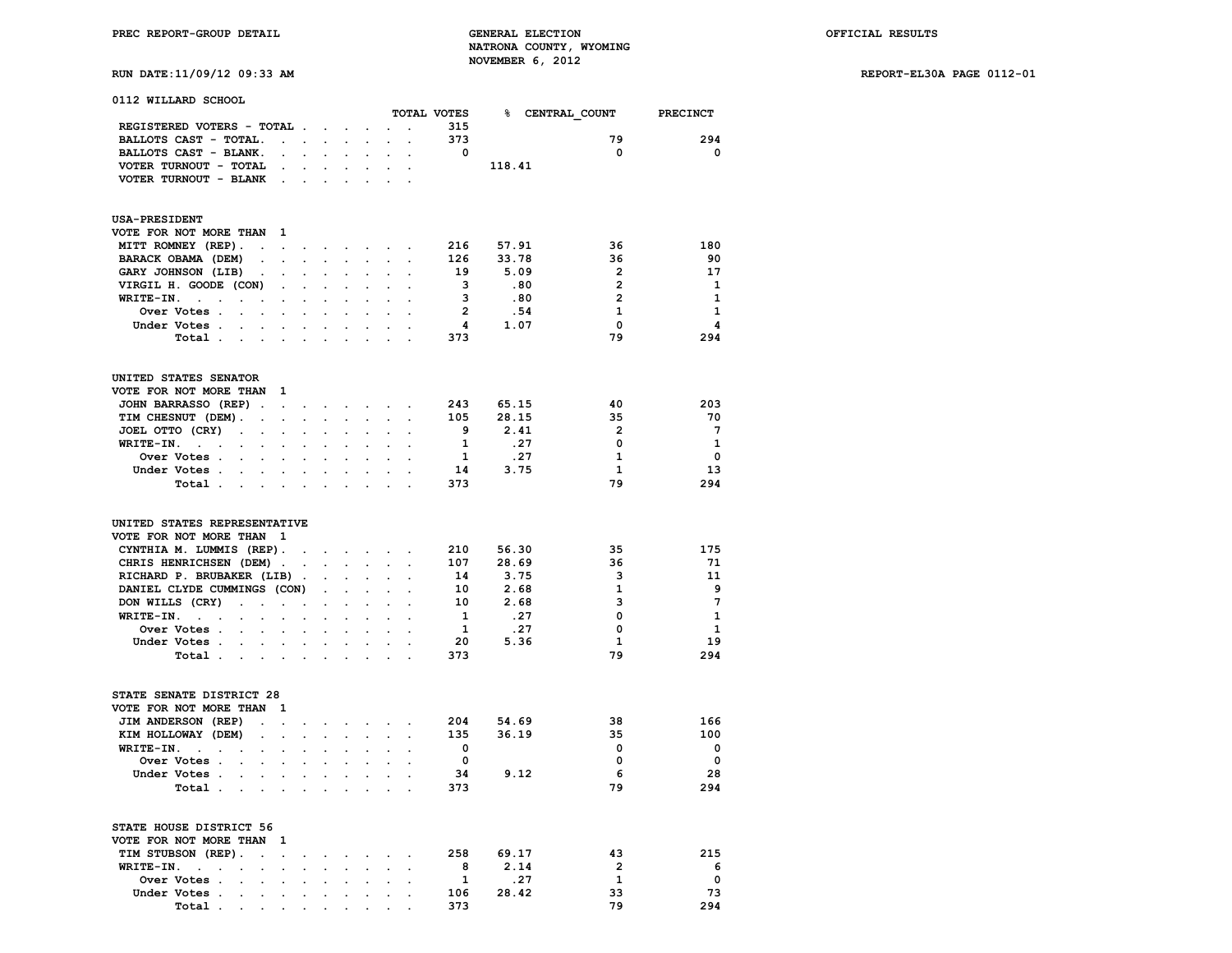**TOTAL VOTES % CENTRAL\_COUNT PRECINCT**

**RUN DATE:11/09/12 09:33 AM REPORT-EL30A PAGE 0112-02**

|  | 0112 WILLARD SCHOOL |  |
|--|---------------------|--|
|  |                     |  |
|  |                     |  |

| <b>BOCC</b>                                                                                                                                                                                                                                        |  |  |  |     |       |     |                |
|----------------------------------------------------------------------------------------------------------------------------------------------------------------------------------------------------------------------------------------------------|--|--|--|-----|-------|-----|----------------|
| VOTE FOR NOT MORE THAN 2                                                                                                                                                                                                                           |  |  |  |     |       |     |                |
| FORREST CHADWICK (REP)                                                                                                                                                                                                                             |  |  |  | 113 | 15.15 | 24  | 89             |
| MATT KEATING (REP)                                                                                                                                                                                                                                 |  |  |  | 147 | 19.71 | 23  | 124            |
| GINO CERULLO (DEM)                                                                                                                                                                                                                                 |  |  |  | 113 | 15.15 | 34  | 79             |
| TROY BRAY (CON)                                                                                                                                                                                                                                    |  |  |  | 29  | 3.89  | 4   | 25             |
| LINDA BERGERON (CON).                                                                                                                                                                                                                              |  |  |  | 44  | 5.90  | 8   | 36             |
| KEITH B. GOODENOUGH (IND)                                                                                                                                                                                                                          |  |  |  | 142 | 19.03 | 29  | 113            |
| WRITE-IN.                                                                                                                                                                                                                                          |  |  |  |     | .13   | 0   | 1              |
| Over Votes                                                                                                                                                                                                                                         |  |  |  | 2   | .27   | 0   | $\overline{2}$ |
| Under Votes .<br>$\mathbf{r}$ . The contribution of the contribution of the contribution of the contribution of the contribution of the contribution of the contribution of the contribution of the contribution of the contribution of the contri |  |  |  | 155 | 20.78 | 36  | 119            |
| Total.                                                                                                                                                                                                                                             |  |  |  | 746 |       | 158 | 588            |

#### **CASPER CITY COUNCIL WARD 1 VOTE FOR NOT MORE THAN 2**

| VOTE FOR NOT MORE THAN Z |                                                                                                                                                                                                                               |  |  |  |     |       |          |          |
|--------------------------|-------------------------------------------------------------------------------------------------------------------------------------------------------------------------------------------------------------------------------|--|--|--|-----|-------|----------|----------|
| TIM HAMRE                |                                                                                                                                                                                                                               |  |  |  | 114 | 15.28 | 26       | 88       |
| BOB HOPKINS.             |                                                                                                                                                                                                                               |  |  |  | 131 | 17.56 | 14       | 117      |
| DANIEL SANDOVAL          |                                                                                                                                                                                                                               |  |  |  | 144 | 19.30 | 30       | 114      |
| GARRY YAKE               |                                                                                                                                                                                                                               |  |  |  | 89  | 11.93 | 18       | 71       |
| WRITE-IN.                |                                                                                                                                                                                                                               |  |  |  |     | .94   | $\Omega$ | 7        |
| Over Votes               |                                                                                                                                                                                                                               |  |  |  |     |       | O        | $\Omega$ |
| Under Votes              |                                                                                                                                                                                                                               |  |  |  | 261 | 34.99 | 70       | 191      |
| Total.                   | the company of the company of the company of the company of the company of the company of the company of the company of the company of the company of the company of the company of the company of the company of the company |  |  |  | 746 |       | 158      | 588      |
|                          |                                                                                                                                                                                                                               |  |  |  |     |       |          |          |

#### **CASPER COLLEGE DISTRICT BOARD OF TRUSTEE**

| VOTE FOR NOT MORE THAN 4                                                                                                          |                                                                                                                 |  |  |  |       |       |     |          |
|-----------------------------------------------------------------------------------------------------------------------------------|-----------------------------------------------------------------------------------------------------------------|--|--|--|-------|-------|-----|----------|
| SCOTT BENNION.<br>the contract of the contract of the contract of the contract of the contract of the contract of the contract of |                                                                                                                 |  |  |  | 124   | 8.31  | 24  | 100      |
| BOB DESPAIN.                                                                                                                      |                                                                                                                 |  |  |  | 102   | 6.84  | 17  | 85       |
| LAUREN V. GRIFFITH                                                                                                                | the contract of the contract of the contract of the contract of the contract of the contract of the contract of |  |  |  | 167   | 11.19 | 32  | 135      |
| BILL M. HAMBRICK                                                                                                                  |                                                                                                                 |  |  |  | 105   | 7.04  | 17  | 88       |
| MATTHEW A. LOUCKS.                                                                                                                |                                                                                                                 |  |  |  | 123   | 8.24  | 21  | 102      |
| SUSAN D. MILLER                                                                                                                   |                                                                                                                 |  |  |  | 158   | 10.59 | 33  | 125      |
| CLIFF WHITLOCK.                                                                                                                   |                                                                                                                 |  |  |  | 97    | 6.50  | 19  | 78       |
| WRITE-IN.<br>the contract of the contract of the contract of the contract of the contract of the contract of the contract of      |                                                                                                                 |  |  |  |       | .07   | 0   | 1        |
| Over Votes.<br>the contract of the contract of the contract of the contract of the contract of the contract of the contract of    |                                                                                                                 |  |  |  | 0     |       | O   | $\Omega$ |
| Under Votes.<br>the contract of the contract of the contract of the contract of the contract of the contract of the contract of   |                                                                                                                 |  |  |  | 615   | 41.22 | 153 | 462      |
| Total .<br>the contract of the contract of the contract of the contract of the contract of the contract of the contract of        |                                                                                                                 |  |  |  | 1,492 |       | 316 | 1,176    |

### **NATRONA COUNTY SCHOOL DIST NO 1**

| VOTE FOR NOT MORE THAN     | 5 |   |   |   |   |       |       |     |       |
|----------------------------|---|---|---|---|---|-------|-------|-----|-------|
| DAVID S. BLAEDE            |   |   |   |   |   | 48    | 2.57  | R   | 40    |
| KEVIN CHRISTOPHERSON.      |   |   |   |   |   | 106   | 5.68  | 19  | 87    |
| <b>GREGORY FLESVIG</b>     |   |   |   |   |   | 37    | 1.98  | 5   | 32    |
| ELIZABETH HORSCH.          |   |   |   |   |   | 91    | 4.88  | 20  | 71    |
| DANA HOWIE                 |   |   |   |   |   | 105   | 5.63  | 17  | 88    |
| DONN MCCALL.               |   |   |   |   |   | 71    | 3.81  | 18  | 53    |
| MARK E. PETERSON<br>$\sim$ |   |   |   |   |   | 87    | 4.66  | 12  | 75    |
| SHAWNNA PUNTENEY           |   |   |   |   |   | 86    | 4.61  | 19  | 67    |
| PAULA J. REID              |   |   |   |   |   | 108   | 5.79  | 25  | 83    |
| MARC SMITH                 |   |   |   |   |   | 107   | 5.74  | 16  | 91    |
| <b>STEPHEN SPRECHER</b>    |   |   |   |   |   | 78    | 4.18  | 12  | 66    |
| RITA WALSH.                |   |   |   |   |   | 152   | 8.15  | 26  | 126   |
| WRITE-IN.                  |   |   |   |   |   | 6     | .32   | 0   | 6     |
| Over Votes                 |   |   |   |   |   | 5     | .27   | O   | 5     |
| Under Votes                |   |   |   |   |   | 778   | 41.72 | 198 | 580   |
| Total<br>$\cdot$           | ٠ | ٠ | ٠ | ٠ | ٠ | 1,865 |       | 395 | 1,470 |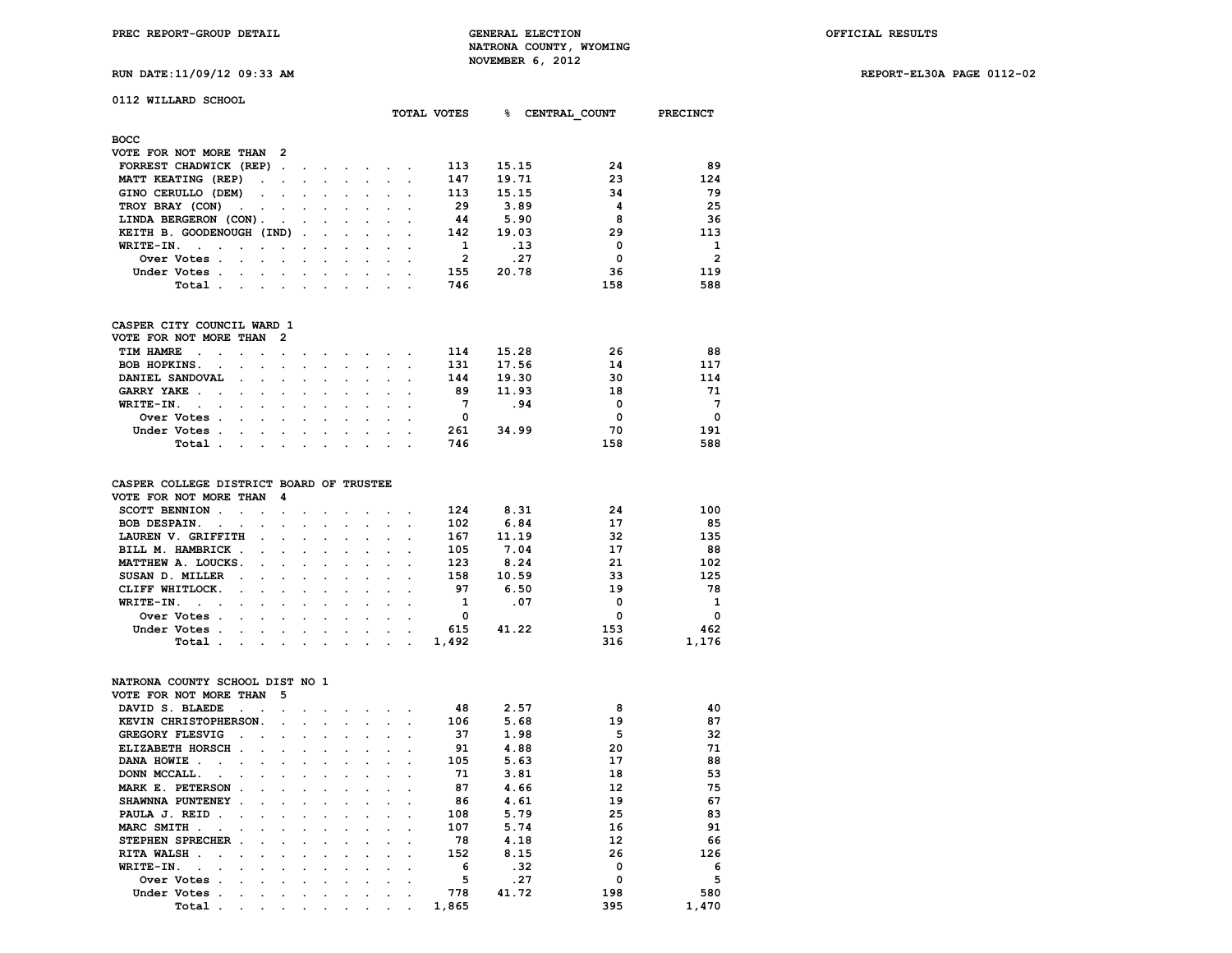|  |  |  |  |  | RUN DATE:11/09/12 09:33 A |  |
|--|--|--|--|--|---------------------------|--|
|--|--|--|--|--|---------------------------|--|

|                                 | 0112 WILLARD SCHOOL                                   |                      |                                            |                           |                      |                      |                      |                             |                            |                      |                         |           | TOTAL VOTES 8 CENTRAL COUNT | PRECINCT                       |
|---------------------------------|-------------------------------------------------------|----------------------|--------------------------------------------|---------------------------|----------------------|----------------------|----------------------|-----------------------------|----------------------------|----------------------|-------------------------|-----------|-----------------------------|--------------------------------|
|                                 |                                                       |                      |                                            |                           |                      |                      |                      |                             |                            |                      |                         |           |                             |                                |
|                                 | NC CONSERVATION DIST SUP-URBAN                        |                      |                                            |                           |                      |                      |                      |                             |                            |                      |                         |           |                             |                                |
|                                 | VOTE FOR NOT MORE THAN                                |                      |                                            | 1                         |                      |                      |                      |                             |                            |                      |                         |           |                             |                                |
|                                 | RICHARD HALLINGSTAD.                                  |                      |                                            | $\ddot{\phantom{a}}$      | $\ddot{\phantom{a}}$ |                      | $\mathbf{r}$         | $\mathcal{L}^{\text{max}}$  | $\mathcal{L}^{\text{max}}$ | $\ddot{\phantom{a}}$ | 248                     | 66.49     | 44                          | 204                            |
| WRITE-IN.                       | $\sim$                                                |                      | $\ddotsc$                                  |                           |                      |                      |                      |                             |                            | $\overline{a}$       | $\overline{\mathbf{3}}$ | .80       | $\mathbf 0$                 | $\overline{\mathbf{3}}$        |
|                                 | Over Votes .                                          | $\sim$               | $\sim$                                     | $\overline{a}$            |                      |                      |                      |                             |                            |                      | $\mathbf 0$             |           | $\mathbf{o}$                | $\overline{\mathbf{0}}$        |
|                                 | Under Votes.                                          | $\ddot{\phantom{a}}$ | $\blacksquare$                             | $\ddot{\phantom{a}}$      | $\ddot{\phantom{0}}$ |                      | $\ddot{\phantom{a}}$ | $\sim$                      | $\ddot{\phantom{a}}$       |                      | 122 32.71               |           | 35                          | 87                             |
|                                 | Total .                                               | $\sim$               |                                            | $\mathbf{r} = \mathbf{r}$ |                      |                      |                      | $\mathcal{L}^{\text{max}}$  | $\sim 10^{-11}$            |                      | 373                     |           | 79                          | 294                            |
|                                 | NC CONSERVATION DIST SUP-ATLRG                        |                      |                                            |                           |                      |                      |                      |                             |                            |                      |                         |           |                             |                                |
|                                 | VOTE FOR NOT MORE THAN                                |                      |                                            | 1                         |                      |                      |                      |                             |                            |                      |                         |           |                             |                                |
| LEN L. CAMP.                    | $\ddot{\phantom{a}}$                                  | $\mathbf{r}$         | $\bullet$                                  | $\ddot{\phantom{0}}$      |                      |                      |                      | $\sim$                      | $\sim$                     |                      | 245                     | 65.68     | 43                          | 202                            |
| WRITE-IN.                       | $\sim 10^{-11}$<br>$\mathbf{r}$                       |                      | $\overline{a}$                             |                           |                      |                      |                      | $\sim$                      |                            |                      | $\overline{\mathbf{2}}$ | .54       | $\mathbf 0$                 | $\overline{\mathbf{2}}$        |
|                                 | Over Votes .                                          | $\ddot{\phantom{a}}$ | $\mathbf{r}$                               |                           |                      |                      |                      | $\ddot{\phantom{a}}$        |                            |                      | $\mathbf 0$             |           | $\mathbf{o}$                | $\mathbf 0$                    |
|                                 | Under Votes .                                         | $\ddot{\phantom{a}}$ | $\sim$ $-$                                 | $\ddot{\phantom{a}}$      | $\ddot{\phantom{0}}$ | $\ddot{\phantom{a}}$ | $\ddot{\phantom{a}}$ | $\sim$                      | $\ddot{\phantom{0}}$       |                      | 126 33.78               |           | 36                          | 90                             |
|                                 | Total                                                 |                      |                                            |                           |                      | o.                   | s.                   | $\sim 10^{-11}$             | <b>College</b>             |                      | 373                     |           | 79                          | 294                            |
|                                 |                                                       |                      |                                            |                           |                      |                      |                      |                             |                            |                      |                         |           |                             |                                |
|                                 | NC CONSERVATION DIST SUP-RURAL                        |                      |                                            | 1                         |                      |                      |                      |                             |                            |                      |                         |           |                             |                                |
|                                 | VOTE FOR NOT MORE THAN                                |                      |                                            |                           |                      |                      |                      |                             |                            |                      |                         |           |                             |                                |
|                                 | DON PAVACK                                            | $\ddot{\phantom{a}}$ | $\ddot{\phantom{a}}$                       | $\ddot{\phantom{0}}$      | $\ddot{\phantom{a}}$ |                      | $\sim$               | $\sim$                      | $\sim$                     | $\sim$               |                         | 118 31.64 | 28                          | 90                             |
|                                 | ROBERT M. SHELLARD                                    |                      | $\cdot$                                    | J.                        | $\mathbf{r}$         |                      |                      | $\sim 10^{-1}$              | ÷.                         |                      | 120                     | 32.17     | 13<br>$\Omega$              | 107<br>$\overline{\mathbf{2}}$ |
|                                 | $WRITE-IN.$                                           |                      |                                            |                           | $\ddot{\phantom{0}}$ |                      | $\ddot{\phantom{a}}$ |                             |                            |                      | $\overline{\mathbf{2}}$ | .54       | $\overline{\mathbf{0}}$     | $\overline{\mathbf{0}}$        |
|                                 | Over Votes                                            |                      | $\ddot{\phantom{0}}$                       | $\ddot{\phantom{0}}$      | $\ddot{\phantom{a}}$ |                      |                      | $\cdot$                     |                            |                      | $\overline{\mathbf{0}}$ | 133 35.66 | 38                          | 95                             |
|                                 | Under Votes.                                          | $\mathbf{r}$         |                                            |                           |                      |                      |                      |                             | s.                         |                      | 373                     |           | 79                          | 294                            |
|                                 | Total .                                               |                      | <b>Contract Contract Contract Contract</b> | $\overline{a}$            |                      |                      |                      |                             |                            |                      |                         |           |                             |                                |
| <b>JUDGE PARK</b>               |                                                       |                      |                                            |                           |                      |                      |                      |                             |                            |                      |                         |           |                             |                                |
|                                 | VOTE FOR NOT MORE THAN                                |                      |                                            | 1                         |                      |                      |                      |                             |                            |                      |                         |           |                             |                                |
|                                 | YES                                                   | $\bullet$            | $\cdot$                                    | $\sim 100$ km s $^{-1}$   |                      | $\mathbf{r}$         |                      | and a state of the          |                            | $\overline{a}$       | 233 62.47               |           | 50                          | 183                            |
| NO. .                           | $\sim$<br>$\sim$<br>$\ddot{\phantom{a}}$              |                      |                                            | $\ddot{\phantom{a}}$      |                      | $\overline{a}$       | $\mathbf{L}$         | $\ddot{\phantom{0}}$        | $\ddot{\phantom{0}}$       |                      | 76                      | 20.38     | 13                          | - 63                           |
|                                 | Over Votes .                                          | $\mathbf{r}$         | $\Box$                                     | $\ddot{\phantom{a}}$      | $\overline{a}$       | $\overline{a}$       | $\overline{a}$       | $\ddot{\phantom{a}}$        | $\mathbf{r}$               | $\overline{a}$       | $\overline{\mathbf{0}}$ |           | $\overline{\mathbf{0}}$     | $\overline{\mathbf{0}}$        |
|                                 | Under Votes .                                         |                      |                                            |                           |                      |                      |                      |                             |                            |                      | 64                      | 17.16     | 16                          | -48                            |
|                                 | Total .                                               |                      | $\sim$                                     |                           | $\ddot{\phantom{a}}$ |                      |                      |                             |                            |                      | 373                     |           | 79                          | 294                            |
| <b>JUDGE WILKING</b>            |                                                       |                      |                                            |                           |                      |                      |                      |                             |                            |                      |                         |           |                             |                                |
|                                 | VOTE FOR NOT MORE THAN                                |                      |                                            |                           |                      |                      |                      |                             |                            |                      |                         |           |                             |                                |
| YES<br><b>Carl Carl Control</b> | $\sim$<br>$\sim$                                      |                      | $\mathbf{r}$                               | - 1                       |                      |                      | $\sim$               |                             |                            |                      | 219 58.71               |           | 38                          | 181                            |
| $NO.$ $.$                       |                                                       | $\mathbf{r}$         |                                            | $\blacksquare$            |                      |                      | $\mathbf{L}$         | <b>Contract Contract</b>    | $\mathbf{L}$               |                      | 71                      | 19.03     | 14                          | 57                             |
|                                 | $\sim$<br>$\cdot$<br>Over Votes .                     |                      | $\ddot{\phantom{0}}$                       | $\ddot{\phantom{0}}$      | $\ddot{\phantom{0}}$ |                      |                      | $\ddot{\phantom{0}}$        |                            |                      | $\overline{\mathbf{0}}$ |           | $\overline{\mathbf{0}}$     | $\overline{\mathbf{0}}$        |
|                                 | Under Votes .                                         | $\ddot{\phantom{0}}$ | $\ddot{\phantom{0}}$                       | $\ddot{\phantom{a}}$      |                      |                      |                      | $\ddot{\phantom{a}}$        | $\ddot{\phantom{0}}$       |                      | 83                      | 22.25     | 27                          | 56                             |
|                                 | Total .                                               |                      |                                            |                           |                      |                      |                      |                             |                            |                      | 373                     |           | 79                          | 294                            |
|                                 |                                                       |                      | <b>Service</b> State                       | $\ddot{\phantom{a}}$      | $\ddot{\phantom{a}}$ | $\overline{a}$       | $\sim$               | $\sim$                      | $\mathbf{r}$               |                      |                         |           |                             |                                |
| <b>JUDGE BROWN</b>              |                                                       |                      |                                            |                           |                      |                      |                      |                             |                            |                      |                         |           |                             |                                |
|                                 | VOTE FOR NOT MORE THAN                                |                      |                                            | $\mathbf{1}$              |                      |                      |                      |                             |                            |                      |                         |           |                             |                                |
| YES<br>$\sim$                   | $\mathbf{r}$<br>$\sim$ $\sim$<br>$\ddot{\phantom{a}}$ |                      | $\ddot{\phantom{a}}$                       | $\ddot{\phantom{a}}$      |                      |                      | $\sim$               | $\sim$                      | $\sim$                     |                      | 244                     | 65.42     | 45                          | 199                            |
| NO. .                           | $\sim$<br>$\sim$<br>$\ddot{\phantom{a}}$              | $\cdot$              | $\bullet$                                  | $\ddot{\phantom{0}}$      | $\ddot{\phantom{0}}$ |                      | $\ddot{\phantom{0}}$ | $\mathcal{L}^{\mathcal{L}}$ | $\ddot{\phantom{0}}$       | $\cdot$              | 65                      | 17.43     | 15                          | 50                             |
|                                 | <b>Over Votes .</b>                                   |                      |                                            |                           |                      |                      |                      |                             |                            |                      | $\overline{\mathbf{0}}$ |           | $\overline{\mathbf{0}}$     | $\overline{\phantom{0}}$       |
|                                 | Under Votes .                                         | $\cdot$              | $\ddot{\phantom{0}}$                       | $\bullet$                 | $\ddot{\phantom{0}}$ | $\ddot{\phantom{a}}$ | $\ddot{\phantom{0}}$ | $\cdot$                     |                            |                      | 64                      | 17.16     | 19                          | 45                             |
|                                 | Total.                                                |                      |                                            |                           |                      |                      |                      |                             |                            |                      | 373                     |           | 79                          | 294                            |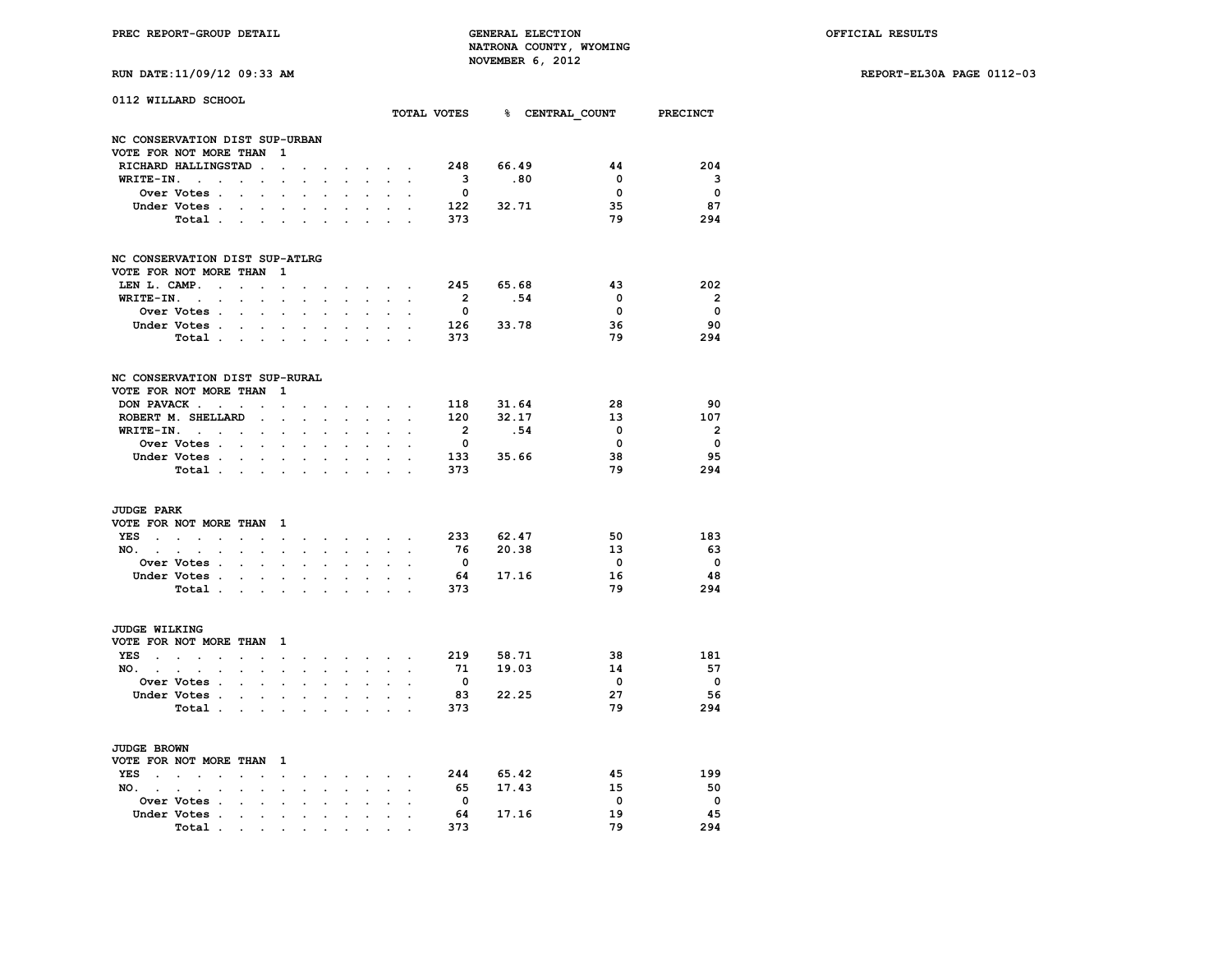| RUN DATE:11/09/12 09:33 AM |  |  |  |  |
|----------------------------|--|--|--|--|
|----------------------------|--|--|--|--|

|                             | 0112 WILLARD SCHOOL                              |                                                           |                                                                                          |                      |                                                                                 |                      |                                                                                                                                                                                                                                       |                      |                      | TOTAL VOTES              |       | % CENTRAL COUNT         | <b>PRECINCT</b>          |
|-----------------------------|--------------------------------------------------|-----------------------------------------------------------|------------------------------------------------------------------------------------------|----------------------|---------------------------------------------------------------------------------|----------------------|---------------------------------------------------------------------------------------------------------------------------------------------------------------------------------------------------------------------------------------|----------------------|----------------------|--------------------------|-------|-------------------------|--------------------------|
| <b>JUDGE HUBER</b>          |                                                  |                                                           |                                                                                          |                      |                                                                                 |                      |                                                                                                                                                                                                                                       |                      |                      |                          |       |                         |                          |
|                             | VOTE FOR NOT MORE THAN                           |                                                           | $\mathbf{1}$                                                                             |                      |                                                                                 |                      |                                                                                                                                                                                                                                       |                      |                      |                          |       |                         |                          |
| YES                         | $\sim$<br>$\ddot{\phantom{0}}$                   |                                                           | $\ddot{\phantom{0}}$                                                                     |                      |                                                                                 |                      | $\mathbf{r}$ and $\mathbf{r}$ are associated to the set of the set of the set of the set of the set of the set of the set of the set of the set of the set of the set of the set of the set of the set of the set of the set of the s |                      |                      | 238                      | 63.81 | 49                      | 189                      |
| NO.<br>$\ddot{\phantom{a}}$ | $\ddot{\phantom{a}}$<br>$\overline{a}$           |                                                           | $\mathbf{r}$                                                                             |                      |                                                                                 | a.                   | $\mathbf{r}$                                                                                                                                                                                                                          | $\sim 10^{-1}$       | $\overline{a}$       | 74                       | 19.84 | 13                      | 61                       |
|                             | Over Votes .                                     | $\overline{a}$                                            | $\ddot{\phantom{a}}$<br>$\ddot{\phantom{0}}$                                             | $\ddot{\phantom{a}}$ | $\ddot{\phantom{0}}$                                                            | $\ddot{\phantom{0}}$ | $\ddot{\phantom{a}}$                                                                                                                                                                                                                  | $\ddot{\phantom{a}}$ | $\overline{a}$       | - 0                      |       | $\overline{\mathbf{0}}$ | $\overline{\phantom{0}}$ |
|                             | Under Votes .                                    | $\ddot{\phantom{0}}$                                      |                                                                                          |                      |                                                                                 |                      | $\ddot{\phantom{0}}$                                                                                                                                                                                                                  |                      |                      | - 61                     | 16.35 | 17                      | 44                       |
|                             | Total.                                           | $\sim$                                                    |                                                                                          | ÷                    | ÷                                                                               |                      | i.                                                                                                                                                                                                                                    |                      |                      | 373                      |       | 79                      | 294                      |
| C-AMEND-A                   |                                                  |                                                           |                                                                                          |                      |                                                                                 |                      |                                                                                                                                                                                                                                       |                      |                      |                          |       |                         |                          |
|                             | VOTE FOR NOT MORE THAN                           |                                                           | $\mathbf{1}$                                                                             |                      |                                                                                 |                      |                                                                                                                                                                                                                                       |                      |                      |                          |       |                         |                          |
| FOR .                       | <b>Contract Contract</b><br>$\sim$               | $\sim$ $\sim$                                             | $\ddot{\phantom{a}}$                                                                     | $\ddot{\phantom{a}}$ | $\sim$                                                                          | $\sim$               | $\sim$                                                                                                                                                                                                                                |                      |                      | 234                      | 62.73 | 42                      | 192                      |
| <b>AGAINST</b> .            | <b>Contract Contract</b>                         | $\sim$ $\sim$ $\sim$                                      | $\ddot{\phantom{a}}$                                                                     | $\ddot{\phantom{0}}$ | $\ddot{\phantom{0}}$                                                            | $\ddot{\phantom{0}}$ | $\ddot{\phantom{0}}$                                                                                                                                                                                                                  | $\sim$               | $\ddot{\phantom{a}}$ | 103                      | 27.61 | 27                      | - 76                     |
|                             | <b>Over Votes .</b>                              | $\ddot{\phantom{a}}$                                      |                                                                                          |                      |                                                                                 |                      | $\ddot{\phantom{0}}$                                                                                                                                                                                                                  |                      |                      | $\overline{\mathbf{0}}$  |       | $\overline{0}$          | $\overline{\phantom{0}}$ |
|                             | Under Votes .                                    | $\ddot{\phantom{a}}$<br>$\ddot{\phantom{a}}$              | $\cdot$                                                                                  |                      |                                                                                 |                      |                                                                                                                                                                                                                                       |                      |                      | - 36                     | 9.65  | 10                      | 26                       |
|                             | Total                                            |                                                           | $\sim$                                                                                   | $\ddot{\phantom{a}}$ | $\ddot{\phantom{a}}$                                                            | $\ddot{\phantom{0}}$ | $\ddot{\phantom{a}}$                                                                                                                                                                                                                  | $\ddot{\phantom{0}}$ |                      | 373                      |       | 79                      | 294                      |
|                             |                                                  |                                                           |                                                                                          |                      |                                                                                 |                      |                                                                                                                                                                                                                                       |                      |                      |                          |       |                         |                          |
| C-AMEND-B                   |                                                  |                                                           |                                                                                          |                      |                                                                                 |                      |                                                                                                                                                                                                                                       |                      |                      |                          |       |                         |                          |
|                             | VOTE FOR NOT MORE THAN                           |                                                           | $\mathbf{1}$                                                                             |                      |                                                                                 |                      |                                                                                                                                                                                                                                       |                      |                      |                          |       |                         |                          |
| FOR<br>$\sim$ $\sim$ $\sim$ | <b>Contract Contract</b><br>$\ddot{\phantom{0}}$ | $\sim$ $\sim$ $\sim$                                      | $\sim$                                                                                   |                      | the contract of the contract of the contract of the contract of the contract of |                      |                                                                                                                                                                                                                                       |                      |                      | 298                      | 79.89 | 52                      | 246                      |
| <b>AGAINST.</b>             | $\overline{a}$<br>$\ddot{\phantom{a}}$           | $\ddot{\phantom{0}}$                                      | $\ddot{\phantom{a}}$<br>$\ddot{\phantom{a}}$                                             | $\ddot{\phantom{a}}$ | $\ddot{\phantom{0}}$                                                            | $\ddot{\phantom{0}}$ | $\ddot{\phantom{0}}$                                                                                                                                                                                                                  |                      |                      | 39                       | 10.46 | 13                      | 26                       |
|                             | Over Votes.                                      |                                                           | $\ddot{\phantom{a}}$<br>$\ddot{\phantom{a}}$                                             |                      |                                                                                 |                      |                                                                                                                                                                                                                                       |                      |                      | $\overline{\phantom{0}}$ |       | $\overline{\mathbf{0}}$ | - 0                      |
|                             | Under Votes.                                     | $\cdot$ $\cdot$ $\cdot$                                   |                                                                                          | $\ddot{\phantom{0}}$ | $\ddot{\phantom{0}}$                                                            | $\ddot{\phantom{0}}$ | $\ddot{\phantom{0}}$                                                                                                                                                                                                                  |                      |                      | - 36                     | 9.65  | 14                      | -22                      |
|                             | Total.                                           | $\mathbf{r}$                                              |                                                                                          |                      |                                                                                 |                      |                                                                                                                                                                                                                                       |                      |                      | 373                      |       | 79                      | 294                      |
| C-AMEND-C                   |                                                  |                                                           |                                                                                          |                      |                                                                                 |                      |                                                                                                                                                                                                                                       |                      |                      |                          |       |                         |                          |
|                             | VOTE FOR NOT MORE THAN                           |                                                           | $\mathbf{1}$                                                                             |                      |                                                                                 |                      |                                                                                                                                                                                                                                       |                      |                      |                          |       |                         |                          |
| FOR<br>$\sim$ $\sim$        | $\ddot{\phantom{0}}$<br>$\overline{a}$           | $\ddot{\phantom{0}}$                                      | $\ddot{\phantom{0}}$                                                                     |                      |                                                                                 | $\sim$               | $\ddot{\phantom{0}}$                                                                                                                                                                                                                  | $\sim$               |                      | 146                      | 39.14 | 25                      | 121                      |
| <b>AGAINST.</b>             | $\ddot{\phantom{a}}$<br>$\ddot{\phantom{a}}$     |                                                           | $\ddot{\phantom{a}}$                                                                     |                      |                                                                                 |                      |                                                                                                                                                                                                                                       |                      |                      | 188                      | 50.40 | 41                      | 147                      |
|                             | <b>Over Votes .</b>                              | $\sim$ $\sim$                                             | $\ddot{\phantom{a}}$                                                                     | $\ddot{\phantom{a}}$ | $\ddot{\phantom{0}}$                                                            | $\ddot{\phantom{0}}$ | $\ddot{\phantom{0}}$                                                                                                                                                                                                                  |                      |                      | - 0                      |       | $\mathbf{0}$            | $\overline{\phantom{0}}$ |
|                             | Under Votes.                                     | $\sim$                                                    |                                                                                          |                      |                                                                                 |                      |                                                                                                                                                                                                                                       |                      |                      | 39                       | 10.46 | 13                      | 26                       |
|                             | Total.                                           | $\sim$ $\sim$ $\sim$                                      | $\sim$                                                                                   | $\ddot{\phantom{0}}$ | $\ddot{\phantom{0}}$                                                            | $\ddot{\phantom{a}}$ | $\ddot{\phantom{0}}$                                                                                                                                                                                                                  | $\sim$               |                      | 373                      |       | 79                      | 294                      |
|                             |                                                  |                                                           |                                                                                          |                      |                                                                                 |                      |                                                                                                                                                                                                                                       |                      |                      |                          |       |                         |                          |
| <b>LIBRARY</b>              |                                                  |                                                           |                                                                                          |                      |                                                                                 |                      |                                                                                                                                                                                                                                       |                      |                      |                          |       |                         |                          |
|                             | VOTE FOR NOT MORE THAN 1                         |                                                           |                                                                                          |                      |                                                                                 |                      |                                                                                                                                                                                                                                       |                      |                      |                          |       |                         |                          |
|                             | FOR THE COUNTY SPECIFIC PURP                     |                                                           |                                                                                          |                      |                                                                                 |                      |                                                                                                                                                                                                                                       |                      |                      | 159                      | 42.63 | 35                      | 124                      |
|                             | AGAINST THE COUNTY SPECIFIC                      |                                                           |                                                                                          |                      | $\ddot{\phantom{a}}$                                                            | $\sim$               | $\mathbf{r}$                                                                                                                                                                                                                          | $\ddot{\phantom{0}}$ |                      | 195                      | 52.28 | 39                      | 156                      |
|                             | Over Votes.                                      | $\ddot{\phantom{0}}$<br>÷                                 | $\overline{a}$                                                                           | $\ddot{\phantom{a}}$ |                                                                                 |                      |                                                                                                                                                                                                                                       |                      |                      | $\overline{\phantom{0}}$ |       | 0                       | - 0                      |
|                             | Under Votes .                                    | $\mathcal{L}_{\text{max}}$ and $\mathcal{L}_{\text{max}}$ |                                                                                          | $\ddotsc$            | $\ddot{\phantom{a}}$                                                            | $\ddot{\phantom{0}}$ | $\ddot{\phantom{a}}$                                                                                                                                                                                                                  |                      |                      | 19                       | 5.09  | 5                       | 14                       |
|                             | Total.                                           | $\sim 100$                                                | $\mathcal{L}(\mathcal{A})$ and $\mathcal{A}(\mathcal{A})$ and $\mathcal{A}(\mathcal{A})$ |                      | $\sim 100$                                                                      | $\bullet$            | $\bullet$                                                                                                                                                                                                                             |                      |                      | 373                      |       | 79                      | 294                      |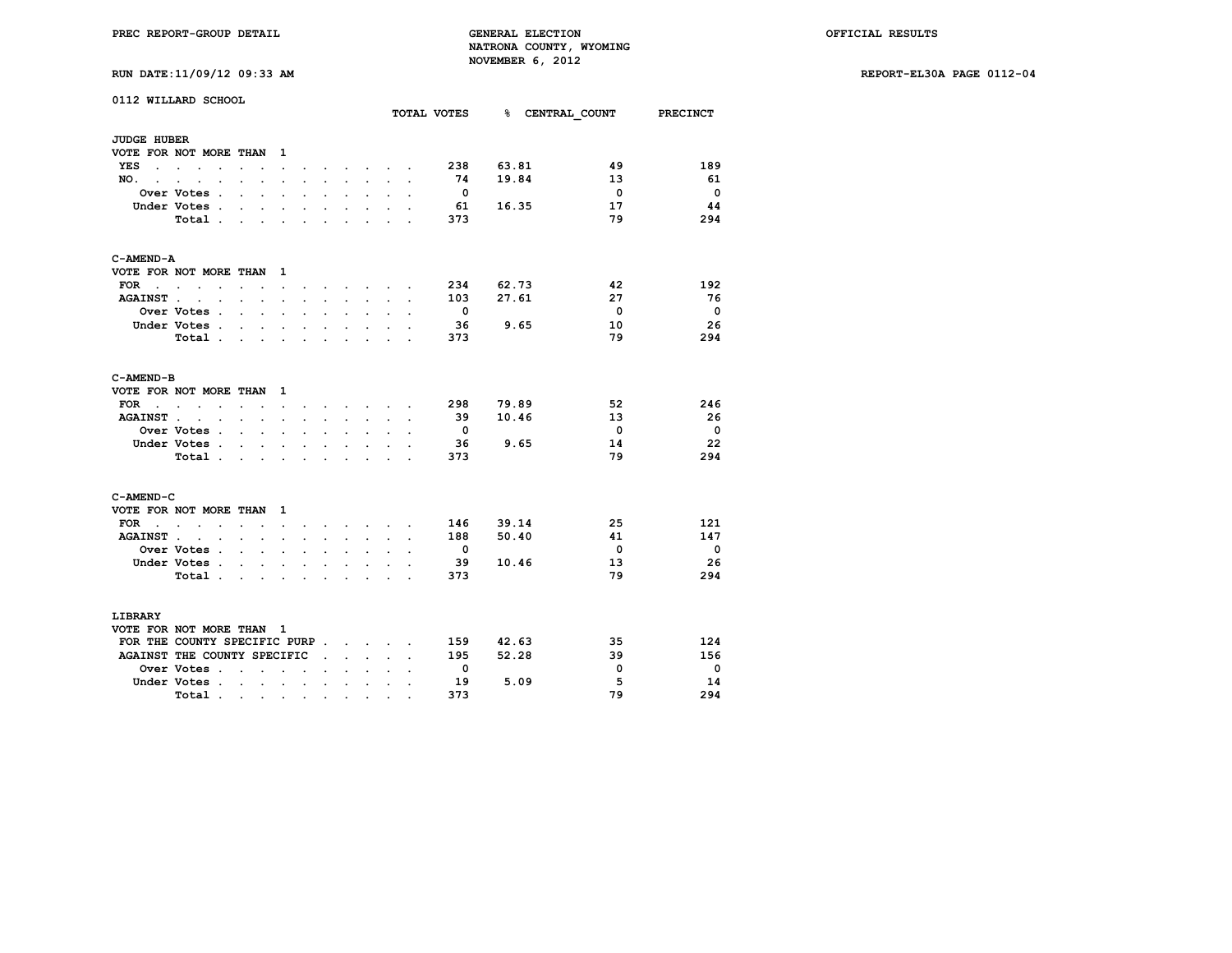**PREC REPORT-GROUP DETAIL GENERAL ELECTION OFFICIAL RESULTS NATRONA COUNTY, WYOMING RUN DATE:11/09/12 09:33 AM NOVEMBER 6, 2012** 

| 1,01, <i>D</i> 1111.11, 0 <i>9,</i> 11, 09, 09 |  |  |
|------------------------------------------------|--|--|
|                                                |  |  |
|                                                |  |  |

| 0201 WESTWOOD SCHOOL                                                                          |                                              |                            |                      |                           |                      |                      |                      |                |        |                |                |
|-----------------------------------------------------------------------------------------------|----------------------------------------------|----------------------------|----------------------|---------------------------|----------------------|----------------------|----------------------|----------------|--------|----------------|----------------|
|                                                                                               |                                              |                            |                      |                           |                      |                      |                      | TOTAL VOTES    | %∍     | CENTRAL COUNT  | PRECINCT       |
| REGISTERED VOTERS - TOTAL .                                                                   |                                              |                            |                      |                           |                      |                      |                      | 777            |        |                |                |
| BALLOTS CAST - TOTAL.                                                                         | $\ddot{\phantom{a}}$                         | $\ddot{\phantom{0}}$       | $\ddot{\phantom{0}}$ | $\sim$                    |                      |                      |                      | 875            |        | 180            | 695            |
| BALLOTS CAST - BLANK.                                                                         | $\overline{a}$                               | $\ddot{\phantom{0}}$       | $\ddot{\phantom{0}}$ | $\mathbf{r}$              | $\ddot{\phantom{0}}$ | $\ddot{\phantom{a}}$ | $\overline{a}$       | 0              |        | 0              | 0              |
| VOTER TURNOUT - TOTAL                                                                         |                                              |                            |                      |                           |                      |                      |                      |                | 112.61 |                |                |
| VOTER TURNOUT - BLANK                                                                         |                                              | $\cdot$                    |                      |                           |                      |                      |                      |                |        |                |                |
| <b>USA-PRESIDENT</b>                                                                          |                                              |                            |                      |                           |                      |                      |                      |                |        |                |                |
| VOTE FOR NOT MORE THAN                                                                        | 1                                            |                            |                      |                           |                      |                      |                      |                |        |                |                |
| MITT ROMNEY (REP).<br>$\ddot{\phantom{a}}$                                                    | $\sim$                                       | $\sim$                     | $\sim$               | $\sim$                    | $\sim$               |                      | $\ddot{\phantom{a}}$ | 497            | 56.80  | 102            | 395            |
| BARACK OBAMA (DEM)                                                                            |                                              |                            | a.                   | o.                        | $\ddot{\phantom{a}}$ |                      |                      | 330            | 37.71  | 71             | 259            |
| GARY JOHNSON (LIB)<br>$\ddot{\phantom{a}}$                                                    |                                              |                            |                      |                           |                      |                      |                      | 23             | 2.63   | 3              | 20             |
| VIRGIL H. GOODE (CON)                                                                         | $\ddot{\phantom{a}}$                         | $\ddot{\phantom{a}}$       |                      |                           |                      |                      |                      | 10             | 1.14   | 1              | 9              |
| WRITE-IN.<br><b>College</b><br>$\overline{a}$<br>$\overline{a}$                               | $\cdot$                                      | $\cdot$                    |                      |                           |                      |                      |                      | 8              | .91    | $\mathbf 0$    | 8              |
| Over Votes .<br>$\cdot$<br>$\ddot{\phantom{a}}$                                               |                                              | $\ddot{\phantom{a}}$       | $\overline{a}$       | $\overline{a}$            |                      |                      |                      | 4              | .46    | $\mathbf{1}$   | 3              |
| Under Votes .                                                                                 |                                              |                            |                      |                           |                      |                      |                      | 3              | .34    | $\overline{2}$ | $\mathbf{1}$   |
| Total .<br><b>Contract Contract Contract</b>                                                  | $\bullet$ .                                  | $\bullet$                  | $\ddot{\phantom{0}}$ | $\cdot$                   | $\cdot$              | $\cdot$              |                      | 875            |        | 180            | 695            |
| UNITED STATES SENATOR                                                                         |                                              |                            |                      |                           |                      |                      |                      |                |        |                |                |
| VOTE FOR NOT MORE THAN                                                                        | 1                                            |                            |                      |                           |                      |                      |                      |                |        |                |                |
| JOHN BARRASSO (REP).                                                                          | $\mathbf{L}^{\text{max}}$                    | $\mathcal{L}^{\text{max}}$ | $\sim$               | $\cdot$                   |                      |                      |                      | 598            | 68.34  | 120            | 478            |
| TIM CHESNUT (DEM).<br>$\overline{a}$                                                          | s.                                           |                            |                      |                           |                      |                      |                      | 231            | 26.40  | 49             | 182            |
| JOEL OTTO (CRY)<br>$\ddot{\phantom{a}}$<br>$\ddot{\phantom{0}}$                               |                                              |                            |                      |                           |                      |                      |                      | 22             | 2.51   | 5              | 17             |
| WRITE-IN.<br>$\mathbf{L} = \mathbf{L}$<br>$\ddot{\phantom{a}}$<br>$\cdot$                     | $\ddot{\phantom{a}}$                         | $\overline{a}$             |                      |                           |                      |                      |                      | 1              | .11    | $\Omega$       | $\mathbf{1}$   |
| Over Votes.<br>$\sim$                                                                         |                                              |                            |                      |                           |                      |                      |                      | $\mathbf{1}$   | .11    | $\mathbf 0$    | $\mathbf{1}$   |
| Under Votes .<br>$\mathcal{L}^{\text{max}}$<br>$\ddot{\phantom{a}}$                           | $\ddot{\phantom{0}}$                         | $\ddot{\phantom{a}}$       | $\ddot{\phantom{a}}$ | $\ddot{\phantom{a}}$      | $\ddot{\phantom{a}}$ | $\ddot{\phantom{a}}$ |                      | 22             | 2.51   | 6              | 16             |
| Total.<br>$\sim$<br>$\overline{a}$                                                            | $\ddot{\phantom{0}}$                         | $\mathbf{r}$               |                      | $\mathcal{L}$             | ÷                    |                      |                      | 875            |        | 180            | 695            |
| UNITED STATES REPRESENTATIVE                                                                  |                                              |                            |                      |                           |                      |                      |                      |                |        |                |                |
| VOTE FOR NOT MORE THAN<br>$\mathbf{1}$                                                        |                                              |                            |                      |                           |                      |                      |                      |                |        |                |                |
| CYNTHIA M. LUMMIS (REP).                                                                      |                                              | $\overline{a}$             |                      | $\mathbf{r} = \mathbf{r}$ | $\sim$               | $\mathcal{L}$        |                      | 481            | 54.97  | 97             | 384            |
| CHRIS HENRICHSEN (DEM).                                                                       |                                              | $\ddot{\phantom{a}}$       | $\mathbf{L}$         | $\sim$                    | $\ddot{\phantom{0}}$ | $\mathbf{r}$         | $\overline{a}$       | 290            | 33.14  | 61             | 229            |
| RICHARD P. BRUBAKER (LIB)                                                                     | $\ddot{\phantom{1}}$                         |                            |                      |                           |                      |                      |                      | 42             | 4.80   | 5              | 37             |
| DANIEL CLYDE CUMMINGS (CON)                                                                   |                                              |                            | $\ddot{\phantom{a}}$ |                           |                      |                      |                      | 14             | 1.60   | 3              | 11             |
| DON WILLS (CRY)<br>$\ddot{\phantom{a}}$<br>$\sim$                                             | $\ddot{\phantom{0}}$<br>$\ddot{\phantom{a}}$ |                            | $\ddot{\phantom{0}}$ | $\cdot$                   | $\ddot{\phantom{a}}$ | $\overline{a}$       |                      | 16             | 1.83   | 4              | 12             |
| WRITE-IN.<br>$\sim$ $\sim$                                                                    |                                              |                            |                      |                           |                      |                      |                      | $\mathbf 0$    |        | 0              | $\mathbf 0$    |
| Over Votes .<br>$\mathbb{Z}^{\mathbb{Z}^{\times}}$<br>$\ddot{\phantom{a}}$                    | $\ddot{\phantom{0}}$                         | $\ddot{\phantom{0}}$       | $\cdot$              | $\bullet$                 | $\bullet$            |                      |                      | - 3            | .34    | $\mathbf{2}$   | $\mathbf{1}$   |
| Under Votes .                                                                                 |                                              |                            | $\mathbf{r}$         |                           |                      |                      |                      | 29             | 3.31   | 8              | 21             |
| Total.<br>$\sim$<br>$\sim$                                                                    | $\cdot$                                      | $\cdot$                    |                      | $\overline{a}$            |                      |                      |                      | 875            |        | 180            | 695            |
| STATE HOUSE DISTRICT 59<br>VOTE FOR NOT MORE THAN                                             | 1                                            |                            |                      |                           |                      |                      |                      |                |        |                |                |
| CARL R. "BUNKY" LOUCKS (REP).                                                                 |                                              |                            |                      | $\mathbf{r}$              | $\mathbf{r}$         |                      |                      | 428            | 48.91  | 83             | 345            |
| MIKE GILMORE (DEM)                                                                            | $\ddot{\phantom{0}}$                         |                            | $\ddot{\phantom{a}}$ | $\ddot{\phantom{a}}$      | $\ddot{\phantom{0}}$ |                      |                      | 401            | 45.83  | 86             | 315            |
| WRITE-IN.<br>$\ddot{\phantom{a}}$<br>$\overline{a}$<br>$\overline{a}$<br>$\ddot{\phantom{a}}$ |                                              |                            |                      |                           |                      |                      |                      | $\overline{2}$ | .23    | $\mathbf 0$    | $\overline{2}$ |
| Over Votes .<br>$\ddot{\phantom{a}}$<br>$\ddot{\phantom{0}}$                                  | $\ddot{\phantom{a}}$                         | $\ddot{\phantom{a}}$       | $\cdot$              | $\ddot{\phantom{a}}$      | $\overline{a}$       |                      |                      | $^{\circ}$     |        | $\Omega$       | $\mathbf 0$    |
| Under Votes .                                                                                 |                                              |                            |                      |                           |                      |                      |                      | 44             | 5.03   | 11             | 33             |
| Total.<br>$\bullet$ .<br>$\bullet$                                                            | $\ddot{\phantom{0}}$                         |                            |                      |                           |                      |                      |                      | 875            |        | 180            | 695            |
|                                                                                               |                                              |                            |                      |                           |                      |                      |                      |                |        |                |                |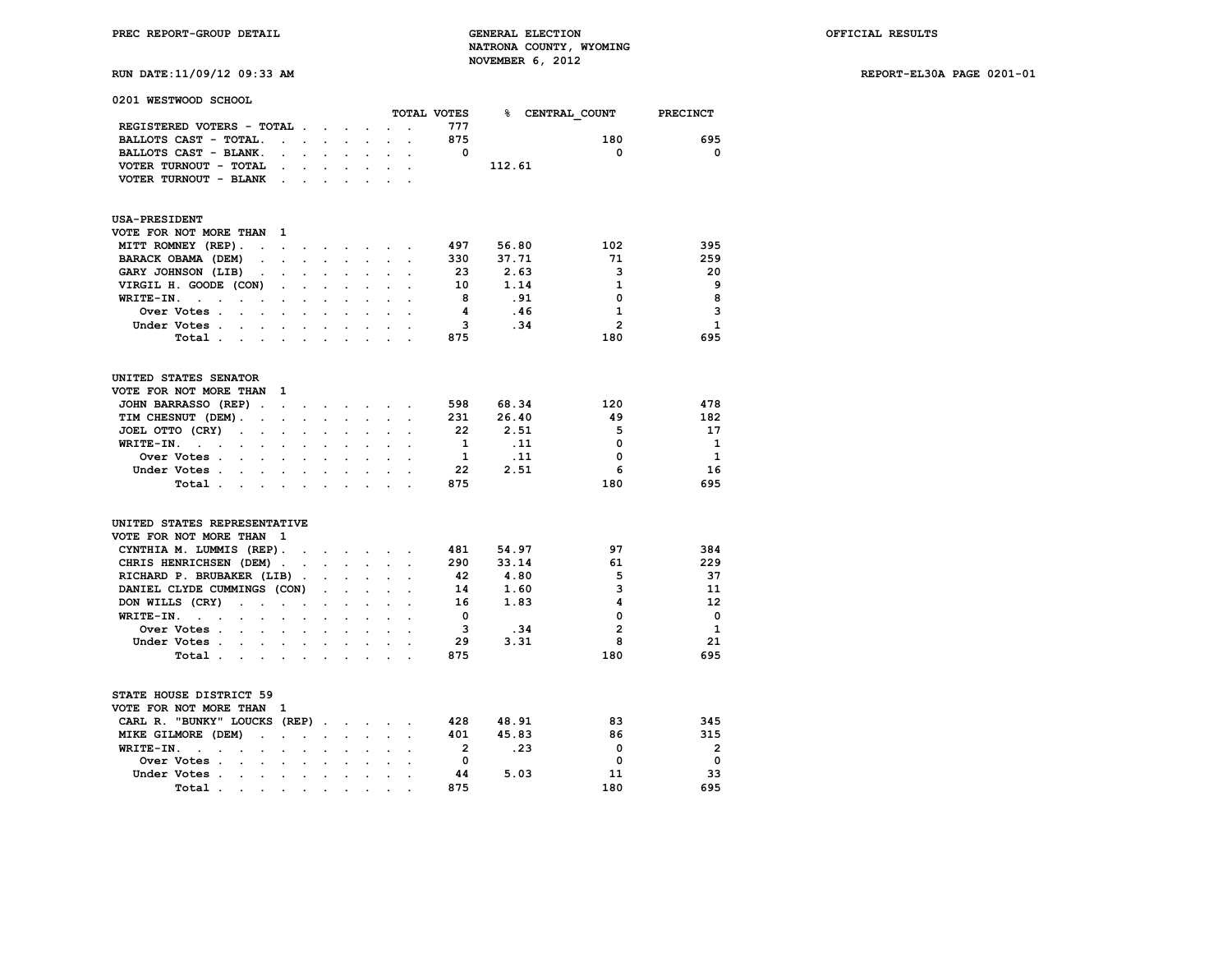**RUN DATE:11/09/12 09:33 AM REPORT-EL30A PAGE 0201-02**

| 0201 WESTWOOD SCHOOL |  |
|----------------------|--|
|                      |  |

|                                                                                                                                                                                                                                                                                                                                                                                                                                                    |                                                                                                                 |                                                                                                                                                                                                                                   |  |        | TOTAL VOTES | ℁     | CENTRAL COUNT | <b>PRECINCT</b> |
|----------------------------------------------------------------------------------------------------------------------------------------------------------------------------------------------------------------------------------------------------------------------------------------------------------------------------------------------------------------------------------------------------------------------------------------------------|-----------------------------------------------------------------------------------------------------------------|-----------------------------------------------------------------------------------------------------------------------------------------------------------------------------------------------------------------------------------|--|--------|-------------|-------|---------------|-----------------|
| восс                                                                                                                                                                                                                                                                                                                                                                                                                                               |                                                                                                                 |                                                                                                                                                                                                                                   |  |        |             |       |               |                 |
| VOTE FOR NOT MORE THAN 2                                                                                                                                                                                                                                                                                                                                                                                                                           |                                                                                                                 |                                                                                                                                                                                                                                   |  |        |             |       |               |                 |
| FORREST CHADWICK (REP)                                                                                                                                                                                                                                                                                                                                                                                                                             |                                                                                                                 |                                                                                                                                                                                                                                   |  |        | 298         | 17.03 | 64            | 234             |
| MATT KEATING (REP)                                                                                                                                                                                                                                                                                                                                                                                                                                 |                                                                                                                 |                                                                                                                                                                                                                                   |  |        | 365         | 20.86 | 73            | 292             |
| GINO CERULLO (DEM)<br>$\mathbf{r} = \mathbf{r} + \mathbf{r} + \mathbf{r} + \mathbf{r} + \mathbf{r} + \mathbf{r} + \mathbf{r} + \mathbf{r} + \mathbf{r} + \mathbf{r} + \mathbf{r} + \mathbf{r} + \mathbf{r} + \mathbf{r} + \mathbf{r} + \mathbf{r} + \mathbf{r} + \mathbf{r} + \mathbf{r} + \mathbf{r} + \mathbf{r} + \mathbf{r} + \mathbf{r} + \mathbf{r} + \mathbf{r} + \mathbf{r} + \mathbf{r} + \mathbf{r} + \mathbf{r} + \mathbf{r} + \mathbf$ |                                                                                                                 |                                                                                                                                                                                                                                   |  |        | 254         | 14.51 | 60            | 194             |
| TROY BRAY (CON)                                                                                                                                                                                                                                                                                                                                                                                                                                    |                                                                                                                 |                                                                                                                                                                                                                                   |  |        | 63          | 3.60  | 14            | 49              |
| LINDA BERGERON (CON).                                                                                                                                                                                                                                                                                                                                                                                                                              | and the state of the state of the state of the state of the state of the state of the state of the state of the |                                                                                                                                                                                                                                   |  |        | 92          | 5.26  | 16            | 76              |
| KEITH B. GOODENOUGH (IND).                                                                                                                                                                                                                                                                                                                                                                                                                         |                                                                                                                 | the contract of the contract of the contract of                                                                                                                                                                                   |  |        | 375         | 21.43 | 72            | 303             |
| $WRITE-IN.$                                                                                                                                                                                                                                                                                                                                                                                                                                        |                                                                                                                 |                                                                                                                                                                                                                                   |  |        | 4           | .23   | 4             | $\mathbf 0$     |
| Over Votes                                                                                                                                                                                                                                                                                                                                                                                                                                         |                                                                                                                 |                                                                                                                                                                                                                                   |  |        | 4           | .23   | $\mathbf 0$   | 4               |
| Under Votes                                                                                                                                                                                                                                                                                                                                                                                                                                        |                                                                                                                 |                                                                                                                                                                                                                                   |  |        | 295         | 16.86 | 57            | 238             |
| Total                                                                                                                                                                                                                                                                                                                                                                                                                                              |                                                                                                                 |                                                                                                                                                                                                                                   |  |        | 1,750       |       | 360           | 1,390           |
| CASPER CITY COUNCIL WARD 2                                                                                                                                                                                                                                                                                                                                                                                                                         |                                                                                                                 |                                                                                                                                                                                                                                   |  |        |             |       |               |                 |
| VOTE FOR NOT MORE THAN<br>- 2                                                                                                                                                                                                                                                                                                                                                                                                                      |                                                                                                                 |                                                                                                                                                                                                                                   |  |        |             |       |               |                 |
| <b>BILL BRAUER.</b><br>and the contract of the contract of                                                                                                                                                                                                                                                                                                                                                                                         | the contract of the contract of                                                                                 |                                                                                                                                                                                                                                   |  |        | 284         | 16.23 | 80            | 204             |
| CRAIG P. HEDQUIST.                                                                                                                                                                                                                                                                                                                                                                                                                                 | the contract of the contract of the                                                                             |                                                                                                                                                                                                                                   |  |        | 359         | 20.51 | 69            | 290             |
| JANEL MOORE.<br>$\sim$<br>the contract of the contract of the contract of the contract of the contract of the contract of the contract of                                                                                                                                                                                                                                                                                                          |                                                                                                                 |                                                                                                                                                                                                                                   |  |        | 322         | 18.40 | 72            | 250             |
| CHARLIE POWELL.                                                                                                                                                                                                                                                                                                                                                                                                                                    |                                                                                                                 |                                                                                                                                                                                                                                   |  |        | 360         | 20.57 | 58            | 302             |
| $WRTTE-TN.$ .                                                                                                                                                                                                                                                                                                                                                                                                                                      |                                                                                                                 | $\mathbf{r}$ . The second contribution of the second contribution of the second contribution of the second contribution of the second contribution of the second contribution of the second contribution of the second contributi |  |        | 4           | .23   | 0             | 4               |
| Over Votes                                                                                                                                                                                                                                                                                                                                                                                                                                         |                                                                                                                 | $\sim$ $\sim$ $\sim$ $\sim$ $\sim$                                                                                                                                                                                                |  |        | -6          | .34   | $\mathbf 0$   | 6               |
| Under Votes                                                                                                                                                                                                                                                                                                                                                                                                                                        |                                                                                                                 |                                                                                                                                                                                                                                   |  |        | 415         | 23.71 | 81            | 334             |
| Total.<br>$\sim$<br><b>Contract Contract Street</b>                                                                                                                                                                                                                                                                                                                                                                                                |                                                                                                                 | $\sim$ $\sim$                                                                                                                                                                                                                     |  | $\sim$ | 1,750       |       | 360           | 1,390           |
|                                                                                                                                                                                                                                                                                                                                                                                                                                                    |                                                                                                                 |                                                                                                                                                                                                                                   |  |        |             |       |               |                 |
|                                                                                                                                                                                                                                                                                                                                                                                                                                                    |                                                                                                                 |                                                                                                                                                                                                                                   |  |        |             |       |               |                 |

#### **CASPER COLLEGE DISTRICT BOARD OF TRUSTEE VOTE FOR NOT MORE THAN 4**

| SCOTT BENNION      |  |  |  | 353   | 10.09 | 70  | 283                     |
|--------------------|--|--|--|-------|-------|-----|-------------------------|
| BOB DESPAIN.       |  |  |  | 191   | 5.46  | 40  | 151                     |
| LAUREN V. GRIFFITH |  |  |  | 365   | 10.43 | 81  | 284                     |
| BILL M. HAMBRICK   |  |  |  | 345   | 9.86  | 84  | 261                     |
| MATTHEW A. LOUCKS. |  |  |  | 328   | 9.37  | 55  | 273                     |
| SUSAN D. MILLER    |  |  |  | 379   | 10.83 | 78  | 301                     |
| CLIFF WHITLOCK.    |  |  |  | 238   | 6.80  | 54  | 184                     |
| WRITE-IN.          |  |  |  |       | .09   |     | $\overline{\mathbf{3}}$ |
| Over Votes         |  |  |  | 12    | .34   |     | 12                      |
| Under Votes        |  |  |  | 1,286 | 36.74 | 258 | 1,028                   |
| Total              |  |  |  | 3,500 |       | 720 | 2,780                   |
|                    |  |  |  |       |       |     |                         |

#### **NATRONA COUNTY SCHOOL DIST NO 1**

| VOTE FOR NOT MORE THAN       | 5                        |         |                      |         |  |       |       |     |       |
|------------------------------|--------------------------|---------|----------------------|---------|--|-------|-------|-----|-------|
| DAVID S. BLAEDE              |                          |         |                      |         |  | 93    | 2.13  | 20  | 73    |
| KEVIN CHRISTOPHERSON.        | $\sim$                   |         |                      |         |  | 302   | 6.90  | 59  | 243   |
| GREGORY FLESVIG              |                          |         |                      |         |  | 85    | 1.94  | 16  | 69    |
| ELIZABETH HORSCH.<br>$\cdot$ |                          |         |                      |         |  | 266   | 6.08  | 57  | 209   |
| DANA HOWIE                   |                          |         |                      |         |  | 223   | 5.10  | 53  | 170   |
| DONN MCCALL.                 |                          |         |                      |         |  | 170   | 3.89  | 34  | 136   |
| MARK E. PETERSON<br>$\sim$   |                          | $\sim$  |                      |         |  | 181   | 4.14  | 36  | 145   |
| SHAWNNA PUNTENEY<br>$\sim$   |                          |         |                      |         |  | 227   | 5.19  | 50  | 177   |
| PAULA J. REID<br>$\sim$      | $\sim$                   |         |                      |         |  | 274   | 6.26  | 56  | 218   |
| <b>MARC SMITH</b>            |                          |         |                      |         |  | 218   | 4.98  | 53  | 165   |
| STEPHEN SPRECHER<br>$\sim$   |                          | $\cdot$ |                      |         |  | 251   | 5.74  | 49  | 202   |
| RITA WALSH.                  |                          |         |                      |         |  | 422   | 9.65  | 92  | 330   |
| WRITE-IN.                    |                          |         |                      |         |  | 3     | .07   | O   | 3     |
| Over Votes                   |                          |         |                      |         |  | 10    | .23   | 0   | 10    |
| Under Votes                  | $\overline{\phantom{a}}$ |         | $\ddot{\phantom{0}}$ | $\cdot$ |  | 1,650 | 37.71 | 325 | 1,325 |
| Total                        |                          |         | ٠                    |         |  | 4,375 |       | 900 | 3,475 |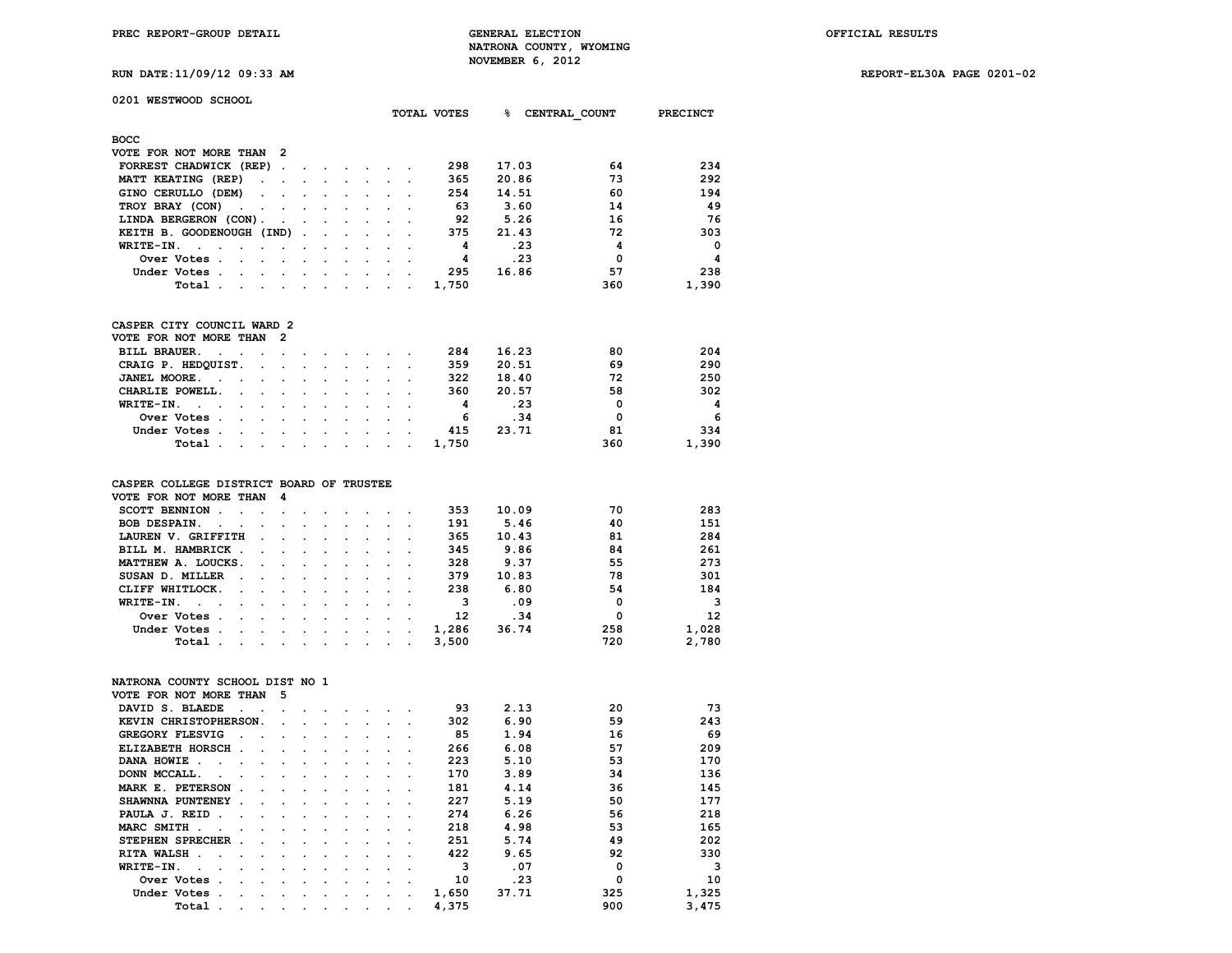| RUN DATE:11/09/12 09:33 AM |  |  |  |
|----------------------------|--|--|--|
|----------------------------|--|--|--|

| 0201 WESTWOOD SCHOOL                        |                                                     |                         |                      |                      |                      |                      |                      |                      |                                                             |                      |                         |           | TOTAL VOTES 8 CENTRAL COUNT PRECINCT |                          |
|---------------------------------------------|-----------------------------------------------------|-------------------------|----------------------|----------------------|----------------------|----------------------|----------------------|----------------------|-------------------------------------------------------------|----------------------|-------------------------|-----------|--------------------------------------|--------------------------|
| NC CONSERVATION DIST SUP-URBAN              |                                                     |                         |                      |                      |                      |                      |                      |                      |                                                             |                      |                         |           |                                      |                          |
| VOTE FOR NOT MORE THAN                      |                                                     |                         |                      | 1                    |                      |                      |                      |                      |                                                             |                      |                         |           |                                      |                          |
|                                             | RICHARD HALLINGSTAD                                 |                         | $\ddot{\phantom{a}}$ | $\cdot$              |                      |                      |                      |                      | $\mathbf{r}$ and $\mathbf{r}$                               |                      | 664                     | 75.89     | 127                                  | 537                      |
| WRITE-IN.                                   | <b>Contract Contract</b><br>$\bullet$               | $\ddot{\phantom{0}}$    | $\ddot{\phantom{0}}$ | $\ddot{\phantom{0}}$ | $\cdot$              |                      |                      | $\ddot{\phantom{0}}$ | $\mathbf{r}$                                                |                      | $7^{\circ}$             | .80       | $\mathbf{1}$                         | - 6                      |
|                                             | Over Votes .                                        | $\ddot{\phantom{a}}$    | $\ddot{\phantom{a}}$ | $\overline{a}$       | $\overline{a}$       | $\overline{a}$       |                      |                      |                                                             |                      | $\overline{\mathbf{0}}$ |           | $\overline{\mathbf{0}}$              | $\overline{\mathbf{0}}$  |
|                                             | Under Votes .                                       |                         |                      | $\sim$               | $\mathbf{r}$         |                      |                      |                      |                                                             |                      | 204                     | 23.31     | 52                                   | 152                      |
|                                             | Total                                               |                         | $\ddot{\phantom{0}}$ | $\cdot$              | $\cdot$              |                      |                      |                      |                                                             | $\overline{a}$       | 875                     |           | 180                                  | 695                      |
| NC CONSERVATION DIST SUP-ATLRG              |                                                     |                         |                      |                      |                      |                      |                      |                      |                                                             |                      |                         |           |                                      |                          |
| VOTE FOR NOT MORE THAN                      |                                                     |                         |                      | 1                    |                      |                      |                      |                      |                                                             |                      |                         |           |                                      |                          |
| LEN L. CAMP.                                | $\sim$                                              | $\ddot{\phantom{a}}$    | $\ddot{\phantom{a}}$ | $\ddot{\phantom{a}}$ |                      |                      |                      |                      | $\mathbf{r} = \mathbf{r}$                                   | $\cdot$              | 657                     | 75.09     | 125                                  | 532                      |
|                                             | WRITE-IN.                                           | $\ddot{\phantom{0}}$    | $\bullet$            | $\bullet$            | $\cdot$              | $\ddot{\phantom{0}}$ | $\ddot{\phantom{0}}$ | $\ddot{\phantom{0}}$ | $\ddot{\phantom{a}}$                                        | $\cdot$              | 6                       | .69       | $\mathbf{1}$                         | 5                        |
|                                             | Over Votes .                                        | $\ddot{\phantom{0}}$    | $\ddot{\phantom{0}}$ |                      | $\bullet$            |                      | $\ddot{\phantom{a}}$ |                      |                                                             |                      | $\overline{\mathbf{0}}$ |           | $\overline{\mathbf{0}}$              | $\overline{\mathbf{0}}$  |
|                                             | Under Votes.                                        |                         |                      | $\mathbf{r}$         | $\mathbf{r}$         |                      |                      |                      |                                                             |                      |                         | 212 24.23 | 54                                   | 158                      |
|                                             | Total                                               |                         |                      | $\ddot{\phantom{0}}$ | $\bullet$            | $\cdot$              |                      | $\sim$               |                                                             | $\overline{a}$       | 875                     |           | 180                                  | 695                      |
| NC CONSERVATION DIST SUP-RURAL              |                                                     |                         |                      |                      |                      |                      |                      |                      |                                                             |                      |                         |           |                                      |                          |
| VOTE FOR NOT MORE THAN                      |                                                     |                         |                      | 1                    |                      |                      |                      |                      |                                                             |                      |                         |           |                                      |                          |
|                                             | DON PAVACK                                          | $\sim$                  |                      | $\ddot{\phantom{a}}$ |                      |                      |                      | $\sim$               | $\ddot{\phantom{a}}$                                        | $\overline{a}$       |                         | 261 29.83 | 43                                   | 218                      |
|                                             | ROBERT M. SHELLARD                                  |                         | $\Box$               | $\ddot{\phantom{a}}$ | $\ddot{\phantom{0}}$ | $\ddot{\phantom{a}}$ | $\ddot{\phantom{a}}$ | $\ddot{\phantom{0}}$ | $\sim$                                                      |                      | 354                     | 40.46     | 69                                   | 285                      |
| WRITE-IN.                                   | <b>Contract Contract</b>                            |                         | $\ddot{\phantom{0}}$ | $\ddot{\phantom{0}}$ | $\bullet$            |                      |                      |                      |                                                             |                      | $\overline{\mathbf{3}}$ | .34       | 1                                    | $\overline{\mathbf{2}}$  |
|                                             | Over Votes .                                        | $\sim$                  |                      |                      |                      |                      |                      |                      |                                                             |                      | $\overline{\mathbf{0}}$ |           | $\overline{\mathbf{0}}$              | $\overline{\mathbf{0}}$  |
|                                             | Under Votes                                         |                         |                      | $\bullet$ .          | $\bullet$            | $\bullet$            | $\bullet$            | $\bullet$            | $\ddot{\phantom{a}}$                                        |                      | 257                     | 29.37     | 67                                   | 190                      |
|                                             | Total .                                             | $\sim 100$ km s $^{-1}$ | $\sim$               |                      | $\cdot$              |                      |                      |                      |                                                             |                      | 875                     |           | 180                                  | 695                      |
| <b>JUDGE PARK</b><br>VOTE FOR NOT MORE THAN |                                                     |                         |                      | $\mathbf{1}$         |                      |                      |                      |                      |                                                             |                      |                         |           |                                      |                          |
| YES                                         |                                                     |                         |                      |                      |                      |                      |                      |                      |                                                             |                      | 628                     | 71.77     | 124                                  | 504                      |
| $\sim$                                      | <b>Sales Advised</b><br>$\sim$                      | $\sim$                  | $\ddot{\phantom{a}}$ | $\bullet$            | $\sim$               |                      |                      |                      | and the state of the state of the                           | $\sim$               |                         |           | 33                                   | 117                      |
| NO.                                         | $\mathcal{L}^{\text{max}}$<br>$\ddot{\phantom{0}}$  |                         | $\bullet$            | $\ddot{\phantom{0}}$ | $\ddot{\phantom{a}}$ | $\sim$               | $\ddot{\phantom{0}}$ | $\ddot{\phantom{0}}$ | $\sim$                                                      | $\ddot{\phantom{a}}$ | 150                     | 17.14     |                                      |                          |
|                                             | Over Votes .                                        | $\overline{a}$          |                      |                      |                      |                      |                      |                      |                                                             |                      | $\overline{\mathbf{0}}$ |           | $\overline{\phantom{0}}$             | $\overline{\mathbf{0}}$  |
|                                             | Under Votes .                                       | $\sim$                  | $\sim$               | $\ddot{\phantom{0}}$ | $\ddot{\phantom{0}}$ | $\ddot{\phantom{0}}$ |                      | $\ddot{\phantom{0}}$ | $\ddot{\phantom{0}}$                                        |                      | 97                      | 11.09     | -23                                  | 74                       |
|                                             | Total .                                             | $\sim 100$ km s $^{-1}$ | $\sim$               |                      | $\bullet$            |                      |                      |                      | $\ddot{\phantom{a}}$                                        |                      | 875                     |           | 180                                  | 695                      |
| <b>JUDGE WILKING</b>                        |                                                     |                         |                      |                      |                      |                      |                      |                      |                                                             |                      |                         |           |                                      |                          |
| VOTE FOR NOT MORE THAN                      |                                                     |                         |                      | $\mathbf{1}$         |                      |                      |                      |                      |                                                             |                      |                         |           |                                      |                          |
| <b>YES</b><br>$\sim$ $\sim$                 | $\mathbf{z} = \mathbf{z}$ .<br>$\ddot{\phantom{a}}$ | $\ddot{\phantom{0}}$    | $\ddot{\phantom{0}}$ | $\bullet$ .          | $\bullet$ .          |                      | <b>All States</b>    |                      | $\mathbf{r} = \mathbf{r} + \mathbf{r}$ , where $\mathbf{r}$ |                      | 604                     | 69.03     | 111                                  | 493                      |
| $NO.$                                       | $\ddot{\phantom{a}}$<br>$\ddot{\phantom{0}}$        | $\ddot{\phantom{0}}$    | $\ddot{\phantom{0}}$ | $\ddot{\phantom{a}}$ | $\ddot{\phantom{a}}$ | $\ddot{\phantom{0}}$ | $\ddot{\phantom{0}}$ | $\ddot{\phantom{0}}$ | $\ddot{\phantom{0}}$                                        | $\ddot{\phantom{a}}$ | 134                     | 15.31     | 29                                   | 105                      |
|                                             | Over Votes .                                        | $\mathbf{r}$            |                      |                      |                      |                      |                      |                      |                                                             |                      | $\overline{\mathbf{0}}$ |           | $\overline{\phantom{0}}$             | $\overline{\phantom{0}}$ |
|                                             | Under Votes .                                       | $\sim$                  | $\sim$               | $\ddot{\phantom{0}}$ | $\ddot{\phantom{0}}$ | $\ddot{\phantom{0}}$ |                      | $\ddot{\phantom{0}}$ | $\ddot{\phantom{a}}$                                        |                      | 137                     | 15.66     | 40                                   | 97                       |
|                                             | Total .                                             | $\ddot{\phantom{0}}$    | $\sim$               | $\cdot$              | $\ddot{\phantom{0}}$ |                      |                      | $\cdot$              | $\ddot{\phantom{a}}$                                        |                      | 875                     |           | 180                                  | 695                      |
| <b>JUDGE BROWN</b>                          |                                                     |                         |                      |                      |                      |                      |                      |                      |                                                             |                      |                         |           |                                      |                          |
| VOTE FOR NOT MORE THAN                      |                                                     |                         |                      | $\mathbf{1}$         |                      |                      |                      |                      |                                                             |                      |                         |           |                                      |                          |
| YES<br>$\sim$                               | $\sim$ $\sim$<br>$\cdot$                            | $\cdot$                 |                      | $\ddot{\phantom{0}}$ | $\cdot$              | $\cdot$              | $\sim$               | $\sim$               | $\sim$                                                      | $\cdot$              | 637                     | 72.80     | 122                                  | 515                      |
| NO. .                                       | $\sim$                                              |                         |                      |                      | $\ddot{\phantom{a}}$ |                      | $\ddot{\phantom{a}}$ |                      |                                                             | $\ddot{\phantom{0}}$ | 142                     | 16.23     | 33                                   | 109                      |
|                                             | $\cdot$<br>$\ddot{\phantom{0}}$<br>Over Votes .     |                         |                      | $\bullet$            |                      |                      |                      | $\ddot{\phantom{0}}$ | $\ddot{\phantom{0}}$                                        |                      | $\overline{\mathbf{0}}$ |           | $\overline{\mathbf{0}}$              | $\overline{\phantom{0}}$ |
|                                             | Under Votes .                                       |                         |                      |                      |                      |                      |                      |                      |                                                             |                      | 96                      | 10.97     | 25                                   | 71                       |
|                                             | Total.                                              | $\ddot{\phantom{0}}$    | $\ddot{\phantom{0}}$ | $\bullet$            | $\ddot{\phantom{0}}$ | $\ddot{\phantom{0}}$ |                      | $\cdot$              | $\ddot{\phantom{0}}$                                        |                      | 875                     |           | 180                                  | 695                      |
|                                             |                                                     |                         |                      |                      |                      |                      |                      |                      |                                                             |                      |                         |           |                                      |                          |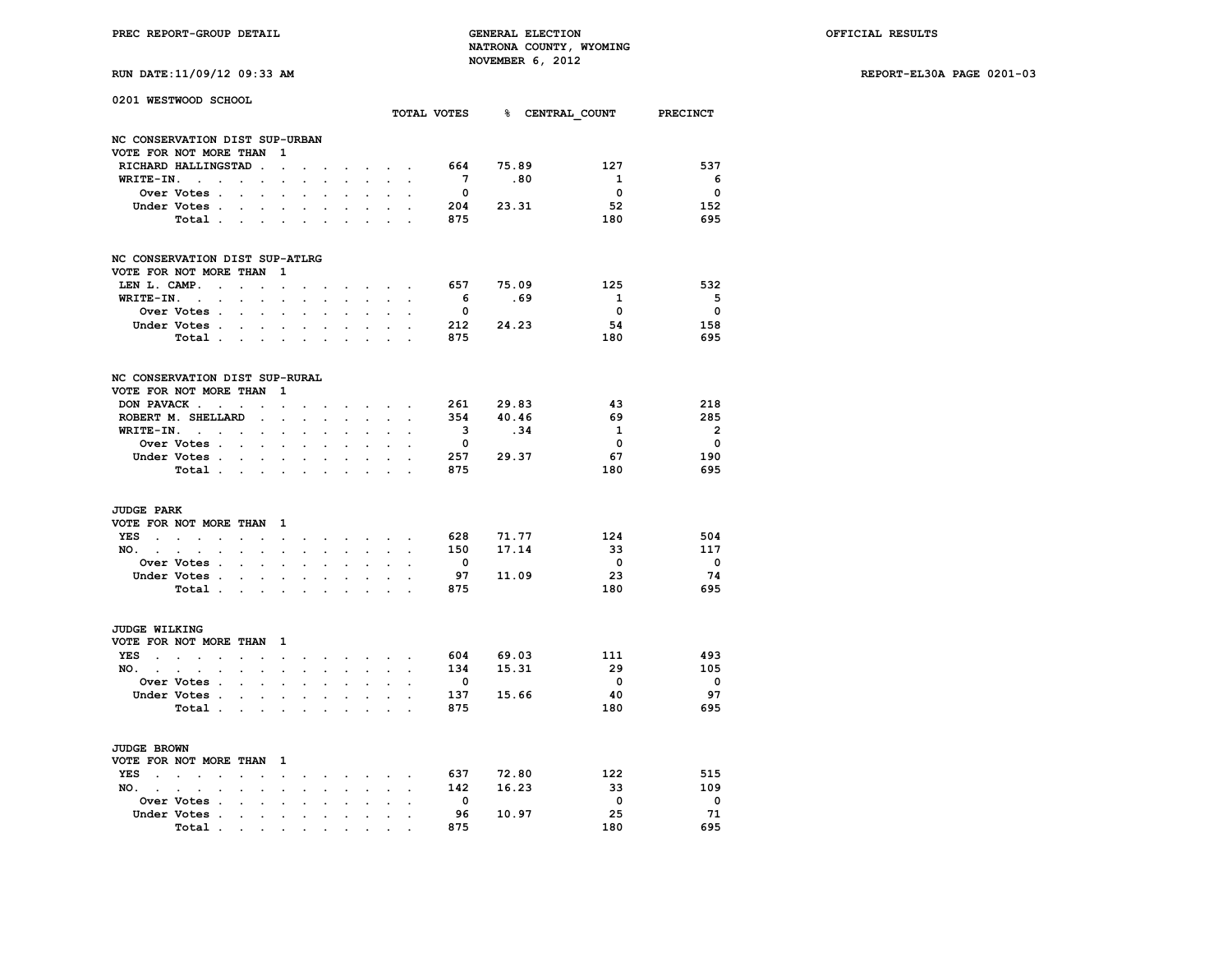|  | RUN DATE:11/09/12 09:33 AM |  |  |  |  |
|--|----------------------------|--|--|--|--|
|--|----------------------------|--|--|--|--|

|                    | 0201 WESTWOOD SCHOOL                               |                      |                          |                          |                          |                      |                      |                                   |                      |                      | TOTAL VOTES              |                 | % CENTRAL COUNT         | <b>PRECINCT</b>         |
|--------------------|----------------------------------------------------|----------------------|--------------------------|--------------------------|--------------------------|----------------------|----------------------|-----------------------------------|----------------------|----------------------|--------------------------|-----------------|-------------------------|-------------------------|
|                    |                                                    |                      |                          |                          |                          |                      |                      |                                   |                      |                      |                          |                 |                         |                         |
| <b>JUDGE HUBER</b> |                                                    |                      |                          |                          |                          |                      |                      |                                   |                      |                      |                          |                 |                         |                         |
|                    | VOTE FOR NOT MORE THAN                             |                      |                          | 1                        |                          |                      |                      |                                   |                      |                      |                          |                 |                         |                         |
| YES                | <b>Service</b> State<br>$\ddot{\phantom{a}}$       |                      |                          | $\ddot{\phantom{a}}$     |                          |                      |                      | $\ddot{\phantom{0}}$              | $\ddot{\phantom{0}}$ |                      | 602                      | 68.80           | 121                     | 481                     |
| NO.                |                                                    |                      | $\overline{\phantom{a}}$ | $\cdot$                  |                          |                      |                      | $\ddot{\phantom{a}}$              |                      |                      | 174                      | 19.89           | 37                      | 137                     |
|                    | Over Votes .                                       |                      |                          |                          |                          |                      |                      | $\ddot{\phantom{a}}$              |                      |                      | $\overline{\phantom{0}}$ |                 | $\overline{\mathbf{0}}$ | $\overline{\mathbf{0}}$ |
|                    | Under Votes.                                       | $\ddot{\phantom{a}}$ | $\ddot{\phantom{0}}$     | $\ddot{\phantom{0}}$     | $\ddot{\phantom{0}}$     | $\ddot{\phantom{0}}$ | $\ddot{\phantom{0}}$ | $\ddot{\phantom{0}}$              |                      |                      | 99                       | 11.31           | 22                      | 77                      |
|                    | Total.                                             |                      |                          |                          |                          |                      |                      |                                   |                      |                      | 875                      |                 | 180                     | 695                     |
| C-AMEND-A          |                                                    |                      |                          |                          |                          |                      |                      |                                   |                      |                      |                          |                 |                         |                         |
|                    | VOTE FOR NOT MORE THAN                             |                      |                          | 1                        |                          |                      |                      |                                   |                      |                      |                          |                 |                         |                         |
| $FOR \t . \t .$    | $\sim$                                             | $\ddot{\phantom{0}}$ | $\sim$                   | $\ddot{\phantom{0}}$     | $\sim$                   | $\sim$               |                      | $\sim$ $\sim$ $\sim$              |                      | $\overline{a}$       | 591                      | 67.54           | 130                     | 461                     |
| <b>AGAINST.</b>    | $\ddot{\phantom{0}}$<br>$\cdot$                    | $\ddot{\phantom{a}}$ | $\cdot$                  | $\cdot$                  |                          | $\mathbf{r}$         | $\cdot$              | $\sim$                            | $\ddot{\phantom{a}}$ | $\ddot{\phantom{a}}$ | 232                      | 26.51           | - 39                    | 193                     |
|                    | <b>Over Votes .</b>                                |                      | $\sim$                   | $\ddot{\phantom{a}}$     | $\overline{a}$           | $\ddot{\phantom{0}}$ | $\overline{a}$       | $\ddot{\phantom{a}}$              |                      | $\ddot{\phantom{0}}$ | $\mathbf{1}$             | $\overline{11}$ | $\overline{\mathbf{0}}$ | <sup>1</sup>            |
|                    | Under Votes.                                       | $\mathbf{r}$         | $\mathbf{r}$             | $\ddot{\phantom{0}}$     | $\overline{a}$           | $\mathbf{r}$         | $\ddot{\phantom{a}}$ | $\sim$                            |                      |                      | 51                       | 5.83            | 11                      | 40                      |
|                    | Total                                              |                      |                          |                          |                          |                      |                      |                                   |                      | $\overline{a}$       | 875                      |                 | 180                     | 695                     |
| C-AMEND-B          |                                                    |                      |                          |                          |                          |                      |                      |                                   |                      |                      |                          |                 |                         |                         |
|                    | VOTE FOR NOT MORE THAN                             |                      |                          | 1                        |                          |                      |                      |                                   |                      |                      |                          |                 |                         |                         |
| FOR                | $\cdot$ $\cdot$<br>$\bullet$                       | $\ddot{\phantom{0}}$ | $\ddot{\phantom{a}}$     | $\ddot{\phantom{0}}$     | $\ddot{\phantom{a}}$     |                      | $\sim$ $\sim$        | <b>Contract Contract Contract</b> |                      | $\ddot{\phantom{a}}$ |                          | 716 81.83       | 150                     | 566                     |
| <b>AGAINST.</b>    | $\sim$ $\sim$<br>$\sim$                            | $\sim$ $\sim$ $\sim$ |                          | $\cdot$                  | $\ddot{\phantom{a}}$     | $\ddot{\phantom{0}}$ | $\cdot$              | $\ddot{\phantom{0}}$              | $\ddot{\phantom{a}}$ |                      | 106                      | 12.11           | - 13                    | 93                      |
|                    | <b>Over Votes .</b>                                | $\ddot{\phantom{0}}$ | $\mathbf{r}$             | $\ddot{\phantom{0}}$     | $\cdot$                  |                      |                      | $\ddot{\phantom{0}}$              |                      |                      | $\overline{\phantom{0}}$ |                 | $\overline{\mathbf{0}}$ | $\overline{\mathbf{0}}$ |
|                    | Under Votes.                                       | $\ddot{\phantom{0}}$ | $\ddot{\phantom{0}}$     | $\ddot{\phantom{a}}$     | $\overline{a}$           | $\overline{a}$       | $\cdot$              | $\ddot{\phantom{0}}$              | $\overline{a}$       |                      | - 53                     | 6.06            | 17                      | 36                      |
|                    | Total.                                             | $\overline{a}$       | $\overline{a}$           |                          |                          |                      |                      |                                   |                      |                      | 875                      |                 | 180                     | 695                     |
| C-AMEND-C          |                                                    |                      |                          |                          |                          |                      |                      |                                   |                      |                      |                          |                 |                         |                         |
|                    | VOTE FOR NOT MORE THAN                             |                      |                          | 1                        |                          |                      |                      |                                   |                      |                      |                          |                 |                         |                         |
| <b>FOR</b>         | $\sim$ $\sim$<br>$\bullet$                         |                      |                          |                          |                          |                      |                      | <b>Contract Contract Contract</b> |                      |                      | 406                      | 46.40           | 85                      | 321                     |
| <b>AGAINST.</b>    | $\cdot$<br>$\ddot{\phantom{a}}$                    |                      | $\ddot{\phantom{a}}$     | $\cdot$                  |                          |                      |                      | $\mathbf{r}$                      |                      |                      | 380                      | 43.43           | 67                      | 313                     |
|                    | Over Votes .                                       | $\sim$               | $\ddot{\phantom{0}}$     | $\ddot{\phantom{a}}$     | $\cdot$                  |                      |                      | $\ddot{\phantom{a}}$              |                      |                      | $\overline{\phantom{0}}$ |                 | $\mathbf{0}$            | $\overline{\mathbf{0}}$ |
|                    | Under Votes .                                      | $\ddot{\phantom{a}}$ | $\cdot$                  | $\ddot{\phantom{0}}$     |                          |                      |                      |                                   |                      |                      | 89                       | 10.17           | 28                      | 61                      |
|                    | Total.                                             | $\overline{a}$       | $\ddot{\phantom{a}}$     | $\ddot{\phantom{a}}$     | $\ddot{\phantom{0}}$     |                      | $\overline{a}$       | $\overline{a}$                    | $\ddot{\phantom{a}}$ |                      | 875                      |                 | 180                     | 695                     |
| LIBRARY            |                                                    |                      |                          |                          |                          |                      |                      |                                   |                      |                      |                          |                 |                         |                         |
|                    | VOTE FOR NOT MORE THAN 1                           |                      |                          |                          |                          |                      |                      |                                   |                      |                      |                          |                 |                         |                         |
|                    | FOR THE COUNTY SPECIFIC PURP                       |                      |                          |                          |                          |                      |                      |                                   |                      |                      |                          | 433 49.49       | 82                      | 351                     |
|                    |                                                    |                      |                          |                          |                          |                      |                      |                                   |                      |                      | 427                      | 48.80           | 95                      | 332                     |
|                    | AGAINST THE COUNTY SPECIFIC<br><b>Over Votes .</b> |                      |                          |                          |                          |                      | $\mathbf{r}$         | $\sim$                            |                      |                      | $\mathbf{0}$             |                 | 0                       | $\overline{\mathbf{0}}$ |
|                    |                                                    | $\overline{a}$       | ÷                        | $\overline{\phantom{a}}$ | $\overline{\phantom{a}}$ |                      |                      |                                   |                      |                      |                          |                 | 3                       | 12                      |
|                    | Under Votes.                                       | $\cdot$              | $\ddot{\phantom{a}}$     | $\ddot{\phantom{a}}$     | $\cdot$                  |                      | $\cdot$              | $\cdot$                           | $\cdot$              |                      | 15<br>875                | 1.71            | 180                     | 695                     |
|                    | Total.                                             | $\sim 100$           | $\bullet$ .              | $\bullet$                | $\bullet$                | $\bullet$            | $\bullet$            | $\bullet$                         |                      |                      |                          |                 |                         |                         |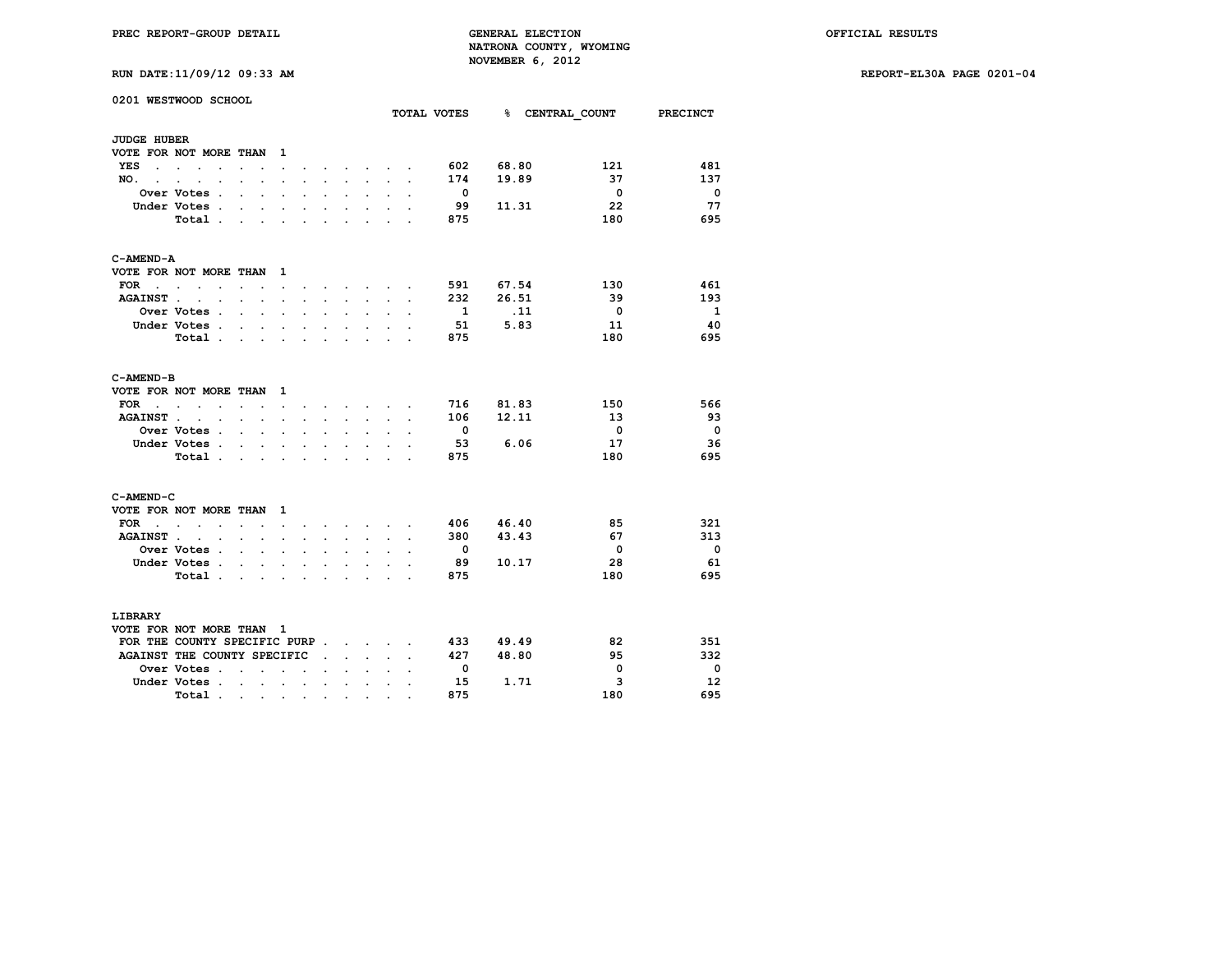| 0202 COTTONWOOD                                                         |                                              |                      |                                        |                                              |                                   |                      |                      |                |        |                        |                 |
|-------------------------------------------------------------------------|----------------------------------------------|----------------------|----------------------------------------|----------------------------------------------|-----------------------------------|----------------------|----------------------|----------------|--------|------------------------|-----------------|
|                                                                         |                                              |                      |                                        |                                              |                                   |                      |                      | TOTAL VOTES    |        | <b>% CENTRAL COUNT</b> | <b>PRECINCT</b> |
| REGISTERED VOTERS - TOTAL .                                             |                                              |                      | $\sim$                                 | $\ddot{\phantom{a}}$                         |                                   |                      |                      | 625            |        |                        |                 |
| BALLOTS CAST - TOTAL.                                                   | $\mathbf{L} = \mathbf{L}$                    |                      | $\sim$ 100 $\pm$                       | $\ddot{\phantom{0}}$                         | $\ddot{\phantom{a}}$              | $\sim$               | $\cdot$              | 748            |        | 151                    | 597             |
| BALLOTS CAST - BLANK.                                                   | $\mathbf{r}$                                 |                      |                                        |                                              |                                   |                      |                      | $\Omega$       |        | $\mathbf 0$            | $\mathbf 0$     |
| VOTER TURNOUT - TOTAL                                                   | $\ddot{\phantom{a}}$                         | $\ddot{\phantom{0}}$ | $\bullet$                              | $\ddot{\phantom{0}}$                         | $\ddot{\phantom{0}}$              | $\bullet$            |                      |                | 119.68 |                        |                 |
| VOTER TURNOUT - BLANK                                                   |                                              |                      |                                        |                                              | s.                                |                      |                      |                |        |                        |                 |
| <b>USA-PRESIDENT</b>                                                    |                                              |                      |                                        |                                              |                                   |                      |                      |                |        |                        |                 |
| VOTE FOR NOT MORE THAN                                                  | $\mathbf{1}$                                 |                      |                                        |                                              |                                   |                      |                      |                |        |                        |                 |
| MITT ROMNEY (REP).<br>$\cdot$                                           | $\ddot{\phantom{a}}$                         | $\ddot{\phantom{a}}$ | $\ddot{\phantom{0}}$                   | <b>Contract Contract</b>                     | $\sim$                            | $\sim$               |                      | 396            | 52.94  | 75                     | 321             |
| BARACK OBAMA (DEM)<br>$\ddot{\phantom{a}}$                              | $\overline{a}$                               | $\ddot{\phantom{0}}$ | $\ddot{\phantom{0}}$                   | $\ddot{\phantom{0}}$                         | $\ddot{\phantom{a}}$              | $\ddot{\phantom{0}}$ | $\ddot{\phantom{a}}$ | 295            | 39.44  | 66                     | 229             |
| GARY JOHNSON (LIB)                                                      |                                              |                      |                                        |                                              |                                   |                      |                      | 23             | 3.07   | $\overline{2}$         | 21              |
| VIRGIL H. GOODE (CON)                                                   | $\ddot{\phantom{0}}$                         | $\ddot{\phantom{a}}$ | $\ddot{\phantom{0}}$                   | $\ddot{\phantom{0}}$                         | $\bullet$                         | $\cdot$              | $\ddot{\phantom{a}}$ | - 9            | 1.20   | 0                      | 9               |
| WRITE-IN.<br>$\mathbf{r}$                                               |                                              |                      |                                        |                                              |                                   |                      |                      | 18             | 2.41   | 6                      | 12              |
| $\ddot{\phantom{a}}$<br>$\cdot$                                         |                                              |                      |                                        |                                              |                                   |                      |                      | 1              |        | 1                      |                 |
| Over Votes .<br>$\sim$                                                  |                                              |                      |                                        |                                              |                                   |                      |                      |                | .13    |                        | 0               |
| Under Votes .<br>$\sim$<br>$\sim$                                       | $\mathbf{r}$                                 | $\overline{a}$       |                                        | $\ddot{\phantom{0}}$                         | $\overline{a}$                    |                      |                      | 6              | .80    | $\mathbf{1}$           | 5               |
| Total .<br>$\sim$                                                       |                                              |                      | $\cdot$                                |                                              | $\cdot$                           |                      |                      | 748            |        | 151                    | 597             |
| UNITED STATES SENATOR                                                   |                                              |                      |                                        |                                              |                                   |                      |                      |                |        |                        |                 |
| VOTE FOR NOT MORE THAN                                                  | - 1                                          |                      |                                        |                                              |                                   |                      |                      |                |        |                        |                 |
| JOHN BARRASSO (REP).                                                    | $\cdot$                                      | $\sim$               | <b>Contract Contract Street</b>        |                                              |                                   |                      |                      | 460            | 61.50  | 84                     | 376             |
| TIM CHESNUT (DEM).<br>$\sim$                                            | $\ddot{\phantom{a}}$                         |                      |                                        |                                              |                                   |                      |                      | 243            | 32.49  | 60                     | 183             |
| JOEL OTTO (CRY)<br>$\ddot{\phantom{a}}$<br>$\ddot{\phantom{a}}$         |                                              |                      |                                        |                                              | $\cdot$                           |                      |                      | 23             | 3.07   | $\overline{2}$         | 21              |
| WRITE-IN.<br>$\sim$ $\sim$<br>$\Box$<br>$\bullet$                       | $\ddot{\phantom{a}}$                         | $\ddot{\phantom{a}}$ | $\ddot{\phantom{a}}$                   | $\ddot{\phantom{0}}$                         | $\ddot{\phantom{a}}$              | $\cdot$              |                      | 4              | .53    | $\mathbf{1}$           | 3               |
| Over Votes.<br>$\sim$                                                   |                                              |                      |                                        |                                              |                                   |                      |                      | $\Omega$       |        | $\mathbf 0$            | $\Omega$        |
|                                                                         |                                              |                      |                                        |                                              |                                   |                      |                      | 18             |        | 4                      | 14              |
| Under Votes.<br>$\sim$<br>$\sim$<br>Total.<br>$\mathbf{r} = \mathbf{r}$ | $\ddot{\phantom{a}}$<br>$\ddot{\phantom{a}}$ | $\ddot{\phantom{a}}$ | $\ddot{\phantom{a}}$<br>$\overline{a}$ | $\ddot{\phantom{0}}$                         | $\ddot{\phantom{0}}$<br>s.        | $\ddot{\phantom{a}}$ |                      | 748            | 2.41   | 151                    | 597             |
|                                                                         |                                              |                      |                                        |                                              |                                   |                      |                      |                |        |                        |                 |
| UNITED STATES REPRESENTATIVE                                            |                                              |                      |                                        |                                              |                                   |                      |                      |                |        |                        |                 |
| VOTE FOR NOT MORE THAN                                                  | 1                                            |                      |                                        |                                              |                                   |                      |                      |                |        |                        |                 |
| CYNTHIA M. LUMMIS (REP).                                                |                                              | $\sim$               |                                        | $\mathbf{r} = \mathbf{r} \cdot \mathbf{r}$ . | $\sim$                            | $\sim$               |                      | 376            | 50.27  | 73                     | 303             |
| CHRIS HENRICHSEN (DEM)                                                  | $\ddot{\phantom{a}}$                         | $\ddot{\phantom{a}}$ | $\sim$                                 | $\sim$                                       | $\ddot{\phantom{0}}$              | $\ddot{\phantom{0}}$ | $\ddot{\phantom{a}}$ | 265            | 35.43  | 63                     | 202             |
| RICHARD P. BRUBAKER (LIB)                                               |                                              |                      |                                        |                                              |                                   |                      |                      | 34             | 4.55   | 4                      | 30              |
| DANIEL CLYDE CUMMINGS (CON)                                             |                                              |                      | $\ddot{\phantom{0}}$                   | $\ddot{\phantom{a}}$                         | $\ddot{\phantom{a}}$              |                      |                      | 30             | 4.01   | 4                      | 26              |
| DON WILLS (CRY)<br>$\mathbf{L}^{\text{max}}$<br>$\ddot{\phantom{a}}$    | ÷                                            |                      |                                        |                                              |                                   |                      |                      | 11             | 1.47   | 3                      | 8               |
| WRITE-IN.<br>$\mathbf{L} = \mathbf{L} \mathbf{L}$<br>$\sim$             |                                              |                      | $\ddot{\phantom{a}}$                   |                                              |                                   |                      |                      | 3              | .40    | $\mathbf{1}$           | $\overline{2}$  |
| Over Votes .<br>$\sim$<br>$\overline{a}$                                | $\ddot{\phantom{a}}$                         | $\overline{a}$       | $\ddot{\phantom{a}}$                   | $\ddot{\phantom{0}}$                         |                                   |                      |                      | 1              | .13    | $\mathbf{1}$           | $\mathbf 0$     |
| Under Votes .<br><b>Contract Contract</b><br>$\sim$                     | $\cdot$                                      | $\ddot{\phantom{0}}$ | $\bullet$                              | $\bullet$                                    | $\bullet$                         | $\ddot{\phantom{a}}$ |                      | 28             | 3.74   | $\overline{2}$         | 26              |
| Total.<br><b>Contract Contract Contract</b>                             |                                              | $\sim$               | $\ddot{\phantom{a}}$                   | $\ddot{\phantom{a}}$                         | $\cdot$                           | $\ddot{\phantom{a}}$ |                      | 748            |        | 151                    | 597             |
| STATE HOUSE DISTRICT 59<br>VOTE FOR NOT MORE THAN                       | 1                                            |                      |                                        |                                              |                                   |                      |                      |                |        |                        |                 |
| CARL R. "BUNKY" LOUCKS (REP)                                            |                                              |                      | $\ddot{\phantom{1}}$                   |                                              | <b>Contract Contract Contract</b> | $\mathbf{r}$         |                      | 366            | 48.93  | 65                     | 301             |
| MIKE GILMORE (DEM)<br>$\ddot{\phantom{0}}$                              | s.                                           | $\overline{a}$       | $\ddot{\phantom{a}}$                   | $\ddot{\phantom{0}}$                         | $\ddot{\phantom{0}}$              |                      |                      | 328            | 43.85  | 72                     | 256             |
| WRITE-IN.<br>$\ddot{\phantom{a}}$<br>$\sim$<br>$\ddot{\phantom{a}}$     | $\ddot{\phantom{a}}$                         | $\ddot{\phantom{a}}$ | $\ddot{\phantom{a}}$                   | $\ddot{\phantom{0}}$                         | $\ddot{\phantom{0}}$              | $\ddot{\phantom{a}}$ | $\ddot{\phantom{a}}$ | 1              | .13    | $\mathbf 0$            | 1               |
| Over Votes .<br>$\sim$                                                  |                                              |                      |                                        |                                              |                                   |                      |                      | $\overline{2}$ | .27    | $\overline{2}$         | $\mathbf 0$     |
| Under Votes .<br><b>Contract Contract</b>                               |                                              | $\sim$ $-$           |                                        |                                              |                                   |                      |                      | 51             | 6.82   | 12                     | 39              |
|                                                                         |                                              |                      |                                        |                                              |                                   |                      |                      |                |        |                        |                 |

 **Total . . . . . . . . . . 748 151 597**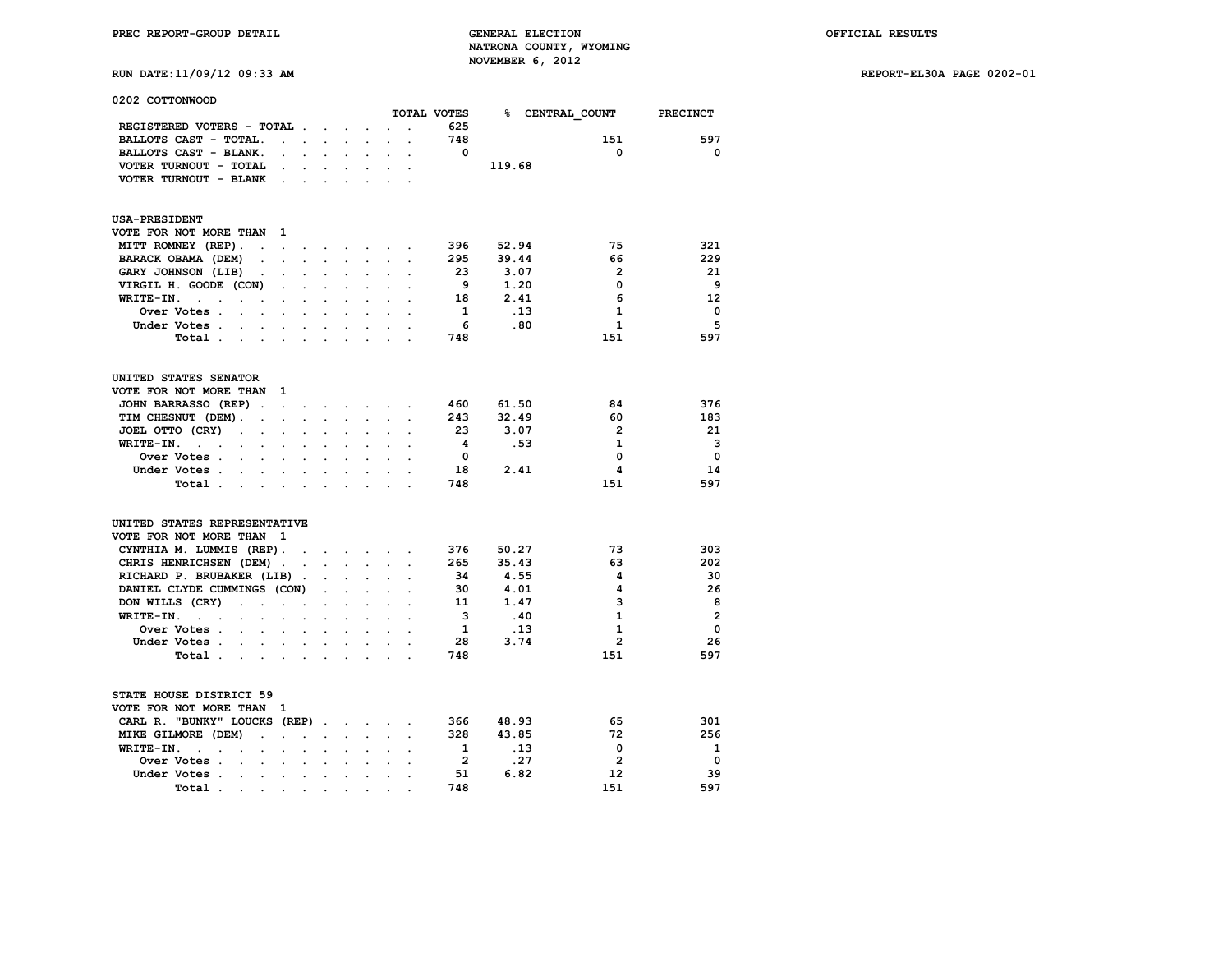**RUN DATE:11/09/12 09:33 AM REPORT-EL30A PAGE 0202-02**

**0202 COTTONWOOD**

| UZUZ COIIONNOOD                                                |                      |                      |                            |                      |                      |                                        |                      | TOTAL VOTES             |       |      | <b>&amp; CENTRAL COUNT</b> | PRECINCT                |
|----------------------------------------------------------------|----------------------|----------------------|----------------------------|----------------------|----------------------|----------------------------------------|----------------------|-------------------------|-------|------|----------------------------|-------------------------|
| восс                                                           |                      |                      |                            |                      |                      |                                        |                      |                         |       |      |                            |                         |
| VOTE FOR NOT MORE THAN 2                                       |                      |                      |                            |                      |                      |                                        |                      |                         |       |      |                            |                         |
| FORREST CHADWICK (REP).                                        |                      |                      |                            |                      |                      | and the state of the state of          |                      | 234                     | 15.64 |      | 42                         | 192                     |
| MATT KEATING (REP)<br>$\mathbf{L}$                             | $\ddot{\phantom{a}}$ | $\ddot{\phantom{a}}$ | $\ddot{\phantom{a}}$       | $\sim$               | $\sim 10^{-11}$      | $\sim$                                 | $\ddot{\phantom{a}}$ | 246                     | 16.44 |      | 40                         | 206                     |
| GINO CERULLO (DEM)<br>$\cdot$                                  |                      |                      |                            |                      | $\cdot$              |                                        |                      | 249                     | 16.64 |      | 66                         | 183                     |
| TROY BRAY (CON)<br>$\ddot{\phantom{a}}$                        |                      |                      |                            |                      |                      |                                        |                      | 75                      | 5.01  |      | 11                         | 64                      |
| LINDA BERGERON (CON).                                          |                      |                      |                            |                      |                      |                                        |                      | 91                      | 6.08  |      | 24                         | - 67                    |
| KEITH B. GOODENOUGH (IND)                                      |                      | $\bullet$            |                            |                      |                      |                                        |                      | 294                     | 19.65 |      | 57                         | 237                     |
| WRITE-IN.                                                      |                      |                      | $\ddot{\phantom{0}}$       | $\sim$               | $\ddot{\phantom{a}}$ |                                        |                      | $\mathbf{1}$            | .07   |      | $\mathbf{o}$               | $\mathbf{1}$            |
| Over Votes .                                                   |                      |                      |                            |                      |                      |                                        |                      | $\overline{\mathbf{0}}$ |       |      | $\mathbf 0$                | $\overline{\mathbf{0}}$ |
| Under Votes .                                                  |                      |                      | $\mathcal{L}^{\text{max}}$ | $\ddot{\phantom{0}}$ | $\Box$               |                                        |                      | 306                     | 20.45 |      | 62                         | 244                     |
| Total.                                                         |                      |                      |                            |                      |                      |                                        |                      | 1,496                   |       |      | 302                        | 1,194                   |
| CASPER CITY COUNCIL WARD 2                                     |                      |                      |                            |                      |                      |                                        |                      |                         |       |      |                            |                         |
| VOTE FOR NOT MORE THAN                                         | $\overline{2}$       |                      |                            |                      |                      |                                        |                      |                         |       |      |                            |                         |
| <b>BILL BRAUER.</b><br>$\sim 10^{-11}$<br>$\cdot$              |                      |                      |                            |                      | $\bullet$ .          |                                        |                      | 202                     | 13.50 |      | 51                         | 151                     |
| CRAIG P. HEDQUIST.                                             | $\overline{a}$       | $\ddot{\phantom{a}}$ |                            |                      | $\ddot{\phantom{0}}$ | $\sim$                                 |                      | 312                     | 20.86 |      | 61                         | 251                     |
| JANEL MOORE.<br>$\sim$<br>$\ddot{\phantom{a}}$                 |                      |                      |                            |                      |                      |                                        |                      | 270                     | 18.05 |      | 55                         | 215                     |
| CHARLIE POWELL.<br>$\ddot{\phantom{a}}$                        | $\ddot{\phantom{a}}$ | $\ddot{\phantom{a}}$ | $\cdot$                    | $\mathbf{r}$         | $\mathbf{r}$         | $\mathbf{r}$                           |                      | 288                     | 19.25 |      | 47                         | 241                     |
| WRITE-IN.<br><b>Contract</b><br>$\blacksquare$<br>$\mathbf{r}$ |                      | $\overline{a}$       | $\overline{a}$             | $\overline{a}$       | $\ddot{\phantom{0}}$ | $\overline{a}$                         |                      | - 9                     |       | .60  | 3                          | - 6                     |
| Over Votes.<br>$\sim$                                          |                      |                      |                            |                      |                      |                                        |                      | $\overline{\mathbf{0}}$ |       |      | $\mathbf 0$                | $\overline{\mathbf{0}}$ |
| Under Votes.                                                   |                      |                      |                            | $\ddot{\phantom{a}}$ | $\ddot{\phantom{a}}$ |                                        |                      | 415                     | 27.74 |      | 85                         | 330                     |
| Total                                                          | $\ddot{\phantom{a}}$ | $\cdot$              | $\ddot{\phantom{0}}$       | $\ddot{\phantom{a}}$ | $\overline{a}$       |                                        |                      | 1,496                   |       |      | 302                        | 1,194                   |
|                                                                |                      |                      |                            |                      |                      |                                        |                      |                         |       |      |                            |                         |
| CASPER COLLEGE DISTRICT BOARD OF TRUSTEE                       |                      |                      |                            |                      |                      |                                        |                      |                         |       |      |                            |                         |
| VOTE FOR NOT MORE THAN                                         | 4                    |                      |                            |                      |                      |                                        |                      |                         |       |      |                            |                         |
| SCOTT BENNION.<br>$\ddot{\phantom{a}}$<br>$\ddot{\phantom{a}}$ | $\ddot{\phantom{a}}$ | $\bullet$            | $\ddot{\phantom{0}}$       | $\ddot{\phantom{0}}$ | $\ddot{\phantom{0}}$ | $\ddot{\phantom{0}}$                   | $\ddot{\phantom{1}}$ | 250                     |       | 8.36 | 55                         | 195                     |
| BOB DESPAIN.                                                   |                      |                      |                            |                      | $\ddot{\phantom{a}}$ |                                        | $\ddot{\phantom{0}}$ | 161                     |       | 5.38 | 25                         | 136                     |
| LAUREN V. GRIFFITH                                             |                      |                      |                            |                      |                      |                                        |                      | 273                     | 9.12  |      | 54                         | 219                     |
| BILL M. HAMBRICK .                                             |                      |                      |                            |                      |                      |                                        |                      | 218                     | 7.29  |      | 48                         | 170                     |
| MATTHEW A. LOUCKS.                                             |                      |                      |                            |                      |                      |                                        |                      | 301                     | 10.06 |      | 47                         | 254                     |
| SUSAN D. MILLER                                                |                      |                      |                            | $\ddot{\phantom{a}}$ | $\ddot{\phantom{0}}$ |                                        |                      | 306                     | 10.23 |      | 69                         | 237                     |
| CLIFF WHITLOCK.                                                |                      |                      |                            |                      |                      |                                        |                      | 195                     | 6.52  |      | 33                         | 162                     |
| WRITE-IN.                                                      |                      |                      |                            |                      |                      |                                        |                      | $\overline{\mathbf{4}}$ |       | .13  | $\overline{2}$             | $\overline{2}$          |
| Over Votes .                                                   |                      |                      |                            |                      |                      |                                        |                      | $\overline{\mathbf{0}}$ |       |      | $\mathbf 0$                | $\mathbf 0$             |
| Under Votes.                                                   |                      |                      | $\ddot{\phantom{0}}$       | $\bullet$            | $\bullet$            | $\ddot{\phantom{0}}$                   |                      | 1,284                   | 42.91 |      | 271                        | 1,013                   |
| Total.                                                         |                      |                      |                            |                      |                      |                                        |                      | 2,992                   |       |      | 604                        | 2,388                   |
| NATRONA COUNTY SCHOOL DIST NO 1                                |                      |                      |                            |                      |                      |                                        |                      |                         |       |      |                            |                         |
| VOTE FOR NOT MORE THAN                                         | - 5                  |                      |                            |                      |                      |                                        |                      |                         |       |      |                            |                         |
| DAVID S. BLAEDE<br>$\sim$                                      |                      |                      |                            | $\sim$               |                      | $\mathbf{z} = \mathbf{z} + \mathbf{z}$ |                      | 79                      |       | 2.11 | 10                         | 69                      |
| KEVIN CHRISTOPHERSON.                                          | $\cdot$              |                      | $\ddot{\phantom{0}}$       | $\mathbf{L}$         | $\ddot{\phantom{0}}$ | $\ddot{\phantom{a}}$                   |                      | 226                     |       | 6.04 | 48                         | 178                     |
| <b>GREGORY FLESVIG</b><br>$\sim$<br>$\ddot{\phantom{a}}$       | $\ddot{\phantom{a}}$ | $\ddot{\phantom{a}}$ | $\ddot{\phantom{a}}$       | $\overline{a}$       | $\ddot{\phantom{0}}$ | $\mathbf{r}$                           |                      | 94                      |       | 2.51 | 11                         | 83                      |
| ELIZABETH HORSCH.                                              |                      |                      |                            |                      |                      |                                        |                      | 227                     |       | 6.07 | 51                         | 176                     |
| DANA HOWIE.<br>$\sim$<br>$\ddot{\phantom{a}}$                  |                      | $\overline{a}$       |                            |                      | $\ddot{\phantom{a}}$ |                                        |                      | 192                     |       | 5.13 | 39                         | 153                     |
| DONN MCCALL.<br>$\sim$                                         | $\ddot{\phantom{a}}$ | $\ddot{\phantom{a}}$ | $\ddot{\phantom{0}}$       |                      | $\ddot{\phantom{a}}$ |                                        |                      | 133                     |       | 3.56 | 27                         | 106                     |
| MARK E. PETERSON.<br>$\ddot{\phantom{a}}$                      |                      | $\ddot{\phantom{a}}$ | $\cdot$                    | $\cdot$              | $\ddot{\phantom{a}}$ | $\ddot{\phantom{a}}$                   |                      | 141                     |       | 3.77 | 19                         | 122                     |
| SHAWNNA PUNTENEY .                                             |                      |                      |                            |                      |                      |                                        |                      | 195                     |       | 5.21 | 38                         | 157                     |
| PAULA J. REID                                                  |                      |                      |                            |                      | $\ddot{\phantom{a}}$ |                                        |                      | 200                     |       | 5.35 | 45                         | 155                     |
| MARC SMITH.<br>$\sim$                                          |                      | $\ddot{\phantom{a}}$ | $\ddot{\phantom{0}}$       |                      |                      |                                        |                      | 152                     |       | 4.06 | 28                         | 124                     |
| STEPHEN SPRECHER .                                             |                      |                      |                            |                      |                      |                                        |                      | 163                     |       | 4.36 | 39                         | 124                     |
| RITA WALSH.                                                    |                      |                      |                            |                      |                      |                                        |                      | 355                     |       | 9.49 | 76                         | 279                     |
| WRITE-IN.                                                      |                      |                      |                            |                      |                      |                                        |                      | 13                      |       | .35  | 6                          | $7\phantom{.0}$         |
| Over Votes .<br>$\ddot{\phantom{a}}$<br>$\sim$                 | $\ddot{\phantom{a}}$ | $\ddot{\phantom{a}}$ | $\ddot{\phantom{a}}$       | $\bullet$ .          | $\Box$               | $\ddot{\phantom{a}}$                   | $\ddot{\phantom{0}}$ | 25                      |       | .67  | 5                          | 20                      |
| Under Votes                                                    |                      |                      | $\bullet$                  |                      |                      |                                        |                      | 1,545                   | 41.31 |      | 313                        | 1,232                   |

 **Under Votes . . . . . . . . . . 1,545 41.31 313 1,232 Total . . . . . . . . . . 3,740 755 2,985**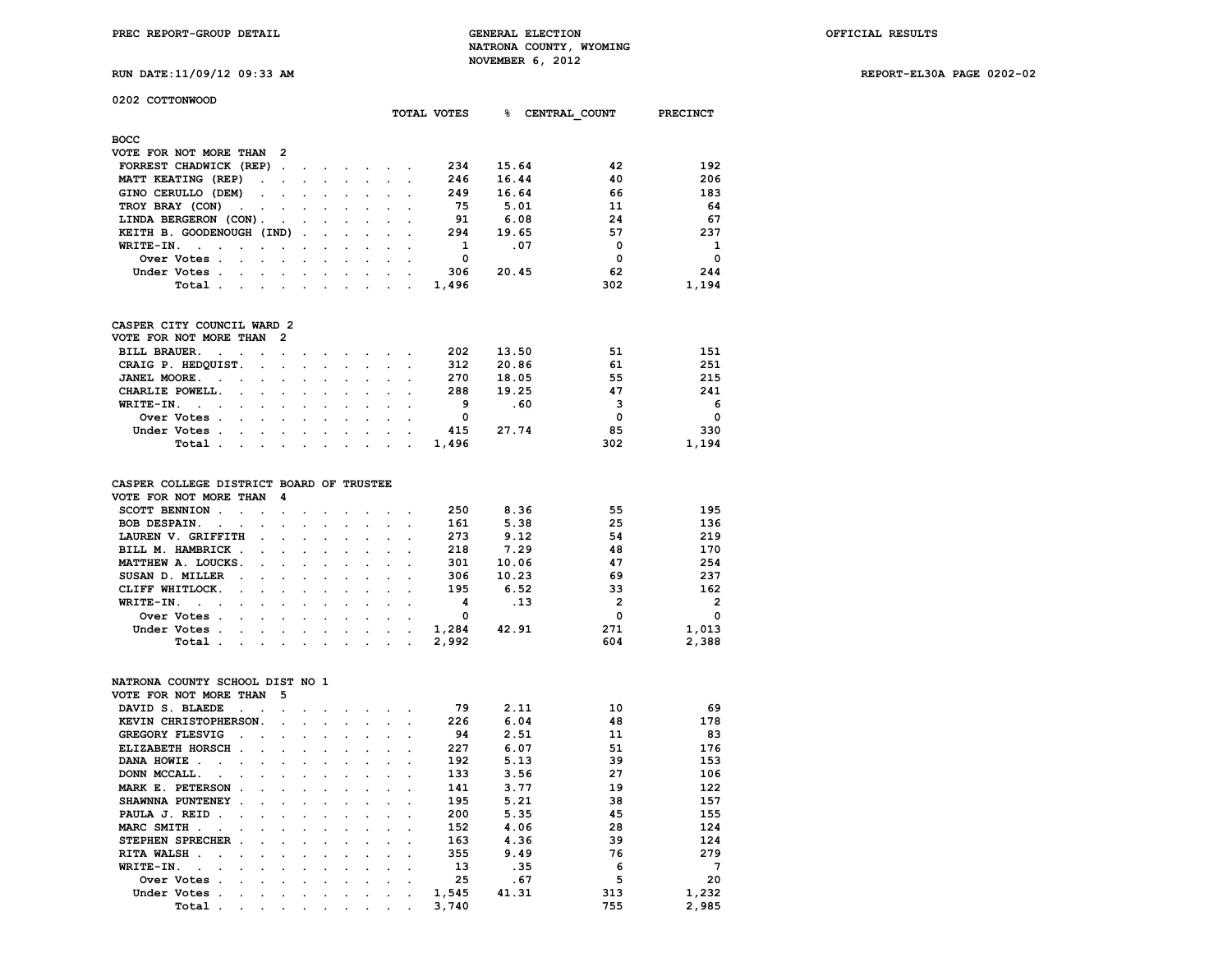|  |  |  |  | RUN DATE:11/09/12 09:33 |
|--|--|--|--|-------------------------|
|--|--|--|--|-------------------------|

| 0202 COTTONWOOD                                          |                                                        |                      |                          |                          |                      |                      |                      |                      |                                                                                                                                     |                      |                      |                          | TOTAL VOTES 8 CENTRAL COUNT |                         | <b>PRECINCT</b>          |
|----------------------------------------------------------|--------------------------------------------------------|----------------------|--------------------------|--------------------------|----------------------|----------------------|----------------------|----------------------|-------------------------------------------------------------------------------------------------------------------------------------|----------------------|----------------------|--------------------------|-----------------------------|-------------------------|--------------------------|
| NC CONSERVATION DIST SUP-URBAN                           |                                                        |                      |                          |                          |                      |                      |                      |                      |                                                                                                                                     |                      |                      |                          |                             |                         |                          |
| VOTE FOR NOT MORE THAN                                   |                                                        |                      |                          |                          | 1                    |                      |                      |                      |                                                                                                                                     |                      |                      |                          |                             |                         |                          |
| RICHARD HALLINGSTAD                                      |                                                        |                      |                          |                          |                      |                      |                      |                      |                                                                                                                                     |                      |                      | 539                      | 72.06                       | 105                     | 434                      |
| WRITE-IN. .                                              | $\cdot$                                                |                      | $\ddot{\phantom{a}}$     | $\overline{\phantom{a}}$ |                      |                      |                      |                      |                                                                                                                                     |                      |                      | 11                       | 1.47                        | 5                       | 6                        |
|                                                          | Over Votes .                                           | $\bullet$            |                          | $\ddot{\phantom{0}}$     | $\ddot{\phantom{a}}$ | $\ddot{\phantom{a}}$ | $\ddot{\phantom{a}}$ |                      | $\cdot$                                                                                                                             | $\ddot{\phantom{0}}$ |                      | $\overline{\phantom{0}}$ |                             | 0                       | $\overline{\mathbf{0}}$  |
|                                                          | Under Votes .                                          |                      |                          |                          |                      |                      |                      |                      |                                                                                                                                     |                      |                      | 198                      | 26.47                       | 41                      | 157                      |
|                                                          | Total.                                                 | $\sim$               |                          | $\cdot$                  |                      | $\ddot{\phantom{a}}$ |                      |                      |                                                                                                                                     |                      |                      | 748                      |                             | 151                     | 597                      |
|                                                          |                                                        |                      |                          |                          |                      |                      |                      |                      |                                                                                                                                     |                      |                      |                          |                             |                         |                          |
| NC CONSERVATION DIST SUP-ATLRG                           |                                                        |                      |                          |                          |                      |                      |                      |                      |                                                                                                                                     |                      |                      |                          |                             |                         |                          |
| VOTE FOR NOT MORE THAN                                   |                                                        |                      |                          |                          | 1                    |                      |                      |                      |                                                                                                                                     |                      |                      |                          |                             |                         |                          |
| LEN L. CAMP.                                             | $\cdot$                                                | $\ddot{\phantom{a}}$ |                          |                          |                      |                      |                      |                      | $\ddot{\phantom{a}}$                                                                                                                |                      |                      | 527                      | 70.45                       | 102                     | 425                      |
| $WRITE-TN.$                                              |                                                        |                      | $\ddot{\phantom{a}}$     | $\overline{a}$           | $\overline{a}$       |                      |                      |                      | $\sim$                                                                                                                              |                      |                      | 11                       | 1.47                        | $\overline{\mathbf{4}}$ | $7^{\circ}$              |
|                                                          | Over Votes .                                           |                      | $\cdot$                  | $\cdot$                  | $\cdot$              | $\cdot$              | $\ddot{\phantom{a}}$ |                      | $\cdot$                                                                                                                             | $\ddot{\phantom{a}}$ | $\cdot$              | $\overline{\mathbf{0}}$  |                             | 0                       | $\overline{\mathbf{0}}$  |
|                                                          | Under Votes .                                          |                      |                          |                          |                      |                      |                      |                      |                                                                                                                                     |                      |                      |                          | 210 28.07                   | 45                      | 165                      |
|                                                          | Total                                                  |                      |                          | $\ddot{\phantom{a}}$     | $\ddot{\phantom{a}}$ | $\sim$               | $\ddot{\phantom{a}}$ |                      |                                                                                                                                     |                      |                      | 748                      |                             | 151                     | 597                      |
|                                                          |                                                        |                      |                          |                          |                      |                      |                      |                      |                                                                                                                                     |                      |                      |                          |                             |                         |                          |
| NC CONSERVATION DIST SUP-RURAL<br>VOTE FOR NOT MORE THAN |                                                        |                      |                          |                          | 1                    |                      |                      |                      |                                                                                                                                     |                      |                      |                          |                             |                         |                          |
| DON PAVACK                                               |                                                        |                      |                          |                          |                      |                      |                      |                      |                                                                                                                                     |                      |                      | 245                      | 32.75                       | 34                      | 211                      |
|                                                          |                                                        |                      |                          |                          |                      |                      |                      |                      | $\cdot$                                                                                                                             |                      |                      |                          |                             | 49                      | 200                      |
| ROBERT M. SHELLARD                                       |                                                        |                      |                          | $\overline{a}$           |                      |                      |                      |                      |                                                                                                                                     |                      |                      | 249                      | 33.29                       |                         |                          |
| WRITE-IN.                                                | <b>Contract Contract</b>                               |                      |                          | $\ddot{\phantom{0}}$     | $\cdot$              | $\cdot$              | $\ddot{\phantom{a}}$ |                      | $\cdot$                                                                                                                             | $\cdot$              |                      | - 6                      | .80                         | 4                       | $\overline{\mathbf{2}}$  |
|                                                          | Over Votes .                                           |                      |                          |                          |                      |                      |                      |                      |                                                                                                                                     |                      |                      | $\overline{\mathbf{0}}$  |                             | $\overline{\mathbf{0}}$ | $\overline{\mathbf{0}}$  |
|                                                          | Under Votes                                            |                      |                          |                          | $\sim$               | $\ddot{\phantom{a}}$ | $\sim$               | $\sim$               | $\ddot{\phantom{0}}$                                                                                                                | $\ddot{\phantom{0}}$ |                      |                          | 248 33.16                   | 64                      | 184                      |
|                                                          | Total .                                                | $\sim$               |                          | $\ddot{\phantom{a}}$     | $\ddot{\phantom{a}}$ | $\ddot{\phantom{a}}$ | $\mathbf{r}$         | $\overline{a}$       | $\mathbf{r}$                                                                                                                        | $\overline{a}$       | $\overline{a}$       | 748                      |                             | 151                     | 597                      |
| <b>JUDGE PARK</b>                                        |                                                        |                      |                          |                          |                      |                      |                      |                      |                                                                                                                                     |                      |                      |                          |                             |                         |                          |
| VOTE FOR NOT MORE THAN                                   |                                                        |                      |                          |                          | $\mathbf{1}$         |                      |                      |                      |                                                                                                                                     |                      |                      |                          |                             |                         |                          |
| YES                                                      | $\bullet$                                              |                      | $\ddot{\phantom{0}}$     |                          | $\ddot{\phantom{0}}$ | $\ddot{\phantom{0}}$ |                      |                      | and the company of the company of                                                                                                   |                      |                      | 484                      | 64.71                       | 94                      | 390                      |
| $NO.$ $.$ $.$ $.$                                        | $\cdot$                                                |                      | $\ddot{\phantom{0}}$     | $\bullet$                | $\cdot$              | $\cdot$              | $\cdot$              | $\ddot{\phantom{0}}$ | $\ddot{\phantom{0}}$                                                                                                                | $\ddot{\phantom{a}}$ | $\ddot{\phantom{a}}$ |                          | 153 20.45                   | 29                      | 124                      |
|                                                          | <b>Over Votes .</b>                                    |                      |                          |                          |                      |                      |                      |                      |                                                                                                                                     |                      |                      | $\mathbf{0}$             |                             | $\overline{\mathbf{0}}$ | $\overline{\mathbf{0}}$  |
|                                                          | Under Votes .                                          | $\sim$ $\sim$        |                          | $\sim 100$ km s $^{-1}$  | $\ddot{\phantom{0}}$ | $\ddot{\phantom{0}}$ | $\ddot{\phantom{0}}$ |                      | $\ddot{\phantom{0}}$                                                                                                                |                      |                      |                          | 111 14.84                   | 28                      | 83                       |
|                                                          | Total .                                                |                      | $\ddot{\phantom{a}}$     | $\ddot{\phantom{a}}$     | $\cdot$              | $\ddot{\phantom{a}}$ | $\sim$               |                      | $\mathbf{r}$                                                                                                                        | $\overline{a}$       | $\overline{a}$       | 748                      |                             | 151                     | 597                      |
|                                                          |                                                        |                      |                          |                          |                      |                      |                      |                      |                                                                                                                                     |                      |                      |                          |                             |                         |                          |
| JUDGE WILKING                                            |                                                        |                      |                          |                          |                      |                      |                      |                      |                                                                                                                                     |                      |                      |                          |                             |                         |                          |
| VOTE FOR NOT MORE THAN                                   |                                                        |                      |                          |                          | $\mathbf{1}$         |                      |                      |                      |                                                                                                                                     |                      |                      |                          |                             |                         |                          |
| YES .                                                    | $\mathbf{L} = \mathbf{L}$<br>$\cdot$                   |                      | $\cdot$                  |                          | $\ddot{\phantom{0}}$ |                      |                      |                      | $\begin{array}{cccccccccccccc} \bullet & \bullet & \bullet & \bullet & \bullet & \bullet & \bullet & \bullet & \bullet \end{array}$ |                      |                      | 483                      | 64.57                       | 91                      | 392                      |
| NO.                                                      | $\ddot{\phantom{a}}$<br>$\ddot{\phantom{a}}$           |                      | $\ddot{\phantom{0}}$     | $\cdot$                  | $\cdot$              | $\cdot$              | $\ddot{\phantom{a}}$ | $\ddot{\phantom{0}}$ | $\ddot{\phantom{a}}$                                                                                                                | $\ddot{\phantom{a}}$ | $\ddot{\phantom{a}}$ | 125                      | 16.71                       | 25                      | 100                      |
|                                                          | Over Votes .                                           |                      |                          |                          |                      |                      |                      |                      |                                                                                                                                     |                      |                      | $^{\circ}$               |                             | $\overline{0}$          | $\overline{\mathbf{0}}$  |
|                                                          | Under Votes .                                          |                      | $\ddot{\phantom{0}}$     | $\sim 100$ km s $^{-1}$  | $\ddot{\phantom{0}}$ | $\ddot{\phantom{0}}$ | $\ddot{\phantom{0}}$ |                      | $\ddot{\phantom{0}}$                                                                                                                |                      |                      | 140                      | 18.72                       | 35                      | 105                      |
|                                                          | Total .                                                |                      |                          |                          |                      |                      |                      |                      |                                                                                                                                     |                      |                      | 748                      |                             | 151                     | 597                      |
|                                                          |                                                        |                      | $\ddot{\phantom{a}}$     | $\ddot{\phantom{a}}$     | $\sim$               | $\cdot$              | $\sim$               |                      | $\overline{a}$                                                                                                                      | $\overline{a}$       | $\overline{a}$       |                          |                             |                         |                          |
| JUDGE BROWN                                              |                                                        |                      |                          |                          |                      |                      |                      |                      |                                                                                                                                     |                      |                      |                          |                             |                         |                          |
| VOTE FOR NOT MORE THAN                                   |                                                        |                      |                          |                          | $\mathbf{1}$         |                      |                      |                      |                                                                                                                                     |                      |                      |                          |                             |                         |                          |
| YES.                                                     | $\sim$<br>$\ddot{\phantom{a}}$<br>$\ddot{\phantom{0}}$ |                      | $\ddot{\phantom{0}}$     |                          | $\ddot{\phantom{0}}$ | $\ddot{\phantom{0}}$ |                      |                      |                                                                                                                                     |                      |                      | 499                      | 66.71                       | 97                      | 402                      |
| NO.                                                      | $\ddot{\phantom{a}}$<br>$\cdot$                        |                      | $\ddot{\phantom{a}}$     | $\cdot$                  | $\cdot$              | $\ddot{\phantom{a}}$ | $\ddot{\phantom{a}}$ | $\cdot$              | $\ddot{\phantom{a}}$                                                                                                                | $\ddot{\phantom{a}}$ | $\ddot{\phantom{a}}$ | 137                      | 18.32                       | 28                      | 109                      |
|                                                          |                                                        |                      |                          |                          |                      |                      |                      |                      |                                                                                                                                     |                      |                      | $\mathbf{0}$             |                             | $\overline{\mathbf{0}}$ | $\overline{\phantom{0}}$ |
| Under Votes                                              | Over Votes .                                           |                      |                          |                          |                      |                      |                      |                      |                                                                                                                                     |                      |                      | 112                      | 14.97                       | 26                      | 86                       |
|                                                          | $\overline{\phantom{a}}$                               |                      |                          | $\ddot{\phantom{a}}$     | $\ddot{\phantom{a}}$ | $\cdot$              |                      |                      | $\cdot$                                                                                                                             |                      |                      | 748                      |                             |                         | 597                      |
|                                                          | Total<br>$\bullet$                                     |                      | <b>Contract Contract</b> | $\sim$ $\sim$            |                      | $\bullet$            |                      |                      |                                                                                                                                     |                      |                      |                          |                             | 151                     |                          |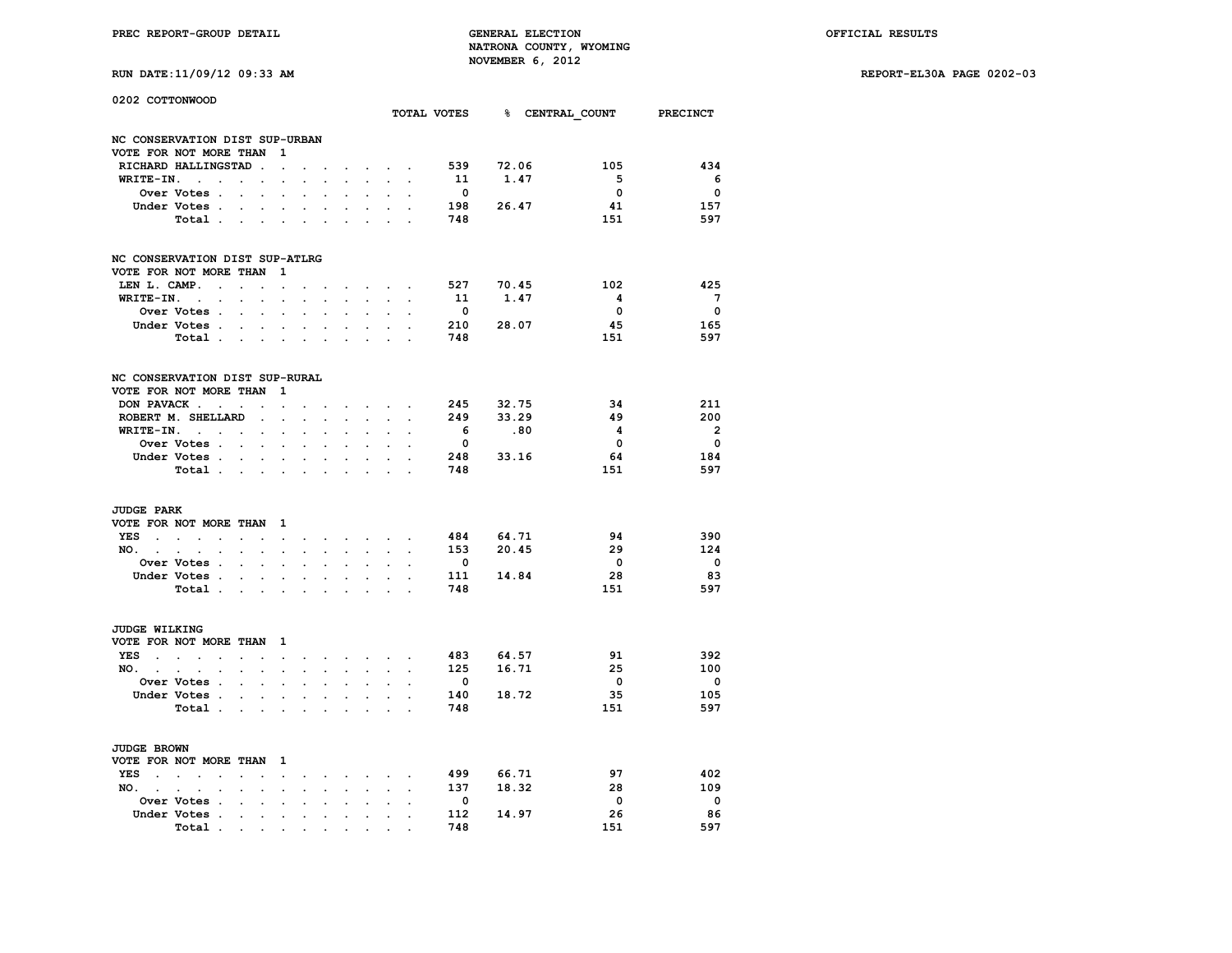**RUN DATE:11/09/12 09:33 AM REPORT-EL30A PAGE 0202-04**

|  | RUN DATE:11/09/12 09:33 AM |  |  |  |  |
|--|----------------------------|--|--|--|--|
|--|----------------------------|--|--|--|--|

**0202 COTTONWOOD**

|                      |                                                                      |                                        |                      |                          |                                                                 |                         |                                          |                      |                                                                                                                                                                                                                               |                      | TOTAL VOTES              |           | % CENTRAL COUNT PRECINCT |                          |
|----------------------|----------------------------------------------------------------------|----------------------------------------|----------------------|--------------------------|-----------------------------------------------------------------|-------------------------|------------------------------------------|----------------------|-------------------------------------------------------------------------------------------------------------------------------------------------------------------------------------------------------------------------------|----------------------|--------------------------|-----------|--------------------------|--------------------------|
| <b>JUDGE HUBER</b>   |                                                                      |                                        |                      |                          |                                                                 |                         |                                          |                      |                                                                                                                                                                                                                               |                      |                          |           |                          |                          |
|                      | VOTE FOR NOT MORE THAN                                               |                                        |                      | 1                        |                                                                 |                         |                                          |                      |                                                                                                                                                                                                                               |                      |                          |           |                          |                          |
| YES<br>$\cdot$       | $\sim$ $\sim$ $\sim$<br>$\cdot$                                      | $\cdot$                                | $\ddot{\phantom{a}}$ | $\ddot{\phantom{a}}$     |                                                                 |                         |                                          |                      | $\mathbf{r} = \mathbf{r} + \mathbf{r}$ .                                                                                                                                                                                      |                      | 460                      | 61.50     | 90                       | 370                      |
| NO.<br>$\sim$        | $\ddot{\phantom{0}}$<br>$\ddot{\phantom{a}}$<br>$\ddot{\phantom{0}}$ | $\cdot$ $\cdot$                        |                      | $\ddot{\phantom{0}}$     | $\ddot{\phantom{a}}$                                            | $\sim$                  | $\ddot{\phantom{0}}$                     | $\ddot{\phantom{0}}$ | $\sim$                                                                                                                                                                                                                        | $\ddot{\phantom{a}}$ | 181                      | 24.20     | 38                       | 143                      |
|                      | Over Votes .                                                         | $\sim$<br>$\sim$                       |                      | $\overline{a}$           | $\cdot$                                                         |                         |                                          |                      |                                                                                                                                                                                                                               | $\mathbf{r}$         | $\overline{\mathbf{0}}$  |           | $\overline{0}$           | $\overline{\phantom{0}}$ |
|                      | Under Votes.                                                         | $\ddot{\phantom{a}}$                   | $\ddot{\phantom{0}}$ | $\overline{a}$           | $\cdot$                                                         |                         | $\overline{a}$                           | $\ddot{\phantom{a}}$ | $\overline{a}$                                                                                                                                                                                                                |                      | 107                      | 14.30     | 23                       | 84                       |
|                      | Total .                                                              | $\mathbf{r}$ . The set of $\mathbf{r}$ |                      | $\sim$                   | $\ddot{\phantom{0}}$                                            | $\sim$                  | $\bullet$                                |                      | $\cdot$ $\cdot$                                                                                                                                                                                                               | $\ddot{\phantom{a}}$ | 748                      |           | 151                      | 597                      |
| C-AMEND-A            |                                                                      |                                        |                      |                          |                                                                 |                         |                                          |                      |                                                                                                                                                                                                                               |                      |                          |           |                          |                          |
|                      | VOTE FOR NOT MORE THAN                                               |                                        |                      | 1                        |                                                                 |                         |                                          |                      |                                                                                                                                                                                                                               |                      |                          |           |                          |                          |
| FOR                  | <b>Contract Contract Service</b><br>$\cdot$                          | $\ddot{\phantom{a}}$<br>$\sim$         |                      | <b>Contract Contract</b> |                                                                 |                         |                                          |                      | and a strategic control of the state of the state of the state of the state of the state of the state of the state of the state of the state of the state of the state of the state of the state of the state of the state of |                      |                          | 484 64.71 | 87                       | 397                      |
| <b>AGAINST</b> .     | the contract of the contract of                                      |                                        |                      | $\sim$                   | $\sim$                                                          | $\sim$                  | $\ddot{\phantom{0}}$                     | $\ddot{\phantom{0}}$ | $\sim$                                                                                                                                                                                                                        | $\ddot{\phantom{a}}$ | 236                      | 31.55     | 54                       | 182                      |
|                      | <b>Over Votes .</b>                                                  | $\mathbf{r} = \mathbf{r}$              |                      | $\cdot$                  |                                                                 |                         |                                          |                      |                                                                                                                                                                                                                               |                      | $\overline{\phantom{0}}$ |           | $\overline{\mathbf{0}}$  | - 0                      |
|                      | Under Votes.                                                         | $\ddot{\phantom{0}}$                   | $\sim$               | $\ddot{\phantom{a}}$     | $\ddot{\phantom{a}}$                                            |                         | $\ddot{\phantom{a}}$                     | $\ddot{\phantom{0}}$ | $\ddot{\phantom{0}}$                                                                                                                                                                                                          |                      | - 28                     | 3.74      | 10                       | 18                       |
|                      | Total                                                                |                                        |                      | $\sim$                   | $\bullet$                                                       | $\ddot{\phantom{0}}$    | $\ddot{\phantom{a}}$                     | $\ddot{\phantom{a}}$ |                                                                                                                                                                                                                               |                      | 748                      |           | 151                      | 597                      |
| C-AMEND-B            |                                                                      |                                        |                      |                          |                                                                 |                         |                                          |                      |                                                                                                                                                                                                                               |                      |                          |           |                          |                          |
|                      | VOTE FOR NOT MORE THAN                                               |                                        |                      | 1                        |                                                                 |                         |                                          |                      |                                                                                                                                                                                                                               |                      |                          |           |                          |                          |
| <b>FOR</b><br>$\sim$ | $\sim$<br>$\sim$<br>$\ddot{\phantom{a}}$                             | $\cdot$ $\cdot$                        | $\sim$               |                          | $\ddot{\phantom{0}}$                                            |                         |                                          |                      | $\mathbf{r} = \mathbf{r} + \mathbf{r} + \mathbf{r} + \mathbf{r}$                                                                                                                                                              |                      | 600                      | 80.21     | 113                      | 487                      |
|                      | AGAINST                                                              |                                        |                      | $\sim$                   | $\sim$                                                          | $\sim$                  |                                          |                      | $\mathbf{r} = \mathbf{r} \cdot \mathbf{r}$                                                                                                                                                                                    | $\ddot{\phantom{a}}$ | 113                      | 15.11     | 28                       | 85                       |
|                      | <b>Over Votes .</b>                                                  | $\mathbf{r} = \mathbf{r}$              |                      | $\mathbf{r}$             |                                                                 |                         | $\mathbf{r}$                             | $\sim$               |                                                                                                                                                                                                                               |                      | $\overline{\phantom{0}}$ |           | $\overline{\mathbf{0}}$  | $\overline{\phantom{0}}$ |
|                      | Under Votes                                                          |                                        |                      | $\ddot{\phantom{0}}$     | $\ddot{\phantom{0}}$                                            | $\ddot{\phantom{0}}$    | $\ddot{\phantom{0}}$                     | $\sim$               | $\bullet$                                                                                                                                                                                                                     | $\ddot{\phantom{a}}$ | - 35                     | 4.68      | 10                       | 25                       |
|                      | Total                                                                |                                        |                      | $\sim$                   | $\bullet$                                                       | $\sim 100$ km s $^{-1}$ | $\sim$                                   |                      | <b>Contract Contract Contract</b>                                                                                                                                                                                             | $\cdot$              | 748                      |           | 151                      | 597                      |
| C-AMEND-C            |                                                                      |                                        |                      |                          |                                                                 |                         |                                          |                      |                                                                                                                                                                                                                               |                      |                          |           |                          |                          |
|                      | VOTE FOR NOT MORE THAN                                               |                                        |                      | 1                        |                                                                 |                         |                                          |                      |                                                                                                                                                                                                                               |                      |                          |           |                          |                          |
| FOR<br>$\sim$        | <b>Contract Contract Street</b><br>$\sim$                            | $\sim$ $\sim$                          | $\sim$               |                          | $\ddot{\phantom{0}}$                                            |                         |                                          |                      | $\cdot$ $\cdot$ $\cdot$ $\cdot$ $\cdot$ $\cdot$                                                                                                                                                                               |                      | 315                      | 42.11     | 54                       | 261                      |
| <b>AGAINST</b> .     | the contract of the contract of                                      |                                        |                      | $\ddot{\phantom{a}}$     | $\cdot$                                                         | $\ddot{\phantom{a}}$    |                                          | $\ddot{\phantom{0}}$ |                                                                                                                                                                                                                               |                      | 369                      | 49.33     | 81                       | 288                      |
|                      | <b>Over Votes .</b>                                                  | $\mathbf{r}$ . The set of $\mathbf{r}$ |                      | $\ddot{\phantom{a}}$     | $\cdot$                                                         |                         | $\mathbf{r}$                             | $\sim$               |                                                                                                                                                                                                                               |                      | $\overline{\phantom{0}}$ |           | $\overline{0}$           | $\overline{\phantom{0}}$ |
|                      | Under Votes.                                                         | $\ddot{\phantom{a}}$                   | $\ddot{\phantom{0}}$ | $\ddot{\phantom{0}}$     | $\ddot{\phantom{0}}$                                            |                         | $\ddot{\phantom{0}}$                     | $\sim$               | $\ddot{\phantom{0}}$                                                                                                                                                                                                          |                      | - 64                     | 8.56      | 16                       | 48                       |
|                      | Total                                                                |                                        |                      | $\ddot{\phantom{a}}$     | $\ddot{\phantom{0}}$                                            | $\sim$                  | $\cdot$                                  | $\ddot{\phantom{0}}$ |                                                                                                                                                                                                                               |                      | 748                      |           | 151                      | 597                      |
| LIBRARY              |                                                                      |                                        |                      |                          |                                                                 |                         |                                          |                      |                                                                                                                                                                                                                               |                      |                          |           |                          |                          |
|                      | VOTE FOR NOT MORE THAN 1                                             |                                        |                      |                          |                                                                 |                         |                                          |                      |                                                                                                                                                                                                                               |                      |                          |           |                          |                          |
|                      | FOR THE COUNTY SPECIFIC PURP                                         |                                        |                      |                          |                                                                 |                         |                                          |                      |                                                                                                                                                                                                                               | $\overline{a}$       | 378                      | 50.53     | 67                       | 311                      |
|                      | AGAINST THE COUNTY SPECIFIC                                          |                                        |                      |                          |                                                                 |                         |                                          | $\sim$ $\sim$ $\sim$ |                                                                                                                                                                                                                               | $\overline{a}$       | 355                      | 47.46     | 79                       | 276                      |
|                      | <b>Over Votes .</b>                                                  | <b>Contract Contract Contract</b>      |                      | $\cdot$                  | $\ddot{\phantom{a}}$                                            | $\ddot{\phantom{a}}$    | $\mathbf{r}$                             | $\mathbf{L}$         |                                                                                                                                                                                                                               |                      | $\mathbf{0}$             |           | $\overline{\mathbf{0}}$  | - 0                      |
|                      | Under Votes                                                          |                                        |                      |                          | $\sim$                                                          |                         | $\mathbf{r} = \mathbf{r} + \mathbf{r}$ . | $\ddotsc$            | $\ddot{\phantom{a}}$                                                                                                                                                                                                          |                      | 15                       | 2.01      | 5                        | 10                       |
|                      | Total                                                                |                                        |                      |                          |                                                                 |                         |                                          |                      |                                                                                                                                                                                                                               | $\ddot{\phantom{0}}$ | 748                      |           | 151                      | 597                      |
|                      |                                                                      |                                        |                      |                          | $\bullet$ .<br><br><br><br><br><br><br><br><br><br><br><br><br> |                         | $\bullet$                                | $\bullet$            |                                                                                                                                                                                                                               |                      |                          |           |                          |                          |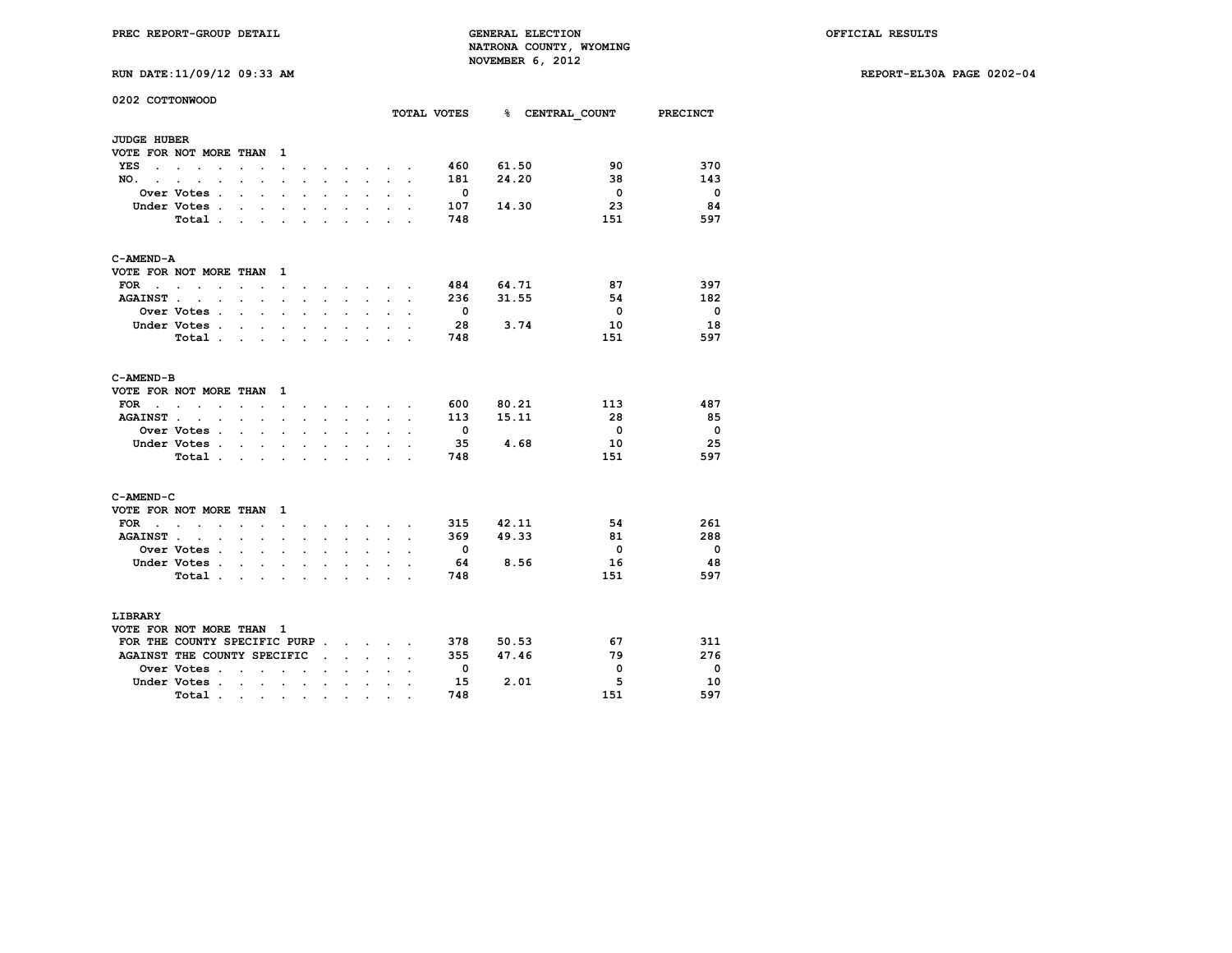| 0203 CY JUNIOR HS                                                                                                   |                           |                                           |                                      |                      |                      |                      |                         |        |                          |                |
|---------------------------------------------------------------------------------------------------------------------|---------------------------|-------------------------------------------|--------------------------------------|----------------------|----------------------|----------------------|-------------------------|--------|--------------------------|----------------|
|                                                                                                                     |                           |                                           |                                      |                      |                      |                      | TOTAL VOTES             |        | % CENTRAL COUNT PRECINCT |                |
| REGISTERED VOTERS - TOTAL                                                                                           |                           |                                           |                                      | $\ddot{\phantom{0}}$ |                      | $\ddot{\phantom{0}}$ | 544                     |        |                          |                |
| BALLOTS CAST - TOTAL.<br>$\ddot{\phantom{0}}$                                                                       | $\ddot{\phantom{0}}$      |                                           |                                      |                      |                      |                      | 627                     |        | 127                      | 500            |
| BALLOTS CAST - BLANK.                                                                                               | $\mathbf{L}$              | $\mathbf{L}$                              | $\ddot{\phantom{a}}$                 | $\ddot{\phantom{a}}$ | $\ddot{\phantom{a}}$ | $\ddot{\phantom{0}}$ | 0                       |        | 0                        | 0              |
| VOTER TURNOUT - TOTAL                                                                                               | $\mathbf{r}$              | $\sim$                                    | $\ddot{\phantom{0}}$                 | $\ddot{\phantom{a}}$ |                      |                      |                         | 115.26 |                          |                |
| VOTER TURNOUT - BLANK<br>$\sim$                                                                                     | $\ddot{\phantom{a}}$      |                                           |                                      | $\cdot$              |                      |                      |                         |        |                          |                |
| <b>USA-PRESIDENT</b>                                                                                                |                           |                                           |                                      |                      |                      |                      |                         |        |                          |                |
| VOTE FOR NOT MORE THAN<br>1                                                                                         |                           |                                           |                                      |                      |                      |                      |                         |        |                          |                |
| MITT ROMNEY (REP).<br>$\sim$<br>$\sim$                                                                              |                           | and the state of the state of the         |                                      |                      |                      |                      | 409                     | 65.23  | 79                       | 330            |
| BARACK OBAMA (DEM)<br>$\ddot{\phantom{0}}$                                                                          |                           |                                           |                                      |                      |                      |                      | 179                     | 28.55  | 45                       | 134            |
| GARY JOHNSON (LIB)<br>$\bullet$<br>$\ddot{\phantom{a}}$                                                             | $\ddot{\phantom{0}}$      | $\ddot{\phantom{a}}$                      | $\ddot{\phantom{a}}$                 | $\ddot{\phantom{a}}$ | $\ddot{\phantom{0}}$ |                      | 28                      | 4.47   | 3                        | 25             |
| VIRGIL H. GOODE (CON)<br>$\sim$                                                                                     | $\mathbf{r}$              |                                           |                                      |                      |                      |                      | $\overline{\mathbf{4}}$ | .64    | 0                        | -4             |
| WRITE-IN.<br>$\sim$<br>$\ddot{\phantom{a}}$<br>$\ddot{\phantom{0}}$<br>$\ddot{\phantom{0}}$<br>$\ddot{\phantom{0}}$ | $\ddot{\phantom{0}}$      | $\ddot{\phantom{0}}$                      | $\ddot{\phantom{a}}$                 | $\bullet$            | $\ddot{\phantom{0}}$ | $\ddot{\phantom{0}}$ | $\overline{2}$          | .32    | 0                        | $\overline{2}$ |
| Over Votes.                                                                                                         |                           |                                           |                                      |                      |                      |                      | $\overline{2}$          | .32    | 0                        | $\overline{2}$ |
| Under Votes                                                                                                         | $\ddot{\phantom{0}}$      | $\ddot{\phantom{0}}$                      |                                      | $\ddot{\phantom{0}}$ |                      |                      | 3                       | .48    | 0                        | 3              |
| Total .<br>$\sim$ $\sim$ $\sim$ $\sim$                                                                              |                           |                                           |                                      |                      |                      |                      | 627                     |        | 127                      | 500            |
| UNITED STATES SENATOR                                                                                               |                           |                                           |                                      |                      |                      |                      |                         |        |                          |                |
| VOTE FOR NOT MORE THAN<br>1                                                                                         |                           |                                           |                                      |                      |                      |                      |                         |        |                          |                |
| JOHN BARRASSO (REP).<br>$\sim$                                                                                      | $\mathbf{r}$              |                                           | $\ddot{\phantom{a}}$                 |                      |                      |                      | 469                     | 74.80  | 90                       | 379            |
| TIM CHESNUT (DEM).<br>$\sim 10^{-11}$<br>$\bullet$ .                                                                | $\mathbf{L}^{\text{max}}$ | $\mathcal{L}^{\text{max}}$                | $\mathcal{L}^{\mathcal{L}}$          | $\sim$               | $\sim$               | $\ddot{\phantom{0}}$ | 127                     | 20.26  | 32                       | 95             |
| JOEL OTTO (CRY)<br>$\sim$<br>$\ddot{\phantom{a}}$                                                                   |                           |                                           |                                      |                      |                      |                      | 19                      | 3.03   | 3                        | 16             |
| WRITE-IN.<br>$\mathbf{r} = \mathbf{r} + \mathbf{r} + \mathbf{r} + \mathbf{r}$                                       |                           | $\cdot$                                   |                                      | $\ddot{\phantom{a}}$ |                      |                      | 1                       | .16    | 0                        | - 1            |
| Over Votes .                                                                                                        |                           |                                           |                                      |                      |                      |                      | $\mathbf{1}$            | .16    | 0                        | 1              |
| Under Votes<br>$\ddot{\phantom{a}}$                                                                                 | $\bullet$                 |                                           |                                      | $\ddot{\phantom{0}}$ |                      |                      | 10                      | 1.59   | $\overline{2}$           | 8              |
| Total<br>$\ddot{\phantom{0}}$                                                                                       | $\ddot{\phantom{a}}$      | $\sim$                                    | $\ddot{\phantom{a}}$                 | $\mathbf{r}$         | $\ddot{\phantom{a}}$ | $\overline{a}$       | 627                     |        | 127                      | 500            |
| UNITED STATES REPRESENTATIVE                                                                                        |                           |                                           |                                      |                      |                      |                      |                         |        |                          |                |
| VOTE FOR NOT MORE THAN<br>$\mathbf{1}$                                                                              |                           |                                           |                                      |                      |                      |                      |                         |        |                          |                |
| CYNTHIA M. LUMMIS (REP). .                                                                                          |                           | <b><i>Committee State State State</i></b> |                                      |                      | $\overline{a}$       |                      | 396                     | 63.16  | 73                       | 323            |
| CHRIS HENRICHSEN (DEM).                                                                                             |                           |                                           | $\mathbf{L} = \mathbf{L} \mathbf{L}$ | $\sim$               |                      |                      | 160                     | 25.52  | 45                       | 115            |
| RICHARD P. BRUBAKER (LIB).                                                                                          |                           |                                           | $\ddot{\phantom{a}}$                 |                      |                      |                      | 24                      | 3.83   | 4                        | 20             |
| DANIEL CLYDE CUMMINGS (CON)                                                                                         |                           | $\sim$                                    | $\mathbf{r}$                         | $\mathbf{r}$         |                      |                      | 14                      | 2.23   | $\mathbf{2}$             | 12             |
| DON WILLS (CRY)<br>$\sim$<br>$\cdots$                                                                               |                           | $\ddot{\phantom{0}}$                      | $\ddot{\phantom{a}}$                 | $\ddot{\phantom{a}}$ |                      | $\cdot$              | - 9                     | 1.44   | 1                        | 8              |
| WRITE-IN.<br><b>Service</b> State<br>$\ddot{\phantom{a}}$<br>$\sim$<br>$\ddot{\phantom{0}}$                         | $\ddot{\phantom{0}}$      | $\sim$                                    |                                      |                      |                      |                      | 1                       | .16    | 0                        | $\mathbf{1}$   |
| Over Votes .<br>$\sim$ $\sim$<br>$\ddot{\phantom{a}}$                                                               | $\ddot{\phantom{a}}$      | $\ddot{\phantom{0}}$                      |                                      | $\ddot{\phantom{a}}$ |                      |                      | 0                       |        | 0                        | $\mathbf{o}$   |
| Under Votes                                                                                                         | $\ddot{\phantom{a}}$      | $\ddot{\phantom{0}}$                      |                                      |                      |                      |                      | 23                      | 3.67   | $\mathbf{2}$             | 21             |
| Total .<br><b>Contract Contract Contract</b><br>$\ddot{\phantom{0}}$                                                | $\ddot{\phantom{0}}$      | $\ddot{\phantom{0}}$                      | $\ddot{\phantom{a}}$                 | $\ddot{\phantom{a}}$ |                      |                      | 627                     |        | 127                      | 500            |
| STATE HOUSE DISTRICT 59                                                                                             |                           |                                           |                                      |                      |                      |                      |                         |        |                          |                |
| VOTE FOR NOT MORE THAN<br>1                                                                                         |                           |                                           |                                      |                      |                      |                      |                         |        |                          |                |
| CARL R. "BUNKY" LOUCKS (REP)                                                                                        |                           |                                           |                                      |                      |                      | $\ddot{\phantom{a}}$ | 366                     | 58.37  | 67                       | 299            |
| MIKE GILMORE (DEM)<br>$\ddot{\phantom{0}}$<br>$\overline{a}$                                                        | $\overline{a}$            | $\ddot{\phantom{0}}$                      |                                      |                      |                      |                      | 214                     | 34.13  | 53                       | 161            |
| WRITE-IN.<br>$\ddot{\phantom{a}}$<br>$\ddot{\phantom{0}}$<br>$\sim$<br>$\bullet$                                    | $\ddot{\phantom{a}}$      | $\blacksquare$                            | $\bullet$                            | $\ddot{\phantom{a}}$ | $\ddot{\phantom{0}}$ | $\ddot{\phantom{0}}$ | $\overline{2}$          | .32    | 0                        | $\overline{2}$ |
| Over Votes .<br>$\sim$<br>$\ddot{\phantom{0}}$                                                                      |                           | $\cdot$                                   |                                      |                      |                      |                      | $\mathbf 0$             |        | 0                        | $\mathbf 0$    |
| Under Votes .<br><b>Contract Contract</b><br>$\bullet$ .<br><br><br><br><br><br>                                    |                           | $\bullet$ . In the case of $\bullet$      |                                      |                      |                      |                      | 45                      | 7.18   | 7                        | 38             |
|                                                                                                                     |                           |                                           |                                      |                      |                      |                      |                         |        |                          |                |

 **Total . . . . . . . . . . 627 127 500**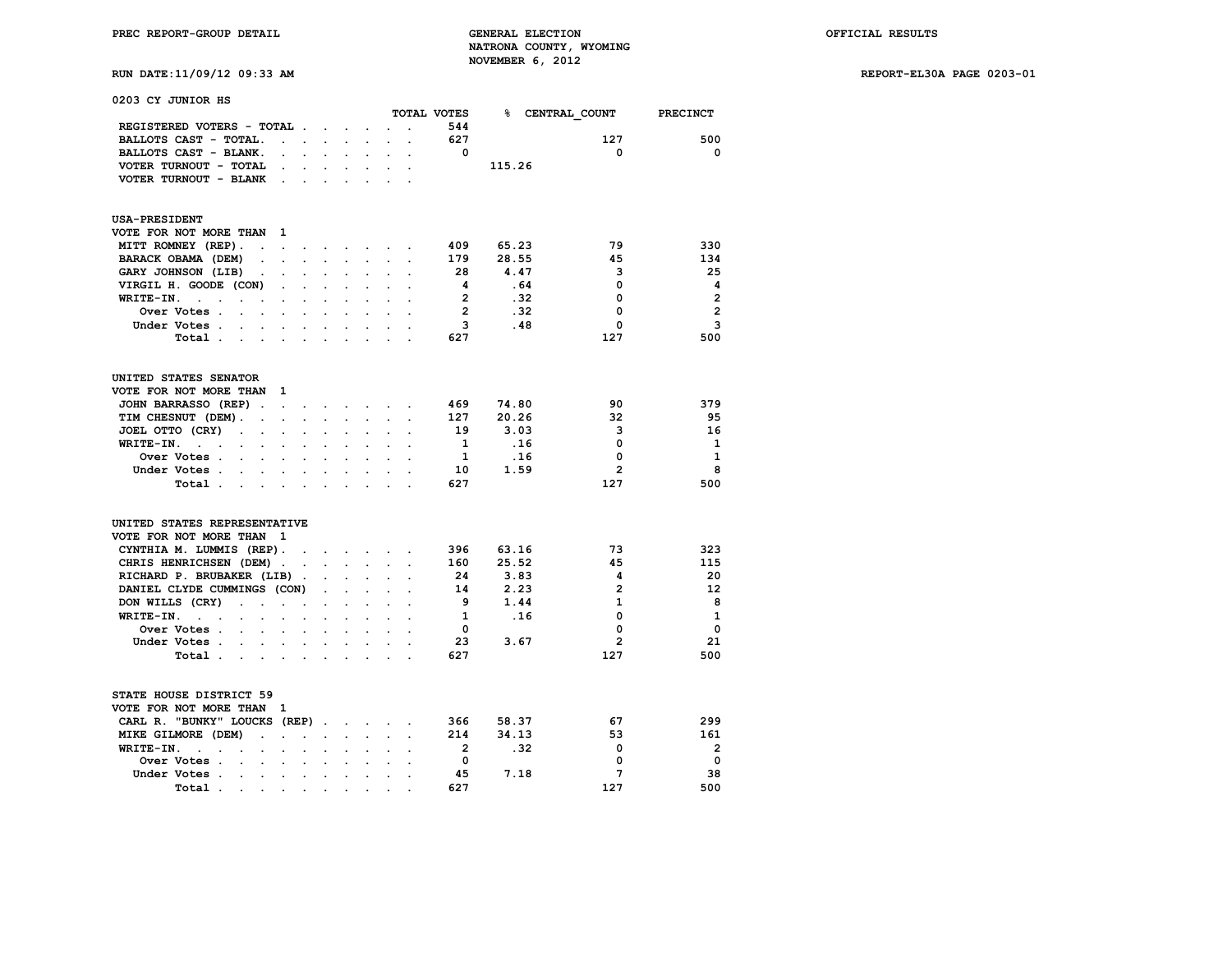**RUN DATE:11/09/12 09:33 AM REPORT-EL30A PAGE 0203-02**

| 0203 CY JUNIOR HS |  |
|-------------------|--|
|-------------------|--|

|                                                                     | TOTAL VOTES                      | ዱ<br>CENTRAL COUNT | <b>PRECINCT</b> |
|---------------------------------------------------------------------|----------------------------------|--------------------|-----------------|
| <b>BOCC</b>                                                         |                                  |                    |                 |
| VOTE FOR NOT MORE THAN 2                                            |                                  |                    |                 |
| FORREST CHADWICK (REP).<br>$\sim$                                   | 262                              | 57<br>20.89        | 205             |
| MATT KEATING (REP)<br>$\sim 10^{-11}$                               | 253                              | 42<br>20.18        | 211             |
| GINO CERULLO (DEM)<br>$\sim$                                        | 177                              | 46<br>14.11        | 131             |
| TROY BRAY (CON)<br><b>Contract Contract Street</b>                  | 52                               | 13<br>4.15         | 39              |
| LINDA BERGERON (CON).<br>$\sim$<br>$\sim$                           | 76                               | 22<br>6.06         | 54              |
| KEITH B. GOODENOUGH (IND).<br>$\ddot{\phantom{0}}$<br>$\sim$ $\sim$ | 221                              | 52<br>17.62        | 169             |
| WRITE-IN.                                                           | 4                                | 3<br>.32           | 1               |
| Over Votes.                                                         | 0                                | $\Omega$           | $\Omega$        |
| Under Votes.                                                        | 209                              | 19<br>16.67        | 190             |
| Total .                                                             | 1,254<br>$\cdot$ $\cdot$ $\cdot$ | 254                | 1,000           |
|                                                                     |                                  |                    |                 |
|                                                                     |                                  |                    |                 |
| $O2OPBD O2IPW O2OPBO3 O4$                                           |                                  |                    |                 |

#### **CASPER CITY COUNCIL WARD 2 VOTE FOR NOT MORE THAN 2**

| VOTE FOR NOT MORE THAN Z |  |  |  |  |  |       |       |     |          |
|--------------------------|--|--|--|--|--|-------|-------|-----|----------|
| BILL BRAUER.             |  |  |  |  |  | 181   | 14.43 | 56  | 125      |
| CRAIG P. HEDQUIST.       |  |  |  |  |  | 257   | 20.49 | 46  | 211      |
| JANEL MOORE.             |  |  |  |  |  | 237   | 18.90 | 60  | 177      |
| CHARLIE POWELL.          |  |  |  |  |  | 227   | 18.10 | 49  | 178      |
| WRITE-IN.                |  |  |  |  |  |       | . 64  | 0   | 8        |
| Over Votes               |  |  |  |  |  |       |       | O   | $\Omega$ |
| Under Votes              |  |  |  |  |  | 344   | 27.43 | 43  | 301      |
| Total                    |  |  |  |  |  | 1,254 |       | 254 | 1,000    |
|                          |  |  |  |  |  |       |       |     |          |

#### **CASPER COLLEGE DISTRICT BOARD OF TRUSTEE**

| VOTE FOR NOT MORE THAN 4                                                                                                        |                                                                                                                 |  |  |       |       |              |          |
|---------------------------------------------------------------------------------------------------------------------------------|-----------------------------------------------------------------------------------------------------------------|--|--|-------|-------|--------------|----------|
| SCOTT BENNION                                                                                                                   |                                                                                                                 |  |  | 226   | 9.01  | 38           | 188      |
| BOB DESPAIN.                                                                                                                    |                                                                                                                 |  |  | 146   | 5.82  | 30           | 116      |
| LAUREN V. GRIFFITH                                                                                                              | the contract of the contract of the contract of the contract of the contract of the contract of the contract of |  |  | 212   | 8.45  | 46           | 166      |
| BILL M. HAMBRICK                                                                                                                |                                                                                                                 |  |  | 181   | 7.22  | 44           | 137      |
| MATTHEW A. LOUCKS.                                                                                                              |                                                                                                                 |  |  | 249   | 9.93  | 55           | 194      |
| SUSAN D. MILLER                                                                                                                 |                                                                                                                 |  |  | 272   | 10.85 | 63           | 209      |
| CLIFF WHITLOCK.                                                                                                                 |                                                                                                                 |  |  | 181   | 7.22  | 44           | 137      |
| WRITE-IN.                                                                                                                       |                                                                                                                 |  |  | 13    | .52   | $\mathbf{2}$ | 11       |
| Over Votes .<br>the contract of the contract of the contract of the contract of the contract of the contract of the contract of |                                                                                                                 |  |  | 0     |       | 0            | $\Omega$ |
| Under Votes.<br>the contract of the contract of the contract of the contract of the contract of the contract of the contract of |                                                                                                                 |  |  | 1,028 | 40.99 | 186          | 842      |
| Total.<br>the contract of the contract of the contract of the contract of the contract of the contract of the contract of       |                                                                                                                 |  |  | 2,508 |       | 508          | 2,000    |

#### **NATRONA COUNTY SCHOOL DIST NO 1**

| VOTE FOR NOT MORE THAN  |              | 5       |         |                          |         |         |         |       |       |          |       |
|-------------------------|--------------|---------|---------|--------------------------|---------|---------|---------|-------|-------|----------|-------|
| DAVID S. BLAEDE         |              |         |         |                          |         |         |         | 84    | 2.68  | 15       | 69    |
| KEVIN CHRISTOPHERSON.   |              | $\cdot$ |         |                          | $\sim$  |         |         | 232   | 7.40  | 52       | 180   |
| GREGORY FLESVIG         |              |         |         |                          |         |         |         | 52    | 1.66  | 11       | 41    |
| <b>ELIZABETH HORSCH</b> | $\sim$       |         | $\cdot$ |                          |         |         |         | 168   | 5.36  | 46       | 122   |
| DANA HOWIE.             | $\sim$       |         | $\cdot$ | $\overline{\phantom{a}}$ |         |         |         | 169   | 5.39  | 41       | 128   |
| DONN MCCALL.            |              | $\sim$  | $\cdot$ |                          |         |         |         | 118   | 3.76  | 30       | 88    |
| MARK E. PETERSON        | $\sim$       |         |         |                          |         |         |         | 121   | 3.86  | 23       | 98    |
| SHAWNNA PUNTENEY        | $\sim$       |         | $\cdot$ |                          |         |         |         | 167   | 5.33  | 40       | 127   |
| PAULA J. REID<br>n.     |              | $\sim$  |         |                          |         |         |         | 193   | 6.16  | 45       | 148   |
| MARC SMITH.             |              |         | $\cdot$ |                          |         |         |         | 121   | 3.86  | 34       | 87    |
| STEPHEN SPRECHER        | $\mathbf{r}$ |         | $\cdot$ |                          |         |         |         | 119   | 3.80  | 23       | 96    |
| RITA WALSH.             |              | $\sim$  | $\cdot$ | $\cdot$                  |         |         |         | 269   | 8.58  | 60       | 209   |
| WRITE-IN.               |              |         |         |                          |         |         |         | 11    | .35   |          | 10    |
| Over Votes              |              |         |         |                          |         |         | $\cdot$ | 15    | .48   | $\Omega$ | 15    |
| Under Votes             |              | $\cdot$ | $\cdot$ |                          | $\cdot$ | $\cdot$ |         | 1,296 | 41.34 | 214      | 1,082 |
| Total                   |              | $\cdot$ | $\cdot$ |                          | ٠       |         |         | 3,135 |       | 635      | 2,500 |
|                         |              |         |         |                          |         |         |         |       |       |          |       |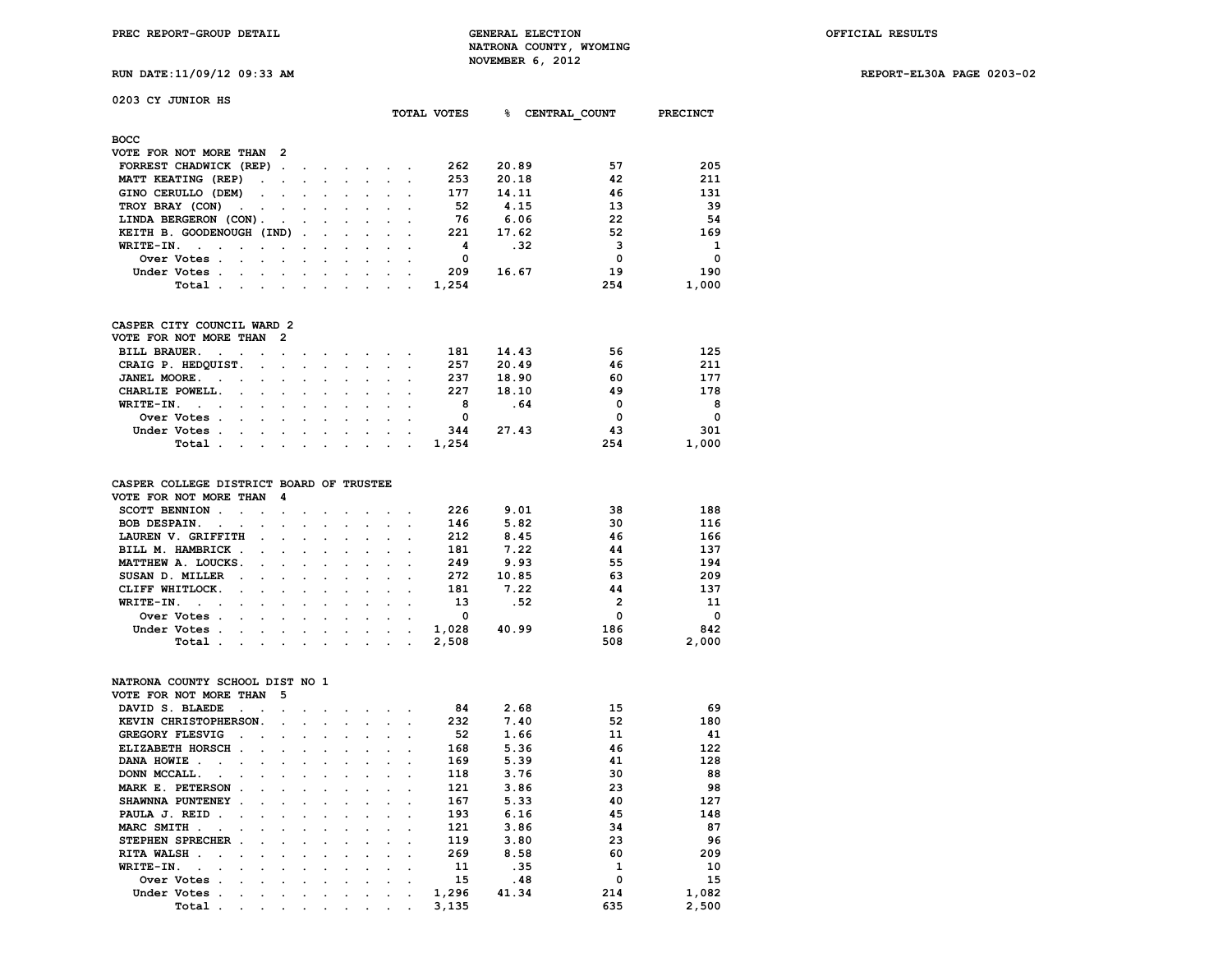| RUN DATE:11/09/12 09:33 AM |  |  |
|----------------------------|--|--|

| 0203 CY JUNIOR HS                     |                                                          |                                              |                      |                      |                      |                      |                        |                                   |                                          |                          |                         |           | TOTAL VOTES 8 CENTRAL COUNT PRECINCT |                          |
|---------------------------------------|----------------------------------------------------------|----------------------------------------------|----------------------|----------------------|----------------------|----------------------|------------------------|-----------------------------------|------------------------------------------|--------------------------|-------------------------|-----------|--------------------------------------|--------------------------|
|                                       |                                                          |                                              |                      |                      |                      |                      |                        |                                   |                                          |                          |                         |           |                                      |                          |
| NC CONSERVATION DIST SUP-URBAN        |                                                          |                                              |                      |                      |                      |                      |                        |                                   |                                          |                          |                         |           |                                      |                          |
| VOTE FOR NOT MORE THAN                | RICHARD HALLINGSTAD                                      |                                              |                      | 1                    |                      |                      |                        |                                   |                                          |                          | 413                     | 65.87     | 85                                   | 328                      |
| WRITE-IN.                             | $\sim$ $\sim$                                            |                                              | $\ddot{\phantom{a}}$ | $\ddot{\phantom{0}}$ |                      |                      |                        |                                   | $\cdot$ $\cdot$ $\cdot$                  |                          | - 6                     | .96       | 1                                    | $5^{\circ}$              |
|                                       | Over Votes .                                             | $\ddot{\phantom{0}}$<br>$\ddot{\phantom{0}}$ | $\ddot{\phantom{0}}$ | $\ddot{\phantom{0}}$ | $\ddot{\phantom{a}}$ |                      |                        | $\ddot{\phantom{a}}$              |                                          |                          | $\overline{\mathbf{0}}$ |           | $\mathbf{0}$                         | $\overline{\mathbf{0}}$  |
|                                       | Under Votes .                                            |                                              |                      | $\ddot{\phantom{0}}$ |                      |                      |                        |                                   |                                          |                          | 208                     | 33.17     | 41                                   | 167                      |
|                                       | Total .                                                  | $\sim$                                       | $\cdot$              | $\sim$               | $\ddot{\phantom{a}}$ | $\sim$               |                        |                                   |                                          |                          | 627                     |           | 127                                  | 500                      |
|                                       |                                                          |                                              |                      |                      |                      |                      |                        |                                   |                                          |                          |                         |           |                                      |                          |
| NC CONSERVATION DIST SUP-ATLRG        |                                                          |                                              |                      |                      |                      |                      |                        |                                   |                                          |                          |                         |           |                                      |                          |
| VOTE FOR NOT MORE THAN                |                                                          |                                              |                      | 1                    |                      |                      |                        |                                   |                                          |                          |                         |           |                                      |                          |
| LEN L. CAMP.                          | $\sim$                                                   | $\sim$                                       | $\ddot{\phantom{a}}$ | $\ddot{\phantom{a}}$ |                      |                      |                        | <b>Contract Contract Contract</b> |                                          |                          | 404                     | 64.43     | 81                                   | 323                      |
| WRITE-IN.                             | $\sim 100$ km s $^{-1}$                                  | $\sim$                                       | $\ddot{\phantom{0}}$ | $\sim$               | $\cdot$              | $\ddot{\phantom{a}}$ | $\ddot{\phantom{0}}$   | $\sim$                            |                                          |                          | - 6                     | .96       | $\mathbf{1}$<br>$\overline{0}$       | - 5                      |
|                                       | <b>Over Votes .</b>                                      | $\ddot{\phantom{0}}$                         | $\ddot{\phantom{a}}$ | $\cdot$              | $\cdot$              | $\cdot$              | $\cdot$                | $\ddot{\phantom{a}}$              | $\ddot{\phantom{a}}$                     |                          | $\mathbf{1}$            | .16       |                                      | $\mathbf{1}$             |
|                                       | Under Votes .                                            | $\overline{\phantom{a}}$                     |                      |                      |                      |                      |                        |                                   |                                          |                          | 216                     | 34.45     | 45                                   | 171<br>500               |
|                                       | Total                                                    |                                              | $\sim$               | $\ddot{\phantom{0}}$ | $\ddot{\phantom{0}}$ | $\ddot{\phantom{0}}$ | $\cdot$                | $\ddot{\phantom{a}}$              |                                          | $\overline{\phantom{a}}$ | 627                     |           | 127                                  |                          |
| NC CONSERVATION DIST SUP-RURAL        |                                                          |                                              |                      |                      |                      |                      |                        |                                   |                                          |                          |                         |           |                                      |                          |
| VOTE FOR NOT MORE THAN                |                                                          |                                              |                      | 1                    |                      |                      |                        |                                   |                                          |                          |                         |           |                                      |                          |
| DON PAVACK.                           | $\ddot{\phantom{a}}$                                     | $\sim$                                       | $\cdot$              | $\ddot{\phantom{0}}$ |                      |                      |                        |                                   | $\mathbf{r} = \mathbf{r}$                |                          |                         | 146 23.29 | 34                                   | 112                      |
|                                       | ROBERT M. SHELLARD                                       |                                              | $\ddot{\phantom{0}}$ | $\ddot{\phantom{0}}$ | $\ddot{\phantom{0}}$ | $\ddot{\phantom{0}}$ | $\ddot{\phantom{0}}$   | $\ddot{\phantom{0}}$              | $\ddot{\phantom{a}}$                     |                          | 220                     | 35.09     | 45                                   | 175                      |
|                                       | $WRITE-IN.$                                              |                                              | $\bullet$            | $\ddot{\phantom{0}}$ | $\ddot{\phantom{0}}$ |                      |                        |                                   |                                          |                          | - 4                     | . 64      | $\mathbf 0$                          | $\overline{\mathbf{4}}$  |
|                                       | Over Votes .                                             | $\sim$                                       |                      |                      |                      |                      |                        |                                   |                                          |                          | $\overline{\mathbf{0}}$ |           | $\overline{\mathbf{0}}$              | $\overline{\mathbf{0}}$  |
|                                       | Under Votes                                              |                                              |                      | $\bullet$ .          | $\bullet$            | $\bullet$            |                        | $\bullet$                         | $\ddot{\phantom{a}}$                     |                          | 257                     | 40.99     | 48                                   | 209                      |
|                                       | Total .                                                  | $\sim 100$ km s $^{-1}$                      | $\sim$               |                      | $\bullet$            |                      |                        |                                   | $\ddot{\phantom{a}}$                     |                          | 627                     |           | 127                                  | 500                      |
| <b>JUDGE PARK</b>                     |                                                          |                                              |                      |                      |                      |                      |                        |                                   |                                          |                          |                         |           |                                      |                          |
| VOTE FOR NOT MORE THAN 1              |                                                          |                                              |                      |                      |                      |                      |                        |                                   |                                          |                          |                         |           |                                      |                          |
| YES.                                  | $\sim$ $\sim$ $\sim$                                     | $\cdot$                                      | $\cdot$              | $\ddot{\phantom{0}}$ | $\ddot{\phantom{0}}$ |                      |                        |                                   |                                          | $\ddot{\phantom{a}}$     | 409                     | 65.23     | 85                                   | 324                      |
| $NO.$ $.$ $.$                         | $\ddot{\phantom{a}}$                                     | $\ddot{\phantom{0}}$                         | $\ddot{\phantom{a}}$ | $\ddot{\phantom{a}}$ | $\ddot{\phantom{a}}$ | $\ddot{\phantom{0}}$ | $\ddot{\phantom{0}}$   | $\sim$                            | $\ddot{\phantom{0}}$                     | $\ddot{\phantom{a}}$     | 114                     | 18.18     | 21                                   | 93                       |
|                                       | <b>Over Votes .</b>                                      | $\ddot{\phantom{0}}$                         |                      |                      |                      |                      |                        |                                   |                                          |                          | $\overline{\mathbf{0}}$ |           | $\overline{\mathbf{0}}$              | $\overline{\phantom{0}}$ |
|                                       | Under Votes .                                            | $\sim$                                       | $\ddot{\phantom{0}}$ | $\bullet$            | $\ddot{\phantom{0}}$ | $\ddot{\phantom{0}}$ | $\ddot{\phantom{a}}$   | $\ddot{\phantom{0}}$              | $\ddot{\phantom{a}}$                     | $\overline{a}$           | 104                     | 16.59     | 21                                   | 83                       |
|                                       | Total .                                                  | $\sim$                                       | $\ddot{\phantom{0}}$ | $\ddot{\phantom{a}}$ |                      |                      |                        |                                   | $\ddot{\phantom{a}}$                     |                          | 627                     |           | 127                                  | 500                      |
| JUDGE WILKING                         |                                                          |                                              |                      |                      |                      |                      |                        |                                   |                                          |                          |                         |           |                                      |                          |
| VOTE FOR NOT MORE THAN                |                                                          |                                              |                      | $\mathbf{1}$         |                      |                      |                        |                                   |                                          |                          |                         |           |                                      |                          |
| YES.                                  | $\sim$ $\sim$ $\sim$<br>$\bullet$                        | $\ddot{\phantom{0}}$                         |                      | $\ddot{\phantom{0}}$ | $\ddot{\phantom{0}}$ |                      | <b>Service Control</b> |                                   | $\mathbf{r} = \mathbf{r} + \mathbf{r}$ . |                          | 386                     | 61.56     | 79                                   | 307                      |
| $NO.$ $.$                             | $\ddot{\phantom{a}}$ .<br>$\ddot{\phantom{a}}$           | $\ddot{\phantom{0}}$                         | $\bullet$            | $\ddot{\phantom{a}}$ | $\ddot{\phantom{a}}$ |                      | $\ddot{\phantom{0}}$   | $\ddot{\phantom{a}}$              | $\ddot{\phantom{0}}$                     | $\ddot{\phantom{a}}$     |                         | 107 17.07 | 18                                   | 89                       |
|                                       | <b>Over Votes .</b>                                      | $\sim$                                       |                      |                      |                      |                      |                        |                                   |                                          |                          | $\overline{\mathbf{0}}$ |           | - 0                                  | $\overline{\mathbf{0}}$  |
|                                       | Under Votes .                                            | $\sim 10^{-10}$                              | $\bullet$ .          | $\bullet$            | $\bullet$            | $\bullet$            | $\ddot{\phantom{0}}$   | $\sim$                            | $\ddot{\phantom{a}}$                     | $\overline{a}$           | 134                     | 21.37     | 30                                   | 104                      |
|                                       | Total .                                                  | $\bullet$                                    | $\sim$               | $\cdot$              | $\cdot$              | $\ddot{\phantom{a}}$ | $\ddot{\phantom{a}}$   |                                   | $\ddot{\phantom{0}}$                     |                          | 627                     |           | 127                                  | 500                      |
|                                       |                                                          |                                              |                      |                      |                      |                      |                        |                                   |                                          |                          |                         |           |                                      |                          |
| JUDGE BROWN<br>VOTE FOR NOT MORE THAN |                                                          |                                              |                      | $\mathbf{1}$         |                      |                      |                        |                                   |                                          |                          |                         |           |                                      |                          |
| YES .                                 | $\mathbf{r} = \mathbf{r}$<br>$\cdot$                     | $\cdot$                                      |                      |                      |                      |                      |                        |                                   |                                          |                          | 407                     | 64.91     | 90                                   | 317                      |
| $NO.$ $.$                             |                                                          | $\ddot{\phantom{a}}$                         | $\cdot$              | $\ddot{\phantom{0}}$ | $\ddot{\phantom{0}}$ |                      |                        | $\ddot{\phantom{0}}$              | $\sim$                                   |                          | 113                     | 18.02     | 18                                   | 95                       |
|                                       | $\ddot{\phantom{a}}$ .<br>$\cdot$<br><b>Over Votes .</b> |                                              |                      | $\blacksquare$       | $\bullet$            | $\bullet$            | $\ddot{\phantom{0}}$   | $\ddot{\phantom{0}}$              | $\blacksquare$                           | $\bullet$                | $\overline{\mathbf{0}}$ |           | $\overline{\phantom{0}}$             | $\overline{\phantom{0}}$ |
|                                       | Under Votes<br>$\ddot{\phantom{a}}$                      | $\cdot$                                      | $\ddot{\phantom{a}}$ | $\ddot{\phantom{a}}$ | $\cdot$              |                      |                        | $\cdot$                           |                                          |                          | 107                     | 17.07     | 19                                   | 88                       |
|                                       | Total<br>$\bullet$                                       | the contract of the contract of              |                      |                      | $\bullet$            |                      |                        |                                   |                                          |                          | 627                     |           | 127                                  | 500                      |
|                                       |                                                          |                                              |                      |                      |                      |                      |                        |                                   |                                          |                          |                         |           |                                      |                          |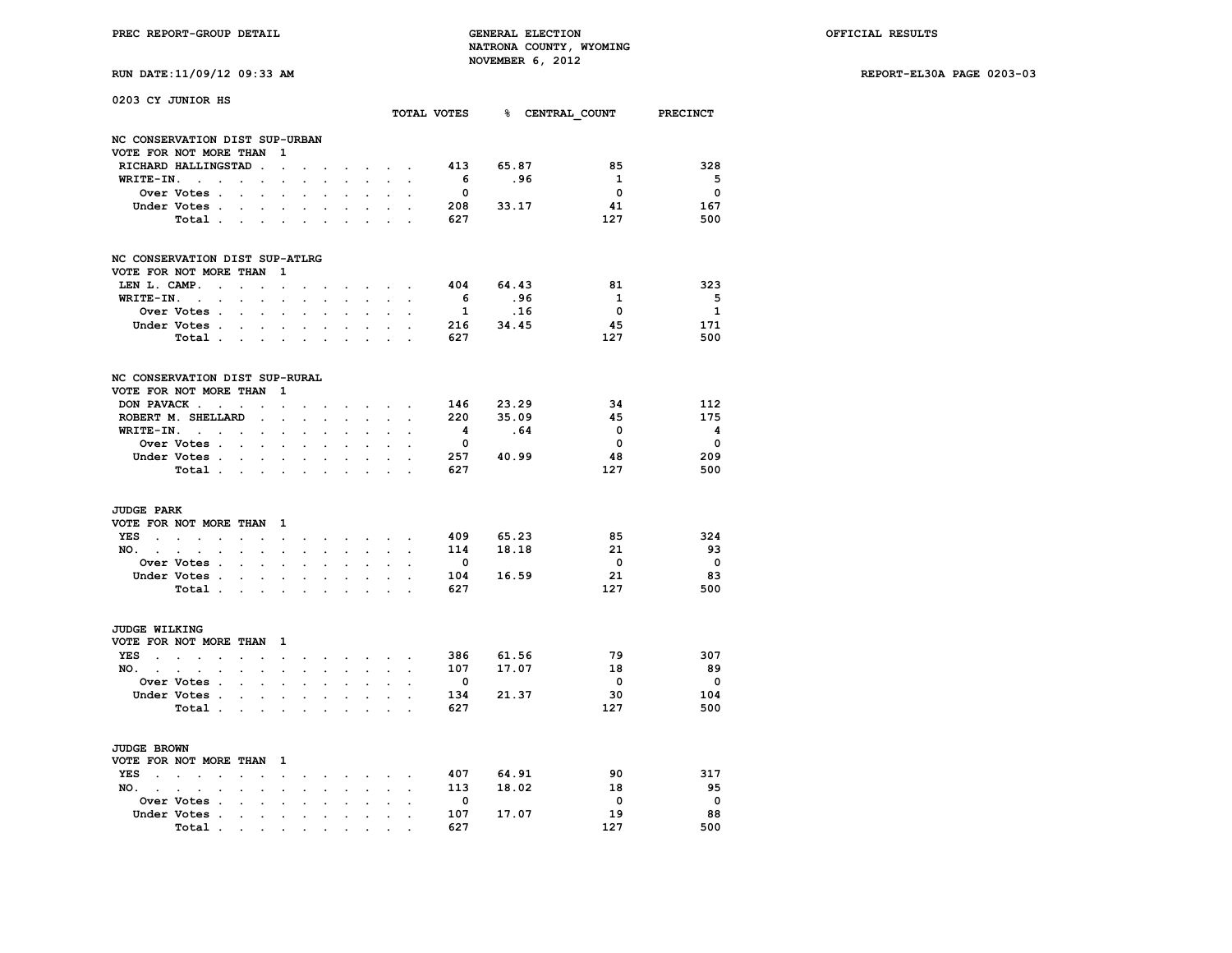|                     | 0203 CY JUNIOR HS                                      |                      |                           |                          |                      |                          |                      |                                   |                                                                    |                      | TOTAL VOTES              |       | % CENTRAL COUNT PRECINCT |                          |
|---------------------|--------------------------------------------------------|----------------------|---------------------------|--------------------------|----------------------|--------------------------|----------------------|-----------------------------------|--------------------------------------------------------------------|----------------------|--------------------------|-------|--------------------------|--------------------------|
| <b>JUDGE HUBER</b>  |                                                        |                      |                           |                          |                      |                          |                      |                                   |                                                                    |                      |                          |       |                          |                          |
|                     | VOTE FOR NOT MORE THAN                                 |                      |                           | $\mathbf{1}$             |                      |                          |                      |                                   |                                                                    |                      |                          |       |                          |                          |
| YES                 | $\sim$                                                 |                      |                           | $\ddot{\phantom{0}}$     |                      |                          | $\bullet$            | <b>Contract Contract Contract</b> | $\sim$                                                             |                      | 392                      | 62.52 | 85                       | 307                      |
| NO.<br>$\mathbf{r}$ | $\cdot$<br>$\overline{a}$                              |                      |                           |                          |                      |                          | $\ddot{\phantom{a}}$ | $\mathbf{r}$                      |                                                                    | $\overline{a}$       | 149                      | 23.76 | 28                       | 121                      |
|                     | Over Votes .                                           | $\overline{a}$       | $\ddot{\phantom{a}}$      | $\ddot{\phantom{0}}$     | $\cdot$              | $\cdot$                  | $\ddot{\phantom{0}}$ | $\ddot{\phantom{0}}$              |                                                                    | $\overline{a}$       | - 0                      |       | $\overline{\phantom{0}}$ | - 0                      |
|                     | Under Votes .                                          | $\ddot{\phantom{0}}$ |                           |                          |                      |                          |                      |                                   |                                                                    |                      | 86                       | 13.72 | 14                       | 72                       |
|                     | Total.                                                 |                      | s.                        |                          |                      | $\cdot$                  | ÷                    |                                   |                                                                    |                      | 627                      |       | 127                      | 500                      |
| C-AMEND-A           |                                                        |                      |                           |                          |                      |                          |                      |                                   |                                                                    |                      |                          |       |                          |                          |
|                     | VOTE FOR NOT MORE THAN                                 |                      |                           | $\mathbf{1}$             |                      |                          |                      |                                   |                                                                    |                      |                          |       |                          |                          |
| FOR .               | $\sim$ $\sim$<br>$\cdot$                               | $\sim$               | $\ddot{\phantom{a}}$      | $\ddot{\phantom{0}}$     |                      |                          | $\ddot{\phantom{a}}$ |                                   |                                                                    |                      | 407                      | 64.91 | 76                       | 331                      |
| <b>AGAINST</b> .    | <b>Contract Contract</b>                               | $\sim$               | $\sim$                    | $\ddot{\phantom{a}}$     | $\ddot{\phantom{a}}$ | $\ddot{\phantom{0}}$     | $\ddot{\phantom{0}}$ | $\ddot{\phantom{0}}$              | $\ddot{\phantom{a}}$                                               | $\cdot$              | 180                      | 28.71 | 38                       | 142                      |
|                     | Over Votes .                                           | $\ddot{\phantom{a}}$ | $\ddot{\phantom{a}}$      |                          |                      |                          |                      |                                   |                                                                    |                      | $\overline{\phantom{0}}$ |       | $\overline{\mathbf{0}}$  | $\overline{\phantom{0}}$ |
|                     | Under Votes .                                          |                      | $\mathbf{r}$              |                          |                      | $\ddot{\phantom{a}}$     |                      |                                   |                                                                    |                      | -40                      | 6.38  | 13                       | 27                       |
|                     | Total                                                  |                      | $\sim$                    | $\sim$                   | $\bullet$            | $\ddot{\phantom{0}}$     | $\ddot{\phantom{0}}$ | $\ddot{\phantom{0}}$              | $\ddot{\phantom{0}}$                                               |                      | 627                      |       | 127                      | 500                      |
| C-AMEND-B           |                                                        |                      |                           |                          |                      |                          |                      |                                   |                                                                    |                      |                          |       |                          |                          |
|                     | VOTE FOR NOT MORE THAN                                 |                      |                           | $\mathbf{1}$             |                      |                          |                      |                                   |                                                                    |                      |                          |       |                          |                          |
| FOR<br>$\sim$       | $\sim$<br>$\sim$<br>$\ddot{\phantom{0}}$               |                      | $\sim$ $\sim$             | $\ddot{\phantom{0}}$     | $\bullet$            |                          |                      |                                   | $\mathbf{r} = \mathbf{r} + \mathbf{r} + \mathbf{r} + \mathbf{r}$ . | $\sim$               | 489                      | 77.99 | 97                       | 392                      |
| <b>AGAINST.</b>     | $\overline{a}$<br>$\ddot{\phantom{0}}$                 | $\ddot{\phantom{0}}$ | $\ddot{\phantom{a}}$      |                          |                      |                          |                      | $\ddot{\phantom{0}}$              |                                                                    |                      | 97                       | 15.47 | 21                       | - 76                     |
|                     | Over Votes .                                           |                      | $\ddot{\phantom{0}}$      | $\ddot{\phantom{a}}$     |                      |                          |                      |                                   |                                                                    |                      | $\overline{\phantom{0}}$ |       | $\overline{\mathbf{0}}$  | - 0                      |
|                     | Under Votes.                                           |                      | $\sim$ $\sim$ $\sim$      | $\ddot{\phantom{0}}$     | $\ddot{\phantom{0}}$ | $\ddot{\phantom{0}}$     | $\ddot{\phantom{0}}$ | $\ddot{\phantom{0}}$              |                                                                    |                      | -41                      | 6.54  | 9                        | -32                      |
|                     | Total.                                                 |                      |                           |                          |                      |                          |                      |                                   |                                                                    |                      | 627                      |       | 127                      | 500                      |
| C-AMEND-C           |                                                        |                      |                           |                          |                      |                          |                      |                                   |                                                                    |                      |                          |       |                          |                          |
|                     | VOTE FOR NOT MORE THAN                                 |                      |                           | $\mathbf{1}$             |                      |                          |                      |                                   |                                                                    |                      |                          |       |                          |                          |
| FOR .               | $\sim$<br>$\ddot{\phantom{0}}$<br>$\ddot{\phantom{0}}$ | $\overline{a}$       |                           |                          |                      |                          |                      | $\sim$                            | $\sim$                                                             |                      | 272                      | 43.38 | 53                       | 219                      |
| <b>AGAINST</b> .    | $\ddot{\phantom{0}}$<br>$\ddot{\phantom{a}}$           |                      |                           |                          |                      |                          |                      | $\ddot{\phantom{0}}$              |                                                                    |                      | 278                      | 44.34 | 52                       | 226                      |
|                     | <b>Over Votes .</b>                                    |                      | $\mathbf{r} = \mathbf{r}$ | $\bullet$                | $\ddot{\phantom{0}}$ | $\ddot{\phantom{0}}$     | $\ddot{\phantom{0}}$ | $\ddot{\phantom{0}}$              |                                                                    |                      | - 0                      |       | $\overline{\mathbf{0}}$  | $\overline{\phantom{0}}$ |
|                     | Under Votes .                                          | $\ddot{\phantom{a}}$ |                           |                          |                      |                          |                      |                                   |                                                                    |                      | 77                       | 12.28 | 22                       | -55                      |
|                     | Total.                                                 | $\ddot{\phantom{0}}$ | $\sim$                    | $\sim$                   | $\sim$               | $\sim$                   | $\ddot{\phantom{a}}$ | $\ddot{\phantom{0}}$              | $\ddot{\phantom{a}}$                                               | $\ddot{\phantom{a}}$ | 627                      |       | 127                      | 500                      |
| <b>LIBRARY</b>      |                                                        |                      |                           |                          |                      |                          |                      |                                   |                                                                    |                      |                          |       |                          |                          |
|                     | VOTE FOR NOT MORE THAN 1                               |                      |                           |                          |                      |                          |                      |                                   |                                                                    |                      |                          |       |                          |                          |
|                     | FOR THE COUNTY SPECIFIC PURP                           |                      |                           |                          |                      |                          |                      |                                   |                                                                    |                      | 288                      | 45.93 | 45                       | 243                      |
|                     | AGAINST THE COUNTY SPECIFIC                            |                      |                           |                          |                      | $\ddot{\phantom{a}}$     |                      | $\sim$ $\sim$ $\sim$              |                                                                    |                      | 327                      | 52.15 | 79                       | 248                      |
|                     | Over Votes .                                           | $\cdot$              | $\mathbf{r}$              | $\overline{\phantom{a}}$ |                      |                          |                      |                                   |                                                                    |                      | $\overline{\phantom{0}}$ |       | 0                        | $\overline{\phantom{0}}$ |
|                     | Under Votes .                                          | $\sim$               | $\sim$                    | $\sim$                   | $\bullet$            | $\ddot{\phantom{0}}$     | $\ddot{\phantom{a}}$ | $\ddot{\phantom{0}}$              |                                                                    |                      | 12                       | 1.91  | з                        | 9                        |
|                     | Total.                                                 | $\sim 100$           |                           | <b>Contract Contract</b> |                      | <b>Contract Contract</b> | $\bullet$            | $\bullet$                         |                                                                    |                      | 627                      |       | 127                      | 500                      |
|                     |                                                        |                      |                           |                          |                      |                          |                      |                                   |                                                                    |                      |                          |       |                          |                          |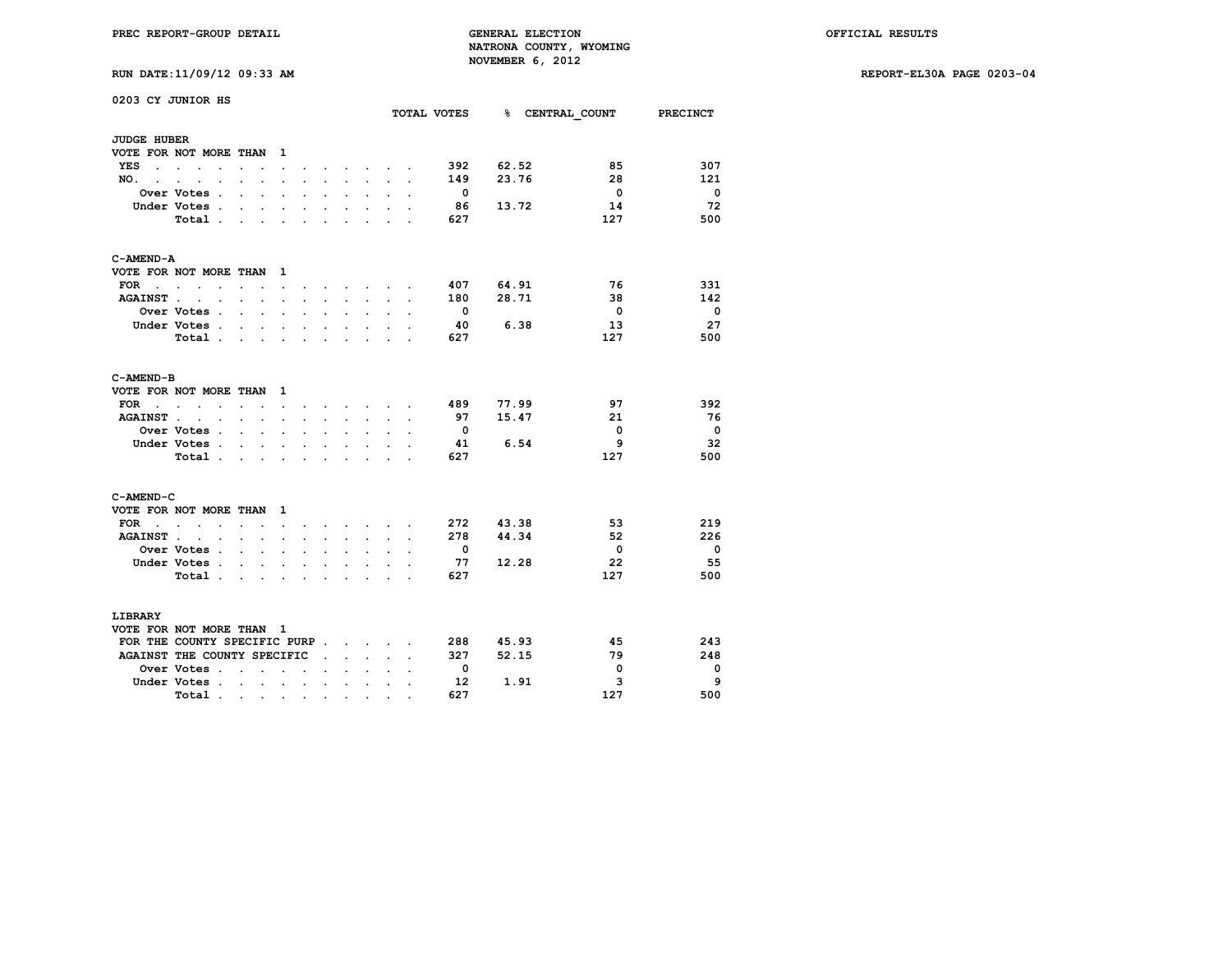| 0204 SOUTHRIDGE SCHOOL                                                                                                                               |                      |                      |                      |                            |                         |                                                                  |                      |                          |        |                          |                         |
|------------------------------------------------------------------------------------------------------------------------------------------------------|----------------------|----------------------|----------------------|----------------------------|-------------------------|------------------------------------------------------------------|----------------------|--------------------------|--------|--------------------------|-------------------------|
|                                                                                                                                                      |                      |                      |                      |                            |                         |                                                                  |                      | TOTAL VOTES              |        | % CENTRAL COUNT PRECINCT |                         |
| REGISTERED VOTERS - TOTAL                                                                                                                            |                      |                      |                      |                            |                         |                                                                  | $\ddot{\phantom{a}}$ | 573                      |        |                          |                         |
| BALLOTS CAST - TOTAL.                                                                                                                                | $\ddot{\phantom{a}}$ | $\sim$ $\sim$        |                      | $\sim$                     |                         |                                                                  |                      | 607                      |        | 171                      | 436                     |
| BALLOTS CAST - BLANK.                                                                                                                                | $\ddot{\phantom{0}}$ |                      | and a state of the   |                            | $\sim$                  | $\ddot{\phantom{0}}$                                             | $\ddot{\phantom{a}}$ | $^{\circ}$               |        | 0                        | 0                       |
| VOTER TURNOUT - TOTAL                                                                                                                                |                      | $\mathbf{L}$         | $\ddot{\phantom{0}}$ |                            |                         |                                                                  |                      |                          | 105.93 |                          |                         |
| VOTER TURNOUT - BLANK .                                                                                                                              |                      | $\ddot{\phantom{0}}$ |                      | $\ddot{\phantom{0}}$       | $\ddot{\phantom{0}}$    |                                                                  |                      |                          |        |                          |                         |
| <b>USA-PRESIDENT</b>                                                                                                                                 |                      |                      |                      |                            |                         |                                                                  |                      |                          |        |                          |                         |
| VOTE FOR NOT MORE THAN<br>- 1                                                                                                                        |                      |                      |                      |                            |                         |                                                                  |                      |                          |        |                          |                         |
| MITT ROMNEY (REP).<br>the contract of the contract of the contract of the contract of the contract of the contract of the contract of                |                      |                      |                      |                            |                         |                                                                  |                      | 364                      | 59.97  | 103                      | 261                     |
| BARACK OBAMA (DEM)<br>$\sim$                                                                                                                         | $\sim$               | $\ddot{\phantom{0}}$ | $\ddot{\phantom{0}}$ | $\sim$                     | $\ddot{\phantom{0}}$    |                                                                  |                      | 218                      | 35.91  | 62                       | 156                     |
| GARY JOHNSON (LIB)<br>$\sim$<br>$\ddot{\phantom{a}}$                                                                                                 |                      | $\ddot{\phantom{0}}$ | $\ddot{\phantom{0}}$ | $\ddot{\phantom{a}}$       | $\ddot{\phantom{a}}$    | $\ddot{\phantom{a}}$                                             | $\ddot{\phantom{a}}$ | - 8                      | 1.32   | 3                        | 5                       |
| VIRGIL H. GOODE (CON)                                                                                                                                |                      | $\ddot{\phantom{0}}$ | $\sim$               |                            |                         |                                                                  |                      | $\mathbf{1}$             | .16    | 0                        | $\mathbf{1}$            |
| $WRITE-TN.$<br>$\mathcal{A}^{\mathcal{A}}$ and $\mathcal{A}^{\mathcal{A}}$                                                                           | $\ddot{\phantom{0}}$ | $\bullet$ .          | $\ddot{\phantom{0}}$ | $\sim$                     | $\ddot{\phantom{0}}$    | $\ddot{\phantom{a}}$                                             | $\overline{a}$       | 14                       | 2.31   | 1                        | 13                      |
| Over Votes .<br>and the contract of the con-                                                                                                         |                      |                      |                      |                            |                         |                                                                  |                      | $\mathbf{1}$             | .16    | $\mathbf{1}$             | $\mathbf 0$             |
| Under Votes                                                                                                                                          |                      |                      |                      |                            |                         | $\mathbf{r} = \mathbf{r} + \mathbf{r} + \mathbf{r} + \mathbf{r}$ | $\sim$               | <sup>1</sup>             | .16    | 1                        | $\Omega$                |
| Total                                                                                                                                                |                      | $\sim$               | $\sim$               | $\sim$                     |                         |                                                                  |                      | 607                      |        | 171                      | 436                     |
| UNITED STATES SENATOR                                                                                                                                |                      |                      |                      |                            |                         |                                                                  |                      |                          |        |                          |                         |
| VOTE FOR NOT MORE THAN 1                                                                                                                             |                      |                      |                      |                            |                         |                                                                  |                      |                          |        |                          |                         |
| JOHN BARRASSO (REP).                                                                                                                                 |                      |                      |                      |                            | <b>All Cards</b>        |                                                                  |                      | 402                      | 66.23  | 107                      | 295                     |
| TIM CHESNUT (DEM).<br>the company of the company                                                                                                     |                      |                      | $\sim$               | $\mathcal{L}^{\text{max}}$ | $\sim$                  | $\mathbf{L}^{\text{max}}$                                        | $\ddot{\phantom{a}}$ | 168                      | 27.68  | 54                       | 114                     |
| JOEL OTTO (CRY)<br>$\sim 100$<br>$\sim$<br>$\ddot{\phantom{a}}$                                                                                      |                      |                      |                      |                            |                         |                                                                  |                      | 15                       | 2.47   | $\overline{2}$           | 13                      |
| $WRITE-TN.$                                                                                                                                          | $\ddot{\phantom{0}}$ | $\ddot{\phantom{0}}$ | $\sim$               | $\ddot{\phantom{0}}$       | $\ddot{\phantom{0}}$    |                                                                  | $\sim$ $\sim$        | $\overline{\mathbf{3}}$  | .49    | $\mathbf 0$              | 3                       |
| Over Votes                                                                                                                                           |                      |                      |                      |                            |                         |                                                                  |                      | $\overline{\mathbf{0}}$  |        | 0                        | $\mathbf 0$             |
| Under Votes                                                                                                                                          |                      |                      | $\sim$               | $\ddot{\phantom{0}}$       | $\sim$                  |                                                                  |                      | 19                       | 3.13   | 8                        | 11                      |
| Total                                                                                                                                                |                      | $\ddot{\phantom{0}}$ | $\ddot{\phantom{0}}$ |                            | $\cdot$ $\cdot$ $\cdot$ |                                                                  |                      | 607                      |        | 171                      | 436                     |
|                                                                                                                                                      |                      |                      |                      |                            |                         |                                                                  |                      |                          |        |                          |                         |
| UNITED STATES REPRESENTATIVE                                                                                                                         |                      |                      |                      |                            |                         |                                                                  |                      |                          |        |                          |                         |
| VOTE FOR NOT MORE THAN 1                                                                                                                             |                      |                      |                      |                            |                         |                                                                  |                      |                          |        |                          |                         |
| CYNTHIA M. LUMMIS (REP).                                                                                                                             |                      |                      |                      |                            |                         |                                                                  |                      | 340                      | 56.01  | 98                       | 242                     |
| CHRIS HENRICHSEN (DEM)                                                                                                                               |                      |                      |                      |                            |                         |                                                                  | $\ddot{\phantom{a}}$ | 202                      | 33.28  | 60                       | 142                     |
| RICHARD P. BRUBAKER (LIB).                                                                                                                           |                      |                      | $\ddot{\phantom{0}}$ | $\mathbf{L}$               |                         |                                                                  |                      | 21                       | 3.46   | 4                        | 17                      |
| DANIEL CLYDE CUMMINGS (CON)                                                                                                                          |                      |                      | $\sim$               | $\sim$                     | $\ddot{\phantom{0}}$    |                                                                  |                      | 11                       | 1.81   | 3                        | 8                       |
| DON WILLS (CRY)<br>the contract of the contract                                                                                                      |                      |                      | $\ddot{\phantom{0}}$ | $\ddot{\phantom{a}}$       | $\ddot{\phantom{a}}$    |                                                                  | $\overline{a}$       | - 8                      | 1.32   | 0                        | 8                       |
| WRITE-IN.<br>$\mathcal{L}(\mathcal{L}^{\mathcal{L}})$ and $\mathcal{L}^{\mathcal{L}}$ and $\mathcal{L}^{\mathcal{L}}$<br>$\mathbf{z} = \mathbf{z}$ . |                      | $\ddot{\phantom{0}}$ | $\sim$               | $\sim$                     |                         |                                                                  |                      | 3                        | .49    | 0                        | $\overline{\mathbf{3}}$ |
| Over Votes<br>$\mathcal{L}^{\text{max}}$ and $\mathcal{L}^{\text{max}}$                                                                              |                      | $\ddot{\phantom{0}}$ | $\ddot{\phantom{0}}$ | $\ddot{\phantom{a}}$       | $\ddot{\phantom{a}}$    |                                                                  |                      | $\mathbf{0}$             |        | 0                        | 0                       |
| Under Votes                                                                                                                                          |                      |                      |                      |                            |                         |                                                                  |                      | 22                       | 3.62   | 6                        | 16                      |
| Total                                                                                                                                                |                      |                      | $\ddot{\phantom{0}}$ | $\sim$                     | $\sim$                  | $\ddot{\phantom{a}}$                                             |                      | 607                      |        | 171                      | 436                     |
| STATE HOUSE DISTRICT 37                                                                                                                              |                      |                      |                      |                            |                         |                                                                  |                      |                          |        |                          |                         |
| VOTE FOR NOT MORE THAN 1                                                                                                                             |                      |                      |                      |                            |                         |                                                                  |                      |                          |        |                          |                         |
| STEVE HARSHMAN (REP).<br>$\sim$                                                                                                                      |                      | $\sim$               |                      |                            |                         | $\cdot$ $\cdot$ $\cdot$ $\cdot$ $\cdot$                          |                      | 434                      | 71.50  | 127                      | 307                     |
| WRITE-IN.<br>$\sim$<br>$\ddot{\phantom{a}}$                                                                                                          | $\ddot{\phantom{a}}$ |                      |                      |                            |                         |                                                                  |                      | 19                       | 3.13   | 5                        | 14                      |
| Over Votes                                                                                                                                           |                      | $\ddot{\phantom{0}}$ | $\ddot{\phantom{0}}$ | $\ddot{\phantom{a}}$       | $\sim$                  | $\ddot{\phantom{a}}$                                             | $\ddot{\phantom{a}}$ | $\overline{\phantom{0}}$ |        | 0                        | 0                       |
| Under Votes.<br>$\sim$ $\sim$                                                                                                                        |                      | $\ddot{\phantom{a}}$ | $\sim$               |                            |                         |                                                                  |                      | 154                      | 25.37  | 39                       | 115                     |
| Total                                                                                                                                                |                      |                      |                      |                            |                         | <b>All Contract Administration</b>                               |                      | 607                      |        | 171                      | 436                     |
|                                                                                                                                                      |                      |                      |                      |                            |                         |                                                                  |                      |                          |        |                          |                         |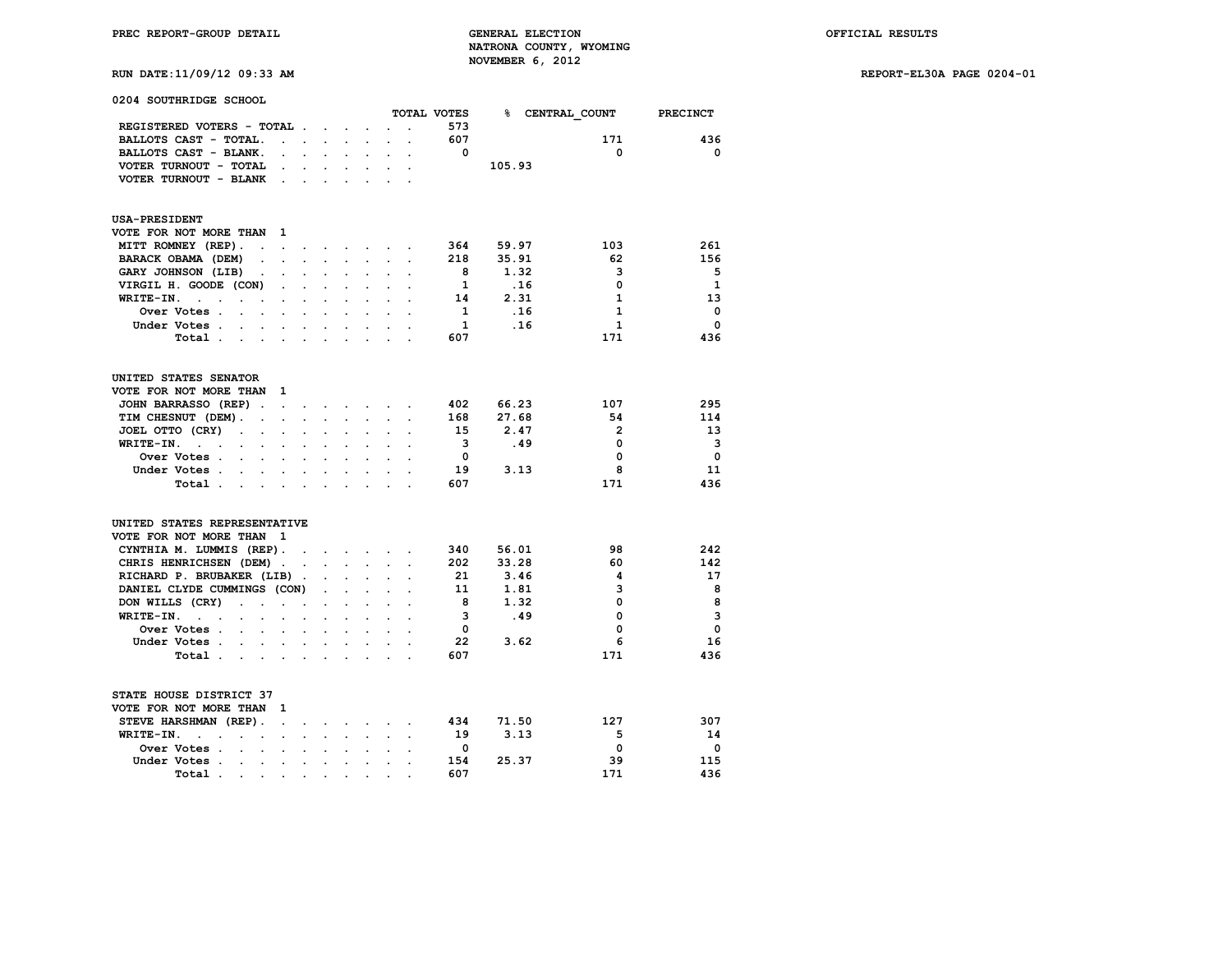| RUN DATE: 11/09/12 09:33 AM                                   |                                                                                                                                                                                                                                |                      |                                                                                                                                                                                                                                |                      |                                                                     |                      |                      |                         | NOVEMBER 6, 2012 |     |                |                |
|---------------------------------------------------------------|--------------------------------------------------------------------------------------------------------------------------------------------------------------------------------------------------------------------------------|----------------------|--------------------------------------------------------------------------------------------------------------------------------------------------------------------------------------------------------------------------------|----------------------|---------------------------------------------------------------------|----------------------|----------------------|-------------------------|------------------|-----|----------------|----------------|
|                                                               |                                                                                                                                                                                                                                |                      |                                                                                                                                                                                                                                |                      |                                                                     |                      |                      |                         |                  |     |                |                |
| 0204 SOUTHRIDGE SCHOOL                                        |                                                                                                                                                                                                                                |                      |                                                                                                                                                                                                                                |                      |                                                                     |                      |                      | TOTAL VOTES             | န                |     | CENTRAL COUNT  | PRECINCT       |
|                                                               |                                                                                                                                                                                                                                |                      |                                                                                                                                                                                                                                |                      |                                                                     |                      |                      |                         |                  |     |                |                |
| <b>BOCC</b>                                                   |                                                                                                                                                                                                                                |                      |                                                                                                                                                                                                                                |                      |                                                                     |                      |                      |                         |                  |     |                |                |
| VOTE FOR NOT MORE THAN 2                                      |                                                                                                                                                                                                                                |                      |                                                                                                                                                                                                                                |                      |                                                                     |                      |                      |                         |                  |     |                |                |
| FORREST CHADWICK (REP).                                       |                                                                                                                                                                                                                                |                      | and the contract of the contract of the contract of the contract of the contract of the contract of the contract of the contract of the contract of the contract of the contract of the contract of the contract of the contra |                      |                                                                     |                      |                      | 223                     | 18.37            |     | 65             | 158            |
| MATT KEATING (REP)                                            | $\ddotsc$                                                                                                                                                                                                                      | $\ddot{\phantom{a}}$ | $\sim$                                                                                                                                                                                                                         | $\mathbf{r}$         | $\ddot{\phantom{0}}$                                                | $\mathbf{r}$         |                      | 238                     | 19.60            |     | 66             | 172            |
| GINO CERULLO (DEM)                                            | $\sim$<br>$\ddot{\phantom{a}}$                                                                                                                                                                                                 | $\ddot{\phantom{a}}$ | $\ddot{\phantom{0}}$                                                                                                                                                                                                           | $\ddot{\phantom{0}}$ | $\ddot{\phantom{0}}$                                                |                      | $\ddot{\phantom{a}}$ | 181                     | 14.91            |     | 56             | 125            |
| TROY BRAY (CON)<br>$\ddot{\phantom{0}}$                       | $\ddot{\phantom{0}}$                                                                                                                                                                                                           | $\ddot{\phantom{a}}$ | $\ddot{\phantom{a}}$                                                                                                                                                                                                           |                      |                                                                     |                      |                      | 44                      | 3.62             |     | 14             | 30             |
| LINDA BERGERON (CON).                                         | $\ddot{\phantom{0}}$                                                                                                                                                                                                           | $\ddot{\phantom{a}}$ | $\blacksquare$                                                                                                                                                                                                                 | $\ddot{\phantom{0}}$ | $\ddot{\phantom{0}}$                                                | $\ddot{\phantom{0}}$ | $\ddot{\phantom{a}}$ | -71                     | 5.85             |     | 27             | 44             |
| KEITH B. GOODENOUGH (IND)                                     |                                                                                                                                                                                                                                | $\ddot{\phantom{a}}$ | $\ddot{\phantom{a}}$                                                                                                                                                                                                           | $\ddot{\phantom{a}}$ |                                                                     |                      |                      | 221                     | 18.20            |     | 58             | 163            |
| WRITE-IN.<br>$\sim$ $\sim$<br>$\sim 100$ km s $^{-1}$         | $\ddot{\phantom{a}}$<br>$\ddot{\phantom{a}}$                                                                                                                                                                                   | $\ddot{\phantom{a}}$ | $\bullet$ .                                                                                                                                                                                                                    | $\ddot{\phantom{a}}$ | $\ddot{\phantom{a}}$                                                |                      | $\overline{a}$       | $\overline{2}$          |                  | .16 | $\mathbf 0$    | $\overline{2}$ |
| Over Votes.                                                   |                                                                                                                                                                                                                                |                      |                                                                                                                                                                                                                                |                      |                                                                     |                      |                      | $\overline{\mathbf{4}}$ |                  | .33 | $\overline{2}$ | $\overline{2}$ |
| Under Votes.<br>$\mathbf{r}$ , $\mathbf{r}$ , $\mathbf{r}$    | $\sim$                                                                                                                                                                                                                         |                      | $\sim$                                                                                                                                                                                                                         |                      | $\ddot{\phantom{a}}$                                                |                      |                      | 230                     | 18.95            |     | 54             | 176            |
| Total .                                                       | and a strong control of the state of the state of the state of the state of the state of the state of the state of the state of the state of the state of the state of the state of the state of the state of the state of the |                      |                                                                                                                                                                                                                                |                      | $\cdot$                                                             | $\mathbf{z}$ .       |                      | 1,214                   |                  |     | 342            | 872            |
| CASPER CITY COUNCIL WARD 2                                    |                                                                                                                                                                                                                                |                      |                                                                                                                                                                                                                                |                      |                                                                     |                      |                      |                         |                  |     |                |                |
| VOTE FOR NOT MORE THAN                                        | $\overline{2}$                                                                                                                                                                                                                 |                      |                                                                                                                                                                                                                                |                      |                                                                     |                      |                      |                         |                  |     |                |                |
| BILL BRAUER.<br>$\bullet$                                     | $\ddot{\phantom{0}}$                                                                                                                                                                                                           |                      |                                                                                                                                                                                                                                | $\sim$               | $\ddot{\phantom{0}}$                                                | $\sim$               |                      | 207                     | 17.05            |     | 74             | 133            |
| CRAIG P. HEDQUIST.                                            | $\sim$<br>$\ddot{\phantom{a}}$                                                                                                                                                                                                 | $\ddot{\phantom{a}}$ | $\ddot{\phantom{0}}$                                                                                                                                                                                                           | $\ddot{\phantom{a}}$ | $\ddot{\phantom{0}}$                                                | $\ddot{\phantom{0}}$ | $\ddot{\phantom{a}}$ | 217                     | 17.87            |     | 56             | 161            |
| JANEL MOORE.<br>$\ddot{\phantom{a}}$<br>$\ddot{\phantom{a}}$  |                                                                                                                                                                                                                                |                      |                                                                                                                                                                                                                                |                      |                                                                     |                      |                      | 188                     | 15.49            |     | 63             | 125            |
| CHARLIE POWELL.                                               | $\ddot{\phantom{0}}$<br>$\ddot{\phantom{a}}$                                                                                                                                                                                   | $\ddot{\phantom{a}}$ | $\ddot{\phantom{a}}$                                                                                                                                                                                                           | $\ddot{\phantom{a}}$ | $\ddot{\phantom{0}}$                                                |                      | $\ddot{\phantom{a}}$ | 295                     | 24.30            |     | 73             | 222            |
| WRITE-IN.<br>$\sim$ $\sim$                                    |                                                                                                                                                                                                                                |                      |                                                                                                                                                                                                                                |                      |                                                                     |                      |                      | $\mathbf{1}$            |                  | .08 | $\mathbf{0}$   | 1              |
| Over Votes .<br>$\mathbf{L}$                                  | $\ddot{\phantom{0}}$<br>$\ddot{\phantom{a}}$                                                                                                                                                                                   | $\ddot{\phantom{a}}$ | $\ddot{\phantom{a}}$                                                                                                                                                                                                           | $\ddot{\phantom{0}}$ | $\ddot{\phantom{a}}$                                                |                      |                      | 0                       |                  |     | $\mathbf 0$    | $\Omega$       |
| Under Votes.<br>$\ddot{\phantom{0}}$                          | $\mathcal{L}^{\text{max}}$<br>$\sim$                                                                                                                                                                                           | $\ddot{\phantom{a}}$ | $\ddot{\phantom{a}}$                                                                                                                                                                                                           |                      | $\mathbf{r}$                                                        |                      |                      | 306                     | 25.21            |     | 76             | 230            |
| Total                                                         | $\sim$                                                                                                                                                                                                                         | $\sim$               | $\sim$                                                                                                                                                                                                                         | $\sim$               | $\ddot{\phantom{0}}$                                                | $\mathbf{r}$         | $\ddot{\phantom{0}}$ | 1,214                   |                  |     | 342            | 872            |
|                                                               |                                                                                                                                                                                                                                |                      |                                                                                                                                                                                                                                |                      |                                                                     |                      |                      |                         |                  |     |                |                |
| CASPER COLLEGE DISTRICT BOARD OF TRUSTEE                      | 4                                                                                                                                                                                                                              |                      |                                                                                                                                                                                                                                |                      |                                                                     |                      |                      |                         |                  |     |                |                |
| VOTE FOR NOT MORE THAN                                        |                                                                                                                                                                                                                                |                      |                                                                                                                                                                                                                                |                      |                                                                     |                      |                      | 246                     | 10.13            |     | 64             | 182            |
| SCOTT BENNION.<br><b>Contract Contract</b>                    | $\mathbf{r}$                                                                                                                                                                                                                   |                      |                                                                                                                                                                                                                                |                      |                                                                     |                      |                      |                         | 7.29             |     | 49             | 128            |
| BOB DESPAIN.<br>$\sim$ $\sim$<br><b>Contract Contract</b>     | $\ddot{\phantom{a}}$                                                                                                                                                                                                           |                      | $\ddot{\phantom{a}}$                                                                                                                                                                                                           |                      | $\ddot{\phantom{a}}$                                                |                      |                      | 177                     |                  |     |                |                |
| LAUREN V. GRIFFITH                                            |                                                                                                                                                                                                                                |                      |                                                                                                                                                                                                                                |                      |                                                                     |                      |                      | 201                     | 8.28             |     | 63             | 138            |
| BILL M. HAMBRICK.                                             | $\ddot{\phantom{0}}$                                                                                                                                                                                                           |                      |                                                                                                                                                                                                                                |                      |                                                                     |                      |                      | 214                     | 8.81             |     | 69             | 145            |
| MATTHEW A. LOUCKS.                                            | $\mathbf{r}$<br>$\overline{a}$                                                                                                                                                                                                 |                      |                                                                                                                                                                                                                                |                      |                                                                     |                      |                      | 199                     | 8.20             |     | 55             | 144            |
| SUSAN D. MILLER.                                              | $\ddot{\phantom{a}}$                                                                                                                                                                                                           |                      |                                                                                                                                                                                                                                |                      | $\ddot{\phantom{0}}$                                                |                      |                      | 243                     | 10.01            |     | 71             | 172            |
| CLIFF WHITLOCK.<br>$\ddot{\phantom{a}}$                       | $\sim$<br>$\ddot{\phantom{a}}$                                                                                                                                                                                                 | $\ddot{\phantom{a}}$ | $\ddot{\phantom{a}}$                                                                                                                                                                                                           | $\ddot{\phantom{0}}$ | $\ddot{\phantom{0}}$                                                | $\overline{a}$       | $\ddot{\phantom{a}}$ | 167                     | 6.88             |     | 47             | 120            |
| WRITE-IN.<br><b>Contract Contract</b><br>$\ddot{\phantom{0}}$ | $\ddot{\phantom{0}}$                                                                                                                                                                                                           |                      |                                                                                                                                                                                                                                |                      | $\ddot{\phantom{0}}$                                                |                      |                      | 8                       |                  | .33 | 0              | 8              |
| Over Votes .<br>$\mathbf{r}$                                  | $\mathbf{r}$<br>$\ddot{\phantom{a}}$                                                                                                                                                                                           | $\ddot{\phantom{a}}$ | $\ddot{\phantom{a}}$                                                                                                                                                                                                           | $\ddot{\phantom{0}}$ | $\ddot{\phantom{0}}$                                                | $\ddot{\phantom{a}}$ | $\overline{a}$       | 8                       |                  | .33 | 8              | $\mathbf 0$    |
| Under Votes.<br>$\sim$ $\sim$                                 | $\sim$                                                                                                                                                                                                                         |                      | $\ddot{\phantom{0}}$                                                                                                                                                                                                           |                      |                                                                     |                      |                      | 965                     | 39.74            |     | 258            | 707            |
| Total .                                                       | and a strategies of the state of the                                                                                                                                                                                           |                      |                                                                                                                                                                                                                                |                      | $\ddot{\phantom{0}}$                                                | $\mathbf{r}$         | $\ddot{\phantom{0}}$ | 2,428                   |                  |     | 684            | 1,744          |
| NATRONA COUNTY SCHOOL DIST NO 1                               |                                                                                                                                                                                                                                |                      |                                                                                                                                                                                                                                |                      |                                                                     |                      |                      |                         |                  |     |                |                |
| VOTE FOR NOT MORE THAN                                        | 5                                                                                                                                                                                                                              |                      |                                                                                                                                                                                                                                |                      |                                                                     |                      |                      |                         |                  |     |                |                |
| DAVID S. BLAEDE<br>$\ddot{\phantom{0}}$                       | $\bullet$<br>$\cdot$                                                                                                                                                                                                           |                      |                                                                                                                                                                                                                                |                      | $\sim$ $\sim$ $\sim$ $\sim$ $\sim$                                  |                      |                      | 62                      | 2.04             |     | 19             | 43             |
| KEVIN CHRISTOPHERSON.                                         |                                                                                                                                                                                                                                |                      |                                                                                                                                                                                                                                |                      |                                                                     |                      |                      | 221                     | 7.28             |     | 67             | 154            |
|                                                               |                                                                                                                                                                                                                                |                      | the contract of the contract of                                                                                                                                                                                                |                      | $\bullet$ .<br><br><br><br><br><br><br><br><br><br><br><br><br><br> |                      |                      |                         |                  |     |                |                |

| NATRONA COUNTY SCHOOL DIST NO 1 |        |                      |                      |         |         |         |        |        |  |       |       |              |       |
|---------------------------------|--------|----------------------|----------------------|---------|---------|---------|--------|--------|--|-------|-------|--------------|-------|
| VOTE FOR NOT MORE THAN          |        |                      |                      | -5      |         |         |        |        |  |       |       |              |       |
| DAVID S. BLAEDE                 |        |                      |                      |         |         |         |        |        |  | 62    | 2.04  | 19           | 43    |
| KEVIN CHRISTOPHERSON.           |        |                      |                      | $\sim$  |         |         |        |        |  | 221   | 7.28  | 67           | 154   |
| <b>GREGORY FLESVIG</b>          |        |                      |                      |         |         |         |        |        |  | 59    | 1.94  | 17           | 42    |
| ELIZABETH HORSCH.               |        |                      |                      |         |         |         |        |        |  | 180   | 5.93  | 64           | 116   |
| DANA HOWIE<br>$\sim$            |        |                      |                      |         |         |         |        |        |  | 185   | 6.10  | 57           | 128   |
| DONN MCCALL.                    |        |                      |                      |         | $\cdot$ |         |        |        |  | 164   | 5.40  | 52           | 112   |
| MARK E. PETERSON                | $\sim$ |                      | $\ddot{\phantom{a}}$ |         | $\cdot$ |         |        |        |  | 119   | 3.92  | 38           | 81    |
| SHAWNNA PUNTENEY .              |        |                      |                      |         | $\sim$  | $\cdot$ |        |        |  | 143   | 4.71  | 27           | 116   |
| PAULA J. REID.                  |        | $\ddot{\phantom{a}}$ |                      | $\sim$  | $\sim$  | $\cdot$ | $\sim$ | $\sim$ |  | 190   | 6.26  | 51           | 139   |
| MARC SMITH.                     |        |                      |                      |         |         |         |        |        |  | 113   | 3.72  | 30           | 83    |
| STEPHEN SPRECHER.               |        |                      |                      |         |         |         |        |        |  | 113   | 3.72  | 27           | 86    |
| RITA WALSH.<br>$\sim$           |        |                      |                      |         |         |         |        |        |  | 271   | 8.93  | 87           | 184   |
| WRITE-IN.                       |        |                      |                      |         |         |         |        |        |  | 5     | .16   | $\mathbf{2}$ | 3     |
| Over Votes.                     |        | $\ddot{\phantom{a}}$ |                      |         |         |         |        |        |  | 10    | .33   | 0            | 10    |
| Under Votes.                    |        |                      |                      |         |         |         |        |        |  | 1,200 | 39.54 | 317          | 883   |
| Total .                         |        |                      |                      | $\cdot$ |         |         |        |        |  | 3,035 |       | 855          | 2,180 |
|                                 |        |                      |                      |         |         |         |        |        |  |       |       |              |       |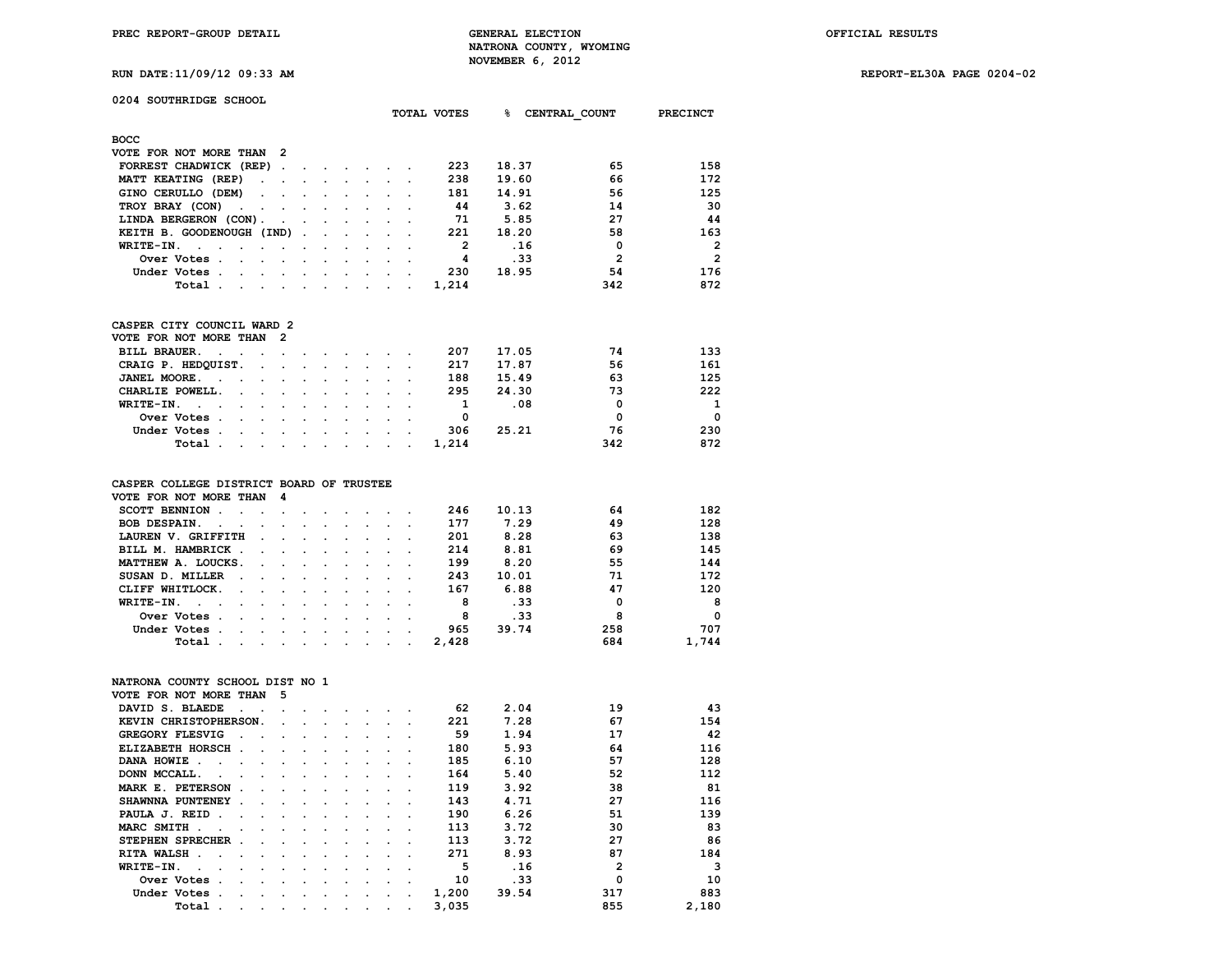|  | RUN DATE:11/09/12 09:33 AM |  |  |  |
|--|----------------------------|--|--|--|
|--|----------------------------|--|--|--|

|                                          | 0204 SOUTHRIDGE SCHOOL                                                                         |                                    |                                                           |                                                                                                         |                                                         |                                                          |                                          |                                                        |                                                                                                             |                      |                                        |                         | TOTAL VOTES 8 CENTRAL COUNT PRECINCT              |                                          |
|------------------------------------------|------------------------------------------------------------------------------------------------|------------------------------------|-----------------------------------------------------------|---------------------------------------------------------------------------------------------------------|---------------------------------------------------------|----------------------------------------------------------|------------------------------------------|--------------------------------------------------------|-------------------------------------------------------------------------------------------------------------|----------------------|----------------------------------------|-------------------------|---------------------------------------------------|------------------------------------------|
|                                          | NC CONSERVATION DIST SUP-URBAN                                                                 |                                    |                                                           |                                                                                                         |                                                         |                                                          |                                          |                                                        |                                                                                                             |                      |                                        |                         |                                                   |                                          |
|                                          | VOTE FOR NOT MORE THAN                                                                         |                                    |                                                           | 1                                                                                                       |                                                         |                                                          |                                          |                                                        |                                                                                                             |                      |                                        |                         |                                                   |                                          |
|                                          | RICHARD HALLINGSTAD.                                                                           |                                    |                                                           | $\mathbf{r}$                                                                                            | $\overline{a}$                                          |                                                          | $\sim$                                   |                                                        | $\sim$ $\sim$ $\sim$                                                                                        |                      | 431                                    | 71.00                   | 120                                               | 311                                      |
| WRITE-IN.                                | $\sim$ $\sim$<br>$\ddot{\phantom{a}}$                                                          |                                    | $\cdot$ $\cdot$                                           | $\overline{a}$                                                                                          |                                                         | $\overline{a}$                                           | ÷.                                       | $\mathbf{r}$                                           | $\sim$                                                                                                      | $\overline{a}$       | - 6                                    | . 99                    | $\Omega$                                          | - 6                                      |
|                                          | Over Votes .                                                                                   | $\sim$                             | $\sim$                                                    |                                                                                                         |                                                         |                                                          |                                          |                                                        |                                                                                                             |                      | $\Omega$                               |                         | $\overline{\mathbf{0}}$                           | $\Omega$                                 |
|                                          | Under Votes                                                                                    |                                    |                                                           | $\bullet$                                                                                               | $\ddot{\phantom{0}}$                                    | $\ddot{\phantom{0}}$                                     | $\ddot{\phantom{0}}$                     | $\mathbf{L}^{\text{max}}$                              | $\sim$                                                                                                      | $\mathbf{r}$         | 170                                    | 28.01                   | 51                                                | 119                                      |
|                                          | Total.                                                                                         |                                    |                                                           |                                                                                                         |                                                         |                                                          | $\mathbf{r}$                             |                                                        | $\mathbf{L}^{\text{max}}$ and $\mathbf{L}^{\text{max}}$                                                     |                      | 607                                    |                         | 171                                               | 436                                      |
|                                          | NC CONSERVATION DIST SUP-ATLRG                                                                 |                                    |                                                           |                                                                                                         |                                                         |                                                          |                                          |                                                        |                                                                                                             |                      |                                        |                         |                                                   |                                          |
|                                          | VOTE FOR NOT MORE THAN                                                                         |                                    |                                                           | 1                                                                                                       |                                                         |                                                          |                                          |                                                        |                                                                                                             |                      |                                        |                         |                                                   |                                          |
| LEN L. CAMP.                             | $\sim$                                                                                         | $\blacksquare$                     | $\bullet$                                                 | $\sim$                                                                                                  |                                                         |                                                          |                                          | $\ddot{\phantom{0}}$                                   | $\sim$                                                                                                      |                      | 426                                    | 70.18                   | 124                                               | 302                                      |
| WRITE-IN.                                | $\sim 10^{-11}$<br>$\mathbf{r}$                                                                |                                    | $\mathbf{r}$                                              |                                                                                                         |                                                         |                                                          |                                          | $\mathbf{L}$                                           |                                                                                                             |                      | - 9                                    | 1.48                    | $\overline{\mathbf{2}}$                           | $7^{\circ}$                              |
|                                          | Over Votes .                                                                                   | $\sim$                             | $\sim$                                                    | $\mathbf{r}$                                                                                            | $\ddot{\phantom{a}}$                                    |                                                          |                                          | $\ddot{\phantom{a}}$                                   |                                                                                                             |                      | $\mathbf 0$                            |                         | $\mathbf 0$                                       | 0                                        |
|                                          | Under Votes.                                                                                   |                                    |                                                           | $\mathbf{r} = \mathbf{r} + \mathbf{r}$                                                                  | $\bullet$                                               | $\ddot{\phantom{a}}$                                     | $\ddot{\phantom{a}}$                     | $\sim$                                                 | $\mathbf{L}$                                                                                                |                      | 172                                    | 28.34                   | 45                                                | 127                                      |
|                                          | Total                                                                                          |                                    |                                                           |                                                                                                         |                                                         |                                                          | s.                                       |                                                        | $\mathbf{r} = \mathbf{r}$                                                                                   |                      | 607                                    |                         | 171                                               | 436                                      |
|                                          | NC CONSERVATION DIST SUP-RURAL                                                                 |                                    |                                                           |                                                                                                         |                                                         |                                                          |                                          |                                                        |                                                                                                             |                      |                                        |                         |                                                   |                                          |
|                                          | VOTE FOR NOT MORE THAN                                                                         |                                    |                                                           | 1                                                                                                       |                                                         |                                                          |                                          |                                                        |                                                                                                             |                      |                                        |                         |                                                   |                                          |
|                                          | DON PAVACK                                                                                     |                                    |                                                           |                                                                                                         |                                                         |                                                          |                                          |                                                        |                                                                                                             |                      | 161                                    | 26.52                   | 42                                                | 119                                      |
|                                          | ROBERT M. SHELLARD                                                                             | $\cdot$                            | $\ddot{\phantom{a}}$                                      | $\ddot{\phantom{0}}$<br>$\overline{a}$                                                                  | $\cdot$                                                 | $\ddot{\phantom{a}}$                                     | $\cdot$                                  | $\sim$<br>$\mathbf{L}$                                 | $\sim$                                                                                                      | $\ddot{\phantom{a}}$ | 192                                    | 31.63                   | 47                                                | 145                                      |
|                                          | $WRITE-TN.$                                                                                    |                                    | $\ddot{\phantom{a}}$<br>$\sim$                            |                                                                                                         | $\ddot{\phantom{a}}$                                    | $\overline{a}$                                           | $\mathbf{r}$                             | $\ddot{\phantom{0}}$                                   |                                                                                                             |                      | $7^{\circ}$                            | 1.15                    | 1                                                 | 6                                        |
|                                          | Over Votes                                                                                     |                                    | $\ddot{\phantom{0}}$                                      | $\ddot{\phantom{a}}$                                                                                    | $\ddot{\phantom{a}}$                                    | $\ddot{\phantom{a}}$                                     |                                          | $\ddot{\phantom{0}}$                                   |                                                                                                             |                      | $\overline{\mathbf{0}}$                |                         | $\overline{\mathbf{0}}$                           | $\overline{\mathbf{0}}$                  |
|                                          | Under Votes.                                                                                   | $\sim$                             |                                                           |                                                                                                         |                                                         |                                                          | $\cdot$                                  |                                                        | $\cdot$                                                                                                     |                      | 247                                    | 40.69                   | 81                                                | 166                                      |
|                                          | Total                                                                                          |                                    |                                                           |                                                                                                         |                                                         |                                                          | $\ddot{\phantom{a}}$                     | $\mathbf{r}$                                           |                                                                                                             |                      | 607                                    |                         | 171                                               | 436                                      |
| <b>JUDGE PARK</b><br>$NO.$ $.$           | VOTE FOR NOT MORE THAN<br>YES<br>$\sim$<br>$\cdot$<br>Over Votes .<br>Under Votes .<br>Total . | $\blacksquare$<br>$\sim$<br>$\sim$ | $\ddot{\phantom{0}}$<br>$\sim$                            | - 1<br>$\bullet$ .<br>$\ddot{\phantom{0}}$<br>$\ddot{\phantom{a}}$<br><b>Contract Contract Contract</b> | $\ddot{\phantom{0}}$<br>$\ddot{\phantom{0}}$<br>$\cdot$ | $\overline{a}$<br>$\ddot{\phantom{0}}$<br>$\overline{a}$ | $\sim$<br>$\mathbf{r}$<br>$\overline{a}$ | $\ddot{\phantom{0}}$<br>$\ddot{\phantom{a}}$<br>$\sim$ | $\mathcal{L}^{\text{max}}$ and $\mathcal{L}^{\text{max}}$<br>$\sim$<br>$\ddot{\phantom{a}}$<br>$\mathbf{r}$ |                      | 428<br>99<br>$\mathbf{0}$<br>80<br>607 | 70.51<br>16.31<br>13.18 | 126<br>25<br>$\overline{\mathbf{0}}$<br>20<br>171 | 302<br>74<br>$\overline{0}$<br>60<br>436 |
| <b>JUDGE WILKING</b>                     |                                                                                                |                                    |                                                           |                                                                                                         |                                                         |                                                          |                                          |                                                        |                                                                                                             |                      |                                        |                         |                                                   |                                          |
|                                          | VOTE FOR NOT MORE THAN                                                                         |                                    |                                                           | $\mathbf{1}$                                                                                            |                                                         |                                                          |                                          |                                                        |                                                                                                             |                      |                                        |                         |                                                   |                                          |
| YES<br><b>Contract Contract Contract</b> | $\sim$<br>$\ddot{\phantom{a}}$                                                                 |                                    | $\mathbf{z} = \mathbf{z}$ .                               | $\sim$ $\sim$                                                                                           | $\ddot{\phantom{0}}$                                    | $\ddot{\phantom{0}}$                                     |                                          | $\cdot$ $\cdot$ $\cdot$ $\cdot$ $\cdot$                |                                                                                                             |                      | 419                                    | 69.03                   | 113                                               | 306                                      |
| $NO.$ $.$                                | $\sim$<br>$\ddot{\phantom{a}}$                                                                 | $\ddot{\phantom{a}}$               | $\ddot{\phantom{0}}$                                      | $\ddot{\phantom{a}}$                                                                                    | $\ddot{\phantom{a}}$                                    | $\ddot{\phantom{a}}$                                     | $\mathbf{r}$                             | $\ddot{\phantom{0}}$                                   | $\sim$                                                                                                      | $\ddot{\phantom{0}}$ | 77                                     | 12.69                   | 22                                                | 55                                       |
|                                          | Over Votes .                                                                                   |                                    | $\sim$ $\sim$ $\sim$                                      |                                                                                                         |                                                         |                                                          |                                          |                                                        |                                                                                                             |                      | $\overline{\mathbf{0}}$                |                         | $\overline{\mathbf{0}}$                           | $\overline{\mathbf{0}}$                  |
|                                          | Under Votes.                                                                                   |                                    | <b>Contract Contract</b>                                  |                                                                                                         | $\ddot{\phantom{0}}$                                    | $\ddot{\phantom{a}}$                                     | $\ddot{\phantom{0}}$                     | $\ddot{\phantom{0}}$                                   |                                                                                                             |                      | 111                                    | 18.29                   | 36                                                | 75                                       |
|                                          | Total.                                                                                         |                                    | $\mathcal{L}^{\text{max}}$ and $\mathcal{L}^{\text{max}}$ | $\blacksquare$                                                                                          | $\ddot{\phantom{0}}$                                    |                                                          | $\cdot$                                  |                                                        | $\ddot{\phantom{a}}$                                                                                        |                      | 607                                    |                         | 171                                               | 436                                      |
| JUDGE BROWN                              |                                                                                                |                                    |                                                           |                                                                                                         |                                                         |                                                          |                                          |                                                        |                                                                                                             |                      |                                        |                         |                                                   |                                          |
|                                          | VOTE FOR NOT MORE THAN                                                                         |                                    |                                                           | $\mathbf{1}$                                                                                            |                                                         |                                                          |                                          |                                                        |                                                                                                             |                      |                                        |                         |                                                   |                                          |
| YES                                      | the contract of the con-<br>$\cdot$                                                            | $\ddot{\phantom{a}}$               | $\ddot{\phantom{a}}$                                      | $\sim$                                                                                                  | $\ddot{\phantom{0}}$                                    | $\ddot{\phantom{0}}$                                     | $\ddot{\phantom{0}}$                     |                                                        | $\mathbf{r} = \mathbf{r} \cdot \mathbf{r}$ .                                                                | $\cdot$              | 428                                    | 70.51                   | 117                                               | 311                                      |
| NO.                                      | $\sim$ $\sim$<br>$\ddot{\phantom{a}}$<br>$\bullet$                                             | $\cdot$                            | $\ddot{\phantom{a}}$                                      | $\ddot{\phantom{a}}$                                                                                    | $\ddot{\phantom{a}}$                                    | $\ddot{\phantom{0}}$                                     | $\ddot{\phantom{0}}$                     | $\ddot{\phantom{0}}$                                   | $\ddot{\phantom{a}}$                                                                                        | $\cdot$              | 95                                     | 15.65                   | 27                                                | 68                                       |
|                                          | Over Votes .                                                                                   | $\overline{a}$                     | $\overline{a}$                                            |                                                                                                         |                                                         |                                                          |                                          | $\mathbf{r}$                                           | $\mathbf{r}$                                                                                                |                      | $\overline{\mathbf{0}}$                |                         | $\overline{\phantom{0}}$                          | $\overline{\phantom{0}}$                 |
|                                          | Under Votes .                                                                                  |                                    | $\ddot{\phantom{0}}$                                      | $\ddot{\phantom{a}}$                                                                                    | $\ddot{\phantom{a}}$                                    | $\ddot{\phantom{a}}$                                     | $\cdot$                                  | $\ddot{\phantom{a}}$                                   |                                                                                                             |                      | 84                                     | 13.84                   | 27                                                | 57                                       |
|                                          | Total                                                                                          |                                    |                                                           | the contract of the contract of the contract of                                                         |                                                         | $\sim$                                                   |                                          |                                                        |                                                                                                             |                      | 607                                    |                         | 171                                               | 436                                      |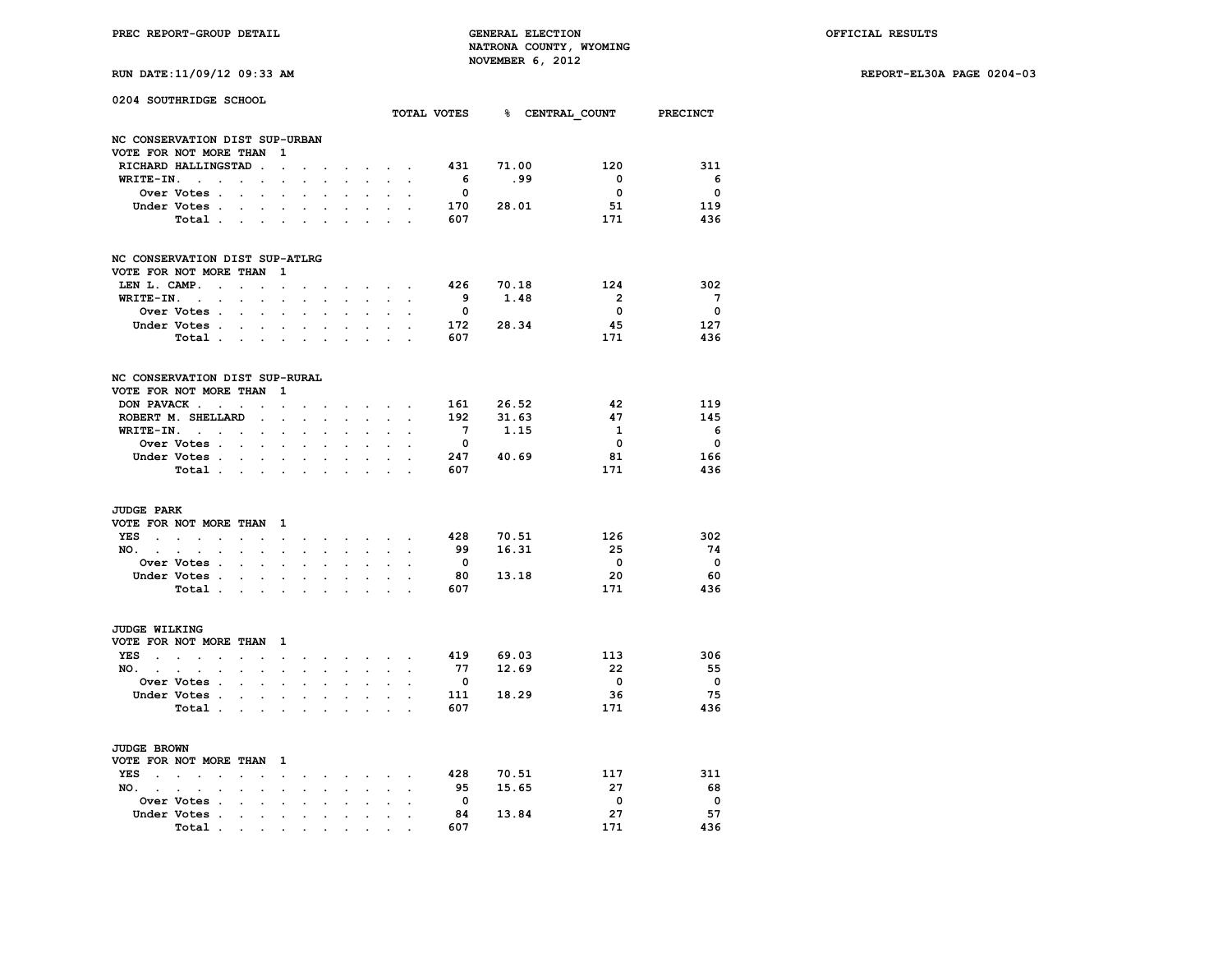| 0204 SOUTHRIDGE SCHOOL                                                                                                                                                        |                                                                                                                           |                      |                                                |                                              |                          | TOTAL VOTES 8 CENTRAL COUNT PRECINCT |                         |                          |
|-------------------------------------------------------------------------------------------------------------------------------------------------------------------------------|---------------------------------------------------------------------------------------------------------------------------|----------------------|------------------------------------------------|----------------------------------------------|--------------------------|--------------------------------------|-------------------------|--------------------------|
| <b>JUDGE HUBER</b>                                                                                                                                                            |                                                                                                                           |                      |                                                |                                              |                          |                                      |                         |                          |
| VOTE FOR NOT MORE THAN 1                                                                                                                                                      |                                                                                                                           |                      |                                                |                                              |                          |                                      |                         |                          |
| YES                                                                                                                                                                           |                                                                                                                           |                      | $\mathbf{r}$ and $\mathbf{r}$ and $\mathbf{r}$ |                                              | 400                      | 65.90                                | 115                     | 285                      |
| $\ddot{\phantom{0}}$<br>$\ddot{\phantom{0}}$<br>$\bullet$<br>$\ddot{\phantom{0}}$<br>NO.<br>$\sim$ $\sim$<br>$\ddot{\phantom{a}}$<br>$\sim$<br>$\ddot{\phantom{a}}$<br>$\sim$ | $\ddot{\phantom{0}}$<br>$\ddot{\phantom{0}}$<br>$\ddot{\phantom{0}}$<br>$\cdot$                                           | $\ddot{\phantom{0}}$ | $\ddot{\phantom{0}}$                           | $\sim$<br>$\cdot$                            | 115                      | 18.95                                | 32                      | - 83                     |
| Over Votes .<br>$\ddot{\phantom{a}}$                                                                                                                                          | $\ddot{\phantom{a}}$<br>$\ddot{\phantom{a}}$<br>$\cdot$                                                                   | $\ddot{\phantom{a}}$ | $\ddot{\phantom{0}}$                           |                                              | $\overline{\mathbf{0}}$  |                                      | $\overline{\mathbf{0}}$ | $\overline{\phantom{0}}$ |
| Under Votes .<br>$\ddot{\phantom{a}}$                                                                                                                                         | $\ddot{\phantom{1}}$<br>$\sim$<br>$\ddot{\phantom{a}}$                                                                    |                      |                                                |                                              | 92                       | 15.16                                | 24                      | 68                       |
| Total                                                                                                                                                                         |                                                                                                                           |                      |                                                |                                              | 607                      |                                      | 171                     | 436                      |
|                                                                                                                                                                               | $\ddot{\phantom{0}}$<br>$\ddot{\phantom{a}}$                                                                              | $\ddot{\phantom{0}}$ | $\ddot{\phantom{0}}$                           |                                              |                          |                                      |                         |                          |
| C-AMEND-A                                                                                                                                                                     |                                                                                                                           |                      |                                                |                                              |                          |                                      |                         |                          |
| VOTE FOR NOT MORE THAN 1                                                                                                                                                      |                                                                                                                           |                      |                                                |                                              |                          |                                      |                         |                          |
| <b>FOR</b><br>$\ddot{\phantom{1}}$<br>$\cdots$ $\cdots$ $\cdots$<br>$\sim$ $\sim$                                                                                             | $\sim$<br>$\sim$                                                                                                          | $\sim$               | <b>Service Control</b>                         | $\sim$                                       | 382                      | 62.93                                | 104                     | 278                      |
| <b>AGAINST.</b><br>$\sim$<br>$\sim$ $\sim$                                                                                                                                    | $\ddot{\phantom{a}}$<br>$\sim$<br>$\ddot{\phantom{a}}$                                                                    | $\ddot{\phantom{0}}$ | $\ddot{\phantom{0}}$                           |                                              | 178                      | 29.32                                | 50                      | 128                      |
| Over Votes .<br>$\sim$                                                                                                                                                        | $\mathbf{r}$<br>$\mathbf{r}$                                                                                              |                      | s.                                             |                                              | $\overline{\mathbf{0}}$  |                                      | $\overline{0}$          | $\overline{\phantom{0}}$ |
| Under Votes                                                                                                                                                                   | $\ddot{\phantom{a}}$<br>$\ddot{\phantom{a}}$<br>$\ddot{\phantom{0}}$                                                      | $\ddot{\phantom{0}}$ | $\ddot{\phantom{a}}$<br>$\ddot{\phantom{0}}$   |                                              | 47                       | 7.74                                 | 17                      | - 30                     |
| Total .<br>$\ddot{\phantom{0}}$                                                                                                                                               | $\ddot{\phantom{0}}$                                                                                                      | $\overline{a}$       |                                                |                                              | 607                      |                                      | 171                     | 436                      |
| C-AMEND-B                                                                                                                                                                     |                                                                                                                           |                      |                                                |                                              |                          |                                      |                         |                          |
| VOTE FOR NOT MORE THAN 1                                                                                                                                                      |                                                                                                                           |                      |                                                |                                              |                          |                                      |                         |                          |
| FOR .<br>$\sim$<br>$\ddot{\phantom{0}}$                                                                                                                                       | $\sim$<br>the contract of the contract of the contract of the contract of the contract of the contract of the contract of |                      |                                                |                                              | 475                      | 78.25                                | 139                     | 336                      |
| <b>AGAINST.</b><br>$\cdot$<br>$\ddot{\phantom{a}}$<br>$\mathbf{r}$                                                                                                            | <b>Contract Contract Contract</b><br>$\mathbf{r}$                                                                         | $\mathbf{r}$         | $\sim$<br>$\ddot{\phantom{a}}$                 | $\ddot{\phantom{0}}$<br>$\ddot{\phantom{a}}$ | 97                       | 15.98                                | - 20                    | - 77                     |
| Over Votes .<br>$\sim$                                                                                                                                                        | $\sim$<br>$\ddot{\phantom{a}}$<br>$\ddot{\phantom{0}}$                                                                    | $\cdot$              | $\cdot$<br>$\cdot$                             |                                              | $\overline{\phantom{0}}$ |                                      | $\overline{\mathbf{0}}$ | $\overline{\phantom{0}}$ |
| Under Votes.<br>$\sim$                                                                                                                                                        | $\sim$                                                                                                                    |                      |                                                |                                              | 35                       | 5.77                                 | $12 \overline{ }$       | 23                       |
| Total.<br>$\sim$ $\sim$                                                                                                                                                       | $\mathbf{r}$<br>$\mathbf{r}$                                                                                              | $\mathbf{r}$         | $\sim$<br>$\sim$                               | $\mathbf{r}$                                 | 607                      |                                      | 171                     | 436                      |
|                                                                                                                                                                               |                                                                                                                           |                      |                                                |                                              |                          |                                      |                         |                          |
| C-AMEND-C<br>VOTE FOR NOT MORE THAN 1                                                                                                                                         |                                                                                                                           |                      |                                                |                                              |                          |                                      |                         |                          |
| $FOR \t . \t .$<br>$\ddot{\phantom{a}}$<br>$\ddot{\phantom{a}}$                                                                                                               | $\ddot{\phantom{0}}$<br>$\ddot{\phantom{a}}$<br>$\overline{a}$                                                            | $\sim$               | $\sim$ $\sim$ $\sim$                           | $\sim$                                       | 289                      | 47.61                                | 90                      | 199                      |
| AGAINST<br>$\ddot{\phantom{0}}$                                                                                                                                               | $\ddot{\phantom{a}}$<br>$\ddot{\phantom{0}}$<br>$\ddot{\phantom{a}}$                                                      | $\ddot{\phantom{a}}$ | $\ddot{\phantom{a}}$<br>$\ddot{\phantom{0}}$   | $\ddot{\phantom{a}}$<br>$\sim$               | 248                      | 40.86                                | 59                      | 189                      |
| Over Votes .<br>$\cdot$                                                                                                                                                       | $\cdot$<br>$\ddot{\phantom{1}}$                                                                                           |                      |                                                |                                              | $\mathbf{1}$             | .16                                  | $\mathbf{1}$            | $\overline{\phantom{0}}$ |
| Under Votes .                                                                                                                                                                 |                                                                                                                           |                      |                                                |                                              | - 69                     | 11.37                                | 21                      | 48                       |
| $\cdot$ $\cdot$                                                                                                                                                               | $\ddot{\phantom{a}}$<br>$\ddot{\phantom{a}}$                                                                              | $\overline{a}$       | $\cdot$<br>$\ddot{\phantom{0}}$                |                                              | 607                      |                                      | 171                     | 436                      |
| Total                                                                                                                                                                         | $\sim$                                                                                                                    | $\ddot{\phantom{a}}$ | $\cdot$                                        | $\cdot$                                      |                          |                                      |                         |                          |
| LIBRARY                                                                                                                                                                       |                                                                                                                           |                      |                                                |                                              |                          |                                      |                         |                          |
| VOTE FOR NOT MORE THAN 1                                                                                                                                                      |                                                                                                                           |                      |                                                |                                              |                          |                                      |                         |                          |
| FOR THE COUNTY SPECIFIC PURP                                                                                                                                                  |                                                                                                                           |                      |                                                |                                              | 338                      | 55.68                                | 101                     | 237                      |
| AGAINST THE COUNTY SPECIFIC                                                                                                                                                   |                                                                                                                           | $\mathbf{r}$         | $\mathbf{r}$                                   |                                              | 263                      | 43.33                                | 68                      | 195                      |
| Over Votes .<br>$\sim$                                                                                                                                                        | $\ddot{\phantom{a}}$<br>$\cdot$<br>$\ddot{\phantom{a}}$                                                                   |                      |                                                |                                              | $\overline{\mathbf{0}}$  |                                      | $\mathbf 0$             | - 0                      |
| Under Votes                                                                                                                                                                   | $\sim$                                                                                                                    | $\bullet$            | $\bullet$<br>$\ddot{\phantom{a}}$              |                                              | - 6                      | .99                                  | $\overline{2}$          | -4                       |
| Total .<br>$\ddot{\phantom{0}}$                                                                                                                                               | $\ddot{\phantom{0}}$<br>$\bullet$<br>$\ddot{\phantom{0}}$                                                                 | $\cdot$              | $\ddot{\phantom{0}}$                           |                                              | 607                      |                                      | 171                     | 436                      |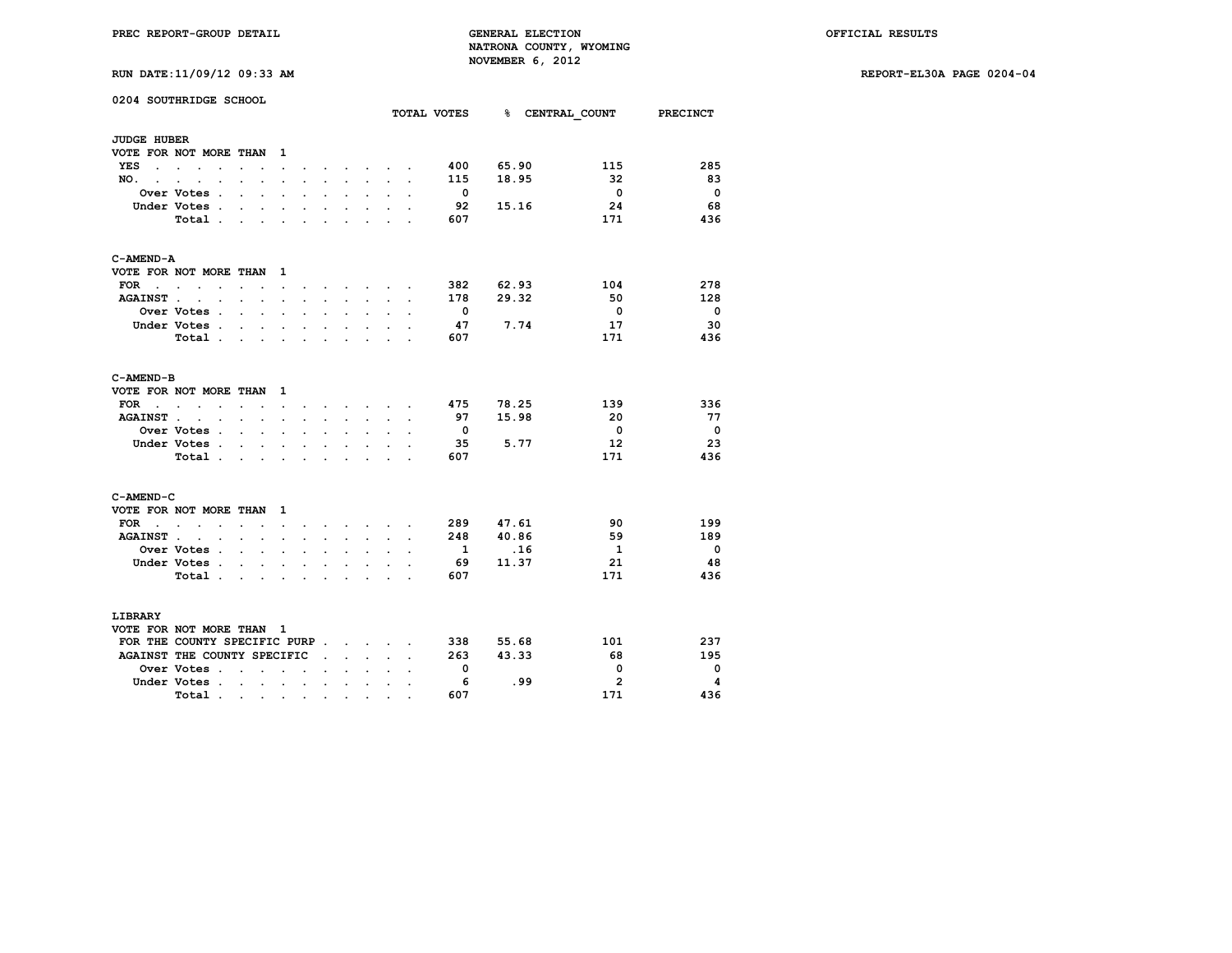**RUN DATE:11/09/12 09:33 AM REPORT-EL30A PAGE 0206-01**

| 0206 SHRINE CLUB                                                                               |                                |                      |                             |                      |                      |                |        |                            |                         |
|------------------------------------------------------------------------------------------------|--------------------------------|----------------------|-----------------------------|----------------------|----------------------|----------------|--------|----------------------------|-------------------------|
|                                                                                                |                                |                      |                             |                      |                      | TOTAL VOTES    |        | <b>&amp; CENTRAL COUNT</b> | <b>PRECINCT</b>         |
| REGISTERED VOTERS - TOTAL.                                                                     |                                | $\sim$ $\sim$        |                             |                      | $\ddot{\phantom{a}}$ | 1,129          |        |                            |                         |
| BALLOTS CAST - TOTAL.<br>$\sim$                                                                | $\sim$                         | <b>All Cards</b>     | $\ddot{\phantom{0}}$        | $\ddot{\phantom{a}}$ | $\cdot$              | 1,225          |        | 290                        | 935                     |
| BALLOTS CAST - BLANK.                                                                          |                                |                      |                             |                      |                      | 0              |        | 0                          | $\mathbf 0$             |
| VOTER TURNOUT - TOTAL                                                                          |                                |                      |                             |                      |                      |                | 108.50 |                            |                         |
| VOTER TURNOUT - BLANK                                                                          |                                |                      |                             |                      |                      |                |        |                            |                         |
| <b>USA-PRESIDENT</b>                                                                           |                                |                      |                             |                      |                      |                |        |                            |                         |
| VOTE FOR NOT MORE THAN<br>1                                                                    |                                |                      |                             |                      |                      |                |        |                            |                         |
| MITT ROMNEY (REP).<br>$\ddot{\phantom{a}}$<br>$\blacksquare$                                   | $\ddot{\phantom{a}}$           | $\sim$               | $\ddot{\phantom{0}}$        |                      |                      | 903            | 73.71  | 224                        | 679                     |
| BARACK OBAMA (DEM)<br>$\ddot{\phantom{a}}$<br>$\ddot{\phantom{a}}$                             | $\ddot{\phantom{a}}$           | $\ddot{\phantom{0}}$ | $\mathbf{r}$                | $\sim$               |                      | 281            | 22.94  | 58                         | 223                     |
| GARY JOHNSON (LIB)                                                                             |                                |                      |                             |                      |                      | 14             | 1.14   | $\overline{2}$             | 12                      |
| VIRGIL H. GOODE (CON)                                                                          |                                |                      |                             |                      |                      | 10             | .82    | 3                          | $7\phantom{.0}$         |
| WRITE-IN.<br>$\sim$ $\sim$<br>$\ddot{\phantom{a}}$                                             |                                |                      | $\overline{a}$              |                      |                      | - 5            | .41    | $\Omega$                   | 5                       |
| Over Votes .<br>$\sim$<br>$\sim$                                                               |                                |                      |                             |                      |                      | $\overline{2}$ | .16    | 0                          | $\overline{2}$          |
| Under Votes.<br>$\cdot$ $\cdot$<br>$\ddot{\phantom{a}}$<br>$\cdot$                             | $\ddot{\phantom{a}}$           | $\ddot{\phantom{a}}$ | $\ddot{\phantom{a}}$        | $\ddot{\phantom{a}}$ |                      | 10             | .82    | 3                          | $7\phantom{.0}$         |
| Total.                                                                                         |                                |                      |                             |                      |                      | 1,225          |        | 290                        | 935                     |
| UNITED STATES SENATOR                                                                          |                                |                      |                             |                      |                      |                |        |                            |                         |
| VOTE FOR NOT MORE THAN<br>$\mathbf{1}$                                                         |                                |                      |                             |                      |                      |                |        |                            |                         |
| JOHN BARRASSO (REP).<br>$\sim$                                                                 |                                |                      | $\ddot{\phantom{0}}$        |                      |                      | 966            | 78.86  | 226                        | 740                     |
| TIM CHESNUT (DEM).<br>$\sim$<br>$\cdot$<br>$\ddot{\phantom{0}}$                                | $\ddot{\phantom{a}}$           | $\mathbf{r}$         | $\ddot{\phantom{0}}$        | $\sim$               | $\ddot{\phantom{a}}$ | 193            | 15.76  | 48                         | 145                     |
| JOEL OTTO (CRY)<br>$\sim$                                                                      |                                |                      |                             |                      |                      | 28             | 2.29   | 4                          | 24                      |
| WRITE-IN.<br>$\sim$ $\sim$<br>$\sim$<br>$\sim$<br>$\ddot{\phantom{a}}$<br>$\ddot{\phantom{a}}$ | $\ddot{\phantom{a}}$           | $\ddot{\phantom{a}}$ | $\ddot{\phantom{0}}$        | $\ddot{\phantom{a}}$ |                      | 3              | .24    | 1                          | $\overline{2}$          |
| Over Votes .                                                                                   |                                |                      |                             |                      |                      | $\mathbf 0$    |        | $\mathbf 0$                | $\overline{\mathbf{0}}$ |
| Under Votes<br>$\ddot{\phantom{0}}$<br>$\sim$<br>$\bullet$                                     | $\ddot{\phantom{0}}$           | $\ddot{\phantom{0}}$ | $\ddot{\phantom{0}}$        | $\blacksquare$       |                      | 35             | 2.86   | 11                         | 24                      |
| Total .<br>$\mathbf{r}$ and $\mathbf{r}$<br>$\ddot{\phantom{a}}$                               | ÷                              | $\mathbf{L}$         | $\sim$                      | $\mathbf{L}$         |                      | 1,225          |        | 290                        | 935                     |
| UNITED STATES REPRESENTATIVE                                                                   |                                |                      |                             |                      |                      |                |        |                            |                         |
| VOTE FOR NOT MORE THAN<br>- 1                                                                  |                                |                      |                             |                      |                      |                |        |                            |                         |
| CYNTHIA M. LUMMIS (REP).                                                                       |                                |                      |                             |                      |                      | 869            | 70.94  | 202                        | 667                     |
|                                                                                                |                                |                      | $\sim$ $\sim$ $\sim$ $\sim$ | $\sim$               |                      |                |        | 58                         | 172                     |
| CHRIS HENRICHSEN (DEM)<br>$\ddot{\phantom{a}}$<br>$\ddot{\phantom{a}}$                         | $\ddot{\phantom{0}}$           | $\sim$               | $\ddot{\phantom{0}}$        | $\sim$               | $\ddot{\phantom{a}}$ | 230<br>24      | 18.78  | 7                          | 17                      |
| RICHARD P. BRUBAKER (LIB).                                                                     |                                |                      |                             |                      |                      |                | 1.96   | 6                          | 25                      |
| DANIEL CLYDE CUMMINGS (CON)                                                                    | $\ddot{\phantom{0}}$           | $\ddot{\phantom{0}}$ | $\ddot{\phantom{0}}$        | $\ddot{\phantom{a}}$ |                      | 31             | 2.53   |                            |                         |
| DON WILLS (CRY)<br>$\ddot{\phantom{a}}$<br>$\mathbf{r}$<br>$\overline{a}$                      |                                |                      |                             |                      |                      | 14             | 1.14   | $\overline{2}$             | 12                      |
| WRITE-IN.<br><b><i>Charles Committee States</i></b><br>$\cdot$<br>$\sim$                       |                                | $\overline{a}$       |                             |                      |                      | $\overline{2}$ | .16    | 1                          | 1                       |
| Over Votes .<br>$\mathbf{r}$                                                                   |                                |                      |                             |                      |                      | 3              | .24    | 0                          | 3                       |
| Under Votes<br>$\bullet$ .                                                                     |                                | $\sim$ $\sim$        |                             |                      |                      | 52             | 4.24   | 14                         | 38                      |
| Total .<br>and the control of the con-                                                         | $\sim$<br>$\ddot{\phantom{0}}$ | $\ddot{\phantom{0}}$ | $\ddot{\phantom{0}}$        | $\ddot{\phantom{a}}$ |                      | 1,225          |        | 290                        | 935                     |
| STATE HOUSE DISTRICT 37                                                                        |                                |                      |                             |                      |                      |                |        |                            |                         |
| VOTE FOR NOT MORE THAN 1                                                                       |                                |                      |                             |                      |                      |                |        |                            |                         |
| STEVE HARSHMAN (REP).<br>$\ddot{\phantom{a}}$                                                  |                                |                      | $\mathbf{r}$                |                      |                      | 919            | 75.02  | 214                        | 705                     |
| WRITE-IN.<br>$\sim$<br>$\overline{a}$<br>$\ddot{\phantom{0}}$<br>$\ddot{\phantom{a}}$          |                                |                      |                             |                      |                      | 35             | 2.86   | 10                         | 25                      |
| Over Votes .<br>$\ddot{\phantom{a}}$<br>$\cdot$<br>$\ddot{\phantom{a}}$                        |                                |                      | $\ddot{\phantom{0}}$        | $\sim$               |                      | 0              |        | 0                          | $^{\circ}$              |
| Under Votes .<br>$\ddot{\phantom{a}}$<br>$\ddot{\phantom{0}}$<br>$\bullet$                     | $\ddot{\phantom{a}}$           | $\ddot{\phantom{0}}$ | $\cdot$                     | $\bullet$            |                      | 271            | 22.12  | 66                         | 205                     |
| Total                                                                                          |                                |                      |                             |                      |                      | 1,225          |        | 290                        | 935                     |

 **Total** . . . . . . . . . . 1,225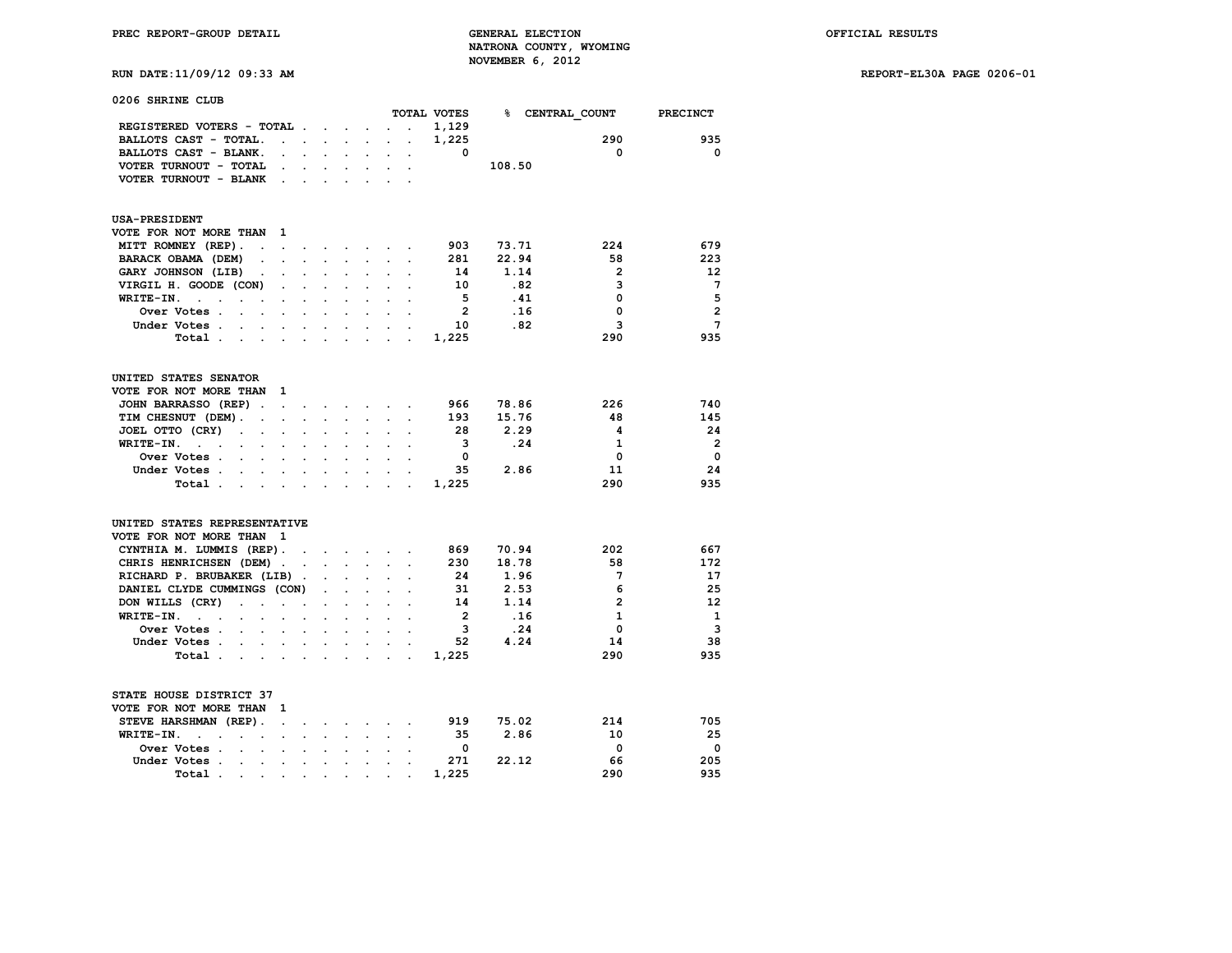**RUN DATE:11/09/12 09:33 AM REPORT-EL30A PAGE 0206-02**

| 0206 SHRINE CLUB                                                     |                      |                      |                      |                      |                      |                      |                      |                      |                |       |                       |                 |
|----------------------------------------------------------------------|----------------------|----------------------|----------------------|----------------------|----------------------|----------------------|----------------------|----------------------|----------------|-------|-----------------------|-----------------|
|                                                                      |                      |                      |                      |                      |                      |                      |                      |                      | TOTAL VOTES    | %∍    | CENTRAL COUNT         | <b>PRECINCT</b> |
| <b>BOCC</b>                                                          |                      |                      |                      |                      |                      |                      |                      |                      |                |       |                       |                 |
| VOTE FOR NOT MORE THAN                                               |                      | 2                    |                      |                      |                      |                      |                      |                      |                |       |                       |                 |
| FORREST CHADWICK (REP)                                               |                      | $\ddot{\phantom{a}}$ |                      |                      |                      |                      |                      |                      | 634            | 25.88 | 157                   | 477             |
| MATT KEATING (REP)                                                   | $\ddot{\phantom{a}}$ | $\ddot{\phantom{0}}$ | $\ddot{\phantom{a}}$ | $\ddot{\phantom{a}}$ | $\bullet$            | $\ddot{\phantom{0}}$ | $\ddot{\phantom{0}}$ |                      | 591            | 24.12 | 148                   | 443             |
| GINO CERULLO (DEM)                                                   |                      |                      |                      |                      |                      |                      |                      |                      | 275            | 11.22 | 69                    | 206             |
| TROY BRAY (CON)                                                      |                      |                      |                      |                      |                      |                      |                      |                      | 91             | 3.71  | 12                    | 79              |
| LINDA BERGERON (CON).                                                |                      |                      |                      |                      |                      |                      |                      |                      | 121            | 4.94  | 17                    | 104             |
| KEITH B. GOODENOUGH (IND)                                            |                      |                      |                      |                      |                      |                      |                      |                      | 332            | 13.55 | 78                    | 254             |
| WRITE-IN.<br>$\ddot{\phantom{0}}$<br>$\cdot$<br>$\cdot$              | $\ddot{\phantom{0}}$ | $\cdot$              |                      | $\cdot$              | $\ddot{\phantom{a}}$ | $\ddot{\phantom{0}}$ | $\ddot{\phantom{0}}$ | $\overline{a}$       | 4              |       | .16<br>$\overline{2}$ | $\overline{2}$  |
| Over Votes.                                                          |                      |                      |                      |                      |                      |                      |                      |                      | $\overline{2}$ |       | .08<br>$\mathbf{0}$   | $\overline{2}$  |
| Under Votes .<br>$\ddot{\phantom{0}}$                                | $\ddot{\phantom{a}}$ | $\bullet$            | $\ddot{\phantom{0}}$ | $\ddot{\phantom{a}}$ | $\ddot{\phantom{0}}$ | $\ddot{\phantom{0}}$ | $\ddot{\phantom{0}}$ |                      | 400            | 16.33 | 97                    | 303             |
| Total .                                                              |                      |                      |                      |                      |                      |                      |                      |                      | 2,450          |       | 580                   | 1,870           |
|                                                                      |                      |                      |                      |                      |                      |                      |                      |                      |                |       |                       |                 |
| CASPER CITY COUNCIL WARD 2                                           |                      |                      |                      |                      |                      |                      |                      |                      |                |       |                       |                 |
| VOTE FOR NOT MORE THAN                                               |                      | $\overline{2}$       |                      |                      |                      |                      |                      |                      |                |       |                       |                 |
| <b>BILL BRAUER.</b>                                                  |                      |                      |                      |                      |                      |                      |                      |                      | 422            | 17.22 | 115                   | 307             |
| CRAIG P. HEDQUIST.                                                   | $\ddot{\phantom{a}}$ | $\ddot{\phantom{a}}$ |                      | $\ddot{\phantom{a}}$ | $\ddot{\phantom{a}}$ | $\ddot{\phantom{0}}$ | $\ddot{\phantom{0}}$ | $\ddot{\phantom{0}}$ | 476            | 19.43 | 108                   | 368             |
| JANEL MOORE.                                                         |                      |                      |                      |                      |                      |                      |                      |                      | 356            | 14.53 | 72                    | 284             |
| CHARLIE POWELL.                                                      |                      |                      |                      | $\ddot{\phantom{a}}$ | $\ddot{\phantom{0}}$ | $\ddot{\phantom{0}}$ |                      |                      | 529            | 21.59 | 115                   | 414             |
| WRITE-IN.<br>$\overline{a}$                                          |                      |                      |                      |                      |                      |                      |                      |                      | 1              |       | .04<br>$\Omega$       | 1               |
| Over Votes .                                                         |                      | $\bullet$            | $\ddot{\phantom{0}}$ | $\ddot{\phantom{0}}$ | $\ddot{\phantom{0}}$ | $\ddot{\phantom{0}}$ |                      |                      | $\overline{2}$ |       | 0<br>.08              | $\overline{2}$  |
| Under Votes.                                                         |                      |                      |                      |                      |                      |                      |                      |                      | 664            | 27.10 | 170                   | 494             |
| Total .                                                              |                      |                      |                      |                      |                      | $\ddot{\phantom{0}}$ |                      |                      | 2,450          |       | 580                   | 1,870           |
| CASPER COLLEGE DISTRICT BOARD OF TRUSTEE                             |                      |                      |                      |                      |                      |                      |                      |                      |                |       |                       |                 |
| VOTE FOR NOT MORE THAN                                               |                      | 4                    |                      |                      |                      |                      |                      |                      |                |       |                       |                 |
| SCOTT BENNION .<br>$\ddot{\phantom{a}}$                              |                      | $\ddot{\phantom{a}}$ |                      |                      |                      |                      |                      |                      | 505            | 10.31 | 123                   | 382             |
| BOB DESPAIN.                                                         |                      |                      |                      |                      |                      |                      |                      |                      | 385            | 7.86  | 90                    | 295             |
| LAUREN V. GRIFFITH                                                   |                      |                      |                      | $\ddot{\phantom{a}}$ | $\ddot{\phantom{0}}$ | $\ddot{\phantom{0}}$ |                      |                      | 417            | 8.51  | 90                    | 327             |
| BILL M. HAMBRICK .                                                   |                      |                      |                      |                      |                      |                      |                      |                      | 424            | 8.65  | 95                    | 329             |
| MATTHEW A. LOUCKS.                                                   |                      |                      |                      | $\overline{a}$       |                      | $\overline{a}$       |                      |                      | 388            | 7.92  | 83                    | 305             |
| SUSAN D. MILLER                                                      |                      |                      |                      |                      |                      |                      |                      |                      | 401            | 8.18  | 90                    | 311             |
| CLIFF WHITLOCK.<br>$\overline{a}$                                    |                      |                      |                      |                      |                      |                      |                      |                      | 339            | 6.92  | 76                    | 263             |
| WRITE-IN.<br>$\ddot{\phantom{a}}$<br>$\ddot{\phantom{1}}$<br>$\cdot$ | $\cdot$              | $\cdot$              |                      |                      |                      | $\ddot{\phantom{0}}$ | $\ddot{\phantom{0}}$ |                      | 8              |       | .16<br>$\overline{2}$ | 6               |
| Over Votes .<br>$\overline{a}$                                       |                      |                      |                      |                      |                      |                      |                      |                      | 8              |       | .16<br>8              | $\mathbf 0$     |
| Under Votes .<br>$\ddot{\phantom{a}}$                                | $\ddot{\phantom{a}}$ | $\cdot$              | $\ddot{\phantom{a}}$ | $\ddot{\phantom{a}}$ | $\ddot{\phantom{0}}$ | $\ddot{\phantom{0}}$ | $\ddot{\phantom{0}}$ |                      | 2,025          | 41.33 | 503                   | 1,522           |
| Total .                                                              |                      |                      |                      |                      |                      |                      |                      |                      | 4,900          |       | 1,160                 | 3,740           |
|                                                                      |                      |                      |                      |                      |                      |                      |                      |                      |                |       |                       |                 |
| NATRONA COUNTY SCHOOL DIST NO 1                                      |                      |                      |                      |                      |                      |                      |                      |                      |                |       |                       |                 |
| VOTE FOR NOT MORE THAN                                               |                      | 5                    |                      |                      |                      |                      |                      |                      |                |       |                       |                 |
| DAVID S. BLAEDE                                                      |                      |                      |                      |                      |                      |                      |                      |                      | 89             | 1.45  | 22                    | 67              |
| KEVIN CHRISTOPHERSON.                                                |                      |                      |                      |                      |                      | $\ddot{\phantom{0}}$ |                      |                      | 368            | 6.01  | 80                    | 288             |
| <b>GREGORY FLESVIG</b>                                               |                      |                      |                      |                      |                      |                      |                      |                      | 144            | 2.35  | 29                    | 115             |
| ELIZABETH HORSCH.                                                    | $\ddot{\phantom{0}}$ |                      | $\ddot{\phantom{0}}$ | $\overline{a}$       | $\ddot{\phantom{0}}$ | $\ddot{\phantom{0}}$ |                      |                      | 365            | 5.96  | 90                    | 275             |
| DANA HOWIE.                                                          |                      |                      |                      |                      |                      |                      |                      |                      | 323            | 5.27  | 64                    | 259             |
|                                                                      |                      |                      |                      |                      |                      |                      |                      |                      |                |       |                       |                 |

**MARK E. PETERSON . . . . . . . . . . 300 4.90 64** 236<br>**SHAWNNA PUNTENEY** . . . . . . . . 281 4.59 54 227 **8HAWNNA PUNTENEY . . . . . . . . . 281 4.59 54 227**<br>**PAULA J. REID . . . . . . . . . . . 368 6.01 86** 282  **PAULA J. REID .** . . . . . . . . . . 368 6.01 86 282<br>MARC SMITH . . . . . . . . . . . 289 4.72 73 216 **MARC SMITH . . . . . . . . . . . 289 4.72** 73 216<br> **STEPHEN SPRECHER** . . . . . . . 298 4.87 60 238

**RITA WALSH . . . . . . . . . . . 516** 8.42 123 393<br>**WRITE-IN. . . . . . . . . . . . 10 .16** 2 8  **WRITE-IN. . . . . . . . . . . . 10 .16 2 8** 0 Ver Votes . . . . . . . . . . . . 10 . 16 5 5 5<br>
1,837 1,837 1,837 1,837 1,837 **1,837 1,837 1,837 1,837 1,837 1,837 1,837 1,837** 

**STEPHEN SPRECHER . . . . . . . . . 298 4.87 60**<br>**RITA WALSH** . . . . . . . . . . . 516 8.42 123

 **Total** . . . . . . . . . . . 6,125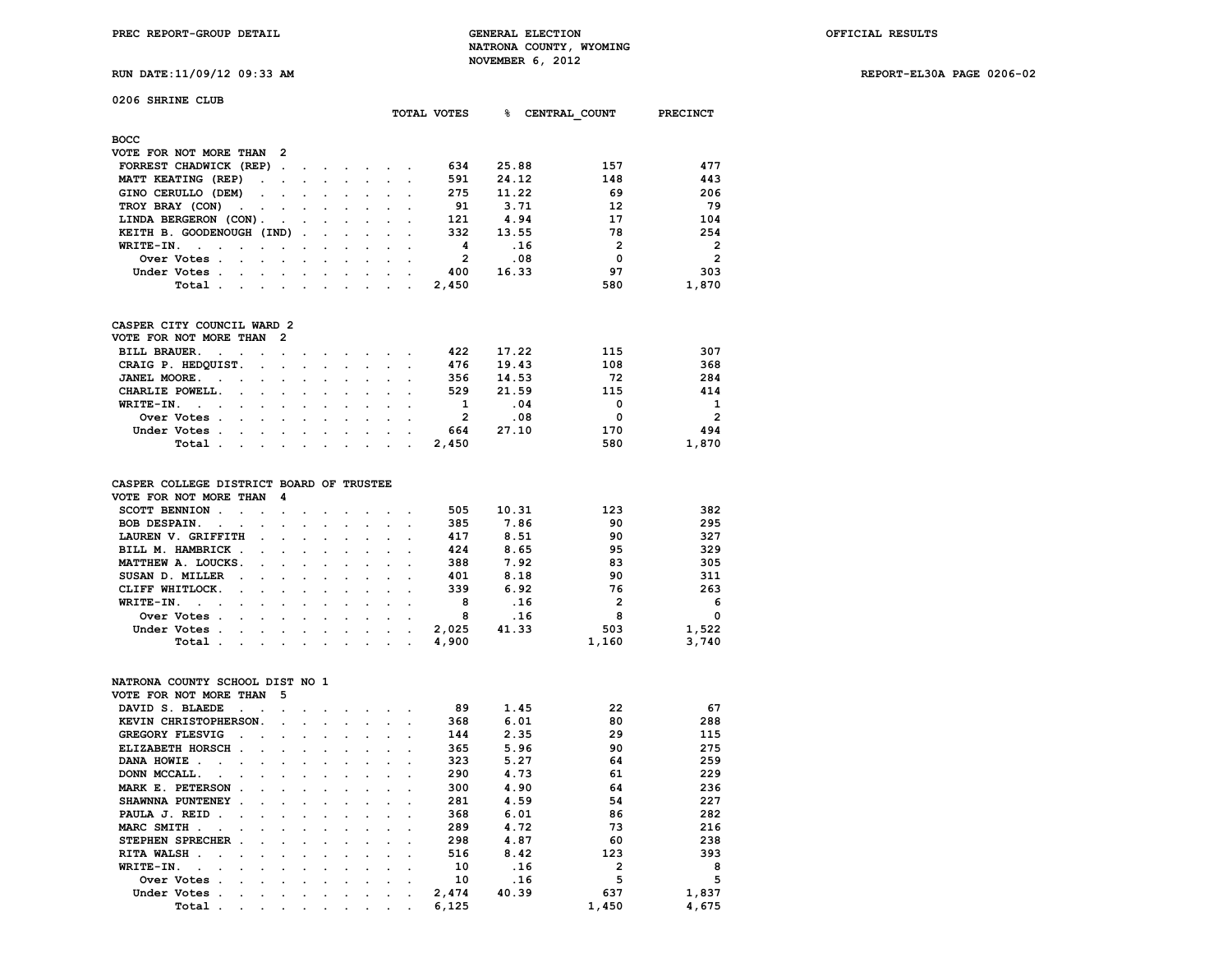**PREC REPORT-GROUP DETAIL GENERAL ELECTION OFFICIAL RESULTS NATRONA COUNTY, WYOMING RUN DATE:11/09/12 09:33 AM NOVEMBER 6, 2012** 

|  |  | RUN DAIL:11/09/12 09:33 |  |
|--|--|-------------------------|--|
|  |  |                         |  |

| 0206 SHRINE CLUB               |                                                  |                      |                      |                      |                      |                      |                      |                             |                                         |                      |                         |                                      |                          |                          |
|--------------------------------|--------------------------------------------------|----------------------|----------------------|----------------------|----------------------|----------------------|----------------------|-----------------------------|-----------------------------------------|----------------------|-------------------------|--------------------------------------|--------------------------|--------------------------|
|                                |                                                  |                      |                      |                      |                      |                      |                      |                             |                                         |                      |                         | TOTAL VOTES 8 CENTRAL COUNT PRECINCT |                          |                          |
| NC CONSERVATION DIST SUP-URBAN |                                                  |                      |                      |                      |                      |                      |                      |                             |                                         |                      |                         |                                      |                          |                          |
| VOTE FOR NOT MORE THAN         |                                                  |                      |                      | 1                    |                      |                      |                      |                             |                                         |                      |                         |                                      |                          |                          |
|                                | RICHARD HALLINGSTAD                              |                      | $\ddot{\phantom{a}}$ | $\ddot{\phantom{a}}$ |                      |                      |                      |                             | $\mathbf{r} = \mathbf{r} + \mathbf{r}$  |                      | 834                     | 68.08                                | 182                      | 652                      |
| WRITE-IN.                      | $\sim$<br>$\cdot$                                | $\ddot{\phantom{a}}$ | $\ddot{\phantom{a}}$ | $\cdot$              |                      |                      |                      |                             |                                         |                      | $7^{\circ}$             | .57                                  | $\mathbf{1}$             | 6                        |
|                                | Over Votes .                                     |                      |                      |                      |                      |                      |                      |                             | $\ddot{\phantom{a}}$                    |                      | $\overline{\mathbf{0}}$ |                                      | $\overline{\mathbf{0}}$  | $\overline{\mathbf{0}}$  |
|                                | Under Votes .                                    |                      |                      |                      |                      |                      |                      |                             |                                         |                      | 384                     | 31.35                                | 107                      | 277                      |
|                                | Total .                                          |                      | $\ddot{\phantom{a}}$ |                      | $\ddot{\phantom{a}}$ |                      |                      |                             |                                         | $\sim$               | 1,225                   |                                      | 290                      | 935                      |
| NC CONSERVATION DIST SUP-ATLRG |                                                  |                      |                      |                      |                      |                      |                      |                             |                                         |                      |                         |                                      |                          |                          |
| VOTE FOR NOT MORE THAN         |                                                  |                      |                      | 1                    |                      |                      |                      |                             |                                         |                      |                         |                                      |                          |                          |
| LEN L. CAMP.                   | $\ddot{\phantom{a}}$                             | $\ddot{\phantom{a}}$ |                      | $\ddot{\phantom{a}}$ |                      |                      |                      |                             | $\sim$ $\sim$ $\sim$                    |                      | 825                     | 67.35                                | 179                      | 646                      |
| WRITE-IN.                      | $\ddot{\phantom{a}}$<br>$\cdot$                  |                      |                      | $\cdot$              |                      | $\cdot$              |                      | $\cdot$                     |                                         |                      | $5^{\circ}$             | .41                                  | $\mathbf{1}$             | $\overline{\mathbf{4}}$  |
|                                | Over Votes .                                     | $\overline{a}$       | $\overline{a}$       | $\ddot{\phantom{a}}$ | $\overline{a}$       | $\cdot$              | $\ddot{\phantom{a}}$ | $\ddot{\phantom{0}}$        | $\ddot{\phantom{a}}$                    |                      | $\overline{\mathbf{0}}$ |                                      | $\overline{\mathbf{0}}$  | $\overline{\mathbf{0}}$  |
|                                | Under Votes .                                    |                      |                      |                      |                      |                      |                      |                             | $\ddot{\phantom{a}}$                    |                      |                         | 395 32.24                            | 110                      | 285                      |
|                                | Total .                                          | $\ddot{\phantom{a}}$ | $\ddot{\phantom{a}}$ | $\ddot{\phantom{a}}$ | $\ddot{\phantom{0}}$ | $\ddot{\phantom{a}}$ |                      | $\sim$                      | $\sim$                                  | $\sim$               | 1,225                   |                                      | 290                      | 935                      |
| NC CONSERVATION DIST SUP-RURAL |                                                  |                      |                      |                      |                      |                      |                      |                             |                                         |                      |                         |                                      |                          |                          |
| VOTE FOR NOT MORE THAN         |                                                  |                      |                      | 1                    |                      |                      |                      |                             |                                         |                      |                         |                                      |                          |                          |
| DON PAVACK                     |                                                  | $\sim$               |                      | $\cdot$              |                      |                      |                      |                             | $\sim$ $\sim$                           |                      |                         | 318 25.96                            | - 52                     | 266                      |
|                                | ROBERT M. SHELLARD                               |                      |                      |                      |                      |                      |                      |                             |                                         |                      | 384                     | 31.35                                | 96                       | 288                      |
|                                |                                                  |                      | $\ddot{\phantom{a}}$ | $\ddot{\phantom{a}}$ | $\overline{a}$       | $\overline{a}$       |                      | $\sim$                      |                                         |                      |                         |                                      | $\overline{\phantom{0}}$ | $\overline{\mathbf{2}}$  |
| WRITE-IN.                      | and the control of                               |                      | $\ddot{\phantom{0}}$ | $\ddot{\phantom{0}}$ | $\cdot$              | $\cdot$              | $\ddot{\phantom{a}}$ | $\ddot{\phantom{0}}$        | $\ddot{\phantom{0}}$                    |                      | $\overline{\mathbf{2}}$ | .16                                  |                          |                          |
|                                | Over Votes .                                     | $\sim$               |                      |                      |                      |                      |                      |                             |                                         |                      | $\overline{\mathbf{0}}$ |                                      | $\overline{\mathbf{0}}$  | $\overline{\mathbf{0}}$  |
|                                | Under Votes .                                    | $\sim$               | $\cdot$              | $\ddot{\phantom{0}}$ | $\ddot{\phantom{0}}$ | $\ddot{\phantom{0}}$ |                      | $\sim$                      | $\ddot{\phantom{0}}$                    | $\sim$               | 521                     | 42.53                                | 142                      | 379                      |
|                                | Total .                                          | $\sim$               | $\bullet$            | $\cdot$              | $\ddot{\phantom{0}}$ | $\ddot{\phantom{0}}$ | $\bullet$            | $\bullet$                   | $\ddot{\phantom{a}}$                    | $\sim$ $\sim$        | 1,225                   |                                      | 290                      | 935                      |
| <b>JUDGE PARK</b>              |                                                  |                      |                      |                      |                      |                      |                      |                             |                                         |                      |                         |                                      |                          |                          |
| VOTE FOR NOT MORE THAN         |                                                  |                      |                      | $\mathbf{1}$         |                      |                      |                      |                             |                                         |                      |                         |                                      |                          |                          |
| <b>YES</b>                     | $\sim$ $\sim$<br>$\ddot{\phantom{a}}$            | $\ddot{\phantom{a}}$ | $\ddot{\phantom{a}}$ | $\ddot{\phantom{0}}$ | $\ddot{\phantom{a}}$ | $\sim$               |                      |                             | <b>Sales Advised Service</b>            | $\sim$               | 904                     | 73.80                                | 204                      | 700                      |
| NO. .                          | $\cdot$<br>$\bullet$<br>$\ddot{\phantom{0}}$     |                      | $\ddot{\phantom{0}}$ | $\bullet$            | $\cdot$              | $\ddot{\phantom{0}}$ | $\ddot{\phantom{a}}$ | $\mathcal{L}^{\mathcal{L}}$ | $\mathbf{r}$                            | $\ddot{\phantom{a}}$ | 149                     | 12.16                                | - 29                     | 120                      |
|                                | Over Votes .                                     |                      |                      |                      |                      |                      |                      |                             |                                         |                      | $\overline{\mathbf{0}}$ |                                      | $\overline{\mathbf{0}}$  | $\overline{\mathbf{0}}$  |
|                                | Under Votes .                                    |                      |                      |                      |                      | $\cdot$              |                      | $\ddot{\phantom{a}}$        |                                         |                      | 172                     | 14.04                                | 57                       | 115                      |
|                                | Total .                                          | $\ddot{\phantom{0}}$ | $\ddot{\phantom{0}}$ | $\bullet$            | $\ddot{\phantom{0}}$ | $\ddot{\phantom{0}}$ | $\ddot{\phantom{0}}$ | $\ddot{\phantom{0}}$        | $\bullet$                               | $\sim$ $\sim$        | 1,225                   |                                      | 290                      | 935                      |
|                                |                                                  |                      |                      |                      |                      |                      |                      |                             |                                         |                      |                         |                                      |                          |                          |
| <b>JUDGE WILKING</b>           |                                                  |                      |                      |                      |                      |                      |                      |                             |                                         |                      |                         |                                      |                          |                          |
| VOTE FOR NOT MORE THAN         |                                                  |                      |                      | $\mathbf{1}$         |                      |                      |                      |                             |                                         |                      |                         |                                      |                          |                          |
| <b>YES</b><br>$\sim$           | $\mathbf{r} = \mathbf{r}$<br>$\sim$              | $\mathbf{r}$         | $\ddot{\phantom{a}}$ | $\ddot{\phantom{0}}$ | $\ddot{\phantom{0}}$ | $\sim$               |                      |                             | $\cdot$ $\cdot$ $\cdot$ $\cdot$ $\cdot$ |                      | 844                     | 68.90                                | 188                      | 656                      |
| NO. .                          | $\cdot$<br>$\cdot$<br>$\cdot$                    |                      | $\ddot{\phantom{0}}$ | $\ddot{\phantom{a}}$ | $\overline{a}$       | $\mathbf{r}$         | $\mathbf{r}$         | $\ddot{\phantom{0}}$        | $\ddot{\phantom{0}}$                    | $\ddot{\phantom{a}}$ | 152                     | 12.41                                | - 28                     | 124                      |
|                                | Over Votes .                                     |                      |                      |                      |                      |                      |                      |                             |                                         |                      | $\overline{\mathbf{0}}$ |                                      | $\overline{\phantom{0}}$ | $\overline{\mathbf{0}}$  |
|                                | Under Votes .                                    |                      | $\cdot$              | $\cdot$              |                      | $\cdot$              |                      | $\ddot{\phantom{0}}$        | $\ddot{\phantom{0}}$                    | $\sim$               | 229                     | 18.69                                | 74                       | 155                      |
|                                | Total.                                           | $\ddot{\phantom{a}}$ | $\bullet$            | $\cdot$              | $\cdot$              | $\ddot{\phantom{a}}$ | $\cdot$              | $\ddot{\phantom{a}}$        | $\ddot{\phantom{a}}$                    | $\sim$               | 1,225                   |                                      | 290                      | 935                      |
|                                |                                                  |                      |                      |                      |                      |                      |                      |                             |                                         |                      |                         |                                      |                          |                          |
| <b>JUDGE BROWN</b>             |                                                  |                      |                      |                      |                      |                      |                      |                             |                                         |                      |                         |                                      |                          |                          |
| VOTE FOR NOT MORE THAN         |                                                  |                      |                      | $\mathbf{1}$         |                      |                      |                      |                             |                                         |                      |                         |                                      |                          |                          |
| <b>YES</b><br>$\bullet$        | $\sim$<br>$\ddot{\phantom{0}}$<br>$\overline{a}$ | $\overline{a}$       |                      | $\cdot$              | $\cdot$              | $\ddot{\phantom{a}}$ | $\sim$               |                             | $\sim$ $\sim$                           |                      | 904                     | 73.80                                | 205                      | 699                      |
| NO.<br>$\sim$                  | $\cdot$<br>$\cdot$<br>$\ddot{\phantom{a}}$       |                      |                      | $\cdot$              |                      |                      | $\ddot{\phantom{a}}$ | $\ddot{\phantom{a}}$        | $\cdot$                                 | $\ddot{\phantom{a}}$ | 144                     | 11.76                                | - 25                     | 119                      |
|                                | Over Votes .                                     |                      |                      |                      |                      |                      |                      |                             |                                         |                      | $\overline{\mathbf{0}}$ |                                      | $\overline{\mathbf{0}}$  | $\overline{\phantom{0}}$ |
|                                | Under Votes .                                    | $\ddot{\phantom{0}}$ | $\ddot{\phantom{0}}$ | $\ddot{\phantom{0}}$ | $\ddot{\phantom{0}}$ | $\ddot{\phantom{0}}$ |                      | $\cdot$                     | $\cdot$                                 |                      | 177                     | 14.45                                | 60                       | 117                      |
|                                | Total.                                           |                      |                      |                      |                      |                      |                      |                             |                                         |                      | 1,225                   |                                      | 290                      | 935                      |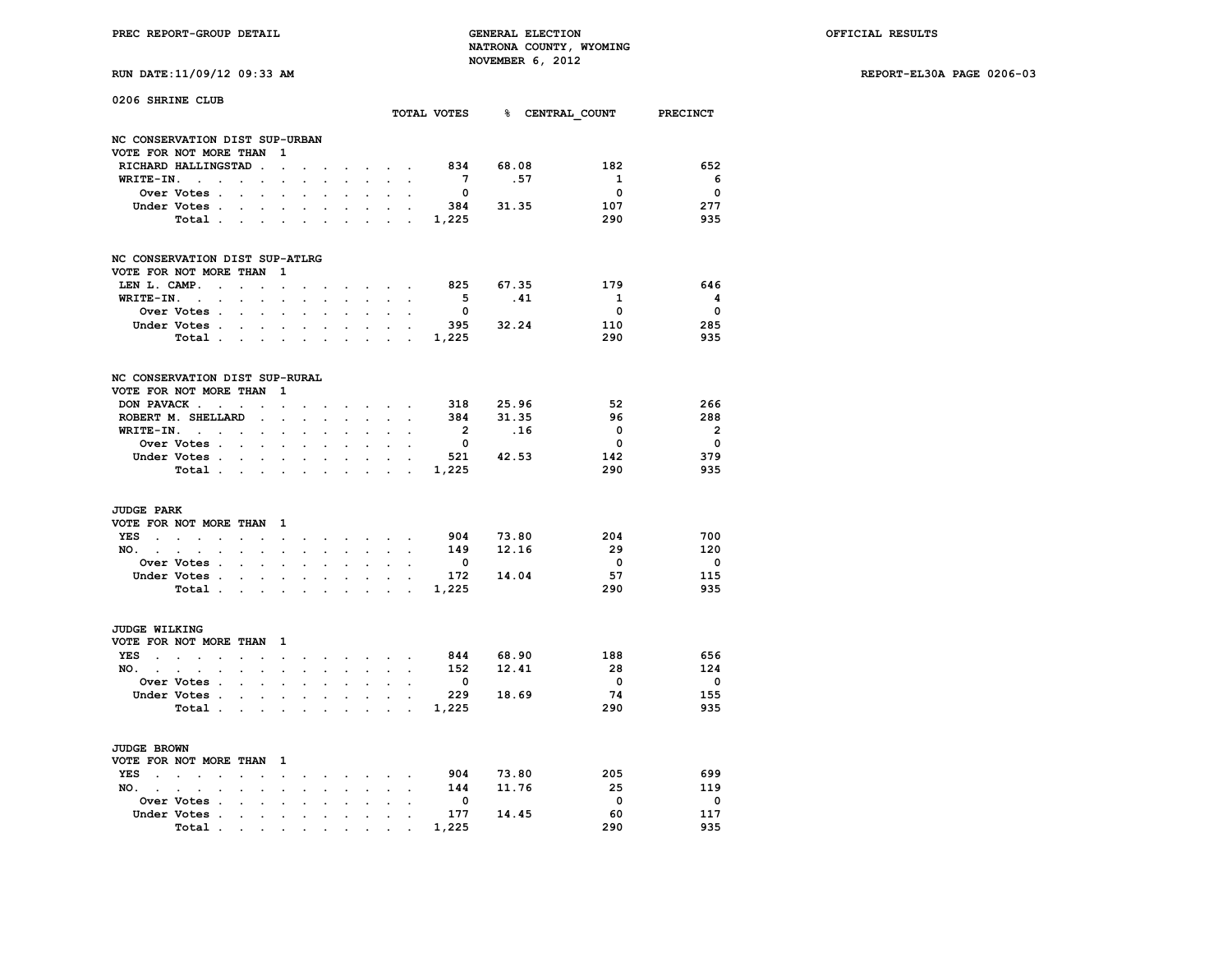|  | RUN DATE:11/09/12 09:33 AM |  |  |  |  |
|--|----------------------------|--|--|--|--|
|--|----------------------------|--|--|--|--|

| <b>JUDGE HUBER</b><br>VOTE FOR NOT MORE THAN<br>$\mathbf{1}$<br>70.20<br>860<br>191<br>YES<br>$\sim$ 100 $\mu$<br>$\sim$ $\sim$<br>and the state of the state of the<br>$\ddot{\phantom{0}}$<br>15.18<br>37<br>186<br>NO.<br>$\mathbf{r}$<br>$\sim$<br>$\ddot{\phantom{a}}$<br>$\cdot$<br>s.<br>$\cdot$<br>$\overline{a}$<br>$\overline{\mathbf{0}}$<br>Over Votes .<br>- 0<br>$\cdot$<br>$\cdot$<br>$\ddot{\phantom{a}}$<br>$\ddot{\phantom{a}}$<br>$\ddot{\phantom{a}}$<br>$\cdot$<br>$\cdot$<br>$\cdot$<br>$\overline{a}$<br>62<br>Under Votes .<br>179<br>14.61<br>$\ddot{\phantom{a}}$<br>$\ddot{\phantom{a}}$<br>$\overline{a}$<br>290<br>Total .<br>1,225<br>$\cdot$<br>$\cdot$<br>$\ddot{\phantom{a}}$<br>$\ddot{\phantom{a}}$<br>C-AMEND-A<br>VOTE FOR NOT MORE THAN<br>- 1<br>70.20<br>213<br><b>FOR</b><br>860<br>the company of the company<br>$\sim$<br>$\sim$<br>$\ddot{\phantom{a}}$<br>$\cdot$<br>$\sim$<br>$\sim$<br>$\overline{a}$<br>299<br>24.41<br>55<br>AGAINST<br>$\ddot{\phantom{a}}$<br>$\ddot{\phantom{a}}$<br>$\ddot{\phantom{0}}$<br>$\ddot{\phantom{0}}$<br>$\ddot{\phantom{0}}$<br>$\sim$<br>$\bullet$<br>$\ddot{\phantom{0}}$<br>$\ddot{\phantom{a}}$<br>.08<br>$\overline{\mathbf{0}}$<br>$\mathbf{1}$<br>Over Votes .<br>$\ddot{\phantom{0}}$<br>5.31<br>22<br>Under Votes .<br>65<br>$\ddot{\phantom{a}}$<br>$\cdot$<br>$\cdot$<br>$\ddot{\phantom{a}}$<br>290<br>1,225<br>Total<br>$\mathbf{z} = \mathbf{z} + \mathbf{z}$ . The $\mathbf{z}$<br><b>Contract Contract</b><br><b>Contract Contract Contract</b><br>C-AMEND-B<br>VOTE FOR NOT MORE THAN<br>$\mathbf{1}$<br>236<br>741<br>FOR<br>977<br>79.76<br>$\sim$<br>$\cdot$ $\cdot$<br>$\ddot{\phantom{a}}$<br>the company of the company of<br>$\sim$<br>$\sim$ $\sim$<br>$\cdot$<br>$\sim$<br>14.45<br>29<br>148<br><b>AGAINST</b><br>177<br>$\ddot{\phantom{a}}$<br>$\overline{a}$<br>$\mathbf{r}$<br>$\cdot$<br>$\ddot{\phantom{a}}$<br>$\ddot{\phantom{a}}$<br>$\ddot{\phantom{a}}$<br>$\ddot{\phantom{a}}$<br>$\ddot{\phantom{0}}$<br>$\ddot{\phantom{0}}$<br>.24<br>$\overline{\phantom{a}}$<br>$\overline{\mathbf{3}}$<br>$\mathbf{1}$<br>Over Votes .<br>$\cdot$<br>$\ddot{\phantom{a}}$<br>$\cdot$<br>$\ddot{\phantom{a}}$<br>$\overline{a}$<br>$\ddot{\phantom{0}}$<br>$\ddot{\phantom{0}}$<br>5.55<br>24<br>44<br>Under Votes .<br>- 68<br>$\mathbf{r}$<br>$\sim$<br>$\sim$ $\sim$<br>$\sim$<br>$\ddot{\phantom{a}}$<br>$\sim$<br>$\ddot{\phantom{0}}$<br>$\ddot{\phantom{0}}$<br>290<br>Total.<br>1,225<br>$\mathbf{r}$<br>$\sim$<br>$\mathbf{r}$<br>$\sim$<br>$\mathbf{r}$<br>C-AMEND-C<br>VOTE FOR NOT MORE THAN<br>$\mathbf{1}$<br>47.18<br>143<br><b>FOR</b><br>578<br><b>Contract Contract</b><br>$\mathbf{r}$<br>$\sim$<br>$\ddot{\phantom{a}}$<br>$\ddot{\phantom{a}}$<br>$\ddot{\phantom{a}}$<br>$\sim$<br>$\sim$<br>41.71<br>511<br>110<br>401<br><b>AGAINST.</b><br>$\ddot{\phantom{a}}$<br>$\ddot{\phantom{a}}$<br>$\ddot{\phantom{a}}$<br>$\ddot{\phantom{0}}$<br>$\ddot{\phantom{a}}$<br>$\ddot{\phantom{a}}$<br>$\ddot{\phantom{a}}$<br>$\cdot$<br>$\cdot$<br>$\cdot$<br>$\ddot{\phantom{a}}$<br>.08<br>$\overline{\mathbf{0}}$<br>Over Votes .<br>$\mathbf{1}$<br>$\sim$<br>$\mathbf{r}$<br>$\ddot{\phantom{a}}$<br>$\ddot{\phantom{a}}$<br>$\ddot{\phantom{a}}$<br>$\bullet$<br>$\bullet$<br>11.02<br>135<br>37<br>Under Votes .<br>$\sim$<br>$\ddot{\phantom{0}}$<br>$\ddot{\phantom{a}}$<br>$\cdot$<br>$\ddot{\phantom{0}}$<br>$\cdot$<br>$\overline{a}$<br>290<br>Total.<br>1,225<br>$\sim$ $\sim$ $\sim$<br>$\sim$<br>$\sim$<br>$\sim$ $\sim$<br>$\ddot{\phantom{0}}$<br>$\ddot{\phantom{0}}$<br>$\ddot{\phantom{a}}$<br>LIBRARY<br>VOTE FOR NOT MORE THAN 1<br>FOR THE COUNTY SPECIFIC PURP.<br>48.16<br>138<br>590<br>$\sim$ $\sim$ $\sim$ $\sim$<br>AGAINST THE COUNTY SPECIFIC<br>50.12<br>143<br>614<br>$\mathbf{r} = \mathbf{r}$<br>$\cdot$<br>.08<br>$\mathbf{1}$<br>Over Votes.<br>$\mathbf{1}$<br>$\mathbf{r}$<br>$\ddot{\phantom{0}}$<br>$\cdot$<br>$\overline{a}$<br>1.63<br>Under Votes.<br>20<br>8<br>$\sim$<br>$\ddotsc$<br>$\bullet$<br>$\ddot{\phantom{0}}$<br>$\ddot{\phantom{0}}$<br>$\ddot{\phantom{a}}$<br>$\sim$ $\sim$<br>$\ddot{\phantom{0}}$<br>290<br>1,225<br>Total.<br>$\cdot$<br>$\ddot{\phantom{0}}$<br>$\cdot$<br>$\bullet$<br>$\ddot{\phantom{0}}$<br>$\ddot{\phantom{0}}$ | 0206 SHRINE CLUB |  |  |  |  |  | TOTAL VOTES 8 CENTRAL COUNT PRECINCT |                          |
|----------------------------------------------------------------------------------------------------------------------------------------------------------------------------------------------------------------------------------------------------------------------------------------------------------------------------------------------------------------------------------------------------------------------------------------------------------------------------------------------------------------------------------------------------------------------------------------------------------------------------------------------------------------------------------------------------------------------------------------------------------------------------------------------------------------------------------------------------------------------------------------------------------------------------------------------------------------------------------------------------------------------------------------------------------------------------------------------------------------------------------------------------------------------------------------------------------------------------------------------------------------------------------------------------------------------------------------------------------------------------------------------------------------------------------------------------------------------------------------------------------------------------------------------------------------------------------------------------------------------------------------------------------------------------------------------------------------------------------------------------------------------------------------------------------------------------------------------------------------------------------------------------------------------------------------------------------------------------------------------------------------------------------------------------------------------------------------------------------------------------------------------------------------------------------------------------------------------------------------------------------------------------------------------------------------------------------------------------------------------------------------------------------------------------------------------------------------------------------------------------------------------------------------------------------------------------------------------------------------------------------------------------------------------------------------------------------------------------------------------------------------------------------------------------------------------------------------------------------------------------------------------------------------------------------------------------------------------------------------------------------------------------------------------------------------------------------------------------------------------------------------------------------------------------------------------------------------------------------------------------------------------------------------------------------------------------------------------------------------------------------------------------------------------------------------------------------------------------------------------------------------------------------------------------------------------------------------------------------------------------------------------------------------------------------------------------------------------------------------------------------------------------------------------------------------------------------------------------------------------------------------------------------------------------------------------------------------------------------------------------------------------------------------------------------------------------------------------------------------------------------------------------------------------------------------------------------------------------------------------------------------------------------------------------------------------------------|------------------|--|--|--|--|--|--------------------------------------|--------------------------|
|                                                                                                                                                                                                                                                                                                                                                                                                                                                                                                                                                                                                                                                                                                                                                                                                                                                                                                                                                                                                                                                                                                                                                                                                                                                                                                                                                                                                                                                                                                                                                                                                                                                                                                                                                                                                                                                                                                                                                                                                                                                                                                                                                                                                                                                                                                                                                                                                                                                                                                                                                                                                                                                                                                                                                                                                                                                                                                                                                                                                                                                                                                                                                                                                                                                                                                                                                                                                                                                                                                                                                                                                                                                                                                                                                                                                                                                                                                                                                                                                                                                                                                                                                                                                                                                                                                                                  |                  |  |  |  |  |  |                                      |                          |
|                                                                                                                                                                                                                                                                                                                                                                                                                                                                                                                                                                                                                                                                                                                                                                                                                                                                                                                                                                                                                                                                                                                                                                                                                                                                                                                                                                                                                                                                                                                                                                                                                                                                                                                                                                                                                                                                                                                                                                                                                                                                                                                                                                                                                                                                                                                                                                                                                                                                                                                                                                                                                                                                                                                                                                                                                                                                                                                                                                                                                                                                                                                                                                                                                                                                                                                                                                                                                                                                                                                                                                                                                                                                                                                                                                                                                                                                                                                                                                                                                                                                                                                                                                                                                                                                                                                                  |                  |  |  |  |  |  |                                      |                          |
|                                                                                                                                                                                                                                                                                                                                                                                                                                                                                                                                                                                                                                                                                                                                                                                                                                                                                                                                                                                                                                                                                                                                                                                                                                                                                                                                                                                                                                                                                                                                                                                                                                                                                                                                                                                                                                                                                                                                                                                                                                                                                                                                                                                                                                                                                                                                                                                                                                                                                                                                                                                                                                                                                                                                                                                                                                                                                                                                                                                                                                                                                                                                                                                                                                                                                                                                                                                                                                                                                                                                                                                                                                                                                                                                                                                                                                                                                                                                                                                                                                                                                                                                                                                                                                                                                                                                  |                  |  |  |  |  |  |                                      | 669                      |
|                                                                                                                                                                                                                                                                                                                                                                                                                                                                                                                                                                                                                                                                                                                                                                                                                                                                                                                                                                                                                                                                                                                                                                                                                                                                                                                                                                                                                                                                                                                                                                                                                                                                                                                                                                                                                                                                                                                                                                                                                                                                                                                                                                                                                                                                                                                                                                                                                                                                                                                                                                                                                                                                                                                                                                                                                                                                                                                                                                                                                                                                                                                                                                                                                                                                                                                                                                                                                                                                                                                                                                                                                                                                                                                                                                                                                                                                                                                                                                                                                                                                                                                                                                                                                                                                                                                                  |                  |  |  |  |  |  |                                      | 149                      |
|                                                                                                                                                                                                                                                                                                                                                                                                                                                                                                                                                                                                                                                                                                                                                                                                                                                                                                                                                                                                                                                                                                                                                                                                                                                                                                                                                                                                                                                                                                                                                                                                                                                                                                                                                                                                                                                                                                                                                                                                                                                                                                                                                                                                                                                                                                                                                                                                                                                                                                                                                                                                                                                                                                                                                                                                                                                                                                                                                                                                                                                                                                                                                                                                                                                                                                                                                                                                                                                                                                                                                                                                                                                                                                                                                                                                                                                                                                                                                                                                                                                                                                                                                                                                                                                                                                                                  |                  |  |  |  |  |  |                                      | $\overline{\phantom{0}}$ |
|                                                                                                                                                                                                                                                                                                                                                                                                                                                                                                                                                                                                                                                                                                                                                                                                                                                                                                                                                                                                                                                                                                                                                                                                                                                                                                                                                                                                                                                                                                                                                                                                                                                                                                                                                                                                                                                                                                                                                                                                                                                                                                                                                                                                                                                                                                                                                                                                                                                                                                                                                                                                                                                                                                                                                                                                                                                                                                                                                                                                                                                                                                                                                                                                                                                                                                                                                                                                                                                                                                                                                                                                                                                                                                                                                                                                                                                                                                                                                                                                                                                                                                                                                                                                                                                                                                                                  |                  |  |  |  |  |  |                                      | 117                      |
|                                                                                                                                                                                                                                                                                                                                                                                                                                                                                                                                                                                                                                                                                                                                                                                                                                                                                                                                                                                                                                                                                                                                                                                                                                                                                                                                                                                                                                                                                                                                                                                                                                                                                                                                                                                                                                                                                                                                                                                                                                                                                                                                                                                                                                                                                                                                                                                                                                                                                                                                                                                                                                                                                                                                                                                                                                                                                                                                                                                                                                                                                                                                                                                                                                                                                                                                                                                                                                                                                                                                                                                                                                                                                                                                                                                                                                                                                                                                                                                                                                                                                                                                                                                                                                                                                                                                  |                  |  |  |  |  |  |                                      | 935                      |
|                                                                                                                                                                                                                                                                                                                                                                                                                                                                                                                                                                                                                                                                                                                                                                                                                                                                                                                                                                                                                                                                                                                                                                                                                                                                                                                                                                                                                                                                                                                                                                                                                                                                                                                                                                                                                                                                                                                                                                                                                                                                                                                                                                                                                                                                                                                                                                                                                                                                                                                                                                                                                                                                                                                                                                                                                                                                                                                                                                                                                                                                                                                                                                                                                                                                                                                                                                                                                                                                                                                                                                                                                                                                                                                                                                                                                                                                                                                                                                                                                                                                                                                                                                                                                                                                                                                                  |                  |  |  |  |  |  |                                      |                          |
|                                                                                                                                                                                                                                                                                                                                                                                                                                                                                                                                                                                                                                                                                                                                                                                                                                                                                                                                                                                                                                                                                                                                                                                                                                                                                                                                                                                                                                                                                                                                                                                                                                                                                                                                                                                                                                                                                                                                                                                                                                                                                                                                                                                                                                                                                                                                                                                                                                                                                                                                                                                                                                                                                                                                                                                                                                                                                                                                                                                                                                                                                                                                                                                                                                                                                                                                                                                                                                                                                                                                                                                                                                                                                                                                                                                                                                                                                                                                                                                                                                                                                                                                                                                                                                                                                                                                  |                  |  |  |  |  |  |                                      |                          |
|                                                                                                                                                                                                                                                                                                                                                                                                                                                                                                                                                                                                                                                                                                                                                                                                                                                                                                                                                                                                                                                                                                                                                                                                                                                                                                                                                                                                                                                                                                                                                                                                                                                                                                                                                                                                                                                                                                                                                                                                                                                                                                                                                                                                                                                                                                                                                                                                                                                                                                                                                                                                                                                                                                                                                                                                                                                                                                                                                                                                                                                                                                                                                                                                                                                                                                                                                                                                                                                                                                                                                                                                                                                                                                                                                                                                                                                                                                                                                                                                                                                                                                                                                                                                                                                                                                                                  |                  |  |  |  |  |  |                                      | 647                      |
|                                                                                                                                                                                                                                                                                                                                                                                                                                                                                                                                                                                                                                                                                                                                                                                                                                                                                                                                                                                                                                                                                                                                                                                                                                                                                                                                                                                                                                                                                                                                                                                                                                                                                                                                                                                                                                                                                                                                                                                                                                                                                                                                                                                                                                                                                                                                                                                                                                                                                                                                                                                                                                                                                                                                                                                                                                                                                                                                                                                                                                                                                                                                                                                                                                                                                                                                                                                                                                                                                                                                                                                                                                                                                                                                                                                                                                                                                                                                                                                                                                                                                                                                                                                                                                                                                                                                  |                  |  |  |  |  |  |                                      | 244                      |
|                                                                                                                                                                                                                                                                                                                                                                                                                                                                                                                                                                                                                                                                                                                                                                                                                                                                                                                                                                                                                                                                                                                                                                                                                                                                                                                                                                                                                                                                                                                                                                                                                                                                                                                                                                                                                                                                                                                                                                                                                                                                                                                                                                                                                                                                                                                                                                                                                                                                                                                                                                                                                                                                                                                                                                                                                                                                                                                                                                                                                                                                                                                                                                                                                                                                                                                                                                                                                                                                                                                                                                                                                                                                                                                                                                                                                                                                                                                                                                                                                                                                                                                                                                                                                                                                                                                                  |                  |  |  |  |  |  |                                      | - 1                      |
|                                                                                                                                                                                                                                                                                                                                                                                                                                                                                                                                                                                                                                                                                                                                                                                                                                                                                                                                                                                                                                                                                                                                                                                                                                                                                                                                                                                                                                                                                                                                                                                                                                                                                                                                                                                                                                                                                                                                                                                                                                                                                                                                                                                                                                                                                                                                                                                                                                                                                                                                                                                                                                                                                                                                                                                                                                                                                                                                                                                                                                                                                                                                                                                                                                                                                                                                                                                                                                                                                                                                                                                                                                                                                                                                                                                                                                                                                                                                                                                                                                                                                                                                                                                                                                                                                                                                  |                  |  |  |  |  |  |                                      | 43                       |
|                                                                                                                                                                                                                                                                                                                                                                                                                                                                                                                                                                                                                                                                                                                                                                                                                                                                                                                                                                                                                                                                                                                                                                                                                                                                                                                                                                                                                                                                                                                                                                                                                                                                                                                                                                                                                                                                                                                                                                                                                                                                                                                                                                                                                                                                                                                                                                                                                                                                                                                                                                                                                                                                                                                                                                                                                                                                                                                                                                                                                                                                                                                                                                                                                                                                                                                                                                                                                                                                                                                                                                                                                                                                                                                                                                                                                                                                                                                                                                                                                                                                                                                                                                                                                                                                                                                                  |                  |  |  |  |  |  |                                      | 935                      |
|                                                                                                                                                                                                                                                                                                                                                                                                                                                                                                                                                                                                                                                                                                                                                                                                                                                                                                                                                                                                                                                                                                                                                                                                                                                                                                                                                                                                                                                                                                                                                                                                                                                                                                                                                                                                                                                                                                                                                                                                                                                                                                                                                                                                                                                                                                                                                                                                                                                                                                                                                                                                                                                                                                                                                                                                                                                                                                                                                                                                                                                                                                                                                                                                                                                                                                                                                                                                                                                                                                                                                                                                                                                                                                                                                                                                                                                                                                                                                                                                                                                                                                                                                                                                                                                                                                                                  |                  |  |  |  |  |  |                                      |                          |
|                                                                                                                                                                                                                                                                                                                                                                                                                                                                                                                                                                                                                                                                                                                                                                                                                                                                                                                                                                                                                                                                                                                                                                                                                                                                                                                                                                                                                                                                                                                                                                                                                                                                                                                                                                                                                                                                                                                                                                                                                                                                                                                                                                                                                                                                                                                                                                                                                                                                                                                                                                                                                                                                                                                                                                                                                                                                                                                                                                                                                                                                                                                                                                                                                                                                                                                                                                                                                                                                                                                                                                                                                                                                                                                                                                                                                                                                                                                                                                                                                                                                                                                                                                                                                                                                                                                                  |                  |  |  |  |  |  |                                      |                          |
|                                                                                                                                                                                                                                                                                                                                                                                                                                                                                                                                                                                                                                                                                                                                                                                                                                                                                                                                                                                                                                                                                                                                                                                                                                                                                                                                                                                                                                                                                                                                                                                                                                                                                                                                                                                                                                                                                                                                                                                                                                                                                                                                                                                                                                                                                                                                                                                                                                                                                                                                                                                                                                                                                                                                                                                                                                                                                                                                                                                                                                                                                                                                                                                                                                                                                                                                                                                                                                                                                                                                                                                                                                                                                                                                                                                                                                                                                                                                                                                                                                                                                                                                                                                                                                                                                                                                  |                  |  |  |  |  |  |                                      |                          |
|                                                                                                                                                                                                                                                                                                                                                                                                                                                                                                                                                                                                                                                                                                                                                                                                                                                                                                                                                                                                                                                                                                                                                                                                                                                                                                                                                                                                                                                                                                                                                                                                                                                                                                                                                                                                                                                                                                                                                                                                                                                                                                                                                                                                                                                                                                                                                                                                                                                                                                                                                                                                                                                                                                                                                                                                                                                                                                                                                                                                                                                                                                                                                                                                                                                                                                                                                                                                                                                                                                                                                                                                                                                                                                                                                                                                                                                                                                                                                                                                                                                                                                                                                                                                                                                                                                                                  |                  |  |  |  |  |  |                                      |                          |
|                                                                                                                                                                                                                                                                                                                                                                                                                                                                                                                                                                                                                                                                                                                                                                                                                                                                                                                                                                                                                                                                                                                                                                                                                                                                                                                                                                                                                                                                                                                                                                                                                                                                                                                                                                                                                                                                                                                                                                                                                                                                                                                                                                                                                                                                                                                                                                                                                                                                                                                                                                                                                                                                                                                                                                                                                                                                                                                                                                                                                                                                                                                                                                                                                                                                                                                                                                                                                                                                                                                                                                                                                                                                                                                                                                                                                                                                                                                                                                                                                                                                                                                                                                                                                                                                                                                                  |                  |  |  |  |  |  |                                      |                          |
|                                                                                                                                                                                                                                                                                                                                                                                                                                                                                                                                                                                                                                                                                                                                                                                                                                                                                                                                                                                                                                                                                                                                                                                                                                                                                                                                                                                                                                                                                                                                                                                                                                                                                                                                                                                                                                                                                                                                                                                                                                                                                                                                                                                                                                                                                                                                                                                                                                                                                                                                                                                                                                                                                                                                                                                                                                                                                                                                                                                                                                                                                                                                                                                                                                                                                                                                                                                                                                                                                                                                                                                                                                                                                                                                                                                                                                                                                                                                                                                                                                                                                                                                                                                                                                                                                                                                  |                  |  |  |  |  |  |                                      |                          |
|                                                                                                                                                                                                                                                                                                                                                                                                                                                                                                                                                                                                                                                                                                                                                                                                                                                                                                                                                                                                                                                                                                                                                                                                                                                                                                                                                                                                                                                                                                                                                                                                                                                                                                                                                                                                                                                                                                                                                                                                                                                                                                                                                                                                                                                                                                                                                                                                                                                                                                                                                                                                                                                                                                                                                                                                                                                                                                                                                                                                                                                                                                                                                                                                                                                                                                                                                                                                                                                                                                                                                                                                                                                                                                                                                                                                                                                                                                                                                                                                                                                                                                                                                                                                                                                                                                                                  |                  |  |  |  |  |  |                                      | 935                      |
|                                                                                                                                                                                                                                                                                                                                                                                                                                                                                                                                                                                                                                                                                                                                                                                                                                                                                                                                                                                                                                                                                                                                                                                                                                                                                                                                                                                                                                                                                                                                                                                                                                                                                                                                                                                                                                                                                                                                                                                                                                                                                                                                                                                                                                                                                                                                                                                                                                                                                                                                                                                                                                                                                                                                                                                                                                                                                                                                                                                                                                                                                                                                                                                                                                                                                                                                                                                                                                                                                                                                                                                                                                                                                                                                                                                                                                                                                                                                                                                                                                                                                                                                                                                                                                                                                                                                  |                  |  |  |  |  |  |                                      |                          |
|                                                                                                                                                                                                                                                                                                                                                                                                                                                                                                                                                                                                                                                                                                                                                                                                                                                                                                                                                                                                                                                                                                                                                                                                                                                                                                                                                                                                                                                                                                                                                                                                                                                                                                                                                                                                                                                                                                                                                                                                                                                                                                                                                                                                                                                                                                                                                                                                                                                                                                                                                                                                                                                                                                                                                                                                                                                                                                                                                                                                                                                                                                                                                                                                                                                                                                                                                                                                                                                                                                                                                                                                                                                                                                                                                                                                                                                                                                                                                                                                                                                                                                                                                                                                                                                                                                                                  |                  |  |  |  |  |  |                                      |                          |
|                                                                                                                                                                                                                                                                                                                                                                                                                                                                                                                                                                                                                                                                                                                                                                                                                                                                                                                                                                                                                                                                                                                                                                                                                                                                                                                                                                                                                                                                                                                                                                                                                                                                                                                                                                                                                                                                                                                                                                                                                                                                                                                                                                                                                                                                                                                                                                                                                                                                                                                                                                                                                                                                                                                                                                                                                                                                                                                                                                                                                                                                                                                                                                                                                                                                                                                                                                                                                                                                                                                                                                                                                                                                                                                                                                                                                                                                                                                                                                                                                                                                                                                                                                                                                                                                                                                                  |                  |  |  |  |  |  |                                      | 435                      |
|                                                                                                                                                                                                                                                                                                                                                                                                                                                                                                                                                                                                                                                                                                                                                                                                                                                                                                                                                                                                                                                                                                                                                                                                                                                                                                                                                                                                                                                                                                                                                                                                                                                                                                                                                                                                                                                                                                                                                                                                                                                                                                                                                                                                                                                                                                                                                                                                                                                                                                                                                                                                                                                                                                                                                                                                                                                                                                                                                                                                                                                                                                                                                                                                                                                                                                                                                                                                                                                                                                                                                                                                                                                                                                                                                                                                                                                                                                                                                                                                                                                                                                                                                                                                                                                                                                                                  |                  |  |  |  |  |  |                                      |                          |
|                                                                                                                                                                                                                                                                                                                                                                                                                                                                                                                                                                                                                                                                                                                                                                                                                                                                                                                                                                                                                                                                                                                                                                                                                                                                                                                                                                                                                                                                                                                                                                                                                                                                                                                                                                                                                                                                                                                                                                                                                                                                                                                                                                                                                                                                                                                                                                                                                                                                                                                                                                                                                                                                                                                                                                                                                                                                                                                                                                                                                                                                                                                                                                                                                                                                                                                                                                                                                                                                                                                                                                                                                                                                                                                                                                                                                                                                                                                                                                                                                                                                                                                                                                                                                                                                                                                                  |                  |  |  |  |  |  |                                      | $\overline{\mathbf{1}}$  |
|                                                                                                                                                                                                                                                                                                                                                                                                                                                                                                                                                                                                                                                                                                                                                                                                                                                                                                                                                                                                                                                                                                                                                                                                                                                                                                                                                                                                                                                                                                                                                                                                                                                                                                                                                                                                                                                                                                                                                                                                                                                                                                                                                                                                                                                                                                                                                                                                                                                                                                                                                                                                                                                                                                                                                                                                                                                                                                                                                                                                                                                                                                                                                                                                                                                                                                                                                                                                                                                                                                                                                                                                                                                                                                                                                                                                                                                                                                                                                                                                                                                                                                                                                                                                                                                                                                                                  |                  |  |  |  |  |  |                                      | 98                       |
|                                                                                                                                                                                                                                                                                                                                                                                                                                                                                                                                                                                                                                                                                                                                                                                                                                                                                                                                                                                                                                                                                                                                                                                                                                                                                                                                                                                                                                                                                                                                                                                                                                                                                                                                                                                                                                                                                                                                                                                                                                                                                                                                                                                                                                                                                                                                                                                                                                                                                                                                                                                                                                                                                                                                                                                                                                                                                                                                                                                                                                                                                                                                                                                                                                                                                                                                                                                                                                                                                                                                                                                                                                                                                                                                                                                                                                                                                                                                                                                                                                                                                                                                                                                                                                                                                                                                  |                  |  |  |  |  |  |                                      | 935                      |
|                                                                                                                                                                                                                                                                                                                                                                                                                                                                                                                                                                                                                                                                                                                                                                                                                                                                                                                                                                                                                                                                                                                                                                                                                                                                                                                                                                                                                                                                                                                                                                                                                                                                                                                                                                                                                                                                                                                                                                                                                                                                                                                                                                                                                                                                                                                                                                                                                                                                                                                                                                                                                                                                                                                                                                                                                                                                                                                                                                                                                                                                                                                                                                                                                                                                                                                                                                                                                                                                                                                                                                                                                                                                                                                                                                                                                                                                                                                                                                                                                                                                                                                                                                                                                                                                                                                                  |                  |  |  |  |  |  |                                      |                          |
|                                                                                                                                                                                                                                                                                                                                                                                                                                                                                                                                                                                                                                                                                                                                                                                                                                                                                                                                                                                                                                                                                                                                                                                                                                                                                                                                                                                                                                                                                                                                                                                                                                                                                                                                                                                                                                                                                                                                                                                                                                                                                                                                                                                                                                                                                                                                                                                                                                                                                                                                                                                                                                                                                                                                                                                                                                                                                                                                                                                                                                                                                                                                                                                                                                                                                                                                                                                                                                                                                                                                                                                                                                                                                                                                                                                                                                                                                                                                                                                                                                                                                                                                                                                                                                                                                                                                  |                  |  |  |  |  |  |                                      |                          |
|                                                                                                                                                                                                                                                                                                                                                                                                                                                                                                                                                                                                                                                                                                                                                                                                                                                                                                                                                                                                                                                                                                                                                                                                                                                                                                                                                                                                                                                                                                                                                                                                                                                                                                                                                                                                                                                                                                                                                                                                                                                                                                                                                                                                                                                                                                                                                                                                                                                                                                                                                                                                                                                                                                                                                                                                                                                                                                                                                                                                                                                                                                                                                                                                                                                                                                                                                                                                                                                                                                                                                                                                                                                                                                                                                                                                                                                                                                                                                                                                                                                                                                                                                                                                                                                                                                                                  |                  |  |  |  |  |  |                                      | 452                      |
|                                                                                                                                                                                                                                                                                                                                                                                                                                                                                                                                                                                                                                                                                                                                                                                                                                                                                                                                                                                                                                                                                                                                                                                                                                                                                                                                                                                                                                                                                                                                                                                                                                                                                                                                                                                                                                                                                                                                                                                                                                                                                                                                                                                                                                                                                                                                                                                                                                                                                                                                                                                                                                                                                                                                                                                                                                                                                                                                                                                                                                                                                                                                                                                                                                                                                                                                                                                                                                                                                                                                                                                                                                                                                                                                                                                                                                                                                                                                                                                                                                                                                                                                                                                                                                                                                                                                  |                  |  |  |  |  |  |                                      | 471                      |
|                                                                                                                                                                                                                                                                                                                                                                                                                                                                                                                                                                                                                                                                                                                                                                                                                                                                                                                                                                                                                                                                                                                                                                                                                                                                                                                                                                                                                                                                                                                                                                                                                                                                                                                                                                                                                                                                                                                                                                                                                                                                                                                                                                                                                                                                                                                                                                                                                                                                                                                                                                                                                                                                                                                                                                                                                                                                                                                                                                                                                                                                                                                                                                                                                                                                                                                                                                                                                                                                                                                                                                                                                                                                                                                                                                                                                                                                                                                                                                                                                                                                                                                                                                                                                                                                                                                                  |                  |  |  |  |  |  |                                      | $\overline{\phantom{0}}$ |
|                                                                                                                                                                                                                                                                                                                                                                                                                                                                                                                                                                                                                                                                                                                                                                                                                                                                                                                                                                                                                                                                                                                                                                                                                                                                                                                                                                                                                                                                                                                                                                                                                                                                                                                                                                                                                                                                                                                                                                                                                                                                                                                                                                                                                                                                                                                                                                                                                                                                                                                                                                                                                                                                                                                                                                                                                                                                                                                                                                                                                                                                                                                                                                                                                                                                                                                                                                                                                                                                                                                                                                                                                                                                                                                                                                                                                                                                                                                                                                                                                                                                                                                                                                                                                                                                                                                                  |                  |  |  |  |  |  |                                      | - 12                     |
|                                                                                                                                                                                                                                                                                                                                                                                                                                                                                                                                                                                                                                                                                                                                                                                                                                                                                                                                                                                                                                                                                                                                                                                                                                                                                                                                                                                                                                                                                                                                                                                                                                                                                                                                                                                                                                                                                                                                                                                                                                                                                                                                                                                                                                                                                                                                                                                                                                                                                                                                                                                                                                                                                                                                                                                                                                                                                                                                                                                                                                                                                                                                                                                                                                                                                                                                                                                                                                                                                                                                                                                                                                                                                                                                                                                                                                                                                                                                                                                                                                                                                                                                                                                                                                                                                                                                  |                  |  |  |  |  |  |                                      | 935                      |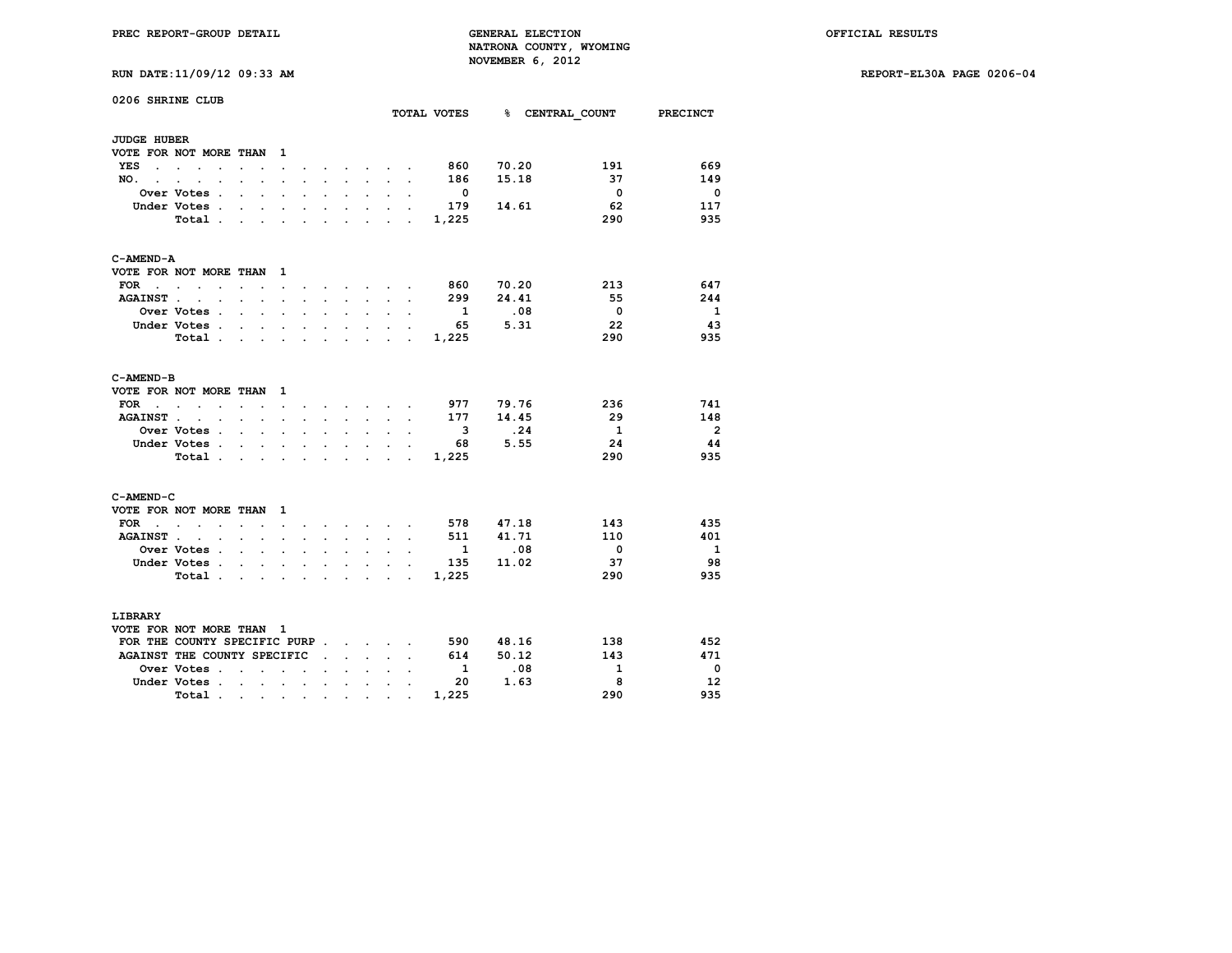**RUN DATE:11/09/12 09:33 AM REPORT-EL30A PAGE 0207-01**

| 0207 PARADISE VALLEY SCHOOL                                   |                           |                      |                         |                      |                      |                      |                          |                         |        |       |                             |                         |
|---------------------------------------------------------------|---------------------------|----------------------|-------------------------|----------------------|----------------------|----------------------|--------------------------|-------------------------|--------|-------|-----------------------------|-------------------------|
| REGISTERED VOTERS - TOTAL .                                   |                           |                      |                         |                      |                      |                      | <b>Contract Contract</b> | 1,182                   |        |       | TOTAL VOTES & CENTRAL COUNT | <b>PRECINCT</b>         |
|                                                               | $\mathbf{r} = \mathbf{r}$ |                      | $\cdot$<br>$\mathbf{r}$ | $\sim$               | $\sim$               |                      | $\sim$ $\sim$            | 1,349                   |        |       | 313                         | 1,036                   |
| BALLOTS CAST - TOTAL.<br>BALLOTS CAST - BLANK.                |                           | $\cdot$              |                         |                      |                      |                      |                          | $\overline{\mathbf{0}}$ |        |       | $\mathbf{0}$                | 0                       |
| VOTER TURNOUT - TOTAL                                         | $\cdot$                   |                      |                         | $\ddot{\phantom{a}}$ | $\ddot{\phantom{a}}$ | $\ddot{\phantom{a}}$ | $\ddot{\phantom{a}}$     |                         | 114.13 |       |                             |                         |
| VOTER TURNOUT - BLANK                                         |                           |                      |                         |                      |                      |                      |                          |                         |        |       |                             |                         |
|                                                               |                           |                      |                         |                      |                      |                      |                          |                         |        |       |                             |                         |
| <b>USA-PRESIDENT</b>                                          |                           |                      |                         |                      |                      |                      |                          |                         |        |       |                             |                         |
| VOTE FOR NOT MORE THAN 1                                      |                           |                      |                         |                      |                      |                      |                          |                         |        |       |                             |                         |
| MITT ROMNEY (REP).<br>$\sim$                                  | $\cdot$                   | $\bullet$            | $\sim$                  | $\sim$               | $\ddot{\phantom{a}}$ | $\cdot$              |                          | 994 73.68               |        |       | 236                         | 758                     |
| BARACK OBAMA (DEM)<br>$\ddot{\phantom{0}}$                    | $\ddot{\phantom{a}}$      |                      |                         |                      |                      |                      |                          | 309                     | 22.91  |       | 71                          | 238                     |
| GARY JOHNSON (LIB)<br>$\ddot{\phantom{0}}$                    |                           |                      |                         |                      |                      |                      |                          | - 20                    |        | 1.48  | $\mathbf{1}$                | 19                      |
| VIRGIL H. GOODE (CON)                                         |                           |                      |                         |                      |                      |                      |                          | 11                      |        | .82   | $\Omega$                    | 11                      |
| $WRITE-IN.$ .                                                 |                           |                      |                         |                      |                      |                      |                          | 6                       |        | .44   | $\mathbf{1}$                | - 5                     |
| Over Votes .<br>$\overline{a}$                                |                           |                      |                         |                      |                      |                      |                          | 3                       |        | .22   | $\overline{\mathbf{3}}$     | $\mathbf 0$             |
| Under Votes .<br>$\ddot{\phantom{a}}$                         | $\cdot$                   | $\ddot{\phantom{a}}$ | $\cdot$                 | $\cdot$              |                      |                      |                          | 6                       |        | .44   | $\mathbf{1}$                | 5                       |
| Total.<br>$\cdot$<br>$\ddot{\phantom{a}}$                     |                           |                      |                         |                      |                      |                      |                          | 1,349                   |        |       | 313                         | 1,036                   |
| UNITED STATES SENATOR                                         |                           |                      |                         |                      |                      |                      |                          |                         |        |       |                             |                         |
| VOTE FOR NOT MORE THAN                                        | 1                         |                      |                         |                      |                      |                      |                          |                         |        |       |                             |                         |
| JOHN BARRASSO (REP).                                          | $\ddot{\phantom{0}}$      | $\bullet$            |                         |                      |                      |                      |                          | 1,090 80.80             |        |       | 243                         | 847                     |
| TIM CHESNUT (DEM).<br>$\ddot{\phantom{0}}$                    |                           | $\overline{a}$       |                         |                      |                      |                      |                          | 200                     | 14.83  |       | - 60                        | 140                     |
| JOEL OTTO (CRY)<br>$\ddot{\phantom{a}}$                       |                           |                      |                         |                      |                      |                      |                          | 31                      |        | 2.30  | 5                           | - 26                    |
| WRITE-IN.<br>$\ddot{\phantom{0}}$                             |                           |                      |                         |                      |                      |                      |                          | 5                       |        | .37   | $\mathbf{1}$                | -4                      |
| Over Votes .                                                  |                           |                      |                         |                      |                      |                      |                          | $\mathbf{1}$            |        | .07   | $\mathbf{1}$                | $\overline{\mathbf{0}}$ |
| Under Votes .<br>$\ddot{\phantom{a}}$                         |                           |                      |                         |                      |                      |                      |                          | 22                      |        | 1.63  | $\overline{\mathbf{3}}$     | 19                      |
| Total.                                                        |                           |                      |                         |                      |                      |                      |                          | 1,349                   |        |       | 313                         | 1,036                   |
|                                                               |                           |                      |                         |                      |                      |                      |                          |                         |        |       |                             |                         |
| UNITED STATES REPRESENTATIVE<br>VOTE FOR NOT MORE THAN 1      |                           |                      |                         |                      |                      |                      |                          |                         |        |       |                             |                         |
| CYNTHIA M. LUMMIS (REP).                                      |                           |                      |                         |                      |                      |                      |                          | 908 67.31               |        |       | 204                         | 704                     |
| CHRIS HENRICHSEN (DEM).                                       |                           |                      |                         |                      |                      |                      |                          | 288                     | 21.35  |       | 76                          | 212                     |
| RICHARD P. BRUBAKER (LIB).                                    |                           |                      |                         |                      |                      |                      |                          | 39                      |        | 2.89  | $-5$                        | 34                      |
| DANIEL CLYDE CUMMINGS (CON)                                   |                           |                      | $\ddot{\phantom{0}}$    | $\overline{a}$       |                      |                      |                          | 51                      |        | 3.78  | 18                          | 33                      |
| DON WILLS (CRY)<br>$\ddot{\phantom{a}}$                       | $\cdot$                   |                      |                         |                      |                      |                      |                          | 11                      |        | .82   | $\overline{\mathbf{0}}$     | 11                      |
| WRITE-IN.<br>$\sim$ $\sim$ $\sim$                             |                           |                      |                         |                      |                      |                      | $\cdot$                  | $\overline{2}$          |        | .15   | $\overline{\mathbf{0}}$     | $\overline{\mathbf{2}}$ |
| Over Votes .                                                  |                           |                      |                         |                      |                      |                      |                          | $\overline{\mathbf{3}}$ |        | . 22  | $\overline{\mathbf{2}}$     | $\mathbf{1}$            |
| Under Votes .                                                 |                           |                      |                         |                      |                      |                      |                          | 47                      |        | 3.48  | 8                           | 39                      |
| Total.<br>$\ddot{\phantom{0}}$                                | $\ddot{\phantom{a}}$      |                      |                         |                      |                      |                      |                          | 1,349                   |        |       | 313                         | 1,036                   |
| STATE SENATE DISTRICT 30                                      |                           |                      |                         |                      |                      |                      |                          |                         |        |       |                             |                         |
| VOTE FOR NOT MORE THAN                                        | 1                         |                      |                         |                      |                      |                      |                          |                         |        |       |                             |                         |
| CHARLES K. SCOTT (REP).                                       |                           |                      |                         |                      |                      |                      |                          | 1,031                   |        | 76.65 | 223                         | 808                     |
| $WRITE-IN.$ .                                                 |                           |                      |                         |                      |                      |                      |                          | 142                     |        | 10.56 | 45                          | 97                      |
| Over Votes .<br>$\ddot{\phantom{a}}$                          |                           |                      |                         |                      |                      |                      |                          | $\mathbf{1}$            | .07    |       | $\mathbf{1}$                | $\overline{\mathbf{0}}$ |
| Under Votes .                                                 |                           |                      |                         |                      |                      |                      |                          | 171 12.71               |        |       | 42                          | 129                     |
| Total .<br>$\ddot{\phantom{a}}$<br>$\cdot$                    | $\ddot{\phantom{a}}$      |                      | $\cdot$                 |                      |                      |                      |                          | 1,345                   |        |       | 311                         | 1,034                   |
| STATE HOUSE DISTRICT 37                                       |                           |                      |                         |                      |                      |                      |                          |                         |        |       |                             |                         |
| VOTE FOR NOT MORE THAN                                        | 1                         |                      |                         |                      |                      |                      |                          |                         |        |       |                             |                         |
| STEVE HARSHMAN (REP).                                         | $\ddot{\phantom{0}}$      |                      |                         |                      |                      |                      |                          | 4                       | 100.00 |       | $\overline{2}$              | 2                       |
| WRITE-IN.                                                     |                           |                      |                         |                      |                      |                      |                          | $\mathbf{o}$            |        |       | 0                           | $\mathbf 0$             |
| Over Votes .<br>$\overline{a}$                                |                           |                      |                         |                      |                      |                      |                          | 0                       |        |       | 0                           | 0                       |
| Under Votes .<br>$\ddot{\phantom{a}}$<br>$\ddot{\phantom{0}}$ | $\ddot{\phantom{a}}$      | $\ddot{\phantom{a}}$ | $\ddot{\phantom{a}}$    | $\ddot{\phantom{a}}$ |                      |                      | $\ddot{\phantom{a}}$     | 0                       |        |       | $\mathbf 0$                 | $\mathbf 0$             |
| Total                                                         |                           |                      |                         |                      |                      | $\ddot{\phantom{0}}$ |                          | 4                       |        |       | $\overline{2}$              | $\overline{2}$          |
|                                                               |                           |                      |                         |                      |                      |                      |                          |                         |        |       |                             |                         |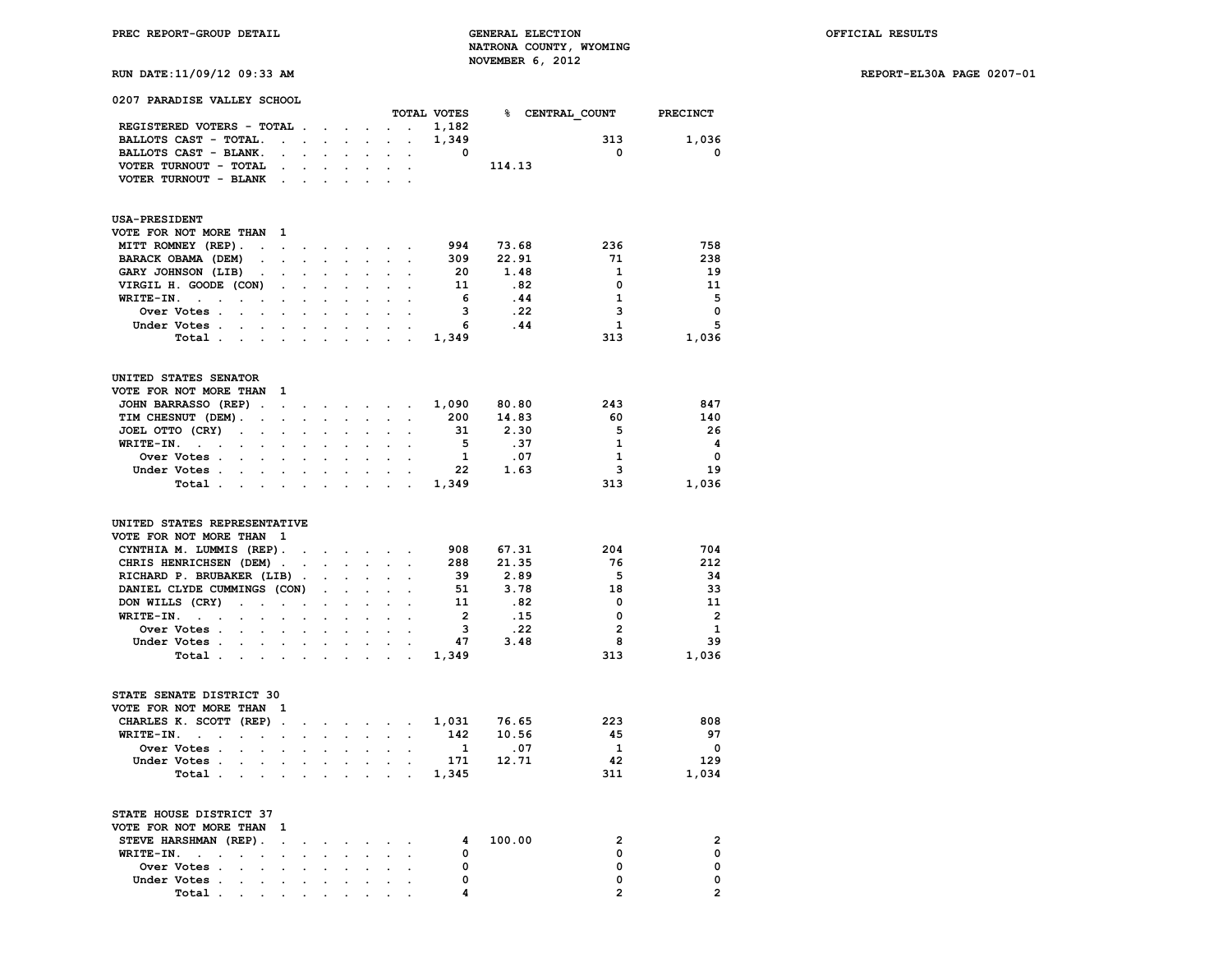**RUN DATE:11/09/12 09:33 AM REPORT-EL30A PAGE 0207-02**

| 0207 PARADISE VALLEY SCHOOL                                  |                                                                                                                                                                                                                                                                                                                                                                                                                              |                                   |                           |                           |                      |                      |                      | TOTAL VOTES             |       | % CENTRAL COUNT | PRECINCT    |
|--------------------------------------------------------------|------------------------------------------------------------------------------------------------------------------------------------------------------------------------------------------------------------------------------------------------------------------------------------------------------------------------------------------------------------------------------------------------------------------------------|-----------------------------------|---------------------------|---------------------------|----------------------|----------------------|----------------------|-------------------------|-------|-----------------|-------------|
| STATE HOUSE DISTRICT 38                                      |                                                                                                                                                                                                                                                                                                                                                                                                                              |                                   |                           |                           |                      |                      |                      |                         |       |                 |             |
| VOTE FOR NOT MORE THAN                                       | 1                                                                                                                                                                                                                                                                                                                                                                                                                            |                                   |                           |                           |                      |                      |                      |                         |       |                 |             |
| TOM WALTERS (REP).                                           | $\sim$<br>$\ddot{\phantom{a}}$                                                                                                                                                                                                                                                                                                                                                                                               | $\ddot{\phantom{0}}$              | $\sim$                    |                           | and the company of   |                      | $\ddot{\phantom{a}}$ | 1,078                   | 80.15 | 236             | 842         |
| WRITE-IN.<br>$\sim$ $\sim$<br>$\ddot{\phantom{a}}$           | $\bullet$<br>$\ddot{\phantom{0}}$                                                                                                                                                                                                                                                                                                                                                                                            | $\ddot{\phantom{0}}$              | $\sim$                    | $\mathbf{L}^{\text{max}}$ | $\sim$               | $\sim$               | $\ddot{\phantom{a}}$ | 31                      | 2.30  | 12              | 19          |
| Over Votes .<br>$\sim$                                       | $\ddot{\phantom{a}}$<br>$\ddot{\phantom{0}}$                                                                                                                                                                                                                                                                                                                                                                                 | $\overline{a}$                    |                           |                           |                      | $\sim$               | $\overline{a}$       | $\Omega$                |       | $\mathbf 0$     | $\Omega$    |
| Under Votes.<br>$\ddot{\phantom{a}}$<br>$\sim$               | $\ddot{\phantom{a}}$                                                                                                                                                                                                                                                                                                                                                                                                         | $\ddot{\phantom{a}}$              | $\ddot{\phantom{a}}$      | $\blacksquare$            | $\ddot{\phantom{a}}$ | $\ddot{\phantom{a}}$ |                      | 236                     | 17.55 | 63              | 173         |
| Total                                                        | $\sim$                                                                                                                                                                                                                                                                                                                                                                                                                       |                                   | $\bullet$                 |                           |                      |                      | $\sim$ $\sim$        | 1,345                   |       | 311             | 1,034       |
|                                                              |                                                                                                                                                                                                                                                                                                                                                                                                                              |                                   |                           |                           |                      |                      |                      |                         |       |                 |             |
| <b>BOCC</b>                                                  |                                                                                                                                                                                                                                                                                                                                                                                                                              |                                   |                           |                           |                      |                      |                      |                         |       |                 |             |
| VOTE FOR NOT MORE THAN 2                                     |                                                                                                                                                                                                                                                                                                                                                                                                                              |                                   |                           |                           |                      |                      |                      |                         |       |                 |             |
| FORREST CHADWICK (REP).                                      |                                                                                                                                                                                                                                                                                                                                                                                                                              | <b>Contract Contract Contract</b> |                           |                           | $\sim$ $\sim$        |                      |                      | 585                     | 21.68 | 153             | 432         |
| MATT KEATING (REP)                                           | <b>Carl Carl Corporation</b>                                                                                                                                                                                                                                                                                                                                                                                                 | $\sim$                            | $\mathbf{L}$              | $\mathbf{r}$              |                      |                      |                      | 594                     | 22.02 | 114             | 480         |
| GINO CERULLO (DEM)                                           | $\ddot{\phantom{a}}$<br>$\ddot{\phantom{a}}$                                                                                                                                                                                                                                                                                                                                                                                 | $\ddot{\phantom{a}}$              |                           |                           |                      |                      |                      | 288                     | 10.67 | 71              | 217         |
| TROY BRAY (CON)<br>$\ddot{\phantom{a}}$<br>$\sim$            | <b>Contract</b>                                                                                                                                                                                                                                                                                                                                                                                                              | $\sim$                            | $\ddot{\phantom{0}}$      | $\ddot{\phantom{0}}$      |                      |                      |                      | 88                      | 3.26  | 33              | 55          |
| LINDA BERGERON (CON).                                        | $\ddot{\phantom{a}}$                                                                                                                                                                                                                                                                                                                                                                                                         | $\overline{a}$                    | $\mathbf{r}$              | $\mathbf{r}$              | $\mathbf{r}$         |                      |                      | 166                     | 6.15  | 39              | 127         |
| KEITH B. GOODENOUGH (IND).                                   |                                                                                                                                                                                                                                                                                                                                                                                                                              |                                   | $\mathbf{L}^{\text{max}}$ | $\sim$                    | $\sim$               | $\ddot{\phantom{a}}$ | $\ddot{\phantom{a}}$ | 461                     | 17.09 | 117             | 344         |
| WRITE-IN.<br>$\sim$ $\sim$<br>$\ddot{\phantom{a}}$           | $\ddot{\phantom{a}}$<br>$\cdot$                                                                                                                                                                                                                                                                                                                                                                                              | ÷                                 | $\ddot{\phantom{a}}$      | $\ddot{\phantom{0}}$      | $\mathbf{r}$         | $\ddot{\phantom{0}}$ |                      | $-5$                    | .19   | $\overline{2}$  | 3           |
| Over Votes .<br>$\ddot{\phantom{0}}$                         | $\cdot$ $\cdot$                                                                                                                                                                                                                                                                                                                                                                                                              |                                   | $\ddot{\phantom{a}}$      | $\ddot{\phantom{a}}$      | $\ddot{\phantom{0}}$ | $\ddot{\phantom{0}}$ | $\ddot{\phantom{a}}$ | 8                       | .30   | 4               | 4           |
| Under Votes .                                                | $\sim$<br>$\sim$                                                                                                                                                                                                                                                                                                                                                                                                             | $\sim$                            | $\ddot{\phantom{0}}$      | $\ddot{\phantom{0}}$      | $\ddot{\phantom{0}}$ | $\ddot{\phantom{0}}$ |                      | 503                     | 18.64 | 93              | 410         |
| Total                                                        |                                                                                                                                                                                                                                                                                                                                                                                                                              |                                   | $\sim$                    | $\sim$                    | $\sim$               | $\mathbf{r}$         | $\ddot{\phantom{a}}$ | 2,698                   |       | 626             | 2,072       |
| CASPER CITY COUNCIL WARD 2                                   |                                                                                                                                                                                                                                                                                                                                                                                                                              |                                   |                           |                           |                      |                      |                      |                         |       |                 |             |
| VOTE FOR NOT MORE THAN                                       | $\overline{2}$                                                                                                                                                                                                                                                                                                                                                                                                               |                                   |                           |                           |                      |                      |                      |                         |       |                 |             |
| <b>BILL BRAUER.</b><br>$\cdot$<br>$\ddot{\phantom{a}}$       | $\ddot{\phantom{0}}$<br>$\overline{a}$                                                                                                                                                                                                                                                                                                                                                                                       |                                   |                           |                           |                      |                      |                      | 372                     | 13.79 | 106             | 266         |
| CRAIG P. HEDQUIST.                                           | $\ddot{\phantom{a}}$<br>$\ddot{\phantom{a}}$                                                                                                                                                                                                                                                                                                                                                                                 | $\ddot{\phantom{0}}$              | $\ddot{\phantom{a}}$      | $\ddot{\phantom{0}}$      | $\bullet$            |                      | $\ddot{\phantom{a}}$ | 540                     | 20.01 | 124             | 416         |
| JANEL MOORE.<br>$\ddot{\phantom{a}}$<br>$\ddot{\phantom{a}}$ |                                                                                                                                                                                                                                                                                                                                                                                                                              |                                   |                           |                           |                      |                      |                      | 491                     | 18.20 | 112             | 379         |
| CHARLIE POWELL.<br>$\ddot{\phantom{a}}$                      | $\ddot{\phantom{a}}$<br>$\mathbf{L}$                                                                                                                                                                                                                                                                                                                                                                                         | $\mathbf{L}$                      | $\ddot{\phantom{a}}$      | $\ddot{\phantom{a}}$      | $\ddot{\phantom{a}}$ |                      |                      | 585                     | 21.68 | 145             | 440         |
| WRITE-IN.<br>$\mathbf{r} = \mathbf{r}$                       |                                                                                                                                                                                                                                                                                                                                                                                                                              | $\ddot{\phantom{a}}$              |                           |                           |                      |                      |                      | 10                      | .37   | $\Omega$        | 10          |
| Over Votes .                                                 | $\ddot{\phantom{a}}$<br>$\ddot{\phantom{a}}$<br>$\ddot{\phantom{0}}$                                                                                                                                                                                                                                                                                                                                                         | $\ddot{\phantom{0}}$              |                           |                           | $\ddot{\phantom{a}}$ |                      |                      | $\overline{\mathbf{0}}$ |       | 0               | $\mathbf 0$ |
| Under Votes                                                  |                                                                                                                                                                                                                                                                                                                                                                                                                              |                                   | $\ddot{\phantom{0}}$      | $\ddot{\phantom{a}}$      |                      |                      |                      | 700                     | 25.95 | 139             | 561         |
|                                                              | $\sim 10^{-10}$                                                                                                                                                                                                                                                                                                                                                                                                              | $\ddot{\phantom{0}}$              | $\ddot{\phantom{a}}$      | $\sim$                    |                      | $\sim$               |                      |                         |       | 626             |             |
| Total .                                                      | $\mathbf{r} = \mathbf{r} + \mathbf{r} + \mathbf{r} + \mathbf{r} + \mathbf{r} + \mathbf{r} + \mathbf{r} + \mathbf{r} + \mathbf{r} + \mathbf{r} + \mathbf{r} + \mathbf{r} + \mathbf{r} + \mathbf{r} + \mathbf{r} + \mathbf{r} + \mathbf{r} + \mathbf{r} + \mathbf{r} + \mathbf{r} + \mathbf{r} + \mathbf{r} + \mathbf{r} + \mathbf{r} + \mathbf{r} + \mathbf{r} + \mathbf{r} + \mathbf{r} + \mathbf{r} + \mathbf{r} + \mathbf$ |                                   |                           |                           |                      |                      | $\sim$ $\sim$        | 2,698                   |       |                 | 2,072       |
| CASPER COLLEGE DISTRICT BOARD OF TRUSTEE                     |                                                                                                                                                                                                                                                                                                                                                                                                                              |                                   |                           |                           |                      |                      |                      |                         |       |                 |             |
| VOTE FOR NOT MORE THAN                                       | 4                                                                                                                                                                                                                                                                                                                                                                                                                            |                                   |                           |                           |                      |                      |                      |                         |       |                 |             |
| SCOTT BENNION.<br>$\ddot{\phantom{a}}$                       | $\cdot$<br>$\sim$                                                                                                                                                                                                                                                                                                                                                                                                            |                                   |                           |                           |                      |                      |                      | 490                     | 9.08  | 104             | 386         |
| BOB DESPAIN.<br>$\ddot{\phantom{1}}$<br>$\ddot{\phantom{a}}$ | $\overline{a}$                                                                                                                                                                                                                                                                                                                                                                                                               |                                   |                           |                           |                      |                      |                      | 402                     | 7.45  | 107             | 295         |
| LAUREN V. GRIFFITH                                           | $\ddot{\phantom{a}}$                                                                                                                                                                                                                                                                                                                                                                                                         |                                   | $\ddot{\phantom{a}}$      |                           |                      |                      |                      | 485                     | 8.99  | 99              | 386         |
| BILL M. HAMBRICK.                                            |                                                                                                                                                                                                                                                                                                                                                                                                                              |                                   |                           |                           |                      |                      |                      | 392                     | 7.26  | 98              | 294         |
| MATTHEW A. LOUCKS.                                           |                                                                                                                                                                                                                                                                                                                                                                                                                              |                                   | $\ddot{\phantom{a}}$      | $\overline{a}$            |                      |                      |                      | 491                     | 9.10  | 113             | 378         |
| SUSAN D. MILLER                                              |                                                                                                                                                                                                                                                                                                                                                                                                                              |                                   |                           |                           |                      |                      |                      | 465                     | 8.62  | 100             | 365         |
| CLIFF WHITLOCK.<br>$\ddot{\phantom{a}}$                      | $\sim$ $\sim$                                                                                                                                                                                                                                                                                                                                                                                                                | $\sim$                            | $\ddot{\phantom{a}}$      | $\ddot{\phantom{0}}$      | $\ddot{\phantom{0}}$ |                      |                      | 373                     | 6.91  | 106             | 267         |
| WRITE-IN.<br>$\overline{a}$<br>$\sim$                        | $\ddot{\phantom{a}}$<br>$\ddot{\phantom{a}}$                                                                                                                                                                                                                                                                                                                                                                                 |                                   | $\ddot{\phantom{a}}$      |                           |                      |                      |                      | 13                      | .24   | 0               | 13          |
| Over Votes .<br>$\bullet$                                    | $\bullet$<br>$\bullet$                                                                                                                                                                                                                                                                                                                                                                                                       | $\bullet$                         | $\bullet$                 |                           |                      |                      |                      | 16                      | .30   | 16              | $\Omega$    |

 **Under Votes . . . . . . . . . . 2,269 42.05 509 1,760 Total . . . . . . . . . . 5,396 1,252 4,144**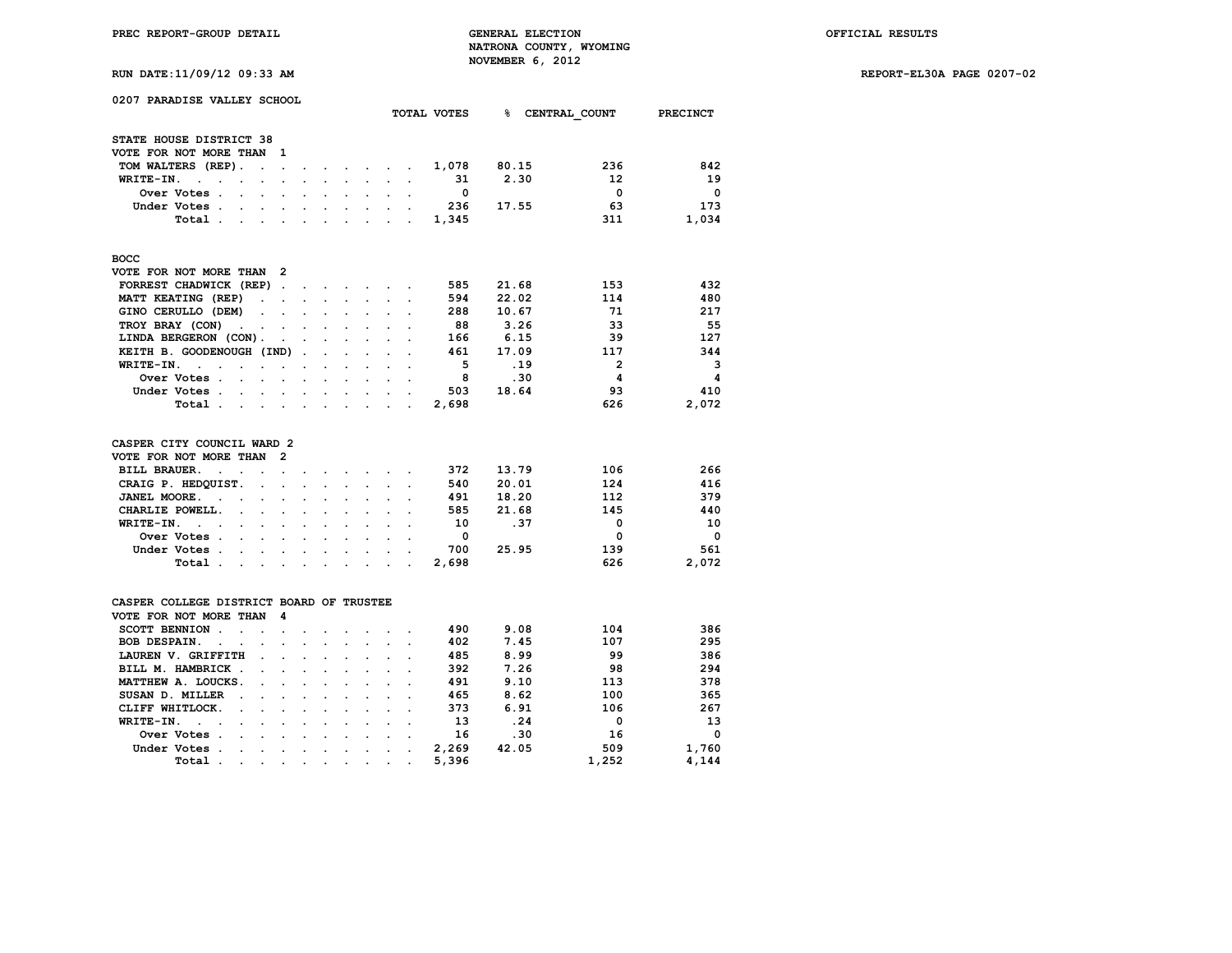**RUN DATE:11/09/12 09:33 AM REPORT-EL30A PAGE 0207-03**

### **0207 PARADISE VALLEY SCHOOL**

|                                                                                        |                                              |                      |                      |                      |                      |                      |                      | TOTAL VOTES             |              | % CENTRAL COUNT PRECINCT |                          |
|----------------------------------------------------------------------------------------|----------------------------------------------|----------------------|----------------------|----------------------|----------------------|----------------------|----------------------|-------------------------|--------------|--------------------------|--------------------------|
| NATRONA COUNTY SCHOOL DIST NO 1                                                        |                                              |                      |                      |                      |                      |                      |                      |                         |              |                          |                          |
| VOTE FOR NOT MORE THAN                                                                 | 5                                            |                      |                      |                      |                      |                      |                      |                         |              |                          |                          |
| DAVID S. BLAEDE<br>$\ddot{\phantom{a}}$                                                |                                              |                      |                      |                      |                      |                      |                      | 117                     | 1.73         | 41                       | -76                      |
| KEVIN CHRISTOPHERSON.                                                                  | $\ddot{\phantom{a}}$                         |                      |                      |                      |                      |                      |                      | 386                     | 5.72         | 95                       | 291                      |
| GREGORY FLESVIG<br>$\ddot{\phantom{a}}$                                                | $\ddot{\phantom{0}}$<br>$\ddot{\phantom{a}}$ |                      | $\overline{a}$       |                      |                      |                      | $\overline{a}$       | 136                     | 2.02         | 39                       | 97                       |
| ELIZABETH HORSCH.                                                                      |                                              |                      |                      |                      |                      |                      |                      | 357                     | 5.29         | 75                       | 282                      |
| DANA HOWIE.<br>$\ddot{\phantom{a}}$                                                    |                                              |                      |                      |                      |                      |                      |                      | 355                     | 5.26         | 85                       | 270                      |
| $\ddot{\phantom{a}}$<br>DONN MCCALL.                                                   | $\ddot{\phantom{0}}$                         |                      |                      |                      |                      |                      |                      | 261                     | 3.87         | 62                       | 199                      |
| $\cdot$<br>MARK E. PETERSON.                                                           |                                              |                      |                      |                      |                      |                      |                      | 373                     | 5.53         | 87                       | 286                      |
|                                                                                        |                                              |                      |                      |                      |                      |                      |                      |                         |              |                          | 268                      |
| SHAWNNA PUNTENEY .                                                                     |                                              |                      |                      |                      |                      |                      |                      | 315                     | 4.67         | 47<br>84                 |                          |
| PAULA J. REID.<br>$\sim$                                                               | $\ddot{\phantom{0}}$                         | $\ddot{\phantom{a}}$ |                      |                      | $\overline{a}$       |                      | $\overline{a}$       | 387                     | 5.74         |                          | 303                      |
| MARC SMITH.<br>$\ddot{\phantom{a}}$                                                    |                                              |                      |                      |                      |                      |                      |                      | 304                     | 4.51         | 89                       | 215                      |
| STEPHEN SPRECHER.                                                                      |                                              |                      |                      |                      |                      |                      |                      | 302                     | 4.48         | 71                       | 231                      |
| RITA WALSH.<br>$\overline{a}$<br>$\overline{a}$                                        | $\overline{a}$<br>$\overline{a}$             | $\overline{a}$       | $\overline{a}$       | $\overline{a}$       | $\overline{a}$       | $\overline{a}$       | $\overline{a}$       | 512                     | 7.59         | 110                      | 402                      |
| WRITE-IN.<br>$\ddot{\phantom{a}}$<br>$\ddot{\phantom{0}}$                              | $\ddot{\phantom{0}}$                         |                      |                      |                      |                      |                      |                      | - 8                     | .12          | $\mathbf{o}$             | 8                        |
| Over Votes .                                                                           |                                              |                      |                      |                      |                      |                      | $\overline{a}$       | 30                      | .44          | 10                       | 20                       |
| Under Votes .<br>$\overline{a}$                                                        | $\mathbf{L}$<br>$\mathbf{r}$                 | $\mathbf{r}$         | $\cdot$              | $\overline{a}$       | $\ddot{\phantom{a}}$ | $\ddot{\phantom{a}}$ | $\ddot{\phantom{a}}$ | 2,902                   | 43.02        | 670                      | 2,232                    |
| Total .<br>$\ddot{\phantom{0}}$                                                        | $\ddot{\phantom{0}}$<br>$\bullet$            | $\ddot{\phantom{0}}$ | $\cdot$              | $\ddot{\phantom{a}}$ | ÷.                   | ÷                    | $\cdot$              | 6,745                   |              | 1,565                    | 5,180                    |
| NC CONSERVATION DIST SUP-URBAN<br>VOTE FOR NOT MORE THAN                               | 1                                            |                      |                      |                      |                      |                      |                      |                         |              |                          |                          |
| RICHARD HALLINGSTAD<br>$\ddot{\phantom{a}}$                                            | $\ddot{\phantom{a}}$                         |                      |                      |                      |                      |                      |                      | 955                     | 70.79        | 198                      | 757                      |
| $\sim 100$ km s $^{-1}$<br>WRITE-IN.                                                   |                                              |                      |                      |                      |                      |                      |                      | 12                      | .89          | $\overline{2}$           | 10                       |
| $\ddot{\phantom{a}}$<br>$\ddot{\phantom{a}}$ .                                         | $\ddot{\phantom{a}}$                         | $\ddot{\phantom{a}}$ | $\ddot{\phantom{a}}$ | $\cdot$              | $\ddot{\phantom{0}}$ | $\ddot{\phantom{a}}$ | $\ddot{\phantom{a}}$ | $\mathbf{1}$            |              | 1                        | $\overline{\phantom{0}}$ |
| Over Votes .                                                                           |                                              |                      |                      |                      |                      |                      |                      | 381                     | .07<br>28.24 | 112                      | 269                      |
| Under Votes .<br>$\ddot{\phantom{0}}$                                                  | $\cdot$<br>$\ddot{\phantom{a}}$              | $\cdot$              |                      |                      |                      | $\ddot{\phantom{a}}$ | $\ddot{\phantom{a}}$ |                         |              |                          |                          |
| Total.<br>$\ddot{\phantom{a}}$                                                         | $\ddot{\phantom{a}}$                         |                      |                      |                      |                      | $\ddot{\phantom{a}}$ | $\ddot{\phantom{a}}$ | 1,349                   |              | 313                      | 1,036                    |
| NC CONSERVATION DIST SUP-ATLRG                                                         |                                              |                      |                      |                      |                      |                      |                      |                         |              |                          |                          |
| VOTE FOR NOT MORE THAN                                                                 | 1                                            |                      |                      |                      |                      |                      |                      |                         |              |                          |                          |
| LEN L. CAMP.<br>$\mathbb{Z}^2$<br>$\overline{a}$                                       | $\cdot$                                      |                      |                      | $\ddot{\phantom{a}}$ | $\ddot{\phantom{0}}$ | $\ddot{\phantom{0}}$ | $\ddot{\phantom{0}}$ | 946                     | 70.13        | 200                      | 746                      |
| WRITE-IN.<br>$\ddot{\phantom{a}}$<br>$\ddot{\phantom{0}}$<br>$\sim$ $\sim$             | $\ddot{\phantom{0}}$<br>$\ddot{\phantom{a}}$ | $\ddot{\phantom{a}}$ | $\ddot{\phantom{a}}$ | $\ddot{\phantom{a}}$ | $\ddot{\phantom{a}}$ | $\ddot{\phantom{a}}$ | $\ddot{\phantom{a}}$ | 11                      | .82          | $\overline{2}$           | - 9                      |
| Over Votes .<br>$\ddot{\phantom{0}}$                                                   | $\ddot{\phantom{0}}$<br>$\ddot{\phantom{0}}$ |                      |                      |                      |                      |                      |                      | $\overline{\mathbf{0}}$ |              | 0                        | $\mathbf 0$              |
| Under Votes .                                                                          |                                              |                      |                      |                      |                      |                      |                      | 392                     | 29.06        | 111                      | 281                      |
| Total.<br>$\sim$                                                                       | $\ddot{\phantom{a}}$<br>$\ddot{\phantom{a}}$ | $\ddot{\phantom{a}}$ | $\cdot$              | $\ddot{\phantom{a}}$ | $\ddot{\phantom{0}}$ | $\ddot{\phantom{a}}$ | $\sim$ $\sim$        | 1,349                   |              | 313                      | 1,036                    |
| NC CONSERVATION DIST SUP-RURAL                                                         |                                              |                      |                      |                      |                      |                      |                      |                         |              |                          |                          |
| VOTE FOR NOT MORE THAN                                                                 | 1                                            |                      |                      |                      |                      |                      |                      |                         |              |                          |                          |
| DON PAVACK                                                                             |                                              |                      |                      |                      | $\ddot{\phantom{a}}$ |                      |                      | 406                     | 30.10        | 92                       | 314                      |
| ROBERT M. SHELLARD                                                                     | $\ddot{\phantom{0}}$                         |                      |                      |                      |                      |                      |                      | 465                     | 34.47        | 92                       | 373                      |
| WRITE-IN.<br><b>Contract Contract</b>                                                  | $\cdot$<br>$\ddot{\phantom{a}}$              | $\overline{a}$       | $\overline{a}$       |                      |                      | $\ddot{\phantom{0}}$ | $\overline{a}$       | $7\phantom{.0}$         | .52          | $\mathbf 0$              | $7^{\circ}$              |
| Over Votes .                                                                           |                                              |                      |                      |                      |                      |                      |                      | <b>1</b>                | .07          | 1                        | $\overline{\phantom{0}}$ |
| Under Votes .<br>$\sim$                                                                | $\ddot{\phantom{a}}$                         | $\ddot{\phantom{a}}$ | $\ddot{\phantom{a}}$ |                      | $\ddot{\phantom{a}}$ |                      |                      | 470                     | 34.84        | 128                      | 342                      |
| Total .<br>$\ddot{\phantom{a}}$                                                        | $\ddot{\phantom{a}}$                         |                      |                      |                      |                      |                      |                      | 1,349                   |              | 313                      | 1,036                    |
|                                                                                        |                                              |                      |                      |                      |                      |                      |                      |                         |              |                          |                          |
| <b>JUDGE PARK</b>                                                                      |                                              |                      |                      |                      |                      |                      |                      |                         |              |                          |                          |
| VOTE FOR NOT MORE THAN                                                                 | 1                                            |                      |                      |                      |                      |                      |                      |                         |              |                          |                          |
| <b>YES</b><br>$\sim$ $\sim$<br>$\ddot{\phantom{a}}$<br>$\cdot$<br>$\ddot{\phantom{a}}$ | $\bullet$<br>$\overline{a}$                  | $\ddot{\phantom{a}}$ |                      |                      | $\ddot{\phantom{0}}$ | $\sim$               | $\ddot{\phantom{a}}$ | 952                     | 70.57        | 209                      | 743                      |
| NO.<br>$\sim$<br>$\ddot{\phantom{a}}$                                                  | $\ddot{\phantom{0}}$<br>$\ddot{\phantom{0}}$ |                      |                      | $\ddot{\phantom{a}}$ | $\ddot{\phantom{a}}$ | $\ddot{\phantom{a}}$ | $\ddot{\phantom{a}}$ | 229                     | 16.98        | 47                       | 182                      |
| Over Votes<br>$\ddot{\phantom{a}}$                                                     |                                              |                      |                      |                      |                      |                      |                      | $\mathbf{0}$            |              | $\overline{\phantom{0}}$ | $\overline{\phantom{0}}$ |
| Under Votes<br>$\ddot{\phantom{a}}$<br>$\ddot{\phantom{a}}$                            |                                              |                      |                      |                      |                      | $\cdot$              |                      | 168                     | 12.45        | 57                       | 111                      |
| Total.<br>$\ddot{\phantom{0}}$                                                         | $\ddot{\phantom{a}}$<br>$\cdot$              | $\ddot{\phantom{0}}$ |                      |                      | $\overline{a}$       |                      |                      | 1,349                   |              | 313                      | 1,036                    |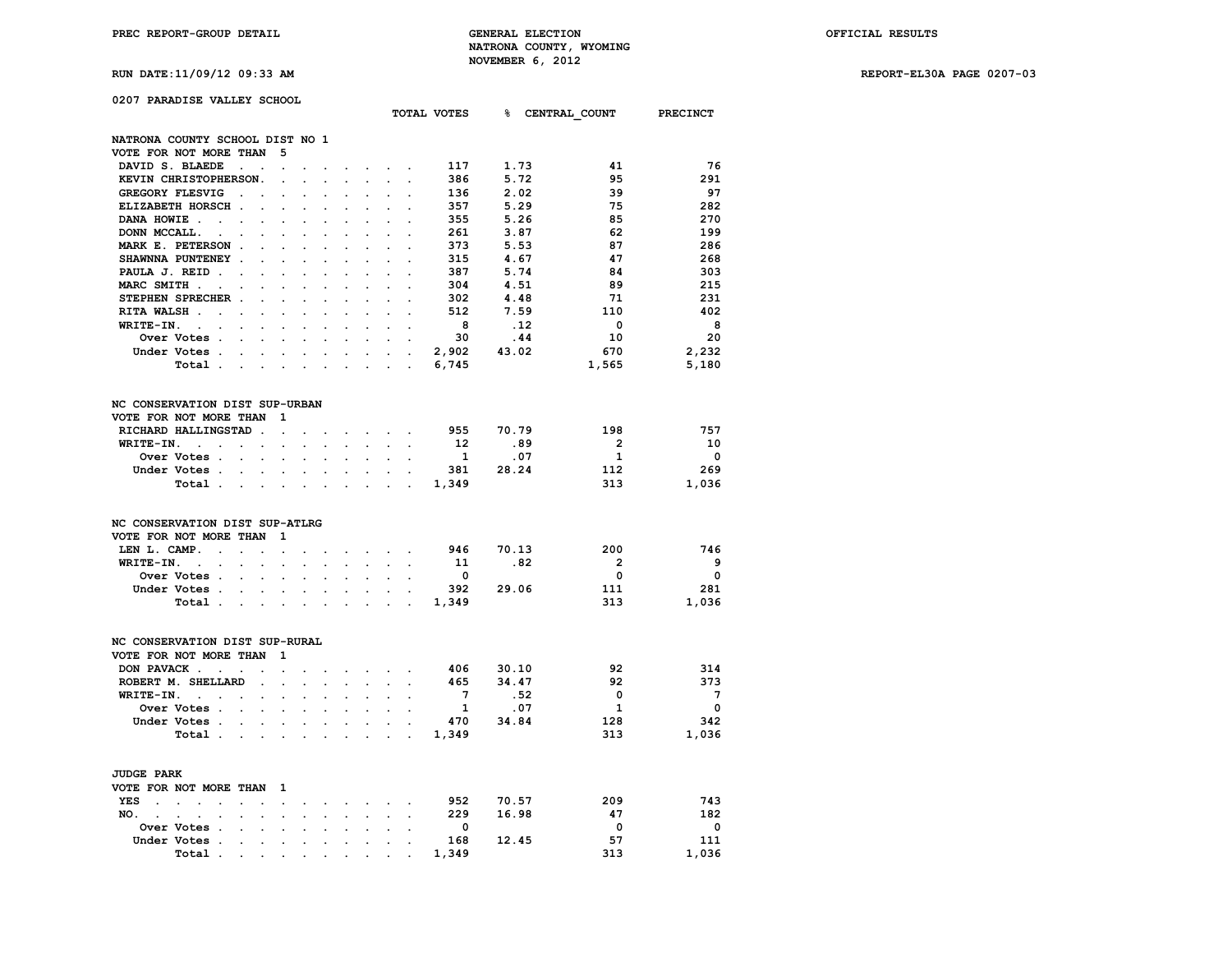**PREC REPORT-GROUP DETAIL GENERAL ELECTION OFFICIAL RESULTS NATRONA COUNTY, WYOMING RIIN DATE:11/09/12 09:33 AM** 

|  | KON DAIB:11/03/12 03:33 AM |  |
|--|----------------------------|--|
|  |                            |  |

|                      | 0207 PARADISE VALLEY SCHOOL                                        |                                             |                      |                                   |                      |                      |                      |                            |                                    |                                           |                          |                              | TOTAL VOTES 8 CENTRAL COUNT PRECINCT |                          |
|----------------------|--------------------------------------------------------------------|---------------------------------------------|----------------------|-----------------------------------|----------------------|----------------------|----------------------|----------------------------|------------------------------------|-------------------------------------------|--------------------------|------------------------------|--------------------------------------|--------------------------|
|                      |                                                                    |                                             |                      |                                   |                      |                      |                      |                            |                                    |                                           |                          |                              |                                      |                          |
| <b>JUDGE WILKING</b> |                                                                    |                                             |                      |                                   |                      |                      |                      |                            |                                    |                                           |                          |                              |                                      |                          |
|                      | VOTE FOR NOT MORE THAN                                             |                                             |                      | $\mathbf{1}$                      |                      |                      |                      |                            |                                    |                                           |                          |                              |                                      |                          |
| YES                  | <b>Contract Contract Contract Contract</b><br>$\ddot{\phantom{a}}$ | $\sim$ $\sim$                               | $\ddot{\phantom{a}}$ | $\ddot{\phantom{a}}$              | $\bullet$            | $\ddot{\phantom{0}}$ |                      |                            | $\sim$ $\sim$ $\sim$ $\sim$ $\sim$ |                                           | 919                      | 68.12                        | 193                                  | 726                      |
| NO. .                | $\overline{a}$                                                     |                                             |                      |                                   |                      |                      |                      |                            | $\mathcal{L}^{\text{max}}$         | $\mathbf{r}$                              | 199                      | 14.75                        | 44                                   | 155                      |
|                      | Over Votes .                                                       | $\ddot{\phantom{0}}$                        | $\overline{a}$       |                                   |                      |                      |                      | $\ddot{\phantom{a}}$       | $\ddot{\phantom{a}}$               | $\ddot{\phantom{a}}$                      | $\mathbf{1}$             | .07                          | $\overline{\mathbf{0}}$              | $\mathbf{1}$             |
|                      | Under Votes.                                                       | $\ddot{\phantom{0}}$                        | $\ddot{\phantom{0}}$ | $\blacksquare$                    | $\overline{a}$       | $\overline{a}$       | $\ddot{\phantom{0}}$ | $\ddot{\phantom{0}}$       | $\ddot{\phantom{a}}$               |                                           | 230                      | 17.05                        | 76                                   | 154                      |
|                      | Total .                                                            | $\mathbf{L}$                                | $\mathbf{r}$         | $\mathcal{L}^{\text{max}}$        | $\cdot$              | $\ddot{\phantom{a}}$ |                      | $\ddot{\phantom{a}}$       | $\mathcal{L}^{\text{max}}$         | $\mathbf{r}$                              | 1,349                    |                              | 313                                  | 1,036                    |
| JUDGE BROWN          |                                                                    |                                             |                      |                                   |                      |                      |                      |                            |                                    |                                           |                          |                              |                                      |                          |
|                      | VOTE FOR NOT MORE THAN                                             |                                             |                      | 1                                 |                      |                      |                      |                            |                                    |                                           |                          |                              |                                      |                          |
| <b>YES</b>           | and the state of the state of the                                  | $\overline{a}$                              |                      | $\sim$                            |                      |                      | $\sim$ $\sim$        |                            | and the state of the state         |                                           | 960                      | 71.16                        | 208                                  | 752                      |
| NO. .                | $\sim$ $\sim$<br>$\bullet$                                         | $\ddot{\phantom{0}}$                        | $\cdot$              | $\ddot{\phantom{0}}$              | $\ddot{\phantom{0}}$ |                      | $\sim$ $\sim$ $\sim$ | $\sim$                     | $\sim$                             | $\mathbf{r}$                              | 224                      | 16.60                        | -53                                  | 171                      |
|                      | Over Votes .                                                       | $\mathbf{L}$                                | $\ddot{\phantom{a}}$ | $\ddot{\phantom{a}}$              | $\ddot{\phantom{a}}$ | $\ddot{\phantom{a}}$ | $\ddot{\phantom{a}}$ | $\ddot{\phantom{0}}$       | $\ddot{\phantom{0}}$               | $\ddot{\phantom{0}}$                      | $\mathbf{1}$             | .07                          | $\mathbf{1}$                         | $\overline{\phantom{0}}$ |
|                      | Under Votes .                                                      | $\mathbf{r}$                                |                      | $\overline{a}$                    | $\overline{a}$       | $\overline{a}$       | $\overline{a}$       | $\sim$                     | $\mathbf{L}$                       |                                           | 164                      | 12.16                        | 51                                   | 113                      |
|                      | Total.                                                             | $\sim$ $\sim$ $\sim$                        |                      |                                   |                      | $\mathbf{r}$         |                      | $\cdot$                    | $\ddot{\phantom{a}}$               | $\sim$                                    | 1,349                    |                              | 313                                  | 1,036                    |
|                      |                                                                    |                                             |                      |                                   |                      |                      |                      |                            |                                    |                                           |                          |                              |                                      |                          |
| <b>JUDGE HUBER</b>   |                                                                    |                                             |                      |                                   |                      |                      |                      |                            |                                    |                                           |                          |                              |                                      |                          |
|                      | VOTE FOR NOT MORE THAN                                             |                                             |                      | $\mathbf{1}$                      |                      |                      |                      |                            |                                    |                                           |                          |                              |                                      |                          |
| <b>YES</b><br>$\sim$ | $\sim$ $\sim$ $\sim$<br>$\overline{a}$                             | $\mathbf{r}$                                | $\ddot{\phantom{a}}$ | $\ddot{\phantom{0}}$              | $\cdot$              |                      | $\ddot{\phantom{a}}$ | $\sim$                     | $\sim$ $\sim$                      | $\sim$                                    | 914                      | 67.75                        | -200                                 | 714                      |
| $NO.$ $.$ $.$        | $\bullet$                                                          | $\ddot{\phantom{0}}$                        | $\ddot{\phantom{0}}$ | $\sim$                            | $\ddot{\phantom{a}}$ | $\ddot{\phantom{0}}$ | $\ddot{\phantom{0}}$ | $\mathcal{L}^{\text{max}}$ | $\ddot{\phantom{0}}$               | $\ddot{\phantom{0}}$                      | 265                      | 19.64                        | 57                                   | 208                      |
|                      | Over Votes .                                                       |                                             |                      |                                   |                      |                      |                      |                            |                                    |                                           | $\mathbf{1}$             | $\overline{\phantom{0}}$ .07 | $\overline{\phantom{0}}$             | $\mathbf{1}$             |
|                      | Under Votes .                                                      | $\bullet$ .<br><br><br><br><br><br><br><br> | $\ddot{\phantom{0}}$ | $\bullet$                         |                      | $\ddot{\phantom{0}}$ | $\ddot{\phantom{a}}$ | $\ddot{\phantom{0}}$       | $\cdot$                            | $\cdot$                                   | 169                      | 12.53                        | 56                                   | 113                      |
|                      | Total.                                                             | $\sim 10^{-10}$ km s $^{-1}$                |                      | $\ddot{\phantom{a}}$              | $\cdot$              | $\ddot{\phantom{0}}$ | $\ddot{\phantom{a}}$ | $\ddot{\phantom{a}}$       |                                    | $\ddot{\phantom{a}}$                      | 1,349                    |                              | 313                                  | 1,036                    |
| C-AMEND-A            |                                                                    |                                             |                      |                                   |                      |                      |                      |                            |                                    |                                           |                          |                              |                                      |                          |
|                      | VOTE FOR NOT MORE THAN                                             |                                             |                      | $\mathbf{1}$                      |                      |                      |                      |                            |                                    |                                           |                          |                              |                                      |                          |
| FOR                  | $\ddot{\phantom{0}}$<br>$\blacksquare$                             | $\sim$                                      | $\cdot$              | $\sim 10^{-11}$                   | $\sim 10^{-11}$      |                      |                      |                            |                                    |                                           |                          | 74.35                        | 221                                  | 782                      |
| AGAINST              | $\bullet$                                                          | $\ddot{\phantom{0}}$                        | $\cdot$              | $\cdot$                           |                      | $\ddot{\phantom{0}}$ | $\ddot{\phantom{a}}$ | $\ddot{\phantom{0}}$       | $\sim$                             | $\ddot{\phantom{a}}$                      | 287                      | 21.28                        | 77                                   | 210                      |
|                      | Over Votes .                                                       | $\sim$                                      |                      |                                   |                      |                      |                      |                            |                                    | $\sim$                                    | $\overline{\mathbf{3}}$  | .22                          | $\overline{\mathbf{0}}$              | $\overline{\mathbf{3}}$  |
|                      | Under Votes .                                                      | $\ddot{\phantom{0}}$                        | $\ddot{\phantom{0}}$ | $\bullet$                         | $\ddot{\phantom{0}}$ | $\bullet$            | $\ddot{\phantom{a}}$ | $\ddot{\phantom{0}}$       | $\ddot{\phantom{0}}$               |                                           | 56                       | 4.15                         | 15                                   | -41                      |
|                      | Total.                                                             | $\mathbf{r} = \mathbf{r}$                   |                      | $\sim$                            |                      |                      |                      |                            | <b>Contract Contract</b>           |                                           | 1,349                    |                              | 313                                  | 1,036                    |
|                      |                                                                    |                                             |                      |                                   |                      |                      |                      |                            |                                    |                                           |                          |                              |                                      |                          |
| C-AMEND-B            |                                                                    |                                             |                      |                                   |                      |                      |                      |                            |                                    |                                           |                          |                              |                                      |                          |
|                      | VOTE FOR NOT MORE THAN                                             |                                             |                      | 1                                 |                      |                      |                      |                            |                                    |                                           |                          |                              |                                      |                          |
| FOR                  | the contract of the contract of                                    | $\mathbf{r} = \mathbf{r} \cdot \mathbf{r}$  |                      | $\ddot{\phantom{a}}$              | $\bullet$            |                      |                      |                            |                                    | and a strong control of the strong strong |                          | 1,147 85.03                  | 253                                  | 894                      |
| <b>AGAINST.</b>      | $\ddot{\phantom{a}}$                                               |                                             |                      | $\ddot{\phantom{a}}$              |                      |                      |                      | $\ddot{\phantom{0}}$       |                                    |                                           | 148                      | 10.97                        | 47                                   | 101                      |
|                      | Over Votes .                                                       | $\ddot{\phantom{0}}$                        | $\ddot{\phantom{0}}$ | $\ddot{\phantom{a}}$              | $\ddot{\phantom{0}}$ | $\ddot{\phantom{0}}$ | $\ddot{\phantom{0}}$ | $\ddot{\phantom{0}}$       | $\ddot{\phantom{0}}$               | $\ddot{\phantom{a}}$                      | $\overline{\mathbf{0}}$  |                              | $\mathbf{0}$                         | $\overline{\phantom{0}}$ |
|                      | Under Votes.                                                       |                                             | $\ddot{\phantom{a}}$ |                                   |                      |                      |                      |                            |                                    |                                           |                          | 54 4.00                      | 13                                   | 41                       |
|                      | Total .                                                            | $\sim$                                      | $\sim$               | $\ddot{\phantom{a}}$              | $\ddot{\phantom{a}}$ | $\ddot{\phantom{0}}$ |                      | $\ddot{\phantom{a}}$       | $\sim$                             | $\sim$                                    | 1,349                    |                              | 313                                  | 1,036                    |
| C-AMEND-C            |                                                                    |                                             |                      |                                   |                      |                      |                      |                            |                                    |                                           |                          |                              |                                      |                          |
|                      | VOTE FOR NOT MORE THAN                                             |                                             |                      | 1                                 |                      |                      |                      |                            |                                    |                                           |                          |                              |                                      |                          |
| FOR                  | $\ddot{\phantom{a}}$                                               |                                             |                      | $\ddot{\phantom{0}}$              |                      |                      |                      | $\ddot{\phantom{0}}$       |                                    |                                           | 619                      | 45.89                        | 140                                  | 479                      |
| <b>AGAINST.</b>      |                                                                    |                                             |                      |                                   |                      |                      |                      | $\ddot{\phantom{a}}$       |                                    |                                           | 612                      | 45.37                        | 145                                  | 467                      |
|                      | Over Votes .                                                       | $\ddot{\phantom{0}}$                        | $\ddot{\phantom{a}}$ | $\ddot{\phantom{a}}$              |                      |                      | $\ddot{\phantom{0}}$ | $\ddot{\phantom{0}}$       | $\ddot{\phantom{0}}$               | $\ddot{\phantom{a}}$                      | $\overline{\phantom{0}}$ |                              | $\overline{\mathbf{0}}$              | $\mathbf{o}$             |
|                      | Under Votes .                                                      |                                             |                      |                                   |                      |                      |                      |                            |                                    |                                           | 118                      | 8.75                         | 28                                   | 90                       |
|                      | Total .                                                            | $\ddot{\phantom{0}}$                        | $\ddot{\phantom{0}}$ | $\bullet$                         | $\ddot{\phantom{a}}$ | $\ddot{\phantom{0}}$ | $\ddot{\phantom{0}}$ | $\ddot{\phantom{0}}$       | $\ddot{\phantom{a}}$               |                                           | 1,349                    |                              | 313                                  | 1,036                    |
|                      |                                                                    | <b>Contractor</b>                           |                      | and the company of the company of |                      |                      |                      |                            |                                    |                                           |                          |                              |                                      |                          |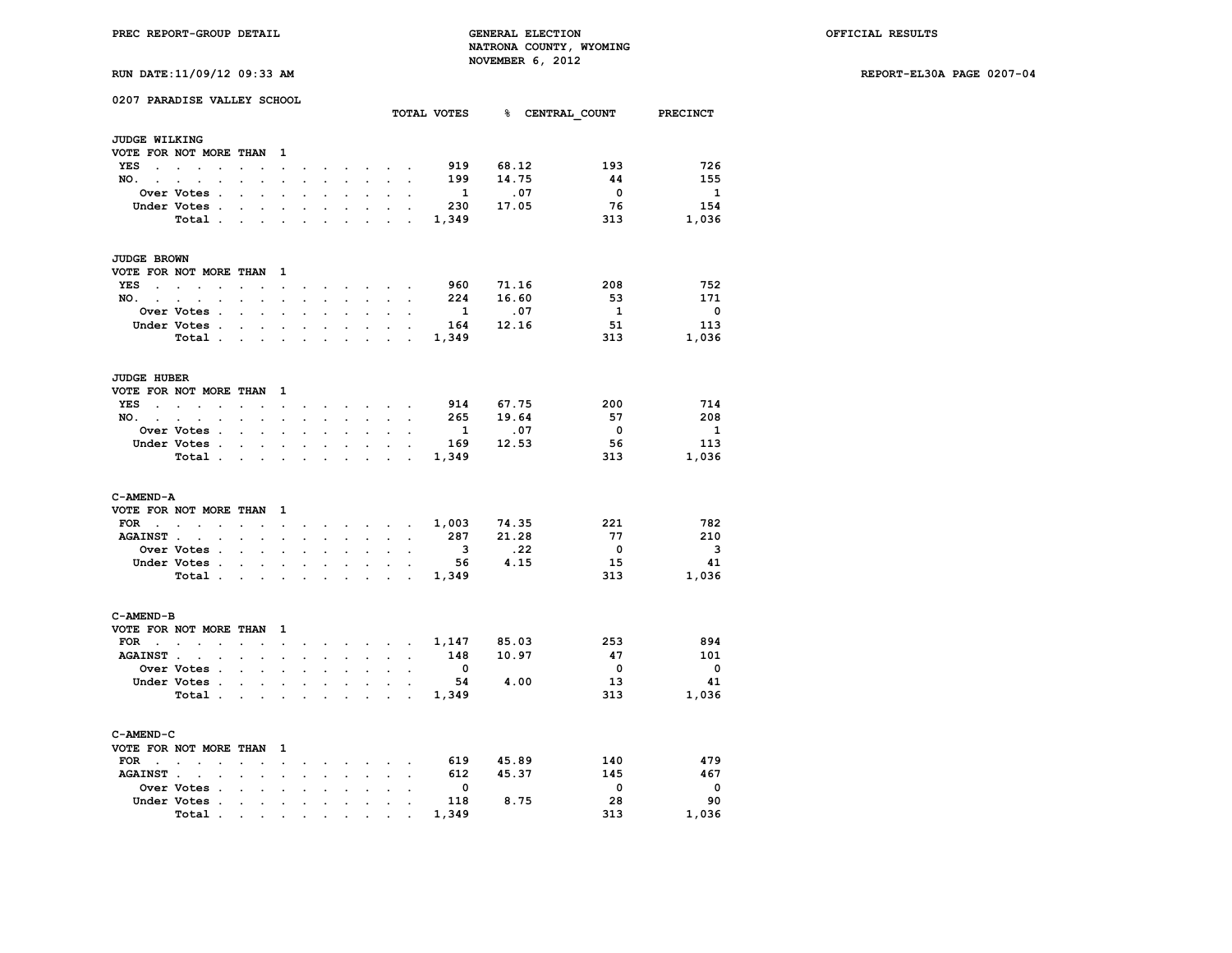| 0207 PARADISE VALLEY SCHOOL |  |  |  |  |  |
|-----------------------------|--|--|--|--|--|
|-----------------------------|--|--|--|--|--|

|                              |               |                                                                                                                                                                                                                               |  |  |                             |  | TOTAL VOTES | ℁     | CENTRAL COUNT |     | <b>PRECINCT</b> |
|------------------------------|---------------|-------------------------------------------------------------------------------------------------------------------------------------------------------------------------------------------------------------------------------|--|--|-----------------------------|--|-------------|-------|---------------|-----|-----------------|
| LIBRARY                      |               |                                                                                                                                                                                                                               |  |  |                             |  |             |       |               |     |                 |
| VOTE FOR NOT MORE THAN 1     |               |                                                                                                                                                                                                                               |  |  |                             |  |             |       |               |     |                 |
| FOR THE COUNTY SPECIFIC PURP |               |                                                                                                                                                                                                                               |  |  |                             |  | 649         | 48.11 |               | 140 | 509             |
| AGAINST THE COUNTY SPECIFIC  |               |                                                                                                                                                                                                                               |  |  | $\sim$ $\sim$ $\sim$ $\sim$ |  | 681         | 50.48 |               | 164 | 517             |
|                              | Over Votes    |                                                                                                                                                                                                                               |  |  |                             |  | 0           |       |               | 0   | $\Omega$        |
|                              | Under Votes . |                                                                                                                                                                                                                               |  |  |                             |  | 19          |       | 1.41          | 9   | 10              |
|                              | Total .       | the company of the company of the company of the company of the company of the company of the company of the company of the company of the company of the company of the company of the company of the company of the company |  |  |                             |  | 1,349       |       |               | 313 | 1,036           |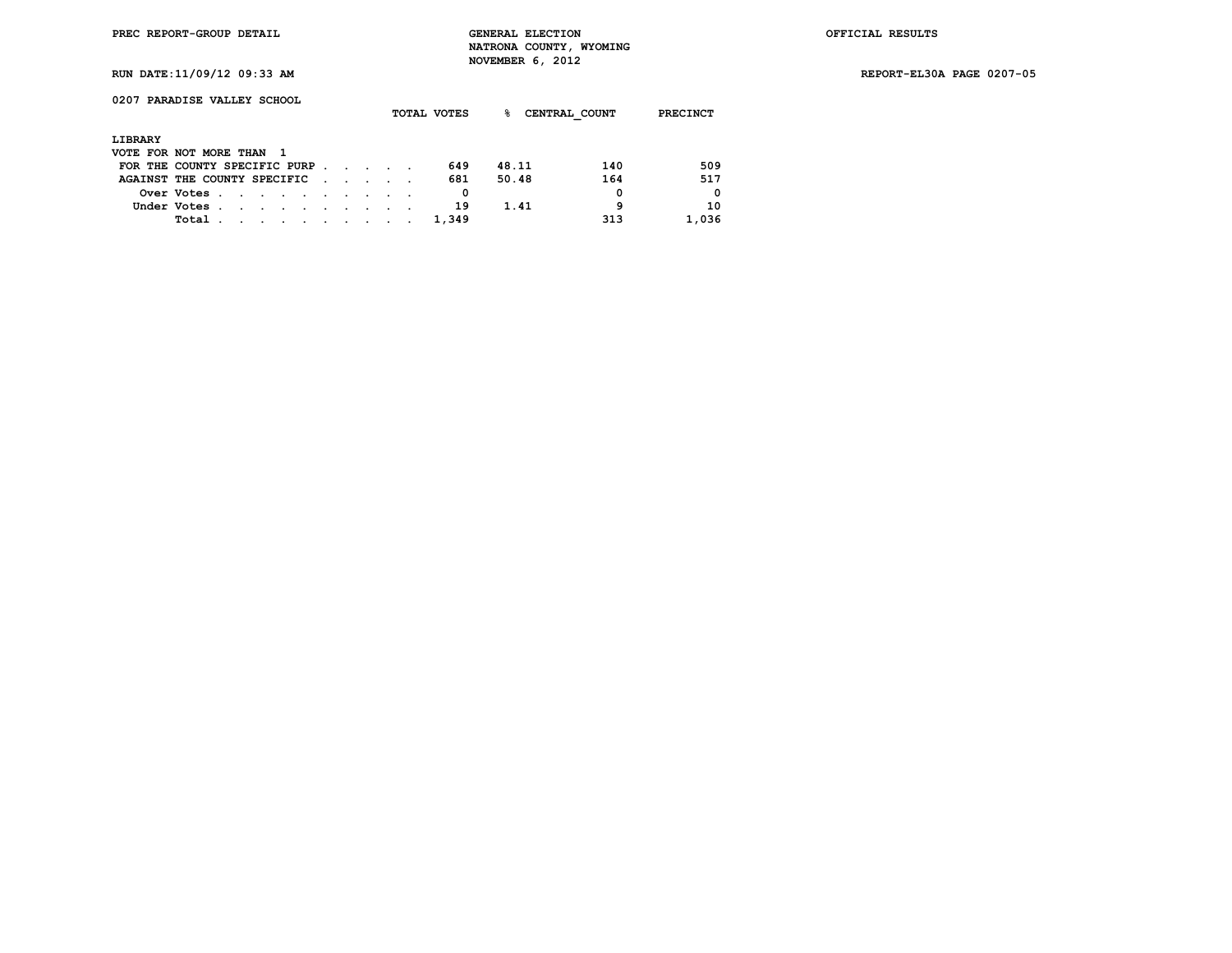| 0208 OREGON TRAIL SCHOOL                                                                                                                                        |                                              |                                              |                         |                 |                         |                          |
|-----------------------------------------------------------------------------------------------------------------------------------------------------------------|----------------------------------------------|----------------------------------------------|-------------------------|-----------------|-------------------------|--------------------------|
|                                                                                                                                                                 |                                              |                                              | TOTAL VOTES             | % CENTRAL COUNT |                         | PRECINCT                 |
| REGISTERED VOTERS - TOTAL .<br>$\sim 10$<br>$\ddot{\phantom{a}}$                                                                                                | $\ddot{\phantom{a}}$                         | $\mathbf{r}$                                 | 1,102                   |                 |                         |                          |
| BALLOTS CAST - TOTAL.<br>$\ddot{\phantom{a}}$<br>$\ddot{\phantom{a}}$<br>$\sim$                                                                                 | $\ddot{\phantom{a}}$                         |                                              | 1,293                   |                 | 279                     | 1,014                    |
| BALLOTS CAST - BLANK.                                                                                                                                           |                                              |                                              | $\overline{\mathbf{0}}$ |                 | $\overline{\mathbf{0}}$ | $\mathbf 0$              |
| VOTER TURNOUT - TOTAL<br>$\bullet$<br>$\ddot{\phantom{0}}$<br>$\sim$                                                                                            |                                              |                                              |                         | 117.33          |                         |                          |
| VOTER TURNOUT - BLANK                                                                                                                                           |                                              |                                              |                         |                 |                         |                          |
|                                                                                                                                                                 |                                              |                                              |                         |                 |                         |                          |
| <b>USA-PRESIDENT</b>                                                                                                                                            |                                              |                                              |                         |                 |                         |                          |
| VOTE FOR NOT MORE THAN<br>1                                                                                                                                     |                                              |                                              |                         |                 |                         |                          |
| MITT ROMNEY (REP).<br>$\ddot{\phantom{a}}$<br>$\overline{a}$<br>$\sim$<br>$\ddot{\phantom{a}}$                                                                  | $\ddot{\phantom{0}}$<br>$\sim$               | $\ddot{\phantom{0}}$<br>$\ddot{\phantom{a}}$ | 943                     | 72.93           | 215                     | 728                      |
| BARACK OBAMA (DEM)<br>$\ddot{\phantom{0}}$<br>$\cdot$<br>$\cdot$                                                                                                |                                              | $\sim$ $\sim$                                | 303                     | 23.43           | 57                      | 246                      |
| GARY JOHNSON (LIB)<br>$\ddot{\phantom{0}}$                                                                                                                      |                                              |                                              | 25                      | 1.93            | 4                       | 21                       |
| VIRGIL H. GOODE (CON)<br>$\ddot{\phantom{0}}$                                                                                                                   |                                              |                                              | 12                      | .93             | $\mathbf{1}$            | 11                       |
| WRITE-IN.<br>$\sim 10^{-11}$<br>$\ddot{\phantom{0}}$<br>$\ddot{\phantom{0}}$<br>$\cdot$                                                                         |                                              |                                              | 6                       | .46             | $\mathbf{0}$            | - 6                      |
| Over Votes .<br>$\ddot{\phantom{a}}$<br>$\ddot{\phantom{a}}$<br>$\cdot$<br>$\ddot{\phantom{a}}$<br>$\cdot$<br>$\ddot{\phantom{a}}$                              |                                              |                                              | $\mathbf 0$             |                 | 0                       | $\mathbf 0$              |
| Under Votes .<br>$\overline{a}$<br>$\mathbf{r}$<br>$\ddot{\phantom{a}}$                                                                                         | $\mathbf{r}$                                 |                                              | $\overline{\mathbf{4}}$ | .31             | $\overline{2}$          | $\overline{2}$           |
| Total.<br>$\bullet$<br>$\cdot$<br>$\cdot$<br>$\cdot$<br>$\ddot{\phantom{a}}$<br>$\cdot$                                                                         | $\ddot{\phantom{a}}$                         | $\mathbf{r}$<br>$\sim$                       | 1,293                   |                 | 279                     | 1,014                    |
|                                                                                                                                                                 |                                              |                                              |                         |                 |                         |                          |
| UNITED STATES SENATOR                                                                                                                                           |                                              |                                              |                         |                 |                         |                          |
| VOTE FOR NOT MORE THAN<br>1                                                                                                                                     |                                              |                                              |                         |                 |                         |                          |
| JOHN BARRASSO (REP).<br>$\ddot{\phantom{0}}$<br>the contract of the contract of                                                                                 |                                              |                                              | 1,026                   | 79.35           | 227                     | 799                      |
| TIM CHESNUT (DEM).<br>$\mathcal{L}^{\mathcal{L}}$<br>$\ddot{\phantom{a}}$<br>$\ddot{\phantom{0}}$<br>$\ddot{\phantom{a}}$                                       | $\ddot{\phantom{0}}$<br>$\ddot{\phantom{0}}$ | $\ddot{\phantom{a}}$                         | 209                     | 16.16           | 39                      | 170                      |
| JOEL OTTO (CRY)<br>$\ddot{\phantom{0}}$<br>$\ddot{\phantom{0}}$<br>$\ddot{\phantom{0}}$<br>$\overline{a}$<br>$\sim$<br>$\ddot{\phantom{0}}$                     |                                              |                                              | - 37                    | 2.86            | 5                       | 32                       |
| WRITE-IN.<br>$\sim$ $\sim$ $\sim$                                                                                                                               |                                              |                                              | $\mathbf{1}$            | .08             | $\mathbf 0$             | $\mathbf{1}$             |
| Over Votes .<br>$\sim$<br>$\ddot{\phantom{a}}$<br>$\ddot{\phantom{a}}$<br>$\ddot{\phantom{0}}$<br>$\ddot{\phantom{a}}$                                          |                                              |                                              | $\overline{\mathbf{0}}$ |                 | $\mathbf 0$             | $\mathbf 0$              |
| Under Votes .<br>$\ddot{\phantom{0}}$<br>$\mathbf{r}$<br>$\ddot{\phantom{a}}$<br>$\mathbf{r}$<br>$\sim$                                                         | $\ddot{\phantom{a}}$<br>$\sim$               | $\mathbf{r}$<br>$\cdot$                      | 20                      | 1.55            | 8                       | 12                       |
| Total.<br>$\cdot$<br>$\ddot{\phantom{a}}$<br>$\ddot{\phantom{a}}$<br>$\ddot{\phantom{a}}$<br>$\mathbf{r}$<br>$\sim$                                             | $\overline{a}$                               |                                              | 1,293                   |                 | 279                     | 1,014                    |
| UNITED STATES REPRESENTATIVE<br>VOTE FOR NOT MORE THAN<br>1<br>CYNTHIA M. LUMMIS (REP).<br>$\sim$<br>$\cdot$<br>CHRIS HENRICHSEN (DEM).                         | <b>All Cards</b>                             | $\sim$ $\sim$                                | 866<br>280              | 66.98<br>21.66  | 192<br>57               | 674<br>223               |
| RICHARD P. BRUBAKER (LIB).<br>$\ddot{\phantom{a}}$<br>$\ddot{\phantom{a}}$                                                                                      |                                              | $\ddot{\phantom{a}}$                         | 44                      | 3.40            | 8                       | 36                       |
| DANIEL CLYDE CUMMINGS (CON)<br>$\mathbf{L}$                                                                                                                     |                                              | $\overline{a}$                               | -46                     | 3.56            | 8                       | 38                       |
| DON WILLS (CRY)<br>$\mathcal{L}^{\text{max}}$<br>$\ddot{\phantom{a}}$<br>$\ddot{\phantom{a}}$<br>$\blacksquare$<br>$\ddot{\phantom{a}}$<br>$\ddot{\phantom{0}}$ | $\overline{a}$                               | $\sim$<br>$\mathbf{r}$                       | 18                      | 1.39            | $\mathbf{2}$            | 16                       |
| WRITE-IN.<br>$\cdots$<br>$\overline{a}$<br>$\mathcal{L}^{\pm}$<br>$\overline{a}$                                                                                |                                              | $\sim$                                       | $\overline{2}$          | .15             | $\mathbf 0$             | $\overline{\phantom{a}}$ |
| Over Votes .<br>$\ddot{\phantom{a}}$                                                                                                                            |                                              |                                              | $\mathbf{1}$            | .08             | $\mathbf{1}$            | $\mathbf 0$              |
| Under Votes .<br>$\sim$ $-$<br>$\mathbf{r}$<br>$\ddot{\phantom{a}}$<br>$\sim$<br>$\ddot{\phantom{0}}$                                                           | $\ddot{\phantom{a}}$<br>$\ddot{\phantom{0}}$ | $\ddot{\phantom{0}}$                         | 36                      | 2.78            | 11                      | 25                       |
| Total.<br>$\ddot{\phantom{a}}$<br>$\ddot{\phantom{a}}$<br>$\ddot{\phantom{a}}$                                                                                  |                                              |                                              | 1,293                   |                 | 279                     | 1,014                    |
|                                                                                                                                                                 |                                              |                                              |                         |                 |                         |                          |
| STATE SENATE DISTRICT 30                                                                                                                                        |                                              |                                              |                         |                 |                         |                          |
| VOTE FOR NOT MORE THAN<br>1                                                                                                                                     |                                              |                                              |                         |                 |                         |                          |
| CHARLES K. SCOTT (REP)<br>$\ddot{\phantom{a}}$<br>$\bullet$<br>$\sim$                                                                                           | $\sim$<br>$\sim$                             | $\sim$ $\sim$                                | 991                     | 76.64           | 199                     | 792                      |
| WRITE-IN.<br>$\sim$<br>$\sim$<br>$\ddot{\phantom{a}}$<br>$\cdot$<br>$\ddot{\phantom{a}}$<br>$\cdot$                                                             | $\mathbf{r}$                                 |                                              | 138                     | 10.67           | 30                      | 108                      |
| Over Votes .<br>$\overline{a}$<br>$\overline{a}$                                                                                                                |                                              |                                              | $\overline{\mathbf{0}}$ |                 | $\mathbf 0$             | $\overline{\mathbf{0}}$  |
| Under Votes.<br>$\mathbf{r}$<br>$\cdot$<br>$\ddot{\phantom{a}}$<br>$\ddot{\phantom{0}}$<br>$\ddot{\phantom{0}}$<br>$\cdot$                                      | $\cdot$                                      |                                              | 164                     | 12.68           | 50                      | 114                      |
| Total .                                                                                                                                                         |                                              |                                              | 1,293                   |                 | 279                     | 1,014                    |
| STATE HOUSE DISTRICT 38                                                                                                                                         |                                              |                                              |                         |                 |                         |                          |
| VOTE FOR NOT MORE THAN<br>1                                                                                                                                     |                                              |                                              |                         |                 |                         |                          |
| TOM WALTERS (REP).<br>$\ddot{\phantom{a}}$<br>$\mathbf{r}$<br>$\ddot{\phantom{0}}$<br>$\bullet$<br>$\ddot{\phantom{0}}$                                         |                                              | $\ddot{\phantom{a}}$<br>$\bullet$            | 1,073                   | 82.99           | 220                     | 853                      |
| WRITE-IN.<br>$\sim$<br>$\mathbf{r}$<br>$\ddot{\phantom{a}}$<br>$\ddot{\phantom{a}}$                                                                             |                                              |                                              | 29                      | 2.24            | 4                       | 25                       |
| Over Votes .<br>$\ddot{\phantom{a}}$                                                                                                                            |                                              |                                              | $\mathbf{o}$            |                 | $\mathbf 0$             | $\mathbf 0$              |
| Under Votes .<br>$\cdot$<br>$\ddot{\phantom{a}}$<br>$\ddot{\phantom{a}}$<br>$\ddot{\phantom{a}}$<br>$\cdot$<br>$\ddot{\phantom{a}}$                             | $\ddot{\phantom{a}}$                         | $\cdot$                                      | 191                     | 14.77           | 55                      | 136                      |
| Total                                                                                                                                                           |                                              | $\ddot{\phantom{0}}$                         | 1,293                   |                 | 279                     | 1,014                    |
| $\bullet$                                                                                                                                                       |                                              |                                              |                         |                 |                         |                          |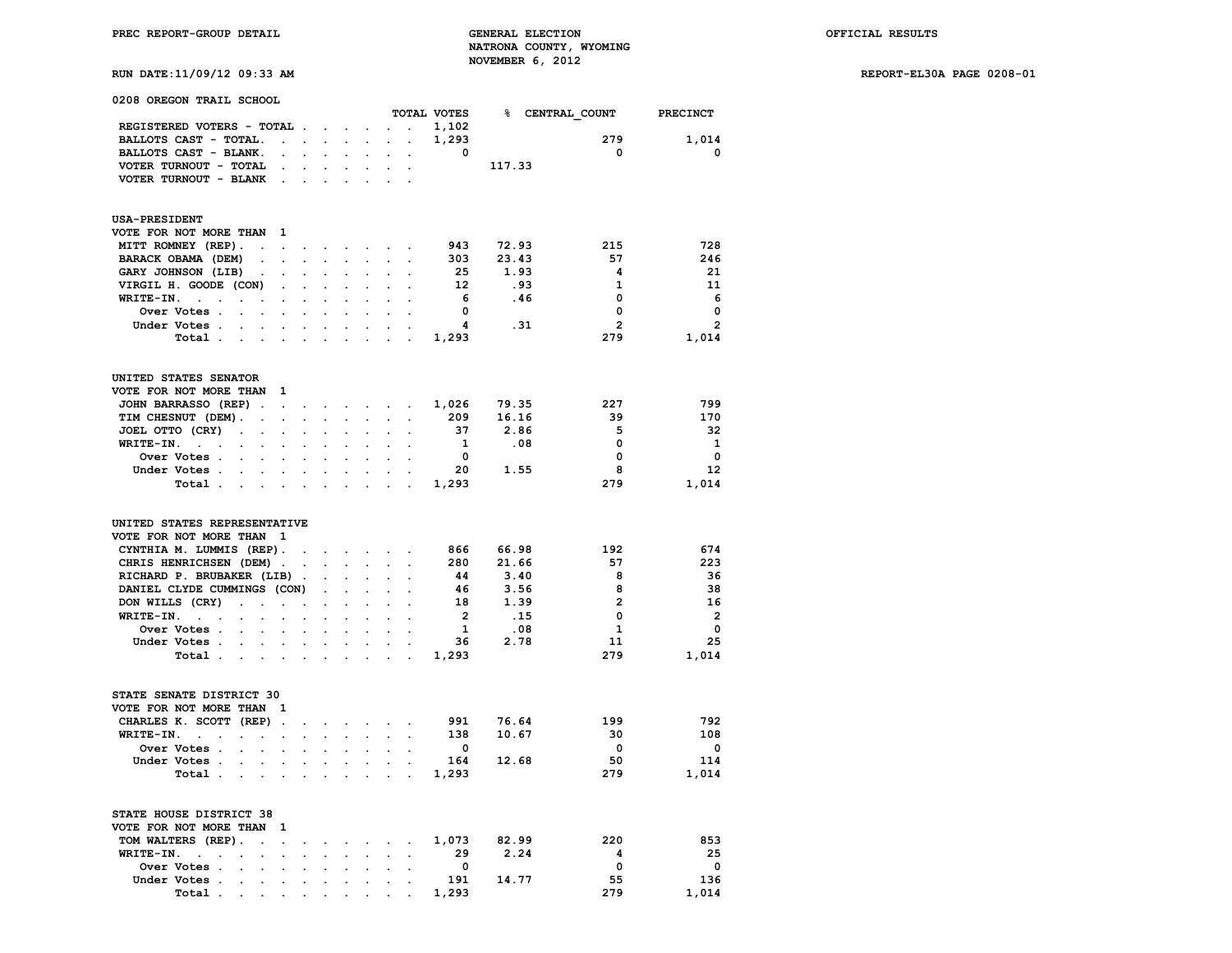**RUN DATE:11/09/12 09:33 AM REPORT-EL30A PAGE 0208-02**

### **0208 OREGON TRAIL SCHOOL**

|                                      |                                                                                                                                                                                                                                                                                                                                                                                                                              |                                    |  |                                                                                                                 |                                     |  | TOTAL VOTES | ዱ     | CENTRAL COUNT  | PRECINCT       |
|--------------------------------------|------------------------------------------------------------------------------------------------------------------------------------------------------------------------------------------------------------------------------------------------------------------------------------------------------------------------------------------------------------------------------------------------------------------------------|------------------------------------|--|-----------------------------------------------------------------------------------------------------------------|-------------------------------------|--|-------------|-------|----------------|----------------|
| <b>BOCC</b>                          |                                                                                                                                                                                                                                                                                                                                                                                                                              |                                    |  |                                                                                                                 |                                     |  |             |       |                |                |
| VOTE FOR NOT MORE THAN 2             |                                                                                                                                                                                                                                                                                                                                                                                                                              |                                    |  |                                                                                                                 |                                     |  |             |       |                |                |
| FORREST CHADWICK (REP)               |                                                                                                                                                                                                                                                                                                                                                                                                                              |                                    |  |                                                                                                                 |                                     |  | 532         | 20.57 | 135            | 397            |
| MATT KEATING (REP)                   |                                                                                                                                                                                                                                                                                                                                                                                                                              |                                    |  | the contract of the contract of the contract of the contract of the contract of the contract of the contract of |                                     |  | 634         | 24.52 | 131            | 503            |
| GINO CERULLO (DEM)                   |                                                                                                                                                                                                                                                                                                                                                                                                                              |                                    |  |                                                                                                                 |                                     |  | 284         | 10.98 | 66             | 218            |
| TROY BRAY (CON)                      |                                                                                                                                                                                                                                                                                                                                                                                                                              |                                    |  |                                                                                                                 |                                     |  | 90          | 3.48  | 18             | 72             |
| LINDA BERGERON (CON).                |                                                                                                                                                                                                                                                                                                                                                                                                                              |                                    |  |                                                                                                                 |                                     |  | 194         | 7.50  | 41             | 153            |
| KEITH B. GOODENOUGH (IND)            |                                                                                                                                                                                                                                                                                                                                                                                                                              |                                    |  |                                                                                                                 |                                     |  | 375         | 14.50 | 77             | 298            |
| WRITE-IN.<br>$\sim$ $\sim$<br>$\sim$ |                                                                                                                                                                                                                                                                                                                                                                                                                              |                                    |  |                                                                                                                 |                                     |  | 2           | .08   | 0              | $\overline{2}$ |
| Over Votes.                          |                                                                                                                                                                                                                                                                                                                                                                                                                              | $\sim$ $\sim$ $\sim$ $\sim$ $\sim$ |  |                                                                                                                 | $\sim$ $\sim$ $\sim$ $\sim$         |  | 4           | .15   | $\overline{2}$ | $\overline{2}$ |
| Under Votes.                         | the contract of the contract of the contract of the contract of the contract of                                                                                                                                                                                                                                                                                                                                              |                                    |  |                                                                                                                 | and the contract of the contract of |  | 471         | 18.21 | 88             | 383            |
| Total .                              | $\mathbf{r} = \mathbf{r} + \mathbf{r} + \mathbf{r} + \mathbf{r} + \mathbf{r} + \mathbf{r} + \mathbf{r} + \mathbf{r} + \mathbf{r} + \mathbf{r} + \mathbf{r} + \mathbf{r} + \mathbf{r} + \mathbf{r} + \mathbf{r} + \mathbf{r} + \mathbf{r} + \mathbf{r} + \mathbf{r} + \mathbf{r} + \mathbf{r} + \mathbf{r} + \mathbf{r} + \mathbf{r} + \mathbf{r} + \mathbf{r} + \mathbf{r} + \mathbf{r} + \mathbf{r} + \mathbf{r} + \mathbf$ |                                    |  |                                                                                                                 |                                     |  | 2,586       |       | 558            | 2,028          |
|                                      |                                                                                                                                                                                                                                                                                                                                                                                                                              |                                    |  |                                                                                                                 |                                     |  |             |       |                |                |

### **CASPER CITY COUNCIL WARD 2**

| VOTE FOR NOT MORE THAN 2 |  |  |  |  |       |       |     |                |
|--------------------------|--|--|--|--|-------|-------|-----|----------------|
| BILL BRAUER.             |  |  |  |  | 314   | 13.15 | 63  | 251            |
| CRAIG P. HEDQUIST.       |  |  |  |  | 478   | 20.02 | 77  | 401            |
| JANEL MOORE.             |  |  |  |  | 439   | 18.38 | 88  | 351            |
| CHARLIE POWELL.          |  |  |  |  | 485   | 20.31 | 99  | 386            |
| WRITE-IN.                |  |  |  |  | 4     | .17   | 0   | $\overline{4}$ |
| Over Votes               |  |  |  |  |       | .08   | 2   | $\Omega$       |
| Under Votes              |  |  |  |  | 666   | 27.89 | 151 | 515            |
| Total                    |  |  |  |  | 2.388 |       | 480 | 1,908          |

### **CASPER COLLEGE DISTRICT BOARD OF TRUSTEE**

| VOTE FOR NOT MORE THAN 4                                                                                                                                                                                                                          |                                                                                                                                                                                                                               |  |  |        |       |       |              |          |
|---------------------------------------------------------------------------------------------------------------------------------------------------------------------------------------------------------------------------------------------------|-------------------------------------------------------------------------------------------------------------------------------------------------------------------------------------------------------------------------------|--|--|--------|-------|-------|--------------|----------|
| SCOTT BENNION.                                                                                                                                                                                                                                    | the company of the company of the company of the company of the company of the company of the company of the company of the company of the company of the company of the company of the company of the company of the company |  |  |        | 450   | 8.70  | 96           | 354      |
| <b>BOB DESPAIN.</b><br>$\sim$ $\sim$ $\sim$                                                                                                                                                                                                       | the contract of the contract of the contract of the contract of the contract of the contract of the contract of                                                                                                               |  |  |        | 339   | 6.55  | 61           | 278      |
| LAUREN V. GRIFFITH                                                                                                                                                                                                                                | the company of the company of the company of the company of the company of the company of                                                                                                                                     |  |  |        | 536   | 10.36 | 100          | 436      |
| BILL M. HAMBRICK.                                                                                                                                                                                                                                 | the contract of the contract of the contract of the contract of the contract of the contract of the contract of                                                                                                               |  |  |        | 390   | 7.54  | 76           | 314      |
| MATTHEW A. LOUCKS.                                                                                                                                                                                                                                |                                                                                                                                                                                                                               |  |  |        | 469   | 9.07  | 84           | 385      |
| SUSAN D. MILLER<br>the company of the company of the company of the company of the company of the company of the company of the company of the company of the company of the company of the company of the company of the company of the company  |                                                                                                                                                                                                                               |  |  |        | 498   | 9.63  | 88           | 410      |
| CLIFF WHITLOCK.<br>and the contract of the contract of the contract of the contract of the contract of the contract of the contract of the contract of the contract of the contract of the contract of the contract of the contract of the contra |                                                                                                                                                                                                                               |  |  |        | 333   | 6.44  | 63           | 270      |
| WRITE-IN. $\cdots$                                                                                                                                                                                                                                |                                                                                                                                                                                                                               |  |  |        | 12    | .23   | $\mathbf{2}$ | 10       |
| Over Votes.<br>the contract of the contract of the contract of the contract of the contract of the contract of the contract of                                                                                                                    |                                                                                                                                                                                                                               |  |  |        | 0     |       | 0            | $\Omega$ |
| Under Votes.<br>the contract of the contract of the contract of the contract of the contract of the contract of the contract of<br>$\sim 100$ km s $^{-1}$                                                                                        |                                                                                                                                                                                                                               |  |  | $\sim$ | 2,145 | 41.47 | 546          | 1,599    |
| Total                                                                                                                                                                                                                                             | the contract of the contract of the contract of the contract of the contract of the contract of the contract of                                                                                                               |  |  |        | 5,172 |       | 1,116        | 4,056    |

# **NATRONA COUNTY SCHOOL DIST NO 1**

| VOTE FOR NOT MORE THAN              |                          | 5                    |          |                      |                      |                                 |                              |       |       |       |          |
|-------------------------------------|--------------------------|----------------------|----------|----------------------|----------------------|---------------------------------|------------------------------|-------|-------|-------|----------|
| DAVID S. BLAEDE<br>$\sim$           | $\sim$                   |                      |          |                      |                      |                                 |                              | 123   | 1.90  | 33    | 90       |
| KEVIN CHRISTOPHERSON.               |                          | $\sim$               |          |                      |                      |                                 |                              | 360   | 5.57  | 69    | 291      |
| <b>GREGORY FLESVIG</b>              |                          |                      |          | $\cdot$              |                      |                                 |                              | 102   | 1.58  | 24    | 78       |
| ELIZABETH HORSCH.                   | $\sim$                   | $\ddot{\phantom{a}}$ | $\Delta$ | $\ddot{\phantom{a}}$ | $\cdot$              | $\cdot$                         |                              | 315   | 4.87  | 62    | 253      |
| DANA HOWIE.<br>$\sim$ $\sim$ $\sim$ | $\sim$                   | $\sim$ $\sim$        |          | $\ddot{\phantom{0}}$ | $\sim$               | $\ddot{\phantom{a}}$            |                              | 389   | 6.02  | 68    | 321      |
| DONN MCCALL.<br>$\sim$              |                          |                      |          |                      |                      |                                 |                              | 231   | 3.57  | 41    | 190      |
| MARK E. PETERSON<br>$\sim$          | $\bullet$                | $\ddot{\phantom{a}}$ | $\cdot$  | $\cdot$              | $\cdot$              |                                 |                              | 386   | 5.97  | 81    | 305      |
| SHAWNNA PUNTENEY.                   | $\ddot{\phantom{a}}$     | $\cdot$              | $\cdot$  | $\sim$               | $\cdot$              | $\sim$                          |                              | 326   | 5.04  | 56    | 270      |
| PAULA J. REID.<br>$\sim$            | $\sim$                   | $\sim$ $\sim$        |          | $\sim$               | $\sim$               | $\sim$                          |                              | 407   | 6.30  | 60    | 347      |
| MARC SMITH.<br>$\sim$<br>$\sim$     | $\sim$                   | $\sim$ $\sim$        |          |                      |                      | $\mathbf{r}$ , and $\mathbf{r}$ |                              | 310   | 4.80  | 79    | 231      |
| STEPHEN SPRECHER.                   | $\cdot$                  | $\cdot$              |          |                      |                      |                                 |                              | 246   | 3.81  | 53    | 193      |
| RITA WALSH.<br>$\cdot$              | $\cdot$                  | $\cdot$              | $\cdot$  | $\cdot$              | $\cdot$              | $\cdot$                         |                              | 522   | 8.07  | 92    | 430      |
| WRITE-IN.<br>$\ddot{\phantom{a}}$   | $\sim$                   | $\cdot$              | $\cdot$  | $\cdot$              | $\cdot$              |                                 |                              | 6     | .09   | O     | 6        |
| Over Votes.<br>$\overline{a}$       |                          | $\cdot$              | $\Delta$ | $\cdot$              | $\ddot{\phantom{0}}$ | $\ddot{\phantom{a}}$            | $\sim$                       | 0     |       | 0     | $\Omega$ |
| Under Votes.<br>$\cdot$             | $\sim$                   | $\ddot{\phantom{0}}$ | $\sim$   | $\cdot$              | $\ddot{\phantom{0}}$ |                                 | and the contract of the con- | 2,742 | 42.41 | 677   | 2,065    |
| Total .<br>$\cdot$                  | $\overline{\phantom{a}}$ | $\cdot$              |          |                      | $\cdot$              | $\cdot$                         |                              | 6,465 |       | 1,395 | 5,070    |
|                                     |                          |                      |          |                      |                      |                                 |                              |       |       |       |          |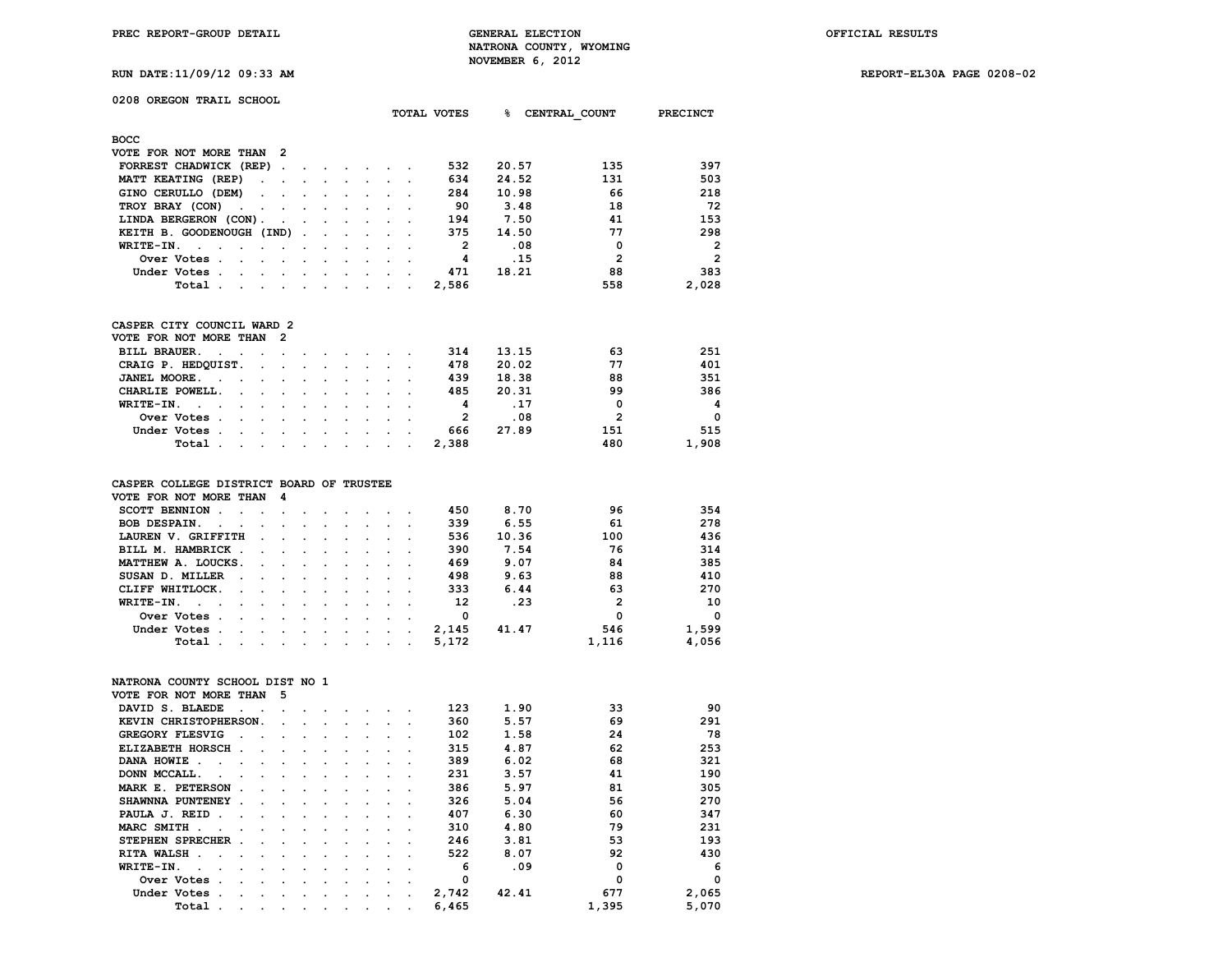**PREC REPORT-GROUP DETAIL GENERAL ELECTION OFFICIAL RESULTS NATRONA COUNTY, WYOMING RUN DATE:11/09/12 09:33 AM NOVEMBER 6, 2012** 

|  |  | RUN DATE:11/09/12 09:33 AI |  |
|--|--|----------------------------|--|
|  |  |                            |  |

| 0208 OREGON TRAIL SCHOOL                                                 |                                 |                            |                      |                      |                                    |                      |                                                                                                                                                                                                                                    |                         |                                                                                      |       |                                      |                         |
|--------------------------------------------------------------------------|---------------------------------|----------------------------|----------------------|----------------------|------------------------------------|----------------------|------------------------------------------------------------------------------------------------------------------------------------------------------------------------------------------------------------------------------------|-------------------------|--------------------------------------------------------------------------------------|-------|--------------------------------------|-------------------------|
|                                                                          |                                 |                            |                      |                      |                                    |                      |                                                                                                                                                                                                                                    |                         |                                                                                      |       | TOTAL VOTES 8 CENTRAL COUNT PRECINCT |                         |
| NATRONA COUNTY FIRE PROTECTION DISTRICT                                  |                                 |                            |                      |                      |                                    |                      |                                                                                                                                                                                                                                    |                         |                                                                                      |       |                                      |                         |
| VOTE FOR NOT MORE THAN                                                   | - 3                             |                            |                      |                      |                                    |                      |                                                                                                                                                                                                                                    |                         |                                                                                      |       |                                      |                         |
| JOHN BENTLEY .                                                           |                                 |                            | $\cdot$              |                      |                                    |                      |                                                                                                                                                                                                                                    |                         | 56 18.86                                                                             |       | 22                                   | 34                      |
| JOHN C. DOYLE.                                                           |                                 |                            |                      |                      |                                    |                      | $\ddot{\phantom{a}}$                                                                                                                                                                                                               | 26                      |                                                                                      | 8.75  | 10                                   | 16                      |
| BILL KOSSERT .                                                           |                                 |                            |                      |                      |                                    |                      |                                                                                                                                                                                                                                    |                         |                                                                                      |       | 15                                   | 16                      |
| KEITH ROBINETT.<br>$\overline{a}$                                        | $\cdot$                         |                            |                      |                      |                                    |                      | $\overline{a}$                                                                                                                                                                                                                     |                         | $\begin{array}{cc} 31 & \quad 10 \, . \, 44 \\ 41 & \quad 13 \, . \, 80 \end{array}$ |       | 19                                   | 22                      |
| $\sim$<br>CURT SIMPSON II .                                              |                                 |                            |                      |                      |                                    | $\cdot$              |                                                                                                                                                                                                                                    | 23                      | 7.74                                                                                 |       | $\overline{7}$                       | 16                      |
|                                                                          | $\cdot$                         |                            |                      |                      |                                    |                      |                                                                                                                                                                                                                                    |                         |                                                                                      | 7.74  |                                      | 15                      |
| GEORGE E. TILLMAN JR.                                                    | $\cdot$                         |                            |                      |                      |                                    |                      |                                                                                                                                                                                                                                    | 23                      |                                                                                      |       | - 8                                  |                         |
| $WRITE-IN.$<br><b>Contract Contract Contract</b><br>$\ddot{\phantom{a}}$ | $\mathbf{r}$                    |                            |                      |                      | $\overline{a}$                     | $\cdot$              | $\cdot$                                                                                                                                                                                                                            | $\overline{\mathbf{0}}$ |                                                                                      |       | $\mathbf 0$                          | $\mathbf 0$             |
| Over Votes .<br>$\sim$<br>$\ddot{\phantom{a}}$                           | $\cdot$                         |                            | $\ddot{\phantom{a}}$ |                      |                                    |                      | $\cdot$                                                                                                                                                                                                                            | $\overline{\mathbf{0}}$ |                                                                                      |       | $\mathbf 0$                          | $\mathbf 0$             |
| Under Votes.<br>$\sim$                                                   | $\sim$                          |                            |                      |                      |                                    |                      |                                                                                                                                                                                                                                    | $97$ 32.66              |                                                                                      |       | 36                                   | 61                      |
| Total.<br>$\sim$                                                         |                                 |                            |                      |                      |                                    |                      |                                                                                                                                                                                                                                    | 297                     |                                                                                      |       | 117                                  | 180                     |
| NC CONSERVATION DIST SUP-URBAN                                           |                                 |                            |                      |                      |                                    |                      |                                                                                                                                                                                                                                    |                         |                                                                                      |       |                                      |                         |
| VOTE FOR NOT MORE THAN                                                   | - 1                             |                            |                      |                      |                                    |                      |                                                                                                                                                                                                                                    |                         |                                                                                      |       |                                      |                         |
| RICHARD HALLINGSTAD .                                                    |                                 |                            |                      |                      |                                    |                      |                                                                                                                                                                                                                                    | 967 74.79               |                                                                                      |       | 187                                  | 780                     |
| $WRITE-TN.$<br>$\ddot{\phantom{a}}$                                      | $\cdot$<br>$\ddot{\phantom{a}}$ | $\mathbf{r}$               | $\sim$               | $\sim$               | $\mathbf{L}^{\text{max}}$          |                      | $\cdot$ $\cdot$ $\cdot$ $\cdot$ $\cdot$                                                                                                                                                                                            | 5 <sub>1</sub>          |                                                                                      | .39   | $\mathbf{1}$                         | $\overline{\mathbf{4}}$ |
| $\sim$<br><b>Over Votes .</b>                                            |                                 |                            |                      |                      |                                    | $\sim$               | $\sim$                                                                                                                                                                                                                             | $\overline{\mathbf{0}}$ |                                                                                      |       | $\overline{\mathbf{0}}$              | $\overline{\mathbf{0}}$ |
| $\ddot{\phantom{0}}$<br>$\ddot{\phantom{a}}$                             | $\cdot$                         | $\ddot{\phantom{a}}$       | $\ddot{\phantom{a}}$ |                      | $\cdot$                            | $\ddot{\phantom{a}}$ | $\cdot$                                                                                                                                                                                                                            | 321 24.83               |                                                                                      |       |                                      | 230                     |
| Under Votes                                                              | $\sim$<br>$\sim$                | $\mathcal{L}^{\text{max}}$ | $\sim$               | $\sim$               |                                    |                      | $\mathbf{r}$ and $\mathbf{r}$                                                                                                                                                                                                      |                         |                                                                                      |       | 91                                   |                         |
| Total.<br>$\sim$<br>$\sim$                                               | $\sim$                          | $\sim$                     | $\cdot$              |                      | $\sim$                             |                      | $\ddot{\phantom{0}}$                                                                                                                                                                                                               | 1,293                   |                                                                                      |       | 279                                  | 1,014                   |
| NC CONSERVATION DIST SUP-ATLRG<br>VOTE FOR NOT MORE THAN                 | $\mathbf{1}$                    |                            |                      |                      |                                    |                      |                                                                                                                                                                                                                                    |                         |                                                                                      |       |                                      |                         |
| LEN L. CAMP.<br>$\sim$<br>$\ddot{\phantom{a}}$                           | $\bullet$                       |                            |                      |                      |                                    |                      | $\bullet$ . The contract of the contract of the contract of the contract of the contract of the contract of the contract of the contract of the contract of the contract of the contract of the contract of the contract of the co | 966 74.71               |                                                                                      |       | 187                                  | 779                     |
| WRITE-IN. .                                                              |                                 |                            |                      |                      | $\ddot{\phantom{0}}$               |                      | $\sim$                                                                                                                                                                                                                             | 5 <sub>5</sub>          |                                                                                      | .39   | $\overline{0}$                       | $-5$                    |
| Over Votes .<br>$\ddot{\phantom{0}}$<br>$\ddot{\phantom{0}}$             | $\ddot{\phantom{a}}$            |                            |                      |                      | $\ddot{\phantom{a}}$               | $\ddot{\phantom{0}}$ |                                                                                                                                                                                                                                    | $\Omega$                |                                                                                      |       | $\overline{\mathbf{0}}$              | $\mathbf{0}$            |
| Under Votes .                                                            | $\cdot$                         |                            |                      |                      |                                    |                      | and a state of the                                                                                                                                                                                                                 | 322 24.90               |                                                                                      |       | 92                                   | 230                     |
| Total.<br>$\sim$<br>$\ddot{\phantom{0}}$                                 | $\cdot$                         | $\bullet$                  | $\ddot{\phantom{a}}$ | $\ddot{\phantom{a}}$ | <b>Contract Contract</b>           |                      |                                                                                                                                                                                                                                    | 1,293                   |                                                                                      |       | 279                                  | 1,014                   |
|                                                                          |                                 |                            |                      |                      |                                    |                      |                                                                                                                                                                                                                                    |                         |                                                                                      |       |                                      |                         |
| NC CONSERVATION DIST SUP-RURAL<br>VOTE FOR NOT MORE THAN                 | $\mathbf{1}$                    |                            |                      |                      |                                    |                      |                                                                                                                                                                                                                                    |                         |                                                                                      |       |                                      |                         |
| DON PAVACK                                                               |                                 |                            |                      |                      |                                    |                      |                                                                                                                                                                                                                                    | 380 29.39               |                                                                                      |       | - 69                                 | 311                     |
|                                                                          | $\cdot$                         |                            |                      |                      | $\sim$ $\sim$ $\sim$ $\sim$ $\sim$ |                      |                                                                                                                                                                                                                                    |                         |                                                                                      |       |                                      | 400                     |
| ROBERT M. SHELLARD<br>$\bullet$                                          | $\ddot{\phantom{a}}$            |                            | $\blacksquare$       | $\ddot{\phantom{a}}$ | $\bullet$                          | $\mathbf{r}$         | $\ddot{\phantom{a}}$                                                                                                                                                                                                               | 501 38.75               |                                                                                      |       | 101                                  |                         |
| $WRITE-TN.$<br>$\cdot$                                                   |                                 |                            |                      |                      |                                    |                      |                                                                                                                                                                                                                                    | 5 <sub>5</sub>          |                                                                                      | .39   | $\overline{\mathbf{0}}$              | $-5$                    |
| Over Votes .                                                             |                                 |                            |                      |                      |                                    |                      |                                                                                                                                                                                                                                    | $\overline{0}$          |                                                                                      |       | $\overline{\mathbf{0}}$              | $\overline{\mathbf{0}}$ |
| Under Votes<br><b>Contract Contract Contract</b>                         | $\ddot{\phantom{0}}$            | $\sim$                     | $\sim$               |                      | $\sim$                             | $\ddot{\phantom{0}}$ | $\sim$ $\sim$                                                                                                                                                                                                                      | 407 31.48               |                                                                                      |       | 109                                  | 298                     |
| Total                                                                    |                                 |                            |                      |                      |                                    |                      |                                                                                                                                                                                                                                    | 1,293                   |                                                                                      |       | 279                                  | 1,014                   |
| <b>JUDGE PARK</b>                                                        |                                 |                            |                      |                      |                                    |                      |                                                                                                                                                                                                                                    |                         |                                                                                      |       |                                      |                         |
| VOTE FOR NOT MORE THAN                                                   | $\mathbf{1}$                    |                            |                      |                      |                                    |                      |                                                                                                                                                                                                                                    |                         |                                                                                      |       |                                      |                         |
| <b>YES</b><br>the contract of the contract<br>$\sim$<br>$\sim$           | $\sim$                          |                            |                      |                      |                                    |                      | the contract of the contract of the con-                                                                                                                                                                                           | 899 69.53               |                                                                                      |       | 183                                  | 716                     |
| NO.<br>$\ddot{\phantom{a}}$                                              |                                 | $\ddot{\phantom{0}}$       |                      |                      |                                    |                      |                                                                                                                                                                                                                                    | 237                     | 18.33                                                                                |       | - 46                                 | 191                     |
| $\cdot$<br>$\ddot{\phantom{a}}$                                          |                                 |                            |                      |                      |                                    |                      |                                                                                                                                                                                                                                    |                         |                                                                                      |       |                                      |                         |
| Over Votes .<br>$\cdot$                                                  |                                 |                            |                      |                      |                                    |                      |                                                                                                                                                                                                                                    | $\overline{\mathbf{0}}$ |                                                                                      |       | $\overline{\mathbf{0}}$              | $\overline{\mathbf{0}}$ |
| Under Votes .<br>$\sim$                                                  | $\ddot{\phantom{0}}$<br>$\sim$  | $\ddot{\phantom{a}}$       | $\ddot{\phantom{0}}$ | $\sim$               |                                    |                      | and the control                                                                                                                                                                                                                    | 157 12.14               |                                                                                      |       | 50                                   | 107                     |
| Total.<br><b>Contract</b>                                                | $\ddot{\phantom{0}}$            |                            |                      |                      | $\mathcal{L}^{\mathcal{L}}$        |                      | $\mathcal{L}^{\text{max}}$                                                                                                                                                                                                         | 1,293                   |                                                                                      |       | 279                                  | 1,014                   |
| JUDGE WILKING                                                            |                                 |                            |                      |                      |                                    |                      |                                                                                                                                                                                                                                    |                         |                                                                                      |       |                                      |                         |
| VOTE FOR NOT MORE THAN                                                   | 1                               |                            |                      |                      |                                    |                      |                                                                                                                                                                                                                                    |                         |                                                                                      |       |                                      |                         |
| $YES$<br>$\mathbf{r}$<br>$\ddot{\phantom{a}}$<br>$\cdot$                 | $\ddot{\phantom{0}}$            | $\cdot$                    | $\cdot$              |                      | $\ddot{\phantom{0}}$               | $\ddot{\phantom{0}}$ | $\sim$                                                                                                                                                                                                                             | 881 68.14               |                                                                                      |       | 179                                  | 702                     |
| NO.<br>$\mathbf{r}$<br>$\ddot{\phantom{a}}$                              |                                 |                            |                      |                      | $\ddot{\phantom{a}}$               |                      | $\ddot{\phantom{0}}$                                                                                                                                                                                                               | 220                     |                                                                                      | 17.01 | 42                                   | 178                     |
|                                                                          |                                 |                            |                      |                      |                                    |                      |                                                                                                                                                                                                                                    | $\overline{\mathbf{0}}$ |                                                                                      |       | $\mathbf{0}$                         | $\overline{\mathbf{0}}$ |
| Over Votes .                                                             |                                 |                            |                      |                      |                                    |                      | $\ddot{\phantom{a}}$                                                                                                                                                                                                               |                         |                                                                                      |       |                                      |                         |
| Under Votes .<br>$\ddot{\phantom{a}}$<br>$\ddot{\phantom{0}}$            | $\cdot$                         | $\cdot$                    | $\cdot$              | $\ddot{\phantom{a}}$ | $\ddot{\phantom{0}}$               | $\bullet$            | $\sim$                                                                                                                                                                                                                             | 192 14.85               |                                                                                      |       | 58                                   | 134                     |
| Total<br>$\bullet$                                                       |                                 |                            |                      |                      |                                    |                      |                                                                                                                                                                                                                                    | 1,293                   |                                                                                      |       | 279                                  | 1,014                   |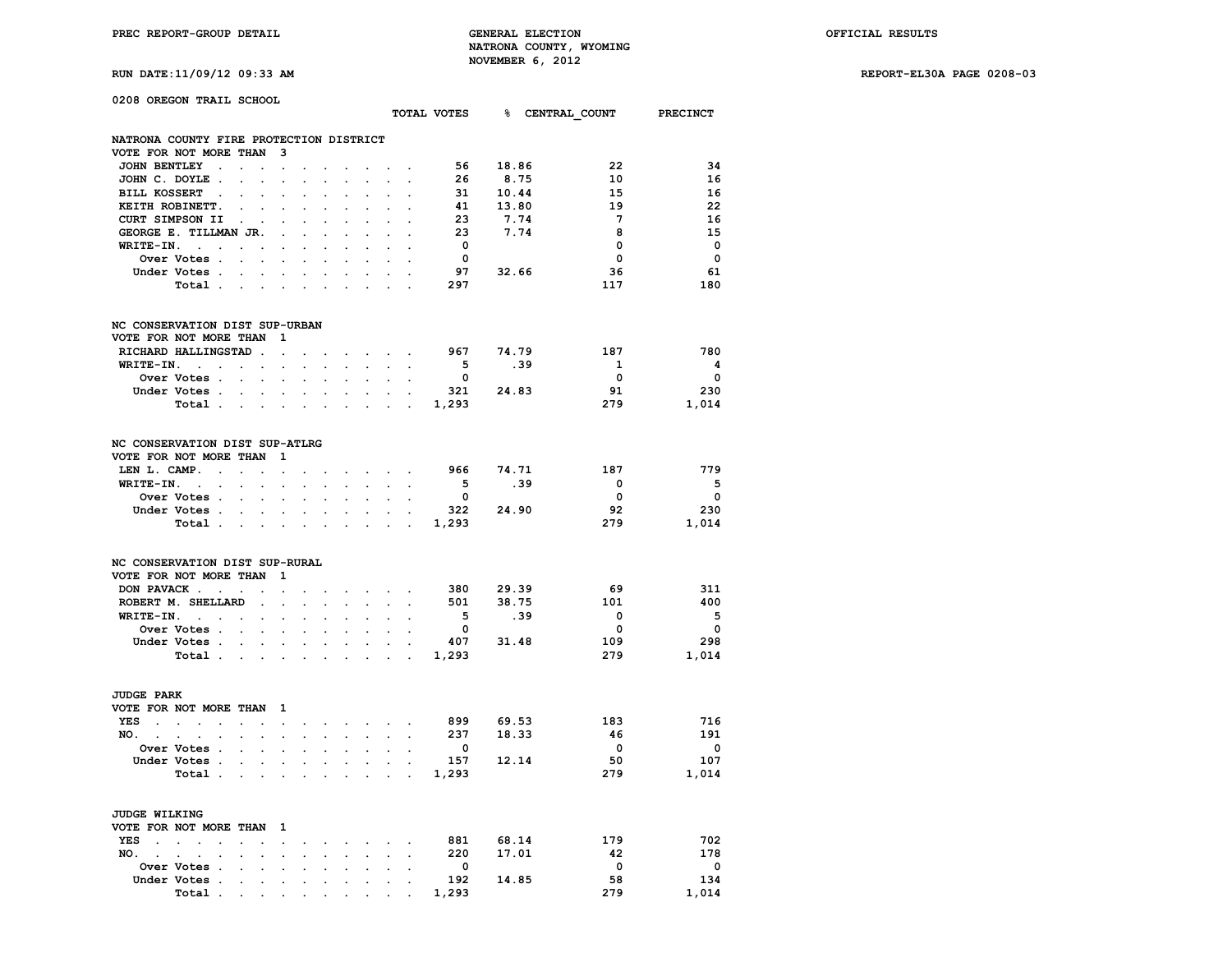**PREC REPORT-GROUP DETAIL GENERAL ELECTION OFFICIAL RESULTS NATRONA COUNTY, WYOMING NOVEMBER 6, 2012**<br>*P*-11/09/12 09:33 **N** 

|  |  | RUN DATE:11/09/12 09:33 AM |  |  |  |
|--|--|----------------------------|--|--|--|
|--|--|----------------------------|--|--|--|

|                                 | 0208 OREGON TRAIL SCHOOL                                            |                                  |                      |                      |                      |                                 |                      |                      |                | TOTAL VOTES              |           | % CENTRAL COUNT          | <b>PRECINCT</b>          |
|---------------------------------|---------------------------------------------------------------------|----------------------------------|----------------------|----------------------|----------------------|---------------------------------|----------------------|----------------------|----------------|--------------------------|-----------|--------------------------|--------------------------|
| <b>JUDGE BROWN</b>              |                                                                     |                                  |                      |                      |                      |                                 |                      |                      |                |                          |           |                          |                          |
|                                 | VOTE FOR NOT MORE THAN                                              |                                  | $\mathbf{1}$         |                      |                      |                                 |                      |                      |                |                          |           |                          |                          |
| YES<br>$\sim$                   | $\sim$<br>$\ddot{\phantom{a}}$                                      |                                  |                      |                      |                      |                                 |                      |                      |                | 910                      | 70.38     | 190                      | 720                      |
| NO. .                           | $\sim$<br>$\bullet$                                                 |                                  | $\cdot$              | $\ddot{\phantom{0}}$ | $\ddot{\phantom{0}}$ | $\ddot{\phantom{0}}$            | $\ddot{\phantom{a}}$ | $\ddot{\phantom{a}}$ | $\overline{a}$ | 223                      | 17.25     | -45                      | 178                      |
|                                 | Over Votes .                                                        |                                  |                      |                      |                      |                                 |                      |                      |                | $\overline{\phantom{0}}$ |           | $\overline{\phantom{0}}$ | $\overline{\mathbf{0}}$  |
|                                 | Under Votes.                                                        |                                  |                      |                      |                      |                                 |                      |                      |                | 160                      | 12.37     | 44                       | 116                      |
|                                 | Total.                                                              |                                  |                      |                      |                      |                                 |                      |                      |                | 1,293                    |           | 279                      | 1,014                    |
|                                 |                                                                     |                                  |                      |                      |                      |                                 |                      |                      |                |                          |           |                          |                          |
| <b>JUDGE HUBER</b>              |                                                                     |                                  |                      |                      |                      |                                 |                      |                      |                |                          |           |                          |                          |
|                                 | VOTE FOR NOT MORE THAN                                              |                                  | -1                   |                      |                      |                                 |                      |                      |                |                          |           |                          |                          |
| YES<br>$\mathbf{r}$             | $\sim$                                                              |                                  | $\ddot{\phantom{a}}$ |                      |                      |                                 |                      |                      |                | 859                      | 66.43     | 187                      | 672                      |
| NO.<br><b>Contract Contract</b> | $\bullet$<br>$\ddot{\phantom{a}}$                                   | $\ddot{\phantom{0}}$             | $\cdot$              | $\ddot{\phantom{a}}$ | $\ddot{\phantom{0}}$ | $\cdot$                         | $\bullet$            | $\ddot{\phantom{a}}$ | $\cdot$        | 275                      | 21.27     | 51                       | 224                      |
|                                 | Over Votes .                                                        |                                  |                      |                      |                      |                                 |                      |                      |                | $\overline{\mathbf{0}}$  |           | $\overline{\mathbf{0}}$  | $\overline{\mathbf{0}}$  |
|                                 | Under Votes .                                                       | $\cdot$                          | $\cdot$              | $\ddot{\phantom{a}}$ |                      | $\cdot$                         | $\cdot$              |                      |                | 159                      | 12.30     | 41                       | 118                      |
|                                 | Total.                                                              | $\cdot$<br>$\ddot{\phantom{a}}$  |                      |                      | $\overline{a}$       |                                 |                      |                      |                | 1,293                    |           | 279                      | 1,014                    |
| C-AMEND-A                       |                                                                     |                                  |                      |                      |                      |                                 |                      |                      |                |                          |           |                          |                          |
|                                 | VOTE FOR NOT MORE THAN                                              |                                  | 1                    |                      |                      |                                 |                      |                      |                |                          |           |                          |                          |
| FOR<br><b>Contract Contract</b> | $\sim$<br>$\ddot{\phantom{0}}$                                      | $\ddot{\phantom{a}}$             | $\ddot{\phantom{0}}$ |                      |                      |                                 |                      |                      |                | 957                      | 74.01     | 205                      | 752                      |
| <b>AGAINST.</b>                 | $\ddot{\phantom{a}}$                                                |                                  |                      |                      |                      |                                 |                      |                      |                | 273                      | 21.11     | 56                       | 217                      |
|                                 | Over Votes .                                                        |                                  |                      |                      |                      |                                 |                      |                      |                | 1                        | .08       | $\mathbf{1}$             | 0                        |
|                                 | Under Votes .                                                       | $\overline{a}$<br>$\bullet$      | $\ddot{\phantom{0}}$ | $\ddot{\phantom{0}}$ | $\overline{a}$       | $\overline{a}$                  | $\ddot{\phantom{0}}$ |                      |                | 62                       | 4.80      | 17                       | 45                       |
|                                 | Total .                                                             | $\overline{a}$<br>$\mathbf{r}$   |                      | $\overline{a}$       |                      |                                 |                      | ÷                    | s.             | 1,293                    |           | 279                      | 1,014                    |
| C-AMEND-B                       |                                                                     |                                  |                      |                      |                      |                                 |                      |                      |                |                          |           |                          |                          |
|                                 | VOTE FOR NOT MORE THAN                                              |                                  | 1                    |                      |                      |                                 |                      |                      |                |                          |           |                          |                          |
| FOR                             | <b>Contract Contract Contract</b><br>$\sim$<br>$\ddot{\phantom{0}}$ |                                  | $\bullet$            | $\ddot{\phantom{0}}$ | $\ddot{\phantom{0}}$ | $\ddot{\phantom{a}}$            |                      | <b>All Cards</b>     | $\cdot$        | 1,110                    | 85.85     | 241                      | 869                      |
| <b>AGAINST.</b>                 |                                                                     |                                  |                      |                      |                      |                                 |                      |                      |                | 124                      | 9.59      | - 22                     | 102                      |
|                                 | Over Votes .                                                        | $\overline{a}$<br>$\overline{a}$ | $\overline{a}$       |                      |                      |                                 | $\cdot$              |                      |                | $\mathbf{0}$             |           | $\overline{\phantom{0}}$ | $\overline{\mathbf{0}}$  |
|                                 | Under Votes .                                                       |                                  |                      |                      |                      |                                 |                      |                      |                | 59                       | 4.56      | 16                       | 43                       |
|                                 | Total.                                                              |                                  |                      |                      |                      |                                 |                      |                      |                | 1,293                    |           | 279                      | 1,014                    |
| C-AMEND-C                       |                                                                     |                                  |                      |                      |                      |                                 |                      |                      |                |                          |           |                          |                          |
|                                 | VOTE FOR NOT MORE THAN                                              |                                  | 1                    |                      |                      |                                 |                      |                      |                |                          |           |                          |                          |
| $FOR \t . \t .$                 |                                                                     |                                  | $\ddot{\phantom{a}}$ |                      |                      |                                 | $\cdot$              |                      |                |                          | 603 46.64 | 121                      | 482                      |
| <b>AGAINST.</b>                 | $\ddot{\phantom{a}}$                                                |                                  |                      |                      |                      |                                 |                      |                      |                | 572                      | 44.24     | 119                      | 453                      |
|                                 | Over Votes .                                                        | $\ddot{\phantom{a}}$             | $\ddot{\phantom{a}}$ | $\ddot{\phantom{0}}$ |                      |                                 | $\ddot{\phantom{a}}$ |                      |                | $\mathbf 0$              |           | $\overline{\mathbf{0}}$  | $\overline{\mathbf{0}}$  |
|                                 | Under Votes .                                                       |                                  |                      |                      |                      |                                 |                      |                      |                | 118                      | 9.13      | 39                       | 79                       |
|                                 | Total.                                                              |                                  |                      |                      |                      |                                 |                      |                      |                | 1,293                    |           | 279                      | 1,014                    |
|                                 |                                                                     |                                  |                      |                      |                      |                                 |                      |                      |                |                          |           |                          |                          |
| LIBRARY                         |                                                                     |                                  |                      |                      |                      |                                 |                      |                      |                |                          |           |                          |                          |
|                                 | VOTE FOR NOT MORE THAN 1                                            |                                  |                      |                      |                      |                                 |                      |                      |                |                          |           |                          |                          |
|                                 | FOR THE COUNTY SPECIFIC PURP.                                       |                                  |                      |                      |                      | $\sim$                          | $\sim$               |                      |                | 615                      | 47.56     | 130                      | 485                      |
|                                 | AGAINST THE COUNTY SPECIFIC                                         |                                  |                      |                      | $\overline{a}$       |                                 | $\ddot{\phantom{0}}$ | $\ddot{\phantom{a}}$ |                | 661                      | 51.12     | 145                      | 516                      |
|                                 | Over Votes.                                                         |                                  |                      |                      |                      |                                 |                      |                      |                | $\mathbf{0}$             |           | 0                        | $\overline{\phantom{0}}$ |
|                                 | Under Votes .                                                       | $\cdot$<br>$\cdot$               | $\cdot$              | $\ddot{\phantom{0}}$ | $\ddot{\phantom{a}}$ | $\bullet$                       | $\cdot$              |                      |                | 17                       | 1.31      | 4                        | 13                       |
|                                 | Total.                                                              | the contract of the contract of  |                      | $\bullet$            |                      | the contract of the contract of |                      |                      |                | 1,293                    |           | 279                      | 1,014                    |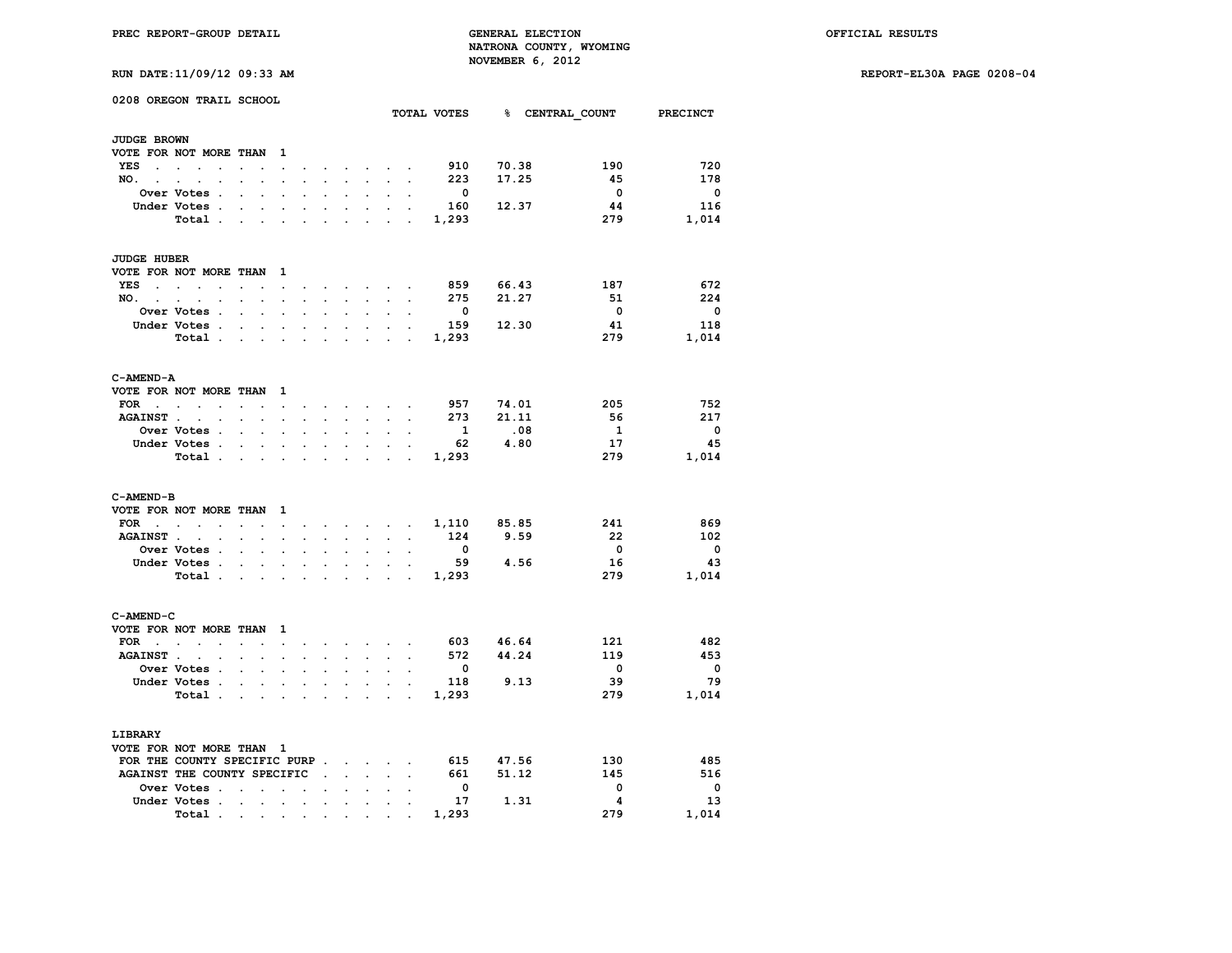| 0209 SHEPHERD OF VALLEY CARE                                                                                                                                                                                                                                                                                               |                          |                                                      |                                                              |                            |                                               |                            |                      | TOTAL VOTES                                                                                     |                                                | % CENTRAL COUNT PRECINCT                                                        |                                                                                                  |
|----------------------------------------------------------------------------------------------------------------------------------------------------------------------------------------------------------------------------------------------------------------------------------------------------------------------------|--------------------------|------------------------------------------------------|--------------------------------------------------------------|----------------------------|-----------------------------------------------|----------------------------|----------------------|-------------------------------------------------------------------------------------------------|------------------------------------------------|---------------------------------------------------------------------------------|--------------------------------------------------------------------------------------------------|
| REGISTERED VOTERS - TOTAL .                                                                                                                                                                                                                                                                                                |                          |                                                      |                                                              |                            |                                               |                            |                      | 579                                                                                             |                                                |                                                                                 |                                                                                                  |
|                                                                                                                                                                                                                                                                                                                            |                          |                                                      |                                                              | $\sim 100$ km s $^{-1}$    |                                               | $\mathcal{L}^{\text{max}}$ | $\ddot{\phantom{a}}$ |                                                                                                 |                                                |                                                                                 |                                                                                                  |
| BALLOTS CAST - TOTAL.                                                                                                                                                                                                                                                                                                      | <b>Contract Contract</b> |                                                      | $\ddot{\phantom{a}}$                                         | $\mathcal{L}^{\text{max}}$ | $\ddot{\phantom{0}}$                          |                            | $\sim$ $\sim$        | 709                                                                                             |                                                | 124                                                                             | 585                                                                                              |
| BALLOTS CAST - BLANK.                                                                                                                                                                                                                                                                                                      | $\ddot{\phantom{0}}$     | $\mathbf{r}$                                         |                                                              |                            |                                               |                            |                      | $\overline{\mathbf{0}}$                                                                         |                                                | $\overline{\mathbf{0}}$                                                         | $\overline{\mathbf{0}}$                                                                          |
| VOTER TURNOUT - TOTAL                                                                                                                                                                                                                                                                                                      | $\sim$                   | $\ddot{\phantom{0}}$                                 | $\ddot{\phantom{a}}$                                         |                            | $\ddot{\phantom{a}}$                          | $\ddot{\phantom{a}}$       | $\ddot{\phantom{a}}$ |                                                                                                 | 122.45                                         |                                                                                 |                                                                                                  |
| VOTER TURNOUT - BLANK<br>$\ddot{\phantom{0}}$                                                                                                                                                                                                                                                                              |                          | $\ddot{\phantom{0}}$                                 |                                                              |                            |                                               |                            |                      |                                                                                                 |                                                |                                                                                 |                                                                                                  |
| <b>USA-PRESIDENT</b>                                                                                                                                                                                                                                                                                                       |                          |                                                      |                                                              |                            |                                               |                            |                      |                                                                                                 |                                                |                                                                                 |                                                                                                  |
| VOTE FOR NOT MORE THAN 1                                                                                                                                                                                                                                                                                                   |                          |                                                      |                                                              |                            |                                               |                            |                      |                                                                                                 |                                                |                                                                                 |                                                                                                  |
| MITT ROMNEY (REP).                                                                                                                                                                                                                                                                                                         | $\cdot$                  |                                                      | $\ddot{\phantom{0}}$                                         | $\ddot{\phantom{0}}$       | $\sim$                                        |                            |                      | 482                                                                                             | 67.98                                          | 89                                                                              | 393                                                                                              |
| BARACK OBAMA (DEM)<br>$\sim$ $\sim$                                                                                                                                                                                                                                                                                        | $\blacksquare$           | $\cdot$                                              | $\ddot{\phantom{0}}$                                         | $\ddot{\phantom{0}}$       | $\mathcal{L}_{\text{max}}$                    | $\sim 10^{-1}$             | $\bullet$            | 188                                                                                             | 26.52                                          | 32                                                                              | 156                                                                                              |
| GARY JOHNSON (LIB).                                                                                                                                                                                                                                                                                                        | $\ddot{\phantom{a}}$     |                                                      |                                                              |                            |                                               |                            |                      | 16                                                                                              | 2.26                                           | 3                                                                               | -13                                                                                              |
| VIRGIL H. GOODE (CON)                                                                                                                                                                                                                                                                                                      | $\ddot{\phantom{a}}$     | $\ddot{\phantom{a}}$                                 | $\overline{a}$                                               |                            | $\ddot{\phantom{0}}$                          | $\overline{a}$             | $\ddot{\phantom{a}}$ | $7\overline{ }$                                                                                 | .99                                            | 0                                                                               | $7\overline{ }$                                                                                  |
| WRITE-IN.<br>$\sim$<br>$\ddot{\phantom{0}}$                                                                                                                                                                                                                                                                                | $\ddot{\phantom{a}}$     | $\ddot{\phantom{0}}$                                 | $\ddot{\phantom{a}}$                                         | $\mathbf{r}$               | $\mathbf{r}$                                  | $\mathbf{r}$               |                      | 11                                                                                              | 1.55                                           | 0                                                                               | -11                                                                                              |
| Over Votes .<br>$\sim$<br>$\sim$                                                                                                                                                                                                                                                                                           |                          |                                                      |                                                              |                            | $\ddot{\phantom{0}}$                          |                            | $\ddot{\phantom{a}}$ | $\mathbf{0}$                                                                                    |                                                | 0                                                                               | $\mathbf{o}$                                                                                     |
| Under Votes                                                                                                                                                                                                                                                                                                                |                          |                                                      | $\sim$                                                       |                            |                                               |                            |                      | 5                                                                                               | .71                                            | $\mathbf 0$                                                                     | 5                                                                                                |
| Total<br>$\ddot{\phantom{a}}$                                                                                                                                                                                                                                                                                              |                          |                                                      |                                                              |                            |                                               |                            |                      | 709                                                                                             |                                                | 124                                                                             | 585                                                                                              |
|                                                                                                                                                                                                                                                                                                                            |                          |                                                      |                                                              |                            |                                               |                            |                      |                                                                                                 |                                                |                                                                                 |                                                                                                  |
| UNITED STATES SENATOR                                                                                                                                                                                                                                                                                                      |                          |                                                      |                                                              |                            |                                               |                            |                      |                                                                                                 |                                                |                                                                                 |                                                                                                  |
| VOTE FOR NOT MORE THAN 1                                                                                                                                                                                                                                                                                                   |                          |                                                      |                                                              |                            |                                               |                            |                      |                                                                                                 |                                                |                                                                                 |                                                                                                  |
| JOHN BARRASSO (REP).                                                                                                                                                                                                                                                                                                       | $\sim$                   | $\ddot{\phantom{0}}$                                 |                                                              |                            |                                               | the company of the company | $\bullet$            | 559                                                                                             | 78.84                                          | 95                                                                              | 464                                                                                              |
| TIM CHESNUT (DEM).<br>$\ddot{\phantom{a}}$                                                                                                                                                                                                                                                                                 | $\mathbf{r}$             | $\ddot{\phantom{0}}$                                 | $\overline{a}$                                               | $\mathbf{L}$               | $\mathbf{r}$                                  | $\sim$                     |                      | 127                                                                                             | 17.91                                          | 25                                                                              | 102                                                                                              |
| JOEL OTTO (CRY)<br>$\sim$<br>$\bullet$                                                                                                                                                                                                                                                                                     | $\ddot{\phantom{a}}$     | $\ddot{\phantom{a}}$                                 | $\ddot{\phantom{a}}$                                         |                            | $\cdot$                                       | $\cdot$                    | $\cdot$              | 14                                                                                              | 1.97                                           | $\overline{2}$                                                                  | 12                                                                                               |
| WRITE-IN.                                                                                                                                                                                                                                                                                                                  |                          |                                                      |                                                              |                            |                                               |                            |                      | $\overline{\mathbf{0}}$                                                                         |                                                | $\mathbf 0$                                                                     | $\mathbf 0$                                                                                      |
| Over Votes .<br>$\sim$                                                                                                                                                                                                                                                                                                     |                          |                                                      |                                                              |                            |                                               |                            |                      | $\mathbf 0$                                                                                     |                                                | 0                                                                               | $\mathbf 0$                                                                                      |
| Under Votes                                                                                                                                                                                                                                                                                                                |                          | $\sim$ $\sim$                                        |                                                              | $\sim$ $\sim$              | $\sim$                                        |                            |                      | - 9                                                                                             | 1.27                                           | $\overline{2}$                                                                  | $7\phantom{.0}$                                                                                  |
| Total                                                                                                                                                                                                                                                                                                                      |                          |                                                      |                                                              |                            |                                               |                            |                      | 709                                                                                             |                                                | 124                                                                             | 585                                                                                              |
| UNITED STATES REPRESENTATIVE<br>VOTE FOR NOT MORE THAN 1<br>CYNTHIA M. LUMMIS (REP).<br>CHRIS HENRICHSEN (DEM).<br>RICHARD P. BRUBAKER (LIB).<br>DANIEL CLYDE CUMMINGS (CON)<br>DON WILLS (CRY)<br>$\ddot{\phantom{a}}$<br>$\ddot{\phantom{0}}$<br>$\sim$<br>$WRITE-IN.$<br>Over Votes .<br>$\sim$<br>Under Votes<br>Total |                          | $\sim$<br>$\cdot$<br>$\cdot$<br>$\ddot{\phantom{0}}$ | $\mathbf{r}$<br>$\ddot{\phantom{0}}$<br>$\ddot{\phantom{0}}$ | $\bullet$ .                | $\sim$<br>$\ddot{\phantom{a}}$<br>$\bullet$ . | the contract of the con-   | $\ddotsc$            | 467<br>163<br>26<br>17<br>11<br>$\overline{\mathbf{0}}$<br>$\overline{\mathbf{0}}$<br>25<br>709 | 65.87<br>22.99<br>3.67<br>2.40<br>1.55<br>3.53 | 80<br>37<br>3<br>1<br>$\mathbf{1}$<br>0<br>$\mathbf 0$<br>$\overline{2}$<br>124 | 387<br>126<br>23<br>16<br>10<br>$\overline{\phantom{0}}$<br>$\overline{\mathbf{0}}$<br>23<br>585 |
| STATE SENATE DISTRICT 30                                                                                                                                                                                                                                                                                                   |                          |                                                      |                                                              |                            |                                               |                            |                      |                                                                                                 |                                                |                                                                                 |                                                                                                  |
| VOTE FOR NOT MORE THAN 1                                                                                                                                                                                                                                                                                                   |                          |                                                      |                                                              |                            |                                               |                            |                      |                                                                                                 |                                                |                                                                                 |                                                                                                  |
| CHARLES K. SCOTT (REP).                                                                                                                                                                                                                                                                                                    |                          | $\ddot{\phantom{a}}$                                 | $\ddot{\phantom{0}}$                                         | $\sim$                     | $\ddot{\phantom{0}}$                          | $\sim$                     | $\ddot{\phantom{a}}$ | 524                                                                                             | 76.61                                          | 86                                                                              | 438                                                                                              |
| $WRITE-IN.$<br>$\sim$<br>$\sim$                                                                                                                                                                                                                                                                                            | $\ddot{\phantom{a}}$     | $\ddot{\phantom{0}}$                                 | $\ddot{\phantom{0}}$                                         | $\ddot{\phantom{0}}$       | $\ddot{\phantom{0}}$                          |                            |                      | - 66                                                                                            | 9.65                                           | 11                                                                              | 55                                                                                               |
| Over Votes .                                                                                                                                                                                                                                                                                                               |                          |                                                      |                                                              |                            |                                               |                            |                      | $\overline{\mathbf{0}}$                                                                         |                                                | $\mathbf 0$                                                                     | $\overline{\mathbf{0}}$                                                                          |
| Under Votes.                                                                                                                                                                                                                                                                                                               |                          | $\ddot{\phantom{0}}$                                 |                                                              | $\ddot{\phantom{0}}$       | $\ddot{\phantom{0}}$                          |                            |                      | 94                                                                                              | 13.74                                          | 18                                                                              | 76                                                                                               |
| Total .<br>$\sim$ $-$<br>$\mathcal{L}_{\mathrm{max}}$                                                                                                                                                                                                                                                                      | $\ddot{\phantom{a}}$     |                                                      |                                                              |                            |                                               |                            |                      | 684                                                                                             |                                                | 115                                                                             | 569                                                                                              |
| STATE HOUSE DISTRICT 37<br>VOTE FOR NOT MORE THAN<br>- 1                                                                                                                                                                                                                                                                   |                          |                                                      |                                                              |                            |                                               |                            |                      |                                                                                                 |                                                |                                                                                 |                                                                                                  |
| STEVE HARSHMAN (REP).                                                                                                                                                                                                                                                                                                      | $\cdot$                  |                                                      |                                                              |                            |                                               |                            |                      | -22                                                                                             | 88.00                                          | 9                                                                               | 13                                                                                               |
| WRITE-IN.<br>$\ddot{\phantom{a}}$<br>$\bullet$                                                                                                                                                                                                                                                                             |                          |                                                      |                                                              |                            |                                               |                            |                      | $\mathbf{1}$                                                                                    | 4.00                                           | 0                                                                               | 1                                                                                                |
| Over Votes .                                                                                                                                                                                                                                                                                                               |                          |                                                      |                                                              |                            |                                               |                            |                      | $\overline{\mathbf{0}}$                                                                         |                                                | 0                                                                               | $\mathbf 0$                                                                                      |
| Under Votes.<br>$\ddot{\phantom{a}}$<br>$\sim$                                                                                                                                                                                                                                                                             | $\ddot{\phantom{a}}$     | $\ddot{\phantom{a}}$                                 | $\ddot{\phantom{a}}$                                         | $\ddot{\phantom{a}}$       | $\sim$                                        |                            | $\sim$ $\sim$        | $\overline{2}$                                                                                  | 8.00                                           | 0                                                                               | $\overline{2}$                                                                                   |
| Total.                                                                                                                                                                                                                                                                                                                     |                          |                                                      |                                                              |                            |                                               |                            |                      | 25                                                                                              |                                                | 9                                                                               | 16                                                                                               |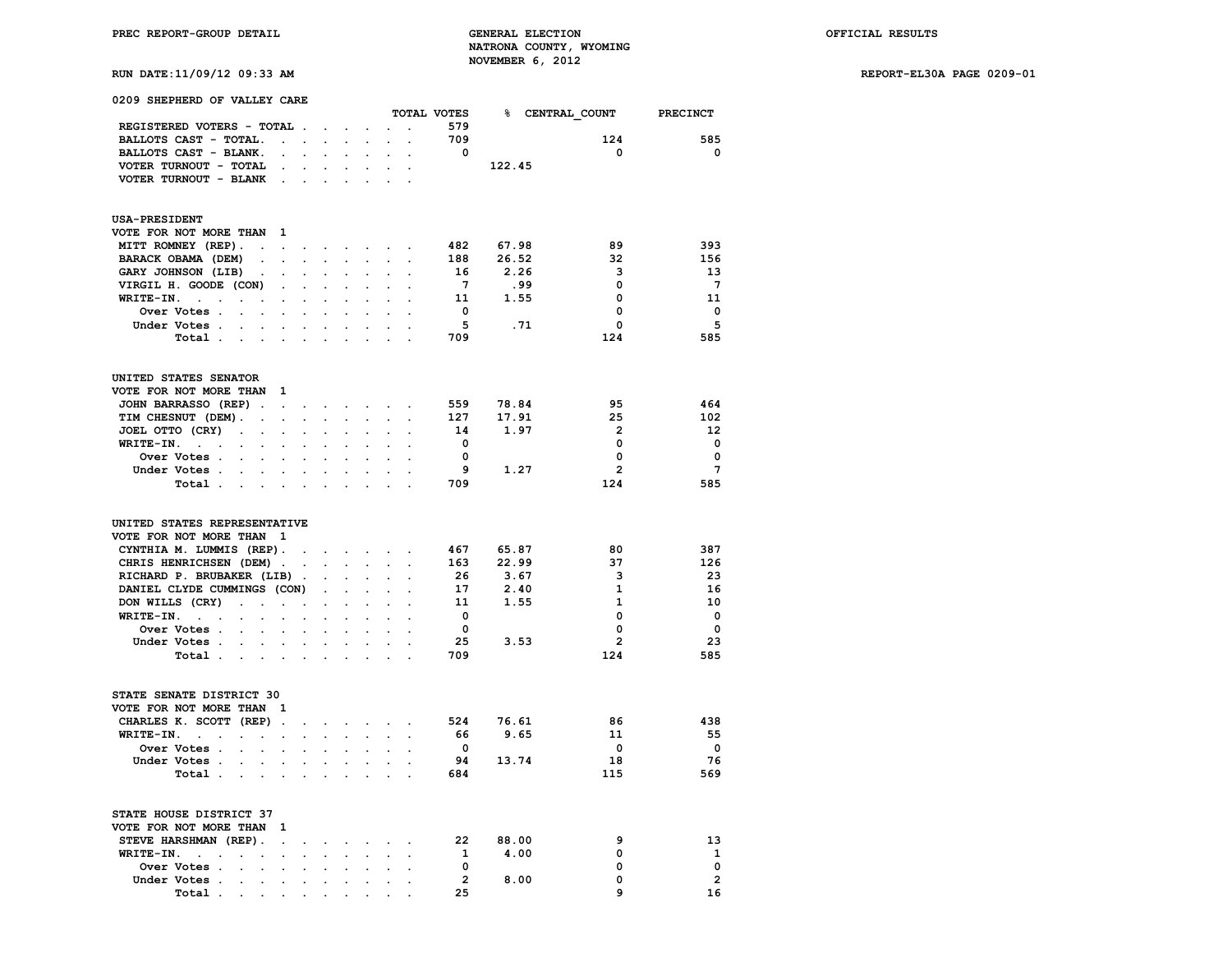**RUN DATE:11/09/12 09:33 AM REPORT-EL30A PAGE 0209-02**

| 0209 SHEPHERD OF VALLEY CARE                                                      |                                                                      |                      |                             |                      |                      |                      |              |       |                |             |
|-----------------------------------------------------------------------------------|----------------------------------------------------------------------|----------------------|-----------------------------|----------------------|----------------------|----------------------|--------------|-------|----------------|-------------|
|                                                                                   |                                                                      |                      |                             |                      |                      |                      | TOTAL VOTES  | 용 .   | CENTRAL COUNT  | PRECINCT    |
| STATE HOUSE DISTRICT 38                                                           |                                                                      |                      |                             |                      |                      |                      |              |       |                |             |
| VOTE FOR NOT MORE THAN                                                            | 1                                                                    |                      |                             |                      |                      |                      |              |       |                |             |
| TOM WALTERS (REP).<br>$\ddot{\phantom{0}}$                                        | $\ddot{\phantom{a}}$<br>$\ddot{\phantom{a}}$                         | $\blacksquare$       | $\sim$                      |                      | $\sim$ $\sim$        | $\ddot{\phantom{a}}$ | 543          | 79.39 | 93             | 450         |
| WRITE-IN.<br>$\ddot{\phantom{a}}$<br>$\ddot{\phantom{a}}$                         | $\ddot{\phantom{0}}$<br>$\overline{a}$                               | $\cdot$              | $\ddot{\phantom{0}}$        | $\ddot{\phantom{0}}$ |                      |                      | 18           | 2.63  | $\overline{2}$ | 16          |
| Over Votes .<br>$\ddot{\phantom{a}}$<br>$\ddot{\phantom{0}}$                      | $\ddot{\phantom{0}}$<br>$\ddot{\phantom{0}}$                         | $\ddot{\phantom{a}}$ | $\ddot{\phantom{a}}$        | $\ddot{\phantom{a}}$ | $\ddot{\phantom{0}}$ | $\ddot{\phantom{0}}$ | - 0          |       | 0              | $\mathbf 0$ |
| Under Votes .<br>$\ddot{\phantom{0}}$                                             | $\ddot{\phantom{a}}$                                                 |                      | $\ddot{\phantom{0}}$        |                      |                      |                      | 123          | 17.98 | 20             | 103         |
| Total.<br>$\ddot{\phantom{0}}$                                                    | $\sim$<br>$\ddot{\phantom{0}}$<br>$\sim$                             | $\bullet$            | $\sim$                      | $\ddot{\phantom{a}}$ | $\ddot{\phantom{a}}$ |                      | 684          |       | 115            | 569         |
| <b>BOCC</b>                                                                       |                                                                      |                      |                             |                      |                      |                      |              |       |                |             |
| VOTE FOR NOT MORE THAN                                                            | 2                                                                    |                      |                             |                      |                      |                      |              |       |                |             |
|                                                                                   |                                                                      |                      |                             |                      |                      |                      | 326          | 22.99 | 68             | 258         |
| FORREST CHADWICK (REP).                                                           |                                                                      | $\ddot{\phantom{0}}$ |                             |                      |                      |                      |              |       | 54             |             |
| MATT KEATING (REP)<br>$\ddot{\phantom{a}}$                                        | $\ddot{\phantom{0}}$<br>$\ddot{\phantom{0}}$                         | $\ddot{\phantom{0}}$ | $\mathcal{L}^{\mathcal{L}}$ | $\ddot{\phantom{a}}$ | $\ddot{\phantom{a}}$ | $\ddot{\phantom{0}}$ | 319          | 22.50 | 37             | 265         |
| GINO CERULLO (DEM)<br>$\ddot{\phantom{0}}$                                        | $\ddot{\phantom{0}}$<br>$\ddot{\phantom{0}}$                         | $\ddot{\phantom{a}}$ |                             |                      |                      |                      | 167          | 11.78 |                | 130         |
| TROY BRAY (CON)<br>$\ddot{\phantom{0}}$                                           | $\ddot{\phantom{0}}$<br>$\ddot{\phantom{0}}$                         | $\blacksquare$       | $\ddot{\phantom{a}}$        | $\ddot{\phantom{a}}$ | $\ddot{\phantom{0}}$ | $\ddot{\phantom{0}}$ | 51           | 3.60  | 9              | 42          |
| LINDA BERGERON (CON).                                                             | $\cdot$<br>$\ddot{\phantom{0}}$                                      | $\cdot$              | $\ddot{\phantom{a}}$        | $\overline{a}$       |                      |                      | 107          | 7.55  | 16             | 91          |
| KEITH B. GOODENOUGH (IND)                                                         | $\blacksquare$ .                                                     | $\ddot{\phantom{a}}$ | $\ddot{\phantom{a}}$        | $\ddot{\phantom{a}}$ | $\ddot{\phantom{a}}$ | $\ddot{\phantom{0}}$ | 238          | 16.78 | 35             | 203         |
| WRITE-IN.<br>$\ddot{\phantom{0}}$<br>$\ddot{\phantom{a}}$<br>$\ddot{\phantom{0}}$ | $\overline{a}$                                                       |                      |                             |                      |                      |                      | $\mathbf{1}$ | .07   | $\mathbf 0$    | 1           |
| Over Votes.<br>$\ddot{\phantom{a}}$                                               | $\sim$<br>$\ddot{\phantom{0}}$<br>$\ddot{\phantom{0}}$               | $\bullet$            | $\ddot{\phantom{a}}$        | $\ddot{\phantom{a}}$ | $\bullet$            | $\ddot{\phantom{0}}$ | 6            | .42   | $\overline{2}$ | 4           |
| Under Votes.                                                                      | $\ddot{\phantom{0}}$<br>$\sim$<br>$\sim$                             | $\sim$               | $\sim$                      | $\ddot{\phantom{a}}$ | $\ddot{\phantom{a}}$ |                      | 203          | 14.32 | 27             | 176         |
| Total.<br>$\ddot{\phantom{0}}$                                                    | $\ddot{\phantom{0}}$<br>$\sim$<br>$\ddot{\phantom{0}}$               | $\sim$               | $\sim$                      | $\ddot{\phantom{a}}$ | $\ddot{\phantom{0}}$ | $\ddot{\phantom{a}}$ | 1,418        |       | 248            | 1,170       |
| CASPER CITY COUNCIL WARD 2                                                        |                                                                      |                      |                             |                      |                      |                      |              |       |                |             |
| VOTE FOR NOT MORE THAN                                                            | $\overline{2}$                                                       |                      |                             |                      |                      |                      |              |       |                |             |
| BILL BRAUER.<br>$\ddot{\phantom{0}}$<br>$\ddot{\phantom{a}}$                      | $\bullet$<br>$\cdot$                                                 | $\bullet$            |                             | $\ddot{\phantom{a}}$ |                      |                      | 209          | 14.74 | 45             | 164         |
| CRAIG P. HEDQUIST.<br>$\ddot{\phantom{0}}$                                        | $\ddot{\phantom{a}}$<br>$\mathbf{L}^{\text{max}}$                    | $\ddot{\phantom{a}}$ | $\ddot{\phantom{0}}$        | $\ddot{\phantom{0}}$ | $\ddot{\phantom{0}}$ | $\ddot{\phantom{0}}$ | 310          | 21.86 | 52             | 258         |
| JANEL MOORE.<br>$\sim$                                                            | $\mathbf{r}$<br>$\ddot{\phantom{0}}$                                 | $\cdot$              | $\ddot{\phantom{a}}$        | $\overline{a}$       |                      |                      | 278          | 19.61 | 53             | 225         |
| CHARLIE POWELL.<br>$\ddot{\phantom{0}}$                                           | $\sim$<br>$\ddot{\phantom{0}}$                                       | $\bullet$            | $\bullet$                   | $\ddot{\phantom{a}}$ | $\ddot{\phantom{0}}$ |                      | 249          | 17.56 | 45             | 204         |
| WRITE-IN.<br>$\cdot$<br>$\sim$ $\sim$                                             |                                                                      | $\cdot$              |                             |                      |                      |                      | 3            | .21   | $\mathbf 0$    | 3           |
| Over Votes .<br>$\ddot{\phantom{a}}$                                              | $\ddot{\phantom{a}}$<br>$\ddot{\phantom{0}}$                         | $\bullet$            | $\bullet$                   | $\ddot{\phantom{a}}$ | $\ddot{\phantom{0}}$ |                      | 0            |       | 0              | $\mathbf 0$ |
| Under Votes .                                                                     | and in<br>$\mathbf{r}$<br>$\sim$                                     | $\bullet$            | $\ddot{\phantom{0}}$        | $\ddot{\phantom{a}}$ | $\ddot{\phantom{a}}$ |                      | 369          | 26.02 | 53             | 316         |
| Total.<br>$\bullet$ .                                                             | $\ddot{\phantom{0}}$<br>$\bullet$<br>$\sim$                          | $\bullet$            | $\bullet$ .                 | $\bullet$            | $\ddot{\phantom{0}}$ | $\bullet$            | 1,418        |       | 248            | 1,170       |
|                                                                                   |                                                                      |                      |                             |                      |                      |                      |              |       |                |             |
| CASPER COLLEGE DISTRICT BOARD OF TRUSTEE                                          |                                                                      |                      |                             |                      |                      |                      |              |       |                |             |
| VOTE FOR NOT MORE THAN                                                            | 4                                                                    |                      |                             |                      |                      |                      |              |       |                |             |
| SCOTT BENNION .<br>$\ddot{\phantom{a}}$<br>$\overline{a}$                         | $\ddot{\phantom{a}}$                                                 |                      |                             |                      |                      |                      | 251          | 8.85  | 45             | 206         |
| <b>BOB DESPAIN.</b><br>$\ddot{\phantom{0}}$<br>$\ddot{\phantom{0}}$<br>$\bullet$  | $\sim$<br>$\sim$                                                     | $\bullet$            | $\ddot{\phantom{0}}$        | $\ddot{\phantom{0}}$ | $\cdot$              | $\ddot{\phantom{0}}$ | 180          | 6.35  | 39             | 141         |
| LAUREN V. GRIFFITH                                                                | $\ddot{\phantom{0}}$                                                 | $\ddot{\phantom{a}}$ | $\ddot{\phantom{a}}$        | $\ddot{\phantom{a}}$ |                      |                      | 284          | 10.01 | 49             | 235         |
| BILL M. HAMBRICK.                                                                 | $\ddot{\phantom{a}}$                                                 | $\ddot{\phantom{a}}$ | $\bullet$                   | $\ddot{\phantom{a}}$ | $\ddot{\phantom{0}}$ |                      | 251          | 8.85  | 50             | 201         |
| MATTHEW A. LOUCKS.                                                                |                                                                      |                      |                             |                      |                      |                      | 272          | 9.59  | 54             | 218         |
| SUSAN D. MILLER                                                                   | $\ddot{\phantom{0}}$                                                 | $\bullet$            | $\cdot$                     | $\ddot{\phantom{0}}$ | $\ddot{\phantom{0}}$ |                      | 282          | 9.94  | 45             | 237         |
| CLIFF WHITLOCK.                                                                   | $\overline{a}$                                                       |                      | $\overline{a}$              |                      |                      |                      | 221          | 7.79  | 41             | 180         |
| WRITE-IN.<br>$\overline{a}$<br>$\sim$<br>$\ddot{\phantom{0}}$                     | $\ddot{\phantom{0}}$<br>$\ddot{\phantom{0}}$<br>$\ddot{\phantom{0}}$ | $\blacksquare$       | $\cdot$                     | $\ddot{\phantom{a}}$ | $\ddot{\phantom{0}}$ | $\ddot{\phantom{0}}$ | 7            | .25   | 0              | 7           |
| Over Votes.<br>$\cdot$                                                            | $\ddot{\phantom{a}}$                                                 | $\ddot{\phantom{a}}$ |                             |                      |                      |                      | 0            |       | 0              | 0           |
| Under Votes .<br>$\sim 100$<br>$\bullet$                                          | $\bullet$<br>$\bullet$                                               | $\bullet$            |                             |                      |                      |                      | 1,088        | 38.36 | 173            | 915         |
|                                                                                   |                                                                      |                      |                             |                      |                      |                      |              |       |                |             |

 **Total . . . . . . . . . . 2,836 496 2,340**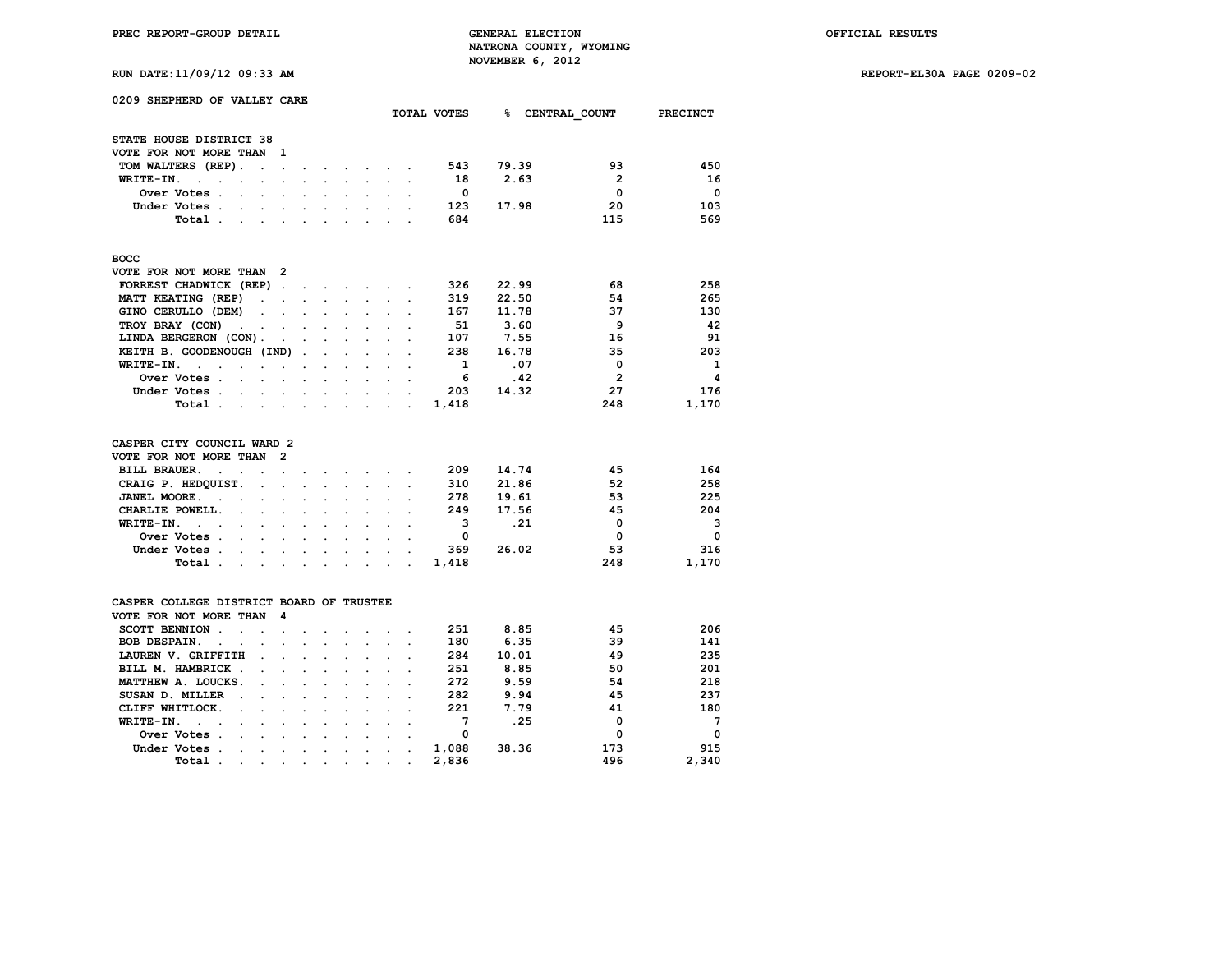**RUN DATE:11/09/12 09:33 AM REPORT-EL30A PAGE 0209-03**

|  | 0209 SHEPHERD OF VALLEY CARE |  |  |  |  |
|--|------------------------------|--|--|--|--|
|--|------------------------------|--|--|--|--|

|                                                           |                                                                                                                 |                      |                      |                                    |                      |                                                                 |                      |                      | TOTAL VOTES             | % CENTRAL_COUNT PRECINCT |                         |                          |
|-----------------------------------------------------------|-----------------------------------------------------------------------------------------------------------------|----------------------|----------------------|------------------------------------|----------------------|-----------------------------------------------------------------|----------------------|----------------------|-------------------------|--------------------------|-------------------------|--------------------------|
| NATRONA COUNTY SCHOOL DIST NO 1                           |                                                                                                                 |                      |                      |                                    |                      |                                                                 |                      |                      |                         |                          |                         |                          |
| VOTE FOR NOT MORE THAN                                    |                                                                                                                 | - 5                  |                      |                                    |                      |                                                                 |                      |                      |                         |                          |                         |                          |
| DAVID S. BLAEDE<br>$\sim 100$ km s $^{-1}$                | $\ddot{\phantom{a}}$                                                                                            | $\sim$               |                      |                                    |                      |                                                                 |                      |                      | 66                      | 1.86                     | 21                      | 45                       |
| KEVIN CHRISTOPHERSON.                                     |                                                                                                                 | $\cdot$              | $\mathbf{r}$         | $\ddot{\phantom{a}}$               | $\ddot{\phantom{a}}$ | $\ddot{\phantom{0}}$                                            | $\ddot{\phantom{0}}$ | $\ddot{\phantom{a}}$ | 197                     | 5.56                     | 38                      | 159                      |
| <b>GREGORY FLESVIG</b>                                    | $\mathcal{L}^{\text{max}}$                                                                                      |                      |                      |                                    |                      |                                                                 |                      |                      | - 61                    | 1.72                     | 12                      | -49                      |
| ELIZABETH HORSCH.                                         |                                                                                                                 |                      |                      | $\ddot{\phantom{a}}$               | $\ddot{\phantom{a}}$ |                                                                 |                      |                      | 208                     | 5.87                     | 46                      | 162                      |
| DANA HOWIE.<br>$\mathcal{L}^{\text{max}}$                 | $\cdot$                                                                                                         |                      | $\overline{a}$       | $\ddot{\phantom{a}}$               | $\ddot{\phantom{a}}$ | $\ddot{\phantom{a}}$                                            |                      |                      | 182                     | 5.13                     | 31                      | 151                      |
| DONN MCCALL.                                              |                                                                                                                 |                      |                      |                                    |                      |                                                                 |                      |                      | 176                     | 4.96                     | 30                      | 146                      |
| MARK E. PETERSON.                                         | s.                                                                                                              |                      |                      | $\ddot{\phantom{0}}$               | $\overline{a}$       |                                                                 |                      | s.                   | 187                     | 5.28                     | 43                      | 144                      |
| SHAWNNA PUNTENEY .                                        | $\ddot{\phantom{a}}$                                                                                            |                      |                      | $\cdot$                            | $\ddot{\phantom{a}}$ | $\ddot{\phantom{a}}$                                            |                      |                      | 184                     | 5.19                     | 27                      | 157                      |
| PAULA J. REID                                             |                                                                                                                 |                      |                      |                                    |                      |                                                                 |                      |                      | 231                     | 6.52                     | 49                      | 182                      |
| MARC SMITH<br>$\sim$                                      | $\sim$                                                                                                          | $\mathbf{r}$         | $\mathbf{r}$         | $\sim$                             | $\overline{a}$       | $\overline{a}$                                                  |                      | $\mathbf{r}$         | 158                     | 4.46                     | 29                      | 129                      |
| STEPHEN SPRECHER.                                         |                                                                                                                 |                      |                      | $\cdot$                            | $\ddot{\phantom{a}}$ | $\ddot{\phantom{a}}$                                            |                      |                      | 142                     | 4.01                     | 28                      | 114                      |
| RITA WALSH                                                |                                                                                                                 |                      |                      |                                    |                      |                                                                 |                      |                      | 327                     | 9.22                     | 55                      | 272                      |
| WRITE-IN.<br><b>Contract Contract</b>                     | $\sim$                                                                                                          | $\mathbf{r}$         | $\overline{a}$       | $\ddot{\phantom{0}}$               | $\overline{a}$       | $\ddot{\phantom{0}}$                                            | $\mathbf{r}$         | $\sim$               | $7^{\circ}$             | .20                      | $\mathbf 0$             | $\overline{7}$           |
| Over Votes .                                              | $\mathcal{L}^{\text{max}}$<br>$\ddot{\phantom{0}}$                                                              |                      |                      |                                    | $\overline{a}$       | $\ddot{\phantom{0}}$                                            | $\ddot{\phantom{0}}$ |                      | 10                      | .28                      | 5                       | 5                        |
| Under Votes                                               |                                                                                                                 |                      |                      |                                    |                      |                                                                 |                      |                      | 1,409                   | 39.75                    | 206                     | 1,203                    |
|                                                           |                                                                                                                 |                      |                      | $\ddot{\phantom{0}}$               |                      | $\ddot{\phantom{a}}$                                            |                      |                      |                         |                          |                         |                          |
| Total                                                     |                                                                                                                 | $\sim$               | $\ddot{\phantom{a}}$ | $\mathcal{L}^{\text{max}}$         | $\ddot{\phantom{a}}$ | $\ddot{\phantom{a}}$                                            | $\mathbf{L}$         | $\mathbb{Z}^2$       | 3,545                   |                          | 620                     | 2,925                    |
| NC CONSERVATION DIST SUP-URBAN                            |                                                                                                                 |                      |                      |                                    |                      |                                                                 |                      |                      |                         |                          |                         |                          |
| VOTE FOR NOT MORE THAN                                    |                                                                                                                 | $\mathbf{1}$         |                      |                                    |                      |                                                                 |                      |                      |                         |                          |                         |                          |
| RICHARD HALLINGSTAD .                                     |                                                                                                                 | $\sim$               |                      |                                    |                      | the company of the com-                                         |                      |                      |                         | 518 73.06                | 94                      | 424                      |
| WRITE-IN.<br><b>Contract Contract</b>                     | $\mathbf{L} = \mathbf{L}$                                                                                       | $\mathcal{L}^{\pm}$  | $\ddot{\phantom{a}}$ | $\ddotsc$                          | $\sim$               | $\sim$                                                          |                      | $\sim$ $\sim$        | $\overline{2}$          | .28                      | $\overline{\mathbf{0}}$ | $\overline{\phantom{0}}$ |
| Over Votes .                                              | $\mathbf{r}$ . The set of $\mathbf{r}$                                                                          | $\mathbf{r}$         |                      |                                    |                      | $\ddot{\phantom{a}}$                                            | $\mathbf{r}$         |                      | $\overline{\mathbf{0}}$ |                          | $\Omega$                | $\overline{\phantom{0}}$ |
| Under Votes                                               |                                                                                                                 | $\ddot{\phantom{a}}$ |                      |                                    |                      |                                                                 |                      |                      | 189                     | 26.66                    | 30                      | 159                      |
| Total                                                     |                                                                                                                 |                      | $\blacksquare$       | $\bullet$                          | $\ddot{\phantom{a}}$ | $\ddot{\phantom{0}}$                                            | $\sim$               | $\overline{a}$       | 709                     |                          | 124                     | 585                      |
|                                                           |                                                                                                                 |                      |                      |                                    |                      |                                                                 |                      |                      |                         |                          |                         |                          |
| NC CONSERVATION DIST SUP-ATLRG                            |                                                                                                                 |                      |                      |                                    |                      |                                                                 |                      |                      |                         |                          |                         |                          |
| VOTE FOR NOT MORE THAN                                    |                                                                                                                 | $\mathbf{1}$         |                      |                                    |                      |                                                                 |                      |                      |                         |                          |                         |                          |
| LEN L. CAMP. .<br>$\sim 10^{-11}$                         | $\sim$                                                                                                          | $\mathbf{r}$         |                      | $\ddot{\phantom{0}}$               |                      | $\mathbf{r} = \mathbf{r}$ and $\mathbf{r} = \mathbf{r}$         |                      |                      | 512                     | 72.21                    | 93                      | 419                      |
| WRITE-IN.<br><b>Contract Contract Contract</b>            | $\ddot{\phantom{0}}$<br>$\sim$                                                                                  | $\ddot{\phantom{0}}$ | $\ddot{\phantom{a}}$ | $\mathcal{L}^{\text{max}}$         | $\ddot{\phantom{0}}$ | $\ddot{\phantom{0}}$                                            | $\mathbf{r}$         | $\ddot{\phantom{a}}$ | $\overline{2}$          | .28                      | $\mathbf{0}$            | $\overline{\phantom{0}}$ |
| Over Votes .                                              | $\mathbf{L}^{\text{max}}$<br>$\sim$                                                                             | $\ddot{\phantom{0}}$ |                      |                                    |                      | $\ddot{\phantom{0}}$                                            |                      |                      | $\overline{\mathbf{0}}$ |                          | $\mathbf 0$             | $\mathbf 0$              |
| Under Votes                                               | $\sim$                                                                                                          | $\sim$               |                      | $\ddot{\phantom{0}}$               |                      |                                                                 |                      |                      | 195                     | 27.50                    | 31                      | 164                      |
| Total                                                     |                                                                                                                 |                      | $\ddot{\phantom{a}}$ | $\ddot{\phantom{a}}$               | $\ddot{\phantom{0}}$ | $\ddot{\phantom{a}}$                                            |                      |                      | 709                     |                          | 124                     | 585                      |
|                                                           |                                                                                                                 |                      |                      |                                    |                      |                                                                 |                      |                      |                         |                          |                         |                          |
| NC CONSERVATION DIST SUP-RURAL                            |                                                                                                                 |                      |                      |                                    |                      |                                                                 |                      |                      |                         |                          |                         |                          |
| VOTE FOR NOT MORE THAN                                    |                                                                                                                 | $\mathbf{1}$         |                      |                                    |                      |                                                                 |                      |                      |                         |                          |                         |                          |
| DON PAVACK                                                | $\ddot{\phantom{a}}$                                                                                            | $\blacksquare$       | $\ddot{\phantom{a}}$ | $\ddot{\phantom{a}}$               |                      | <b>Contract Contract</b>                                        | $\sim$               | $\ddot{\phantom{a}}$ | 255                     | 35.97                    | 39                      | 216                      |
| ROBERT M. SHELLARD                                        | <b>Contract</b>                                                                                                 | $\ddot{\phantom{0}}$ | $\sim$               | $\mathbb{Z}^{\mathbb{Z}^{\times}}$ | $\ddot{\phantom{a}}$ | $\ddot{\phantom{0}}$                                            | $\ddot{\phantom{0}}$ | $\ddot{\phantom{a}}$ | 245                     | 34.56                    | 53                      | 192                      |
| $WRITE-TN.$                                               | $\ddot{\phantom{a}}$                                                                                            | $\ddot{\phantom{0}}$ | $\overline{a}$       |                                    |                      | $\mathbf{r}$                                                    |                      |                      | $\overline{\mathbf{2}}$ | .28                      | $\mathbf{1}$            | $\mathbf{1}$             |
| Over Votes                                                | $\sim$                                                                                                          | $\mathbf{r}$         |                      |                                    |                      |                                                                 |                      |                      | $\mathbf{0}$            |                          | $\mathbf{0}$            | $\overline{\mathbf{0}}$  |
| Under Votes.                                              | $\sim$<br>$\mathcal{L}^{\text{max}}$                                                                            | $\ddot{\phantom{0}}$ | $\ddot{\phantom{a}}$ | $\sim$                             | $\ddot{\phantom{0}}$ | $\ddot{\phantom{0}}$                                            | $\ddot{\phantom{a}}$ | $\ddot{\phantom{a}}$ | 207                     | 29.20                    | 31                      | 176                      |
| Total.                                                    | the contract of the contract of the contract of the contract of the contract of the contract of the contract of |                      |                      |                                    |                      | $\mathbf{r}$                                                    | $\mathbf{L}$         |                      | 709                     |                          | 124                     | 585                      |
| <b>JUDGE PARK</b>                                         |                                                                                                                 |                      |                      |                                    |                      |                                                                 |                      |                      |                         |                          |                         |                          |
| VOTE FOR NOT MORE THAN                                    |                                                                                                                 | <sup>1</sup>         |                      |                                    |                      |                                                                 |                      |                      |                         |                          |                         |                          |
| YES<br>$\sim$ $\sim$ $\sim$<br>$\mathcal{L}^{\text{max}}$ | $\mathbf{z} = \mathbf{z}$ .                                                                                     | $\Box$               | $\cdot$              |                                    |                      | $\mathbf{z}$ and $\mathbf{z}$ are $\mathbf{z}$ and $\mathbf{z}$ |                      | $\bullet$            | 500                     | 70.52                    | 86                      | 414                      |
| NO.<br>$\overline{a}$                                     | $\sim$<br>$\mathbf{r}$                                                                                          | $\ddot{\phantom{a}}$ |                      | s.                                 |                      |                                                                 |                      |                      | 119                     | 16.78                    | 24                      | 95                       |
| Over Votes .<br>$\sim 10^{-11}$                           | $\ddot{\phantom{a}}$                                                                                            | $\bullet$            | $\ddot{\phantom{a}}$ | $\ddot{\phantom{0}}$               | $\ddot{\phantom{0}}$ | $\ddot{\phantom{0}}$                                            | $\sim$               | $\ddot{\phantom{a}}$ | $\mathbf 0$             |                          | $\mathbf 0$             | $\mathbf 0$              |
| Under Votes .                                             |                                                                                                                 |                      |                      |                                    |                      |                                                                 |                      |                      | 90                      | 12.69                    | 14                      | 76                       |

 **Total . . . . . . . . . . 709 124 585**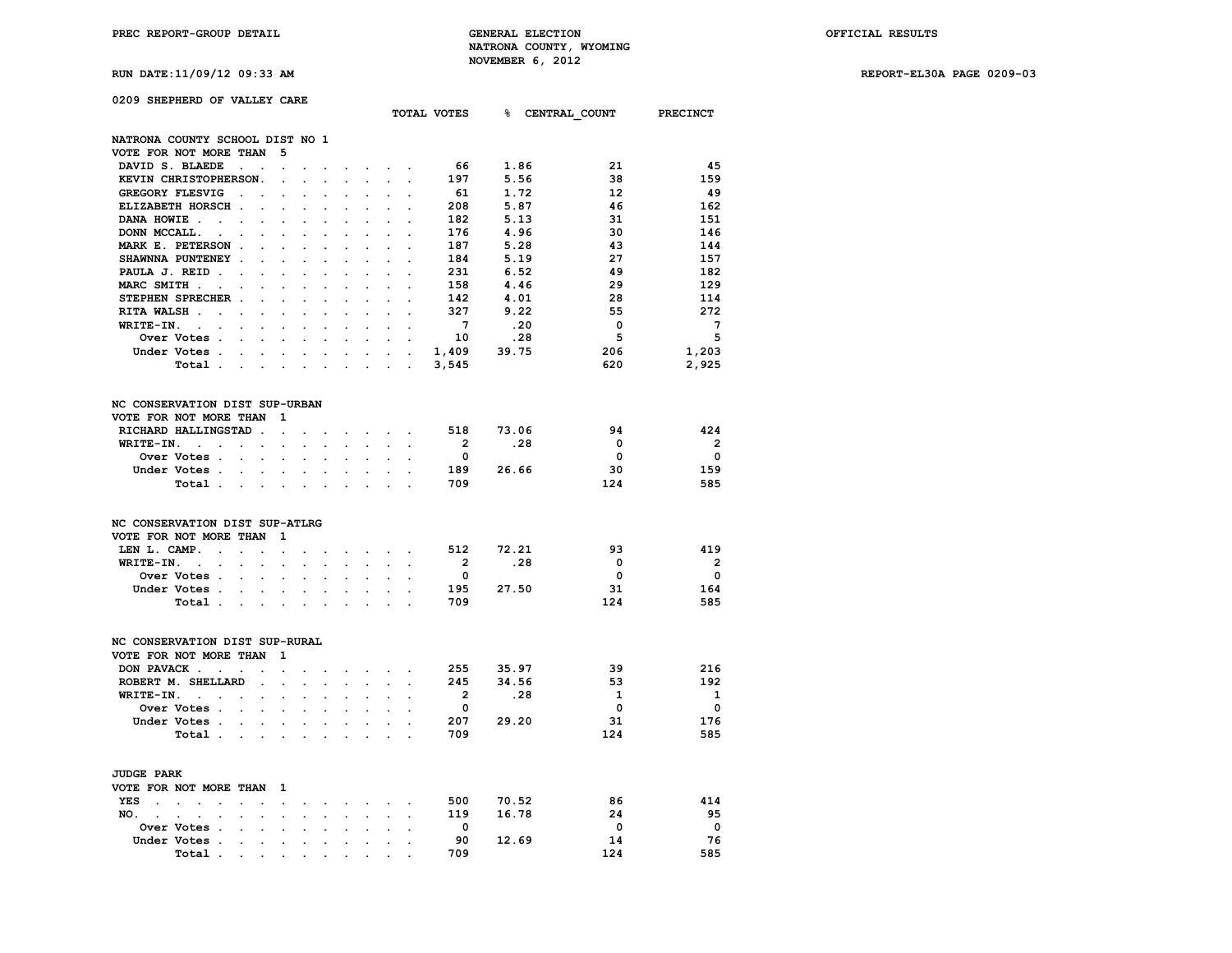**RUN DATE:11/09/12 09:33 AM REPORT-EL30A PAGE 0209-04**

| <b>RUN DATE:11/09/12 09:33 AM</b> |  |  |
|-----------------------------------|--|--|
|                                   |  |  |

|                             | 0209 SHEPHERD OF VALLEY CARE                           |                                                       |                                            |                          |                      |                      |                           |                                          |                      |                          | TOTAL VOTES 8 CENTRAL COUNT |                         | <b>PRECINCT</b>         |
|-----------------------------|--------------------------------------------------------|-------------------------------------------------------|--------------------------------------------|--------------------------|----------------------|----------------------|---------------------------|------------------------------------------|----------------------|--------------------------|-----------------------------|-------------------------|-------------------------|
| JUDGE WILKING               |                                                        |                                                       |                                            |                          |                      |                      |                           |                                          |                      |                          |                             |                         |                         |
|                             | VOTE FOR NOT MORE THAN                                 |                                                       | $\mathbf{1}$                               |                          |                      |                      |                           |                                          |                      |                          |                             |                         |                         |
| YES<br>$\sim$               | $\ddot{\phantom{a}}$<br>$\mathbf{r}$                   |                                                       | $\cdot$                                    |                          |                      |                      | $\ddot{\phantom{0}}$      |                                          |                      | 490                      | 69.11                       | 85                      | 405                     |
| NO.                         | $\sim$                                                 | $\ddot{\phantom{a}}$<br>$\ddot{\phantom{0}}$          | $\ddot{\phantom{0}}$                       | $\ddot{\phantom{0}}$     | $\sim$               | $\ddot{\phantom{0}}$ | $\mathbf{L}^{\text{max}}$ | $\ddot{\phantom{0}}$                     | $\cdot$              | 110                      | 15.51                       | 17                      | 93                      |
|                             | Over Votes .                                           |                                                       |                                            |                          |                      |                      |                           |                                          |                      | $\overline{\phantom{0}}$ |                             | $\overline{\mathbf{0}}$ | $\overline{\mathbf{0}}$ |
|                             | Under Votes.                                           | $\cdot$                                               | $\cdot$                                    | $\ddot{\phantom{a}}$     |                      |                      | $\ddot{\phantom{0}}$      |                                          |                      | 109                      | 15.37                       | 22                      | 87                      |
|                             | Total .                                                | $\blacksquare$<br>$\bullet$                           |                                            |                          |                      |                      |                           |                                          |                      | 709                      |                             | 124                     | 585                     |
|                             |                                                        |                                                       |                                            |                          |                      |                      |                           |                                          |                      |                          |                             |                         |                         |
| JUDGE BROWN                 |                                                        |                                                       |                                            |                          |                      |                      |                           |                                          |                      |                          |                             |                         |                         |
|                             | VOTE FOR NOT MORE THAN 1                               |                                                       |                                            |                          |                      |                      |                           |                                          |                      |                          |                             |                         |                         |
| YES<br>$\sim$               | $\sim$<br>$\sim$                                       |                                                       | $\ddot{\phantom{0}}$                       |                          | $\ddot{\phantom{0}}$ | $\ddot{\phantom{0}}$ | $\ddot{\phantom{0}}$      |                                          |                      | 498                      | 70.24                       | 93                      | 405                     |
| NO.                         | $\ddot{\phantom{0}}$                                   | $\ddot{\phantom{0}}$<br>$\ddot{\phantom{0}}$          | $\sim$                                     | $\ddot{\phantom{0}}$     | $\ddot{\phantom{0}}$ | $\ddot{\phantom{0}}$ | $\ddot{\phantom{0}}$      | $\ddot{\phantom{0}}$                     | $\ddot{\phantom{a}}$ | 125                      | 17.63                       | 18                      | 107                     |
|                             | Over Votes .                                           |                                                       |                                            |                          |                      |                      |                           |                                          |                      | $\mathbf{0}$             |                             | $\overline{\mathbf{0}}$ | $\overline{\mathbf{0}}$ |
|                             | Under Votes .                                          | $\bullet$ .                                           | $\overline{a}$                             | $\ddot{\phantom{0}}$     |                      |                      | $\mathbf{r}$              |                                          |                      | 86                       | 12.13                       | 13                      | 73                      |
|                             | Total .                                                | $\sim$                                                | $\mathbf{r} = \mathbf{r} \cdot \mathbf{r}$ | $\ddot{\phantom{0}}$     | $\ddot{\phantom{0}}$ | $\overline{a}$       | $\overline{a}$            | $\overline{a}$                           |                      | 709                      |                             | 124                     | 585                     |
| <b>JUDGE HUBER</b>          |                                                        |                                                       |                                            |                          |                      |                      |                           |                                          |                      |                          |                             |                         |                         |
|                             | VOTE FOR NOT MORE THAN                                 |                                                       | - 1                                        |                          |                      |                      |                           |                                          |                      |                          |                             |                         |                         |
| YES<br>$\ddot{\phantom{0}}$ | $\sim$<br>$\sim$<br>$\cdot$                            | $\cdot$<br>$\bullet$                                  | $\blacksquare$                             | $\ddot{\phantom{a}}$     | $\ddot{\phantom{a}}$ | $\sim$               | $\sim$                    | $\sim$                                   | $\cdot$              | 453                      | 63.89                       | 84                      | 369                     |
| NO.<br>$\sim$               | $\mathbf{r}$<br>$\ddot{\phantom{a}}$<br>$\overline{a}$ | $\overline{a}$                                        | $\overline{a}$                             |                          |                      |                      |                           |                                          |                      | 169                      | 23.84                       | 26                      | 143                     |
|                             | Over Votes .                                           | $\ddot{\phantom{a}}$<br>$\mathbf{r}$                  |                                            |                          |                      |                      |                           |                                          |                      | $\mathbf{0}$             |                             | $\mathbf{0}$            | $\mathbf{0}$            |
|                             | Under Votes .                                          | $\ddot{\phantom{a}}$<br>$\bullet$                     | $\ddot{\phantom{a}}$                       | $\ddot{\phantom{a}}$     | $\ddot{\phantom{0}}$ | $\ddot{\phantom{0}}$ | $\ddot{\phantom{a}}$      | $\ddot{\phantom{0}}$                     |                      | 87                       | 12.27                       | 14                      | 73                      |
|                             | Total .                                                | $\mathbf{r} = \mathbf{r}$ , $\mathbf{r} = \mathbf{r}$ |                                            |                          |                      |                      |                           |                                          |                      | 709                      |                             | 124                     | 585                     |
| C-AMEND-A                   |                                                        |                                                       |                                            |                          |                      |                      |                           |                                          |                      |                          |                             |                         |                         |
|                             | VOTE FOR NOT MORE THAN                                 |                                                       | 1                                          |                          |                      |                      |                           |                                          |                      |                          |                             |                         |                         |
| FOR                         | the contract of the con-                               | $\sim$ $\sim$                                         | $\ddot{\phantom{0}}$                       | $\ddot{\phantom{0}}$     | $\bullet$            | $\sim$               |                           | $\mathbf{r} = \mathbf{r} + \mathbf{r}$ . |                      | 515                      | 72.64                       | 89                      | 426                     |
| <b>AGAINST</b> .            | $\mathcal{L}^{\text{max}}$<br>$\cdot$                  |                                                       |                                            |                          |                      |                      |                           |                                          |                      | 144                      | 20.31                       | 26                      | 118                     |
|                             | Over Votes .                                           |                                                       |                                            |                          |                      |                      |                           |                                          |                      | $\mathbf{0}$             |                             | 0                       | $\overline{\mathbf{0}}$ |
|                             | Under Votes .                                          | $\bullet$<br>$\bullet$                                | $\cdot$                                    | $\cdot$                  | $\cdot$              | $\cdot$              | $\ddot{\phantom{a}}$      | $\cdot$                                  |                      | 50                       | 7.05                        | 9                       | 41                      |
|                             | Total .                                                | <b>Contract</b><br>$\bullet$                          |                                            |                          |                      |                      |                           |                                          |                      | 709                      |                             | 124                     | 585                     |
| C-AMEND-B                   |                                                        |                                                       |                                            |                          |                      |                      |                           |                                          |                      |                          |                             |                         |                         |
|                             | VOTE FOR NOT MORE THAN                                 |                                                       | 1                                          |                          |                      |                      |                           |                                          |                      |                          |                             |                         |                         |
|                             | $FOR \t{.} \t{.} \t{.}$                                | $\overline{a}$                                        | $\ddot{\phantom{a}}$                       | $\overline{\phantom{a}}$ | $\ddot{\phantom{a}}$ | $\sim$               | $\sim$                    |                                          | $\overline{a}$       | 592                      | 83.50                       | 106                     | 486                     |
| <b>AGAINST</b> .            | $\ddot{\phantom{0}}$<br>$\ddot{\phantom{a}}$           | $\cdot$<br>$\ddot{\phantom{a}}$                       | $\ddot{\phantom{a}}$                       | $\ddot{\phantom{a}}$     | $\ddot{\phantom{a}}$ | $\overline{a}$       | $\cdot$                   | $\cdot$                                  |                      | 76                       | 10.72                       | 12                      | 64                      |
|                             | Over Votes .                                           | $\ddot{\phantom{a}}$<br>$\ddot{\phantom{0}}$          | $\ddot{\phantom{a}}$                       | $\ddot{\phantom{0}}$     |                      | $\ddot{\phantom{0}}$ | $\ddot{\phantom{a}}$      | $\ddot{\phantom{a}}$                     |                      | $\overline{\mathbf{0}}$  |                             | 0                       | $\overline{\mathbf{0}}$ |
|                             | Under Votes .                                          | $\overline{a}$                                        | $\sim$ $\sim$                              |                          |                      |                      |                           |                                          |                      | 41                       | 5.78                        | - 6                     | -35                     |
|                             | Total .                                                | $\ddot{\phantom{a}}$<br>$\sim$                        | $\ddot{\phantom{a}}$                       | $\ddot{\phantom{a}}$     |                      |                      | $\cdot$                   | $\overline{a}$                           |                      | 709                      |                             | 124                     | 585                     |
|                             |                                                        |                                                       |                                            |                          |                      |                      |                           |                                          |                      |                          |                             |                         |                         |
| C-AMEND-C                   |                                                        |                                                       |                                            |                          |                      |                      |                           |                                          |                      |                          |                             |                         |                         |
|                             | VOTE FOR NOT MORE THAN                                 |                                                       | 1                                          |                          |                      |                      |                           |                                          |                      |                          |                             |                         |                         |
| FOR                         | $\ddot{\phantom{a}}$                                   |                                                       | $\cdot$                                    |                          |                      |                      |                           |                                          |                      | 317                      | 44.71                       | 56                      | 261                     |
| <b>AGAINST.</b>             |                                                        |                                                       |                                            |                          |                      |                      |                           |                                          |                      | 323                      | 45.56                       | 56                      | 267                     |
|                             | Over Votes .                                           | $\cdot$                                               | $\ddot{\phantom{a}}$                       |                          |                      |                      | $\ddot{\phantom{a}}$      |                                          |                      | $\Omega$                 |                             | 0                       | $\mathbf{0}$            |
|                             | Under Votes .                                          | $\cdot$<br>$\cdot$                                    | $\ddot{\phantom{a}}$                       |                          |                      |                      |                           |                                          |                      | 69                       | 9.73                        | 12                      | 57                      |
|                             | Total .                                                |                                                       |                                            |                          |                      |                      |                           |                                          |                      | 709                      |                             | 124                     | 585                     |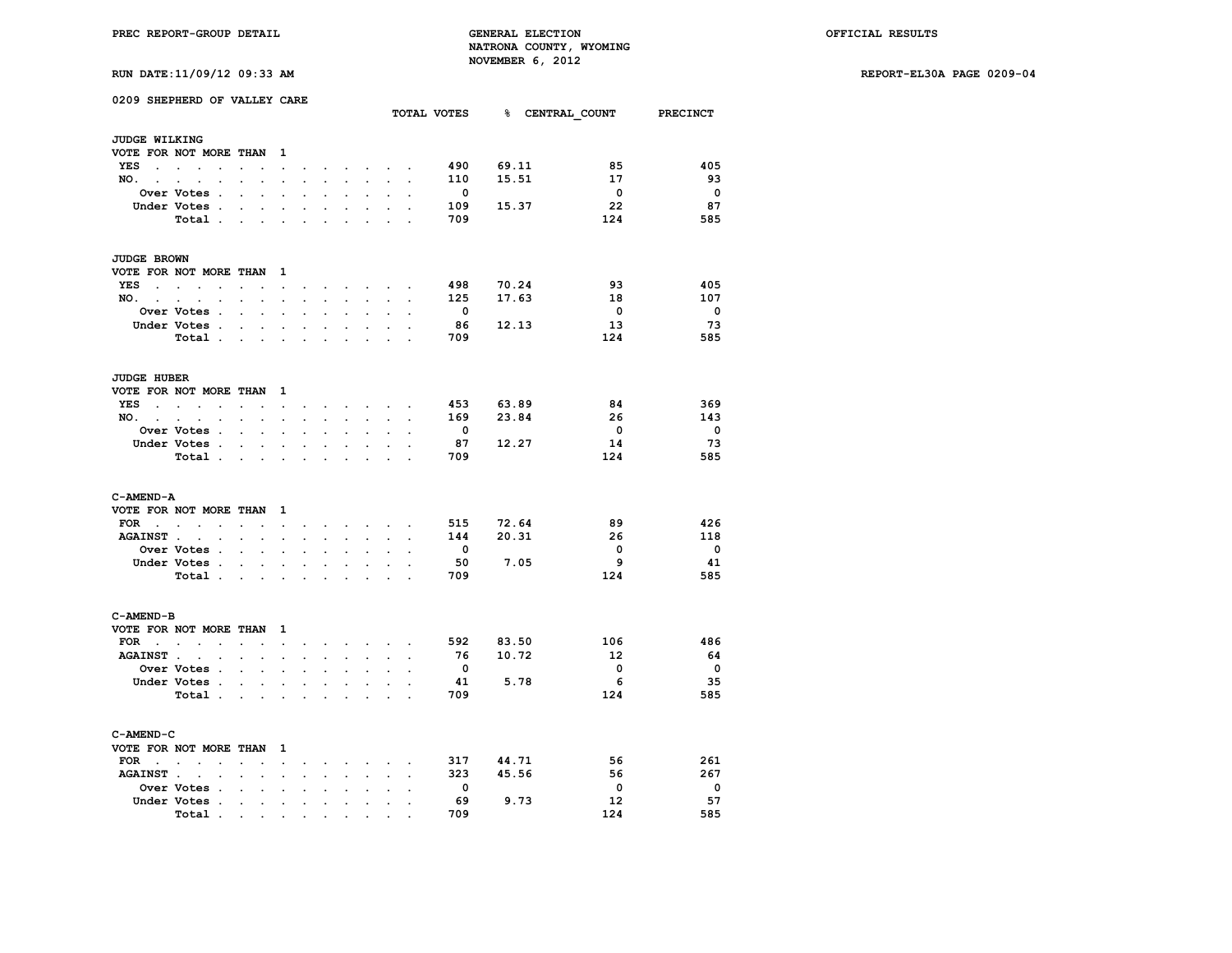**RUN DATE:11/09/12 09:33 AM REPORT-EL30A PAGE 0209-05**

| 0209 SHEPHERD OF VALLEY CARE  |             |         |        |  |  |  | TOTAL VOTES | ℁     | CENTRAL COUNT | PRECINCT    |
|-------------------------------|-------------|---------|--------|--|--|--|-------------|-------|---------------|-------------|
| LIBRARY                       |             |         |        |  |  |  |             |       |               |             |
| VOTE FOR NOT MORE THAN        |             |         | - 1    |  |  |  |             |       |               |             |
| FOR THE COUNTY SPECIFIC PURP. |             |         |        |  |  |  | 319         | 44.99 | 55            | 264         |
| AGAINST THE COUNTY SPECIFIC   |             |         |        |  |  |  | 375         | 52.89 | 66            | 309         |
|                               | Over Votes. | $\cdot$ | $\sim$ |  |  |  | 0           |       | 0             | $\mathbf 0$ |
| Under Votes                   |             | $\cdot$ |        |  |  |  | 15          | 2.12  | з             | 12          |
|                               | Total       |         |        |  |  |  | 709         |       | 124           | 585         |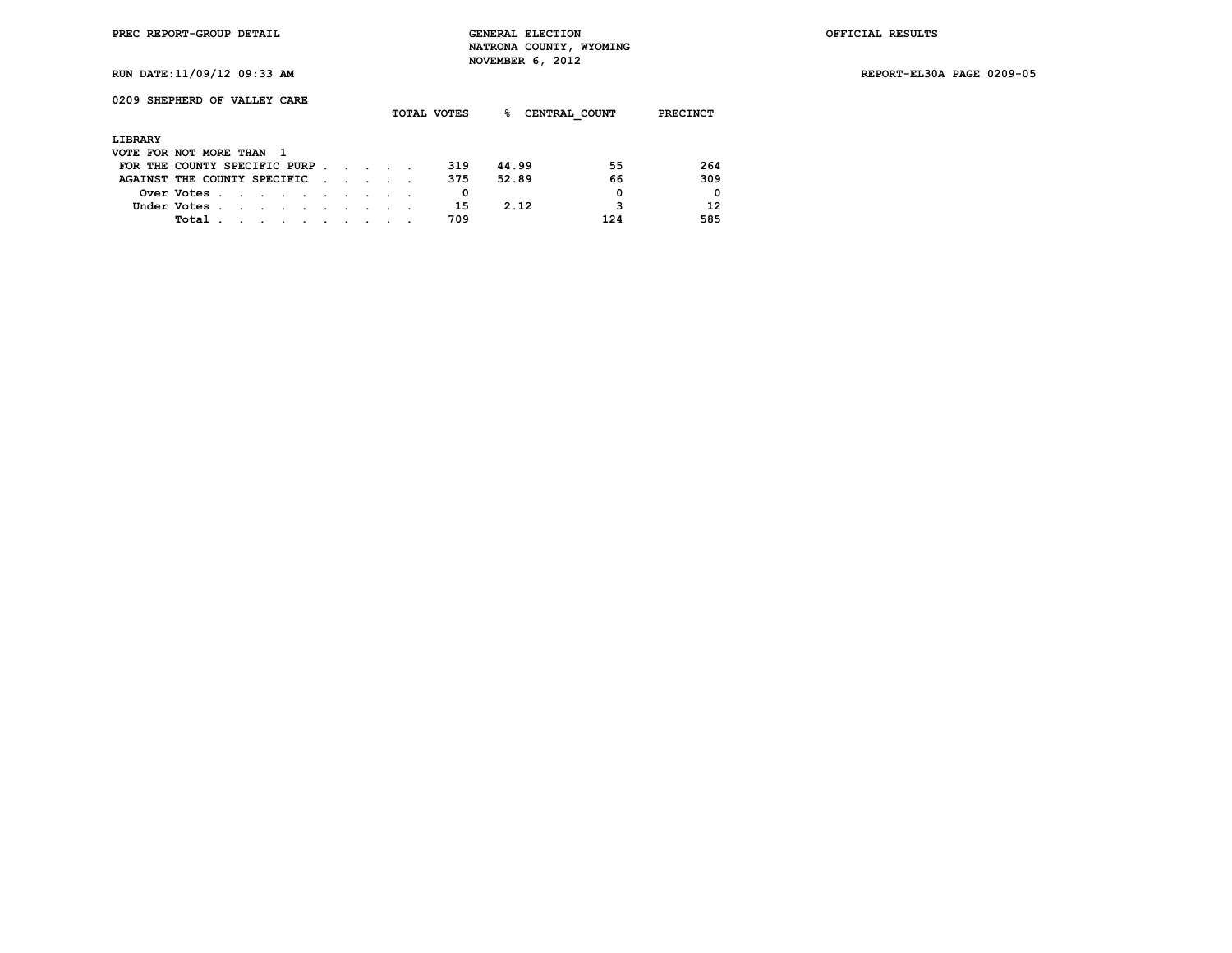**RUN DATE:11/09/12 09:33 AM REPORT-EL30A PAGE 0210-01**

| 0210 BETHEL BAPTIST CHURCH                                                                    |                      |                        |                          |                      |                                 |                      |                      |             |        |                            |                |
|-----------------------------------------------------------------------------------------------|----------------------|------------------------|--------------------------|----------------------|---------------------------------|----------------------|----------------------|-------------|--------|----------------------------|----------------|
|                                                                                               |                      |                        |                          |                      |                                 |                      |                      | TOTAL VOTES |        | <b>&amp; CENTRAL COUNT</b> | PRECINCT       |
| REGISTERED VOTERS - TOTAL.                                                                    |                      |                        |                          |                      | $\cdot$ $\cdot$ $\cdot$ $\cdot$ | $\sim$               | $\ddot{\phantom{0}}$ | 1,013       |        |                            |                |
| BALLOTS CAST - TOTAL.                                                                         | $\ddot{\phantom{a}}$ | $\ddot{\phantom{a}}$   |                          |                      |                                 |                      |                      | 1,051       |        | 250                        | 801            |
| BALLOTS CAST - BLANK.                                                                         |                      | $\mathbf{r}$           | $\mathbf{r}$             | $\cdot$              | $\ddot{\phantom{a}}$            | $\bullet$            |                      | $\Omega$    |        | 0                          | 0              |
| VOTER TURNOUT - TOTAL                                                                         |                      |                        |                          |                      |                                 |                      |                      |             | 103.75 |                            |                |
| VOTER TURNOUT - BLANK                                                                         | $\ddot{\phantom{a}}$ |                        |                          |                      |                                 |                      |                      |             |        |                            |                |
| <b>USA-PRESIDENT</b>                                                                          |                      |                        |                          |                      |                                 |                      |                      |             |        |                            |                |
| VOTE FOR NOT MORE THAN                                                                        | 1                    |                        |                          |                      |                                 |                      |                      |             |        |                            |                |
| MITT ROMNEY (REP).<br>$\cdot$                                                                 | $\ddot{\phantom{a}}$ | $\ddot{\phantom{0}}$   | <b>Contract Contract</b> |                      | $\sim$                          | $\sim$               | $\sim$               | 749         | 71.27  | 183                        | 566            |
| BARACK OBAMA (DEM)<br>$\overline{a}$                                                          |                      |                        |                          |                      |                                 |                      |                      | 265         | 25.21  | 63                         | 202            |
| GARY JOHNSON (LIB)<br>$\ddot{\phantom{0}}$                                                    | $\ddot{\phantom{0}}$ | $\ddot{\phantom{a}}$   |                          | $\ddot{\phantom{a}}$ | $\ddot{\phantom{0}}$            | $\ddot{\phantom{a}}$ |                      | 15          | 1.43   | 1                          | 14             |
| VIRGIL H. GOODE (CON)                                                                         |                      |                        |                          |                      |                                 |                      |                      | 6           | .57    | $\Omega$                   | - 6            |
| WRITE-IN.<br>$\sim$<br>$\ddot{\phantom{a}}$<br>$\cdot$                                        | $\cdot$              | $\ddot{\phantom{0}}$   |                          |                      |                                 |                      |                      | 7           | .67    | $\overline{2}$             | 5              |
| Over Votes .                                                                                  |                      |                        |                          |                      |                                 |                      |                      | 0           |        | 0                          | $\mathbf 0$    |
| Under Votes.<br>$\sim$ $\sim$ $\sim$ $\sim$                                                   |                      |                        |                          |                      |                                 |                      |                      | 9           | .86    | $\mathbf{1}$               | 8              |
| Total.<br>$\mathbf{r} = \mathbf{r} + \mathbf{r}$                                              |                      |                        | $\overline{a}$           | $\overline{a}$       | $\overline{a}$                  |                      |                      | 1,051       |        | 250                        | 801            |
| UNITED STATES SENATOR                                                                         |                      |                        |                          |                      |                                 |                      |                      |             |        |                            |                |
| VOTE FOR NOT MORE THAN                                                                        | 1                    |                        |                          |                      |                                 |                      |                      |             |        |                            |                |
| JOHN BARRASSO (REP).                                                                          | $\cdot$              |                        |                          |                      |                                 |                      |                      | 810         | 77.07  | 198                        | 612            |
| TIM CHESNUT (DEM).<br>$\ddot{\phantom{a}}$                                                    | $\ddot{\phantom{a}}$ | $\ddot{\phantom{0}}$   | $\ddot{\phantom{0}}$     | $\ddot{\phantom{0}}$ | $\sim$                          | $\ddot{\phantom{0}}$ |                      | 189         | 17.98  | 41                         | 148            |
| JOEL OTTO (CRY)<br>$\ddot{\phantom{a}}$                                                       |                      |                        |                          |                      |                                 |                      |                      | 17          | 1.62   | 3                          | 14             |
| WRITE-IN.<br>$\sim$<br>$\overline{a}$                                                         |                      |                        |                          |                      |                                 |                      |                      | 4           | .38    | $\mathbf{1}$               | 3              |
| Over Votes .                                                                                  |                      |                        |                          |                      |                                 |                      |                      | $\Omega$    |        | 0                          | $\mathbf{0}$   |
| Under Votes                                                                                   |                      |                        |                          |                      |                                 |                      |                      | 31          | 2.95   | 7                          | 24             |
| Total .<br><b>Contract Contract</b>                                                           |                      | $\cdot$                | $\ddot{\phantom{a}}$     | $\ddot{\phantom{0}}$ | $\sim$                          | $\ddot{\phantom{a}}$ |                      | 1,051       |        | 250                        | 801            |
| UNITED STATES REPRESENTATIVE                                                                  |                      |                        |                          |                      |                                 |                      |                      |             |        |                            |                |
| VOTE FOR NOT MORE THAN<br>- 1                                                                 |                      |                        |                          |                      |                                 |                      |                      |             |        |                            |                |
| CYNTHIA M. LUMMIS (REP).                                                                      |                      |                        |                          |                      |                                 |                      |                      | 717         | 68.22  | 178                        | 539            |
| CHRIS HENRICHSEN (DEM).                                                                       |                      | $\ddot{\phantom{a}}$   | $\mathbf{r}$             | $\mathbf{r}$         | $\ddot{\phantom{0}}$            |                      |                      | 240         | 22.84  | 56                         | 184            |
| RICHARD P. BRUBAKER (LIB)                                                                     |                      | $\ddot{\phantom{a}}$ . | $\ddot{\phantom{a}}$     | $\ddot{\phantom{a}}$ | $\ddot{\phantom{a}}$            |                      |                      | 23          | 2.19   | 4                          | 19             |
| DANIEL CLYDE CUMMINGS (CON)                                                                   |                      |                        | $\ddot{\phantom{a}}$     |                      |                                 |                      |                      | 20          | 1.90   | $\overline{a}$             | 18             |
| DON WILLS (CRY)<br>$\cdot$<br>$\sim$                                                          | $\cdot$              | $\bullet$              | $\overline{a}$           | $\ddot{\phantom{a}}$ | $\ddot{\phantom{a}}$            | $\overline{a}$       |                      | - 5         | .48    | $\Omega$                   | 5              |
| WRITE-IN.<br>$\ddotsc$                                                                        |                      |                        |                          |                      |                                 |                      |                      | 3           | .29    | $\mathbf{1}$               | $\overline{2}$ |
| Over Votes.<br>$\cdot$<br>$\ddot{\phantom{a}}$                                                | $\ddot{\phantom{a}}$ | $\ddot{\phantom{a}}$   | $\ddot{\phantom{0}}$     | $\ddot{\phantom{a}}$ | $\ddot{\phantom{0}}$            |                      |                      | 1           | .10    | 0                          | $\mathbf{1}$   |
| Under Votes.<br>$\mathbf{r}$                                                                  |                      | $\ddot{\phantom{0}}$   |                          |                      |                                 |                      |                      | 42          | 4.00   | 9                          | 33             |
| Total.<br>$\ddot{\phantom{0}}$<br>$\bullet$                                                   | $\bullet$            | $\cdot$                | $\ddot{\phantom{a}}$     | $\cdot$              | $\cdot$                         |                      | $\ddot{\phantom{a}}$ | 1,051       |        | 250                        | 801            |
| STATE HOUSE DISTRICT 37                                                                       |                      |                        |                          |                      |                                 |                      |                      |             |        |                            |                |
| VOTE FOR NOT MORE THAN                                                                        | 1                    |                        |                          |                      |                                 |                      |                      |             |        |                            |                |
| STEVE HARSHMAN (REP).                                                                         | $\ddot{\phantom{a}}$ | $\overline{a}$         | $\ddot{\phantom{a}}$     |                      | $\sim$                          | $\sim$               | $\sim$               | 807         | 76.78  | 200                        | 607            |
| WRITE-IN.<br>$\ddot{\phantom{0}}$<br>$\ddot{\phantom{a}}$<br>$\overline{a}$<br>$\overline{a}$ |                      |                        |                          |                      |                                 |                      |                      | 24          | 2.28   | 4                          | 20             |
| Over Votes.<br>$\ddot{\phantom{a}}$<br>$\cdot$                                                | $\ddot{\phantom{a}}$ | $\ddot{\phantom{0}}$   |                          |                      | $\ddot{\phantom{a}}$            |                      |                      | 0           |        | 0                          | 0              |
| Under Votes.<br>$\mathbf{r}$<br>$\overline{a}$                                                |                      |                        |                          |                      |                                 |                      |                      | 220         | 20.93  | 46                         | 174            |
| Total.<br>$\ddot{\phantom{0}}$                                                                | $\ddot{\phantom{0}}$ | $\ddot{\phantom{0}}$   | $\ddot{\phantom{0}}$     |                      |                                 |                      |                      | 1,051       |        | 250                        | 801            |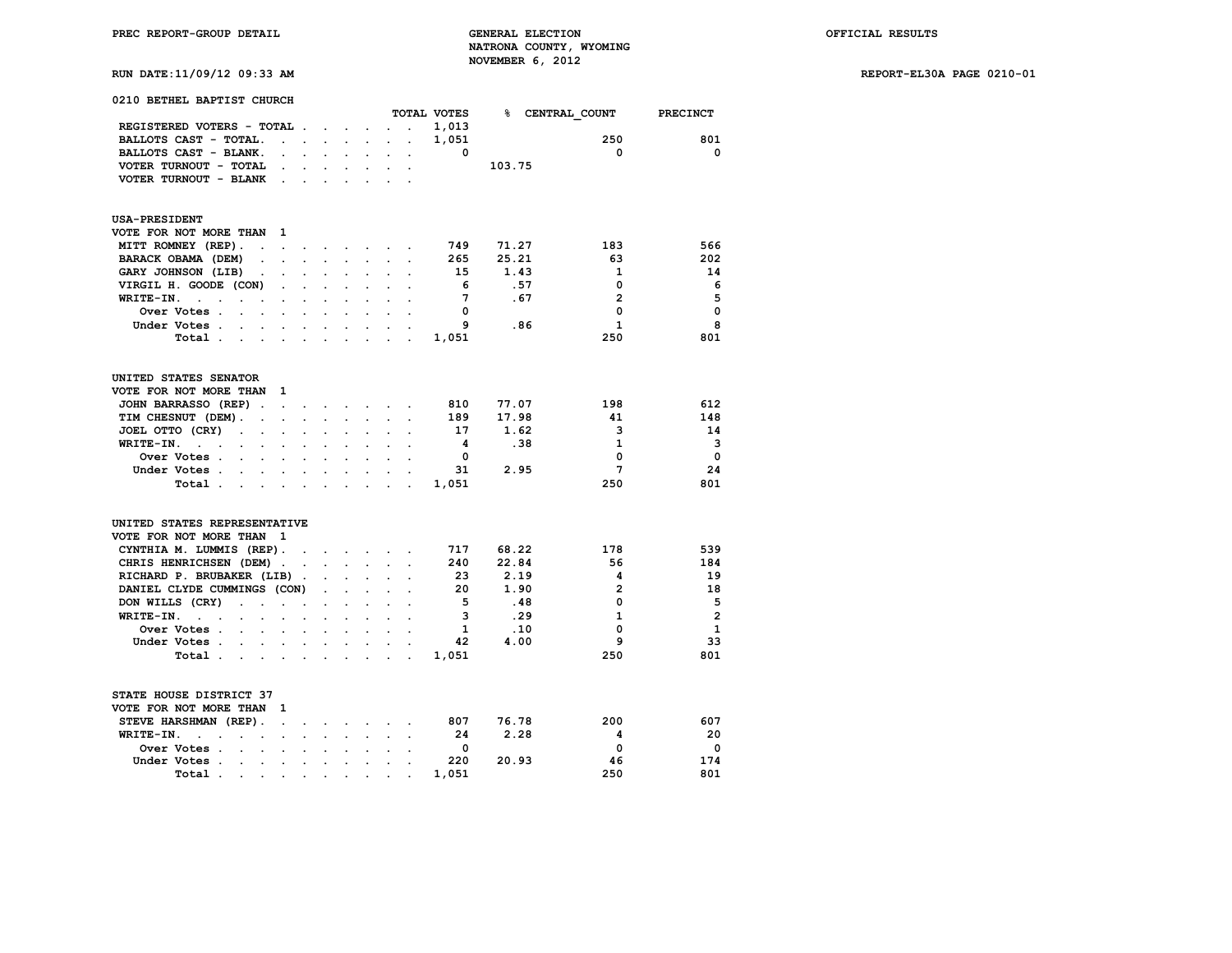**RUN DATE:11/09/12 09:33 AM REPORT-EL30A PAGE 0210-02**

## **0210 BETHEL BAPTIST CHURCH**

|                                                                                                    |                             | TOTAL VOTES | ℁     | CENTRAL COUNT  | PRECINCT |
|----------------------------------------------------------------------------------------------------|-----------------------------|-------------|-------|----------------|----------|
| <b>BOCC</b>                                                                                        |                             |             |       |                |          |
| VOTE FOR NOT MORE THAN 2                                                                           |                             |             |       |                |          |
| FORREST CHADWICK (REP).                                                                            |                             | 562         | 26.74 | 140            | 422      |
| MATT KEATING (REP)<br>$\sim$ $\sim$<br>$\cdot$<br>$\sim$                                           |                             | 452         | 21.50 | 110            | 342      |
| GINO CERULLO (DEM)<br>$\sim$ $\sim$<br>$\sim$ 100 $\pm$<br>$\sim 100$<br>$\sim$                    |                             | 264         | 12.56 | 61             | 203      |
| TROY BRAY (CON)<br>and the contract of the contract of<br>$\sim 100$<br>$\cdot$ $\cdot$<br>$\cdot$ |                             | 70          | 3.33  | 13             | 57       |
| LINDA BERGERON (CON).<br>$\sim$ $\sim$ $\sim$<br>$\cdot$ $\cdot$                                   | $\sim$ $\sim$ $\sim$ $\sim$ | 98          | 4.66  | 20             | 78       |
| KEITH B. GOODENOUGH (IND)<br><b>Contract Contract</b>                                              |                             | 317         | 15.08 | 73             | 244      |
| WRITE-IN.<br>$\cdot$<br>$\sim$                                                                     |                             |             | .33   | $\mathbf{2}$   | 5        |
| Over Votes.<br>$\sim$                                                                              |                             | 2           | .10   | $\overline{2}$ | $\Omega$ |
| Under Votes.<br>$\sim$                                                                             |                             | 330         | 15.70 | 79             | 251      |
| Total<br>$\sim$<br>$\cdot$ .<br>$\cdot$<br>$\cdot$ $\cdot$<br>$\cdot$ .<br>$\sim$                  | $\cdot$                     | 2,102       |       | 500            | 1,602    |

## **CASPER CITY COUNCIL WARD 2**

| VOTE FOR NOT MORE THAN 2 |  |  |  |  |  |              |       |     |                          |
|--------------------------|--|--|--|--|--|--------------|-------|-----|--------------------------|
| BILL BRAUER.             |  |  |  |  |  | 361          | 17.17 | 95  | 266                      |
| CRAIG P. HEDQUIST.       |  |  |  |  |  | 369          | 17.55 | 87  | 282                      |
| JANEL MOORE.             |  |  |  |  |  | 331          | 15.75 | 75  | 256                      |
| CHARLIE POWELL.          |  |  |  |  |  | 512          | 24.36 | 106 | 406                      |
| WRITE-IN.                |  |  |  |  |  |              | .10   | 0   | $\overline{\phantom{a}}$ |
| Over Votes               |  |  |  |  |  | <sup>0</sup> |       | 0   | $\Omega$                 |
| Under Votes              |  |  |  |  |  | 527          | 25.07 | 137 | 390                      |
| Total 2,102              |  |  |  |  |  |              |       | 500 | 1,602                    |

## **CASPER COLLEGE DISTRICT BOARD OF TRUSTEE**

| VOTE FOR NOT MORE THAN 4                                                                                                        |                                                                                                                 |  |  |  |       |       |       |                |
|---------------------------------------------------------------------------------------------------------------------------------|-----------------------------------------------------------------------------------------------------------------|--|--|--|-------|-------|-------|----------------|
| SCOTT BENNION.<br><u>na kama sa sana sa sa sa sa</u>                                                                            |                                                                                                                 |  |  |  | 402   | 9.56  | 101   | 301            |
| BOB DESPAIN.                                                                                                                    |                                                                                                                 |  |  |  | 303   | 7.21  | 67    | 236            |
| LAUREN V. GRIFFITH                                                                                                              | the contract of the contract of the contract of the contract of the contract of the contract of the contract of |  |  |  | 341   | 8.11  | 71    | 270            |
| BILL M. HAMBRICK                                                                                                                |                                                                                                                 |  |  |  | 448   | 10.66 | 107   | 341            |
| MATTHEW A. LOUCKS.                                                                                                              |                                                                                                                 |  |  |  | 431   | 10.25 | 98    | 333            |
| SUSAN D. MILLER                                                                                                                 |                                                                                                                 |  |  |  | 387   | 9.21  | 98    | 289            |
| CLIFF WHITLOCK.                                                                                                                 |                                                                                                                 |  |  |  | 249   | 5.92  | 62    | 187            |
| WRITE-IN.<br>the contract of the contract of the contract of the contract of the contract of the contract of the contract of    |                                                                                                                 |  |  |  | 2     | .05   | 0     | $\overline{2}$ |
| Over Votes .<br>the contract of the contract of the contract of the contract of the contract of the contract of the contract of |                                                                                                                 |  |  |  | 0     |       | 0     | $\Omega$       |
| Under Votes.<br>the contract of the contract of the contract of the contract of the contract of the contract of the contract of |                                                                                                                 |  |  |  | 1,641 | 39.03 | 396   | 1,245          |
| Total .<br>the contract of the contract of the contract of the contract of the contract of the contract of the contract of      |                                                                                                                 |  |  |  | 4,204 |       | 1,000 | 3,204          |

# **NATRONA COUNTY SCHOOL DIST NO 1**

| VOTE FOR NOT MORE THAN        |                                      | 5                    |               |                      |                      |                      |  |       |       |       |       |
|-------------------------------|--------------------------------------|----------------------|---------------|----------------------|----------------------|----------------------|--|-------|-------|-------|-------|
| DAVID S. BLAEDE               | $\sim$<br>$\sim$                     |                      |               |                      |                      |                      |  | 67    | 1.27  | 12    | 55    |
| KEVIN CHRISTOPHERSON.         |                                      | $\sim$               |               |                      |                      |                      |  | 328   | 6.24  | 72    | 256   |
| <b>GREGORY FLESVIG</b>        |                                      |                      |               | $\cdot$              |                      |                      |  | 79    | 1.50  | 16    | 63    |
| ELIZABETH HORSCH.             | $\ddot{\phantom{a}}$                 | $\ddot{\phantom{a}}$ | $\sim$        | $\ddot{\phantom{a}}$ | $\cdot$              |                      |  | 265   | 5.04  | 63    | 202   |
| DANA HOWIE.<br>$\sim$         | $\sim$                               | $\sim$               | $\sim$        | $\sim$               | $\sim$               |                      |  | 264   | 5.02  | 54    | 210   |
| DONN MCCALL.<br>$\sim$        |                                      | $\cdot$              |               |                      |                      |                      |  | 274   | 5.21  | 65    | 209   |
| MARK E. PETERSON              | $\sim$<br>$\cdot$                    | $\ddot{\phantom{a}}$ | $\cdot$       | $\cdot$              | $\ddot{\phantom{0}}$ |                      |  | 298   | 5.67  | 74    | 224   |
| SHAWNNA PUNTENEY.             | $\overline{a}$                       | $\ddot{\phantom{a}}$ | $\sim$        | $\ddot{\phantom{a}}$ | $\sim$ $\sim$        |                      |  | 254   | 4.83  | 43    | 211   |
| PAULA J. REID.                | $\sim$<br>$\sim$                     | <b>Service</b>       | $\sim$ $\sim$ | $\sim$               |                      | $\sim$ $\sim$ $\sim$ |  | 341   | 6.49  | 74    | 267   |
| MARC SMITH.<br>$\sim$         |                                      | $\sim$               | $\sim$        | $\sim$               | $\sim$               |                      |  | 257   | 4.89  | 52    | 205   |
| STEPHEN SPRECHER.             |                                      | $\cdot$              | $\cdot$       | $\cdot$              |                      |                      |  | 298   | 5.67  | 79    | 219   |
| RITA WALSH.<br>$\sim$         | $\cdot$<br>$\cdot$                   | $\ddot{\phantom{0}}$ | $\cdot$       | $\cdot$              | $\ddot{\phantom{0}}$ | $\cdot$              |  | 476   | 9.06  | 111   | 365   |
| WRITE-IN.<br>$\sim$<br>$\sim$ | $\mathbf{r}$<br>$\ddot{\phantom{a}}$ | $\sim$               | $\sim$        | $\sim$               | $\sim$               | $\sim$               |  | 4     | .08   | 0     | 4     |
| Over Votes.                   | $\ddot{\phantom{0}}$                 | $\cdot$              | $\bullet$     | $\cdot$              | $\sim$               | $\cdot$              |  | 10    | .19   | 5     | 5     |
| Under Votes.                  | $\cdot$                              | $\sim$               | $\cdot$       | $\sim$               | $\sim$               | $\sim$ $ \sim$       |  | 2,040 | 38.82 | 530   | 1,510 |
| Total .                       | $\overline{a}$                       | $\cdot$              | $\cdot$       | $\bullet$            | $\cdot$              |                      |  | 5,255 |       | 1,250 | 4,005 |
|                               |                                      |                      |               |                      |                      |                      |  |       |       |       |       |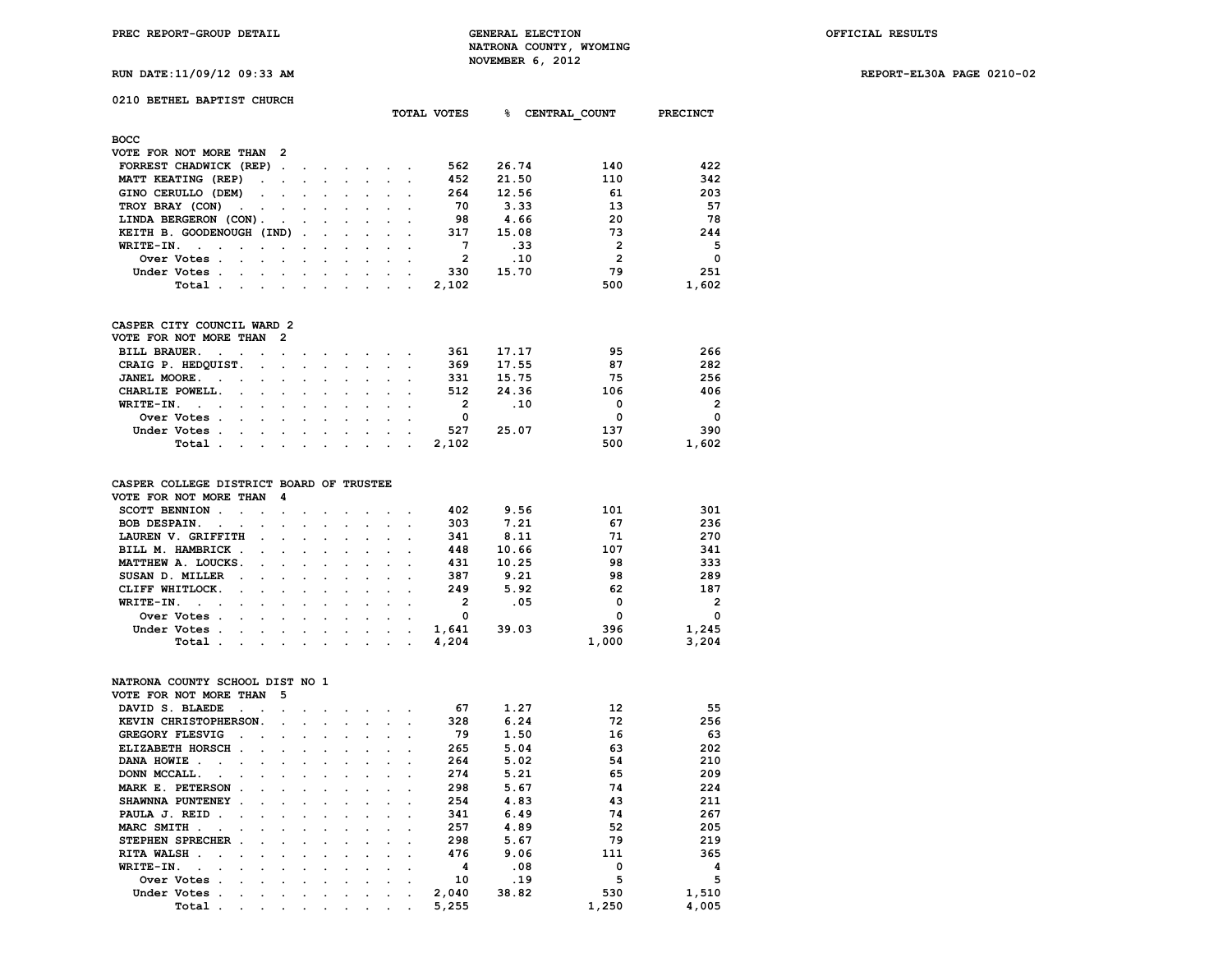**RUN DATE:11/09/12 09:33 AM REPORT-EL30A PAGE 0210-03**

|  | RUN DATE:11/09/12 09:33 AM |  |  |  |  |
|--|----------------------------|--|--|--|--|
|--|----------------------------|--|--|--|--|

| 0210 BETHEL BAPTIST CHURCH<br>NC CONSERVATION DIST SUP-URBAN |                                          |                            |                                        | TOTAL VOTES 8 CENTRAL COUNT PRECINCT |                      |                      |                      |                                                                  |                            |                             |                                |           |                               |                         |
|--------------------------------------------------------------|------------------------------------------|----------------------------|----------------------------------------|--------------------------------------|----------------------|----------------------|----------------------|------------------------------------------------------------------|----------------------------|-----------------------------|--------------------------------|-----------|-------------------------------|-------------------------|
|                                                              |                                          |                            |                                        |                                      |                      |                      |                      |                                                                  |                            |                             |                                |           |                               |                         |
|                                                              | VOTE FOR NOT MORE THAN                   |                            |                                        | - 1                                  |                      |                      |                      |                                                                  |                            |                             |                                |           |                               |                         |
|                                                              | RICHARD HALLINGSTAD.                     |                            |                                        | $\cdot$                              |                      |                      |                      |                                                                  | $\sim$ $\sim$ $\sim$       | $\sim$                      | 700                            | 66.60     | 160<br>$\overline{0}$         | 540                     |
| WRITE-IN.                                                    |                                          | $\ddot{\phantom{0}}$       |                                        |                                      |                      |                      | $\ddot{\phantom{0}}$ | $\sim$                                                           | $\sim$                     |                             | $\overline{2}$                 | .19       |                               | $\overline{\mathbf{2}}$ |
|                                                              | Over Votes .                             | $\ddot{\phantom{0}}$       | $\bullet$                              | $\overline{a}$                       |                      | $\overline{a}$       |                      | $\ddot{\phantom{0}}$                                             | $\ddot{\phantom{0}}$       | $\ddot{\phantom{a}}$        | $\overline{\mathbf{0}}$<br>349 |           | $\overline{\mathbf{0}}$<br>90 | $\overline{\mathbf{0}}$ |
|                                                              | Under Votes.                             |                            | $\mathbf{L} = \mathbf{L}$              |                                      |                      |                      |                      | $\mathbf{r}$                                                     |                            | $\sim$ $\sim$               |                                | 33.21     | 250                           | 259<br>801              |
|                                                              | Total                                    |                            |                                        |                                      | $\ddot{\phantom{a}}$ |                      | $\ddot{\phantom{0}}$ |                                                                  | <b>All American</b>        |                             | 1,051                          |           |                               |                         |
|                                                              | NC CONSERVATION DIST SUP-ATLRG           |                            |                                        |                                      |                      |                      |                      |                                                                  |                            |                             |                                |           |                               |                         |
|                                                              | VOTE FOR NOT MORE THAN 1                 |                            |                                        |                                      |                      |                      |                      |                                                                  |                            |                             |                                |           |                               |                         |
| LEN L. CAMP.                                                 | $\sim$ $\sim$                            |                            | $\sim$                                 |                                      |                      |                      |                      | and the state of the state                                       |                            |                             | 690                            | 65.65     | 159                           | 531                     |
|                                                              | WRITE-IN.                                |                            | $\ddot{\phantom{0}}$                   | $\ddot{\phantom{a}}$                 |                      | $\ddot{\phantom{a}}$ | $\ddot{\phantom{0}}$ | $\sim$                                                           | $\sim$                     |                             | $\overline{\mathbf{2}}$        | .19       | $\overline{0}$                | $\overline{\mathbf{2}}$ |
|                                                              | Over Votes .                             | $\mathbf{L}^{\text{max}}$  | $\ddot{\phantom{0}}$                   | $\ddot{\phantom{a}}$                 |                      | $\ddot{\phantom{0}}$ |                      | $\ddot{\phantom{0}}$                                             | $\ddot{\phantom{0}}$       |                             | $\overline{\mathbf{0}}$        |           | $\overline{\mathbf{0}}$       | $\overline{\mathbf{0}}$ |
|                                                              | Under Votes.                             |                            | $\mathbf{r} = \mathbf{r} + \mathbf{r}$ |                                      |                      |                      |                      | $\ddot{\phantom{0}}$                                             |                            | $\sim$ $\sim$               |                                | 359 34.16 | 91                            | 268                     |
|                                                              | Total                                    |                            |                                        |                                      | $\bullet$            | $\sim$               | $\sim$               | $\mathbf{r}$ , $\mathbf{r}$ , $\mathbf{r}$ , $\mathbf{r}$        |                            |                             | 1,051                          |           | 250                           | 801                     |
|                                                              | NC CONSERVATION DIST SUP-RURAL           |                            |                                        |                                      |                      |                      |                      |                                                                  |                            |                             |                                |           |                               |                         |
|                                                              | VOTE FOR NOT MORE THAN 1                 |                            |                                        |                                      |                      |                      |                      |                                                                  |                            |                             |                                |           |                               |                         |
|                                                              | DON PAVACK                               |                            |                                        |                                      |                      |                      |                      | <b>Contract Contract Contract</b>                                |                            |                             | 275                            | 26.17     | 66                            | 209                     |
|                                                              | ROBERT M. SHELLARD                       |                            | $\sim$                                 | $\sim$                               | $\sim$               | $\mathbf{r}$         | $\bullet$ .          | $\sim$                                                           | $\sim$                     |                             | 298                            | 28.35     | - 62                          | 236                     |
|                                                              | $WRITE-IN.$                              |                            | $\ddot{\phantom{a}}$                   | $\bullet$                            | $\ddot{\phantom{0}}$ | $\ddot{\phantom{0}}$ |                      | $\ddot{\phantom{0}}$                                             | $\ddot{\phantom{0}}$       |                             | $\overline{\mathbf{2}}$        | .19       | $\overline{\mathbf{0}}$       | $\overline{\mathbf{2}}$ |
|                                                              | Over Votes                               |                            |                                        |                                      |                      |                      |                      |                                                                  |                            |                             | $\overline{\mathbf{0}}$        |           | $\overline{\mathbf{0}}$       | $\overline{\mathbf{0}}$ |
|                                                              | Under Votes                              |                            |                                        |                                      | $\bullet$ .          | $\bullet$            | <b>Contract</b>      | $\bullet$ .                                                      |                            | $\mathbf{z} = \mathbf{z}$ . |                                | 476 45.29 | 122                           | 354                     |
|                                                              | Total                                    |                            |                                        | $\ddot{\phantom{0}}$                 |                      | $\ddot{\phantom{0}}$ |                      |                                                                  | $\ddot{\phantom{0}}$       |                             | 1,051                          |           | 250                           | 801                     |
| <b>JUDGE PARK</b>                                            |                                          |                            |                                        |                                      |                      |                      |                      |                                                                  |                            |                             |                                |           |                               |                         |
|                                                              | VOTE FOR NOT MORE THAN 1                 |                            |                                        |                                      |                      |                      |                      |                                                                  |                            |                             |                                |           |                               |                         |
|                                                              | YES                                      | $\mathbb{Z}^{\mathbb{Z}}$  | $\cdot$                                | $\sim$                               | $\ddot{\phantom{0}}$ |                      |                      | and a strong state of the                                        |                            | $\ddot{\phantom{a}}$        | 770                            | 73.26     | 182                           | 588                     |
| $NO.$ $.$ $.$                                                |                                          | $\sim$                     | $\sim$                                 | $\blacksquare$                       | $\ddot{\phantom{0}}$ | $\ddot{\phantom{0}}$ | $\ddot{\phantom{0}}$ | $\ddot{\phantom{0}}$                                             | $\mathbf{L}^{\text{max}}$  | $\blacksquare$              |                                | 139 13.23 | 31                            | 108                     |
|                                                              | Over Votes .                             |                            | $\mathbf{r} = \mathbf{r}$              |                                      |                      |                      |                      |                                                                  |                            |                             | $\overline{\mathbf{0}}$        |           | $\overline{\mathbf{0}}$       | $\overline{\mathbf{0}}$ |
|                                                              | Under Votes                              |                            |                                        | $\sim$                               | $\ddot{\phantom{0}}$ | $\ddot{\phantom{0}}$ | $\ddot{\phantom{0}}$ | $\bullet$ .                                                      |                            | $\mathbf{z} = \mathbf{z}$ . | 142                            | 13.51     | 37                            | 105                     |
|                                                              | Total .                                  |                            | <b>All Cards</b>                       | $\cdot$                              |                      | $\ddot{\phantom{a}}$ | $\ddot{\phantom{0}}$ | $\ddot{\phantom{0}}$                                             | $\ddot{\phantom{0}}$       | $\sim$                      | 1,051                          |           | 250                           | 801                     |
| <b>JUDGE WILKING</b>                                         |                                          |                            |                                        |                                      |                      |                      |                      |                                                                  |                            |                             |                                |           |                               |                         |
|                                                              | VOTE FOR NOT MORE THAN 1                 |                            |                                        |                                      |                      |                      |                      |                                                                  |                            |                             |                                |           |                               |                         |
| YES                                                          | <b>Contract Contract</b>                 | $\sim$                     | $\ddot{\phantom{a}}$                   | $\sim$                               | $\sim$               | $\cdot$              |                      | $\mathbf{r} = \mathbf{r} + \mathbf{r} + \mathbf{r} + \mathbf{r}$ |                            |                             | 717                            | 68.22     | 165                           | 552                     |
| $NO.$ $.$ $.$                                                |                                          | $\mathcal{L}^{\text{max}}$ | $\ddot{\phantom{0}}$                   | $\bullet$                            | $\ddot{\phantom{0}}$ | $\ddot{\phantom{0}}$ | $\ddot{\phantom{0}}$ | $\ddot{\phantom{0}}$                                             | $\mathcal{L}^{\text{max}}$ | $\ddot{\phantom{a}}$        |                                | 136 12.94 | 39                            | 97                      |
|                                                              | <b>Over Votes .</b>                      |                            | $\sim$ $\sim$                          |                                      |                      |                      |                      |                                                                  |                            |                             | $\overline{\mathbf{0}}$        |           | $\overline{\mathbf{0}}$       | $\overline{\mathbf{0}}$ |
|                                                              | Under Votes                              |                            | $\sim$                                 | $\sim$                               | $\ddot{\phantom{0}}$ | $\cdot$              | $\ddot{\phantom{0}}$ | $\bullet$ .                                                      |                            | $\sim$ $\sim$               | 198                            | 18.84     | -46                           | 152                     |
|                                                              | Total .                                  |                            | <b>All Cards</b>                       | $\bullet$                            |                      | $\ddot{\phantom{a}}$ | $\ddot{\phantom{0}}$ | $\ddot{\phantom{0}}$                                             | $\mathbf{L}^{\text{max}}$  | $\ddot{\phantom{a}}$        | 1,051                          |           | 250                           | 801                     |
| <b>JUDGE BROWN</b>                                           |                                          |                            |                                        |                                      |                      |                      |                      |                                                                  |                            |                             |                                |           |                               |                         |
|                                                              | VOTE FOR NOT MORE THAN 1                 |                            |                                        |                                      |                      |                      |                      |                                                                  |                            |                             |                                |           |                               |                         |
| YES .                                                        | $\sim$<br>$\sim$<br>$\ddot{\phantom{a}}$ | $\ddot{\phantom{a}}$       |                                        | $\sim$                               |                      |                      |                      |                                                                  |                            |                             | 760                            | 72.31     | 184                           | 576                     |
| NO.                                                          |                                          |                            | $\cdot$                                |                                      |                      | $\ddot{\phantom{0}}$ | $\ddot{\phantom{0}}$ | $\sim$ $\sim$ $\sim$ $\sim$                                      | $\sim$                     |                             |                                | 140 13.32 | 29                            | 111                     |
|                                                              | $\ddot{\phantom{0}}$                     | $\ddot{\phantom{0}}$       | $\ddot{\phantom{0}}$                   | $\bullet$                            | $\ddot{\phantom{0}}$ |                      |                      | $\ddot{\phantom{0}}$                                             | $\ddot{\phantom{0}}$       | $\bullet$                   | $\overline{\mathbf{0}}$        |           | $\overline{\mathbf{0}}$       | $\overline{\mathbf{0}}$ |
|                                                              | Over Votes .<br>Under Votes .            |                            |                                        |                                      |                      |                      |                      |                                                                  |                            |                             | 151                            | 14.37     | 37                            | 114                     |
|                                                              | Total.                                   | $\bullet$                  | $\sim$                                 | $\bullet$                            | $\ddot{\phantom{0}}$ | $\ddot{\phantom{0}}$ | $\bullet$            | $\bullet$ .                                                      |                            | $\mathbf{z} = \mathbf{z}$ . | 1,051                          |           | 250                           | 801                     |
|                                                              |                                          |                            | <b>Contract Contract</b>               |                                      |                      |                      |                      |                                                                  |                            |                             |                                |           |                               |                         |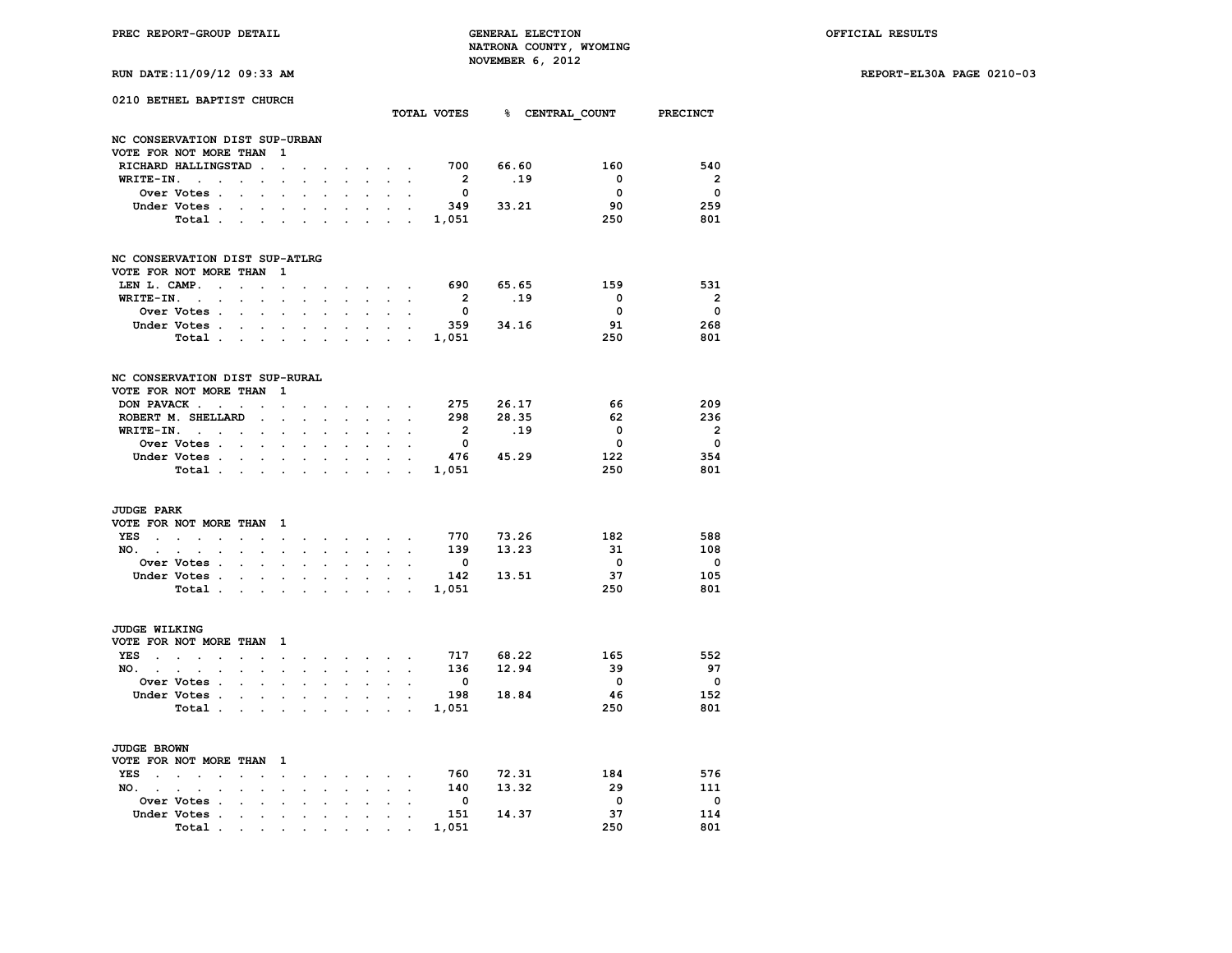**RUN DATE:11/09/12 09:33 AM REPORT-EL30A PAGE 0210-04**

| RUN DATE:11/09/12 09:33 AM |
|----------------------------|
|----------------------------|

|                      | 0210 BETHEL BAPTIST CHURCH                       |                                                                                       |                      |                      |                                     |                                                                         |                      |                      |                                             |                                 |                          |                                      |                         |                          |
|----------------------|--------------------------------------------------|---------------------------------------------------------------------------------------|----------------------|----------------------|-------------------------------------|-------------------------------------------------------------------------|----------------------|----------------------|---------------------------------------------|---------------------------------|--------------------------|--------------------------------------|-------------------------|--------------------------|
|                      |                                                  |                                                                                       |                      |                      |                                     |                                                                         |                      |                      |                                             |                                 |                          | TOTAL VOTES 8 CENTRAL COUNT PRECINCT |                         |                          |
| <b>JUDGE HUBER</b>   |                                                  |                                                                                       |                      |                      |                                     |                                                                         |                      |                      |                                             |                                 |                          |                                      |                         |                          |
|                      | VOTE FOR NOT MORE THAN                           |                                                                                       |                      | 1                    |                                     |                                                                         |                      |                      |                                             |                                 |                          |                                      |                         |                          |
| YES<br>$\cdot$       | $\sim$<br>$\ddot{\phantom{0}}$                   | $\ddot{\phantom{0}}$                                                                  |                      | $\ddot{\phantom{0}}$ |                                     |                                                                         |                      |                      | $\mathbf{L} = \mathbf{L} \times \mathbf{L}$ |                                 | 730                      | 69.46                                | 177                     | 553                      |
| NO.<br>$\sim$        | $\cdot$<br>$\bullet$<br>$\cdot$                  | $\cdot$                                                                               | $\ddot{\phantom{0}}$ | $\cdot$              | $\ddot{\phantom{0}}$                |                                                                         | $\ddot{\phantom{0}}$ | $\sim$               | $\ddot{\phantom{0}}$                        | $\cdot$                         | 175                      | 16.65                                | 38                      | 137                      |
|                      | Over Votes .                                     |                                                                                       | $\ddot{\phantom{a}}$ |                      |                                     |                                                                         |                      | $\ddot{\phantom{0}}$ |                                             |                                 | $\overline{\mathbf{2}}$  | .19                                  | $\overline{\mathbf{0}}$ | $\overline{2}$           |
|                      | Under Votes .                                    | $\overline{a}$                                                                        | $\cdot$              | $\overline{a}$       | $\cdot$                             | $\sim$                                                                  | $\overline{a}$       | $\cdot$              | $\overline{a}$                              |                                 | 144                      | 13.70                                | 35                      | 109                      |
|                      | Total .                                          | $\sim$ $\sim$ $\sim$ $\sim$                                                           |                      | $\ddot{\phantom{a}}$ | $\ddot{\phantom{0}}$                | $\ddot{\phantom{0}}$                                                    | $\ddot{\phantom{a}}$ | $\sim$               |                                             | $\sim$ $\sim$                   | 1,051                    |                                      | 250                     | 801                      |
| C-AMEND-A            |                                                  |                                                                                       |                      |                      |                                     |                                                                         |                      |                      |                                             |                                 |                          |                                      |                         |                          |
|                      | VOTE FOR NOT MORE THAN                           |                                                                                       |                      | 1                    |                                     |                                                                         |                      |                      |                                             |                                 |                          |                                      |                         |                          |
| <b>FOR</b><br>$\sim$ | $\ddot{\phantom{0}}$<br>$\bullet$<br>$\bullet$   | $\ddot{\phantom{a}}$                                                                  | $\bullet$            | $\ddot{\phantom{0}}$ |                                     |                                                                         |                      |                      | $\sim$ $\sim$                               |                                 | 713                      | 67.84                                | 179                     | 534                      |
| <b>AGAINST.</b>      | $\ddot{\phantom{a}}$<br>$\cdot$                  | $\sim$ $\sim$                                                                         |                      | $\ddot{\phantom{a}}$ | $\ddot{\phantom{a}}$                | $\sim$                                                                  | $\sim$               | $\sim$               | $\ddot{\phantom{a}}$                        | $\ddot{\phantom{a}}$            | 274                      | 26.07                                | 51                      | 223                      |
|                      | Over Votes .                                     | $\cdot$                                                                               | $\ddot{\phantom{0}}$ | $\ddot{\phantom{a}}$ | $\ddot{\phantom{a}}$                |                                                                         | $\ddot{\phantom{a}}$ | $\overline{a}$       |                                             |                                 | $\overline{\mathbf{1}}$  | .10                                  | $\mathbf{1}$            | $\overline{\phantom{0}}$ |
|                      | Under Votes                                      |                                                                                       | $\ddot{\phantom{0}}$ | $\ddot{\phantom{a}}$ | $\ddot{\phantom{0}}$                | $\blacksquare$                                                          | $\bullet$            | $\ddot{\phantom{0}}$ | $\ddot{\phantom{0}}$                        |                                 | -63                      | 5.99                                 | 19                      | -44                      |
|                      | Total                                            |                                                                                       | $\sim$               | $\ddot{\phantom{a}}$ | $\ddot{\phantom{a}}$                | $\ddot{\phantom{a}}$                                                    | $\cdot$              |                      | $\sim$ $\sim$                               | $\sim$                          | 1,051                    |                                      | 250                     | 801                      |
| C-AMEND-B            |                                                  |                                                                                       |                      |                      |                                     |                                                                         |                      |                      |                                             |                                 |                          |                                      |                         |                          |
|                      | VOTE FOR NOT MORE THAN                           |                                                                                       |                      | 1                    |                                     |                                                                         |                      |                      |                                             |                                 |                          |                                      |                         |                          |
| FOR<br>$\sim$        | $\sim$                                           | $\ddot{\phantom{0}}$                                                                  | $\sim$               | $\ddot{\phantom{0}}$ | $\bullet$ .                         | $\sim$                                                                  |                      |                      | $\cdot$ $\cdot$ $\cdot$ $\cdot$ $\cdot$     |                                 | 824                      | 78.40                                | 202                     | 622                      |
| <b>AGAINST</b>       | $\sim$                                           |                                                                                       |                      | $\ddot{\phantom{0}}$ |                                     | $\ddot{\phantom{0}}$                                                    |                      | $\mathbf{r}$         |                                             |                                 | 168                      | 15.98                                | 29                      | 139                      |
|                      | Over Votes .                                     | $\ddot{\phantom{0}}$                                                                  | $\ddot{\phantom{a}}$ | $\cdot$              | $\ddot{\phantom{0}}$                | $\bullet$                                                               | $\ddot{\phantom{0}}$ | $\ddot{\phantom{0}}$ | $\ddot{\phantom{0}}$                        | $\ddot{\phantom{0}}$            | $\mathbf{1}$             | .10                                  | $\overline{\mathbf{0}}$ | - 1                      |
|                      | Under Votes.                                     |                                                                                       | $\sim$               | $\ddot{\phantom{a}}$ | $\cdot$                             | $\ddot{\phantom{a}}$                                                    | $\ddot{\phantom{a}}$ | $\sim$               |                                             |                                 | 58                       | 5.52                                 | 19                      | 39                       |
|                      | Total.                                           | $\sim$                                                                                | $\sim$               | $\mathbf{r}$         | $\mathbf{r}$                        | $\ddot{\phantom{0}}$                                                    | $\ddot{\phantom{a}}$ |                      | $\sim$ $\sim$                               | ÷                               | 1,051                    |                                      | 250                     | 801                      |
| C-AMEND-C            |                                                  |                                                                                       |                      |                      |                                     |                                                                         |                      |                      |                                             |                                 |                          |                                      |                         |                          |
|                      | VOTE FOR NOT MORE THAN                           |                                                                                       |                      | 1                    |                                     |                                                                         |                      |                      |                                             |                                 |                          |                                      |                         |                          |
| FOR<br>$\sim$        | <b>Contract Contract</b><br>$\ddot{\phantom{a}}$ | $\sim$                                                                                | $\ddot{\phantom{a}}$ | $\ddot{\phantom{0}}$ | $\cdot$                             |                                                                         | $\sim$               |                      | $\sim$ $\sim$                               |                                 | 499                      | 47.48                                | 129                     | 370                      |
| <b>AGAINST.</b>      | $\ddot{\phantom{0}}$<br>$\cdot$                  | $\overline{a}$                                                                        | $\ddot{\phantom{0}}$ | $\ddot{\phantom{a}}$ | $\cdot$                             |                                                                         | $\ddot{\phantom{a}}$ | $\ddot{\phantom{0}}$ | $\cdot$                                     | $\cdot$                         | 430                      | 40.91                                | 84                      | 346                      |
|                      | <b>Over Votes .</b>                              | $\ddot{\phantom{a}}$                                                                  | $\sim$               | $\ddot{\phantom{0}}$ | $\ddot{\phantom{0}}$                | $\bullet$                                                               | $\ddot{\phantom{0}}$ | $\ddot{\phantom{a}}$ |                                             |                                 | $\overline{\phantom{0}}$ |                                      | $\overline{\mathbf{0}}$ | - 0                      |
|                      | Under Votes .                                    | $\ddot{\phantom{a}}$                                                                  |                      |                      |                                     |                                                                         | s.                   | $\ddot{\phantom{0}}$ | ÷                                           |                                 | 122                      | 11.61                                | 37                      | 85                       |
|                      | Total                                            |                                                                                       |                      | $\ddot{\phantom{0}}$ | $\bullet$ .<br><br><br><br><br><br> | $\sim$                                                                  |                      |                      |                                             | the contract of the contract of | 1,051                    |                                      | 250                     | 801                      |
| LIBRARY              |                                                  |                                                                                       |                      |                      |                                     |                                                                         |                      |                      |                                             |                                 |                          |                                      |                         |                          |
|                      | VOTE FOR NOT MORE THAN                           |                                                                                       |                      | $\mathbf{1}$         |                                     |                                                                         |                      |                      |                                             |                                 |                          |                                      |                         |                          |
|                      | FOR THE COUNTY SPECIFIC PURP.                    |                                                                                       |                      |                      |                                     |                                                                         |                      |                      | and the state of the state of               |                                 | 557                      | 53.00                                | 145                     | 412                      |
|                      | AGAINST THE COUNTY SPECIFIC                      |                                                                                       |                      |                      |                                     | $\ddot{\phantom{a}}$                                                    | $\ddot{\phantom{0}}$ | $\sim$               |                                             |                                 | 475                      | 45.20                                | 94                      | 381                      |
|                      | Over Votes.                                      | $\ddot{\phantom{a}}$                                                                  | $\overline{a}$       | $\overline{a}$       | $\ddot{\phantom{a}}$                |                                                                         |                      |                      |                                             |                                 | <sup>1</sup>             | .10                                  | $\overline{1}$          | $\overline{\phantom{0}}$ |
|                      | Under Votes .                                    | $\sim$ $\sim$ $\sim$ $\sim$                                                           |                      | $\ddot{\phantom{0}}$ | $\ddot{\phantom{a}}$                | $\sim$                                                                  | $\ddot{\phantom{a}}$ | $\ddot{\phantom{a}}$ | $\ddot{\phantom{0}}$                        |                                 | 18                       | 1.71                                 | 10                      | 8                        |
|                      | Total.                                           | $\mathcal{L}(\mathbf{r},\mathbf{r})$ , and $\mathcal{L}(\mathbf{r},\mathbf{r})$ , and |                      |                      |                                     | $\bullet$ .<br><br><br><br><br><br><br><br><br><br><br><br><br><br><br> | $\bullet$            | $\bullet$            |                                             |                                 | 1,051                    |                                      | 250                     | 801                      |
|                      |                                                  |                                                                                       |                      |                      |                                     |                                                                         |                      |                      |                                             |                                 |                          |                                      |                         |                          |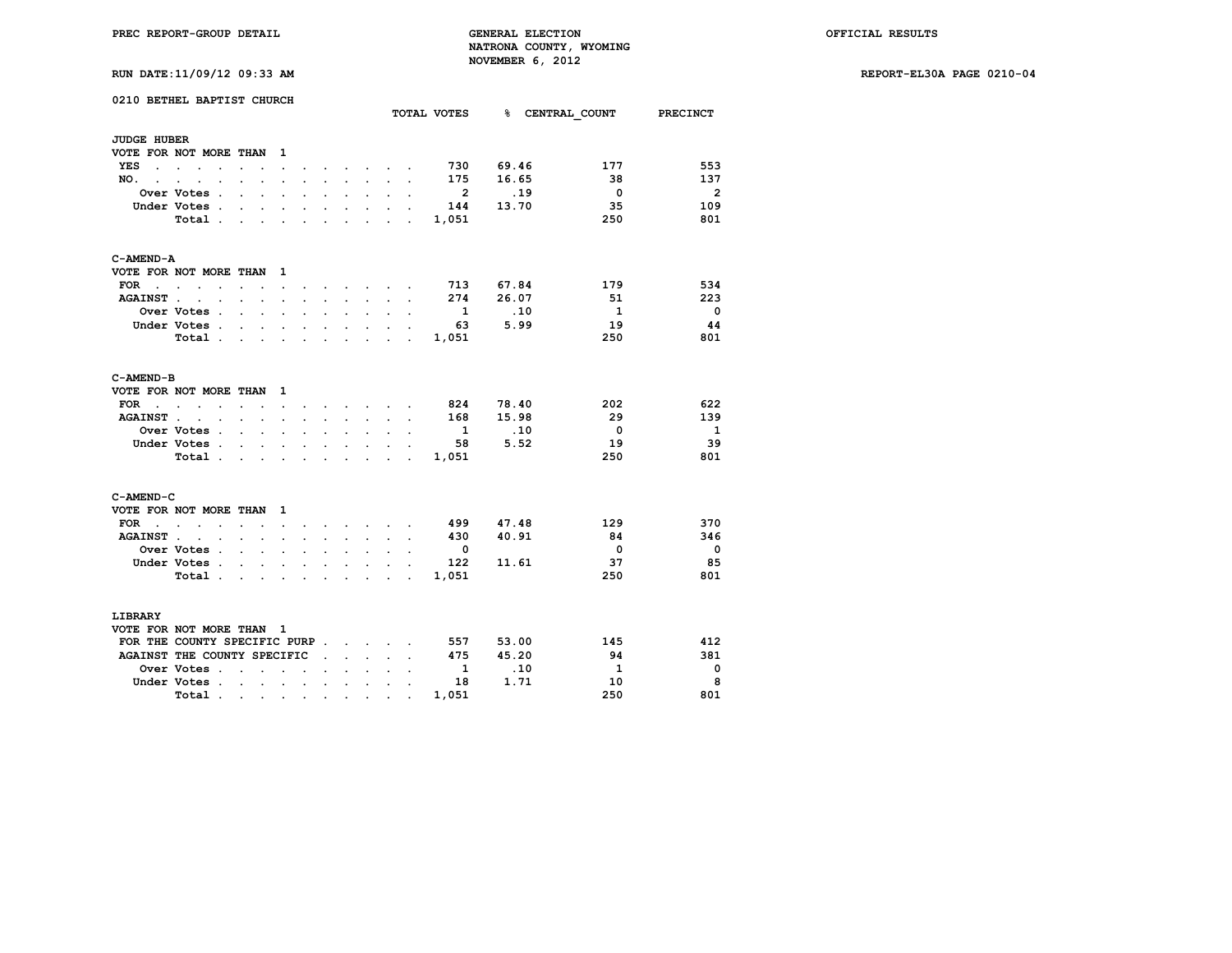**RUN DATE:11/09/12 09:33 AM REPORT-EL30A PAGE 0302-01**

| 0302 UNIVERSITY PARK SCHOOL                                                                  |                      |                      |                      |                      |                      |                      |                      |                         |        |                        |                         |
|----------------------------------------------------------------------------------------------|----------------------|----------------------|----------------------|----------------------|----------------------|----------------------|----------------------|-------------------------|--------|------------------------|-------------------------|
|                                                                                              |                      |                      |                      |                      |                      |                      |                      | TOTAL VOTES             |        | <b>% CENTRAL COUNT</b> | PRECINCT                |
| REGISTERED VOTERS - TOTAL .                                                                  |                      |                      |                      | $\ddot{\phantom{a}}$ |                      |                      | $\overline{a}$       | 742                     |        |                        |                         |
| BALLOTS CAST - TOTAL.                                                                        | $\ddot{\phantom{0}}$ | $\ddot{\phantom{0}}$ |                      | $\sim$               |                      |                      |                      | 851                     |        | 216                    | 635                     |
| BALLOTS CAST - BLANK.                                                                        |                      | $\ddot{\phantom{0}}$ | $\mathbf{r}$         |                      |                      |                      |                      | 0                       |        | 0                      | 0                       |
| VOTER TURNOUT - TOTAL                                                                        | $\ddot{\phantom{0}}$ | $\ddot{\phantom{0}}$ | $\ddot{\phantom{0}}$ | $\ddot{\phantom{0}}$ | $\ddot{\phantom{0}}$ |                      |                      |                         | 114.69 |                        |                         |
| VOTER TURNOUT - BLANK                                                                        | $\ddot{\phantom{a}}$ | $\ddot{\phantom{a}}$ | $\ddot{\phantom{a}}$ | $\cdot$              | $\cdot$              |                      |                      |                         |        |                        |                         |
|                                                                                              |                      |                      |                      |                      |                      |                      |                      |                         |        |                        |                         |
| <b>USA-PRESIDENT</b><br>VOTE FOR NOT MORE THAN                                               | 1.                   |                      |                      |                      |                      |                      |                      |                         |        |                        |                         |
| MITT ROMNEY (REP).<br>$\sim$ $\sim$                                                          | $\ddot{\phantom{a}}$ | $\bullet$ .          |                      |                      | and a strong state   |                      | $\cdot$              | 493                     | 57.93  | 117                    | 376                     |
| BARACK OBAMA (DEM)<br>$\ddot{\phantom{0}}$                                                   |                      |                      |                      |                      | $\ddot{\phantom{0}}$ |                      |                      | 299                     | 35.14  | 91                     | 208                     |
| GARY JOHNSON (LIB)<br>$\bullet$                                                              | $\ddot{\phantom{0}}$ | $\ddot{\phantom{0}}$ | $\ddot{\phantom{0}}$ | $\bullet$            | $\ddot{\phantom{0}}$ | $\ddot{\phantom{0}}$ |                      | 31                      | 3.64   | 2                      | 29                      |
| VIRGIL H. GOODE (CON)                                                                        | $\ddot{\phantom{a}}$ |                      |                      |                      |                      |                      |                      | - 8                     | .94    | $\mathbf{2}$           | - 6                     |
| WRITE-IN.                                                                                    |                      |                      |                      |                      |                      |                      |                      | - 9                     | 1.06   | 1                      | 8                       |
| $\ddot{\phantom{0}}$<br>$\ddot{\phantom{a}}$<br>$\cdot$<br>$\cdot$                           | $\ddot{\phantom{0}}$ | $\ddot{\phantom{0}}$ |                      |                      | $\ddot{\phantom{a}}$ |                      |                      | 3                       | .35    | $\overline{2}$         | $\mathbf{1}$            |
| Over Votes .<br>$\ddot{\phantom{a}}$                                                         |                      |                      |                      |                      |                      |                      |                      |                         |        |                        |                         |
| Under Votes                                                                                  |                      | $\bullet$            |                      | $\ddot{\phantom{0}}$ | $\ddot{\phantom{0}}$ |                      |                      | - 8                     | .94    | $\mathbf{1}$           | $7\phantom{.0}$         |
| Total .<br><b>Contract Contract</b>                                                          |                      | $\cdot$              | $\ddot{\phantom{a}}$ | $\ddot{\phantom{a}}$ | $\cdot$              |                      |                      | 851                     |        | 216                    | 635                     |
| UNITED STATES SENATOR                                                                        |                      |                      |                      |                      |                      |                      |                      |                         |        |                        |                         |
| VOTE FOR NOT MORE THAN                                                                       | 1                    |                      |                      |                      |                      |                      |                      |                         |        |                        |                         |
| JOHN BARRASSO (REP).                                                                         | $\ddot{\phantom{0}}$ | $\ddot{\phantom{0}}$ | $\ddot{\phantom{0}}$ | $\ddot{\phantom{0}}$ | $\sim$               |                      |                      | 581                     | 68.27  | 145                    | 436                     |
| TIM CHESNUT (DEM).<br>$\cdot$                                                                | $\cdot$              |                      |                      |                      |                      |                      |                      | 210                     | 24.68  | 59                     | 151                     |
| JOEL OTTO (CRY)<br>$\bullet$<br>$\ddot{\phantom{a}}$                                         | $\ddot{\phantom{0}}$ | $\ddot{\phantom{0}}$ | $\ddot{\phantom{0}}$ | $\bullet$            | $\bullet$            | $\ddot{\phantom{0}}$ |                      | 38                      | 4.47   | 5                      | 33                      |
| WRITE-IN.<br>$\mathbf{r} = \mathbf{r} \cdot \mathbf{r}$                                      |                      |                      |                      |                      |                      |                      |                      | $\overline{\mathbf{2}}$ | .24    | 0                      | $\overline{\mathbf{2}}$ |
| Over Votes .<br>$\ddot{\phantom{a}}$<br>$\ddot{\phantom{0}}$                                 |                      | $\ddot{\phantom{0}}$ |                      |                      | $\cdot$              |                      |                      | 1                       | .12    | $\mathbf{1}$           | $\mathbf 0$             |
| Under Votes.<br>$\mathbf{r}$<br>$\cdot$                                                      |                      |                      |                      |                      |                      |                      |                      | 19                      | 2.23   | 6                      | 13                      |
| Total .<br><b>Service</b>                                                                    |                      | $\bullet$            |                      |                      |                      |                      |                      | 851                     |        | 216                    | 635                     |
| UNITED STATES REPRESENTATIVE                                                                 |                      |                      |                      |                      |                      |                      |                      |                         |        |                        |                         |
| VOTE FOR NOT MORE THAN                                                                       | $\mathbf{1}$         |                      |                      |                      |                      |                      |                      |                         |        |                        |                         |
| CYNTHIA M. LUMMIS (REP).                                                                     |                      | $\sim$               | $\mathbf{z}$ .       | $\sim$               | $\sim$               | $\sim$               |                      | 477                     | 56.05  | 110                    | 367                     |
| CHRIS HENRICHSEN (DEM).                                                                      |                      | $\bullet$            | $\ddot{\phantom{0}}$ | $\sim 10^{-11}$      | $\blacksquare$       | $\ddot{\phantom{0}}$ | $\ddot{\phantom{a}}$ | 261                     | 30.67  | 80                     | 181                     |
| RICHARD P. BRUBAKER (LIB).                                                                   |                      |                      |                      |                      |                      |                      |                      | 28                      | 3.29   | 7                      | 21                      |
|                                                                                              |                      |                      |                      |                      |                      |                      |                      | 36                      | 4.23   | 8                      | 28                      |
| DANIEL CLYDE CUMMINGS (CON)                                                                  |                      |                      | $\ddot{\phantom{0}}$ | $\ddot{\phantom{0}}$ | $\bullet$            | $\ddot{\phantom{0}}$ |                      |                         |        |                        |                         |
| DON WILLS (CRY)<br>$\ddot{\phantom{a}}$<br>$\ddot{\phantom{0}}$                              | $\ddot{\phantom{0}}$ |                      |                      |                      |                      |                      |                      | 17                      | 2.00   | 4                      | 13                      |
| WRITE-IN.<br>$\ddot{\phantom{0}}$<br>$\cdot$<br>$\ddot{\phantom{a}}$<br>$\ddot{\phantom{a}}$ |                      | $\ddot{\phantom{0}}$ |                      | $\ddot{\phantom{a}}$ | $\cdot$              |                      |                      | 3                       | .35    | 1                      | $\overline{2}$          |
| Over Votes .                                                                                 |                      |                      |                      |                      |                      |                      |                      | $\overline{\mathbf{2}}$ | .24    | 1                      | 1                       |
| Under Votes                                                                                  |                      | $\bullet$            | $\ddot{\phantom{0}}$ | $\bullet$            | $\ddot{\phantom{0}}$ |                      |                      | 27                      | 3.17   | 5                      | 22                      |
| Total .<br>and the company                                                                   |                      | $\ddot{\phantom{0}}$ | $\ddot{\phantom{a}}$ | $\ddot{\phantom{a}}$ | $\cdot$              | $\ddot{\phantom{a}}$ |                      | 851                     |        | 216                    | 635                     |
| STATE SENATE DISTRICT 28                                                                     |                      |                      |                      |                      |                      |                      |                      |                         |        |                        |                         |
| VOTE FOR NOT MORE THAN                                                                       | 1                    |                      |                      |                      |                      |                      |                      |                         |        |                        |                         |
| JIM ANDERSON (REP)<br>$\ddot{\phantom{0}}$                                                   | $\ddot{\phantom{a}}$ | $\ddot{\phantom{0}}$ | $\cdot$              |                      | $\cdot$              |                      | $\overline{a}$       | 133                     | 56.84  | 54                     | 79                      |
| KIM HOLLOWAY (DEM)                                                                           |                      |                      |                      |                      |                      |                      |                      | 87                      | 37.18  | 45                     | 42                      |
| WRITE-IN.<br>$\ddot{\phantom{0}}$<br>$\ddot{\phantom{0}}$<br>$\cdot$<br>$\ddot{\phantom{0}}$ | $\ddot{\phantom{0}}$ | $\ddot{\phantom{0}}$ | $\ddot{\phantom{0}}$ | $\bullet$            | $\bullet$            |                      |                      | -1                      | .43    | 1                      | $\mathbf 0$             |
| Over Votes .                                                                                 |                      |                      |                      |                      |                      |                      |                      | 0                       |        | 0                      | $\mathbf{o}$            |
| Under Votes .<br>$\sim$<br>$\ddot{\phantom{a}}$                                              | $\ddot{\phantom{a}}$ | $\ddot{\phantom{0}}$ |                      | $\cdot$              |                      |                      |                      | 13                      | 5.56   | з                      | 10                      |
| Total                                                                                        |                      |                      |                      |                      |                      |                      |                      | 234                     |        | 103                    | 131                     |
| STATE HOUSE DISTRICT 36                                                                      |                      |                      |                      |                      |                      |                      |                      |                         |        |                        |                         |
| VOTE FOR NOT MORE THAN                                                                       | 1                    |                      |                      |                      |                      |                      |                      |                         |        |                        |                         |
| GERALD GAY (REP).<br>$\sim$                                                                  | $\ddot{\phantom{a}}$ |                      |                      |                      |                      |                      |                      | 451                     | 73.10  | 75                     | 376                     |
| WRITE-IN.<br><b>Contract Contract</b>                                                        | $\overline{a}$       |                      |                      |                      |                      |                      |                      | 15                      | 2.43   | 4                      | 11                      |
| $\ddot{\phantom{0}}$<br>$\ddot{\phantom{a}}$                                                 |                      | $\ddot{\phantom{a}}$ |                      |                      |                      |                      |                      |                         |        |                        | $\mathbf{o}$            |
| Over Votes .<br>$\cdot$<br>$\ddot{\phantom{a}}$                                              | $\ddot{\phantom{a}}$ | $\ddot{\phantom{a}}$ | $\ddot{\phantom{a}}$ |                      |                      |                      |                      | 0                       |        | 0                      |                         |
| Under Votes.                                                                                 |                      |                      |                      |                      |                      |                      |                      | 151                     | 24.47  | 34                     | 117                     |
| Total .                                                                                      |                      |                      |                      |                      |                      |                      |                      | 617                     |        | 113                    | 504                     |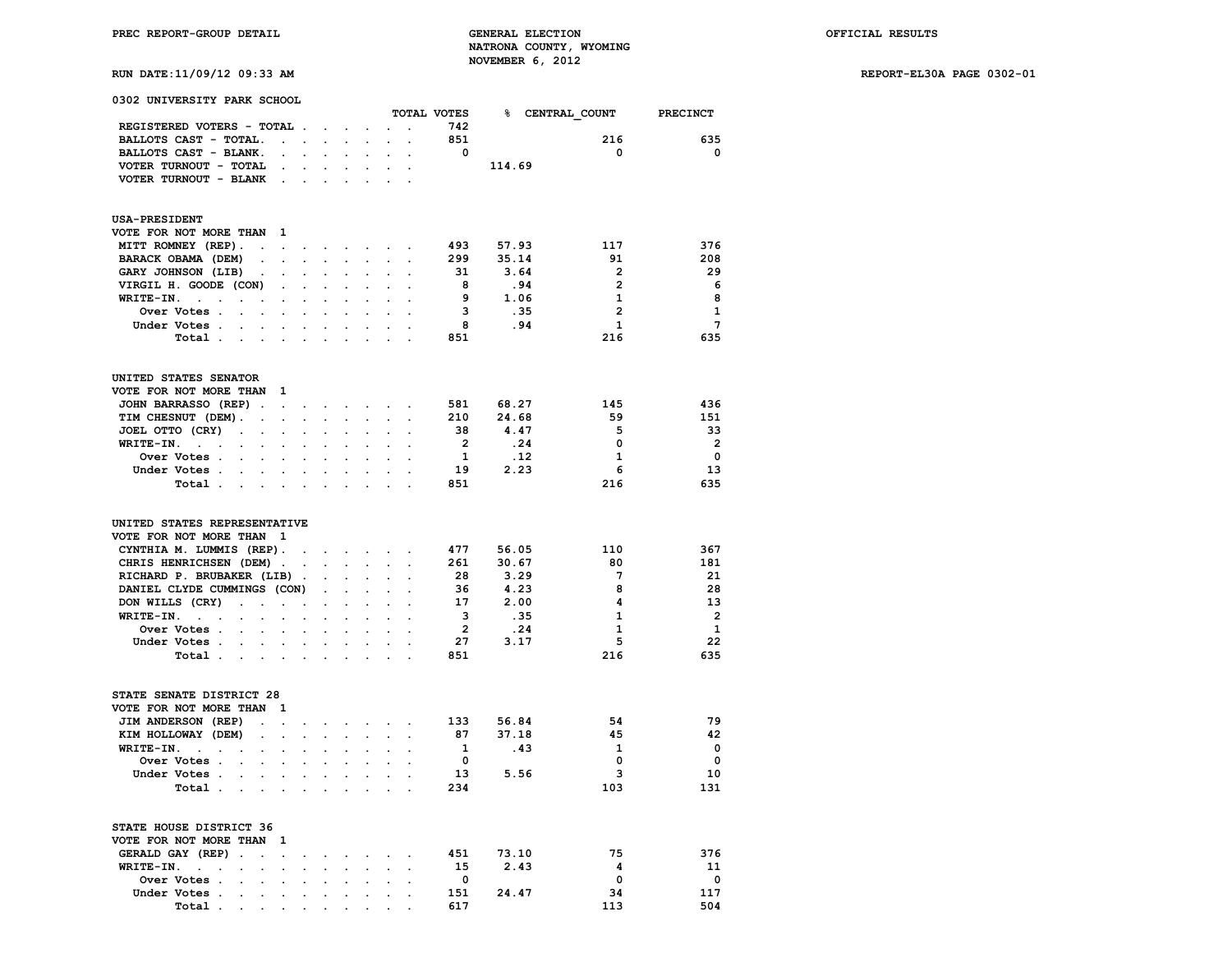**RUN DATE:11/09/12 09:33 AM REPORT-EL30A PAGE 0302-02**

| 0302 UNIVERSITY PARK SCHOOL                                               |                                              |                                               |                      |                      |                      |                      |                |       |                   |                         |
|---------------------------------------------------------------------------|----------------------------------------------|-----------------------------------------------|----------------------|----------------------|----------------------|----------------------|----------------|-------|-------------------|-------------------------|
|                                                                           |                                              |                                               |                      |                      |                      |                      | TOTAL VOTES    | ℁     | CENTRAL COUNT     | <b>PRECINCT</b>         |
| STATE HOUSE DISTRICT 56                                                   |                                              |                                               |                      |                      |                      |                      |                |       |                   |                         |
| VOTE FOR NOT MORE THAN                                                    | 1                                            |                                               |                      |                      |                      |                      |                |       |                   |                         |
| TIM STUBSON (REP).<br>$\ddot{\phantom{a}}$                                | $\cdot$                                      |                                               |                      | $\sim$               |                      |                      | 174            | 74.36 | 74                | 100                     |
| WRITE-IN.<br>$\mathbf{r}$<br>$\ddot{\phantom{a}}$<br>$\ddot{\phantom{a}}$ | $\ddot{\phantom{a}}$                         | $\ddot{\phantom{0}}$                          | $\mathbf{r}$         |                      |                      |                      | $\overline{2}$ | .85   | 1                 | 1                       |
| $\cdot$<br>Over Votes.                                                    | $\ddot{\phantom{0}}$                         |                                               |                      | $\sim$               | $\ddot{\phantom{a}}$ | $\cdot$              | 0              |       | $\Omega$          | $\mathbf 0$             |
| $\ddot{\phantom{a}}$<br>Under Votes.                                      |                                              |                                               |                      |                      |                      |                      | 58             | 24.79 | 28                | 30                      |
| $\mathbf{r}$<br>$\overline{a}$                                            | $\ddot{\phantom{0}}$<br>$\ddot{\phantom{a}}$ | $\ddot{\phantom{0}}$                          | $\ddot{\phantom{0}}$ | $\ddot{\phantom{a}}$ | $\ddot{\phantom{a}}$ |                      | 234            |       | 103               | 131                     |
| Total.                                                                    |                                              |                                               |                      |                      |                      |                      |                |       |                   |                         |
| <b>BOCC</b>                                                               |                                              |                                               |                      |                      |                      |                      |                |       |                   |                         |
| VOTE FOR NOT MORE THAN                                                    | 2                                            |                                               |                      |                      |                      |                      |                |       |                   |                         |
| FORREST CHADWICK (REP).                                                   |                                              | <b><i>Command Command Command Command</i></b> |                      | $\sim$               | $\sim$               |                      | 309            | 18.16 | 77                | 232                     |
| MATT KEATING (REP)<br>$\ddot{\phantom{a}}$                                |                                              |                                               |                      |                      |                      |                      | 308            | 18.10 | 57                | 251                     |
| GINO CERULLO (DEM)                                                        | $\ddot{\phantom{a}}$<br>$\ddot{\phantom{a}}$ |                                               |                      |                      |                      |                      | 241            | 14.16 | 67                | 174                     |
| $\ddot{\phantom{a}}$                                                      | $\ddot{\phantom{0}}$                         |                                               |                      |                      |                      |                      | 60             | 3.53  | 25                | 35                      |
| TROY BRAY (CON)                                                           | $\ddot{\phantom{a}}$                         |                                               |                      |                      |                      |                      | 97             | 5.70  | 28                | 69                      |
| LINDA BERGERON (CON).                                                     | $\ddot{\phantom{a}}$                         |                                               |                      |                      |                      |                      |                |       |                   |                         |
| KEITH B. GOODENOUGH (IND).                                                |                                              | $\ddot{\phantom{0}}$                          | $\mathbf{r}$         | $\ddot{\phantom{0}}$ | $\ddot{\phantom{a}}$ |                      | 344            | 20.21 | 92                | 252                     |
| WRITE-IN.<br>$\sim$ $\sim$                                                |                                              |                                               |                      |                      |                      |                      | - 5            | .29   | $\mathbf{1}$<br>4 | -4<br>$\mathbf 0$       |
| Over Votes .                                                              | $\ddot{\phantom{a}}$                         | $\ddot{\phantom{a}}$                          |                      | $\ddot{\phantom{a}}$ |                      | $\cdot$              | 4              | .24   |                   |                         |
| Under Votes .                                                             |                                              |                                               |                      | $\sim$               |                      |                      | 334            | 19.62 | 81                | 253                     |
| Total.<br>$\ddot{\phantom{0}}$<br>$\bullet$                               | $\ddot{\phantom{0}}$<br>$\bullet$ .          | $\ddot{\phantom{0}}$                          | $\bullet$ .          | $\blacksquare$       | $\sim$               | $\ddot{\phantom{a}}$ | 1,702          |       | 432               | 1,270                   |
| CASPER CITY COUNCIL WARD 3                                                |                                              |                                               |                      |                      |                      |                      |                |       |                   |                         |
| VOTE FOR NOT MORE THAN                                                    | 1                                            |                                               |                      |                      |                      |                      |                |       |                   |                         |
| STEPHEN CATHEY.                                                           |                                              |                                               |                      |                      |                      |                      | 381            | 44.77 | 83                | 298                     |
| CORDELL WISTISEN.                                                         |                                              |                                               |                      | $\ddot{\phantom{a}}$ |                      |                      | 291            | 34.20 | 76                | 215                     |
| $\ddot{\phantom{0}}$<br>WRITE-IN.                                         | $\ddot{\phantom{a}}$                         | $\ddot{\phantom{a}}$                          | $\ddot{\phantom{0}}$ | $\ddot{\phantom{0}}$ |                      |                      | 6              | .71   | $\overline{2}$    | $\overline{\mathbf{4}}$ |
| $\ddot{\phantom{0}}$<br>$\cdot$<br>$\cdot$<br>Over Votes .                |                                              |                                               |                      |                      |                      |                      | 0              |       | $\Omega$          | $\mathbf{0}$            |
| $\ddot{\phantom{a}}$<br>$\ddot{\phantom{a}}$                              | $\ddot{\phantom{a}}$<br>$\ddot{\phantom{a}}$ | $\ddot{\phantom{a}}$                          | $\cdot$              | $\ddot{\phantom{a}}$ |                      |                      |                |       |                   |                         |
| Under Votes .<br>$\mathbf{r}$                                             |                                              |                                               |                      |                      |                      |                      | 173            | 20.33 | 55                | 118                     |
| Total.<br>$\sim$ $\sim$                                                   | $\ddot{\phantom{0}}$<br>$\ddot{\phantom{0}}$ | $\ddot{\phantom{0}}$                          | $\sim$               | $\cdot$              | $\ddot{\phantom{0}}$ | $\ddot{\phantom{0}}$ | 851            |       | 216               | 635                     |
| CASPER COLLEGE DISTRICT BOARD OF TRUSTEE                                  |                                              |                                               |                      |                      |                      |                      |                |       |                   |                         |
| VOTE FOR NOT MORE THAN                                                    | 4                                            |                                               |                      |                      |                      |                      |                |       |                   |                         |
| SCOTT BENNION.<br>$\ddot{\phantom{0}}$                                    |                                              |                                               |                      |                      |                      |                      | 337            | 9.90  | 87                | 250                     |
| BOB DESPAIN.<br>$\ddot{\phantom{a}}$<br>$\cdot$                           |                                              |                                               |                      |                      |                      |                      | 203            | 5.96  | 53                | 150                     |
| LAUREN V. GRIFFITH                                                        |                                              |                                               |                      |                      |                      |                      | 324            | 9.52  | 81                | 243                     |
| BILL M. HAMBRICK.                                                         |                                              |                                               |                      |                      |                      |                      | 263            | 7.73  | 72                | 191                     |
| MATTHEW A. LOUCKS.                                                        |                                              | $\overline{a}$                                |                      | $\overline{a}$       |                      |                      | 320            | 9.40  | 77                | 243                     |
| SUSAN D. MILLER                                                           |                                              |                                               |                      |                      |                      |                      | 380            | 11.16 | 81                | 299                     |
| CLIFF WHITLOCK.                                                           |                                              |                                               |                      |                      |                      |                      | 235            | 6.90  | 63                | 172                     |
| WRITE-IN.                                                                 | $\ddot{\phantom{a}}$<br>$\cdot$              | $\ddot{\phantom{a}}$                          | $\ddot{\phantom{a}}$ | $\cdot$              | $\cdot$              |                      | 10             | .29   | 1                 | 9                       |
| $\cdot$<br>$\sim$<br>Over Votes .                                         |                                              |                                               |                      |                      |                      |                      | 4              | .12   | 4                 | $\Omega$                |
| Under Votes .                                                             | $\ddot{\phantom{a}}$<br>$\ddot{\phantom{a}}$ | $\ddot{\phantom{a}}$                          | $\bullet$            | $\blacksquare$       | $\ddot{\phantom{0}}$ |                      |                | 39.01 | 345               | 983                     |
| $\ddot{\phantom{a}}$<br>Total.                                            | $\ddot{\phantom{a}}$<br>$\ddot{\phantom{a}}$ | $\cdot$                                       | $\ddot{\phantom{a}}$ | $\ddot{\phantom{a}}$ |                      |                      | 1,328<br>3,404 |       | 864               | 2,540                   |
| $\bullet$                                                                 | $\bullet$                                    |                                               |                      |                      |                      |                      |                |       |                   |                         |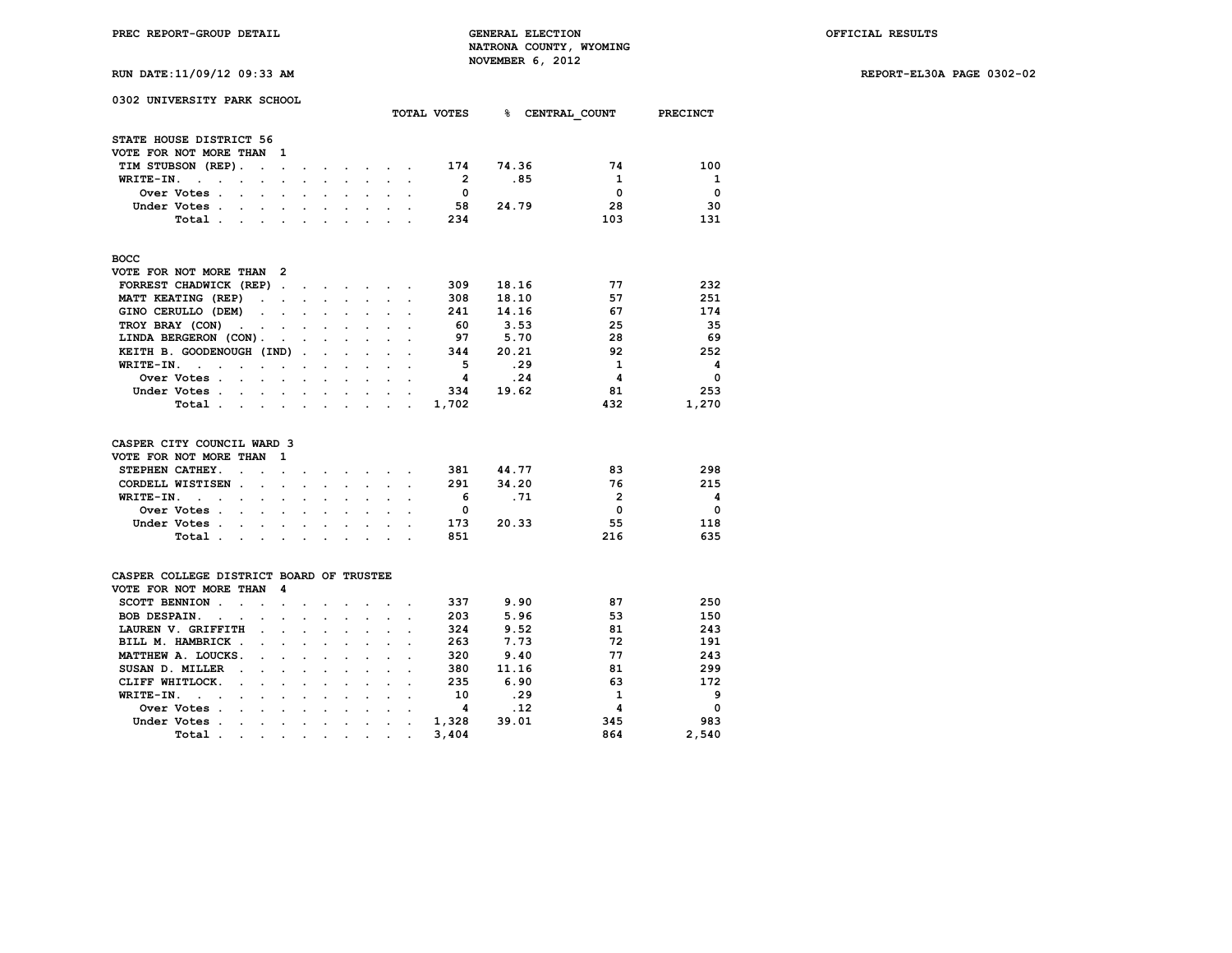## **0302 UNIVERSITY PARK SCHOOL**

|                                                                                                                                               |                                                    |                                                   |                      |                      |                      |                                                       |                               |                                    |                         |             | TOTAL VOTES 8 CENTRAL COUNT PRECINCT |                         |
|-----------------------------------------------------------------------------------------------------------------------------------------------|----------------------------------------------------|---------------------------------------------------|----------------------|----------------------|----------------------|-------------------------------------------------------|-------------------------------|------------------------------------|-------------------------|-------------|--------------------------------------|-------------------------|
| NATRONA COUNTY SCHOOL DIST NO 1                                                                                                               |                                                    |                                                   |                      |                      |                      |                                                       |                               |                                    |                         |             |                                      |                         |
| VOTE FOR NOT MORE THAN                                                                                                                        |                                                    | 5                                                 |                      |                      |                      |                                                       |                               |                                    |                         |             |                                      |                         |
| DAVID S. BLAEDE                                                                                                                               | $\sim 10^{-11}$ $\sim$                             |                                                   |                      |                      |                      |                                                       |                               |                                    | 95                      | 2.23        | 23                                   | -72                     |
| KEVIN CHRISTOPHERSON.                                                                                                                         |                                                    | $\ddot{\phantom{a}}$                              |                      |                      |                      |                                                       |                               |                                    | 252                     | 5.92        | 75                                   | 177                     |
| GREGORY FLESVIG                                                                                                                               | $\ddot{\phantom{a}}$<br>$\ddot{\phantom{a}}$       | $\cdot$                                           | $\ddot{\phantom{a}}$ | $\ddot{\phantom{a}}$ |                      | $\ddot{\phantom{a}}$                                  | $\cdot$                       | $\ddot{\phantom{a}}$               | 76                      | 1.79        | 18                                   | 58                      |
| ELIZABETH HORSCH.                                                                                                                             |                                                    |                                                   |                      |                      |                      |                                                       |                               |                                    | 231                     | 5.43        | 66                                   | 165                     |
| DANA HOWIE.                                                                                                                                   |                                                    |                                                   |                      |                      |                      |                                                       |                               |                                    | 256                     | 6.02        | 59                                   | 197                     |
| $\sim$ $\sim$<br>DONN MCCALL.                                                                                                                 | $\ddot{\phantom{a}}$                               |                                                   |                      |                      |                      |                                                       |                               |                                    |                         |             | 48                                   | 114                     |
| $\sim$                                                                                                                                        |                                                    |                                                   |                      |                      |                      |                                                       |                               |                                    | 162                     | 3.81        |                                      |                         |
| MARK E. PETERSON.                                                                                                                             |                                                    |                                                   |                      |                      |                      |                                                       |                               |                                    | 236                     | 5.55        | 64                                   | 172                     |
| SHAWNNA PUNTENEY .                                                                                                                            | $\cdot$                                            | $\ddot{\phantom{a}}$                              |                      |                      |                      | $\cdot$                                               |                               | $\cdot$                            | 230                     | 5.41        | 52                                   | 178                     |
| PAULA J. REID.<br>$\sim$                                                                                                                      | $\ddot{\phantom{a}}$                               | $\ddot{\phantom{a}}$                              |                      |                      |                      | $\ddot{\phantom{a}}$                                  |                               |                                    | 288                     | 6.77        | 69                                   | 219                     |
| MARC SMITH.<br>$\overline{\phantom{a}}$                                                                                                       |                                                    |                                                   |                      |                      |                      |                                                       |                               |                                    | 196                     | 4.61        | 54                                   | 142                     |
| STEPHEN SPRECHER .                                                                                                                            | $\ddot{\phantom{a}}$                               | $\ddot{\phantom{a}}$                              |                      |                      |                      | $\overline{a}$                                        | $\overline{a}$                |                                    | 165                     | 3.88        | 33                                   | 132                     |
| RITA WALSH<br>$\overline{\phantom{a}}$                                                                                                        | $\cdot$                                            | $\cdot$                                           | $\ddot{\phantom{a}}$ | $\cdot$              | $\ddot{\phantom{a}}$ | $\ddot{\phantom{0}}$                                  | $\ddot{\phantom{a}}$          |                                    | 363                     | 8.53        | 99                                   | 264                     |
| WRITE-IN.<br>$\sim 10^{-11}$<br>$\ddot{\phantom{a}}$                                                                                          |                                                    |                                                   |                      |                      |                      |                                                       |                               |                                    | 14                      | .33         | $\overline{2}$                       | 12                      |
| Over Votes .                                                                                                                                  | $\ddot{\phantom{a}}$                               |                                                   |                      |                      |                      |                                                       |                               | $\cdot$                            | 30                      | .71         | 5                                    | 25                      |
| Under Votes .                                                                                                                                 | $\bullet$ .                                        | $\ddot{\phantom{0}}$<br>$\mathbf{L}^{\text{max}}$ | $\ddot{\phantom{0}}$ | $\bullet$            | $\bullet$            | $\ddot{\phantom{a}}$                                  | $\sim$                        | $\sim$                             | 1,661                   | 39.04       | 413                                  | 1,248                   |
| Total.                                                                                                                                        | $\sim$                                             | $\mathcal{L}^{\text{max}}$<br>$\sim$              |                      |                      |                      |                                                       | $\sim$ $\sim$                 | $\cdot$                            | 4,255                   |             | 1,080                                | 3,175                   |
| NC CONSERVATION DIST SUP-URBAN                                                                                                                |                                                    |                                                   |                      |                      |                      |                                                       |                               |                                    |                         |             |                                      |                         |
| VOTE FOR NOT MORE THAN                                                                                                                        |                                                    | $\mathbf 1$                                       |                      |                      |                      |                                                       |                               |                                    |                         |             |                                      |                         |
| RICHARD HALLINGSTAD.                                                                                                                          |                                                    | $\ddot{\phantom{a}}$                              |                      |                      |                      | $\mathbf{r} = \mathbf{r}$ , $\mathbf{r} = \mathbf{r}$ |                               |                                    |                         | 612 71.92   | 146                                  | 466                     |
| WRITE-IN.<br>$\mathcal{A}^{\mathcal{A}}$ and $\mathcal{A}^{\mathcal{A}}$ are $\mathcal{A}^{\mathcal{A}}$ . In the $\mathcal{A}^{\mathcal{A}}$ |                                                    | $\bullet$                                         | $\sim$               | $\ddot{\phantom{0}}$ | $\ddot{\phantom{a}}$ |                                                       | $\sim$ $\sim$                 | $\ddot{\phantom{a}}$               | 6 <sup>6</sup>          | .71         | $\overline{2}$                       | $\overline{\mathbf{4}}$ |
| Over Votes .                                                                                                                                  | $\sim$                                             |                                                   |                      |                      |                      |                                                       |                               |                                    | $\overline{2}$          | .24         | $\overline{\mathbf{0}}$              | $\overline{\mathbf{2}}$ |
| Under Votes.                                                                                                                                  | $\sim$ $\sim$                                      | $\sim$<br>$\sim$                                  |                      |                      |                      |                                                       |                               |                                    |                         | 231 27.14   | 68                                   | 163                     |
| Total.                                                                                                                                        | $\sim$ $\sim$<br>$\ddot{\phantom{a}}$              | $\ddot{\phantom{0}}$                              | $\cdot$              | $\ddot{\phantom{a}}$ |                      |                                                       | $\overline{a}$                | $\ddot{\phantom{a}}$               | 851                     |             | 216                                  | 635                     |
| NC CONSERVATION DIST SUP-ATLRG<br>VOTE FOR NOT MORE THAN                                                                                      |                                                    | 1                                                 |                      |                      |                      |                                                       |                               |                                    |                         |             |                                      |                         |
| LEN L. CAMP.<br>$\sim$                                                                                                                        | $\sim$ $\sim$<br>s.                                | $\ddot{\phantom{a}}$                              | $\ddot{\phantom{a}}$ | $\ddot{\phantom{0}}$ | $\sim$               |                                                       |                               | $\sim$ $\sim$ $\sim$ $\sim$ $\sim$ |                         | 609 71.56   | 147                                  | 462                     |
| WRITE-IN.<br><b>Contract Contract</b>                                                                                                         | $\mathcal{L}^{\text{max}}$<br>$\ddot{\phantom{a}}$ | $\sim$                                            |                      | $\ddot{\phantom{0}}$ | $\ddot{\phantom{a}}$ | $\ddot{\phantom{0}}$                                  | $\ddot{\phantom{a}}$          | $\ddot{\phantom{a}}$               | 6                       | .71         | $\mathbf{1}$                         | $-5$                    |
| <b>Over Votes .</b>                                                                                                                           | $\ddot{\phantom{a}}$<br>$\ddot{\phantom{a}}$       |                                                   |                      |                      |                      |                                                       |                               |                                    | $\overline{\mathbf{0}}$ |             | 0                                    | $\overline{\mathbf{0}}$ |
| Under Votes.                                                                                                                                  |                                                    |                                                   |                      |                      |                      |                                                       |                               |                                    |                         | 27.73       | 68                                   | 168                     |
|                                                                                                                                               | <b>Contract Contract</b>                           | $\ddot{\phantom{0}}$<br>$\ddot{\phantom{0}}$      | $\sim$               | $\ddot{\phantom{0}}$ | $\ddot{\phantom{a}}$ | $\ddot{\phantom{a}}$                                  | $\ddot{\phantom{a}}$          |                                    | 236                     |             |                                      |                         |
| Total.                                                                                                                                        | $\sim 100$ km s $^{-1}$                            | $\sim$<br>$\sim$                                  | $\bullet$            |                      |                      | $\ddot{\phantom{a}}$                                  | $\ddot{\phantom{a}}$          |                                    | 851                     |             | 216                                  | 635                     |
| NC CONSERVATION DIST SUP-RURAL                                                                                                                |                                                    |                                                   |                      |                      |                      |                                                       |                               |                                    |                         |             |                                      |                         |
| VOTE FOR NOT MORE THAN                                                                                                                        |                                                    | 1                                                 |                      |                      |                      |                                                       |                               |                                    |                         |             |                                      |                         |
| DON PAVACK                                                                                                                                    | $\sim$                                             | $\ddot{\phantom{a}}$                              |                      |                      | $\mathbf{r}$         |                                                       | $\sim$ $\sim$                 |                                    | 295                     | 34.67       | 77                                   | 218                     |
| ROBERT M. SHELLARD                                                                                                                            | $\sim$ $\sim$                                      | $\mathbf{r}$                                      | $\mathbf{r}$         | $\sim$               | s.                   | $\ddotsc$                                             |                               | $\sim$ $\sim$                      | 289                     | 33.96       | 62                                   | 227                     |
| WRITE-IN.<br><b>Contract Contract</b>                                                                                                         | $\bullet$                                          | $\ddot{\phantom{0}}$                              | $\ddot{\phantom{a}}$ | $\cdot$              | $\overline{a}$       | $\ddot{\phantom{a}}$                                  | $\ddot{\phantom{a}}$          |                                    | $-5$                    | .59         | 1                                    | $\overline{\mathbf{4}}$ |
| Over Votes .                                                                                                                                  | $\sim$                                             |                                                   |                      |                      |                      |                                                       |                               |                                    | $\overline{\mathbf{0}}$ |             | $\overline{\mathbf{0}}$              | $\overline{\mathbf{0}}$ |
| Under Votes                                                                                                                                   |                                                    | $\sim$<br>$\sim$                                  | $\sim$               | $\sim$               | $\sim$               | $\sim$                                                | $\ddot{\phantom{0}}$          | $\sim$                             | 262                     | 30.79       | 76                                   | 186                     |
| Total.                                                                                                                                        | $\sim$ $\sim$ $\sim$ $\sim$                        | $\ddot{\phantom{0}}$                              | $\sim$               | $\mathbf{r}$         | $\sim$               | $\mathbf{r}$                                          | $\overline{a}$                | $\overline{a}$                     | 851                     |             | 216                                  | 635                     |
|                                                                                                                                               |                                                    |                                                   |                      |                      |                      |                                                       |                               |                                    |                         |             |                                      |                         |
| <b>JUDGE PARK</b>                                                                                                                             |                                                    |                                                   |                      |                      |                      |                                                       |                               |                                    |                         |             |                                      |                         |
| VOTE FOR NOT MORE THAN                                                                                                                        |                                                    | $\mathbf{1}$                                      |                      |                      |                      |                                                       |                               |                                    |                         |             |                                      |                         |
| YES<br>$\ddot{\phantom{a}}$<br>$\ddot{\phantom{a}}$                                                                                           | $\ddot{\phantom{a}}$                               | $\ddot{\phantom{0}}$                              |                      |                      |                      |                                                       | $\mathbf{r}$ and $\mathbf{r}$ |                                    |                         | 572 67.22   | 139                                  | 433                     |
| NO.<br><b>Contract Contract</b><br>$\ddot{\phantom{0}}$                                                                                       | $\ddot{\phantom{0}}$<br>$\bullet$                  | $\ddot{\phantom{0}}$                              | $\ddot{\phantom{a}}$ | $\ddot{\phantom{0}}$ | $\ddot{\phantom{a}}$ | $\ddot{\phantom{0}}$                                  | $\ddot{\phantom{a}}$          | $\ddot{\phantom{a}}$               | 165                     | 19.39       | 46                                   | 119                     |
| Over Votes .                                                                                                                                  |                                                    |                                                   |                      |                      |                      |                                                       |                               |                                    | $\mathbf{1}$            | $\ldots$ 12 | $\overline{\phantom{0}}$             | $\mathbf{1}$            |
| Under Votes .                                                                                                                                 | $\ddot{\phantom{0}}$<br>$\bullet$                  | $\bullet$                                         | $\ddot{\phantom{0}}$ | $\ddot{\phantom{0}}$ | $\ddot{\phantom{0}}$ | $\ddot{\phantom{0}}$                                  | $\ddot{\phantom{0}}$          | $\ddot{\phantom{0}}$               | 113                     | 13.28       | 31                                   | 82                      |
| Total.                                                                                                                                        | $\bullet$                                          |                                                   |                      |                      |                      |                                                       |                               |                                    | 851                     |             | 216                                  | 635                     |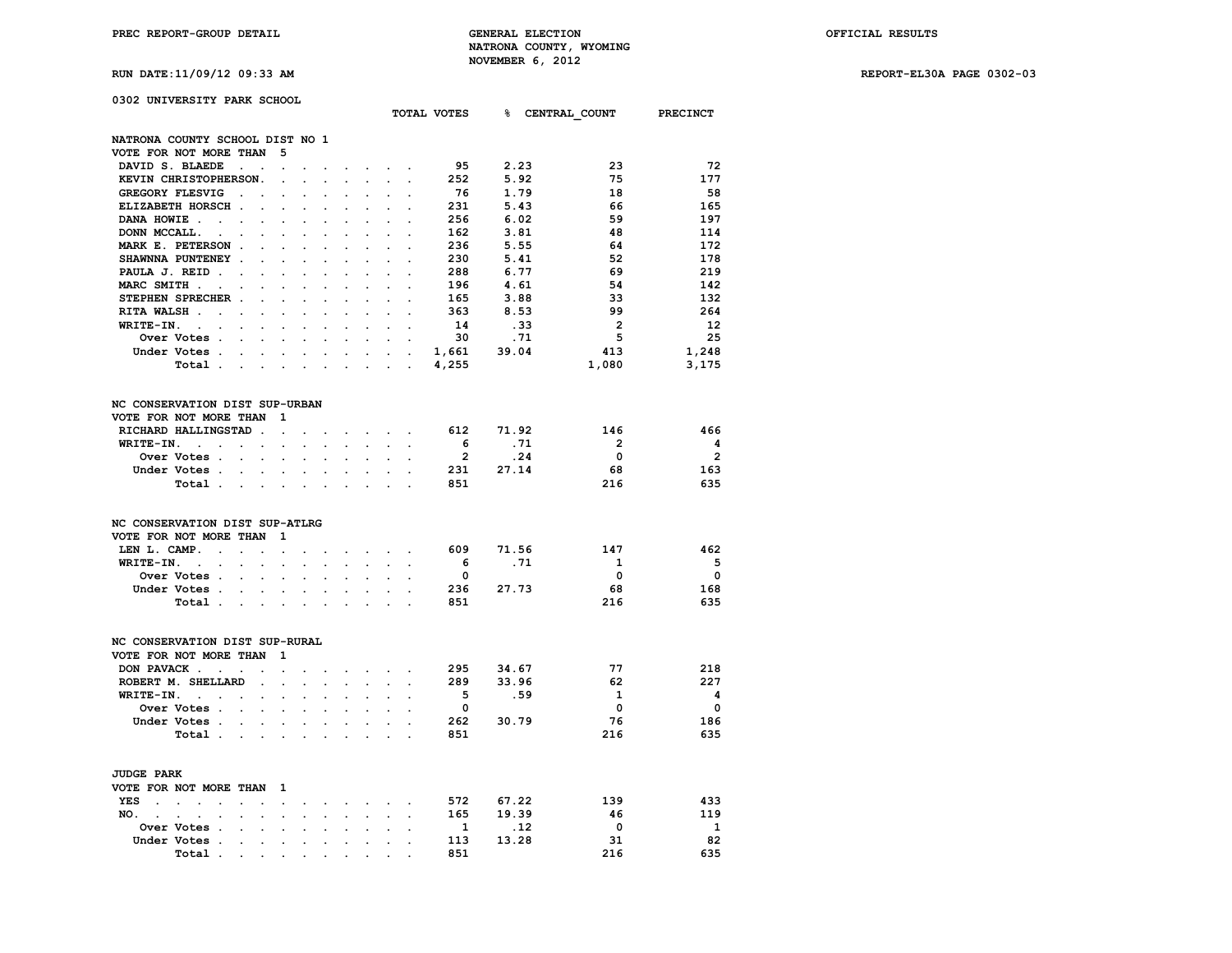**RUN DATE:11/09/12 09:33 AM REPORT-EL30A PAGE 0302-04**

| PREC REPORT-GROUP DETAIL<br>RUN DATE: 11/09/12 09:33 AM |             |  |  |  |  |  |  |                                   |                | <b>GENERAL ELECTION</b><br>NOVEMBER 6, 2012 |              | NATRONA COUNTY, WYOMING |      | OFFICIAL RESULTS     |                 |              |
|---------------------------------------------------------|-------------|--|--|--|--|--|--|-----------------------------------|----------------|---------------------------------------------|--------------|-------------------------|------|----------------------|-----------------|--------------|
|                                                         |             |  |  |  |  |  |  |                                   |                |                                             |              |                         |      |                      |                 | REPORT-EL301 |
| 0302 UNIVERSITY PARK SCHOOL                             |             |  |  |  |  |  |  |                                   |                |                                             | TOTAL VOTES  | ୫                       |      | <b>CENTRAL COUNT</b> | <b>PRECINCT</b> |              |
| <b>JUDGE WILKING</b>                                    |             |  |  |  |  |  |  |                                   |                |                                             |              |                         |      |                      |                 |              |
| VOTE FOR NOT MORE THAN 1                                |             |  |  |  |  |  |  |                                   |                |                                             |              |                         |      |                      |                 |              |
| YES                                                     |             |  |  |  |  |  |  |                                   |                |                                             | 545          | 64.04                   |      | 135                  | 410             |              |
| NO.                                                     |             |  |  |  |  |  |  |                                   |                |                                             | 155          | 18.21                   |      | 42                   | 113             |              |
|                                                         | Over Votes  |  |  |  |  |  |  |                                   |                |                                             | 0            |                         |      | $\mathbf 0$          | $\mathbf 0$     |              |
|                                                         | Under Votes |  |  |  |  |  |  |                                   |                |                                             | 151          | 17.74                   |      | 39                   | 112             |              |
|                                                         | Total       |  |  |  |  |  |  |                                   |                |                                             | 851          |                         |      | 216                  | 635             |              |
| <b>JUDGE BROWN</b>                                      |             |  |  |  |  |  |  |                                   |                |                                             |              |                         |      |                      |                 |              |
| VOTE FOR NOT MORE THAN 1                                |             |  |  |  |  |  |  |                                   |                |                                             |              |                         |      |                      |                 |              |
| YES                                                     |             |  |  |  |  |  |  |                                   |                |                                             | 575          | 67.57                   |      | 146                  | 429             |              |
| NO.                                                     |             |  |  |  |  |  |  |                                   |                |                                             | 151          | 17.74                   |      | 40                   | 111             |              |
|                                                         | Over Votes  |  |  |  |  |  |  |                                   |                |                                             | 0            |                         |      | $\mathbf{o}$         | $\mathbf 0$     |              |
|                                                         | Under Votes |  |  |  |  |  |  | <b>Contract Contract Contract</b> |                |                                             | 125          | 14.69                   |      | 30                   | 95              |              |
|                                                         | Total       |  |  |  |  |  |  |                                   |                |                                             | 851          |                         |      | 216                  | 635             |              |
| <b>JUDGE HUBER</b>                                      |             |  |  |  |  |  |  |                                   |                |                                             |              |                         |      |                      |                 |              |
| VOTE FOR NOT MORE THAN 1                                |             |  |  |  |  |  |  |                                   |                |                                             |              |                         |      |                      |                 |              |
| YES.                                                    |             |  |  |  |  |  |  |                                   |                |                                             | 541          | 63.57                   |      | 137                  | 404             |              |
| NO.                                                     |             |  |  |  |  |  |  |                                   |                |                                             | 182          | 21.39                   |      | 48                   | 134             |              |
|                                                         | Over Votes  |  |  |  |  |  |  |                                   |                |                                             | $\mathbf{o}$ |                         |      | $\mathbf{o}$         | $\mathbf 0$     |              |
|                                                         | Under Votes |  |  |  |  |  |  |                                   |                | $\sim$                                      | 128          | 15.04                   |      | 31                   | 97              |              |
|                                                         | Total       |  |  |  |  |  |  |                                   |                |                                             | 851          |                         |      | 216                  | 635             |              |
| C-AMEND-A                                               |             |  |  |  |  |  |  |                                   |                |                                             |              |                         |      |                      |                 |              |
| VOTE FOR NOT MORE THAN 1                                |             |  |  |  |  |  |  |                                   |                |                                             |              |                         |      |                      |                 |              |
| FOR $\qquad \qquad$                                     |             |  |  |  |  |  |  |                                   |                |                                             | 566          | 66.51                   |      | 135                  | 431             |              |
| AGAINST                                                 |             |  |  |  |  |  |  |                                   |                | $\sim$                                      | 213          | 25.03                   |      | 65                   | 148             |              |
|                                                         | Over Votes  |  |  |  |  |  |  |                                   |                |                                             | 0            |                         |      | 0                    | $\mathbf 0$     |              |
|                                                         | Under Votes |  |  |  |  |  |  |                                   |                |                                             | 72           |                         | 8.46 | 16                   | 56              |              |
|                                                         | Total       |  |  |  |  |  |  |                                   |                |                                             | 851          |                         |      | 216                  | 635             |              |
| C-AMEND-B                                               |             |  |  |  |  |  |  |                                   |                |                                             |              |                         |      |                      |                 |              |
| VOTE FOR NOT MORE THAN 1                                |             |  |  |  |  |  |  |                                   |                |                                             |              |                         |      |                      |                 |              |
| FOR $\cdots$                                            |             |  |  |  |  |  |  |                                   |                |                                             | 725          | 85.19                   |      | 183                  | 542             |              |
| AGAINST                                                 |             |  |  |  |  |  |  |                                   |                |                                             | 79           |                         | 9.28 | 16                   | 63              |              |
|                                                         | Over Votes  |  |  |  |  |  |  | $\sim$                            | $\overline{a}$ |                                             | 0            |                         |      | $\mathbf{o}$         | $\mathbf{o}$    |              |
|                                                         | Under Votes |  |  |  |  |  |  |                                   |                |                                             | 47           |                         | 5.52 | 17                   | 30              |              |
|                                                         | Total       |  |  |  |  |  |  |                                   |                |                                             | 851          |                         |      | 216                  | 635             |              |
| C-AMEND-C<br>VOTE FOR NOT MORE THAN 1                   |             |  |  |  |  |  |  |                                   |                |                                             |              |                         |      |                      |                 |              |

| VOTE FOR NOT MORE THAN 1                                                          |       |  |  |  |  |     |       |     |     |
|-----------------------------------------------------------------------------------|-------|--|--|--|--|-----|-------|-----|-----|
| FOR $\cdot$ , $\cdot$ , $\cdot$ , $\cdot$ , $\cdot$ , $\cdot$ , $\cdot$ , $\cdot$ |       |  |  |  |  | 365 | 42.89 | 99  | 266 |
| AGAINST                                                                           |       |  |  |  |  | 397 | 46.65 | 92  | 305 |
|                                                                                   |       |  |  |  |  |     |       | n.  |     |
| Under Votes                                                                       |       |  |  |  |  | 89  | 10.46 | 25  | 64  |
|                                                                                   | Total |  |  |  |  | 851 |       | 216 | 635 |
|                                                                                   |       |  |  |  |  |     |       |     |     |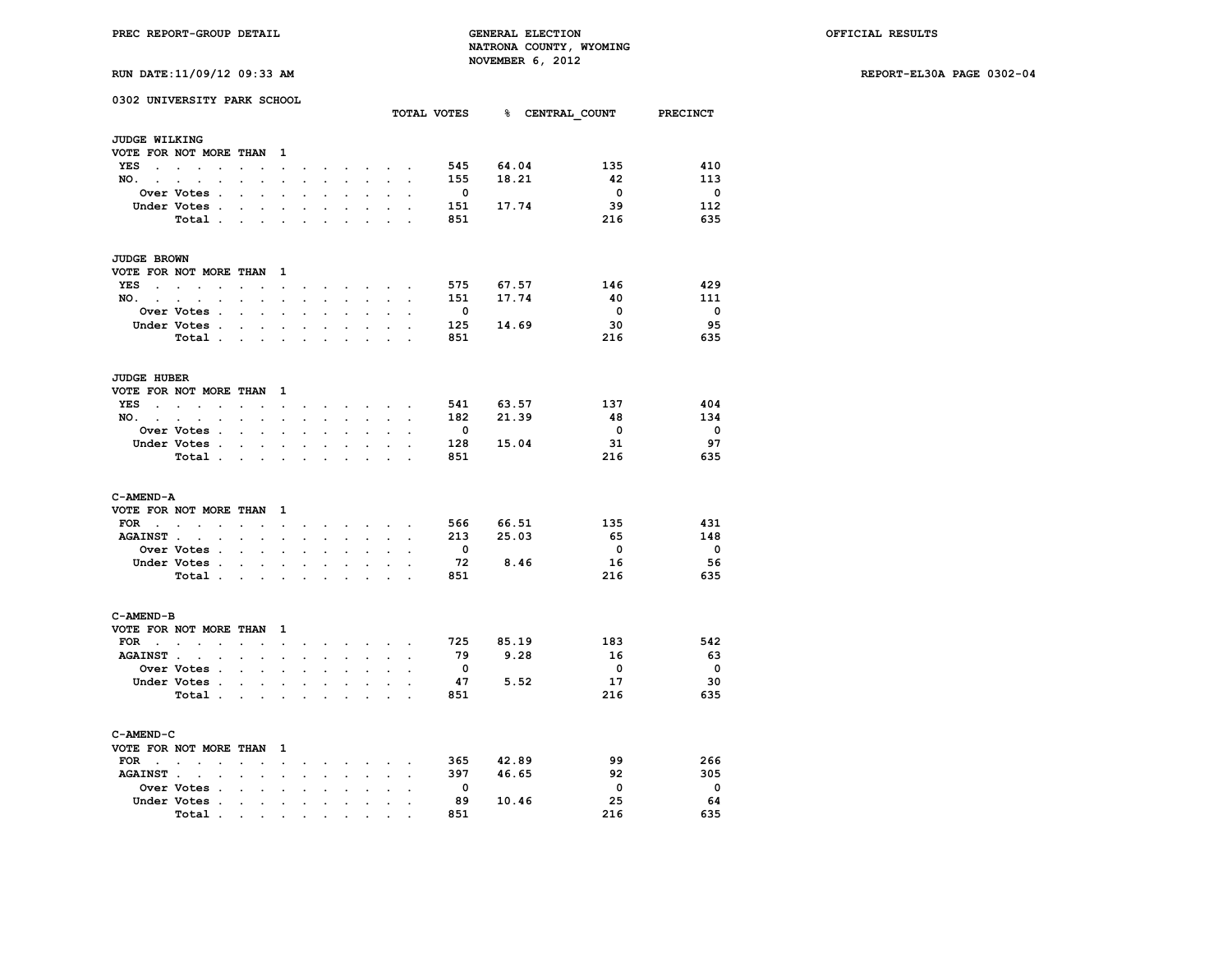**RUN DATE:11/09/12 09:33 AM REPORT-EL30A PAGE 0302-05**

**0302 UNIVERSITY PARK SCHOOL**

|                              |             |  |        |                                                                                                                 |  |                             |  | TOTAL VOTES | ዱ     | CENTRAL COUNT | <b>PRECINCT</b> |
|------------------------------|-------------|--|--------|-----------------------------------------------------------------------------------------------------------------|--|-----------------------------|--|-------------|-------|---------------|-----------------|
| LIBRARY                      |             |  |        |                                                                                                                 |  |                             |  |             |       |               |                 |
| VOTE FOR NOT MORE THAN 1     |             |  |        |                                                                                                                 |  |                             |  |             |       |               |                 |
| FOR THE COUNTY SPECIFIC PURP |             |  |        |                                                                                                                 |  |                             |  | 372         | 43.71 | 85            | 287             |
| AGAINST THE COUNTY SPECIFIC  |             |  |        |                                                                                                                 |  | $\sim$ $\sim$ $\sim$ $\sim$ |  | 458         | 53.82 | 125           | 333             |
|                              | Over Votes  |  |        |                                                                                                                 |  |                             |  |             | .12   | 0             | 1               |
|                              | Under Votes |  |        |                                                                                                                 |  |                             |  | 20          | 2.35  | 6             | 14              |
|                              | Total       |  | $\sim$ | the contract of the contract of the contract of the contract of the contract of the contract of the contract of |  |                             |  | 851         |       | 216           | 635             |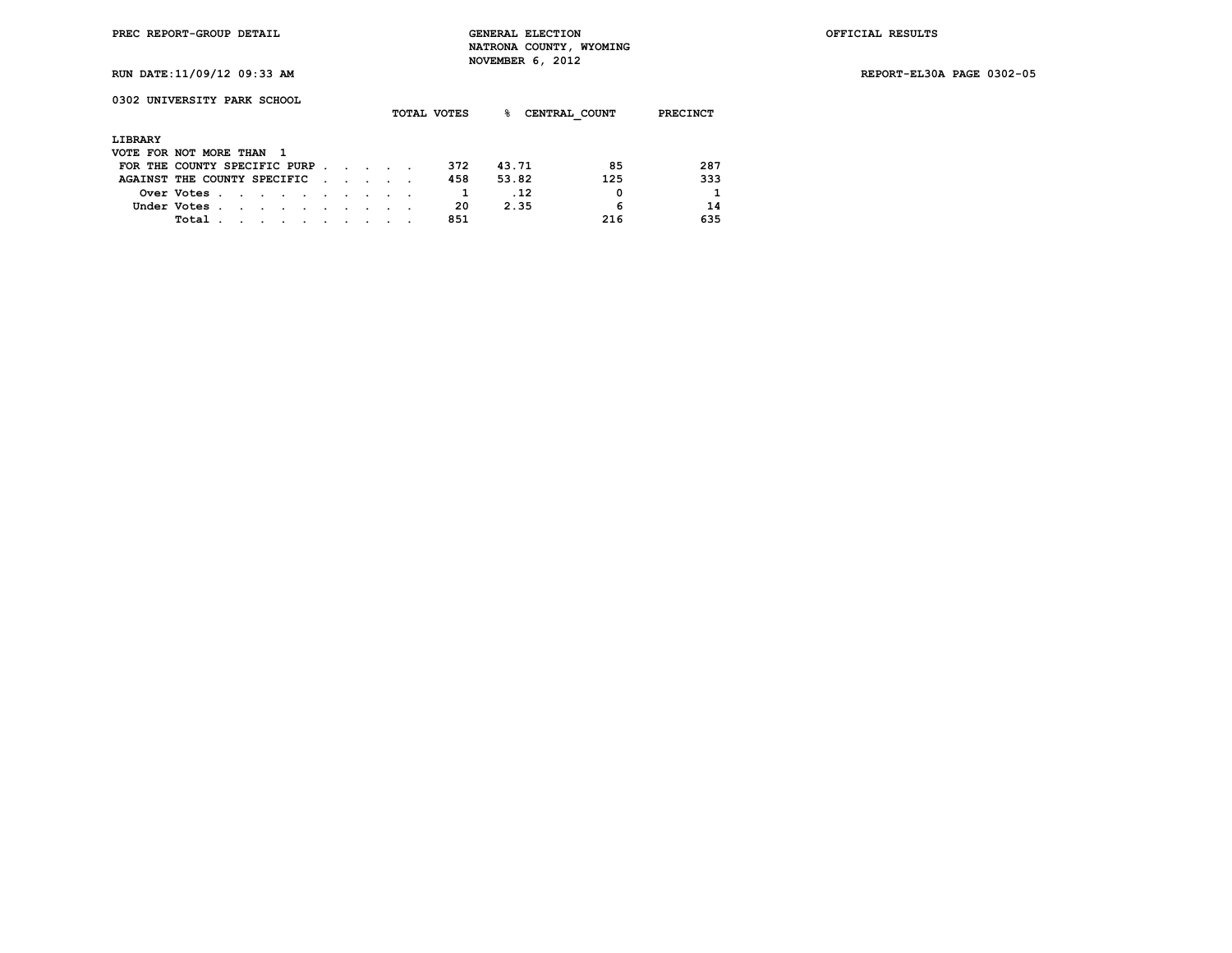## **RUN DATE:11/09/12 09:33 AM REPORT-EL30A PAGE 0303-01**

| 0303 PINEVIEW SCHOOL                                                                                  |                      |                      |                      |                                          |                      |                      |                |        |                 |                 |
|-------------------------------------------------------------------------------------------------------|----------------------|----------------------|----------------------|------------------------------------------|----------------------|----------------------|----------------|--------|-----------------|-----------------|
|                                                                                                       |                      |                      |                      |                                          |                      |                      | TOTAL VOTES    | ℁      | CENTRAL COUNT   | <b>PRECINCT</b> |
| REGISTERED VOTERS - TOTAL.                                                                            |                      | $\sim$               | $\overline{a}$       |                                          |                      |                      | 890            |        |                 |                 |
| BALLOTS CAST - TOTAL.<br>$\ddot{\phantom{a}}$                                                         | $\ddot{\phantom{a}}$ |                      | $\overline{a}$       |                                          |                      |                      | 979            |        | 199             | 780             |
| BALLOTS CAST - BLANK.                                                                                 |                      |                      |                      | $\ddot{\phantom{0}}$                     |                      |                      | $\mathbf{0}$   |        | 0               | 0               |
| VOTER TURNOUT - TOTAL                                                                                 |                      |                      |                      |                                          |                      |                      |                | 110.00 |                 |                 |
| VOTER TURNOUT - BLANK<br>$\overline{\phantom{a}}$                                                     |                      |                      |                      |                                          |                      |                      |                |        |                 |                 |
| <b>USA-PRESIDENT</b>                                                                                  |                      |                      |                      |                                          |                      |                      |                |        |                 |                 |
| VOTE FOR NOT MORE THAN<br>1                                                                           |                      |                      |                      |                                          |                      |                      |                |        |                 |                 |
| MITT ROMNEY (REP).<br>$\ddot{\phantom{a}}$<br>$\ddot{\phantom{0}}$                                    | $\bullet$            | $\sim$               |                      | $\mathbf{r} = \mathbf{r} + \mathbf{r}$ . |                      |                      | 590            | 60.27  | 119             | 471             |
| BARACK OBAMA (DEM)                                                                                    |                      |                      |                      |                                          |                      |                      | 337            | 34.42  | 71              | 266             |
| GARY JOHNSON (LIB)<br>$\bullet$                                                                       |                      | $\cdot$              |                      |                                          |                      |                      | 21             | 2.15   | $\overline{2}$  | 19              |
| VIRGIL H. GOODE (CON)                                                                                 |                      |                      |                      |                                          |                      |                      | 11             | 1.12   | $\overline{2}$  | 9               |
| WRITE-IN.<br>$\ddot{\phantom{0}}$<br>$\ddot{\phantom{a}}$<br>$\ddot{\phantom{a}}$<br>$\cdot$          |                      |                      |                      |                                          |                      |                      | 14             | 1.43   | 4               | 10              |
| Over Votes .<br>$\ddot{\phantom{a}}$<br>÷                                                             |                      |                      |                      |                                          |                      |                      | 0              |        | 0               | 0               |
| Under Votes .<br>$\ddot{\phantom{0}}$                                                                 |                      |                      |                      |                                          |                      |                      | 6              | . 61   | $\mathbf{1}$    | 5               |
| Total.<br>$\mathbf{a}$ , and $\mathbf{a}$ , and $\mathbf{a}$<br>$\ddot{\phantom{a}}$                  | $\cdot$              | $\cdot$              | $\ddot{\phantom{a}}$ | $\cdot$                                  |                      |                      | 979            |        | 199             | 780             |
|                                                                                                       |                      |                      |                      |                                          |                      |                      |                |        |                 |                 |
| UNITED STATES SENATOR                                                                                 |                      |                      |                      |                                          |                      |                      |                |        |                 |                 |
| VOTE FOR NOT MORE THAN<br>1                                                                           |                      |                      |                      |                                          |                      |                      |                |        |                 |                 |
| JOHN BARRASSO (REP).<br>$\ddot{\phantom{a}}$                                                          | $\cdot$              |                      | $\ddot{\phantom{a}}$ | $\sim$                                   |                      |                      | 673            | 68.74  | 134             | 539             |
| TIM CHESNUT (DEM).<br>$\bullet$<br>$\bullet$                                                          | $\ddot{\phantom{a}}$ | $\ddot{\phantom{a}}$ | $\ddot{\phantom{0}}$ | $\ddot{\phantom{0}}$                     | $\ddot{\phantom{a}}$ | $\ddot{\phantom{a}}$ | 248            | 25.33  | 56              | 192             |
| JOEL OTTO (CRY)<br>$\ddot{\phantom{a}}$<br>$\sim$                                                     |                      |                      |                      |                                          |                      |                      | 33             | 3.37   | 4               | 29              |
| WRITE-IN.<br>$\ddot{\phantom{a}}$<br>$\sim$<br>$\sim$<br>$\ddot{\phantom{a}}$<br>$\ddot{\phantom{a}}$ |                      | $\cdot$              |                      |                                          |                      |                      | $\overline{2}$ | .20    | 0               | $\overline{2}$  |
| Over Votes .                                                                                          |                      |                      |                      |                                          |                      |                      | $\mathbf 0$    |        | 0               | 0               |
| Under Votes.<br>$\ddot{\phantom{0}}$                                                                  |                      |                      |                      |                                          |                      |                      | 23             | 2.35   | 5               | 18              |
| Total .<br>$\sim$<br>$\bullet$ .                                                                      |                      | $\cdot$              | $\ddot{\phantom{a}}$ |                                          |                      |                      | 979            |        | 199             | 780             |
| UNITED STATES REPRESENTATIVE<br>VOTE FOR NOT MORE THAN<br>- 1                                         |                      |                      |                      |                                          |                      |                      |                |        |                 |                 |
| CYNTHIA M. LUMMIS (REP).                                                                              | $\sim$               | $\cdot$              | $\sim$               | $\ddot{\phantom{0}}$                     |                      |                      | 557            | 56.89  | 116             | 441             |
| CHRIS HENRICHSEN (DEM).                                                                               | $\sim$               | $\bullet$ .          | $\ddot{\phantom{0}}$ | $\ddot{\phantom{0}}$                     | $\ddot{\phantom{0}}$ | $\ddot{\phantom{a}}$ | 289            | 29.52  | 68              | 221             |
| RICHARD P. BRUBAKER (LIB).                                                                            |                      |                      |                      |                                          |                      |                      | 40             | 4.09   | $\overline{2}$  | 38              |
| DANIEL CLYDE CUMMINGS (CON)                                                                           |                      | $\ddot{\phantom{0}}$ |                      | $\ddot{\phantom{0}}$                     |                      |                      | 28             | 2.86   | 3               | 25              |
| DON WILLS (CRY)<br>$\ddot{\phantom{a}}$<br>$\ddot{\phantom{a}}$                                       |                      |                      |                      |                                          |                      |                      | 22             | 2.25   | 4               | 18              |
| WRITE-IN.<br>$\mathbf{r}$                                                                             |                      |                      |                      |                                          |                      |                      | 3              | .31    | 0               | 3               |
| $\sim$<br>$\sim$<br>Over Votes .                                                                      |                      | $\ddot{\phantom{a}}$ |                      | $\ddot{\phantom{a}}$                     |                      |                      | 1              | .10    | 0               | 1               |
|                                                                                                       |                      |                      |                      |                                          |                      |                      | 39             |        | 6               | 33              |
| Under Votes .<br>$\bullet$ .<br>$\sim$                                                                |                      |                      |                      | $\ddot{\phantom{0}}$                     |                      |                      | 979            | 3.98   |                 |                 |
| Total.<br>$\sim$<br>$\sim$<br>$\sim$                                                                  | $\cdot$              | $\cdot$              | $\ddot{\phantom{a}}$ | $\ddot{\phantom{a}}$                     | $\overline{a}$       |                      |                |        | 199             | 780             |
| STATE HOUSE DISTRICT 36                                                                               |                      |                      |                      |                                          |                      |                      |                |        |                 |                 |
| VOTE FOR NOT MORE THAN<br>1                                                                           |                      |                      |                      |                                          |                      |                      |                |        |                 |                 |
| GERALD GAY (REP)<br>$\ddot{\phantom{a}}$<br>$\cdot$<br>$\cdot$                                        |                      |                      |                      |                                          |                      |                      | 698            | 71.30  | 140             | 558             |
| WRITE-IN.<br>$\overline{a}$<br>$\ddot{\phantom{a}}$<br>$\ddot{\phantom{0}}$<br>$\bullet$<br>$\cdot$   | $\overline{a}$       | $\ddot{\phantom{a}}$ | $\ddot{\phantom{0}}$ | $\ddot{\phantom{0}}$                     |                      |                      | 41             | 4.19   | $7\phantom{.0}$ | 34              |
| Over Votes.<br>$\ddot{\phantom{a}}$<br>$\cdot$<br>$\overline{a}$                                      |                      |                      |                      |                                          |                      |                      | 0              |        | 0               | 0               |
| Under Votes .<br><b>Contract</b><br>$\ddot{\phantom{0}}$<br>$\cdot$                                   | $\bullet$            |                      | $\ddot{\phantom{0}}$ |                                          |                      |                      | 240            | 24.51  | 52              | 188             |

 **Total . . . . . . . . . . 979 199 780**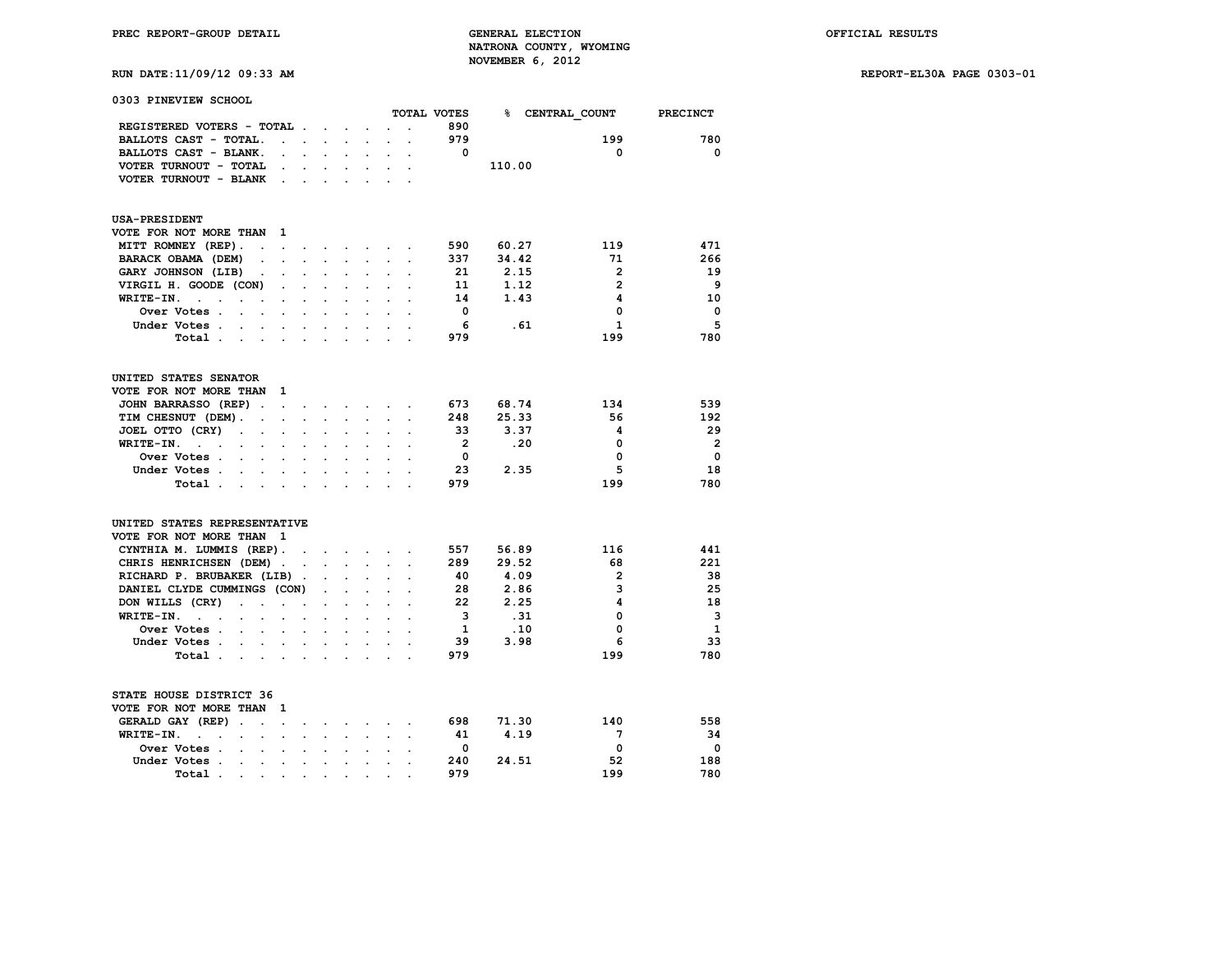**RUN DATE:11/09/12 09:33 AM REPORT-EL30A PAGE 0303-02**

| 0303 PINEVIEW SCHOOL         |                      |                      |         |                      |  |             |       |               |                 |
|------------------------------|----------------------|----------------------|---------|----------------------|--|-------------|-------|---------------|-----------------|
|                              |                      |                      |         |                      |  | TOTAL VOTES | ቈ     | CENTRAL COUNT | <b>PRECINCT</b> |
| <b>BOCC</b>                  |                      |                      |         |                      |  |             |       |               |                 |
| VOTE FOR NOT MORE THAN       | - 2                  |                      |         |                      |  |             |       |               |                 |
| FORREST CHADWICK (REP)       | $\ddot{\phantom{a}}$ | $\ddot{\phantom{1}}$ |         |                      |  | 393         | 20.07 | 81            | 312             |
| MATT KEATING (REP)<br>$\sim$ |                      |                      |         |                      |  | 409         | 20.89 | 95            | 314             |
| GINO CERULLO (DEM)           |                      |                      |         |                      |  | 261         | 13.33 | 50            | 211             |
| TROY BRAY (CON)              |                      |                      |         | $\ddot{\phantom{0}}$ |  | 64          | 3.27  | 11            | 53              |
| LINDA BERGERON (CON).        |                      |                      |         |                      |  | 121         | 6.18  | 22            | 99              |
| KEITH B. GOODENOUGH (IND).   |                      |                      | $\cdot$ |                      |  | 378         | 19.31 | 80            | 298             |
| WRITE-IN.                    |                      |                      |         |                      |  | 5           | .26   | 1             | 4               |
| Over Votes.                  |                      |                      |         |                      |  | 4           | .20   | $\Omega$      | 4               |
| Under Votes.                 |                      |                      |         |                      |  | 323         | 16.50 | 58            | 265             |
| Total<br>$\cdot$             |                      |                      |         |                      |  | 1,958       |       | 398           | 1,560           |
|                              |                      |                      |         |                      |  |             |       |               |                 |
| CASPER CITY COUNCIL WARD 3   |                      |                      |         |                      |  |             |       |               |                 |
| VOTE FOR NOT MORE THAN       |                      |                      |         |                      |  |             |       |               |                 |
| STEPHEN CATHEY.              |                      |                      |         |                      |  | 367         | 37.49 | 60            | 307             |

| CORDELL WISTISEN |  |  |  |  | 426 | 43.51 | 95  | 331            |
|------------------|--|--|--|--|-----|-------|-----|----------------|
| WRITE-IN.        |  |  |  |  |     | . 41  |     | Δ              |
| Over Votes       |  |  |  |  |     | .31   |     | $\overline{2}$ |
| Under Votes      |  |  |  |  | 179 | 18.28 | 43  | 136            |
| Total            |  |  |  |  | 979 |       | 199 | 780            |

| CASPER COLLEGE DISTRICT BOARD OF TRUSTEE |        |                                                                                                                 |        |                                                                                                                 |                      |  |  |       |       |     |       |
|------------------------------------------|--------|-----------------------------------------------------------------------------------------------------------------|--------|-----------------------------------------------------------------------------------------------------------------|----------------------|--|--|-------|-------|-----|-------|
| VOTE FOR NOT MORE THAN                   |        |                                                                                                                 | - 4    |                                                                                                                 |                      |  |  |       |       |     |       |
| <b>SCOTT BENNION</b>                     |        |                                                                                                                 |        |                                                                                                                 |                      |  |  | 393   | 10.04 | 89  | 304   |
| <b>BOB DESPAIN.</b><br>$\sim$ $\sim$     |        |                                                                                                                 |        | $\sim 100$                                                                                                      |                      |  |  | 269   | 6.87  | 42  | 227   |
| LAUREN V. GRIFFITH                       |        | $\sim$ $\sim$                                                                                                   |        |                                                                                                                 |                      |  |  | 371   | 9.47  | 77  | 294   |
| BILL M. HAMBRICK                         |        |                                                                                                                 |        | the contract of the contract of the contract of the contract of the contract of the contract of the contract of |                      |  |  | 328   | 8.38  | 73  | 255   |
| MATTHEW A. LOUCKS.                       |        |                                                                                                                 |        |                                                                                                                 |                      |  |  | 292   | 7.46  | 57  | 235   |
| SUSAN D. MILLER                          | $\sim$ |                                                                                                                 |        | $\sim$                                                                                                          |                      |  |  | 415   | 10.60 | 94  | 321   |
| CLIFF WHITLOCK.                          |        |                                                                                                                 |        | $\sim$                                                                                                          |                      |  |  | 308   | 7.87  | 61  | 247   |
| WRITE-IN.<br>$\sim$ $\sim$ $\sim$        |        | $\sim$                                                                                                          | $\sim$ | $\sim$                                                                                                          | $\sim$               |  |  | 5     | .13   |     | 4     |
| Over Votes.                              |        | $\sim$ $\sim$ $\sim$ $\sim$                                                                                     |        |                                                                                                                 | $\sim$ $\sim$ $\sim$ |  |  | 4     | .10   | 0   | 4     |
| Under Votes.                             |        | the contract of the contract of the contract of the contract of the contract of the contract of the contract of |        |                                                                                                                 |                      |  |  | 1,531 | 39.10 | 302 | 1,229 |
|                                          |        |                                                                                                                 |        |                                                                                                                 |                      |  |  |       |       |     |       |

### **NATRONA COUNTY SCHOOL DIST NO 1 VOTE FOR NOT MORE THAN 5**

| VOTE FOR NOT MORE THAN  |                      |         | ∍                    |   |         |           |                      |                      |                      |       |       |     |                |
|-------------------------|----------------------|---------|----------------------|---|---------|-----------|----------------------|----------------------|----------------------|-------|-------|-----|----------------|
| DAVID S. BLAEDE         |                      |         |                      |   |         |           |                      |                      |                      | 77    | 1.57  | 8   | 69             |
| KEVIN CHRISTOPHERSON.   |                      |         | $\mathbf{r}$         |   |         |           |                      |                      |                      | 299   | 6.11  | 62  | 237            |
| <b>GREGORY FLESVIG</b>  | $\ddot{\phantom{a}}$ |         |                      |   |         |           |                      |                      |                      | 70    | 1.43  | 11  | 59             |
| ELIZABETH HORSCH.       |                      |         |                      |   |         |           |                      |                      |                      | 310   | 6.33  | 64  | 246            |
| DANA HOWIE.             |                      |         | $\ddot{\phantom{a}}$ |   |         |           |                      |                      |                      | 298   | 6.09  | 55  | 243            |
| DONN MCCALL.            |                      |         |                      |   |         |           |                      |                      |                      | 204   | 4.17  | 50  | 154            |
| MARK E. PETERSON        |                      |         |                      |   |         |           |                      |                      |                      | 229   | 4.68  | 46  | 183            |
| SHAWNNA PUNTENEY        | $\sim$               |         |                      |   |         |           |                      |                      |                      | 276   | 5.64  | 47  | 229            |
| PAULA J. REID.          |                      |         |                      |   |         |           |                      |                      |                      | 323   | 6.60  | 76  | 247            |
| MARC SMITH.             |                      |         |                      |   |         |           |                      |                      |                      | 223   | 4.56  | 55  | 168            |
| STEPHEN SPRECHER        |                      |         |                      |   |         |           |                      |                      |                      | 224   | 4.58  | 48  | 176            |
| <b>RITA WALSH</b><br>n. |                      |         |                      |   |         |           |                      |                      |                      | 456   | 9.32  | 97  | 359            |
| WRITE-IN.               |                      |         | $\cdot$              |   |         |           |                      |                      |                      | 3     | .06   |     | $\overline{2}$ |
| Over Votes.             |                      |         |                      |   |         |           |                      |                      |                      | 5     | .10   |     | 5              |
| Under Votes.            |                      |         | $\cdot$              |   |         |           | $\cdot$              |                      |                      | 1,898 | 38.77 | 375 | 1,523          |
| Total                   | $\cdot$              | $\cdot$ | $\cdot$              | ٠ | $\cdot$ | $\bullet$ | $\ddot{\phantom{0}}$ | $\ddot{\phantom{0}}$ | $\ddot{\phantom{0}}$ | 4,895 |       | 995 | 3,900          |
|                         |                      |         |                      |   |         |           |                      |                      |                      |       |       |     |                |

 **Total . . . . . . . . . . 3,916 796 3,120**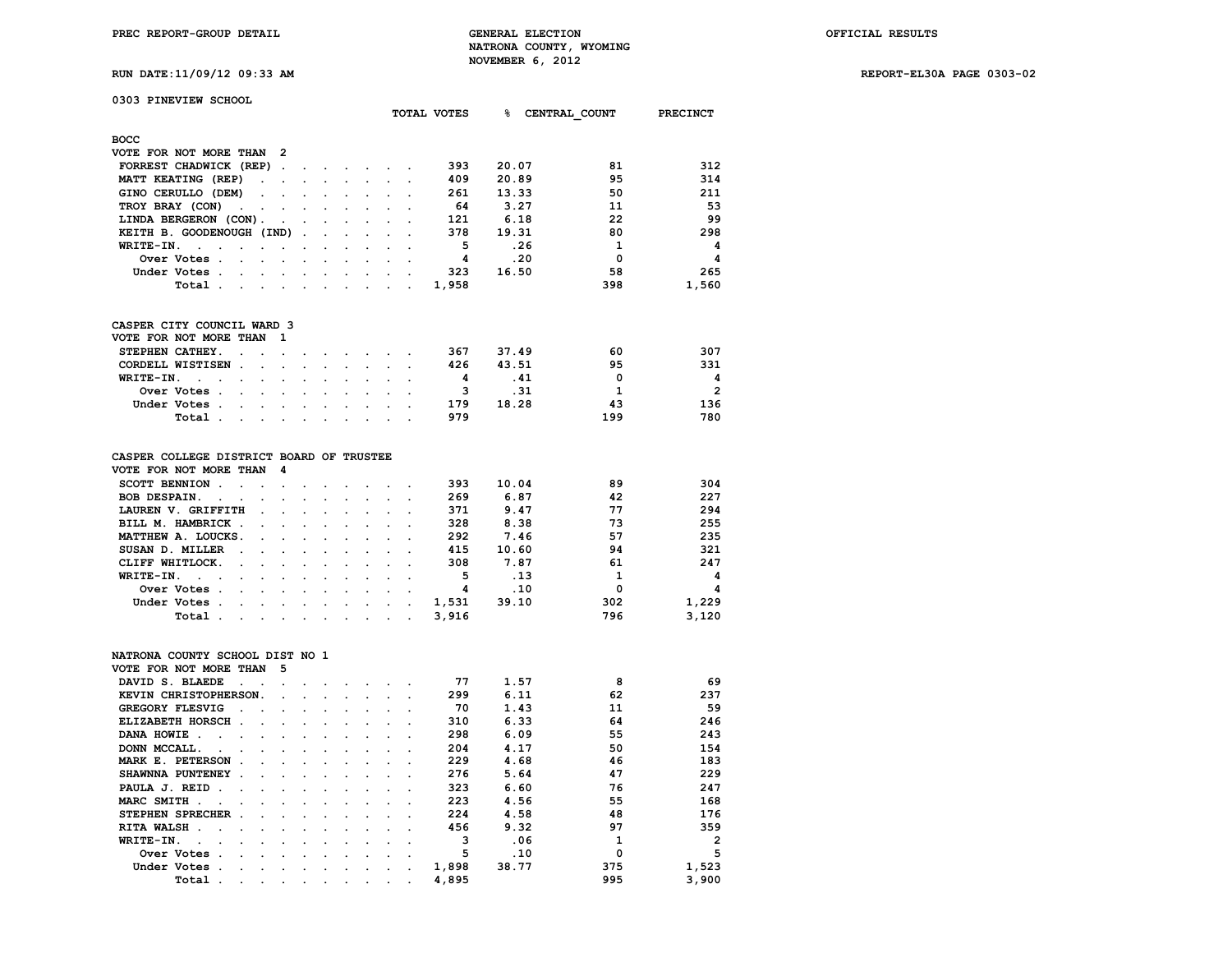**RUN DATE:11/09/12 09:33 AM REPORT-EL30A PAGE 0303-03**

| RUN DATE:11/09/12 09:33 AM |  |  |  |
|----------------------------|--|--|--|
|----------------------------|--|--|--|

| 0303 PINEVIEW SCHOOL                        |                                                                                    |                      |                          |                      |                      |                           |                      |                                                    |                      |                      |                          |           | TOTAL VOTES 8 CENTRAL COUNT | <b>PRECINCT</b>          |
|---------------------------------------------|------------------------------------------------------------------------------------|----------------------|--------------------------|----------------------|----------------------|---------------------------|----------------------|----------------------------------------------------|----------------------|----------------------|--------------------------|-----------|-----------------------------|--------------------------|
|                                             |                                                                                    |                      |                          |                      |                      |                           |                      |                                                    |                      |                      |                          |           |                             |                          |
| NC CONSERVATION DIST SUP-URBAN              |                                                                                    |                      |                          |                      |                      |                           |                      |                                                    |                      |                      |                          |           |                             |                          |
| VOTE FOR NOT MORE THAN                      |                                                                                    |                      |                          | 1                    |                      |                           |                      |                                                    |                      |                      |                          |           |                             |                          |
|                                             | RICHARD HALLINGSTAD                                                                |                      | $\ddot{\phantom{a}}$     | $\ddot{\phantom{0}}$ |                      |                           |                      |                                                    | $\sim$ $\sim$ $\sim$ |                      | 679                      | 69.36     | 140                         | 539                      |
| WRITE-IN.                                   | $\sim$ $\sim$                                                                      | $\ddot{\phantom{a}}$ | $\ddot{\phantom{0}}$     | $\cdot$              |                      |                           |                      |                                                    |                      |                      | 10                       | 1.02      | $\mathbf{1}$                | - 9                      |
|                                             | Over Votes .                                                                       | $\ddot{\phantom{0}}$ | $\cdot$                  |                      | $\ddot{\phantom{a}}$ |                           |                      | $\ddot{\phantom{0}}$                               |                      |                      | $\overline{\mathbf{0}}$  |           | $\overline{\mathbf{0}}$     | $\overline{\mathbf{0}}$  |
|                                             | Under Votes .                                                                      |                      |                          | $\ddot{\phantom{a}}$ |                      |                           |                      |                                                    |                      |                      | 290                      | 29.62     | 58                          | 232                      |
|                                             | Total .                                                                            | $\sim$               | $\cdot$                  | $\sim$               | $\cdot$              | $\ddot{\phantom{a}}$      |                      |                                                    |                      |                      | 979                      |           | 199                         | 780                      |
| NC CONSERVATION DIST SUP-ATLRG              |                                                                                    |                      |                          |                      |                      |                           |                      |                                                    |                      |                      |                          |           |                             |                          |
| VOTE FOR NOT MORE THAN                      |                                                                                    |                      |                          | 1                    |                      |                           |                      |                                                    |                      |                      |                          |           |                             |                          |
| LEN L. CAMP.                                | $\sim$                                                                             | $\sim$               | $\ddot{\phantom{a}}$     | $\ddot{\phantom{0}}$ |                      |                           |                      | $\sim$ $\sim$ $\sim$ $\sim$                        |                      |                      | 679                      | 69.36     | 140                         | 539                      |
| WRITE-IN.                                   | $\sim$<br>$\ddot{\phantom{0}}$                                                     | $\cdot$              | $\ddot{\phantom{a}}$     | $\cdot$              | $\ddot{\phantom{a}}$ | $\cdot$                   |                      | $\ddot{\phantom{a}}$                               |                      |                      | $7^{\circ}$              | .72       | $\overline{\mathbf{0}}$     | $\overline{7}$           |
|                                             | Over Votes .                                                                       | $\ddot{\phantom{0}}$ | $\cdot$                  | $\ddot{\phantom{a}}$ | $\overline{a}$       | $\cdot$                   | $\ddot{\phantom{a}}$ | $\bullet$                                          | $\ddot{\phantom{a}}$ |                      | $\overline{\mathbf{0}}$  |           | $\overline{\mathbf{0}}$     | $\overline{\mathbf{0}}$  |
|                                             | Under Votes .                                                                      | $\ddot{\phantom{a}}$ |                          | $\ddot{\phantom{a}}$ |                      |                           |                      |                                                    | $\overline{a}$       |                      |                          | 293 29.93 | 59                          | 234                      |
|                                             | Total                                                                              |                      | $\sim$                   | $\ddot{\phantom{0}}$ | $\ddot{\phantom{0}}$ | $\sim$                    |                      |                                                    |                      |                      | 979                      |           | 199                         | 780                      |
| NC CONSERVATION DIST SUP-RURAL              |                                                                                    |                      |                          |                      |                      |                           |                      |                                                    |                      |                      |                          |           |                             |                          |
| VOTE FOR NOT MORE THAN                      |                                                                                    |                      |                          | 1                    |                      |                           |                      |                                                    |                      |                      |                          |           |                             |                          |
|                                             | DON PAVACK                                                                         |                      | $\ddot{\phantom{a}}$     | $\ddot{\phantom{a}}$ |                      |                           |                      | $\sim$ $\sim$ $\sim$ $\sim$                        |                      |                      |                          | 286 29.21 | 57                          | 229                      |
|                                             | ROBERT M. SHELLARD                                                                 |                      | $\cdot$                  | $\sim$               | $\ddot{\phantom{a}}$ | $\sim$                    |                      | $\sim$                                             |                      |                      | 360                      | 36.77     | 65                          | 295                      |
|                                             | $WRITE-IN.$                                                                        |                      | $\ddot{\phantom{0}}$     | $\ddot{\phantom{0}}$ | $\cdot$              | $\ddot{\phantom{0}}$      | $\cdot$              | $\ddot{\phantom{0}}$                               | $\ddot{\phantom{0}}$ |                      | $\overline{\mathbf{3}}$  | .31       | 0                           | 3                        |
|                                             | Over Votes                                                                         |                      |                          |                      |                      |                           |                      |                                                    |                      |                      | $\overline{\mathbf{0}}$  |           | $\mathbf{o}$                | $\mathbf 0$              |
|                                             | Under Votes                                                                        |                      | $\ddot{\phantom{0}}$     | $\ddot{\phantom{0}}$ | $\ddot{\phantom{0}}$ | $\ddot{\phantom{0}}$      |                      | $\sim$                                             | $\sim$               |                      | 330                      | 33.71     | 77                          | 253                      |
|                                             | Total .                                                                            |                      | <b>Contract Contract</b> | $\sim$               | $\bullet$            | $\ddot{\phantom{0}}$      | $\Box$               | $\ddot{\phantom{0}}$                               | $\bullet$            |                      | 979                      |           | 199                         | 780                      |
| <b>JUDGE PARK</b><br>VOTE FOR NOT MORE THAN |                                                                                    |                      |                          | $\mathbf{1}$         |                      |                           |                      |                                                    |                      |                      |                          |           |                             |                          |
| <b>YES</b><br>$\sim$                        | $\mathcal{L}^{\text{max}}$ and $\mathcal{L}^{\text{max}}$<br>$\sim$                | $\cdot$              | $\ddot{\phantom{a}}$     | $\cdot$              | $\ddot{\phantom{0}}$ |                           |                      | and a series of the series of the series of        |                      | $\sim$               | 698                      | 71.30     | 152                         | 546                      |
| NO.                                         |                                                                                    |                      |                          |                      | $\ddot{\phantom{a}}$ | $\mathbf{L}$              | $\ddot{\phantom{a}}$ | $\mathcal{L}^{\text{max}}$                         | $\sim$               | $\ddot{\phantom{a}}$ | 154                      | 15.73     | - 23                        | 131                      |
|                                             | $\mathbf{r} = \mathbf{r} \cdot \mathbf{r}$<br>$\ddot{\phantom{0}}$<br>Over Votes . | $\ddot{\phantom{0}}$ | $\bullet$                | $\ddot{\phantom{0}}$ |                      |                           |                      |                                                    |                      |                      | $\mathbf{1}$             | .10       | $\overline{1}$              | $\overline{\phantom{0}}$ |
|                                             | Under Votes .                                                                      |                      |                          |                      |                      |                           |                      |                                                    |                      |                      | 126                      | 12.87     | 23                          | 103                      |
|                                             | Total .                                                                            | $\sim$               | $\sim$                   | $\sim$               |                      | $\cdot$                   |                      | $\ddot{\phantom{0}}$                               |                      |                      | 979                      |           | 199                         | 780                      |
|                                             |                                                                                    |                      | <b>Contract Contract</b> | $\sim$               | $\bullet$            | $\ddot{\phantom{0}}$      | $\ddot{\phantom{0}}$ | $\ddot{\phantom{0}}$                               | $\bullet$            | $\overline{a}$       |                          |           |                             |                          |
| <b>JUDGE WILKING</b>                        |                                                                                    |                      |                          |                      |                      |                           |                      |                                                    |                      |                      |                          |           |                             |                          |
| VOTE FOR NOT MORE THAN 1                    |                                                                                    |                      |                          |                      |                      |                           |                      |                                                    |                      |                      |                          |           |                             |                          |
| <b>YES</b><br>$\sim$ $\sim$                 | $\mathbf{L} = \mathbf{L}$<br>$\sim$                                                | $\ddot{\phantom{a}}$ | $\ddot{\phantom{a}}$     | $\ddot{\phantom{0}}$ | $\ddot{\phantom{0}}$ |                           |                      | $\mathbf{r}$ , and $\mathbf{r}$ , and $\mathbf{r}$ |                      |                      |                          | 651 66.50 | 142                         | 509                      |
| NO. .                                       | $\sim$<br>$\cdot$<br>$\cdot$                                                       | $\ddot{\phantom{a}}$ | $\ddot{\phantom{a}}$     | $\ddot{\phantom{a}}$ | $\overline{a}$       | $\mathbf{L}^{\text{max}}$ | $\mathbf{r}$         | $\ddot{\phantom{0}}$                               | $\ddot{\phantom{0}}$ | $\Box$               | 142                      | 14.50     | 21                          | 121                      |
|                                             | Over Votes .                                                                       | $\cdot$              |                          |                      |                      |                           |                      |                                                    |                      |                      | $\overline{\phantom{0}}$ |           | $\overline{\phantom{0}}$    | $\overline{\mathbf{0}}$  |
|                                             | Under Votes .                                                                      | $\ddot{\phantom{0}}$ | $\cdot$                  | $\cdot$              | $\cdot$              | $\cdot$                   |                      | $\sim$                                             |                      |                      | 186                      | 19.00     | 36                          | 150                      |
|                                             | Total .                                                                            | $\sim$               | $\bullet$ .              | $\ddot{\phantom{0}}$ | $\cdot$              | $\ddot{\phantom{a}}$      | $\cdot$              | $\cdot$                                            | $\cdot$              | $\overline{a}$       | 979                      |           | 199                         | 780                      |
| <b>JUDGE BROWN</b>                          |                                                                                    |                      |                          |                      |                      |                           |                      |                                                    |                      |                      |                          |           |                             |                          |
| VOTE FOR NOT MORE THAN 1                    |                                                                                    |                      |                          |                      |                      |                           |                      |                                                    |                      |                      |                          |           |                             |                          |
| <b>YES</b><br>$\sim$                        | $\sim$ $\sim$<br>$\cdot$                                                           | $\overline{a}$       |                          | $\ddot{\phantom{0}}$ | $\ddot{\phantom{a}}$ | $\ddot{\phantom{0}}$      |                      | $\sim$ $\sim$ $\sim$ $\sim$                        |                      |                      | 701                      | 71.60     | 145                         | 556                      |
| NO. .                                       | $\sim$<br>$\bullet$<br>$\ddot{\phantom{a}}$                                        |                      |                          | $\bullet$            | $\cdot$              | $\ddot{\phantom{0}}$      | $\cdot$              | $\ddot{\phantom{0}}$                               | $\cdot$              | $\ddot{\phantom{a}}$ | 150                      | 15.32     | 31                          | 119                      |
|                                             | Over Votes .                                                                       |                      |                          |                      |                      |                           |                      |                                                    |                      |                      | $\overline{\mathbf{0}}$  |           | $\overline{\phantom{0}}$    | $\overline{\phantom{0}}$ |
|                                             | Under Votes .                                                                      | $\ddot{\phantom{0}}$ | $\ddot{\phantom{0}}$     | $\bullet$            | $\ddot{\phantom{0}}$ | $\ddot{\phantom{0}}$      | $\ddot{\phantom{a}}$ | $\cdot$                                            | $\ddot{\phantom{a}}$ |                      | 128                      | 13.07     | 23                          | 105                      |
|                                             | Total.                                                                             |                      |                          |                      |                      |                           |                      |                                                    |                      |                      | 979                      |           | 199                         | 780                      |
|                                             |                                                                                    |                      |                          |                      |                      |                           |                      |                                                    |                      |                      |                          |           |                             |                          |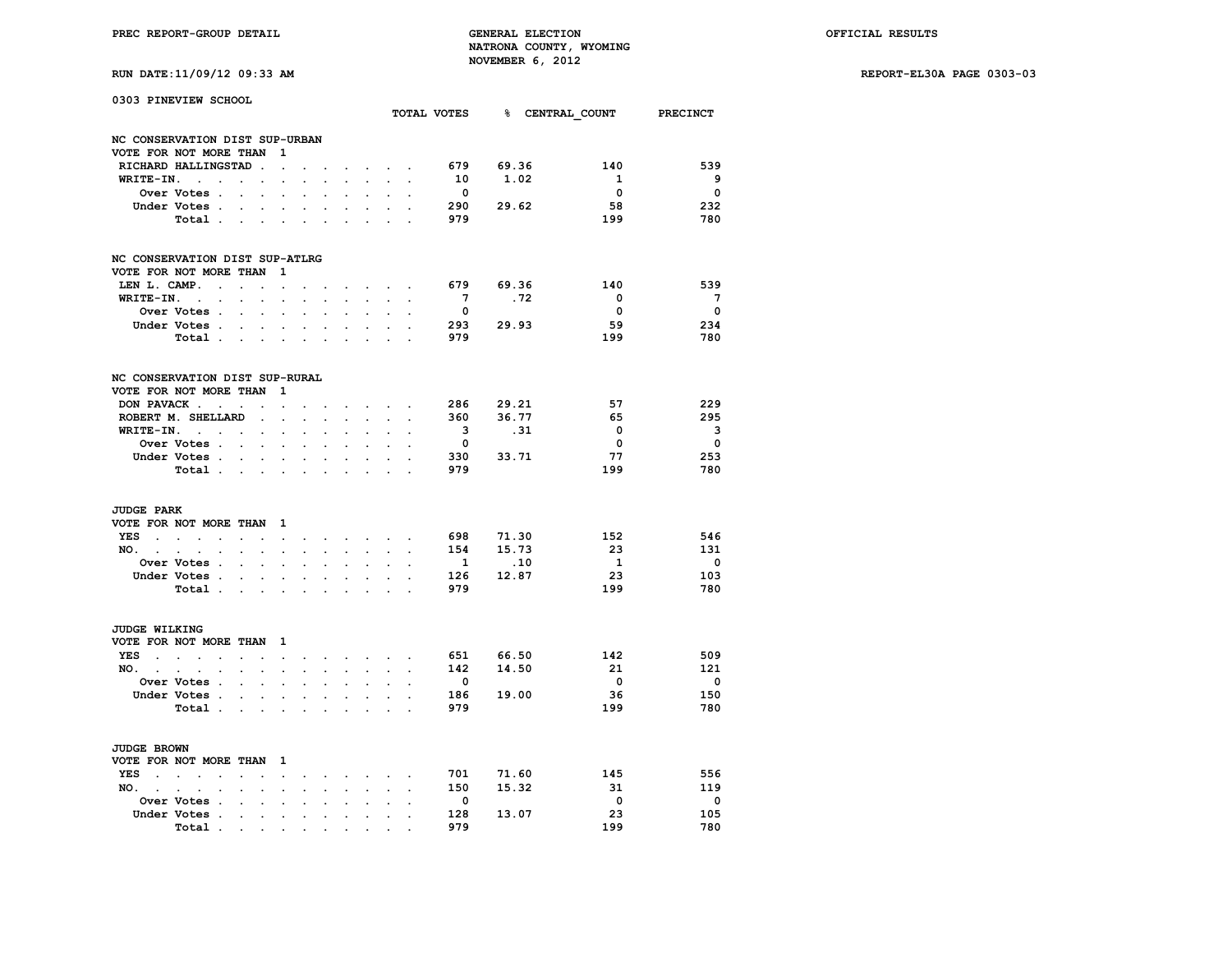**RUN DATE:11/09/12 09:33 AM REPORT-EL30A PAGE 0303-04**

|  | RUN DATE:11/09/12 09:33 AM |  |  |  |
|--|----------------------------|--|--|--|
|--|----------------------------|--|--|--|

|                      | 0303 PINEVIEW SCHOOL                    |                      |                      |                          |                          |                      |                      |                                     |                      |                      | TOTAL VOTES              |           | <b>% CENTRAL COUNT</b>  | <b>PRECINCT</b>          |
|----------------------|-----------------------------------------|----------------------|----------------------|--------------------------|--------------------------|----------------------|----------------------|-------------------------------------|----------------------|----------------------|--------------------------|-----------|-------------------------|--------------------------|
|                      |                                         |                      |                      |                          |                          |                      |                      |                                     |                      |                      |                          |           |                         |                          |
| <b>JUDGE HUBER</b>   |                                         |                      |                      |                          |                          |                      |                      |                                     |                      |                      |                          |           |                         |                          |
| YES                  | VOTE FOR NOT MORE THAN                  |                      |                      | $\mathbf{1}$             |                          |                      |                      |                                     |                      |                      |                          | 67.01     | 141                     | 515                      |
| $\sim$               | <b>Contract Contract</b>                | $\ddot{\phantom{0}}$ |                      | $\ddot{\phantom{a}}$     |                          |                      |                      | $\sim$                              |                      |                      | 656                      | 17.77     | 37                      |                          |
| NO.                  |                                         |                      |                      |                          |                          |                      |                      |                                     |                      |                      | 174                      |           |                         | 137                      |
|                      | Over Votes .                            | $\overline{a}$       | $\cdot$              | $\ddot{\phantom{a}}$     |                          |                      | $\ddot{\phantom{a}}$ | $\ddot{\phantom{a}}$                |                      |                      | $\overline{\phantom{0}}$ |           | $\overline{\mathbf{0}}$ | $\overline{\mathbf{0}}$  |
|                      | Under Votes .                           |                      |                      |                          |                          |                      |                      | $\ddot{\phantom{0}}$                |                      |                      | 149                      | 15.22     | 21                      | 128                      |
|                      | Total.                                  | ÷                    | s.                   | s.                       |                          |                      | ÷                    | $\mathbf{r}$                        |                      |                      | 979                      |           | 199                     | 780                      |
| C-AMEND-A            |                                         |                      |                      |                          |                          |                      |                      |                                     |                      |                      |                          |           |                         |                          |
|                      | VOTE FOR NOT MORE THAN                  |                      |                      | $\mathbf{1}$             |                          |                      |                      |                                     |                      |                      |                          |           |                         |                          |
| $FOR \tcdot \tcdot$  | $\ddot{\phantom{a}}$                    | $\ddot{\phantom{0}}$ |                      | $\ddot{\phantom{0}}$     |                          |                      |                      | $\sim$                              |                      |                      |                          | 654 66.80 | 129                     | 525                      |
| <b>AGAINST.</b>      | <b>Contract</b><br>$\ddot{\phantom{a}}$ | $\ddot{\phantom{0}}$ | $\cdot$              | $\ddot{\phantom{a}}$     | $\ddot{\phantom{a}}$     | $\mathbf{r}$         | $\sim$               | $\ddotsc$                           | $\ddot{\phantom{a}}$ | $\ddot{\phantom{a}}$ | 246                      | 25.13     | 53                      | 193                      |
|                      | Over Votes .                            | $\cdot$              | $\overline{a}$       |                          |                          |                      |                      |                                     |                      |                      | $\overline{\mathbf{0}}$  |           | $\mathbf{0}$            | $\overline{\mathbf{0}}$  |
|                      | Under Votes .                           | $\ddot{\phantom{0}}$ | s.                   | $\ddot{\phantom{a}}$     |                          | $\overline{a}$       | ÷                    | $\ddot{\phantom{a}}$                |                      |                      | 79                       | 8.07      | 17                      | 62                       |
|                      | Total                                   |                      | $\sim$               | $\ddot{\phantom{0}}$     | $\ddot{\phantom{0}}$     | $\ddot{\phantom{0}}$ | $\ddot{\phantom{0}}$ | $\sim$                              | $\ddot{\phantom{a}}$ |                      | 979                      |           | 199                     | 780                      |
| C-AMEND-B            |                                         |                      |                      |                          |                          |                      |                      |                                     |                      |                      |                          |           |                         |                          |
|                      | VOTE FOR NOT MORE THAN                  |                      |                      | 1                        |                          |                      |                      |                                     |                      |                      |                          |           |                         |                          |
| <b>FOR</b><br>$\sim$ | $\sim$<br>$\ddot{\phantom{0}}$          |                      | $\cdot$ $\cdot$      | $\sim$                   | $\ddot{\phantom{0}}$     |                      |                      | the contract of the contract of the |                      | $\ddot{\phantom{a}}$ |                          | 824 84.17 | 174                     | 650                      |
| <b>AGAINST.</b>      | $\cdot$<br>$\bullet$                    | $\ddot{\phantom{0}}$ | $\ddot{\phantom{a}}$ |                          |                          |                      |                      | $\ddot{\phantom{a}}$                |                      |                      | 114                      | 11.64     | 18                      | 96                       |
|                      | Over Votes .                            | $\ddot{\phantom{a}}$ | $\mathbf{r}$         | $\ddot{\phantom{a}}$     |                          |                      |                      | $\overline{a}$                      |                      |                      | $\overline{\phantom{0}}$ |           | $\mathbf 0$             | $\overline{\mathbf{0}}$  |
|                      | Under Votes .                           | $\sim$               | $\ddot{\phantom{a}}$ | $\ddot{\phantom{0}}$     | $\ddot{\phantom{0}}$     |                      |                      | $\ddot{\phantom{0}}$                |                      |                      | 41                       | 4.19      | $\overline{7}$          | 34                       |
|                      | Total.                                  | $\ddot{\phantom{a}}$ | $\ddot{\phantom{a}}$ |                          |                          |                      |                      |                                     |                      |                      | 979                      |           | 199                     | 780                      |
| C-AMEND-C            |                                         |                      |                      |                          |                          |                      |                      |                                     |                      |                      |                          |           |                         |                          |
|                      | VOTE FOR NOT MORE THAN                  |                      |                      | 1                        |                          |                      |                      |                                     |                      |                      |                          |           |                         |                          |
| FOR .                | $\sim$ $\sim$ $\sim$<br>$\cdot$         |                      |                      | $\ddot{\phantom{a}}$     |                          |                      |                      | <b>Contract Contract Contract</b>   |                      |                      | 480                      | 49.03     | 104                     | 376                      |
| <b>AGAINST.</b>      | $\cdot$<br>$\ddot{\phantom{a}}$         |                      | ÷                    |                          |                          |                      |                      | $\sim$                              |                      |                      | 412                      | 42.08     | 75                      | 337                      |
|                      | <b>Over Votes .</b>                     | $\ddot{\phantom{0}}$ | $\ddot{\phantom{a}}$ | $\ddot{\phantom{0}}$     |                          |                      |                      | $\ddot{\phantom{a}}$                |                      |                      | $\mathbf{1}$             | .10       | $\mathbf{1}$            | $\overline{\phantom{0}}$ |
|                      | Under Votes.                            | $\ddot{\phantom{0}}$ |                      |                          |                          |                      |                      |                                     |                      |                      | 86                       | 8.78      | 19                      | 67                       |
|                      | Total.                                  | $\ddot{\phantom{a}}$ | $\ddot{\phantom{a}}$ | $\ddot{\phantom{a}}$     | $\bullet$                |                      | $\overline{a}$       | $\mathbf{r}$                        | $\overline{a}$       |                      | 979                      |           | 199                     | 780                      |
| LIBRARY              |                                         |                      |                      |                          |                          |                      |                      |                                     |                      |                      |                          |           |                         |                          |
|                      | VOTE FOR NOT MORE THAN 1                |                      |                      |                          |                          |                      |                      |                                     |                      |                      |                          |           |                         |                          |
|                      | FOR THE COUNTY SPECIFIC PURP            |                      |                      |                          |                          |                      |                      |                                     |                      |                      |                          | 473 48.31 | 111                     | 362                      |
|                      | AGAINST THE COUNTY SPECIFIC             |                      |                      |                          |                          |                      | $\sim$               | $\sim$                              |                      |                      | 492                      | 50.26     | 85                      | 407                      |
|                      | Over Votes .                            | $\overline{a}$       | ÷                    | $\overline{\phantom{a}}$ | $\overline{\phantom{a}}$ |                      |                      |                                     |                      |                      | $\overline{\mathbf{0}}$  |           | 0                       | $\overline{\mathbf{0}}$  |
|                      | Under Votes .                           | $\sim$               | $\mathbf{r}$         | $\ddot{\phantom{0}}$     | $\cdot$                  |                      | $\cdot$              | $\ddot{\phantom{a}}$                | $\cdot$              |                      | 14                       | 1.43      | 3                       | -11                      |
|                      | Total.                                  |                      |                      |                          |                          |                      | $\bullet$            | $\bullet$                           |                      |                      | 979                      |           | 199                     | 780                      |
|                      |                                         | $\sim 100$           | $\bullet$ .          | $\bullet$                | $\bullet$                | $\bullet$            |                      |                                     |                      |                      |                          |           |                         |                          |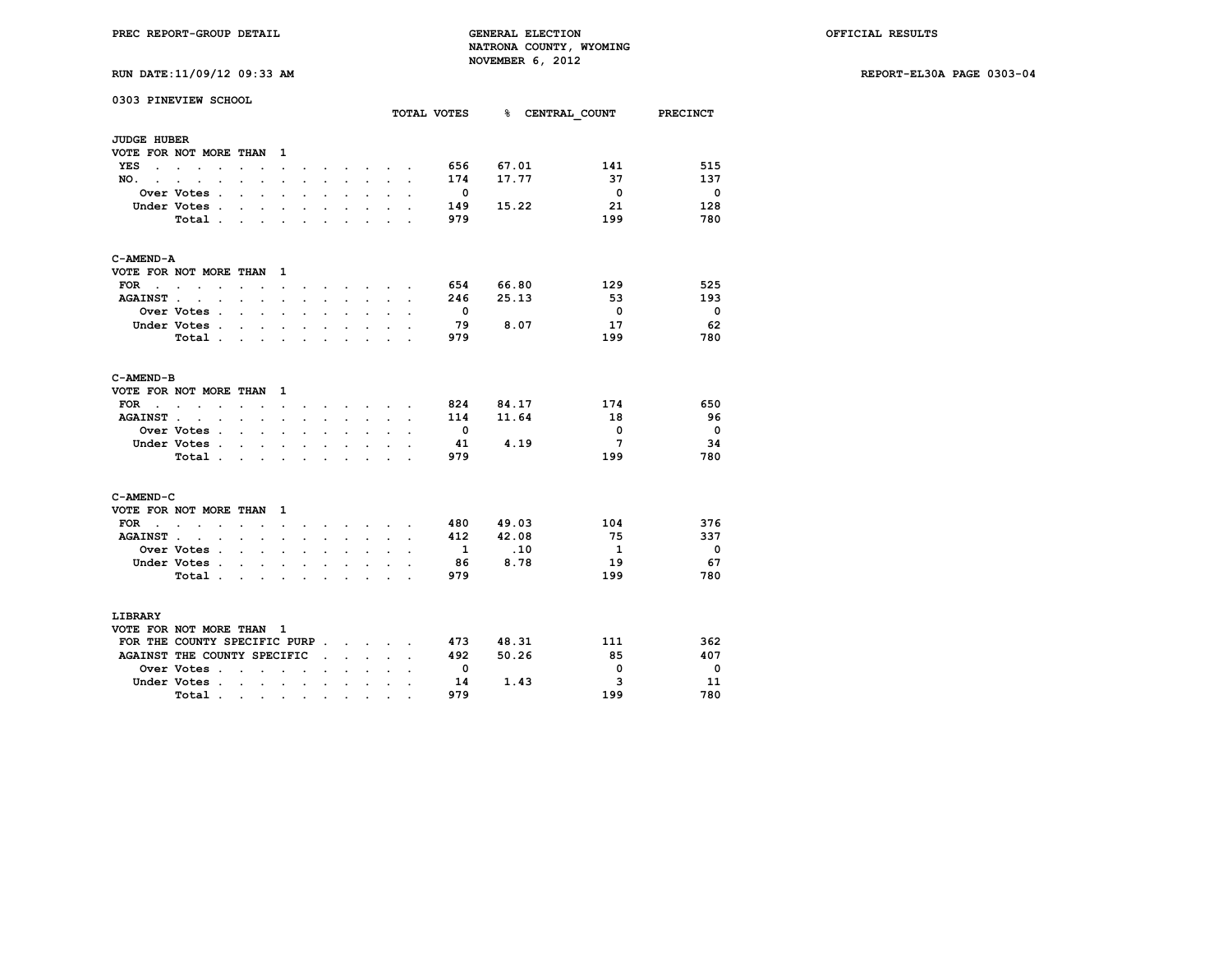**RUN DATE:11/09/12 09:33 AM REPORT-EL30A PAGE 0304-01**

| 0304 SAGEWOOD SCHOOL                                               |                                                               |                      |                      |                                                                                                                                  |                                                                                       |                                            |                         |        |                 |                          |
|--------------------------------------------------------------------|---------------------------------------------------------------|----------------------|----------------------|----------------------------------------------------------------------------------------------------------------------------------|---------------------------------------------------------------------------------------|--------------------------------------------|-------------------------|--------|-----------------|--------------------------|
|                                                                    |                                                               |                      |                      |                                                                                                                                  |                                                                                       |                                            | TOTAL VOTES             |        | % CENTRAL COUNT | <b>PRECINCT</b>          |
| REGISTERED VOTERS - TOTAL                                          |                                                               |                      |                      | $\ddot{\phantom{0}}$                                                                                                             | <b>Contract Contract</b>                                                              |                                            | 1,051                   |        |                 |                          |
| BALLOTS CAST - TOTAL.                                              | $\mathcal{L}^{\text{max}}$ , where $\mathcal{L}^{\text{max}}$ | $\sim$               | $\sim$               | $\mathbf{r}$                                                                                                                     |                                                                                       | $\mathbf{r} = \mathbf{r} \cdot \mathbf{r}$ | 1,189                   |        | 260             | 929                      |
| BALLOTS CAST - BLANK.<br>$\ddot{\phantom{0}}$                      | $\mathcal{L}^{\text{max}}$                                    | $\sim 10^{-11}$      |                      | $\ddot{\phantom{a}}$                                                                                                             | $\ddot{\phantom{0}}$                                                                  |                                            | $\overline{\mathbf{0}}$ |        | $\mathbf 0$     | 0                        |
| VOTER TURNOUT - TOTAL<br>$\ddot{\phantom{a}}$                      |                                                               |                      |                      |                                                                                                                                  | $\sim$                                                                                | $\ddot{\phantom{a}}$                       |                         | 113.13 |                 |                          |
| VOTER TURNOUT - BLANK<br>$\sim$                                    | $\sim$                                                        |                      |                      |                                                                                                                                  |                                                                                       |                                            |                         |        |                 |                          |
|                                                                    |                                                               |                      |                      |                                                                                                                                  |                                                                                       |                                            |                         |        |                 |                          |
| <b>USA-PRESIDENT</b><br>VOTE FOR NOT MORE THAN 1                   |                                                               |                      |                      |                                                                                                                                  |                                                                                       |                                            |                         |        |                 |                          |
| MITT ROMNEY (REP).<br>$\ddot{\phantom{a}}$<br>$\sim$               |                                                               | $\ddot{\phantom{0}}$ | $\bullet$            | $\bullet$ .                                                                                                                      | $\ddot{\phantom{0}}$                                                                  | $\bullet$                                  | 825                     | 69.39  | 171             | 654                      |
| BARACK OBAMA (DEM)<br>$\sim$<br>$\bullet$                          | $\cdot$                                                       | $\bullet$            | $\sim$               |                                                                                                                                  | $\mathcal{L}^{\text{max}}(\mathcal{L}^{\text{max}})$ . The $\mathcal{L}^{\text{max}}$ |                                            | 311                     | 26.16  | 74              | 237                      |
| GARY JOHNSON (LIB).<br>$\sim$                                      |                                                               |                      |                      |                                                                                                                                  | $\cdot$                                                                               |                                            | 29                      | 2.44   | 8               | 21                       |
| VIRGIL H. GOODE (CON)                                              | $\cdot$                                                       |                      |                      |                                                                                                                                  |                                                                                       |                                            | $7\phantom{.0}$         | .59    | $\overline{2}$  | 5                        |
| $\sim$<br>WRITE-IN. .                                              |                                                               | $\ddot{\phantom{a}}$ |                      | $\cdot$                                                                                                                          | $\cdot$                                                                               | $\sim$                                     | $7\overline{ }$         | .59    | $\overline{2}$  | -5                       |
| $\ddot{\phantom{a}}$<br>$\ddot{\phantom{0}}$<br>$\cdot$<br>$\cdot$ | $\sim$                                                        | $\ddot{\phantom{0}}$ | $\ddot{\phantom{0}}$ | $\mathbf{r}$                                                                                                                     | $\cdot$                                                                               | $\sim$                                     | $\overline{\mathbf{2}}$ |        |                 |                          |
| Over Votes .<br>$\ddot{\phantom{a}}$                               |                                                               | $\cdot$              |                      |                                                                                                                                  |                                                                                       |                                            |                         | .17    | 1               | 1                        |
| Under Votes.<br>$\sim$                                             | $\ddot{\phantom{a}}$                                          |                      |                      |                                                                                                                                  |                                                                                       |                                            | 8                       | .67    | $\overline{2}$  | 6                        |
| Total .<br>$\ddot{\phantom{a}}$                                    |                                                               |                      |                      |                                                                                                                                  |                                                                                       |                                            | 1,189                   |        | 260             | 929                      |
| UNITED STATES SENATOR                                              |                                                               |                      |                      |                                                                                                                                  |                                                                                       |                                            |                         |        |                 |                          |
| VOTE FOR NOT MORE THAN<br>- 1                                      |                                                               |                      |                      |                                                                                                                                  |                                                                                       |                                            |                         |        |                 |                          |
| JOHN BARRASSO (REP).<br>$\sim$                                     | $\bullet$ .                                                   | $\sim$               |                      | $\mathcal{A}^{\mathcal{A}}$ and $\mathcal{A}^{\mathcal{A}}$ are $\mathcal{A}^{\mathcal{A}}$ . In the $\mathcal{A}^{\mathcal{A}}$ |                                                                                       |                                            | 908                     | 76.37  | 179             | 729                      |
| TIM CHESNUT (DEM).<br>$\ddot{\phantom{0}}$<br>$\cdot$              | $\mathbf{L}$                                                  | $\mathbf{r}$         | $\mathbf{r}$         | $\sim$                                                                                                                           | $\sim$                                                                                | $\ddot{\phantom{0}}$                       | 233                     | 19.60  | 71              | 162                      |
| JOEL OTTO (CRY)<br>$\ddot{\phantom{a}}$ .<br>$\cdot$<br>$\sim$     |                                                               | $\cdot$              |                      | $\cdot$                                                                                                                          | $\cdot$                                                                               | $\ddot{\phantom{a}}$                       | 32                      | 2.69   | $7\phantom{.0}$ | -25                      |
| WRITE-IN.<br><b>Contract Contract</b><br>$\sim$                    |                                                               |                      |                      |                                                                                                                                  |                                                                                       |                                            | $\overline{\mathbf{0}}$ |        | 0               | $\overline{\phantom{0}}$ |
| Over Votes .                                                       |                                                               |                      |                      |                                                                                                                                  |                                                                                       |                                            | $\mathbf 0$             |        | 0               | $\overline{\mathbf{0}}$  |
| Under Votes                                                        | $\ddot{\phantom{0}}$                                          | $\sim$               |                      | $\sim$                                                                                                                           |                                                                                       | $\sim$                                     | 16                      | 1.35   | 3               | 13                       |
| Total<br>$\mathcal{L}^{\text{max}}$                                |                                                               |                      |                      |                                                                                                                                  |                                                                                       |                                            | 1,189                   |        | 260             | 929                      |
| UNITED STATES REPRESENTATIVE<br>VOTE FOR NOT MORE THAN 1           |                                                               |                      |                      |                                                                                                                                  |                                                                                       |                                            |                         |        |                 |                          |
|                                                                    |                                                               |                      |                      |                                                                                                                                  |                                                                                       |                                            | 780                     | 65.60  | 151             | 629                      |
| CYNTHIA M. LUMMIS (REP).                                           | $\Box$                                                        |                      |                      | and a strong state of the                                                                                                        |                                                                                       |                                            |                         |        |                 |                          |
| CHRIS HENRICHSEN (DEM).                                            | $\cdot$                                                       |                      |                      | $\ddot{\phantom{a}}$                                                                                                             | $\sim$                                                                                |                                            | 285                     | 23.97  | 77              | 208                      |
| RICHARD P. BRUBAKER (LIB).                                         |                                                               |                      |                      |                                                                                                                                  |                                                                                       |                                            | 45                      | 3.78   | 10              | 35                       |
| DANIEL CLYDE CUMMINGS (CON)                                        |                                                               |                      |                      |                                                                                                                                  |                                                                                       |                                            | -35                     | 2.94   | 11              | 24                       |
| DON WILLS (CRY)<br>$\sim$<br>$\cdot$<br>$\ddot{\phantom{a}}$       | $\ddot{\phantom{0}}$                                          | $\ddot{\phantom{0}}$ | $\bullet$            | $\ddot{\phantom{a}}$                                                                                                             | $\ddot{\phantom{a}}$                                                                  |                                            | 22                      | 1.85   | 8               | 14                       |
| $WRITE-TN.$ .<br>$\ddot{\phantom{a}}$                              |                                                               |                      |                      |                                                                                                                                  |                                                                                       |                                            | $\mathbf{1}$            | .08    | $\mathbf{1}$    | $\overline{\phantom{0}}$ |
| Over Votes .                                                       |                                                               |                      |                      |                                                                                                                                  |                                                                                       |                                            | $\mathbf{0}$            |        | $\mathbf 0$     | $\overline{\phantom{0}}$ |
| Under Votes<br>$\ddot{\phantom{0}}$                                |                                                               | $\sim$               | $\sim$               |                                                                                                                                  |                                                                                       |                                            | 21                      | 1.77   | $\overline{2}$  | 19                       |
| Total<br>$\sim$                                                    |                                                               |                      |                      |                                                                                                                                  |                                                                                       |                                            | 1,189                   |        | 260             | 929                      |
| STATE SENATE DISTRICT 28                                           |                                                               |                      |                      |                                                                                                                                  |                                                                                       |                                            |                         |        |                 |                          |
| VOTE FOR NOT MORE THAN<br>- 1                                      |                                                               |                      |                      |                                                                                                                                  |                                                                                       |                                            |                         |        |                 |                          |
| JIM ANDERSON (REP)<br>$\ddot{\phantom{a}}$<br>$\ddot{\phantom{a}}$ | $\cdot$                                                       | $\ddot{\phantom{0}}$ |                      | <b>All Cards</b>                                                                                                                 |                                                                                       |                                            | 794                     | 66.78  | 167             | 627                      |
| KIM HOLLOWAY (DEM)                                                 |                                                               |                      |                      |                                                                                                                                  | $\bullet$                                                                             | $\sim$                                     | 320                     | 26.91  | 77              | 243                      |
| $\sim$<br>$\ddot{\phantom{0}}$<br>WRITE-IN.                        |                                                               |                      |                      |                                                                                                                                  |                                                                                       |                                            | 6                       | .50    | $\overline{2}$  | - 4                      |
| $\sim$                                                             |                                                               |                      |                      |                                                                                                                                  |                                                                                       |                                            |                         |        |                 |                          |
| Over Votes                                                         |                                                               |                      |                      |                                                                                                                                  |                                                                                       |                                            | 0                       |        | 0               | $\overline{\mathbf{0}}$  |
| Under Votes.<br>$\mathcal{L}^{\text{max}}$                         | $\cdot$                                                       | $\ddot{\phantom{a}}$ |                      | $\ddot{\phantom{a}}$                                                                                                             |                                                                                       |                                            | 69                      | 5.80   | 14              | -55                      |
| Total .<br>and the company                                         | $\sim$                                                        | $\sim$               | $\ddot{\phantom{0}}$ |                                                                                                                                  | $\mathbf{L} = \mathbf{L}$                                                             | $\ddot{\phantom{a}}$                       | 1,189                   |        | 260             | 929                      |
| STATE HOUSE DISTRICT 57                                            |                                                               |                      |                      |                                                                                                                                  |                                                                                       |                                            |                         |        |                 |                          |
| VOTE FOR NOT MORE THAN 1                                           |                                                               |                      |                      |                                                                                                                                  |                                                                                       |                                            |                         |        |                 |                          |
| THOMAS A. LOCKHART (REP)                                           | $\ddot{\phantom{a}}$                                          | $\bullet$            | $\ddot{\phantom{0}}$ | <b>Contract Contract</b>                                                                                                         |                                                                                       | $\sim$                                     | 944                     | 79.39  | 192             | 752                      |
| WRITE-IN.<br>$\ddot{\phantom{a}}$<br>$\ddot{\phantom{a}}$          |                                                               |                      |                      |                                                                                                                                  |                                                                                       |                                            | 24                      | 2.02   | 11              | 13                       |
| Over Votes .<br>$\ddot{\phantom{0}}$<br>$\ddot{\phantom{a}}$       | $\ddot{\phantom{0}}$                                          | $\sim$               |                      | $\mathbf{r} = \mathbf{r} + \mathbf{r} + \mathbf{r} + \mathbf{r}$                                                                 |                                                                                       |                                            | $\mathbf{o}$            |        | 0               | 0                        |
| Under Votes .                                                      |                                                               |                      |                      |                                                                                                                                  |                                                                                       |                                            | 221                     | 18.59  | 57              | 164                      |

 **Total . . . . . . . . . . 1,189 260 929**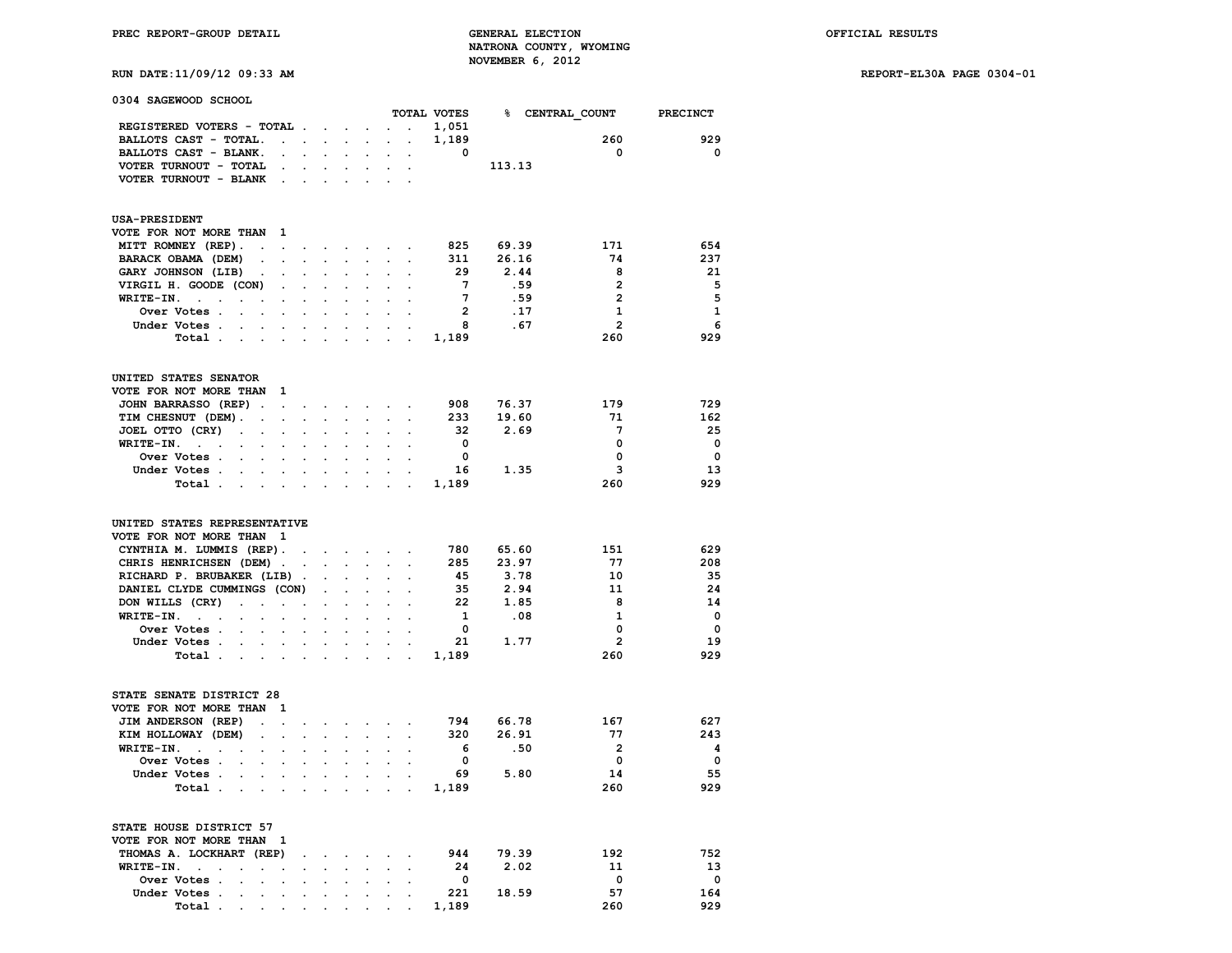**RUN DATE:11/09/12 09:33 AM REPORT-EL30A PAGE 0304-02**

|  | <br> | . |  | . |  |
|--|------|---|--|---|--|
|  |      |   |  |   |  |
|  |      |   |  |   |  |
|  |      |   |  |   |  |

| 0304 SAGEWOOD SCHOOL                                                                                                                                                                                                                           |                      |  |                                  |                 |             | ቈ     |               |                 |
|------------------------------------------------------------------------------------------------------------------------------------------------------------------------------------------------------------------------------------------------|----------------------|--|----------------------------------|-----------------|-------------|-------|---------------|-----------------|
|                                                                                                                                                                                                                                                |                      |  |                                  |                 | TOTAL VOTES |       | CENTRAL COUNT | <b>PRECINCT</b> |
| <b>BOCC</b>                                                                                                                                                                                                                                    |                      |  |                                  |                 |             |       |               |                 |
| VOTE FOR NOT MORE THAN<br>- 2                                                                                                                                                                                                                  |                      |  |                                  |                 |             |       |               |                 |
| FORREST CHADWICK (REP).                                                                                                                                                                                                                        | $\ddot{\phantom{a}}$ |  |                                  |                 | 510         | 21.45 | 101           | 409             |
| MATT KEATING (REP)<br>$\ddot{\phantom{a}}$                                                                                                                                                                                                     |                      |  |                                  |                 | 558         | 23.47 | 98            | 460             |
| GINO CERULLO (DEM)<br>$\sim$                                                                                                                                                                                                                   |                      |  |                                  |                 | 304         | 12.78 | 75            | 229             |
| TROY BRAY (CON)                                                                                                                                                                                                                                |                      |  |                                  |                 | 80          | 3.36  | 29            | 51              |
| LINDA BERGERON (CON).                                                                                                                                                                                                                          |                      |  |                                  |                 | 123         | 5.17  | 33            | 90              |
| KEITH B. GOODENOUGH (IND)                                                                                                                                                                                                                      | $\ddot{\phantom{a}}$ |  |                                  |                 | 392         | 16.48 | 105           | 287             |
| WRITE-IN.                                                                                                                                                                                                                                      |                      |  |                                  |                 | 1           | .04   | 0             | 1               |
| Over Votes .<br>$\cdot$<br>$\sim$                                                                                                                                                                                                              |                      |  |                                  |                 | 2           | .08   | $\Omega$      | $\overline{2}$  |
| Under Votes .                                                                                                                                                                                                                                  |                      |  |                                  |                 | 408         | 17.16 | 79            | 329             |
| Total                                                                                                                                                                                                                                          |                      |  |                                  |                 | 2,378       |       | 520           | 1,858           |
| $\sim$                                                                                                                                                                                                                                         |                      |  |                                  |                 |             |       |               |                 |
| CASPER CITY COUNCIL WARD 3                                                                                                                                                                                                                     |                      |  |                                  |                 |             |       |               |                 |
| VOTE FOR NOT MORE THAN<br>1                                                                                                                                                                                                                    |                      |  |                                  |                 |             |       |               |                 |
| STEPHEN CATHEY.                                                                                                                                                                                                                                |                      |  |                                  |                 | 533         | 44.83 | 102           | 431             |
| CORDELL WISTISEN                                                                                                                                                                                                                               |                      |  |                                  |                 | 419         | 35.24 | 108           | 311             |
| WRITE-IN.                                                                                                                                                                                                                                      |                      |  |                                  |                 | 6           | .50   | 3             | 3               |
| Over Votes.                                                                                                                                                                                                                                    |                      |  |                                  |                 | 0           |       | 0             | $\mathbf 0$     |
| Under Votes .                                                                                                                                                                                                                                  |                      |  |                                  |                 | 231         | 19.43 | 47            | 184             |
| Total.<br>$\blacksquare$ . The contract of the contract of the contract of the contract of the contract of the contract of the contract of the contract of the contract of the contract of the contract of the contract of the contract of the |                      |  | $\bullet$ . The set of $\bullet$ | $\cdot$ $\cdot$ | 1,189       |       | 260           | 929             |

|  | CASPER COLLEGE DISTRICT BOARD OF TRUSTEE |  |  |
|--|------------------------------------------|--|--|
|  |                                          |  |  |

 **Total** . . . . . . . . . . 1,189

|  |  |                          |  |  | 545                                                                                                                                                            | 11.46                | 115         | 430   |
|--|--|--------------------------|--|--|----------------------------------------------------------------------------------------------------------------------------------------------------------------|----------------------|-------------|-------|
|  |  |                          |  |  | 323                                                                                                                                                            | 6.79                 | 77          | 246   |
|  |  |                          |  |  | 408                                                                                                                                                            | 8.58                 | 96          | 312   |
|  |  |                          |  |  | 399                                                                                                                                                            | 8.39                 | 111         | 288   |
|  |  |                          |  |  | 445                                                                                                                                                            | 9.36                 | 82          | 363   |
|  |  |                          |  |  | 488                                                                                                                                                            | 10.26                | 110         | 378   |
|  |  |                          |  |  | 343                                                                                                                                                            | 7.21                 | 78          | 265   |
|  |  |                          |  |  | 19                                                                                                                                                             | .40                  | 0           | 19    |
|  |  |                          |  |  | 4                                                                                                                                                              | .08                  | $\mathbf 0$ | 4     |
|  |  |                          |  |  | 1,782                                                                                                                                                          | 37.47                | 371         | 1,411 |
|  |  |                          |  |  | 4,756                                                                                                                                                          |                      | 1,040       | 3.716 |
|  |  | VOTE FOR NOT MORE THAN 4 |  |  | SCOTT BENNION<br>BOB DESPAIN.<br>LAUREN V. GRIFFITH<br>BILL M. HAMBRICK<br>MATTHEW A. LOUCKS.<br>SUSAN D. MILLER<br>CLIFF WHITLOCK.<br>WRITE-IN.<br>Over Votes | Under Votes<br>Total |             |       |

### **NATRONA COUNTY SCHOOL DIST NO 1 VOTE FOR NOT MORE THAN 5**

| VOTE FOR NOT MORE THAN                                                                                                         | ב                                                                                                                                                                                                                                                                                                                                                                                                                            |                                                                                                                 |                      |                               |                              |        |         |       |       |       |       |
|--------------------------------------------------------------------------------------------------------------------------------|------------------------------------------------------------------------------------------------------------------------------------------------------------------------------------------------------------------------------------------------------------------------------------------------------------------------------------------------------------------------------------------------------------------------------|-----------------------------------------------------------------------------------------------------------------|----------------------|-------------------------------|------------------------------|--------|---------|-------|-------|-------|-------|
| DAVID S. BLAEDE<br>$\sim$<br>$\cdot$                                                                                           | $\mathbf{r}$                                                                                                                                                                                                                                                                                                                                                                                                                 | the contract of the contract of the contract of the contract of the contract of the contract of the contract of |                      |                               |                              |        |         | 117   | 1.97  | 32    | 85    |
| KEVIN CHRISTOPHERSON.                                                                                                          |                                                                                                                                                                                                                                                                                                                                                                                                                              | $\sim$ $\sim$                                                                                                   | $\sim$               | and the state of the state of |                              |        |         | 390   | 6.56  | 93    | 297   |
| <b>GREGORY FLESVIG</b><br>$\sim$                                                                                               |                                                                                                                                                                                                                                                                                                                                                                                                                              | $\mathbf{r}$ , and $\mathbf{r}$                                                                                 |                      |                               | $\sim$ $\sim$                |        |         | 106   | 1.78  | 30    | 76    |
| ELIZABETH HORSCH.<br>$\sim 100$                                                                                                | $\ddot{\phantom{a}}$                                                                                                                                                                                                                                                                                                                                                                                                         | $\sim$ $\sim$                                                                                                   | $\cdot$              | $\sim$ $\sim$                 | $\cdot$                      | $\sim$ |         | 348   | 5.85  | 92    | 256   |
| DANA HOWIE.<br>the contract of the contract of the contract of the contract of the contract of the contract of the contract of |                                                                                                                                                                                                                                                                                                                                                                                                                              |                                                                                                                 |                      |                               | $\sim$ $\sim$                |        |         | 397   | 6.68  | 77    | 320   |
| DONN MCCALL.<br>$\sim$ $\sim$ $\sim$                                                                                           | $\sim$ $\sim$ $\sim$ $\sim$                                                                                                                                                                                                                                                                                                                                                                                                  |                                                                                                                 |                      | $\sim$                        | $\sim$ $\sim$ $\sim$         |        |         | 222   | 3.73  | 41    | 181   |
| MARK E. PETERSON.                                                                                                              | $\mathbf{r} = \mathbf{r} + \mathbf{r} + \mathbf{r} + \mathbf{r} + \mathbf{r} + \mathbf{r} + \mathbf{r} + \mathbf{r} + \mathbf{r} + \mathbf{r} + \mathbf{r} + \mathbf{r} + \mathbf{r} + \mathbf{r} + \mathbf{r} + \mathbf{r} + \mathbf{r} + \mathbf{r} + \mathbf{r} + \mathbf{r} + \mathbf{r} + \mathbf{r} + \mathbf{r} + \mathbf{r} + \mathbf{r} + \mathbf{r} + \mathbf{r} + \mathbf{r} + \mathbf{r} + \mathbf{r} + \mathbf$ |                                                                                                                 |                      |                               |                              |        |         | 241   | 4.05  | 44    | 197   |
| SHAWNNA PUNTENEY<br>$\sim$<br>$\cdot$                                                                                          | $\cdot$                                                                                                                                                                                                                                                                                                                                                                                                                      | $\sim$                                                                                                          | $\sim$               | $\sim$                        | $\ddot{\phantom{a}}$         |        |         | 317   | 5.33  | 55    | 262   |
| PAULA J. REID.<br>$\sim$ 100 $\mu$<br>$\sim$                                                                                   |                                                                                                                                                                                                                                                                                                                                                                                                                              | the contract of the contract of the contract of the contract of the contract of the contract of the contract of |                      |                               |                              |        |         | 362   | 6.09  | 86    | 276   |
| MARC SMITH.<br>$\sim$<br>$\sim$                                                                                                | the company of the company of the company of the company of the company of the company of the company of the company of the company of the company of the company of the company of the company of the company of the company                                                                                                                                                                                                |                                                                                                                 |                      |                               |                              |        |         | 320   | 5.38  | 73    | 247   |
| STEPHEN SPRECHER.                                                                                                              | the contract of the contract of the contract of the contract of the contract of the contract of the contract of                                                                                                                                                                                                                                                                                                              |                                                                                                                 |                      |                               |                              |        |         | 252   | 4.24  | 67    | 185   |
| RITA WALSH.<br>$\sim$<br>$\cdot$                                                                                               | $\sim$                                                                                                                                                                                                                                                                                                                                                                                                                       | $\sim$                                                                                                          | $\sim$               | $\sim$                        | $\cdot$                      |        |         | 559   | 9.40  | 121   | 438   |
| WRITE-IN.<br>$\sim$<br>$\cdot$<br>$\sim$                                                                                       | $\ddot{\phantom{0}}$                                                                                                                                                                                                                                                                                                                                                                                                         | $\sim$                                                                                                          | $\bullet$            | $\cdot$                       | $\sim$ $\sim$                |        |         | 15    | .25   |       | 14    |
| Over Votes.<br>$\sim$<br>$\sim$                                                                                                |                                                                                                                                                                                                                                                                                                                                                                                                                              |                                                                                                                 |                      | $\sim$                        | $\sim$ $\sim$                |        |         | 25    | . 42  | 5     | 20    |
| Under Votes.<br>$\sim$ 100 $\sim$ 100 $\sim$                                                                                   | <b>Contract Contract</b>                                                                                                                                                                                                                                                                                                                                                                                                     |                                                                                                                 | $\ddot{\phantom{0}}$ | $\sim$                        | $\sim$ 100 $\sim$ 100 $\sim$ |        | $\cdot$ | 2,274 | 38.25 | 483   | 1,791 |
| Total.<br>$\cdot$<br>$\sim$                                                                                                    | <b>Contract Contract</b>                                                                                                                                                                                                                                                                                                                                                                                                     |                                                                                                                 | $\sim$               | $\sim$                        | $\cdot$                      |        |         | 5,945 |       | 1,300 | 4,645 |
|                                                                                                                                |                                                                                                                                                                                                                                                                                                                                                                                                                              |                                                                                                                 |                      |                               |                              |        |         |       |       |       |       |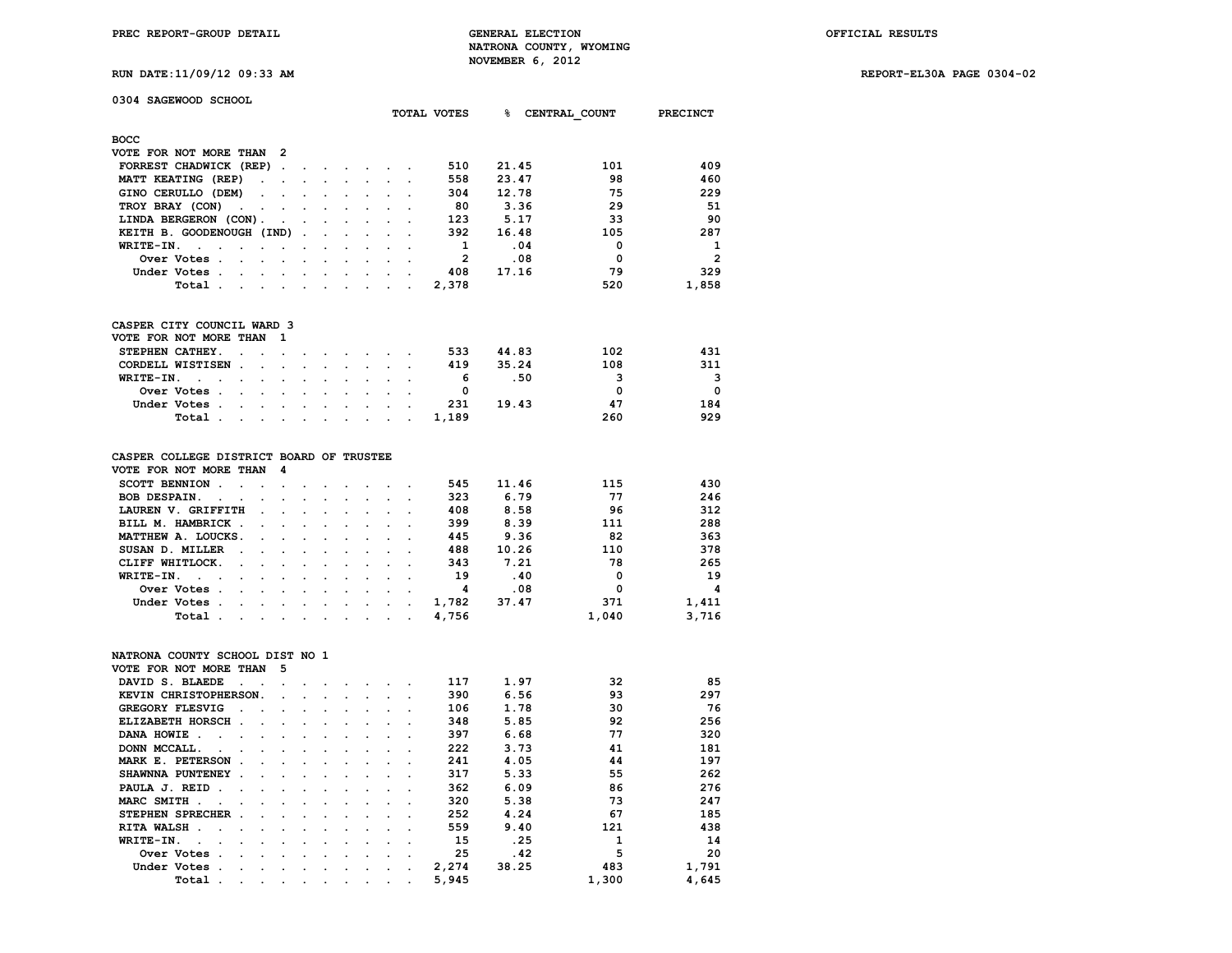**RUN DATE:11/09/12 09:33 AM REPORT-EL30A PAGE 0304-03**

|  | RUN DATE:11/09/12 09:33 AM |  |  |  |  |
|--|----------------------------|--|--|--|--|
|--|----------------------------|--|--|--|--|

|                         | 0304 SAGEWOOD SCHOOL                     |                          |                                   |                                                                                                                                                             |                      |                      |                      |                      |                              |                                                                                                         |                         | TOTAL VOTES 8 CENTRAL COUNT PRECINCT |                         |                          |
|-------------------------|------------------------------------------|--------------------------|-----------------------------------|-------------------------------------------------------------------------------------------------------------------------------------------------------------|----------------------|----------------------|----------------------|----------------------|------------------------------|---------------------------------------------------------------------------------------------------------|-------------------------|--------------------------------------|-------------------------|--------------------------|
|                         | NC CONSERVATION DIST SUP-URBAN           |                          |                                   |                                                                                                                                                             |                      |                      |                      |                      |                              |                                                                                                         |                         |                                      |                         |                          |
|                         | VOTE FOR NOT MORE THAN                   |                          |                                   | $\mathbf{1}$                                                                                                                                                |                      |                      |                      |                      |                              |                                                                                                         |                         |                                      |                         |                          |
|                         | RICHARD HALLINGSTAD.                     |                          |                                   | $\sim$                                                                                                                                                      |                      |                      |                      |                      | and the control              |                                                                                                         | 870                     | 73.17                                | 186                     | 684                      |
| WRITE-IN.               | $\sim$<br>$\ddot{\phantom{a}}$           |                          | $\ddotsc$                         | $\ddot{\phantom{a}}$                                                                                                                                        |                      |                      | i.                   | $\mathbf{r}$         | $\mathbf{r}$                 | $\ddot{\phantom{a}}$                                                                                    | - 9                     | .76                                  | $\overline{2}$          | $\overline{7}$           |
|                         | Over Votes .                             | $\ddot{\phantom{a}}$     | $\cdot$                           |                                                                                                                                                             |                      |                      |                      |                      |                              |                                                                                                         | $\overline{\mathbf{0}}$ |                                      | $\overline{\mathbf{0}}$ | $\overline{\phantom{0}}$ |
|                         | Under Votes                              |                          | $\sim$                            | $\sim$                                                                                                                                                      | $\cdot$              | $\ddot{\phantom{0}}$ | $\ddot{\phantom{0}}$ | $\sim$               | $\sim$                       | $\mathbf{r}$                                                                                            |                         | 310 26.07                            | 72                      | 238                      |
|                         | Total.                                   | $\sim$                   |                                   | $\mathbf{r}$ . The set of $\mathbf{r}$                                                                                                                      |                      |                      |                      |                      |                              | $\mathbf{r} = \mathbf{r} + \mathbf{r} + \mathbf{r} + \mathbf{r} + \mathbf{r} + \mathbf{r} + \mathbf{r}$ | 1,189                   |                                      | 260                     | 929                      |
|                         | NC CONSERVATION DIST SUP-ATLRG           |                          |                                   |                                                                                                                                                             |                      |                      |                      |                      |                              |                                                                                                         |                         |                                      |                         |                          |
|                         | VOTE FOR NOT MORE THAN                   |                          |                                   | 1                                                                                                                                                           |                      |                      |                      |                      |                              |                                                                                                         |                         |                                      |                         |                          |
| LEN L. CAMP.            | $\ddot{\phantom{a}}$                     | $\sim$                   | $\sim$                            | $\sim$                                                                                                                                                      |                      |                      |                      | $\sim$               | $\sim$                       |                                                                                                         | 863                     | 72.58                                | 183                     | 680                      |
| WRITE-IN.               | $\sim$ $\sim$                            |                          |                                   |                                                                                                                                                             |                      |                      |                      |                      |                              |                                                                                                         | $\overline{7}$          | .59                                  | $\overline{\mathbf{2}}$ | - 5                      |
|                         | Over Votes .                             | $\sim$                   | $\ddot{\phantom{a}}$              | $\overline{\phantom{a}}$                                                                                                                                    |                      |                      |                      | $\ddot{\phantom{0}}$ |                              | $\overline{a}$                                                                                          | $\overline{\mathbf{0}}$ |                                      | $\overline{\mathbf{0}}$ | $\overline{\phantom{0}}$ |
|                         | Under Votes.                             |                          | <b>Contract Contract Contract</b> | $\sim$                                                                                                                                                      | $\ddot{\phantom{a}}$ | $\bullet$            | $\ddot{\phantom{a}}$ |                      | $\mathbf{L} = \mathbf{L}$    |                                                                                                         |                         | 319 26.83                            | 75                      | 244                      |
|                         | Total                                    |                          |                                   |                                                                                                                                                             |                      |                      |                      |                      |                              |                                                                                                         |                         |                                      | 260                     | 929                      |
|                         | NC CONSERVATION DIST SUP-RURAL           |                          |                                   |                                                                                                                                                             |                      |                      |                      |                      |                              |                                                                                                         |                         |                                      |                         |                          |
|                         | VOTE FOR NOT MORE THAN                   |                          |                                   | 1                                                                                                                                                           |                      |                      |                      |                      |                              |                                                                                                         |                         |                                      |                         |                          |
| DON PAVACK.             | $\sim$                                   | $\ddot{\phantom{0}}$     | $\sim$                            | $\bullet$                                                                                                                                                   | $\cdot$              |                      |                      |                      | <b>Contract Contract</b>     |                                                                                                         | 385                     | 32.38                                | 86                      | 299                      |
|                         | ROBERT M. SHELLARD                       |                          | $\ddot{\phantom{a}}$              | $\overline{a}$                                                                                                                                              |                      | $\mathbf{r}$         |                      | $\overline{a}$       | $\mathbf{r}$                 |                                                                                                         | 425                     | 35.74                                | 85                      | 340                      |
|                         | $WRITE-IN.$                              |                          | $\ddot{\phantom{0}}$              | $\ddot{\phantom{0}}$                                                                                                                                        |                      |                      |                      | $\ddot{\phantom{0}}$ | $\ddot{\phantom{0}}$         | $\ddot{\phantom{a}}$                                                                                    | 6                       | .50                                  | <sup>1</sup>            | $-5$                     |
|                         | Over Votes .                             | $\sim$ $\sim$            | $\ddot{\phantom{a}}$              | $\ddot{\phantom{a}}$                                                                                                                                        | $\ddot{\phantom{a}}$ | $\ddot{\phantom{0}}$ | $\overline{a}$       | $\ddot{\phantom{a}}$ | $\ddot{\phantom{a}}$         |                                                                                                         | $\overline{\mathbf{0}}$ |                                      | $\overline{\mathbf{0}}$ | $\overline{\phantom{0}}$ |
|                         | Under Votes .                            | <b>Contract Contract</b> | $\mathbf{L}$                      | $\sim$                                                                                                                                                      |                      |                      | $\ddot{\phantom{a}}$ | $\ddot{\phantom{0}}$ |                              |                                                                                                         | 373                     | 31.37                                | 88                      | 285                      |
|                         | Total                                    |                          |                                   | $\sim$                                                                                                                                                      | $\ddot{\phantom{a}}$ | $\ddot{\phantom{0}}$ | $\overline{a}$       | $\ddot{\phantom{a}}$ | $\cdot$                      | $\sim$                                                                                                  | 1,189                   |                                      | 260                     | 929                      |
| <b>JUDGE PARK</b>       |                                          |                          |                                   |                                                                                                                                                             |                      |                      |                      |                      |                              |                                                                                                         |                         |                                      |                         |                          |
|                         | VOTE FOR NOT MORE THAN                   |                          |                                   | 1                                                                                                                                                           |                      |                      |                      |                      |                              |                                                                                                         |                         |                                      |                         |                          |
| YES                     |                                          | $\ddot{\phantom{a}}$     | $\cdot$                           | $\bullet$                                                                                                                                                   |                      |                      |                      |                      | the company of the company   |                                                                                                         |                         | 841 70.73                            | 174                     | 667                      |
| $NO.$ $\ldots$ $\ldots$ | $\overline{a}$                           |                          |                                   |                                                                                                                                                             |                      |                      | $\mathbf{r}$         | $\sim$               | $\sim$                       | $\cdot$                                                                                                 | 213                     | 17.91                                | 53                      | 160                      |
|                         | Over Votes .                             | $\ddot{\phantom{a}}$     | $\sim$                            | $\bullet$                                                                                                                                                   | $\ddot{\phantom{a}}$ | $\ddot{\phantom{0}}$ | $\ddot{\phantom{a}}$ | $\ddot{\phantom{0}}$ | $\sim$                       | $\cdot$                                                                                                 | $\overline{\mathbf{0}}$ |                                      | $\overline{\mathbf{0}}$ | $\mathbf 0$              |
|                         | Under Votes.                             |                          |                                   |                                                                                                                                                             |                      |                      |                      | $\sim$               |                              |                                                                                                         | 135                     | 11.35                                | 33                      | 102                      |
|                         | Total .                                  |                          | $\sim$                            | $\ddot{\phantom{0}}$                                                                                                                                        | $\cdot$              |                      | $\sim$ $\sim$        |                      |                              | <b>Contract Contract Contract</b>                                                                       | 1,189                   |                                      | 260                     | 929                      |
| JUDGE WILKING           |                                          |                          |                                   |                                                                                                                                                             |                      |                      |                      |                      |                              |                                                                                                         |                         |                                      |                         |                          |
|                         | VOTE FOR NOT MORE THAN                   |                          |                                   | $\mathbf{1}$                                                                                                                                                |                      |                      |                      |                      |                              |                                                                                                         |                         |                                      |                         |                          |
| YES.                    | $\sim$<br>$\sim$<br>$\mathbf{r}$         | $\ddot{\phantom{0}}$     | $\ddot{\phantom{a}}$              | $\ddot{\phantom{0}}$                                                                                                                                        | $\ddot{\phantom{a}}$ | $\cdot$              |                      |                      | the contract of the con-     | $\mathbb{Z}^2$                                                                                          |                         | 814 68.46                            | 170                     | 644                      |
| $NO.$ $.$               | $\sim$<br>$\cdot$                        | $\overline{a}$           | $\ddot{\phantom{a}}$              | $\sim$                                                                                                                                                      | $\overline{a}$       | $\sim$               | $\overline{a}$       |                      |                              | $\mathcal{L}^{\text{max}}$ , and $\mathcal{L}^{\text{max}}$                                             | 191                     | 16.06                                | 45                      | 146                      |
|                         | <b>Over Votes .</b>                      | $\ddot{\phantom{a}}$     | $\mathbf{r}$                      | $\overline{a}$                                                                                                                                              |                      |                      | $\overline{a}$       | $\ddot{\phantom{0}}$ | $\sim$                       |                                                                                                         | $\mathbf 0$             |                                      | $\overline{\mathbf{0}}$ | $\mathbf 0$              |
|                         | Under Votes.                             | $\sim$                   | $\sim$                            |                                                                                                                                                             |                      | $\ddot{\phantom{a}}$ |                      | $\sim$               |                              |                                                                                                         |                         | 184 15.48                            | 45                      | 139                      |
|                         | Total .                                  |                          | <b>Contract Contract</b>          | $\ddot{\phantom{0}}$                                                                                                                                        | $\bullet$            | $\sim$               | $\blacksquare$       |                      |                              | and a strategic con-                                                                                    | 1,189                   |                                      | 260                     | 929                      |
| <b>JUDGE BROWN</b>      |                                          |                          |                                   |                                                                                                                                                             |                      |                      |                      |                      |                              |                                                                                                         |                         |                                      |                         |                          |
|                         | VOTE FOR NOT MORE THAN                   |                          |                                   | $\mathbf{1}$                                                                                                                                                |                      |                      |                      |                      |                              |                                                                                                         |                         |                                      |                         |                          |
| <b>YES</b><br>$\sim$    | $\sim$<br>$\sim$<br>$\ddot{\phantom{a}}$ | $\ddot{\phantom{a}}$     | $\ddot{\phantom{a}}$              | $\ddot{\phantom{0}}$                                                                                                                                        | $\ddot{\phantom{a}}$ |                      | $\sim$               |                      | $\sim$ 100 $\sim$ 100 $\sim$ | $\sim$                                                                                                  | 869                     | 73.09                                | 182                     | 687                      |
| NO. .                   | $\mathcal{L}_{\mathcal{A}}$<br>$\bullet$ |                          | $\bullet$                         | $\bullet$                                                                                                                                                   |                      |                      | $\ddot{\phantom{0}}$ | $\sim$               | $\ddot{\phantom{0}}$         | $\ddot{\phantom{0}}$                                                                                    | 181                     | 15.22                                | 47                      | 134                      |
|                         | <b>Over Votes .</b>                      |                          |                                   |                                                                                                                                                             |                      |                      |                      |                      |                              |                                                                                                         | $\overline{\mathbf{0}}$ |                                      | $\overline{\mathbf{0}}$ | $\mathbf 0$              |
|                         | Under Votes .                            | $\bullet$                | $\bullet$                         | $\bullet$                                                                                                                                                   | $\cdot$              | $\sim$               | $\bullet$            | $\ddot{\phantom{0}}$ | $\ddot{\phantom{0}}$         | $\ddot{\phantom{0}}$                                                                                    | 139                     | 11.69                                | 31                      | 108                      |
|                         | Total.                                   | <b>Contractor</b>        |                                   | $\bullet$ .<br><br><br><br><br><br><br><br><br><br><br><br><br><br><br><br><br><br><br><br><br><br><br><br><br><br><br><br><br><br><br><br><br><br><br><br> |                      |                      |                      |                      |                              |                                                                                                         | 1,189                   |                                      | 260                     | 929                      |
|                         |                                          |                          |                                   |                                                                                                                                                             |                      |                      |                      |                      |                              |                                                                                                         |                         |                                      |                         |                          |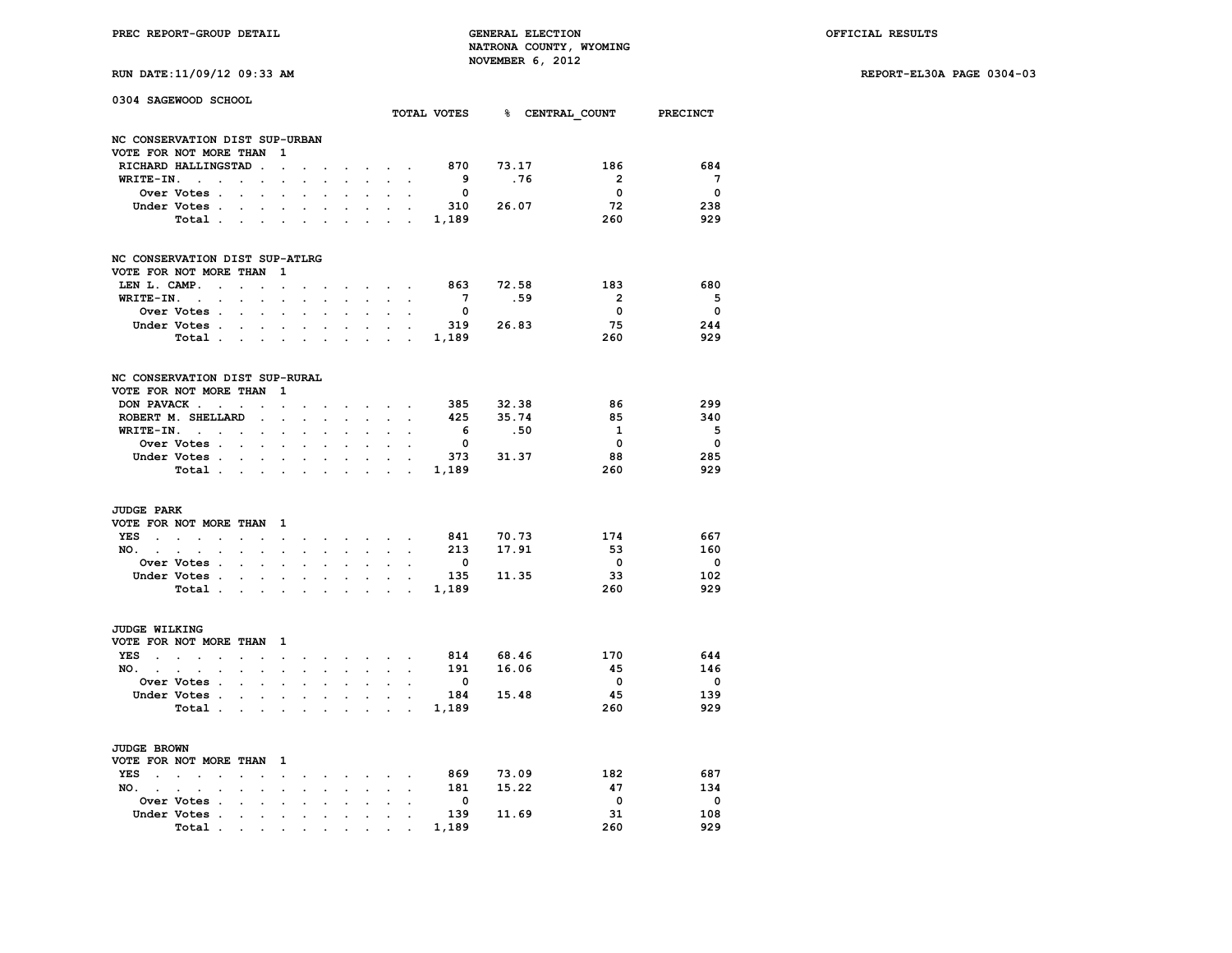**RUN DATE:11/09/12 09:33 AM REPORT-EL30A PAGE 0304-04**

|  | RUN DATE:11/09/12 09:33 AM |  |  |  |  |
|--|----------------------------|--|--|--|--|
|--|----------------------------|--|--|--|--|

| <b>JUDGE HUBER</b><br>VOTE FOR NOT MORE THAN<br>1<br>805<br>67.70<br>YES<br>$\sim$ $\sim$ $\sim$ $\sim$ $\sim$<br>$\ddot{\phantom{0}}$<br>$\ddot{\phantom{0}}$<br>$\bullet$<br>250<br>21.03<br>NO.<br>$\overline{a}$<br>$\ddot{\phantom{a}}$<br>$\ddot{\phantom{0}}$<br>$\sim$<br>$\sim$<br>$\cdot$<br>$\ddot{\phantom{0}}$<br>$\ddot{\phantom{0}}$<br>$\bullet$<br>$\ddot{\phantom{0}}$<br>$\ddot{\phantom{0}}$<br>$\cdot$<br>Over Votes .<br>- 0<br>$\ddot{\phantom{a}}$<br>$\ddot{\phantom{a}}$<br>11.27<br>Under Votes .<br>134<br>$\mathbf{r}$<br>$\cdot$<br>$\overline{a}$<br>$\ddot{\phantom{a}}$<br>$\overline{a}$<br>$\ddot{\phantom{a}}$<br>$\cdot$ | 164<br>66<br>$\overline{\mathbf{0}}$<br>30<br>260 | 641<br>184<br>$\overline{\phantom{0}}$<br>104<br>929 |
|---------------------------------------------------------------------------------------------------------------------------------------------------------------------------------------------------------------------------------------------------------------------------------------------------------------------------------------------------------------------------------------------------------------------------------------------------------------------------------------------------------------------------------------------------------------------------------------------------------------------------------------------------------------|---------------------------------------------------|------------------------------------------------------|
|                                                                                                                                                                                                                                                                                                                                                                                                                                                                                                                                                                                                                                                               |                                                   |                                                      |
|                                                                                                                                                                                                                                                                                                                                                                                                                                                                                                                                                                                                                                                               |                                                   |                                                      |
|                                                                                                                                                                                                                                                                                                                                                                                                                                                                                                                                                                                                                                                               |                                                   |                                                      |
|                                                                                                                                                                                                                                                                                                                                                                                                                                                                                                                                                                                                                                                               |                                                   |                                                      |
|                                                                                                                                                                                                                                                                                                                                                                                                                                                                                                                                                                                                                                                               |                                                   |                                                      |
|                                                                                                                                                                                                                                                                                                                                                                                                                                                                                                                                                                                                                                                               |                                                   |                                                      |
| Total.<br>1,189<br>$\sim$ $\sim$<br>$\ddot{\phantom{a}}$<br>$\ddot{\phantom{a}}$<br>$\sim$<br>$\ddot{\phantom{0}}$<br>$\mathbf{r} = \mathbf{r}$<br>$\ddot{\phantom{0}}$<br>$\ddot{\phantom{0}}$                                                                                                                                                                                                                                                                                                                                                                                                                                                               |                                                   |                                                      |
| C-AMEND-A                                                                                                                                                                                                                                                                                                                                                                                                                                                                                                                                                                                                                                                     |                                                   |                                                      |
| VOTE FOR NOT MORE THAN<br>1                                                                                                                                                                                                                                                                                                                                                                                                                                                                                                                                                                                                                                   |                                                   |                                                      |
| <b>FOR</b><br>877<br>73.76<br>$\cdot$ $\cdot$<br>$\overline{\phantom{a}}$<br>$\ddot{\phantom{0}}$<br>$\ddot{\phantom{0}}$<br>$\bullet$<br>$\ddot{\phantom{0}}$<br>$\ddot{\phantom{0}}$<br><b>Contract Contract Street</b>                                                                                                                                                                                                                                                                                                                                                                                                                                     | 174                                               | 703                                                  |
| 21.61<br>257<br><b>AGAINST.</b><br>$\ddot{\phantom{a}}$<br>$\sim 100$ km s $^{-1}$<br>$\ddot{\phantom{a}}$<br>$\ddot{\phantom{a}}$<br>$\sim$<br>$\bullet$<br>$\ddot{\phantom{a}}$<br>$\ddot{\phantom{a}}$<br>$\sim$<br>$\ddot{\phantom{a}}$                                                                                                                                                                                                                                                                                                                                                                                                                   | 69                                                | 188                                                  |
| $\overline{\phantom{a}}$<br>.17<br>Over Votes .<br>$\mathbf{r}$<br>$\ddot{\phantom{0}}$<br>$\ddot{\phantom{a}}$<br>÷<br>$\ddot{\phantom{a}}$<br>$\cdot$<br>$\ddot{\phantom{0}}$                                                                                                                                                                                                                                                                                                                                                                                                                                                                               | $\overline{\phantom{0}}$                          | - 2                                                  |
| 4.46<br>Under Votes .<br>- 53<br>$\ddot{\phantom{0}}$<br>$\sim$ $\sim$<br>$\ddot{\phantom{0}}$<br>$\ddot{\phantom{a}}$<br>$\ddot{\phantom{a}}$<br>$\ddot{\phantom{0}}$<br>$\bullet$<br>$\ddot{\phantom{a}}$<br>$\overline{a}$                                                                                                                                                                                                                                                                                                                                                                                                                                 | 17                                                | 36                                                   |
| Total.<br>1,189<br>$\sim$<br>$\cdot$<br>$\ddot{\phantom{a}}$<br>$\sim$<br>$\ddot{\phantom{a}}$<br>$\ddot{\phantom{a}}$<br>$\mathbf{r}$                                                                                                                                                                                                                                                                                                                                                                                                                                                                                                                        | 260                                               | 929                                                  |
| C-AMEND-B                                                                                                                                                                                                                                                                                                                                                                                                                                                                                                                                                                                                                                                     |                                                   |                                                      |
| VOTE FOR NOT MORE THAN<br>1                                                                                                                                                                                                                                                                                                                                                                                                                                                                                                                                                                                                                                   |                                                   |                                                      |
| 1,025<br>86.21<br><b>FOR</b><br>the contract of the contract of the<br>$\ddot{\phantom{a}}$<br>$\ddot{\phantom{a}}$<br>$\bullet$<br>$\ddot{\phantom{0}}$<br>$\ddot{\phantom{0}}$<br>$\sim$                                                                                                                                                                                                                                                                                                                                                                                                                                                                    | 216                                               | 809                                                  |
| 109<br>9.17<br><b>AGAINST</b><br>$\cdot$<br>$\ddot{\phantom{0}}$<br>$\ddot{\phantom{0}}$<br>$\sim$<br>$\sim$                                                                                                                                                                                                                                                                                                                                                                                                                                                                                                                                                  | - 27                                              | - 82                                                 |
| Over Votes .<br>$\overline{\phantom{0}}$<br>$\ddot{\phantom{a}}$<br>$\ddot{\phantom{0}}$<br>$\bullet$<br>$\ddot{\phantom{0}}$<br>$\ddot{\phantom{0}}$<br>$\ddot{\phantom{0}}$<br>$\ddot{\phantom{0}}$<br>$\ddot{\phantom{0}}$<br>$\ddot{\phantom{0}}$                                                                                                                                                                                                                                                                                                                                                                                                         | $\mathbf{0}$                                      | $\overline{\phantom{0}}$                             |
| 4.63<br>Under Votes.<br>55<br>$\ddot{\phantom{0}}$<br>$\ddot{\phantom{a}}$<br>$\ddot{\phantom{0}}$<br>$\sim$                                                                                                                                                                                                                                                                                                                                                                                                                                                                                                                                                  | 17                                                | 38                                                   |
| Total.<br>1,189<br>$\mathbf{L}$<br>$\mathbf{L}$<br>$\mathbf{L} = \mathbf{L}$<br>$\sim$<br>$\mathbf{r}$<br>$\ddot{\phantom{a}}$<br>$\sim$                                                                                                                                                                                                                                                                                                                                                                                                                                                                                                                      | 260                                               | 929                                                  |
| C-AMEND-C                                                                                                                                                                                                                                                                                                                                                                                                                                                                                                                                                                                                                                                     |                                                   |                                                      |
| VOTE FOR NOT MORE THAN<br>1                                                                                                                                                                                                                                                                                                                                                                                                                                                                                                                                                                                                                                   |                                                   |                                                      |
| 46.01<br><b>FOR</b><br>547<br>$\sim$<br>$\mathbf{z} = \mathbf{z} + \mathbf{z}$<br>$\mathbf{r}$ and $\mathbf{r}$<br>$\ddot{\phantom{0}}$<br>$\ddot{\phantom{0}}$<br>$\cdot$<br>$\ddot{\phantom{a}}$                                                                                                                                                                                                                                                                                                                                                                                                                                                            | 123                                               | 424                                                  |
| 45.00<br><b>AGAINST.</b><br>535<br>$\ddot{\phantom{a}}$<br>$\ddot{\phantom{a}}$<br>$\cdot$<br>$\ddot{\phantom{0}}$<br>$\ddot{\phantom{a}}$<br>$\cdot$<br>$\cdot$<br>$\ddot{\phantom{a}}$<br>$\ddot{\phantom{0}}$                                                                                                                                                                                                                                                                                                                                                                                                                                              | 110                                               | 425                                                  |
| Over Votes .<br>$\overline{\phantom{0}}$<br>$\cdot$ $\cdot$<br>$\ddot{\phantom{a}}$<br>$\ddot{\phantom{a}}$<br>$\ddot{\phantom{0}}$<br>$\ddot{\phantom{0}}$<br>$\ddot{\phantom{0}}$                                                                                                                                                                                                                                                                                                                                                                                                                                                                           | $\overline{\mathbf{0}}$                           | - 0                                                  |
| Under Votes .<br>107<br>9.00<br>$\mathbf{r}$<br>$\mathbf{r}$<br>$\sim$<br>$\ddot{\phantom{a}}$<br>$\cdot$                                                                                                                                                                                                                                                                                                                                                                                                                                                                                                                                                     | 27                                                | 80                                                   |
| 1,189<br>Total .<br><b>Contract Contract Contract</b><br>and a strategic control of the strategic<br>$\ddot{\phantom{0}}$<br>$\sim$                                                                                                                                                                                                                                                                                                                                                                                                                                                                                                                           | 260                                               | 929                                                  |
| LIBRARY                                                                                                                                                                                                                                                                                                                                                                                                                                                                                                                                                                                                                                                       |                                                   |                                                      |
| VOTE FOR NOT MORE THAN<br>- 1                                                                                                                                                                                                                                                                                                                                                                                                                                                                                                                                                                                                                                 |                                                   |                                                      |
| FOR THE COUNTY SPECIFIC PURP.<br>560<br>47.10<br><b>Contract Contract Contract Contract</b>                                                                                                                                                                                                                                                                                                                                                                                                                                                                                                                                                                   | 120                                               | 440                                                  |
| AGAINST THE COUNTY SPECIFIC<br>617<br>51.89<br>$\cdot$ $\cdot$ $\cdot$<br>$\ddot{\phantom{a}}$                                                                                                                                                                                                                                                                                                                                                                                                                                                                                                                                                                | 137                                               | 480                                                  |
| Over Votes .<br>$\overline{\mathbf{0}}$<br>$\cdot$<br>$\sim$<br>$\ddot{\phantom{a}}$                                                                                                                                                                                                                                                                                                                                                                                                                                                                                                                                                                          | 0                                                 | $\mathbf 0$                                          |
| Under Votes .<br>12<br>1.01<br>$\ddotsc$<br>$\ddot{\phantom{a}}$<br><b>Contract Contract</b><br>$\sim$<br>$\ddot{\phantom{a}}$<br>$\ddot{\phantom{a}}$<br>$\ddot{\phantom{a}}$<br>$\ddot{\phantom{0}}$                                                                                                                                                                                                                                                                                                                                                                                                                                                        | 3                                                 | 9                                                    |
| 1,189<br>Total.<br>$\sim 100$<br><b>Contract Contract</b><br>$\bullet$ .<br>$\bullet$<br>$\sim$<br>$\bullet$                                                                                                                                                                                                                                                                                                                                                                                                                                                                                                                                                  | 260                                               | 929                                                  |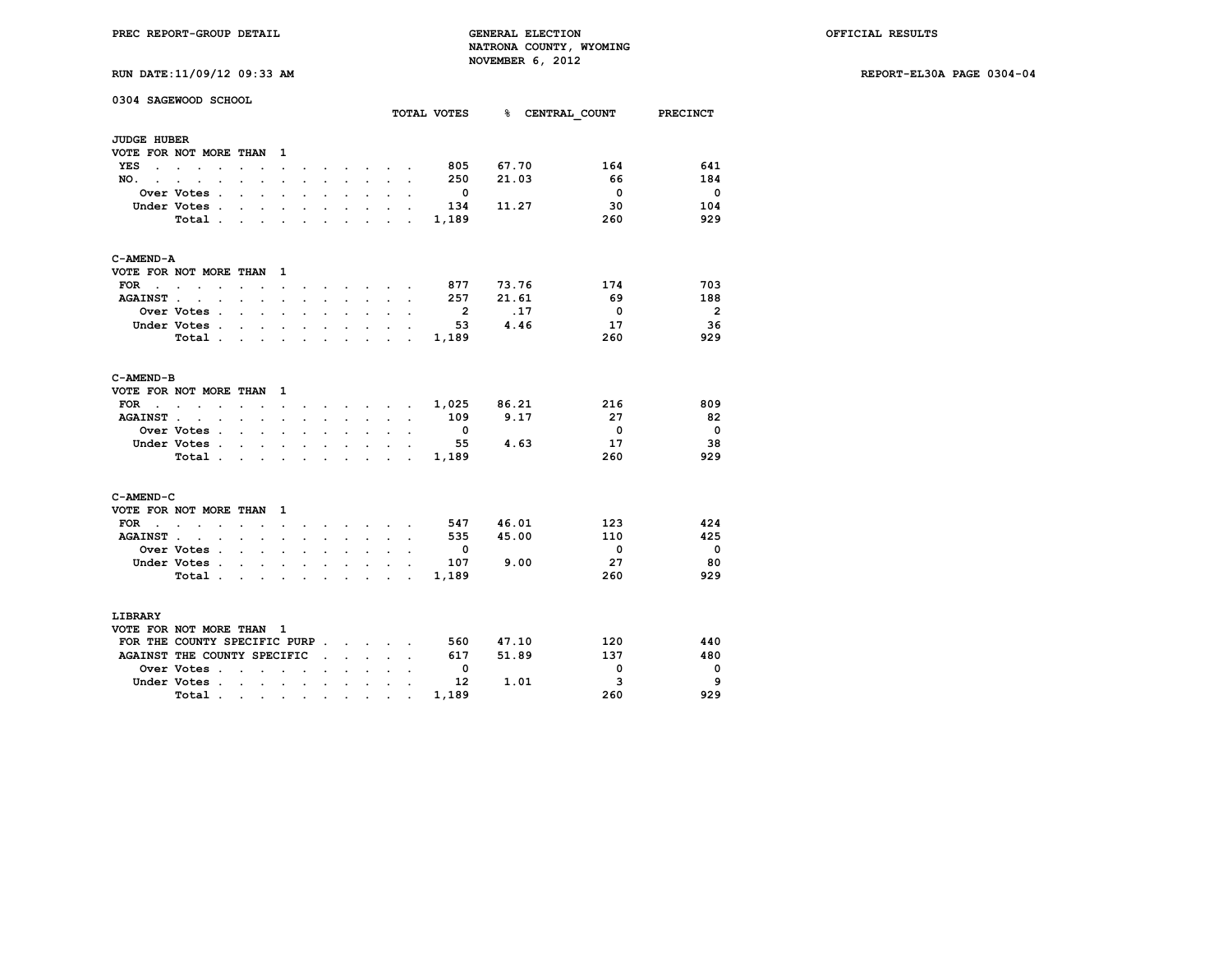**RUN DATE:11/09/12 09:33 AM REPORT-EL30A PAGE 0305-01**

|  |  | 0305 KELLY WALSH HS |  |  |
|--|--|---------------------|--|--|
|--|--|---------------------|--|--|

|                                                                                                                                  |                      |                      |                                          |                      |                      |                      | TOTAL VOTES    |        | % CENTRAL COUNT | PRECINCT                |
|----------------------------------------------------------------------------------------------------------------------------------|----------------------|----------------------|------------------------------------------|----------------------|----------------------|----------------------|----------------|--------|-----------------|-------------------------|
| REGISTERED VOTERS - TOTAL .                                                                                                      |                      | $\cdot$              |                                          |                      |                      |                      | 721            |        |                 |                         |
| BALLOTS CAST - TOTAL.<br>$\ddot{\phantom{a}}$                                                                                    | $\ddot{\phantom{a}}$ |                      | ÷                                        |                      |                      |                      | 806            |        | 195             | 611                     |
| BALLOTS CAST - BLANK.                                                                                                            |                      |                      | $\mathbf{r}$                             | $\sim$               |                      |                      | 0              |        | $\mathbf 0$     | 0                       |
| VOTER TURNOUT - TOTAL                                                                                                            |                      |                      |                                          |                      |                      |                      |                | 111.79 |                 |                         |
| VOTER TURNOUT - BLANK<br>$\overline{\phantom{a}}$                                                                                |                      |                      |                                          |                      |                      |                      |                |        |                 |                         |
| <b>USA-PRESIDENT</b>                                                                                                             |                      |                      |                                          |                      |                      |                      |                |        |                 |                         |
| VOTE FOR NOT MORE THAN<br>1                                                                                                      |                      |                      |                                          |                      |                      |                      |                |        |                 |                         |
| MITT ROMNEY (REP).<br>$\ddot{\phantom{a}}$<br>$\ddot{\phantom{a}}$                                                               | $\ddot{\phantom{0}}$ |                      | $\mathbf{r} = \mathbf{r} + \mathbf{r}$ . | $\sim$               | $\sim$               |                      | 576            | 71.46  | 127             | 449                     |
| BARACK OBAMA (DEM)                                                                                                               |                      |                      |                                          |                      |                      |                      | 207            | 25.68  | 60              | 147                     |
| GARY JOHNSON (LIB)<br>$\ddot{\phantom{0}}$<br>$\cdot$                                                                            | $\ddot{\phantom{0}}$ | $\ddot{\phantom{a}}$ | $\ddot{\phantom{a}}$                     | $\blacksquare$       | $\ddot{\phantom{a}}$ |                      | 12             | 1.49   | 5               | $7\phantom{.0}$         |
| VIRGIL H. GOODE (CON)                                                                                                            | $\ddot{\phantom{a}}$ |                      |                                          |                      |                      |                      | 1              | .12    | $\mathbf{1}$    | $\mathbf 0$             |
| WRITE-IN.<br>$\sim$ $-$<br>$\ddot{\phantom{a}}$<br>$\ddot{\phantom{a}}$<br>$\ddot{\phantom{a}}$                                  | $\ddot{\phantom{0}}$ | $\ddot{\phantom{a}}$ | $\ddot{\phantom{a}}$                     | $\ddot{\phantom{a}}$ | $\ddot{\phantom{a}}$ |                      | -5             | .62    | 1               | 4                       |
| Over Votes.                                                                                                                      |                      |                      |                                          |                      |                      |                      | $^{\circ}$     |        | 0               | $\mathbf 0$             |
| Under Votes<br>$\ddot{\phantom{0}}$                                                                                              | $\ddot{\phantom{a}}$ | $\ddot{\phantom{0}}$ | $\ddot{\phantom{0}}$                     | $\bullet$            | $\ddot{\phantom{0}}$ |                      | 5              | .62    | $\mathbf{1}$    | 4                       |
| Total .<br>and the state of the state of the                                                                                     | $\ddot{\phantom{0}}$ |                      | $\sim$<br>$\mathbf{r}$                   | $\mathbf{r}$         | $\ddot{\phantom{a}}$ |                      | 806            |        | 195             | 611                     |
| UNITED STATES SENATOR                                                                                                            |                      |                      |                                          |                      |                      |                      |                |        |                 |                         |
| VOTE FOR NOT MORE THAN<br>1                                                                                                      |                      |                      |                                          |                      |                      |                      |                |        |                 |                         |
| JOHN BARRASSO (REP).<br>$\sim$                                                                                                   | $\sim$               |                      | $\sim$<br>$\sim$                         |                      |                      |                      | 618            | 76.67  | 137             | 481                     |
| TIM CHESNUT (DEM).<br>$\ddot{\phantom{a}}$<br>$\ddot{\phantom{a}}$                                                               | $\ddot{\phantom{a}}$ | $\cdot$              | $\ddot{\phantom{a}}$                     | $\ddot{\phantom{0}}$ | $\ddot{\phantom{0}}$ | $\cdot$              | 151            | 18.73  | 51              | 100                     |
| JOEL OTTO (CRY)<br>$\ddot{\phantom{a}}$<br>$\ddot{\phantom{0}}$                                                                  |                      |                      |                                          |                      |                      |                      | 11             | 1.36   | $\overline{2}$  | 9                       |
| WRITE-IN.<br>$\mathcal{L}^{\text{max}}$ and $\mathcal{L}^{\text{max}}$<br>$\sim$<br>$\ddot{\phantom{0}}$<br>$\ddot{\phantom{0}}$ | $\overline{a}$       | $\overline{a}$       | $\cdot$                                  | $\ddot{\phantom{a}}$ | $\ddot{\phantom{a}}$ |                      | 4              | .50    | $\mathbf 0$     | $\overline{\mathbf{4}}$ |
| Over Votes .<br>$\sim$                                                                                                           |                      |                      |                                          |                      |                      |                      | $\mathbf{0}$   |        | $\mathbf 0$     | 0                       |
| Under Votes.<br>$\ddot{\phantom{a}}$<br>$\ddot{\phantom{a}}$<br>$\ddot{\phantom{a}}$                                             | $\ddot{\phantom{a}}$ | $\ddot{\phantom{a}}$ | $\ddot{\phantom{a}}$                     | $\ddot{\phantom{a}}$ |                      |                      | 22             | 2.73   | 5               | 17                      |
| Total.                                                                                                                           |                      |                      |                                          |                      |                      |                      | 806            |        | 195             | 611                     |
| UNITED STATES REPRESENTATIVE                                                                                                     |                      |                      |                                          |                      |                      |                      |                |        |                 |                         |
| VOTE FOR NOT MORE THAN<br>$\mathbf{1}$                                                                                           |                      |                      |                                          |                      |                      |                      |                |        |                 |                         |
| CYNTHIA M. LUMMIS (REP).                                                                                                         | $\sim$               |                      | $\mathbf{r}$ and $\mathbf{r}$            | $\sim$               |                      |                      | 541            | 67.12  | 120             | 421                     |
| CHRIS HENRICHSEN (DEM).                                                                                                          |                      |                      | $\mathcal{L}^{\text{max}}$               |                      |                      |                      | 184            | 22.83  | 59              | 125                     |
| RICHARD P. BRUBAKER (LIB).                                                                                                       |                      |                      |                                          |                      |                      |                      | 21             | 2.61   | 6               | 15                      |
| DANIEL CLYDE CUMMINGS (CON)                                                                                                      |                      |                      |                                          |                      |                      |                      | 21             | 2.61   | 5               | 16                      |
| DON WILLS (CRY)<br>$\mathbf{r}$<br>$\sim$<br>$\ddot{\phantom{0}}$                                                                |                      |                      |                                          |                      |                      |                      | 10             | 1.24   | 3               | 7                       |
| WRITE-IN.<br>$\sim$ $\sim$<br>$\overline{a}$<br>$\overline{a}$<br>$\ddot{\phantom{0}}$                                           | $\overline{a}$       | $\mathbf{r}$         |                                          |                      |                      |                      | $\overline{2}$ | .25    | $\Omega$        | $\overline{2}$          |
| Over Votes .<br>$\sim$<br>$\ddot{\phantom{a}}$                                                                                   |                      |                      |                                          |                      |                      |                      | $^{\circ}$     |        | 0               | $\Omega$                |
| Under Votes .<br>$\ddot{\phantom{a}}$<br>$\ddot{\phantom{0}}$<br>$\ddot{\phantom{a}}$                                            | $\cdot$              | $\cdot$              | $\ddot{\phantom{a}}$                     | $\ddot{\phantom{a}}$ | $\cdot$              |                      | 27             | 3.35   | $\overline{2}$  | 25                      |
| Total<br>$\sim$<br>$\ddot{\phantom{a}}$                                                                                          | $\cdot$              | $\sim$               | $\bullet$                                |                      |                      |                      | 806            |        | 195             | 611                     |
| STATE HOUSE DISTRICT 36                                                                                                          |                      |                      |                                          |                      |                      |                      |                |        |                 |                         |
| VOTE FOR NOT MORE THAN<br>1                                                                                                      |                      |                      |                                          |                      |                      |                      |                |        |                 |                         |
| GERALD GAY (REP)<br>$\ddot{\phantom{0}}$<br>$\ddot{\phantom{a}}$<br>$\ddot{\phantom{a}}$                                         | $\ddot{\phantom{0}}$ | $\ddot{\phantom{0}}$ | $\ddot{\phantom{a}}$                     | $\ddot{\phantom{0}}$ | $\ddot{\phantom{a}}$ | $\ddot{\phantom{a}}$ | 592            | 73.45  | 141             | 451                     |
| WRITE-IN.<br>$\ddot{\phantom{a}}$<br>$\ddot{\phantom{a}}$                                                                        |                      |                      |                                          |                      |                      |                      | 22             | 2.73   | 10              | 12                      |
| Over Votes.<br>$\cdot$<br>$\ddot{\phantom{0}}$<br>$\ddot{\phantom{a}}$                                                           | $\ddot{\phantom{0}}$ | $\ddot{\phantom{0}}$ | $\bullet$                                | $\bullet$            |                      |                      | $\Omega$       |        | $\mathbf 0$     | 0                       |
| Under Votes .<br>$\ddot{\phantom{a}}$<br>$\ddot{\phantom{0}}$<br>$\ddot{\phantom{0}}$                                            |                      | $\ddot{\phantom{a}}$ | $\ddot{\phantom{a}}$                     |                      |                      |                      | 192            | 23.82  | 44              | 148                     |
| Total.<br>$\sim$ 100 $\sim$<br>$\cdot$<br>$\ddot{\phantom{0}}$                                                                   | $\ddot{\phantom{a}}$ | $\cdot$              | $\cdot$                                  |                      |                      |                      | 806            |        | 195             | 611                     |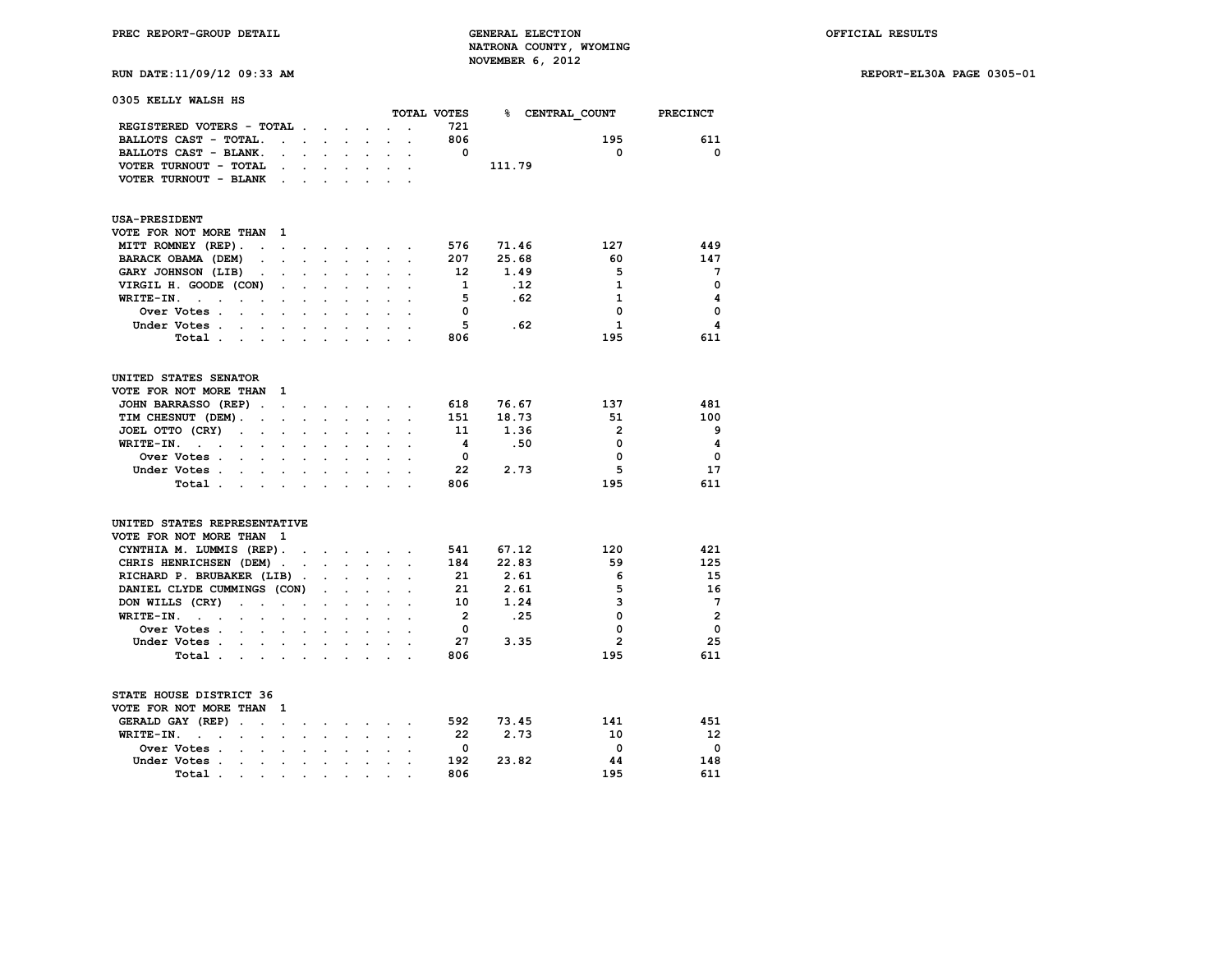**RUN DATE:11/09/12 09:33 AM REPORT-EL30A PAGE 0305-02**

|  | .<br>the contract of the contract of the contract of |  | . |  |
|--|------------------------------------------------------|--|---|--|
|  |                                                      |  |   |  |
|  |                                                      |  |   |  |
|  |                                                      |  |   |  |
|  |                                                      |  |   |  |

| 0305 KELLY WALSH HS                                                                                                                                                                                                                                            |                                                                                                                                                                                                                                |                                            |                                                                  |  |                |        |               |                 |
|----------------------------------------------------------------------------------------------------------------------------------------------------------------------------------------------------------------------------------------------------------------|--------------------------------------------------------------------------------------------------------------------------------------------------------------------------------------------------------------------------------|--------------------------------------------|------------------------------------------------------------------|--|----------------|--------|---------------|-----------------|
|                                                                                                                                                                                                                                                                |                                                                                                                                                                                                                                |                                            |                                                                  |  | TOTAL VOTES    | $\sim$ | CENTRAL COUNT | <b>PRECINCT</b> |
| <b>BOCC</b>                                                                                                                                                                                                                                                    |                                                                                                                                                                                                                                |                                            |                                                                  |  |                |        |               |                 |
| VOTE FOR NOT MORE THAN 2                                                                                                                                                                                                                                       |                                                                                                                                                                                                                                |                                            |                                                                  |  |                |        |               |                 |
| FORREST CHADWICK (REP)                                                                                                                                                                                                                                         |                                                                                                                                                                                                                                |                                            |                                                                  |  | 393            | 24.38  | 104           | 289             |
| MATT KEATING (REP)                                                                                                                                                                                                                                             |                                                                                                                                                                                                                                |                                            |                                                                  |  | 359            | 22.27  | 84            | 275             |
| GINO CERULLO (DEM)                                                                                                                                                                                                                                             |                                                                                                                                                                                                                                |                                            |                                                                  |  | 223            | 13.83  | 69            | 154             |
| TROY BRAY (CON)<br>the contract of the contract of the contract of the contract of the contract of the contract of the contract of                                                                                                                             |                                                                                                                                                                                                                                |                                            |                                                                  |  | 38             | 2.36   | 7             | 31              |
| LINDA BERGERON (CON).                                                                                                                                                                                                                                          | and the contract of the contract of the contract of the contract of the contract of the contract of the contract of the contract of the contract of the contract of the contract of the contract of the contract of the contra |                                            |                                                                  |  | 57             | 3.54   | 12            | 45              |
| KEITH B. GOODENOUGH (IND)                                                                                                                                                                                                                                      |                                                                                                                                                                                                                                |                                            |                                                                  |  | 226            | 14.02  | 71            | 155             |
| WRITE-IN.<br>the company of the company of the company of the company of the company of the company of the company of the company of the company of the company of the company of the company of the company of the company of the company<br>$\sim$<br>$\sim$ |                                                                                                                                                                                                                                |                                            |                                                                  |  | $\overline{2}$ | .12    | $\mathbf 0$   | $\overline{2}$  |
| Over Votes.<br>$\mathbf{1}$ and $\mathbf{1}$ and $\mathbf{1}$ and $\mathbf{1}$                                                                                                                                                                                 |                                                                                                                                                                                                                                |                                            | $\mathbf{L} = \mathbf{L}$                                        |  | $\overline{2}$ | .12    | $^{\circ}$    | $\overline{2}$  |
| Under Votes                                                                                                                                                                                                                                                    |                                                                                                                                                                                                                                |                                            |                                                                  |  | 312            | 19.35  | 43            | 269             |
| Total                                                                                                                                                                                                                                                          |                                                                                                                                                                                                                                |                                            |                                                                  |  | 1,612          |        | 390           | 1,222           |
| CASPER CITY COUNCIL WARD 3<br>VOTE FOR NOT MORE THAN<br>$\mathbf{1}$                                                                                                                                                                                           |                                                                                                                                                                                                                                |                                            |                                                                  |  |                |        |               |                 |
| STEPHEN CATHEY.                                                                                                                                                                                                                                                |                                                                                                                                                                                                                                |                                            |                                                                  |  | 302            | 37.47  | 70            | 232             |
| CORDELL WISTISEN.<br>$\sim$                                                                                                                                                                                                                                    | and a series of the series of the series of                                                                                                                                                                                    |                                            |                                                                  |  | 327            | 40.57  | 87            | 240             |
| WRITE-IN.<br>the contract of the contract of the contract of the contract of the contract of the contract of the contract of<br>$\ddot{\phantom{a}}$<br>$\sim$                                                                                                 |                                                                                                                                                                                                                                |                                            |                                                                  |  | 3              | .37    | 0             | 3               |
| Over Votes .<br>the contract of the contract of the contract of the contract of the contract of the contract of the contract of                                                                                                                                |                                                                                                                                                                                                                                |                                            |                                                                  |  | 1              | .12    | $^{\circ}$    | $\mathbf{1}$    |
| Under Votes                                                                                                                                                                                                                                                    |                                                                                                                                                                                                                                |                                            |                                                                  |  | 173            | 21.46  | 38            | 135             |
| Total.<br>$\sim$ $\sim$                                                                                                                                                                                                                                        |                                                                                                                                                                                                                                |                                            |                                                                  |  | 806            |        | 195           | 611             |
| CASPER COLLEGE DISTRICT BOARD OF TRUSTEE                                                                                                                                                                                                                       |                                                                                                                                                                                                                                |                                            |                                                                  |  |                |        |               |                 |
| VOTE FOR NOT MORE THAN<br>- 4                                                                                                                                                                                                                                  |                                                                                                                                                                                                                                |                                            |                                                                  |  |                |        |               |                 |
| SCOTT BENNION .<br>the company of the company of the company of the company of the company of the company of the company of the company of the company of the company of the company of the company of the company of the company of the company               |                                                                                                                                                                                                                                |                                            |                                                                  |  | 326            | 10.11  | 91            | 235             |
| <b>BOB DESPAIN.</b><br>$\sim$<br>$\sim$<br>$\mathbf{r}$                                                                                                                                                                                                        |                                                                                                                                                                                                                                | and a strain and a strain of the strain of |                                                                  |  | 293            | 9.09   | 67            | 226             |
| LAUREN V. GRIFFITH<br>$\overline{a}$                                                                                                                                                                                                                           | $\sim$                                                                                                                                                                                                                         |                                            | $\mathbf{r} = \mathbf{r} + \mathbf{r} + \mathbf{r} + \mathbf{r}$ |  | 300            | 9.31   | 66            | 234             |
| BILL M. HAMBRICK.<br>$\sim$                                                                                                                                                                                                                                    |                                                                                                                                                                                                                                |                                            |                                                                  |  | 305            | 9.46   | 89            | 216             |
| MATTHEW A. LOUCKS.<br>$\sim$                                                                                                                                                                                                                                   |                                                                                                                                                                                                                                |                                            |                                                                  |  | 256            | 7.94   | 56            | 200             |
| SUSAN D. MILLER                                                                                                                                                                                                                                                |                                                                                                                                                                                                                                |                                            |                                                                  |  | 298            | 9.24   | 72            | 226             |

| MATTHEW A. LOUCKS. |  |  |  |  | 256 | 1.94  | 6 כ | 200   |
|--------------------|--|--|--|--|-----|-------|-----|-------|
| SUSAN D. MILLER    |  |  |  |  | 298 | 9.24  | 72  | 226   |
| CLIFF WHITLOCK.    |  |  |  |  | 180 | 5.58  | 45  | 135   |
| WRITE-IN.          |  |  |  |  |     | .03   | O   | 1     |
|                    |  |  |  |  |     | .25   |     | -8    |
| Under Votes 1,257  |  |  |  |  |     | 38.99 | 294 | 963   |
| Total3.224         |  |  |  |  |     |       | 780 | 2,444 |
|                    |  |  |  |  |     |       |     |       |

### **NATRONA COUNTY SCHOOL DIST NO 1 VOTE FOR NOT MORE THAN 5**

| VOTE FOR NOT MORE THAN               |              |                                                                                                                 |                                   |                      |         |                             |                      |           |                  |       |       |     |       |
|--------------------------------------|--------------|-----------------------------------------------------------------------------------------------------------------|-----------------------------------|----------------------|---------|-----------------------------|----------------------|-----------|------------------|-------|-------|-----|-------|
| DAVID S. BLAEDE                      |              |                                                                                                                 |                                   |                      | $\sim$  | $\sim$                      | $\sim$               |           |                  | 63    | 1.56  | 20  | 43    |
| KEVIN CHRISTOPHERSON.                |              |                                                                                                                 | $\sim$ $\sim$                     |                      | $\sim$  | $\sim$ $\sim$ $\sim$ $\sim$ |                      |           |                  | 245   | 6.08  | 61  | 184   |
| <b>GREGORY FLESVIG</b>               | $\mathbf{r}$ |                                                                                                                 |                                   |                      |         |                             |                      |           |                  | 66    | 1.64  | 21  | 45    |
| ELIZABETH HORSCH.                    |              |                                                                                                                 |                                   | $\sim$               | $\sim$  | $\sim$                      | $\sim$               |           |                  | 250   | 6.20  | 71  | 179   |
| DANA HOWIE.<br>$\sim$                | $\sim$       | $\sim$                                                                                                          | and the state of the state of the |                      |         | $\sim$                      | $\ddot{\phantom{0}}$ |           |                  | 254   | 6.30  | 56  | 198   |
| DONN MCCALL.<br>$\sim$ $\sim$ $\sim$ |              |                                                                                                                 | $\sim$                            | $\sim$               | $\sim$  | $\sim$                      | $\ddot{\phantom{a}}$ |           |                  | 197   | 4.89  | 57  | 140   |
| MARK E. PETERSON                     | $\sim$       |                                                                                                                 |                                   | $\sim$               | $\cdot$ | $\sim$                      | $\ddot{\phantom{a}}$ |           |                  | 173   | 4.29  | 40  | 133   |
| SHAWNNA PUNTENEY                     | $\sim$       |                                                                                                                 |                                   | $\cdot$              | $\cdot$ | $\sim$                      | $\cdot$              |           |                  | 182   | 4.52  | 39  | 143   |
| PAULA J. REID.                       | $\sim$       |                                                                                                                 | $\sim$                            | $\sim$               | $\sim$  | $\sim$                      | $\ddot{\phantom{a}}$ |           |                  | 231   | 5.73  | 54  | 177   |
| MARC SMITH.                          |              |                                                                                                                 |                                   | $\sim$ $\sim$ $\sim$ |         | $\sim$                      | $\cdot$ .            |           |                  | 176   | 4.37  | 48  | 128   |
| STEPHEN SPRECHER.                    |              | $\cdot$                                                                                                         | $\cdot$                           | $\sim$               | $\sim$  | $\sim$                      | $\ddot{\phantom{a}}$ |           |                  | 197   | 4.89  | 56  | 141   |
| <b>RITA WALSH</b><br>$\sim$          |              | $\sim$                                                                                                          |                                   |                      |         | $\sim$                      | $\sim$ $\sim$        |           |                  | 402   | 9.98  | 105 | 297   |
| WRITE-IN.<br>$\sim$                  |              | $\sim$                                                                                                          | $\ddot{\phantom{a}}$              | $\sim$               | $\cdot$ | $\sim$                      | $\ddot{\phantom{a}}$ |           |                  | 6     | .15   | 0   | 6     |
| Over Votes.                          | $\sim$       |                                                                                                                 | $\cdot$                           |                      |         |                             | $\cdot$ .            |           |                  | 5     | .12   | 0   | 5     |
| Under Votes.                         |              | $\sim$                                                                                                          | $\ddot{\phantom{a}}$              | $\sim$               | $\cdot$ | $\sim$                      | $\cdot$              |           | $\cdot$          | 1,583 | 39.28 | 347 | 1,236 |
| Total.                               | $\cdot$      | the contract of the contract of the contract of the contract of the contract of the contract of the contract of |                                   |                      |         |                             |                      | $\bullet$ | $\sim$ 100 $\mu$ | 4,030 |       | 975 | 3.055 |
|                                      |              |                                                                                                                 |                                   |                      |         |                             |                      |           |                  |       |       |     |       |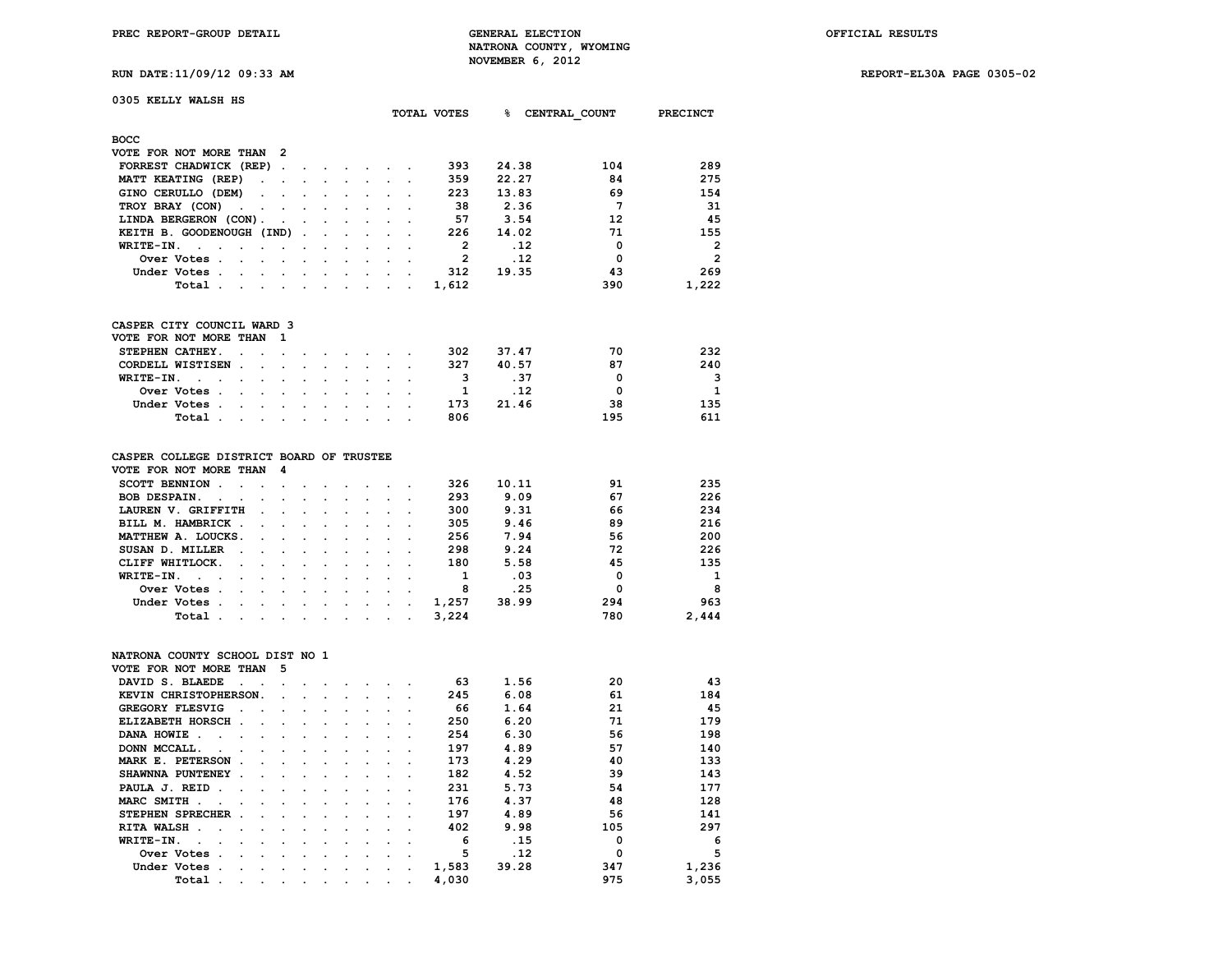**RUN DATE:11/09/12 09:33 AM REPORT-EL30A PAGE 0305-03**

| RUN DATE:11/09/12 09:33 A |  |  |  |  |
|---------------------------|--|--|--|--|
|---------------------------|--|--|--|--|

| 0305 KELLY WALSH HS                         |                                                                     |                      |                          |                      |                      |                      |                      |                              |                                        |                      |                         |                             |                          |                          |
|---------------------------------------------|---------------------------------------------------------------------|----------------------|--------------------------|----------------------|----------------------|----------------------|----------------------|------------------------------|----------------------------------------|----------------------|-------------------------|-----------------------------|--------------------------|--------------------------|
|                                             |                                                                     |                      |                          |                      |                      |                      |                      |                              |                                        |                      |                         | TOTAL VOTES 8 CENTRAL COUNT |                          | <b>PRECINCT</b>          |
| NC CONSERVATION DIST SUP-URBAN              |                                                                     |                      |                          |                      |                      |                      |                      |                              |                                        |                      |                         |                             |                          |                          |
| VOTE FOR NOT MORE THAN                      |                                                                     |                      |                          | 1                    |                      |                      |                      |                              |                                        |                      |                         |                             |                          |                          |
|                                             | RICHARD HALLINGSTAD                                                 |                      | $\ddot{\phantom{a}}$     | $\ddot{\phantom{0}}$ |                      |                      |                      |                              | $\mathbf{r} = \mathbf{r} + \mathbf{r}$ |                      | 550                     | 68.24                       | 132                      | 418                      |
| WRITE-IN.                                   | $\sim$<br>$\ddot{\phantom{a}}$                                      | $\cdot$              | $\cdot$                  | $\ddot{\phantom{a}}$ |                      |                      |                      |                              |                                        |                      | $\overline{2}$          | .25                         | $\overline{\mathbf{0}}$  | $\overline{2}$           |
|                                             | Over Votes .                                                        | $\ddot{\phantom{0}}$ |                          |                      | $\ddot{\phantom{a}}$ |                      |                      |                              |                                        |                      | $\overline{\mathbf{0}}$ |                             | $\overline{\mathbf{0}}$  | $\overline{\mathbf{0}}$  |
|                                             | Under Votes .                                                       |                      |                          | $\ddot{\phantom{a}}$ |                      |                      |                      |                              |                                        |                      | 254                     | 31.51                       | 63                       | 191                      |
|                                             | Total .                                                             | $\cdot$              | $\cdot$                  | $\ddot{\phantom{a}}$ | $\cdot$              |                      |                      |                              |                                        |                      | 806                     |                             | 195                      | 611                      |
| NC CONSERVATION DIST SUP-ATLRG              |                                                                     |                      |                          |                      |                      |                      |                      |                              |                                        |                      |                         |                             |                          |                          |
| VOTE FOR NOT MORE THAN                      |                                                                     |                      |                          | 1                    |                      |                      |                      |                              |                                        |                      |                         |                             |                          |                          |
| LEN L. CAMP.                                | $\ddot{\phantom{0}}$                                                | $\sim$               | $\ddot{\phantom{a}}$     | $\ddot{\phantom{0}}$ |                      |                      |                      | $\sim$ $\sim$ $\sim$ $\sim$  |                                        |                      |                         | 550 68.24                   | 131                      | 419                      |
| WRITE-IN.                                   | $\sim$<br>$\ddot{\phantom{0}}$                                      | $\cdot$              | $\cdot$                  | $\ddot{\phantom{a}}$ |                      | $\ddot{\phantom{a}}$ |                      | $\cdot$                      |                                        |                      | $\mathbf{1}$            | .12                         | $\overline{\mathbf{0}}$  | $\mathbf{1}$             |
|                                             | Over Votes .                                                        | $\overline{a}$       | $\ddot{\phantom{a}}$     | $\ddot{\phantom{a}}$ | $\overline{a}$       | $\cdot$              | $\overline{a}$       | $\cdot$                      | $\ddot{\phantom{a}}$                   |                      | $\overline{\mathbf{0}}$ |                             | $\overline{\mathbf{0}}$  | $\overline{\mathbf{0}}$  |
|                                             | Under Votes .                                                       | $\ddot{\phantom{a}}$ |                          | $\ddot{\phantom{a}}$ |                      |                      |                      |                              | $\overline{a}$                         |                      |                         | 255 31.64                   | 64                       | 191                      |
|                                             | Total .                                                             | $\sim$               | $\bullet$                | $\ddot{\phantom{0}}$ | $\cdot$              | $\sim$               |                      |                              |                                        |                      | 806                     |                             | 195                      | 611                      |
| NC CONSERVATION DIST SUP-RURAL              |                                                                     |                      |                          |                      |                      |                      |                      |                              |                                        |                      |                         |                             |                          |                          |
| VOTE FOR NOT MORE THAN                      |                                                                     |                      |                          | 1                    |                      |                      |                      |                              |                                        |                      |                         |                             |                          |                          |
|                                             | DON PAVACK                                                          |                      | $\ddot{\phantom{a}}$     | $\ddot{\phantom{a}}$ |                      |                      |                      |                              | $\sim$ $\sim$                          |                      |                         | 238 29.53                   | 58                       | 180                      |
|                                             | ROBERT M. SHELLARD                                                  |                      | $\sim$                   | $\mathbf{r}$         | $\sim$               | $\mathbf{r}$         |                      | $\mathbf{r}$                 |                                        |                      | 250                     | 31.02                       | 62                       | 188                      |
|                                             | $WRITE-IN.$                                                         |                      | $\ddot{\phantom{0}}$     | $\ddot{\phantom{0}}$ | $\ddot{\phantom{a}}$ | $\cdot$              | $\cdot$              | $\ddot{\phantom{0}}$         | $\cdot$                                |                      | $\mathbf{1}$            | $\cdot$ 12                  | 0                        | $\mathbf{1}$             |
|                                             | Over Votes .                                                        | $\sim$               |                          |                      |                      |                      |                      |                              |                                        |                      | $\overline{\mathbf{0}}$ |                             | $\overline{\mathbf{0}}$  | $\overline{\mathbf{0}}$  |
|                                             | Under Votes.                                                        | $\sim$               | $\ddot{\phantom{0}}$     | $\ddot{\phantom{0}}$ | $\ddot{\phantom{0}}$ | $\ddot{\phantom{0}}$ |                      | $\ddot{\phantom{0}}$         | $\sim$                                 |                      | 317                     | 39.33                       | 75                       | 242                      |
|                                             | Total .                                                             | $\sim$               | $\sim$                   | $\blacksquare$       | $\ddot{\phantom{0}}$ | $\ddot{\phantom{0}}$ | $\cdot$              | $\cdot$                      | $\ddot{\phantom{0}}$                   |                      | 806                     |                             | 195                      | 611                      |
| <b>JUDGE PARK</b><br>VOTE FOR NOT MORE THAN |                                                                     |                      |                          | $\mathbf{1}$         |                      |                      |                      |                              |                                        |                      |                         |                             |                          |                          |
| <b>YES</b><br>$\sim$                        | $\mathcal{L}^{\text{max}}$ and $\mathcal{L}^{\text{max}}$<br>$\sim$ | $\ddot{\phantom{a}}$ | $\ddot{\phantom{a}}$     | $\sim$               | $\cdot$              | $\ddot{\phantom{0}}$ |                      | <b>Sales Advised Service</b> |                                        | $\ddot{\phantom{a}}$ | 577                     | 71.59                       | 154                      | 423                      |
| NO. .                                       | $\sim$<br>$\ddot{\phantom{0}}$<br>$\ddot{\phantom{0}}$              | $\ddot{\phantom{0}}$ | $\ddot{\phantom{0}}$     | $\ddot{\phantom{0}}$ | $\cdot$              | $\ddot{\phantom{a}}$ | $\ddot{\phantom{0}}$ | $\mathbf{L}^{\text{max}}$    | $\mathbf{r}$                           | $\ddot{\phantom{a}}$ | 120                     | 14.89                       | 23                       | 97                       |
|                                             | Over Votes .                                                        |                      |                          |                      |                      |                      |                      |                              |                                        |                      | 0                       |                             | $\overline{\mathbf{0}}$  | $\overline{\mathbf{0}}$  |
|                                             | Under Votes .                                                       | $\cdot$              | $\ddot{\phantom{a}}$     |                      |                      | $\cdot$              |                      |                              |                                        |                      | 109                     | 13.52                       | 18                       | 91                       |
|                                             | Total .                                                             |                      | <b>Contract Contract</b> | $\ddot{\phantom{0}}$ | $\ddot{\phantom{0}}$ | $\ddot{\phantom{0}}$ | $\ddot{\phantom{0}}$ | $\bullet$                    | $\bullet$                              | $\overline{a}$       | 806                     |                             | 195                      | 611                      |
| <b>JUDGE WILKING</b>                        |                                                                     |                      |                          |                      |                      |                      |                      |                              |                                        |                      |                         |                             |                          |                          |
| VOTE FOR NOT MORE THAN 1<br><b>YES</b>      |                                                                     |                      |                          |                      |                      |                      |                      |                              |                                        |                      |                         | 524 65.01                   | 133                      | 391                      |
| $\sim$                                      | $\mathbf{L} = \mathbf{L}$<br>$\ddot{\phantom{a}}$                   | $\ddot{\phantom{0}}$ | $\ddot{\phantom{a}}$     | $\ddot{\phantom{0}}$ | $\ddot{\phantom{0}}$ | $\sim$               |                      | $\sim$ $\sim$ $\sim$ $\sim$  |                                        |                      |                         | 14.02                       | - 27                     | - 86                     |
| NO. .                                       | $\ddot{\phantom{0}}$<br>$\cdot$<br>$\cdot$                          | $\ddot{\phantom{a}}$ | $\ddot{\phantom{a}}$     | $\ddot{\phantom{a}}$ | $\mathbf{r}$         | $\ddot{\phantom{0}}$ | $\ddot{\phantom{0}}$ | $\ddot{\phantom{0}}$         | $\ddot{\phantom{0}}$                   | $\ddot{\phantom{a}}$ | 113                     |                             |                          |                          |
|                                             | Over Votes .                                                        |                      |                          |                      |                      |                      |                      |                              |                                        |                      | 0                       |                             | $\overline{\phantom{0}}$ | $\overline{\mathbf{0}}$  |
|                                             | Under Votes .                                                       | $\ddot{\phantom{a}}$ | $\cdot$                  | $\sim$               |                      | $\cdot$              |                      | $\ddot{\phantom{0}}$         |                                        |                      | 169                     | 20.97                       | 35                       | 134                      |
|                                             | Total .                                                             | $\cdot$              | $\bullet$ .              | $\ddot{\phantom{a}}$ | $\cdot$              | $\cdot$              | $\cdot$              | $\ddot{\phantom{a}}$         | $\ddot{\phantom{a}}$                   | $\overline{a}$       | 806                     |                             | 195                      | 611                      |
| <b>JUDGE BROWN</b>                          |                                                                     |                      |                          |                      |                      |                      |                      |                              |                                        |                      |                         |                             |                          |                          |
| VOTE FOR NOT MORE THAN                      |                                                                     |                      |                          | $\mathbf{1}$         |                      |                      |                      |                              |                                        |                      |                         |                             |                          |                          |
| <b>YES</b><br>$\sim$                        | $\sim$ $\sim$<br>$\cdot$                                            | $\overline{a}$       |                          | $\sim$               | $\cdot$              | $\cdot$              | $\sim$               |                              | $\sim$ $\sim$                          |                      | 581                     | 72.08                       | 146                      | 435                      |
| NO.<br>$\sim$                               | $\cdot$<br>$\cdot$<br>$\ddot{\phantom{a}}$                          |                      |                          | $\bullet$            | $\cdot$              |                      | $\ddot{\phantom{a}}$ | $\ddot{\phantom{a}}$         | $\cdot$                                | $\ddot{\phantom{a}}$ | 101                     | 12.53                       | 24                       | - 77                     |
|                                             | Over Votes .                                                        |                      |                          |                      |                      |                      |                      |                              |                                        |                      | $\overline{\mathbf{0}}$ |                             | $\overline{\phantom{0}}$ | $\overline{\phantom{0}}$ |
|                                             | Under Votes .                                                       | $\ddot{\phantom{0}}$ | $\ddot{\phantom{0}}$     | $\bullet$            | $\ddot{\phantom{0}}$ | $\ddot{\phantom{0}}$ |                      | $\cdot$                      | $\ddot{\phantom{a}}$                   |                      | 124                     | 15.38                       | 25                       | 99                       |
|                                             | Total.                                                              |                      |                          |                      |                      |                      |                      |                              |                                        |                      | 806                     |                             | 195                      | 611                      |
|                                             |                                                                     |                      |                          |                      |                      |                      |                      |                              |                                        |                      |                         |                             |                          |                          |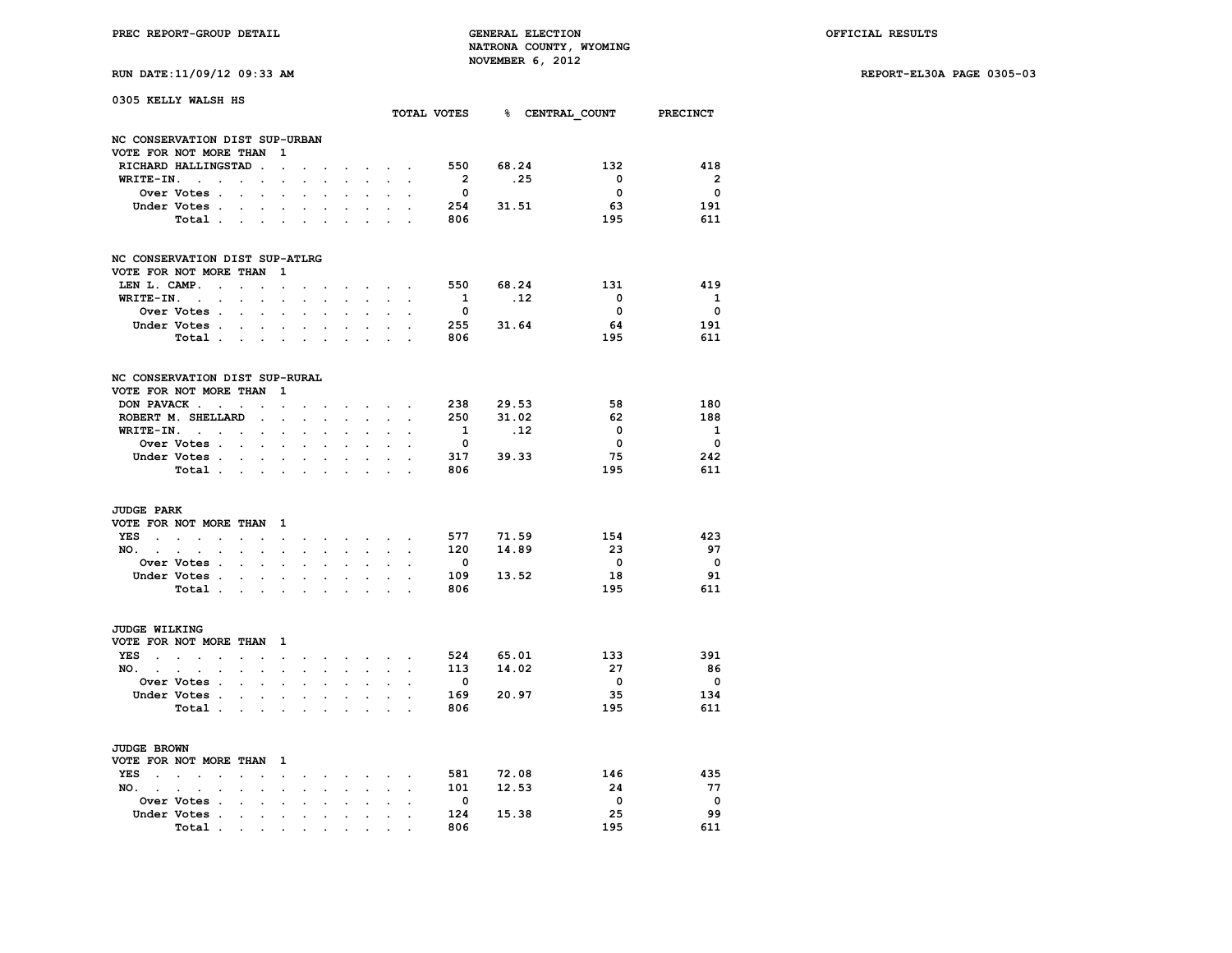**RUN DATE:11/09/12 09:33 AM REPORT-EL30A PAGE 0305-04**

| 0305 KELLY WALSH HS         |                                              |                      |                      |                          |                      |                      |                      |                         | TOTAL VOTES          |                      | <b>% CENTRAL COUNT</b>  | PRECINCT        |              |                         |
|-----------------------------|----------------------------------------------|----------------------|----------------------|--------------------------|----------------------|----------------------|----------------------|-------------------------|----------------------|----------------------|-------------------------|-----------------|--------------|-------------------------|
|                             |                                              |                      |                      |                          |                      |                      |                      |                         |                      |                      |                         |                 |              |                         |
| <b>JUDGE HUBER</b>          |                                              |                      |                      |                          |                      |                      |                      |                         |                      |                      |                         |                 |              |                         |
|                             | VOTE FOR NOT MORE THAN                       |                      |                      | $\mathbf{1}$             |                      |                      |                      |                         |                      |                      |                         |                 |              |                         |
| YES<br>$\ddot{\phantom{a}}$ | <b>Contract Contract Contract</b>            |                      |                      | $\ddot{\phantom{0}}$     |                      |                      |                      | $\sim$                  |                      |                      | 540                     | 67.00           | 134          | 406                     |
| NO.<br>i.                   |                                              |                      |                      |                          |                      |                      |                      |                         |                      |                      | 132                     | 16.38           | 33           | 99                      |
|                             | Over Votes .                                 |                      | $\ddot{\phantom{a}}$ | $\ddot{\phantom{0}}$     |                      |                      | $\ddot{\phantom{0}}$ | $\ddot{\phantom{0}}$    |                      |                      | $\overline{\mathbf{1}}$ | .12             | $\mathbf{1}$ | $\mathbf{0}$            |
|                             | Under Votes.                                 |                      |                      |                          |                      |                      |                      |                         |                      |                      | 133                     | 16.50           | 27           | 106                     |
|                             | Total.                                       |                      | i.                   |                          | ÷                    | ÷                    | ÷                    | ÷.                      |                      |                      | 806                     |                 | 195          | 611                     |
| C-AMEND-A                   |                                              |                      |                      |                          |                      |                      |                      |                         |                      |                      |                         |                 |              |                         |
|                             | VOTE FOR NOT MORE THAN                       |                      |                      | $\mathbf{1}$             |                      |                      |                      |                         |                      |                      |                         |                 |              |                         |
| FOR<br>$\sim$               | $\sim$ $\sim$<br>$\sim$                      | $\cdot$              | $\overline{a}$       | $\ddot{\phantom{0}}$     |                      |                      |                      |                         |                      |                      |                         | 544 67.49       | 134          | 410                     |
| <b>AGAINST.</b>             | <b>Contract</b><br>$\ddot{\phantom{a}}$      | $\ddot{\phantom{0}}$ | $\ddot{\phantom{a}}$ | $\ddot{\phantom{a}}$     | $\ddot{\phantom{0}}$ | $\sim$               | $\ddot{\phantom{a}}$ | $\ddot{\phantom{0}}$    | $\ddot{\phantom{a}}$ | $\ddot{\phantom{a}}$ | 162                     | 20.10           | 42           | 120                     |
|                             | Over Votes .                                 | $\cdot$              | $\cdot$              |                          |                      |                      |                      |                         |                      |                      | $\Omega$                |                 | $\mathbf{0}$ | $\overline{\mathbf{0}}$ |
|                             | Under Votes .                                |                      |                      |                          |                      |                      |                      | $\ddot{\phantom{a}}$    |                      |                      | 100                     | 12.41           | 19           | 81                      |
|                             | Total.                                       |                      |                      |                          |                      |                      |                      |                         |                      |                      | 806                     |                 | 195          | 611                     |
|                             |                                              | $\sim$               | $\ddot{\phantom{0}}$ | $\ddot{\phantom{0}}$     | $\ddot{\phantom{0}}$ | $\ddot{\phantom{0}}$ | $\ddot{\phantom{0}}$ |                         |                      |                      |                         |                 |              |                         |
| C-AMEND-B                   |                                              |                      |                      |                          |                      |                      |                      |                         |                      |                      |                         |                 |              |                         |
|                             | VOTE FOR NOT MORE THAN                       |                      |                      | 1                        |                      |                      |                      |                         |                      |                      |                         |                 |              |                         |
| FOR                         | $\cdot$                                      | $\ddot{\phantom{a}}$ | $\sim$               | $\ddot{\phantom{a}}$     | $\ddot{\phantom{0}}$ | $\sim$               | $\bullet$            |                         | $\sim$ $\sim$        |                      | 664                     | 82.38           | 159          | 505                     |
| <b>AGAINST.</b>             | $\overline{a}$<br>$\ddot{\phantom{0}}$       | $\ddot{\phantom{0}}$ | $\ddot{\phantom{0}}$ | $\ddot{\phantom{a}}$     |                      |                      |                      | $\ddot{\phantom{a}}$    |                      |                      | 93                      | 11.54           | 27           | 66                      |
|                             | Over Votes .                                 | $\overline{a}$       | $\cdot$              |                          |                      |                      |                      |                         |                      |                      | $\mathbf{1}$            | $\overline{12}$ | 0            | $\mathbf{1}$            |
|                             | Under Votes .                                | $\cdot$              | $\ddot{\phantom{0}}$ | $\ddot{\phantom{0}}$     | $\ddot{\phantom{0}}$ | $\overline{a}$       | $\ddot{\phantom{0}}$ | $\ddot{\phantom{0}}$    |                      |                      | -48                     | 5.96            | 9            | 39                      |
|                             | Total.                                       |                      |                      |                          |                      |                      |                      |                         |                      |                      | 806                     |                 | 195          | 611                     |
| C-AMEND-C                   |                                              |                      |                      |                          |                      |                      |                      |                         |                      |                      |                         |                 |              |                         |
|                             | VOTE FOR NOT MORE THAN                       |                      |                      | 1                        |                      |                      |                      |                         |                      |                      |                         |                 |              |                         |
| FOR<br>$\sim$ $\sim$        | $\sim$ $\sim$<br>$\ddot{\phantom{a}}$        | $\overline{a}$       |                      | $\ddot{\phantom{0}}$     |                      |                      |                      | $\sim$                  | $\mathbf{r}$         |                      | 372                     | 46.15           | 95           | 277                     |
| <b>AGAINST.</b>             | $\ddot{\phantom{0}}$<br>$\ddot{\phantom{0}}$ | $\ddot{\phantom{0}}$ | $\ddot{\phantom{a}}$ | $\ddot{\phantom{0}}$     |                      |                      | $\ddot{\phantom{0}}$ | $\ddot{\phantom{0}}$    | $\ddot{\phantom{0}}$ | $\ddot{\phantom{a}}$ | 327                     | 40.57           | 75           | 252                     |
|                             | Over Votes .                                 |                      |                      | $\overline{a}$           |                      |                      |                      | $\ddot{\phantom{0}}$    |                      |                      | $\overline{\mathbf{0}}$ |                 | $\Omega$     | $\overline{\mathbf{0}}$ |
|                             | Under Votes.                                 | ÷                    |                      |                          |                      |                      |                      |                         |                      |                      | 107                     | 13.28           | 25           | 82                      |
|                             | Total.                                       | $\sim$               | $\ddot{\phantom{a}}$ | $\cdot$                  | $\ddot{\phantom{a}}$ | $\overline{a}$       | $\ddot{\phantom{0}}$ | $\ddot{\phantom{0}}$    |                      |                      | 806                     |                 | 195          | 611                     |
|                             |                                              |                      |                      |                          |                      |                      |                      |                         |                      |                      |                         |                 |              |                         |
| LIBRARY                     |                                              |                      |                      |                          |                      |                      |                      |                         |                      |                      |                         |                 |              |                         |
|                             | VOTE FOR NOT MORE THAN 1                     |                      |                      |                          |                      |                      |                      |                         |                      |                      |                         |                 |              |                         |
|                             | FOR THE COUNTY SPECIFIC PURP.                |                      |                      |                          |                      |                      |                      | $\cdot$ $\cdot$ $\cdot$ |                      |                      | 428                     | 53.10           | 105          | 323                     |
|                             | AGAINST THE COUNTY SPECIFIC                  |                      |                      |                          |                      |                      |                      | $\ddot{\phantom{0}}$    |                      |                      | 359                     | 44.54           | 89           | 270                     |
|                             | Over Votes .                                 | ÷.                   | i.                   | $\overline{a}$           | $\overline{a}$       |                      |                      |                         |                      |                      | $\overline{\mathbf{0}}$ |                 | $\mathbf{0}$ | $\overline{\mathbf{0}}$ |
|                             | Under Votes .                                | $\sim$               | $\sim$               | $\sim$                   | $\ddot{\phantom{a}}$ |                      | $\ddot{\phantom{0}}$ | $\ddot{\phantom{0}}$    |                      |                      | 19                      | 2.36            | 1            | 18                      |
|                             | Total .                                      | $\cdot$              |                      | $\overline{\phantom{a}}$ |                      |                      |                      |                         |                      |                      | 806                     |                 | 195          | 611                     |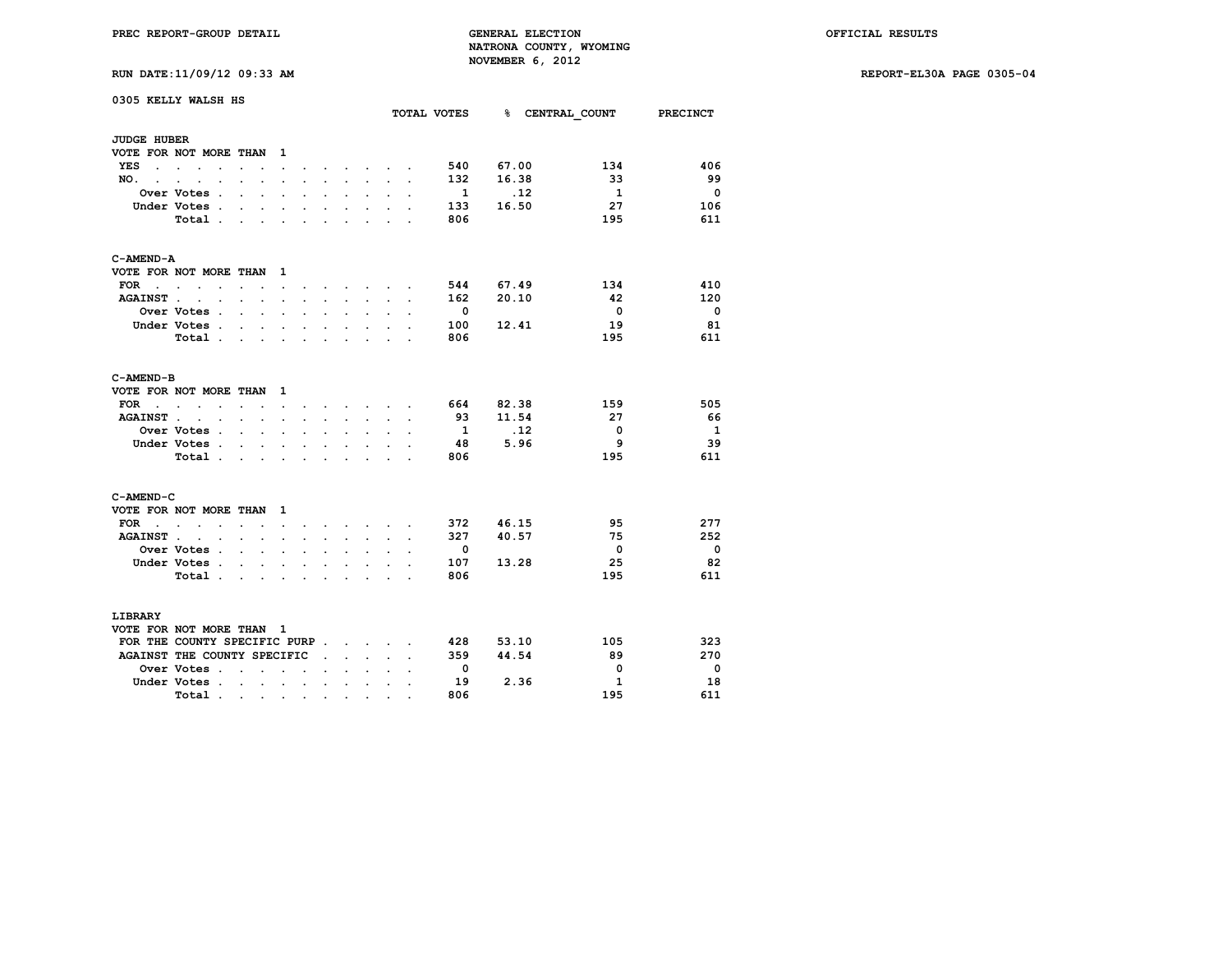**RUN DATE:11/09/12 09:33 AM REPORT-EL30A PAGE 0306-01**

| 0306 MANOR HEIGHTS SCHOOL                                           |                      |                      |                                                                          |                           |                      |                              |                | TOTAL VOTES             |                 |                | <b>PRECINCT</b> |
|---------------------------------------------------------------------|----------------------|----------------------|--------------------------------------------------------------------------|---------------------------|----------------------|------------------------------|----------------|-------------------------|-----------------|----------------|-----------------|
| REGISTERED VOTERS - TOTAL.                                          |                      |                      |                                                                          |                           |                      |                              |                | 775                     | % CENTRAL COUNT |                |                 |
|                                                                     |                      |                      |                                                                          | $\cdot$ $\cdot$ $\cdot$   | $\ddot{\phantom{a}}$ |                              | $\overline{a}$ | 825                     |                 | 240            | 585             |
| BALLOTS CAST - TOTAL.<br>BALLOTS CAST - BLANK.                      | $\ddot{\phantom{a}}$ | $\mathbf{r}$         |                                                                          |                           |                      |                              |                | $\Omega$                |                 | 0              | $\Omega$        |
| VOTER TURNOUT - TOTAL                                               |                      | $\mathbf{r}$         | $\mathbf{L}$                                                             | $\ddot{\phantom{0}}$      | $\ddot{\phantom{a}}$ | $\ddot{\phantom{0}}$         |                |                         | 106.45          |                |                 |
|                                                                     |                      |                      |                                                                          |                           |                      |                              |                |                         |                 |                |                 |
| VOTER TURNOUT - BLANK                                               | $\ddot{\phantom{a}}$ |                      |                                                                          |                           |                      |                              |                |                         |                 |                |                 |
| <b>USA-PRESIDENT</b>                                                |                      |                      |                                                                          |                           |                      |                              |                |                         |                 |                |                 |
| VOTE FOR NOT MORE THAN                                              | $\mathbf{1}$         |                      |                                                                          |                           |                      |                              |                |                         |                 |                |                 |
| MITT ROMNEY (REP).<br>$\ddot{\phantom{a}}$                          | $\ddot{\phantom{a}}$ |                      | $\mathbf{r} = \mathbf{r} + \mathbf{r}$ , where $\mathbf{r} = \mathbf{r}$ |                           |                      | $\sim$ 100 $\sim$ 100 $\sim$ | $\bullet$      | 617                     | 74.79           | 180            | 437             |
| BARACK OBAMA (DEM)<br>$\ddot{\phantom{a}}$                          |                      |                      |                                                                          |                           |                      |                              |                | 185                     | 22.42           | 54             | 131             |
| GARY JOHNSON (LIB)<br>$\bullet$                                     | $\ddot{\phantom{a}}$ | $\ddot{\phantom{a}}$ | $\ddot{\phantom{0}}$                                                     | $\ddot{\phantom{a}}$      | $\ddot{\phantom{a}}$ | $\ddot{\phantom{a}}$         |                | 8                       | .97             | $\mathbf{2}$   | -6              |
| VIRGIL H. GOODE (CON)                                               |                      |                      |                                                                          |                           |                      |                              |                | 6                       | . 73            | 1              | 5               |
| WRITE-IN.<br>$\sim$ $\sim$<br>$\bullet$<br>$\cdot$                  | $\cdot$              | $\bullet$            |                                                                          |                           |                      |                              |                | $\overline{2}$          | .24             | $\mathbf{1}$   | $\mathbf{1}$    |
| Over Votes .                                                        |                      |                      |                                                                          |                           |                      |                              |                | $\overline{2}$          | .24             | $\mathbf{2}$   | $\mathbf 0$     |
| Under Votes                                                         |                      |                      |                                                                          |                           |                      |                              |                | 5                       | .61             | 0              | 5               |
| Total .<br>and the company of the company                           |                      | $\overline{a}$       | $\overline{a}$                                                           | $\overline{a}$            | $\overline{a}$       |                              |                | 825                     |                 | 240            | 585             |
| UNITED STATES SENATOR                                               |                      |                      |                                                                          |                           |                      |                              |                |                         |                 |                |                 |
| VOTE FOR NOT MORE THAN                                              | 1                    |                      |                                                                          |                           |                      |                              |                |                         |                 |                |                 |
| JOHN BARRASSO (REP).                                                | $\sim$ $\sim$        |                      |                                                                          |                           |                      |                              |                | 655                     | 79.39           | 184            | 471             |
| TIM CHESNUT (DEM).<br>$\mathbf{z} = \mathbf{z} + \mathbf{z}$        |                      | $\sim$               | $\sim$                                                                   | $\ddot{\phantom{0}}$      | $\ddot{\phantom{0}}$ | $\ddot{\phantom{a}}$         |                | 140                     | 16.97           | 47             | 93              |
| JOEL OTTO (CRY)<br>$\sim$                                           |                      |                      |                                                                          |                           |                      |                              |                | 10                      | 1.21            | $\overline{2}$ | 8               |
| WRITE-IN.<br>$\sim$ $\sim$<br>$\sim$                                |                      |                      |                                                                          |                           |                      |                              |                | $\overline{2}$          | .24             | 0              | $\overline{2}$  |
| Over Votes .<br>$\sim$<br>$\sim$                                    |                      |                      |                                                                          |                           | $\overline{a}$       |                              |                | $\Omega$                |                 | 0              | $\mathbf{0}$    |
| Under Votes<br>$\bullet$ .                                          |                      |                      |                                                                          |                           |                      |                              |                | 18                      | 2.18            | 7              | 11              |
| Total                                                               |                      | $\ddot{\phantom{0}}$ | $\overline{a}$                                                           | $\mathbf{r}$              | $\sim$               | $\overline{a}$               |                | 825                     |                 | 240            | 585             |
| UNITED STATES REPRESENTATIVE                                        |                      |                      |                                                                          |                           |                      |                              |                |                         |                 |                |                 |
| VOTE FOR NOT MORE THAN 1                                            |                      |                      |                                                                          |                           |                      |                              |                |                         |                 |                |                 |
| CYNTHIA M. LUMMIS (REP).                                            |                      |                      |                                                                          |                           |                      |                              |                | 585                     | 70.91           | 164            | 421             |
| CHRIS HENRICHSEN (DEM).                                             |                      | $\ddot{\phantom{a}}$ |                                                                          | $\mathbf{L} = \mathbf{L}$ | $\mathbf{r}$         |                              |                | 173                     | 20.97           | 54             | 119             |
| RICHARD P. BRUBAKER (LIB).                                          |                      |                      | $\ddot{\phantom{0}}$                                                     | $\cdot$                   | $\ddot{\phantom{a}}$ | $\overline{a}$               |                | 17                      | 2.06            | 3              | 14              |
| DANIEL CLYDE CUMMINGS (CON)                                         |                      |                      | $\ddot{\phantom{0}}$                                                     | $\mathbf{r}$              |                      |                              |                | 13                      | 1.58            | 7              | 6               |
| DON WILLS (CRY)<br>$\ddot{\phantom{a}}$<br><b>Contract Contract</b> |                      | $\ddot{\phantom{a}}$ | $\overline{a}$                                                           | $\ddot{\phantom{0}}$      | $\cdot$              | $\overline{a}$               |                | 7                       | .85             | $\overline{2}$ | 5               |
| WRITE-IN.<br><b>Contract Contract</b>                               |                      |                      |                                                                          |                           |                      |                              |                | 1                       | .12             | 0              | $\mathbf{1}$    |
| Over Votes.<br>$\sim$<br>$\sim$                                     | $\ddot{\phantom{a}}$ | $\ddot{\phantom{a}}$ | $\ddot{\phantom{0}}$                                                     | $\ddot{\phantom{a}}$      | $\ddot{\phantom{a}}$ | $\ddot{\phantom{a}}$         |                | $\overline{\mathbf{2}}$ | .24             | $\mathbf{2}$   | $\mathbf 0$     |
| Under Votes.<br>$\sim$<br>$\mathcal{L}^{\text{max}}$                | $\mathbf{r}$         | $\ddot{\phantom{0}}$ |                                                                          |                           |                      |                              |                | 27                      | 3.27            | 8              | 19              |
| Total                                                               |                      | $\cdot$              | $\ddot{\phantom{a}}$                                                     | $\cdot$                   |                      |                              |                | 825                     |                 | 240            | 585             |
| STATE HOUSE DISTRICT 35<br>VOTE FOR NOT MORE THAN                   | - 1                  |                      |                                                                          |                           |                      |                              |                |                         |                 |                |                 |
| KENDELL KROEKER (REP)                                               | $\ddot{\phantom{a}}$ |                      |                                                                          |                           |                      | $\sim$                       | $\overline{a}$ | 601                     | 72.85           | 169            | 432             |
| WRITE-IN.<br>$\sim$<br>$\ddot{\phantom{a}}$                         |                      | $\ddot{\phantom{0}}$ | $\ddot{\phantom{0}}$                                                     |                           | $\sim$               |                              |                | 18                      | 2.18            | $\overline{2}$ | 16              |
| $\ddot{\phantom{a}}$<br>Over Votes .                                |                      |                      |                                                                          |                           |                      |                              |                | 0                       |                 | 0              | $\mathbf{o}$    |
| $\sim$<br>$\sim$<br>Under Votes.                                    | $\ddot{\phantom{a}}$ | $\ddot{\phantom{a}}$ | $\ddot{\phantom{0}}$                                                     | $\ddot{\phantom{a}}$      | $\ddot{\phantom{a}}$ |                              |                | 206                     | 24.97           | 69             | 137             |
| $\sim$<br>$\ddot{\phantom{a}}$<br>Total.                            |                      |                      |                                                                          |                           |                      |                              |                | 825                     |                 | 240            | 585             |
| $\sim$<br>$\bullet$                                                 | $\ddot{\phantom{0}}$ | $\ddot{\phantom{0}}$ | $\ddot{\phantom{0}}$                                                     |                           |                      |                              |                |                         |                 |                |                 |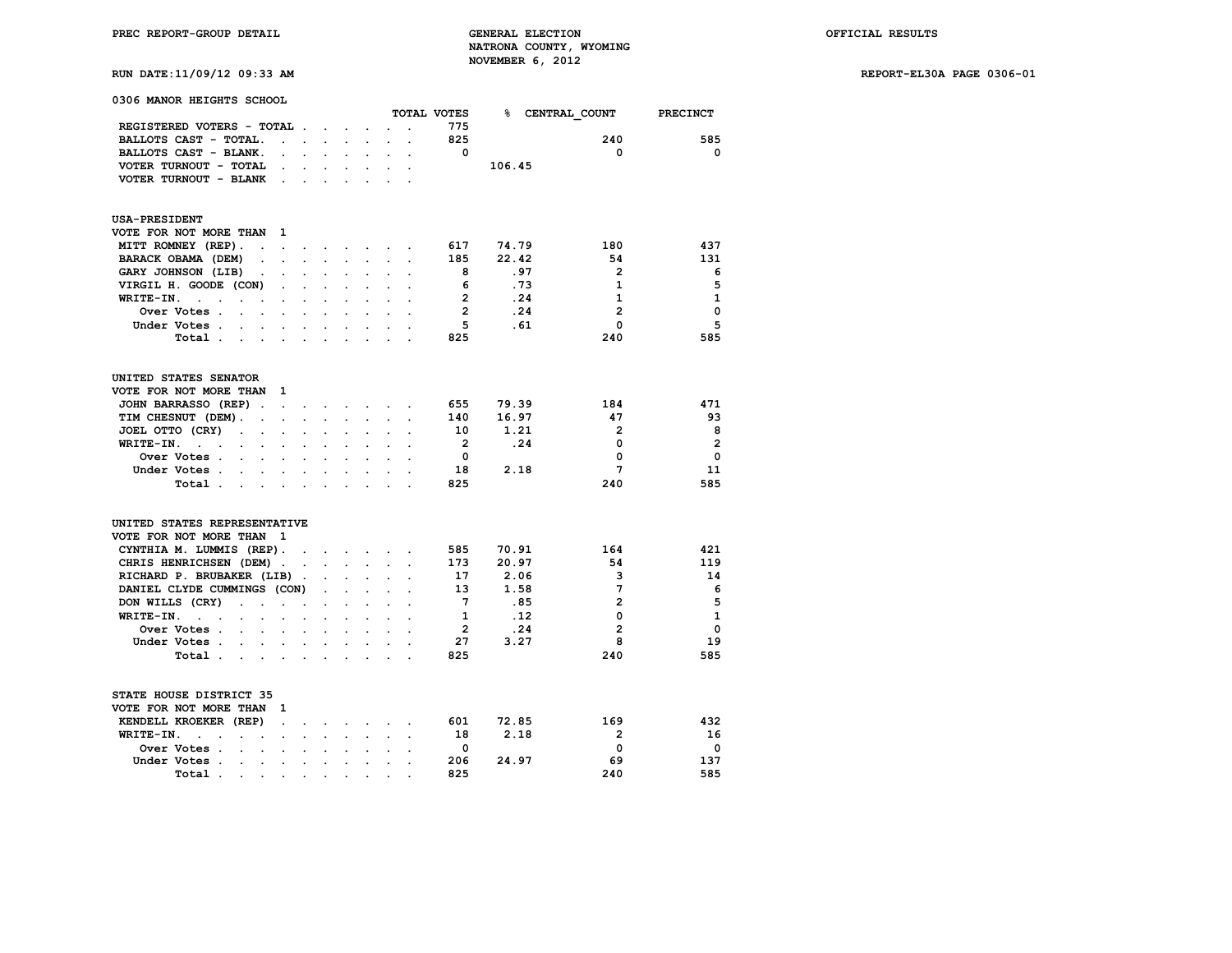**TOTAL VOTES % CENTRAL\_COUNT PRECINCT**

**RUN DATE:11/09/12 09:33 AM REPORT-EL30A PAGE 0306-02**

## **0306 MANOR HEIGHTS SCHOOL**

| <b>BOCC</b>                                                                                                                     |  |  |  |                |       |             |                |
|---------------------------------------------------------------------------------------------------------------------------------|--|--|--|----------------|-------|-------------|----------------|
| VOTE FOR NOT MORE THAN 2                                                                                                        |  |  |  |                |       |             |                |
| FORREST CHADWICK (REP)                                                                                                          |  |  |  | 482            | 29.21 | 151         | 331            |
| MATT KEATING (REP)                                                                                                              |  |  |  | 371            | 22.48 | 104         | 267            |
| GINO CERULLO (DEM)                                                                                                              |  |  |  | 218            | 13.21 | 59          | 159            |
| TROY BRAY (CON)                                                                                                                 |  |  |  | -34            | 2.06  | 11          | 23             |
| LINDA BERGERON (CON).                                                                                                           |  |  |  | 59             | 3.58  | 15          | 44             |
| KEITH B. GOODENOUGH (IND)                                                                                                       |  |  |  | 215            | 13.03 | 63          | 152            |
| WRITE-IN.                                                                                                                       |  |  |  |                | .06   | $\mathbf 0$ | $\mathbf{1}$   |
| Over Votes.<br>the contract of the contract of the contract of the contract of the contract of the contract of the contract of  |  |  |  | $\overline{2}$ | .12   | $\Omega$    | $\overline{2}$ |
| Under Votes.<br>the contract of the contract of the contract of the contract of the contract of the contract of the contract of |  |  |  | 268            | 16.24 | 77          | 191            |
| Total .<br>the contract of the contract of the contract of the contract of the contract of the contract of the contract of      |  |  |  | 1,650          |       | 480         | 1,170          |
|                                                                                                                                 |  |  |  |                |       |             |                |

## **CASPER CITY COUNCIL WARD 3**

|  |       | VOTE FOR NOT MORE THAN 1 |  |  |  |     |     |       |     |          |
|--|-------|--------------------------|--|--|--|-----|-----|-------|-----|----------|
|  |       | STEPHEN CATHEY.          |  |  |  |     | 366 | 44.36 | 99  | 267      |
|  |       | CORDELL WISTISEN         |  |  |  |     | 272 | 32.97 | 75  | 197      |
|  |       | WRITE-IN. $\cdot$        |  |  |  |     |     |       | n   | 1        |
|  |       | Over Votes               |  |  |  |     |     |       | O   | $\Omega$ |
|  |       | Under Votes              |  |  |  |     | 186 | 22.55 | 66  | 120      |
|  | Total |                          |  |  |  | 825 |     | 240   | 585 |          |

## **CASPER COLLEGE DISTRICT BOARD OF TRUSTEE**

| VOTE FOR NOT MORE THAN 4                                                                                                                                                                                                                 |  |  |  |       |       |     |                |
|------------------------------------------------------------------------------------------------------------------------------------------------------------------------------------------------------------------------------------------|--|--|--|-------|-------|-----|----------------|
| SCOTT BENNION                                                                                                                                                                                                                            |  |  |  | 358   | 10.85 | 104 | 254            |
| BOB DESPAIN.                                                                                                                                                                                                                             |  |  |  | 346   | 10.48 | 98  | 248            |
| LAUREN V. GRIFFITH                                                                                                                                                                                                                       |  |  |  | 310   | 9.39  | 73  | 237            |
| BILL M. HAMBRICK                                                                                                                                                                                                                         |  |  |  | 344   | 10.42 | 107 | 237            |
| MATTHEW A. LOUCKS.                                                                                                                                                                                                                       |  |  |  | 261   | 7.91  | 74  | 187            |
| SUSAN D. MILLER                                                                                                                                                                                                                          |  |  |  | 269   | 8.15  | 80  | 189            |
| CLIFF WHITLOCK.                                                                                                                                                                                                                          |  |  |  | 177   | 5.36  | 45  | 132            |
| WRITE-IN.                                                                                                                                                                                                                                |  |  |  |       | .09   |     | $\overline{2}$ |
| Over Votes                                                                                                                                                                                                                               |  |  |  |       |       | 0   | $^{\circ}$     |
| Under Votes                                                                                                                                                                                                                              |  |  |  | 1,232 | 37.33 | 378 | 854            |
| Total .<br>the company of the company of the company of the company of the company of the company of the company of the company of the company of the company of the company of the company of the company of the company of the company |  |  |  | 3,300 |       | 960 | 2,340          |
|                                                                                                                                                                                                                                          |  |  |  |       |       |     |                |

## **NATRONA COUNTY SCHOOL DIST NO 1**

| VOTE FOR NOT MORE THAN                                         |                                                                                                                 | -5                                                                                                              |                             |                          |        |                                 |         |       |       |          |       |
|----------------------------------------------------------------|-----------------------------------------------------------------------------------------------------------------|-----------------------------------------------------------------------------------------------------------------|-----------------------------|--------------------------|--------|---------------------------------|---------|-------|-------|----------|-------|
| DAVID S. BLAEDE                                                |                                                                                                                 |                                                                                                                 |                             |                          |        |                                 |         | 57    | 1.38  | 12       | 45    |
| KEVIN CHRISTOPHERSON.                                          |                                                                                                                 | $\sim$ $\sim$                                                                                                   |                             |                          |        |                                 |         | 270   | 6.55  | 82       | 188   |
| <b>GREGORY FLESVIG</b><br>$\mathbf{r}$                         |                                                                                                                 |                                                                                                                 | $\sim$ $\sim$ $\sim$ $\sim$ |                          | $\sim$ | $\cdot$ .                       |         | 47    | 1.14  | 19       | 28    |
| ELIZABETH HORSCH.                                              | the company of the company of the                                                                               |                                                                                                                 |                             |                          | $\sim$ | $\sim$ $\sim$                   |         | 227   | 5.50  | 56       | 171   |
| DANA HOWIE.<br>the contract of the contract of the contract of |                                                                                                                 |                                                                                                                 |                             |                          |        | $\sim$ $ \sim$                  |         | 250   | 6.06  | 57       | 193   |
| DONN MCCALL.<br>$\sim$ $\sim$ $\sim$                           |                                                                                                                 |                                                                                                                 | $\sim$ $\sim$               | $\sim$                   | $\sim$ | $\ddot{\phantom{a}}$            |         | 194   | 4.70  | 64       | 130   |
| MARK E. PETERSON<br>$\sim$                                     | $\ddot{\phantom{a}}$                                                                                            | $\sim$                                                                                                          | $\sim$                      | $\ddot{\phantom{a}}$     | $\sim$ | $\sim$ $\sim$                   |         | 141   | 3.42  | 37       | 104   |
| SHAWNNA PUNTENEY.                                              | $\cdot$                                                                                                         |                                                                                                                 |                             |                          |        | $\sim$ $\sim$                   |         | 151   | 3.66  | 44       | 107   |
| PAULA J. REID                                                  | $\sim$                                                                                                          | and the state of the state of the state of the state of the state of the state of the state of the state of the |                             |                          | $\sim$ | $\sim$ $\sim$ $\sim$            |         | 228   | 5.53  | 74       | 154   |
| MARC SMITH.<br><b>Contract Contract Street</b>                 | the contract of the contract of the contract of the contract of the contract of the contract of the contract of |                                                                                                                 |                             |                          |        |                                 |         | 193   | 4.68  | 62       | 131   |
| STEPHEN SPRECHER.                                              | $\cdot$                                                                                                         | $\sim$                                                                                                          | $\sim$                      | $\sim$                   |        | $\cdot$                         |         | 280   | 6.79  | 79       | 201   |
| RITA WALSH.<br>$\sim$ $\sim$                                   |                                                                                                                 |                                                                                                                 |                             | $\ddot{\phantom{a}}$     | $\sim$ | $\cdot$ $\cdot$                 |         | 400   | 9.70  | 114      | 286   |
| WRITE-IN.<br>$\sim$                                            | $\sim$                                                                                                          | $\sim$ $\sim$                                                                                                   |                             | $\cdot$                  | $\sim$ | $\cdot$ .                       |         | 6     | .15   |          | 6     |
| Over Votes.<br>$\sim$                                          | $\sim$                                                                                                          | $\sim$                                                                                                          | $\sim$                      | $\sim$                   | $\sim$ | $\sim$ $\sim$                   |         | 15    | .36   | $\Omega$ | 15    |
| Under Votes.                                                   | the contract of the contract of                                                                                 |                                                                                                                 |                             | <b>Contract Contract</b> |        | <b>Contract Contract Street</b> | $\cdot$ | 1,666 | 40.39 | 500      | 1,166 |
| Total.<br>$\sim$                                               | $\sim$                                                                                                          | <b>Contract Contract Street</b>                                                                                 |                             | $\sim$                   | $\sim$ | <b>Contract Contract Street</b> |         | 4,125 |       | 1,200    | 2,925 |
|                                                                |                                                                                                                 |                                                                                                                 |                             |                          |        |                                 |         |       |       |          |       |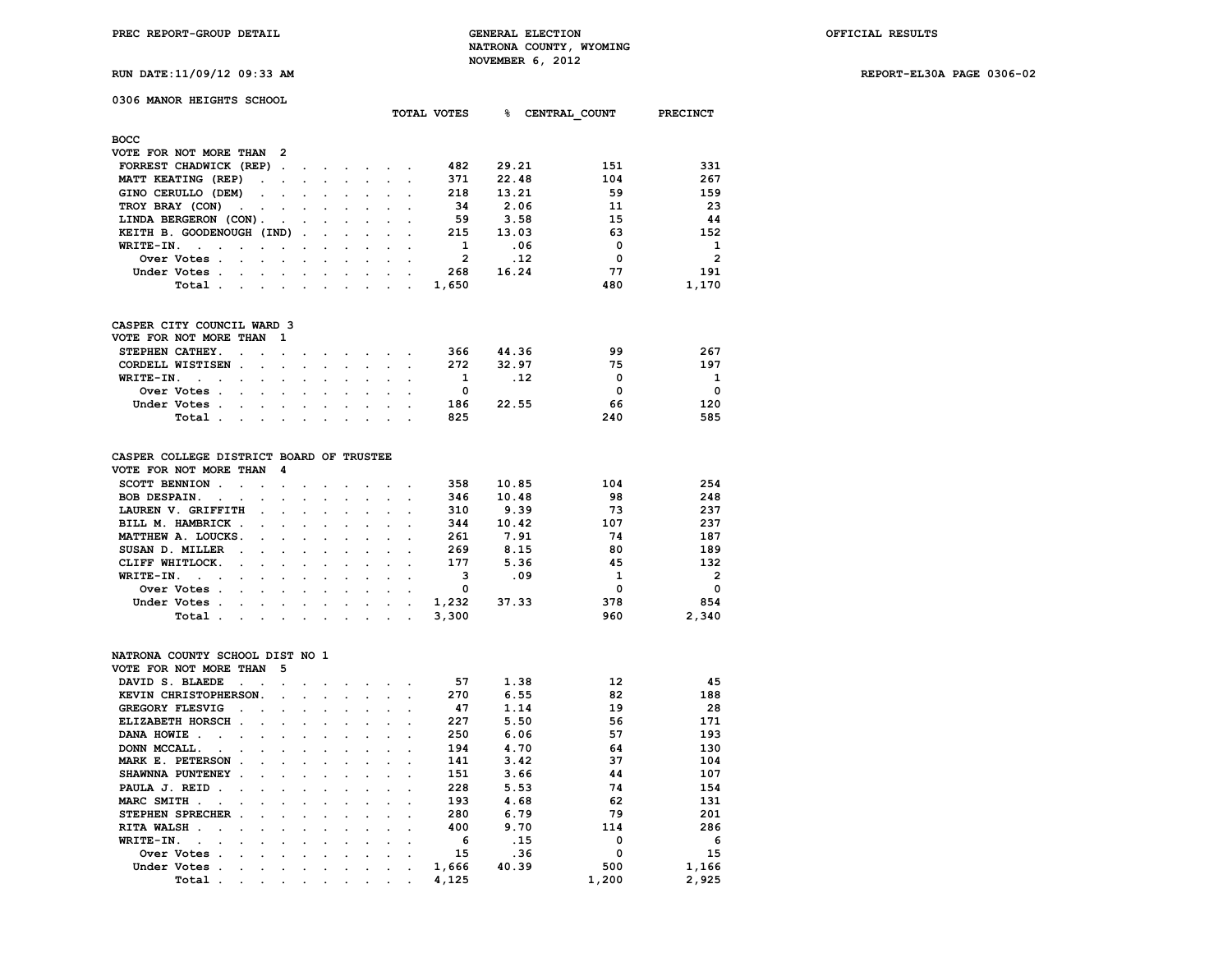**RUN DATE:11/09/12 09:33 AM REPORT-EL30A PAGE 0306-03**

| 0306 MANOR HEIGHTS SCHOOL      |                     |                                              |                                                    |                      |                                            |                           |                          |                                                                                                                                                                                                                                                                                                                                                                                                                                                            | TOTAL VOTES 8 CENTRAL COUNT PRECINCT     |                      |                          |            |                         |                                |
|--------------------------------|---------------------|----------------------------------------------|----------------------------------------------------|----------------------|--------------------------------------------|---------------------------|--------------------------|------------------------------------------------------------------------------------------------------------------------------------------------------------------------------------------------------------------------------------------------------------------------------------------------------------------------------------------------------------------------------------------------------------------------------------------------------------|------------------------------------------|----------------------|--------------------------|------------|-------------------------|--------------------------------|
|                                |                     |                                              |                                                    |                      |                                            |                           |                          |                                                                                                                                                                                                                                                                                                                                                                                                                                                            |                                          |                      |                          |            |                         |                                |
| NC CONSERVATION DIST SUP-URBAN |                     |                                              |                                                    |                      |                                            |                           |                          |                                                                                                                                                                                                                                                                                                                                                                                                                                                            |                                          |                      |                          |            |                         |                                |
| VOTE FOR NOT MORE THAN 1       |                     |                                              |                                                    |                      |                                            |                           |                          |                                                                                                                                                                                                                                                                                                                                                                                                                                                            |                                          |                      |                          |            |                         |                                |
| RICHARD HALLINGSTAD.           |                     |                                              |                                                    | $\mathbf{r}$         |                                            |                           |                          |                                                                                                                                                                                                                                                                                                                                                                                                                                                            | <b>All Contracts</b>                     |                      | 557                      | 67.52      | 151<br>$\mathbf{1}$     | 406<br>$\overline{\mathbf{0}}$ |
| WRITE-IN.                      |                     |                                              |                                                    |                      |                                            |                           |                          | $\ddot{\phantom{0}}$                                                                                                                                                                                                                                                                                                                                                                                                                                       | $\sim$                                   |                      | $\mathbf{1}$             | .12        |                         |                                |
|                                | <b>Over Votes .</b> |                                              | $\sim$<br>$\bullet$                                | $\ddot{\phantom{a}}$ | $\sim$                                     | $\overline{a}$            |                          | $\ddot{\phantom{a}}$                                                                                                                                                                                                                                                                                                                                                                                                                                       | $\ddot{\phantom{a}}$                     | $\sim$               | $\overline{\mathbf{0}}$  |            | $\mathbf{0}$            | $\overline{\mathbf{0}}$        |
|                                | Under Votes         |                                              |                                                    | $\ddot{\phantom{a}}$ |                                            |                           |                          |                                                                                                                                                                                                                                                                                                                                                                                                                                                            | $\mathbf{L}^{\text{max}}$                |                      | 267                      | 32.36      | 88                      | 179                            |
|                                | Total               |                                              |                                                    |                      |                                            |                           |                          |                                                                                                                                                                                                                                                                                                                                                                                                                                                            | $\sim$ $\sim$                            |                      | 825                      |            | 240                     | 585                            |
| NC CONSERVATION DIST SUP-ATLRG |                     |                                              |                                                    |                      |                                            |                           |                          |                                                                                                                                                                                                                                                                                                                                                                                                                                                            |                                          |                      |                          |            |                         |                                |
| VOTE FOR NOT MORE THAN 1       |                     |                                              |                                                    |                      |                                            |                           |                          |                                                                                                                                                                                                                                                                                                                                                                                                                                                            |                                          |                      |                          |            |                         |                                |
| LEN L. CAMP.                   |                     |                                              | $\ddot{\phantom{0}}$                               | $\ddot{\phantom{0}}$ |                                            |                           |                          | <b>Contract Contract Contract</b>                                                                                                                                                                                                                                                                                                                                                                                                                          |                                          |                      | 546                      | 66.18      | 150                     | 396                            |
| $WRITE-IN.$                    |                     |                                              |                                                    |                      |                                            | $\mathbb{R}^{\mathbb{Z}}$ | $\sim$ $\sim$            |                                                                                                                                                                                                                                                                                                                                                                                                                                                            | $\mathbf{L}$ and $\mathbf{L}$            |                      | $\bullet$                |            | $\overline{\mathbf{0}}$ | $\overline{\mathbf{0}}$        |
|                                | <b>Over Votes .</b> | $\ddot{\phantom{a}}$                         | $\ddot{\phantom{a}}$                               | $\ddot{\phantom{a}}$ | $\overline{a}$                             | $\ddot{\phantom{0}}$      |                          | $\ddot{\phantom{a}}$                                                                                                                                                                                                                                                                                                                                                                                                                                       |                                          | $\sim$               | $\overline{\phantom{a}}$ |            | $\overline{\mathbf{0}}$ | $\overline{\mathbf{0}}$        |
|                                | Under Votes         |                                              |                                                    |                      | $\sim$                                     |                           | $\sim$                   | $\sim$                                                                                                                                                                                                                                                                                                                                                                                                                                                     | $\sim$                                   |                      | 279                      | 33.82      | 90                      | 189                            |
|                                |                     |                                              |                                                    |                      |                                            |                           |                          |                                                                                                                                                                                                                                                                                                                                                                                                                                                            |                                          |                      | 825                      |            | 240                     | 585                            |
|                                | Total.              |                                              |                                                    |                      |                                            |                           | $\sim$                   | $\sim$ $\sim$                                                                                                                                                                                                                                                                                                                                                                                                                                              |                                          |                      |                          |            |                         |                                |
| NC CONSERVATION DIST SUP-RURAL |                     |                                              |                                                    |                      |                                            |                           |                          |                                                                                                                                                                                                                                                                                                                                                                                                                                                            |                                          |                      |                          |            |                         |                                |
| VOTE FOR NOT MORE THAN         |                     |                                              |                                                    | - 1                  |                                            |                           |                          |                                                                                                                                                                                                                                                                                                                                                                                                                                                            |                                          |                      |                          |            |                         |                                |
| DON PAVACK                     |                     |                                              |                                                    | $\ddot{\phantom{0}}$ |                                            |                           |                          | $\cdot$ $\cdot$ $\cdot$ $\cdot$                                                                                                                                                                                                                                                                                                                                                                                                                            |                                          |                      |                          | 199 24.12  | 47                      | 152                            |
| ROBERT M. SHELLARD             |                     |                                              | $\sim$ 100 $\mu$                                   | $\ddot{\phantom{0}}$ | $\ddot{\phantom{0}}$                       | $\mathbf{r}$              | $\sim$ $\sim$            |                                                                                                                                                                                                                                                                                                                                                                                                                                                            | $\sim$ $\sim$                            |                      | 227                      | 27.52      | 57                      | 170                            |
| $WRITE-IN.$                    |                     |                                              |                                                    | $\ddot{\phantom{a}}$ | $\ddot{\phantom{a}}$                       | $\ddot{\phantom{a}}$      | $\ddot{\phantom{a}}$     | $\ddot{\phantom{0}}$                                                                                                                                                                                                                                                                                                                                                                                                                                       | $\ddot{\phantom{a}}$                     | $\cdot$              | $\mathbf{1}$             | $\cdot$ 12 | 0                       | <b>1</b>                       |
|                                | Over Votes          |                                              |                                                    |                      |                                            |                           |                          |                                                                                                                                                                                                                                                                                                                                                                                                                                                            |                                          |                      | $\bullet$                |            | $\overline{\mathbf{0}}$ | $\overline{\mathbf{0}}$        |
|                                | Under Votes         |                                              |                                                    |                      |                                            |                           |                          |                                                                                                                                                                                                                                                                                                                                                                                                                                                            |                                          |                      |                          | 398 48.24  | 136                     | 262                            |
|                                | Total               |                                              |                                                    | $\ddot{\phantom{a}}$ | $\sim$                                     | $\overline{a}$            | $\mathbf{r}$             |                                                                                                                                                                                                                                                                                                                                                                                                                                                            | $\sim$                                   |                      | 825                      |            | 240                     | 585                            |
| <b>JUDGE PARK</b>              |                     |                                              |                                                    |                      |                                            |                           |                          |                                                                                                                                                                                                                                                                                                                                                                                                                                                            |                                          |                      |                          |            |                         |                                |
| VOTE FOR NOT MORE THAN 1       |                     |                                              |                                                    |                      |                                            |                           |                          |                                                                                                                                                                                                                                                                                                                                                                                                                                                            |                                          |                      |                          |            |                         |                                |
| YES                            |                     |                                              | $\sim$                                             | <b>All Contracts</b> |                                            |                           |                          | $\mathbf{r} = \mathbf{r} \cdot \mathbf{r} + \mathbf{r} \cdot \mathbf{r} + \mathbf{r} \cdot \mathbf{r} + \mathbf{r} \cdot \mathbf{r} + \mathbf{r} \cdot \mathbf{r} + \mathbf{r} \cdot \mathbf{r} + \mathbf{r} \cdot \mathbf{r} + \mathbf{r} \cdot \mathbf{r} + \mathbf{r} \cdot \mathbf{r} + \mathbf{r} \cdot \mathbf{r} + \mathbf{r} \cdot \mathbf{r} + \mathbf{r} \cdot \mathbf{r} + \mathbf{r} \cdot \mathbf{r} + \mathbf{r} \cdot \mathbf{r} + \mathbf$ |                                          |                      | 625                      | 75.76      | 163                     | 462                            |
| $NO.$ $.$ $.$ $.$ $.$          |                     |                                              | $\mathbf{r} = \mathbf{r} \cdot \mathbf{r}$         | $\ddot{\phantom{a}}$ | $\ddot{\phantom{a}}$                       | $\ddot{\phantom{a}}$      | $\ddot{\phantom{0}}$     | $\ddot{\phantom{0}}$                                                                                                                                                                                                                                                                                                                                                                                                                                       | $\ddot{\phantom{0}}$                     | $\ddot{\phantom{a}}$ |                          | 99 12.00   | 40                      | 59                             |
|                                | Over Votes .        |                                              | $\mathbf{L} = \mathbf{L}$                          |                      |                                            |                           |                          |                                                                                                                                                                                                                                                                                                                                                                                                                                                            | $\mathbf{L}^{\text{max}}$                |                      | $\overline{\mathbf{0}}$  |            | $\overline{\mathbf{0}}$ | $\overline{\mathbf{0}}$        |
|                                | Under Votes         |                                              |                                                    |                      |                                            | $\ddot{\phantom{0}}$      | $\ddot{\phantom{0}}$     | $\ddot{\phantom{0}}$                                                                                                                                                                                                                                                                                                                                                                                                                                       | $\ddot{\phantom{0}}$                     |                      | 101                      | 12.24      | 37                      | 64                             |
|                                | Total               |                                              |                                                    | $\ddot{\phantom{a}}$ | $\mathbf{r}$                               | $\sim$                    | $\mathbf{r}$             | $\mathbf{r}$                                                                                                                                                                                                                                                                                                                                                                                                                                               | $\sim$                                   |                      | 825                      |            | 240                     | 585                            |
| <b>JUDGE WILKING</b>           |                     |                                              |                                                    |                      |                                            |                           |                          |                                                                                                                                                                                                                                                                                                                                                                                                                                                            |                                          |                      |                          |            |                         |                                |
| VOTE FOR NOT MORE THAN 1       |                     |                                              |                                                    |                      |                                            |                           |                          |                                                                                                                                                                                                                                                                                                                                                                                                                                                            |                                          |                      |                          |            |                         |                                |
| YES                            |                     |                                              | $\sim$                                             |                      | $\mathbf{r}$ , $\mathbf{r}$ , $\mathbf{r}$ |                           |                          | the contract of the contract of                                                                                                                                                                                                                                                                                                                                                                                                                            |                                          |                      | 584                      | 70.79      | 155                     | 429                            |
| $NO.$ $.$ $.$ $.$              | $\sim$              |                                              | $\mathbf{r} = \mathbf{r} \cdot \mathbf{r}$         | $\ddot{\phantom{a}}$ | $\ddot{\phantom{0}}$                       | $\ddot{\phantom{a}}$      | $\ddot{\phantom{0}}$     | $\ddot{\phantom{0}}$                                                                                                                                                                                                                                                                                                                                                                                                                                       | $\sim$                                   | $\ddot{\phantom{a}}$ | 90                       | 10.91      | 33                      | 57                             |
|                                | <b>Over Votes .</b> |                                              | $\mathbf{L} = \mathbf{L}$                          |                      |                                            |                           |                          |                                                                                                                                                                                                                                                                                                                                                                                                                                                            | $\mathbf{L}^{\text{max}}$                |                      | $\overline{\mathbf{0}}$  |            | $\overline{\mathbf{0}}$ | $\overline{\mathbf{0}}$        |
|                                | Under Votes         |                                              |                                                    |                      |                                            | $\ddot{\phantom{0}}$      | $\ddot{\phantom{0}}$     | $\ddot{\phantom{0}}$                                                                                                                                                                                                                                                                                                                                                                                                                                       | $\ddot{\phantom{0}}$                     |                      | 151                      | 18.30      | 52                      | 99                             |
|                                | Total               |                                              |                                                    | $\ddot{\phantom{a}}$ | $\sim$                                     | $\cdot$                   | $\ddot{\phantom{a}}$     | $\mathbf{r}$                                                                                                                                                                                                                                                                                                                                                                                                                                               | $\ddot{\phantom{a}}$                     |                      | 825                      |            | 240                     | 585                            |
|                                |                     |                                              |                                                    |                      |                                            |                           |                          |                                                                                                                                                                                                                                                                                                                                                                                                                                                            |                                          |                      |                          |            |                         |                                |
| <b>JUDGE BROWN</b>             |                     |                                              |                                                    |                      |                                            |                           |                          |                                                                                                                                                                                                                                                                                                                                                                                                                                                            |                                          |                      |                          |            |                         |                                |
| VOTE FOR NOT MORE THAN 1       |                     |                                              |                                                    |                      |                                            |                           |                          |                                                                                                                                                                                                                                                                                                                                                                                                                                                            |                                          |                      |                          | 76.85      | 173                     | 461                            |
| YES                            |                     | $\ddot{\phantom{0}}$<br>$\ddot{\phantom{0}}$ | $\sim$                                             | $\sim$ $-$           |                                            | $\bullet$                 | <b>Contract Contract</b> |                                                                                                                                                                                                                                                                                                                                                                                                                                                            | $\mathbf{r} = \mathbf{r} + \mathbf{r}$ . |                      | 634                      |            | 29                      |                                |
| $NO.$ $.$ $.$                  |                     | $\ddot{\phantom{0}}$<br>$\sim$               | $\ddot{\phantom{0}}$                               | $\ddot{\phantom{a}}$ | $\ddot{\phantom{a}}$                       | $\ddot{\phantom{a}}$      | $\ddot{\phantom{0}}$     | $\ddot{\phantom{0}}$                                                                                                                                                                                                                                                                                                                                                                                                                                       | $\ddot{\phantom{0}}$                     | $\bullet$            | 81                       | 9.82       |                         | 52                             |
|                                | Over Votes .        |                                              | $\mathcal{L}^{\text{max}}$<br>$\ddot{\phantom{a}}$ |                      |                                            |                           |                          |                                                                                                                                                                                                                                                                                                                                                                                                                                                            | $\bullet$ .                              |                      | $\mathbf{1}$             | .12        | $\mathbf{1}$            | $\overline{\mathbf{0}}$        |
|                                | Under Votes .       | $\ddot{\phantom{a}}$                         | $\sim$                                             | $\sim$               | $\ddot{\phantom{a}}$                       | $\cdot$                   | $\ddot{\phantom{0}}$     | $\mathbf{r}$                                                                                                                                                                                                                                                                                                                                                                                                                                               |                                          | $\sim$ $\sim$        | 109                      | 13.21      | 37                      | 72                             |
|                                | Total               |                                              |                                                    |                      |                                            |                           |                          | the contract of the contract of the                                                                                                                                                                                                                                                                                                                                                                                                                        |                                          |                      | 825                      |            | 240                     | 585                            |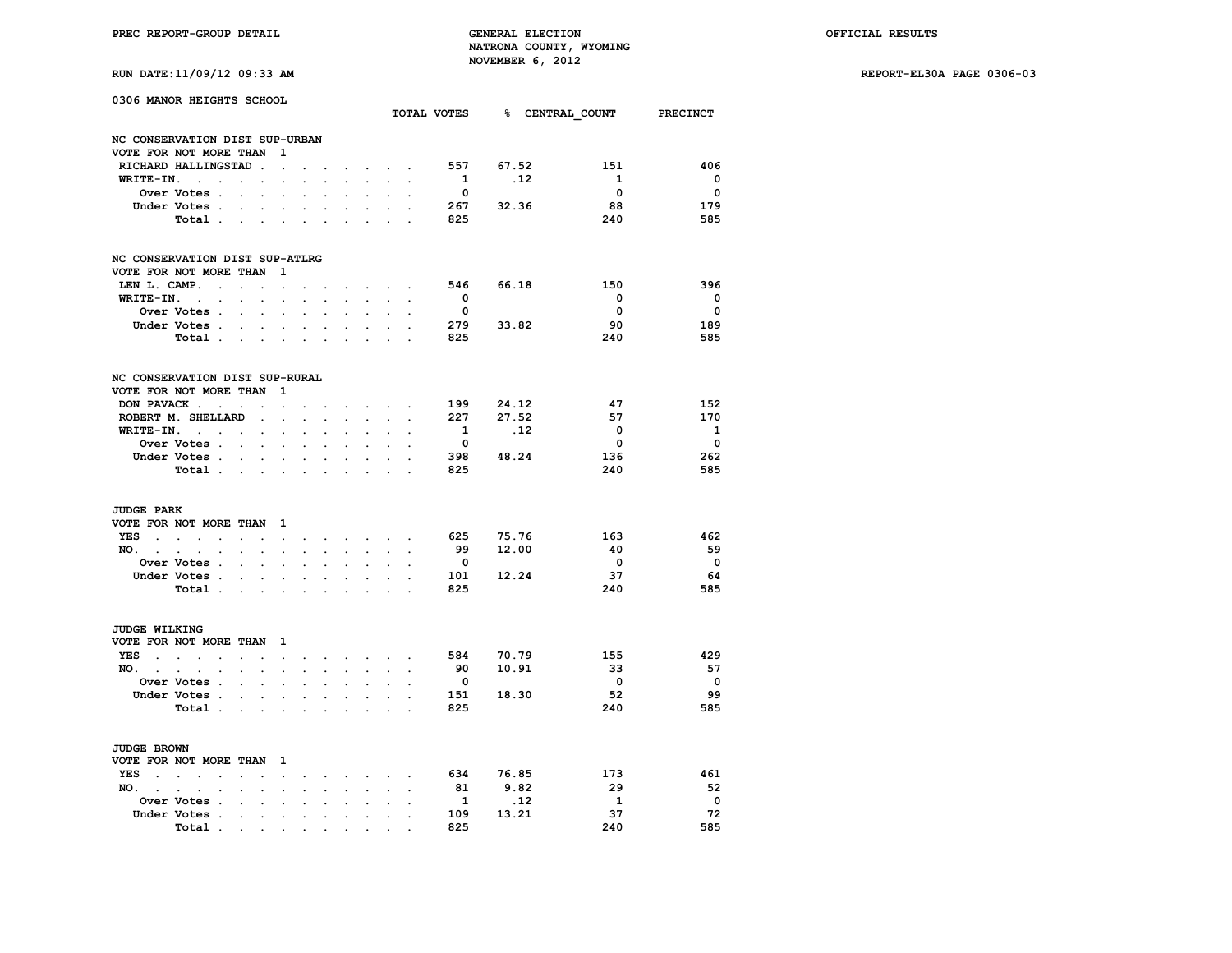**RUN DATE:11/09/12 09:33 AM REPORT-EL30A PAGE 0306-04**

| KUN DATE:11/09/12 09:33 AM                                                                                                                                                                                                                      |                                              |                      |                      |                                                                 |                      |                |                          |                 |                 |                          |
|-------------------------------------------------------------------------------------------------------------------------------------------------------------------------------------------------------------------------------------------------|----------------------------------------------|----------------------|----------------------|-----------------------------------------------------------------|----------------------|----------------|--------------------------|-----------------|-----------------|--------------------------|
| 0306 MANOR HEIGHTS SCHOOL                                                                                                                                                                                                                       |                                              |                      |                      |                                                                 |                      |                |                          |                 |                 |                          |
|                                                                                                                                                                                                                                                 |                                              |                      |                      |                                                                 |                      |                | TOTAL VOTES              |                 |                 | % CENTRAL COUNT PRECINCT |
| <b>JUDGE HUBER</b>                                                                                                                                                                                                                              |                                              |                      |                      |                                                                 |                      |                |                          |                 |                 |                          |
| VOTE FOR NOT MORE THAN 1                                                                                                                                                                                                                        |                                              |                      |                      |                                                                 |                      |                |                          |                 |                 |                          |
| YES<br>$\sim$ $\sim$ $\sim$<br>$\ddot{\phantom{a}}$                                                                                                                                                                                             | $\ddot{\phantom{a}}$<br>$\ddot{\phantom{0}}$ | $\ddot{\phantom{0}}$ |                      | $\bullet$ .<br><br><br><br><br><br><br><br><br><br><br><br><br> |                      | $\bullet$      | 585                      | 70.91           | 151             | 434                      |
| NO.<br>$\cdot$                                                                                                                                                                                                                                  | $\ddot{\phantom{a}}$<br>$\ddot{\phantom{a}}$ | $\ddot{\phantom{a}}$ |                      |                                                                 |                      |                | 112                      | 13.58           | 45              | - 67                     |
| Over Votes.<br>$\cdot$                                                                                                                                                                                                                          |                                              |                      |                      |                                                                 |                      |                | $\overline{\phantom{0}}$ |                 | $\overline{0}$  | $\overline{\mathbf{0}}$  |
| Under Votes.<br>$\sim$ $\sim$<br>$\ddot{\phantom{0}}$                                                                                                                                                                                           | $\ddot{\phantom{a}}$<br>$\ddot{\phantom{0}}$ | $\bullet$            | $\ddot{\phantom{0}}$ | $\ddot{\phantom{0}}$                                            |                      |                | 128                      | 15.52           | 44              | 84                       |
| Total.<br>$\sim$<br>$\mathbf{L}$                                                                                                                                                                                                                | $\mathbf{r}$                                 |                      |                      | $\mathbf{r}$                                                    |                      |                | 825                      |                 | 240             | 585                      |
| C-AMEND-A                                                                                                                                                                                                                                       |                                              |                      |                      |                                                                 |                      |                |                          |                 |                 |                          |
| VOTE FOR NOT MORE THAN 1                                                                                                                                                                                                                        |                                              |                      |                      |                                                                 |                      |                |                          |                 |                 |                          |
| $FOR \t{.} \t{.} \t{.}$<br>$\sim$<br>$\ddot{\phantom{0}}$                                                                                                                                                                                       | $\sim$<br>$\sim$                             | $\ddot{\phantom{0}}$ | $\sim$               |                                                                 |                      |                | 563                      | 68.24           | 159             | 404                      |
| <b>AGAINST</b> .<br>$\sim$ $\sim$<br>$\mathbf{L} = \mathbf{L}$                                                                                                                                                                                  | $\mathbf{r}$<br>$\mathbf{r}$                 | $\sim$               | $\sim$               | $\sim$                                                          | $\sim$               | $\cdot$        | 188                      | 22.79           | 52              | 136                      |
| Over Votes .<br>$\ddot{\phantom{a}}$<br>$\cdot$                                                                                                                                                                                                 | $\cdot$                                      |                      |                      |                                                                 |                      |                | $\overline{\mathbf{0}}$  |                 | $\overline{0}$  | $\overline{\mathbf{0}}$  |
| Under Votes.<br>$\mathbf{r}$<br>$\ddot{\phantom{a}}$                                                                                                                                                                                            | s.<br>$\ddot{\phantom{a}}$                   | ÷                    | $\ddot{\phantom{a}}$ | $\sim$                                                          |                      |                | 74                       | 8.97            | 29              | 45                       |
| Total                                                                                                                                                                                                                                           | $\ddot{\phantom{a}}$<br>$\sim$               | $\ddot{\phantom{a}}$ | $\sim$               | $\sim$                                                          | $\ddot{\phantom{0}}$ |                | 825                      |                 | 240             | 585                      |
| C-AMEND-B                                                                                                                                                                                                                                       |                                              |                      |                      |                                                                 |                      |                |                          |                 |                 |                          |
| VOTE FOR NOT MORE THAN 1                                                                                                                                                                                                                        |                                              |                      |                      |                                                                 |                      |                |                          |                 |                 |                          |
| <b>FOR</b><br>$\mathbf{r}$ . The set of the set of the set of the set of the set of the set of the set of the set of the set of the set of the set of the set of the set of the set of the set of the set of the set of the set of the set of t |                                              |                      |                      |                                                                 |                      |                | 669                      | 81.09           | 192             | 477                      |
| <b>AGAINST.</b><br>$\sim$ $\sim$<br>$\sim$<br>$\ddot{\phantom{0}}$                                                                                                                                                                              | $\ddot{\phantom{0}}$<br>$\ddot{\phantom{0}}$ | $\ddot{\phantom{a}}$ | $\sim$               | $\sim$                                                          |                      | $\overline{a}$ | 110                      | 13.33           | 32              | - 78                     |
| Over Votes .<br>$\ddot{\phantom{a}}$<br>$\ddot{\phantom{a}}$                                                                                                                                                                                    | $\cdot$<br>$\ddot{\phantom{a}}$              |                      |                      |                                                                 |                      |                | $\mathbf{1}$             | $\overline{12}$ | $\mathbf{1}$    | $\overline{\phantom{0}}$ |
| Under Votes                                                                                                                                                                                                                                     | $\sim$                                       | $\ddot{\phantom{0}}$ | $\ddot{\phantom{0}}$ | $\ddot{\phantom{0}}$                                            |                      |                | 45                       | 5.45            | 15              | -30                      |
| Total.<br>$\mathbf{r}$<br>$\sim$                                                                                                                                                                                                                | $\mathbf{r}$                                 |                      |                      | $\mathcal{L}^{\pm}$                                             |                      |                | 825                      |                 | 240             | 585                      |
|                                                                                                                                                                                                                                                 |                                              |                      |                      |                                                                 |                      |                |                          |                 |                 |                          |
| C-AMEND-C                                                                                                                                                                                                                                       |                                              |                      |                      |                                                                 |                      |                |                          |                 |                 |                          |
| VOTE FOR NOT MORE THAN 1                                                                                                                                                                                                                        |                                              |                      |                      |                                                                 |                      |                |                          |                 |                 |                          |
| $FOR \t{.} \t{.} \t{.}$<br>$\ddot{\phantom{0}}$<br>$\ddot{\phantom{0}}$                                                                                                                                                                         | $\ddot{\phantom{a}}$<br>$\ddot{\phantom{0}}$ | $\ddot{\phantom{a}}$ | $\sim$               | $\sim$                                                          |                      |                | 427                      | 51.76           | 133             | 294                      |
| AGAINST<br>$\sim$<br>$\ddot{\phantom{a}}$                                                                                                                                                                                                       | $\ddot{\phantom{a}}$<br>$\cdot$              | $\cdot$              | $\ddot{\phantom{0}}$ | $\ddot{\phantom{0}}$                                            | $\ddot{\phantom{0}}$ | $\cdot$        | 297                      | 36.00           | 74              | 223                      |
| Over Votes .<br>$\sim$<br>$\sim$                                                                                                                                                                                                                | $\cdot$                                      |                      |                      |                                                                 |                      |                | $\overline{\mathbf{0}}$  |                 | $\overline{0}$  | $\overline{\phantom{0}}$ |
| Under Votes.<br>$\sim$<br>$\ddot{\phantom{0}}$                                                                                                                                                                                                  | $\ddot{\phantom{a}}$<br>$\cdot$              | $\overline{a}$       | $\ddot{\phantom{0}}$ | i.                                                              |                      |                | 101                      | 12.24           | 33              | 68                       |
| Total                                                                                                                                                                                                                                           | $\ddot{\phantom{a}}$<br>$\ddot{\phantom{0}}$ | $\ddot{\phantom{a}}$ |                      | $\ddot{\phantom{a}}$                                            |                      | $\overline{a}$ | 825                      |                 | 240             | 585                      |
| <b>LIBRARY</b>                                                                                                                                                                                                                                  |                                              |                      |                      |                                                                 |                      |                |                          |                 |                 |                          |
| VOTE FOR NOT MORE THAN 1                                                                                                                                                                                                                        |                                              |                      |                      |                                                                 |                      |                |                          |                 |                 |                          |
| FOR THE COUNTY SPECIFIC PURP.                                                                                                                                                                                                                   |                                              |                      |                      | $\mathbf{r}$ and $\mathbf{r}$ and $\mathbf{r}$                  |                      |                | 470                      | 56.97           | 135             | 335                      |
| AGAINST THE COUNTY SPECIFIC                                                                                                                                                                                                                     |                                              | $\sim$               | $\sim$               | $\sim$                                                          | $\mathbf{r}$         | $\mathbf{r}$   | 339                      | 41.09           | 98              | 241                      |
| Over Votes .<br>$\mathbf{r}$ . The set of $\mathbf{r}$                                                                                                                                                                                          | $\sim$<br>$\ddot{\phantom{0}}$               | $\mathbf{r}$         | $\sim$               | $\sim$                                                          |                      |                | $\overline{0}$           |                 | $\mathbf 0$     | $\Omega$                 |
| Under Votes.<br>and the state of the state of                                                                                                                                                                                                   | $\bullet$                                    | $\bullet$ .          | $\bullet$ .          |                                                                 |                      |                | 16                       | 1.94            | $7\phantom{.0}$ | 9                        |

 **Total . . . . . . . . . . 825 240 585**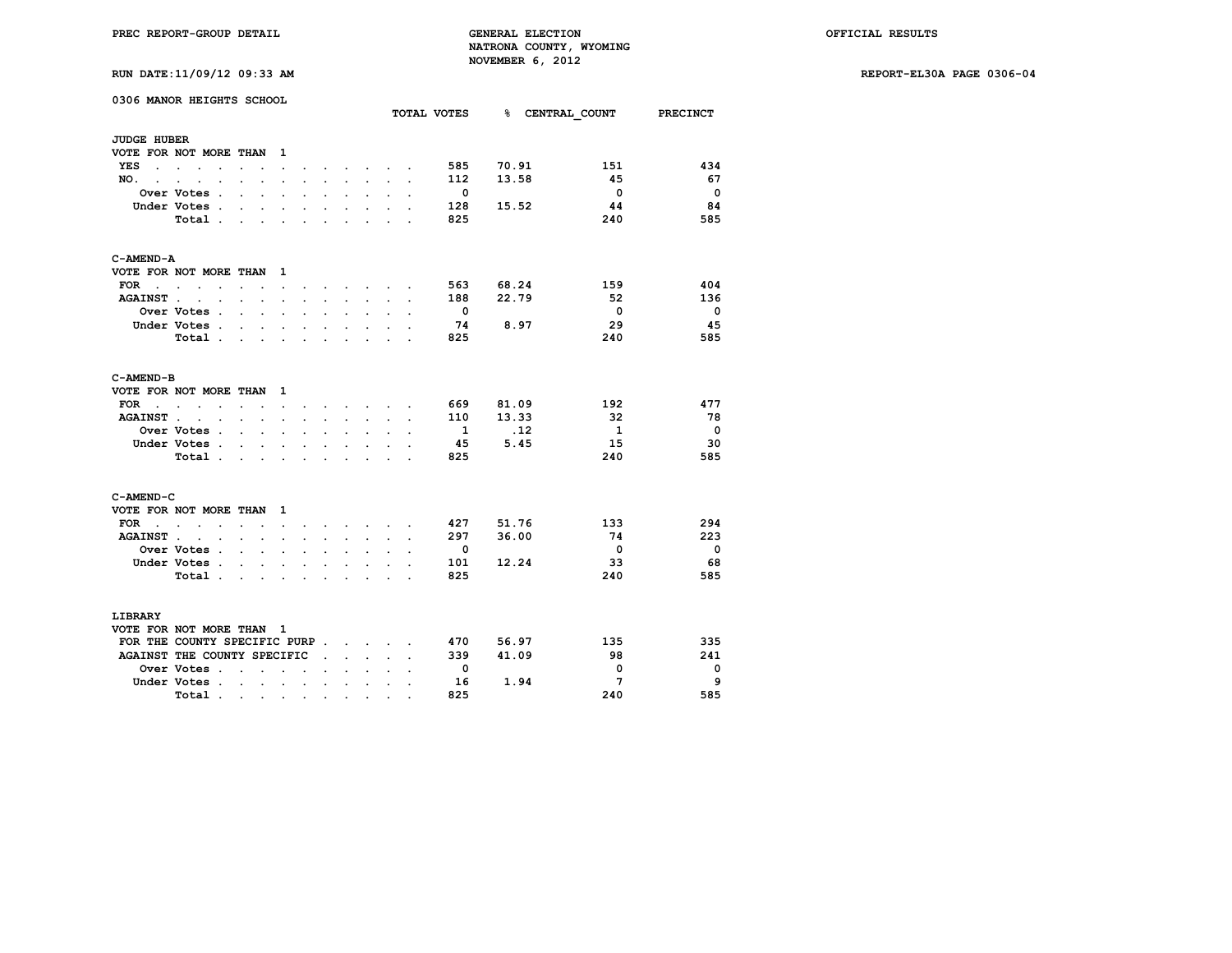**RUN DATE:11/09/12 09:33 AM REPORT-EL30A PAGE 0308-01**

| 0308 PRINCE OF PEACE                                                                                                                                                                                                                                                                                                |                                                         |                                                         |                             |                      |                                              |                                 |                                                                                                   |                                                              |                                                             |                                                                                                   |
|---------------------------------------------------------------------------------------------------------------------------------------------------------------------------------------------------------------------------------------------------------------------------------------------------------------------|---------------------------------------------------------|---------------------------------------------------------|-----------------------------|----------------------|----------------------------------------------|---------------------------------|---------------------------------------------------------------------------------------------------|--------------------------------------------------------------|-------------------------------------------------------------|---------------------------------------------------------------------------------------------------|
|                                                                                                                                                                                                                                                                                                                     |                                                         |                                                         |                             |                      |                                              |                                 | TOTAL VOTES                                                                                       | % CENTRAL COUNT                                              |                                                             | <b>PRECINCT</b>                                                                                   |
| REGISTERED VOTERS - TOTAL.                                                                                                                                                                                                                                                                                          |                                                         |                                                         | $\mathbf{r} = \mathbf{r}$ . | $\cdot$              |                                              | $\ddot{\phantom{a}}$            | 1,213                                                                                             |                                                              |                                                             |                                                                                                   |
| BALLOTS CAST - TOTAL.                                                                                                                                                                                                                                                                                               | $\ddot{\phantom{a}}$                                    | $\ddot{\phantom{a}}$                                    | $\ddot{\phantom{a}}$        | $\ddot{\phantom{a}}$ | $\ddot{\phantom{a}}$                         | $\cdot$                         | 1,421                                                                                             |                                                              | 357                                                         | 1,064                                                                                             |
| BALLOTS CAST - BLANK.<br>$\overline{a}$                                                                                                                                                                                                                                                                             |                                                         |                                                         |                             |                      |                                              |                                 | 0                                                                                                 |                                                              | $\mathbf 0$                                                 | $\mathbf 0$                                                                                       |
| VOTER TURNOUT - TOTAL                                                                                                                                                                                                                                                                                               |                                                         |                                                         |                             |                      |                                              |                                 |                                                                                                   | 117.15                                                       |                                                             |                                                                                                   |
| VOTER TURNOUT - BLANK<br>$\overline{a}$                                                                                                                                                                                                                                                                             |                                                         |                                                         |                             |                      |                                              |                                 |                                                                                                   |                                                              |                                                             |                                                                                                   |
| <b>USA-PRESIDENT</b>                                                                                                                                                                                                                                                                                                |                                                         |                                                         |                             |                      |                                              |                                 |                                                                                                   |                                                              |                                                             |                                                                                                   |
| VOTE FOR NOT MORE THAN<br>1                                                                                                                                                                                                                                                                                         |                                                         |                                                         |                             |                      |                                              |                                 |                                                                                                   |                                                              |                                                             |                                                                                                   |
|                                                                                                                                                                                                                                                                                                                     |                                                         |                                                         |                             |                      |                                              |                                 | 896                                                                                               | 63.05                                                        | 226                                                         | 670                                                                                               |
| MITT ROMNEY (REP).<br>$\overline{a}$                                                                                                                                                                                                                                                                                |                                                         |                                                         |                             | $\cdot$              | $\cdot$                                      | $\ddot{\phantom{a}}$            |                                                                                                   |                                                              |                                                             |                                                                                                   |
| BARACK OBAMA (DEM)<br>$\ddot{\phantom{0}}$<br>$\ddot{\phantom{0}}$                                                                                                                                                                                                                                                  | $\overline{a}$                                          | $\overline{a}$                                          | $\overline{a}$              | $\ddot{\phantom{0}}$ | $\cdot$                                      | $\ddot{\phantom{a}}$            | 438                                                                                               | 30.82                                                        | 118                                                         | 320                                                                                               |
| GARY JOHNSON (LIB)<br>$\ddot{\phantom{a}}$                                                                                                                                                                                                                                                                          |                                                         |                                                         |                             |                      |                                              |                                 | 42                                                                                                | 2.96                                                         | 5                                                           | 37                                                                                                |
| VIRGIL H. GOODE (CON)<br>$\ddot{\phantom{a}}$                                                                                                                                                                                                                                                                       |                                                         |                                                         |                             |                      |                                              |                                 | 11                                                                                                | .77                                                          | $\mathbf{1}$                                                | 10                                                                                                |
| WRITE-IN.<br>$\mathcal{L}^{\pm}$                                                                                                                                                                                                                                                                                    |                                                         |                                                         |                             |                      |                                              |                                 | 25                                                                                                | 1.76                                                         | 5                                                           | 20                                                                                                |
| Over Votes .                                                                                                                                                                                                                                                                                                        |                                                         |                                                         |                             |                      |                                              |                                 | $\mathbf{1}$                                                                                      | .07                                                          | $\mathbf 0$                                                 | 1                                                                                                 |
| Under Votes .<br>$\ddot{\phantom{0}}$                                                                                                                                                                                                                                                                               |                                                         |                                                         |                             |                      |                                              |                                 | 8                                                                                                 | .56                                                          | $\overline{2}$                                              | 6                                                                                                 |
| Total.                                                                                                                                                                                                                                                                                                              |                                                         |                                                         |                             |                      |                                              |                                 | 1,421                                                                                             |                                                              | 357                                                         | 1,064                                                                                             |
| UNITED STATES SENATOR                                                                                                                                                                                                                                                                                               |                                                         |                                                         |                             |                      |                                              |                                 |                                                                                                   |                                                              |                                                             |                                                                                                   |
| VOTE FOR NOT MORE THAN<br>1                                                                                                                                                                                                                                                                                         |                                                         |                                                         |                             |                      |                                              |                                 |                                                                                                   |                                                              |                                                             |                                                                                                   |
| JOHN BARRASSO (REP)<br>$\ddot{\phantom{a}}$<br>$\overline{\phantom{a}}$                                                                                                                                                                                                                                             | $\ddot{\phantom{a}}$                                    | $\ddot{\phantom{0}}$                                    | $\ddot{\phantom{0}}$        |                      | $\mathbf{a}$ , and $\mathbf{a}$              | $\ddot{\phantom{0}}$            | 1,045                                                                                             | 73.54                                                        | 247                                                         | 798                                                                                               |
| TIM CHESNUT (DEM).<br>$\overline{a}$                                                                                                                                                                                                                                                                                | $\mathbf{r}$                                            | $\overline{a}$                                          |                             | $\overline{a}$       | $\ddot{\phantom{a}}$                         | $\ddot{\phantom{0}}$            | 308                                                                                               | 21.67                                                        | 93                                                          | 215                                                                                               |
| JOEL OTTO (CRY)<br>$\ddot{\phantom{0}}$<br>$\ddot{\phantom{0}}$<br>$\cdot$                                                                                                                                                                                                                                          |                                                         |                                                         |                             |                      |                                              |                                 | 30                                                                                                | 2.11                                                         | 6                                                           | 24                                                                                                |
| WRITE-IN.<br>$\sim$ 100 $\mu$                                                                                                                                                                                                                                                                                       |                                                         |                                                         |                             |                      |                                              |                                 | 6                                                                                                 | .42                                                          | $\mathbf{1}$                                                | 5                                                                                                 |
| Over Votes .                                                                                                                                                                                                                                                                                                        |                                                         |                                                         |                             |                      |                                              |                                 | 1                                                                                                 | .07                                                          | $\mathbf 0$                                                 | 1                                                                                                 |
| Under Votes .                                                                                                                                                                                                                                                                                                       |                                                         |                                                         |                             |                      |                                              |                                 | 31                                                                                                | 2.18                                                         | 10                                                          | 21                                                                                                |
| Total .                                                                                                                                                                                                                                                                                                             |                                                         |                                                         |                             |                      |                                              |                                 | 1,421                                                                                             |                                                              | 357                                                         | 1,064                                                                                             |
| UNITED STATES REPRESENTATIVE<br>VOTE FOR NOT MORE THAN<br>1<br>CYNTHIA M. LUMMIS (REP).<br>CHRIS HENRICHSEN (DEM).<br>RICHARD P. BRUBAKER (LIB)<br>DANIEL CLYDE CUMMINGS (CON)<br>DON WILLS (CRY)<br>$\ddot{\phantom{a}}$<br>WRITE-IN.<br>$\sim$<br>$\ddot{\phantom{a}}$<br>Over Votes .<br>Under Votes .<br>Total. | $\cdot$<br>$\ddot{\phantom{a}}$<br>$\ddot{\phantom{a}}$ | $\cdot$<br>$\ddot{\phantom{a}}$<br>$\ddot{\phantom{a}}$ | $\sim$                      | $\bullet$<br>÷       | $\ddot{\phantom{0}}$<br>$\ddot{\phantom{a}}$ | $\ddot{\phantom{a}}$<br>$\cdot$ | 868<br>384<br>60<br>35<br>19<br>$\overline{\mathbf{4}}$<br>$\overline{\mathbf{2}}$<br>49<br>1,421 | 61.08<br>27.02<br>4.22<br>2.46<br>1.34<br>.28<br>.14<br>3.45 | 208<br>106<br>14<br>5<br>5<br>$\mathbf 0$<br>0<br>19<br>357 | 660<br>278<br>46<br>30<br>14<br>$\overline{\mathbf{4}}$<br>$\overline{\mathbf{2}}$<br>30<br>1,064 |
| STATE SENATE DISTRICT 28<br>VOTE FOR NOT MORE THAN<br>1                                                                                                                                                                                                                                                             |                                                         |                                                         |                             |                      |                                              |                                 |                                                                                                   |                                                              |                                                             |                                                                                                   |
| JIM ANDERSON (REP)<br>$\ddot{\phantom{a}}$<br>$\ddot{\phantom{a}}$                                                                                                                                                                                                                                                  | $\cdot$                                                 | $\ddot{\phantom{a}}$                                    | $\cdot$                     | $\ddot{\phantom{0}}$ | $\cdot$                                      | $\ddot{\phantom{0}}$            | 890                                                                                               | 62.63                                                        | 218                                                         | 672                                                                                               |
| KIM HOLLOWAY (DEM)<br>$\cdot$                                                                                                                                                                                                                                                                                       |                                                         |                                                         |                             |                      |                                              |                                 | 439                                                                                               | 30.89                                                        | 112                                                         | 327                                                                                               |
| WRITE-IN.<br>$\ddot{\phantom{a}}$                                                                                                                                                                                                                                                                                   |                                                         |                                                         |                             |                      |                                              |                                 | $7\phantom{.0}$                                                                                   | .49                                                          | 0                                                           | $\overline{7}$                                                                                    |
| Over Votes .<br>$\ddot{\phantom{0}}$                                                                                                                                                                                                                                                                                |                                                         |                                                         |                             |                      |                                              |                                 | $\mathbf{1}$                                                                                      | .07                                                          | 0                                                           | $\mathbf{1}$                                                                                      |
| Under Votes .<br>$\ddot{\phantom{a}}$                                                                                                                                                                                                                                                                               | $\ddot{\phantom{a}}$                                    |                                                         |                             |                      |                                              |                                 | 84                                                                                                | 5.91                                                         | 27                                                          | 57                                                                                                |
| Total.<br>$\ddot{\phantom{a}}$<br>$\cdot$                                                                                                                                                                                                                                                                           | $\cdot$                                                 |                                                         |                             |                      |                                              |                                 | 1,421                                                                                             |                                                              | 357                                                         | 1,064                                                                                             |
| STATE HOUSE DISTRICT 57<br>VOTE FOR NOT MORE THAN<br>1                                                                                                                                                                                                                                                              |                                                         |                                                         |                             |                      |                                              |                                 |                                                                                                   |                                                              |                                                             |                                                                                                   |
| THOMAS A. LOCKHART (REP)                                                                                                                                                                                                                                                                                            |                                                         |                                                         |                             | $\cdot$              |                                              |                                 | 1,137                                                                                             | 80.01                                                        | 274                                                         | 863                                                                                               |
| WRITE-IN.                                                                                                                                                                                                                                                                                                           |                                                         |                                                         |                             |                      |                                              |                                 | 25                                                                                                | 1.76                                                         | 5                                                           | 20                                                                                                |
| Over Votes .<br>$\overline{a}$<br>$\cdot$                                                                                                                                                                                                                                                                           | $\ddot{\phantom{a}}$                                    | $\cdot$                                                 | $\cdot$                     | $\bullet$            | $\ddot{\phantom{0}}$                         | $\ddot{\phantom{0}}$            | $\overline{\mathbf{0}}$                                                                           |                                                              | $\mathbf 0$                                                 | $\mathbf 0$                                                                                       |
| Under Votes                                                                                                                                                                                                                                                                                                         |                                                         |                                                         |                             |                      |                                              |                                 | 259                                                                                               | 18.23                                                        | 78                                                          | 181                                                                                               |

 **Under Votes . . . . . . . . . . 259 18.23 78 181 Total . . . . . . . . . . 1,421 357 1,064**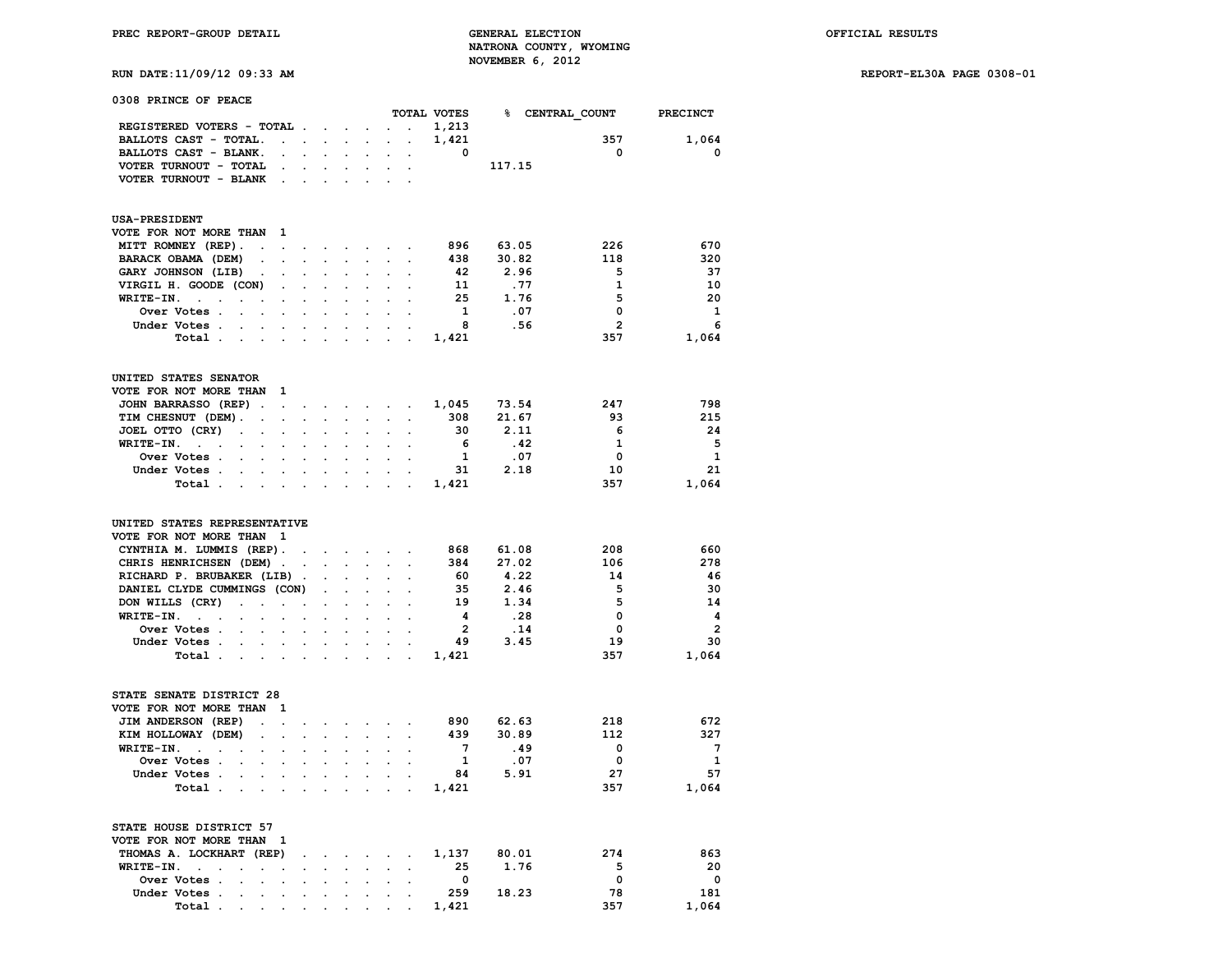**PREC REPORT-GROUP DETAIL GENERAL ELECTION OFFICIAL RESULTS NATRONA COUNTY, WYOMING** NOVEMBER 6, 2012<br>**MOVEMBER 6, 2012**<br>**MOVEMBER 6, 2012** 

**RUN DATE:11/09/12 09:33 AM REPORT-EL30A PAGE 0308-02**

|  |  |  |  | RUN DATE:11/09/12 09:33 F |  |
|--|--|--|--|---------------------------|--|
|--|--|--|--|---------------------------|--|

| 0308 PRINCE OF PEACE                               |                      |                      |                          |                      |  |             |       |               |                 |
|----------------------------------------------------|----------------------|----------------------|--------------------------|----------------------|--|-------------|-------|---------------|-----------------|
|                                                    |                      |                      |                          |                      |  | TOTAL VOTES | ℁     | CENTRAL COUNT | <b>PRECINCT</b> |
| <b>BOCC</b>                                        |                      |                      |                          |                      |  |             |       |               |                 |
| VOTE FOR NOT MORE THAN 2                           |                      |                      |                          |                      |  |             |       |               |                 |
| FORREST CHADWICK (REP).                            |                      | $\sim$               | $\sim$                   | $\ddot{\phantom{1}}$ |  | 621         | 21.85 | 170           | 451             |
| MATT KEATING (REP)<br>$\sim$ $\sim$                |                      | $\cdot$              | $\overline{\phantom{a}}$ | $\cdot$              |  | 635         | 22.34 | 144           | 491             |
| GINO CERULLO (DEM)<br>$\sim$ $\sim$                | $\cdot$              | $\sim$ $\sim$ $\sim$ |                          | $\cdot$              |  | 404         | 14.22 | 118           | 286             |
| TROY BRAY (CON)<br><b>Contract Contract Street</b> |                      |                      |                          |                      |  | 75          | 2.64  | 15            | 60              |
| LINDA BERGERON (CON).                              | $\sim$ $\sim$ $\sim$ |                      | $\sim$ $\sim$            |                      |  | 128         | 4.50  | 21            | 107             |
| KEITH B. GOODENOUGH (IND).                         |                      | $\ddot{\phantom{0}}$ |                          |                      |  | 429         | 15.10 | 107           | 322             |
| WRITE-IN.<br>$\sim$<br>$\ddot{\phantom{a}}$        |                      |                      |                          |                      |  | 9           | .32   | 3             | 6               |
| Over Votes.<br>$\ddot{\phantom{a}}$<br>$\sim$      |                      |                      |                          |                      |  | 0           |       | 0             | $\Omega$        |
| Under Votes.<br>$\cdot$                            |                      |                      |                          |                      |  | 541         | 19.04 | 136           | 405             |
| Total                                              |                      |                      |                          |                      |  | 2,842       |       | 714           | 2,128           |
|                                                    |                      |                      |                          |                      |  |             |       |               |                 |

|  | CASPER CITY COUNCIL WARD 3 |  |  |
|--|----------------------------|--|--|
|  |                            |  |  |

| VOTE FOR NOT MORE THAN 1 |  |  |  |  |  |            |       |     |       |
|--------------------------|--|--|--|--|--|------------|-------|-----|-------|
| STEPHEN CATHEY.          |  |  |  |  |  | 547        | 38.49 | 141 | 406   |
| CORDELL WISTISEN         |  |  |  |  |  | 592        | 41.66 | 142 | 450   |
| WRITE-IN.                |  |  |  |  |  | 11         | . 77  |     | -9    |
| Over Votes               |  |  |  |  |  |            | . 35  |     | 4     |
| Under Votes              |  |  |  |  |  | 266        | 18.72 | 71  | 195   |
|                          |  |  |  |  |  | Total1,421 |       | 357 | 1,064 |

|  |  | CASPER COLLEGE DISTRICT BOARD OF TRUSTEE |  |  |  |  |
|--|--|------------------------------------------|--|--|--|--|
|--|--|------------------------------------------|--|--|--|--|

| VOTE FOR NOT MORE THAN 4                                                                                                   |  |  |  |       |       |       |       |
|----------------------------------------------------------------------------------------------------------------------------|--|--|--|-------|-------|-------|-------|
| SCOTT BENNION                                                                                                              |  |  |  | 567   | 9.98  | 159   | 408   |
| BOB DESPAIN.                                                                                                               |  |  |  | 386   | 6.79  | 95    | 291   |
| LAUREN V. GRIFFITH                                                                                                         |  |  |  | 530   | 9.32  | 140   | 390   |
| BILL M. HAMBRICK                                                                                                           |  |  |  | 566   | 9.96  | 146   | 420   |
| MATTHEW A. LOUCKS.                                                                                                         |  |  |  | 474   | 8.34  | 108   | 366   |
| SUSAN D. MILLER                                                                                                            |  |  |  | 577   | 10.15 | 138   | 439   |
| CLIFF WHITLOCK.                                                                                                            |  |  |  | 333   | 5.86  | -71   | 262   |
| WRITE-IN.                                                                                                                  |  |  |  | 21    | .37   | 6     | 15    |
| Over Votes                                                                                                                 |  |  |  | 16    | .28   | 4     | 12    |
| Under Votes                                                                                                                |  |  |  | 2,214 | 38.95 | 561   | 1,653 |
| Total .<br>the contract of the contract of the contract of the contract of the contract of the contract of the contract of |  |  |  | 5,684 |       | 1,428 | 4,256 |
|                                                                                                                            |  |  |  |       |       |       |       |

# **NATRONA COUNTY SCHOOL DIST NO 1**

| VOTE FOR NOT MORE THAN                                                                                                         |                                                                                                                                                                                                                               |                                                                                                                 | -5            |        |                                                                                                                 |           |       |       |       |       |
|--------------------------------------------------------------------------------------------------------------------------------|-------------------------------------------------------------------------------------------------------------------------------------------------------------------------------------------------------------------------------|-----------------------------------------------------------------------------------------------------------------|---------------|--------|-----------------------------------------------------------------------------------------------------------------|-----------|-------|-------|-------|-------|
| DAVID S. BLAEDE                                                                                                                |                                                                                                                                                                                                                               |                                                                                                                 |               |        | and the company of the company of the company of                                                                |           | 176   | 2.48  | 35    | 141   |
| KEVIN CHRISTOPHERSON.                                                                                                          |                                                                                                                                                                                                                               |                                                                                                                 | $\sim$ $\sim$ | $\sim$ |                                                                                                                 |           | 477   | 6.71  | 115   | 362   |
| <b>GREGORY FLESVIG</b>                                                                                                         | $\sim$ $\sim$                                                                                                                                                                                                                 |                                                                                                                 |               |        | the contract of the contract of the contract of the contract of the contract of the contract of the contract of |           | 119   | 1.67  | 28    | 91    |
| ELIZABETH HORSCH                                                                                                               |                                                                                                                                                                                                                               |                                                                                                                 |               |        |                                                                                                                 |           | 466   | 6.56  | 129   | 337   |
| DANA HOWIE.<br>the contract of the contract of the contract of the contract of the contract of the contract of the contract of |                                                                                                                                                                                                                               |                                                                                                                 |               |        |                                                                                                                 |           | 450   | 6.33  | 107   | 343   |
| DONN MCCALL.<br>$\sim$ $\sim$ $\sim$                                                                                           |                                                                                                                                                                                                                               | the contract of the contract of the contract of the contract of the contract of the contract of the contract of |               |        |                                                                                                                 |           | 296   | 4.17  | 73    | 223   |
| MARK E. PETERSON.                                                                                                              |                                                                                                                                                                                                                               | the contract of the contract of the contract of the contract of the contract of the contract of the contract of |               |        |                                                                                                                 |           | 287   | 4.04  | 63    | 224   |
| SHAWNNA PUNTENEY.                                                                                                              |                                                                                                                                                                                                                               | the contract of the contract of the contract of the contract of the contract of the contract of the contract of |               |        |                                                                                                                 |           | 330   | 4.64  | 77    | 253   |
| PAULA J. REID.                                                                                                                 |                                                                                                                                                                                                                               |                                                                                                                 |               |        |                                                                                                                 |           | 435   | 6.12  | 122   | 313   |
| MARC SMITH                                                                                                                     |                                                                                                                                                                                                                               |                                                                                                                 |               |        |                                                                                                                 |           | 282   | 3.97  | 62    | 220   |
| STEPHEN SPRECHER.                                                                                                              |                                                                                                                                                                                                                               | $\sim$                                                                                                          |               |        | $\cdots$                                                                                                        |           | 301   | 4.24  | 86    | 215   |
| RITA WALSH.<br>the contract of the contract of the contract of the contract of the contract of the contract of the contract of |                                                                                                                                                                                                                               |                                                                                                                 |               |        |                                                                                                                 |           | 657   | 9.25  | 170   | 487   |
| WRITE-IN.<br>$\sim$ $\sim$ $\sim$                                                                                              | the company of the company of the company of the company of the company of the company of the company of the company of the company of the company of the company of the company of the company of the company of the company |                                                                                                                 |               |        |                                                                                                                 |           | 24    | . 34  | 5     | 19    |
| Over Votes                                                                                                                     |                                                                                                                                                                                                                               |                                                                                                                 |               |        |                                                                                                                 |           | 10    | .14   | 5     | 5     |
| Under Votes                                                                                                                    |                                                                                                                                                                                                                               |                                                                                                                 |               |        |                                                                                                                 |           | 2,795 | 39.34 | 708   | 2,087 |
| Total .                                                                                                                        | the contract of the contract of the contract of the contract of the contract of the contract of the contract of                                                                                                               |                                                                                                                 |               |        |                                                                                                                 | $\bullet$ | 7,105 |       | 1,785 | 5,320 |
|                                                                                                                                |                                                                                                                                                                                                                               |                                                                                                                 |               |        |                                                                                                                 |           |       |       |       |       |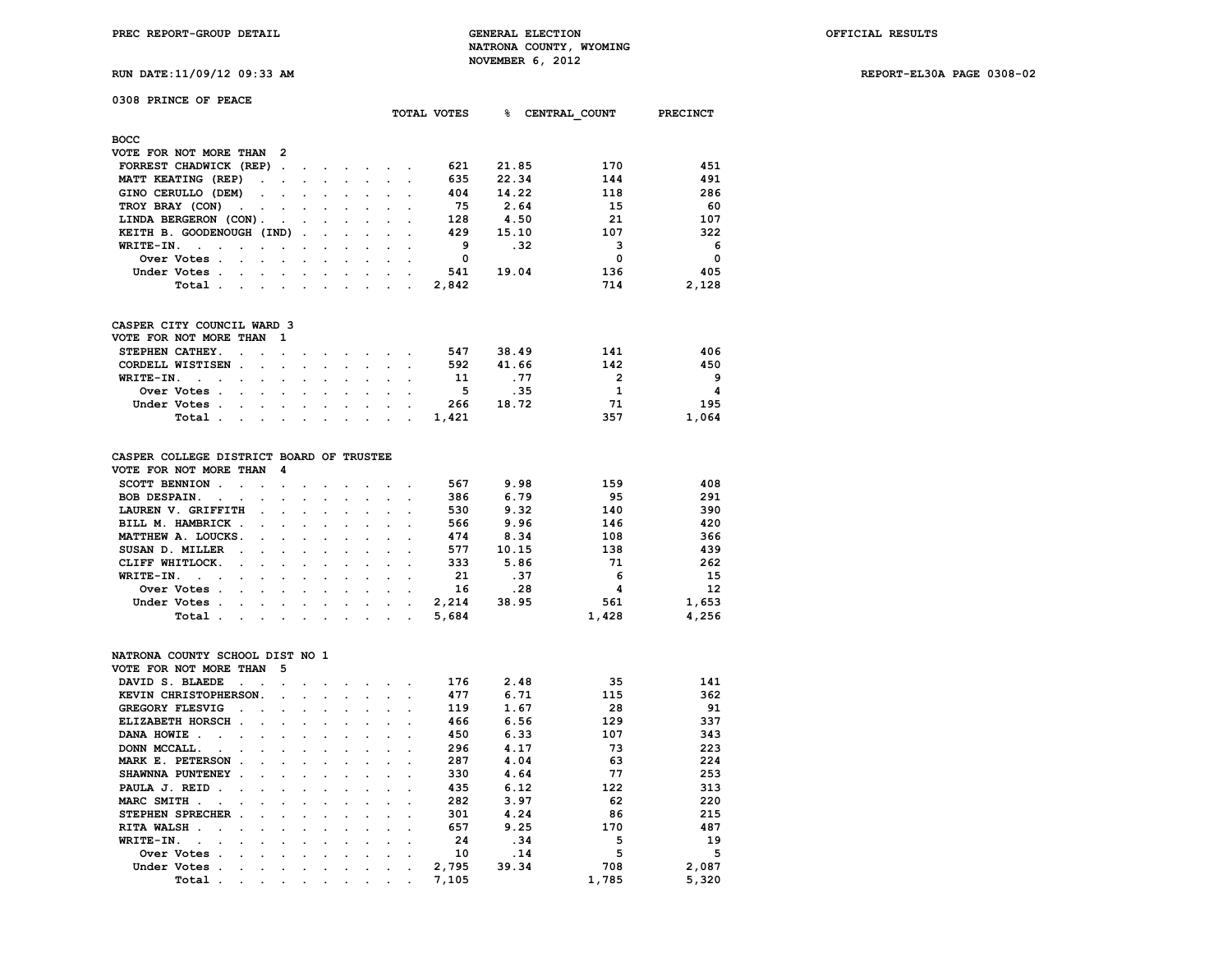**RUN DATE:11/09/12 09:33 AM REPORT-EL30A PAGE 0308-03**

| RUN DAIL:11/09/12 09:33 AM |  |  |
|----------------------------|--|--|
|                            |  |  |

| 0308 PRINCE OF PEACE           |                                            |                      |                      |                      |                          |                          |                      |                      |                      |                                        |                         |       |       |                                      |                         |
|--------------------------------|--------------------------------------------|----------------------|----------------------|----------------------|--------------------------|--------------------------|----------------------|----------------------|----------------------|----------------------------------------|-------------------------|-------|-------|--------------------------------------|-------------------------|
|                                |                                            |                      |                      |                      |                          |                          |                      |                      |                      |                                        |                         |       |       | TOTAL VOTES 8 CENTRAL COUNT PRECINCT |                         |
| NC CONSERVATION DIST SUP-URBAN |                                            |                      |                      |                      |                          |                          |                      |                      |                      |                                        |                         |       |       |                                      |                         |
| VOTE FOR NOT MORE THAN         |                                            |                      |                      | 1                    |                          |                          |                      |                      |                      |                                        |                         |       |       |                                      |                         |
| RICHARD HALLINGSTAD            |                                            |                      | $\sim$               | $\ddot{\phantom{a}}$ | $\overline{\phantom{a}}$ |                          |                      | $\sim$               |                      | $\mathbf{z} = \mathbf{z} + \mathbf{z}$ | 1,004                   |       | 70.65 | 228                                  | 776                     |
| WRITE-IN.                      | $\ddot{\phantom{a}}$                       |                      |                      |                      |                          |                          |                      |                      |                      |                                        | 12                      |       | .84   | $\overline{\mathbf{4}}$              | 8                       |
|                                | Over Votes .                               |                      |                      |                      |                          |                          |                      |                      |                      |                                        | $\overline{\mathbf{0}}$ |       |       | $\overline{\mathbf{0}}$              | $\overline{\mathbf{0}}$ |
|                                | Under Votes.                               | $\overline{a}$       | $\overline{a}$       | $\overline{a}$       | $\overline{a}$           | $\overline{\phantom{a}}$ |                      | $\overline{a}$       | $\overline{a}$       |                                        | 405                     |       | 28.50 | 125                                  | 280                     |
|                                | Total.                                     |                      |                      |                      |                          |                          |                      |                      |                      |                                        | 1,421                   |       |       | 357                                  | 1,064                   |
|                                |                                            |                      |                      |                      |                          |                          |                      |                      |                      |                                        |                         |       |       |                                      |                         |
| NC CONSERVATION DIST SUP-ATLRG |                                            |                      |                      |                      |                          |                          |                      |                      |                      |                                        |                         |       |       |                                      |                         |
| VOTE FOR NOT MORE THAN         |                                            |                      |                      | 1                    |                          |                          |                      |                      |                      |                                        |                         |       |       |                                      |                         |
| LEN L. CAMP.                   | $\ddot{\phantom{a}}$                       | $\ddot{\phantom{a}}$ |                      | $\ddot{\phantom{a}}$ |                          |                          |                      | $\ddot{\phantom{a}}$ | $\ddot{\phantom{a}}$ | $\cdot$                                | 986                     |       | 69.39 | 222                                  | 764                     |
| WRITE-IN.                      | $\ddot{\phantom{a}}$                       |                      |                      |                      |                          |                          |                      |                      |                      |                                        | 14                      |       | .99   | $-5$                                 | - 9                     |
|                                | Over Votes .                               |                      |                      |                      |                          |                          |                      |                      |                      |                                        | $\mathbf{o}$            |       |       | $\mathbf{o}$                         | $\overline{0}$          |
|                                | Under Votes .                              | $\ddot{\phantom{a}}$ | $\ddot{\phantom{a}}$ | $\ddot{\phantom{a}}$ | $\ddot{\phantom{a}}$     | $\ddot{\phantom{a}}$     | $\ddot{\phantom{a}}$ | $\ddot{\phantom{a}}$ | $\ddot{\phantom{a}}$ |                                        | 421                     |       | 29.63 | 130                                  | 291                     |
|                                | Total.                                     |                      |                      |                      |                          |                          |                      |                      |                      |                                        | 1,421                   |       |       | 357                                  | 1,064                   |
|                                |                                            |                      |                      |                      |                          |                          |                      |                      |                      |                                        |                         |       |       |                                      |                         |
| NC CONSERVATION DIST SUP-RURAL |                                            |                      |                      |                      |                          |                          |                      |                      |                      |                                        |                         |       |       |                                      |                         |
| VOTE FOR NOT MORE THAN         |                                            |                      |                      | 1                    |                          |                          |                      |                      |                      |                                        |                         |       |       |                                      |                         |
| DON PAVACK.                    | $\overline{a}$                             | $\ddot{\phantom{a}}$ |                      | $\ddot{\phantom{a}}$ |                          |                          |                      | $\cdot$              |                      |                                        | 408                     |       | 28.71 | 93                                   | 315                     |
| ROBERT M. SHELLARD             |                                            |                      |                      |                      |                          |                          |                      |                      |                      |                                        | 503                     |       | 35.40 | 107                                  | 396                     |
| WRITE-IN.                      | $\sim$<br>$\overline{a}$                   |                      |                      |                      |                          |                          |                      |                      |                      |                                        | 10                      |       | .70   | $\overline{2}$                       | - 8                     |
|                                | Over Votes .                               | $\ddot{\phantom{a}}$ |                      |                      |                          |                          |                      |                      |                      |                                        | $\overline{\mathbf{0}}$ |       |       | $\mathbf 0$                          | $\overline{\mathbf{0}}$ |
|                                | Under Votes .                              |                      |                      |                      |                          |                          |                      |                      |                      |                                        | 500                     |       | 35.19 | 155                                  | 345                     |
|                                | Total .                                    |                      |                      |                      |                          |                          |                      |                      |                      |                                        | 1,421                   |       |       | 357                                  | 1,064                   |
|                                |                                            |                      |                      |                      |                          |                          |                      |                      |                      |                                        |                         |       |       |                                      |                         |
| <b>JUDGE PARK</b>              |                                            |                      |                      |                      |                          |                          |                      |                      |                      |                                        |                         |       |       |                                      |                         |
| VOTE FOR NOT MORE THAN         |                                            |                      |                      | 1                    |                          |                          |                      |                      |                      |                                        |                         |       |       |                                      |                         |
| <b>YES</b>                     | $\sim$<br>$\overline{a}$<br>$\overline{a}$ |                      |                      | $\overline{a}$       |                          | $\overline{\phantom{a}}$ | $\sim$               | $\ddot{\phantom{a}}$ | $\sim$               |                                        | 976 68.68               |       |       | 238                                  | 738                     |
| NO.                            |                                            |                      |                      |                      |                          |                          |                      |                      |                      |                                        | 226                     |       | 15.90 | 53                                   | 173                     |
|                                | Over Votes<br>$\ddot{\phantom{a}}$         |                      | $\overline{a}$       | $\ddot{\phantom{a}}$ |                          |                          |                      | $\ddot{\phantom{a}}$ |                      |                                        | $\mathbf{o}$            |       |       | $\overline{\mathbf{0}}$              | $\overline{\mathbf{0}}$ |
|                                | Under Votes.                               |                      |                      |                      |                          |                          |                      |                      |                      |                                        | 219                     |       | 15.41 | - 66                                 | 153                     |
|                                | Total .                                    |                      |                      |                      |                          |                          |                      |                      |                      |                                        | 1,421                   |       |       | 357                                  | 1,064                   |
|                                |                                            |                      |                      |                      |                          |                          |                      |                      |                      |                                        |                         |       |       |                                      |                         |
| JUDGE WILKING                  |                                            |                      |                      |                      |                          |                          |                      |                      |                      |                                        |                         |       |       |                                      |                         |
| VOTE FOR NOT MORE THAN         |                                            |                      |                      | 1                    |                          |                          |                      |                      |                      |                                        |                         |       |       |                                      |                         |
| <b>YES</b><br>$\sim$           | i.<br>$\overline{a}$                       |                      |                      | $\overline{a}$       |                          |                          | $\overline{a}$       | $\ddot{\phantom{a}}$ |                      |                                        | 925                     | 65.10 |       | 218                                  | 707                     |
| NO.                            |                                            |                      |                      |                      |                          |                          |                      |                      |                      |                                        | 219                     |       | 15.41 | 46                                   | 173                     |
|                                | Over Votes<br>$\ddot{\phantom{a}}$         |                      | $\overline{a}$       | $\ddot{\phantom{a}}$ |                          |                          |                      | $\ddot{\phantom{a}}$ |                      |                                        | $\mathbf 0$             |       |       | $\overline{\mathbf{0}}$              | $\overline{\mathbf{0}}$ |
|                                | Under Votes .                              |                      |                      |                      |                          |                          |                      |                      |                      |                                        | 277                     |       | 19.49 | - 93                                 | 184                     |
|                                |                                            |                      |                      |                      |                          |                          |                      |                      |                      |                                        |                         |       |       | 357                                  | 1,064                   |
|                                | Total.                                     |                      |                      |                      |                          |                          |                      |                      |                      |                                        | 1,421                   |       |       |                                      |                         |
| <b>JUDGE BROWN</b>             |                                            |                      |                      |                      |                          |                          |                      |                      |                      |                                        |                         |       |       |                                      |                         |
| VOTE FOR NOT MORE THAN         |                                            |                      |                      | 1                    |                          |                          |                      |                      |                      |                                        |                         |       |       |                                      |                         |
| YES                            | $\sim$<br>$\overline{a}$                   |                      |                      | $\overline{a}$       |                          |                          |                      | $\overline{a}$       |                      |                                        | 984                     |       | 69.25 | 235                                  | 749                     |
| NO.                            |                                            |                      |                      |                      |                          |                          |                      |                      |                      |                                        | 209                     |       | 14.71 | 49                                   | 160                     |
|                                | Over Votes<br>$\sim$                       |                      |                      | $\ddot{\phantom{0}}$ |                          |                          |                      |                      |                      |                                        | 1                       |       | .07   | $\overline{\phantom{0}}$             | $\overline{\mathbf{1}}$ |
|                                | Under Votes .                              |                      |                      |                      |                          |                          |                      |                      |                      |                                        | 227                     |       | 15.97 | - 73                                 | 154                     |
|                                | Total.                                     | $\ddot{\phantom{0}}$ |                      |                      |                          |                          |                      |                      |                      |                                        | 1,421                   |       |       | 357                                  | 1,064                   |
|                                |                                            |                      | $\ddot{\phantom{0}}$ |                      |                          |                          |                      |                      |                      |                                        |                         |       |       |                                      |                         |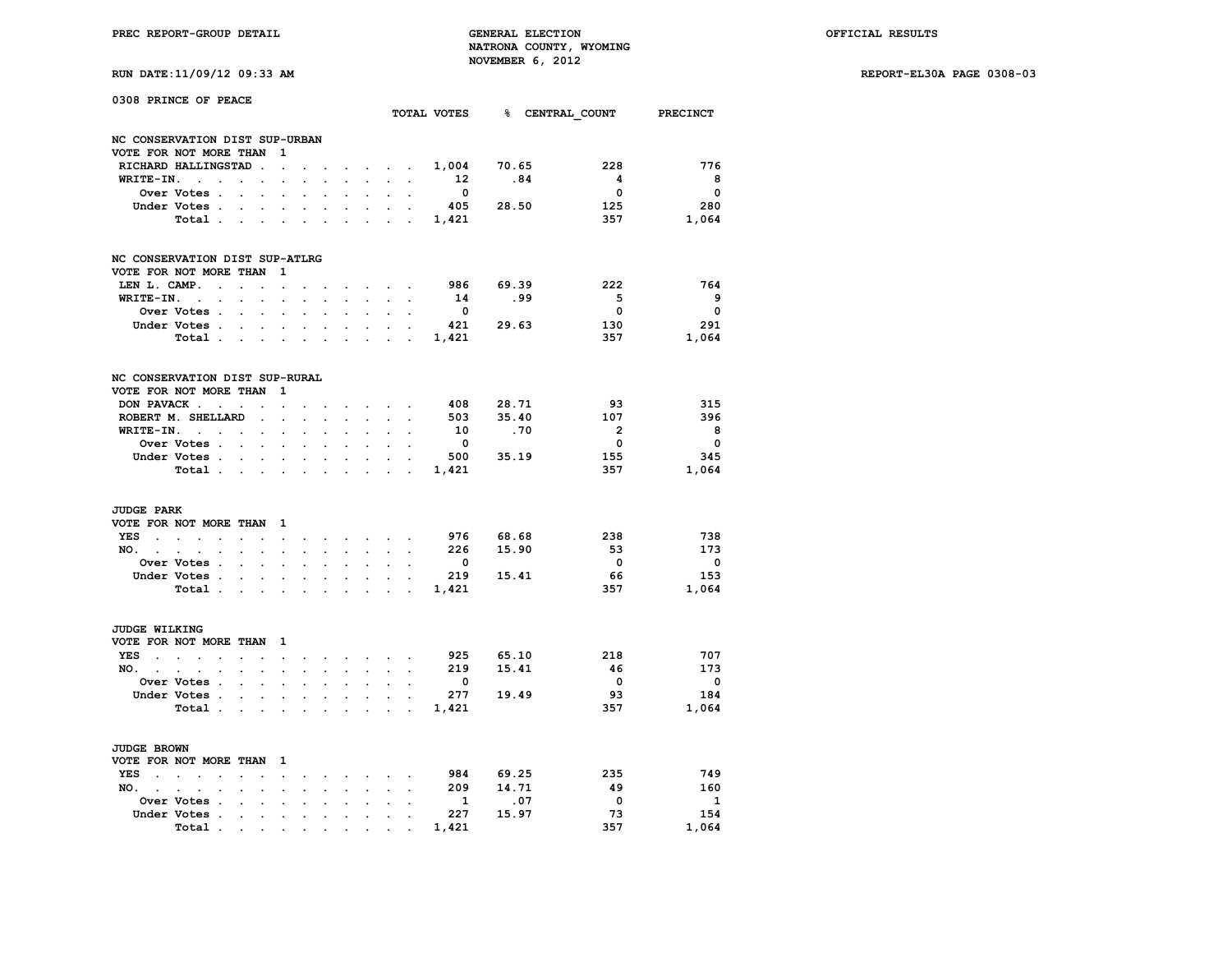**RUN DATE:11/09/12 09:33 AM REPORT-EL30A PAGE 0308-04**

| RUN DATE:11/09/12 09:33 AM |  |
|----------------------------|--|
|----------------------------|--|

|                                    | 0308 PRINCE OF PEACE                                    |                                                                                                                                                                                                                               |                                                                         |                      |                      |                      |                                                                                                  |                      |                                                                    |                          |                             |                         |                 |  |
|------------------------------------|---------------------------------------------------------|-------------------------------------------------------------------------------------------------------------------------------------------------------------------------------------------------------------------------------|-------------------------------------------------------------------------|----------------------|----------------------|----------------------|--------------------------------------------------------------------------------------------------|----------------------|--------------------------------------------------------------------|--------------------------|-----------------------------|-------------------------|-----------------|--|
|                                    |                                                         |                                                                                                                                                                                                                               |                                                                         |                      |                      |                      |                                                                                                  |                      |                                                                    |                          | TOTAL VOTES 8 CENTRAL COUNT |                         | <b>PRECINCT</b> |  |
| <b>JUDGE HUBER</b>                 |                                                         |                                                                                                                                                                                                                               |                                                                         |                      |                      |                      |                                                                                                  |                      |                                                                    |                          |                             |                         |                 |  |
|                                    | VOTE FOR NOT MORE THAN                                  |                                                                                                                                                                                                                               | 1                                                                       |                      |                      |                      |                                                                                                  |                      |                                                                    |                          |                             |                         |                 |  |
| YES<br>$\ddot{\phantom{a}}$        | $\sim$<br>$\ddot{\phantom{0}}$                          | $\ddot{\phantom{0}}$                                                                                                                                                                                                          | $\ddot{\phantom{0}}$                                                    |                      |                      |                      | $\mathbf{r} = \mathbf{r}$ and $\mathbf{r} = \mathbf{r}$                                          |                      |                                                                    | 941                      | 66.22                       | 224                     | 717             |  |
| NO.<br>$\sim$ $\sim$               | $\sim$<br>$\bullet$                                     | $\cdot$<br>$\ddot{\phantom{0}}$                                                                                                                                                                                               | $\ddot{\phantom{0}}$                                                    |                      |                      | $\sim$               |                                                                                                  | $\sim$ $\sim$ $\sim$ | $\cdot$                                                            | 258                      | 18.16                       | 65                      | 193             |  |
|                                    | Over Votes .                                            | $\ddot{\phantom{a}}$<br>$\ddot{\phantom{0}}$                                                                                                                                                                                  |                                                                         |                      |                      |                      | $\sim$                                                                                           |                      | $\ddot{\phantom{0}}$                                               | $\overline{\phantom{0}}$ |                             | $\overline{\mathbf{0}}$ | - 0             |  |
|                                    | Under Votes .                                           | $\overline{a}$                                                                                                                                                                                                                | $\sim$ $\sim$                                                           | $\sim$               | $\sim$               | $\sim$               | $\sim$                                                                                           | $\cdot$              |                                                                    | 222                      | 15.62                       | 68                      | 154             |  |
|                                    | Total .                                                 | $\sim$ $\sim$                                                                                                                                                                                                                 | $\sim$ $\sim$ $\sim$                                                    | $\sim$               | $\sim$               |                      | $\mathbf{r} = \mathbf{r} + \mathbf{r} + \mathbf{r} + \mathbf{r}$                                 |                      |                                                                    | 1,421                    |                             | 357                     | 1,064           |  |
| C-AMEND-A                          |                                                         |                                                                                                                                                                                                                               |                                                                         |                      |                      |                      |                                                                                                  |                      |                                                                    |                          |                             |                         |                 |  |
|                                    | VOTE FOR NOT MORE THAN                                  |                                                                                                                                                                                                                               | - 1                                                                     |                      |                      |                      |                                                                                                  |                      |                                                                    |                          |                             |                         |                 |  |
| <b>FOR</b><br>$\ddot{\phantom{a}}$ | $\sim$<br>$\bullet$<br>$\ddot{\phantom{a}}$             | $\cdot$<br>$\bullet$                                                                                                                                                                                                          | $\cdot$                                                                 |                      |                      |                      | and a state of the                                                                               |                      | $\ddot{\phantom{a}}$                                               | 1,000                    | 70.37                       | 239                     | 761             |  |
| <b>AGAINST</b> .                   | $\sim$<br>$\sim$                                        | $\mathbf{a} = \mathbf{a} \cdot \mathbf{a}$                                                                                                                                                                                    | $\sim$                                                                  | $\ddot{\phantom{a}}$ |                      | $\sim$               | $\sim$ 100 $\pm$                                                                                 |                      | $\ddot{\phantom{a}}$                                               | 302                      | 21.25                       | 77                      | 225             |  |
|                                    | Over Votes .                                            | $\ddot{\phantom{0}}$                                                                                                                                                                                                          | $\mathbf{L} = \mathbf{L}$                                               | $\mathbf{r}$         | $\mathbf{r}$         | $\ddot{\phantom{a}}$ | $\mathbf{r}$                                                                                     |                      |                                                                    | $\overline{\mathbf{2}}$  | .14                         | $\overline{\mathbf{0}}$ | - 2             |  |
|                                    | Under Votes .                                           | <b>Contract Contract</b>                                                                                                                                                                                                      | $\mathbf{a}^{\prime}$ , $\mathbf{a}^{\prime}$ , $\mathbf{a}^{\prime}$ , | $\ddot{\phantom{0}}$ | $\sim$               | $\bullet$            | $\sim$                                                                                           | $\bullet$            | $\ddot{\phantom{a}}$                                               | 117                      | 8.23                        | 41                      | 76              |  |
|                                    | Total.                                                  | $\sim$<br>$\ddot{\phantom{a}}$                                                                                                                                                                                                | $\sim$                                                                  | $\ddot{\phantom{a}}$ | $\cdot$              |                      |                                                                                                  | $\sim$ $\sim$        | $\sim$                                                             | 1,421                    |                             | 357                     | 1,064           |  |
| C-AMEND-B                          |                                                         |                                                                                                                                                                                                                               |                                                                         |                      |                      |                      |                                                                                                  |                      |                                                                    |                          |                             |                         |                 |  |
|                                    | VOTE FOR NOT MORE THAN                                  |                                                                                                                                                                                                                               | 1                                                                       |                      |                      |                      |                                                                                                  |                      |                                                                    |                          |                             |                         |                 |  |
| FOR<br>$\ddot{\phantom{a}}$        | $\ddot{\phantom{0}}$<br>$\ddot{\phantom{0}}$            | $\sim$                                                                                                                                                                                                                        | $\sim$                                                                  | $\ddot{\phantom{0}}$ | $\sim$               |                      | $\mathcal{L}^{\text{max}}$ , where $\mathcal{L}^{\text{max}}$ , where $\mathcal{L}^{\text{max}}$ |                      |                                                                    | 1,122                    | 78.96                       | 270                     | 852             |  |
| <b>AGAINST</b>                     | $\ddot{\phantom{a}}$<br>$\cdot$<br>$\ddot{\phantom{a}}$ |                                                                                                                                                                                                                               | $\sim$<br>$\mathbf{r}$                                                  | $\sim$               | $\mathbf{r}$         |                      | $\mathbf{r}$                                                                                     | $\sim$               |                                                                    | 177                      | 12.46                       | 42                      | 135             |  |
|                                    | Over Votes .                                            | $\ddot{\phantom{0}}$                                                                                                                                                                                                          | $\mathbf{L} = \mathbf{L}$                                               | $\ddot{\phantom{0}}$ | $\ddot{\phantom{0}}$ | $\sim$               | $\mathbf{L}^{\text{max}}$                                                                        | $\ddot{\phantom{0}}$ | $\ddot{\phantom{a}}$                                               | 1                        | .07                         | $\overline{\mathbf{0}}$ | 1               |  |
|                                    | Under Votes                                             |                                                                                                                                                                                                                               |                                                                         |                      |                      |                      | $\mathbf{r} = \mathbf{r} \cdot \mathbf{r}$ , where $\mathbf{r} = \mathbf{r} \cdot \mathbf{r}$    |                      |                                                                    | 121                      | 8.52                        | 45                      | 76              |  |
|                                    | Total .                                                 | $\sim$ $\sim$ $\sim$ $\sim$ $\sim$                                                                                                                                                                                            |                                                                         | $\sim$               |                      |                      | $\mathbf{r} = \mathbf{r}$ , $\mathbf{r} = \mathbf{r}$                                            |                      | $\sim$                                                             | 1,421                    |                             | 357                     | 1,064           |  |
| C-AMEND-C                          |                                                         |                                                                                                                                                                                                                               |                                                                         |                      |                      |                      |                                                                                                  |                      |                                                                    |                          |                             |                         |                 |  |
|                                    | VOTE FOR NOT MORE THAN                                  |                                                                                                                                                                                                                               | - 1                                                                     |                      |                      |                      |                                                                                                  |                      |                                                                    |                          |                             |                         |                 |  |
| FOR<br>$\sim$                      | $\sim$ $\sim$<br>$\sim$<br>$\ddot{\phantom{0}}$         | $\sim$<br>$\ddot{\phantom{a}}$                                                                                                                                                                                                | $\ddot{\phantom{0}}$                                                    |                      |                      | $\ddot{\phantom{0}}$ |                                                                                                  | $\sim$ $\sim$ $\sim$ |                                                                    | 628                      | 44.19                       | 147                     | 481             |  |
| <b>AGAINST.</b>                    | $\mathcal{L}^{\text{max}}$<br>$\bullet$                 | $\cdot$<br>$\ddot{\phantom{a}}$                                                                                                                                                                                               | $\ddot{\phantom{a}}$                                                    | $\cdot$              |                      | $\cdot$              | $\ddot{\phantom{0}}$                                                                             | $\ddot{\phantom{0}}$ | $\ddot{\phantom{a}}$                                               | 622                      | 43.77                       | 150                     | 472             |  |
|                                    | Over Votes .                                            | and the control of                                                                                                                                                                                                            |                                                                         | $\ddot{\phantom{a}}$ |                      | $\bullet$            | $\sim$                                                                                           |                      |                                                                    | $\overline{\phantom{0}}$ |                             | $\overline{\mathbf{0}}$ | - 0             |  |
|                                    | Under Votes.                                            | $\sim$                                                                                                                                                                                                                        | $\sim$ $\sim$                                                           | $\mathbf{r}$         | $\ddot{\phantom{a}}$ | $\sim$               | $\sim$                                                                                           | $\mathbb{Z}^2$       |                                                                    | 171                      | 12.03                       | 60                      | 111             |  |
|                                    | Total .                                                 | the contract of the contract of the                                                                                                                                                                                           |                                                                         |                      |                      |                      |                                                                                                  |                      | $\mathbf{r} = \mathbf{r} + \mathbf{r} + \mathbf{r} + \mathbf{r}$ . | 1,421                    |                             | 357                     | 1,064           |  |
| LIBRARY                            |                                                         |                                                                                                                                                                                                                               |                                                                         |                      |                      |                      |                                                                                                  |                      |                                                                    |                          |                             |                         |                 |  |
|                                    | VOTE FOR NOT MORE THAN                                  |                                                                                                                                                                                                                               | - 1                                                                     |                      |                      |                      |                                                                                                  |                      |                                                                    |                          |                             |                         |                 |  |
|                                    | FOR THE COUNTY SPECIFIC PURP.                           |                                                                                                                                                                                                                               |                                                                         |                      |                      |                      | <b>Contract Contract Contract</b>                                                                |                      |                                                                    | 715                      | 50.32                       | 197                     | 518             |  |
|                                    | AGAINST THE COUNTY SPECIFIC                             |                                                                                                                                                                                                                               |                                                                         |                      | $\ddot{\phantom{a}}$ |                      | $\cdot$ $\cdot$                                                                                  | $\mathbf{r}$         |                                                                    | 657                      | 46.24                       | 143                     | 514             |  |
|                                    | Over Votes .                                            | $\sim$<br>$\mathbf{r}$                                                                                                                                                                                                        | $\ddot{\phantom{a}}$                                                    | $\ddot{\phantom{a}}$ |                      |                      |                                                                                                  |                      |                                                                    | <sup>1</sup>             | .07                         | 0                       | $\mathbf{1}$    |  |
|                                    | Under Votes.                                            | <b>Contract Contract</b>                                                                                                                                                                                                      |                                                                         | $\blacksquare$       | $\ddot{\phantom{0}}$ | $\sim$               | $\sim$                                                                                           | $\ddot{\phantom{a}}$ |                                                                    | 48                       | 3.38                        | 17                      | 31              |  |
|                                    | Total.                                                  | . The contract of the contract of the contract of the contract of the contract of the contract of the contract of the contract of the contract of the contract of the contract of the contract of the contract of the contrac |                                                                         |                      |                      |                      | $\bullet$                                                                                        |                      |                                                                    | 1,421                    |                             | 357                     | 1,064           |  |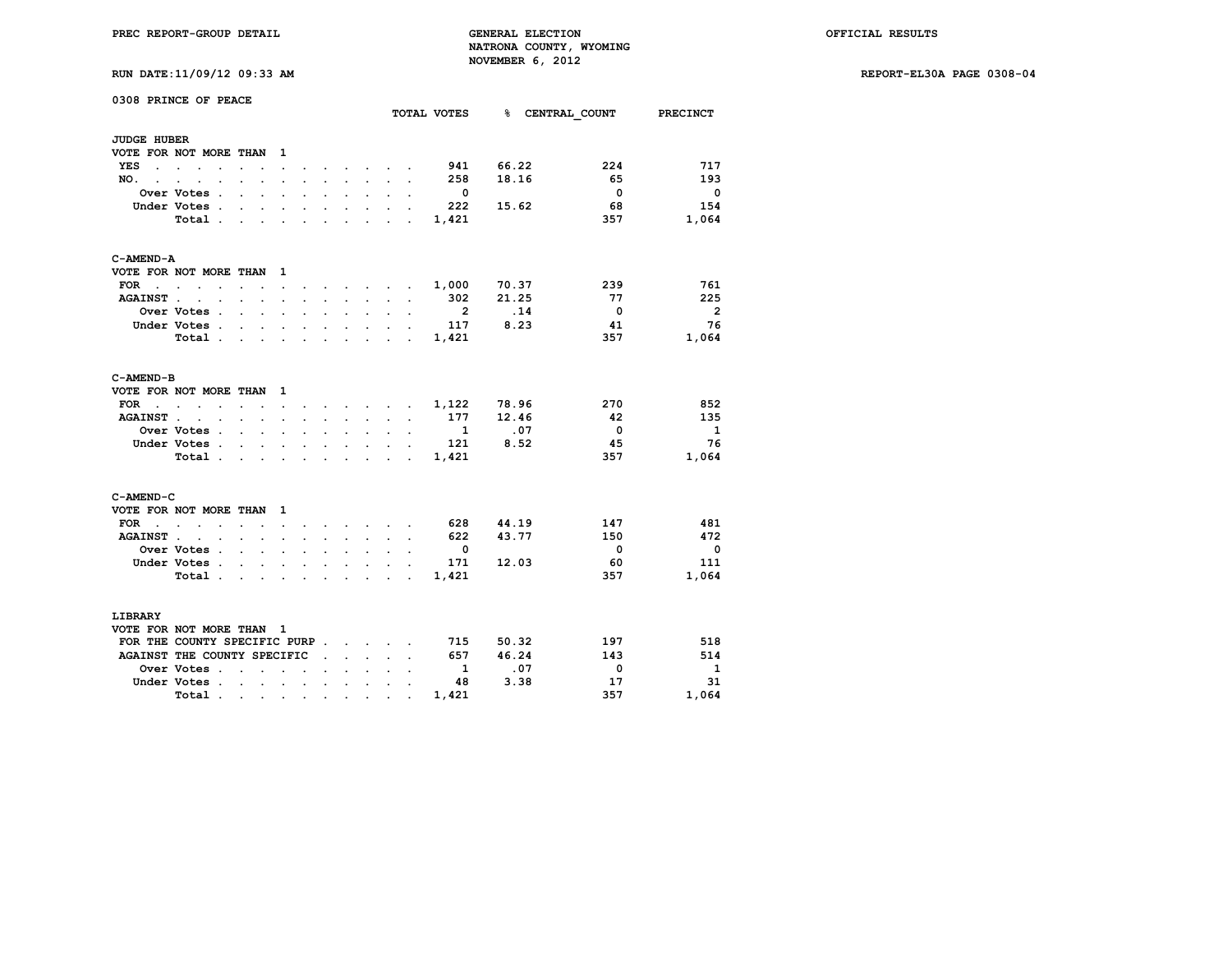**RUN DATE:11/09/12 09:33 AM REPORT-EL30A PAGE 0309-01**

| RUN DATE: 11/09/12 09:33 AM |  |
|-----------------------------|--|

| 0309 VERDA JAMES SCHOOL                                                                                         |                            |                                                           |                                                |                      |                      |                      |                         |        |                |                 |
|-----------------------------------------------------------------------------------------------------------------|----------------------------|-----------------------------------------------------------|------------------------------------------------|----------------------|----------------------|----------------------|-------------------------|--------|----------------|-----------------|
|                                                                                                                 |                            |                                                           |                                                |                      |                      |                      | TOTAL VOTES             | $\sim$ | CENTRAL COUNT  | <b>PRECINCT</b> |
| REGISTERED VOTERS - TOTAL.                                                                                      |                            |                                                           | $\sim$ $\sim$ $\sim$                           |                      |                      |                      | 596                     |        |                |                 |
| BALLOTS CAST - TOTAL.<br>$\ddot{\phantom{a}}$                                                                   | $\ddot{\phantom{a}}$       | $\sim$                                                    | $\ddot{\phantom{a}}$                           | $\ddot{\phantom{0}}$ | $\overline{a}$       | $\ddot{\phantom{a}}$ | 678                     |        | 162            | 516             |
| BALLOTS CAST - BLANK.                                                                                           | $\mathbf{L}$               |                                                           |                                                |                      |                      |                      | $\mathbf 0$             |        | 0              | 0               |
| VOTER TURNOUT - TOTAL<br>$\bullet$                                                                              | $\sim$                     | $\ddot{\phantom{0}}$                                      | $\ddot{\phantom{a}}$                           | $\bullet$ .          | $\bullet$            | $\cdot$              |                         | 113.76 |                |                 |
| VOTER TURNOUT - BLANK                                                                                           | $\mathcal{L}^{\text{max}}$ | $\sim 10^{-1}$                                            |                                                |                      |                      |                      |                         |        |                |                 |
| <b>USA-PRESIDENT</b>                                                                                            |                            |                                                           |                                                |                      |                      |                      |                         |        |                |                 |
| VOTE FOR NOT MORE THAN<br>1                                                                                     |                            |                                                           |                                                |                      |                      |                      |                         |        |                |                 |
| MITT ROMNEY (REP).<br>$\ddot{\phantom{0}}$<br>$\blacksquare$                                                    |                            | $\ddot{\phantom{0}}$                                      |                                                |                      | $\sim$ $\sim$        |                      | 441                     | 65.04  | 95             | 346             |
| BARACK OBAMA (DEM)<br>$\ddot{\phantom{0}}$                                                                      | $\ddot{\phantom{0}}$       | $\ddot{\phantom{0}}$                                      | $\ddot{\phantom{a}}$                           | $\ddot{\phantom{0}}$ | $\ddot{\phantom{0}}$ | $\ddot{\phantom{a}}$ | 213                     | 31.42  | 65             | 148             |
| GARY JOHNSON (LIB)                                                                                              |                            |                                                           |                                                |                      |                      |                      | -20                     | 2.95   | $\overline{2}$ | 18              |
| VIRGIL H. GOODE (CON)                                                                                           |                            | $\cdot$                                                   |                                                | $\ddot{\phantom{0}}$ |                      |                      | $\overline{\mathbf{2}}$ | .29    | 0              | $\overline{2}$  |
| WRITE-IN.<br>$\ddot{\phantom{a}}$<br>$\ddot{\phantom{a}}$                                                       |                            |                                                           |                                                |                      |                      |                      | $\overline{2}$          | .29    | $\mathbf 0$    | $\overline{2}$  |
| Over Votes .<br>$\ddot{\phantom{0}}$<br>$\ddot{\phantom{a}}$<br>$\ddot{\phantom{a}}$                            | $\cdot$                    |                                                           |                                                |                      |                      |                      | 0                       |        | 0              | $\mathbf 0$     |
| Under Votes.                                                                                                    |                            |                                                           |                                                |                      | $\ddot{\phantom{a}}$ |                      | 0                       |        | 0              | 0               |
| <b>Contract Contract</b><br>$\bullet$<br>Total .                                                                | $\bullet$                  | $\ddot{\phantom{0}}$                                      | $\bullet$                                      | $\bullet$            |                      |                      | 678                     |        | 162            | 516             |
| $\sim$<br>$\sim$                                                                                                |                            |                                                           |                                                |                      |                      |                      |                         |        |                |                 |
| UNITED STATES SENATOR                                                                                           |                            |                                                           |                                                |                      |                      |                      |                         |        |                |                 |
| VOTE FOR NOT MORE THAN<br>1                                                                                     |                            |                                                           |                                                |                      |                      |                      |                         |        |                |                 |
| JOHN BARRASSO (REP).<br>$\mathbf{r}$                                                                            | $\sim$                     |                                                           |                                                |                      |                      |                      | 487                     | 71.83  | 105            | 382             |
| TIM CHESNUT (DEM).<br>$\ddot{\phantom{a}}$<br>$\ddot{\phantom{0}}$                                              | $\ddot{\phantom{a}}$       | $\ddot{\phantom{a}}$                                      | $\overline{a}$                                 | $\sim$               | $\ddot{\phantom{0}}$ | $\ddot{\phantom{a}}$ | 162                     | 23.89  | 53             | 109             |
| JOEL OTTO (CRY)<br>$\sim$<br>$\ddot{\phantom{a}}$                                                               |                            |                                                           |                                                |                      |                      |                      | 20                      | 2.95   | 1              | 19              |
| WRITE-IN.<br>$\mathcal{L}^{\text{max}}$<br>$\ddot{\phantom{0}}$<br>$\ddot{\phantom{a}}$<br>$\ddot{\phantom{0}}$ | $\ddot{\phantom{a}}$       | $\cdot$                                                   | $\ddot{\phantom{a}}$                           | $\ddot{\phantom{a}}$ | $\ddot{\phantom{a}}$ |                      | 0                       |        | 0              | $\mathbf 0$     |
| Over Votes.                                                                                                     |                            |                                                           |                                                |                      |                      |                      | 0                       |        | 0              | $\mathbf 0$     |
| Under Votes<br>$\ddot{\phantom{0}}$                                                                             | $\bullet$                  | $\bullet$                                                 | $\bullet$                                      | $\ddot{\phantom{0}}$ | $\ddot{\phantom{0}}$ |                      | 9                       | 1.33   | 3              | 6               |
| Total.<br><b>Contract Contract Contract</b><br>$\sim$                                                           | $\mathbf{r}$               | $\sim$                                                    | $\cdot$                                        |                      |                      |                      | 678                     |        | 162            | 516             |
| UNITED STATES REPRESENTATIVE                                                                                    |                            |                                                           |                                                |                      |                      |                      |                         |        |                |                 |
| VOTE FOR NOT MORE THAN<br>1                                                                                     |                            |                                                           |                                                |                      |                      |                      |                         |        |                |                 |
| CYNTHIA M. LUMMIS (REP).                                                                                        |                            |                                                           | $\mathbf{r}$ and $\mathbf{r}$ and $\mathbf{r}$ |                      |                      |                      | 412                     | 60.77  | 94             | 318             |
| CHRIS HENRICHSEN (DEM).                                                                                         | $\blacksquare$             | $\sim$                                                    | $\ddot{\phantom{0}}$                           | $\sim$               | $\sim$               | $\ddot{\phantom{a}}$ | 189                     | 27.88  | 58             | 131             |
| RICHARD P. BRUBAKER (LIB).                                                                                      |                            |                                                           |                                                |                      |                      |                      | 24                      | 3.54   | $\overline{2}$ | 22              |
| DANIEL CLYDE CUMMINGS (CON)                                                                                     |                            | $\ddot{\phantom{0}}$                                      | $\ddot{\phantom{0}}$                           | $\ddot{\phantom{a}}$ |                      |                      | 16                      | 2.36   | $\overline{2}$ | 14              |
| DON WILLS (CRY)<br>$\sim$                                                                                       |                            |                                                           |                                                |                      |                      |                      | 10                      | 1.47   | $\mathbf{1}$   | 9               |
| WRITE-IN.<br>$\sim$ $\sim$ $\sim$<br>$\sim$                                                                     |                            |                                                           |                                                |                      |                      |                      | 1                       | .15    | 0              | $\mathbf{1}$    |
| Over Votes .<br>$\ddot{\phantom{0}}$<br>$\ddot{\phantom{a}}$<br>$\overline{a}$                                  | $\ddot{\phantom{a}}$       | $\ddot{\phantom{a}}$                                      | $\overline{a}$                                 | $\cdot$              | $\overline{a}$       |                      | 3                       | .44    | 0              | 3               |
| Under Votes                                                                                                     |                            |                                                           |                                                |                      |                      |                      | 23                      | 3.39   | 5              | 18              |
| $\ddot{\phantom{0}}$                                                                                            | $\ddot{\phantom{0}}$       | $\ddot{\phantom{0}}$                                      |                                                | $\ddot{\phantom{0}}$ |                      |                      |                         |        |                |                 |
| Total .<br>and the state of the state of                                                                        |                            | $\sim$ $\sim$ $\sim$                                      | $\ddot{\phantom{0}}$                           | $\ddot{\phantom{a}}$ | $\overline{a}$       |                      | 678                     |        | 162            | 516             |
| STATE HOUSE DISTRICT 36                                                                                         |                            |                                                           |                                                |                      |                      |                      |                         |        |                |                 |
| VOTE FOR NOT MORE THAN<br>1                                                                                     |                            |                                                           |                                                |                      |                      |                      |                         |        |                |                 |
| GERALD GAY (REP)<br>$\ddot{\phantom{1}}$<br>$\ddot{\phantom{a}}$<br>$\ddot{\phantom{a}}$                        |                            |                                                           |                                                | $\ddot{\phantom{0}}$ |                      |                      | 485                     | 71.53  | 104            | 381             |
| WRITE-IN.<br>$\ddot{\phantom{a}}$<br>$\ddot{\phantom{a}}$<br>$\ddot{\phantom{a}}$<br>$\ddot{\phantom{0}}$       |                            |                                                           |                                                |                      |                      |                      | 32                      | 4.72   | 8              | 24              |
| Over Votes .<br>$\ddot{\phantom{0}}$<br>$\ddot{\phantom{a}}$<br>$\ddot{\phantom{a}}$                            | $\ddot{\phantom{a}}$       | $\ddot{\phantom{0}}$                                      | $\ddot{\phantom{a}}$                           | $\ddot{\phantom{0}}$ | $\ddot{\phantom{a}}$ | $\ddot{\phantom{a}}$ | 0                       |        | 0              | 0               |
| Under Votes .<br>$\ddot{\phantom{a}}$<br>$\cdot$<br>$\cdot$                                                     | $\cdot$                    | $\ddot{\phantom{a}}$                                      |                                                |                      |                      |                      | 161                     | 23.75  | 50             | 111             |
| Total.<br><b>Contract Contract</b><br>$\bullet$ .<br><br><br><br><br><br>                                       |                            | $\bullet$ , and $\bullet$ , and $\bullet$ , and $\bullet$ |                                                |                      |                      |                      | 678                     |        | 162            | 516             |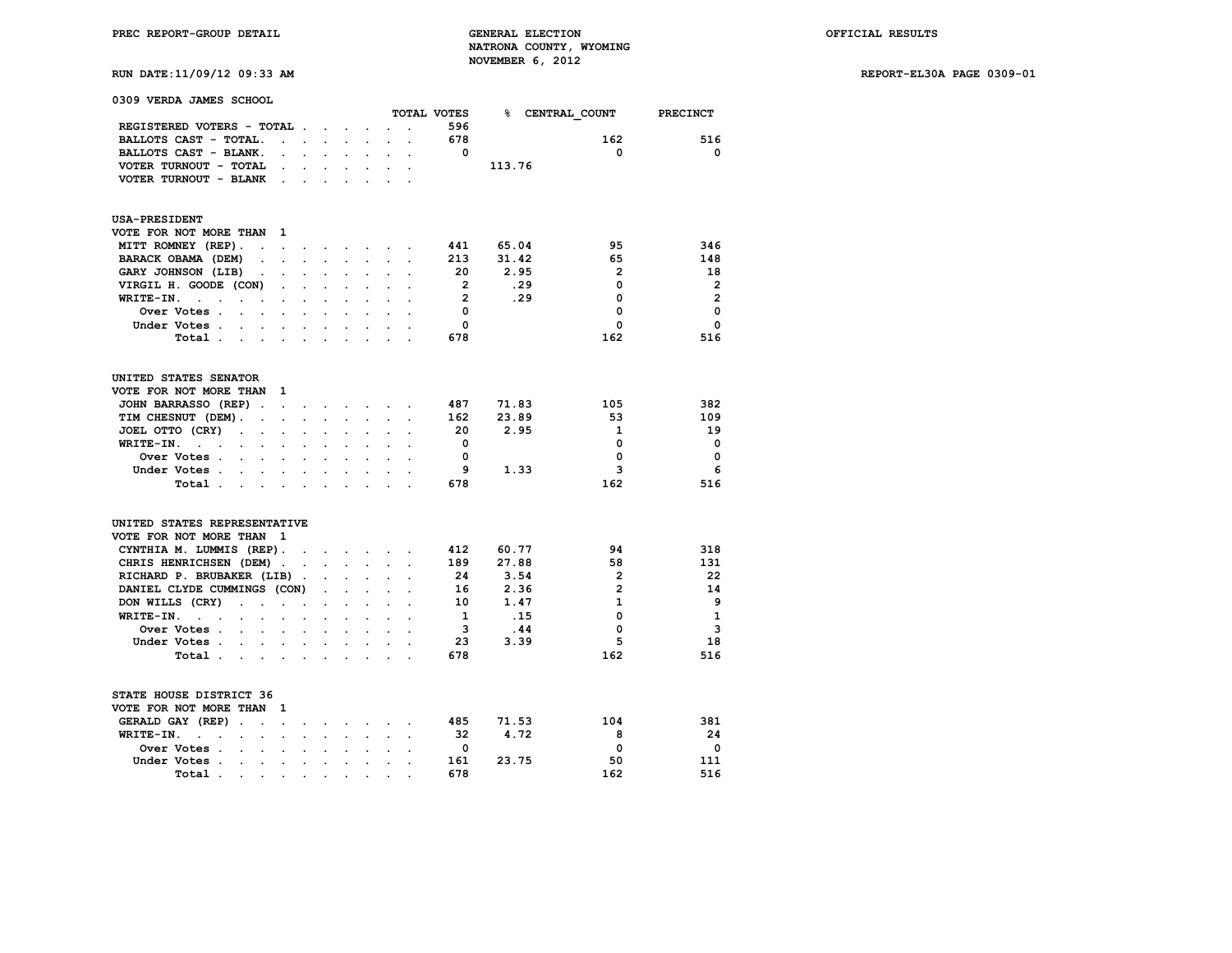**0309 VERDA JAMES SCHOOL**

**PREC REPORT-GROUP DETAIL GENERAL ELECTION OFFICIAL RESULTS NATRONA COUNTY, WYOMING NOVEMBER 6, 2012**

**RUN DATE:11/09/12 09:33 AM REPORT-EL30A PAGE 0309-02**

|                                                   |        |                      |                          |                      |                 | TOTAL VOTES | ៖     | CENTRAL COUNT | <b>PRECINCT</b> |
|---------------------------------------------------|--------|----------------------|--------------------------|----------------------|-----------------|-------------|-------|---------------|-----------------|
| <b>BOCC</b>                                       |        |                      |                          |                      |                 |             |       |               |                 |
| VOTE FOR NOT MORE THAN 2                          |        |                      |                          |                      |                 |             |       |               |                 |
| FORREST CHADWICK (REP).                           | $\sim$ |                      | $\sim$                   | $\sim$ $\sim$ $\sim$ |                 | 314         | 23.16 | 76            | 238             |
| MATT KEATING (REP)<br>$\ddot{\phantom{0}}$        |        | $\ddot{\phantom{0}}$ | $\bullet$                | $\sim$ $\sim$        |                 | 280         | 20.65 | 48            | 232             |
| GINO CERULLO (DEM)<br>$\sim$                      |        |                      |                          |                      |                 | 191         | 14.09 | 51            | 140             |
| TROY BRAY (CON)<br>$\sim$ $\sim$ $\sim$<br>$\sim$ |        |                      | $\cdot$                  |                      |                 | 31          | 2.29  | 5             | 26              |
| LINDA BERGERON (CON).<br>$\sim$                   | $\sim$ | $\cdot$              |                          |                      |                 | 57          | 4.20  | 22            | 35              |
| KEITH B. GOODENOUGH (IND).                        |        | $\ddot{\phantom{a}}$ | $\overline{\phantom{a}}$ |                      |                 | 219         | 16.15 | 62            | 157             |
| WRITE-IN.<br>$\sim$<br>$\sim$                     |        |                      |                          |                      |                 | 0           |       | 0             | $\Omega$        |
| Over Votes.<br>$\sim$<br>$\sim$<br>$\sim$         |        |                      |                          |                      |                 | 8           | .59   | 4             | 4               |
| Under Votes.<br>$\ddot{\phantom{a}}$              |        |                      |                          | $\cdot$              |                 | 256         | 18.88 | 56            | 200             |
| Total.<br>$\sim$ $\sim$                           |        |                      |                          | $\cdot$              | $\cdot$ $\cdot$ | 1,356       |       | 324           | 1,032           |
| CASPER CITY COUNCIL WARD 3                        |        |                      |                          |                      |                 |             |       |               |                 |
| VOTE FOR NOT MORE THAN<br>- 1                     |        |                      |                          |                      |                 |             |       |               |                 |
|                                                   |        |                      |                          |                      |                 |             |       |               |                 |
| STEPHEN CATHEY.                                   |        |                      |                          |                      |                 | 255         | 37.61 | 53            | 202             |

| CORDELL WISTISEN |             |  |  |  |  |  | 251 | 37.02 | 59  | 192 |
|------------------|-------------|--|--|--|--|--|-----|-------|-----|-----|
| WRITE-IN.        |             |  |  |  |  |  |     | . 88  |     | -6  |
|                  | Over Votes  |  |  |  |  |  |     |       |     |     |
|                  | Under Votes |  |  |  |  |  | 165 | 24.34 | 50  | 115 |
|                  | Total       |  |  |  |  |  | 678 |       | 162 | 516 |
|                  |             |  |  |  |  |  |     |       |     |     |

| CASPER COLLEGE DISTRICT BOARD OF TRUSTEE |  |  |
|------------------------------------------|--|--|
|------------------------------------------|--|--|

| VOTE FOR NOT MORE THAN 4                                                                                                        |  |  |  |       |       |          |                |
|---------------------------------------------------------------------------------------------------------------------------------|--|--|--|-------|-------|----------|----------------|
| SCOTT BENNION                                                                                                                   |  |  |  | 249   | 9.18  | 64       | 185            |
| BOB DESPAIN.                                                                                                                    |  |  |  | 207   | 7.63  | 48       | 159            |
| LAUREN V. GRIFFITH                                                                                                              |  |  |  | 244   | 9.00  | 55       | 189            |
| BILL M. HAMBRICK                                                                                                                |  |  |  | 236   | 8.70  | 62       | 174            |
| MATTHEW A. LOUCKS.                                                                                                              |  |  |  | 280   | 10.32 | 61       | 219            |
| SUSAN D. MILLER                                                                                                                 |  |  |  | 272   | 10.03 | 62       | 210            |
| CLIFF WHITLOCK.                                                                                                                 |  |  |  | 166   | 6.12  | 26       | 140            |
| WRITE-IN.                                                                                                                       |  |  |  |       | .26   | $\Omega$ | $\overline{7}$ |
| Over Votes                                                                                                                      |  |  |  |       | .15   |          | $\Omega$       |
| Under Votes.<br>the contract of the contract of the contract of the contract of the contract of the contract of the contract of |  |  |  | 1,047 | 38.61 | 266      | 781            |
| Total .<br>the contract of the contract of the contract of the contract of the contract of the contract of the contract of      |  |  |  | 2,712 |       | 648      | 2,064          |
|                                                                                                                                 |  |  |  |       |       |          |                |

## **NATRONA COUNTY SCHOOL DIST NO 1**

| VOTE FOR NOT MORE THAN                                                                                                         |                   |        | -5                                                                                                              |                                 |                      |                                                                                                                                                                                                                                |                                     |         |       |       |     |       |
|--------------------------------------------------------------------------------------------------------------------------------|-------------------|--------|-----------------------------------------------------------------------------------------------------------------|---------------------------------|----------------------|--------------------------------------------------------------------------------------------------------------------------------------------------------------------------------------------------------------------------------|-------------------------------------|---------|-------|-------|-----|-------|
| DAVID S. BLAEDE                                                                                                                | $\sim$ 100 $\sim$ |        |                                                                                                                 |                                 |                      |                                                                                                                                                                                                                                |                                     |         | 62    | 1.83  | 13  | 49    |
| KEVIN CHRISTOPHERSON.                                                                                                          |                   |        | $\sim$ $\sim$                                                                                                   |                                 |                      | $\sim$                                                                                                                                                                                                                         |                                     |         | 250   | 7.37  | 55  | 195   |
| <b>GREGORY FLESVIG</b>                                                                                                         | $\sim$<br>$\sim$  |        | $\sim$                                                                                                          |                                 |                      | and the contract of the contract of the contract of the contract of the contract of the contract of the contract of the contract of the contract of the contract of the contract of the contract of the contract of the contra |                                     |         | 57    | 1.68  | 11  | 46    |
| ELIZABETH HORSCH.                                                                                                              |                   |        |                                                                                                                 |                                 |                      | the contract of the contract of the contract of the contract of the contract of the contract of the contract of                                                                                                                |                                     |         | 204   | 6.02  | 48  | 156   |
| DANA HOWIE.<br>the contract of the contract of the contract of the contract of the contract of the contract of the contract of |                   |        |                                                                                                                 |                                 |                      |                                                                                                                                                                                                                                |                                     |         | 196   | 5.78  | 43  | 153   |
| DONN MCCALL.<br>$\sim$ $\sim$ $\sim$                                                                                           |                   |        | $\sim$                                                                                                          | <b>Contract Contract Street</b> |                      | $\sim$                                                                                                                                                                                                                         | $\ddot{\phantom{a}}$                |         | 149   | 4.40  | 37  | 112   |
| MARK E. PETERSON                                                                                                               | $\sim$            | $\sim$ | $\sim$                                                                                                          | <b>Contract Contract</b>        |                      | the company of the company                                                                                                                                                                                                     |                                     |         | 140   | 4.13  | 31  | 109   |
| SHAWNNA PUNTENEY.                                                                                                              | $\sim$            |        |                                                                                                                 |                                 |                      |                                                                                                                                                                                                                                |                                     |         | 165   | 4.87  | 33  | 132   |
| PAULA J. REID.                                                                                                                 |                   |        |                                                                                                                 |                                 |                      | the company of the company of the company of the company of the company of the company of the company of the company of the company of the company of the company of the company of the company of the company of the company  |                                     |         | 181   | 5.34  | 46  | 135   |
| MARC SMITH                                                                                                                     |                   |        |                                                                                                                 |                                 |                      | the contract of the contract of the contract of the contract of the contract of the contract of the contract of                                                                                                                |                                     |         | 147   | 4.34  | 40  | 107   |
| STEPHEN SPRECHER.                                                                                                              | $\sim$            |        | $\sim$                                                                                                          | $\sim$ $\sim$ $\sim$            |                      | $\sim$                                                                                                                                                                                                                         | $\sim$                              |         | 137   | 4.04  | 36  | 101   |
| RITA WALSH.<br><b>Contract Contract Street</b>                                                                                 | $\sim$            |        | the contract of the contract of the                                                                             |                                 |                      | $\sim$ 100 $\mu$                                                                                                                                                                                                               | $\sim$ $\sim$                       |         | 296   | 8.73  | 69  | 227   |
| WRITE-IN.<br>$\sim$                                                                                                            | $\sim$            |        | $\sim$ $\sim$                                                                                                   |                                 | $\sim$               | $\sim$                                                                                                                                                                                                                         | $\sim$ $\sim$                       |         | 5     | .15   |     | 4     |
| Over Votes.                                                                                                                    | $\sim$<br>$\sim$  |        | $\sim$ $\sim$ $\sim$                                                                                            |                                 | $\sim$ $\sim$ $\sim$ |                                                                                                                                                                                                                                | $\sim$ $\sim$                       |         | 10    | .29   | 5   | 5     |
| Under Votes                                                                                                                    |                   |        |                                                                                                                 |                                 |                      |                                                                                                                                                                                                                                | and the contract of the contract of | $\cdot$ | 1,391 | 41.03 | 342 | 1,049 |
| Total.                                                                                                                         | $\sim$<br>$\sim$  |        | and the state of the state of the state of the state of the state of the state of the state of the state of the |                                 |                      | $\sim$                                                                                                                                                                                                                         | $\sim$                              |         | 3,390 |       | 810 | 2,580 |
|                                                                                                                                |                   |        |                                                                                                                 |                                 |                      |                                                                                                                                                                                                                                |                                     |         |       |       |     |       |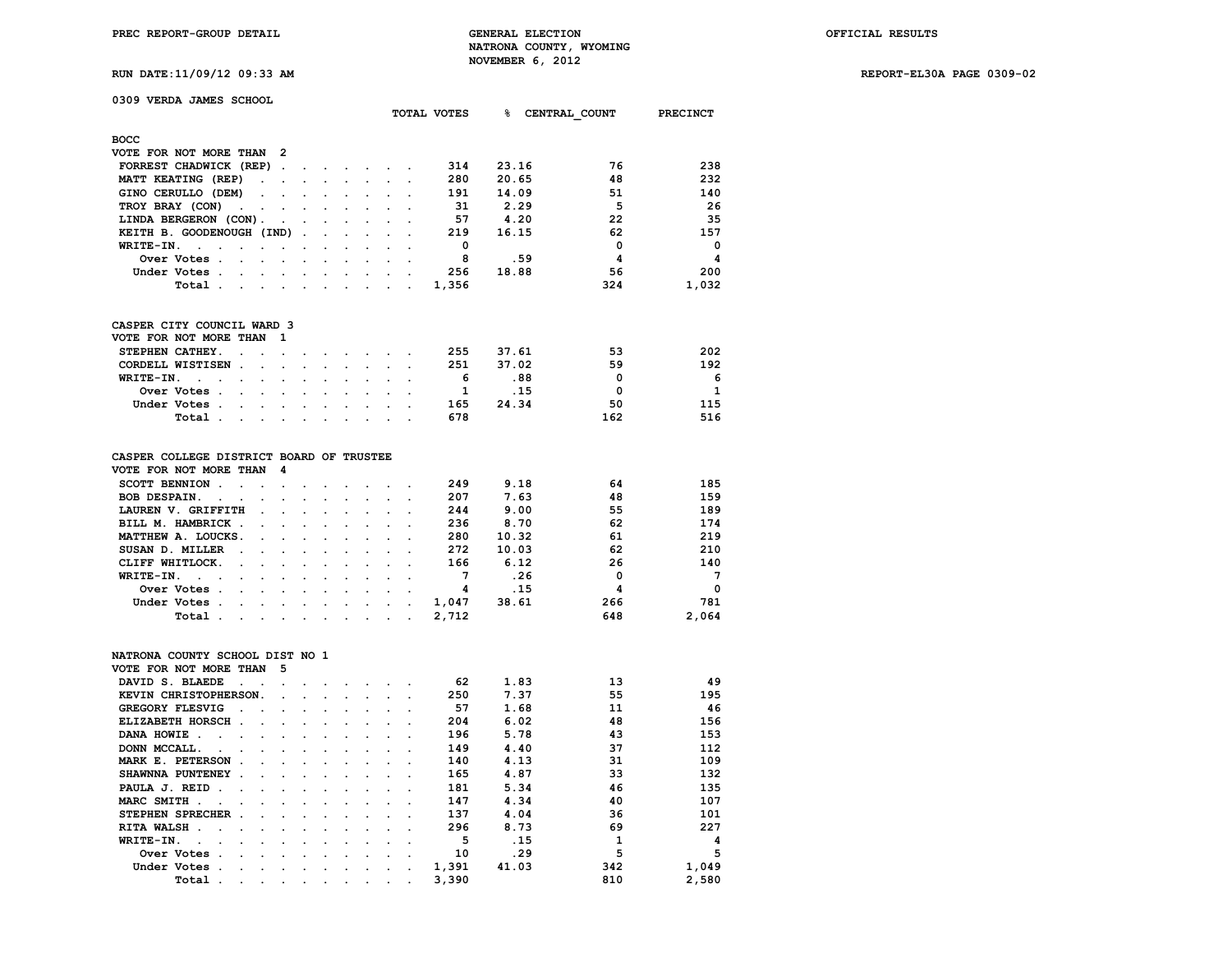**RUN DATE:11/09/12 09:33 AM REPORT-EL30A PAGE 0309-03**

|  | RUN DATE:11/09/12 09:33 AM |  |  |  |  |
|--|----------------------------|--|--|--|--|
|--|----------------------------|--|--|--|--|

|                   | 0309 VERDA JAMES SCHOOL         |                            |                                        |                          |                      |                      |                             |                                                             |                                                     |                                            |                          | TOTAL VOTES 8 CENTRAL COUNT PRECINCT |                         |                          |
|-------------------|---------------------------------|----------------------------|----------------------------------------|--------------------------|----------------------|----------------------|-----------------------------|-------------------------------------------------------------|-----------------------------------------------------|--------------------------------------------|--------------------------|--------------------------------------|-------------------------|--------------------------|
|                   |                                 |                            |                                        |                          |                      |                      |                             |                                                             |                                                     |                                            |                          |                                      |                         |                          |
|                   | NC CONSERVATION DIST SUP-URBAN  |                            |                                        |                          |                      |                      |                             |                                                             |                                                     |                                            |                          |                                      |                         |                          |
|                   | VOTE FOR NOT MORE THAN          |                            |                                        | $\mathbf{1}$             |                      |                      |                             |                                                             |                                                     |                                            |                          |                                      |                         |                          |
|                   | RICHARD HALLINGSTAD.            |                            |                                        | $\sim$ $-$               | $\ddot{\phantom{0}}$ |                      | $\ddot{\phantom{0}}$        |                                                             | $\mathbf{r} = \mathbf{r} + \mathbf{r} + \mathbf{r}$ |                                            |                          | 461 67.99                            | 101                     | 360                      |
|                   | $WRITE-IN.$                     | $\bullet$                  |                                        |                          |                      |                      |                             |                                                             | $\mathcal{L}^{\text{max}}$                          | $\sim$                                     | 6 <sup>6</sup>           | .88                                  | $\mathbf{1}$            | $5^{\circ}$              |
|                   | <b>Over Votes .</b>             | $\sim$                     | $\sim$                                 |                          | $\ddot{\phantom{a}}$ |                      |                             |                                                             |                                                     |                                            | $\overline{\mathbf{0}}$  |                                      | $\overline{\mathbf{0}}$ | $\overline{\mathbf{0}}$  |
|                   | Under Votes.                    |                            |                                        | the contract of the con- | $\ddot{\phantom{a}}$ | $\cdot$              | $\cdot$                     | $\ddot{\phantom{0}}$                                        |                                                     | $\sim$ $\sim$                              | 211                      | 31.12                                | - 60                    | 151                      |
|                   | Total                           |                            |                                        |                          |                      |                      |                             |                                                             | $\mathbf{L}$                                        |                                            | 678                      |                                      | 162                     | 516                      |
|                   | NC CONSERVATION DIST SUP-ATLRG  |                            |                                        |                          |                      |                      |                             |                                                             |                                                     |                                            |                          |                                      |                         |                          |
|                   | VOTE FOR NOT MORE THAN 1        |                            |                                        |                          |                      |                      |                             |                                                             |                                                     |                                            |                          |                                      |                         |                          |
| LEN L. CAMP.      | the contract of the contract of |                            |                                        |                          |                      |                      |                             | the contract of the contract of                             |                                                     |                                            | 466                      | 68.73                                | 106                     | 360                      |
| WRITE-IN. .       | $\ddot{\phantom{0}}$            | $\sim$                     |                                        | $\mathbf{r}$             |                      |                      |                             |                                                             |                                                     |                                            | 5 <sub>5</sub>           | .74                                  | $\overline{\mathbf{0}}$ | $5^{\circ}$              |
|                   | <b>Over Votes</b>               |                            | $\sim$                                 |                          | $\mathbf{r}$         |                      |                             |                                                             |                                                     |                                            | $\bullet$                |                                      | $\overline{\mathbf{0}}$ | $\overline{\mathbf{0}}$  |
|                   | Under Votes                     |                            |                                        |                          |                      | $\sim$ $\sim$        | $\ddot{\phantom{0}}$        | $\bullet$ .                                                 |                                                     | $\mathbf{r} = \mathbf{r} \cdot \mathbf{r}$ | 207                      | 30.53                                | 56                      | 151                      |
|                   | Total                           |                            |                                        |                          |                      |                      |                             |                                                             |                                                     |                                            | 678                      |                                      | 162                     | 516                      |
|                   |                                 |                            |                                        |                          |                      |                      |                             |                                                             |                                                     |                                            |                          |                                      |                         |                          |
|                   | NC CONSERVATION DIST SUP-RURAL  |                            |                                        |                          |                      |                      |                             |                                                             |                                                     |                                            |                          |                                      |                         |                          |
|                   | VOTE FOR NOT MORE THAN          |                            |                                        | $\mathbf{1}$             |                      |                      |                             |                                                             |                                                     |                                            |                          |                                      |                         |                          |
| DON PAVACK.       | $\sim 10^{-10}$ $\sim$          |                            |                                        |                          |                      |                      |                             | <b>Contract Contract</b>                                    |                                                     |                                            |                          | 210 30.97                            | 47                      | 163                      |
|                   | ROBERT M. SHELLARD              |                            | $\sim$                                 |                          |                      |                      |                             |                                                             |                                                     |                                            | 211                      | 31.12                                | 50                      | 161                      |
|                   | WRITE-IN.                       |                            | $\sim$                                 | $\ddot{\phantom{a}}$     | $\ddot{\phantom{a}}$ | $\overline{a}$       | $\sim$                      | $\ddot{\phantom{0}}$                                        | $\mathbf{r}$                                        | $\ddot{\phantom{a}}$                       | $\overline{\mathbf{3}}$  | .44                                  | $\mathbf{0}$            | $\overline{\mathbf{3}}$  |
|                   | <b>Over Votes</b>               |                            |                                        |                          |                      |                      |                             | $\ddot{\phantom{a}}$                                        |                                                     |                                            | $\overline{\mathbf{0}}$  |                                      | $\overline{\mathbf{0}}$ | $\overline{\mathbf{0}}$  |
|                   | Under Votes                     |                            |                                        |                          | $\ddot{\phantom{0}}$ |                      | $\ddot{\phantom{0}}$        |                                                             |                                                     |                                            |                          | 254 37.46                            | 65                      | 189                      |
|                   | Total                           |                            |                                        | $\ddot{\phantom{a}}$     | $\ddot{\phantom{a}}$ | $\cdot$              | $\cdot$                     | s.                                                          | $\ddot{\phantom{a}}$                                |                                            | 678                      |                                      | 162                     | 516                      |
| <b>JUDGE PARK</b> |                                 |                            |                                        |                          |                      |                      |                             |                                                             |                                                     |                                            |                          |                                      |                         |                          |
|                   | VOTE FOR NOT MORE THAN 1        |                            |                                        |                          |                      |                      |                             |                                                             |                                                     |                                            |                          |                                      |                         |                          |
|                   | YES                             | $\ddot{\phantom{a}}$       | $\sim$                                 | $\sim$                   | $\cdot$              | $\sim$               |                             | the contract of the contract of                             |                                                     |                                            | 449                      | 66.22                                | 99                      | 350                      |
| NO.               | $\sim$                          | $\mathcal{L}^{\text{max}}$ | $\bullet$ .                            | $\bullet$                | $\ddot{\phantom{0}}$ | $\ddot{\phantom{0}}$ | $\ddot{\phantom{0}}$        | $\ddot{\phantom{0}}$                                        | $\mathbf{L}^{\text{max}}$                           | $\sim$                                     |                          | 122 17.99                            | -35                     | 87                       |
|                   | Over Votes                      |                            |                                        |                          |                      |                      |                             | $\ddot{\phantom{0}}$                                        |                                                     |                                            | $\mathbf 0$              |                                      | $\overline{\mathbf{0}}$ | $\overline{\phantom{0}}$ |
|                   | Under Votes                     |                            | $\sim$                                 |                          | $\sim$               |                      | $\ddot{\phantom{0}}$        | $\ddot{\phantom{0}}$                                        |                                                     |                                            | 107                      | 15.78                                | 28                      | 79                       |
|                   | Total                           |                            |                                        | $\bullet$                | $\cdot$              | $\ddot{\phantom{a}}$ | $\cdot$                     | $\ddot{\phantom{0}}$                                        | $\ddot{\phantom{a}}$                                |                                            | 678                      |                                      | 162                     | 516                      |
|                   |                                 |                            |                                        |                          |                      |                      |                             |                                                             |                                                     |                                            |                          |                                      |                         |                          |
| JUDGE WILKING     |                                 |                            |                                        |                          |                      |                      |                             |                                                             |                                                     |                                            |                          |                                      |                         |                          |
|                   | VOTE FOR NOT MORE THAN 1        |                            |                                        |                          |                      |                      |                             |                                                             |                                                     |                                            |                          |                                      |                         |                          |
| YES               | $\sim$                          |                            | $\mathbf{z} = \mathbf{z} + \mathbf{z}$ | $\sim$ 100 $\pm$         | $\ddot{\phantom{0}}$ | $\bullet$            |                             | and the state of the state of the                           |                                                     |                                            | 439                      | 64.75                                | 96                      | 343                      |
| NO.               | $\sim$                          | $\mathcal{L}^{\text{max}}$ | $\sim$                                 | $\bullet$                | $\ddot{\phantom{0}}$ | $\ddot{\phantom{0}}$ | $\ddot{\phantom{0}}$        | $\sim$                                                      | $\sim$                                              | $\blacksquare$                             |                          | 109 16.08                            | 28                      | 81                       |
|                   | <b>Over Votes</b>               |                            |                                        |                          |                      |                      |                             |                                                             | $\mathbf{L}$                                        |                                            | $\overline{\mathbf{0}}$  |                                      | $\overline{\mathbf{0}}$ | $\overline{\mathbf{0}}$  |
|                   | Under Votes                     |                            |                                        |                          | $\ddot{\phantom{0}}$ | $\ddot{\phantom{0}}$ | $\sim$                      | $\ddot{\phantom{0}}$                                        | $\sim$                                              | $\ddot{\phantom{a}}$                       | 130                      | 19.17                                | 38                      | 92                       |
|                   | Total                           |                            |                                        | $\bullet$                |                      |                      |                             | $\ddot{\phantom{0}}$                                        | $\ddot{\phantom{a}}$                                |                                            | 678                      |                                      | 162                     | 516                      |
| JUDGE BROWN       |                                 |                            |                                        |                          |                      |                      |                             |                                                             |                                                     |                                            |                          |                                      |                         |                          |
|                   | VOTE FOR NOT MORE THAN 1        |                            |                                        |                          |                      |                      |                             |                                                             |                                                     |                                            |                          |                                      |                         |                          |
|                   | YES                             | $\sim$                     | $\sim$                                 | $\sim$                   | $\ddot{\phantom{0}}$ |                      | <b>All Card Corporation</b> | $\bullet$ .<br><br><br><br><br><br><br><br><br><br><br><br> | $\bullet$ .                                         | $\ddot{\phantom{a}}$                       | 454                      | 66.96                                | 103                     | 351                      |
| $NO.$ $.$ $.$ $.$ | $\ddot{\phantom{0}}$            | $\ddot{\phantom{a}}$       | $\sim$                                 | $\bullet$                | $\ddot{\phantom{0}}$ | $\ddot{\phantom{0}}$ | $\sim$                      | $\sim$                                                      | $\sim 10^{-11}$                                     | $\ddot{\phantom{a}}$                       |                          | 117 17.26                            | 33                      | 84                       |
|                   | Over Votes .                    | $\sim$                     | $\sim$                                 | $\overline{a}$           |                      |                      |                             |                                                             |                                                     |                                            | $\overline{\phantom{0}}$ |                                      | $\overline{\mathbf{0}}$ | $\overline{\phantom{0}}$ |
|                   | Under Votes .                   | $\ddot{\phantom{a}}$       | $\sim$                                 | $\ddot{\phantom{a}}$     | $\cdot$              | $\cdot$              | $\ddot{\phantom{a}}$        | $\ddot{\phantom{a}}$                                        | $\sim$                                              |                                            | 107                      | 15.78                                | 26                      | 81                       |
|                   | Total                           |                            |                                        |                          |                      |                      |                             |                                                             | $\sim$ $ \sim$                                      |                                            | 678                      |                                      | 162                     | 516                      |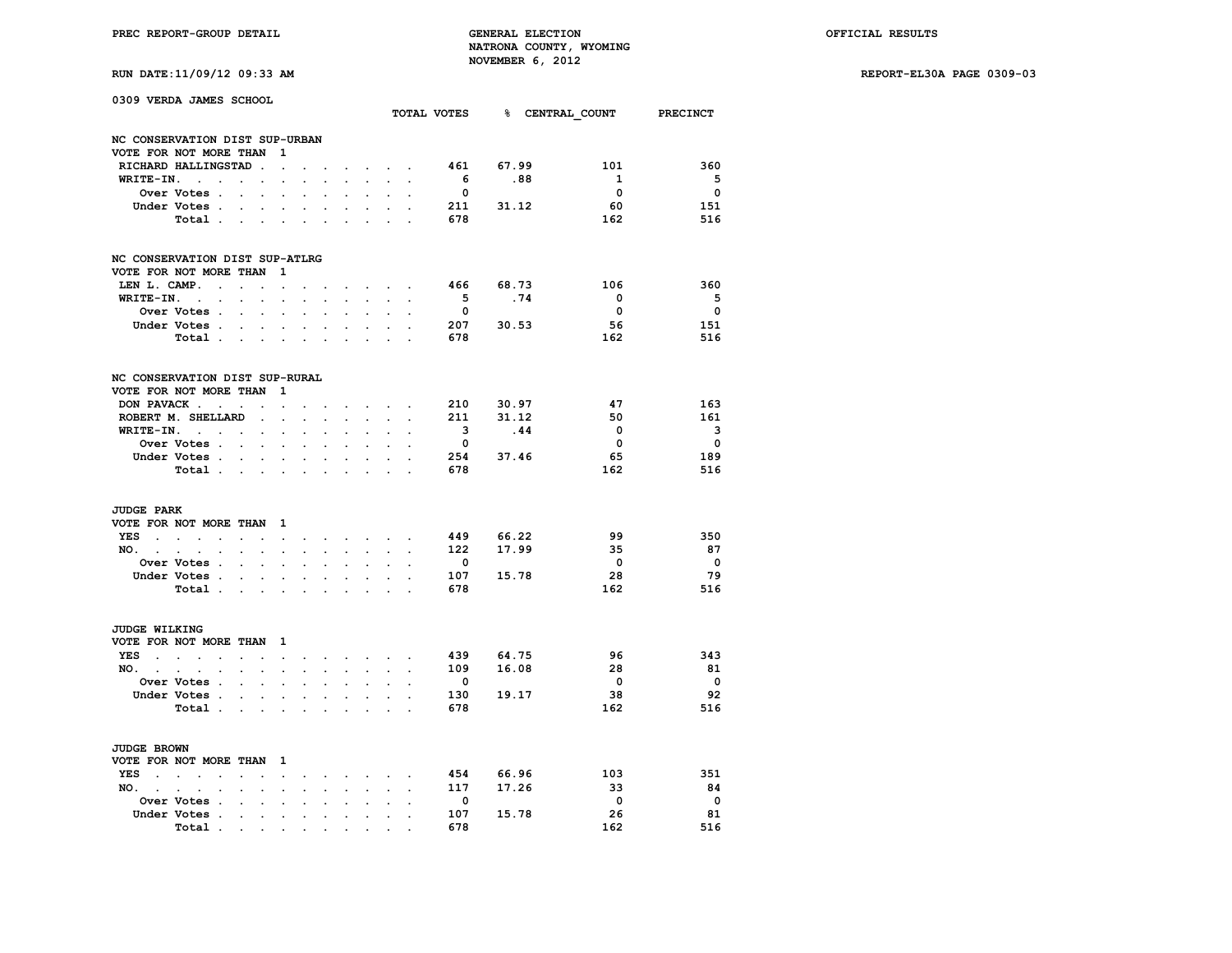**RUN DATE:11/09/12 09:33 AM REPORT-EL30A PAGE 0309-04**

|                             | 0309 VERDA JAMES SCHOOL                      |                      |                      |                      |                      |                      |                      |                                 |                                                                                       |                      |                          |           | TOTAL VOTES 8 CENTRAL COUNT | <b>PRECINCT</b>          |
|-----------------------------|----------------------------------------------|----------------------|----------------------|----------------------|----------------------|----------------------|----------------------|---------------------------------|---------------------------------------------------------------------------------------|----------------------|--------------------------|-----------|-----------------------------|--------------------------|
|                             |                                              |                      |                      |                      |                      |                      |                      |                                 |                                                                                       |                      |                          |           |                             |                          |
| <b>JUDGE HUBER</b>          |                                              |                      |                      |                      |                      |                      |                      |                                 |                                                                                       |                      |                          |           |                             |                          |
|                             | VOTE FOR NOT MORE THAN                       |                      |                      | 1                    |                      |                      |                      |                                 |                                                                                       |                      |                          |           |                             |                          |
| YES                         |                                              |                      |                      | $\ddot{\phantom{0}}$ | $\ddot{\phantom{0}}$ |                      |                      |                                 | $\sim$ $\sim$ $\sim$ $\sim$                                                           |                      | 424                      | 62.54     | 92                          | 332                      |
| NO.<br>÷                    | $\ddot{\phantom{a}}$                         |                      |                      |                      |                      |                      |                      | $\ddot{\phantom{a}}$            |                                                                                       | $\overline{a}$       | 132                      | 19.47     | 38                          | 94                       |
|                             | Over Votes .                                 | $\ddot{\phantom{0}}$ | $\ddot{\phantom{a}}$ | $\ddot{\phantom{0}}$ | $\ddot{\phantom{a}}$ |                      |                      | $\bullet$                       |                                                                                       |                      | $^{\circ}$               |           | $\mathbf{0}$                | $\overline{\mathbf{0}}$  |
|                             | Under Votes .                                |                      | $\ddot{\phantom{a}}$ |                      |                      |                      |                      |                                 |                                                                                       |                      | 122                      | 17.99     | 32                          | 90                       |
|                             | Total.                                       | $\ddot{\phantom{0}}$ | $\ddot{\phantom{0}}$ | $\bullet$            | $\ddot{\phantom{a}}$ | $\ddot{\phantom{0}}$ | $\cdot$              | $\ddot{\phantom{0}}$            | $\ddot{\phantom{a}}$                                                                  | $\overline{a}$       | 678                      |           | 162                         | 516                      |
| C-AMEND-A                   |                                              |                      |                      |                      |                      |                      |                      |                                 |                                                                                       |                      |                          |           |                             |                          |
|                             | VOTE FOR NOT MORE THAN                       |                      |                      | 1                    |                      |                      |                      |                                 |                                                                                       |                      |                          |           |                             |                          |
| <b>FOR</b>                  | $\bullet$                                    | $\overline{a}$       |                      | $\overline{a}$       |                      |                      |                      | <b>Contract Contract Street</b> |                                                                                       |                      | 448                      | 66.08     | 99                          | 349                      |
| <b>AGAINST</b> .            | $\sim$<br>$\ddot{\phantom{0}}$               | $\ddot{\phantom{0}}$ | $\ddot{\phantom{0}}$ | $\ddot{\phantom{a}}$ | $\ddot{\phantom{0}}$ | $\ddot{\phantom{0}}$ | $\ddot{\phantom{a}}$ | $\sim$                          | $\ddot{\phantom{0}}$                                                                  | $\cdot$              | 153                      | 22.57     | 40                          | 113                      |
|                             | <b>Over Votes .</b>                          |                      | $\sim$               |                      |                      |                      |                      |                                 |                                                                                       |                      | $\overline{\phantom{0}}$ |           | $\overline{\mathbf{0}}$     | $\overline{\phantom{0}}$ |
|                             | Under Votes .                                | $\ddot{\phantom{0}}$ | $\ddot{\phantom{0}}$ | $\ddot{\phantom{a}}$ |                      |                      | $\ddot{\phantom{a}}$ | $\ddot{\phantom{0}}$            | $\ddot{\phantom{a}}$                                                                  |                      | 77                       | 11.36     | 23                          | 54                       |
|                             | Total.                                       | $\sim$               | $\cdot$              | $\ddot{\phantom{a}}$ | $\overline{a}$       | $\ddot{\phantom{0}}$ | $\overline{a}$       | $\ddot{\phantom{0}}$            | $\sim$                                                                                |                      | 678                      |           | 162                         | 516                      |
| C-AMEND-B                   |                                              |                      |                      |                      |                      |                      |                      |                                 |                                                                                       |                      |                          |           |                             |                          |
|                             | VOTE FOR NOT MORE THAN                       |                      |                      | 1                    |                      |                      |                      |                                 |                                                                                       |                      |                          |           |                             |                          |
| FOR<br>$\ddot{\phantom{1}}$ | $\bullet$<br>$\bullet$                       | $\ddot{\phantom{0}}$ | $\bullet$            | $\ddot{\phantom{0}}$ | $\bullet$            |                      |                      |                                 | $\mathbf{r} = \mathbf{r} + \mathbf{r}$ , where $\mathbf{r} = \mathbf{r} + \mathbf{r}$ | $\overline{a}$       | 559                      | 82.45     | 126                         | 433                      |
| <b>AGAINST.</b>             | $\overline{a}$                               | $\ddot{\phantom{a}}$ | $\overline{a}$       | $\cdot$              |                      |                      |                      | $\ddot{\phantom{0}}$            |                                                                                       |                      | 77                       | 11.36     | 20                          | 57                       |
|                             | Over Votes .                                 | $\ddot{\phantom{a}}$ | $\ddot{\phantom{a}}$ | $\overline{a}$       |                      |                      |                      | $\ddot{\phantom{0}}$            |                                                                                       |                      | $\overline{\mathbf{0}}$  |           | $\overline{\mathbf{0}}$     | $\overline{\mathbf{0}}$  |
|                             | Under Votes.                                 | $\cdot$              | $\ddot{\phantom{0}}$ | $\ddot{\phantom{0}}$ | $\cdot$              | $\cdot$              |                      | $\bullet$                       |                                                                                       |                      | 42                       | 6.19      | 16                          | - 26                     |
|                             | Total.                                       |                      |                      |                      |                      |                      |                      |                                 |                                                                                       |                      | 678                      |           | 162                         | 516                      |
| C-AMEND-C                   |                                              |                      |                      |                      |                      |                      |                      |                                 |                                                                                       |                      |                          |           |                             |                          |
|                             | VOTE FOR NOT MORE THAN                       |                      |                      | 1                    |                      |                      |                      |                                 |                                                                                       |                      |                          |           |                             |                          |
| <b>FOR</b><br>$\sim$        | $\mathbf{r}$<br>$\bullet$<br>$\cdot$         | $\overline{a}$       |                      | $\cdot$              |                      |                      |                      |                                 | $\mathbf{r} = \mathbf{r} + \mathbf{r}$                                                | $\overline{a}$       | 318                      | 46.90     | 77                          | 241                      |
| <b>AGAINST.</b>             | $\ddot{\phantom{a}}$<br>$\ddot{\phantom{0}}$ |                      | $\overline{a}$       |                      |                      |                      |                      | $\ddot{\phantom{a}}$            | $\ddot{\phantom{a}}$                                                                  | $\ddot{\phantom{a}}$ | 268                      | 39.53     | 62                          | 206                      |
|                             | Over Votes .                                 | $\ddot{\phantom{0}}$ | $\ddot{\phantom{a}}$ | $\ddot{\phantom{0}}$ |                      |                      |                      | $\ddot{\phantom{0}}$            |                                                                                       |                      | $\mathbf{0}$             |           | $\mathbf{0}$                | $\overline{\mathbf{0}}$  |
|                             | Under Votes .                                |                      |                      |                      |                      |                      |                      |                                 |                                                                                       |                      | 92                       | 13.57     | 23                          | 69                       |
|                             | Total .                                      | $\ddot{\phantom{0}}$ | $\ddot{\phantom{0}}$ | $\ddot{\phantom{0}}$ | $\ddot{\phantom{0}}$ | $\sim$               | $\ddot{\phantom{0}}$ | $\ddot{\phantom{0}}$            | $\cdot$                                                                               | $\overline{a}$       | 678                      |           | 162                         | 516                      |
| LIBRARY                     |                                              |                      |                      |                      |                      |                      |                      |                                 |                                                                                       |                      |                          |           |                             |                          |
|                             | VOTE FOR NOT MORE THAN 1                     |                      |                      |                      |                      |                      |                      |                                 |                                                                                       |                      |                          |           |                             |                          |
|                             | FOR THE COUNTY SPECIFIC PURP                 |                      |                      |                      |                      |                      |                      |                                 |                                                                                       |                      |                          | 323 47.64 | 68                          | 255                      |
|                             | AGAINST THE COUNTY SPECIFIC                  |                      |                      |                      |                      |                      | $\ddot{\phantom{0}}$ | $\mathbf{r}$                    |                                                                                       |                      | 329                      | 48.53     | 86                          | 243                      |
|                             | Over Votes .                                 | ÷                    |                      | $\overline{a}$       |                      |                      |                      |                                 |                                                                                       |                      | $\overline{0}$           |           | $\Omega$                    | $\overline{\mathbf{0}}$  |
|                             | Under Votes .                                | $\sim$               | $\ddot{\phantom{0}}$ | $\ddot{\phantom{0}}$ | $\ddot{\phantom{a}}$ |                      | $\ddot{\phantom{0}}$ | $\ddot{\phantom{a}}$            |                                                                                       |                      | 26                       | 3.83      | 8                           | 18                       |
|                             | Total .                                      | $\sim 100$           | $\bullet$ .          | $\bullet$            | $\bullet$            | $\bullet$            | $\bullet$            | $\bullet$                       |                                                                                       |                      | 678                      |           | 162                         | 516                      |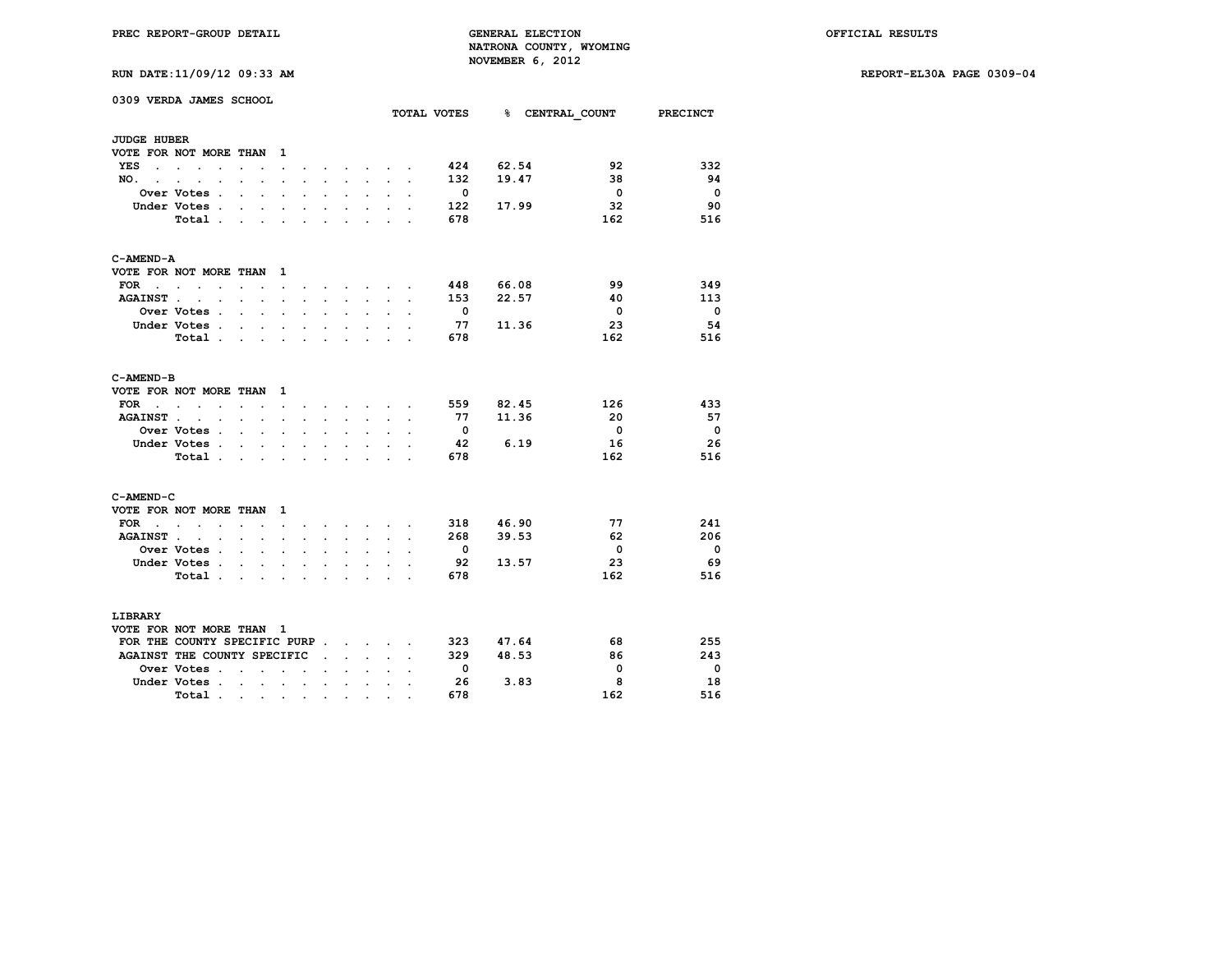**RUN DATE:11/09/12 09:33 AM REPORT-EL30A PAGE 0310-01**

**0310 CENTENNIAL JR HS**

|                                                                                                                                                                                                                                          |                             |                      |                                                               |                           |                                                           |                      | TOTAL VOTES             | %⊧     | CENTRAL_COUNT  | PRECINCT       |
|------------------------------------------------------------------------------------------------------------------------------------------------------------------------------------------------------------------------------------------|-----------------------------|----------------------|---------------------------------------------------------------|---------------------------|-----------------------------------------------------------|----------------------|-------------------------|--------|----------------|----------------|
| REGISTERED VOTERS - TOTAL .                                                                                                                                                                                                              |                             |                      | $\ddot{\phantom{a}}$                                          |                           |                                                           | $\cdot$              | 1,846                   |        |                |                |
| BALLOTS CAST - TOTAL.                                                                                                                                                                                                                    | $\mathbf{r} = \mathbf{r}$ . |                      | $\mathbf{r} = \mathbf{r}$ and $\mathbf{r} = \mathbf{r}$       |                           | $\mathcal{L}^{\text{max}}$                                | $\ddot{\phantom{0}}$ | 2,074                   |        | 637            | 1,437          |
| BALLOTS CAST - BLANK.<br>$\ddot{\phantom{0}}$                                                                                                                                                                                            |                             | $\mathbf{r}$         | $\ddot{\phantom{0}}$                                          | $\sim$ $\sim$             | $\ddot{\phantom{0}}$                                      | $\ddot{\phantom{a}}$ | $\Omega$                |        | 0              | $\mathbf 0$    |
| VOTER TURNOUT - TOTAL<br>$\sim$                                                                                                                                                                                                          | $\sim$                      | $\sim$               | $\ddot{\phantom{a}}$                                          |                           | $\mathbf{L} = \mathbf{L}$                                 | $\cdot$              |                         | 112.35 |                |                |
| VOTER TURNOUT - BLANK<br>$\sim$                                                                                                                                                                                                          |                             |                      |                                                               |                           |                                                           |                      |                         |        |                |                |
| <b>USA-PRESIDENT</b>                                                                                                                                                                                                                     |                             |                      |                                                               |                           |                                                           |                      |                         |        |                |                |
| VOTE FOR NOT MORE THAN<br>1                                                                                                                                                                                                              |                             |                      |                                                               |                           |                                                           |                      |                         |        |                |                |
| MITT ROMNEY (REP).<br>$\mathbf{r}$<br>$\overline{a}$                                                                                                                                                                                     |                             |                      |                                                               |                           | and the company's                                         | $\bullet$            | 1,583                   | 76.33  | 493            | 1,090          |
| BARACK OBAMA (DEM)                                                                                                                                                                                                                       |                             |                      | $\mathbf{r}$                                                  |                           |                                                           |                      | 439                     | 21.17  | 133            | 306            |
| GARY JOHNSON (LIB)<br>$\cdot$                                                                                                                                                                                                            |                             |                      |                                                               | $\ddot{\phantom{a}}$      |                                                           |                      | 33                      | 1.59   | 4              | 29             |
| VIRGIL H. GOODE (CON)                                                                                                                                                                                                                    |                             |                      |                                                               |                           |                                                           |                      | 4                       | .19    | 0              | 4              |
| WRITE-IN.<br>$\ddot{\phantom{0}}$<br>$\ddot{\phantom{a}}$<br>$\ddot{\phantom{0}}$<br>$\sim$                                                                                                                                              |                             |                      |                                                               | $\mathbf{L}^{\text{max}}$ |                                                           |                      | $7\phantom{.0}$         | .34    | $\overline{2}$ | 5              |
| Over Votes .<br>$\overline{a}$<br>$\ddot{\phantom{0}}$                                                                                                                                                                                   |                             | $\mathbf{r}$         |                                                               |                           | $\overline{a}$                                            |                      | $\overline{2}$          | .10    | $\overline{2}$ | 0              |
| Under Votes .<br>$\sim$<br>$\sim$                                                                                                                                                                                                        |                             | $\sim$               | $\sim$                                                        | $\sim$                    |                                                           |                      | 6                       | .29    | 3              | 3              |
| Total.<br>$\sim$ $\sim$ $\sim$<br>$\sim$                                                                                                                                                                                                 | $\sim$                      |                      | $\mathcal{L}^{\text{max}}$                                    | $\ddot{\phantom{a}}$      | $\ddot{\phantom{a}}$                                      |                      | 2,074                   |        | 637            | 1,437          |
| UNITED STATES SENATOR                                                                                                                                                                                                                    |                             |                      |                                                               |                           |                                                           |                      |                         |        |                |                |
| VOTE FOR NOT MORE THAN<br>1                                                                                                                                                                                                              |                             |                      |                                                               |                           |                                                           |                      |                         |        |                |                |
| JOHN BARRASSO (REP)<br>$\ddot{\phantom{a}}$<br>$\ddot{\phantom{a}}$                                                                                                                                                                      |                             |                      |                                                               |                           | $\mathbf{r} = \mathbf{r} + \mathbf{r}$                    |                      | 1,710                   | 82.45  | 522            | 1,188          |
| TIM CHESNUT (DEM).<br>$\ddot{\phantom{a}}$<br>$\ddot{\phantom{a}}$                                                                                                                                                                       | $\ddot{\phantom{a}}$        | $\sim$               | $\ddot{\phantom{0}}$                                          |                           | <b>All Contracts</b>                                      | $\ddot{\phantom{a}}$ | 272                     | 13.11  | 91             | 181            |
| JOEL OTTO (CRY)<br>$\ddot{\phantom{0}}$<br>$\ddot{\phantom{a}}$<br>$\ddot{\phantom{a}}$                                                                                                                                                  | $\mathbf{r}$                |                      |                                                               |                           |                                                           |                      | 33                      | 1.59   | 5              | 28             |
| WRITE-IN.<br>$\ddot{\phantom{0}}$<br>$\ddot{\phantom{a}}$<br>$\cdot$ $\cdot$<br>$\sim$ $\sim$                                                                                                                                            | $\ddot{\phantom{a}}$        | $\ddot{\phantom{0}}$ | $\ddot{\phantom{a}}$                                          | $\sim$                    | $\ddot{\phantom{0}}$                                      | $\ddot{\phantom{a}}$ | $\overline{\mathbf{4}}$ | .19    | 0              | 4              |
| Over Votes .<br>$\mathbf{L}^{\text{max}}$<br>$\mathbf{r}$<br>$\ddot{\phantom{a}}$                                                                                                                                                        | s.                          | $\ddot{\phantom{a}}$ |                                                               |                           |                                                           |                      | $\mathbf 0$             |        | 0              | 0              |
| Under Votes<br>$\sim$                                                                                                                                                                                                                    | $\sim$                      | $\sim$               |                                                               | <b>All Control</b>        | $\ddot{\phantom{0}}$                                      |                      | 55                      | 2.65   | 19             | 36             |
| Total.<br>and the contract of the contract of the contract of the contract of the contract of the contract of the contract of the contract of the contract of the contract of the contract of the contract of the contract of the contra |                             |                      |                                                               |                           |                                                           |                      | 2,074                   |        | 637            | 1,437          |
| UNITED STATES REPRESENTATIVE                                                                                                                                                                                                             |                             |                      |                                                               |                           |                                                           |                      |                         |        |                |                |
| VOTE FOR NOT MORE THAN<br>$\mathbf{1}$                                                                                                                                                                                                   |                             |                      |                                                               |                           |                                                           |                      |                         |        |                |                |
| CYNTHIA M. LUMMIS (REP).                                                                                                                                                                                                                 | $\sim$                      |                      | $\mathbf{r}$ and $\mathbf{r}$ and $\mathbf{r}$                |                           |                                                           | $\ddot{\phantom{a}}$ | 1,480                   | 71.36  | 475            | 1,005          |
| CHRIS HENRICHSEN (DEM)                                                                                                                                                                                                                   |                             |                      | $\mathcal{L}^{\text{max}}$ , where $\mathcal{L}^{\text{max}}$ |                           | $\mathcal{L}^{\text{max}}$ and $\mathcal{L}^{\text{max}}$ | $\ddot{\phantom{a}}$ | 372                     | 17.94  | 112            | 260            |
| RICHARD P. BRUBAKER (LIB).                                                                                                                                                                                                               |                             | $\ddot{\phantom{0}}$ |                                                               |                           |                                                           |                      | 68                      | 3.28   | 10             | 58             |
| DANIEL CLYDE CUMMINGS (CON)                                                                                                                                                                                                              |                             | $\ddot{\phantom{0}}$ | $\ddot{\phantom{a}}$                                          | $\ddot{\phantom{a}}$      | $\ddot{\phantom{a}}$                                      |                      | 38                      | 1.83   | 7              | 31             |
| DON WILLS (CRY)<br>$\ddot{\phantom{a}}$<br>$\ddot{\phantom{a}}$<br>$\ddot{\phantom{a}}$                                                                                                                                                  | $\ddot{\phantom{a}}$        |                      |                                                               |                           |                                                           |                      | 18                      | .87    | 4              | 14             |
| WRITE-IN.<br>$\mathcal{L}^{\mathcal{L}}$ and $\mathcal{L}^{\mathcal{L}}$<br>$\sim$<br>$\ddot{\phantom{0}}$<br>$\ddot{\phantom{0}}$                                                                                                       | $\ddot{\phantom{a}}$        | $\mathbf{r}$         | $\ddot{\phantom{a}}$                                          | $\sim$                    | $\sim$                                                    | $\cdot$              | 3                       | .14    | $\mathbf{1}$   | $\overline{2}$ |
| Over Votes .<br>$\sim$<br>$\mathbf{r}$                                                                                                                                                                                                   |                             |                      |                                                               |                           |                                                           |                      | 1                       | .05    | 1              | $\mathbf 0$    |
| Under Votes.<br><b>Contract Contract Contract</b><br>$\sim$                                                                                                                                                                              | $\sim$                      |                      | $\mathbf{r} = \mathbf{r} + \mathbf{r} + \mathbf{r}$           |                           |                                                           |                      | 94                      | 4.53   | 27             | 67             |
| Total.<br>$\mathbf{r}$<br>$\mathbf{r}$<br>$\sim$                                                                                                                                                                                         | $\mathbf{L}$                |                      | $\mathcal{L}^{\mathcal{L}}$ .                                 |                           | <b>Contract Contract Contract</b>                         | $\ddot{\phantom{a}}$ | 2,074                   |        | 637            | 1,437          |
| STATE HOUSE DISTRICT 35                                                                                                                                                                                                                  |                             |                      |                                                               |                           |                                                           |                      |                         |        |                |                |
| VOTE FOR NOT MORE THAN<br>-1                                                                                                                                                                                                             |                             |                      |                                                               |                           |                                                           |                      |                         |        |                |                |
| KENDELL KROEKER (REP)<br>$\ddot{\phantom{a}}$                                                                                                                                                                                            |                             |                      | $\sim$ $\sim$                                                 |                           | <b>Contract Contract Contract</b>                         | $\ddot{\phantom{a}}$ | 1,503                   | 72.47  | 456            | 1,047          |
| WRITE-IN.<br>$\mathbf{r}$<br>$\sim$<br>$\cdot$<br>$\cdot$<br>$\cdot$                                                                                                                                                                     |                             |                      |                                                               |                           |                                                           |                      | 56                      | 2.70   | 27             | 29             |
| Over Votes .<br><b>Contract</b><br>$\ddot{\phantom{a}}$<br>$\ddot{\phantom{a}}$                                                                                                                                                          |                             |                      |                                                               |                           |                                                           |                      | 0                       |        | 0              | 0              |
| Under Votes .<br>$\sim$<br>$\ddot{\phantom{a}}$<br>$\sim 10^{-11}$                                                                                                                                                                       | $\ddot{\phantom{a}}$        | $\ddot{\phantom{a}}$ | $\ddot{\phantom{a}}$                                          | $\ddot{\phantom{a}}$      | $\ddot{\phantom{a}}$                                      | $\overline{a}$       | 515                     | 24.83  | 154            | 361            |
| Total.<br>$\sim$<br>$\bullet$<br>$\cdot$                                                                                                                                                                                                 | $\bullet$                   | $\ddot{\phantom{0}}$ | $\bullet$                                                     | $\cdot$                   |                                                           |                      | 2,074                   |        | 637            | 1,437          |
|                                                                                                                                                                                                                                          |                             |                      |                                                               |                           |                                                           |                      |                         |        |                |                |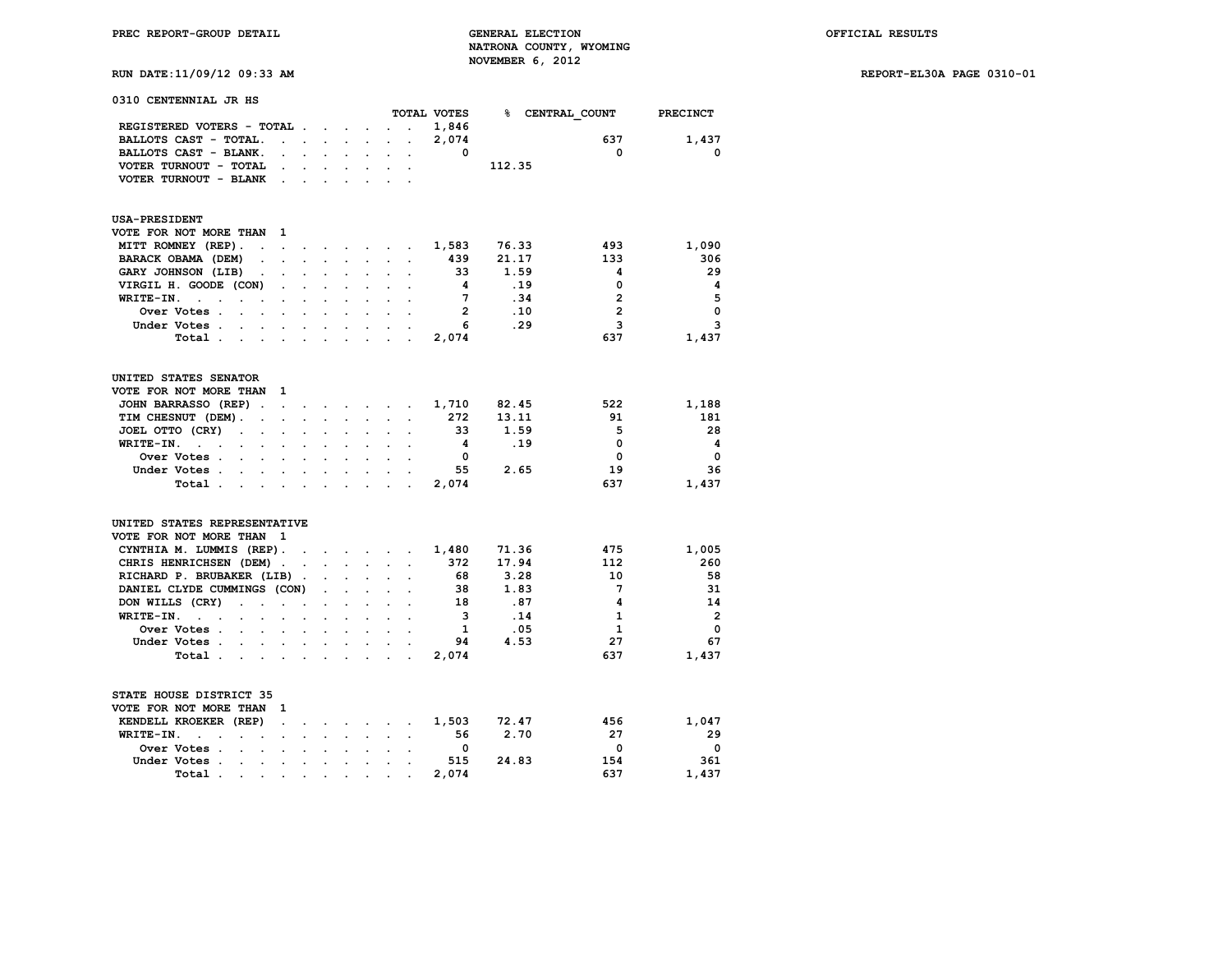**RUN DATE:11/09/12 09:33 AM REPORT-EL30A PAGE 0310-02**

|  |  | WON DAIB.II/03/12 03.33 A |  |
|--|--|---------------------------|--|
|  |  |                           |  |
|  |  |                           |  |

| 0310 CENTENNIAL JR HS                                                                |                      |                      |                      |                      |                      |                      |                      | TOTAL VOTES | 욲.    | CENTRAL COUNT  | <b>PRECINCT</b> |
|--------------------------------------------------------------------------------------|----------------------|----------------------|----------------------|----------------------|----------------------|----------------------|----------------------|-------------|-------|----------------|-----------------|
| <b>BOCC</b>                                                                          |                      |                      |                      |                      |                      |                      |                      |             |       |                |                 |
| VOTE FOR NOT MORE THAN                                                               | 2                    |                      |                      |                      |                      |                      |                      |             |       |                |                 |
| FORREST CHADWICK (REP)                                                               | $\sim$               |                      |                      |                      |                      |                      |                      | 1,235       | 29.77 | 431            | 804             |
| MATT KEATING (REP)<br>$\cdot$                                                        |                      |                      | $\ddot{\phantom{a}}$ | $\mathbf{r}$         | $\ddot{\phantom{0}}$ | $\ddot{\phantom{a}}$ |                      | 1,020       | 24.59 | 303            | 717             |
| GINO CERULLO (DEM)                                                                   |                      |                      |                      |                      |                      |                      |                      | 478         | 11.52 | 140            | 338             |
| TROY BRAY (CON)                                                                      | $\ddot{\phantom{0}}$ |                      |                      |                      |                      |                      |                      | 102         | 2.46  | 32             | 70              |
| LINDA BERGERON (CON).                                                                |                      |                      |                      |                      |                      |                      |                      | 145         | 3.50  | 33             | 112             |
| KEITH B. GOODENOUGH (IND)                                                            |                      |                      |                      |                      |                      |                      |                      | 449         | 10.82 | 132            | 317             |
| WRITE-IN.<br>$\overline{a}$                                                          |                      |                      |                      |                      |                      |                      |                      | 9           | .22   | 4              | 5               |
| Over Votes .                                                                         |                      |                      |                      |                      |                      |                      |                      | 6           | .14   | 0              | 6               |
| Under Votes.                                                                         |                      |                      | $\overline{a}$       | $\cdot$              | $\ddot{\phantom{a}}$ |                      | $\ddot{\phantom{a}}$ | 704         | 16.97 | 199            | 505             |
|                                                                                      |                      |                      |                      |                      |                      |                      |                      |             |       |                |                 |
| Total .                                                                              | $\ddot{\phantom{a}}$ | $\ddot{\phantom{a}}$ | $\cdot$              | $\ddot{\phantom{a}}$ | $\bullet$            |                      | $\ddot{\phantom{a}}$ | 4,148       |       | 1,274          | 2,874           |
| CASPER CITY COUNCIL WARD 3                                                           |                      |                      |                      |                      |                      |                      |                      |             |       |                |                 |
| VOTE FOR NOT MORE THAN                                                               | 1                    |                      |                      |                      |                      |                      |                      |             |       |                |                 |
| STEPHEN CATHEY.<br>$\ddot{\phantom{0}}$                                              | $\ddot{\phantom{a}}$ |                      |                      |                      | $\overline{a}$       |                      |                      | 791         | 38.14 | 236            | 555             |
| CORDELL WISTISEN.<br>$\ddot{\phantom{a}}$                                            | $\ddot{\phantom{a}}$ | $\mathbf{r}$         | $\ddot{\phantom{0}}$ | $\ddot{\phantom{a}}$ | $\ddot{\phantom{0}}$ | $\ddot{\phantom{a}}$ | $\ddot{\phantom{a}}$ | 722         | 34.81 | 222            | 500             |
| WRITE-IN.<br>$\ddot{\phantom{a}}$                                                    |                      |                      |                      |                      |                      |                      |                      | 9           | .43   | 3              | 6               |
| Over Votes .                                                                         | $\cdot$              | $\overline{a}$       | $\bullet$            | $\ddot{\phantom{0}}$ | $\ddot{\phantom{0}}$ |                      |                      | 5           | .24   | $\overline{2}$ | 3               |
| Under Votes.                                                                         |                      |                      |                      |                      |                      |                      |                      | 547         | 26.37 | 174            | 373             |
| Total.<br>$\ddot{\phantom{a}}$<br>$\ddot{\phantom{0}}$                               | $\ddot{\phantom{a}}$ | $\ddot{\phantom{0}}$ | $\ddot{\phantom{a}}$ | $\ddot{\phantom{0}}$ | $\ddot{\phantom{0}}$ | $\ddot{\phantom{a}}$ | $\ddot{\phantom{a}}$ | 2,074       |       | 637            | 1,437           |
|                                                                                      |                      |                      |                      |                      |                      |                      |                      |             |       |                |                 |
| CASPER COLLEGE DISTRICT BOARD OF TRUSTEE                                             |                      |                      |                      |                      |                      |                      |                      |             |       |                |                 |
| VOTE FOR NOT MORE THAN                                                               | 4                    |                      |                      |                      |                      |                      |                      |             |       |                |                 |
| SCOTT BENNION .<br>$\ddot{\phantom{a}}$<br>$\overline{a}$                            | $\ddot{\phantom{a}}$ |                      |                      |                      |                      |                      |                      | 830         | 10.00 | 268            | 562             |
| BOB DESPAIN.<br>$\ddot{\phantom{0}}$<br>$\ddot{\phantom{0}}$<br>$\ddot{\phantom{a}}$ | $\ddot{\phantom{a}}$ | $\ddot{\phantom{a}}$ | $\ddot{\phantom{a}}$ | $\bullet$            | $\bullet$            |                      |                      | 730         | 8.80  | 235            | 495             |
| LAUREN V. GRIFFITH                                                                   |                      |                      |                      |                      |                      |                      |                      | 673         | 8.11  | 177            | 496             |
| BILL M. HAMBRICK .                                                                   |                      | $\ddot{\phantom{a}}$ | $\ddot{\phantom{a}}$ | $\ddot{\phantom{a}}$ | $\ddot{\phantom{0}}$ |                      |                      | 773         | 9.32  | 243            | 530             |
| MATTHEW A. LOUCKS.                                                                   |                      |                      |                      |                      |                      |                      |                      | 626         | 7.55  | 174            | 452             |
| SUSAN D. MILLER<br>÷                                                                 | $\overline{a}$       | $\ddot{\phantom{0}}$ | $\bullet$            | $\ddot{\phantom{0}}$ | $\ddot{\phantom{0}}$ |                      |                      | 773         | 9.32  | 233            | 540             |
| CLIFF WHITLOCK.                                                                      |                      |                      |                      |                      |                      |                      |                      | 447         | 5.39  | 137            | 310             |
| WRITE-IN.<br>$\sim$<br>$\overline{a}$<br>$\overline{a}$<br>$\ddot{\phantom{0}}$      | $\ddot{\phantom{a}}$ | $\ddot{\phantom{a}}$ | $\ddot{\phantom{a}}$ | $\ddot{\phantom{0}}$ | $\ddot{\phantom{a}}$ |                      |                      | 7           | .08   | 4              | 3               |
| Over Votes .                                                                         |                      |                      |                      |                      |                      |                      |                      | 4           | .05   | 0              | 4               |
| Under Votes.                                                                         | $\ddot{\phantom{0}}$ | $\ddot{\phantom{0}}$ | $\ddot{\phantom{0}}$ | $\ddot{\phantom{0}}$ | $\ddot{\phantom{a}}$ | $\ddot{\phantom{a}}$ |                      | 3,433       | 41.38 | 1,077          | 2,356           |
| Total.                                                                               |                      |                      |                      |                      |                      |                      |                      | 8,296       |       | 2,548          | 5,748           |
|                                                                                      |                      |                      |                      |                      |                      |                      |                      |             |       |                |                 |
| NATRONA COUNTY SCHOOL DIST NO 1                                                      |                      |                      |                      |                      |                      |                      |                      |             |       |                |                 |
| VOTE FOR NOT MORE THAN                                                               | 5                    |                      |                      |                      |                      |                      |                      |             |       |                |                 |
| DAVID S. BLAEDE<br>$\ddot{\phantom{a}}$                                              | $\overline{a}$       |                      |                      |                      |                      |                      |                      | 127         | 1.22  | 41             | 86              |
| KEVIN CHRISTOPHERSON.                                                                |                      |                      |                      |                      |                      |                      |                      | 629         | 6.07  | 191            | 438             |
| GREGORY FLESVIG                                                                      | $\cdot$              | $\ddot{\phantom{a}}$ | $\ddot{\phantom{a}}$ | $\ddot{\phantom{a}}$ | $\ddot{\phantom{0}}$ |                      |                      | 189         | 1.82  | 68             | 121             |
| ELIZABETH HORSCH.                                                                    |                      |                      |                      |                      |                      |                      |                      | 557         | 5.37  | 167            | 390             |
| DANA HOWIE<br>$\sim$ $\sim$ $\sim$ $\sim$ $\sim$                                     | $\bullet$            | $\bullet$            | $\bullet$            |                      |                      |                      |                      | 572         | 5.52  | 150            | 422             |

**DONN MCCALL. . . . . . . . . . 487 4.70 157 330**<br>MARK E. PETERSON . . . . . . . . 404 3.90 140 264

**SHAWNNA PUNTENEY . . . . . . . . 490 4.73 127 363**<br>**PAULA J. REID . . . . . . . . . . . 601 5.80 181 420 PAULA J. REID . . . . . . . . . . . . 601 5.80 181 420**<br>**MARC SMITH** . . . . . . . . . . . . . 460 4.44 153 307 **MARC SMITH . . . . . . . . . . . 460 4.44 153 307**<br>**STEPHEN SPRECHER** . . . . . . . . . 507 4.89 166 341 **STEPHEN SPRECHER . . . . . . . . . 507 4.89 166 341**<br>**RITA WALSH** . . . . . . . . . . . 847 8.17 263 584

 **WRITE-IN. . . . . . . . . . . . 6 .06 2 4 Over Votes . . . . . . . . . . 15 .14 5 10 Under Votes . . . . . . . . . . 4,479 43.19 1,374 3,105**

**DANA HOWIE . . . . . . . . . . . . 572** 5.52<br>**DONN MCCALL. . . . . . . . . . . 487** 4.70

**RITA WALSH . . . . . . . . . . . 847 8.17** 

 **Total** . . . . . . . . . . 10,370

**MARK E. PETERSON . . . . . . . . . 404 3.90 140**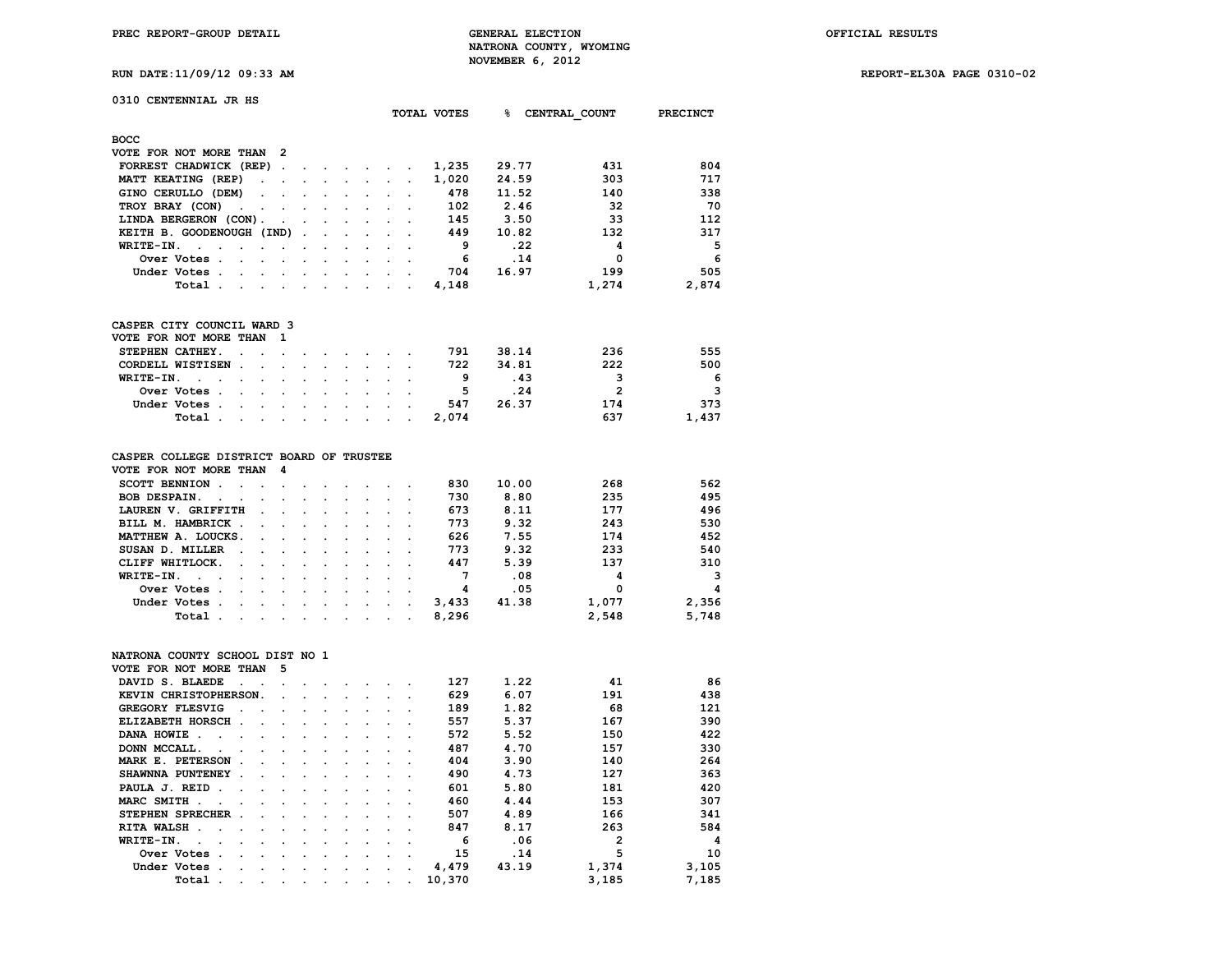**RUN DATE:11/09/12 09:33 AM REPORT-EL30A PAGE 0310-03**

| RUN DATE:11/09/12 09:33 AM |  |  |  |
|----------------------------|--|--|--|
|                            |  |  |  |

| 0310 CENTENNIAL JR HS          |                                                                      |                      |                                   |                      |                      |                      |                      |                      |                                                   |                      |                          | TOTAL VOTES 8 CENTRAL COUNT PRECINCT |                         |                          |
|--------------------------------|----------------------------------------------------------------------|----------------------|-----------------------------------|----------------------|----------------------|----------------------|----------------------|----------------------|---------------------------------------------------|----------------------|--------------------------|--------------------------------------|-------------------------|--------------------------|
| NC CONSERVATION DIST SUP-URBAN |                                                                      |                      |                                   |                      |                      |                      |                      |                      |                                                   |                      |                          |                                      |                         |                          |
| VOTE FOR NOT MORE THAN         |                                                                      |                      |                                   | 1                    |                      |                      |                      |                      |                                                   |                      |                          |                                      |                         |                          |
|                                | RICHARD HALLINGSTAD                                                  |                      |                                   | $\ddot{\phantom{a}}$ |                      |                      |                      | $\sim$               | $\sim$                                            | $\ddot{\phantom{0}}$ | 1,342                    | 64.71                                | 411                     | 931                      |
| WRITE-IN.                      | $\cdot$<br>$\ddot{\phantom{0}}$                                      |                      |                                   |                      |                      |                      | $\ddot{\phantom{0}}$ | $\ddot{\phantom{0}}$ | $\cdot$                                           | $\bullet$            | $6^{\circ}$              | .29                                  | $\overline{\mathbf{4}}$ | $\overline{\mathbf{2}}$  |
|                                | Over Votes .                                                         | $\ddot{\phantom{a}}$ | $\overline{a}$                    | $\ddot{\phantom{a}}$ |                      | $\overline{a}$       | $\ddot{\phantom{0}}$ | $\ddot{\phantom{0}}$ | $\ddot{\phantom{a}}$                              |                      | $\overline{\phantom{0}}$ |                                      | $\overline{\mathbf{0}}$ | $\overline{\phantom{0}}$ |
|                                | Under Votes .                                                        |                      |                                   |                      |                      | $\ddot{\phantom{a}}$ |                      |                      |                                                   |                      | 726                      | 35.00                                | 222                     | 504                      |
|                                | Total.                                                               | $\ddot{\phantom{a}}$ |                                   |                      |                      | $\ddot{\phantom{a}}$ |                      | $\ddot{\phantom{0}}$ | $\overline{a}$                                    | $\ddot{\phantom{a}}$ | 2,074                    |                                      | 637                     | 1,437                    |
| NC CONSERVATION DIST SUP-ATLRG |                                                                      |                      |                                   |                      |                      |                      |                      |                      |                                                   |                      |                          |                                      |                         |                          |
| VOTE FOR NOT MORE THAN         |                                                                      |                      |                                   | 1                    |                      |                      |                      |                      |                                                   |                      |                          |                                      |                         |                          |
| LEN L. CAMP.                   | $\ddot{\phantom{0}}$                                                 | $\overline{a}$       |                                   | $\ddot{\phantom{a}}$ |                      |                      | $\ddot{\phantom{a}}$ |                      | <b>Contract Contract Contract</b>                 | $\ddot{\phantom{a}}$ | 1,345                    | 64.85                                | 410                     | 935                      |
| WRITE-IN.                      | $\overline{\phantom{a}}$<br>$\ddot{\phantom{0}}$                     | $\ddot{\phantom{0}}$ |                                   |                      |                      |                      | $\ddot{\phantom{a}}$ | $\ddot{\phantom{0}}$ | $\ddot{\phantom{a}}$                              | $\bullet$            | $6^{\circ}$              | .29                                  | 3                       | 3                        |
|                                | Over Votes .                                                         | $\ddot{\phantom{a}}$ | $\ddot{\phantom{a}}$              |                      | $\ddot{\phantom{a}}$ | $\ddot{\phantom{a}}$ | $\ddot{\phantom{0}}$ | $\ddot{\phantom{0}}$ | $\ddot{\phantom{0}}$                              |                      | $\overline{\mathbf{0}}$  |                                      | $\mathbf 0$             | $\overline{\phantom{0}}$ |
|                                | Under Votes .                                                        |                      |                                   |                      |                      |                      |                      |                      |                                                   |                      | 723                      | 34.86                                | 224                     | 499                      |
|                                | Total.                                                               | $\ddot{\phantom{a}}$ | $\ddot{\phantom{a}}$              |                      |                      | $\cdot$              |                      | $\ddot{\phantom{0}}$ | $\overline{a}$                                    | $\ddot{\phantom{a}}$ | 2,074                    |                                      | 637                     | 1,437                    |
| NC CONSERVATION DIST SUP-RURAL |                                                                      |                      |                                   |                      |                      |                      |                      |                      |                                                   |                      |                          |                                      |                         |                          |
| VOTE FOR NOT MORE THAN         |                                                                      |                      |                                   | 1                    |                      |                      |                      |                      |                                                   |                      |                          |                                      |                         |                          |
| DON PAVACK.                    | $\ddot{\phantom{a}}$                                                 | $\ddot{\phantom{a}}$ |                                   | $\ddot{\phantom{a}}$ |                      |                      |                      | $\cdot$              |                                                   |                      | 501                      | 24.16                                | 158                     | 343                      |
|                                | ROBERT M. SHELLARD                                                   |                      |                                   |                      |                      |                      | $\ddot{\phantom{0}}$ | $\ddot{\phantom{0}}$ | $\ddot{\phantom{a}}$                              | $\ddot{\phantom{a}}$ | 562                      | 27.10                                | 164                     | 398                      |
| WRITE-IN.                      | $\cdot$ $\cdot$                                                      | $\ddot{\phantom{a}}$ | $\ddot{\phantom{0}}$              | $\ddot{\phantom{a}}$ | $\ddot{\phantom{0}}$ | $\ddot{\phantom{a}}$ | $\ddot{\phantom{0}}$ | $\ddot{\phantom{0}}$ | $\ddot{\phantom{0}}$                              |                      | 8                        | .39                                  | $\overline{\mathbf{4}}$ | $\overline{\mathbf{4}}$  |
|                                | Over Votes .                                                         |                      |                                   |                      |                      |                      |                      |                      |                                                   |                      | $\overline{\phantom{0}}$ |                                      | $\mathbf 0$             | 0                        |
|                                | Under Votes .                                                        | $\bullet$            | $\ddot{\phantom{0}}$              | $\bullet$            | $\bullet$            | $\ddot{\phantom{0}}$ | $\ddot{\phantom{0}}$ | $\ddot{\phantom{0}}$ | $\ddot{\phantom{0}}$                              | $\ddot{\phantom{a}}$ | 1,003                    | 48.36                                | 311                     | 692                      |
|                                | Total .                                                              | $\ddot{\phantom{0}}$ | $\ddot{\phantom{a}}$              |                      | $\ddot{\phantom{a}}$ |                      |                      |                      |                                                   |                      | 2,074                    |                                      | 637                     | 1,437                    |
| <b>JUDGE PARK</b>              |                                                                      |                      |                                   |                      |                      |                      |                      |                      |                                                   |                      |                          |                                      |                         |                          |
| VOTE FOR NOT MORE THAN         |                                                                      |                      |                                   | - 1                  |                      |                      |                      |                      |                                                   |                      |                          |                                      |                         |                          |
| <b>YES</b><br>$\sim$           | $\ddot{\phantom{0}}$<br>$\sim$<br>$\ddot{\phantom{a}}$               | $\cdot$              | $\ddot{\phantom{a}}$              | $\bullet$            | $\bullet$            |                      |                      |                      | $\bullet$ . In the case of the contract $\bullet$ | $\ddot{\phantom{a}}$ | 1,440                    | 69.43                                | 449                     | 991                      |
| NO. .                          | $\ddot{\phantom{a}}$<br>$\ddot{\phantom{a}}$<br>$\ddot{\phantom{0}}$ | $\ddot{\phantom{0}}$ | $\ddot{\phantom{a}}$              | $\ddot{\phantom{a}}$ | $\ddot{\phantom{a}}$ | $\ddot{\phantom{a}}$ | $\ddot{\phantom{0}}$ | $\ddot{\phantom{0}}$ | $\ddot{\phantom{0}}$                              | $\ddot{\phantom{a}}$ | 280                      | 13.50                                | 80                      | 200                      |
|                                | Over Votes .                                                         |                      |                                   |                      |                      |                      |                      |                      |                                                   |                      | $\mathbf{1}$             | .05                                  | $\overline{\mathbf{1}}$ | 0                        |
|                                | Under Votes .                                                        | $\cdot$              | $\blacksquare$                    | $\ddot{\phantom{0}}$ | $\cdot$              | $\ddot{\phantom{0}}$ | $\ddot{\phantom{0}}$ | $\ddot{\phantom{0}}$ | $\ddot{\phantom{0}}$                              | $\cdot$              | 353                      | 17.02                                | 107                     | 246                      |
|                                | Total .                                                              | $\ddot{\phantom{0}}$ | $\sim$                            | $\ddot{\phantom{a}}$ | $\ddot{\phantom{a}}$ | $\ddot{\phantom{a}}$ | $\ddot{\phantom{0}}$ | $\ddot{\phantom{0}}$ |                                                   | $\overline{a}$       | 2,074                    |                                      | 637                     | 1,437                    |
| JUDGE WILKING                  |                                                                      |                      |                                   |                      |                      |                      |                      |                      |                                                   |                      |                          |                                      |                         |                          |
| VOTE FOR NOT MORE THAN         |                                                                      |                      |                                   | 1                    |                      |                      |                      |                      |                                                   |                      |                          |                                      |                         |                          |
| <b>YES</b>                     | $\cdot$<br>$\cdot$<br>$\ddot{\phantom{0}}$                           | $\ddot{\phantom{a}}$ |                                   | $\bullet$            |                      |                      | $\ddot{\phantom{0}}$ | $\bullet$ .          | $\ddot{\phantom{0}}$                              |                      | 1,358                    | 65.48                                | 409                     | 949                      |
| NO. .                          | $\ddot{\phantom{a}}$<br>$\ddot{\phantom{a}}$<br>$\ddot{\phantom{0}}$ | $\ddot{\phantom{0}}$ | $\ddot{\phantom{a}}$              | $\ddot{\phantom{a}}$ | $\ddot{\phantom{a}}$ | $\ddot{\phantom{a}}$ | $\ddot{\phantom{0}}$ | $\ddot{\phantom{0}}$ | $\ddot{\phantom{0}}$                              | $\ddot{\phantom{a}}$ | 257                      | 12.39                                | 83                      | 174                      |
|                                | Over Votes .                                                         |                      |                                   |                      |                      |                      |                      |                      |                                                   |                      | $\overline{\phantom{0}}$ |                                      | $\overline{\mathbf{0}}$ | 0                        |
|                                | Under Votes .                                                        | $\bullet$            | $\blacksquare$                    | $\ddot{\phantom{0}}$ | $\cdot$              | $\ddot{\phantom{0}}$ | $\ddot{\phantom{0}}$ | $\ddot{\phantom{0}}$ | $\ddot{\phantom{0}}$                              |                      | 459                      | 22.13                                | 145                     | 314                      |
|                                | Total .                                                              | $\ddot{\phantom{0}}$ | $\ddot{\phantom{a}}$              |                      | $\ddot{\phantom{0}}$ |                      | $\ddot{\phantom{0}}$ |                      |                                                   |                      | 2,074                    |                                      | 637                     | 1,437                    |
| JUDGE BROWN                    |                                                                      |                      |                                   |                      |                      |                      |                      |                      |                                                   |                      |                          |                                      |                         |                          |
| VOTE FOR NOT MORE THAN         |                                                                      |                      |                                   | 1                    |                      |                      |                      |                      |                                                   |                      |                          |                                      |                         |                          |
| <b>YES</b><br>$\sim$           | $\mathbf{r}$<br>$\overline{a}$<br>$\overline{a}$                     | $\overline{a}$       |                                   | $\ddot{\phantom{0}}$ |                      |                      | $\ddot{\phantom{0}}$ | $\ddot{\phantom{0}}$ | $\ddot{\phantom{0}}$                              | $\ddot{\phantom{a}}$ | 1,459                    | 70.35                                | 453                     | 1,006                    |
| NO.<br>$\sim$                  |                                                                      |                      |                                   |                      | $\ddot{\phantom{0}}$ |                      |                      |                      |                                                   |                      | 249                      | 12.01                                | 65                      | 184                      |
|                                | $\ddot{\phantom{a}}$<br>$\ddot{\phantom{0}}$                         |                      | $\ddot{\phantom{a}}$              | $\ddot{\phantom{a}}$ |                      |                      | $\ddot{\phantom{0}}$ | $\ddot{\phantom{0}}$ | $\bullet$                                         | $\ddot{\phantom{0}}$ | $\overline{\mathbf{2}}$  |                                      | $\overline{2}$          |                          |
| Under Votes                    | Over Votes .                                                         |                      |                                   | $\ddot{\phantom{a}}$ |                      |                      |                      |                      |                                                   |                      | 364                      | .10<br>17.55                         | 117                     | 0<br>247                 |
|                                | $\ddot{\phantom{a}}$                                                 | $\ddot{\phantom{0}}$ | $\ddot{\phantom{0}}$              | $\ddot{\phantom{0}}$ | $\ddot{\phantom{0}}$ |                      | $\ddot{\phantom{0}}$ | $\ddot{\phantom{0}}$ |                                                   |                      |                          |                                      |                         |                          |
|                                | Total                                                                |                      | <b>Contract Contract Contract</b> |                      |                      |                      |                      |                      |                                                   |                      | 2,074                    |                                      | 637                     | 1,437                    |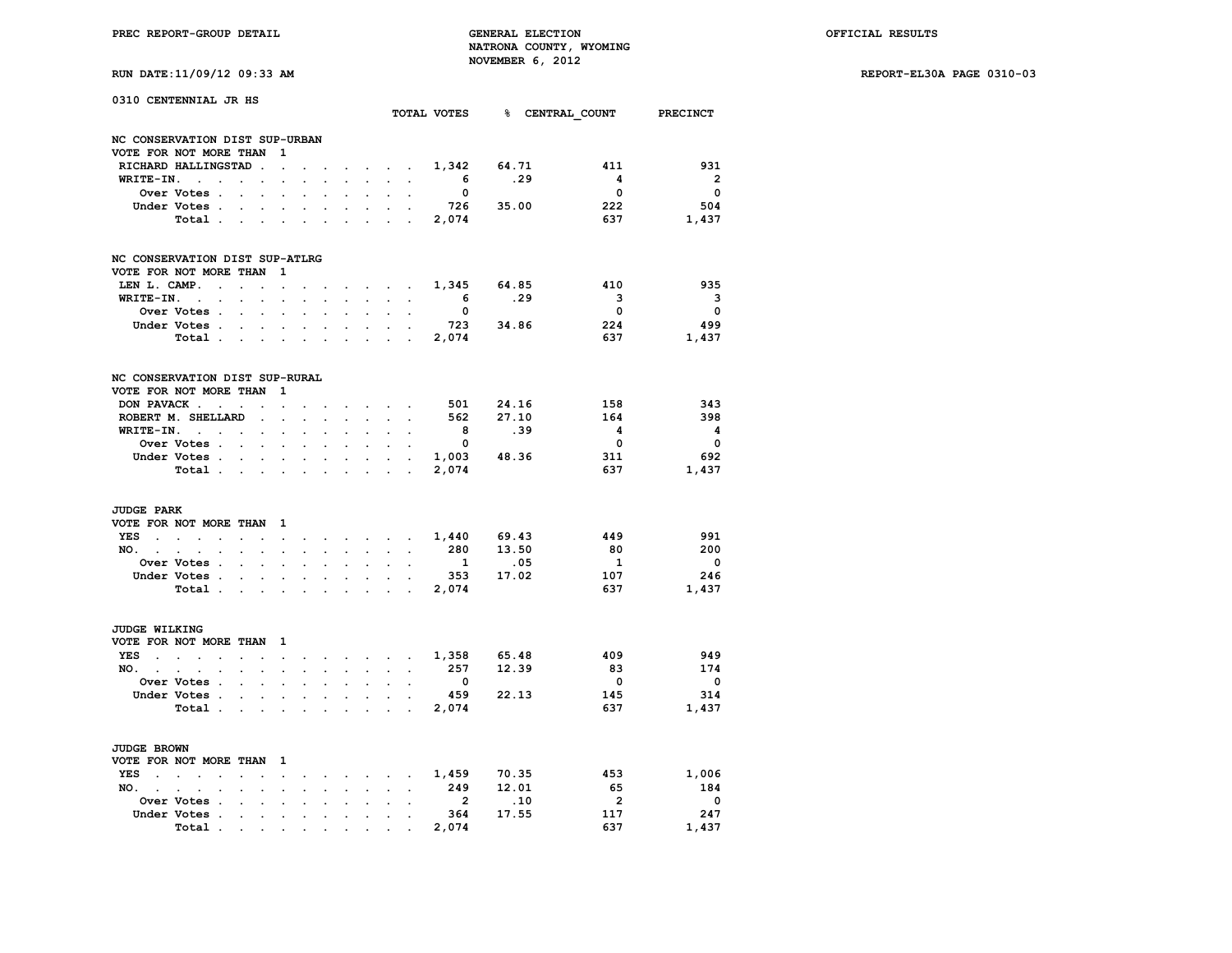**RUN DATE:11/09/12 09:33 AM REPORT-EL30A PAGE 0310-04**

| RUN DATE:11/09/12 09:33 AM |  |  |  |  |
|----------------------------|--|--|--|--|
|----------------------------|--|--|--|--|

|                      | 0310 CENTENNIAL JR HS                    |                                                                                                                 |                                                           |                      |                      |                                                                               |                           |                                                                               |                      |                      | TOTAL VOTES             |       | <b>% CENTRAL COUNT</b>  | <b>PRECINCT</b>          |
|----------------------|------------------------------------------|-----------------------------------------------------------------------------------------------------------------|-----------------------------------------------------------|----------------------|----------------------|-------------------------------------------------------------------------------|---------------------------|-------------------------------------------------------------------------------|----------------------|----------------------|-------------------------|-------|-------------------------|--------------------------|
|                      |                                          |                                                                                                                 |                                                           |                      |                      |                                                                               |                           |                                                                               |                      |                      |                         |       |                         |                          |
| <b>JUDGE HUBER</b>   |                                          |                                                                                                                 |                                                           |                      |                      |                                                                               |                           |                                                                               |                      |                      |                         |       |                         |                          |
|                      | VOTE FOR NOT MORE THAN                   |                                                                                                                 |                                                           | $\mathbf{1}$         |                      |                                                                               |                           |                                                                               |                      |                      |                         |       |                         |                          |
| <b>YES</b>           | the contract of the contract of          | $\ddot{\phantom{a}}$                                                                                            | $\bullet$                                                 | $\bullet$            |                      |                                                                               | $\cdot$                   | $\bullet$ .<br><br><br><br><br><br><br><br><br><br><br><br>                   | $\sim$               | $\ddot{\phantom{a}}$ | 1,366                   | 65.86 | 434                     | 932                      |
| NO.<br>$\sim$ $\sim$ | $\sim$<br>$\ddot{\phantom{a}}$<br>$\sim$ |                                                                                                                 |                                                           |                      |                      | $\mathbf{r}$                                                                  | $\ddot{\phantom{a}}$      | $\sim 10^{-11}$                                                               |                      | $\ddot{\phantom{a}}$ | 306                     | 14.75 | 84                      | 222                      |
|                      | Over Votes .                             | $\mathbf{r}$                                                                                                    | $\sim$                                                    | $\ddot{\phantom{a}}$ |                      | $\mathbf{r} = \mathbf{r}$                                                     | $\sim$                    | $\mathbf{L}$                                                                  | $\mathbf{r}$         | $\sim$               | $\overline{\mathbf{0}}$ |       | $\Omega$                | $\overline{\mathbf{0}}$  |
|                      | Under Votes                              |                                                                                                                 |                                                           | $\ddot{\phantom{a}}$ | $\sim$               | $\sim$ $-$                                                                    | $\mathbf{L}^{\text{max}}$ | $\sim$                                                                        | $\ddot{\phantom{0}}$ | $\ddot{\phantom{a}}$ | 402                     | 19.38 | 119                     | 283                      |
|                      | Total .                                  | $\mathbf{r}$                                                                                                    | $\ddot{\phantom{a}}$                                      | $\ddot{\phantom{a}}$ | $\mathbf{r}$         | $\sim 100$                                                                    |                           | $\ddot{\phantom{0}}$                                                          | s.                   | $\mathbf{r}$         | 2,074                   |       | 637                     | 1,437                    |
| C-AMEND-A            |                                          |                                                                                                                 |                                                           |                      |                      |                                                                               |                           |                                                                               |                      |                      |                         |       |                         |                          |
|                      | VOTE FOR NOT MORE THAN                   |                                                                                                                 |                                                           | $\mathbf{1}$         |                      |                                                                               |                           |                                                                               |                      |                      |                         |       |                         |                          |
| FOR                  | $\sim$ $\sim$ $\sim$<br>$\overline{a}$   | $\mathbf{r}$                                                                                                    | $\ddot{\phantom{a}}$                                      | $\ddot{\phantom{0}}$ | $\ddot{\phantom{a}}$ |                                                                               |                           | $\sim$ $\sim$ $\sim$ $\sim$ $\sim$                                            |                      | $\sim$               | 1,443                   | 69.58 | 454                     | 989                      |
| <b>AGAINST.</b>      | $\ddot{\phantom{a}}$<br>$\sim$           |                                                                                                                 | $\mathbf{r} = \mathbf{r}$                                 | $\mathbf{r}$         | $\cdot$              | <b>Contract Contract</b>                                                      | $\ddot{\phantom{a}}$      | <b>Contract Contract</b>                                                      | $\mathbf{r}$         | $\ddot{\phantom{a}}$ | 405                     | 19.53 | 127                     | 278                      |
|                      | Over Votes .                             |                                                                                                                 | $\sim$ $\sim$                                             | $\sim$               | $\ddot{\phantom{a}}$ | $\sim$                                                                        | $\sim$                    | $\sim$                                                                        |                      | $\ddot{\phantom{a}}$ | $\overline{2}$          | .10   | $\overline{2}$          | $\Omega$                 |
|                      | Under Votes.                             | <b>Contract Contract</b>                                                                                        | $\sim$                                                    | $\sim$               | $\sim$               | $\sim$                                                                        |                           | $\mathbf{r} = \mathbf{r} + \mathbf{r}$ .                                      | $\sim$               |                      | 224                     | 10.80 | 54                      | 170                      |
|                      | Total.                                   | the contract of the contract of the contract of the contract of the contract of the contract of the contract of |                                                           |                      |                      |                                                                               |                           |                                                                               |                      | $\ddot{\phantom{a}}$ | 2,074                   |       | 637                     | 1,437                    |
| C-AMEND-B            |                                          |                                                                                                                 |                                                           |                      |                      |                                                                               |                           |                                                                               |                      |                      |                         |       |                         |                          |
|                      | VOTE FOR NOT MORE THAN                   |                                                                                                                 |                                                           | $\mathbf{1}$         |                      |                                                                               |                           |                                                                               |                      |                      |                         |       |                         |                          |
| <b>FOR</b>           | $\sim$ $\sim$<br>$\sim$ $\sim$           | $\sim$ $\sim$                                                                                                   |                                                           | $\ddot{\phantom{a}}$ | $\ddot{\phantom{a}}$ |                                                                               |                           | $\cdot$ $\cdot$ $\cdot$ $\cdot$ $\cdot$                                       |                      | $\sim$               | 1,689                   | 81.44 | 534                     | 1,155                    |
| <b>AGAINST.</b>      | the contract of the contract of          |                                                                                                                 |                                                           | $\sim$               | $\sim$               | $\mathbf{L}^{\text{max}}$                                                     |                           | and the company                                                               |                      | $\ddot{\phantom{a}}$ | 251                     | 12.10 | 81                      | 170                      |
|                      | Over Votes .                             |                                                                                                                 | $\mathcal{L}^{\text{max}}$ and $\mathcal{L}^{\text{max}}$ | $\ddot{\phantom{a}}$ | $\cdot$              | $\ddot{\phantom{0}}$                                                          | $\sim$                    | $\mathbf{r}$                                                                  | $\mathbf{r}$         | $\ddot{\phantom{a}}$ | $\overline{\mathbf{0}}$ |       | $\overline{\mathbf{0}}$ | $\overline{\phantom{0}}$ |
|                      | Under Votes.                             |                                                                                                                 | $\sim$ $\sim$ $\sim$                                      | $\ddot{\phantom{a}}$ | $\ddot{\phantom{a}}$ | $\ddot{\phantom{0}}$                                                          |                           | <b>All Control</b>                                                            | $\ddot{\phantom{a}}$ | $\ddot{\phantom{a}}$ | 134                     | 6.46  | 22                      | 112                      |
|                      | Total.                                   | <b>Contract Contract</b>                                                                                        |                                                           |                      |                      | $\ddot{\phantom{0}}$                                                          | $\ddot{\phantom{a}}$      | $\sim$                                                                        |                      | $\cdot$              | 2,074                   |       | 637                     | 1,437                    |
| C-AMEND-C            |                                          |                                                                                                                 |                                                           |                      |                      |                                                                               |                           |                                                                               |                      |                      |                         |       |                         |                          |
|                      | VOTE FOR NOT MORE THAN                   |                                                                                                                 |                                                           | $\mathbf{1}$         |                      |                                                                               |                           |                                                                               |                      |                      |                         |       |                         |                          |
| <b>FOR</b>           | the contract of the contract of          |                                                                                                                 |                                                           | $\ddot{\phantom{a}}$ |                      |                                                                               |                           | $\mathbf{r} = \mathbf{r} + \mathbf{r} + \mathbf{r} + \mathbf{r} + \mathbf{r}$ |                      |                      | 1,049                   | 50.58 | 337                     | 712                      |
| <b>AGAINST.</b>      | $\ddot{\phantom{a}}$<br>$\cdot$          | s.                                                                                                              | $\mathbf{r}$                                              | $\mathbf{r}$         | $\mathbf{r}$         | $\mathbf{L}$                                                                  | $\ddot{\phantom{0}}$      | $\mathbf{r}$                                                                  | $\mathbf{L}$         | $\ddot{\phantom{a}}$ | 731                     | 35.25 | 226                     | 505                      |
|                      | Over Votes .                             | $\sim$                                                                                                          | $\sim$                                                    | $\ddot{\phantom{a}}$ | $\ddot{\phantom{a}}$ | $\ddot{\phantom{0}}$                                                          | $\mathbf{L}$              | $\mathbf{L}$                                                                  | $\ddot{\phantom{a}}$ | $\ddot{\phantom{a}}$ | $\overline{\mathbf{1}}$ | .05   | $\mathbf{1}$            | $\mathbf 0$              |
|                      | Under Votes.                             | $\sim$                                                                                                          | $\sim$                                                    | $\bullet$            |                      | $\ddot{\phantom{0}}$                                                          | $\ddot{\phantom{a}}$      | $\sim$                                                                        | $\ddot{\phantom{0}}$ |                      | 293                     | 14.13 | 73                      | 220                      |
|                      | Total.                                   | $\sim$                                                                                                          | $\sim$                                                    | $\sim$               |                      | $\mathbf{r} = \mathbf{r} + \mathbf{r} + \mathbf{r} + \mathbf{r} + \mathbf{r}$ |                           |                                                                               |                      | $\sim$               | 2,074                   |       | 637                     | 1,437                    |
| <b>LIBRARY</b>       |                                          |                                                                                                                 |                                                           |                      |                      |                                                                               |                           |                                                                               |                      |                      |                         |       |                         |                          |
|                      | VOTE FOR NOT MORE THAN 1                 |                                                                                                                 |                                                           |                      |                      |                                                                               |                           |                                                                               |                      |                      |                         |       |                         |                          |
|                      | FOR THE COUNTY SPECIFIC PURP.            |                                                                                                                 |                                                           |                      |                      |                                                                               |                           | <b>Contract Contract Contract</b>                                             |                      | $\ddot{\phantom{a}}$ | 1,104                   | 53.23 | 349                     | 755                      |
|                      | AGAINST THE COUNTY SPECIFIC              |                                                                                                                 |                                                           |                      |                      | $\ddot{\phantom{a}}$                                                          |                           | $\mathcal{L}^{\text{max}}$ , where $\mathcal{L}^{\text{max}}$                 | $\sim$               | $\ddot{\phantom{0}}$ | 918                     | 44.26 | 269                     | 649                      |
|                      | Over Votes .                             | $\cdot$                                                                                                         | $\ddot{\phantom{a}}$                                      | $\overline{a}$       | $\ddot{\phantom{a}}$ |                                                                               |                           | $\sim$ $\sim$ $\sim$                                                          |                      |                      | $\overline{\mathbf{0}}$ |       | 0                       | $\mathbf 0$              |
|                      | Under Votes.                             |                                                                                                                 |                                                           | and a strategic and  |                      |                                                                               |                           | $\mathcal{L}^{\text{max}}$ and $\mathcal{L}^{\text{max}}$                     | $\sim$               | $\ddot{\phantom{a}}$ | 52                      | 2.51  | 19                      | 33                       |
|                      | Total.                                   | $\sim 100$                                                                                                      |                                                           |                      |                      | the contract of the contract of                                               | $\bullet$ .               | $\bullet$                                                                     |                      |                      | 2,074                   |       | 637                     | 1,437                    |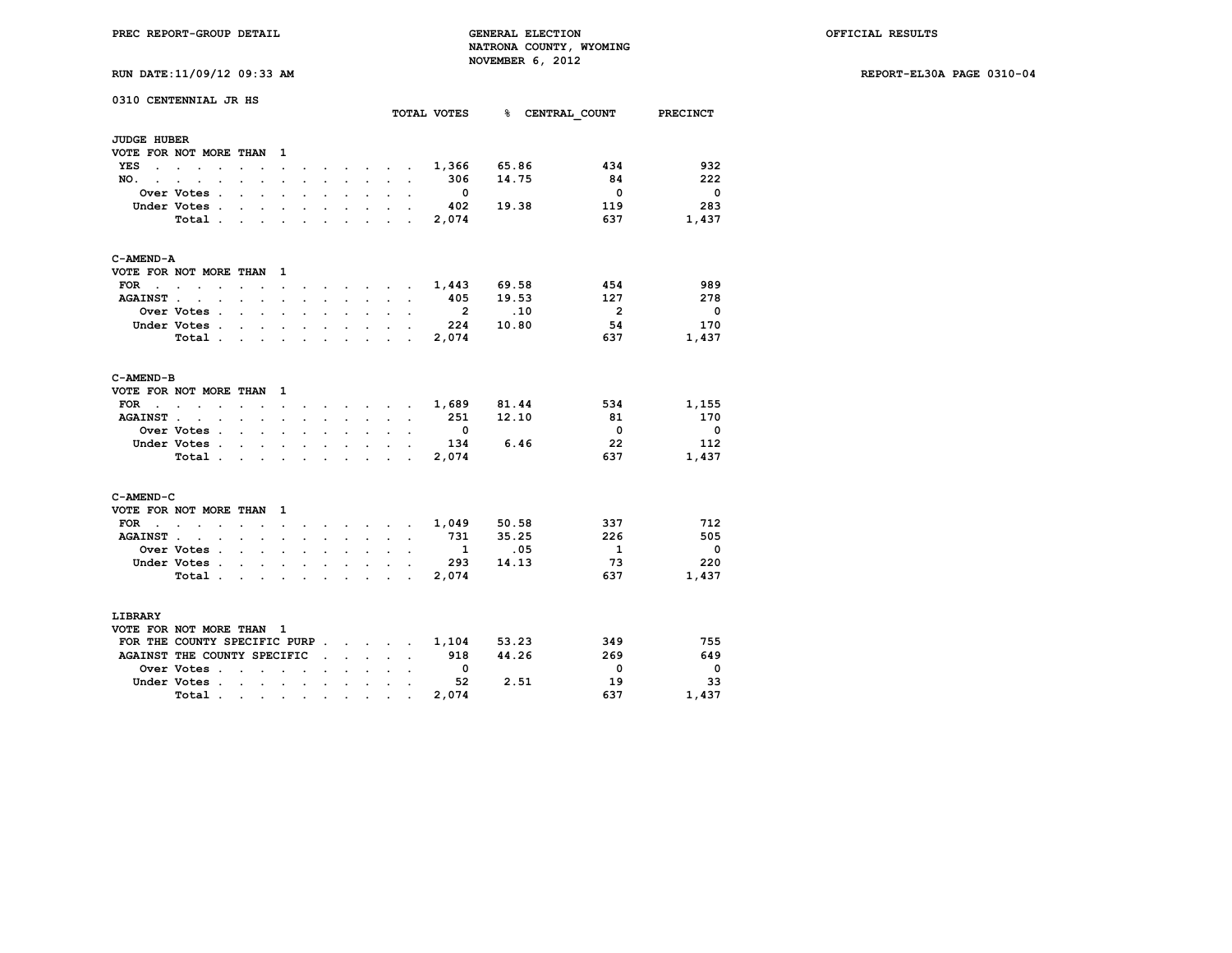**RUN DATE:11/09/12 09:33 AM REPORT-EL30A PAGE 0401-01**

|  | 0401 EVANSVILLE SCHOOL |  |
|--|------------------------|--|
|--|------------------------|--|

|                                                                                                                   |                      |                            |                           |                      |                      |                      | TOTAL VOTES             |        | <b>% CENTRAL COUNT</b> | <b>PRECINCT</b> |
|-------------------------------------------------------------------------------------------------------------------|----------------------|----------------------------|---------------------------|----------------------|----------------------|----------------------|-------------------------|--------|------------------------|-----------------|
| REGISTERED VOTERS - TOTAL .                                                                                       |                      | $\mathcal{L}^{\text{max}}$ | $\ddot{\phantom{a}}$      | $\ddot{\phantom{a}}$ |                      | $\ddot{\phantom{0}}$ | 586                     |        |                        |                 |
| BALLOTS CAST - TOTAL.<br>$\ddot{\phantom{a}}$                                                                     | $\sim$               | $\ddot{\phantom{0}}$       | $\ddot{\phantom{a}}$      | $\ddot{\phantom{a}}$ | $\ddot{\phantom{a}}$ | $\ddot{\phantom{0}}$ | 787                     |        | 136                    | 651             |
| BALLOTS CAST - BLANK.                                                                                             |                      |                            |                           |                      |                      |                      | $\overline{\mathbf{0}}$ |        | $\Omega$               | $^{\circ}$      |
| VOTER TURNOUT - TOTAL<br>$\cdot$                                                                                  |                      | $\ddot{\phantom{a}}$       | $\overline{a}$            | $\ddot{\phantom{a}}$ | $\ddot{\phantom{a}}$ | $\overline{a}$       |                         | 134.30 |                        |                 |
| VOTER TURNOUT - BLANK<br>$\sim$                                                                                   | $\ddot{\phantom{a}}$ | $\overline{a}$             |                           |                      |                      |                      |                         |        |                        |                 |
|                                                                                                                   |                      |                            |                           |                      |                      |                      |                         |        |                        |                 |
| <b>USA-PRESIDENT</b>                                                                                              |                      |                            |                           |                      |                      |                      |                         |        |                        |                 |
| VOTE FOR NOT MORE THAN<br>1                                                                                       |                      |                            |                           |                      |                      |                      |                         |        |                        |                 |
| MITT ROMNEY (REP).<br>$\ddot{\phantom{a}}$<br>$\ddot{\phantom{a}}$                                                | $\cdot$              | $\ddot{\phantom{0}}$       | $\ddot{\phantom{0}}$      | $\ddot{\phantom{0}}$ | $\ddot{\phantom{0}}$ | $\ddot{\phantom{a}}$ | 504                     | 64.04  | 83                     | 421             |
| BARACK OBAMA (DEM)                                                                                                |                      |                            |                           |                      | $\ddot{\phantom{a}}$ | $\overline{a}$       | 238                     | 30.24  | 41                     | 197             |
| GARY JOHNSON (LIB)<br>$\ddot{\phantom{0}}$                                                                        |                      |                            |                           |                      |                      |                      | 20                      | 2.54   | 4                      | 16              |
| VIRGIL H. GOODE (CON)<br>$\mathbf{r}$                                                                             |                      |                            |                           | $\ddot{\phantom{0}}$ |                      |                      | - 9                     | 1.14   | 1                      | 8               |
| WRITE-IN.<br>$\sim$<br>$\blacksquare$<br>$\cdot$<br>$\ddot{\phantom{a}}$<br>$\cdot$                               |                      |                            |                           | $\ddot{\phantom{a}}$ | $\ddot{\phantom{a}}$ |                      | 6                       | .76    | $\mathbf{1}$           | 5               |
| Over Votes .                                                                                                      |                      |                            |                           |                      |                      |                      | $-5$                    | .64    | 4                      | ${\bf 1}$       |
| Under Votes .                                                                                                     |                      |                            |                           |                      |                      |                      | 5                       | .64    | $\overline{2}$         | 3               |
| Total.<br>$\sim$ $\sim$ $\sim$                                                                                    |                      |                            |                           | $\ddot{\phantom{a}}$ |                      | $\overline{a}$       | 787                     |        | 136                    | 651             |
| UNITED STATES SENATOR                                                                                             |                      |                            |                           |                      |                      |                      |                         |        |                        |                 |
| VOTE FOR NOT MORE THAN<br>$\mathbf{1}$                                                                            |                      |                            |                           |                      |                      |                      |                         |        |                        |                 |
| JOHN BARRASSO (REP).<br>$\ddot{\phantom{a}}$                                                                      | $\cdot$              | $\bullet$                  | $\ddot{\phantom{0}}$      | $\sim$               |                      | $\ddot{\phantom{a}}$ | 569                     | 72.30  | 84                     | 485             |
| TIM CHESNUT (DEM).<br>$\sim$<br>$\ddot{\phantom{a}}$                                                              | $\cdot$              | $\ddot{\phantom{0}}$       | $\ddot{\phantom{0}}$      | $\ddot{\phantom{0}}$ | $\ddot{\phantom{0}}$ | $\ddot{\phantom{0}}$ | 181                     | 23.00  | 38                     | 143             |
| JOEL OTTO (CRY)<br>$\sim$<br>$\ddot{\phantom{0}}$<br>$\ddot{\phantom{0}}$                                         |                      |                            |                           |                      |                      |                      | - 22                    | 2.80   | 8                      | 14              |
| WRITE-IN.<br>$\cdot$ $\cdot$<br>$\bullet$                                                                         |                      |                            |                           | $\ddot{\phantom{0}}$ |                      | $\ddot{\phantom{a}}$ | $^{\circ}$              |        | $\mathbf 0$            | $\mathbf{0}$    |
| Over Votes .<br>$\overline{a}$                                                                                    |                      |                            |                           |                      |                      |                      | $\mathbf{0}$            |        | $\mathbf 0$            | $\Omega$        |
| Under Votes.<br>$\sim$<br>$\ddot{\phantom{0}}$<br>$\ddot{\phantom{a}}$                                            | $\ddot{\phantom{a}}$ | $\cdot$                    | $\ddot{\phantom{a}}$      | $\ddot{\phantom{0}}$ | $\ddot{\phantom{0}}$ | $\overline{a}$       | 15                      | 1.91   | 6                      | 9               |
| Total<br>$\sim$<br>$\ddot{\phantom{a}}$                                                                           |                      |                            |                           |                      |                      |                      | 787                     |        | 136                    | 651             |
|                                                                                                                   |                      |                            |                           |                      |                      |                      |                         |        |                        |                 |
| UNITED STATES REPRESENTATIVE<br>VOTE FOR NOT MORE THAN<br>$\mathbf{1}$                                            |                      |                            |                           |                      |                      |                      |                         |        |                        |                 |
| CYNTHIA M. LUMMIS (REP).                                                                                          |                      | $\sim$                     | $\sim$                    | $\sim$               | $\sim$               | $\cdot$              | 472                     | 59.97  | 67                     | 405             |
| CHRIS HENRICHSEN (DEM).                                                                                           |                      | $\sim$                     | $\mathbf{L}^{\text{max}}$ | $\sim$               | $\mathbf{r}$         | $\ddot{\phantom{a}}$ | 213                     | 27.06  | 42                     | 171             |
| RICHARD P. BRUBAKER (LIB)                                                                                         | $\sim$               | $\cdot$                    |                           | $\cdot$              | $\ddot{\phantom{a}}$ |                      | 30                      | 3.81   | 8                      | 22              |
| DANIEL CLYDE CUMMINGS (CON)                                                                                       |                      | $\mathbf{r}$               |                           |                      |                      |                      | 25                      | 3.18   | $7\phantom{.0}$        | 18              |
| DON WILLS (CRY)<br>$\mathbf{r}$<br>$\overline{a}$<br>$\mathbf{r}$                                                 | $\overline{a}$       |                            |                           |                      |                      |                      | 15                      | 1.91   | 6                      | 9               |
| WRITE-IN.<br>$\sim$ $\sim$<br>$\overline{a}$                                                                      |                      | $\ddot{\phantom{0}}$       | $\ddot{\phantom{a}}$      | $\ddot{\phantom{a}}$ |                      | $\ddot{\phantom{a}}$ | $\overline{\mathbf{0}}$ |        | $\mathbf 0$            | $\mathbf 0$     |
| Over Votes .<br>$\cdot$<br>$\ddot{\phantom{a}}$                                                                   |                      |                            |                           |                      |                      |                      | $\overline{\mathbf{2}}$ | .25    | 1                      | $\mathbf{1}$    |
| Under Votes.                                                                                                      |                      |                            |                           |                      |                      |                      | 30                      | 3.81   | 5                      | 25              |
| Total.<br>$\sim$<br>$\sim$<br>$\cdot$                                                                             |                      |                            |                           |                      |                      |                      | 787                     |        | 136                    | 651             |
| STATE HOUSE DISTRICT 35                                                                                           |                      |                            |                           |                      |                      |                      |                         |        |                        |                 |
| VOTE FOR NOT MORE THAN<br>$\mathbf{1}$                                                                            |                      |                            |                           |                      |                      |                      |                         |        |                        |                 |
| KENDELL KROEKER (REP)<br>$\ddot{\phantom{0}}$                                                                     | $\ddot{\phantom{a}}$ | $\ddot{\phantom{0}}$       | $\ddot{\phantom{0}}$      | $\sim$               | $\ddot{\phantom{0}}$ | $\ddot{\phantom{a}}$ | 21                      | 63.64  | ঽ                      | 18              |
| WRITE-IN.<br>$\sim 10^{-10}$ km s $^{-1}$<br>$\ddot{\phantom{a}}$<br>$\ddot{\phantom{a}}$<br>$\ddot{\phantom{a}}$ | $\ddot{\phantom{a}}$ | $\ddot{\phantom{0}}$       | $\ddot{\phantom{0}}$      | $\ddot{\phantom{0}}$ |                      | $\ddot{\phantom{a}}$ | $\overline{\mathbf{3}}$ | 9.09   | 1                      | $\overline{2}$  |
| Over Votes .<br>$\ddot{\phantom{0}}$<br>$\bullet$<br>$\ddot{\phantom{a}}$                                         |                      | $\ddot{\phantom{a}}$       | $\ddot{\phantom{0}}$      | $\ddot{\phantom{0}}$ | $\ddot{\phantom{0}}$ |                      | $^{\circ}$              |        | $\Omega$               | $\Omega$        |
| Under Votes.                                                                                                      |                      |                            |                           |                      |                      |                      | 9                       | 27.27  | 1                      | 8               |
| Total.<br>$\bullet$<br>$\ddot{\phantom{a}}$<br>$\cdot$                                                            |                      | $\cdot$                    |                           | $\ddot{\phantom{a}}$ |                      | $\overline{a}$       | 33                      |        | 5                      | 28              |
|                                                                                                                   |                      |                            |                           |                      |                      |                      |                         |        |                        |                 |
| STATE HOUSE DISTRICT 36                                                                                           |                      |                            |                           |                      |                      |                      |                         |        |                        |                 |
| VOTE FOR NOT MORE THAN<br>1                                                                                       |                      |                            |                           |                      |                      |                      |                         |        |                        |                 |
| GERALD GAY (REP)<br>$\ddot{\phantom{a}}$<br>$\overline{a}$                                                        |                      | $\ddot{\phantom{a}}$       | $\ddot{\phantom{a}}$      | $\cdot$              | $\cdot$              |                      | 576                     | 76.39  | 83                     | 493             |
| WRITE-IN.<br>$\sim$ $\sim$<br>$\ddot{\phantom{a}}$<br>$\ddot{\phantom{a}}$<br>$\bullet$<br>$\cdot$                | $\ddot{\phantom{a}}$ | $\ddot{\phantom{a}}$       | $\ddot{\phantom{a}}$      | $\ddot{\phantom{0}}$ | $\cdot$              | $\ddot{\phantom{a}}$ | 16                      | 2.12   | $7\phantom{.0}$        | 9               |
| Over Votes .<br>$\ddot{\phantom{0}}$                                                                              |                      |                            |                           |                      |                      |                      | $\overline{\mathbf{0}}$ |        | 0                      | $\mathbf 0$     |
| Under Votes.<br>$\sim$ $\sim$<br>$\cdot$<br>$\cdot$                                                               | $\cdot$              | $\cdot$                    | $\ddot{\phantom{a}}$      | $\ddot{\phantom{0}}$ | $\ddot{\phantom{0}}$ | $\ddot{\phantom{a}}$ | 162                     | 21.49  | 41                     | 121             |
| Total .<br>$\sim$<br>$\sim$<br>$\overline{a}$                                                                     | $\overline{a}$       | $\bullet$                  | $\ddot{\phantom{0}}$      | $\ddot{\phantom{0}}$ | $\overline{a}$       |                      | 754                     |        | 131                    | 623             |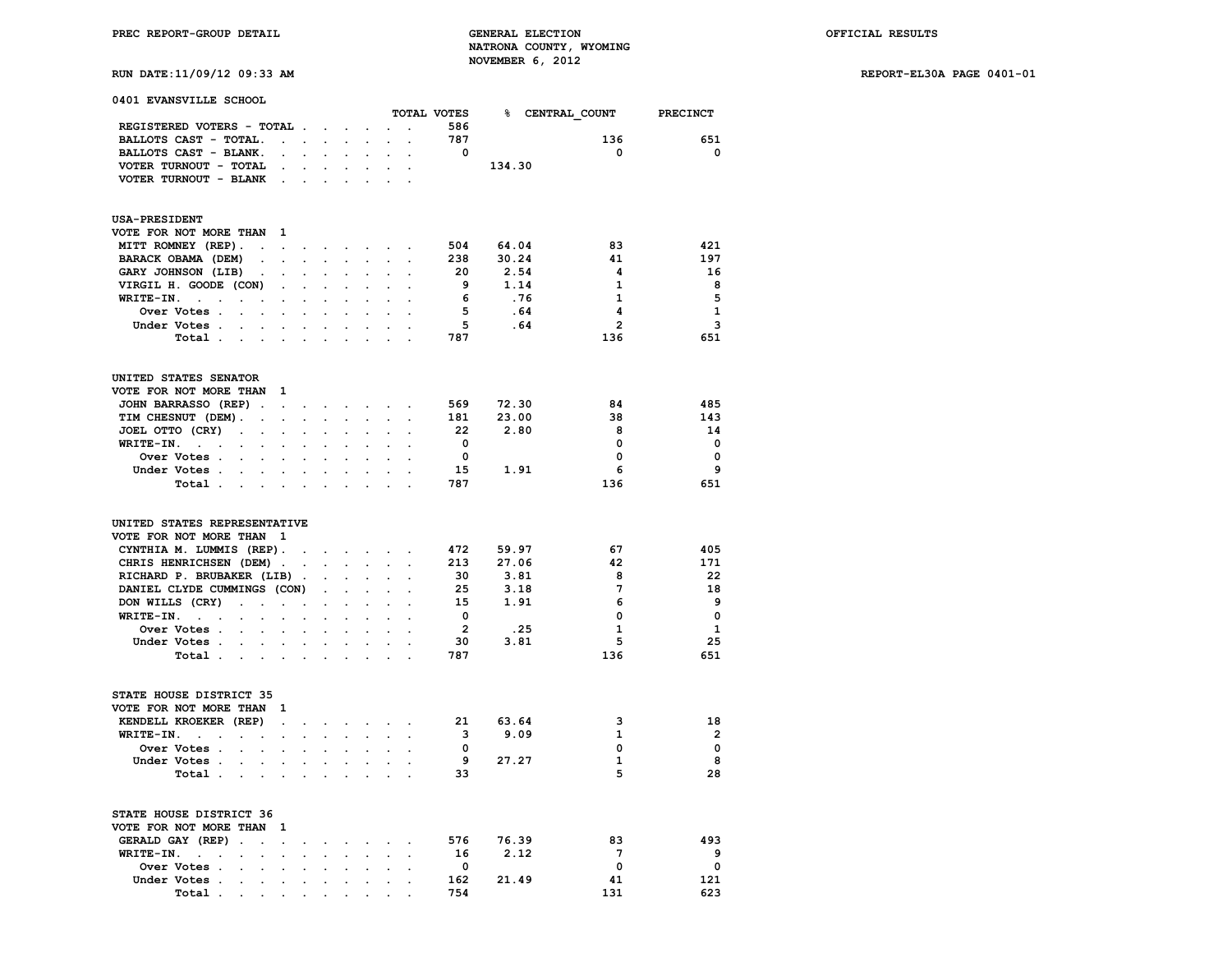**PREC REPORT-GROUP DETAIL GENERAL ELECTION OFFICIAL RESULTS NATRONA COUNTY, WYOMING RUN DATE:11/09/12 09:33 AM NOVEMBER 6, 2012** 

**RUN DATE:11/09/12 09:33 AM REPORT-EL30A PAGE 0401-02**

|  |  |  |  | <b>RUN DATE:11/09/12 09:33 A</b> |  |
|--|--|--|--|----------------------------------|--|
|--|--|--|--|----------------------------------|--|

## **0401 EVANSVILLE SCHOOL**

|                                                       |                      |            |                          |                                 |                      |         | TOTAL VOTES    | ዱ<br>CENTRAL COUNT |                | <b>PRECINCT</b> |
|-------------------------------------------------------|----------------------|------------|--------------------------|---------------------------------|----------------------|---------|----------------|--------------------|----------------|-----------------|
| <b>BOCC</b>                                           |                      |            |                          |                                 |                      |         |                |                    |                |                 |
| VOTE FOR NOT MORE THAN 2                              |                      |            |                          |                                 |                      |         |                |                    |                |                 |
| FORREST CHADWICK (REP).                               |                      | $\sim 100$ |                          | <b>Contract Contract Street</b> |                      | $\sim$  | 302            | 19.19              | 49             | 253             |
| MATT KEATING (REP)                                    |                      | $\sim$     | <b>Contract Contract</b> |                                 | $\sim$               | $\sim$  | 333            | 21.16              | 53             | 280             |
| GINO CERULLO (DEM)<br><b>Contract Contract Street</b> |                      |            | $\ddot{\phantom{0}}$     | $\sim$                          | $\ddot{\phantom{a}}$ |         | 198            | 12.58              | 40             | 158             |
| TROY BRAY (CON).                                      | $\sim$               | $\sim$     | $\ddot{\phantom{a}}$     | $\overline{\phantom{a}}$        | $\ddot{\phantom{a}}$ |         | 60             | 3.81               | 11             | 49              |
| LINDA BERGERON (CON).                                 | $\sim$ $\sim$ $\sim$ |            | <b>Contract Contract</b> |                                 | $\sim$ 100 $\mu$     |         | 62             | 3.94               | 11             | 51              |
| KEITH B. GOODENOUGH (IND).                            |                      |            | $\sim$ $\sim$ $\sim$     |                                 | $\ddot{\phantom{a}}$ |         | 292            | 18.55              | 56             | 236             |
| WRITE-IN.<br>$\sim$<br>$\sim$                         |                      |            | $\cdot$                  | $\sim$                          | $\cdot$              |         | 0              |                    | 0              | $\Omega$        |
| Over Votes.<br>$\sim$<br>$\sim$                       | $\sim$               |            | $\cdot$                  | $\sim$                          | $\cdot$              |         | $\overline{2}$ | .13                | $\overline{2}$ | $\Omega$        |
| Under Votes.<br>$\sim$ 100 $\pm$                      | $\sim$               | $\sim$     | $\sim$                   | $\sim$                          | $\cdot$              | $\cdot$ | 325            | 20.65              | 50             | 275             |
| Total .                                               |                      |            |                          |                                 |                      |         | 1,574          |                    | 272            | 1,302           |
|                                                       |                      |            |                          |                                 |                      |         |                |                    |                |                 |

### **EVANSVILLE TOWN COUNCIL**

| VOTE FOR NOT MORE THAN 2 |  |  |  |  |                                                                                                                 |       |       |          |          |
|--------------------------|--|--|--|--|-----------------------------------------------------------------------------------------------------------------|-------|-------|----------|----------|
| ERNEST R. BLACKFORD.     |  |  |  |  |                                                                                                                 | 300   | 19.06 | 56       | 244      |
| LYNDON J. LACH.          |  |  |  |  |                                                                                                                 | 126   | 8.01  | 23       | 103      |
| TIFFANY RAYNER.          |  |  |  |  |                                                                                                                 | 349   | 22.17 | 59       | 290      |
| DOUG WHITE               |  |  |  |  |                                                                                                                 | 334   | 21.22 | 62       | 272      |
| WRITE-IN.                |  |  |  |  |                                                                                                                 | 5     | .32   | $\Omega$ | -5       |
| Over Votes               |  |  |  |  |                                                                                                                 |       |       | $\Omega$ | $\Omega$ |
| Under Votes              |  |  |  |  |                                                                                                                 | 460   | 29.22 | 72       | 388      |
| Total .                  |  |  |  |  | the contract of the contract of the contract of the contract of the contract of the contract of the contract of | 1,574 |       | 272      | 1,302    |

#### **CASPER COLLEGE DISTRICT BOARD OF TRUSTEE VOTE FOR NOT MORE THAN 4**

| SCOTT BENNION                                                                                                              |  |  |  | 309        | 9.82  | 65  | 244            |
|----------------------------------------------------------------------------------------------------------------------------|--|--|--|------------|-------|-----|----------------|
| BOB DESPAIN.                                                                                                               |  |  |  | 204        | 6.48  | 28  | 176            |
| LAUREN V. GRIFFITH                                                                                                         |  |  |  | 267        | 8.48  | 44  | 223            |
| BILL M. HAMBRICK                                                                                                           |  |  |  | 206        | 6.54  | 44  | 162            |
| MATTHEW A. LOUCKS.                                                                                                         |  |  |  | 259        | 8.23  | 47  | 212            |
| SUSAN D. MILLER                                                                                                            |  |  |  | 341        | 10.83 | 66  | 275            |
| CLIFF WHITLOCK.                                                                                                            |  |  |  | 254        | 8.07  | 54  | 200            |
| WRITE-IN.                                                                                                                  |  |  |  |            | .06   |     | $\blacksquare$ |
| Over Votes                                                                                                                 |  |  |  | $^{\circ}$ |       | 0   | $\mathbf 0$    |
| Under Votes                                                                                                                |  |  |  | 1,306      | 41.49 | 195 | 1,111          |
| Total .<br>the contract of the contract of the contract of the contract of the contract of the contract of the contract of |  |  |  | 3,148      |       | 544 | 2,604          |
|                                                                                                                            |  |  |  |            |       |     |                |

# **NATRONA COUNTY SCHOOL DIST NO 1**

| VOTE FOR NOT MORE THAN |                          |                      | 5                    |        |         |         |         |   |           |              |       |     |       |
|------------------------|--------------------------|----------------------|----------------------|--------|---------|---------|---------|---|-----------|--------------|-------|-----|-------|
| DAVID S. BLAEDE        |                          |                      |                      |        |         |         |         |   |           | 73           | 1.86  | 15  | 58    |
| KEVIN CHRISTOPHERSON.  |                          |                      | $\ddot{\phantom{0}}$ |        |         |         |         |   |           | 236          | 6.00  | 45  | 191   |
| <b>GREGORY FLESVIG</b> | $\overline{a}$           |                      |                      |        |         |         |         |   |           | 69           | 1.75  | 15  | 54    |
| ELIZABETH HORSCH.      |                          | $\ddot{\phantom{a}}$ |                      |        |         |         |         |   |           | 240          | 6.10  | 43  | 197   |
| DANA HOWIE<br>$\sim$   |                          |                      |                      |        |         |         |         |   |           | 236          | 6.00  | 40  | 196   |
| DONN MCCALL.           |                          |                      |                      |        |         |         |         |   |           | 155          | 3.94  | 26  | 129   |
| MARK E. PETERSON       |                          |                      |                      |        |         |         |         |   |           | 208          | 5.29  | 44  | 164   |
| SHAWNNA PUNTENEY       | $\overline{\phantom{a}}$ |                      |                      |        |         |         |         |   |           | 184          | 4.68  | 26  | 158   |
| PAULA J. REID.         | $\overline{a}$           |                      |                      |        |         |         |         |   |           | 221          | 5.62  | 39  | 182   |
| MARC SMITH             |                          |                      |                      |        |         |         |         |   |           | 145          | 3.68  | 34  | 111   |
| STEPHEN SPRECHER.      |                          |                      |                      | $\sim$ |         |         |         |   |           | 123          | 3.13  | 27  | 96    |
| RITA WALSH.            | $\ddot{\phantom{a}}$     |                      | $\ddot{\phantom{a}}$ |        |         |         |         |   |           | 313          | 7.95  | 49  | 264   |
| WRITE-IN.              |                          |                      |                      |        |         |         |         |   |           | $\mathbf{2}$ | .05   | 0   | 2     |
| Over Votes.            | $\mathbf{r}$             |                      | $\bullet$            |        |         |         |         |   |           | 10           | .25   | 0   | 10    |
| Under Votes.           |                          |                      |                      |        |         | ٠       |         |   |           | 1,720        | 43.71 | 277 | 1,443 |
| Total                  | $\cdot$                  | $\bullet$            | $\ddot{\phantom{0}}$ | ٠      | $\cdot$ | $\cdot$ | $\cdot$ | ٠ | $\bullet$ | 3,935        |       | 680 | 3,255 |
|                        |                          |                      |                      |        |         |         |         |   |           |              |       |     |       |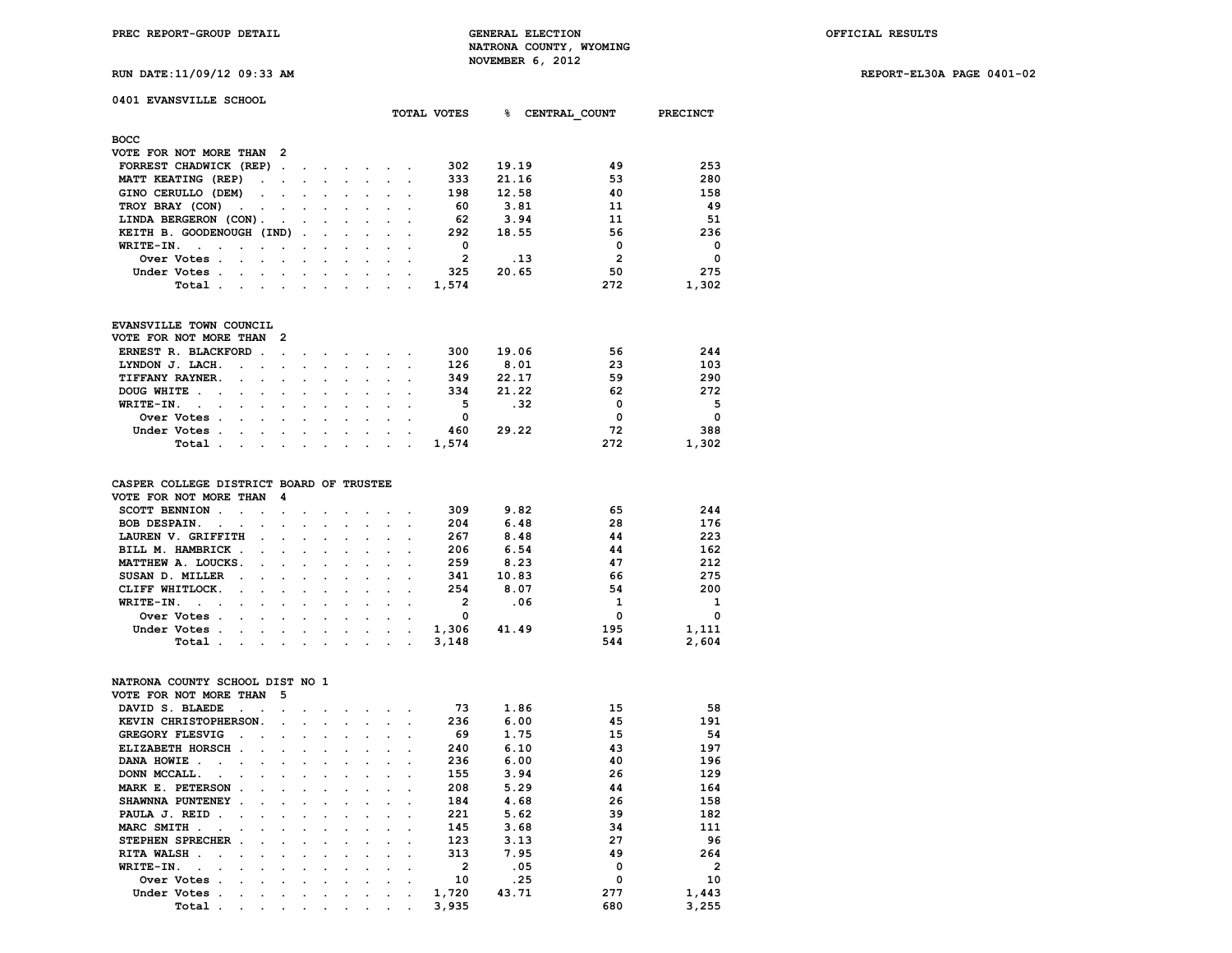**RUN DATE:11/09/12 09:33 AM REPORT-EL30A PAGE 0401-03**

| RUN DATE:11/09/12 09:33 AM |  |  |  |
|----------------------------|--|--|--|
|----------------------------|--|--|--|

| 0401 EVANSVILLE SCHOOL         |                                                                     |                      |                          |                                              |                                      |                        |                      |                                                         |                                        |                      |                         |             |                                      |                          |
|--------------------------------|---------------------------------------------------------------------|----------------------|--------------------------|----------------------------------------------|--------------------------------------|------------------------|----------------------|---------------------------------------------------------|----------------------------------------|----------------------|-------------------------|-------------|--------------------------------------|--------------------------|
|                                |                                                                     |                      |                          |                                              |                                      |                        |                      |                                                         |                                        |                      |                         |             | TOTAL VOTES 8 CENTRAL COUNT PRECINCT |                          |
| NC CONSERVATION DIST SUP-URBAN |                                                                     |                      |                          |                                              |                                      |                        |                      |                                                         |                                        |                      |                         |             |                                      |                          |
| VOTE FOR NOT MORE THAN         |                                                                     |                      |                          | 1                                            |                                      |                        |                      |                                                         |                                        |                      |                         |             |                                      |                          |
|                                | RICHARD HALLINGSTAD                                                 |                      | $\ddot{\phantom{a}}$     | $\ddot{\phantom{0}}$                         |                                      |                        |                      |                                                         | $\mathbf{r} = \mathbf{r} + \mathbf{r}$ |                      | 590                     | 74.97       | 98                                   | 492                      |
| WRITE-IN.                      | $\sim$ $\sim$                                                       | $\ddot{\phantom{a}}$ | $\ddot{\phantom{0}}$     | $\cdot$                                      |                                      |                        |                      |                                                         |                                        |                      | $5^{\circ}$             | .64         | 0                                    | 5                        |
|                                | Over Votes .                                                        | $\ddot{\phantom{0}}$ |                          |                                              |                                      |                        |                      |                                                         |                                        |                      | $\overline{\mathbf{0}}$ |             | $\mathbf{0}$                         | $\overline{\mathbf{0}}$  |
|                                | Under Votes .                                                       |                      |                          | $\ddot{\phantom{a}}$                         |                                      |                        |                      |                                                         |                                        |                      |                         | 192 24.40   | 38                                   | 154                      |
|                                | Total .                                                             | $\sim$               | $\ddot{\phantom{a}}$     | $\cdot$                                      | $\cdot$                              |                        |                      |                                                         |                                        |                      | 787                     |             | 136                                  | 651                      |
| NC CONSERVATION DIST SUP-ATLRG |                                                                     |                      |                          |                                              |                                      |                        |                      |                                                         |                                        |                      |                         |             |                                      |                          |
| VOTE FOR NOT MORE THAN         |                                                                     |                      |                          | 1                                            |                                      |                        |                      |                                                         |                                        |                      |                         |             |                                      |                          |
| LEN L. CAMP.                   | $\sim$                                                              | $\sim$               | $\ddot{\phantom{a}}$     | $\ddot{\phantom{0}}$                         |                                      |                        |                      |                                                         | $\sim$ $\sim$ $\sim$ $\sim$            |                      | 580                     | 73.70       | 95                                   | 485                      |
| WRITE-IN.                      | $\sim$<br>$\ddot{\phantom{0}}$                                      | $\cdot$              | $\cdot$                  | $\cdot$                                      |                                      | $\ddot{\phantom{a}}$   |                      | $\cdot$                                                 |                                        |                      | $5^{\circ}$             | .64         | $\mathbf{0}$                         | 5                        |
|                                | Over Votes .                                                        | $\overline{a}$       | $\cdot$                  | $\ddot{\phantom{a}}$                         | $\overline{a}$                       | $\cdot$                | $\overline{a}$       | $\ddot{\phantom{0}}$                                    | $\ddot{\phantom{a}}$                   |                      | $\mathbf{1}$            | $\ldots$ 13 | $\overline{\phantom{0}}$             | $\mathbf{1}$             |
|                                | Under Votes .                                                       | $\ddot{\phantom{a}}$ |                          | $\ddot{\phantom{a}}$                         |                                      |                        |                      |                                                         |                                        |                      |                         | 201 25.54   | 41                                   | 160                      |
|                                | Total                                                               |                      | $\sim$                   | $\ddot{\phantom{0}}$                         | $\cdot$                              | $\ddot{\phantom{a}}$   |                      |                                                         |                                        |                      | 787                     |             | 136                                  | 651                      |
| NC CONSERVATION DIST SUP-RURAL |                                                                     |                      |                          |                                              |                                      |                        |                      |                                                         |                                        |                      |                         |             |                                      |                          |
| VOTE FOR NOT MORE THAN         |                                                                     |                      |                          | 1                                            |                                      |                        |                      |                                                         |                                        |                      |                         |             |                                      |                          |
|                                | DON PAVACK                                                          |                      | $\ddot{\phantom{a}}$     | $\ddot{\phantom{0}}$                         |                                      |                        |                      |                                                         | $\sim$ $\sim$                          |                      |                         | 266 33.80   | 53                                   | 213                      |
|                                | ROBERT M. SHELLARD                                                  |                      | $\cdot$                  | $\ddot{\phantom{a}}$                         | $\ddot{\phantom{a}}$                 | $\mathbf{r}$           |                      | $\sim$                                                  |                                        |                      | 293                     | 37.23       | -42                                  | 251                      |
|                                | $WRITE-IN.$                                                         |                      | $\ddot{\phantom{0}}$     | $\ddot{\phantom{0}}$                         | $\cdot$                              | $\ddot{\phantom{a}}$   | $\ddot{\phantom{a}}$ | $\ddot{\phantom{0}}$                                    | $\cdot$                                |                      | $\overline{\mathbf{3}}$ | .38         | 0                                    | 3                        |
|                                | Over Votes .                                                        | $\sim$               |                          |                                              |                                      |                        |                      |                                                         |                                        |                      | $\overline{\mathbf{0}}$ |             | $\overline{\mathbf{0}}$              | $\overline{\mathbf{0}}$  |
|                                | Under Votes.                                                        |                      |                          |                                              |                                      |                        |                      |                                                         |                                        |                      | 225                     | 28.59       | 41                                   | 184                      |
|                                | Total .                                                             | $\sim$               | $\ddot{\phantom{0}}$     | $\ddot{\phantom{0}}$                         | $\ddot{\phantom{0}}$                 | $\ddot{\phantom{0}}$   |                      | $\sim$<br>$\cdot$                                       | $\sim$                                 |                      | 787                     |             | 136                                  | 651                      |
|                                |                                                                     | $\sim$               | $\bullet$ .              | $\bullet$                                    | $\ddot{\phantom{0}}$                 | $\ddot{\phantom{0}}$   | $\cdot$              |                                                         | $\ddot{\phantom{0}}$                   |                      |                         |             |                                      |                          |
| <b>JUDGE PARK</b>              |                                                                     |                      |                          |                                              |                                      |                        |                      |                                                         |                                        |                      |                         |             |                                      |                          |
| VOTE FOR NOT MORE THAN         |                                                                     |                      |                          | $\mathbf{1}$                                 |                                      |                        |                      |                                                         |                                        |                      |                         |             |                                      |                          |
| <b>YES</b><br>$\sim$           | $\mathcal{L}^{\text{max}}$ and $\mathcal{L}^{\text{max}}$<br>$\sim$ | $\cdot$              | $\ddot{\phantom{a}}$     | $\sim$                                       | $\cdot$                              | $\cdot$                |                      | <b>Sales Advised Service</b>                            |                                        | $\ddot{\phantom{a}}$ | 534                     | 67.85       | -84                                  | 450                      |
| NO.                            | $\sim$ $\sim$<br>$\ddot{\phantom{0}}$                               | $\ddot{\phantom{0}}$ | $\ddot{\phantom{0}}$     | $\ddot{\phantom{0}}$                         | $\cdot$                              | $\ddot{\phantom{a}}$   | $\ddot{\phantom{a}}$ | $\mathbf{L}^{\text{max}}$                               | $\mathbf{r}$                           | $\ddot{\phantom{a}}$ | 152                     | 19.31       | 31                                   | 121                      |
|                                | Over Votes .                                                        |                      |                          |                                              |                                      |                        |                      |                                                         |                                        |                      | $\overline{\mathbf{0}}$ |             | $\overline{\mathbf{0}}$              | $\overline{\mathbf{0}}$  |
|                                | Under Votes .                                                       | $\cdot$              | $\cdot$                  | $\sim$                                       |                                      | $\cdot$                |                      |                                                         |                                        |                      | 101                     | 12.83       | 21                                   | 80                       |
|                                | Total .                                                             |                      | <b>Contract Contract</b> | $\ddot{\phantom{0}}$                         | $\ddot{\phantom{0}}$                 | $\ddot{\phantom{0}}$   | $\ddot{\phantom{0}}$ | $\bullet$                                               | $\ddot{\phantom{0}}$                   | $\overline{a}$       | 787                     |             | 136                                  | 651                      |
| <b>JUDGE WILKING</b>           |                                                                     |                      |                          |                                              |                                      |                        |                      |                                                         |                                        |                      |                         |             |                                      |                          |
| VOTE FOR NOT MORE THAN 1       |                                                                     |                      |                          |                                              |                                      |                        |                      |                                                         |                                        |                      |                         |             |                                      |                          |
| <b>YES</b><br>$\sim$ $\sim$    | $\mathbf{L} = \mathbf{L}$<br>$\sim$                                 | $\ddot{\phantom{a}}$ | $\ddot{\phantom{a}}$     |                                              |                                      |                        |                      |                                                         |                                        | $\ddot{\phantom{a}}$ | 519                     | 65.95       | 79                                   | 440                      |
| NO. .                          | $\sim$<br>$\cdot$<br>$\cdot$                                        | $\ddot{\phantom{a}}$ | $\ddot{\phantom{a}}$     | $\ddot{\phantom{0}}$<br>$\ddot{\phantom{a}}$ | $\ddot{\phantom{0}}$<br>$\mathbf{r}$ | $\sim$<br>$\mathbf{r}$ | $\mathbf{r}$         | the contract of the contract of<br>$\ddot{\phantom{0}}$ | $\ddot{\phantom{a}}$                   | $\ddot{\phantom{a}}$ | 128                     | 16.26       | 30                                   | 98                       |
|                                | Over Votes .                                                        |                      |                          |                                              |                                      |                        |                      |                                                         |                                        |                      | $\overline{\mathbf{0}}$ |             | $\overline{\phantom{0}}$             | $\overline{\mathbf{0}}$  |
|                                | Under Votes .                                                       | $\ddot{\phantom{a}}$ |                          |                                              |                                      |                        |                      |                                                         |                                        |                      | 140                     | 17.79       | 27                                   | 113                      |
|                                |                                                                     | $\cdot$              | $\cdot$                  | $\cdot$                                      |                                      | $\cdot$                |                      | $\ddot{\phantom{0}}$                                    |                                        |                      | 787                     |             | 136                                  | 651                      |
|                                | Total .                                                             | $\cdot$              | $\bullet$ .              | $\cdot$                                      | $\cdot$                              |                        | $\cdot$              | $\cdot$                                                 | $\cdot$                                | $\overline{a}$       |                         |             |                                      |                          |
| <b>JUDGE BROWN</b>             |                                                                     |                      |                          |                                              |                                      |                        |                      |                                                         |                                        |                      |                         |             |                                      |                          |
| VOTE FOR NOT MORE THAN         |                                                                     |                      |                          | $\mathbf{1}$                                 |                                      |                        |                      |                                                         |                                        |                      |                         |             |                                      |                          |
| <b>YES</b><br>$\sim$           | $\sim$ $\sim$<br>$\cdot$                                            | $\overline{a}$       |                          | $\ddot{\phantom{0}}$                         | $\cdot$                              | $\cdot$                | $\sim$               | $\sim$                                                  | $\ddot{\phantom{a}}$                   |                      | 546                     | 69.38       | 85                                   | 461                      |
| NO. .                          | $\sim$<br>$\bullet$<br>$\ddot{\phantom{a}}$                         |                      |                          | $\bullet$                                    | $\cdot$                              |                        | $\ddot{\phantom{a}}$ | $\ddot{\phantom{a}}$                                    | $\cdot$                                | $\ddot{\phantom{a}}$ | 135                     | 17.15       | 27                                   | 108                      |
|                                | Over Votes .                                                        |                      |                          |                                              |                                      |                        |                      |                                                         |                                        |                      | $\overline{\mathbf{0}}$ |             | $\overline{\mathbf{0}}$              | $\overline{\phantom{0}}$ |
|                                | Under Votes .                                                       | $\ddot{\phantom{0}}$ | $\ddot{\phantom{0}}$     | $\bullet$                                    | $\ddot{\phantom{0}}$                 | $\ddot{\phantom{0}}$   |                      | $\cdot$                                                 | $\ddot{\phantom{a}}$                   |                      | 106                     | 13.47       | 24                                   | 82                       |
|                                | Total.                                                              |                      |                          |                                              |                                      |                        |                      |                                                         |                                        |                      | 787                     |             | 136                                  | 651                      |
|                                |                                                                     |                      |                          |                                              |                                      |                        |                      |                                                         |                                        |                      |                         |             |                                      |                          |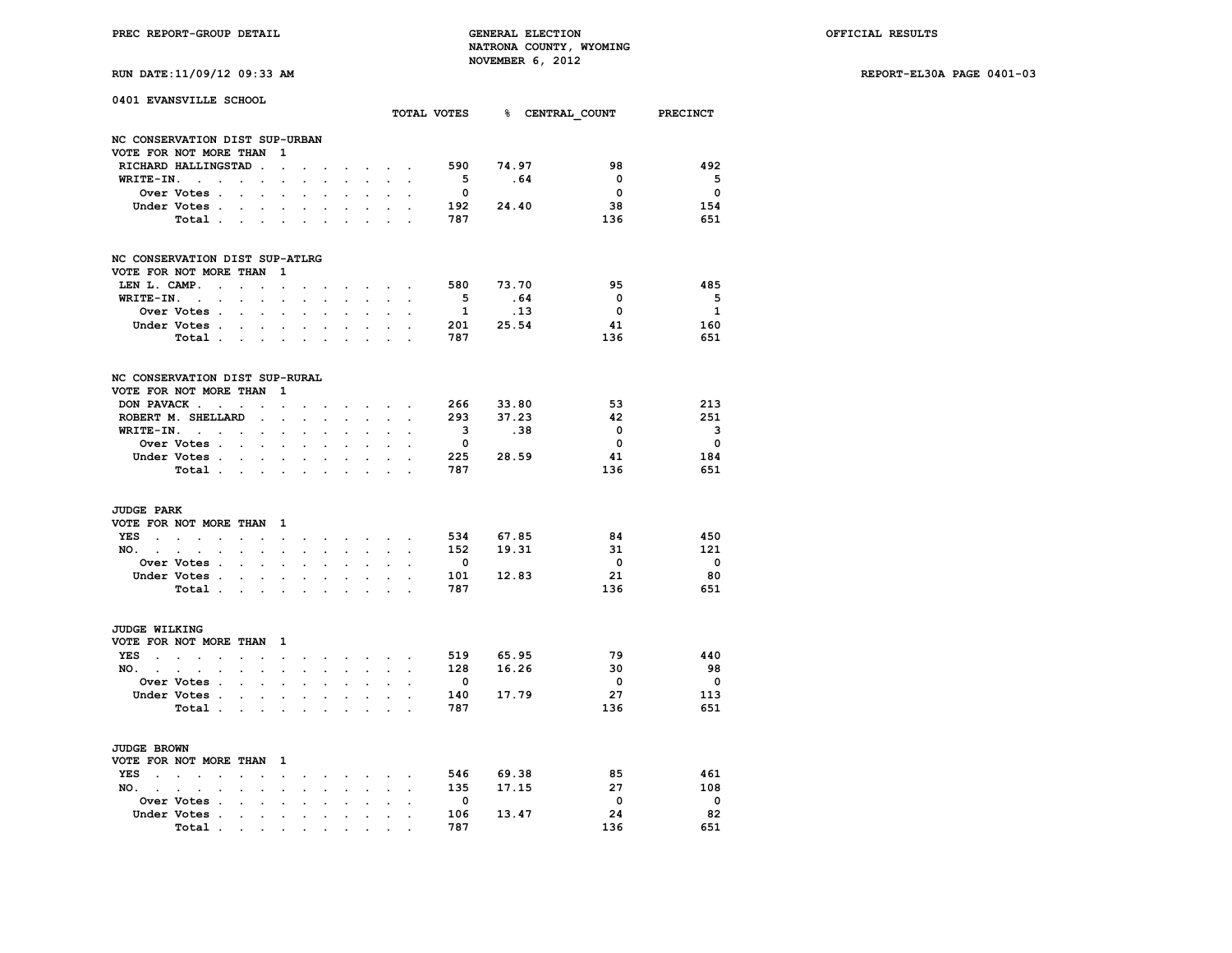**RUN DATE:11/09/12 09:33 AM REPORT-EL30A PAGE 0401-04**

|                             | 0401 EVANSVILLE SCHOOL                       |                                                                                               |                           |                      |                      |                      |                      |                                      |                      |                      | TOTAL VOTES              |       | % CENTRAL COUNT PRECINCT |                          |
|-----------------------------|----------------------------------------------|-----------------------------------------------------------------------------------------------|---------------------------|----------------------|----------------------|----------------------|----------------------|--------------------------------------|----------------------|----------------------|--------------------------|-------|--------------------------|--------------------------|
| <b>JUDGE HUBER</b>          |                                              |                                                                                               |                           |                      |                      |                      |                      |                                      |                      |                      |                          |       |                          |                          |
|                             | VOTE FOR NOT MORE THAN                       |                                                                                               |                           | $\mathbf{1}$         |                      |                      |                      |                                      |                      |                      |                          |       |                          |                          |
| YES                         | the contract of the contract of the          | $\ddot{\phantom{0}}$                                                                          |                           | $\ddot{\phantom{0}}$ |                      |                      |                      | <b>Contract Contract Contract</b>    |                      |                      | 496                      | 63.02 | 84                       | 412                      |
| NO.,                        |                                              |                                                                                               |                           |                      |                      |                      |                      |                                      |                      |                      | 178                      | 22.62 | 30                       | 148                      |
|                             | Over Votes .                                 | $\ddot{\phantom{a}}$                                                                          | $\ddot{\phantom{a}}$      | $\cdot$              | $\cdot$              | $\ddot{\phantom{a}}$ | $\ddot{\phantom{0}}$ | $\ddot{\phantom{0}}$                 |                      | $\overline{a}$       | $\mathbf{1}$             | .13   | $\overline{\phantom{0}}$ | $\overline{\mathbf{1}}$  |
|                             | Under Votes .                                | $\cdot$                                                                                       |                           | $\bullet$            |                      | $\bullet$            |                      | $\ddot{\phantom{0}}$                 |                      |                      | 112                      | 14.23 | 22                       | -90                      |
|                             | Total.                                       | $\sim$                                                                                        | $\sim$                    | $\sim$               | $\mathbf{r}$         | $\sim$               | $\overline{a}$       | $\overline{a}$                       |                      |                      | 787                      |       | 136                      | 651                      |
| C-AMEND-A                   |                                              |                                                                                               |                           |                      |                      |                      |                      |                                      |                      |                      |                          |       |                          |                          |
|                             | VOTE FOR NOT MORE THAN 1                     |                                                                                               |                           |                      |                      |                      |                      |                                      |                      |                      |                          |       |                          |                          |
| FOR                         | $\sim$<br>$\mathbf{r}$                       | $\ddot{\phantom{a}}$                                                                          | $\sim$                    | $\ddot{\phantom{0}}$ |                      |                      | $\sim$               | $\sim$                               |                      |                      | 559                      | 71.03 | 85                       | 474                      |
| <b>AGAINST.</b>             | $\sim$ $\sim$                                | $\sim$                                                                                        | $\mathbf{r}$              | $\ddot{\phantom{a}}$ | $\ddot{\phantom{a}}$ | $\sim$               | $\sim$               | $\ddot{\phantom{0}}$                 | $\ddot{\phantom{0}}$ | $\ddot{\phantom{a}}$ | 170                      | 21.60 | 39                       | 131                      |
|                             | Over Votes .                                 | $\mathbf{r}$                                                                                  | $\sim$                    |                      |                      |                      |                      |                                      |                      |                      | 1                        | .13   | $\overline{\mathbf{0}}$  | $\overline{\mathbf{1}}$  |
|                             | Under Votes .                                | $\mathbf{r}$                                                                                  | $\mathbf{r}$              | $\sim$               | $\cdot$              | $\ddot{\phantom{0}}$ | $\overline{a}$       | $\mathbf{r}$                         |                      |                      | 57                       | 7.24  | -12                      | -45                      |
|                             | Total                                        |                                                                                               |                           |                      |                      |                      | $\ddot{\phantom{0}}$ | $\sim$                               | $\ddot{\phantom{0}}$ |                      | 787                      |       | 136                      | 651                      |
|                             |                                              |                                                                                               |                           |                      |                      |                      |                      |                                      |                      |                      |                          |       |                          |                          |
| C-AMEND-B                   |                                              |                                                                                               |                           |                      |                      |                      |                      |                                      |                      |                      |                          |       |                          |                          |
|                             | VOTE FOR NOT MORE THAN                       |                                                                                               |                           | $\mathbf{1}$         |                      |                      |                      |                                      |                      |                      |                          |       |                          |                          |
| FOR<br>$\sim$ $\sim$ $\sim$ | $\sim$<br>$\sim$ $\sim$                      | $\sim$ $\sim$                                                                                 |                           | $\sim$ $\sim$        |                      |                      |                      | and a strong control of the state of |                      |                      | 676                      | 85.90 | 107                      | 569                      |
| <b>AGAINST.</b>             | $\ddot{\phantom{a}}$<br>$\sim$               | $\sim$ $\sim$                                                                                 |                           | $\bullet$            |                      | $\ddot{\phantom{0}}$ |                      | $\ddot{\phantom{0}}$                 |                      |                      | 61                       | 7.75  | 17                       | -44                      |
|                             | <b>Over Votes</b> .                          | $\sim$                                                                                        | $\mathbf{r}$              | $\ddot{\phantom{a}}$ | $\cdot$              |                      |                      |                                      |                      |                      | $\mathbf{1}$             | .13   | $\overline{\mathbf{0}}$  | - 1                      |
|                             | Under Votes .                                | $\sim$                                                                                        | $\ddot{\phantom{0}}$      | $\ddot{\phantom{0}}$ | $\ddot{\phantom{0}}$ | $\overline{a}$       | $\ddot{\phantom{0}}$ | $\ddot{\phantom{0}}$                 |                      |                      | - 49                     | 6.23  | -12                      | 37                       |
|                             | Total.                                       | $\ddot{\phantom{0}}$                                                                          | $\ddot{\phantom{a}}$      |                      |                      |                      |                      | $\ddot{\phantom{0}}$                 |                      |                      | 787                      |       | 136                      | 651                      |
| C-AMEND-C                   |                                              |                                                                                               |                           |                      |                      |                      |                      |                                      |                      |                      |                          |       |                          |                          |
|                             | VOTE FOR NOT MORE THAN                       |                                                                                               |                           | $\mathbf{1}$         |                      |                      |                      |                                      |                      |                      |                          |       |                          |                          |
| FOR .                       | $\sim$ $\sim$<br>$\sim$                      | $\cdot$                                                                                       |                           |                      |                      |                      | $\cdot$              | <b>Contract Contract Contract</b>    |                      |                      | 339                      | 43.07 | 55                       | 284                      |
| <b>AGAINST.</b>             | $\ddot{\phantom{a}}$<br>$\ddot{\phantom{a}}$ |                                                                                               | $\ddot{\phantom{a}}$      | $\cdot$              |                      |                      | $\ddot{\phantom{a}}$ | $\ddot{\phantom{0}}$                 |                      |                      | 355                      | 45.11 | 64                       | 291                      |
|                             | Over Votes .                                 |                                                                                               | $\sim$ $\sim$             | $\ddot{\phantom{a}}$ | $\ddot{\phantom{a}}$ | $\ddot{\phantom{a}}$ |                      | $\ddot{\phantom{a}}$                 |                      |                      | $\overline{\phantom{a}}$ |       | $\overline{\mathbf{0}}$  | $\overline{\phantom{0}}$ |
|                             | Under Votes.                                 | $\ddot{\phantom{0}}$                                                                          | $\ddot{\phantom{a}}$      |                      |                      |                      |                      | $\ddot{\phantom{0}}$                 |                      |                      | 93                       | 11.82 | 17                       | - 76                     |
|                             | Total.                                       | $\sim$                                                                                        | $\sim$                    | $\sim$               | $\sim$               | $\sim$               | $\ddot{\phantom{0}}$ | $\ddot{\phantom{0}}$                 | $\overline{a}$       |                      | 787                      |       | 136                      | 651                      |
| LIBRARY                     |                                              |                                                                                               |                           |                      |                      |                      |                      |                                      |                      |                      |                          |       |                          |                          |
|                             | VOTE FOR NOT MORE THAN 1                     |                                                                                               |                           |                      |                      |                      |                      |                                      |                      |                      |                          |       |                          |                          |
|                             | FOR THE COUNTY SPECIFIC PURP                 |                                                                                               |                           |                      |                      |                      |                      |                                      |                      |                      | 366                      | 46.51 | 50                       | 316                      |
|                             | AGAINST THE COUNTY SPECIFIC                  |                                                                                               |                           |                      |                      | $\ddot{\phantom{0}}$ |                      | $\sim$ $\sim$ $\sim$                 |                      |                      | 400                      | 50.83 | 77                       | 323                      |
|                             | Over Votes .                                 | $\ddot{\phantom{0}}$                                                                          | $\ddot{\phantom{a}}$      | $\sim$               | $\ddot{\phantom{a}}$ |                      |                      |                                      |                      |                      | $\overline{\phantom{0}}$ |       | $\overline{\mathbf{0}}$  | - 0                      |
|                             | Under Votes.                                 |                                                                                               | $\mathbf{r} = \mathbf{r}$ | $\sim$ $\sim$        |                      | $\ddot{\phantom{a}}$ | $\cdot$              | $\ddot{\phantom{0}}$                 |                      |                      | 21                       | 2.67  | 9                        | 12                       |
|                             | Total.                                       |                                                                                               |                           |                      |                      |                      |                      |                                      |                      |                      | 787                      |       | 136                      | 651                      |
|                             |                                              | $\mathcal{A}$ , and $\mathcal{A}$ , and $\mathcal{A}$ , and $\mathcal{A}$ , and $\mathcal{A}$ |                           |                      |                      |                      | $\bullet$            | $\bullet$                            |                      |                      |                          |       |                          |                          |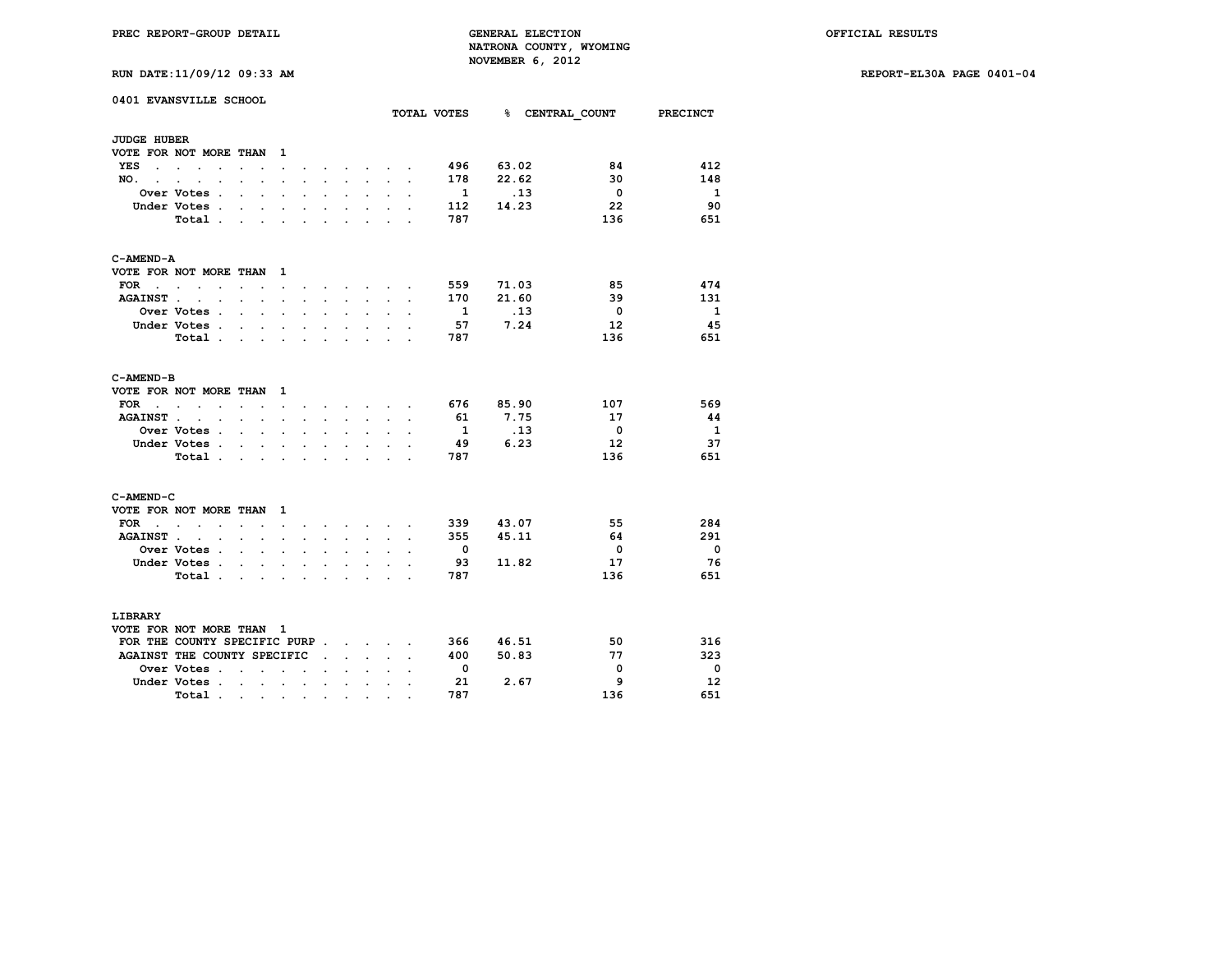**RUN DATE:11/09/12 09:33 AM REPORT-EL30A PAGE 0402-01**

| 0402 EVANSVILLE COMMUNITY                                                                                           |                      |                                 |                                          |                             |                      |                      |                 |        |                            |                 |
|---------------------------------------------------------------------------------------------------------------------|----------------------|---------------------------------|------------------------------------------|-----------------------------|----------------------|----------------------|-----------------|--------|----------------------------|-----------------|
|                                                                                                                     |                      |                                 |                                          |                             |                      |                      | TOTAL VOTES     |        | <b>&amp; CENTRAL COUNT</b> | PRECINCT        |
| REGISTERED VOTERS - TOTAL .                                                                                         |                      |                                 | $\mathbf{r} = \mathbf{r} + \mathbf{r}$ . | $\ddot{\phantom{a}}$        |                      |                      | 838             |        |                            |                 |
| BALLOTS CAST - TOTAL.<br>$\overline{a}$                                                                             | $\cdot$              |                                 |                                          |                             |                      |                      | 948             |        | 231                        | 717             |
| BALLOTS CAST - BLANK.<br>$\ddot{\phantom{a}}$                                                                       |                      | $\mathbf{r}$<br>$\mathbf{r}$    | $\cdot$                                  | $\ddot{\phantom{0}}$        | $\cdot$              | $\ddot{\phantom{a}}$ | 0               |        | 0                          | 0               |
| VOTER TURNOUT - TOTAL                                                                                               |                      |                                 |                                          |                             |                      |                      |                 | 113.13 |                            |                 |
| VOTER TURNOUT - BLANK<br>$\ddot{\phantom{a}}$                                                                       |                      |                                 |                                          |                             |                      |                      |                 |        |                            |                 |
| <b>USA-PRESIDENT</b>                                                                                                |                      |                                 |                                          |                             |                      |                      |                 |        |                            |                 |
| VOTE FOR NOT MORE THAN<br>1                                                                                         |                      |                                 |                                          |                             |                      |                      |                 |        |                            |                 |
| MITT ROMNEY (REP).<br>$\ddot{\phantom{a}}$<br>$\sim$                                                                | $\ddot{\phantom{0}}$ | the contract of the contract of |                                          |                             |                      | $\cdot$              | 756             | 79.75  | 184                        | 572             |
| BARACK OBAMA (DEM)<br>$\sim$                                                                                        |                      |                                 |                                          | $\overline{a}$              |                      |                      | 146             | 15.40  | 37                         | 109             |
| GARY JOHNSON (LIB)<br>$\bullet$<br>$\ddot{\phantom{a}}$                                                             | $\ddot{\phantom{a}}$ |                                 | $\ddot{\phantom{a}}$                     | $\blacksquare$              |                      |                      | 15              | 1.58   | 4                          | 11              |
| VIRGIL H. GOODE (CON)                                                                                               |                      |                                 |                                          |                             |                      |                      | - 9             | .95    | 1                          | 8               |
| WRITE-IN.<br>$\sim$<br>$\ddot{\phantom{a}}$<br>$\ddot{\phantom{0}}$<br>$\ddot{\phantom{a}}$<br>$\ddot{\phantom{0}}$ | $\ddot{\phantom{0}}$ | $\ddot{\phantom{0}}$            | $\ddot{\phantom{a}}$                     | $\blacksquare$              | $\ddot{\phantom{a}}$ |                      | 16              | 1.69   | $\overline{2}$             | 14              |
| Over Votes.                                                                                                         |                      |                                 |                                          |                             |                      |                      | - 3             | .32    | 1                          | $\overline{2}$  |
| Under Votes.<br><b>Contract Contract Contract</b>                                                                   | $\ddot{\phantom{a}}$ | $\ddot{\phantom{a}}$            |                                          |                             |                      |                      | - 3             | .32    | $\overline{2}$             | $\mathbf{1}$    |
| Total.<br>$\mathbf{r} = \mathbf{r} + \mathbf{r}$ .                                                                  |                      |                                 |                                          |                             |                      |                      | 948             |        | 231                        | 717             |
| UNITED STATES SENATOR                                                                                               |                      |                                 |                                          |                             |                      |                      |                 |        |                            |                 |
| VOTE FOR NOT MORE THAN<br>1                                                                                         |                      |                                 |                                          |                             |                      |                      |                 |        |                            |                 |
| JOHN BARRASSO (REP).<br>$\sim$                                                                                      |                      |                                 |                                          |                             |                      |                      | 798             | 84.18  | 191                        | 607             |
| TIM CHESNUT (DEM).<br>$\ddot{\phantom{a}}$<br>$\sim$                                                                | $\ddot{\phantom{0}}$ | $\ddot{\phantom{0}}$            | $\ddot{\phantom{0}}$                     | $\mathcal{L}^{\mathcal{L}}$ | $\ddot{\phantom{a}}$ |                      | 108             | 11.39  | 29                         | 79              |
| JOEL OTTO (CRY)<br>$\ddot{\phantom{a}}$<br>$\ddot{\phantom{a}}$                                                     |                      |                                 |                                          |                             |                      |                      | 30              | 3.16   | 6                          | 24              |
| WRITE-IN.<br>$\mathbf{r}$                                                                                           |                      |                                 |                                          |                             |                      |                      | 0               |        | 0                          | $\mathbf 0$     |
| Over Votes .<br>$\cdot$                                                                                             |                      |                                 |                                          |                             |                      |                      | 0               |        | 0                          | $\mathbf 0$     |
| Under Votes<br>$\sim$ $\sim$                                                                                        | $\ddot{\phantom{a}}$ |                                 | $\cdot$                                  | $\cdot$                     |                      |                      | 12 <sup>2</sup> | 1.27   | 5                          | $7\phantom{.0}$ |
| Total                                                                                                               | $\cdot$              | $\ddot{\phantom{a}}$            | $\overline{a}$                           | $\sim$                      | $\overline{a}$       |                      | 948             |        | 231                        | 717             |
| UNITED STATES REPRESENTATIVE                                                                                        |                      |                                 |                                          |                             |                      |                      |                 |        |                            |                 |
| VOTE FOR NOT MORE THAN<br>- 1                                                                                       |                      |                                 |                                          |                             |                      |                      |                 |        |                            |                 |
| CYNTHIA M. LUMMIS (REP).                                                                                            |                      |                                 |                                          |                             |                      |                      | 710             | 74.89  | 165                        | 545             |
| CHRIS HENRICHSEN (DEM).                                                                                             | $\ddot{\phantom{a}}$ | $\sim$                          | $\mathbf{r}$                             | $\sim$                      |                      |                      | 122             | 12.87  | 32                         | 90              |
| RICHARD P. BRUBAKER (LIB)                                                                                           | $\ddot{\phantom{1}}$ | $\ddot{\phantom{a}}$            | $\ddot{\phantom{a}}$                     | $\ddot{\phantom{a}}$        |                      |                      | 38              | 4.01   | 12                         | 26              |
| DANIEL CLYDE CUMMINGS (CON)                                                                                         |                      | $\Box$                          | $\ddot{\phantom{a}}$                     | $\ddot{\phantom{a}}$        |                      |                      | 33              | 3.48   | 10                         | 23              |
| DON WILLS (CRY)<br>$\ddot{\phantom{a}}$<br><b>Service</b>                                                           | $\ddot{\phantom{a}}$ |                                 |                                          | $\ddot{\phantom{a}}$        |                      |                      | 21              | 2.22   | 4                          | 17              |
| WRITE-IN.<br>$\mathcal{L}^{\mathcal{L}}$ and $\mathcal{L}^{\mathcal{L}}$                                            |                      | $\ddot{\phantom{a}}$            | $\ddot{\phantom{a}}$                     |                             |                      |                      | $\mathbf 0$     |        | 0                          | $\mathbf 0$     |
| Over Votes.<br>$\ddot{\phantom{a}}$<br>$\ddot{\phantom{0}}$<br>$\ddot{\phantom{a}}$                                 | $\ddot{\phantom{0}}$ | $\ddot{\phantom{0}}$            | $\ddot{\phantom{a}}$                     |                             |                      |                      | $\overline{2}$  | .21    | 0                          | $\overline{2}$  |
| Under Votes.                                                                                                        |                      |                                 |                                          | $\ddot{\phantom{a}}$        |                      |                      | 22              | 2.32   | 8                          | 14              |
| $\ddot{\phantom{0}}$<br>$\sim$                                                                                      | $\ddot{\phantom{a}}$ |                                 |                                          | $\ddot{\phantom{0}}$        |                      |                      |                 |        |                            |                 |
| Total.<br>$\sim$<br>$\sim$ $\sim$ $\sim$                                                                            | $\ddot{\phantom{0}}$ | $\ddot{\phantom{0}}$            | $\ddot{\phantom{0}}$                     |                             |                      |                      | 948             |        | 231                        | 717             |
| STATE HOUSE DISTRICT 35                                                                                             |                      |                                 |                                          |                             |                      |                      |                 |        |                            |                 |
| VOTE FOR NOT MORE THAN<br>1                                                                                         |                      |                                 |                                          |                             |                      |                      |                 |        |                            |                 |
| KENDELL KROEKER (REP)<br>$\ddot{\phantom{a}}$                                                                       | $\ddot{\phantom{a}}$ | $\ddot{\phantom{0}}$            | $\overline{a}$                           | $\sim$                      | $\sim$               | $\overline{a}$       | 739             | 77.95  | 172                        | 567             |
| WRITE-IN.<br>$\ddot{\phantom{0}}$<br>$\cdot$<br>$\ddot{\phantom{0}}$                                                |                      |                                 |                                          |                             |                      |                      | 25              | 2.64   | 4                          | 21              |
| Over Votes .<br>$\ddot{\phantom{a}}$<br>$\ddot{\phantom{a}}$<br>$\ddot{\phantom{a}}$                                | $\ddot{\phantom{a}}$ | $\ddot{\phantom{a}}$            | $\ddot{\phantom{a}}$                     | $\blacksquare$              |                      |                      | $\Omega$        |        | 0                          | $\Omega$        |
| Under Votes.<br>$\ddot{\phantom{a}}$<br>$\mathbf{r}$                                                                |                      |                                 |                                          |                             |                      |                      | 184             | 19.41  | 55                         | 129             |
| Total.<br>$\ddot{\phantom{0}}$<br>$\bullet$                                                                         | $\ddot{\phantom{0}}$ | $\ddot{\phantom{a}}$            |                                          |                             |                      |                      | 948             |        | 231                        | 717             |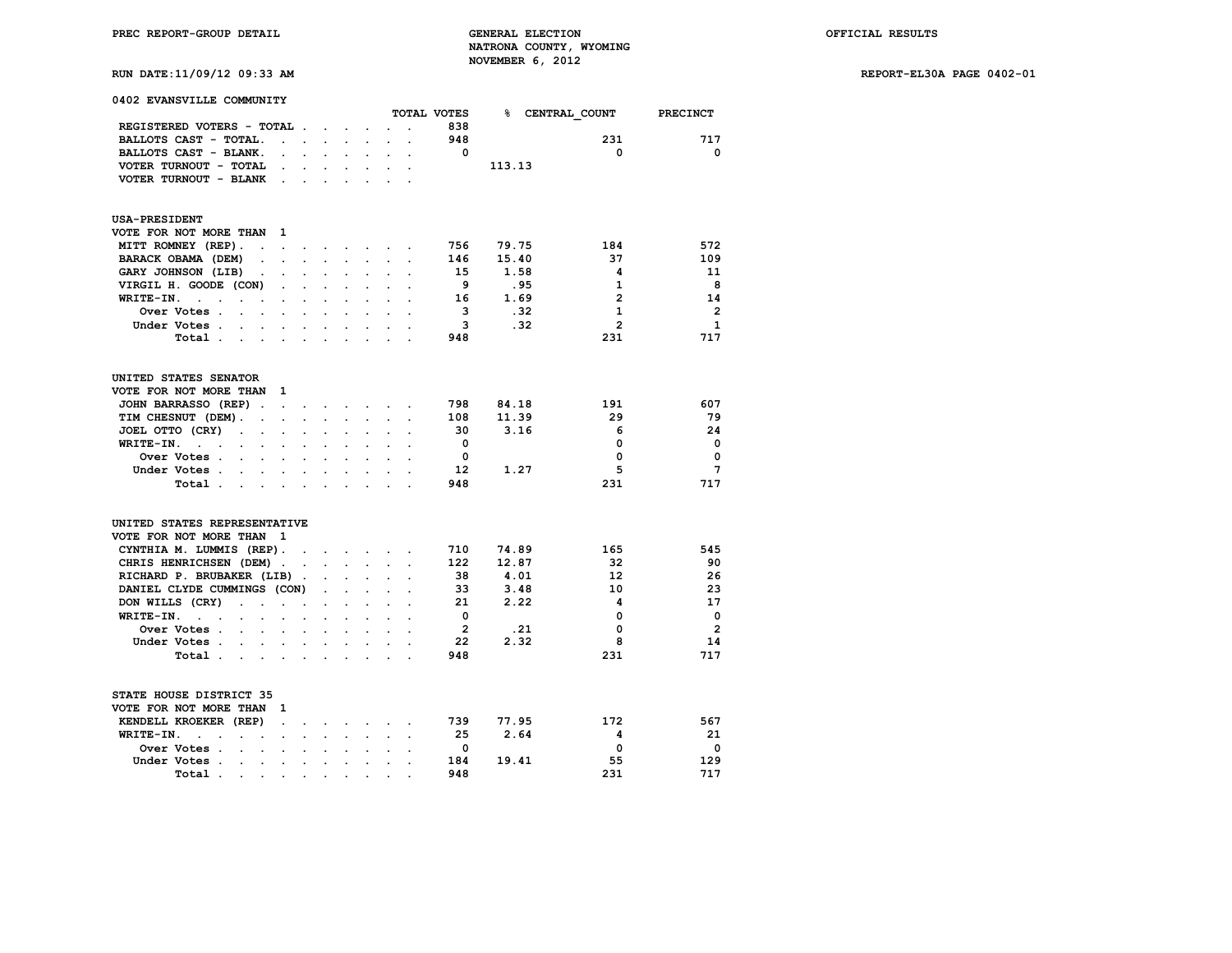**RUN DATE:11/09/12 09:33 AM REPORT-EL30A PAGE 0402-02**

| 0402 EVANSVILLE COMMUNITY |  |
|---------------------------|--|

| ℁<br>CENTRAL COUNT<br>TOTAL VOTES                                                                                                                                                                                                                                                                                | <b>PRECINCT</b>            |
|------------------------------------------------------------------------------------------------------------------------------------------------------------------------------------------------------------------------------------------------------------------------------------------------------------------|----------------------------|
| BOCC                                                                                                                                                                                                                                                                                                             |                            |
| VOTE FOR NOT MORE THAN<br>- 2                                                                                                                                                                                                                                                                                    |                            |
| 27.85<br>FORREST CHADWICK (REP).<br>528<br>$\sim$<br><b>Contract Contract</b>                                                                                                                                                                                                                                    | 405<br>123                 |
| 485<br>25.58<br>MATT KEATING (REP)<br><b>Contract Contract Street</b><br>$\sim$<br>$\ddot{\phantom{0}}$                                                                                                                                                                                                          | 367<br>118                 |
| 143<br>GINO CERULLO (DEM)<br>7.54<br>$\sim$ $\sim$<br>$\sim$ $\sim$<br>$\sim$ $\sim$                                                                                                                                                                                                                             | 111<br>32                  |
| 73<br>3.85<br>TROY BRAY (CON)<br>$\sim$ 100 $\mu$<br>$\sim$ $\sim$<br>$\sim$                                                                                                                                                                                                                                     | 22<br>51                   |
| 6.28<br>LINDA BERGERON (CON).<br>119<br><b>Contract Contract Street</b><br>$\mathbf{r}$ and $\mathbf{r}$ are associated to the set of the set of the set of the set of the set of the set of the set of the set of the set of the set of the set of the set of the set of the set of the set of the set of the s | 86<br>33                   |
| 231<br>12.18<br>KEITH B. GOODENOUGH (IND)                                                                                                                                                                                                                                                                        | 48<br>183                  |
| .16<br>з<br>WRITE-IN.<br>$\sim$ $\sim$ $\sim$<br>$\sim$<br>$\sim$ $\sim$<br>$\cdot$                                                                                                                                                                                                                              | $\mathbf{2}$<br>1          |
| 2<br>.11<br>Over Votes.<br>$\ddot{\phantom{a}}$<br>$\overline{\phantom{a}}$<br>$\cdot$<br>$\sim$<br>$\ddot{\phantom{0}}$                                                                                                                                                                                         | $\overline{2}$<br>$\Omega$ |
| 16.46<br>312<br>Under Votes.<br>$\sim$<br>$\sim$<br>$\sim$<br>$\cdot$ $\cdot$                                                                                                                                                                                                                                    | 84<br>228                  |
| 1,896<br>Total.<br>the contract of the contract of the contract of the contract of the contract of the contract of the contract of                                                                                                                                                                               | 1,434<br>462               |

### **CASPER COLLEGE DISTRICT BOARD OF TRUSTEE**

| VOTE FOR NOT MORE THAN                                                                                                                                                                                                                           | - 4                                                                                                                                                                                                                           |               |                                     |        |       |       |     |          |
|--------------------------------------------------------------------------------------------------------------------------------------------------------------------------------------------------------------------------------------------------|-------------------------------------------------------------------------------------------------------------------------------------------------------------------------------------------------------------------------------|---------------|-------------------------------------|--------|-------|-------|-----|----------|
| <b>SCOTT BENNION</b>                                                                                                                                                                                                                             | the company of the company of the company of the company of the company of the company of the company of the company of the company of the company of the company of the company of the company of the company of the company |               |                                     |        | 408   | 10.76 | 90  | 318      |
| <b>BOB DESPAIN.</b><br>$\sim$<br>$\sim$<br>$\ddot{\phantom{a}}$                                                                                                                                                                                  | the contract of the contract of the contract of the contract of the contract of the contract of the contract of                                                                                                               |               |                                     |        | 252   | 6.65  | 55  | 197      |
| LAUREN V. GRIFFITH<br>$\cdot$                                                                                                                                                                                                                    | $\sim$                                                                                                                                                                                                                        | $\sim$ $\sim$ |                                     |        | 327   | 8.62  | 77  | 250      |
| BILL M. HAMBRICK.                                                                                                                                                                                                                                | $\sim$ $\sim$                                                                                                                                                                                                                 |               | the contract of the contract of the |        | 296   | 7.81  | 59  | 237      |
| MATTHEW A. LOUCKS.                                                                                                                                                                                                                               | the contract of the contract of the contract of the contract of the contract of the contract of the contract of                                                                                                               |               |                                     |        | 304   | 8.02  | 56  | 248      |
| SUSAN D. MILLER<br>the contract of the contract of the contract of the contract of the contract of the contract of the contract of                                                                                                               |                                                                                                                                                                                                                               |               |                                     |        | 366   | 9.65  | 81  | 285      |
| CLIFF WHITLOCK.<br>the company of the company of the company of the company of the company of the company of the company of the company of the company of the company of the company of the company of the company of the company of the company |                                                                                                                                                                                                                               |               |                                     |        | 253   | 6.67  | 53  | 200      |
| $WRITE-TN.$                                                                                                                                                                                                                                      |                                                                                                                                                                                                                               |               |                                     |        | 7     | .18   | 3   | 4        |
| Over Votes.<br>the contract of the contract of the contract of the contract of the contract of<br>$\sim$                                                                                                                                         |                                                                                                                                                                                                                               |               |                                     | $\sim$ | 0     |       | 0   | $\Omega$ |
| Under Votes.<br>the contract of the contract of the contract of the contract of the contract of the contract of the contract of<br>$\sim$                                                                                                        |                                                                                                                                                                                                                               |               |                                     |        | 1,579 | 41.64 | 450 | 1,129    |
| Total<br>$\sim$                                                                                                                                                                                                                                  | the contract of the contract of the contract of the contract of the contract of the contract of the contract of                                                                                                               |               |                                     |        | 3,792 |       | 924 | 2,868    |

#### **NATRONA COUNTY SCHOOL DIST NO 1 VOTE FOR NOT MORE THAN 5**

| VOIE FOR NOI MORE INAN               |                          |                      |                      |                      |                      |           |           |         |         |       |       |       |                |
|--------------------------------------|--------------------------|----------------------|----------------------|----------------------|----------------------|-----------|-----------|---------|---------|-------|-------|-------|----------------|
| DAVID S. BLAEDE                      |                          |                      |                      |                      |                      |           |           |         |         | 91    | 1.92  | 20    | 71             |
| KEVIN CHRISTOPHERSON.                |                          |                      | $\sim$               |                      | $\cdot$              | $\cdot$   | $\sim$    |         |         | 260   | 5.49  | 52    | 208            |
| GREGORY FLESVIG                      | $\sim$                   |                      |                      | $\sim$               | $\sim$               | $\sim$    |           |         |         | 76    | 1.60  | 21    | 55             |
| ELIZABETH HORSCH.                    |                          | $\ddot{\phantom{a}}$ |                      | $\cdot$              |                      |           |           |         |         | 261   | 5.51  | 64    | 197            |
| DANA HOWIE<br>$\sim$                 |                          |                      | $\ddot{\phantom{a}}$ | $\cdot$              | $\bullet$            |           |           |         |         | 304   | 6.41  | 55    | 249            |
| DONN MCCALL.<br>$\ddot{\phantom{a}}$ | $\ddot{\phantom{a}}$     |                      | $\ddot{\phantom{a}}$ | $\sim$               | $\cdot$              | $\cdot$   |           |         |         | 193   | 4.07  | 51    | 142            |
| MARK E. PETERSON                     | $\overline{\phantom{a}}$ | $\cdot$              |                      | $\cdot$              |                      |           |           |         |         | 222   | 4.68  | 34    | 188            |
| SHAWNNA PUNTENEY                     | $\overline{\phantom{a}}$ |                      |                      | $\cdot$              |                      |           |           |         |         | 224   | 4.73  | 44    | 180            |
| PAULA J. REID<br>$\sim$              | $\ddot{\phantom{a}}$     |                      | $\sim$               | $\sim$               | $\ddot{\phantom{a}}$ | $\cdot$   |           |         |         | 305   | 6.43  | 77    | 228            |
| MARC SMITH.<br>$\sim$                | $\sim$                   |                      | $\sim$               | $\cdot$              | $\cdot$              | $\cdot$   |           |         |         | 205   | 4.32  | 59    | 146            |
| STEPHEN SPRECHER.                    |                          | $\ddot{\phantom{a}}$ |                      | $\sim$               |                      |           |           |         |         | 229   | 4.83  | 51    | 178            |
| <b>RITA WALSH</b><br>$\sim$          |                          |                      | $\cdot$              | $\cdot$              | $\cdot$              | $\cdot$   |           |         |         | 360   | 7.59  | 87    | 273            |
| WRITE-IN.<br>$\sim$                  |                          | $\sim$               | $\sim$               | $\cdot$              | $\cdot$              | $\cdot$   |           |         |         | 7     | .15   | 5     | $\mathfrak{p}$ |
| Over Votes.                          | $\ddot{\phantom{a}}$     | $\sim$               | $\cdot$              | $\ddot{\phantom{a}}$ | $\cdot$              | $\cdot$   |           |         |         | 10    | .21   |       | 10             |
| Under Votes.                         | $\ddot{\phantom{a}}$     |                      | $\cdot$              | $\cdot$              | $\cdot$              | $\cdot$   | $\cdot$   |         |         | 1,993 | 42.05 | 535   | 1,458          |
| Total                                | $\ddot{\phantom{a}}$     | $\cdot$              | $\ddot{\phantom{0}}$ | $\bullet$            | $\cdot$              | $\bullet$ | $\bullet$ | $\cdot$ | $\cdot$ | 4,740 |       | 1,155 | 3,585          |
|                                      |                          |                      |                      |                      |                      |           |           |         |         |       |       |       |                |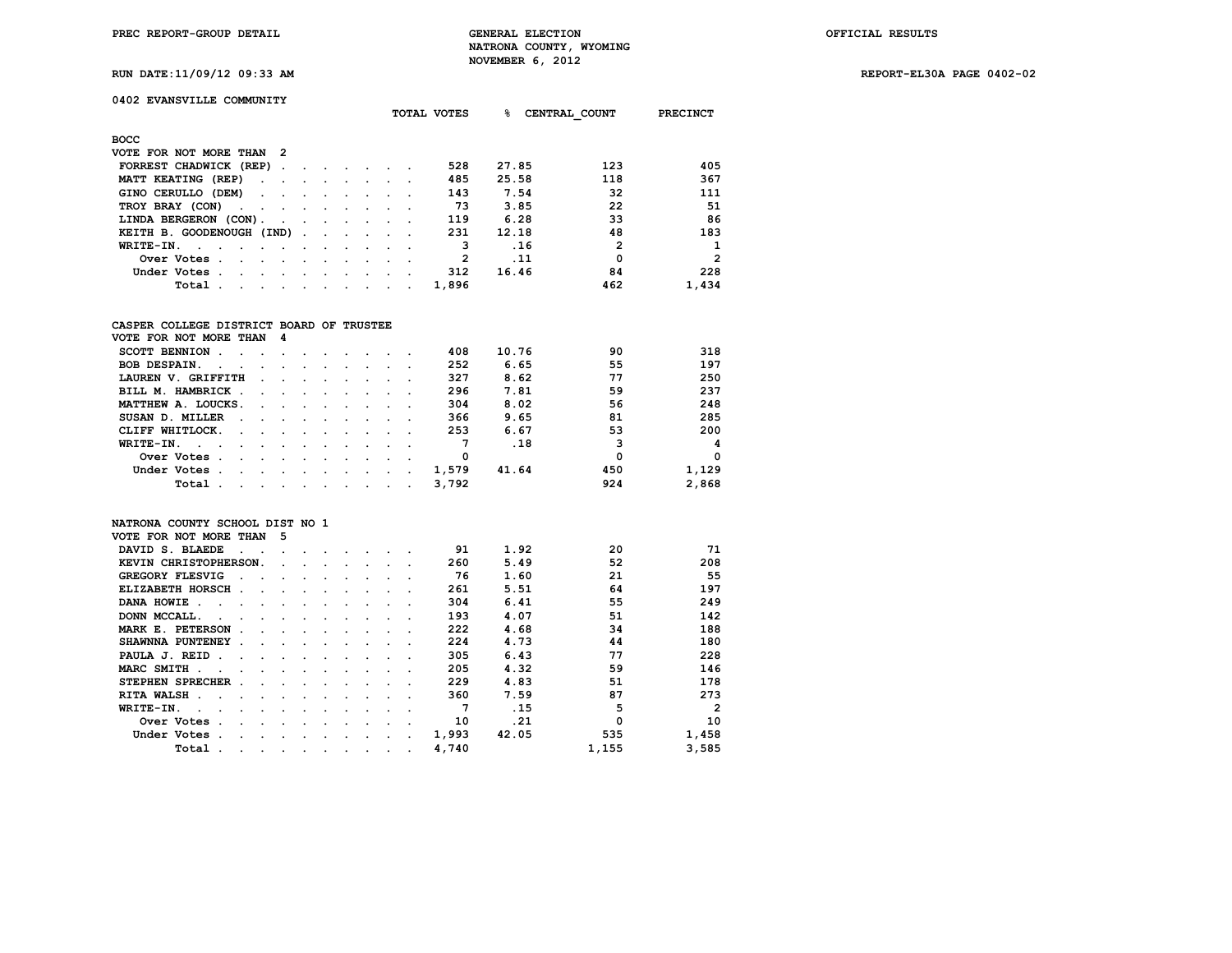**RUN DATE:11/09/12 09:33 AM REPORT-EL30A PAGE 0402-03**

| 0402 EVANSVILLE COMMUNITY                                  |                      |                            |                              |                                   |                      |                                                             |                      |                                                                  |                                                           |                                                                                     |                                      |       |      |                                      |                         |
|------------------------------------------------------------|----------------------|----------------------------|------------------------------|-----------------------------------|----------------------|-------------------------------------------------------------|----------------------|------------------------------------------------------------------|-----------------------------------------------------------|-------------------------------------------------------------------------------------|--------------------------------------|-------|------|--------------------------------------|-------------------------|
|                                                            |                      |                            |                              |                                   |                      |                                                             |                      |                                                                  |                                                           |                                                                                     |                                      |       |      | TOTAL VOTES 8 CENTRAL COUNT PRECINCT |                         |
| NATRONA COUNTY FIRE PROTECTION DISTRICT                    |                      |                            |                              |                                   |                      |                                                             |                      |                                                                  |                                                           |                                                                                     |                                      |       |      |                                      |                         |
| VOTE FOR NOT MORE THAN                                     |                      |                            |                              | $\mathbf{B}$                      |                      |                                                             |                      |                                                                  |                                                           |                                                                                     |                                      |       |      |                                      |                         |
| JOHN BENTLEY .                                             |                      | $\sim$                     |                              | $\sim$                            |                      |                                                             |                      |                                                                  |                                                           | and a strain and a strain and a                                                     | 372 13.08                            |       |      | 76                                   | 296                     |
| JOHN C. DOYLE.                                             |                      | $\ddot{\phantom{a}}$       | $\cdot$                      | $\ddot{\phantom{a}}$              | $\cdot$              | $\ddot{\phantom{a}}$                                        | $\ddot{\phantom{a}}$ | $\ddot{\phantom{0}}$                                             | $\mathcal{L}^{\pm}$                                       | $\ddot{\phantom{0}}$                                                                | 271                                  | 9.53  |      | 72                                   | 199                     |
| BILL KOSSERT .                                             |                      | $\cdot$                    |                              | $\cdot$                           |                      |                                                             |                      |                                                                  |                                                           | $\cdot$ $\cdot$                                                                     | 212                                  | 7.45  |      | 44                                   | 168                     |
| KEITH ROBINETT.                                            |                      |                            |                              |                                   |                      |                                                             |                      |                                                                  |                                                           |                                                                                     | 378                                  | 13.29 |      | 78                                   | 300                     |
| CURT SIMPSON II                                            |                      | $\ddot{\phantom{1}}$       |                              |                                   |                      |                                                             |                      |                                                                  |                                                           |                                                                                     | 141                                  | 4.96  |      | 29                                   | 112                     |
| GEORGE E. TILLMAN JR.                                      |                      |                            |                              | $\sim$                            |                      |                                                             | $\mathbf{r}$         | $\ddot{\phantom{0}}$                                             |                                                           | $\mathbf{z} = \mathbf{z} + \mathbf{z}$                                              | 281                                  | 9.88  |      | - 60                                 | 221                     |
| $WRITE-IN.$                                                |                      |                            |                              | $\ddot{\phantom{0}}$              | $\ddot{\phantom{a}}$ | $\ddot{\phantom{a}}$                                        | $\ddot{\phantom{a}}$ | $\ddot{\phantom{a}}$                                             | $\sim$                                                    | $\sim$                                                                              | $\overline{\phantom{a}}$             | .18   |      | $\overline{\mathbf{3}}$              | $\overline{\mathbf{2}}$ |
| Over Votes .                                               |                      |                            | <b>Contract Contract</b>     | $\sim$                            |                      |                                                             | $\sim$               |                                                                  | $\cdot$ $\cdot$ $\cdot$                                   |                                                                                     | $\overline{\mathbf{3}}$              |       | .11  | $\overline{\mathbf{0}}$              | $\overline{\mathbf{3}}$ |
| Under Votes.                                               |                      | $\sim$ $\sim$              | $\ddot{\phantom{a}}$         | $\ddot{\phantom{0}}$              | $\cdot$              | $\cdot$                                                     |                      | $\sim$                                                           | $\sim$                                                    | $\sim$                                                                              | $1,181$ 41.53                        |       |      | 331                                  | 850                     |
| Total                                                      |                      |                            |                              |                                   | $\mathbf{r}$         |                                                             |                      |                                                                  |                                                           | the contract of the contract of the                                                 | 2,844                                |       |      | 693                                  | 2,151                   |
| NC CONSERVATION DIST SUP-URBAN                             |                      |                            |                              |                                   |                      |                                                             |                      |                                                                  |                                                           |                                                                                     |                                      |       |      |                                      |                         |
| VOTE FOR NOT MORE THAN                                     |                      |                            |                              | $\blacksquare$                    |                      |                                                             |                      |                                                                  |                                                           |                                                                                     |                                      |       |      |                                      |                         |
|                                                            |                      |                            |                              |                                   |                      |                                                             |                      |                                                                  |                                                           |                                                                                     | 659 69.51                            |       |      | 138                                  | 521                     |
| RICHARD HALLINGSTAD.                                       |                      |                            |                              | $\sim$                            |                      |                                                             | $\ddot{\phantom{0}}$ |                                                                  |                                                           | $\sim$ $\sim$ $\sim$                                                                | $7\overline{ }$                      |       |      |                                      |                         |
| $WRITE-IN.$                                                |                      |                            |                              | $\ddot{\phantom{0}}$              | $\ddot{\phantom{a}}$ | $\ddot{\phantom{a}}$                                        |                      | and the contract of the                                          |                                                           |                                                                                     |                                      |       | .74  | $\overline{\mathbf{1}}$              | - 6                     |
| Over Votes .                                               |                      |                            |                              | $\cdots$ $\cdots$                 | $\sim$               |                                                             |                      |                                                                  |                                                           | $\sim$ $\sim$                                                                       | $\mathbf{1}$                         |       | . 11 | $\overline{\mathbf{0}}$              | <sup>1</sup>            |
| Under Votes .                                              |                      | $\sim$                     | $\ddot{\phantom{0}}$         | $\sim$                            | $\sim$               | $\cdot$                                                     |                      | $\sim$ $\sim$                                                    | $\ddot{\phantom{0}}$                                      | $\sim$                                                                              | 281 29.64                            |       |      | 92                                   | 189                     |
| Total .                                                    |                      |                            | <b>Contract Contract</b>     | $\sim$                            | $\cdot$              | $\sim$ $\sim$                                               |                      | $\sim$ $\sim$                                                    |                                                           |                                                                                     | 948                                  |       |      | 231                                  | 717                     |
| NC CONSERVATION DIST SUP-ATLRG<br>VOTE FOR NOT MORE THAN 1 |                      |                            |                              |                                   |                      |                                                             |                      |                                                                  |                                                           |                                                                                     |                                      |       |      |                                      |                         |
| LEN L. CAMP.                                               |                      |                            |                              | $\sim 10^{-11}$                   |                      | $\sim$                                                      |                      | $\mathbf{z} = \mathbf{z} + \mathbf{z} + \mathbf{z} + \mathbf{z}$ |                                                           |                                                                                     | 656 69.20                            |       |      | 138                                  | 518                     |
| WRITE-IN.                                                  |                      | $\sim 100$                 | $\ddot{\phantom{a}}$         | $\ddot{\phantom{a}}$              | $\cdot$              | $\sim$                                                      | $\sim$               |                                                                  | $\mathbf{z} = \mathbf{z} + \mathbf{z}$ . The $\mathbf{z}$ |                                                                                     | 8 <sup>1</sup>                       | .84   |      | $\mathbf{1}$                         | $\overline{7}$          |
| Over Votes                                                 |                      |                            |                              | $\sim$                            |                      |                                                             |                      |                                                                  |                                                           |                                                                                     | $\overline{\mathbf{0}}$              |       |      | $\overline{\mathbf{0}}$              | $\overline{\mathbf{0}}$ |
| Under Votes.                                               |                      | $\sim$ 100 $\sim$          | $\sim$                       | $\ddot{\phantom{0}}$              | $\sim$               | $\cdot$                                                     |                      | $\sim$ $\sim$                                                    | $\ddot{\phantom{0}}$                                      | $\sim$                                                                              | 284 29.96                            |       |      | 92                                   | 192                     |
| Total .                                                    |                      |                            |                              | and the state of the state of the | $\cdot$              | $\sim$ $\sim$                                               |                      | $\sim$ $\sim$ $\sim$                                             |                                                           | $\sim$                                                                              | 948                                  |       |      | 231                                  | 717                     |
|                                                            |                      |                            |                              |                                   |                      |                                                             |                      |                                                                  |                                                           |                                                                                     |                                      |       |      |                                      |                         |
| NC CONSERVATION DIST SUP-RURAL<br>VOTE FOR NOT MORE THAN 1 |                      |                            |                              |                                   |                      |                                                             |                      |                                                                  |                                                           |                                                                                     |                                      |       |      |                                      |                         |
| DON PAVACK                                                 |                      |                            |                              |                                   |                      |                                                             |                      |                                                                  |                                                           |                                                                                     |                                      |       |      | - 52                                 | 245                     |
|                                                            |                      |                            |                              | $\bullet$ .                       |                      | $\sim$                                                      |                      | $\mathbf{r} = \mathbf{r} + \mathbf{r} + \mathbf{r} + \mathbf{r}$ |                                                           |                                                                                     | 297        31.33<br>339        35.76 |       |      | 73                                   | 266                     |
| ROBERT M. SHELLARD                                         |                      |                            | $\sim 10^{-10}$ km $^{-1}$   |                                   | $\ddot{\phantom{0}}$ | $\ddot{\phantom{a}}$                                        | $\sim$               |                                                                  |                                                           | and the control                                                                     |                                      |       |      |                                      |                         |
| WRITE-IN.                                                  |                      |                            | $\ddot{\phantom{0}}$         | $\ddot{\phantom{a}}$              |                      |                                                             |                      |                                                                  | $\sim$                                                    |                                                                                     | 6                                    |       | .63  | $\mathbf{1}$                         | $-5$                    |
| Over Votes                                                 |                      |                            | $\ddot{\phantom{a}}$         | $\ddot{\phantom{a}}$              |                      |                                                             |                      |                                                                  | $\ddot{\phantom{0}}$                                      | $\ddot{\phantom{0}}$                                                                | $\mathbf{1}$<br>305 32.17            |       | .11  | $\overline{\mathbf{0}}$              | $\mathbf{1}$            |
| Under Votes                                                |                      |                            |                              |                                   |                      | $\mathbf{r} = \mathbf{r} + \mathbf{r}$                      |                      |                                                                  |                                                           | $\mathbf{r} = \mathbf{r} + \mathbf{r}$                                              |                                      |       |      | 105                                  | 200                     |
| Total .                                                    |                      |                            | and the contract of the con- |                                   | $\mathbf{r}$         | $\ddot{\phantom{a}}$                                        |                      |                                                                  | $\sim$                                                    | $\ddot{\phantom{a}}$                                                                | 948                                  |       |      | 231                                  | 717                     |
| <b>JUDGE PARK</b>                                          |                      |                            |                              |                                   |                      |                                                             |                      |                                                                  |                                                           |                                                                                     |                                      |       |      |                                      |                         |
| VOTE FOR NOT MORE THAN 1                                   |                      |                            |                              |                                   |                      |                                                             |                      |                                                                  |                                                           |                                                                                     |                                      |       |      |                                      |                         |
| YES                                                        |                      |                            |                              |                                   |                      |                                                             |                      |                                                                  |                                                           | and the contract of the contract of the contract of the contract of the contract of | 619 65.30                            |       |      | 147                                  | 472                     |
| NO.                                                        | $\ddot{\phantom{0}}$ | $\mathcal{L}^{\text{max}}$ |                              | $\mathbf{r} = \mathbf{r}$         |                      | $\mathcal{L}^{\text{max}}$ , and $\mathcal{L}^{\text{max}}$ |                      |                                                                  |                                                           | $\mathbf{r} = \mathbf{r} + \mathbf{r}$                                              | 208                                  | 21.94 |      | 45                                   | 163                     |
| <b>Over Votes .</b>                                        |                      | $\sim$                     | $\cdot$                      | $\sim$                            |                      |                                                             |                      |                                                                  |                                                           | $\sim$                                                                              | $\bullet$                            |       |      | $\mathbf{0}$                         | $\overline{\mathbf{0}}$ |
| Under Votes .                                              |                      | <b>Contract Contract</b>   |                              | $\mathbf{r} = \mathbf{r}$         | $\sim$               | $\sim$                                                      | $\sim$               |                                                                  |                                                           | <b>All Contracts</b>                                                                | 121 12.76                            |       |      | - 39                                 | 82                      |
| Total.                                                     |                      | <b>Contract Contract</b>   |                              | $\mathbf{r}$                      |                      |                                                             |                      |                                                                  |                                                           |                                                                                     | 948                                  |       |      | 231                                  | 717                     |
|                                                            |                      |                            |                              |                                   |                      |                                                             |                      |                                                                  |                                                           |                                                                                     |                                      |       |      |                                      |                         |
| JUDGE WILKING                                              |                      |                            |                              |                                   |                      |                                                             |                      |                                                                  |                                                           |                                                                                     |                                      |       |      |                                      |                         |
| VOTE FOR NOT MORE THAN 1                                   |                      |                            |                              |                                   |                      |                                                             |                      |                                                                  |                                                           |                                                                                     |                                      |       |      |                                      |                         |
| $YES$                                                      |                      | $\mathbb{Z}^{\mathbb{Z}}$  | $\sim$                       | $\bullet$                         | $\ddot{\phantom{0}}$ | $\ddot{\phantom{0}}$                                        |                      | $\cdot$ $\cdot$ $\cdot$ $\cdot$ $\cdot$                          |                                                           |                                                                                     | 596 62.87                            |       |      | 126                                  | 470                     |
| NO.<br>$\sim$ $\sim$                                       |                      |                            |                              | $\ddot{\phantom{a}}$              | $\ddot{\phantom{a}}$ |                                                             |                      | $\ddot{\phantom{0}}$                                             | $\sim$ $\sim$ $\sim$                                      |                                                                                     | 182                                  | 19.20 |      | 46                                   | 136                     |
| Over Votes .                                               |                      | $\ddot{\phantom{a}}$       | $\cdot$                      | $\cdot$                           |                      |                                                             |                      | $\ddot{\phantom{0}}$                                             | $\ddot{\phantom{a}}$                                      | $\ddot{\phantom{a}}$                                                                | $\overline{\mathbf{0}}$              |       |      | $\mathbf 0$                          | $\overline{\mathbf{0}}$ |
| Under Votes .                                              |                      | $\cdot$                    | $\cdot$                      | $\ddot{\phantom{0}}$              | $\cdot$              | $\cdot$                                                     | $\ddot{\phantom{a}}$ | $\sim$                                                           | $\ddot{\phantom{0}}$                                      | $\cdot$                                                                             | 170 17.93                            |       |      | 59                                   | 111                     |
| Total                                                      |                      | $\bullet$                  |                              | $\sim$                            |                      |                                                             |                      |                                                                  |                                                           |                                                                                     | 948                                  |       |      | 231                                  | 717                     |

 **Total** . . . . . . . . . .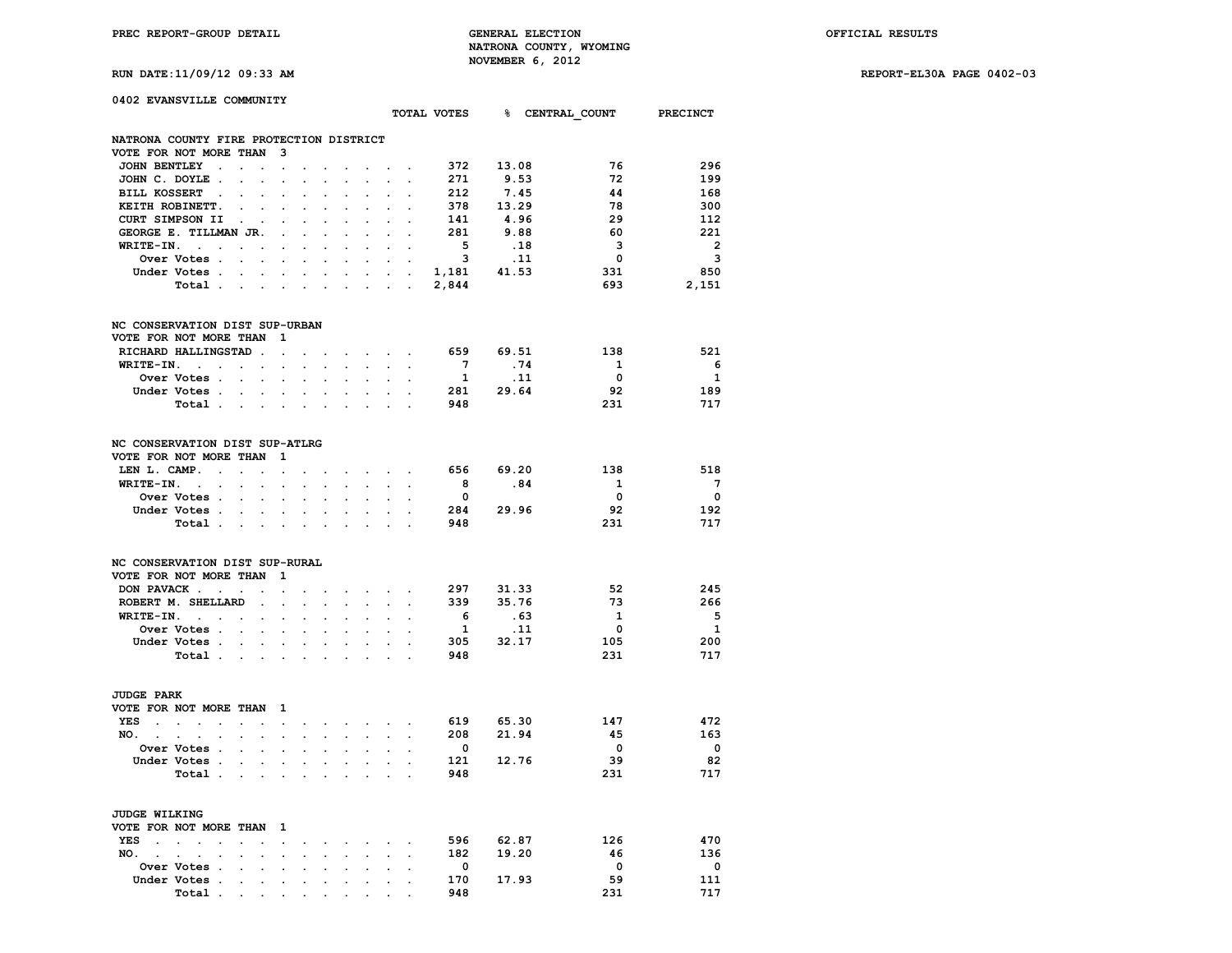**RUN DATE:11/09/12 09:33 AM REPORT-EL30A PAGE 0402-04**

|  |  | RUN DATE:11/09/12 09:33 AM |  |
|--|--|----------------------------|--|
|  |  |                            |  |

|                    | 0402 EVANSVILLE COMMUNITY                  |                          |        |                      |                            |                                          |                             |                      |                                                                                                                                                 |                      |                         |             | TOTAL VOTES 8 CENTRAL COUNT PRECINCT |                         |
|--------------------|--------------------------------------------|--------------------------|--------|----------------------|----------------------------|------------------------------------------|-----------------------------|----------------------|-------------------------------------------------------------------------------------------------------------------------------------------------|----------------------|-------------------------|-------------|--------------------------------------|-------------------------|
|                    |                                            |                          |        |                      |                            |                                          |                             |                      |                                                                                                                                                 |                      |                         |             |                                      |                         |
| <b>JUDGE BROWN</b> |                                            |                          |        |                      |                            |                                          |                             |                      |                                                                                                                                                 |                      |                         |             |                                      |                         |
|                    | VOTE FOR NOT MORE THAN                     |                          |        | $\mathbf{1}$         |                            |                                          |                             |                      |                                                                                                                                                 |                      |                         |             |                                      |                         |
|                    | YES                                        |                          |        | and the company's    | $\ddot{\phantom{a}}$       |                                          |                             |                      | $\mathbf{r} = \mathbf{r} + \mathbf{r} + \mathbf{r} + \mathbf{r} + \mathbf{r} + \mathbf{r}$                                                      |                      |                         | 632 66.67   | 141                                  | 491                     |
| NO. .              | $\mathbf{r}$                               |                          |        |                      |                            |                                          |                             |                      | $\mathbf{r}$ and $\mathbf{r}$                                                                                                                   |                      | 190                     | 20.04       | - 46                                 | 144                     |
|                    | <b>Over Votes .</b>                        |                          |        |                      |                            |                                          |                             |                      |                                                                                                                                                 |                      | $\overline{\mathbf{0}}$ |             | $\overline{\mathbf{0}}$              | $\mathbf 0$             |
|                    | Under Votes .                              | $\sim$                   | $\sim$ | $\sim$               | $\cdot$                    | $\cdot$                                  | $\cdot$                     | $\sim$               | $\sim$                                                                                                                                          | $\sim$               | 126                     | 13.29       | -44                                  | 82                      |
|                    | Total                                      |                          |        |                      | $\sim$                     |                                          | $\overline{a}$              | $\mathbf{r}$         |                                                                                                                                                 |                      | 948                     |             | 231                                  | 717                     |
| <b>JUDGE HUBER</b> |                                            |                          |        |                      |                            |                                          |                             |                      |                                                                                                                                                 |                      |                         |             |                                      |                         |
|                    | VOTE FOR NOT MORE THAN 1                   |                          |        |                      |                            |                                          |                             |                      |                                                                                                                                                 |                      |                         |             |                                      |                         |
|                    | YES                                        | $\ddot{\phantom{a}}$     |        | $\ddot{\phantom{0}}$ |                            |                                          |                             |                      | and a series of the series of the series of                                                                                                     |                      |                         | 596 62.87   | 136                                  | 460                     |
|                    | NO.                                        | <b>All Contracts</b>     |        | $\bullet$ .          |                            | and the company                          |                             | $\sim$ 100 $\pm$     | $\sim$                                                                                                                                          |                      | 236                     | 24.89       | 54                                   | 182                     |
|                    | Over Votes .                               | $\ddot{\phantom{0}}$     | $\sim$ | $\ddot{\phantom{0}}$ | $\ddot{\phantom{a}}$       | $\cdot$                                  | $\ddot{\phantom{a}}$        | $\ddot{\phantom{a}}$ |                                                                                                                                                 |                      | $\overline{\mathbf{0}}$ |             | $\overline{\mathbf{0}}$              | $\overline{\mathbf{0}}$ |
|                    | Under Votes .                              | $\sim$                   | $\sim$ | $\mathbf{r}$         | $\mathbf{r}$               |                                          | $\sim$                      | $\sim$               | $\mathbf{r}$                                                                                                                                    |                      | 116                     | 12.24       | 41                                   | -75                     |
|                    | Total                                      |                          |        | $\cdot$              | $\overline{a}$             |                                          |                             | $\sim$               |                                                                                                                                                 |                      | 948                     |             | 231                                  | 717                     |
|                    |                                            |                          |        |                      |                            |                                          |                             |                      |                                                                                                                                                 |                      |                         |             |                                      |                         |
| C-AMEND-A          |                                            |                          |        |                      |                            |                                          |                             |                      |                                                                                                                                                 |                      |                         |             |                                      |                         |
|                    | VOTE FOR NOT MORE THAN 1                   |                          |        |                      |                            |                                          |                             |                      |                                                                                                                                                 |                      |                         |             |                                      |                         |
|                    | $FOR \t . \t . \t .$                       | $\sim$                   | $\sim$ | $\sim$ $\sim$        | $\sim$                     |                                          |                             |                      | $\sim$ $\sim$ $\sim$ $\sim$ $\sim$ $\sim$                                                                                                       | $\sim$               | 721                     | 76.05       | 177                                  | 544                     |
|                    | AGAINST                                    |                          |        | and a state of       | $\ddot{\phantom{0}}$       | $\sim 10^{-11}$                          | $\mathcal{L}_{\mathcal{A}}$ | $\sim$               | $\sim$                                                                                                                                          | $\ddot{\phantom{a}}$ | 168                     | 17.72       | 40                                   | 128                     |
|                    | <b>Over Votes .</b>                        | $\ddot{\phantom{0}}$     |        |                      |                            |                                          |                             |                      |                                                                                                                                                 |                      | $\mathbf{1}$            | $\ldots$ 11 | $\overline{\phantom{0}}$             | $\mathbf{1}$            |
|                    | Under Votes                                |                          |        | $\ddot{\phantom{0}}$ | $\ddot{\phantom{a}}$       | $\sim$                                   |                             | $\sim$               |                                                                                                                                                 |                      | 58                      | 6.12        | 14                                   | 44                      |
|                    | Total                                      |                          |        |                      | $\ddot{\phantom{a}}$       | $\sim$                                   | $\sim$                      | $\sim$               | $\mathbf{r}$                                                                                                                                    | $\ddot{\phantom{a}}$ | 948                     |             | 231                                  | 717                     |
| C-AMEND-B          |                                            |                          |        |                      |                            |                                          |                             |                      |                                                                                                                                                 |                      |                         |             |                                      |                         |
|                    | VOTE FOR NOT MORE THAN 1                   |                          |        |                      |                            |                                          |                             |                      |                                                                                                                                                 |                      |                         |             |                                      |                         |
| $FOR$              | $\mathbf{u} = \mathbf{u} \cdot \mathbf{u}$ |                          |        | and the company's    | $\mathcal{L}^{\text{max}}$ | $\sim 10^{-11}$                          |                             |                      | $\mathbf{a}^{\prime}$ , $\mathbf{a}^{\prime}$ , $\mathbf{a}^{\prime}$ , $\mathbf{a}^{\prime}$ , $\mathbf{a}^{\prime}$ , $\mathbf{a}^{\prime}$ , |                      | 800 84.39               |             | 187                                  | 613                     |
|                    | AGAINST.                                   | $\sim$ $\sim$            |        | $\ddot{\phantom{a}}$ |                            |                                          |                             | $\sim$               |                                                                                                                                                 |                      | 84                      | 8.86        | 24                                   | - 60                    |
|                    | Over Votes .                               | $\sim$ $\sim$            | $\sim$ | $\ddot{\phantom{0}}$ | $\cdot$                    | $\cdot$                                  |                             | $\ddot{\phantom{0}}$ |                                                                                                                                                 |                      | $\overline{\mathbf{0}}$ |             | $\mathbf 0$                          | $\mathbf 0$             |
|                    | Under Votes .                              |                          |        | and the company      | $\bullet$                  | $\ddot{\phantom{a}}$                     | $\blacksquare$              | $\ddot{\phantom{0}}$ | $\cdot$                                                                                                                                         |                      | - 64                    | 6.75        | - 20                                 | 44                      |
|                    | Total                                      |                          |        |                      |                            |                                          |                             |                      |                                                                                                                                                 |                      | 948                     |             | 231                                  | 717                     |
|                    |                                            |                          |        |                      |                            |                                          |                             |                      |                                                                                                                                                 |                      |                         |             |                                      |                         |
| C-AMEND-C          |                                            |                          |        |                      |                            |                                          |                             |                      |                                                                                                                                                 |                      |                         |             |                                      |                         |
|                    | VOTE FOR NOT MORE THAN                     |                          |        | $\mathbf{1}$         |                            |                                          |                             |                      |                                                                                                                                                 |                      |                         |             |                                      |                         |
|                    | $\text{FOR}$                               |                          |        |                      |                            |                                          |                             |                      | $\cdot$ $\cdot$ $\cdot$ $\cdot$ $\cdot$ $\cdot$ $\cdot$ $\cdot$                                                                                 |                      |                         | 403 42.51   | 86                                   | 317                     |
|                    | AGAINST                                    | $\sim$                   | $\sim$ | $\ddot{\phantom{a}}$ | $\sim$                     | $\ddot{\phantom{a}}$                     | $\ddot{\phantom{0}}$        | $\sim$               |                                                                                                                                                 | $\ddot{\phantom{a}}$ | 442                     | 46.62       | 112                                  | 330                     |
|                    | Over Votes .                               | <b>All Control</b>       |        | $\ddot{\phantom{0}}$ | $\ddot{\phantom{a}}$       | $\sim$                                   | $\ddot{\phantom{a}}$        | $\ddot{\phantom{0}}$ | $\ddot{\phantom{a}}$                                                                                                                            |                      | $\overline{\mathbf{0}}$ |             | $\overline{\phantom{0}}$             | $\overline{\mathbf{0}}$ |
|                    | Under Votes .                              | $\ddot{\phantom{0}}$     | $\sim$ | $\sim$               | s.                         | $\sim$                                   | s.                          | $\sim$               |                                                                                                                                                 |                      |                         | 103 10.86   | 33                                   | 70                      |
|                    | Total .                                    | <b>Contract Contract</b> |        | $\ddot{\phantom{0}}$ | $\bullet$                  | $\sim$                                   | $\ddot{\phantom{a}}$        |                      | $\sim$ $\sim$                                                                                                                                   | $\sim$               | 948                     |             | 231                                  | 717                     |
| LIBRARY            |                                            |                          |        |                      |                            |                                          |                             |                      |                                                                                                                                                 |                      |                         |             |                                      |                         |
|                    | VOTE FOR NOT MORE THAN 1                   |                          |        |                      |                            |                                          |                             |                      |                                                                                                                                                 |                      |                         |             |                                      |                         |
|                    |                                            |                          |        |                      |                            |                                          |                             |                      |                                                                                                                                                 |                      |                         |             |                                      |                         |
|                    | FOR THE COUNTY SPECIFIC PURP               |                          |        |                      |                            |                                          |                             |                      |                                                                                                                                                 |                      | 335                     | 35.34       | 80                                   | 255                     |
|                    | AGAINST THE COUNTY SPECIFIC.               |                          |        |                      |                            |                                          | $\sim$                      | $\sim$               | $\sim$                                                                                                                                          | s.                   | 593                     | 62.55       | 141                                  | 452                     |
|                    | <b>Over Votes</b>                          |                          |        |                      |                            |                                          |                             |                      |                                                                                                                                                 |                      | $\overline{\mathbf{0}}$ |             | $\overline{\phantom{0}}$             | $\overline{\mathbf{0}}$ |
|                    | Under Votes                                |                          | $\sim$ | $\ddot{\phantom{0}}$ | $\bullet$                  | $\ddot{\phantom{0}}$                     | $\bullet$                   | $\ddot{\phantom{0}}$ |                                                                                                                                                 | $\ddot{\phantom{a}}$ | 20                      | 2.11        | 10                                   | 10                      |
|                    | Total                                      |                          |        |                      |                            | $\bullet$ . In the case of the $\bullet$ |                             |                      |                                                                                                                                                 |                      | 948                     |             | 231                                  | 717                     |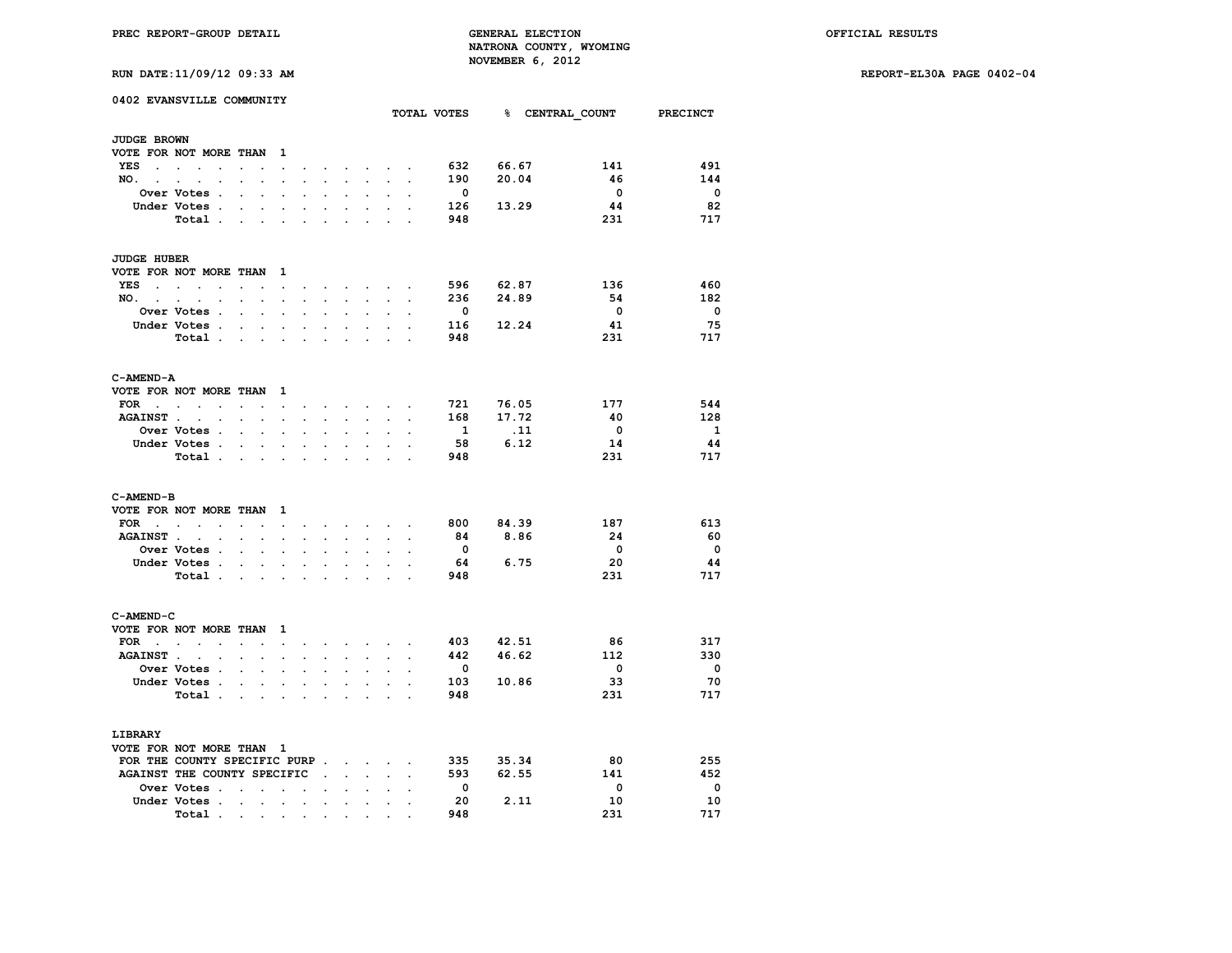## **RUN DATE:11/09/12 09:33 AM REPORT-EL30A PAGE 0501-01**

| 0501 HAT SIX RANCH                                                                                     |                      |                                |                      |                                                                                               |                             |                      | TOTAL VOTES             |                 |              | PRECINCT       |
|--------------------------------------------------------------------------------------------------------|----------------------|--------------------------------|----------------------|-----------------------------------------------------------------------------------------------|-----------------------------|----------------------|-------------------------|-----------------|--------------|----------------|
| REGISTERED VOTERS - TOTAL                                                                              |                      |                                |                      |                                                                                               |                             |                      | 87                      | % CENTRAL COUNT |              |                |
|                                                                                                        |                      |                                |                      | $\mathcal{L}_{\mathrm{max}}$                                                                  |                             | $\ddot{\phantom{a}}$ |                         |                 |              |                |
| BALLOTS CAST - TOTAL.                                                                                  | <b>Contract</b>      | $\ddot{\phantom{0}}$           | $\sim$               | $\sim$                                                                                        | $\sim$                      | $\ddot{\phantom{a}}$ | 86                      |                 | 20           | 66             |
| BALLOTS CAST - BLANK.<br>$\ddot{\phantom{0}}$                                                          |                      |                                |                      |                                                                                               |                             |                      | $\overline{\mathbf{0}}$ |                 | 0            | $\mathbf 0$    |
| VOTER TURNOUT - TOTAL<br>$\sim$                                                                        |                      |                                |                      |                                                                                               |                             |                      |                         | 98.85           |              |                |
| VOTER TURNOUT - BLANK<br>$\ddot{\phantom{0}}$                                                          | $\overline{a}$       |                                |                      |                                                                                               |                             |                      |                         |                 |              |                |
| <b>USA-PRESIDENT</b>                                                                                   |                      |                                |                      |                                                                                               |                             |                      |                         |                 |              |                |
| VOTE FOR NOT MORE THAN 1                                                                               |                      |                                |                      |                                                                                               |                             |                      |                         |                 |              |                |
| MITT ROMNEY (REP).<br>$\ddot{\phantom{a}}$<br>$\bullet$                                                |                      | $\ddotsc$<br>$\sim$            | $\sim$               | $\bullet$ .                                                                                   | $\ddot{\phantom{0}}$        |                      | 70                      | 81.40           | 15           | 55             |
| BARACK OBAMA (DEM)<br>$\sim$<br>$\Box$                                                                 | $\ddot{\phantom{0}}$ | $\ddot{\phantom{0}}$           | $\sim$               | $\blacksquare$                                                                                | $\mathcal{L}^{\mathcal{L}}$ | $\ddot{\phantom{a}}$ | 15                      | 17.44           | 5            | 10             |
| GARY JOHNSON (LIB).<br>$\sim$                                                                          |                      | $\ddot{\phantom{a}}$           |                      |                                                                                               |                             |                      | $\overline{\mathbf{0}}$ |                 | 0            | $\mathbf 0$    |
| VIRGIL H. GOODE (CON)<br>$\ddot{\phantom{a}}$                                                          | $\ddot{\phantom{a}}$ | $\ddot{\phantom{a}}$           |                      | $\ddot{\phantom{a}}$                                                                          |                             |                      | 1                       | 1.16            | 0            | $\mathbf{1}$   |
| WRITE-IN. .<br>$\blacksquare$<br>$\ddot{\phantom{a}}$                                                  | $\ddot{\phantom{a}}$ | $\ddot{\phantom{a}}$           | $\ddot{\phantom{a}}$ | $\ddot{\phantom{a}}$                                                                          | $\cdot$                     |                      | $\overline{\mathbf{0}}$ |                 | 0            | $\mathbf 0$    |
| $\sim$<br>$\ddot{\phantom{0}}$<br>Over Votes .<br>$\cdot$<br>$\mathbf{r}$                              |                      | $\ddot{\phantom{a}}$           |                      | $\cdot$                                                                                       |                             |                      | $\mathbf 0$             |                 | 0            | $\mathbf 0$    |
| $\ddot{\phantom{0}}$                                                                                   |                      |                                |                      |                                                                                               |                             |                      | $\overline{\mathbf{0}}$ |                 | $\mathbf 0$  | $\mathbf 0$    |
| Under Votes                                                                                            |                      |                                |                      |                                                                                               |                             |                      |                         |                 |              |                |
| Total .<br>$\sim$<br>$\langle \rangle$                                                                 |                      |                                |                      |                                                                                               |                             |                      | 86                      |                 | 20           | 66             |
| UNITED STATES SENATOR                                                                                  |                      |                                |                      |                                                                                               |                             |                      |                         |                 |              |                |
| VOTE FOR NOT MORE THAN<br><sup>1</sup>                                                                 |                      |                                |                      |                                                                                               |                             |                      |                         |                 |              |                |
| JOHN BARRASSO (REP).<br>$\sim 10^{-11}$                                                                |                      | and a strong control of the    |                      |                                                                                               | $\bullet$ .                 |                      | 70                      | 81.40           | 17           | 53             |
| TIM CHESNUT (DEM).<br>$\ddot{\phantom{a}}$<br>$\ddot{\phantom{a}}$                                     |                      | $\mathbf{r}$<br>$\mathbf{L}$   | $\sim$               | $\sim$                                                                                        | $\overline{a}$              | $\cdot$              | 13                      | 15.12           | 3            | 10             |
| JOEL OTTO (CRY)<br>$\ddot{\phantom{a}}$<br>$\blacksquare$<br>$\bullet$                                 | $\ddot{\phantom{a}}$ | $\ddot{\phantom{a}}$           |                      | $\ddot{\phantom{a}}$                                                                          |                             |                      | $\overline{\mathbf{2}}$ | 2.33            | 0            | $\overline{2}$ |
| WRITE-IN.<br><b>Contract Contract</b><br>$\ddot{\phantom{a}}$<br>$\ddot{\phantom{a}}$<br>$\cdot$       |                      |                                |                      |                                                                                               |                             |                      | $\mathbf{0}$            |                 | $\mathbf 0$  | $\mathbf 0$    |
| Over Votes .<br>$\sim$                                                                                 |                      |                                |                      |                                                                                               |                             |                      | $\mathbf{0}$            |                 | 0            | $\mathbf 0$    |
| Under Votes                                                                                            |                      | $\sim$<br>$\sim$               |                      | $\sim$                                                                                        |                             |                      | $\mathbf{1}$            | 1.16            | 0            | $\mathbf{1}$   |
| Total.                                                                                                 |                      |                                |                      |                                                                                               |                             |                      | 86                      |                 | 20           | 66             |
| $\mathbf{r} = \mathbf{r}$<br>$\sim$                                                                    |                      |                                |                      |                                                                                               |                             |                      |                         |                 |              |                |
| UNITED STATES REPRESENTATIVE                                                                           |                      |                                |                      |                                                                                               |                             |                      |                         |                 |              |                |
| VOTE FOR NOT MORE THAN 1                                                                               |                      |                                |                      |                                                                                               |                             |                      |                         |                 |              |                |
| CYNTHIA M. LUMMIS (REP).                                                                               | $\bullet$            |                                |                      | $\mathbf{r} = \mathbf{r} \cdot \mathbf{r}$ , where $\mathbf{r} = \mathbf{r} \cdot \mathbf{r}$ |                             |                      | 61                      | 70.93           | 14           | 47             |
| CHRIS HENRICHSEN (DEM).                                                                                | $\overline{a}$       |                                | $\sim$               | $\sim$                                                                                        | $\mathbf{r}$                |                      | 13 <sup>13</sup>        | 15.12           | 4            | 9              |
| RICHARD P. BRUBAKER (LIB).                                                                             |                      | $\ddot{\phantom{a}}$           |                      |                                                                                               |                             |                      | -4                      | 4.65            | 1            | 3              |
| DANIEL CLYDE CUMMINGS (CON)                                                                            |                      |                                |                      | $\ddot{\phantom{0}}$                                                                          |                             |                      | $\mathbf{1}$            | 1.16            | 0            | $\mathbf{1}$   |
| DON WILLS (CRY)<br>$\overline{a}$<br>$\ddot{\phantom{0}}$<br>$\ddot{\phantom{0}}$                      | $\ddot{\phantom{a}}$ | $\ddot{\phantom{a}}$           | $\ddot{\phantom{a}}$ | $\cdot$                                                                                       |                             |                      | $\overline{2}$          | 2.33            | 0            | $\overline{2}$ |
| $WRITE-IN.$<br>$\overline{a}$<br>$\ddot{\phantom{0}}$                                                  | $\ddot{\phantom{0}}$ | $\ddot{\phantom{0}}$           |                      |                                                                                               |                             |                      | $\mathbf{0}$            |                 | $\Omega$     | $\mathbf 0$    |
| Over Votes .                                                                                           |                      |                                |                      |                                                                                               |                             |                      | $\mathbf{0}$            |                 | 0            | $\mathbf 0$    |
| Under Votes                                                                                            |                      | $\sim$                         | $\sim$               |                                                                                               |                             |                      | 5                       | 5.81            | $\mathbf{1}$ | 4              |
|                                                                                                        |                      | $\bullet$ .                    |                      | $\ddot{\phantom{0}}$                                                                          |                             |                      |                         |                 | 20           | 66             |
| Total<br>$\mathbf{r} = \mathbf{r} \cdot \mathbf{r}$                                                    |                      |                                |                      |                                                                                               |                             |                      | 86                      |                 |              |                |
| STATE SENATE DISTRICT 30                                                                               |                      |                                |                      |                                                                                               |                             |                      |                         |                 |              |                |
| VOTE FOR NOT MORE THAN 1                                                                               |                      |                                |                      |                                                                                               |                             |                      |                         |                 |              |                |
| CHARLES K. SCOTT (REP).                                                                                | $\ddot{\phantom{0}}$ |                                |                      | and a state of                                                                                |                             | $\sim$ $\sim$        | 70                      | 81.40           | 17           | 53             |
| WRITE-IN.<br>$\ddot{\phantom{a}}$<br>$\ddot{\phantom{a}}$<br>$\ddot{\phantom{0}}$                      | $\cdot$              |                                |                      |                                                                                               |                             |                      | $\mathbf{1}$            | 1.16            | 0            | $\mathbf{1}$   |
| Over Votes .<br>$\cdot$<br>$\ddot{\phantom{a}}$<br>$\ddot{\phantom{a}}$                                |                      |                                |                      |                                                                                               |                             |                      | $\mathbf{0}$            |                 | 0            | $\mathbf 0$    |
| Under Votes.<br>$\ddotsc$                                                                              |                      | $\ddot{\phantom{0}}$<br>$\sim$ | $\sim$               | $\ddot{\phantom{0}}$                                                                          |                             |                      | 15                      | 17.44           | 3            | 12             |
| Total.<br>$\mathcal{L}_{\mathcal{A}}$<br>$\mathbf{r} = \mathbf{r} \cdot \mathbf{r}$                    |                      |                                |                      |                                                                                               |                             |                      | 86                      |                 | 20           | 66             |
|                                                                                                        |                      |                                |                      |                                                                                               |                             |                      |                         |                 |              |                |
| STATE HOUSE DISTRICT 38                                                                                |                      |                                |                      |                                                                                               |                             |                      |                         |                 |              |                |
| VOTE FOR NOT MORE THAN<br>- 1                                                                          |                      |                                |                      |                                                                                               |                             |                      |                         |                 |              |                |
| TOM WALTERS (REP).<br>$\ddot{\phantom{a}}$<br>$\ddot{\phantom{0}}$                                     | $\ddot{\phantom{0}}$ | $\ddot{\phantom{0}}$           |                      | $\cdot$                                                                                       |                             | $\ddot{\phantom{a}}$ | 70                      | 81.40           | 17           | 53             |
| WRITE-IN.<br>$\sim$<br>$\ddot{\phantom{a}}$<br>$\ddot{\phantom{a}}$<br>$\ddot{\phantom{a}}$<br>$\cdot$ |                      | $\ddot{\phantom{0}}$           |                      |                                                                                               |                             |                      | $\mathbf{1}$            | 1.16            | 0            | $\mathbf{1}$   |
| Over Votes .<br>$\ddot{\phantom{a}}$<br>$\ddot{\phantom{a}}$<br>$\ddot{\phantom{a}}$                   |                      |                                |                      |                                                                                               |                             |                      | $\mathbf{0}$            |                 | 0            | $\mathbf{o}$   |
| Under Votes .<br>$\sim$<br>$\cdot$<br>$\ddot{\phantom{0}}$                                             | $\ddot{\phantom{0}}$ | $\ddot{\phantom{a}}$           | $\ddot{\phantom{a}}$ | $\ddot{\phantom{0}}$                                                                          | $\ddot{\phantom{0}}$        | $\ddot{\phantom{a}}$ | 15                      | 17.44           | 3            | 12             |
| Total<br>$\cdot$                                                                                       |                      |                                |                      | $\sim$                                                                                        |                             |                      | 86                      |                 | 20           | 66             |

 **Total** . . . . . . . . . .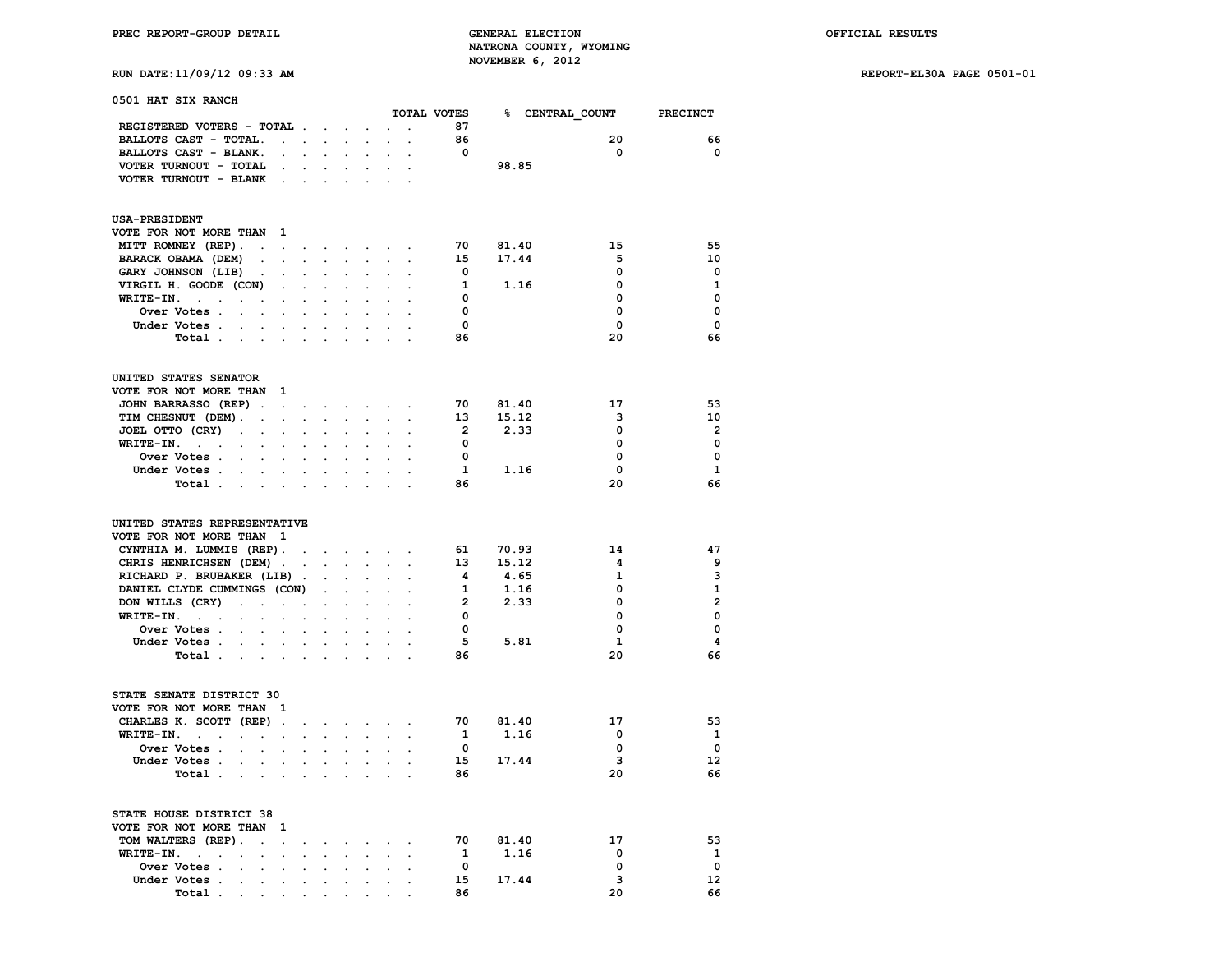**0501 HAT SIX RANCH**

**PREC REPORT-GROUP DETAIL GENERAL ELECTION OFFICIAL RESULTS NATRONA COUNTY, WYOMING NOVEMBER 6, 2012**

**RUN DATE:11/09/12 09:33 AM REPORT-EL30A PAGE 0501-02**

|                                                  |                                                                                                                 |                                                |                                     | TOTAL VOTES | ୫   | CENTRAL COUNT | <b>PRECINCT</b> |              |
|--------------------------------------------------|-----------------------------------------------------------------------------------------------------------------|------------------------------------------------|-------------------------------------|-------------|-----|---------------|-----------------|--------------|
| BOCC                                             |                                                                                                                 |                                                |                                     |             |     |               |                 |              |
| VOTE FOR NOT MORE THAN                           | - 2                                                                                                             |                                                |                                     |             |     |               |                 |              |
| FORREST CHADWICK (REP)                           |                                                                                                                 |                                                |                                     |             | 50  | 29.07         |                 | 41           |
| MATT KEATING (REP)                               |                                                                                                                 | and the state of the state of the state of the |                                     |             | 47  | 27.33         | 10              | 37           |
| GINO CERULLO (DEM)                               |                                                                                                                 |                                                |                                     |             | 9   | 5.23          |                 | 8            |
| TROY BRAY (CON)                                  |                                                                                                                 |                                                |                                     |             |     | 1.16          |                 | $\mathbf{1}$ |
| LINDA BERGERON (CON).                            | $\sim$ $\sim$ $\sim$                                                                                            | the contract of the contract of the            |                                     |             | 7   | 4.07          | 2               | 5            |
| KEITH B. GOODENOUGH (IND).                       |                                                                                                                 |                                                | the contract of the contract of the |             | 17  | 9.88          | 4               | 13           |
| $WRITE-TN.$                                      |                                                                                                                 |                                                |                                     |             |     | .58           |                 | $\mathbf{1}$ |
| Over Votes.<br>the company of the company of the |                                                                                                                 |                                                |                                     |             |     |               |                 | $\Omega$     |
| Under Votes.<br><b>Contract Contract Street</b>  |                                                                                                                 |                                                | $\sim$ $\sim$ $\sim$                |             | 39  | 22.67         | 13              | 26           |
| Total                                            | and the state of the state of the state of the state of the state of the state of the state of the state of the |                                                | and the state of the state of the   |             | 172 |               | 40              | 132          |

### **CASPER COLLEGE DISTRICT BOARD OF TRUSTEE**

| VOTE FOR NOT MORE THAN 4                          |        |                                            |  |        |  |     |       |    |     |
|---------------------------------------------------|--------|--------------------------------------------|--|--------|--|-----|-------|----|-----|
| <b>SCOTT BENNION</b>                              |        |                                            |  |        |  | 31  | 9.01  |    | 24  |
| <b>BOB DESPAIN.</b><br>$\sim$ $\sim$              | $\sim$ |                                            |  |        |  | 26  | 7.56  |    | 23  |
| LAUREN V. GRIFFITH                                |        |                                            |  |        |  | 15  | 4.36  |    | 12  |
| BILL M. HAMBRICK.<br>$\sim$ $\sim$                |        | $\sim$ $\sim$ $\sim$ $\sim$                |  |        |  | 24  | 6.98  |    | 19  |
| MATTHEW A. LOUCKS.<br>$\sim$ $\sim$ $\sim$        |        | and the state of the state of the state of |  |        |  | 15  | 4.36  |    | 12  |
| SUSAN D. MILLER<br>$\sim$ $\sim$<br>$\sim$ $\sim$ |        |                                            |  |        |  | 24  | 6.98  | 5  | 19  |
| CLIFF WHITLOCK.<br>$\sim$<br>$\ddot{\phantom{a}}$ |        |                                            |  |        |  | 16  | 4.65  | 2  | 14  |
| WRITE-IN.                                         |        |                                            |  |        |  | 4   | 1.16  |    | 4   |
| Over Votes                                        |        |                                            |  |        |  | 0   |       |    | 0   |
| Under Votes.                                      |        |                                            |  | $\sim$ |  | 189 | 54.94 | 52 | 137 |
| Total<br>$\sim$ 100 $\pm$                         | $\sim$ |                                            |  |        |  | 344 |       | 80 | 264 |

#### **NATRONA COUNTY SCHOOL DIST NO 1 VOTE FOR NOT MORE THAN 5**

| VOID FOR NOI MORD INAN              |  |  |  |  |     |       |     |          |
|-------------------------------------|--|--|--|--|-----|-------|-----|----------|
| DAVID S. BLAEDE                     |  |  |  |  | 6   | 1.40  |     | 5        |
| KEVIN CHRISTOPHERSON.               |  |  |  |  | 11  | 2.56  |     | 8        |
| <b>GREGORY FLESVIG</b>              |  |  |  |  | 8   | 1.86  |     | R        |
| ELIZABETH HORSCH.                   |  |  |  |  | 21  | 4.88  |     | 15       |
| DANA HOWIE<br>$\sim$                |  |  |  |  | 17  | 3.95  |     | 16       |
| DONN MCCALL.                        |  |  |  |  | 11  | 2.56  |     | 8        |
| MARK E. PETERSON                    |  |  |  |  | 21  | 4.88  |     | 18       |
| SHAWNNA PUNTENEY                    |  |  |  |  | 20  | 4.65  |     | 18       |
| PAULA J. REID                       |  |  |  |  | 17  | 3.95  |     | 12       |
| MARC SMITH.                         |  |  |  |  | 12  | 2.79  |     | 10       |
| STEPHEN SPRECHER.                   |  |  |  |  | 20  | 4.65  |     | 17       |
| <b>RITA WALSH</b><br>$\overline{a}$ |  |  |  |  | 28  | 6.51  |     | 23       |
| WRITE-IN.                           |  |  |  |  | 5   | 1.16  |     | 5        |
| Over Votes                          |  |  |  |  |     |       |     | $\Omega$ |
| Under Votes                         |  |  |  |  | 233 | 54.19 | 66  | 167      |
| Total                               |  |  |  |  | 430 |       | 100 | 330      |
|                                     |  |  |  |  |     |       |     |          |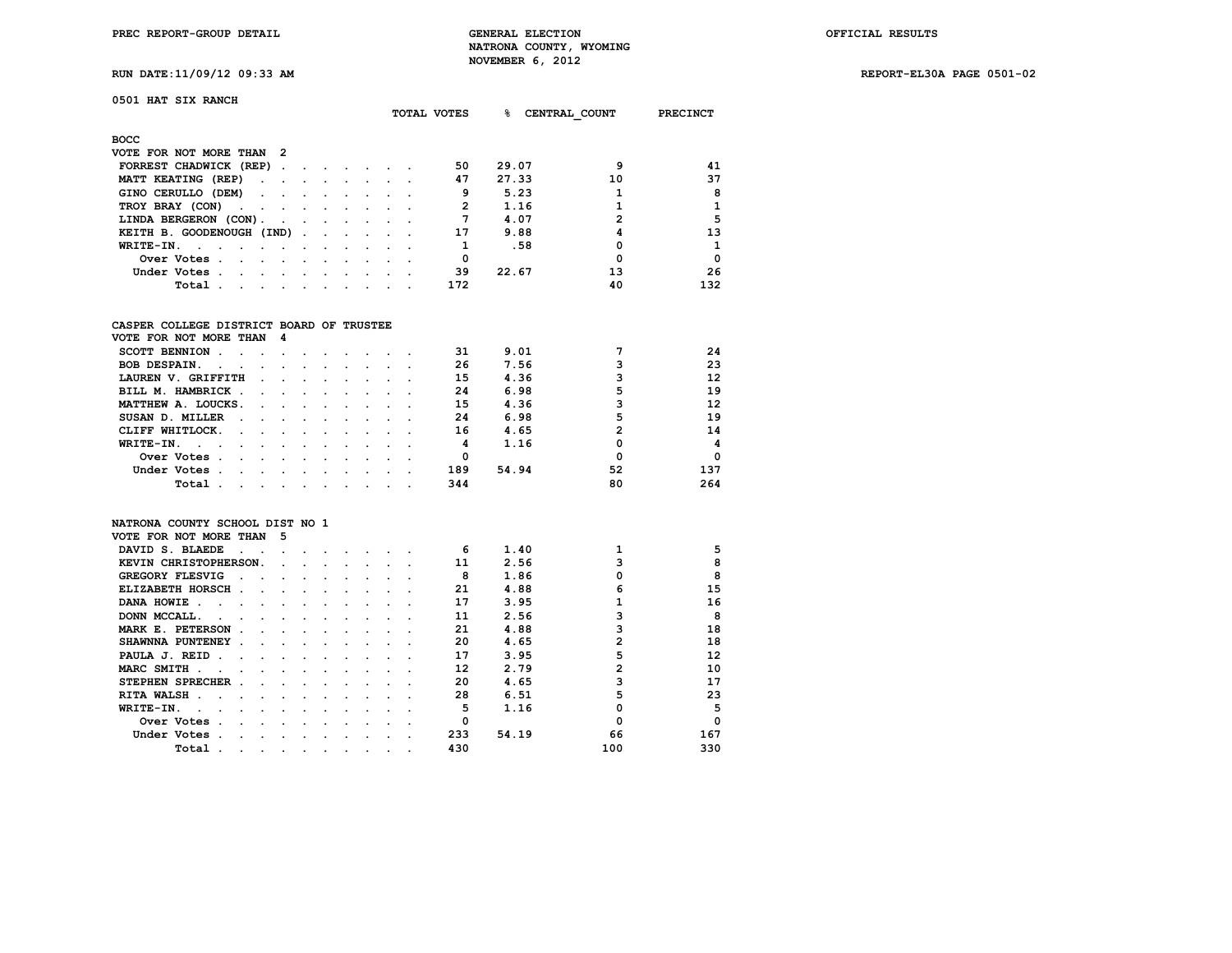**RUN DATE:11/09/12 09:33 AM REPORT-EL30A PAGE 0501-03**

| 0501 HAT SIX RANCH                      |                                                                                 |                             |                             |                                                           |                      |                                                                                                         |                      |                                   |                         |           |                                      |                          |
|-----------------------------------------|---------------------------------------------------------------------------------|-----------------------------|-----------------------------|-----------------------------------------------------------|----------------------|---------------------------------------------------------------------------------------------------------|----------------------|-----------------------------------|-------------------------|-----------|--------------------------------------|--------------------------|
|                                         |                                                                                 |                             |                             |                                                           |                      |                                                                                                         |                      |                                   |                         |           | TOTAL VOTES 8 CENTRAL COUNT PRECINCT |                          |
| NATRONA COUNTY FIRE PROTECTION DISTRICT |                                                                                 |                             |                             |                                                           |                      |                                                                                                         |                      |                                   |                         |           |                                      |                          |
| VOTE FOR NOT MORE THAN 3                |                                                                                 |                             |                             |                                                           |                      |                                                                                                         |                      |                                   |                         |           |                                      |                          |
| JOHN BENTLEY.                           | $\mathbf{r} = \mathbf{r} \times \mathbf{r}$ . The set of $\mathbf{r}$           |                             |                             | <b>Service Control</b>                                    |                      | the company of the company                                                                              |                      |                                   | 36                      | 13.95     | 4                                    | 32                       |
| JOHN C. DOYLE                           | $\mathcal{L}^{\mathcal{L}}$                                                     | $\mathcal{L}^{\mathcal{L}}$ | $\ddot{\phantom{0}}$        | $\ddot{\phantom{0}}$                                      | $\bullet$            | $\sim$                                                                                                  | $\sim$               |                                   | 16                      | 6.20      | 3                                    | 13                       |
| BILL KOSSERT .<br>$\cdot$               | $\sim$                                                                          | $\ddot{\phantom{a}}$        |                             |                                                           |                      |                                                                                                         |                      |                                   | 19                      | 7.36      | $\overline{2}$                       | 17                       |
| KEITH ROBINETT.                         | $\sim$ 100 $\mu$<br>$\ddot{\phantom{a}}$                                        |                             |                             |                                                           |                      |                                                                                                         |                      |                                   | 38                      | 14.73     | 6                                    | -32                      |
| CURT SIMPSON II                         | <b>Contract Contract Contract</b>                                               | $\sim$                      |                             | $\mathbf{r}$                                              | $\ddot{\phantom{0}}$ | <b>Contract</b>                                                                                         | $\sim$               |                                   | 8 <sup>1</sup>          | 3.10      | 0                                    | - 8                      |
| GEORGE E. TILLMAN JR.                   |                                                                                 | $\bullet$                   |                             | $\sim$                                                    | $\ddot{\phantom{a}}$ | $\ddot{\phantom{a}}$                                                                                    | $\sim$               |                                   | 14                      | 5.43      | 3                                    | 11                       |
| $WRITE-IN.$ .                           | $\sim$ $\sim$ $\sim$                                                            |                             |                             |                                                           |                      |                                                                                                         |                      |                                   | $\overline{\mathbf{3}}$ | 1.16      | $\mathbf 0$                          | - 3                      |
| Over Votes                              |                                                                                 | $\ddot{\phantom{0}}$        | $\ddot{\phantom{a}}$        | $\ddot{\phantom{a}}$                                      | $\ddot{\phantom{a}}$ | $\ddot{\phantom{a}}$                                                                                    | $\ddot{\phantom{0}}$ | $\cdot$                           | $\overline{\mathbf{0}}$ |           | $\mathbf 0$                          | $\overline{\mathbf{0}}$  |
| Under Votes                             |                                                                                 |                             |                             |                                                           |                      | $\mathbf{r} = \mathbf{r} + \mathbf{r} + \mathbf{r} + \mathbf{r} + \mathbf{r} + \mathbf{r} + \mathbf{r}$ |                      |                                   |                         | 124 48.06 | 42                                   | 82                       |
| Total                                   |                                                                                 |                             |                             |                                                           |                      |                                                                                                         |                      |                                   | 258                     |           | 60                                   | 198                      |
| NC CONSERVATION DIST SUP-URBAN          |                                                                                 |                             |                             |                                                           |                      |                                                                                                         |                      |                                   |                         |           |                                      |                          |
| VOTE FOR NOT MORE THAN 1                |                                                                                 |                             |                             |                                                           |                      |                                                                                                         |                      |                                   |                         |           |                                      |                          |
| RICHARD HALLINGSTAD.                    |                                                                                 | $\sim$ $\sim$               | $\ddot{\phantom{a}}$        |                                                           |                      | the contract of the con-                                                                                |                      |                                   | 51                      | 59.30     | 11                                   | 40                       |
| $WRITE-IN.$                             |                                                                                 |                             |                             |                                                           |                      | and the company of the company of the company of the company of the company of                          |                      |                                   | $\mathbf{1}$            | 1.16      | $\mathbf 0$                          | $\mathbf{1}$             |
| Over Votes                              |                                                                                 | $\sim$                      | $\mathcal{L}^{\mathcal{L}}$ | $\mathbf{L}^{\text{max}}$                                 | $\ddot{\phantom{0}}$ | $\sim$                                                                                                  |                      |                                   | $\overline{\mathbf{0}}$ |           | $\Omega$                             | $\overline{\mathbf{0}}$  |
| Under Votes                             |                                                                                 |                             |                             |                                                           |                      |                                                                                                         |                      |                                   |                         | 34 39.53  | - 9                                  | 25                       |
| Total                                   |                                                                                 |                             |                             | $\sim$                                                    |                      |                                                                                                         |                      |                                   | 86                      |           | 20                                   | 66                       |
| NC CONSERVATION DIST SUP-ATLRG          |                                                                                 |                             |                             |                                                           |                      |                                                                                                         |                      |                                   |                         |           |                                      |                          |
| VOTE FOR NOT MORE THAN                  |                                                                                 | $\overline{\mathbf{1}}$     |                             |                                                           |                      |                                                                                                         |                      |                                   |                         |           |                                      |                          |
| LEN L. CAMP.                            |                                                                                 |                             |                             |                                                           |                      |                                                                                                         |                      | and a series of the series of the | 53                      | 61.63     | - 11                                 | 42                       |
| $WRITE-IN.$                             |                                                                                 |                             | $\bullet$ .                 |                                                           |                      | and a strong state                                                                                      |                      | $\ddot{\phantom{0}}$              | 1                       | 1.16      | $^{\circ}$                           | $\mathbf{1}$             |
| Over Votes                              | $\mathbf{L}$                                                                    | $\sim$                      |                             |                                                           |                      |                                                                                                         |                      |                                   | $\overline{\mathbf{0}}$ |           | 0                                    | $\overline{\phantom{0}}$ |
| Under Votes                             |                                                                                 |                             |                             |                                                           |                      | $\mathbf{r} = \mathbf{r} + \mathbf{r} + \mathbf{r} + \mathbf{r}$ .                                      | $\ddot{\phantom{0}}$ |                                   |                         | 32 37.21  | 9                                    | 23                       |
| Total                                   |                                                                                 |                             |                             | $\mathcal{L}^{\text{max}}$ and $\mathcal{L}^{\text{max}}$ |                      |                                                                                                         |                      |                                   | 86                      |           | 20                                   | 66                       |
| NC CONSERVATION DIST SUP-RURAL          |                                                                                 |                             |                             |                                                           |                      |                                                                                                         |                      |                                   |                         |           |                                      |                          |
| VOTE FOR NOT MORE THAN                  |                                                                                 | 1                           |                             |                                                           |                      |                                                                                                         |                      |                                   |                         |           |                                      |                          |
| DON PAVACK                              |                                                                                 | $\sim$                      |                             |                                                           |                      | and the state of the state of the state of                                                              |                      |                                   | 19                      | 22.09     | 4                                    | 15                       |
| ROBERT M. SHELLARD                      | $\sim$ $\sim$                                                                   | $\sim$                      | $\sim$                      | $\mathcal{L}^{\text{max}}$                                | $\sim$               | $\sim$                                                                                                  | $\sim$               | $\ddot{\phantom{a}}$              | 26                      | 30.23     | 6                                    | -20                      |
| $WRITE-IN.$                             |                                                                                 | $\mathcal{L}^{\text{max}}$  | $\mathcal{L}^{\mathcal{L}}$ | $\mathbf{r}$                                              | $\mathbf{r}$         | $\sim$                                                                                                  | $\sim$               |                                   | $\mathbf{1}$            | 1.16      | 0                                    | $\overline{\mathbf{1}}$  |
| Over Votes                              |                                                                                 |                             | $\sim$                      | $\sim$                                                    | $\ddot{\phantom{a}}$ | $\ddot{\phantom{0}}$                                                                                    | $\ddot{\phantom{a}}$ |                                   | $\mathbf 0$             |           | 0                                    | $\overline{\phantom{0}}$ |
| Under Votes                             |                                                                                 |                             | $\sim 10^{-11}$             | $\sim$                                                    |                      | $\mathcal{L}^{\text{max}}$                                                                              |                      |                                   |                         | 40 46.51  | 10                                   | 30                       |
| Total                                   |                                                                                 |                             |                             |                                                           |                      | $\bullet$                                                                                               | $\sim$               |                                   | 86                      |           | 20                                   | 66                       |
| <b>JUDGE PARK</b>                       |                                                                                 |                             |                             |                                                           |                      |                                                                                                         |                      |                                   |                         |           |                                      |                          |
| VOTE FOR NOT MORE THAN                  |                                                                                 | $\mathbf{1}$                |                             |                                                           |                      |                                                                                                         |                      |                                   |                         |           |                                      |                          |
| YES<br>the contract of the contract of  |                                                                                 |                             |                             |                                                           |                      | $\mathbf{z}=(\mathbf{z}_1,\ldots,\mathbf{z}_n)$ . The contribution of $\mathbf{z}_1$                    |                      |                                   | 53                      | 61.63     | 11                                   | 42                       |
| NO.                                     | <b>Contract Contract</b>                                                        |                             |                             |                                                           |                      | and the company of the company of the company                                                           |                      |                                   | 19                      | 22.09     | 5                                    | 14                       |
| <b>Over Votes .</b><br>$\sim$           | $\sim$                                                                          | $\sim$                      |                             |                                                           |                      |                                                                                                         |                      |                                   | $\mathbf 0$             |           | $\mathbf 0$                          | - 0                      |
| Under Votes                             |                                                                                 |                             | $\sim$                      |                                                           |                      | <b>All All Andrew</b>                                                                                   | $\sim$               | $\sim$                            |                         | 14 16.28  | 4                                    | 10                       |
| Total                                   |                                                                                 |                             |                             |                                                           |                      | $\sim$ $\sim$ $\sim$ $\sim$                                                                             |                      |                                   | 86                      |           | 20                                   | 66                       |
| JUDGE WILKING                           |                                                                                 |                             |                             |                                                           |                      |                                                                                                         |                      |                                   |                         |           |                                      |                          |
| VOTE FOR NOT MORE THAN 1                |                                                                                 |                             |                             |                                                           |                      |                                                                                                         |                      |                                   |                         |           |                                      |                          |
| YES .<br>$\sim$<br>$\blacksquare$ .     |                                                                                 |                             |                             |                                                           |                      | $\mathbf{u} = \mathbf{u} \cdot \mathbf{u}$ , and $\mathbf{u} = \mathbf{u} \cdot \mathbf{u}$             |                      |                                   |                         | 52 60.47  | 10                                   | 42                       |
| NO.                                     |                                                                                 |                             |                             |                                                           |                      |                                                                                                         |                      |                                   |                         | 14 16.28  | 5                                    | 9                        |
| Over Votes .                            | the contract of the contract of the contract of the contract of the contract of |                             |                             |                                                           |                      |                                                                                                         |                      |                                   | $\overline{0}$          |           | 0                                    | $\Omega$                 |

 **Under Votes . . . . . . . . . . 20 23.26 5 15**

 **Total . . . . . . . . . . 86 20 66**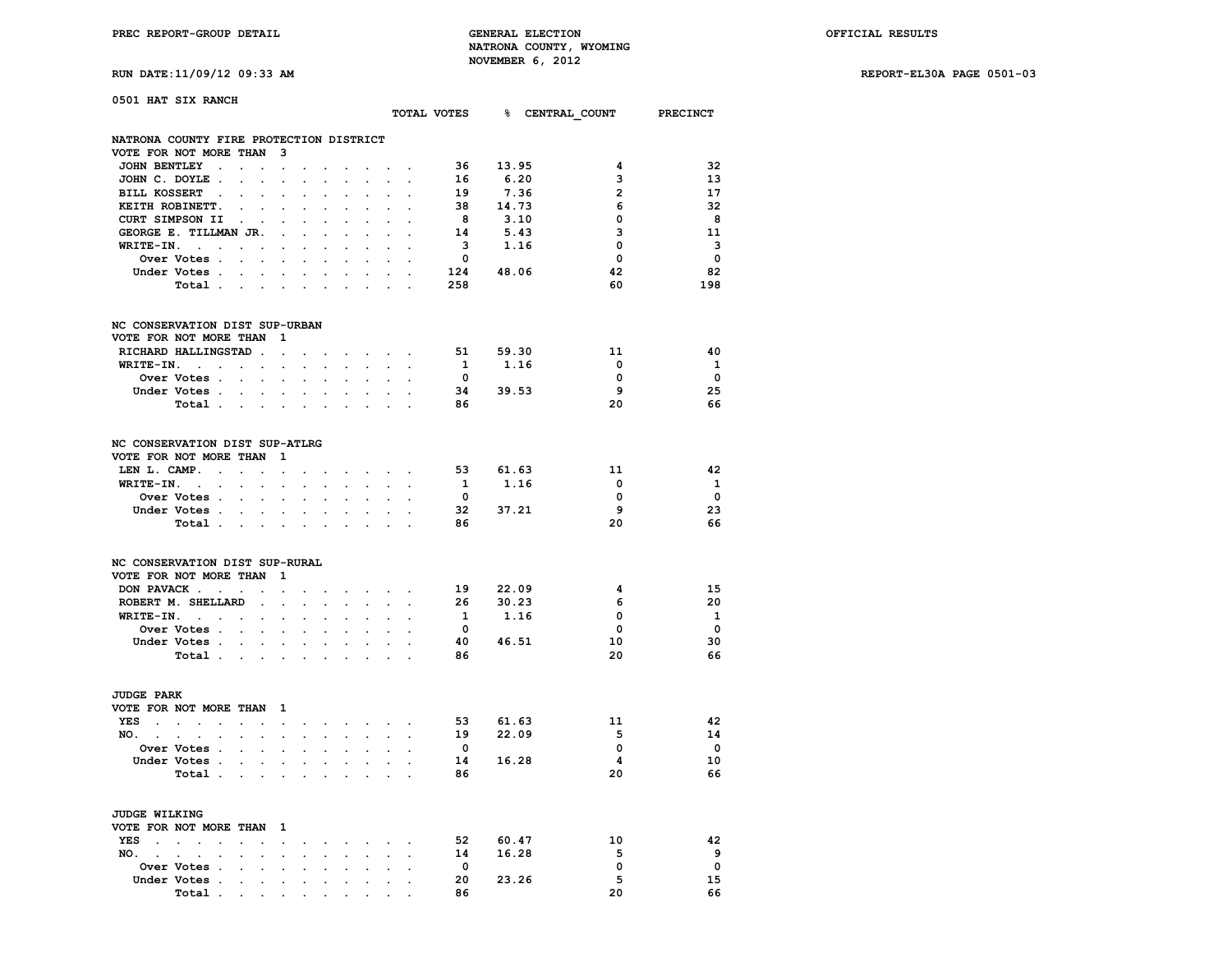**RUN DATE:11/09/12 09:33 AM REPORT-EL30A PAGE 0501-04**

|  |  |  |  |  | RUN DATE:11/09/12 09:33 A |  |
|--|--|--|--|--|---------------------------|--|
|--|--|--|--|--|---------------------------|--|

|                          | 0501 HAT SIX RANCH                |                                        |                      |                                                         |                      |                      |                                        |                            |                      |                         |                         | TOTAL VOTES 8 CENTRAL COUNT PRECINCT |              |                          |
|--------------------------|-----------------------------------|----------------------------------------|----------------------|---------------------------------------------------------|----------------------|----------------------|----------------------------------------|----------------------------|----------------------|-------------------------|-------------------------|--------------------------------------|--------------|--------------------------|
| <b>JUDGE BROWN</b>       |                                   |                                        |                      |                                                         |                      |                      |                                        |                            |                      |                         |                         |                                      |              |                          |
|                          | VOTE FOR NOT MORE THAN 1          |                                        |                      |                                                         |                      |                      |                                        |                            |                      |                         |                         |                                      |              |                          |
| YES<br>$\sim$ $\sim$     | $\sim$<br>$\cdot$                 | $\ddot{\phantom{0}}$                   |                      | $\blacksquare$                                          | $\sim$               | $\cdot$              | $\ddot{\phantom{0}}$                   | $\ddot{\phantom{0}}$       | $\ddot{\phantom{0}}$ |                         | 55                      | 63.95                                | 11           | 44                       |
| NO.                      | $\ddot{\phantom{0}}$              | $\sim$                                 | $\bullet$            | $\sim$                                                  | $\ddot{\phantom{a}}$ | $\sim$               | $\sim$                                 | $\ddot{\phantom{0}}$       | $\ddot{\phantom{0}}$ | $\ddot{\phantom{a}}$    | 15                      | 17.44                                | 5            | 10                       |
|                          | <b>Over Votes .</b>               |                                        |                      |                                                         |                      |                      |                                        |                            |                      |                         | $\overline{\mathbf{0}}$ |                                      | $\mathbf 0$  | $\overline{\phantom{0}}$ |
|                          | Under Votes .                     | $\mathbf{z} = \mathbf{z} + \mathbf{z}$ |                      | $\bullet$                                               |                      | $\ddot{\phantom{0}}$ | $\ddot{\phantom{0}}$                   | $\ddot{\phantom{0}}$       |                      |                         | 16                      | 18.60                                | 4            | 12                       |
|                          | Total                             |                                        |                      | $\ddot{\phantom{a}}$                                    |                      |                      |                                        |                            |                      |                         | 86                      |                                      | 20           | 66                       |
|                          |                                   |                                        |                      |                                                         |                      |                      |                                        |                            |                      |                         |                         |                                      |              |                          |
| <b>JUDGE HUBER</b>       |                                   |                                        |                      |                                                         |                      |                      |                                        |                            |                      |                         |                         |                                      |              |                          |
|                          | VOTE FOR NOT MORE THAN 1          |                                        |                      |                                                         |                      |                      |                                        |                            |                      |                         |                         |                                      |              |                          |
| YES                      | and the state of the state of the | $\ddot{\phantom{0}}$                   |                      | the contract of the contract of the contract of         |                      |                      |                                        |                            |                      |                         | 48                      | 55.81                                | 9            | 39                       |
|                          | $NO.$ $.$ $.$ $.$ $.$             |                                        |                      | $\mathbf{r} = \mathbf{r} + \mathbf{r} + \mathbf{r}$     | $\sim$               |                      | $\mathbf{z} = \mathbf{z} + \mathbf{z}$ | $\sim 10^{-11}$            | $\ddot{\phantom{0}}$ | $\bullet$               | 20                      | 23.26                                | 6            | 14                       |
|                          | Over Votes .                      | $\ddot{\phantom{0}}$                   | $\ddot{\phantom{0}}$ |                                                         |                      |                      |                                        |                            |                      |                         | $\overline{\mathbf{0}}$ |                                      | 0            | $\overline{\phantom{0}}$ |
|                          | Under Votes                       |                                        |                      | $\sim$                                                  | $\sim$               | $\bullet$ .          | $\ddot{\phantom{0}}$                   | $\ddot{\phantom{0}}$       | $\ddot{\phantom{0}}$ | $\ddot{\phantom{a}}$    | 18                      | 20.93                                | 5            | 13                       |
|                          | Total .                           |                                        |                      |                                                         |                      |                      |                                        |                            |                      |                         | 86                      |                                      | 20           | 66                       |
|                          |                                   |                                        |                      | <b>Contract Contract</b>                                | $\ddot{\phantom{a}}$ | $\sim$               | $\ddot{\phantom{a}}$                   | $\cdot$                    |                      |                         |                         |                                      |              |                          |
| C-AMEND-A                |                                   |                                        |                      |                                                         |                      |                      |                                        |                            |                      |                         |                         |                                      |              |                          |
|                          | VOTE FOR NOT MORE THAN 1          |                                        |                      |                                                         |                      |                      |                                        |                            |                      |                         |                         |                                      |              |                          |
|                          | FOR $\cdots$ $\cdots$             |                                        |                      |                                                         | $\bullet$            |                      |                                        | the company of the company |                      |                         | 57                      | 66.28                                | 14           | 43                       |
| <b>AGAINST</b> .         | $\sim$ $-$<br>$\mathbf{r}$        | $\sim$ $\sim$ $\sim$                   |                      | $\sim$                                                  | ÷                    | $\ddot{\phantom{0}}$ | $\ddot{\phantom{0}}$                   |                            |                      |                         | 21                      | 24.42                                | -5           | 16                       |
|                          | Over Votes .                      | $\sim$                                 | $\bullet$            | $\cdot$                                                 |                      |                      |                                        | $\ddot{\phantom{a}}$       |                      |                         | $\Omega$                |                                      | $\mathbf{0}$ | - 0                      |
|                          | Under Votes .                     | <b>Contract Contract</b>               |                      | $\sim$                                                  | $\blacksquare$       | $\blacksquare$       | $\ddot{\phantom{0}}$                   | $\ddot{\phantom{0}}$       | $\overline{a}$       |                         | - 8                     | 9.30                                 | $\mathbf{1}$ | $\overline{7}$           |
|                          | Total .                           |                                        |                      | $\mathbf{L}^{\text{max}}$ and $\mathbf{L}^{\text{max}}$ | $\ddot{\phantom{a}}$ | $\mathbf{L}$         | $\mathcal{L}$                          | $\mathbf{r}$               |                      |                         | 86                      |                                      | 20           | 66                       |
|                          |                                   |                                        |                      |                                                         |                      |                      |                                        |                            |                      |                         |                         |                                      |              |                          |
| C-AMEND-B                |                                   |                                        |                      |                                                         |                      |                      |                                        |                            |                      |                         |                         |                                      |              |                          |
|                          | VOTE FOR NOT MORE THAN            |                                        |                      | $\mathbf{1}$                                            |                      |                      |                                        |                            |                      |                         |                         |                                      |              |                          |
|                          | FOR $\cdots$ $\cdots$             |                                        |                      | $\Box$                                                  | $\bullet$ .          |                      |                                        | and a state of the         |                      | $\alpha = 1$ , $\alpha$ | 64                      | 74.42                                | 14           | 50                       |
| <b>AGAINST.</b>          |                                   |                                        | $\mathbf{r}$         | $\ddot{\phantom{0}}$                                    | $\ddot{\phantom{a}}$ |                      |                                        |                            |                      |                         | 11                      | 12.79                                | $\mathbf{1}$ | 10                       |
|                          | <b>Over Votes .</b>               | $\mathbf{r} = \mathbf{r}$              |                      | $\ddot{\phantom{a}}$                                    | $\mathbf{r}$         | $\mathbf{r}$         | $\overline{a}$                         | $\ddot{\phantom{a}}$       |                      |                         | 0                       |                                      | 0            | $\overline{\phantom{0}}$ |
|                          | Under Votes .                     | $\sim$                                 |                      | $\cdot$ $\cdot$                                         |                      | $\ddot{\phantom{a}}$ | $\ddot{\phantom{0}}$                   |                            |                      |                         | 11                      | 12.79                                | 5            | 6                        |
|                          | Total .                           | $\sim$ $\sim$                          |                      | $\sim$                                                  |                      |                      |                                        |                            |                      |                         | 86                      |                                      | 20           | 66                       |
|                          |                                   |                                        |                      |                                                         |                      |                      |                                        |                            |                      |                         |                         |                                      |              |                          |
| C-AMEND-C                |                                   |                                        |                      |                                                         |                      |                      |                                        |                            |                      |                         |                         |                                      |              |                          |
| VOTE FOR NOT MORE THAN   |                                   |                                        |                      | $\mathbf{1}$                                            |                      |                      |                                        |                            |                      |                         |                         |                                      |              |                          |
|                          | $FOR \t . \t . \t .$              | $\cdots$                               |                      |                                                         | $\ddot{\phantom{a}}$ |                      |                                        | and a strong strong strong |                      |                         | 34                      | 39.53                                | 8            | 26                       |
| <b>AGAINST.</b>          | $\sim$<br>$\ddot{\phantom{a}}$    | $\sim$                                 | $\ddot{\phantom{0}}$ | $\sim$                                                  | $\mathbf{r}$         | $\ddot{\phantom{0}}$ | $\ddot{\phantom{0}}$                   | $\ddot{\phantom{0}}$       | $\sim$               | $\overline{a}$          | 35                      | 40.70                                | 8            | 27                       |
|                          | Over Votes .                      | $\mathbf{r} = \mathbf{r}$              |                      | $\ddot{\phantom{a}}$                                    | $\ddot{\phantom{a}}$ | $\ddot{\phantom{a}}$ | $\ddot{\phantom{0}}$                   | $\ddot{\phantom{a}}$       | $\overline{a}$       |                         | $\mathbf{o}$            |                                      | 0            | $\overline{\phantom{0}}$ |
|                          | Under Votes.                      | $\mathbf{r}$                           |                      | $\mathcal{L}^{\text{max}}$                              | $\overline{a}$       |                      |                                        |                            |                      |                         | 17                      | 19.77                                | 4            | 13                       |
|                          | Total .                           | $\sim$                                 | $\ddot{\phantom{a}}$ | $\sim$                                                  |                      |                      |                                        | $\ddot{\phantom{0}}$       | $\overline{a}$       |                         | 86                      |                                      | 20           | 66                       |
|                          |                                   |                                        |                      |                                                         |                      |                      |                                        |                            |                      |                         |                         |                                      |              |                          |
| LIBRARY                  |                                   |                                        |                      |                                                         |                      |                      |                                        |                            |                      |                         |                         |                                      |              |                          |
| VOTE FOR NOT MORE THAN 1 |                                   |                                        |                      |                                                         |                      |                      |                                        |                            |                      |                         |                         |                                      |              |                          |
|                          | FOR THE COUNTY SPECIFIC PURP      |                                        |                      |                                                         |                      |                      |                                        |                            |                      |                         | 39                      | 45.35                                | 11           | 28                       |
|                          | AGAINST THE COUNTY SPECIFIC.      |                                        |                      |                                                         |                      |                      | $\mathbf{r}$                           | $\ddot{\phantom{0}}$       |                      |                         | 46                      | 53.49                                | 8            | 38                       |
|                          | Over Votes                        |                                        | $\sim$               | $\ddot{\phantom{0}}$                                    |                      |                      | $\ddot{\phantom{a}}$                   | $\ddot{\phantom{0}}$       |                      |                         | $\overline{\mathbf{0}}$ |                                      | 0            | $\mathbf 0$              |
|                          | Under Votes .                     | $\sim$ $\sim$                          | $\ddot{\phantom{a}}$ | $\cdot$                                                 | $\cdot$              | $\ddot{\phantom{0}}$ | $\ddot{\phantom{0}}$                   | $\ddot{\phantom{0}}$       |                      |                         | $\mathbf{1}$            | 1.16                                 | $\mathbf{1}$ | $\mathbf 0$              |
|                          | Total .                           |                                        |                      |                                                         |                      |                      |                                        |                            |                      |                         | 86                      |                                      | 20           | 66                       |
|                          |                                   | the contract of the contract of        |                      |                                                         | $\bullet$            |                      |                                        |                            |                      |                         |                         |                                      |              |                          |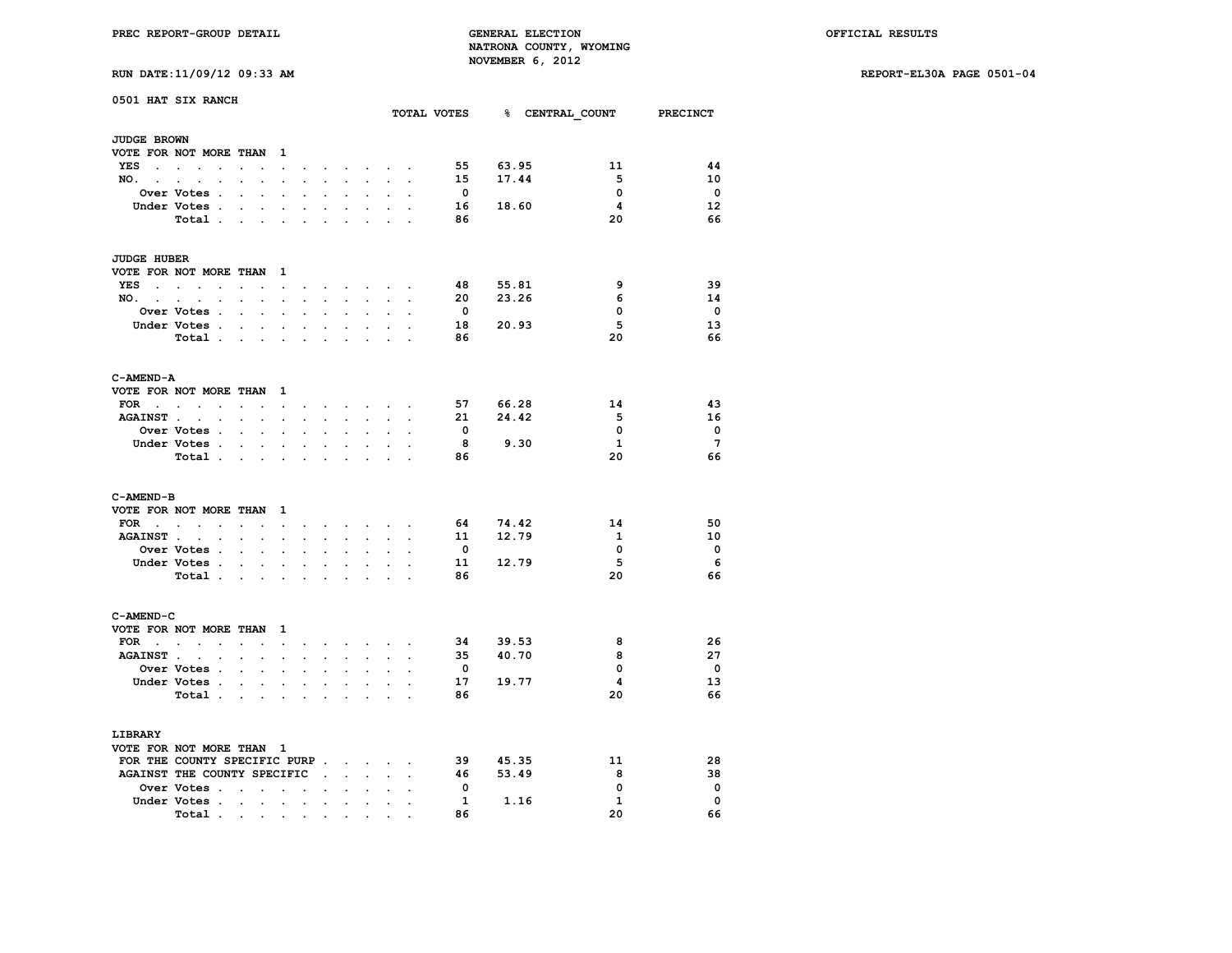**RUN DATE:11/09/12 09:33 AM REPORT-EL30A PAGE 0701-01**

| 0701 MIDWEST TOWN HALL                                                                              |                                   |                             |                      |                                                                            |                                                                                                                 |                      |                      | TOTAL VOTES             |        | % CENTRAL COUNT PRECINCT |                         |
|-----------------------------------------------------------------------------------------------------|-----------------------------------|-----------------------------|----------------------|----------------------------------------------------------------------------|-----------------------------------------------------------------------------------------------------------------|----------------------|----------------------|-------------------------|--------|--------------------------|-------------------------|
| REGISTERED VOTERS - TOTAL                                                                           |                                   |                             |                      |                                                                            |                                                                                                                 |                      | $\ddot{\phantom{a}}$ | 154                     |        |                          |                         |
| BALLOTS CAST - TOTAL.                                                                               |                                   |                             |                      | $\mathbf{L} = \mathbf{L} \times \mathbf{L} = \mathbf{L} \times \mathbf{L}$ | $\mathbf{r}$                                                                                                    | $\ddot{\phantom{0}}$ | $\bullet$ .          | 155                     |        | 11                       | 144                     |
| BALLOTS CAST - BLANK.                                                                               | $\cdot$                           | $\mathcal{L}^{\text{max}}$  |                      |                                                                            |                                                                                                                 |                      |                      | $\overline{\mathbf{0}}$ |        | 0                        | $\mathbf 0$             |
| VOTER TURNOUT - TOTAL                                                                               |                                   |                             |                      | $\sim$                                                                     | $\sim$ 10 $\pm$                                                                                                 |                      | $\cdot$ $\cdot$      |                         | 100.65 |                          |                         |
| VOTER TURNOUT - BLANK                                                                               | <b>Contract Contract Contract</b> |                             |                      | $\sim$                                                                     | s.                                                                                                              | $\sim$               |                      |                         |        |                          |                         |
| <b>USA-PRESIDENT</b>                                                                                |                                   |                             |                      |                                                                            |                                                                                                                 |                      |                      |                         |        |                          |                         |
| VOTE FOR NOT MORE THAN<br><sup>1</sup>                                                              |                                   |                             |                      |                                                                            |                                                                                                                 |                      |                      |                         |        |                          |                         |
| MITT ROMNEY (REP).<br>$\ddot{\phantom{a}}$                                                          |                                   |                             |                      |                                                                            | and a series of the series of the                                                                               |                      | $\cdot$              | 117                     | 75.48  | 8                        | 109                     |
| BARACK OBAMA (DEM)<br>$\sim$                                                                        | $\sim$                            | $\sim$                      |                      |                                                                            |                                                                                                                 |                      |                      | 34                      | 21.94  | з                        | 31                      |
| GARY JOHNSON (LIB)<br>$\ddot{\phantom{0}}$                                                          | $\sim$                            | $\sim$                      |                      |                                                                            |                                                                                                                 |                      | $\ddot{\phantom{a}}$ | 0                       |        | 0                        | $\mathbf{o}$            |
| VIRGIL H. GOODE (CON)                                                                               | $\ddot{\phantom{0}}$              | $\sim 10^{-11}$             | $\ddot{\phantom{a}}$ | $\ddot{\phantom{0}}$                                                       | $\ddot{\phantom{0}}$                                                                                            |                      | $\ddot{\phantom{0}}$ | 0                       |        | 0                        | $\mathbf{0}$            |
| WRITE-IN.<br>and the state of the state of the                                                      |                                   | $\sim$                      |                      |                                                                            |                                                                                                                 |                      |                      | 3                       | 1.94   | 0                        | 3                       |
| Over Votes.<br><b>Contract Contract</b>                                                             | $\ddot{\phantom{0}}$              | $\ddot{\phantom{0}}$        |                      |                                                                            |                                                                                                                 |                      |                      | 0                       |        | 0                        | $\mathbf 0$             |
| Under Votes                                                                                         | $\mathcal{L}_{\mathrm{max}}$      | $\sim$                      | $\ddot{\phantom{a}}$ | $\ddot{\phantom{0}}$                                                       | $\ddot{\phantom{a}}$                                                                                            | $\ddot{\phantom{0}}$ | $\ddot{\phantom{0}}$ | $\mathbf{1}$            |        | .65<br>0                 | $\mathbf{1}$            |
| Total .<br>the company of the company of the company                                                |                                   |                             |                      |                                                                            |                                                                                                                 |                      |                      | 155                     |        | 11                       | 144                     |
| UNITED STATES SENATOR                                                                               |                                   |                             |                      |                                                                            |                                                                                                                 |                      |                      |                         |        |                          |                         |
| VOTE FOR NOT MORE THAN<br>$\mathbf{1}$                                                              |                                   |                             |                      |                                                                            |                                                                                                                 |                      |                      |                         |        |                          |                         |
| JOHN BARRASSO (REP).                                                                                |                                   |                             |                      |                                                                            | and a strain and a strain and                                                                                   |                      | $\bullet$            | 121                     | 78.06  | 8                        | 113                     |
| TIM CHESNUT (DEM).<br>$\sim 100$ km s $^{-1}$                                                       | <b>Service State</b>              |                             |                      | $\mathbf{r}$                                                               |                                                                                                                 |                      |                      | 24                      | 15.48  | 3                        | 21                      |
| JOEL OTTO (CRY)<br>$\sim$ $-$<br>$\sim$                                                             | $\sim$                            | $\sim$                      | $\ddot{\phantom{a}}$ |                                                                            |                                                                                                                 |                      | $\cdot$              | - 5                     | 3.23   | 0                        | 5                       |
| WRITE-IN.<br>$\mathcal{A}^{\mathcal{A}}$ and $\mathcal{A}^{\mathcal{A}}$<br>$\sim$<br>$\sim$ $\sim$ | $\ddot{\phantom{0}}$              | $\ddot{\phantom{a}}$        | $\Box$               | $\ddot{\phantom{a}}$                                                       | $\ddot{\phantom{a}}$                                                                                            | $\ddot{\phantom{a}}$ | $\ddot{\phantom{0}}$ | $\mathbf{1}$            | .65    | 0                        | $\mathbf{1}$            |
| Over Votes.<br>$\mathcal{L}^{\text{max}}$<br>$\mathbf{r}$                                           | $\ddot{\phantom{0}}$              |                             | $\overline{a}$       |                                                                            |                                                                                                                 |                      |                      | $\mathbf{0}$            |        | 0                        | $\mathbf 0$             |
| Under Votes<br>$\ddot{\phantom{0}}$                                                                 | $\sim$                            | $\ddot{\phantom{0}}$        | $\sim$               | $\ddot{\phantom{0}}$                                                       | $\mathbf{r}$                                                                                                    |                      |                      | $\overline{\mathbf{4}}$ | 2.58   | 0                        | 4                       |
| Total                                                                                               | $\sim$                            | $\sim$                      | $\mathbf{r}$         | $\sim$                                                                     | $\ddot{\phantom{a}}$                                                                                            | $\ddot{\phantom{a}}$ |                      | 155                     |        | 11                       | 144                     |
| UNITED STATES REPRESENTATIVE                                                                        |                                   |                             |                      |                                                                            |                                                                                                                 |                      |                      |                         |        |                          |                         |
| VOTE FOR NOT MORE THAN 1                                                                            |                                   |                             |                      |                                                                            |                                                                                                                 |                      |                      |                         |        |                          |                         |
| CYNTHIA M. LUMMIS (REP).                                                                            |                                   |                             |                      |                                                                            | and the contract of the contract of the contract of the contract of the contract of                             |                      |                      | 109                     | 70.32  | 9                        | 100                     |
| CHRIS HENRICHSEN (DEM)<br>$\sim$                                                                    |                                   | $\sim$ $\sim$               | $\sim 100$           | $\sim$                                                                     | $\sim$                                                                                                          | $\sim$               | $\Box$               | 23                      | 14.84  | $\overline{2}$           | 21                      |
| RICHARD P. BRUBAKER (LIB).                                                                          |                                   |                             | $\sim$               |                                                                            |                                                                                                                 |                      |                      | $\overline{\mathbf{2}}$ | 1.29   | 0                        | $\overline{\mathbf{2}}$ |
| DANIEL CLYDE CUMMINGS (CON)                                                                         |                                   |                             | $\sim$               | $\ddot{\phantom{0}}$                                                       |                                                                                                                 | $\sim$               | $\ddot{\phantom{0}}$ | 5                       | 3.23   | 0                        | 5                       |
| DON WILLS (CRY)<br>$\mathcal{A}=\mathcal{A}=\mathcal{A}=\mathcal{A}=\mathcal{A}$ .                  |                                   |                             | $\ddot{\phantom{0}}$ | $\ddot{\phantom{0}}$                                                       | $\ddot{\phantom{a}}$                                                                                            | $\ddot{\phantom{a}}$ | $\ddot{\phantom{a}}$ | $7\phantom{.0}$         | 4.52   | 0                        | $7\phantom{.0}$         |
| WRITE-IN.<br><b>Carl Carl</b><br>$\ddot{\phantom{a}}$                                               |                                   | $\sim$                      |                      |                                                                            |                                                                                                                 |                      |                      | 1                       | . 65   | 0                        | $\mathbf{1}$            |
| Over Votes<br>$\ddot{\phantom{0}}$                                                                  | $\sim$                            | $\sim$                      | $\ddot{\phantom{a}}$ | $\sim$                                                                     |                                                                                                                 | $\ddot{\phantom{0}}$ | $\cdot$              | 0                       |        | 0                        | $\mathbf 0$             |
| Under Votes .<br><b>Contract Contract</b>                                                           | $\sim$                            | $\sim$                      | $\ddot{\phantom{a}}$ | $\ddot{\phantom{0}}$                                                       | $\ddot{\phantom{a}}$                                                                                            | $\ddot{\phantom{a}}$ |                      | 8                       | 5.16   | 0                        | 8                       |
| Total .<br>$\sim$<br>$\sim$<br>$\ddot{\phantom{0}}$                                                 |                                   |                             |                      |                                                                            |                                                                                                                 |                      |                      | 155                     |        | 11                       | 144                     |
| STATE SENATE DISTRICT 30                                                                            |                                   |                             |                      |                                                                            |                                                                                                                 |                      |                      |                         |        |                          |                         |
| VOTE FOR NOT MORE THAN                                                                              | 1                                 |                             |                      |                                                                            |                                                                                                                 |                      |                      |                         |        |                          |                         |
| CHARLES K. SCOTT (REP).                                                                             |                                   |                             |                      |                                                                            | the contract of the contract of the contract of the contract of the contract of the contract of the contract of |                      |                      | 119                     | 76.77  | 8                        | 111                     |
| WRITE-IN.<br><b>Contract Contract</b><br>$\sim$<br>$\sim$                                           | $\cdot$                           | $\mathcal{L}^{\mathcal{L}}$ |                      | $\ddot{\phantom{0}}$                                                       |                                                                                                                 |                      |                      | 13                      | 8.39   | $\mathbf{1}$             | 12                      |
| Over Votes .<br>$\sim$<br>$\sim$                                                                    | $\sim$                            | $\sim$                      | $\ddot{\phantom{a}}$ | $\ddot{\phantom{0}}$                                                       | $\ddot{\phantom{a}}$                                                                                            | $\ddot{\phantom{a}}$ | $\ddot{\phantom{0}}$ | $\mathbf{0}$            |        | $\mathbf 0$              | $\overline{\mathbf{0}}$ |
| Under Votes .<br>$\mathbf{r} = \mathbf{r}$<br>$\sim$                                                |                                   | $\sim$                      |                      |                                                                            |                                                                                                                 |                      |                      | -23                     | 14.84  | $\overline{2}$           | -21                     |
| Total .<br>$\mathbf{r} = \mathbf{r} \cdot \mathbf{r}$<br>$\sim$ $\sim$                              |                                   | $\sim$                      | $\bullet$            |                                                                            |                                                                                                                 |                      |                      | 155                     |        | 11                       | 144                     |
| STATE HOUSE DISTRICT 38<br>VOTE FOR NOT MORE THAN                                                   | 1                                 |                             |                      |                                                                            |                                                                                                                 |                      |                      |                         |        |                          |                         |

 **TOM WALTERS (REP). . . . . . . . . 120 77.42 7 113 WRITE-IN.** . . . . . . . . . . . . . 5 3.23 1 4<br>Over Votes . . . . . . . . . . 0 0 0 0  **Over Votes . . . . . . . . . . 0 0 0 Under Votes . . . . . . . . . . 30 19.35 3 27**

 **Total** . . . . . . . . . .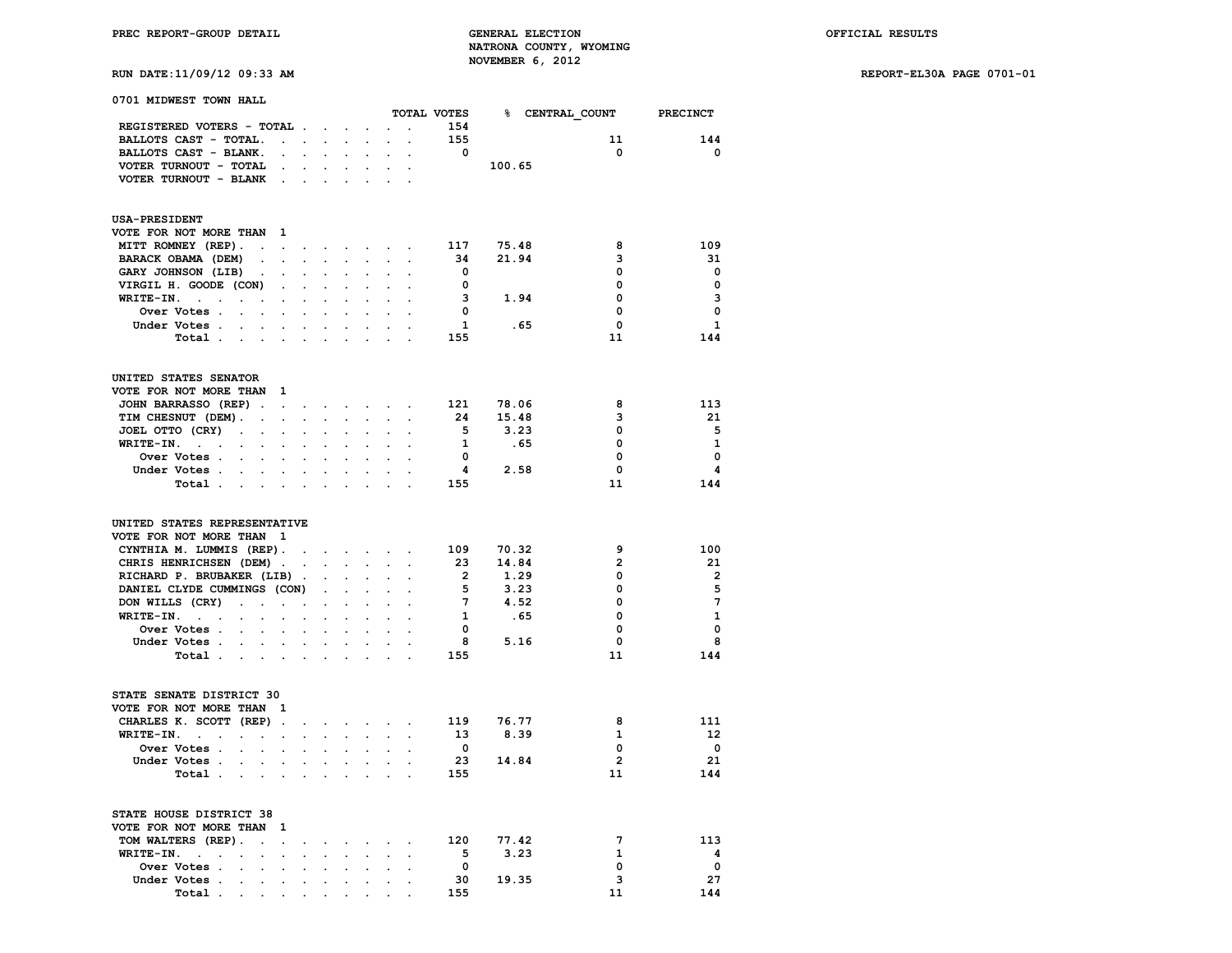**RUN DATE:11/09/12 09:33 AM REPORT-EL30A PAGE 0701-02**

### **0701 MIDWEST TOWN HALL**

|                                                                                                                                                                                                                                            |                      |                             | TOTAL VOTES | ℁<br>CENTRAL COUNT | PRECINCT |          |
|--------------------------------------------------------------------------------------------------------------------------------------------------------------------------------------------------------------------------------------------|----------------------|-----------------------------|-------------|--------------------|----------|----------|
| <b>BOCC</b>                                                                                                                                                                                                                                |                      |                             |             |                    |          |          |
| VOTE FOR NOT MORE THAN 2                                                                                                                                                                                                                   |                      |                             |             |                    |          |          |
| FORREST CHADWICK (REP)                                                                                                                                                                                                                     |                      |                             | 68          | 21.94              | 5        | 63       |
| MATT KEATING (REP)                                                                                                                                                                                                                         |                      |                             | 91          | 29.35              |          | 84       |
| GINO CERULLO (DEM)                                                                                                                                                                                                                         |                      | $\sim$ $\sim$ $\sim$ $\sim$ | 22          | 7.10               | 2        | 20       |
| TROY BRAY (CON)                                                                                                                                                                                                                            |                      |                             | 6           | 1.94               | 0        | 6        |
| LINDA BERGERON (CON).                                                                                                                                                                                                                      |                      |                             | 12          | 3.87               | 0        | 12       |
| KEITH B. GOODENOUGH (IND)                                                                                                                                                                                                                  |                      |                             | 46          | 14.84              | 2        | 44       |
| WRITE-IN.<br>the company of the company of the company of the company of the company of the company of the company of the company of the company of the company of the company of the company of the company of the company of the company | $\sim$ $\sim$ $\sim$ |                             |             | .32                | 0        | 1        |
| Over Votes.<br>the contract of the contract of the contract of the contract of the contract of the contract of the contract of                                                                                                             |                      |                             | 0           |                    | 0        | $\Omega$ |
| Under Votes.<br>and the state of the state of the state of the state of the state of the state of the state of the state of the<br><b>Contract Contract</b>                                                                                | $\sim$               |                             | 64          | 20.65              | 6        | 58       |
| Total .<br>the contract of the contract of the contract of the contract of the contract of the contract of the contract of                                                                                                                 |                      | $\sim$                      | 310         |                    | 22       | 288      |
|                                                                                                                                                                                                                                            |                      |                             |             |                    |          |          |

### **CASPER COLLEGE DISTRICT BOARD OF TRUSTEE**

| VOTE FOR NOT MORE THAN 4                                           |           |        |  |  |     |       |    |            |
|--------------------------------------------------------------------|-----------|--------|--|--|-----|-------|----|------------|
| <b>SCOTT BENNION</b>                                               |           |        |  |  | 49  | 7.90  |    | 46         |
| <b>BOB DESPAIN.</b><br>$\sim$                                      | $\sim$    |        |  |  | 22  | 3.55  | 2  | 20         |
| LAUREN V. GRIFFITH                                                 |           |        |  |  | 59  | 9.52  |    | 56         |
| BILL M. HAMBRICK                                                   |           |        |  |  | 37  | 5.97  |    | 37         |
| MATTHEW A. LOUCKS.<br>$\cdot$                                      | $\sim$    | $\sim$ |  |  | 41  | 6.61  |    | 38         |
| SUSAN D. MILLER<br>$\sim$                                          | $\sim$    | $\sim$ |  |  | 55  | 8.87  | 5  | 50         |
| CLIFF WHITLOCK.<br>$\sim 100$ km s $^{-1}$<br>$\ddot{\phantom{a}}$ | $\sim$    |        |  |  | 46  | 7.42  | 2  | 44         |
| WRITE-IN.<br>$\sim$ $\sim$ $\sim$                                  |           |        |  |  | 5   | .81   |    | 5          |
| Over Votes .                                                       |           |        |  |  |     |       |    | $^{\circ}$ |
| Under Votes.                                                       | $\bullet$ |        |  |  | 306 | 49.35 | 26 | 280        |
| Total                                                              |           |        |  |  | 620 |       | 44 | 576        |

#### **NATRONA COUNTY SCHOOL DIST NO 1 VOTE FOR NOT MORE THAN 5**

| VUIL FUR NUI MURE                      | ----- |  |  |  |  |     |       |    |          |
|----------------------------------------|-------|--|--|--|--|-----|-------|----|----------|
| DAVID S. BLAEDE                        |       |  |  |  |  | 9   | 1.16  |    | 8        |
| KEVIN CHRISTOPHERSON.                  |       |  |  |  |  | 48  | 6.19  | 5. | 43       |
| <b>GREGORY FLESVIG</b>                 |       |  |  |  |  | 11  | 1.42  |    | 10       |
| ELIZABETH HORSCH.                      |       |  |  |  |  | 31  | 4.00  |    | 28       |
| DANA HOWIE<br>$\overline{\phantom{a}}$ |       |  |  |  |  | 42  | 5.42  |    | 41       |
| DONN MCCALL.                           |       |  |  |  |  | 46  | 5.94  |    | 41       |
| MARK E. PETERSON                       |       |  |  |  |  | 46  | 5.94  |    | 42       |
| SHAWNNA PUNTENEY                       |       |  |  |  |  | 47  | 6.06  | 2  | 45       |
| PAULA J. REID                          |       |  |  |  |  | 41  | 5.29  | 2  | 39       |
| MARC SMITH                             |       |  |  |  |  | 27  | 3.48  |    | 24       |
| STEPHEN SPRECHER                       |       |  |  |  |  | 23  | 2.97  | 2  | 21       |
| <b>RITA WALSH</b><br>$\sim$            |       |  |  |  |  | 67  | 8.65  | 2  | 65       |
| WRITE-IN.                              |       |  |  |  |  | 6   | .77   |    | 6        |
| Over Votes                             |       |  |  |  |  |     |       |    | $\Omega$ |
| Under Votes                            |       |  |  |  |  | 331 | 42.71 | 24 | 307      |
| Total                                  |       |  |  |  |  | 775 |       | 55 | 720      |
|                                        |       |  |  |  |  |     |       |    |          |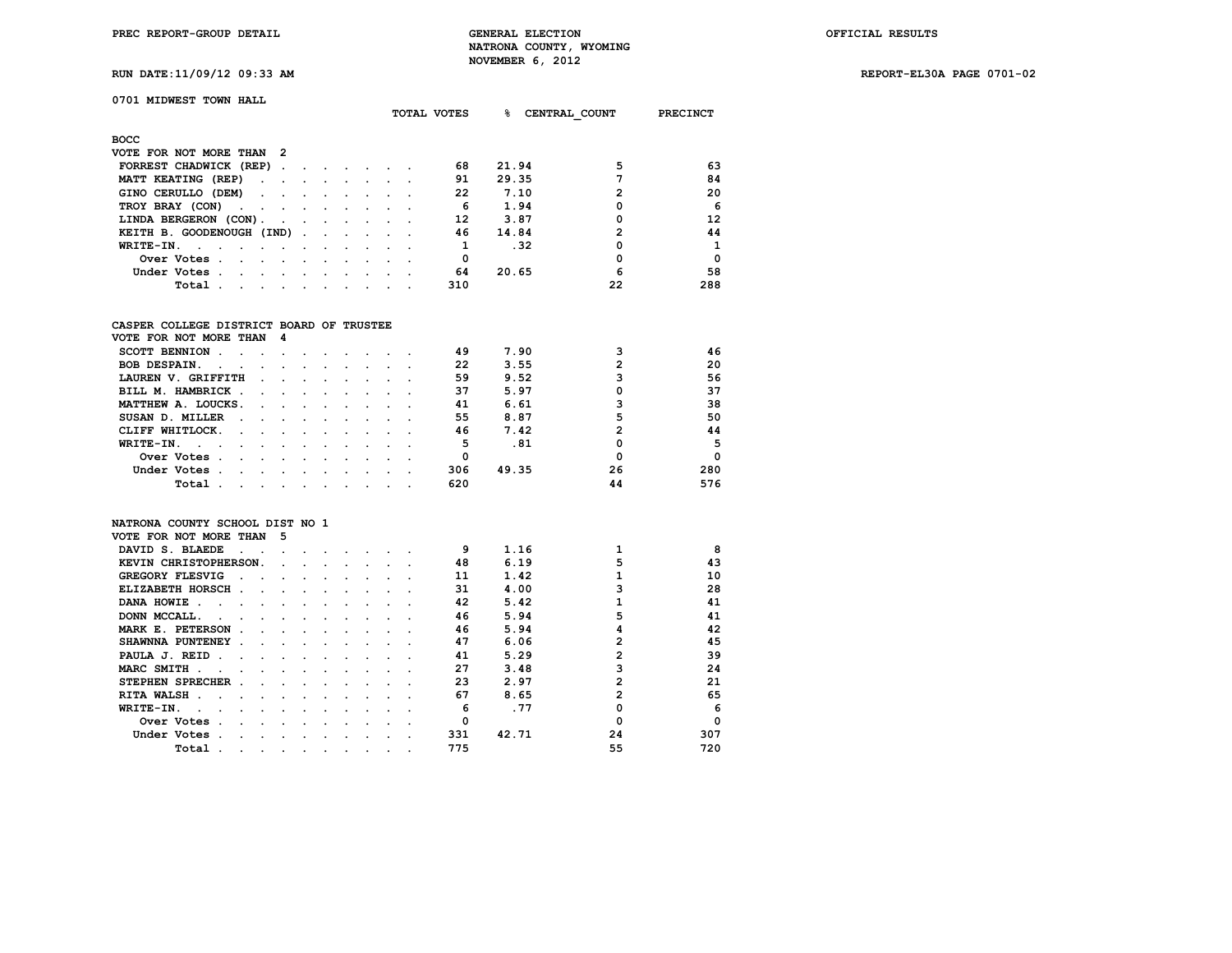**PREC REPORT-GROUP DETAIL GENERAL ELECTION OFFICIAL RESULTS NATRONA COUNTY, WYOMING RUN DATE:11/09/12 09:33 AM NOVEMBER 6, 2012** 

**RUN DATE:11/09/12 09:33 AM REPORT-EL30A PAGE 0701-03**

|  |  | KON <i>DA</i> IB.11/0 <i>3</i> /12 03.33 1 |  |
|--|--|--------------------------------------------|--|
|  |  |                                            |  |

| 0701 MIDWEST TOWN HALL                                             |                                                                                                 |                      |                                    |                            |                                              |                      |                                                 |                            |                                                                                                                      |                         | TOTAL VOTES 8 CENTRAL COUNT PRECINCT |                             |                                |
|--------------------------------------------------------------------|-------------------------------------------------------------------------------------------------|----------------------|------------------------------------|----------------------------|----------------------------------------------|----------------------|-------------------------------------------------|----------------------------|----------------------------------------------------------------------------------------------------------------------|-------------------------|--------------------------------------|-----------------------------|--------------------------------|
| NATRONA COUNTY FIRE PROTECTION DISTRICT                            |                                                                                                 |                      |                                    |                            |                                              |                      |                                                 |                            |                                                                                                                      |                         |                                      |                             |                                |
| VOTE FOR NOT MORE THAN 3                                           |                                                                                                 |                      |                                    |                            |                                              |                      |                                                 |                            |                                                                                                                      |                         |                                      |                             |                                |
| JOHN BENTLEY .                                                     | <b>Contract Contract</b>                                                                        |                      | $\sim$                             |                            |                                              | $\ddot{\phantom{0}}$ | $\sim$                                          |                            |                                                                                                                      | $7\overline{ }$         | 16.67                                | 4                           | 3                              |
| JOHN C. DOYLE.                                                     | $\sim 100$ km s $^{-1}$                                                                         | $\sim 10^{-11}$      | $\bullet$                          |                            | $\ddot{\phantom{0}}$                         | $\sim$               | $\ddot{\phantom{0}}$                            | $\sim$                     |                                                                                                                      | 4                       | 9.52                                 | $\overline{2}$              | $\overline{2}$                 |
| BILL KOSSERT .                                                     |                                                                                                 |                      |                                    |                            |                                              |                      |                                                 |                            |                                                                                                                      | $\overline{\mathbf{0}}$ |                                      | 0                           | 0                              |
| KEITH ROBINETT.                                                    | $\mathcal{L}^{\text{max}}$ and                                                                  |                      |                                    |                            |                                              |                      | $\ddot{\phantom{0}}$                            |                            |                                                                                                                      |                         | 11 26.19                             | 4                           | 7                              |
| CURT SIMPSON II .                                                  |                                                                                                 |                      |                                    |                            |                                              |                      |                                                 |                            |                                                                                                                      | $\overline{\mathbf{0}}$ |                                      | $\Omega$                    | $\mathbf 0$                    |
| GEORGE E. TILLMAN JR.                                              |                                                                                                 |                      | $\sim$ $\sim$                      |                            | $\sim$ $\sim$                                | $\ddot{\phantom{0}}$ | $\ddot{\phantom{0}}$                            | $\ddot{\phantom{0}}$       |                                                                                                                      | $\overline{2}$          | 4.76                                 | 1                           | $\mathbf{1}$                   |
| $WRITE-IN.$                                                        |                                                                                                 |                      |                                    |                            |                                              |                      |                                                 |                            |                                                                                                                      | $\overline{\mathbf{0}}$ |                                      | $\mathbf 0$                 | $\mathbf 0$                    |
| Over Votes                                                         |                                                                                                 |                      |                                    | $\ddot{\phantom{0}}$       | $\ddot{\phantom{0}}$                         | $\ddot{\phantom{0}}$ | $\ddot{\phantom{0}}$                            | $\ddot{\phantom{0}}$       |                                                                                                                      | $\Omega$                |                                      | 0                           | $\Omega$                       |
| Under Votes                                                        |                                                                                                 |                      |                                    |                            |                                              |                      | and a strategic and a strategic                 | $\mathcal{L}^{\text{max}}$ | $\sim$                                                                                                               |                         | 18 42.86                             | 7                           | -11                            |
| Total                                                              |                                                                                                 |                      |                                    |                            |                                              |                      |                                                 |                            |                                                                                                                      | 42                      |                                      | 18                          | 24                             |
| NC CONSERVATION DIST SUP-URBAN                                     |                                                                                                 |                      |                                    |                            |                                              |                      |                                                 |                            |                                                                                                                      |                         |                                      |                             |                                |
| VOTE FOR NOT MORE THAN 1                                           |                                                                                                 |                      |                                    |                            |                                              |                      |                                                 |                            |                                                                                                                      |                         |                                      |                             |                                |
| RICHARD HALLINGSTAD                                                |                                                                                                 |                      |                                    | $\ddot{\phantom{0}}$       |                                              |                      |                                                 |                            | and the company of the second                                                                                        |                         | 106 68.39                            | 6                           | 100                            |
| $WRITE-TN.$                                                        |                                                                                                 |                      | $\cdot$                            |                            | $\sim$ $\sim$                                | $\ddot{\phantom{0}}$ | $\sim$                                          | $\sim$                     | $\ddot{\phantom{a}}$                                                                                                 | $-5$                    | 3.23                                 | $\mathbf{1}$                | - 4                            |
| Over Votes                                                         |                                                                                                 |                      |                                    |                            | $\sim$ $\sim$ $\sim$                         |                      | $\mathbf{r} = \mathbf{r} \cdot \mathbf{r}$ .    | $\sim$                     |                                                                                                                      | $\bullet$               |                                      | 0                           | $\overline{\phantom{0}}$       |
| Under Votes.                                                       | $\mathcal{A}^{\mathcal{A}}$ , and $\mathcal{A}^{\mathcal{A}}$ , and $\mathcal{A}^{\mathcal{A}}$ |                      |                                    |                            | $\sim$ $\sim$                                | $\sim$               | $\sim$                                          | $\sim$                     |                                                                                                                      |                         | 44 28.39                             | 4                           | - 40                           |
| Total                                                              |                                                                                                 |                      |                                    |                            |                                              |                      |                                                 |                            |                                                                                                                      | 155                     |                                      | 11                          | 144                            |
| NC CONSERVATION DIST SUP-ATLRG                                     |                                                                                                 |                      |                                    |                            |                                              |                      |                                                 |                            |                                                                                                                      |                         |                                      |                             |                                |
| VOTE FOR NOT MORE THAN 1                                           |                                                                                                 |                      |                                    |                            |                                              |                      |                                                 |                            |                                                                                                                      |                         |                                      |                             |                                |
| LEN L. CAMP.                                                       |                                                                                                 |                      | $\ddot{\phantom{a}}$               |                            |                                              |                      | <b>Contract Contract Contract Contract</b>      |                            | $\sim$                                                                                                               |                         | 108 69.68                            | $7\phantom{.0}$             | 101                            |
| $WRITE-IN.$                                                        |                                                                                                 |                      |                                    |                            |                                              |                      |                                                 |                            | the contract of the contract of the contract of                                                                      | $\overline{\mathbf{4}}$ | 2.58                                 | $\mathbf{1}$                | $\overline{\mathbf{3}}$        |
| Over Votes                                                         |                                                                                                 | $\ddot{\phantom{0}}$ | $\ddot{\phantom{a}}$               |                            | $\ddot{\phantom{a}}$                         | $\ddot{\phantom{0}}$ | $\ddot{\phantom{0}}$                            | $\ddot{\phantom{0}}$       |                                                                                                                      | $\overline{\mathbf{0}}$ |                                      | 0                           | $\overline{\phantom{0}}$       |
| Under Votes                                                        |                                                                                                 |                      |                                    |                            |                                              |                      |                                                 |                            |                                                                                                                      |                         | 43 27.74                             | 3                           | 40                             |
| Total                                                              |                                                                                                 |                      |                                    |                            |                                              |                      |                                                 |                            |                                                                                                                      | 155                     |                                      | 11                          | 144                            |
| NC CONSERVATION DIST SUP-RURAL                                     |                                                                                                 |                      |                                    |                            |                                              |                      |                                                 |                            |                                                                                                                      |                         |                                      |                             |                                |
| VOTE FOR NOT MORE THAN 1                                           |                                                                                                 |                      |                                    |                            |                                              |                      |                                                 |                            |                                                                                                                      |                         |                                      |                             |                                |
| DON PAVACK                                                         |                                                                                                 |                      |                                    |                            |                                              |                      |                                                 |                            | $\mathbf{a} = \mathbf{a} + \mathbf{a} + \mathbf{a} + \mathbf{a} + \mathbf{a} + \mathbf{a} + \mathbf{a} + \mathbf{a}$ |                         | 68 43.87                             | 5                           | - 63                           |
| ROBERT M. SHELLARD.                                                |                                                                                                 |                      | $\mathbb{Z}^{\mathbb{Z}^{\times}}$ | $\mathcal{L}^{\text{max}}$ | $\mathcal{L}^{(1)}$                          | $\sim$               | $\mathcal{L}^{\text{max}}$                      |                            | $\ddot{\phantom{a}}$                                                                                                 | 46                      | 29.68                                | $\mathbf{1}$                | -45                            |
| $WRITE-IN.$                                                        |                                                                                                 |                      | $\ddot{\phantom{0}}$               |                            | $\ddot{\phantom{0}}$                         | $\ddot{\phantom{0}}$ | $\ddotsc$                                       | $\bullet$ .                |                                                                                                                      | $\overline{\mathbf{3}}$ | 1.94                                 | $\mathbf{1}$                | $\overline{\mathbf{c}}$        |
| Over Votes                                                         |                                                                                                 |                      | $\ddot{\phantom{0}}$               |                            |                                              |                      |                                                 |                            |                                                                                                                      | $\overline{\mathbf{0}}$ |                                      | $\mathbf 0$                 | $\overline{\phantom{0}}$       |
| Under Votes                                                        |                                                                                                 |                      |                                    |                            | $\mathbf{r} = \mathbf{r} \cdot \mathbf{r}$ . |                      | $\mathbf{z} = \mathbf{z} + \mathbf{z}$ .        |                            | $\mathbf{a}^{\prime}$ , $\mathbf{a}^{\prime}$                                                                        |                         | 38 24.52                             | $\overline{\mathbf{4}}$     | 34                             |
| Total                                                              |                                                                                                 |                      |                                    | $\sim$                     | $\sim$                                       | $\ddot{\phantom{a}}$ | $\bullet$ .                                     |                            | $\ddot{\phantom{a}}$                                                                                                 | 155                     |                                      | 11                          | 144                            |
| <b>JUDGE PARK</b>                                                  |                                                                                                 |                      |                                    |                            |                                              |                      |                                                 |                            |                                                                                                                      |                         |                                      |                             |                                |
| VOTE FOR NOT MORE THAN 1                                           |                                                                                                 |                      |                                    |                            |                                              |                      |                                                 |                            |                                                                                                                      |                         |                                      | 9                           | 97                             |
| YES                                                                |                                                                                                 |                      |                                    |                            |                                              |                      |                                                 |                            | $\bullet$ . In the contribution of the contribution of $\mathcal{A}$                                                 | 106                     | 68.39                                |                             |                                |
| NO. .<br>$\mathcal{L}^{\text{max}}$ and $\mathcal{L}^{\text{max}}$ | $\mathbf{r} = \mathbf{r} + \mathbf{r}$                                                          |                      |                                    |                            |                                              |                      | the contract of the contract of the contract of |                            |                                                                                                                      | 29                      | 18.71                                | $\mathbf{0}$<br>$\mathbf 0$ | 29<br>$\overline{\phantom{0}}$ |
| Over Votes                                                         |                                                                                                 |                      | $\sim$                             |                            |                                              |                      | $\ddot{\phantom{0}}$                            |                            |                                                                                                                      | $\overline{\mathbf{0}}$ |                                      |                             |                                |
| Under Votes                                                        |                                                                                                 |                      |                                    |                            |                                              |                      |                                                 |                            | the contract of the contract of the                                                                                  |                         | 20 12.90                             | $\overline{2}$              | 18                             |
| Total .                                                            | the company of the company                                                                      |                      |                                    |                            | $\sim$ $\sim$                                | $\sim$               | $\sim$                                          |                            |                                                                                                                      | 155                     |                                      | 11                          | 144                            |
| <b>JUDGE WILKING</b>                                               |                                                                                                 |                      |                                    |                            |                                              |                      |                                                 |                            |                                                                                                                      |                         |                                      |                             |                                |
| VOTE FOR NOT MORE THAN 1                                           |                                                                                                 |                      |                                    |                            |                                              |                      |                                                 |                            |                                                                                                                      |                         |                                      |                             |                                |
| YES                                                                |                                                                                                 |                      | $\sim 100$                         |                            |                                              |                      |                                                 |                            | the contract of the contract of the                                                                                  |                         | 102 65.81                            | 5                           | 97                             |
| NO.<br>$\ddot{\phantom{0}}$                                        |                                                                                                 |                      | $\ddot{\phantom{a}}$               | $\mathbf{r}$               |                                              |                      |                                                 |                            |                                                                                                                      | 24                      | 15.48                                | 4                           | 20                             |
| Over Votes                                                         |                                                                                                 |                      |                                    |                            |                                              |                      |                                                 |                            | the contract of the contract of the                                                                                  | $\overline{\mathbf{0}}$ |                                      | 0                           | $\mathbf{o}$                   |
| Under Votes .                                                      | the contract of the contract of the contract of                                                 |                      |                                    |                            |                                              |                      | the company of the company                      |                            |                                                                                                                      | 29                      | 18.71                                | $\overline{2}$              | 27                             |

 **Total . . . . . . . . . . 155 11 144**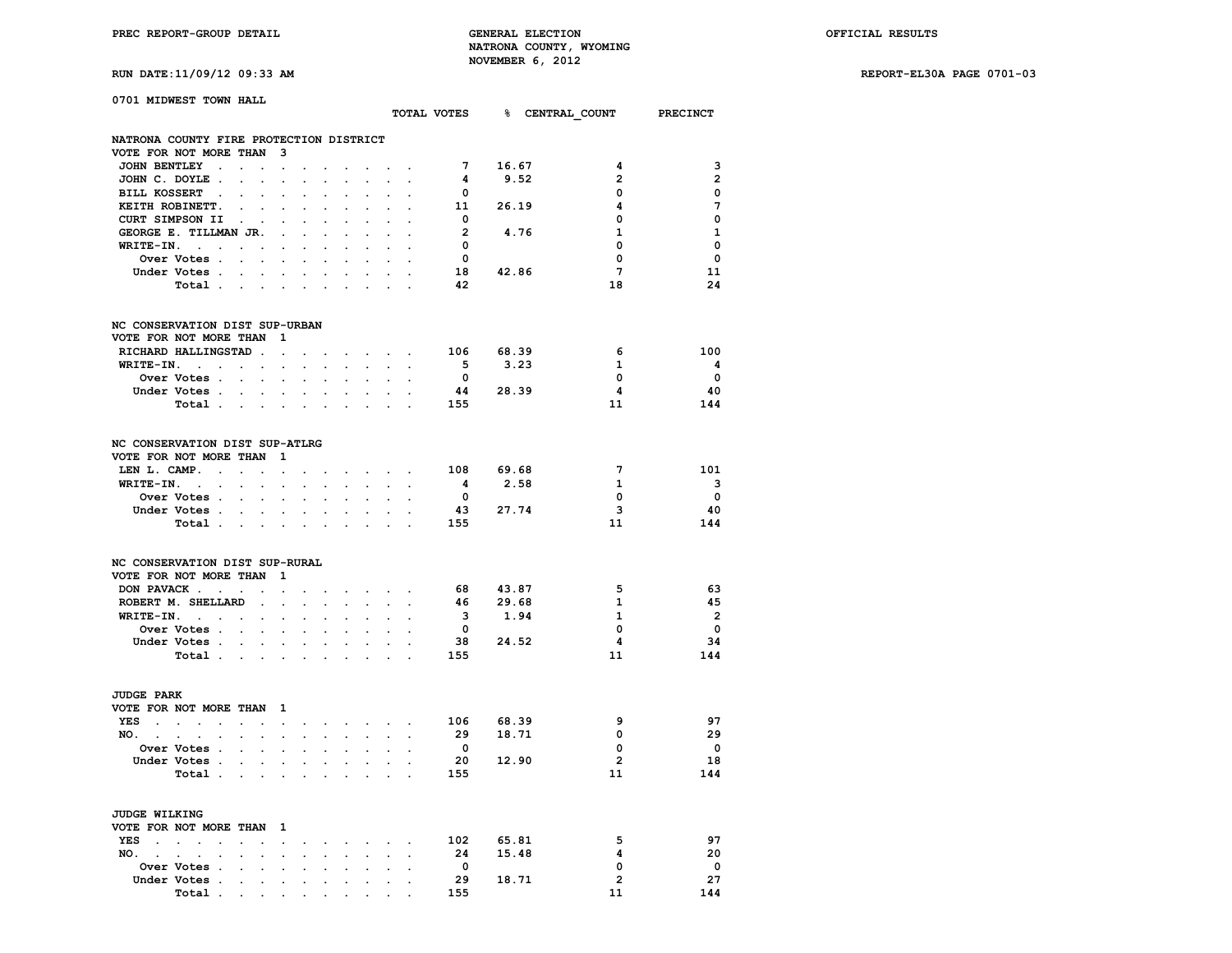**RUN DATE:11/09/12 09:33 AM REPORT-EL30A PAGE 0701-04**

|                                                      | 0701 MIDWEST TOWN HALL                       |                                                           |                      |                      |                      |                                                                 |                                                 |                      |                      | TOTAL VOTES             |       |                | % CENTRAL COUNT PRECINCT |
|------------------------------------------------------|----------------------------------------------|-----------------------------------------------------------|----------------------|----------------------|----------------------|-----------------------------------------------------------------|-------------------------------------------------|----------------------|----------------------|-------------------------|-------|----------------|--------------------------|
| JUDGE BROWN                                          |                                              |                                                           |                      |                      |                      |                                                                 |                                                 |                      |                      |                         |       |                |                          |
|                                                      | VOTE FOR NOT MORE THAN 1                     |                                                           |                      |                      |                      |                                                                 |                                                 |                      |                      |                         |       |                |                          |
| <b>YES</b><br>$\mathbf{z} = \mathbf{z} + \mathbf{z}$ | $\ddot{\phantom{a}}$<br>$\ddot{\phantom{a}}$ | $\ddot{\phantom{0}}$                                      | $\ddot{\phantom{0}}$ | $\sim 10^{-10}$      | $\sim$               | $\ddot{\phantom{0}}$                                            | $\ddot{\phantom{0}}$                            | $\ddot{\phantom{0}}$ |                      | 99                      | 63.87 | 7              | 92                       |
| NO.                                                  | <b>Contract Contract</b><br>$\sim$           | $\ddot{\phantom{0}}$<br>$\ddot{\phantom{a}}$              | $\ddot{\phantom{a}}$ | $\ddot{\phantom{a}}$ | $\ddot{\phantom{a}}$ | $\ddot{\phantom{0}}$                                            | $\ddot{\phantom{0}}$                            | $\ddot{\phantom{0}}$ | $\ddot{\phantom{a}}$ | 33                      | 21.29 | $\overline{2}$ | 31                       |
|                                                      | Over Votes .                                 | $\ddot{\phantom{0}}$<br>$\mathbf{r}$                      |                      |                      |                      |                                                                 |                                                 |                      |                      | $\overline{\mathbf{0}}$ |       | $\mathbf{0}$   | $\overline{\phantom{0}}$ |
|                                                      | Under Votes .                                | $\mathbf{r} = \mathbf{r} \cdot \mathbf{r}$ .              | $\ddot{\phantom{a}}$ |                      |                      | $\ddot{\phantom{0}}$                                            | $\ddot{\phantom{a}}$                            |                      |                      | 23                      | 14.84 | $\overline{2}$ | 21                       |
|                                                      | Total.                                       |                                                           |                      |                      |                      |                                                                 |                                                 |                      |                      | 155                     |       | 11             | 144                      |
|                                                      |                                              | <b>Contract Contract</b>                                  | $\sim$               | $\overline{a}$       | $\overline{a}$       | $\overline{a}$                                                  | $\overline{a}$                                  | $\ddot{\phantom{a}}$ |                      |                         |       |                |                          |
| <b>JUDGE HUBER</b>                                   |                                              |                                                           |                      |                      |                      |                                                                 |                                                 |                      |                      |                         |       |                |                          |
|                                                      | VOTE FOR NOT MORE THAN 1                     |                                                           |                      |                      |                      |                                                                 |                                                 |                      |                      |                         |       |                |                          |
| YES<br>$\sim$                                        | $\sim$<br>$\sim$ $\sim$ $\sim$               | $\sim 10^{-11}$<br>$\ddot{\phantom{a}}$                   | $\ddot{\phantom{0}}$ |                      |                      | $\mathbf{z}$ and $\mathbf{z}$ are $\mathbf{z}$ and $\mathbf{z}$ | $\sim$                                          | $\mathbf{r}$         |                      | 99                      | 63.87 | 8              | 91                       |
| NO.                                                  | $\ddot{\phantom{0}}$                         | $\sim$ $\sim$                                             | $\ddot{\phantom{0}}$ | $\ddot{\phantom{a}}$ | $\ddot{\phantom{0}}$ | $\ddot{\phantom{a}}$                                            | $\mathbf{r}$                                    | $\sim$               |                      | 36                      | 23.23 | 1              | 35                       |
|                                                      | Over Votes .                                 | $\ddot{\phantom{a}}$                                      |                      |                      |                      |                                                                 |                                                 |                      |                      | $\mathbf{0}$            |       | 0              | - 0                      |
|                                                      | Under Votes.                                 |                                                           |                      |                      |                      |                                                                 |                                                 |                      |                      | 20                      | 12.90 | $\overline{2}$ | 18                       |
|                                                      |                                              | $\mathcal{L}_{\mathrm{max}}$<br>$\sim$                    | $\bullet$            | $\ddot{\phantom{0}}$ | $\ddot{\phantom{0}}$ | $\ddot{\phantom{0}}$                                            | $\bullet$                                       | $\ddot{\phantom{a}}$ |                      |                         |       |                |                          |
|                                                      | Total .                                      | $\mathbf{r}$ , $\mathbf{r}$ , $\mathbf{r}$                |                      |                      |                      |                                                                 |                                                 |                      |                      | 155                     |       | 11             | 144                      |
| C-AMEND-A                                            |                                              |                                                           |                      |                      |                      |                                                                 |                                                 |                      |                      |                         |       |                |                          |
|                                                      | VOTE FOR NOT MORE THAN 1                     |                                                           |                      |                      |                      |                                                                 |                                                 |                      |                      |                         |       |                |                          |
| FOR                                                  | $\sim$ $\sim$                                | $\sim$ $\sim$                                             | $\ddot{\phantom{a}}$ | $\ddot{\phantom{0}}$ |                      |                                                                 | the contract of the contract of the contract of |                      |                      | 101                     | 65.16 | 8              | 93                       |
| <b>AGAINST.</b>                                      | $\mathbf{L}$<br>$\mathbf{r}$                 | $\mathbf{L}^{\text{max}}$<br>$\overline{a}$               | $\ddot{\phantom{a}}$ | ÷                    |                      | s.                                                              | $\mathcal{L}^{\text{max}}$                      | $\sim$               |                      | - 36                    | 23.23 | $\overline{2}$ | -34                      |
|                                                      | Over Votes .                                 | $\sim 10^{-11}$<br>$\mathbf{r}$                           |                      |                      |                      | $\overline{a}$                                                  | $\overline{a}$                                  |                      |                      | $\overline{\mathbf{0}}$ |       | $\mathbf{0}$   | $\overline{\phantom{0}}$ |
|                                                      | Under Votes                                  | $\sim$                                                    | $\ddot{\phantom{0}}$ | $\ddot{\phantom{0}}$ | $\ddot{\phantom{0}}$ | $\ddot{\phantom{0}}$                                            | $\bullet$                                       | $\ddot{\phantom{0}}$ |                      | 18                      | 11.61 | $\mathbf{1}$   | 17                       |
|                                                      | Total .                                      | $\mathcal{L}^{\text{max}}$ and $\mathcal{L}^{\text{max}}$ |                      |                      |                      |                                                                 |                                                 |                      |                      | 155                     |       | 11             | 144                      |
|                                                      |                                              |                                                           |                      |                      |                      |                                                                 |                                                 |                      |                      |                         |       |                |                          |
| C-AMEND-B                                            |                                              |                                                           |                      |                      |                      |                                                                 |                                                 |                      |                      |                         |       |                |                          |
|                                                      | VOTE FOR NOT MORE THAN                       |                                                           | - 1                  |                      |                      |                                                                 |                                                 |                      |                      |                         |       |                |                          |
|                                                      | FOR $\cdots$ $\cdots$                        |                                                           | $\ddot{\phantom{a}}$ | $\bullet$            | $\ddot{\phantom{0}}$ |                                                                 | $\sim$ $\sim$ $\sim$ $\sim$ $\sim$              |                      |                      | 136                     | 87.74 | 10             | 126                      |
| <b>AGAINST.</b>                                      | $\cdot$                                      | $\ddot{\phantom{0}}$                                      |                      |                      |                      |                                                                 |                                                 |                      |                      | - 11                    | 7.10  | $\mathbf 0$    | 11                       |
|                                                      | Over Votes .                                 | $\mathbf{L} = \mathbf{L}$                                 | $\ddot{\phantom{0}}$ | $\ddot{\phantom{a}}$ | $\ddot{\phantom{a}}$ | $\ddot{\phantom{0}}$                                            | $\ddot{\phantom{a}}$                            | $\sim$               |                      | $\overline{\mathbf{0}}$ |       | 0              | $\overline{\phantom{0}}$ |
|                                                      | Under Votes .                                | $\mathbf{L} = \mathbf{L}$                                 |                      |                      |                      |                                                                 | $\overline{a}$                                  |                      |                      | 8                       | 5.16  | $\mathbf{1}$   | 7                        |
|                                                      | Total .                                      | $\sim$ $\sim$                                             | $\sim$               |                      |                      |                                                                 |                                                 |                      |                      | 155                     |       | 11             | 144                      |
| C-AMEND-C                                            |                                              |                                                           |                      |                      |                      |                                                                 |                                                 |                      |                      |                         |       |                |                          |
| VOTE FOR NOT MORE THAN                               |                                              |                                                           | $\mathbf{1}$         |                      |                      |                                                                 |                                                 |                      |                      |                         |       |                |                          |
|                                                      |                                              |                                                           |                      |                      |                      |                                                                 |                                                 |                      |                      | - 75                    | 48.39 | 4              | -71                      |
|                                                      | $FOR \t{.} \t{.} \t{.}$                      | $\sim$<br>$\ddot{\phantom{a}}$                            | $\ddot{\phantom{a}}$ | $\ddot{\phantom{a}}$ | $\ddot{\phantom{a}}$ |                                                                 | <b><i>Committee State State State</i></b>       |                      |                      |                         |       |                |                          |
| <b>AGAINST.</b>                                      | $\ddot{\phantom{0}}$<br>$\mathbb{Z}^2$       | $\mathbf{L} = \mathbf{L}$                                 | $\ddot{\phantom{0}}$ | $\mathbf{r}$         | $\ddot{\phantom{0}}$ | $\ddot{\phantom{0}}$                                            | $\ddot{\phantom{0}}$                            | $\ddot{\phantom{0}}$ |                      | 66                      | 42.58 | 6              | 60                       |
|                                                      | Over Votes .                                 | $\ddot{\phantom{a}}$<br>$\sim$                            | $\ddot{\phantom{a}}$ | $\ddot{\phantom{0}}$ | $\ddot{\phantom{0}}$ | $\ddot{\phantom{0}}$                                            | $\ddot{\phantom{a}}$                            | $\ddot{\phantom{a}}$ | $\sim$               | $\mathbf 0$             |       | 0              | $\overline{\phantom{0}}$ |
|                                                      | Under Votes .                                | $\sim$<br>$\ddot{\phantom{0}}$                            | $\cdot$              |                      |                      |                                                                 | $\mathbf{r}$                                    |                      |                      | 14                      | 9.03  | $\mathbf{1}$   | 13                       |
|                                                      | Total.                                       | $\sim$<br>$\ddot{\phantom{a}}$                            | $\ddot{\phantom{a}}$ |                      |                      |                                                                 | $\ddot{\phantom{0}}$                            | $\overline{a}$       |                      | 155                     |       | 11             | 144                      |
| LIBRARY                                              |                                              |                                                           |                      |                      |                      |                                                                 |                                                 |                      |                      |                         |       |                |                          |
| VOTE FOR NOT MORE THAN 1                             |                                              |                                                           |                      |                      |                      |                                                                 |                                                 |                      |                      |                         |       |                |                          |
|                                                      | FOR THE COUNTY SPECIFIC PURP                 |                                                           |                      |                      |                      |                                                                 |                                                 | $\sim$               |                      | 58                      | 37.42 | 3              | 55                       |
|                                                      | AGAINST THE COUNTY SPECIFIC                  |                                                           |                      |                      | $\sim$ $\sim$        | $\sim$                                                          | $\mathbf{r}$                                    | $\sim$               | ÷.                   | 92                      | 59.35 | 7              | 85                       |
|                                                      | Over Votes                                   |                                                           | $\ddot{\phantom{a}}$ | $\cdot$              |                      | $\ddot{\phantom{a}}$                                            | $\ddot{\phantom{a}}$                            | $\ddot{\phantom{a}}$ |                      | $\overline{\mathbf{0}}$ |       | 0              | $\mathbf 0$              |
|                                                      |                                              |                                                           |                      |                      |                      |                                                                 |                                                 |                      |                      | - 5                     | 3.23  | $\mathbf{1}$   | $\overline{\mathbf{4}}$  |
|                                                      | Under Votes                                  | $\sim$                                                    | $\ddot{\phantom{0}}$ | $\cdot$              | $\ddot{\phantom{0}}$ | $\ddot{\phantom{0}}$                                            | $\ddot{\phantom{0}}$                            | $\ddot{\phantom{0}}$ |                      |                         |       |                |                          |
|                                                      | Total .                                      | the company of the company                                |                      | $\sim$ $\sim$        | $\bullet$            | $\bullet$                                                       |                                                 |                      |                      | 155                     |       | 11             | 144                      |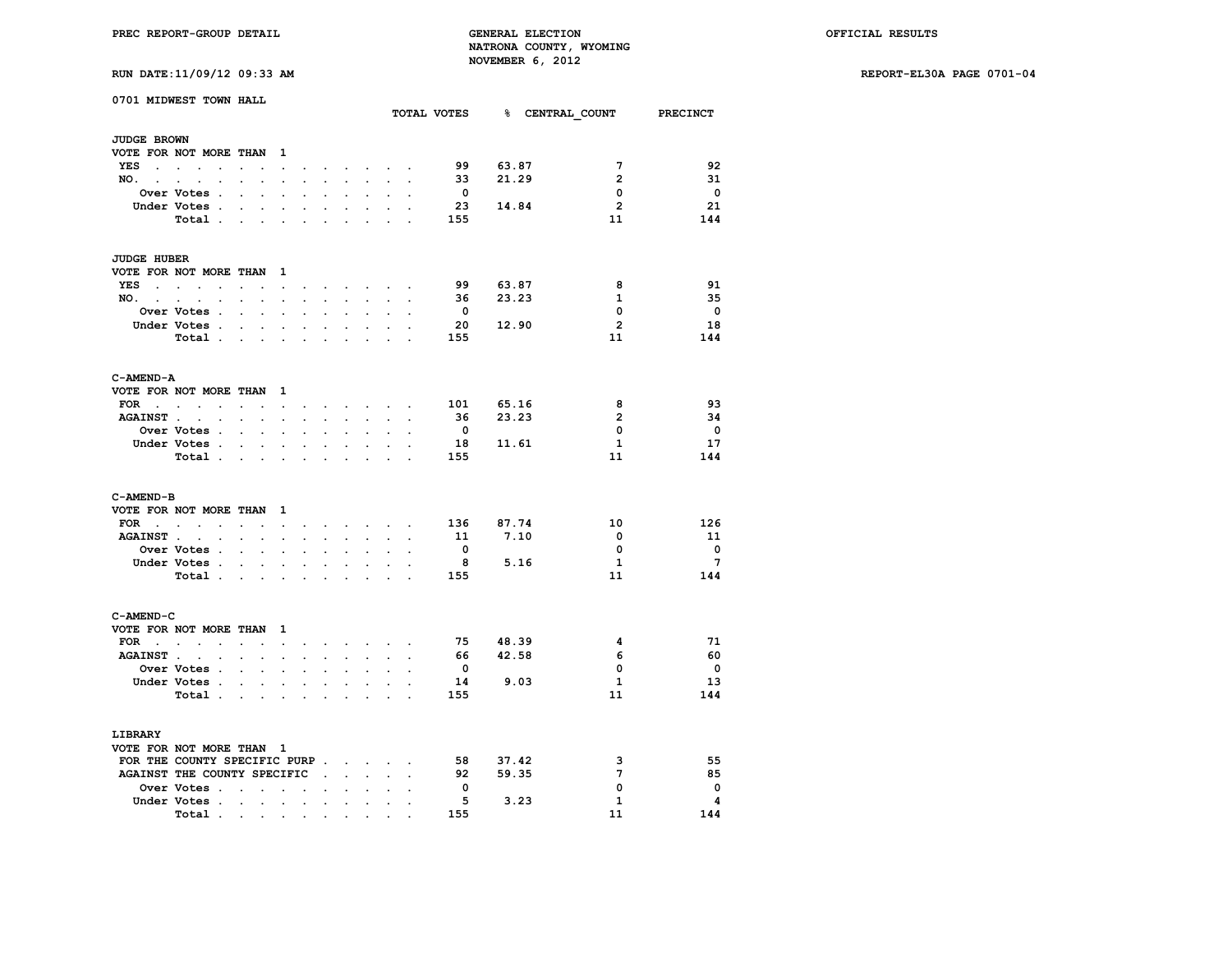### **RUN DATE:11/09/12 09:33 AM REPORT-EL30A PAGE 0702-01**

| 0702 EDGERTON TOWN HALL                                                   |                                            |                      |                      |                                                                  |                             |                                     |                      |                            |          |                                      |                 |
|---------------------------------------------------------------------------|--------------------------------------------|----------------------|----------------------|------------------------------------------------------------------|-----------------------------|-------------------------------------|----------------------|----------------------------|----------|--------------------------------------|-----------------|
|                                                                           |                                            |                      |                      |                                                                  |                             |                                     |                      |                            |          | TOTAL VOTES 8 CENTRAL COUNT PRECINCT |                 |
| REGISTERED VOTERS - TOTAL                                                 |                                            |                      |                      |                                                                  | $\ddot{\phantom{a}}$        |                                     |                      | 101                        |          |                                      |                 |
| BALLOTS CAST - TOTAL.                                                     | $\sim$                                     | $\ddot{\phantom{0}}$ |                      |                                                                  |                             |                                     |                      | 105                        |          | 12 <sup>2</sup>                      | 93              |
| BALLOTS CAST - BLANK.                                                     | $\ddot{\phantom{0}}$                       | $\ddot{\phantom{0}}$ | $\cdot$              | $\ddot{\phantom{a}}$                                             |                             |                                     |                      | $\overline{\mathbf{0}}$    |          | $\Omega$                             | $\Omega$        |
| VOTER TURNOUT - TOTAL                                                     | $\bullet$                                  | $\ddot{\phantom{0}}$ | $\mathbf{L}$         | $\mathbf{L}$                                                     | $\mathcal{L}^{\text{max}}$  | $\mathbf{L}$                        |                      |                            | 103.96   |                                      |                 |
| VOTER TURNOUT - BLANK                                                     |                                            |                      |                      | <b>Contract Contract Contract</b>                                | $\sim$                      | $\sim$                              |                      |                            |          |                                      |                 |
|                                                                           | $\sim$                                     |                      |                      |                                                                  |                             |                                     |                      |                            |          |                                      |                 |
| <b>USA-PRESIDENT</b>                                                      |                                            |                      |                      |                                                                  |                             |                                     |                      |                            |          |                                      |                 |
| VOTE FOR NOT MORE THAN                                                    | $\mathbf{1}$                               |                      |                      |                                                                  |                             |                                     |                      |                            |          |                                      |                 |
| MITT ROMNEY (REP).                                                        | $\mathbf{r} = \mathbf{r} \cdot \mathbf{r}$ | $\bullet$            |                      |                                                                  |                             | the contract of the contract of     |                      |                            | 91 86.67 | 11                                   | 80              |
| BARACK OBAMA (DEM)<br>$\bullet$                                           |                                            |                      |                      |                                                                  |                             |                                     |                      | 12                         | 11.43    | $\mathbf{1}$                         | 11              |
| GARY JOHNSON (LIB)<br>$\sim$                                              | $\ddot{\phantom{0}}$                       | $\ddot{\phantom{0}}$ | $\ddot{\phantom{a}}$ |                                                                  | $\ddot{\phantom{a}}$        |                                     |                      | $\overline{\mathbf{0}}$    |          | $\mathbf 0$                          | $\mathbf 0$     |
| VIRGIL H. GOODE (CON)                                                     | $\ddot{\phantom{a}}$                       | $\overline{a}$       | $\overline{a}$       | $\mathbf{r}$                                                     | $\mathcal{L}^{\mathcal{L}}$ |                                     |                      | $\overline{\mathbf{0}}$    |          | $\mathbf 0$                          | $\mathbf 0$     |
| WRITE-IN.<br>$\cdot$                                                      | $\cdot$                                    | $\cdot$              | $\overline{a}$       |                                                                  | $\cdot$                     |                                     |                      | $\overline{2}$             | 1.90     | $\Omega$                             | $\overline{2}$  |
| <b>Over Votes .</b><br>$\overline{a}$                                     | $\sim$                                     |                      |                      |                                                                  |                             |                                     |                      | $\overline{\mathbf{0}}$    |          | 0                                    | $\mathbf 0$     |
| Under Votes.<br>$\sim$                                                    |                                            |                      |                      |                                                                  |                             |                                     |                      | $\mathbf 0$                |          | $\mathbf 0$                          | $\mathbf 0$     |
| Total                                                                     |                                            | $\ddot{\phantom{a}}$ |                      |                                                                  |                             |                                     |                      | 105                        |          | 12                                   | 93              |
| UNITED STATES SENATOR                                                     |                                            |                      |                      |                                                                  |                             |                                     |                      |                            |          |                                      |                 |
| VOTE FOR NOT MORE THAN                                                    | 1                                          |                      |                      |                                                                  |                             |                                     |                      |                            |          |                                      |                 |
| JOHN BARRASSO (REP).                                                      | $\sim$                                     |                      |                      | $\mathbf{r} = \mathbf{r} \times \mathbf{r}$ , where $\mathbf{r}$ | $\mathcal{L}_{\text{max}}$  | $\sim$                              |                      | 95                         | 90.48    | 11                                   | 84              |
| TIM CHESNUT (DEM).<br>$\Box$                                              | $\sim$                                     | $\overline{a}$       | $\overline{a}$       | $\mathbf{r}$                                                     | $\ddot{\phantom{0}}$        | $\mathbf{r}$                        | $\overline{a}$       | $7^{\circ}$                | 6.67     | 1                                    | 6               |
| JOEL OTTO (CRY)<br>$\ddot{\phantom{a}}$<br>$\ddot{\phantom{a}}$           | $\sim$                                     |                      |                      |                                                                  |                             |                                     |                      | $\overline{2}$             | 1.90     | 0                                    | $\overline{2}$  |
| WRITE-IN.<br>$\sim 10^{-1}$ km $^{-1}$<br>$\ddot{\phantom{a}}$<br>$\cdot$ | $\ddot{\phantom{a}}$                       |                      |                      |                                                                  |                             |                                     |                      | $\overline{\mathbf{0}}$    |          | 0                                    | $\mathbf 0$     |
| <b>Over Votes</b>                                                         |                                            | $\cdot$              |                      |                                                                  |                             |                                     |                      | $\overline{\mathbf{0}}$    |          | $\mathbf 0$                          | $\mathbf 0$     |
| Under Votes.<br>$\mathcal{L}^{\text{max}}$<br>$\sim$                      |                                            |                      |                      |                                                                  | $\ddot{\phantom{0}}$        | $\cdot$                             |                      | $\mathbf{1}$               | .95      | $\mathbf 0$                          | <b>1</b>        |
| Total .<br>and the company's                                              |                                            | $\ddot{\phantom{0}}$ | $\ddot{\phantom{a}}$ | $\sim$                                                           | $\sim$                      | $\sim$                              |                      | 105                        |          | $12 \overline{ }$                    | 93              |
| UNITED STATES REPRESENTATIVE                                              |                                            |                      |                      |                                                                  |                             |                                     |                      |                            |          |                                      |                 |
| VOTE FOR NOT MORE THAN 1                                                  |                                            |                      |                      |                                                                  |                             |                                     |                      |                            |          |                                      |                 |
| CYNTHIA M. LUMMIS (REP).                                                  |                                            | $\sim$               |                      |                                                                  |                             | the contract of the contract        |                      |                            | 82 78.10 | 10                                   | 72              |
| CHRIS HENRICHSEN (DEM).                                                   |                                            | $\ddot{\phantom{0}}$ |                      |                                                                  |                             |                                     |                      | 8                          | 7.62     | $\overline{2}$                       | 6               |
| RICHARD P. BRUBAKER (LIB).                                                |                                            |                      | $\sim$               | $\mathbf{r}$                                                     |                             |                                     |                      | $\overline{\mathbf{3}}$    | 2.86     | $\mathbf 0$                          | 3               |
| DANIEL CLYDE CUMMINGS (CON)                                               |                                            |                      |                      |                                                                  | $\ddot{\phantom{0}}$        |                                     |                      | 4                          | 3.81     | $\Omega$                             | 4               |
| DON WILLS (CRY)<br>$\ddot{\phantom{a}}$                                   |                                            |                      |                      | $\ddot{\phantom{a}}$                                             | $\ddot{\phantom{a}}$        |                                     |                      |                            | 5 4.76   | $\Omega$                             | 5               |
| $\ddot{\phantom{0}}$                                                      | $\ddot{\phantom{0}}$                       | $\ddot{\phantom{0}}$ | $\ddot{\phantom{0}}$ |                                                                  |                             |                                     |                      | $\overline{0}$             |          | $\Omega$                             | $\mathbf 0$     |
| $WRITE-IN.$                                                               |                                            |                      |                      |                                                                  |                             |                                     |                      | $\mathbf 0$                |          | 0                                    | $\mathbf 0$     |
| Over Votes                                                                |                                            |                      | $\overline{a}$       |                                                                  | $\ddot{\phantom{a}}$        |                                     |                      |                            |          |                                      |                 |
| Under Votes                                                               | $\cdot$ $\cdot$                            | $\ddot{\phantom{a}}$ | $\mathbf{L}$         | $\sim$                                                           | $\sim$                      | $\mathbf{r}$                        | $\overline{a}$       |                            | 3 2.86   | 0                                    | 3               |
| Total .<br>$\sim$                                                         | $\mathbf{L} = \mathbf{L}$                  | $\ddot{\phantom{0}}$ | $\ddot{\phantom{a}}$ | $\ddot{\phantom{0}}$                                             | $\ddot{\phantom{0}}$        | $\overline{a}$                      |                      | 105                        |          | 12                                   | 93              |
| STATE SENATE DISTRICT 30                                                  |                                            |                      |                      |                                                                  |                             |                                     |                      |                            |          |                                      |                 |
| VOTE FOR NOT MORE THAN 1                                                  |                                            |                      |                      |                                                                  |                             |                                     |                      |                            |          |                                      |                 |
| CHARLES K. SCOTT (REP)                                                    | $\sim$                                     | $\ddot{\phantom{0}}$ | $\bullet$            | $\bullet$ .                                                      | $\bullet$ .                 | $\bullet$ .<br><br><br><br><br><br> |                      |                            | 90 85.71 | 5                                    | 85              |
| WRITE-IN.<br>$\sim$<br>$\ddot{\phantom{a}}$                               | $\ddot{\phantom{a}}$                       |                      |                      |                                                                  |                             |                                     |                      | $\overline{\phantom{a}}$ 2 | 1.90     | 1                                    | <sup>1</sup>    |
| Over Votes .<br>$\mathbf{r}$<br>$\ddot{\phantom{a}}$                      | $\overline{a}$                             | $\overline{a}$       |                      |                                                                  |                             |                                     | $\mathbf{r}$         | $\overline{\mathbf{0}}$    |          | 0                                    | $\mathbf 0$     |
| Under Votes.<br>$\ddot{\phantom{a}}$<br>$\ddot{\phantom{0}}$              | $\ddot{\phantom{a}}$                       | $\ddot{\phantom{a}}$ | $\ddot{\phantom{0}}$ | $\ddot{\phantom{0}}$                                             | $\ddot{\phantom{0}}$        | $\ddot{\phantom{a}}$                | $\ddot{\phantom{a}}$ |                            | 13 12.38 | 6                                    | $7\overline{ }$ |
| Total .<br>$\mathbf{r}$<br>$\ddot{\phantom{a}}$                           | $\mathbf{r}$                               |                      |                      |                                                                  |                             |                                     |                      | 105                        |          | 12                                   | 93              |
| STATE HOUSE DISTRICT 58                                                   |                                            |                      |                      |                                                                  |                             |                                     |                      |                            |          |                                      |                 |
| VOTE FOR NOT MORE THAN                                                    | -1                                         |                      |                      |                                                                  |                             |                                     |                      |                            |          |                                      |                 |
|                                                                           |                                            |                      |                      |                                                                  |                             |                                     |                      |                            |          | 9                                    | 84              |
| TOM REEDER (REP)<br>$\blacksquare$ .<br>$\ddot{\phantom{0}}$              | $\ddot{\phantom{0}}$                       |                      | $\bullet$            |                                                                  | $\cdot$                     |                                     |                      | 93                         | 88.57    |                                      |                 |
| $WRITE-IN.$<br>$\overline{a}$<br>$\overline{a}$                           | $\overline{a}$                             |                      | $\mathbf{r}$         |                                                                  | $\overline{a}$              |                                     |                      | $\overline{\mathbf{0}}$    |          | 0                                    | $\mathbf 0$     |
| Over Votes .<br>$\ddot{\phantom{a}}$<br>$\ddot{\phantom{a}}$              | $\ddot{\phantom{a}}$                       |                      |                      |                                                                  |                             |                                     |                      | $\mathbf 0$                |          | 0                                    | $\mathbf 0$     |
| Under Votes .<br>$\ddot{\phantom{a}}$<br>$\sim$                           | $\bullet$                                  | $\ddot{\phantom{0}}$ | $\ddot{\phantom{0}}$ | $\ddot{\phantom{a}}$                                             | $\ddot{\phantom{0}}$        | $\ddot{\phantom{0}}$                | $\cdot$              | 12                         | 11.43    | 3                                    | 9               |
| Total                                                                     | $\bullet$                                  | $\bullet$            |                      |                                                                  | $\sim$                      |                                     |                      | 105                        |          | 12                                   | 93              |

 **Total** . . . . . . . . . . .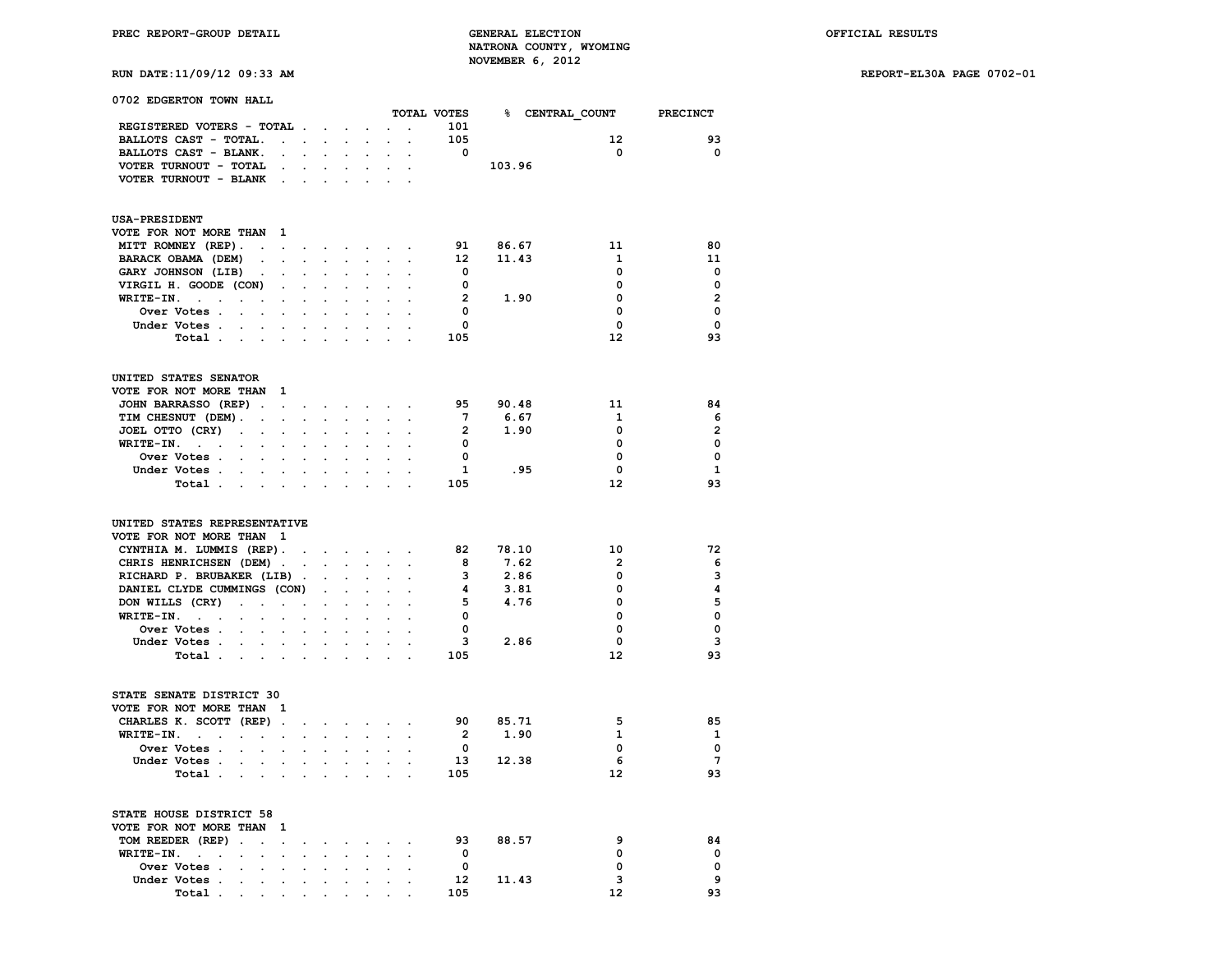**PREC REPORT-GROUP DETAIL GENERAL ELECTION OFFICIAL RESULTS NATRONA COUNTY, WYOMING RUN DATE:11/09/12 09:33 AM NOVEMBER 6, 2012** 

**RUN DATE:11/09/12 09:33 AM REPORT-EL30A PAGE 0702-02**

|  |  |  |  | <b>RUN DATE:11/09/12 09:33 AM</b> |  |
|--|--|--|--|-----------------------------------|--|
|--|--|--|--|-----------------------------------|--|

## **0702 EDGERTON TOWN HALL**

|                                                                                                                                                                    |  | TOTAL VOTES | ·<br>CENTRAL COUNT |    | <b>PRECINCT</b> |
|--------------------------------------------------------------------------------------------------------------------------------------------------------------------|--|-------------|--------------------|----|-----------------|
| <b>BOCC</b>                                                                                                                                                        |  |             |                    |    |                 |
| VOTE FOR NOT MORE THAN 2                                                                                                                                           |  |             |                    |    |                 |
| FORREST CHADWICK (REP).<br>the contract of the contract of                                                                                                         |  | 73          | 34.76              | ٩  | 64              |
| MATT KEATING (REP)<br>the contract of the contract of the contract of the contract of the contract of the contract of the contract of                              |  | 58          | 27.62              |    | 54              |
| GINO CERULLO (DEM)                                                                                                                                                 |  | 6           | 2.86               |    | 5               |
| TROY BRAY (CON)<br>the contract of the contract of                                                                                                                 |  |             | .48                |    | 1               |
| LINDA BERGERON (CON).                                                                                                                                              |  | 8           | 3.81               |    | 6               |
| KEITH B. GOODENOUGH (IND)                                                                                                                                          |  | 26          | 12.38              | 3  | 23              |
| WRITE-IN.<br>the contract of the contract of the contract of the contract of the contract of the contract of the contract of<br><b>Contract Contract</b><br>$\sim$ |  | 0           |                    | O  | $\Omega$        |
| Over Votes.<br>the contract of the contract of the contract of the contract of the contract of the contract of the contract of                                     |  | 2           | .95                | 0  | $\overline{2}$  |
| Under Votes.<br>the company of the company of the company of the company of the company of the company of                                                          |  | 36          | 17.14              | 5  | 31              |
| Total.<br>the contract of the contract of the contract of the contract of the contract of the contract of the contract of                                          |  | 210         |                    | 24 | 186             |

### **CASPER COLLEGE DISTRICT BOARD OF TRUSTEE**

| VOTE FOR NOT MORE THAN 4                             |               |               |               |        |  |     |       |    |            |
|------------------------------------------------------|---------------|---------------|---------------|--------|--|-----|-------|----|------------|
| <b>SCOTT BENNION</b>                                 |               |               |               |        |  | 33  | 7.86  |    | 32         |
| <b>BOB DESPAIN.</b><br>$\sim$                        | $\sim$        |               |               |        |  | 15  | 3.57  |    | 14         |
| LAUREN V. GRIFFITH                                   | $\sim$        |               |               |        |  | 37  | 8.81  | 5  | 32         |
| BILL M. HAMBRICK                                     |               | $\sim$ $\sim$ |               |        |  | 44  | 10.48 | 2  | 42         |
| MATTHEW A. LOUCKS.                                   | $\sim$ $\sim$ | $\sim$        | $\sim$        |        |  | 34  | 8.10  | 6  | 28         |
| SUSAN D. MILLER<br>$\sim$ $\sim$                     | $\sim$        | $\sim$ $\sim$ | $\sim$ $\sim$ | $\sim$ |  | 56  | 13.33 | 8  | 48         |
| CLIFF WHITLOCK.<br>$\sim 100$ km s $^{-1}$<br>$\sim$ | $\sim$ $\sim$ | $\sim$        |               |        |  | 39  | 9.29  | 6  | 33         |
| WRITE-IN.<br>$\sim$ $\sim$ $\sim$<br>$\cdot$         |               |               |               |        |  |     |       |    | $\Omega$   |
| Over Votes.                                          |               |               |               |        |  |     |       |    | $^{\circ}$ |
| Under Votes.                                         | $\cdot$       |               |               |        |  | 162 | 38.57 | 19 | 143        |
| Total                                                |               |               |               |        |  | 420 |       | 48 | 372        |

#### **NATRONA COUNTY SCHOOL DIST NO 1**

| VOTE FOR NOT MORE THAN  | 5 |  |  |  |     |       |                |             |
|-------------------------|---|--|--|--|-----|-------|----------------|-------------|
| DAVID S. BLAEDE         |   |  |  |  | 14  | 2.67  |                | 13          |
| KEVIN CHRISTOPHERSON.   |   |  |  |  | 37  | 7.05  | $\mathfrak{p}$ | 35          |
| GREGORY FLESVIG         |   |  |  |  | 9   | 1.71  |                | 8           |
| ELIZABETH HORSCH        |   |  |  |  | 21  | 4.00  |                | 20          |
| DANA HOWIE              |   |  |  |  | 25  | 4.76  | 2              | 23          |
| DONN MCCALL.            |   |  |  |  | 22  | 4.19  |                | 19          |
| MARK E. PETERSON        |   |  |  |  | 34  | 6.48  | $\mathbf{2}$   | 32          |
| SHAWNNA PUNTENEY        |   |  |  |  | 31  | 5.90  | $\mathbf{2}$   | 29          |
| PAULA J. REID           |   |  |  |  | 35  | 6.67  |                | 34          |
| MARC SMITH              |   |  |  |  | 20  | 3.81  | 2              | 18          |
| <b>STEPHEN SPRECHER</b> |   |  |  |  | 18  | 3.43  | 4              | 14          |
| <b>RITA WALSH</b>       |   |  |  |  | 48  | 9.14  |                | 45          |
| WRITE-IN.               |   |  |  |  | O   |       |                | $\mathbf 0$ |
| Over Votes              |   |  |  |  | 20  | 3.81  | 20             | $\mathbf 0$ |
| Under Votes             |   |  |  |  | 191 | 36.38 | 16             | 175         |
| Total                   |   |  |  |  | 525 |       | 60             | 465         |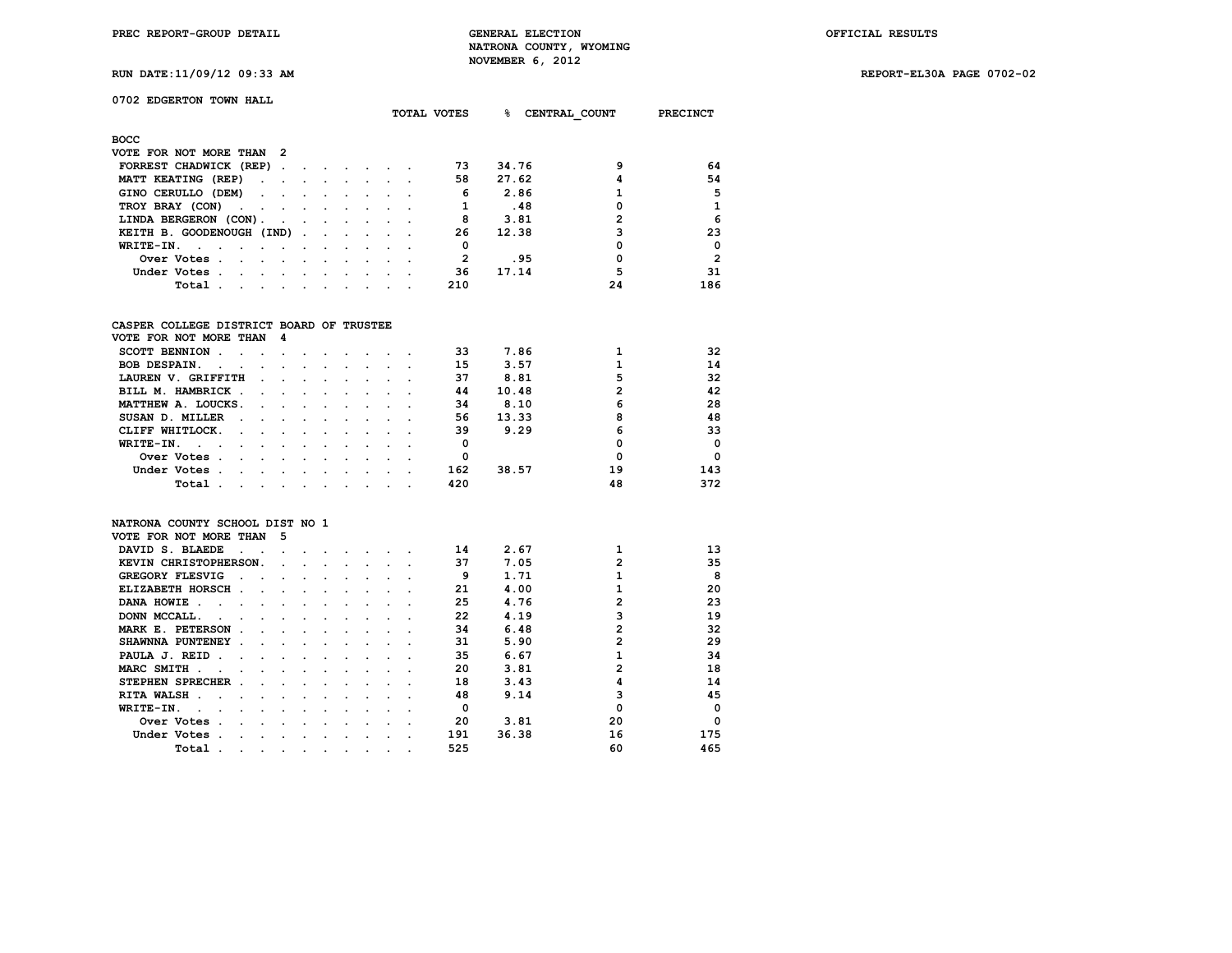**RUN DATE:11/09/12 09:33 AM REPORT-EL30A PAGE 0702-03**

| 0702 EDGERTON TOWN HALL                                                                                        |                                              |                                        |                      |                             |                             |                                                                                                                                     |                            |                                            |                         |          |                                      |                         |
|----------------------------------------------------------------------------------------------------------------|----------------------------------------------|----------------------------------------|----------------------|-----------------------------|-----------------------------|-------------------------------------------------------------------------------------------------------------------------------------|----------------------------|--------------------------------------------|-------------------------|----------|--------------------------------------|-------------------------|
|                                                                                                                |                                              |                                        |                      |                             |                             |                                                                                                                                     |                            |                                            |                         |          | TOTAL VOTES 8 CENTRAL COUNT PRECINCT |                         |
| NATRONA COUNTY FIRE PROTECTION DISTRICT                                                                        |                                              |                                        |                      |                             |                             |                                                                                                                                     |                            |                                            |                         |          |                                      |                         |
| VOTE FOR NOT MORE THAN 3                                                                                       |                                              |                                        |                      |                             |                             |                                                                                                                                     |                            |                                            |                         |          |                                      |                         |
| JOHN BENTLEY .                                                                                                 |                                              | $\sim$                                 | $\ddot{\phantom{0}}$ | $\sim$                      | $\sim$                      | $\ddot{\phantom{0}}$                                                                                                                | $\sim$                     | $\sim$                                     | 9                       | 13.64    | 5                                    | 4                       |
| JOHN C. DOYLE.                                                                                                 |                                              | $\sim 10^{-10}$ km $^{-1}$             | $\sim$               |                             |                             | $\sim$                                                                                                                              |                            |                                            | $\mathbf{3}$            | 4.55     | 0                                    | 3                       |
| BILL KOSSERT.                                                                                                  | $\ddot{\phantom{a}}$                         | $\cdot$                                |                      |                             |                             | $\cdot$                                                                                                                             |                            |                                            | 5                       | 7.58     | 1                                    | 4                       |
| KEITH ROBINETT.                                                                                                | $\ddot{\phantom{a}}$<br>$\ddot{\phantom{a}}$ | $\ddot{\phantom{0}}$                   | $\ddot{\phantom{a}}$ | $\ddot{\phantom{a}}$        |                             |                                                                                                                                     |                            |                                            |                         | 13 19.70 | $\overline{2}$                       | 11                      |
| CURT SIMPSON II                                                                                                |                                              |                                        |                      |                             |                             |                                                                                                                                     |                            |                                            | 5.                      | 7.58     | 3                                    | $\overline{\mathbf{2}}$ |
| GEORGE E. TILLMAN JR.                                                                                          |                                              | $\sim$ $\sim$                          | $\overline{a}$       | $\ddot{\phantom{a}}$        | $\ddot{\phantom{a}}$        | $\ddot{\phantom{0}}$                                                                                                                |                            |                                            | $7\phantom{.0}$         | 10.61    | 5                                    | $\overline{2}$          |
| $WRITE-IN.$                                                                                                    |                                              |                                        | $\sim$               |                             | $\sim$                      | $\mathbf{r}$                                                                                                                        | $\mathbf{r}$               |                                            | $\overline{\mathbf{0}}$ |          | 0                                    | $\Omega$                |
| Over Votes                                                                                                     |                                              |                                        | $\mathbf{r}$         | $\ddot{\phantom{a}}$        | $\sim$                      | $\mathbf{r}$                                                                                                                        | $\sim$                     | $\ddot{\phantom{a}}$                       | $\mathbf 0$             |          | $\mathbf 0$                          | $\Omega$                |
| Under Votes                                                                                                    |                                              | $\sim$ $\sim$                          | $\sim$               |                             | $\sim$                      |                                                                                                                                     |                            |                                            |                         | 24 36.36 | 5                                    | 19                      |
|                                                                                                                |                                              |                                        |                      |                             |                             |                                                                                                                                     |                            |                                            | 66                      |          | 21                                   | 45                      |
| Total                                                                                                          | $\sim$                                       | $\sim$                                 | $\ddot{\phantom{a}}$ | $\ddot{\phantom{a}}$        |                             |                                                                                                                                     |                            |                                            |                         |          |                                      |                         |
| NC CONSERVATION DIST SUP-URBAN                                                                                 |                                              |                                        |                      |                             |                             |                                                                                                                                     |                            |                                            |                         |          |                                      |                         |
| VOTE FOR NOT MORE THAN                                                                                         |                                              | $\mathbf{1}$                           |                      |                             |                             |                                                                                                                                     |                            |                                            |                         |          |                                      |                         |
| RICHARD HALLINGSTAD.                                                                                           |                                              | $\sim$                                 |                      |                             |                             | and a strong control of the state of                                                                                                |                            |                                            | 83                      | 79.05    | $7\phantom{.0}$                      | 76                      |
| $WRITE-IN.$                                                                                                    |                                              |                                        | $\ddot{\phantom{0}}$ | $\ddot{\phantom{0}}$        | $\sim 10^{-11}$             | $\mathcal{L}^{\mathcal{L}}$                                                                                                         | $\ddot{\phantom{0}}$       |                                            | $\overline{\mathbf{0}}$ |          | $\Omega$                             | $\Omega$                |
| Over Votes                                                                                                     |                                              |                                        | $\sim$               | $\bullet$                   | $\sim$                      | $\ddot{\phantom{a}}$                                                                                                                |                            |                                            | $\mathbf{0}$            |          | 0                                    | $\mathbf 0$             |
| Under Votes                                                                                                    |                                              |                                        |                      |                             |                             |                                                                                                                                     |                            |                                            |                         | 22 20.95 | 5                                    | 17                      |
| Total                                                                                                          |                                              |                                        |                      |                             | $\ddot{\phantom{0}}$        | $\sim$                                                                                                                              |                            | $\sim$ $\sim$                              | 105                     |          | 12                                   | 93                      |
| NC CONSERVATION DIST SUP-ATLRG<br>VOTE FOR NOT MORE THAN 1<br>LEN L. CAMP. $\cdots$ $\cdots$ $\cdots$ $\cdots$ |                                              |                                        |                      |                             |                             |                                                                                                                                     |                            |                                            | 87                      | 82.86    | 9                                    | 78                      |
| $WRITE-IN.$                                                                                                    | $\mathcal{L}^{\text{max}}$                   | $\mathbf{z} = \mathbf{z} + \mathbf{z}$ | $\ddot{\phantom{0}}$ | $\mathcal{L}^{\mathcal{L}}$ | $\mathcal{L}_{\mathcal{A}}$ | $\mathcal{L}^{\mathcal{L}}$                                                                                                         |                            |                                            | $\overline{\mathbf{0}}$ |          | $\mathbf 0$                          | $\overline{\mathbf{0}}$ |
| Over Votes                                                                                                     |                                              |                                        | $\sim$               | $\ddot{\phantom{0}}$        | $\mathbf{r}$                |                                                                                                                                     |                            |                                            | $\overline{\mathbf{0}}$ |          | $\mathbf 0$                          | $\mathbf 0$             |
| Under Votes                                                                                                    |                                              |                                        |                      |                             | $\mathcal{L}^{\mathcal{L}}$ | $\mathcal{L}^{\text{max}}$                                                                                                          |                            |                                            |                         | 18 17.14 | 3                                    | 15                      |
| Total                                                                                                          |                                              |                                        | $\bullet$            | $\sim$                      |                             | $\mathbf{r} = \mathbf{r} + \mathbf{r} + \mathbf{r} + \mathbf{r}$ .                                                                  |                            |                                            | 105                     |          | 12 <sup>2</sup>                      | 93                      |
|                                                                                                                |                                              |                                        |                      |                             |                             |                                                                                                                                     |                            |                                            |                         |          |                                      |                         |
| NC CONSERVATION DIST SUP-RURAL<br>VOTE FOR NOT MORE THAN 1                                                     |                                              |                                        |                      |                             |                             |                                                                                                                                     |                            |                                            |                         |          |                                      |                         |
| DON PAVACK                                                                                                     |                                              | $\sim$                                 |                      |                             |                             | and a strong control of the strong strong and                                                                                       |                            |                                            | 47                      | 44.76    | 2                                    | 45                      |
| ROBERT M. SHELLARD                                                                                             | $\sim$                                       |                                        |                      |                             |                             |                                                                                                                                     |                            |                                            | 40                      | 38.10    | 8                                    | 32                      |
| $WRITE-IN.$                                                                                                    | $\sim$                                       | $\sim$ $\sim$                          | $\ddot{\phantom{0}}$ | $\blacksquare$              | $\sim$                      | $\sim$                                                                                                                              | $\sim$                     | $\ddot{\phantom{a}}$                       |                         |          | 0                                    |                         |
|                                                                                                                |                                              | $\sim$                                 |                      | $\ddot{\phantom{0}}$        |                             | $\mathbf{r} = \mathbf{r}$                                                                                                           |                            |                                            | $\overline{\mathbf{0}}$ |          |                                      | $\overline{\mathbf{0}}$ |
| Over Votes                                                                                                     |                                              |                                        |                      |                             |                             |                                                                                                                                     |                            |                                            | $\overline{\mathbf{0}}$ |          | $\mathbf 0$                          | $\overline{\mathbf{0}}$ |
| Under Votes                                                                                                    |                                              |                                        |                      |                             |                             |                                                                                                                                     |                            |                                            |                         | 18 17.14 | $\overline{2}$                       | 16                      |
| Total                                                                                                          |                                              |                                        |                      |                             | $\mathbf{r}$                |                                                                                                                                     | $\mathbf{r}$               |                                            | 105                     |          | 12 <sup>2</sup>                      | 93                      |
| <b>JUDGE PARK</b>                                                                                              |                                              |                                        |                      |                             |                             |                                                                                                                                     |                            |                                            |                         |          |                                      |                         |
| VOTE FOR NOT MORE THAN                                                                                         |                                              | $\mathbf{1}$                           |                      |                             |                             |                                                                                                                                     |                            |                                            |                         |          |                                      |                         |
| <b>YES</b><br>the contract of the contract of the                                                              |                                              |                                        |                      |                             |                             | and a series of the series of the                                                                                                   |                            |                                            |                         | 75 71.43 | 8                                    | 67                      |
| NO.                                                                                                            |                                              | $\sim$ $\sim$                          |                      |                             |                             | $\mathbf{r} = \mathbf{r} - \mathbf{r}$ , where $\mathbf{r} = \mathbf{r} - \mathbf{r}$                                               |                            |                                            | 23                      | 21.90    | 1                                    | 22                      |
| Over Votes .                                                                                                   | $\sim$<br>$\ddot{\phantom{a}}$               | $\ddot{\phantom{a}}$                   |                      |                             |                             |                                                                                                                                     |                            |                                            | $\overline{\mathbf{0}}$ |          | 0                                    | $\mathbf 0$             |
| Under Votes                                                                                                    |                                              |                                        |                      | <b>Contract Contract</b>    |                             | $\mathbf{r} = \mathbf{r} + \mathbf{r} + \mathbf{r} + \mathbf{r}$                                                                    |                            |                                            | 7                       | 6.67     | 3                                    | $\overline{\mathbf{4}}$ |
| Total                                                                                                          |                                              |                                        |                      |                             | $\sim 10^{-11}$             |                                                                                                                                     |                            | $\mathbf{r} = \mathbf{r} \cdot \mathbf{r}$ | 105                     |          | $12 \overline{ }$                    | 93                      |
|                                                                                                                |                                              |                                        |                      |                             |                             |                                                                                                                                     |                            |                                            |                         |          |                                      |                         |
| JUDGE WILKING                                                                                                  |                                              |                                        |                      |                             |                             |                                                                                                                                     |                            |                                            |                         |          |                                      |                         |
| VOTE FOR NOT MORE THAN 1                                                                                       |                                              |                                        |                      |                             |                             |                                                                                                                                     |                            |                                            |                         |          |                                      |                         |
| $YES$                                                                                                          | $\ddot{\phantom{0}}$<br>$\sim$               | $\sim$ $\sim$                          | $\ddot{\phantom{0}}$ |                             |                             | $\begin{array}{cccccccccccccc} \bullet & \bullet & \bullet & \bullet & \bullet & \bullet & \bullet & \bullet & \bullet \end{array}$ |                            |                                            |                         | 70 66.67 | 9                                    | 61                      |
| NO.                                                                                                            | $\ddot{\phantom{a}}$                         | $\ddot{\phantom{a}}$                   | $\mathbf{r}$         | $\sim$                      | $\mathbf{L}$                | $\sim$                                                                                                                              | $\sim$                     |                                            | 24                      | 22.86    | 0                                    | 24                      |
| Over Votes .                                                                                                   | $\cdot$<br>$\ddot{\phantom{a}}$              | $\cdot$                                | $\cdot$              | $\cdot$                     |                             | $\ddot{\phantom{0}}$                                                                                                                | $\cdot$                    | $\cdot$                                    | $\mathbf{1}$            | .95      | $\mathbf 0$                          | 1                       |
| Under Votes.                                                                                                   | $\sim$<br>$\ddot{\phantom{0}}$               | $\sim 100$ km s $^{-1}$                | $\ddot{\phantom{0}}$ | $\sim$                      | $\sim$                      | $\sim$                                                                                                                              | $\mathcal{L}^{\text{max}}$ | $\cdot$                                    | 10                      | 9.52     | 3                                    | $7\phantom{.0}$         |
| Total                                                                                                          | $\sim$ $\sim$                                | <b>Contract Contract</b>               |                      | $\sim$                      |                             | <b>All Contracts</b>                                                                                                                |                            |                                            | 105                     |          | 12                                   | 93                      |

 **Total** . . . . . . . . . .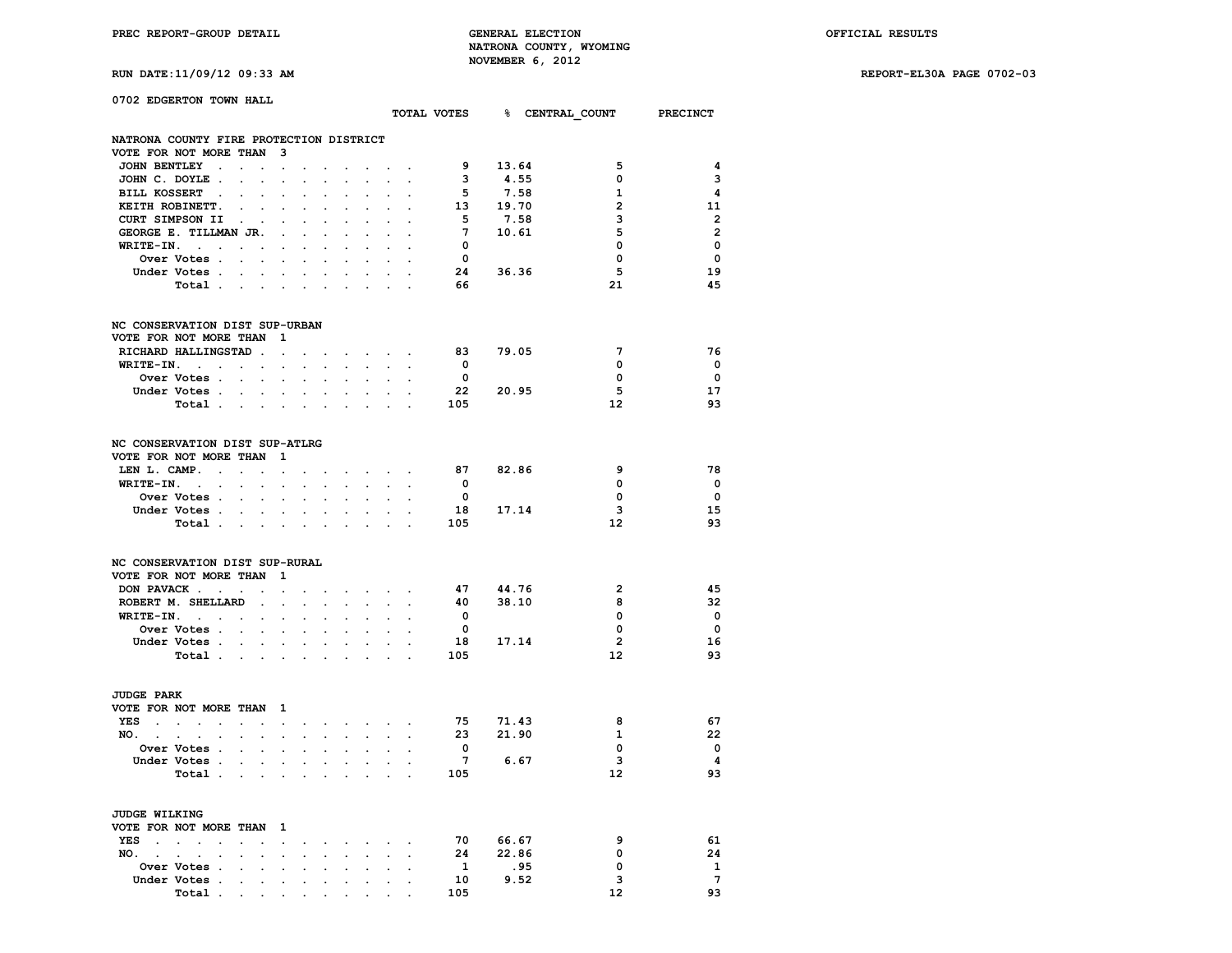**RUN DATE:11/09/12 09:33 AM REPORT-EL30A PAGE 0702-04**

|  |  |  |  | RUN DATE:11/09/12 09:33 AM |  |
|--|--|--|--|----------------------------|--|
|--|--|--|--|----------------------------|--|

|                          | 0702 EDGERTON TOWN HALL      |                                   |                      |                         |                      |                            |                      |                                   |                                                                                            |                      |                         |          |      | TOTAL VOTES 8 CENTRAL COUNT PRECINCT |                 |
|--------------------------|------------------------------|-----------------------------------|----------------------|-------------------------|----------------------|----------------------------|----------------------|-----------------------------------|--------------------------------------------------------------------------------------------|----------------------|-------------------------|----------|------|--------------------------------------|-----------------|
|                          |                              |                                   |                      |                         |                      |                            |                      |                                   |                                                                                            |                      |                         |          |      |                                      |                 |
| <b>JUDGE BROWN</b>       |                              |                                   |                      |                         |                      |                            |                      |                                   |                                                                                            |                      |                         |          |      |                                      |                 |
|                          | VOTE FOR NOT MORE THAN       |                                   |                      | $\mathbf{1}$            |                      |                            |                      |                                   |                                                                                            |                      |                         |          |      |                                      |                 |
| YES                      |                              | $\sim 10^{-10}$                   | $\ddot{\phantom{0}}$ | $\sim 100$ km s $^{-1}$ | $\ddot{\phantom{a}}$ | $\bullet$                  |                      |                                   | the contract of the contract of                                                            |                      |                         | 71 67.62 |      | 8                                    | 63              |
| NO. .                    | $\sim$<br>$\sim$             |                                   |                      | $\mathbf{r}$            |                      |                            |                      |                                   |                                                                                            |                      | 25                      | 23.81    |      | 1                                    | 24              |
|                          | Over Votes.                  | $\ddot{\phantom{0}}$              | $\ddot{\phantom{a}}$ |                         |                      |                            |                      |                                   |                                                                                            |                      | $\mathbf{o}$            |          |      | 0                                    | 0               |
|                          | Under Votes .                | $\ddot{\phantom{0}}$              | $\ddot{\phantom{0}}$ | $\cdot$                 | $\ddot{\phantom{a}}$ | $\cdot$                    | $\ddot{\phantom{a}}$ | $\cdot$                           | $\cdot$                                                                                    |                      | 9                       | 8.57     |      | 3                                    | 6               |
|                          | Total                        |                                   |                      | $\sim$                  | $\ddot{\phantom{a}}$ |                            |                      | $\ddot{\phantom{0}}$              |                                                                                            |                      | 105                     |          |      | $12 \overline{ }$                    | 93              |
| <b>JUDGE HUBER</b>       |                              |                                   |                      |                         |                      |                            |                      |                                   |                                                                                            |                      |                         |          |      |                                      |                 |
|                          | VOTE FOR NOT MORE THAN 1     |                                   |                      |                         |                      |                            |                      |                                   |                                                                                            |                      |                         |          |      |                                      |                 |
|                          | YES                          | $\sim$                            |                      | $\sim$                  | $\cdot$              |                            |                      |                                   | $\mathbf{r} = \mathbf{r}$ , and $\mathbf{r} = \mathbf{r}$ , and $\mathbf{r} = \mathbf{r}$  |                      | 70                      | 66.67    |      | 9                                    | 61              |
| NO.                      | $\cdot$                      | $\ddot{\phantom{0}}$              | $\ddot{\phantom{0}}$ | $\ddot{\phantom{0}}$    | $\ddot{\phantom{0}}$ | $\sim$                     | $\sim$               | $\ddot{\phantom{0}}$              |                                                                                            |                      | 25                      | 23.81    |      | 0                                    | 25              |
|                          | Over Votes .                 |                                   | $\ddot{\phantom{0}}$ | $\bullet$               | $\ddot{\phantom{a}}$ |                            | $\ddot{\phantom{a}}$ | $\ddot{\phantom{0}}$              | $\ddot{\phantom{0}}$                                                                       |                      | $\mathbf{o}$            |          |      | 0                                    | $\mathbf 0$     |
|                          | Under Votes .                |                                   | $\sim$               | $\ddot{\phantom{0}}$    | $\cdot$              | $\ddot{\phantom{0}}$       |                      | $\ddot{\phantom{0}}$              |                                                                                            |                      | 10                      | 9.52     |      | з                                    | $7\overline{ }$ |
|                          | Total                        |                                   |                      | $\cdot$                 |                      |                            |                      |                                   |                                                                                            |                      | 105                     |          |      | 12                                   | 93              |
|                          |                              |                                   |                      |                         |                      |                            |                      |                                   |                                                                                            |                      |                         |          |      |                                      |                 |
| C-AMEND-A                |                              |                                   |                      |                         |                      |                            |                      |                                   |                                                                                            |                      |                         |          |      |                                      |                 |
|                          | VOTE FOR NOT MORE THAN 1     |                                   |                      |                         |                      |                            |                      |                                   |                                                                                            |                      |                         |          |      |                                      |                 |
| $FOR \t . \t .$          | $\sim$                       | $\ddot{\phantom{a}}$              | $\ddot{\phantom{a}}$ | $\bullet$               | $\cdot$              | $\ddot{\phantom{0}}$       |                      | the contract of the con-          |                                                                                            |                      | 84                      | 80.00    |      | 10                                   | 74              |
|                          | AGAINST                      |                                   | $\bullet$ .          | $\ddot{\phantom{0}}$    | $\sim$               | $\mathcal{L}^{\text{max}}$ | $\sim$               | $\sim$                            | $\bullet$ .                                                                                | $\cdot$              |                         | 11 10.48 |      | $\mathbf 0$                          | 11              |
|                          | Over Votes .                 | $\ddot{\phantom{a}}$              | $\ddot{\phantom{a}}$ | $\ddot{\phantom{a}}$    |                      |                            |                      |                                   |                                                                                            |                      | $\mathbf{o}$            |          |      | 0                                    | $\Omega$        |
|                          | Under Votes .                | $\sim$                            | $\ddot{\phantom{0}}$ | $\ddot{\phantom{0}}$    | $\ddot{\phantom{0}}$ | $\ddot{\phantom{0}}$       |                      | $\ddot{\phantom{0}}$              |                                                                                            |                      | 10                      | 9.52     |      | $\overline{2}$                       | 8               |
|                          | Total .                      | <b>Contract Contract Contract</b> |                      | $\ddot{\phantom{0}}$    | $\ddot{\phantom{a}}$ | $\ddot{\phantom{a}}$       | $\ddot{\phantom{a}}$ |                                   | $\ddot{\phantom{a}}$                                                                       |                      | 105                     |          |      | 12                                   | 93              |
|                          |                              |                                   |                      |                         |                      |                            |                      |                                   |                                                                                            |                      |                         |          |      |                                      |                 |
| C-AMEND-B                |                              |                                   |                      |                         |                      |                            |                      |                                   |                                                                                            |                      |                         |          |      |                                      |                 |
|                          | VOTE FOR NOT MORE THAN 1     |                                   |                      |                         |                      |                            |                      |                                   |                                                                                            |                      |                         |          |      |                                      |                 |
| $FOR$                    |                              | $\sim$ $\sim$                     |                      | $\sim$ $\sim$ $\sim$    |                      |                            |                      |                                   | and a series of the series of the series of                                                |                      |                         | 97 92.38 |      | 10                                   | 87              |
|                          | AGAINST                      |                                   |                      |                         | $\ddot{\phantom{a}}$ | $\ddot{\phantom{a}}$       | $\sim$               | $\sim$                            | $\ddot{\phantom{a}}$                                                                       | $\cdot$              | - 5                     | 4.76     |      | 0                                    | 5               |
|                          | Over Votes .                 |                                   |                      |                         |                      |                            |                      |                                   |                                                                                            |                      | $\mathbf{0}$            |          |      | 0                                    | $\mathbf 0$     |
|                          | Under Votes                  |                                   | $\bullet$ .          | $\sim$                  | $\ddot{\phantom{0}}$ | $\ddot{\phantom{0}}$       | $\ddot{\phantom{0}}$ | $\bullet$                         | $\ddot{\phantom{a}}$                                                                       | $\ddot{\phantom{a}}$ | $\mathbf{3}$            |          | 2.86 | $\overline{2}$                       | 1               |
|                          | Total .                      | and the company of the com-       |                      |                         | $\sim$               | $\sim$                     | $\ddot{\phantom{a}}$ | $\sim$                            | $\overline{a}$                                                                             |                      | 105                     |          |      | $12 \overline{ }$                    | 93              |
|                          |                              |                                   |                      |                         |                      |                            |                      |                                   |                                                                                            |                      |                         |          |      |                                      |                 |
| C-AMEND-C                | VOTE FOR NOT MORE THAN       |                                   |                      | $\mathbf{1}$            |                      |                            |                      |                                   |                                                                                            |                      |                         |          |      |                                      |                 |
|                          | FOR $\cdots$ $\cdots$        |                                   |                      | $\sim$                  | $\ddot{\phantom{0}}$ |                            |                      |                                   | $\mathbf{r} = \mathbf{r} + \mathbf{r} + \mathbf{r} + \mathbf{r} + \mathbf{r} + \mathbf{r}$ |                      |                         | 50 47.62 |      | 8                                    | 42              |
| <b>AGAINST.</b>          |                              |                                   |                      | $\mathbf{r}$            |                      |                            |                      | $\overline{a}$                    |                                                                                            |                      | 52                      | 49.52    |      | 3                                    | 49              |
|                          | Over Votes .                 | $\ddot{\phantom{0}}$              | $\ddot{\phantom{a}}$ |                         |                      |                            |                      |                                   |                                                                                            |                      | $\overline{\mathbf{0}}$ |          |      | 0                                    | $\mathbf 0$     |
|                          | Under Votes .                |                                   |                      |                         |                      |                            |                      |                                   |                                                                                            |                      | $\overline{\mathbf{3}}$ | 2.86     |      | $\mathbf{1}$                         | $\overline{2}$  |
|                          | Total                        | $\sim$ $\sim$                     | $\bullet$ .          | $\bullet$               | $\bullet$            | $\ddot{\phantom{0}}$       | $\ddot{\phantom{0}}$ | $\bullet$<br>$\ddot{\phantom{0}}$ | $\bullet$                                                                                  |                      | 105                     |          |      | $12 \overline{ }$                    | 93              |
|                          |                              |                                   |                      | $\ddot{\phantom{0}}$    | $\bullet$            |                            |                      |                                   |                                                                                            |                      |                         |          |      |                                      |                 |
| LIBRARY                  |                              |                                   |                      |                         |                      |                            |                      |                                   |                                                                                            |                      |                         |          |      |                                      |                 |
| VOTE FOR NOT MORE THAN 1 |                              |                                   |                      |                         |                      |                            |                      |                                   |                                                                                            |                      |                         |          |      |                                      |                 |
|                          | FOR THE COUNTY SPECIFIC PURP |                                   |                      |                         |                      |                            |                      |                                   |                                                                                            |                      | 44                      | 41.90    |      | 4                                    | 40              |
|                          | AGAINST THE COUNTY SPECIFIC  |                                   |                      |                         |                      | $\sim 100$ km s $^{-1}$    | $\sim$               | $\ddot{\phantom{0}}$              |                                                                                            |                      | 61                      | 58.10    |      | 8                                    | 53              |
|                          | Over Votes .                 | <b>Contract Contract</b>          |                      | $\sim$ $\sim$           | $\bullet$            | $\ddot{\phantom{0}}$       | $\bullet$            | $\bullet$                         | $\ddot{\phantom{0}}$                                                                       |                      | $\mathbf 0$             |          |      | 0                                    | $\mathbf 0$     |
|                          | Under Votes .                | $\sim$                            | $\ddot{\phantom{0}}$ | $\ddot{\phantom{a}}$    | $\overline{a}$       | $\ddot{\phantom{a}}$       |                      |                                   |                                                                                            |                      | 0                       |          |      | 0                                    | $\Omega$        |
|                          | Total .                      | $\sim$                            | $\sim$               | $\cdot$                 | $\cdot$              | $\cdot$                    | $\cdot$              |                                   |                                                                                            |                      | 105                     |          |      | 12                                   | 93              |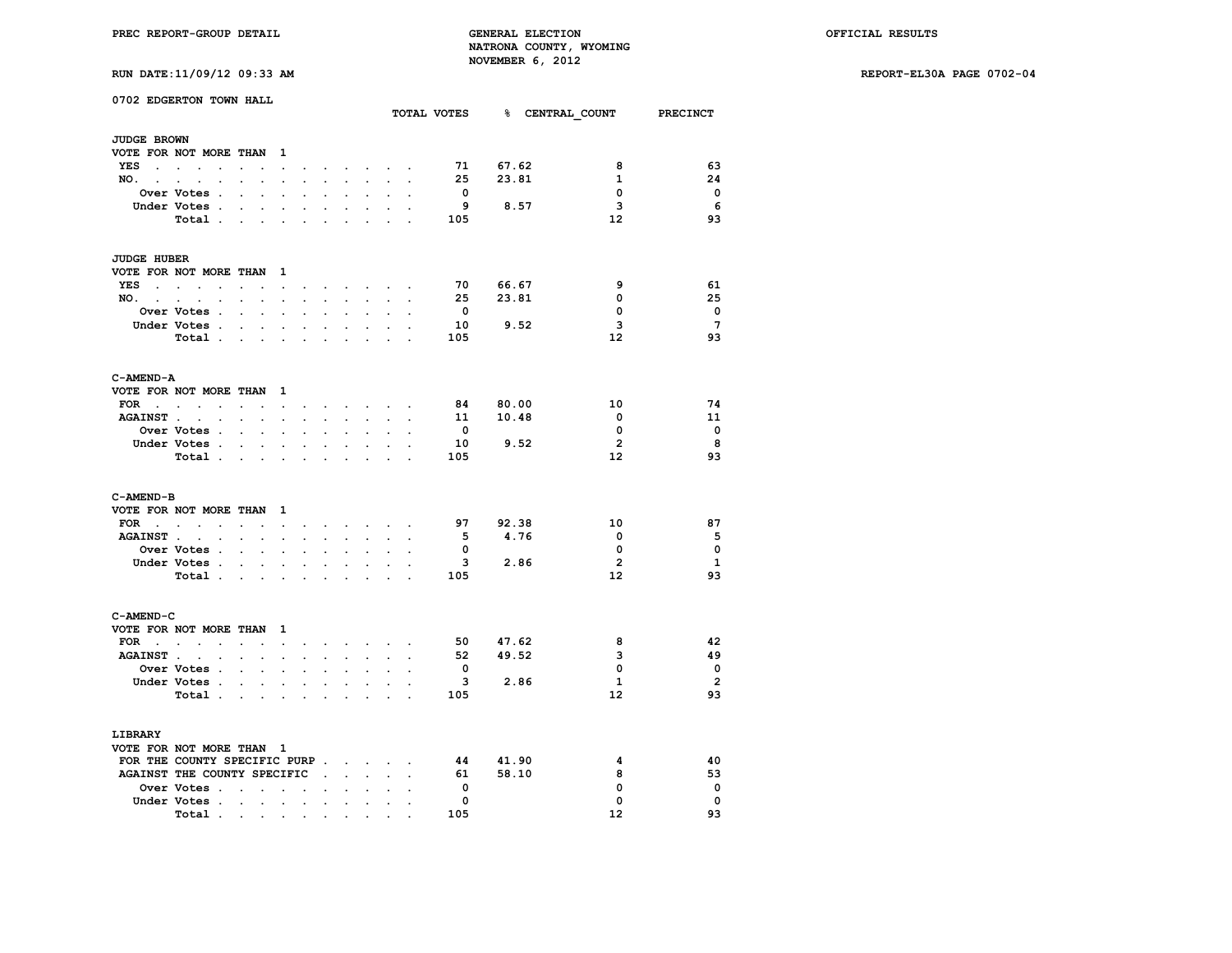**RUN DATE:11/09/12 09:33 AM REPORT-EL30A PAGE 0801-01**

| 0801 MILLS COMMUNITY CENTER                                                       |                            |                           |                      |                      |                      |                           |                      |                      |                         |        |                 |                         |
|-----------------------------------------------------------------------------------|----------------------------|---------------------------|----------------------|----------------------|----------------------|---------------------------|----------------------|----------------------|-------------------------|--------|-----------------|-------------------------|
|                                                                                   |                            |                           |                      |                      |                      |                           |                      |                      | TOTAL VOTES             |        | % CENTRAL COUNT | <b>PRECINCT</b>         |
| REGISTERED VOTERS - TOTAL .                                                       |                            |                           |                      | $\sim$               | $\sim$               |                           |                      |                      | 926                     |        |                 |                         |
| BALLOTS CAST - TOTAL.                                                             |                            | $\mathbf{L} = \mathbf{L}$ |                      | $\sim$               | $\sim$               | $\mathbf{r}$              | $\ddot{\phantom{0}}$ | $\overline{a}$       | 1,092                   |        | 199             | 893                     |
| BALLOTS CAST - BLANK.                                                             |                            |                           |                      |                      |                      |                           |                      |                      | $\mathbf{0}$            |        | $\mathbf{0}$    | $\mathbf{0}$            |
| VOTER TURNOUT - TOTAL                                                             |                            | $\bullet$                 | $\sim$               | $\ddot{\phantom{a}}$ | $\bullet$            | $\ddot{\phantom{a}}$      | $\ddot{\phantom{0}}$ | $\cdot$              |                         | 117.93 |                 |                         |
| VOTER TURNOUT - BLANK                                                             |                            |                           |                      |                      |                      |                           |                      |                      |                         |        |                 |                         |
|                                                                                   |                            |                           |                      |                      |                      |                           |                      |                      |                         |        |                 |                         |
| <b>USA-PRESIDENT</b>                                                              |                            |                           |                      |                      |                      |                           |                      |                      |                         |        |                 |                         |
| VOTE FOR NOT MORE THAN                                                            |                            | 1                         |                      |                      |                      |                           |                      |                      |                         |        |                 |                         |
| MITT ROMNEY (REP).                                                                | $\ddot{\phantom{0}}$       | $\ddot{\phantom{a}}$      | $\overline{a}$       | $\bullet$            |                      | $\cdot$ $\cdot$ $\cdot$   |                      |                      | 695                     | 63.64  | 130             | 565                     |
| BARACK OBAMA (DEM)                                                                |                            | ÷.                        | $\cdot$              | $\mathbf{r}$         |                      |                           |                      |                      | 321                     | 29.40  | 63              | 258                     |
| GARY JOHNSON (LIB)                                                                | $\ddot{\phantom{0}}$       | $\overline{a}$            | $\mathbf{r}$         | $\overline{a}$       | $\overline{a}$       | $\overline{a}$            |                      |                      | 31                      | 2.84   | $\mathbf{1}$    | 30                      |
| VIRGIL H. GOODE (CON)                                                             |                            |                           |                      |                      |                      |                           |                      |                      | 20                      | 1.83   | $\overline{2}$  | 18                      |
| WRITE-IN.<br>$\ddot{\phantom{0}}$<br>$\ddot{\phantom{0}}$<br>$\bullet$            |                            | $\bullet$                 | $\ddot{\phantom{0}}$ | $\bullet$            | $\ddot{\phantom{0}}$ | $\ddot{\phantom{a}}$      |                      | $\ddot{\phantom{a}}$ | 17                      | 1.56   | $\mathbf 0$     | 17                      |
| Over Votes .                                                                      |                            |                           |                      |                      |                      |                           |                      |                      | <sup>1</sup>            | .09    | 0               | - 1                     |
| Under Votes .                                                                     |                            |                           |                      |                      |                      |                           |                      |                      | 7                       | .64    | 3               | $\overline{\mathbf{4}}$ |
| $\sim$                                                                            | $\overline{a}$             |                           | $\ddot{\phantom{a}}$ |                      |                      |                           |                      |                      |                         |        |                 |                         |
| Total.<br>$\sim$                                                                  | $\mathcal{L}^{\text{max}}$ | $\ddot{\phantom{a}}$      | $\ddot{\phantom{a}}$ | $\ddot{\phantom{a}}$ | $\sim$               | $\cdot$                   |                      |                      | 1,092                   |        | 199             | 893                     |
| UNITED STATES SENATOR                                                             |                            |                           |                      |                      |                      |                           |                      |                      |                         |        |                 |                         |
| VOTE FOR NOT MORE THAN                                                            |                            | 1                         |                      |                      |                      |                           |                      |                      |                         |        |                 |                         |
|                                                                                   |                            |                           |                      |                      |                      |                           |                      |                      |                         |        |                 |                         |
| JOHN BARRASSO (REP).                                                              |                            | $\mathbf{L}^{\text{max}}$ | $\sim$               | $\cdot$              | $\sim$               | $\sim$                    |                      |                      | 787                     | 72.07  | 136             | 651                     |
| TIM CHESNUT (DEM).                                                                | $\overline{a}$             |                           | $\sim$               |                      | $\mathbf{r}$         |                           |                      |                      | 240                     | 21.98  | 52              | 188                     |
| JOEL OTTO (CRY)<br>$\sim$                                                         | $\ddot{\phantom{0}}$       | $\ddot{\phantom{a}}$      | $\ddot{\phantom{0}}$ | $\ddot{\phantom{a}}$ | $\ddot{\phantom{a}}$ | $\ddot{\phantom{a}}$      |                      |                      | 51                      | 4.67   | 9               | 42                      |
| WRITE-IN.<br>$\ddotsc$                                                            |                            |                           |                      |                      |                      |                           |                      |                      | $\overline{\mathbf{3}}$ | .27    | 0               | 3                       |
| Over Votes .<br>$\mathbf{r}$                                                      |                            |                           |                      |                      |                      |                           |                      |                      | 0                       |        | 0               | $\mathbf 0$             |
| Under Votes .<br>$\ddot{\phantom{a}}$                                             | $\overline{a}$             |                           | $\ddot{\phantom{a}}$ | $\ddot{\phantom{a}}$ |                      |                           |                      |                      | 11                      | 1.01   | $\overline{2}$  | 9                       |
| Total.                                                                            |                            |                           |                      | $\ddot{\phantom{a}}$ |                      |                           |                      |                      | 1,092                   |        | 199             | 893                     |
|                                                                                   |                            |                           |                      |                      |                      |                           |                      |                      |                         |        |                 |                         |
| UNITED STATES REPRESENTATIVE                                                      |                            |                           |                      |                      |                      |                           |                      |                      |                         |        |                 |                         |
| VOTE FOR NOT MORE THAN                                                            |                            | $\mathbf{1}$              |                      |                      |                      |                           |                      |                      |                         |        |                 |                         |
| CYNTHIA M. LUMMIS (REP).                                                          |                            |                           | $\sim$               | $\sim$               | $\sim$               | $\sim$                    | $\sim$               |                      | 662                     | 60.62  | 123             | 539                     |
| CHRIS HENRICHSEN (DEM).                                                           |                            |                           | $\ddot{\phantom{a}}$ | $\ddot{\phantom{a}}$ | $\sim$               | $\sim$                    | $\mathbf{r}$         | $\cdot$              | 272                     | 24.91  | 53              | 219                     |
| RICHARD P. BRUBAKER (LIB).                                                        |                            |                           |                      |                      |                      |                           |                      |                      | 44                      | 4.03   | $7\phantom{.0}$ | 37                      |
| DANIEL CLYDE CUMMINGS (CON)                                                       |                            |                           |                      |                      |                      | $\mathbf{r}$              |                      |                      | 49                      | 4.49   | $7\phantom{.0}$ | 42                      |
| DON WILLS (CRY)<br>$\ddot{\phantom{a}}$                                           | $\ddot{\phantom{0}}$       | $\ddot{\phantom{0}}$      | $\ddot{\phantom{0}}$ |                      |                      |                           |                      |                      | 28                      | 2.56   | 3               | 25                      |
| WRITE-IN.<br>$\ddot{\phantom{a}}$<br>$\sim$<br>$\cdot$                            | $\overline{a}$             | $\cdot$                   | $\ddot{\phantom{a}}$ | $\cdot$              | $\ddot{\phantom{a}}$ |                           |                      |                      | 4                       | .37    | $\Omega$        | $\overline{\mathbf{4}}$ |
| Over Votes .<br>$\overline{a}$                                                    | $\ddot{\phantom{0}}$       | $\ddot{\phantom{a}}$      | $\ddot{\phantom{a}}$ | $\ddot{\phantom{a}}$ | $\overline{a}$       |                           |                      |                      | -4                      | .37    | $\mathbf{1}$    | $\overline{\mathbf{3}}$ |
| Under Votes.                                                                      |                            |                           |                      | $\overline{a}$       |                      |                           |                      |                      | 29                      | 2.66   | 5               | 24                      |
| Total.<br>$\bullet$ .                                                             | $\ddot{\phantom{0}}$       | $\cdot$                   | $\bullet$            | $\bullet$            | $\ddot{\phantom{0}}$ | $\cdot$                   | $\ddot{\phantom{a}}$ | $\ddot{\phantom{a}}$ | 1,092                   |        | 199             | 893                     |
| STATE HOUSE DISTRICT 59                                                           |                            |                           |                      |                      |                      |                           |                      |                      |                         |        |                 |                         |
| VOTE FOR NOT MORE THAN                                                            |                            | 1                         |                      |                      |                      |                           |                      |                      |                         |        |                 |                         |
|                                                                                   |                            |                           |                      |                      |                      |                           |                      |                      |                         |        | 108             | 476                     |
| CARL R. "BUNKY" LOUCKS (REP).                                                     |                            |                           |                      |                      |                      | $\mathbf{L} = \mathbf{L}$ | $\sim$               |                      | 584                     | 53.48  |                 |                         |
| MIKE GILMORE (DEM)                                                                |                            | $\ddot{\phantom{a}}$      |                      | $\ddot{\phantom{a}}$ | $\ddot{\phantom{0}}$ |                           |                      |                      | 452                     | 41.39  | 81              | 371                     |
| WRITE-IN.<br>$\ddot{\phantom{a}}$<br>$\ddot{\phantom{a}}$<br>$\ddot{\phantom{a}}$ | $\ddot{\phantom{a}}$       | $\ddot{\phantom{a}}$      |                      |                      |                      |                           |                      |                      | 1                       | .09    | 0               | 1                       |
| Over Votes .<br>$\overline{a}$                                                    | $\cdot$                    | $\overline{a}$            | $\ddot{\phantom{a}}$ | $\ddot{\phantom{a}}$ | $\ddot{\phantom{a}}$ | $\ddot{\phantom{a}}$      |                      |                      | 0                       |        | $\Omega$        | $\mathbf 0$             |
| Under Votes .                                                                     |                            |                           |                      |                      |                      |                           |                      |                      | 55                      | 5.04   | 10              | 45                      |
| Total.                                                                            | $\ddot{\phantom{0}}$       | $\ddot{\phantom{0}}$      |                      |                      |                      |                           |                      |                      | 1,092                   |        | 199             | 893                     |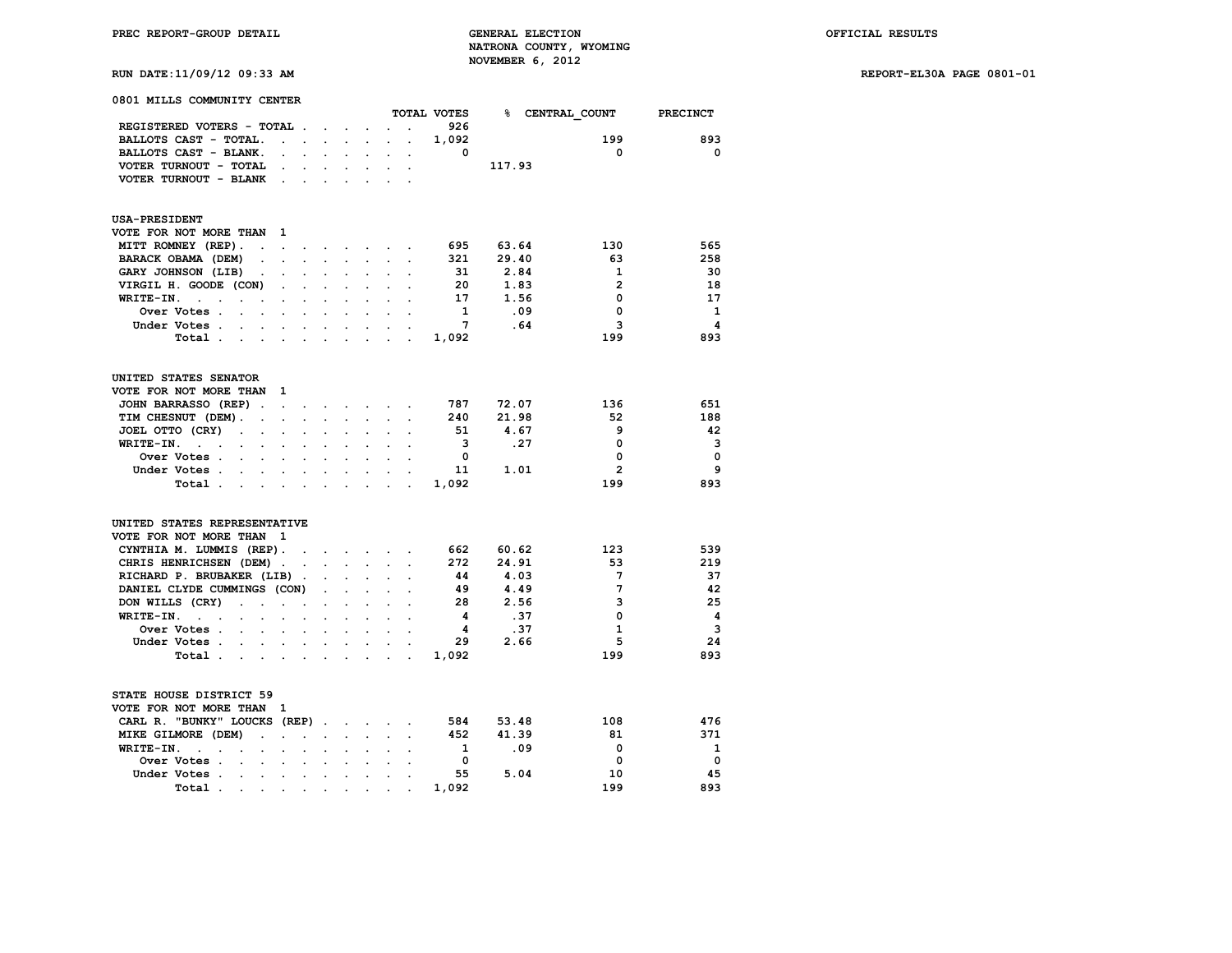**TOTAL VOTES % CENTRAL\_COUNT PRECINCT**

**RUN DATE:11/09/12 09:33 AM REPORT-EL30A PAGE 0801-02**

## **0801 MILLS COMMUNITY CENTER**

| <b>BOCC</b>                                |               |         |        |  |       |       |                |                |
|--------------------------------------------|---------------|---------|--------|--|-------|-------|----------------|----------------|
| VOTE FOR NOT MORE THAN 2                   |               |         |        |  |       |       |                |                |
| FORREST CHADWICK (REP).                    | $\sim$ $\sim$ |         |        |  | 392   | 17.95 | 78             | 314            |
| MATT KEATING (REP)<br>$\ddot{\phantom{a}}$ |               |         |        |  | 442   | 20.24 | 77             | 365            |
| GINO CERULLO (DEM)<br>$\sim$               |               | $\cdot$ |        |  | 310   | 14.19 | 49             | 261            |
| TROY BRAY (CON)<br>$\sim 100$              |               |         |        |  | 130   | 5.95  | 24             | 106            |
| LINDA BERGERON (CON).<br>$\sim$            | $\sim$        | $\sim$  | $\sim$ |  | 151   | 6.91  | 25             | 126            |
| KEITH B. GOODENOUGH (IND).                 |               | $\cdot$ |        |  | 455   | 20.83 | 75             | 380            |
| WRITE-IN.                                  |               |         |        |  | 7     | .32   | 0              | 7              |
| Over Votes.<br>$\sim$                      |               | $\cdot$ |        |  | 4     | .18   | $\overline{2}$ | $\overline{2}$ |
| Under Votes.                               |               |         |        |  | 293   | 13.42 | 68             | 225            |
| Total .                                    |               |         |        |  | 2,184 |       | 398            | 1,786          |
|                                            |               |         |        |  |       |       |                |                |
| <b>MILLS MAYOR</b>                         |               |         |        |  |       |       |                |                |
|                                            |               |         |        |  |       |       |                |                |

| VOTE FOR NOT MORE THAN 1 |                  |  |  |  |  |      |       |     |          |
|--------------------------|------------------|--|--|--|--|------|-------|-----|----------|
|                          | JUDIE A. HERZ    |  |  |  |  | 420  | 38.46 | 72  | 348      |
|                          | MARROLYCE WILSON |  |  |  |  | 525  | 48.08 | 97  | 428      |
|                          | WRITE-IN.        |  |  |  |  | 35   | 3.21  | 14  | 21       |
|                          |                  |  |  |  |  |      | . 09  |     | $\Omega$ |
|                          | Under Votes      |  |  |  |  | -111 | 10.16 | 15  | 96       |
|                          | Total 1,092      |  |  |  |  |      |       | 199 | 893      |

| MILLS TOWN COUNCIL       |  |  |  |  |       |       |     |          |
|--------------------------|--|--|--|--|-------|-------|-----|----------|
| VOTE FOR NOT MORE THAN 2 |  |  |  |  |       |       |     |          |
| ROSALIE COLEMAN          |  |  |  |  | 610   | 27.93 | 98  | 512      |
| CECIL T. ENGELS          |  |  |  |  | 523   | 23.95 | 101 | 422      |
| ELSIE J. HERBORT         |  |  |  |  | 440   | 20.15 | 89  | 351      |
| WRITE-IN.                |  |  |  |  | 22    | 1.01  | 5   | 17       |
| Over Votes               |  |  |  |  | 0     |       | 0   | $\Omega$ |
| Under Votes              |  |  |  |  | 589   | 26.97 | 105 | 484      |
| Total                    |  |  |  |  | 2,184 |       | 398 | 1,786    |

|  | MILLS TOWN COUNCIL |
|--|--------------------|
|  |                    |

| VOTE FOR NOT MORE THAN 1 |             |  |  |  |  |  |             |       |     |          |
|--------------------------|-------------|--|--|--|--|--|-------------|-------|-----|----------|
| KRIS MUGGENBURG          |             |  |  |  |  |  | 462         | 42.31 | 71  | 391      |
| RUTH M. PITTS            |             |  |  |  |  |  | 475         | 43.50 | 100 | 375      |
| WRITE-IN.                |             |  |  |  |  |  | -12         | 1.10  | 4   | -8       |
|                          | Over Votes  |  |  |  |  |  |             |       | n   | $\Omega$ |
|                          | Under Votes |  |  |  |  |  | 143         | 13.10 | 24  | 119      |
|                          |             |  |  |  |  |  | Total 1,092 |       | 199 | 893      |

| CASPER COLLEGE DISTRICT BOARD OF TRUSTEE |                      |                      |                                                                                                                 |               |     |                                                                                                                 |        |               |                                   |                                                                                                                                                                                                                                |        |       |       |          |       |
|------------------------------------------|----------------------|----------------------|-----------------------------------------------------------------------------------------------------------------|---------------|-----|-----------------------------------------------------------------------------------------------------------------|--------|---------------|-----------------------------------|--------------------------------------------------------------------------------------------------------------------------------------------------------------------------------------------------------------------------------|--------|-------|-------|----------|-------|
| VOTE FOR NOT MORE THAN                   |                      |                      |                                                                                                                 |               | - 4 |                                                                                                                 |        |               |                                   |                                                                                                                                                                                                                                |        |       |       |          |       |
| <b>SCOTT BENNION</b>                     |                      | $\sim$               |                                                                                                                 |               |     |                                                                                                                 |        |               |                                   |                                                                                                                                                                                                                                |        | 409   | 9.36  | 75       | 334   |
| <b>BOB DESPAIN.</b>                      |                      | $\sim$ $\sim$ $\sim$ |                                                                                                                 |               |     | the contract of the contract of the contract of the contract of the contract of the contract of the contract of |        |               |                                   |                                                                                                                                                                                                                                |        | 248   | 5.68  | 47       | 201   |
| LAUREN V. GRIFFITH                       |                      |                      |                                                                                                                 | $\sim$ $\sim$ |     | $\sim$                                                                                                          |        |               | and the state of the state of the |                                                                                                                                                                                                                                |        | 433   | 9.91  | 73       | 360   |
| BILL M. HAMBRICK                         |                      |                      |                                                                                                                 |               |     |                                                                                                                 |        |               |                                   |                                                                                                                                                                                                                                |        | 384   | 8.79  | 62       | 322   |
| MATTHEW A. LOUCKS.                       |                      |                      |                                                                                                                 |               |     | the contract of the contract of the contract of the contract of the contract of the contract of the contract of |        |               |                                   |                                                                                                                                                                                                                                |        | 456   | 10.44 | 78       | 378   |
| SUSAN D. MILLER                          |                      |                      | $\sim$                                                                                                          |               |     | $\sim$ $\sim$ $\sim$ $\sim$                                                                                     |        |               |                                   | and the contract of the contract of the contract of the contract of the contract of the contract of the contract of the contract of the contract of the contract of the contract of the contract of the contract of the contra |        | 512   | 11.72 | 102      | 410   |
| CLIFF WHITLOCK.                          |                      |                      | and the state of the state of the state of the state of the state of the state of the state of the state of the |               |     |                                                                                                                 | $\sim$ | $\sim$ $\sim$ |                                   |                                                                                                                                                                                                                                |        | 380   | 8.70  | 65       | 315   |
| WRITE-IN.                                | $\sim$ $\sim$ $\sim$ |                      | the contract of the contract of the contract of the contract of the contract of the contract of the contract of |               |     |                                                                                                                 |        |               |                                   |                                                                                                                                                                                                                                |        | 11    | .25   | $\Omega$ | 11    |
|                                          | Over Votes.          |                      |                                                                                                                 |               |     | the contract of the contract of the contract of the contract of the contract of the contract of the contract of |        |               |                                   |                                                                                                                                                                                                                                |        | 8     | .18   | 4        | 4     |
|                                          | Under Votes.         |                      |                                                                                                                 |               |     | and a strain and a strain and a strain and                                                                      |        |               |                                   |                                                                                                                                                                                                                                | $\sim$ | 1,527 | 34.96 | 290      | 1,237 |
|                                          | Total.               |                      | $\ddot{\phantom{a}}$                                                                                            |               |     | the contract of the contract of the contract of the contract of the contract of the contract of the contract of |        |               |                                   |                                                                                                                                                                                                                                |        | 4,368 |       | 796      | 3,572 |
|                                          |                      |                      |                                                                                                                 |               |     |                                                                                                                 |        |               |                                   |                                                                                                                                                                                                                                |        |       |       |          |       |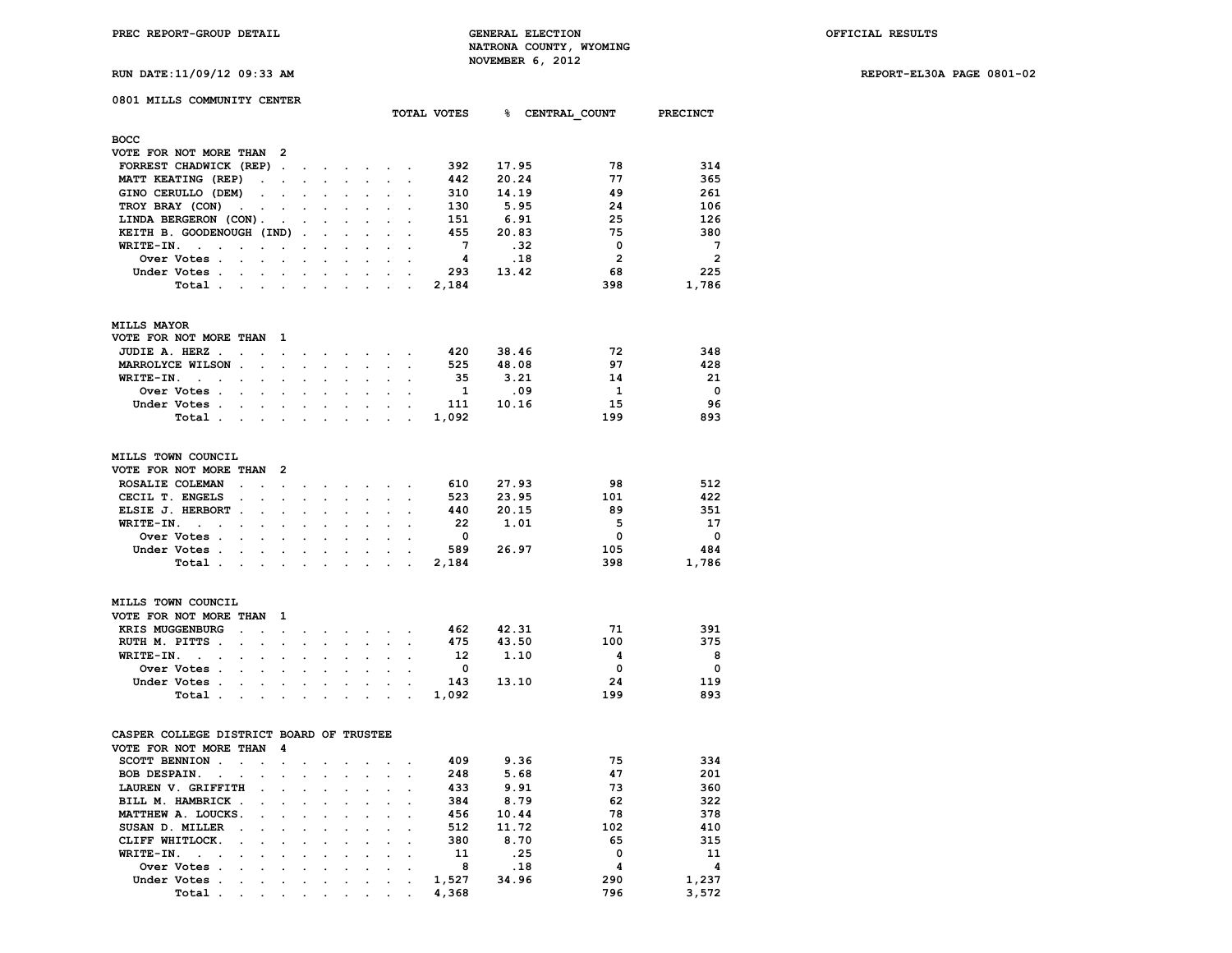## **0801 MILLS COMMUNITY CENTER**

|                                 |                                                                      |                                     |                                              |                      |                      |                      |                      |                      |                              |                           | TOTAL VOTES              |       | <b>&amp; CENTRAL COUNT</b>     | PRECINCT                 |
|---------------------------------|----------------------------------------------------------------------|-------------------------------------|----------------------------------------------|----------------------|----------------------|----------------------|----------------------|----------------------|------------------------------|---------------------------|--------------------------|-------|--------------------------------|--------------------------|
| NATRONA COUNTY SCHOOL DIST NO 1 |                                                                      |                                     |                                              |                      |                      |                      |                      |                      |                              |                           |                          |       |                                |                          |
| VOTE FOR NOT MORE THAN          |                                                                      |                                     |                                              | 5                    |                      |                      |                      |                      |                              |                           |                          |       |                                |                          |
| DAVID S. BLAEDE                 |                                                                      |                                     |                                              |                      |                      |                      |                      |                      |                              |                           | 166                      | 3.04  | 33                             | 133                      |
|                                 |                                                                      | $\ddot{\phantom{a}}$                | $\ddot{\phantom{a}}$                         | $\ddot{\phantom{0}}$ |                      |                      |                      |                      | $\cdot$                      |                           |                          |       | 58                             |                          |
|                                 | KEVIN CHRISTOPHERSON.                                                |                                     |                                              | $\ddot{\phantom{a}}$ |                      |                      |                      |                      |                              | $\overline{a}$            | 313                      | 5.73  |                                | 255                      |
| GREGORY FLESVIG                 |                                                                      | $\ddot{\phantom{a}}$                | $\overline{a}$                               | $\cdot$              | $\overline{a}$       | $\overline{a}$       |                      |                      | $\overline{a}$               | $\overline{a}$            | 136                      | 2.49  | 29                             | 107                      |
|                                 | ELIZABETH HORSCH.                                                    |                                     |                                              |                      |                      |                      |                      |                      |                              |                           | 313                      | 5.73  | 56                             | 257                      |
| DANA HOWIE.                     | $\sim$ $\sim$                                                        | $\ddot{\phantom{a}}$                | $\ddot{\phantom{a}}$                         |                      |                      |                      |                      |                      |                              | $\cdot$                   | 308                      | 5.64  | 46                             | 262                      |
| DONN MCCALL.                    | $\bullet$                                                            |                                     | $\ddot{\phantom{a}}$                         |                      |                      |                      |                      |                      |                              |                           | 189                      | 3.46  | 37                             | 152                      |
|                                 | MARK E. PETERSON.                                                    |                                     |                                              |                      |                      |                      |                      |                      |                              |                           | 267                      | 4.89  | 48                             | 219                      |
|                                 | SHAWNNA PUNTENEY .                                                   |                                     |                                              |                      |                      |                      |                      |                      |                              | $\cdot$                   | 344                      | 6.30  | 53                             | 291                      |
| PAULA J. REID.                  |                                                                      | $\overline{a}$                      | $\ddot{\phantom{a}}$                         | $\ddot{\phantom{0}}$ | $\overline{a}$       |                      | $\ddot{\phantom{0}}$ | $\ddot{\phantom{0}}$ | $\overline{a}$               | $\ddot{\phantom{0}}$      | 460                      | 8.42  | 93                             | 367                      |
| MARC SMITH.                     | $\ddot{\phantom{a}}$                                                 |                                     |                                              |                      |                      |                      |                      |                      |                              |                           | 243                      | 4.45  | 60                             | 183                      |
|                                 | STEPHEN SPRECHER.                                                    |                                     |                                              |                      |                      |                      |                      |                      |                              |                           | 244                      | 4.47  | 50                             | 194                      |
| RITA WALSH.                     | $\overline{a}$                                                       | $\overline{a}$                      | $\mathbf{r}$                                 | $\ddot{\phantom{a}}$ | $\overline{a}$       | $\mathbf{r}$         | $\overline{a}$       | $\overline{a}$       | $\overline{a}$               |                           | 497                      | 9.10  | 81                             | 416                      |
| WRITE-IN.                       | $\sim$ $-$<br>$\ddot{\phantom{0}}$                                   | $\ddot{\phantom{a}}$                | $\overline{a}$                               | $\ddot{\phantom{a}}$ |                      |                      |                      |                      |                              |                           | 12                       | .22   | 1                              | 11                       |
|                                 | Over Votes .                                                         |                                     |                                              |                      |                      |                      |                      |                      |                              | $\overline{a}$            | 10                       | .18   | $\mathbf 0$                    | 10                       |
|                                 | Under Votes.                                                         | $\mathbf{L}$                        | $\mathbf{L}$                                 | $\mathbf{r}$         | $\mathbf{r}$         | $\ddot{\phantom{0}}$ | $\mathbf{r}$         | $\ddot{\phantom{a}}$ |                              | $\mathbf{L} = \mathbf{L}$ | 1,958                    | 35.86 | 350                            | 1,608                    |
|                                 | Total .                                                              | $\ddot{\phantom{0}}$                | $\cdot$                                      | $\ddot{\phantom{0}}$ | $\cdot$              | $\cdot$              | s.                   | $\ddot{\phantom{0}}$ | $\ddot{\phantom{a}}$         | $\cdot$                   | 5,460                    |       | 995                            | 4,465                    |
| NC CONSERVATION DIST SUP-URBAN  |                                                                      |                                     |                                              |                      |                      |                      |                      |                      |                              |                           |                          |       |                                |                          |
| VOTE FOR NOT MORE THAN          |                                                                      |                                     |                                              | 1                    |                      |                      |                      |                      |                              |                           |                          |       |                                |                          |
|                                 | RICHARD HALLINGSTAD.                                                 |                                     |                                              |                      |                      |                      |                      |                      |                              |                           | 859                      | 78.66 | 162                            | 697                      |
|                                 |                                                                      |                                     |                                              | $\ddot{\phantom{a}}$ |                      |                      | $\sim$               | $\sim$               | $\sim$                       | $\sim$                    |                          |       |                                |                          |
| WRITE-IN.                       | $\sim$ $\sim$                                                        | $\sim$                              | $\ddot{\phantom{0}}$                         | $\ddot{\phantom{a}}$ | $\cdot$              | $\ddot{\phantom{0}}$ | $\ddot{\phantom{a}}$ | $\ddot{\phantom{a}}$ | $\ddot{\phantom{a}}$         | $\ddot{\phantom{a}}$      | 12                       | 1.10  | $\mathbf{1}$                   | 11                       |
|                                 | Over Votes .                                                         | $\ddot{\phantom{0}}$                |                                              | $\mathbf{r}$         |                      |                      |                      |                      |                              |                           | $\overline{\mathbf{0}}$  |       | $\mathbf 0$                    | $\overline{\phantom{0}}$ |
|                                 | Under Votes .                                                        | $\ddot{\phantom{0}}$                | $\ddot{\phantom{a}}$                         | $\bullet$            |                      |                      |                      | $\ddot{\phantom{0}}$ | $\ddot{\phantom{a}}$         | $\cdot$                   | 221                      | 20.24 | 36                             | 185                      |
|                                 | Total.                                                               | $\sim 100$ km s $^{-1}$             | $\ddot{\phantom{a}}$                         | $\cdot$              | $\ddot{\phantom{a}}$ |                      |                      |                      |                              | $\ddot{\phantom{a}}$      | 1,092                    |       | 199                            | 893                      |
| NC CONSERVATION DIST SUP-ATLRG  |                                                                      |                                     |                                              |                      |                      |                      |                      |                      |                              |                           |                          |       |                                |                          |
| VOTE FOR NOT MORE THAN          |                                                                      |                                     |                                              | 1                    |                      |                      |                      |                      |                              |                           |                          |       |                                |                          |
| LEN L. CAMP.                    | $\ddot{\phantom{a}}$                                                 | $\ddot{\phantom{0}}$                | $\overline{a}$                               | $\cdot$              |                      | $\cdot$              | $\sim$               | $\ddot{\phantom{0}}$ | $\sim$                       | $\sim$                    | 853                      | 78.11 | 162                            | 691                      |
| WRITE-IN.                       | $\mathcal{L}^{(1)}$                                                  |                                     |                                              |                      |                      |                      |                      | $\mathcal{L}^{(1)}$  |                              |                           | 11                       | 1.01  | $\mathbf{1}$                   | 10                       |
|                                 | $\sim 10^{-11}$<br>Over Votes .                                      | $\bullet$ .<br>$\ddot{\phantom{a}}$ | $\ddot{\phantom{a}}$<br>$\ddot{\phantom{a}}$ | $\ddot{\phantom{0}}$ | $\ddot{\phantom{a}}$ | $\ddot{\phantom{0}}$ | $\ddot{\phantom{a}}$ |                      | $\ddot{\phantom{a}}$         | $\ddot{\phantom{0}}$      | $\overline{\mathbf{0}}$  |       | $\Omega$                       | $\mathbf{o}$             |
|                                 |                                                                      |                                     |                                              | $\ddot{\phantom{a}}$ |                      |                      |                      |                      | $\ddot{\phantom{0}}$         |                           |                          |       |                                |                          |
|                                 | Under Votes .                                                        |                                     |                                              |                      |                      |                      |                      |                      |                              |                           | 228                      | 20.88 | 36                             | 192                      |
|                                 | Total.                                                               | <b>Contract</b>                     | $\ddot{\phantom{a}}$                         | $\mathbf{r}$         | $\cdot$              | $\ddot{\phantom{a}}$ | $\ddot{\phantom{a}}$ | $\ddot{\phantom{0}}$ | $\ddot{\phantom{a}}$         | $\sim$                    | 1,092                    |       | 199                            | 893                      |
| NC CONSERVATION DIST SUP-RURAL  |                                                                      |                                     |                                              |                      |                      |                      |                      |                      |                              |                           |                          |       |                                |                          |
| VOTE FOR NOT MORE THAN          |                                                                      |                                     |                                              | 1                    |                      |                      |                      |                      |                              |                           |                          |       |                                |                          |
|                                 | DON PAVACK                                                           |                                     |                                              |                      |                      |                      |                      | $\cdot$              | $\cdot$                      |                           | 357                      | 32.69 | 56                             | 301                      |
|                                 | ROBERT M. SHELLARD                                                   |                                     |                                              |                      |                      |                      |                      |                      |                              |                           | 478                      | 43.77 | 94                             | 384                      |
| WRITE-IN.                       |                                                                      |                                     | $\ddot{\phantom{a}}$                         |                      |                      |                      |                      | $\sim$               |                              |                           | - 9                      |       | 3<br>.82                       | - 6                      |
|                                 | <b>Contract Contract</b>                                             |                                     | $\cdot$                                      | $\ddot{\phantom{a}}$ | $\overline{a}$       | $\ddot{\phantom{a}}$ |                      | $\ddot{\phantom{0}}$ | $\ddot{\phantom{0}}$         |                           |                          |       |                                |                          |
|                                 | Over Votes.                                                          | $\cdot$                             |                                              |                      |                      |                      |                      |                      |                              |                           | $\overline{\mathbf{0}}$  |       | 0                              | $\overline{\mathbf{0}}$  |
|                                 | Under Votes .                                                        | $\sim$ 100 $\mu$                    | $\sim$                                       | $\ddot{\phantom{0}}$ | $\ddot{\phantom{a}}$ | $\sim$               |                      | $\ddot{\phantom{0}}$ |                              |                           | 248                      | 22.71 | 46                             | 202                      |
|                                 | Total .                                                              | $\sim 100$ km s $^{-1}$             | $\ddot{\phantom{a}}$                         |                      |                      |                      |                      |                      |                              |                           | 1,092                    |       | 199                            | 893                      |
|                                 |                                                                      |                                     |                                              |                      |                      |                      |                      |                      |                              |                           |                          |       |                                |                          |
| <b>JUDGE PARK</b>               |                                                                      |                                     |                                              |                      |                      |                      |                      |                      |                              |                           |                          |       |                                |                          |
| VOTE FOR NOT MORE THAN          |                                                                      |                                     |                                              | 1                    |                      |                      |                      |                      |                              |                           |                          |       |                                |                          |
| YES<br>$\sim$                   | $\sim$<br>$\sim$<br>$\sim$                                           | $\cdot$                             | $\overline{a}$                               | $\ddot{\phantom{0}}$ | $\ddot{\phantom{0}}$ |                      | $\cdot$              |                      | and the contract of the con- |                           | 729 66.76                |       | 144                            | 585                      |
| NO.<br>$\sim$                   | $\ddot{\phantom{a}}$<br>$\ddot{\phantom{a}}$<br>$\ddot{\phantom{0}}$ | $\ddot{\phantom{0}}$                | $\ddot{\phantom{a}}$                         | $\ddot{\phantom{a}}$ | $\ddot{\phantom{0}}$ |                      | $\ddot{\phantom{a}}$ | $\ddot{\phantom{0}}$ | $\sim$                       | $\ddot{\phantom{a}}$      | 245                      | 22.44 | 36                             | 209                      |
|                                 | Over Votes .                                                         |                                     | $\overline{a}$                               |                      |                      |                      |                      |                      |                              |                           | $\overline{\phantom{a}}$ |       | $\overline{\mathbf{0}}$<br>.18 | $\overline{\mathbf{2}}$  |
| Under Votes                     | $\sim$                                                               | $\cdot$                             |                                              | $\ddot{\phantom{a}}$ |                      |                      |                      |                      | $\ddot{\phantom{a}}$         | $\overline{a}$            | 116                      | 10.62 | 19                             | 97                       |
|                                 | Total.                                                               | $\cdot$                             | $\ddot{\phantom{a}}$                         | $\ddot{\phantom{a}}$ | $\ddot{\phantom{0}}$ |                      |                      | $\ddot{\phantom{a}}$ |                              |                           | 1,092                    |       | 199                            | 893                      |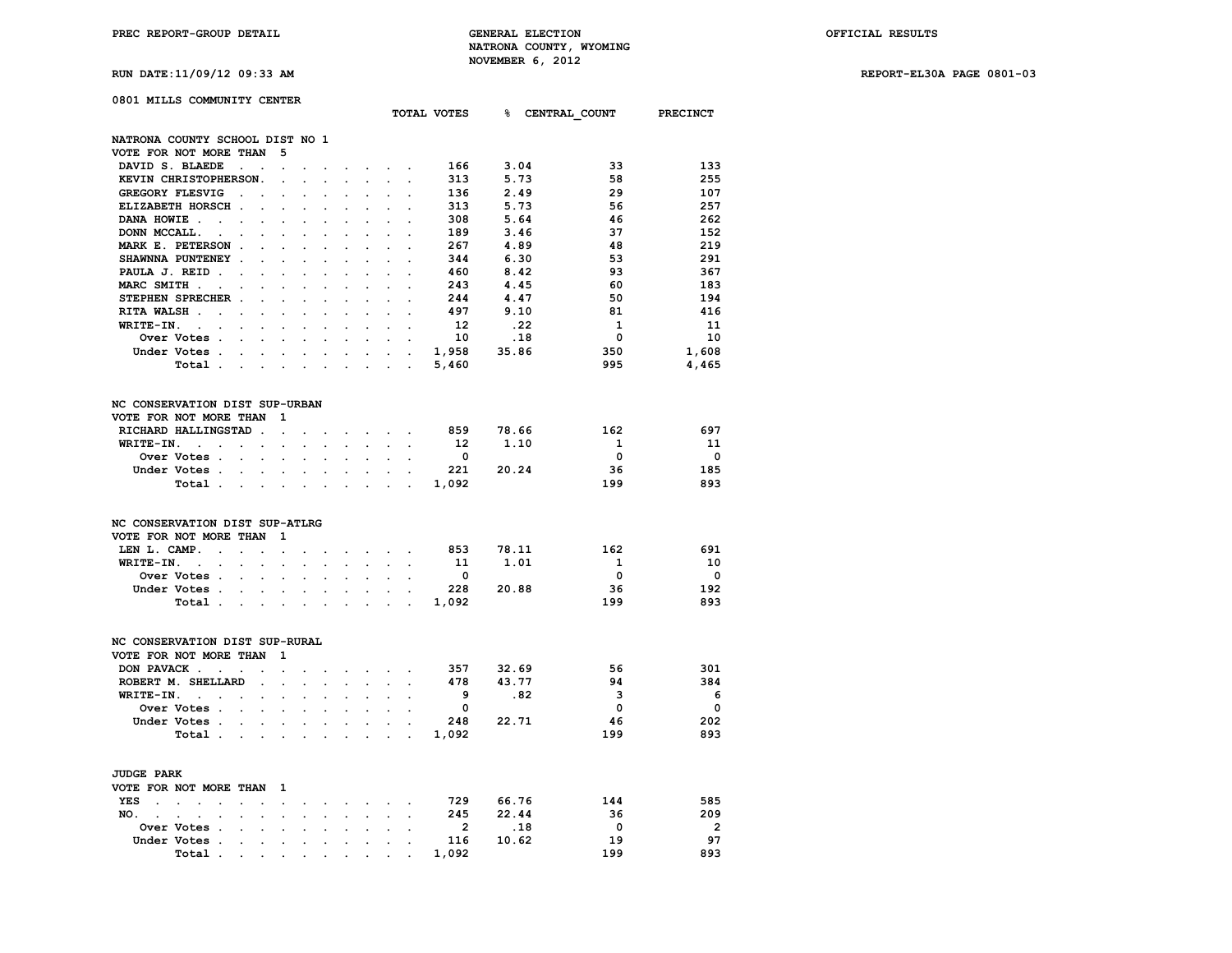**RUN DATE:11/09/12 09:33 AM REPORT-EL30A PAGE 0801-04**

| 0801 MILLS COMMUNITY CENTER<br>TOTAL VOTES 8 CENTRAL COUNT PRECINCT |                                                             |                                         |                          |                      |                      |                                 |                      |                            |                                                                                               |                      |                         |           |                         |                          |
|---------------------------------------------------------------------|-------------------------------------------------------------|-----------------------------------------|--------------------------|----------------------|----------------------|---------------------------------|----------------------|----------------------------|-----------------------------------------------------------------------------------------------|----------------------|-------------------------|-----------|-------------------------|--------------------------|
| <b>JUDGE WILKING</b>                                                |                                                             |                                         |                          |                      |                      |                                 |                      |                            |                                                                                               |                      |                         |           |                         |                          |
|                                                                     | VOTE FOR NOT MORE THAN                                      |                                         |                          | 1                    |                      |                                 |                      |                            |                                                                                               |                      |                         |           |                         |                          |
| YES                                                                 | $\cdot$                                                     |                                         |                          | $\ddot{\phantom{0}}$ |                      |                                 |                      |                            | and a state of the state of the state                                                         |                      | 725                     | 66.39     | 141                     | 584                      |
| $NO.$                                                               | $\sim$                                                      |                                         |                          | $\ddot{\phantom{0}}$ | $\mathbf{r}$         | $\sim$                          | $\sim$               | $\sim$                     | $\sim$                                                                                        | $\cdot$              | 220                     | 20.15     | 33                      | 187                      |
|                                                                     | Over Votes .                                                | $\ddot{\phantom{a}}$                    | $\ddot{\phantom{0}}$     | $\ddot{\phantom{a}}$ | $\ddot{\phantom{a}}$ | $\cdot$                         | $\ddot{\phantom{a}}$ | $\ddot{\phantom{a}}$       |                                                                                               | $\ddot{\phantom{a}}$ | $\overline{\mathbf{0}}$ |           | $\overline{\mathbf{0}}$ | $\overline{\phantom{0}}$ |
|                                                                     | Under Votes .                                               |                                         |                          |                      |                      |                                 |                      | $\cdot$                    | $\ddot{\phantom{0}}$                                                                          |                      | 147                     | 13.46     | 25                      | 122                      |
|                                                                     | Total                                                       |                                         |                          |                      |                      |                                 |                      | $\cdot$                    |                                                                                               | $\sim$               | 1,092                   |           | 199                     | 893                      |
|                                                                     |                                                             |                                         |                          |                      |                      |                                 |                      |                            |                                                                                               |                      |                         |           |                         |                          |
| <b>JUDGE BROWN</b>                                                  |                                                             |                                         |                          |                      |                      |                                 |                      |                            |                                                                                               |                      |                         |           |                         |                          |
|                                                                     | VOTE FOR NOT MORE THAN 1                                    |                                         |                          |                      |                      |                                 |                      |                            |                                                                                               |                      |                         |           |                         |                          |
| YES<br>$\sim$                                                       | $\bullet$<br>$\sim$<br>$\sim$                               |                                         | $\cdot$                  | $\cdot$              |                      | $\sim$                          |                      |                            | $\sim$ $\sim$ $\sim$ $\sim$                                                                   |                      | 743                     | 68.04     | 142                     | 601                      |
| $NO.$ $.$ $.$ $.$                                                   | $\ddot{\phantom{0}}$                                        | $\bullet$                               | $\sim$                   | $\ddot{\phantom{0}}$ | $\bullet$ .          | $\mathcal{L}^{\text{max}}$      | $\sim$               | $\mathcal{L}^{\text{max}}$ | $\sim$                                                                                        | $\ddot{\phantom{0}}$ | 231                     | 21.15     | 38                      | 193                      |
|                                                                     | Over Votes .                                                |                                         | $\overline{a}$           |                      |                      |                                 |                      |                            |                                                                                               |                      | $\overline{\mathbf{0}}$ |           | $\overline{\mathbf{0}}$ | $\overline{\phantom{0}}$ |
|                                                                     | Under Votes.                                                | $\sim 10^{-10}$ and $\sim 10^{-10}$     |                          | $\bullet$            | $\ddot{\phantom{0}}$ | $\ddot{\phantom{0}}$            | $\ddot{\phantom{0}}$ | $\sim$                     |                                                                                               | $\sim$ $ \sim$       | 118                     | 10.81     | 19                      | 99                       |
|                                                                     | Total .                                                     | <b>Contract Contract</b>                |                          | $\bullet$            | $\ddot{\phantom{a}}$ | $\cdot$                         | $\ddot{\phantom{a}}$ | $\ddot{\phantom{a}}$       | $\ddot{\phantom{a}}$                                                                          | $\sim$ $\sim$        | 1,092                   |           | 199                     | 893                      |
| <b>JUDGE HUBER</b>                                                  |                                                             |                                         |                          |                      |                      |                                 |                      |                            |                                                                                               |                      |                         |           |                         |                          |
|                                                                     | VOTE FOR NOT MORE THAN 1                                    |                                         |                          |                      |                      |                                 |                      |                            |                                                                                               |                      |                         |           |                         |                          |
| YES                                                                 | <b>Contract Contract Contract</b><br>$\sim$<br>$\mathbf{r}$ | $\sim$                                  |                          |                      | $\sim$               |                                 |                      |                            |                                                                                               |                      | 682                     | 62.45     | 139                     | 543                      |
|                                                                     |                                                             |                                         | $\ddot{\phantom{a}}$     | $\sim$ $\sim$        |                      |                                 |                      |                            | $\mathbf{r} = \mathbf{r}$ , $\mathbf{r} = \mathbf{r}$ , $\mathbf{r} = \mathbf{r}$             |                      | 301                     | 27.56     | - 45                    | 256                      |
| $NO.$ $.$                                                           | $\sim$<br>$\bullet$<br>Over Votes .                         | $\bullet$ .<br><br><br><br><br><br><br> | $\bullet$                | $\sim$               | $\ddot{\phantom{0}}$ | $\sim$                          | $\sim$               |                            | $\bullet$ . In the case of the $\sim$                                                         | $\bullet$            |                         | .09       | $\overline{\mathbf{0}}$ | $\overline{\mathbf{1}}$  |
|                                                                     |                                                             |                                         |                          |                      |                      |                                 |                      |                            |                                                                                               |                      | $\mathbf{1}$            | 9.89      | 15                      | - 93                     |
|                                                                     | Under Votes                                                 |                                         |                          | $\ddot{\phantom{0}}$ | $\bullet$            | $\sim$                          | $\ddot{\phantom{0}}$ | $\bullet$                  | $\ddot{\phantom{a}}$                                                                          | $\sim$               | 108                     |           | 199                     | 893                      |
|                                                                     | Total                                                       |                                         |                          |                      |                      | $\cdot$ $\cdot$ $\cdot$ $\cdot$ |                      |                            | $\mathcal{L}^{\text{max}}$ and $\mathcal{L}^{\text{max}}$                                     | $\mathbf{r}$ .       | 1,092                   |           |                         |                          |
| C-AMEND-A                                                           |                                                             |                                         |                          |                      |                      |                                 |                      |                            |                                                                                               |                      |                         |           |                         |                          |
|                                                                     | VOTE FOR NOT MORE THAN                                      |                                         |                          | $\mathbf{1}$         |                      |                                 |                      |                            |                                                                                               |                      |                         |           |                         |                          |
| FOR<br><b>Contract Contract Contract</b>                            | $\sim$ $\sim$ $\sim$                                        | $\ddot{\phantom{a}}$                    | $\sim$                   | $\sim$ $\sim$        | $\ddot{\phantom{a}}$ |                                 |                      |                            | and a strategic control of                                                                    |                      | 784                     | 71.79     | 150                     | 634                      |
| <b>AGAINST .</b>                                                    | $\mathbf{r}$<br>$\mathbf{r}$                                | $\ddot{\phantom{a}}$                    | $\overline{a}$           | $\overline{a}$       |                      | $\sim$                          |                      | $\sim$                     | $\sim$                                                                                        |                      | 259                     | 23.72     | - 39                    | 220                      |
|                                                                     | <b>Over Votes .</b>                                         | $\ddot{\phantom{0}}$                    | $\ddot{\phantom{a}}$     |                      |                      |                                 |                      |                            |                                                                                               |                      | $\mathbf{1}$            | .09       | $\overline{\mathbf{0}}$ | $\mathbf{1}$             |
|                                                                     | Under Votes.                                                | $\ddot{\phantom{0}}$                    | $\sim$                   | $\sim$ $\sim$        | $\bullet$            | $\bullet$                       | $\bullet$            | $\ddot{\phantom{0}}$       | $\bullet$                                                                                     | $\ddot{\phantom{a}}$ | 48                      | 4.40      | 10                      | - 38                     |
|                                                                     | Total                                                       |                                         |                          |                      | $\ddot{\phantom{a}}$ | $\mathcal{L}^{\text{max}}$      | $\cdot$              |                            | $\sim$ $\sim$ $\sim$ $\sim$                                                                   |                      | 1,092                   |           | 199                     | 893                      |
| C-AMEND-B                                                           |                                                             |                                         |                          |                      |                      |                                 |                      |                            |                                                                                               |                      |                         |           |                         |                          |
|                                                                     | VOTE FOR NOT MORE THAN                                      |                                         |                          | - 1                  |                      |                                 |                      |                            |                                                                                               |                      |                         |           |                         |                          |
|                                                                     | $\text{FOR}$                                                | $\sim$                                  |                          | $\sim$ $\sim$        | $\ddot{\phantom{0}}$ |                                 |                      |                            | $\mathbf{r} = \mathbf{r} \cdot \mathbf{r}$ , where $\mathbf{r} = \mathbf{r} \cdot \mathbf{r}$ |                      |                         | 941 86.17 | 173                     | 768                      |
| <b>AGAINST</b> .                                                    | $\sim$<br>$\ddot{\phantom{0}}$                              | $\sim$                                  | $\ddot{\phantom{0}}$     | $\ddot{\phantom{0}}$ | $\ddot{\phantom{0}}$ | $\sim$                          | $\ddot{\phantom{0}}$ | $\sim$                     | $\ddot{\phantom{0}}$                                                                          | $\sim$               | 84                      | 7.69      | 14                      | 70                       |
|                                                                     | <b>Over Votes .</b>                                         | $\ddot{\phantom{0}}$                    | $\sim$                   | $\bullet$            | $\ddot{\phantom{a}}$ | $\ddot{\phantom{0}}$            | $\ddot{\phantom{a}}$ | $\ddot{\phantom{a}}$       | $\ddot{\phantom{0}}$                                                                          | $\ddot{\phantom{a}}$ | $\overline{\mathbf{0}}$ |           | $\overline{\mathbf{0}}$ | - 0                      |
|                                                                     | Under Votes .                                               |                                         | <b>Contract Contract</b> | $\mathbf{r}$         | $\mathbf{r}$         | $\mathbf{r}$                    | $\mathbf{r}$         |                            | $\mathbf{r} = \mathbf{r}$                                                                     |                      | 67                      | 6.14      | 12                      | -55                      |
|                                                                     | Total                                                       |                                         |                          | $\bullet$            | $\bullet$            | $\sim$                          | $\ddot{\phantom{a}}$ |                            | $\cdot$ $\cdot$ $\cdot$                                                                       |                      | 1,092                   |           | 199                     | 893                      |
|                                                                     |                                                             |                                         |                          |                      |                      |                                 |                      |                            |                                                                                               |                      |                         |           |                         |                          |
| C-AMEND-C                                                           |                                                             |                                         |                          |                      |                      |                                 |                      |                            |                                                                                               |                      |                         |           |                         |                          |
|                                                                     | VOTE FOR NOT MORE THAN 1                                    |                                         |                          |                      |                      |                                 |                      |                            |                                                                                               |                      |                         |           |                         |                          |
| $FOR \qquad .$                                                      | $\ddot{\phantom{a}}$<br>$\cdot$                             |                                         |                          | $\ddot{\phantom{a}}$ |                      |                                 |                      | $\ddot{\phantom{0}}$       | $\ddot{\phantom{a}}$                                                                          |                      | 448                     | 41.03     | 88                      | 360                      |
| <b>AGAINST</b> .                                                    | $\sim$                                                      |                                         | $\ddot{\phantom{a}}$     | $\ddot{\phantom{a}}$ |                      |                                 |                      | $\sim$                     |                                                                                               |                      | 561                     | 51.37     | 95                      | 466                      |
|                                                                     | Over Votes .                                                |                                         | $\ddot{\phantom{0}}$     | $\ddot{\phantom{0}}$ | $\overline{a}$       |                                 |                      | $\bullet$                  |                                                                                               |                      | $\overline{\mathbf{0}}$ |           | $\mathbf{0}$            | $\overline{\phantom{0}}$ |
|                                                                     | Under Votes .                                               | $\sim$                                  | $\bullet$                | $\ddot{\phantom{0}}$ | $\ddot{\phantom{0}}$ | $\ddot{\phantom{0}}$            | $\ddot{\phantom{a}}$ | $\cdot$                    | $\cdot$                                                                                       | $\ddot{\phantom{0}}$ | 83                      | 7.60      | 16                      | 67                       |
|                                                                     | Total.                                                      | the contract of the con-                |                          |                      |                      | <b>All Contracts</b>            |                      |                            |                                                                                               |                      | 1,092                   |           | 199                     | 893                      |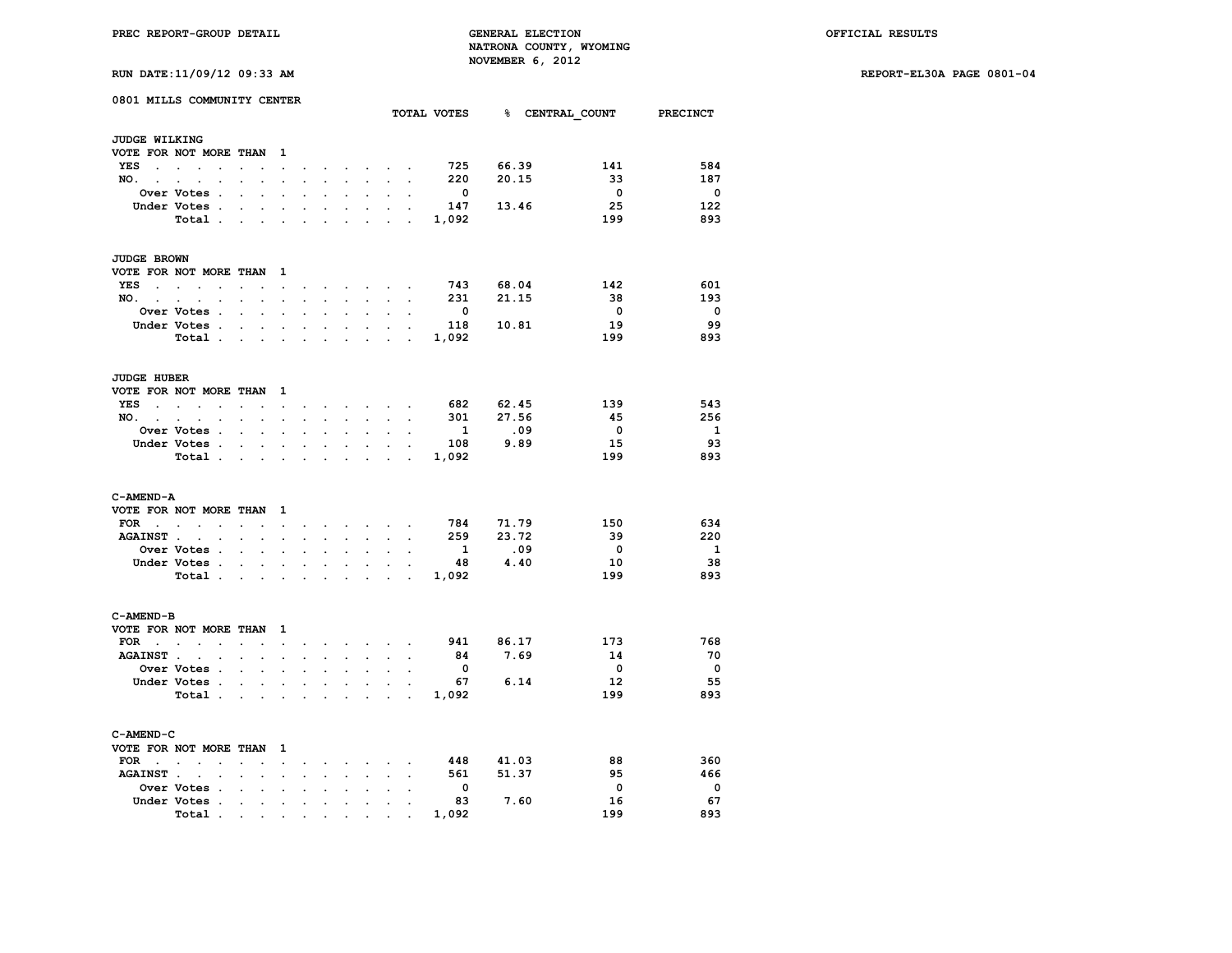**RUN DATE:11/09/12 09:33 AM REPORT-EL30A PAGE 0801-05**

## **0801 MILLS COMMUNITY CENTER**

|                          |                              |  |                          |  |  |                                                                                                                 | TOTAL VOTES | ℁     |      | CENTRAL COUNT | <b>PRECINCT</b> |  |
|--------------------------|------------------------------|--|--------------------------|--|--|-----------------------------------------------------------------------------------------------------------------|-------------|-------|------|---------------|-----------------|--|
|                          |                              |  |                          |  |  |                                                                                                                 |             |       |      |               |                 |  |
| LIBRARY                  |                              |  |                          |  |  |                                                                                                                 |             |       |      |               |                 |  |
| VOTE FOR NOT MORE THAN 1 |                              |  |                          |  |  |                                                                                                                 |             |       |      |               |                 |  |
|                          | FOR THE COUNTY SPECIFIC PURP |  |                          |  |  |                                                                                                                 | 425         | 38.92 |      | 68            | 357             |  |
|                          | AGAINST THE COUNTY SPECIFIC  |  |                          |  |  |                                                                                                                 | 650         | 59.52 |      | 129           | 521             |  |
|                          | Over Votes.                  |  |                          |  |  |                                                                                                                 |             |       | .09  | 0             | 1               |  |
|                          | Under Votes.                 |  |                          |  |  |                                                                                                                 | 16          |       | 1.47 | 2             | 14              |  |
|                          | Total                        |  | <b>Contract Contract</b> |  |  | the contract of the contract of the contract of the contract of the contract of the contract of the contract of | 1,092       |       |      | 199           | 893             |  |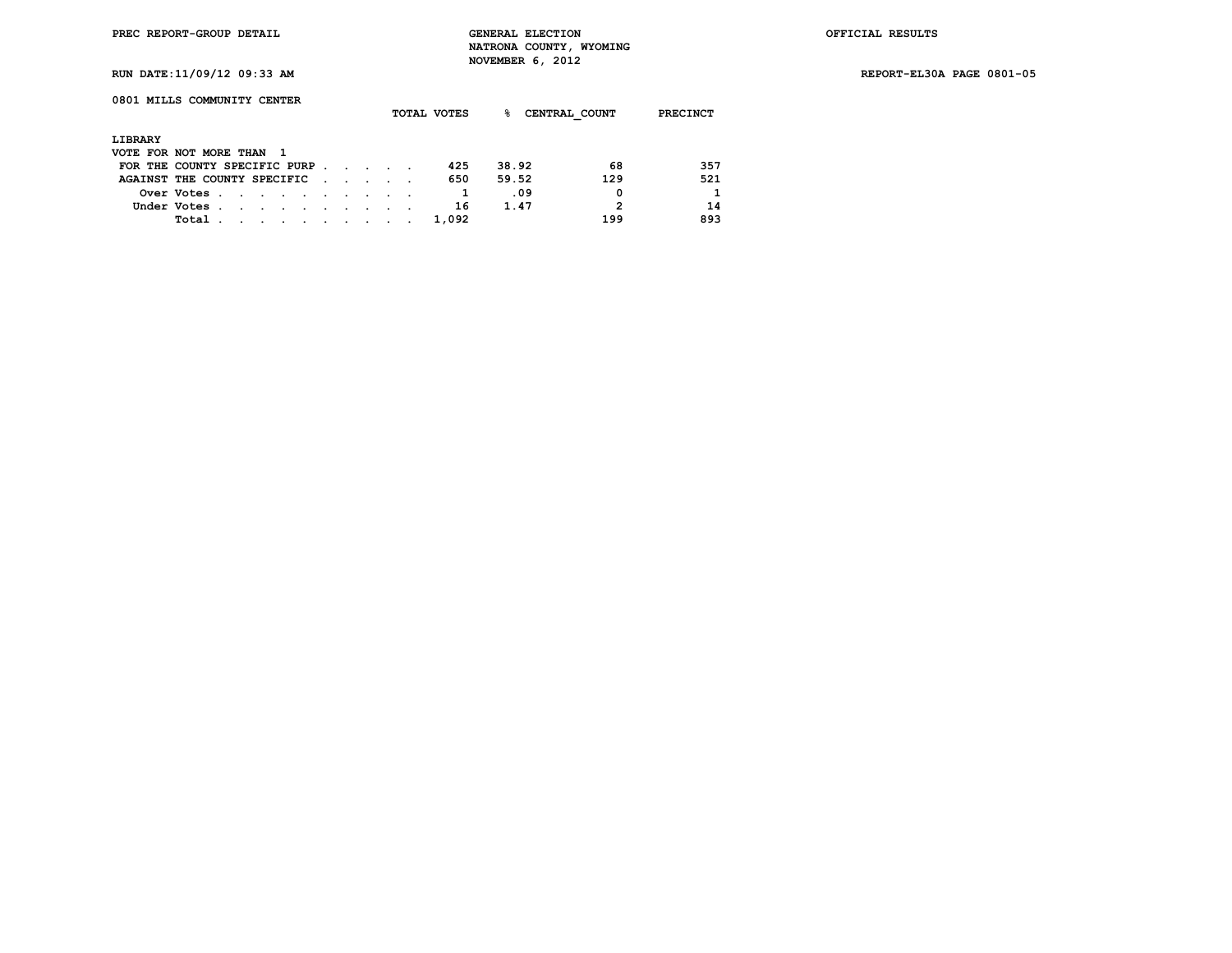**RUN DATE:11/09/12 09:33 AM REPORT-EL30A PAGE 0802-01**

| 0802 MOUNTAIN VIEW SCHOOL                                                                                              |                      |                           |                             |                      |                                             |        |                      | TOTAL VOTES              |       |      |                          |                  |
|------------------------------------------------------------------------------------------------------------------------|----------------------|---------------------------|-----------------------------|----------------------|---------------------------------------------|--------|----------------------|--------------------------|-------|------|--------------------------|------------------|
| REGISTERED VOTERS - TOTAL                                                                                              |                      |                           |                             |                      |                                             |        | $\cdot$              | 279                      |       |      | % CENTRAL COUNT PRECINCT |                  |
| BALLOTS CAST - TOTAL.                                                                                                  | $\sim$               | $\sim$                    |                             |                      |                                             |        |                      | 274                      |       |      | 71                       | 203              |
|                                                                                                                        |                      |                           | $\mathcal{L}^{\mathcal{L}}$ |                      |                                             |        |                      | $\mathbf 0$              |       |      | $\mathbf 0$              | 0                |
| BALLOTS CAST - BLANK.                                                                                                  | $\ddot{\phantom{a}}$ |                           | $\ddot{\phantom{0}}$        | $\ddot{\phantom{a}}$ |                                             |        | $\ddot{\phantom{a}}$ |                          |       |      |                          |                  |
| VOTER TURNOUT - TOTAL                                                                                                  |                      |                           |                             |                      |                                             |        |                      |                          | 98.21 |      |                          |                  |
| VOTER TURNOUT - BLANK.                                                                                                 |                      |                           |                             |                      |                                             |        |                      |                          |       |      |                          |                  |
| <b>USA-PRESIDENT</b>                                                                                                   |                      |                           |                             |                      |                                             |        |                      |                          |       |      |                          |                  |
| VOTE FOR NOT MORE THAN                                                                                                 | $\mathbf{1}$         |                           |                             |                      |                                             |        |                      |                          |       |      |                          |                  |
| MITT ROMNEY (REP).                                                                                                     |                      |                           |                             |                      | and a series of the series of the series of |        |                      | 187                      | 68.25 |      | 50                       | 137              |
| BARACK OBAMA (DEM)                                                                                                     |                      | $\mathbf{r} = \mathbf{r}$ | $\mathcal{L}^{\text{max}}$  |                      |                                             |        |                      | 77                       | 28.10 |      | 19                       | 58               |
| GARY JOHNSON (LIB)<br>$\sim$                                                                                           | $\sim$               |                           |                             |                      |                                             |        |                      | 8                        | 2.92  |      | 1                        | 7                |
| VIRGIL H. GOODE (CON)                                                                                                  |                      |                           |                             |                      |                                             |        |                      | 0                        |       |      | 0                        | $\Omega$         |
| WRITE-IN.                                                                                                              |                      |                           |                             |                      |                                             |        |                      | $\overline{2}$           |       | .73  | $\mathbf{1}$             | 1                |
| Over Votes.<br>$\sim$                                                                                                  | $\sim$               | $\sim$                    |                             |                      |                                             |        |                      | $\Omega$                 |       |      | $\Omega$                 | $\Omega$         |
| Under Votes.                                                                                                           |                      |                           |                             |                      |                                             |        |                      | $\mathbf 0$              |       |      | $\mathbf 0$              | $\mathbf 0$      |
| <b>Contract</b>                                                                                                        |                      |                           |                             |                      |                                             |        |                      |                          |       |      |                          |                  |
| Total<br>$\sim$                                                                                                        | $\ddot{\phantom{a}}$ | $\cdot$                   |                             |                      |                                             |        |                      | 274                      |       |      | 71                       | 203              |
| UNITED STATES SENATOR                                                                                                  |                      |                           |                             |                      |                                             |        |                      |                          |       |      |                          |                  |
| VOTE FOR NOT MORE THAN 1                                                                                               |                      |                           |                             |                      |                                             |        |                      |                          |       |      |                          |                  |
| JOHN BARRASSO (REP)                                                                                                    |                      |                           |                             |                      |                                             |        |                      | 189                      | 68.98 |      | 49                       | 140              |
| TIM CHESNUT (DEM).<br>$\sim$                                                                                           | $\sim$               |                           |                             |                      |                                             |        |                      | 73                       | 26.64 |      | 20                       | 53               |
| JOEL OTTO (CRY)<br>$\sim$<br>$\sim$                                                                                    | $\ddot{\phantom{0}}$ | $\blacksquare$            |                             | $\ddot{\phantom{a}}$ |                                             |        |                      | 10                       | 3.65  |      | $\overline{2}$           | 8                |
| WRITE-IN.<br>$\sim$ $\sim$                                                                                             |                      |                           |                             |                      |                                             |        |                      | $\overline{\phantom{0}}$ |       |      | 0                        | 0                |
| Over Votes                                                                                                             |                      |                           |                             |                      |                                             |        |                      | 0                        |       |      | 0                        | 0                |
| Under Votes<br>$\sim$                                                                                                  |                      |                           |                             |                      |                                             |        |                      | $\overline{2}$           |       | .73  | 0                        | $\overline{2}$   |
| Total                                                                                                                  |                      |                           |                             |                      |                                             |        |                      | 274                      |       |      | 71                       | 203              |
| UNITED STATES REPRESENTATIVE                                                                                           |                      |                           |                             |                      |                                             |        |                      |                          |       |      |                          |                  |
| VOTE FOR NOT MORE THAN                                                                                                 | $\mathbf{1}$         |                           |                             |                      |                                             |        |                      |                          |       |      |                          |                  |
| CYNTHIA M. LUMMIS (REP).                                                                                               |                      |                           |                             |                      | the contract of the contract of the         | $\sim$ |                      | 173                      | 63.14 |      | 44                       | 129              |
| CHRIS HENRICHSEN (DEM).                                                                                                |                      | $\sim$                    |                             |                      | and the state of the state of               |        | $\ddot{\phantom{a}}$ | 70                       | 25.55 |      | 22                       | 48               |
| RICHARD P. BRUBAKER (LIB).                                                                                             |                      |                           |                             |                      |                                             |        |                      | 13                       | 4.74  |      | 1                        | 12               |
| DANIEL CLYDE CUMMINGS (CON)                                                                                            |                      |                           | $\ddot{\phantom{a}}$        | $\mathbf{r}$         | $\sim$                                      |        |                      | 8                        | 2.92  |      | 3                        | 5                |
| DON WILLS (CRY)<br>$\sim$<br>$\sim$                                                                                    | $\sim$               |                           |                             | $\mathbf{r}$         |                                             |        |                      | 5                        | 1.82  |      | $\Omega$                 | 5                |
| WRITE-IN.<br>$\mathbf{a}^{\prime}$ , $\mathbf{a}^{\prime}$ , $\mathbf{a}^{\prime}$ , $\mathbf{a}^{\prime}$ ,<br>$\sim$ | $\sim 10^{-11}$      | $\ddot{\phantom{a}}$      | $\ddot{\phantom{a}}$        | $\ddot{\phantom{a}}$ | $\cdot$                                     |        |                      | 0                        |       |      | 0                        | $\Omega$         |
|                                                                                                                        |                      |                           |                             |                      |                                             |        |                      |                          |       |      |                          |                  |
|                                                                                                                        |                      |                           |                             |                      |                                             |        |                      |                          |       |      |                          |                  |
| Total<br>the contract of the con-                                                                                      |                      |                           | $\sim$                      | $\ddot{\phantom{a}}$ |                                             |        |                      | 274                      |       |      | 71                       | 203              |
| Over Votes.<br>Under Votes<br>$\sim$ $\sim$ $\sim$ $\sim$<br>STATE HOUSE DISTRICT 59                                   |                      |                           |                             |                      |                                             |        |                      | 0<br>5                   |       | 1.82 | 0<br>1                   | $\mathbf 0$<br>4 |
| VOTE FOR NOT MORE THAN 1                                                                                               |                      |                           |                             |                      |                                             |        |                      |                          |       |      |                          |                  |
| CARL R. "BUNKY" LOUCKS (REP)                                                                                           |                      |                           |                             |                      |                                             |        |                      | 140                      | 51.09 |      | 39                       | 101              |
| MIKE GILMORE (DEM)                                                                                                     | $\ddot{\phantom{0}}$ |                           |                             |                      |                                             |        |                      | 128                      | 46.72 |      | 28                       | 100              |
| WRITE-IN.<br>$\ddot{\phantom{a}}$<br>$\sim$<br>$\ddot{\phantom{a}}$                                                    | $\sim$               | $\ddot{\phantom{a}}$      | $\ddot{\phantom{a}}$        | $\cdot$              | $\ddot{\phantom{a}}$                        |        |                      | 0                        |       |      | 0                        | 0                |
| Over Votes.<br>$\sim$<br>$\ddot{\phantom{a}}$                                                                          | $\cdot$              |                           |                             |                      |                                             |        |                      | 0                        |       |      | 0                        | 0                |
| Under Votes.<br>the company of the company                                                                             |                      |                           |                             |                      |                                             |        |                      | 6                        |       | 2.19 | 4                        | $\mathbf{2}$     |

 **Total . . . . . . . . . . 274 71 203**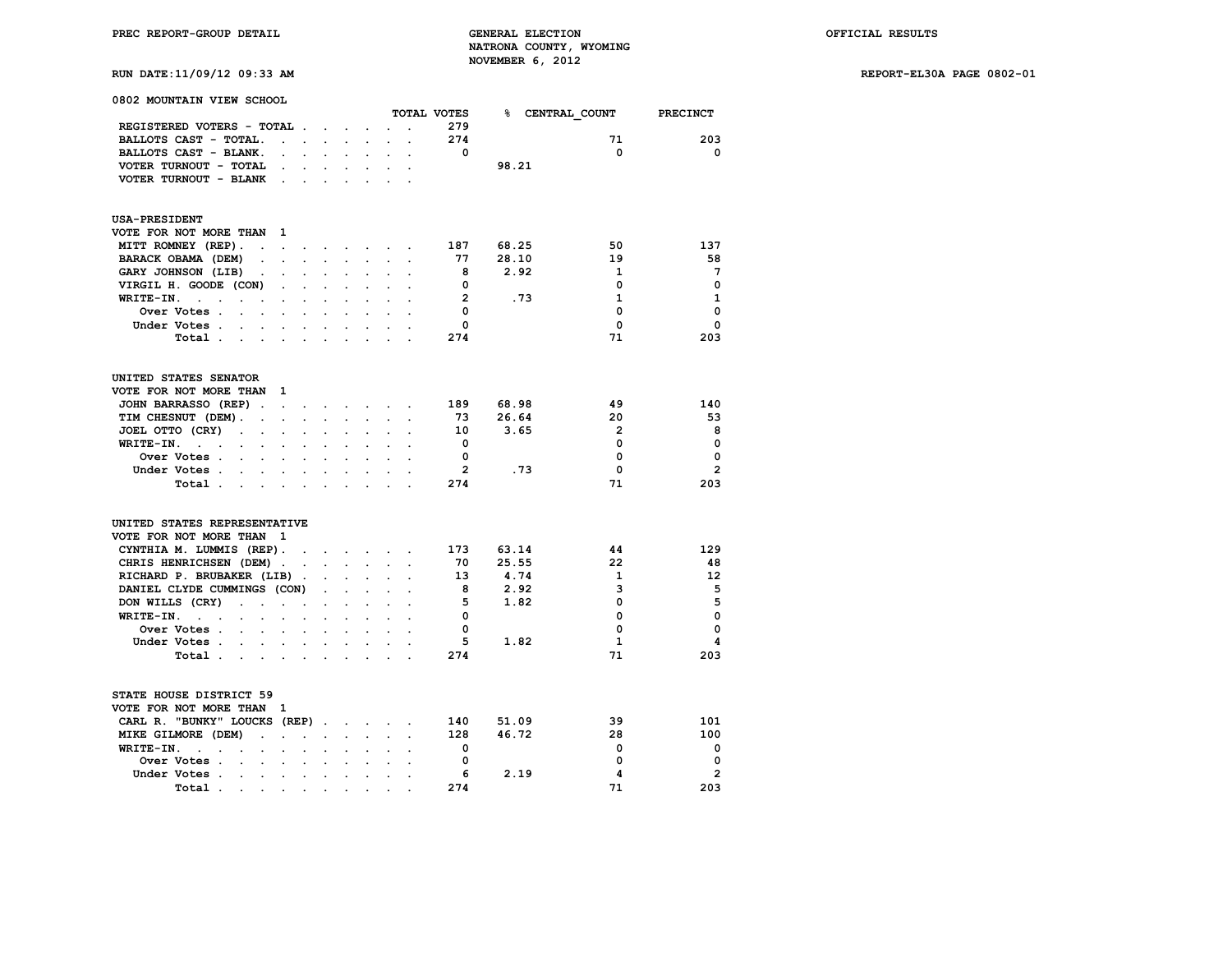**RUN DATE:11/09/12 09:33 AM REPORT-EL30A PAGE 0802-02**

## **0802 MOUNTAIN VIEW SCHOOL**

|                                                              |        |         | <b>TOTAL VOTES</b>              |  | ୫ | CENTRAL COUNT | <b>PRECINCT</b> |     |          |
|--------------------------------------------------------------|--------|---------|---------------------------------|--|---|---------------|-----------------|-----|----------|
| <b>BOCC</b>                                                  |        |         |                                 |  |   |               |                 |     |          |
| VOTE FOR NOT MORE THAN<br>- 2                                |        |         |                                 |  |   |               |                 |     |          |
| FORREST CHADWICK (REP).                                      |        |         |                                 |  |   | 89            | 16.24           | 23  | 66       |
| MATT KEATING (REP)<br>$\sim$ $\sim$                          |        |         |                                 |  |   | 108           | 19.71           | 27  | 81       |
| GINO CERULLO (DEM)<br>$\ddot{\phantom{0}}$<br>$\sim$         |        |         | $\cdot$                         |  |   | 88            | 16.06           | 23  | 65       |
| TROY BRAY (CON)<br><b>Contract Contract Street</b><br>$\sim$ |        | $\cdot$ | $\bullet$                       |  |   | 32            | 5.84            | 9   | 23       |
| LINDA BERGERON (CON).<br>$\sim$                              |        |         | $\cdot$                         |  |   | 47            | 8.58            | 11  | 36       |
| KEITH B. GOODENOUGH (IND).                                   |        |         | <b>Contract Contract Street</b> |  |   | 105           | 19.16           | 26  | 79       |
| WRITE-IN.<br>$\sim$                                          |        |         |                                 |  |   | 0             |                 | 0   | $\Omega$ |
| Over Votes.<br>$\sim$<br>$\cdot$                             |        |         |                                 |  |   | 0             |                 | 0   | $\Omega$ |
| Under Votes.<br>$\sim$                                       | $\sim$ |         |                                 |  |   | 79            | 14.42           | 23  | 56       |
| Total                                                        |        |         |                                 |  |   | 548           |                 | 142 | 406      |

### **CASPER COLLEGE DISTRICT BOARD OF TRUSTEE**

| VOTE FOR NOT MORE THAN 4                                                                                                 |                      |                                                                                                                 |                                                                                                                 |        |         |       |       |     |          |
|--------------------------------------------------------------------------------------------------------------------------|----------------------|-----------------------------------------------------------------------------------------------------------------|-----------------------------------------------------------------------------------------------------------------|--------|---------|-------|-------|-----|----------|
| SCOTT BENNION.                                                                                                           |                      |                                                                                                                 |                                                                                                                 |        |         | 103   | 9.40  | 22  | 81       |
| <b>BOB DESPAIN.</b><br>$\sim 10^{-11}$                                                                                   | $\sim$ $\sim$ $\sim$ |                                                                                                                 |                                                                                                                 |        |         | 66    | 6.02  | 11  | 55       |
| LAUREN V. GRIFFITH                                                                                                       |                      | $\ddot{\phantom{a}}$                                                                                            |                                                                                                                 |        |         | 101   | 9.22  | 24  | 77       |
| BILL M. HAMBRICK.<br>$\sim$ $\sim$                                                                                       |                      | and the state of the state of the state of the state of the state of the state of the state of the state of the |                                                                                                                 | $\sim$ |         | 82    | 7.48  | 22  | 60       |
| MATTHEW A. LOUCKS.                                                                                                       |                      |                                                                                                                 |                                                                                                                 |        |         | 115   | 10.49 | 28  | 87       |
| SUSAN D. MILLER<br>$\sim$<br>the contract of the contract of the                                                         |                      |                                                                                                                 |                                                                                                                 |        |         | 124   | 11.31 | 34  | 90       |
| CLIFF WHITLOCK.<br>$\sim$ $\sim$ $\sim$                                                                                  |                      |                                                                                                                 |                                                                                                                 |        |         | 93    | 8.49  | 25  | 68       |
| WRITE-IN.                                                                                                                |                      |                                                                                                                 |                                                                                                                 |        |         | 4     | .36   | 0   | 4        |
| Over Votes.<br>$\sim$                                                                                                    | $\sim$ $\sim$        |                                                                                                                 |                                                                                                                 |        |         | 0     |       | 0   | $\Omega$ |
| Under Votes.                                                                                                             | $\sim$ $\sim$ $\sim$ |                                                                                                                 | the contract of the contract of the contract of the contract of the contract of the contract of the contract of |        |         | 408   | 37.23 | 118 | 290      |
| Total<br>the contract of the contract of the contract of the contract of the contract of the contract of the contract of |                      |                                                                                                                 |                                                                                                                 |        | $\cdot$ | 1,096 |       | 284 | 812      |

#### **NATRONA COUNTY SCHOOL DIST NO 1**

| VOTE FOR NOT MORE THAN                                                  | 5       |   |           |         |   |           |       |       |             |          |
|-------------------------------------------------------------------------|---------|---|-----------|---------|---|-----------|-------|-------|-------------|----------|
| DAVID S. BLAEDE                                                         |         |   |           |         |   |           | 36    | 2.63  | 12          | 24       |
| KEVIN CHRISTOPHERSON.                                                   |         |   |           |         |   |           | 100   | 7.30  | 26          | 74       |
| GREGORY FLESVIG                                                         |         |   |           |         |   |           | 23    | 1.68  | 11          | 12       |
| <b>ELIZABETH HORSCH</b><br>$\ddot{\phantom{a}}$<br>$\ddot{\phantom{a}}$ |         |   |           |         |   |           | 76    | 5.55  | 20          | 56       |
| DANA HOWIE.                                                             |         |   |           |         |   |           | 78    | 5.69  | 22          | 56       |
| DONN MCCALL.                                                            |         |   |           |         |   |           | 59    | 4.31  | 14          | 45       |
| MARK E. PETERSON                                                        |         |   |           |         |   |           | 73    | 5.33  | 18          | 55       |
| SHAWNNA PUNTENEY<br>$\ddot{\phantom{a}}$                                |         |   |           |         |   |           | 53    | 3.87  | 11          | 42       |
| PAULA J. REID<br>n.                                                     |         |   |           |         |   |           | 99    | 7.23  | 28          | 71       |
| MARC SMITH .                                                            |         |   |           |         |   |           | 85    | 6.20  | 23          | 62       |
| STEPHEN SPRECHER                                                        |         |   |           |         |   |           | 58    | 4.23  | 13          | 45       |
| RITA WALSH.                                                             |         |   |           |         |   |           | 119   | 8.69  | 31          | 88       |
| WRITE-IN.                                                               |         |   |           |         |   |           |       |       | $\mathbf 0$ | $\Omega$ |
| Over Votes                                                              |         |   |           |         |   |           | O     |       | $\Omega$    | $\Omega$ |
| Under Votes                                                             |         |   |           |         |   |           | 511   | 37.30 | 126         | 385      |
| Total<br>$\cdot$                                                        | $\cdot$ | ٠ | $\bullet$ | $\cdot$ | ٠ | $\bullet$ | 1,370 |       | 355         | 1,015    |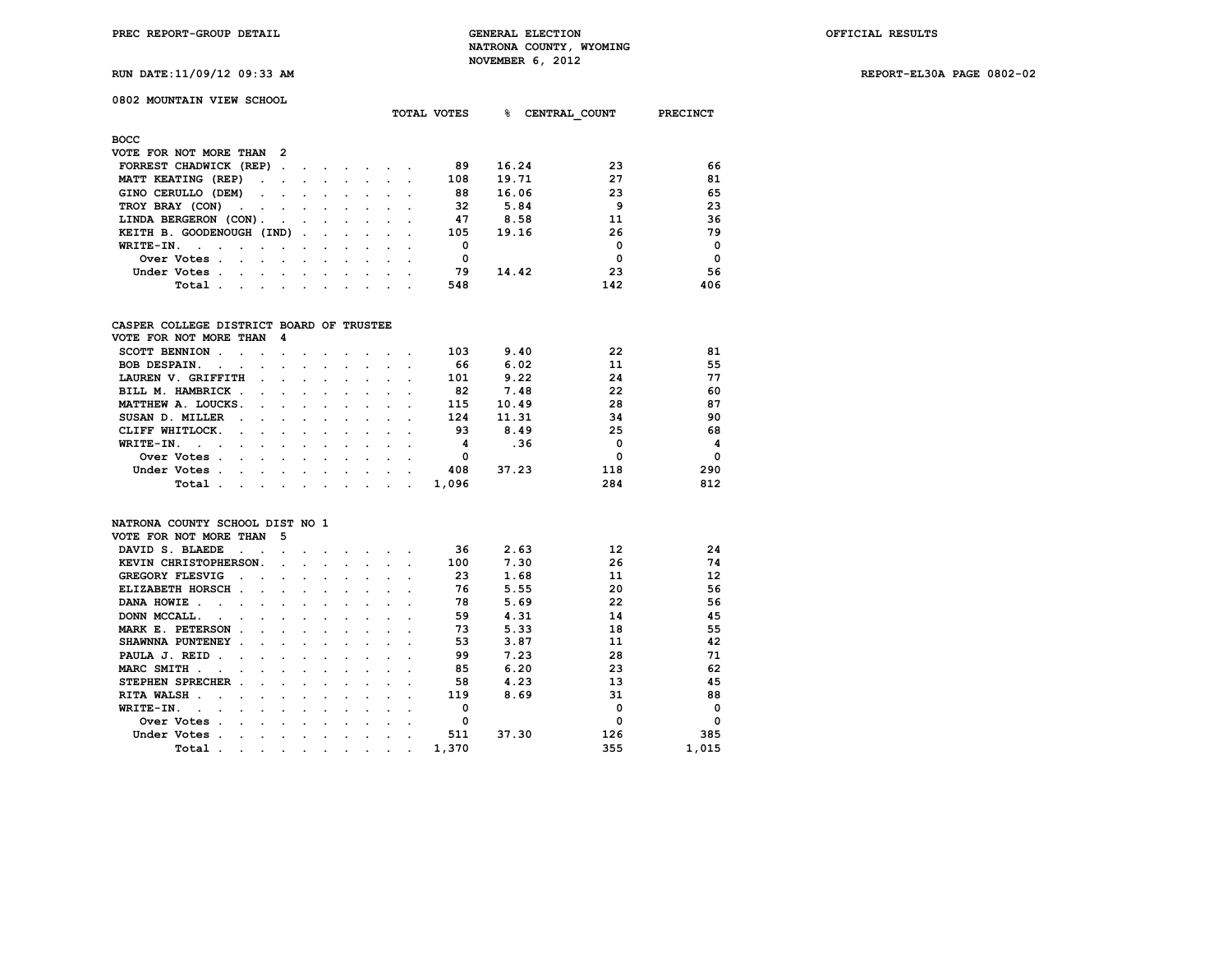**PREC REPORT-GROUP DETAIL GENERAL ELECTION OFFICIAL RESULTS NATRONA COUNTY, WYOMING RUN DATE:11/09/12 09:33 AM NOVEMBER 6, 2012** 

**RUN DATE:11/09/12 09:33 AM REPORT-EL30A PAGE 0802-03**

|  |  | RUN DAIE.11/09/12 09.33 AF |  |
|--|--|----------------------------|--|
|  |  |                            |  |

| 0802 MOUNTAIN VIEW SCHOOL                                                    |                                |                                      |                      |                                              |                      |                                                                                                                 |                                     |                                                       |                         |          |       |                                      |                          |
|------------------------------------------------------------------------------|--------------------------------|--------------------------------------|----------------------|----------------------------------------------|----------------------|-----------------------------------------------------------------------------------------------------------------|-------------------------------------|-------------------------------------------------------|-------------------------|----------|-------|--------------------------------------|--------------------------|
|                                                                              |                                |                                      |                      |                                              |                      |                                                                                                                 |                                     |                                                       |                         |          |       | TOTAL VOTES 8 CENTRAL COUNT PRECINCT |                          |
| NATRONA COUNTY FIRE PROTECTION DISTRICT                                      |                                |                                      |                      |                                              |                      |                                                                                                                 |                                     |                                                       |                         |          |       |                                      |                          |
| VOTE FOR NOT MORE THAN 3                                                     |                                |                                      |                      |                                              |                      |                                                                                                                 |                                     |                                                       |                         |          |       |                                      |                          |
| JOHN BENTLEY.                                                                | $\mathbf{L}$                   | $\sim$ $\sim$                        |                      | $\sim$ $\sim$ $\sim$                         |                      | and the state of the state of the                                                                               |                                     |                                                       | 92                      | 11.19    |       | -20                                  | - 72                     |
| JOHN C. DOYLE.                                                               | $\sim$                         | $\sim$<br>$\ddot{\phantom{a}}$       | $\ddot{\phantom{a}}$ | $\ddot{\phantom{0}}$                         | $\sim$               | $\sim$                                                                                                          | $\sim$                              | $\ddot{\phantom{a}}$                                  | 90                      |          | 10.95 | 27                                   | 63                       |
| BILL KOSSERT .                                                               | $\sim$                         | $\sim$<br>$\ddot{\phantom{a}}$       | $\ddot{\phantom{a}}$ |                                              | $\sim$               |                                                                                                                 |                                     |                                                       | 57                      |          | 6.93  | 14                                   | -43                      |
| KEITH ROBINETT.                                                              | $\sim$<br>$\ddot{\phantom{a}}$ | $\ddot{\phantom{a}}$                 |                      |                                              | $\sim$               | $\ddot{\phantom{0}}$                                                                                            |                                     |                                                       | 139                     | 16.91    |       | 32                                   | 107                      |
| CURT SIMPSON II                                                              | $\sim$ $\sim$ $\sim$           | $\sim$                               | $\sim$               |                                              | $\sim$ $\sim$ $\sim$ | $\sim$                                                                                                          |                                     |                                                       | 56                      | 6.81     |       | - 12                                 | 44                       |
| GEORGE E. TILLMAN JR.                                                        |                                | $\sim$                               |                      | $\ddot{\phantom{a}}$                         | $\mathbf{r}$         | $\ddot{\phantom{a}}$                                                                                            | $\ddot{\phantom{0}}$                |                                                       | 61                      |          | 7.42  | 10                                   | 51                       |
| $WRITE-IN.$                                                                  |                                |                                      |                      |                                              | $\sim$               |                                                                                                                 |                                     | $\sim$                                                | $\overline{\mathbf{2}}$ |          | .24   | $\overline{\mathbf{0}}$              | $\overline{\phantom{a}}$ |
| Over Votes                                                                   |                                | $\sim$                               |                      |                                              |                      |                                                                                                                 | $\ddot{\phantom{0}}$                |                                                       | $\overline{\mathbf{0}}$ |          |       | $\overline{\mathbf{0}}$              | $\overline{\phantom{0}}$ |
| Under Votes                                                                  |                                |                                      |                      |                                              |                      |                                                                                                                 |                                     |                                                       | 325 39.54               |          |       | 98                                   | 227                      |
| Total                                                                        |                                |                                      | $\sim$               | $\sim$                                       |                      |                                                                                                                 |                                     |                                                       | 822                     |          |       | 213                                  | 609                      |
|                                                                              |                                |                                      |                      |                                              |                      |                                                                                                                 |                                     |                                                       |                         |          |       |                                      |                          |
| NC CONSERVATION DIST SUP-URBAN                                               |                                |                                      |                      |                                              |                      |                                                                                                                 |                                     |                                                       |                         |          |       |                                      |                          |
| VOTE FOR NOT MORE THAN 1                                                     |                                |                                      |                      |                                              |                      |                                                                                                                 |                                     |                                                       |                         |          |       |                                      |                          |
| RICHARD HALLINGSTAD                                                          |                                |                                      |                      |                                              |                      | the contract of the contract                                                                                    |                                     |                                                       | 197 71.90               |          |       | 48                                   | 149                      |
| $WRITE-TN.$                                                                  | $\sim$ $\sim$                  | $\bullet$                            |                      |                                              |                      |                                                                                                                 |                                     |                                                       | $\overline{\mathbf{3}}$ |          | 1.09  | $\mathbf{0}$                         | - 3                      |
| Over Votes                                                                   |                                |                                      |                      | $\mathbf{r} = \mathbf{r} \cdot \mathbf{r}$ . | $\sim$               | $\sim$                                                                                                          |                                     | $\cdot$ $\cdot$                                       | $\overline{\mathbf{0}}$ |          |       | $\mathbf 0$                          | $\overline{\phantom{0}}$ |
| Under Votes .                                                                | $\mathcal{L}^{\text{max}}$     | $\mathcal{L}^{\text{max}}$<br>$\sim$ |                      | $\sim$                                       | $\ddot{\phantom{0}}$ |                                                                                                                 |                                     |                                                       |                         | 74 27.01 |       | 23                                   | 51                       |
| Total $\cdots$ $\cdots$                                                      |                                |                                      |                      |                                              |                      |                                                                                                                 |                                     | $\mathbf{a}$ , and $\mathbf{a}$ , and $\mathbf{a}$    | 274                     |          |       | 71                                   | 203                      |
| NC CONSERVATION DIST SUP-ATLRG                                               |                                |                                      |                      |                                              |                      |                                                                                                                 |                                     |                                                       |                         |          |       |                                      |                          |
| VOTE FOR NOT MORE THAN 1                                                     |                                |                                      |                      |                                              |                      |                                                                                                                 |                                     |                                                       |                         |          |       |                                      |                          |
| LEN L. CAMP.                                                                 |                                |                                      |                      |                                              |                      | $\mathcal{A}=\mathcal{A}=\mathcal{A}=\mathcal{A}$                                                               |                                     |                                                       | 197 71.90               |          |       | 47                                   | 150                      |
| $WRITE-TN.$                                                                  |                                | $\sim$ $-$                           |                      | $\mathbf{z} = \mathbf{z} + \mathbf{z}$ .     |                      | $\mathbf{z} = \mathbf{z} + \mathbf{z} + \mathbf{z} + \mathbf{z}$ .                                              |                                     |                                                       | $\mathbf{1}$            |          | .36   | $\Omega$                             | $\overline{\phantom{a}}$ |
| Over Votes .                                                                 | $\mathcal{L}^{\text{max}}$     | $\ddot{\phantom{0}}$                 | $\cdot$              |                                              |                      |                                                                                                                 |                                     |                                                       | $\overline{\mathbf{0}}$ |          |       | $\mathbf{0}$                         | $\overline{\phantom{0}}$ |
| Under Votes                                                                  |                                |                                      |                      |                                              |                      |                                                                                                                 |                                     | $\mathbf{z} = \mathbf{z} + \mathbf{z} + \mathbf{z}$ . |                         | 76 27.74 |       | 24                                   | -52                      |
| Total                                                                        |                                |                                      |                      |                                              |                      |                                                                                                                 |                                     |                                                       | 274                     |          |       | 71                                   | 203                      |
|                                                                              |                                |                                      |                      |                                              |                      |                                                                                                                 |                                     |                                                       |                         |          |       |                                      |                          |
| NC CONSERVATION DIST SUP-RURAL                                               |                                |                                      |                      |                                              |                      |                                                                                                                 |                                     |                                                       |                         |          |       |                                      |                          |
| VOTE FOR NOT MORE THAN 1                                                     |                                |                                      |                      |                                              |                      |                                                                                                                 |                                     |                                                       |                         |          |       |                                      |                          |
| DON PAVACK                                                                   |                                |                                      |                      |                                              |                      | $\mathbf{a}$ , and $\mathbf{a}$ , and $\mathbf{a}$ , and $\mathbf{a}$ , and $\mathbf{a}$                        |                                     |                                                       | 81                      | 29.56    |       | 23                                   | - 58                     |
| ROBERT M. SHELLARD.                                                          |                                | $\sim$                               |                      | $\mathbf{r} = \mathbf{r} + \mathbf{r}$       |                      | $\mathbf{L}^{\text{max}}$                                                                                       | $\sim$                              | $\sim$                                                | 110                     | 40.15    |       | 25                                   | 85                       |
| $WRITE-TN.$                                                                  |                                | $\ddot{\phantom{0}}$                 | $\ddot{\phantom{0}}$ | $\sim$                                       | $\sim$               |                                                                                                                 | $\bullet$ . In the set of $\bullet$ | $\cdot$                                               | $\overline{\mathbf{0}}$ |          |       | $\overline{\mathbf{0}}$              | $\overline{\mathbf{0}}$  |
| Over Votes                                                                   |                                |                                      | $\sim$               | $\ddot{\phantom{0}}$                         |                      | $\sim$                                                                                                          | $\mathbf{r}$                        |                                                       | $\overline{\mathbf{0}}$ |          |       | $\overline{\mathbf{0}}$              | $\overline{\phantom{0}}$ |
| Under Votes                                                                  |                                |                                      |                      | $\mathbf{a}$ , and $\mathbf{a}$              | $\sim$ $\sim$        | $\sim$                                                                                                          |                                     | $\sim$ $ \sim$                                        | 83                      | 30.29    |       | 23                                   | -60                      |
| Total                                                                        |                                |                                      | $\ddot{\phantom{a}}$ | $\sim$ $\sim$ $\sim$                         |                      | $\sim$                                                                                                          |                                     | $\sim$ $\sim$                                         | 274                     |          |       | 71                                   | 203                      |
| <b>JUDGE PARK</b>                                                            |                                |                                      |                      |                                              |                      |                                                                                                                 |                                     |                                                       |                         |          |       |                                      |                          |
| VOTE FOR NOT MORE THAN 1                                                     |                                |                                      |                      |                                              |                      |                                                                                                                 |                                     |                                                       |                         |          |       |                                      |                          |
| YES                                                                          |                                |                                      | $\cdot$              |                                              |                      | the contract of the contract of                                                                                 |                                     |                                                       | 188                     | 68.61    |       | 51                                   | 137                      |
| NO. .<br>$\mathcal{L}^{\text{max}}$ and $\mathcal{L}^{\text{max}}$<br>$\sim$ |                                | and the control                      |                      |                                              |                      | the contract of the contract of the contract of the contract of the contract of the contract of the contract of |                                     |                                                       | 53                      | 19.34    |       | 11                                   | - 42                     |
| Over Votes .                                                                 |                                | $\ddot{\phantom{a}}$                 |                      |                                              |                      |                                                                                                                 | $\sim$                              |                                                       | $\overline{\mathbf{0}}$ |          |       | $\mathbf 0$                          | 0                        |
|                                                                              | $\sim 10^{-10}$ km $^{-1}$     |                                      |                      |                                              |                      |                                                                                                                 |                                     |                                                       |                         |          |       | 9                                    | -24                      |
| Under Votes                                                                  |                                |                                      |                      |                                              |                      |                                                                                                                 |                                     |                                                       | 33                      | 12.04    |       |                                      |                          |
| Total                                                                        |                                |                                      | $\sim$               | $\sim$                                       | $\overline{a}$       | $\ddot{\phantom{0}}$                                                                                            |                                     |                                                       | 274                     |          |       | 71                                   | 203                      |
| <b>JUDGE WILKING</b>                                                         |                                |                                      |                      |                                              |                      |                                                                                                                 |                                     |                                                       |                         |          |       |                                      |                          |
| VOTE FOR NOT MORE THAN 1                                                     |                                |                                      |                      |                                              |                      |                                                                                                                 |                                     |                                                       |                         |          |       |                                      |                          |
| YES                                                                          |                                | $\sim$ $\sim$                        |                      |                                              |                      |                                                                                                                 |                                     | the contract of the contract of the                   | 179 65.33               |          |       | 46                                   | 133                      |
| NO. .                                                                        |                                | $\ddot{\phantom{a}}$                 |                      |                                              |                      |                                                                                                                 |                                     |                                                       | 45                      | 16.42    |       | 12 <sup>2</sup>                      | - 33                     |
| Over Votes                                                                   |                                |                                      |                      |                                              |                      |                                                                                                                 |                                     |                                                       | $\overline{\mathbf{0}}$ |          |       | $\mathbf 0$                          | - 0                      |
| Under Votes .                                                                |                                | the contract of the contract of      |                      | $\sim$ $\sim$                                | $\sim$ $\sim$        |                                                                                                                 | $\bullet$ . In the set of $\bullet$ |                                                       | 50                      | 18.25    |       | 13                                   | 37                       |

 **Total . . . . . . . . . . 274 71 203**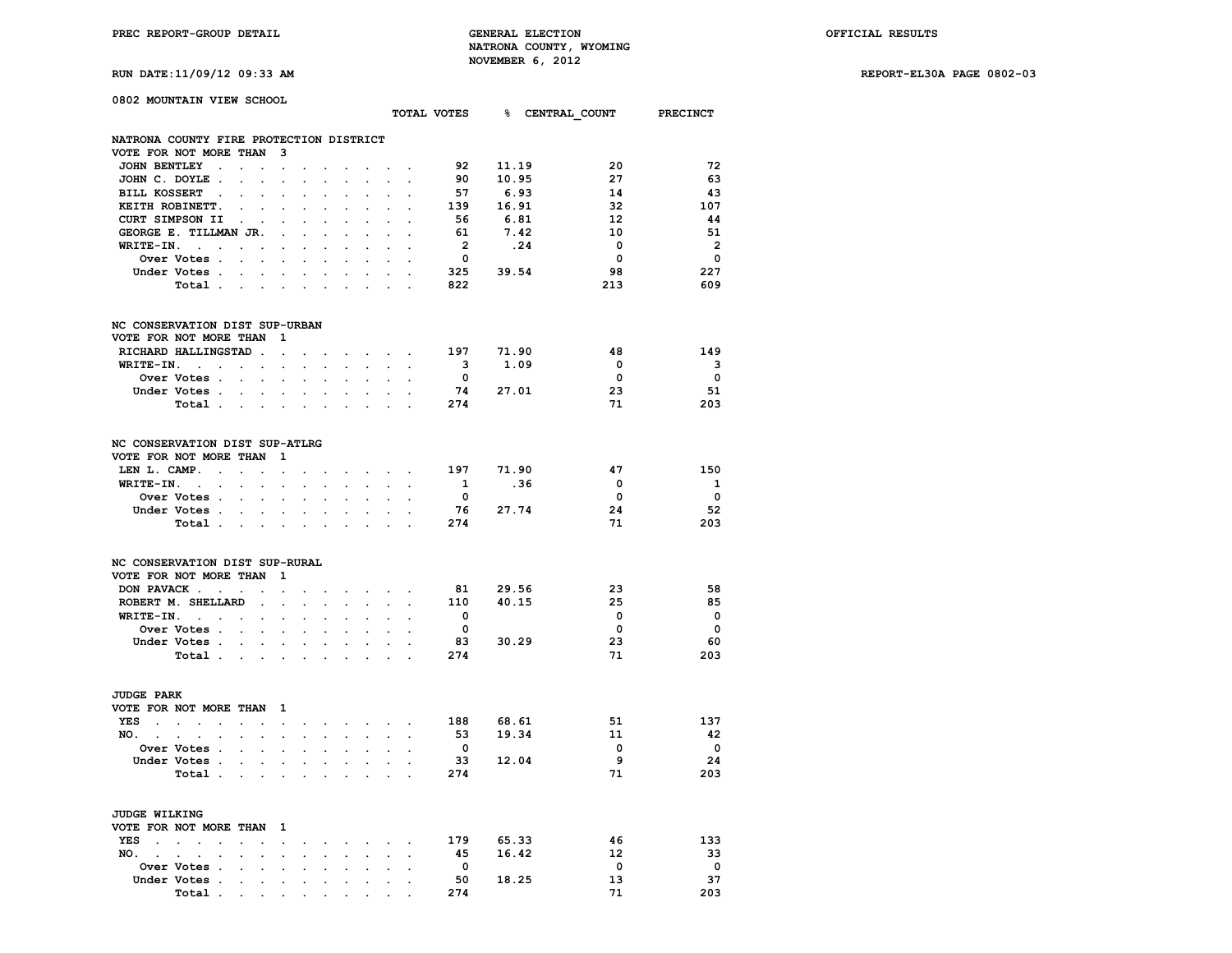**RUN DATE:11/09/12 09:33 AM REPORT-EL30A PAGE 0802-04**

| RUN DATE:11/09/12 09:33 AM |  |
|----------------------------|--|
|----------------------------|--|

| 0802 MOUNTAIN VIEW SCHOOL    |                                                                               |                                     |                                                                                                                 |                      |                      |                                   |                      |                                          |                                                 |                          |                          | TOTAL VOTES 8 CENTRAL COUNT PRECINCT |                         |                          |
|------------------------------|-------------------------------------------------------------------------------|-------------------------------------|-----------------------------------------------------------------------------------------------------------------|----------------------|----------------------|-----------------------------------|----------------------|------------------------------------------|-------------------------------------------------|--------------------------|--------------------------|--------------------------------------|-------------------------|--------------------------|
| <b>JUDGE BROWN</b>           |                                                                               |                                     |                                                                                                                 |                      |                      |                                   |                      |                                          |                                                 |                          |                          |                                      |                         |                          |
| VOTE FOR NOT MORE THAN       |                                                                               |                                     |                                                                                                                 | $\mathbf{1}$         |                      |                                   |                      |                                          |                                                 |                          |                          |                                      |                         |                          |
| YES                          | $\ddot{\phantom{a}}$                                                          | $\sim$                              |                                                                                                                 | $\sim$               |                      |                                   | $\sim$               |                                          | $\sim$ $\sim$ $\sim$ $\sim$                     |                          | 188                      | 68.61                                | 47                      | 141                      |
| $NO.$ $.$ $.$                | $\overline{\phantom{a}}$                                                      | $\ddot{\phantom{0}}$                | $\ddot{\phantom{a}}$                                                                                            |                      |                      | $\ddot{\phantom{0}}$              |                      | $\sim$ $\sim$ $\sim$                     | $\sim$                                          | $\mathbf{r}$             | 52                       | 18.98                                | 13                      | - 39                     |
|                              | Over Votes .                                                                  | $\cdot$                             | $\mathbf{r}$                                                                                                    | $\cdot$              | $\overline{a}$       | $\overline{a}$                    | $\ddot{\phantom{0}}$ | $\ddot{\phantom{0}}$                     | $\cdot$                                         | $\overline{\phantom{a}}$ | $\overline{\mathbf{0}}$  |                                      | $\overline{\mathbf{0}}$ | $\overline{\phantom{0}}$ |
|                              | Under Votes .                                                                 |                                     | $\mathcal{L}^{\text{max}}$<br>$\ddot{\phantom{0}}$                                                              |                      |                      |                                   |                      |                                          |                                                 |                          | 34                       | 12.41                                | 11                      | 23                       |
|                              | Total                                                                         |                                     |                                                                                                                 | $\cdot$              | $\cdot$              | $\cdot$                           | $\ddot{\phantom{a}}$ | $\ddot{\phantom{a}}$                     |                                                 |                          | 274                      |                                      | 71                      | 203                      |
| <b>JUDGE HUBER</b>           |                                                                               |                                     |                                                                                                                 |                      |                      |                                   |                      |                                          |                                                 |                          |                          |                                      |                         |                          |
| VOTE FOR NOT MORE THAN 1     |                                                                               |                                     |                                                                                                                 |                      |                      |                                   |                      |                                          |                                                 |                          |                          |                                      |                         |                          |
| YES                          | and the state of the state of the<br>$\ddot{\phantom{a}}$                     | $\sim$                              | $\ddot{\phantom{a}}$                                                                                            | $\ddot{\phantom{a}}$ | $\sim$               |                                   |                      |                                          | $\cdot$ $\cdot$ $\cdot$ $\cdot$ $\cdot$ $\cdot$ | $\ddot{\phantom{a}}$     | 174                      | 63.50                                | 46                      | 128                      |
| NO.                          |                                                                               |                                     | $\mathcal{L}^{\text{max}}$<br>$\sim 10^{-11}$                                                                   | $\ddot{\phantom{a}}$ | $\ddot{\phantom{a}}$ | $\bullet$ .                       |                      | $\mathbf{z} = \mathbf{z} + \mathbf{z}$ . | $\ddot{\phantom{0}}$                            | $\ddot{\phantom{a}}$     | 68                       | 24.82                                | 14                      | - 54                     |
|                              | <b>Over Votes .</b>                                                           |                                     |                                                                                                                 |                      |                      |                                   |                      |                                          |                                                 |                          | $\overline{\mathbf{0}}$  |                                      | $\overline{\mathbf{0}}$ | - 0                      |
|                              | Under Votes .                                                                 |                                     | <b>All Contracts</b>                                                                                            | $\bullet$            |                      | $\ddot{\phantom{0}}$              | $\cdot$              | $\ddot{\phantom{0}}$                     |                                                 |                          | 32                       | 11.68                                | 11                      | 21                       |
|                              | Total.                                                                        |                                     | <b>Contract Contract Contract</b>                                                                               | $\cdot$              | $\cdot$              | $\ddot{\phantom{a}}$              | $\overline{a}$       | $\cdot$                                  |                                                 |                          | 274                      |                                      | 71                      | 203                      |
| C-AMEND-A                    |                                                                               |                                     |                                                                                                                 |                      |                      |                                   |                      |                                          |                                                 |                          |                          |                                      |                         |                          |
| VOTE FOR NOT MORE THAN 1     |                                                                               |                                     |                                                                                                                 |                      |                      |                                   |                      |                                          |                                                 |                          |                          |                                      |                         |                          |
| $FOR \t . \t . \t .$         |                                                                               |                                     | the contract of the contract of the contract of the contract of the contract of the contract of the contract of |                      |                      |                                   |                      |                                          |                                                 |                          | 196                      | 71.53                                | 54                      | 142                      |
| AGAINST                      |                                                                               |                                     | <b>All Control</b>                                                                                              | $\bullet$            | $\ddot{\phantom{a}}$ | $\sim$                            | $\blacksquare$       | $\ddot{\phantom{0}}$                     | $\ddot{\phantom{0}}$                            | $\ddot{\phantom{a}}$     | 68                       | 24.82                                | 17                      | - 51                     |
|                              | Over Votes .                                                                  | $\sim$                              |                                                                                                                 |                      |                      |                                   |                      |                                          |                                                 |                          | $\overline{\mathbf{0}}$  |                                      | 0                       | $\overline{\phantom{0}}$ |
|                              | Under Votes .                                                                 |                                     | $\mathcal{L}^{\text{max}}$<br>$\mathcal{L}^{\text{max}}$                                                        | $\bullet$            | $\ddot{\phantom{a}}$ | $\bullet$                         | $\ddot{\phantom{a}}$ | $\ddot{\phantom{0}}$                     | $\ddot{\phantom{0}}$                            | $\overline{a}$           | 10                       | 3.65                                 | $^{\circ}$              | 10                       |
|                              | Total.                                                                        |                                     | $\mathbf{r} = \mathbf{r} + \mathbf{r}$                                                                          |                      | $\ddot{\phantom{a}}$ |                                   |                      |                                          | $\mathcal{L}^{\text{max}}$                      |                          | 274                      |                                      | 71                      | 203                      |
| C-AMEND-B                    |                                                                               |                                     |                                                                                                                 |                      |                      |                                   |                      |                                          |                                                 |                          |                          |                                      |                         |                          |
| VOTE FOR NOT MORE THAN 1     |                                                                               |                                     |                                                                                                                 |                      |                      |                                   |                      |                                          |                                                 |                          |                          |                                      |                         |                          |
| FOR                          | $\mathbf{r}$ , $\mathbf{r}$ , $\mathbf{r}$ , $\mathbf{r}$                     |                                     |                                                                                                                 | $\sim$ $\sim$        |                      | and a series of the series of the |                      |                                          |                                                 |                          |                          | 227 82.85                            | 59                      | 168                      |
| <b>AGAINST</b> .             | $\overline{a}$<br>$\ddot{\phantom{a}}$                                        |                                     | $\ddot{\phantom{0}}$<br>$\sim$                                                                                  | $\mathbf{r}$         |                      |                                   |                      |                                          |                                                 |                          | - 34                     | 12.41                                | 10                      | - 24                     |
|                              | Over Votes .                                                                  |                                     | $\ddot{\phantom{0}}$<br>$\sim$                                                                                  |                      |                      |                                   |                      |                                          |                                                 |                          | $\overline{\mathbf{0}}$  |                                      | 0                       | $\overline{\phantom{0}}$ |
|                              | Under Votes .                                                                 |                                     | $\mathbf{z} = \mathbf{z} + \mathbf{z}$ . The $\mathbf{z}$                                                       |                      | $\bullet$            | $\bullet$                         | $\ddot{\phantom{0}}$ | $\ddot{\phantom{0}}$                     | $\bullet$                                       |                          | 13                       | 4.74                                 | $\overline{2}$          | 11                       |
|                              | Total .                                                                       |                                     | and the control of                                                                                              |                      | $\ddot{\phantom{a}}$ |                                   |                      |                                          |                                                 |                          | 274                      |                                      | 71                      | 203                      |
| C-AMEND-C                    |                                                                               |                                     |                                                                                                                 |                      |                      |                                   |                      |                                          |                                                 |                          |                          |                                      |                         |                          |
| VOTE FOR NOT MORE THAN       |                                                                               |                                     |                                                                                                                 | $\mathbf{1}$         |                      |                                   |                      |                                          |                                                 |                          |                          |                                      |                         |                          |
| FOR .                        | $\mathbf{r} = \mathbf{r} + \mathbf{r} + \mathbf{r} + \mathbf{r} + \mathbf{r}$ |                                     |                                                                                                                 | $\sim$               | $\cdot$              |                                   |                      |                                          | $\cdot$ $\cdot$ $\cdot$ $\cdot$ $\cdot$         |                          | 110                      | 40.15                                | 28                      | 82                       |
| <b>AGAINST.</b>              | $\overline{\phantom{a}}$<br>$\ddot{\phantom{0}}$                              | $\sim$                              | $\sim$                                                                                                          | $\sim$               | $\ddot{\phantom{0}}$ | $\sim$                            | $\ddot{\phantom{0}}$ | $\ddot{\phantom{0}}$                     | $\sim$                                          | $\mathbf{r}$             | 146                      | 53.28                                | 40                      | 106                      |
|                              | <b>Over Votes .</b>                                                           |                                     | $\ddot{\phantom{0}}$<br>$\sim$                                                                                  | $\sim$               | $\ddot{\phantom{a}}$ | $\ddot{\phantom{a}}$              | $\ddot{\phantom{0}}$ | $\ddot{\phantom{0}}$                     | $\ddot{\phantom{0}}$                            | $\ddot{\phantom{a}}$     | $\overline{\mathbf{0}}$  |                                      | $\mathbf 0$             | $\overline{\phantom{0}}$ |
|                              | Under Votes .                                                                 |                                     | $\mathbf{r} = \mathbf{r} + \mathbf{r}$                                                                          |                      | $\overline{a}$       |                                   |                      |                                          |                                                 |                          | 18                       | 6.57                                 | $\overline{\mathbf{3}}$ | - 15                     |
|                              | Total .                                                                       |                                     | $\mathbf{z} = \mathbf{z} + \mathbf{z}$                                                                          | $\sim$               |                      | $\ddot{\phantom{a}}$              | $\ddot{\phantom{a}}$ | $\ddot{\phantom{0}}$                     | $\ddot{\phantom{a}}$                            |                          | 274                      |                                      | 71                      | 203                      |
| LIBRARY                      |                                                                               |                                     |                                                                                                                 |                      |                      |                                   |                      |                                          |                                                 |                          |                          |                                      |                         |                          |
| VOTE FOR NOT MORE THAN 1     |                                                                               |                                     |                                                                                                                 |                      |                      |                                   |                      |                                          |                                                 |                          |                          |                                      |                         |                          |
| FOR THE COUNTY SPECIFIC PURP |                                                                               |                                     |                                                                                                                 |                      |                      |                                   |                      |                                          |                                                 |                          | 79                       | 28.83                                | 25                      | 54                       |
| AGAINST THE COUNTY SPECIFIC. |                                                                               |                                     |                                                                                                                 |                      |                      |                                   |                      | $\cdot$ $\cdot$ $\cdot$                  |                                                 |                          | 192                      | 70.07                                | 46                      | 146                      |
|                              | Over Votes                                                                    |                                     |                                                                                                                 | $\bullet$            |                      |                                   | $\ddot{\phantom{a}}$ | $\ddot{\phantom{0}}$                     |                                                 |                          | $\overline{\phantom{0}}$ |                                      | 0                       | $\overline{\phantom{0}}$ |
|                              | Under Votes .                                                                 |                                     |                                                                                                                 |                      |                      |                                   |                      |                                          |                                                 |                          | 3                        | 1.09                                 | $\mathbf 0$             | 3                        |
|                              |                                                                               | $\sim$ $\sim$                       | $\sim$                                                                                                          | $\ddot{\phantom{a}}$ | $\ddot{\phantom{a}}$ | $\ddot{\phantom{0}}$              | $\ddot{\phantom{a}}$ | $\ddot{\phantom{0}}$                     |                                                 |                          | 274                      |                                      | 71                      | 203                      |
|                              | Total .                                                                       | the contract of the contract of the |                                                                                                                 |                      |                      |                                   |                      |                                          |                                                 |                          |                          |                                      |                         |                          |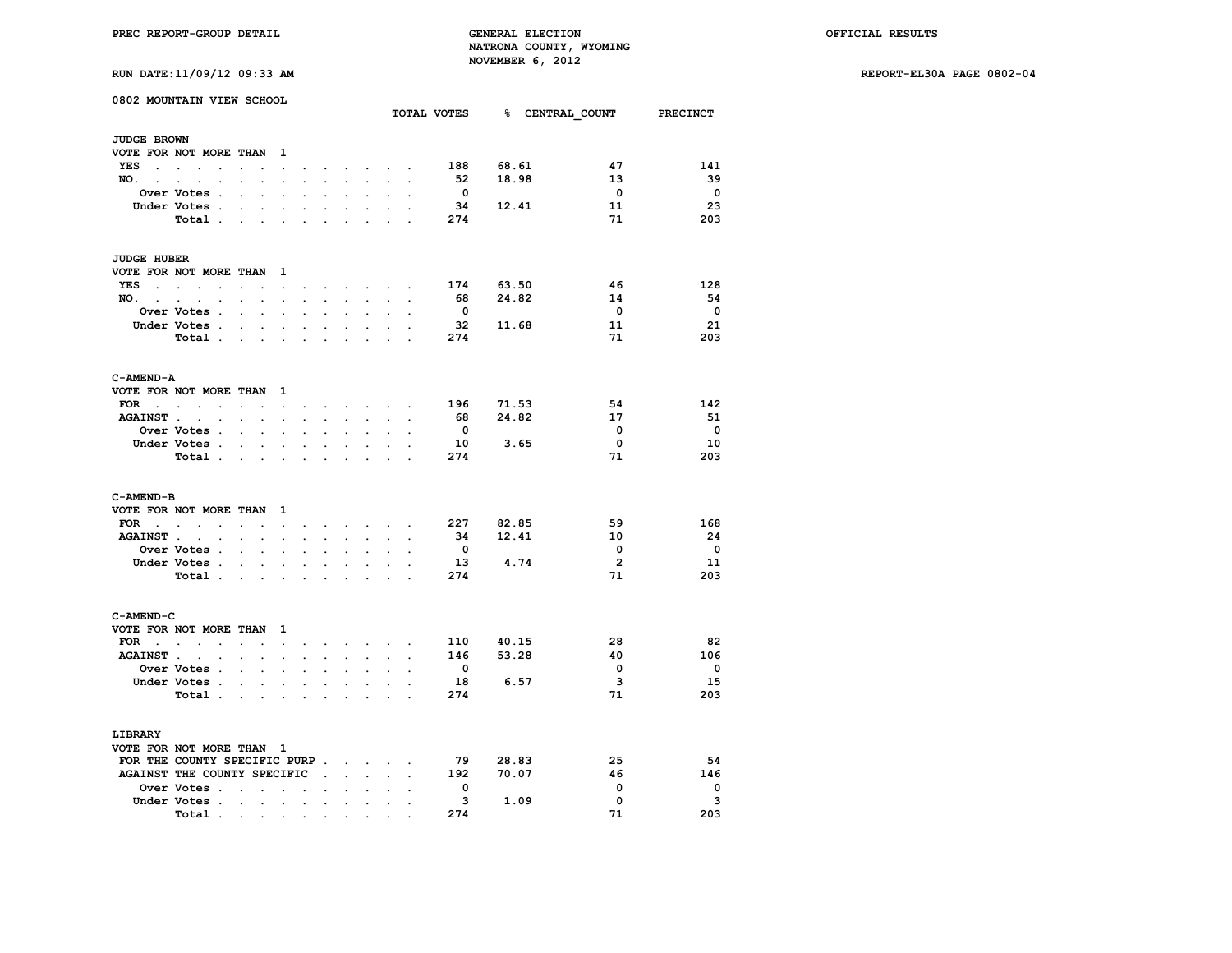**RUN DATE:11/09/12 09:33 AM REPORT-EL30A PAGE 0803-01**

| 0803 WARDWELL WATER & SEWER                                                 |                                                                                                                      |                      |                                        |                      |                             |                                                                          |                                            |                         |                                      |                         |                         |
|-----------------------------------------------------------------------------|----------------------------------------------------------------------------------------------------------------------|----------------------|----------------------------------------|----------------------|-----------------------------|--------------------------------------------------------------------------|--------------------------------------------|-------------------------|--------------------------------------|-------------------------|-------------------------|
|                                                                             |                                                                                                                      |                      |                                        |                      |                             |                                                                          |                                            |                         | TOTAL VOTES 8 CENTRAL COUNT PRECINCT |                         |                         |
| REGISTERED VOTERS - TOTAL.                                                  |                                                                                                                      |                      | the contract of the con-               |                      | $\ddot{\phantom{0}}$        | $\mathbf{r}$                                                             | $\sim$ $\sim$                              | 456                     |                                      |                         |                         |
| BALLOTS CAST - TOTAL.                                                       | $\sim 10^{-11}$ km s $^{-1}$                                                                                         |                      |                                        | $\mathbf{L}$         |                             |                                                                          |                                            | 512                     |                                      | 98                      | 414                     |
| BALLOTS CAST - BLANK.                                                       |                                                                                                                      |                      |                                        |                      |                             |                                                                          |                                            | $\overline{\mathbf{0}}$ |                                      | $\mathbf 0$             | $\mathbf 0$             |
| VOTER TURNOUT - TOTAL                                                       |                                                                                                                      | $\sim$               | $\bullet$                              | $\bullet$ .          | $\bullet$ .                 |                                                                          |                                            |                         | 112.28                               |                         |                         |
| VOTER TURNOUT - BLANK .                                                     |                                                                                                                      |                      |                                        |                      |                             |                                                                          |                                            |                         |                                      |                         |                         |
| <b>USA-PRESIDENT</b>                                                        |                                                                                                                      |                      |                                        |                      |                             |                                                                          |                                            |                         |                                      |                         |                         |
| VOTE FOR NOT MORE THAN                                                      | $\mathbf{1}$                                                                                                         |                      |                                        |                      |                             |                                                                          |                                            |                         |                                      |                         |                         |
| MITT ROMNEY (REP).<br>$\sim$ $\sim$                                         | $\sim$                                                                                                               | $\ddot{\phantom{0}}$ |                                        |                      |                             | the contract of the contract of                                          |                                            | 385                     | 75.20                                | 74                      | 311                     |
| BARACK OBAMA (DEM)<br>$\sim 100$                                            | $\sim$                                                                                                               | $\ddot{\phantom{a}}$ | $\sim$ $\sim$                          | $\sim$               | $\sim$                      |                                                                          | $\mathbf{L} = \mathbf{L}$                  | 102                     | 19.92                                | 21                      | 81                      |
| GARY JOHNSON (LIB)<br>$\ddot{\phantom{a}}$                                  |                                                                                                                      |                      |                                        |                      |                             |                                                                          |                                            | 12                      | 2.34                                 | 3                       | 9                       |
| VIRGIL H. GOODE (CON)                                                       |                                                                                                                      | $\ddot{\phantom{0}}$ |                                        |                      |                             |                                                                          |                                            | $7\overline{ }$         | 1.37                                 | $\mathbf 0$             | $7\phantom{.0}$         |
| $WRITE-TN.$<br>$\sim$                                                       |                                                                                                                      |                      |                                        |                      |                             |                                                                          |                                            | $\mathbf{1}$            | .20                                  | $\mathbf{0}$            | 1                       |
| Over Votes .                                                                |                                                                                                                      |                      |                                        |                      |                             |                                                                          |                                            | $\overline{\mathbf{4}}$ | .78                                  | $\mathbf 0$             | $\overline{\mathbf{4}}$ |
| $\sim$<br>$\ddot{\phantom{0}}$                                              | $\sim$                                                                                                               | $\cdot$              | $\ddot{\phantom{a}}$                   | $\cdot$              | $\blacksquare$              | $\ddot{\phantom{0}}$                                                     |                                            |                         |                                      |                         |                         |
| Under Votes                                                                 |                                                                                                                      |                      |                                        |                      | $\mathbf{r}$                | $\mathcal{L}^{\mathcal{L}}$                                              |                                            | $\mathbf{1}$            | .20                                  | $\mathbf 0$             | $\mathbf{1}$            |
| Total<br><b>Contract Contract Street</b>                                    |                                                                                                                      | $\cdot$              | $\ddot{\phantom{a}}$                   | $\bullet$            | $\cdot$                     | $\ddot{\phantom{a}}$                                                     |                                            | 512                     |                                      | 98                      | 414                     |
| UNITED STATES SENATOR                                                       |                                                                                                                      |                      |                                        |                      |                             |                                                                          |                                            |                         |                                      |                         |                         |
| VOTE FOR NOT MORE THAN                                                      | $\mathbf{1}$                                                                                                         |                      |                                        |                      |                             |                                                                          |                                            |                         |                                      |                         |                         |
| JOHN BARRASSO (REP).                                                        | $\mathbf{u} = \mathbf{u} + \mathbf{u} + \mathbf{u} + \mathbf{u} + \mathbf{u} + \mathbf{u} + \mathbf{u} + \mathbf{u}$ |                      |                                        |                      |                             |                                                                          |                                            | 404                     | 78.91                                | 80                      | 324                     |
| TIM CHESNUT (DEM).<br>$\bullet$                                             | $\ddot{\phantom{a}}$                                                                                                 | $\ddot{\phantom{0}}$ | $\ddot{\phantom{0}}$                   |                      |                             |                                                                          |                                            | 78                      | 15.23                                | 13                      | 65                      |
| JOEL OTTO (CRY)<br>$\sim 100$<br>$\mathbf{r} = \mathbf{r} \cdot \mathbf{r}$ |                                                                                                                      | $\ddot{\phantom{a}}$ | $\ddot{\phantom{0}}$                   | $\ddot{\phantom{a}}$ | $\ddot{\phantom{a}}$        | $\sim$                                                                   |                                            | 25                      | 4.88                                 | 4                       | 21                      |
| $WRITE-TN.$                                                                 |                                                                                                                      |                      |                                        |                      |                             |                                                                          |                                            | $\mathbf{1}$            | .20                                  | $\mathbf 0$             | $\mathbf{1}$            |
| Over Votes<br>$\sim$                                                        |                                                                                                                      |                      |                                        |                      | $\ddot{\phantom{a}}$        | $\ddot{\phantom{a}}$                                                     |                                            | $\mathbf{1}$            | .20                                  | $\mathbf{1}$            | $\mathbf 0$             |
| Under Votes                                                                 |                                                                                                                      |                      | $\cdot$                                | $\mathbf{r}$         | $\mathbf{r}$                | $\sim$                                                                   |                                            | $\overline{\mathbf{3}}$ | .59                                  | $\mathbf 0$             | $\overline{\mathbf{3}}$ |
|                                                                             |                                                                                                                      | $\sim$               |                                        |                      |                             |                                                                          | $\mathbf{r}$                               |                         |                                      |                         |                         |
| Total                                                                       |                                                                                                                      | $\ddot{\phantom{a}}$ | $\ddot{\phantom{a}}$                   | $\cdot$              | $\sim$                      | $\mathbf{r}$                                                             |                                            | 512                     |                                      | 98                      | 414                     |
| UNITED STATES REPRESENTATIVE                                                |                                                                                                                      |                      |                                        |                      |                             |                                                                          |                                            |                         |                                      |                         |                         |
| VOTE FOR NOT MORE THAN 1                                                    |                                                                                                                      |                      |                                        |                      |                             |                                                                          |                                            |                         |                                      |                         |                         |
| CYNTHIA M. LUMMIS (REP).                                                    | $\sim$                                                                                                               |                      |                                        |                      |                             | $\mathbf{r}$ , $\mathbf{r}$ , $\mathbf{r}$ , $\mathbf{r}$ , $\mathbf{r}$ |                                            |                         | 352 68.75                            | 68                      | 284                     |
| CHRIS HENRICHSEN (DEM).                                                     |                                                                                                                      |                      |                                        |                      |                             |                                                                          |                                            | 79                      | 15.43                                | 16                      | 63                      |
| RICHARD P. BRUBAKER (LIB).                                                  |                                                                                                                      |                      | $\ddot{\phantom{0}}$                   | $\ddot{\phantom{0}}$ | $\ddot{\phantom{0}}$        | $\ddot{\phantom{0}}$                                                     |                                            | 28                      | 5.47                                 | 6                       | 22                      |
| DANIEL CLYDE CUMMINGS (CON)                                                 |                                                                                                                      |                      | $\ddot{\phantom{0}}$                   | $\mathbf{L}$         | $\sim$                      |                                                                          |                                            | -20                     | 3.91                                 | $\mathbf{1}$            | 19                      |
| DON WILLS (CRY)                                                             |                                                                                                                      |                      |                                        | $\mathbf{r}$         |                             |                                                                          | $\sim$                                     | 16                      | 3.13                                 | 4                       | 12                      |
| $\sim$                                                                      | $\mathcal{A}^{\mathcal{A}}$ and $\mathcal{A}^{\mathcal{A}}$                                                          | $\bullet$            | $\cdot$                                |                      | $\ddot{\phantom{0}}$        | $\ddot{\phantom{0}}$                                                     |                                            |                         |                                      | $\mathbf 0$             |                         |
| $WRITE-IN.$<br>$\mathbf{r}$                                                 |                                                                                                                      | $\overline{a}$       | $\sim$                                 |                      |                             |                                                                          |                                            | $\mathbf{1}$            | .20                                  |                         | $\mathbf{1}$            |
| Over Votes .<br>$\sim$ $\sim$                                               |                                                                                                                      |                      |                                        |                      |                             |                                                                          | $\sim$                                     | $\overline{2}$          | .39                                  | 1                       | $\mathbf{1}$            |
| Under Votes                                                                 |                                                                                                                      |                      | $\mathbf{r} = \mathbf{r} + \mathbf{r}$ |                      | $\sim$                      |                                                                          | $\mathbf{r} = \mathbf{r} \cdot \mathbf{r}$ | 14                      | 2.73                                 | $\overline{2}$          | 12                      |
| Total .<br>$\sim$<br>$\sim 100$                                             | $\sim$                                                                                                               |                      |                                        |                      |                             |                                                                          |                                            | 512                     |                                      | 98                      | 414                     |
| STATE SENATE DISTRICT 30                                                    |                                                                                                                      |                      |                                        |                      |                             |                                                                          |                                            |                         |                                      |                         |                         |
| VOTE FOR NOT MORE THAN 1                                                    |                                                                                                                      |                      |                                        |                      |                             |                                                                          |                                            |                         |                                      |                         |                         |
| CHARLES K. SCOTT (REP).                                                     |                                                                                                                      | $\ddot{\phantom{0}}$ |                                        |                      |                             | the contract of the contract of                                          |                                            | 392                     | 76.56                                | 74                      | 318                     |
| WRITE-IN.<br>$\sim$ $\sim$                                                  |                                                                                                                      |                      |                                        |                      |                             |                                                                          |                                            | 39                      | 7.62                                 | 10                      | 29                      |
| Over Votes .<br>$\mathbf{r}$<br>$\ddot{\phantom{a}}$                        |                                                                                                                      |                      |                                        |                      |                             |                                                                          | $\cdot$                                    | $\overline{\mathbf{0}}$ |                                      | $\overline{\mathbf{0}}$ | $\mathbf 0$             |
| Under Votes.<br>$\sim$<br>$\ddot{\phantom{0}}$                              | $\ddot{\phantom{a}}$                                                                                                 | $\ddot{\phantom{0}}$ | $\cdot$                                | $\sim$               | $\sim$                      |                                                                          |                                            | 81                      | 15.82                                | 14                      | 67                      |
|                                                                             |                                                                                                                      |                      |                                        |                      |                             |                                                                          | $\sim$                                     |                         |                                      | 98                      | 414                     |
| Total .<br>$\sim$<br>$\sim$                                                 |                                                                                                                      |                      |                                        |                      |                             |                                                                          |                                            | 512                     |                                      |                         |                         |
| STATE HOUSE DISTRICT 58                                                     |                                                                                                                      |                      |                                        |                      |                             |                                                                          |                                            |                         |                                      |                         |                         |
| VOTE FOR NOT MORE THAN 1                                                    |                                                                                                                      |                      |                                        |                      |                             |                                                                          |                                            |                         |                                      |                         |                         |
| TOM REEDER (REP).<br>$\sim$                                                 | $\sim$                                                                                                               | $\ddot{\phantom{0}}$ |                                        |                      | $\ddot{\phantom{0}}$        |                                                                          | $\bullet$                                  | 409                     | 79.88                                | 73                      | 336                     |
| WRITE-IN.<br>$\cdot$<br>$\ddot{\phantom{a}}$                                |                                                                                                                      | $\ddot{\phantom{0}}$ |                                        |                      |                             |                                                                          |                                            | 12                      | 2.34                                 | $\overline{\mathbf{4}}$ | 8                       |
| Over Votes .<br>$\mathbf{r}$<br>$\ddot{\phantom{a}}$                        |                                                                                                                      |                      |                                        |                      |                             |                                                                          |                                            | $\mathbf{0}$            |                                      | $\mathbf 0$             | $\overline{\mathbf{0}}$ |
| Under Votes .<br>$\sim$<br>$\sim$                                           | $\cdot$                                                                                                              | $\ddot{\phantom{a}}$ | $\cdot$                                | $\ddot{\phantom{0}}$ | $\mathcal{L}^{\mathcal{L}}$ |                                                                          | $\mathcal{L}^{\text{max}}$                 | 91                      | 17.77                                | 21                      | 70                      |
| Total.                                                                      |                                                                                                                      |                      |                                        |                      |                             |                                                                          |                                            | 512                     |                                      | 98                      | 414                     |
| $\sim$<br>$\sim$ $\sim$                                                     |                                                                                                                      |                      |                                        |                      |                             | <b>All Contracts</b>                                                     |                                            |                         |                                      |                         |                         |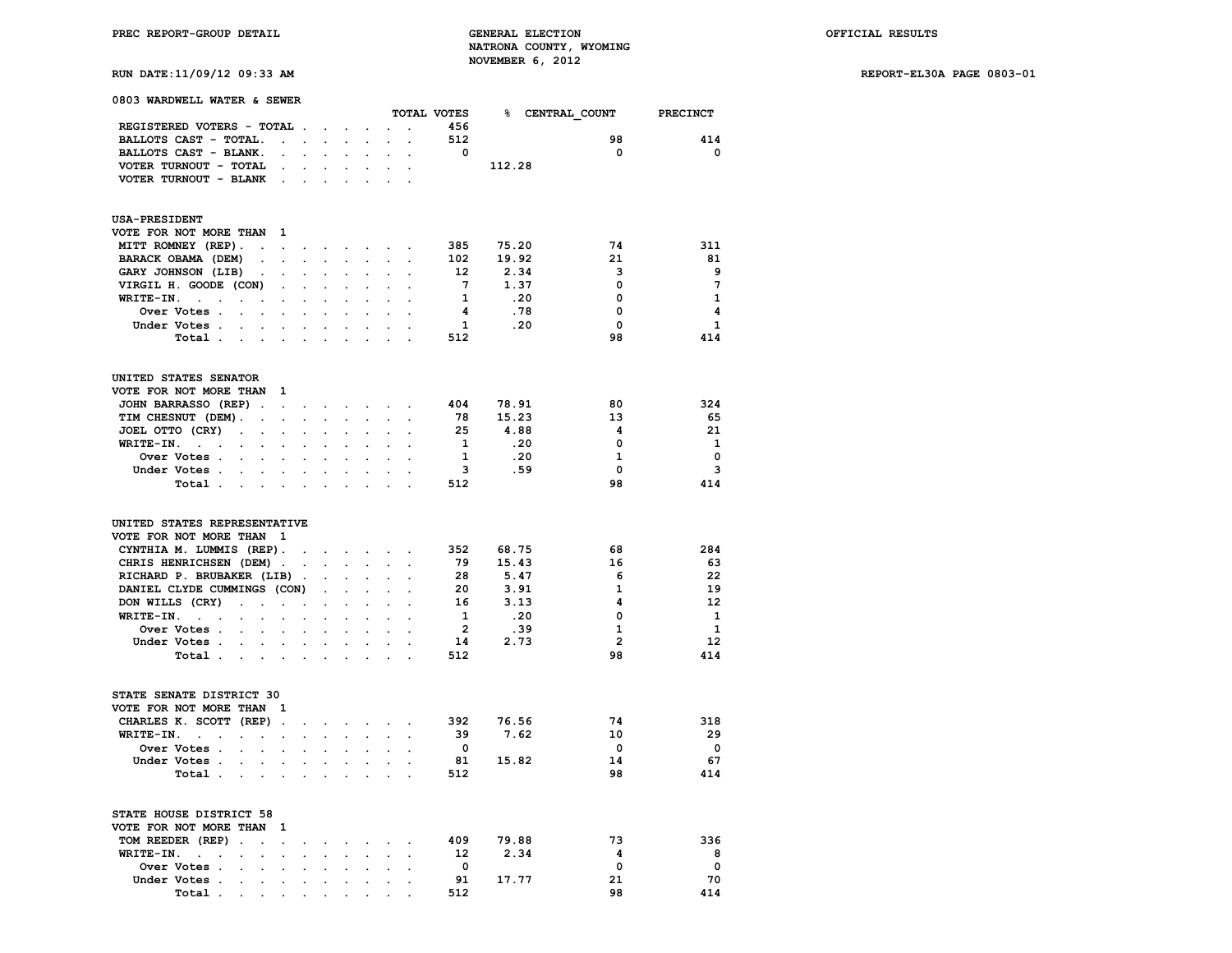**TOTAL VOTES % CENTRAL\_COUNT PRECINCT**

**RUN DATE:11/09/12 09:33 AM REPORT-EL30A PAGE 0803-02**

|  |  |  |  |  | RUN DATE:11/09/12 09:33 AM |  |
|--|--|--|--|--|----------------------------|--|
|--|--|--|--|--|----------------------------|--|

## **0803 WARDWELL WATER & SEWER**

| <b>BOCC</b>                                                                                                                     |                                                                                                                 |                                                                                 |  |                          |              |       |                |          |
|---------------------------------------------------------------------------------------------------------------------------------|-----------------------------------------------------------------------------------------------------------------|---------------------------------------------------------------------------------|--|--------------------------|--------------|-------|----------------|----------|
| VOTE FOR NOT MORE THAN 2                                                                                                        |                                                                                                                 |                                                                                 |  |                          |              |       |                |          |
| FORREST CHADWICK (REP)                                                                                                          |                                                                                                                 |                                                                                 |  |                          | 224          | 21.88 | 38             | 186      |
| MATT KEATING (REP)                                                                                                              |                                                                                                                 |                                                                                 |  |                          | 170          | 16.60 | 36             | 134      |
| GINO CERULLO (DEM)                                                                                                              |                                                                                                                 |                                                                                 |  |                          | 101          | 9.86  | 19             | 82       |
| TROY BRAY (CON)                                                                                                                 |                                                                                                                 |                                                                                 |  |                          | 92           | 8.98  | 15             | 77       |
| LINDA BERGERON (CON).                                                                                                           | the contract of the contract of the contract of the contract of the contract of the contract of the contract of |                                                                                 |  |                          | 78           | 7.62  | 12             | 66       |
| KEITH B. GOODENOUGH (IND)                                                                                                       |                                                                                                                 |                                                                                 |  |                          | 184          | 17.97 | 39             | 145      |
| $WRITE-TN.$                                                                                                                     |                                                                                                                 | the contract of the contract of the contract of the contract of the contract of |  |                          |              | .10   | 0              | 1        |
| Over Votes.<br>the contract of the contract of the contract of the contract of the contract of the contract of the contract of  |                                                                                                                 |                                                                                 |  |                          | $\mathbf{2}$ | .20   | $\mathfrak{p}$ | $\Omega$ |
| Under Votes.<br>the contract of the contract of the contract of the contract of the contract of the contract of the contract of |                                                                                                                 |                                                                                 |  | $\overline{\phantom{a}}$ | 172          | 16.80 | 35             | 137      |
| Total.<br>the contract of the contract of the contract of the contract of the contract of the contract of the contract of       |                                                                                                                 |                                                                                 |  |                          | 1,024        |       | 196            | 828      |

### **CASPER COLLEGE DISTRICT BOARD OF TRUSTEE**

| VOTE FOR NOT MORE THAN 4                                                                                                                                                                                                                         |                                                                                                                                                                                                                               |  |  |                          |       |       |     |          |
|--------------------------------------------------------------------------------------------------------------------------------------------------------------------------------------------------------------------------------------------------|-------------------------------------------------------------------------------------------------------------------------------------------------------------------------------------------------------------------------------|--|--|--------------------------|-------|-------|-----|----------|
| SCOTT BENNION.                                                                                                                                                                                                                                   | the company of the company of the company of the company of the company of the company of the company of the company of the company of the company of the company of the company of the company of the company of the company |  |  |                          | 184   | 8.98  | 35  | 149      |
| <b>BOB DESPAIN.</b><br>$\sim$<br>$\sim$                                                                                                                                                                                                          | the contract of the contract of the contract of the contract of the contract of the contract of the contract of                                                                                                               |  |  |                          | 114   | 5.57  | 24  | 90       |
| LAUREN V. GRIFFITH                                                                                                                                                                                                                               | the contract of the contract of the contract of the contract of the contract of the contract of the contract of                                                                                                               |  |  |                          | 176   | 8.59  | 33  | 143      |
| BILL M. HAMBRICK.                                                                                                                                                                                                                                | the contract of the contract of the contract of                                                                                                                                                                               |  |  |                          | 143   | 6.98  | 27  | 116      |
| MATTHEW A. LOUCKS.                                                                                                                                                                                                                               | the contract of the contract of the contract of the contract of the contract of the contract of the contract of                                                                                                               |  |  |                          | 172   | 8.40  | 36  | 136      |
| SUSAN D. MILLER<br>$\sim$                                                                                                                                                                                                                        | the contract of the contract of the contract of the contract of the contract of the contract of the contract of                                                                                                               |  |  |                          | 213   | 10.40 | 37  | 176      |
| CLIFF WHITLOCK.<br>the company of the company of the company of the company of the company of the company of the company of the company of the company of the company of the company of the company of the company of the company of the company |                                                                                                                                                                                                                               |  |  |                          | 186   | 9.08  | 38  | 148      |
| WRITE-IN.<br>the contract of the contract of the contract of the contract of the contract of the contract of the contract of                                                                                                                     |                                                                                                                                                                                                                               |  |  | $\overline{\phantom{a}}$ | з     | .15   | 0   | 3        |
| Over Votes.<br>$\sim$<br>the contract of the contract of the contract of the contract of the contract of the contract of the contract of                                                                                                         |                                                                                                                                                                                                                               |  |  | $\sim$                   | 0     |       | 0   | $\Omega$ |
| Under Votes.<br>$\sim$                                                                                                                                                                                                                           | the company of the company of the company of the company of the company of the company of the company of the company of the company of the company of the company of the company of the company of the company of the company |  |  | $\cdot$                  | 857   | 41.85 | 162 | 695      |
| Total                                                                                                                                                                                                                                            | the company of the company of the company of the company of the company of the company of the company of the company of the company of the company of the company of the company of the company of the company of the company |  |  | $\sim$ $\sim$            | 2,048 |       | 392 | 1,656    |

#### **NATRONA COUNTY SCHOOL DIST NO 1**

| VOTE FOR NOT MORE THAN                   | 5 |         |         |         |           |                      |           |       |       |          |          |
|------------------------------------------|---|---------|---------|---------|-----------|----------------------|-----------|-------|-------|----------|----------|
| DAVID S. BLAEDE                          |   |         |         |         |           |                      |           | 59    | 2.30  | 12       | 47       |
| KEVIN CHRISTOPHERSON.                    |   |         |         |         |           |                      |           | 160   | 6.25  | 34       | 126      |
| GREGORY FLESVIG                          |   |         |         |         |           |                      |           | 58    | 2.27  | 17       | 41       |
| ELIZABETH HORSCH<br>$\ddot{\phantom{a}}$ |   |         |         |         |           |                      |           | 138   | 5.39  | 21       | 117      |
| DANA HOWIE.                              |   |         |         |         |           |                      |           | 127   | 4.96  | 30       | 97       |
| DONN MCCALL.                             |   | $\sim$  |         |         |           |                      |           | 83    | 3.24  | 9        | 74       |
| MARK E. PETERSON                         |   |         |         |         |           |                      |           | 104   | 4.06  | 16       | 88       |
| SHAWNNA PUNTENEY<br>$\cdot$              |   |         |         |         |           |                      |           | 136   | 5.31  | 27       | 109      |
| PAULA J. REID<br>n.                      |   |         |         |         |           |                      |           | 142   | 5.55  | 28       | 114      |
| MARC SMITH .                             |   |         |         |         |           |                      |           | 130   | 5.08  | 31       | 99       |
| STEPHEN SPRECHER                         |   | $\cdot$ |         |         |           |                      |           | 145   | 5.66  | 35       | 110      |
| RITA WALSH.                              |   |         |         |         |           |                      |           | 211   | 8.24  | 39       | 172      |
| WRITE-IN.                                |   |         |         |         |           |                      |           |       | .27   | $\Omega$ | 7        |
| Over Votes                               |   |         |         |         |           |                      |           | 0     |       | O        | $\Omega$ |
| Under Votes                              |   |         |         |         |           |                      |           | 1,060 | 41.41 | 191      | 869      |
| Total<br>$\cdot$                         | ٠ | $\cdot$ | $\cdot$ | $\cdot$ | $\bullet$ | $\ddot{\phantom{0}}$ | $\bullet$ | 2,560 |       | 490      | 2,070    |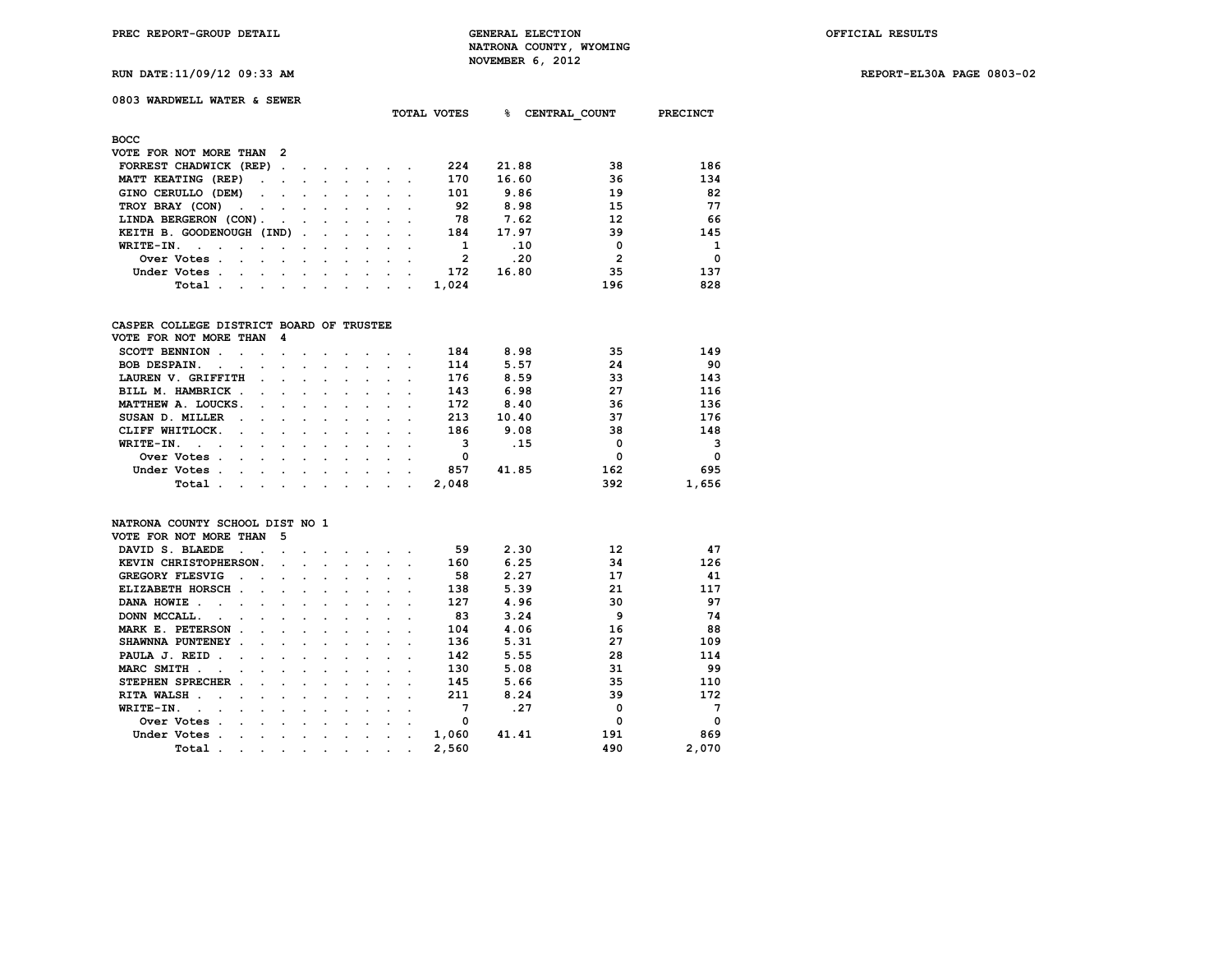**RUN DATE:11/09/12 09:33 AM REPORT-EL30A PAGE 0803-03**

| 0803 WARDWELL WATER & SEWER                                                                                  |                                                                      |                                                 |                                      |                           |                         |           |                         |                                      |  |
|--------------------------------------------------------------------------------------------------------------|----------------------------------------------------------------------|-------------------------------------------------|--------------------------------------|---------------------------|-------------------------|-----------|-------------------------|--------------------------------------|--|
|                                                                                                              |                                                                      |                                                 |                                      |                           |                         |           |                         | TOTAL VOTES 8 CENTRAL COUNT PRECINCT |  |
|                                                                                                              |                                                                      |                                                 |                                      |                           |                         |           |                         |                                      |  |
| NATRONA COUNTY FIRE PROTECTION DISTRICT<br>VOTE FOR NOT MORE THAN                                            | 3                                                                    |                                                 |                                      |                           |                         |           |                         |                                      |  |
| JOHN BENTLEY                                                                                                 | $\cdot$<br>$\ddot{\phantom{a}}$                                      | $\sim$                                          |                                      |                           |                         | 175 11.39 | 30                      | 145                                  |  |
| JOHN C. DOYLE.                                                                                               |                                                                      |                                                 | <b>Service Control</b>               |                           | 156                     | 10.16     | 32                      | 124                                  |  |
|                                                                                                              |                                                                      |                                                 |                                      |                           |                         |           | 18                      |                                      |  |
| BILL KOSSERT<br>$\ddot{\phantom{a}}$                                                                         |                                                                      |                                                 |                                      |                           | 94                      | 6.12      | 47                      | 76<br>193                            |  |
| KEITH ROBINETT.                                                                                              |                                                                      |                                                 |                                      |                           |                         | 240 15.63 |                         |                                      |  |
| CURT SIMPSON II<br>$\ddot{\phantom{0}}$                                                                      |                                                                      |                                                 |                                      |                           | 117                     | 7.62      | 10                      | 107                                  |  |
| GEORGE E. TILLMAN JR.                                                                                        | $\cdot$                                                              |                                                 |                                      |                           | 144                     | 9.38      | - 31                    | 113                                  |  |
| $WRITE-IN.$<br>$\sim 100$ km s $^{-1}$<br>$\ddot{\phantom{0}}$                                               | $\ddot{\phantom{0}}$<br>$\ddot{\phantom{a}}$<br>$\bullet$            | $\ddot{\phantom{a}}$                            | $\cdot$                              | $\sim$                    | 8                       | .52       | $\overline{\mathbf{3}}$ | 5                                    |  |
| Over Votes<br>$\mathbf{L}$                                                                                   | $\ddot{\phantom{0}}$<br>$\ddot{\phantom{0}}$<br>$\sim$               | $\ddot{\phantom{0}}$                            | $\mathbf{r}$<br>$\cdot$              | $\sim$                    | $\overline{\mathbf{3}}$ | .20       | $\overline{\mathbf{0}}$ | $\overline{\mathbf{3}}$              |  |
| Under Votes .<br>$\sim$ $\sim$<br>$\ddot{\phantom{a}}$                                                       | $\ddot{\phantom{0}}$<br>$\ddot{\phantom{a}}$<br>$\ddot{\phantom{a}}$ | $\ddot{\phantom{a}}$<br>$\ddot{\phantom{a}}$    | $\ddot{\phantom{a}}$                 | $\sim$                    |                         | 599 39.00 | 123                     | 476                                  |  |
| Total                                                                                                        | $\sim$<br>$\sim$                                                     |                                                 |                                      |                           | $\cdot$ 1,536           |           | 294                     | 1,242                                |  |
| NC CONSERVATION DIST SUP-URBAN                                                                               |                                                                      |                                                 |                                      |                           |                         |           |                         |                                      |  |
| VOTE FOR NOT MORE THAN                                                                                       | 1                                                                    |                                                 |                                      |                           |                         |           |                         |                                      |  |
| RICHARD HALLINGSTAD.                                                                                         | $\mathbf{r}$<br>$\ddot{\phantom{0}}$                                 | $\ddot{\phantom{a}}$                            | $\sim$ $\sim$ $\sim$                 |                           |                         | 354 69.14 | 68                      | 286                                  |  |
| $WRITE-TN.$<br>$\sim 100$ km s $^{-1}$                                                                       | $\sim$<br>$\mathbf{r}$                                               | $\sim$ $\sim$ $\sim$                            | <b>San Adams</b>                     |                           | $\overline{\mathbf{3}}$ | .59       | $\overline{2}$          | $\mathbf{1}$                         |  |
| Over Votes .                                                                                                 |                                                                      |                                                 |                                      |                           | $\overline{\mathbf{0}}$ |           | $\Omega$                | $\overline{\mathbf{0}}$              |  |
| Under Votes.<br>$\ddot{\phantom{0}}$<br>$\sim$                                                               | $\ddot{\phantom{0}}$<br>$\ddot{\phantom{0}}$                         | $\ddot{\phantom{0}}$                            | $\sim$<br>$\mathcal{L}^{\text{max}}$ |                           |                         | 155 30.27 | 28                      | 127                                  |  |
| Total                                                                                                        |                                                                      |                                                 |                                      |                           | 512                     |           | 98                      | 414                                  |  |
|                                                                                                              |                                                                      |                                                 |                                      |                           |                         |           |                         |                                      |  |
| NC CONSERVATION DIST SUP-ATLRG                                                                               |                                                                      |                                                 |                                      |                           |                         |           |                         |                                      |  |
| VOTE FOR NOT MORE THAN                                                                                       | 1                                                                    |                                                 |                                      |                           |                         |           |                         |                                      |  |
| LEN L. CAMP. .<br>$\sim$ $\sim$                                                                              | $\ddot{\phantom{a}}$<br>$\ddot{\phantom{0}}$                         | the contract of the contract of the contract of |                                      |                           |                         | 357 69.73 | 70                      | 287                                  |  |
| $WRITE-IN.$<br>$\sim$<br>$\ddot{\phantom{0}}$                                                                | $\mathbf{r}$<br>$\mathbf{L}$<br>$\mathbf{L}$                         | $\mathbf{L}^{\text{max}}$                       | $\mathbf{r}$                         | $\mathbf{r} = \mathbf{r}$ | $\overline{\mathbf{4}}$ | .78       | $\overline{2}$          | $\overline{\mathbf{2}}$              |  |
| Over Votes .<br>$\mathbf{r}$<br>$\cdot$                                                                      | $\ddot{\phantom{a}}$<br>$\ddot{\phantom{a}}$<br>$\ddot{\phantom{a}}$ | $\ddot{\phantom{a}}$                            | $\ddot{\phantom{a}}$                 | $\cdot$                   | $\overline{\mathbf{0}}$ |           | $\mathbf{0}$            | $\mathbf{0}$                         |  |
| Under Votes                                                                                                  | $\mathbf{r} = \mathbf{r}$<br>$\mathbf{r}$                            |                                                 |                                      |                           |                         | 151 29.49 | 26                      | 125                                  |  |
| Total .<br>$\sim$<br>$\sim$                                                                                  | $\ddot{\phantom{a}}$<br>$\ddot{\phantom{a}}$                         |                                                 |                                      |                           | 512                     |           | 98                      | 414                                  |  |
|                                                                                                              |                                                                      |                                                 |                                      |                           |                         |           |                         |                                      |  |
| NC CONSERVATION DIST SUP-RURAL<br>VOTE FOR NOT MORE THAN                                                     | $\mathbf{1}$                                                         |                                                 |                                      |                           |                         |           |                         |                                      |  |
|                                                                                                              |                                                                      |                                                 |                                      |                           |                         |           | 33                      | 114                                  |  |
| DON PAVACK                                                                                                   | $\ddot{\phantom{a}}$<br>$\sim$                                       | $\cdot$ $\cdot$ $\cdot$ $\cdot$ $\cdot$ $\cdot$ |                                      |                           |                         | 147 28.71 |                         |                                      |  |
| ROBERT M. SHELLARD<br>$\mathcal{L}_{\mathcal{A}}$                                                            | $\ddot{\phantom{a}}$<br>$\ddot{\phantom{0}}$                         | $\ddot{\phantom{0}}$                            | $\sim$<br>$\bullet$ .                | $\bullet$ .               |                         | 198 38.67 | 31                      | 167                                  |  |
| $WRITE-IN.$<br>$\bullet$                                                                                     | $\ddot{\phantom{a}}$<br>$\ddot{\phantom{a}}$<br>$\ddot{\phantom{a}}$ | $\ddot{\phantom{a}}$                            |                                      |                           | $\overline{\mathbf{3}}$ | .59       | $\overline{2}$          | $\mathbf{1}$                         |  |
| Over Votes                                                                                                   |                                                                      |                                                 |                                      |                           | $\overline{\mathbf{0}}$ |           | $\overline{\mathbf{0}}$ | $\overline{\mathbf{0}}$              |  |
| Under Votes                                                                                                  | $\ddot{\phantom{0}}$<br>$\bullet$<br>$\ddot{\phantom{0}}$            | $\sim$                                          | $\bullet$ .<br>$\ddot{\phantom{0}}$  | $\sim$                    |                         | 164 32.03 | 32                      | 132                                  |  |
| Total                                                                                                        | $\cdot$<br>$\sim$                                                    | $\sim$<br>$\mathbf{r}$                          | $\ddot{\phantom{a}}$                 | $\overline{a}$            | 512                     |           | 98                      | 414                                  |  |
| <b>JUDGE PARK</b>                                                                                            |                                                                      |                                                 |                                      |                           |                         |           |                         |                                      |  |
| VOTE FOR NOT MORE THAN                                                                                       | 1                                                                    |                                                 |                                      |                           |                         |           |                         |                                      |  |
| YES<br>$\sim$<br>$\mathcal{L}^{\text{max}}$ and $\mathcal{L}^{\text{max}}$<br>$\sim$<br>$\ddot{\phantom{0}}$ | $\sim$<br>$\ddot{\phantom{0}}$<br>$\ddot{\phantom{0}}$               | the contract of the contract                    |                                      |                           |                         | 317 61.91 | 68                      | 249                                  |  |
| NO.                                                                                                          |                                                                      |                                                 |                                      | $\ddot{\phantom{a}}$      |                         | 131 25.59 | 18                      | 113                                  |  |
| $\ddot{\phantom{0}}$<br>$\ddot{\phantom{a}}$<br>$\ddot{\phantom{a}}$<br>Over Votes .                         | $\bullet$<br>$\ddot{\phantom{0}}$<br>$\ddot{\phantom{a}}$            |                                                 | $\ddot{\phantom{0}}$<br>$\sim$       |                           | $\overline{\mathbf{0}}$ |           | $\overline{\mathbf{0}}$ | $\overline{\mathbf{0}}$              |  |
|                                                                                                              |                                                                      |                                                 |                                      |                           |                         |           | 12 <sup>2</sup>         | 52                                   |  |
| Under Votes .<br>$\sim$<br><b>Contract Contract</b>                                                          | $\sim$<br>$\ddot{\phantom{0}}$<br>$\sim$                             |                                                 | $\sim$                               |                           |                         | 64 12.50  |                         |                                      |  |
| Total<br>$\sim$                                                                                              |                                                                      |                                                 |                                      | $\overline{a}$            | 512                     |           | 98                      | 414                                  |  |
| <b>JUDGE WILKING</b>                                                                                         |                                                                      |                                                 |                                      |                           |                         |           |                         |                                      |  |
| VOTE FOR NOT MORE THAN                                                                                       | - 1                                                                  |                                                 |                                      |                           |                         |           |                         |                                      |  |
| YES<br>$\mathbf{r}$<br>$\ddot{\phantom{0}}$<br>$\ddot{\phantom{a}}$                                          | $\ddot{\phantom{a}}$<br>$\cdot$<br>$\cdot$                           |                                                 | $\sim$<br>$\sim$                     | $\sim$                    |                         | 321 62.70 | 66                      | 255                                  |  |
| NO.,<br>$\sim$<br>$\ddot{\phantom{a}}$                                                                       |                                                                      |                                                 |                                      |                           | 98                      | 19.14     | 10                      | 88                                   |  |
| Over Votes .                                                                                                 |                                                                      |                                                 |                                      |                           | $\overline{\mathbf{0}}$ |           | $\overline{\mathbf{0}}$ | $\overline{\mathbf{0}}$              |  |
| Under Votes .<br>$\ddot{\phantom{a}}$<br>$\cdot$                                                             | $\ddot{\phantom{a}}$<br>$\cdot$<br>$\cdot$                           | $\ddot{\phantom{a}}$<br>$\ddot{\phantom{a}}$    | $\bullet$                            | $\ddot{\phantom{a}}$      |                         | 93 18.16  | 22                      | 71                                   |  |
| Total<br>$\bullet$                                                                                           |                                                                      |                                                 |                                      |                           | 512                     |           | 98                      | 414                                  |  |
|                                                                                                              |                                                                      |                                                 |                                      |                           |                         |           |                         |                                      |  |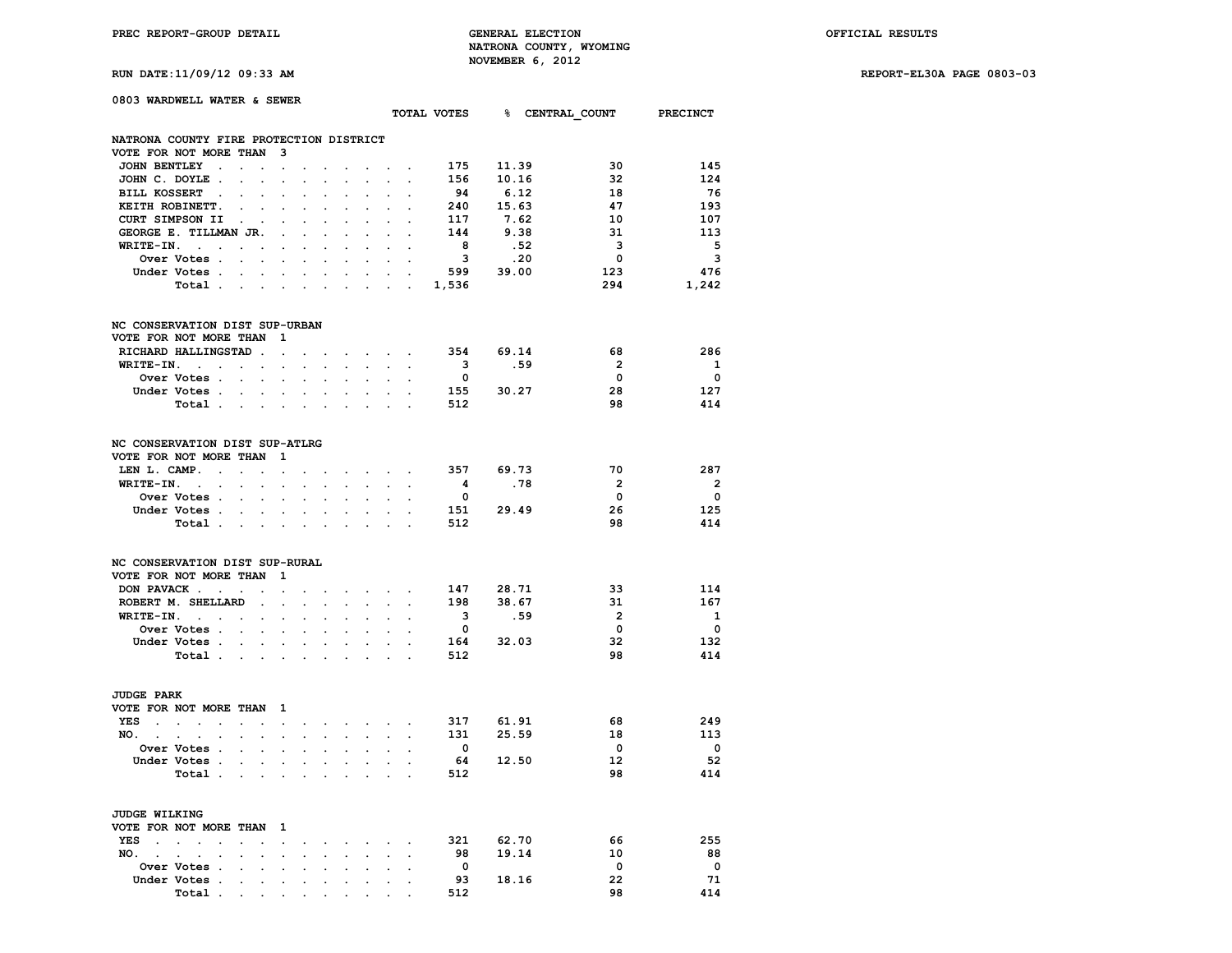**RUN DATE:11/09/12 09:33 AM REPORT-EL30A PAGE 0803-04**

| RUN DATE:11/09/12 09:33 AM |  |
|----------------------------|--|
|----------------------------|--|

|                    | 0803 WARDWELL WATER & SEWER                                                     |                                      |                                                             |                      |                      |                                   |                      |                                                 | TOTAL VOTES 8 CENTRAL COUNT PRECINCT |                         |              |                         |                         |
|--------------------|---------------------------------------------------------------------------------|--------------------------------------|-------------------------------------------------------------|----------------------|----------------------|-----------------------------------|----------------------|-------------------------------------------------|--------------------------------------|-------------------------|--------------|-------------------------|-------------------------|
| <b>JUDGE BROWN</b> |                                                                                 |                                      |                                                             |                      |                      |                                   |                      |                                                 |                                      |                         |              |                         |                         |
|                    | VOTE FOR NOT MORE THAN                                                          |                                      | $\mathbf{1}$                                                |                      |                      |                                   |                      |                                                 |                                      |                         |              |                         |                         |
| YES                | the contract of the contract of the                                             |                                      | $\sim$                                                      | $\cdot$              |                      |                                   | $\sim$               |                                                 |                                      | 327                     | 63.87        | 69                      | 258                     |
| NO. .              | $\sim$<br>$\ddot{\phantom{0}}$<br>$\ddot{\phantom{a}}$                          | $\ddot{\phantom{0}}$                 | $\ddot{\phantom{a}}$                                        | $\ddot{\phantom{a}}$ | $\overline{a}$       | $\mathbf{r}$                      | $\sim$               | $\sim$                                          |                                      | 115                     | 22.46        | 13                      | 102                     |
|                    | Over Votes .                                                                    | $\ddot{\phantom{a}}$                 | $\ddot{\phantom{a}}$                                        | $\ddot{\phantom{a}}$ |                      |                                   | $\ddot{\phantom{a}}$ |                                                 |                                      | $\overline{\mathbf{2}}$ | .39          | $\overline{\mathbf{2}}$ | $\overline{\mathbf{0}}$ |
|                    | Under Votes .                                                                   |                                      |                                                             |                      |                      |                                   |                      |                                                 |                                      | 68                      | 13.28        | 14                      | 54                      |
|                    | Total                                                                           |                                      |                                                             |                      |                      |                                   |                      | $\ddot{\phantom{a}}$                            |                                      | 512                     |              | 98                      | 414                     |
|                    |                                                                                 |                                      |                                                             |                      |                      |                                   |                      |                                                 |                                      |                         |              |                         |                         |
| <b>JUDGE HUBER</b> |                                                                                 |                                      |                                                             |                      |                      |                                   |                      |                                                 |                                      |                         |              |                         |                         |
|                    | VOTE FOR NOT MORE THAN 1                                                        |                                      |                                                             |                      |                      |                                   |                      |                                                 |                                      |                         |              |                         |                         |
| YES                | $\bullet$                                                                       |                                      |                                                             |                      |                      |                                   |                      |                                                 |                                      | 312                     | 60.94        | 68                      | 244                     |
| $NO.$ $.$ $.$ $.$  | $\sim$                                                                          | $\sim$<br>$\sim$                     | $\mathbf{r}$                                                | $\sim$               | $\sim$               | $\sim$                            | $\sim$               | $\sim$                                          | $\ddot{\phantom{a}}$                 | 137                     | 26.76        | 19                      | 118                     |
|                    | Over Votes .                                                                    | $\ddot{\phantom{0}}$<br>$\mathbf{r}$ | $\overline{a}$                                              | $\overline{a}$       | $\overline{a}$       | $\overline{a}$                    | $\ddot{\phantom{a}}$ | $\overline{a}$                                  |                                      | $\mathbf{0}$            |              | $^{\circ}$              | $\Omega$                |
|                    | Under Votes .                                                                   | $\cdot$<br>$\ddot{\phantom{0}}$      |                                                             |                      |                      |                                   |                      |                                                 |                                      | 63                      | 12.30        | 11                      | 52                      |
|                    | Total                                                                           |                                      | $\ddot{\phantom{a}}$                                        | $\cdot$              |                      | $\cdot$                           | $\ddot{\phantom{a}}$ | $\cdot$                                         |                                      | 512                     |              | 98                      | 414                     |
| C-AMEND-A          |                                                                                 |                                      |                                                             |                      |                      |                                   |                      |                                                 |                                      |                         |              |                         |                         |
|                    | VOTE FOR NOT MORE THAN 1                                                        |                                      |                                                             |                      |                      |                                   |                      |                                                 |                                      |                         |              |                         |                         |
| FOR                | $\sim$                                                                          |                                      |                                                             |                      |                      |                                   |                      |                                                 |                                      | 382                     | 74.61        | 76                      | 306                     |
|                    | $\sim$<br>AGAINST                                                               |                                      | $\bullet$ .<br><br><br><br><br><br>                         | $\ddot{\phantom{0}}$ | $\ddot{\phantom{0}}$ | $\sim$                            | $\sim$               | $\bullet$ .                                     |                                      | 90                      | 17.58        | 12                      | 78                      |
|                    | Over Votes .                                                                    | $\sim$<br>$\mathbf{r}$               | $\mathcal{A}^{\mathcal{A}}$ and $\mathcal{A}^{\mathcal{A}}$ | $\ddot{\phantom{0}}$ | $\ddot{\phantom{a}}$ | $\bullet$ .                       | $\bullet$ .          | $\bullet$                                       | $\ddot{\phantom{a}}$                 | $\mathbf{1}$            | $\cdot$ . 20 | $\overline{\mathbf{0}}$ | $\mathbf{1}$            |
|                    |                                                                                 |                                      |                                                             |                      |                      |                                   |                      |                                                 |                                      | - 39                    | 7.62         | 10                      | 29                      |
|                    | Under Votes.                                                                    | the company of                       |                                                             | $\cdot$              |                      |                                   |                      |                                                 |                                      | 512                     |              | 98                      | 414                     |
|                    | Total                                                                           |                                      |                                                             | $\cdot$              | $\ddot{\phantom{a}}$ | $\ddot{\phantom{a}}$              | $\ddot{\phantom{a}}$ | $\ddot{\phantom{a}}$                            | $\cdot$                              |                         |              |                         |                         |
| C-AMEND-B          |                                                                                 |                                      |                                                             |                      |                      |                                   |                      |                                                 |                                      |                         |              |                         |                         |
|                    | VOTE FOR NOT MORE THAN                                                          |                                      | $\mathbf{1}$                                                |                      |                      |                                   |                      |                                                 |                                      |                         |              |                         |                         |
| FOR                | $\sim$<br>$\ddot{\phantom{a}}$                                                  | $\sim$                               | $\mathbf{a} = \mathbf{a} \times \mathbf{a}$ .               | $\cdot$              | $\cdot$              | <b>Contract Contract Contract</b> |                      | $\mathbf{z} = \mathbf{z} + \mathbf{z}$ .        | $\ddot{\phantom{a}}$                 | 443                     | 86.52        | 82                      | 361                     |
| <b>AGAINST</b> .   | $\sim$<br>$\ddot{\phantom{a}}$                                                  | $\mathbf{L} = \mathbf{L}$            | $\ddot{\phantom{a}}$                                        | $\ddot{\phantom{a}}$ |                      | $\mathbf{r}$                      | $\ddot{\phantom{0}}$ | $\sim$                                          |                                      | - 32                    | 6.25         | -4                      | 28                      |
|                    | Over Votes .                                                                    | $\ddot{\phantom{a}}$<br>$\sim$       |                                                             |                      |                      |                                   |                      |                                                 |                                      | $\mathbf{0}$            |              | 0                       | $\mathbf{o}$            |
|                    | Under Votes.                                                                    | $\sim$<br>$\sim$                     | $\ddot{\phantom{a}}$                                        | $\ddot{\phantom{a}}$ | $\ddot{\phantom{a}}$ | $\ddot{\phantom{a}}$              | $\ddot{\phantom{a}}$ | $\ddot{\phantom{a}}$                            |                                      | - 37                    | 7.23         | 12                      | 25                      |
|                    | Total                                                                           |                                      |                                                             |                      |                      |                                   |                      |                                                 |                                      | 512                     |              | 98                      | 414                     |
|                    |                                                                                 |                                      |                                                             |                      |                      |                                   |                      |                                                 |                                      |                         |              |                         |                         |
| C-AMEND-C          | VOTE FOR NOT MORE THAN                                                          |                                      | $\mathbf{1}$                                                |                      |                      |                                   |                      |                                                 |                                      |                         |              |                         |                         |
| FOR                | the contract of the contract of the contract of the contract of the contract of |                                      |                                                             | $\ddot{\phantom{0}}$ |                      |                                   |                      | the contract of the contract of the contract of |                                      | 205                     | 40.04        | 50                      | 155                     |
| <b>AGAINST</b> .   | $\ddot{\phantom{0}}$<br>$\cdot$                                                 |                                      |                                                             |                      |                      |                                   |                      |                                                 |                                      | 251                     | 49.02        | 35                      | 216                     |
|                    | <b>Over Votes .</b>                                                             | $\sim$<br>$\mathbf{r}$               | $\overline{a}$                                              | $\cdot$              |                      |                                   |                      |                                                 |                                      | $\overline{\mathbf{0}}$ |              | $\mathbf 0$             | $\overline{\mathbf{0}}$ |
|                    | Under Votes.                                                                    | $\sim$<br>$\sim 100$ km s $^{-1}$    |                                                             | $\ddot{\phantom{0}}$ | $\ddot{\phantom{0}}$ |                                   | $\ddot{\phantom{0}}$ | $\cdot$                                         |                                      | 56                      | 10.94        | 13                      | 43                      |
|                    | Total .                                                                         | $\sim$<br>$\ddot{\phantom{a}}$       |                                                             |                      |                      |                                   |                      |                                                 |                                      | 512                     |              | 98                      | 414                     |
|                    |                                                                                 |                                      |                                                             |                      |                      |                                   |                      |                                                 |                                      |                         |              |                         |                         |
| LIBRARY            |                                                                                 |                                      |                                                             |                      |                      |                                   |                      |                                                 |                                      |                         |              |                         |                         |
|                    | VOTE FOR NOT MORE THAN 1                                                        |                                      |                                                             |                      |                      |                                   |                      |                                                 |                                      |                         |              |                         |                         |
|                    | FOR THE COUNTY SPECIFIC PURP                                                    |                                      |                                                             |                      |                      |                                   |                      |                                                 |                                      | 187                     | 36.52        | 36                      | 151                     |
|                    | AGAINST THE COUNTY SPECIFIC                                                     |                                      |                                                             |                      | $\sim$               | $\ddot{\phantom{0}}$              | $\ddot{\phantom{0}}$ | $\sim$                                          |                                      | 299                     | 58.40        | 56                      | 243                     |
|                    | Over Votes .                                                                    | $\sim$<br>$\ddot{\phantom{a}}$       | $\sim$                                                      | $\ddot{\phantom{a}}$ | $\cdot$              | $\ddot{\phantom{a}}$              | $\ddot{\phantom{a}}$ | $\cdot$                                         |                                      | 1                       | .20          | 0                       | - 1                     |
|                    | Under Votes .                                                                   | $\cdot$<br>$\ddot{\phantom{a}}$      |                                                             |                      |                      |                                   |                      |                                                 |                                      | 25                      | 4.88         | 6                       | 19                      |
|                    | Total.                                                                          | $\ddot{\phantom{a}}$<br>$\sim$       | $\cdot$                                                     | $\cdot$              | $\ddot{\phantom{0}}$ | $\ddot{\phantom{0}}$              |                      |                                                 |                                      | 512                     |              | 98                      | 414                     |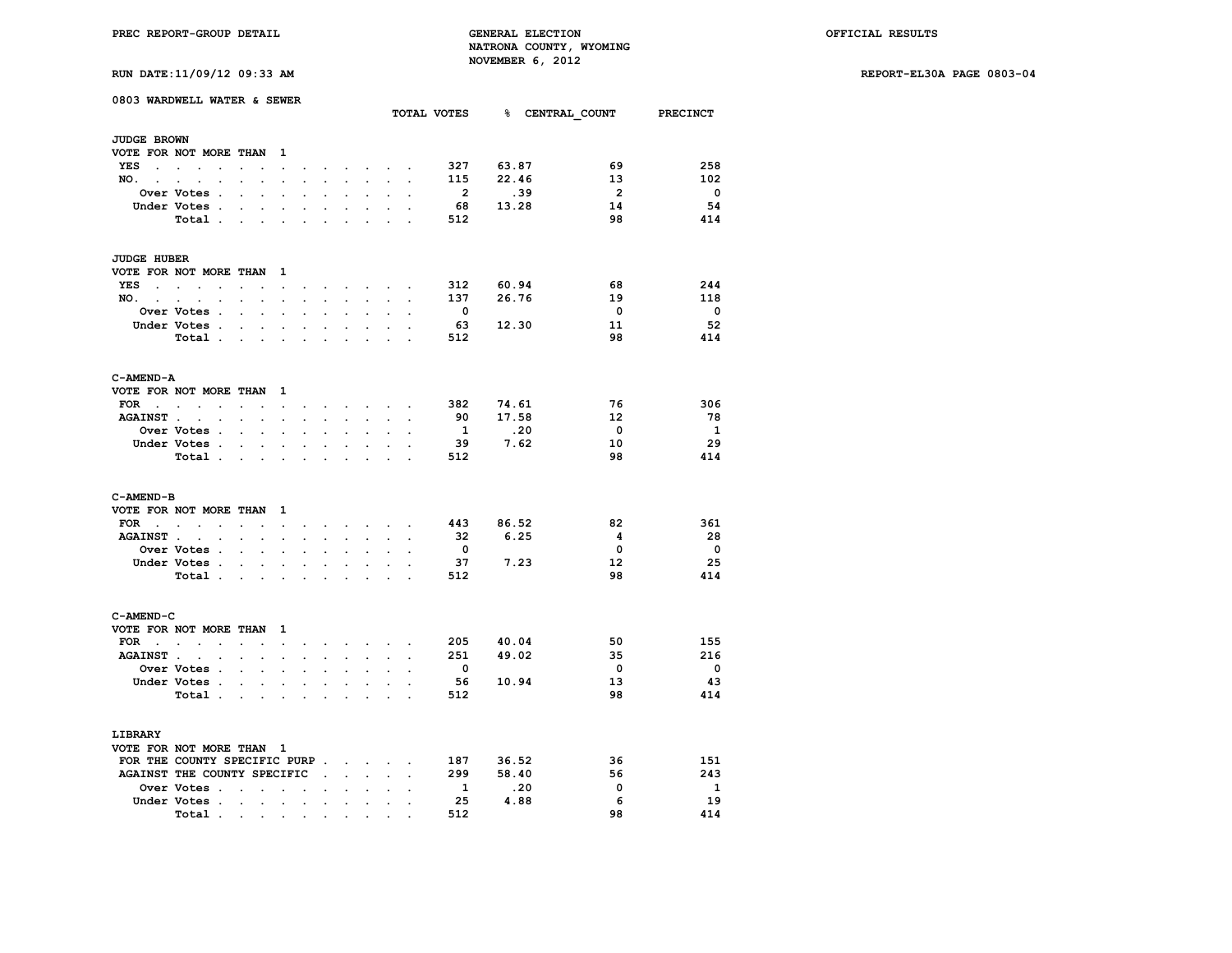# **RUN DATE:11/09/12 09:33 AM REPORT-EL30A PAGE 0804-01**

| 0804 CHRISTIAN CHURCH OF CASPE                                                                                                                |                           |                                 |                                      |                                |                                        |                      |                                              |                         |                        |                         |                         |
|-----------------------------------------------------------------------------------------------------------------------------------------------|---------------------------|---------------------------------|--------------------------------------|--------------------------------|----------------------------------------|----------------------|----------------------------------------------|-------------------------|------------------------|-------------------------|-------------------------|
|                                                                                                                                               |                           |                                 |                                      |                                |                                        |                      |                                              | TOTAL VOTES<br>928      |                        | <b>% CENTRAL COUNT</b>  | <b>PRECINCT</b>         |
| REGISTERED VOTERS - TOTAL                                                                                                                     |                           |                                 |                                      |                                |                                        |                      | $\sim$                                       |                         |                        |                         |                         |
| BALLOTS CAST - TOTAL.                                                                                                                         | $\mathbf{r} = \mathbf{r}$ |                                 | $\sim$                               | $\ddot{\phantom{a}}$           | $\ddot{\phantom{0}}$                   | $\sim$               | $\ddot{\phantom{0}}$                         | 985                     |                        | 216                     | 769                     |
| BALLOTS CAST - BLANK.                                                                                                                         | $\ddot{\phantom{0}}$      | $\overline{a}$                  |                                      |                                | $\ddot{\phantom{a}}$                   | $\mathbf{r}$         | $\overline{a}$                               | $\overline{\mathbf{0}}$ |                        | $\mathbf{o}$            | $\mathbf 0$             |
| VOTER TURNOUT - TOTAL                                                                                                                         | $\ddot{\phantom{a}}$      |                                 | $\overline{a}$                       | $\mathbf{r}$                   | $\ddot{\phantom{a}}$                   | $\ddot{\phantom{a}}$ |                                              |                         | 106.14                 |                         |                         |
| VOTER TURNOUT - BLANK                                                                                                                         | $\ddot{\phantom{a}}$      | $\cdot$                         |                                      |                                |                                        |                      |                                              |                         |                        |                         |                         |
| <b>USA-PRESIDENT</b>                                                                                                                          |                           |                                 |                                      |                                |                                        |                      |                                              |                         |                        |                         |                         |
| VOTE FOR NOT MORE THAN                                                                                                                        | $\mathbf{1}$              |                                 |                                      |                                |                                        |                      |                                              |                         |                        |                         |                         |
| MITT ROMNEY (REP).<br>$\sim$                                                                                                                  | $\ddot{\phantom{0}}$      | $\sim$                          | $\sim$                               | $\sim$                         |                                        | $\sim$ $\sim$        |                                              | 778                     | 78.98                  | 161                     | 617                     |
| BARACK OBAMA (DEM)<br>$\ddot{\phantom{0}}$                                                                                                    |                           | $\ddot{\phantom{0}}$            | $\mathcal{L}^{\mathcal{L}}$          | $\ddot{\phantom{a}}$           | $\mathcal{L}^{\mathcal{L}}$            | $\ddot{\phantom{a}}$ | $\ddot{\phantom{0}}$                         | 175                     | 17.77                  | 47                      | 128                     |
| GARY JOHNSON (LIB)<br>$\sim$                                                                                                                  | $\ddot{\phantom{0}}$      | $\ddot{\phantom{a}}$            | $\ddot{\phantom{a}}$                 |                                | $\ddot{\phantom{a}}$                   | $\cdot$              |                                              | 13                      | 1.32                   | 3                       | 10                      |
| VIRGIL H. GOODE (CON)                                                                                                                         | $\ddot{\phantom{a}}$      |                                 |                                      |                                |                                        |                      |                                              | $7\phantom{.0}$         | .71                    | $\mathbf{1}$            | - 6                     |
| WRITE-IN.<br>$\sim$<br>$\overline{a}$<br>$\ddot{\phantom{0}}$<br>$\ddot{\phantom{0}}$                                                         | $\bullet$                 | $\ddot{\phantom{0}}$            | $\bullet$                            |                                | $\ddot{\phantom{0}}$                   |                      |                                              | $7\overline{ }$         | .71                    | $\overline{2}$          | 5                       |
| Over Votes .<br>$\mathcal{L}^{\text{max}}$ , where $\mathcal{L}^{\text{max}}$                                                                 |                           | $\overline{a}$                  | $\sim$                               |                                | $\cdot$                                |                      | $\ddot{\phantom{a}}$                         | $\overline{\mathbf{0}}$ |                        | 0                       | $\mathbf 0$             |
| Under Votes .<br>$\ddot{\phantom{a}}$<br>$\sim$                                                                                               | $\sim$                    | $\cdot$                         | $\ddot{\phantom{a}}$                 | $\ddot{\phantom{a}}$           | $\cdot$                                | $\cdot$              | $\cdot$                                      | - 5                     | .51                    | $\overline{2}$          | 3                       |
| Total                                                                                                                                         |                           | $\mathbf{r}$                    | $\sim$                               |                                |                                        |                      |                                              | 985                     |                        | 216                     | 769                     |
|                                                                                                                                               |                           |                                 |                                      |                                |                                        |                      |                                              |                         |                        |                         |                         |
| UNITED STATES SENATOR                                                                                                                         |                           |                                 |                                      |                                |                                        |                      |                                              |                         |                        |                         |                         |
| VOTE FOR NOT MORE THAN                                                                                                                        | 1                         |                                 |                                      |                                |                                        |                      |                                              |                         |                        |                         |                         |
| JOHN BARRASSO (REP).                                                                                                                          | $\ddot{\phantom{0}}$      | $\ddot{\phantom{a}}$            | $\ddot{\phantom{0}}$                 |                                | $\blacksquare$                         |                      |                                              | 812                     | 82.44                  | 167                     | 645                     |
| TIM CHESNUT (DEM).<br>$\ddot{\phantom{0}}$                                                                                                    | $\ddot{\phantom{0}}$      | $\ddot{\phantom{a}}$            | $\sim$                               |                                |                                        |                      |                                              | 131                     | 13.30                  | 38                      | 93                      |
| JOEL OTTO (CRY)<br>$\ddot{\phantom{a}}$<br>$\ddot{\phantom{0}}$                                                                               | $\ddot{\phantom{0}}$      | $\ddot{\phantom{a}}$            | $\cdot$                              | $\ddot{\phantom{a}}$           | $\ddot{\phantom{a}}$                   | $\cdot$              |                                              | 27                      | 2.74                   | 6                       | 21                      |
| WRITE-IN.<br>$\sim 10^{-1}$ km $^{-1}$<br>$\ddot{\phantom{0}}$<br>$\ddot{\phantom{0}}$                                                        | $\ddot{\phantom{0}}$      | $\ddot{\phantom{a}}$            | $\ddot{\phantom{a}}$                 |                                | $\cdot$                                | $\cdot$              | $\ddot{\phantom{a}}$                         | $\mathbf{1}$            | .10                    | $\mathbf 0$             | 1                       |
| Over Votes .<br>$\sim$                                                                                                                        |                           |                                 |                                      |                                |                                        |                      |                                              | $\overline{\mathbf{2}}$ | .20                    | $\overline{\mathbf{1}}$ | $\mathbf{1}$            |
| Under Votes.<br>$\sim$ $\sim$<br>$\ddot{\phantom{0}}$                                                                                         | $\ddot{\phantom{a}}$      | $\ddot{\phantom{a}}$            | $\sim$                               |                                |                                        |                      | $\ddot{\phantom{a}}$                         | $12 \overline{ }$       | 1.22                   | 4                       | 8                       |
| Total                                                                                                                                         | $\cdot$                   | $\cdot$                         | $\mathbf{r}$                         |                                | $\mathbf{r}$                           |                      |                                              | 985                     |                        | 216                     | 769                     |
| UNITED STATES REPRESENTATIVE<br>VOTE FOR NOT MORE THAN 1<br>CYNTHIA M. LUMMIS (REP).<br>CHRIS HENRICHSEN (DEM).<br>RICHARD P. BRUBAKER (LIB). |                           | $\cdot$<br>$\ddot{\phantom{0}}$ | $\mathbf{L}$<br>$\ddot{\phantom{a}}$ | $\sim$<br>$\ddot{\phantom{a}}$ | $\blacksquare$<br>$\ddot{\phantom{a}}$ | $\cdot$<br>$\cdot$   | $\ddot{\phantom{a}}$<br>$\ddot{\phantom{a}}$ | 722<br>158<br>22        | 73.30<br>16.04<br>2.23 | 151<br>43<br>3          | 571<br>115<br>19        |
| DANIEL CLYDE CUMMINGS (CON)                                                                                                                   |                           |                                 |                                      |                                |                                        |                      |                                              | 38                      | 3.86                   | 9                       | 29                      |
| DON WILLS (CRY)<br>$\ddot{\phantom{a}}$<br>$\mathbf{r}$                                                                                       | $\ddot{\phantom{0}}$      | $\cdot$                         | $\ddot{\phantom{0}}$                 | $\cdot$                        | $\ddot{\phantom{a}}$                   | $\ddot{\phantom{a}}$ | $\cdot$                                      | 22                      | 2.23                   | $\overline{2}$          | 20                      |
| WRITE-IN.<br><b>Carl Carl</b>                                                                                                                 |                           |                                 | $\ddot{\phantom{a}}$                 |                                | $\ddot{\phantom{a}}$                   |                      |                                              | $\overline{\mathbf{2}}$ | .20                    | $\mathbf{1}$            | $\mathbf{1}$            |
| $\ddot{\phantom{0}}$<br>$\ddot{\phantom{0}}$<br>Over Votes                                                                                    | $\ddot{\phantom{0}}$      | $\ddot{\phantom{a}}$            | $\ddot{\phantom{a}}$                 |                                | $\cdot$                                | $\cdot$              | $\ddot{\phantom{a}}$                         | $\overline{\mathbf{2}}$ | .20                    | 1                       | $\mathbf{1}$            |
|                                                                                                                                               |                           |                                 |                                      |                                |                                        |                      |                                              | 19                      |                        | 6                       | 13                      |
| Under Votes.<br>$\sim$ $\sim$<br>$\cdot$                                                                                                      | $\cdot$                   | $\cdot$                         | $\sim$                               |                                | $\ddot{\phantom{a}}$                   | $\cdot$              | $\cdot$                                      |                         | 1.93                   |                         |                         |
| Total                                                                                                                                         |                           | $\cdot$                         | $\sim$                               | $\cdot$                        | $\mathbf{r}$                           |                      |                                              | 985                     |                        | 216                     | 769                     |
| STATE SENATE DISTRICT 30                                                                                                                      |                           |                                 |                                      |                                |                                        |                      |                                              |                         |                        |                         |                         |
| VOTE FOR NOT MORE THAN 1                                                                                                                      |                           |                                 |                                      |                                |                                        |                      |                                              |                         |                        |                         |                         |
| CHARLES K. SCOTT (REP).                                                                                                                       |                           | $\cdot$                         | $\mathbf{L}^{\text{max}}$            | $\ddot{\phantom{0}}$           | $\ddot{\phantom{0}}$                   | $\cdot$              | $\ddot{\phantom{a}}$                         | 754                     | 76.55                  | 160                     | 594                     |
| WRITE-IN.<br>$\sim 10^{-11}$<br>$\ddot{\phantom{0}}$<br>$\mathcal{L}_{\mathcal{A}}$<br>$\ddot{\phantom{0}}$                                   | $\cdot$                   | $\ddot{\phantom{a}}$            | $\blacksquare$                       | $\ddot{\phantom{a}}$           | $\ddot{\phantom{0}}$                   | $\cdot$              | $\ddot{\phantom{a}}$                         | 91                      | 9.24                   | 21                      | 70                      |
| Over Votes .                                                                                                                                  | $\overline{a}$            |                                 |                                      |                                |                                        |                      |                                              | $\overline{\mathbf{0}}$ |                        | $\overline{\mathbf{0}}$ | $\overline{\mathbf{0}}$ |
| Under Votes .<br>$\sim$<br>$\ddot{\phantom{a}}$                                                                                               | $\ddot{\phantom{0}}$      | $\ddot{\phantom{a}}$            | $\ddot{\phantom{0}}$                 | $\ddot{\phantom{a}}$           | $\ddot{\phantom{a}}$                   |                      | $\ddot{\phantom{a}}$                         | 140                     | 14.21                  | 35                      | 105                     |
| Total                                                                                                                                         | $\ddot{\phantom{a}}$      | $\ddot{\phantom{a}}$            |                                      | $\cdot$                        | $\ddot{\phantom{a}}$                   |                      |                                              | 985                     |                        | 216                     | 769                     |
| STATE HOUSE DISTRICT 58<br>VOTE FOR NOT MORE THAN                                                                                             | 1                         |                                 |                                      |                                |                                        |                      |                                              |                         |                        |                         |                         |
| TOM REEDER (REP).<br>$\ddot{\phantom{0}}$                                                                                                     | $\ddot{\phantom{0}}$      |                                 |                                      |                                |                                        |                      |                                              | 805                     | 81.73                  | 161                     | 644                     |
| WRITE-IN.<br>$\sim$<br>$\ddot{\phantom{0}}$                                                                                                   |                           | $\cdot$                         | $\cdot$                              |                                |                                        |                      |                                              | 12                      | 1.22                   | $\overline{\mathbf{4}}$ | 8                       |
| Over Votes .                                                                                                                                  |                           |                                 |                                      |                                |                                        |                      |                                              | $\mathbf{1}$            | .10                    | $\mathbf 0$             | 1                       |
| Under Votes .<br>$\ddot{\phantom{0}}$                                                                                                         | $\ddot{\phantom{0}}$      | $\ddot{\phantom{0}}$            | $\ddot{\phantom{0}}$                 | $\ddot{\phantom{a}}$           | $\ddot{\phantom{a}}$                   |                      |                                              | 167                     | 16.95                  | 51                      | 116                     |
| Total.                                                                                                                                        |                           |                                 |                                      |                                |                                        |                      |                                              | 985                     |                        | 216                     | 769                     |
|                                                                                                                                               |                           |                                 |                                      |                                |                                        |                      |                                              |                         |                        |                         |                         |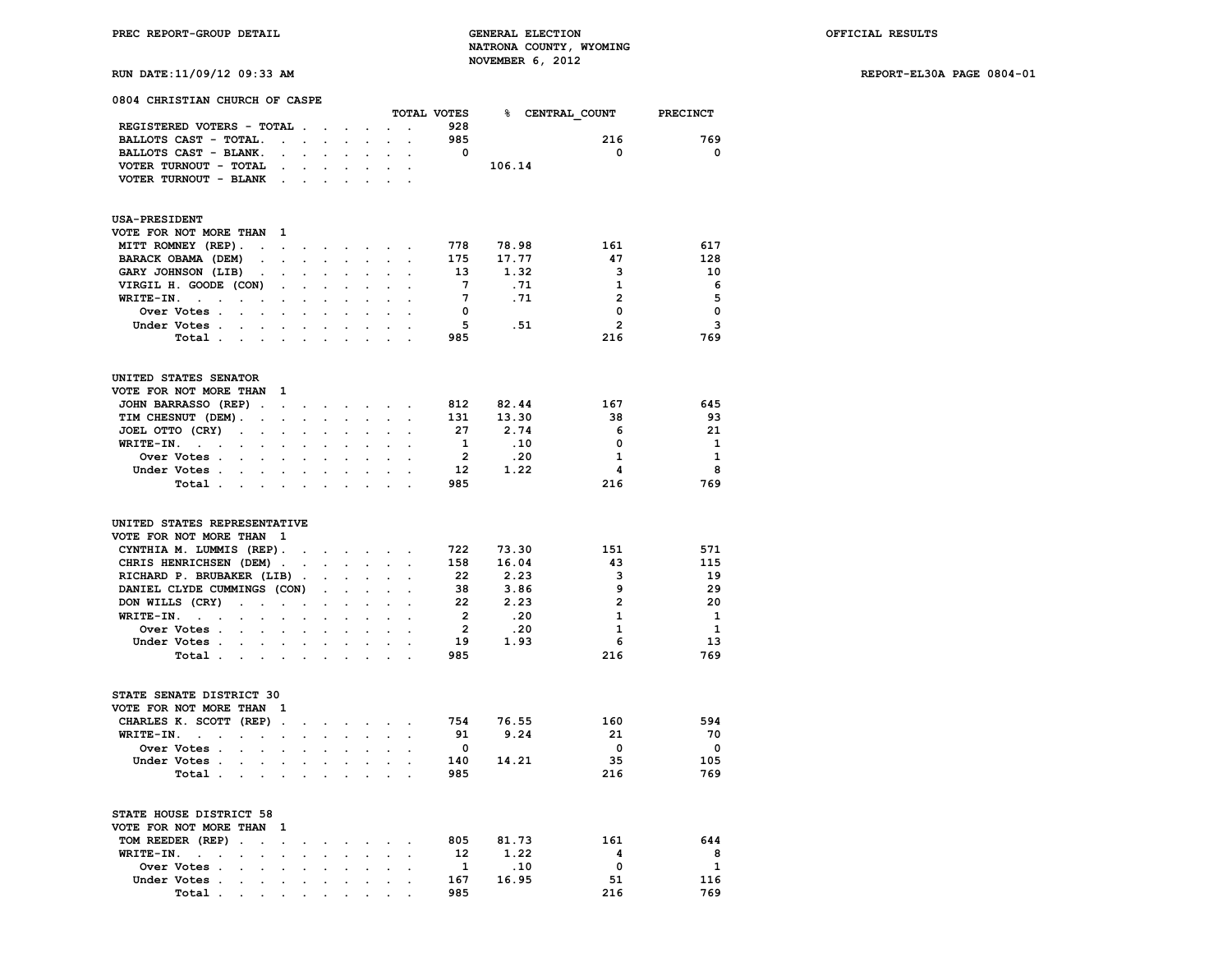**TOTAL VOTES % CENTRAL\_COUNT PRECINCT**

**RUN DATE:11/09/12 09:33 AM REPORT-EL30A PAGE 0804-02**

# **0804 CHRISTIAN CHURCH OF CASPE**

| <b>BOCC</b>                                                                                                                    |                                                                                                                 |  |  |                                                                                                                                                                                                                                   |  |  |        |       |       |     |       |
|--------------------------------------------------------------------------------------------------------------------------------|-----------------------------------------------------------------------------------------------------------------|--|--|-----------------------------------------------------------------------------------------------------------------------------------------------------------------------------------------------------------------------------------|--|--|--------|-------|-------|-----|-------|
| VOTE FOR NOT MORE THAN 2                                                                                                       |                                                                                                                 |  |  |                                                                                                                                                                                                                                   |  |  |        |       |       |     |       |
| FORREST CHADWICK (REP)                                                                                                         |                                                                                                                 |  |  |                                                                                                                                                                                                                                   |  |  |        | 522   | 26.50 | 116 | 406   |
| MATT KEATING (REP)                                                                                                             |                                                                                                                 |  |  |                                                                                                                                                                                                                                   |  |  |        | 429   | 21.78 | 92  | 337   |
| GINO CERULLO (DEM)                                                                                                             |                                                                                                                 |  |  |                                                                                                                                                                                                                                   |  |  |        | 207   | 10.51 | 52  | 155   |
| TROY BRAY (CON)                                                                                                                |                                                                                                                 |  |  |                                                                                                                                                                                                                                   |  |  |        | 103   | 5.23  | 19  | 84    |
| LINDA BERGERON (CON).                                                                                                          | the contract of the contract of the contract of the contract of the contract of the contract of the contract of |  |  |                                                                                                                                                                                                                                   |  |  |        | 153   | 7.77  | 31  | 122   |
| KEITH B. GOODENOUGH (IND)                                                                                                      |                                                                                                                 |  |  |                                                                                                                                                                                                                                   |  |  |        | 250   | 12.69 | 62  | 188   |
| $WRITE-IN.$                                                                                                                    |                                                                                                                 |  |  | $\mathbf{r}$ . The set of the set of the set of the set of the set of the set of the set of the set of the set of the set of the set of the set of the set of the set of the set of the set of the set of the set of the set of t |  |  |        | 5     | .25   |     | 4     |
| Over Votes.<br>the contract of the contract of the contract of the contract of the contract of the contract of the contract of |                                                                                                                 |  |  |                                                                                                                                                                                                                                   |  |  |        | 4     | .20   | 0   | 4     |
| Under Votes.                                                                                                                   | the company of the company of the company of the company of the company of the company of                       |  |  |                                                                                                                                                                                                                                   |  |  | $\sim$ | 297   | 15.08 | 59  | 238   |
| Total .                                                                                                                        | the contract of the contract of the contract of the contract of the contract of the contract of the contract of |  |  |                                                                                                                                                                                                                                   |  |  |        | 1,970 |       | 432 | 1,538 |

## **CASPER COLLEGE DISTRICT BOARD OF TRUSTEE**

| VOTE FOR NOT MORE THAN                                                                                                                                                                                                                                  | - 4                                                                                                                                                                                                                           |  |  |        |        |       |       |     |                |
|---------------------------------------------------------------------------------------------------------------------------------------------------------------------------------------------------------------------------------------------------------|-------------------------------------------------------------------------------------------------------------------------------------------------------------------------------------------------------------------------------|--|--|--------|--------|-------|-------|-----|----------------|
| SCOTT BENNION.                                                                                                                                                                                                                                          | the company of the company of the company of the company of the company of the company of the company of the company of the company of the company of the company of the company of the company of the company of the company |  |  |        |        | 412   | 10.46 | 96  | 316            |
| <b>BOB DESPAIN.</b><br>$\sim$<br>$\sim$                                                                                                                                                                                                                 | and a series of the series of the series of the series of the series of the series of the series of the series                                                                                                                |  |  |        |        | 256   | 6.50  | 55  | 201            |
| LAUREN V. GRIFFITH<br>$\sim$                                                                                                                                                                                                                            | the contract of the contract of the contract of the contract of the contract of the contract of the contract of                                                                                                               |  |  |        |        | 356   | 9.04  | 74  | 282            |
| BILL M. HAMBRICK.                                                                                                                                                                                                                                       | the contract of the contract of the contract of the contract of the contract of                                                                                                                                               |  |  |        |        | 246   | 6.24  | 67  | 179            |
| MATTHEW A. LOUCKS.                                                                                                                                                                                                                                      | the company of the company of the company of the company of the company of the company of                                                                                                                                     |  |  |        |        | 331   | 8.40  | 62  | 269            |
| SUSAN D. MILLER<br>$\sim$                                                                                                                                                                                                                               | the contract of the contract of the contract of the contract of the contract of the contract of the contract of                                                                                                               |  |  |        |        | 384   | 9.75  | 90  | 294            |
| CLIFF WHITLOCK.<br>the contract of the contract of the contract of the contract of the contract of the contract of the contract of                                                                                                                      |                                                                                                                                                                                                                               |  |  |        |        | 303   | 7.69  | 61  | 242            |
| WRITE-IN.                                                                                                                                                                                                                                               |                                                                                                                                                                                                                               |  |  |        |        | 2     | .05   | 0   | $\overline{2}$ |
| Over Votes.<br>$\sim$                                                                                                                                                                                                                                   |                                                                                                                                                                                                                               |  |  | $\sim$ |        | 0     |       | 0   | $\Omega$       |
| Under Votes.<br>the company of the company of the company of the company of the company of the company of the company of the company of the company of the company of the company of the company of the company of the company of the company<br>$\sim$ |                                                                                                                                                                                                                               |  |  |        | $\sim$ | 1,650 | 41.88 | 359 | 1,291          |
| Total                                                                                                                                                                                                                                                   | the company of the company of the company of the company of the company of the company of                                                                                                                                     |  |  |        |        | 3,940 |       | 864 | 3,076          |

### **NATRONA COUNTY SCHOOL DIST NO 1**

| VOTE FOR NOT MORE THAN                | 5         |         |         |                      |         |   |       |       |       |       |
|---------------------------------------|-----------|---------|---------|----------------------|---------|---|-------|-------|-------|-------|
| DAVID S. BLAEDE                       |           |         |         |                      |         |   | 112   | 2.27  | 24    | 88    |
| KEVIN CHRISTOPHERSON.                 | $\sim$    |         |         |                      |         |   | 313   | 6.36  | 61    | 252   |
| GREGORY FLESVIG                       |           |         |         |                      |         |   | 90    | 1.83  | 24    | 66    |
| ELIZABETH HORSCH.                     |           |         |         |                      |         |   | 285   | 5.79  | 62    | 223   |
| DANA HOWIE.                           |           | $\cdot$ |         |                      |         |   | 227   | 4.61  | 51    | 176   |
| DONN MCCALL.                          |           | $\sim$  | $\sim$  |                      |         |   | 181   | 3.68  | 50    | 131   |
| MARK E. PETERSON                      |           | $\cdot$ |         |                      |         |   | 236   | 4.79  | 45    | 191   |
| SHAWNNA PUNTENEY                      |           |         |         |                      |         |   | 193   | 3.92  | 38    | 155   |
| PAULA J. REID<br>$\ddot{\phantom{a}}$ | $\sim$    |         |         |                      |         |   | 297   | 6.03  | 58    | 239   |
| MARC SMITH.                           |           | $\cdot$ |         |                      |         |   | 213   | 4.32  | 44    | 169   |
| STEPHEN SPRECHER                      |           |         |         |                      |         |   | 218   | 4.43  | 45    | 173   |
| RITA WALSH.                           | $\sim$    | $\cdot$ |         |                      |         |   | 400   | 8.12  | 91    | 309   |
| WRITE-IN.                             |           |         |         |                      |         |   | 3     | .06   |       | 2     |
| Over Votes                            |           |         |         |                      |         |   | 20    | .41   | 0     | 20    |
| Under Votes                           |           | $\cdot$ |         | $\cdot$              | $\cdot$ |   | 2,137 | 43.39 | 486   | 1,651 |
| Total<br>$\cdot$                      | $\bullet$ | $\cdot$ | $\cdot$ | $\ddot{\phantom{0}}$ | $\cdot$ | ٠ | 4,925 |       | 1,080 | 3,845 |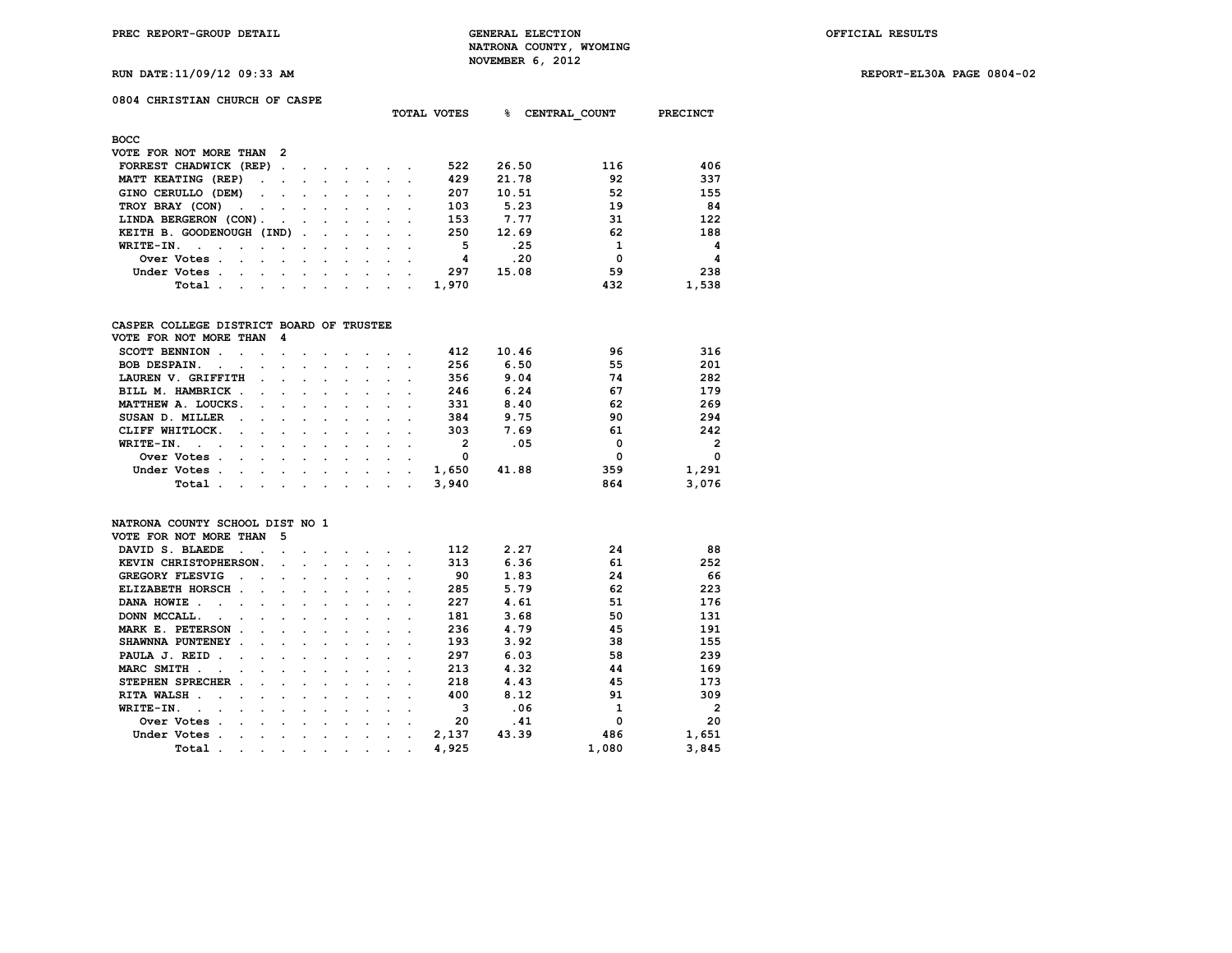**RUN DATE:11/09/12 09:33 AM REPORT-EL30A PAGE 0804-03**

| 0804 CHRISTIAN CHURCH OF CASPE                                                      |                                                                                                                                                                               |                                                                              | TOTAL VOTES 8 CENTRAL COUNT PRECINCT |                          |
|-------------------------------------------------------------------------------------|-------------------------------------------------------------------------------------------------------------------------------------------------------------------------------|------------------------------------------------------------------------------|--------------------------------------|--------------------------|
|                                                                                     |                                                                                                                                                                               |                                                                              |                                      |                          |
| NATRONA COUNTY FIRE PROTECTION DISTRICT<br>VOTE FOR NOT MORE THAN<br>- 3            |                                                                                                                                                                               |                                                                              |                                      |                          |
| JOHN BENTLEY .                                                                      |                                                                                                                                                                               | 396                                                                          | 13.40<br>79                          | 317                      |
| $\Box$<br>$\ddot{\phantom{0}}$                                                      | $\ddot{\phantom{0}}$                                                                                                                                                          | $\sim$ $\sim$                                                                | 56                                   | 206                      |
| JOHN C. DOYLE.<br>$\bullet$<br>$\ddot{\phantom{a}}$<br>$\cdot$                      | $\ddot{\phantom{0}}$<br>$\cdot$<br>$\ddot{\phantom{a}}$                                                                                                                       | 262<br>$\ddot{\phantom{0}}$<br>$\bullet$                                     | 8.87                                 |                          |
| BILL KOSSERT .                                                                      |                                                                                                                                                                               | 225                                                                          | 7.61<br>- 42                         | 183                      |
| KEITH ROBINETT.<br>$\ddot{\phantom{a}}$<br>$\cdot$<br>$\cdot$                       | $\ddot{\phantom{a}}$<br>$\cdot$                                                                                                                                               | $\cdot$<br>$\ddot{\phantom{a}}$                                              | 496 16.79<br>108                     | 388                      |
| CURT SIMPSON II<br>$\sim$ $\sim$<br>$\cdot$                                         | $\ddot{\phantom{a}}$<br>$\cdot$<br>$\sim$<br>$\sim$                                                                                                                           | 169<br>$\ddot{\phantom{a}}$<br>$\ddot{\phantom{a}}$                          | 5.72<br>- 39                         | 130                      |
| GEORGE E. TILLMAN JR.<br>$\cdot$                                                    | $\cdot$                                                                                                                                                                       | 269<br>$\cdot$<br>$\ddot{\phantom{a}}$                                       | 9.10<br>47                           | 222                      |
| $WRITE-IN.$                                                                         |                                                                                                                                                                               | $\overline{\mathbf{3}}$<br>$\sim$                                            | $\overline{\mathbf{1}}$<br>.10       | $\overline{\phantom{0}}$ |
| <b>Over Votes .</b><br>$\sim 100$                                                   |                                                                                                                                                                               | 6                                                                            | $\overline{\mathbf{0}}$<br>.20       | 6                        |
| Under Votes<br>$\bullet$ .                                                          | $\bullet$ .<br><br><br><br><br><br><br>                                                                                                                                       | $1,129$ $38.21$<br>$\mathbf{z} = \mathbf{z} + \mathbf{z}$ . The $\mathbf{z}$ | 276                                  | 853                      |
| Total<br>$\sim$                                                                     | $\ddot{\phantom{a}}$<br>$\sim$<br>$\ddot{\phantom{a}}$                                                                                                                        | 2,955<br><b>All Contracts</b>                                                | 648                                  | 2,307                    |
| NC CONSERVATION DIST SUP-URBAN                                                      |                                                                                                                                                                               |                                                                              |                                      |                          |
| VOTE FOR NOT MORE THAN<br>$\mathbf{1}$                                              |                                                                                                                                                                               |                                                                              |                                      |                          |
| RICHARD HALLINGSTAD.<br>$\sim$                                                      |                                                                                                                                                                               | 712                                                                          | 72.28<br>135                         | 577                      |
| $WRITE-IN.$<br>$\cdot$                                                              | the contract of the contract of the contract of<br>$\cdot$<br>the contract of the contract of the contract of the contract of the contract of the contract of the contract of | $\overline{\mathbf{4}}$                                                      | .41<br>$\mathbf{1}$                  | $\overline{\mathbf{3}}$  |
| Over Votes .                                                                        |                                                                                                                                                                               | $\overline{0}$                                                               | $\mathbf{0}$                         | $\overline{\mathbf{0}}$  |
| Under Votes                                                                         |                                                                                                                                                                               |                                                                              | 80                                   | 189                      |
| $\sim 10^{-1}$<br>$\bullet$                                                         | $\sim$<br>$\bullet$ .<br>$\ddot{\phantom{0}}$                                                                                                                                 | $\ddot{\phantom{a}}$<br>$\ddot{\phantom{a}}$                                 | 269 27.31<br>216                     | 769                      |
| Total<br>$\sim 10^{-11}$                                                            | $\cdot$<br>$\ddot{\phantom{a}}$<br>$\ddot{\phantom{a}}$<br>$\cdot$                                                                                                            | 985<br>$\cdot$                                                               |                                      |                          |
| NC CONSERVATION DIST SUP-ATLRG<br>VOTE FOR NOT MORE THAN<br>$\blacksquare$          |                                                                                                                                                                               |                                                                              |                                      |                          |
| LEN L. CAMP.<br>$\ddot{\phantom{0}}$<br>$\sim$<br>$\sim$<br>$\bullet$ .             | $\ddot{\phantom{a}}$<br>$\sim$<br>$\cdot$                                                                                                                                     | 708 —<br><b>Contract Contract</b>                                            | 134<br>71.88                         | 574                      |
| WRITE-IN. .<br>$\ddot{\phantom{a}}$<br>$\ddot{\phantom{a}}$<br>$\ddot{\phantom{a}}$ | $\sim$<br>$\ddot{\phantom{0}}$                                                                                                                                                | 5 <sub>1</sub>                                                               | $\overline{\phantom{0}}$<br>.51      | $-5$                     |
| Over Votes .                                                                        |                                                                                                                                                                               | $\overline{\mathbf{0}}$                                                      | $\overline{\mathbf{0}}$              | $\overline{\mathbf{0}}$  |
|                                                                                     |                                                                                                                                                                               |                                                                              | 272 27.61<br>82                      | 190                      |
| Under Votes<br>$\sim$<br>Total                                                      | $\ddot{\phantom{0}}$<br>$\sim$<br>$\sim$ $\sim$<br>$\ddot{\phantom{0}}$<br>$\ddot{\phantom{a}}$<br>$\ddot{\phantom{a}}$<br>$\sim$                                             | $\sim$<br>985<br>$\cdot$ $\cdot$ $\cdot$                                     | 216                                  | 769                      |
|                                                                                     |                                                                                                                                                                               |                                                                              |                                      |                          |
| NC CONSERVATION DIST SUP-RURAL                                                      |                                                                                                                                                                               |                                                                              |                                      |                          |
| VOTE FOR NOT MORE THAN 1                                                            |                                                                                                                                                                               |                                                                              |                                      |                          |
| DON PAVACK<br>$\mathbf{L}^{\text{max}}$<br>$\sim$                                   | $\ddot{\phantom{a}}$<br>$\sim$ $\sim$                                                                                                                                         | $\sim$                                                                       | 288 29.24<br>58                      | 230                      |
| ROBERT M. SHELLARD<br>$\sim 10^{-11}$<br>$\ddot{\phantom{a}}$                       | $\ddot{\phantom{0}}$<br>$\ddot{\phantom{0}}$                                                                                                                                  | $\sim$ $\sim$                                                                | 371 37.66<br>62                      | 309                      |
| $WRITE-IN.$                                                                         |                                                                                                                                                                               | $\overline{\mathbf{4}}$                                                      | $\overline{\mathbf{0}}$<br>.41       | $\overline{\mathbf{4}}$  |
| Over Votes<br>$\ddot{\phantom{a}}$<br>$\ddot{\phantom{a}}$                          | $\ddot{\phantom{a}}$<br>$\ddot{\phantom{0}}$                                                                                                                                  | $\mathbf{o}$<br>$\ddot{\phantom{a}}$                                         | $\mathbf 0$                          | $\mathbf 0$              |
| Under Votes<br>$\mathcal{L}^{\text{max}}$<br>$\sim$                                 | $\ddot{\phantom{a}}$<br>$\sim$<br>$\sim$<br>$\ddot{\phantom{0}}$                                                                                                              | $\sim$                                                                       | 322 32.69<br>96                      | 226                      |
| Total                                                                               | $\sim$<br>$\sim$<br>$\sim$<br>$\sim$                                                                                                                                          | 985<br>$\sim$<br>$\overline{a}$                                              | 216                                  | 769                      |
| <b>JUDGE PARK</b>                                                                   |                                                                                                                                                                               |                                                                              |                                      |                          |
| VOTE FOR NOT MORE THAN<br>$\mathbf{1}$                                              |                                                                                                                                                                               |                                                                              |                                      |                          |
| YES                                                                                 |                                                                                                                                                                               |                                                                              | 700 71.07<br>145                     | 555                      |
| $\bullet$ .<br>$\bullet$<br>NO.                                                     | $\ddot{\phantom{0}}$<br>$\mathcal{A}^{\mathcal{A}}$ , and $\mathcal{A}^{\mathcal{A}}$ , and $\mathcal{A}^{\mathcal{A}}$ , and $\mathcal{A}^{\mathcal{A}}$                     | 180                                                                          | 18.27<br>- 40                        | 140                      |
| $\ddot{\phantom{0}}$<br>$\ddot{\phantom{a}}$                                        |                                                                                                                                                                               | $\overline{\mathbf{0}}$                                                      | $\mathbf{0}$                         | $\overline{\phantom{0}}$ |
| Over Votes .<br>$\ddot{\phantom{0}}$<br>$\ddot{\phantom{a}}$<br>$\cdot$             | $\cdot$                                                                                                                                                                       | $\ddot{\phantom{a}}$                                                         |                                      |                          |
| Under Votes .<br>$\mathbf{r}$<br>$\mathcal{L}^{\text{max}}$<br>$\ddot{\phantom{0}}$ | $\ddot{\phantom{a}}$<br>$\ddot{\phantom{a}}$<br>$\bullet$<br>$\ddot{\phantom{0}}$                                                                                             | $\ddot{\phantom{a}}$<br>$\ddot{\phantom{0}}$                                 | 105 10.66<br>31                      | - 74                     |
| Total .<br>$\sim$ $\sim$<br>$\ddot{\phantom{a}}$                                    |                                                                                                                                                                               | 985                                                                          | 216                                  | 769                      |
| JUDGE WILKING                                                                       |                                                                                                                                                                               |                                                                              |                                      |                          |
| VOTE FOR NOT MORE THAN<br>$\mathbf{1}$                                              |                                                                                                                                                                               |                                                                              |                                      |                          |
| YES<br>$\bullet$<br>$\bullet$<br>$\ddot{\phantom{0}}$<br>$\cdot$                    | $\ddot{\phantom{a}}$<br>$\ddot{\phantom{0}}$                                                                                                                                  | $\sim$<br>$\cdot$                                                            | 126<br>645 65.48                     | 519                      |
| NO.<br>$\sim$<br>$\overline{a}$                                                     | $\mathbf{r}$                                                                                                                                                                  | 187<br>$\ddot{\phantom{a}}$                                                  | 18.98<br>- 46                        | 141                      |
| <b>Over Votes .</b><br>$\cdot$<br>$\ddot{\phantom{a}}$<br>$\ddot{\phantom{a}}$      | $\ddot{\phantom{0}}$                                                                                                                                                          | <b>0</b><br>$\ddot{\phantom{a}}$                                             | $\mathbf 0$                          | 0                        |
| Under Votes .                                                                       |                                                                                                                                                                               | 153                                                                          | 15.53<br>44                          | 109                      |
| $\ddot{\phantom{a}}$<br>$\cdot$<br>$\cdot$                                          | $\ddot{\phantom{0}}$<br>$\ddot{\phantom{a}}$<br>$\ddot{\phantom{0}}$<br>$\cdot$                                                                                               | $\ddot{\phantom{0}}$<br>$\ddot{\phantom{a}}$<br>985                          | 216                                  | 769                      |
| Total<br>$\cdot$<br>$\sim$                                                          |                                                                                                                                                                               |                                                                              |                                      |                          |

 **Total** . . . . . . . . . .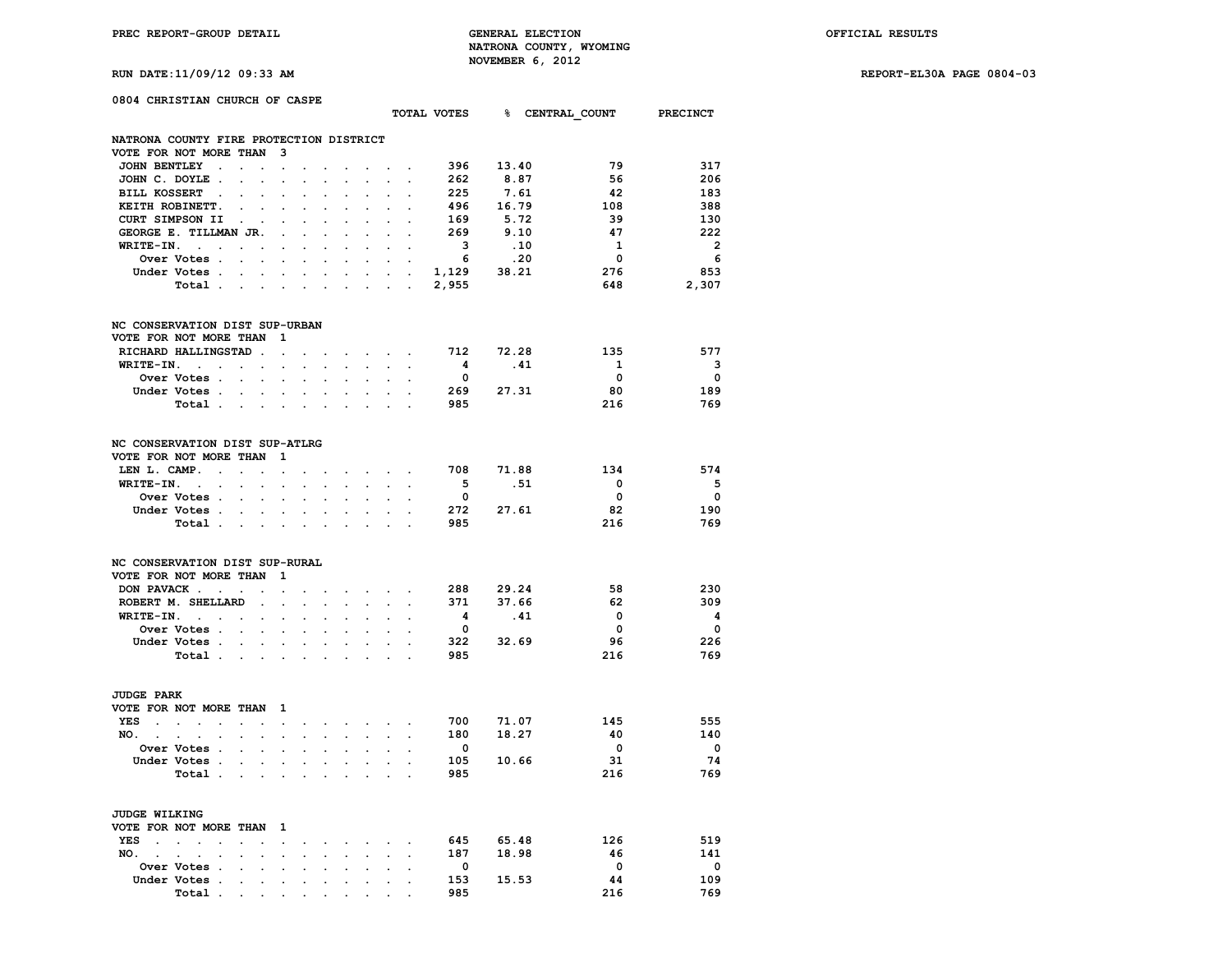**RUN DATE:11/09/12 09:33 AM REPORT-EL30A PAGE 0804-04**

|  |  |  |  |  | RUN DATE:11/09/12 09:33 AM |  |
|--|--|--|--|--|----------------------------|--|
|--|--|--|--|--|----------------------------|--|

|                          | 0804 CHRISTIAN CHURCH OF CASPE                            |                                              |                                |                      |                          |                      |                            |                      |                      | TOTAL VOTES              |       | <b>&amp; CENTRAL COUNT</b> | <b>PRECINCT</b>         |
|--------------------------|-----------------------------------------------------------|----------------------------------------------|--------------------------------|----------------------|--------------------------|----------------------|----------------------------|----------------------|----------------------|--------------------------|-------|----------------------------|-------------------------|
| <b>JUDGE BROWN</b>       |                                                           |                                              |                                |                      |                          |                      |                            |                      |                      |                          |       |                            |                         |
|                          | VOTE FOR NOT MORE THAN                                    |                                              | $\mathbf{1}$                   |                      |                          |                      |                            |                      |                      |                          |       |                            |                         |
| YES<br>$\sim$            | $\sim$                                                    |                                              |                                |                      |                          |                      |                            |                      |                      | 696                      | 70.66 | 135                        | 561                     |
|                          | $\sim$                                                    |                                              | $\overline{a}$                 |                      |                          |                      | $\sim$                     |                      |                      |                          |       |                            |                         |
| $NO.$ $.$                | $\bullet$                                                 | $\ddot{\phantom{0}}$                         | $\cdot$                        | $\cdot$              | $\ddot{\phantom{0}}$     | $\sim$               | $\mathcal{L}^{\text{max}}$ | $\ddot{\phantom{a}}$ | $\overline{a}$       | 173                      | 17.56 | 48                         | 125                     |
|                          | Over Votes.                                               |                                              |                                |                      |                          |                      |                            |                      |                      | $\overline{\phantom{0}}$ |       | $\overline{\mathbf{0}}$    | $\overline{\mathbf{0}}$ |
|                          | Under Votes.                                              | $\ddot{\phantom{0}}$                         |                                |                      |                          |                      | $\ddot{\phantom{a}}$       |                      |                      | 116                      | 11.78 | 33                         | 83                      |
|                          | Total .                                                   | $\ddot{\phantom{a}}$<br>$\ddot{\phantom{a}}$ |                                |                      |                          |                      |                            |                      |                      | 985                      |       | 216                        | 769                     |
| <b>JUDGE HUBER</b>       |                                                           |                                              |                                |                      |                          |                      |                            |                      |                      |                          |       |                            |                         |
|                          | VOTE FOR NOT MORE THAN                                    |                                              | -1                             |                      |                          |                      |                            |                      |                      |                          |       |                            |                         |
| YES<br>$\sim$            | $\sim$                                                    |                                              | $\cdot$                        |                      |                          |                      |                            |                      |                      | 667                      | 67.72 | 132                        | 535                     |
| NO.                      |                                                           |                                              |                                |                      |                          |                      |                            |                      |                      | 203                      | 20.61 | 54                         | 149                     |
| <b>Contract Contract</b> | $\cdot$<br>$\cdot$                                        | $\ddot{\phantom{a}}$<br>$\ddot{\phantom{0}}$ | $\ddot{\phantom{1}}$           | $\ddot{\phantom{0}}$ | $\cdot$                  | $\ddot{\phantom{a}}$ | $\ddot{\phantom{0}}$       | $\ddot{\phantom{a}}$ | $\ddot{\phantom{a}}$ |                          |       |                            |                         |
|                          | Over Votes .                                              |                                              |                                |                      |                          |                      |                            |                      |                      | $\overline{\mathbf{0}}$  |       | $\overline{\mathbf{0}}$    | $\overline{\mathbf{0}}$ |
|                          | Under Votes .                                             | $\ddot{\phantom{a}}$<br>$\ddot{\phantom{0}}$ | $\ddot{\phantom{a}}$           | $\ddot{\phantom{a}}$ | $\overline{\phantom{a}}$ | $\cdot$              | $\cdot$                    |                      |                      | 115                      | 11.68 | 30                         | 85                      |
|                          | Total.                                                    | $\sim$                                       | $\sim$<br>$\ddot{\phantom{a}}$ |                      |                          |                      |                            |                      |                      | 985                      |       | 216                        | 769                     |
| C-AMEND-A                |                                                           |                                              |                                |                      |                          |                      |                            |                      |                      |                          |       |                            |                         |
|                          | VOTE FOR NOT MORE THAN                                    |                                              | - 1                            |                      |                          |                      |                            |                      |                      |                          |       |                            |                         |
| FOR                      | $\sim$<br>$\bullet$                                       | $\bullet$<br>$\ddot{\phantom{0}}$            | $\blacksquare$                 |                      | $\ddot{\phantom{0}}$     | $\ddot{\phantom{0}}$ | $\sim$                     |                      |                      | 761                      | 77.26 | 152                        | 609                     |
| <b>AGAINST.</b>          | $\ddot{\phantom{a}}$<br>$\cdot$                           | $\cdot$                                      | $\ddot{\phantom{a}}$           |                      |                          |                      | $\ddot{\phantom{a}}$       |                      |                      | 184                      | 18.68 | -46                        | 138                     |
|                          | Over Votes .                                              |                                              |                                |                      |                          |                      |                            |                      |                      | $\mathbf{1}$             |       | 1                          | $\Omega$                |
|                          |                                                           | $\ddot{\phantom{a}}$<br>$\mathbf{r}$         |                                |                      |                          |                      |                            |                      |                      |                          | .10   |                            |                         |
|                          | Under Votes .                                             | $\bullet$<br>$\sim$                          | $\bullet$                      | $\ddot{\phantom{0}}$ |                          | $\overline{a}$       | $\ddot{\phantom{0}}$       | $\overline{a}$       |                      | - 39                     | 3.96  | 17                         | - 22                    |
|                          | Total .                                                   | $\mathbf{r}$                                 | $\sim$ $\sim$ $\sim$           | $\overline{a}$       |                          |                      |                            | ÷.                   |                      | 985                      |       | 216                        | 769                     |
| C-AMEND-B                |                                                           |                                              |                                |                      |                          |                      |                            |                      |                      |                          |       |                            |                         |
|                          | VOTE FOR NOT MORE THAN                                    |                                              | 1                              |                      |                          |                      |                            |                      |                      |                          |       |                            |                         |
| FOR                      | $\mathbf{r}$ , $\mathbf{r}$ , $\mathbf{r}$ , $\mathbf{r}$ | $\cdot$<br>$\bullet$                         | $\cdot$                        | $\ddot{\phantom{0}}$ | $\ddot{\phantom{a}}$     | $\bullet$            |                            | <b>All Cards</b>     | $\cdot$              | 854                      | 86.70 | 177                        | 677                     |
| <b>AGAINST.</b>          |                                                           |                                              |                                |                      |                          |                      |                            |                      |                      | 94                       | 9.54  | 23                         | -71                     |
|                          | <b>Over Votes .</b>                                       | $\overline{a}$<br>$\ddot{\phantom{a}}$       | $\overline{a}$                 |                      |                          |                      | $\cdot$                    |                      |                      | $\mathbf{1}$             | .10   | - 1                        | $\mathbf{o}$            |
|                          |                                                           |                                              |                                |                      |                          |                      |                            |                      |                      |                          |       | 15                         | 21                      |
|                          | Under Votes .                                             |                                              |                                |                      |                          |                      |                            |                      |                      | 36                       | 3.65  |                            |                         |
|                          | Total .                                                   |                                              |                                |                      |                          |                      |                            |                      |                      | 985                      |       | 216                        | 769                     |
| C-AMEND-C                |                                                           |                                              |                                |                      |                          |                      |                            |                      |                      |                          |       |                            |                         |
|                          | VOTE FOR NOT MORE THAN                                    |                                              | 1                              |                      |                          |                      |                            |                      |                      |                          |       |                            |                         |
| $FOR \t . \t .$          | $\bullet$                                                 | $\ddot{\phantom{a}}$<br>$\ddot{\phantom{a}}$ | $\cdot$                        |                      |                          | $\sim$               | $\sim$                     |                      |                      | 420                      | 42.64 | 75                         | 345                     |
| AGAINST                  |                                                           |                                              | $\ddot{\phantom{0}}$           |                      |                          |                      |                            |                      |                      | 485                      | 49.24 | 118                        | 367                     |
|                          | <b>Over Votes .</b>                                       | $\ddot{\phantom{a}}$<br>$\ddot{\phantom{a}}$ | $\ddot{\phantom{a}}$           | $\cdot$              |                          |                      | $\ddot{\phantom{a}}$       |                      |                      | $\mathbf{o}$             |       | $\mathbf 0$                | $\overline{\mathbf{0}}$ |
|                          | Under Votes .                                             |                                              |                                |                      |                          |                      |                            |                      |                      | 80                       | 8.12  | 23                         | 57                      |
|                          |                                                           |                                              |                                |                      |                          |                      |                            |                      |                      |                          |       |                            |                         |
|                          | Total.                                                    | $\cdot$                                      |                                |                      |                          |                      |                            |                      |                      | 985                      |       | 216                        | 769                     |
| LIBRARY                  |                                                           |                                              |                                |                      |                          |                      |                            |                      |                      |                          |       |                            |                         |
|                          | VOTE FOR NOT MORE THAN 1                                  |                                              |                                |                      |                          |                      |                            |                      |                      |                          |       |                            |                         |
|                          | FOR THE COUNTY SPECIFIC PURP                              |                                              |                                |                      |                          |                      | $\sim$                     |                      |                      | 353                      | 35.84 | 82                         | 271                     |
|                          | AGAINST THE COUNTY SPECIFIC                               |                                              |                                |                      | $\sim 10^{-11}$          | $\mathbf{r}$         | $\mathcal{L}^{\text{max}}$ | $\ddot{\phantom{0}}$ |                      | 620                      | 62.94 | 129                        | 491                     |
|                          | <b>Over Votes .</b>                                       |                                              |                                |                      |                          |                      |                            |                      |                      | $\mathbf{o}$             |       | 0                          | $\mathbf 0$             |
|                          | Under Votes .                                             | $\cdot$<br>$\ddot{\phantom{a}}$              | $\cdot$                        |                      | $\ddot{\phantom{a}}$     |                      | $\ddot{\phantom{a}}$       |                      |                      | 12                       | 1.22  | 5                          | $7\phantom{.0}$         |
|                          |                                                           |                                              |                                | $\ddot{\phantom{0}}$ |                          | $\cdot$              |                            |                      |                      | 985                      |       | 216                        | 769                     |
|                          | Total.                                                    | and the contract of                          | $\bullet$                      |                      |                          | $\bullet$            |                            |                      |                      |                          |       |                            |                         |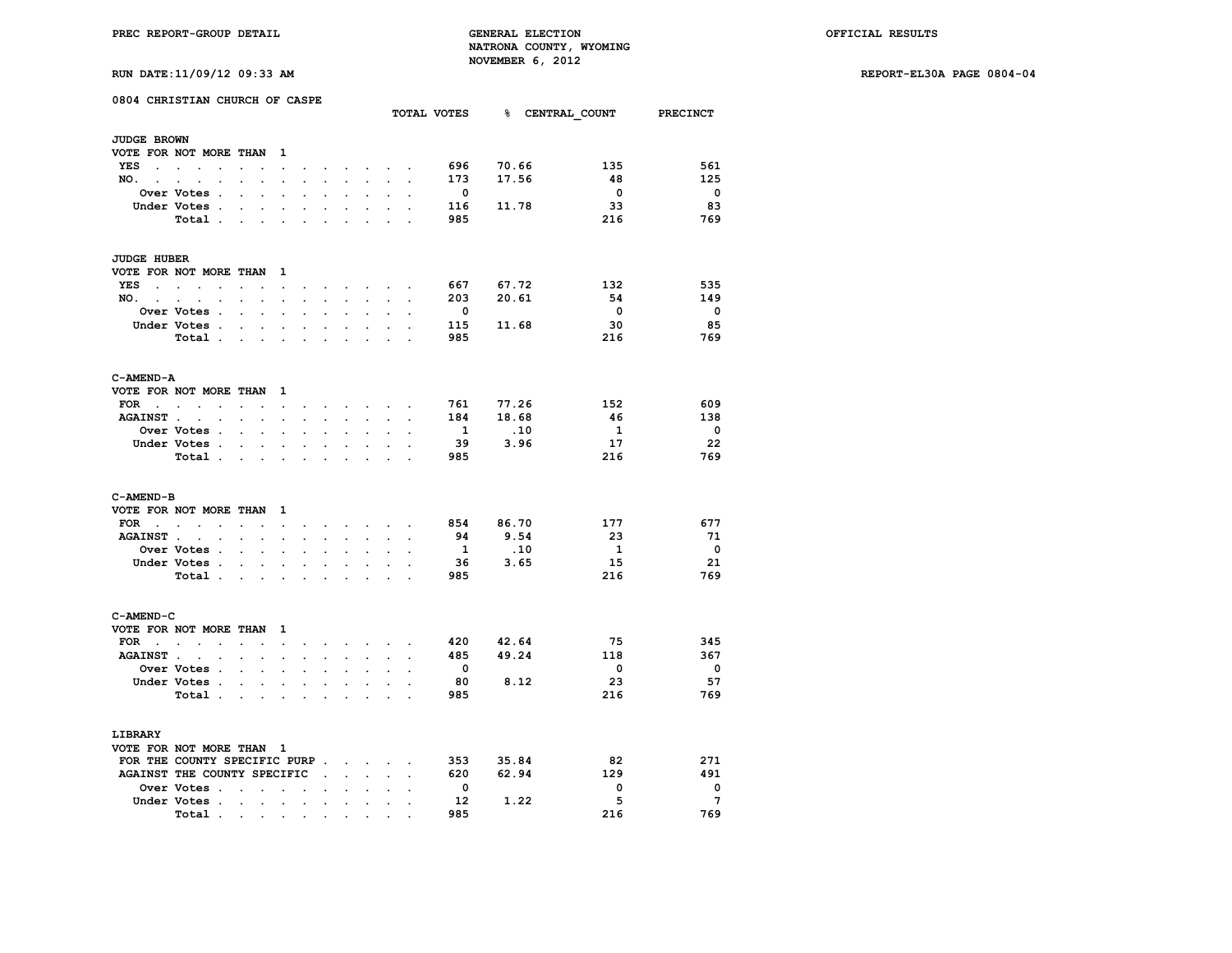# **RUN DATE:11/09/12 09:33 AM REPORT-EL30A PAGE 0805-01**

| 0805 BAR NUNN SCHOOL                                                                                                   |                      |                             |                      |                                                                                         |                      |                      |                         |            |                 |                         |
|------------------------------------------------------------------------------------------------------------------------|----------------------|-----------------------------|----------------------|-----------------------------------------------------------------------------------------|----------------------|----------------------|-------------------------|------------|-----------------|-------------------------|
|                                                                                                                        |                      |                             |                      |                                                                                         |                      |                      | TOTAL VOTES             |            | % CENTRAL COUNT | <b>PRECINCT</b>         |
| REGISTERED VOTERS - TOTAL                                                                                              |                      |                             |                      |                                                                                         |                      | $\cdot$              | 762                     |            |                 |                         |
| BALLOTS CAST - TOTAL.<br>$\cdot$ $\cdot$                                                                               |                      | $\sim$                      | $\ddot{\phantom{a}}$ | $\cdot$                                                                                 | $\mathbf{r}$         | $\ddot{\phantom{a}}$ | 916                     |            | 153             | 763                     |
| BALLOTS CAST - BLANK.<br>$\cdot$                                                                                       |                      |                             |                      |                                                                                         |                      |                      | $\overline{\mathbf{0}}$ |            | 0               | $^{\circ}$              |
| VOTER TURNOUT - TOTAL<br>$\cdot$                                                                                       |                      |                             |                      |                                                                                         |                      |                      |                         | 120.21     |                 |                         |
| VOTER TURNOUT - BLANK<br>$\sim$                                                                                        | $\overline{a}$       |                             |                      |                                                                                         |                      |                      |                         |            |                 |                         |
| <b>USA-PRESIDENT</b>                                                                                                   |                      |                             |                      |                                                                                         |                      |                      |                         |            |                 |                         |
| VOTE FOR NOT MORE THAN<br>$\blacksquare$                                                                               |                      |                             |                      |                                                                                         |                      |                      |                         |            |                 |                         |
| MITT ROMNEY (REP).<br>$\mathbf{r}$                                                                                     | $\mathbf{L}$         | $\sim$                      | $\sim$               | $\sim$                                                                                  | $\cdot$              | $\cdot$              | 703                     | 76.75      | 117             | 586                     |
| BARACK OBAMA (DEM)                                                                                                     | $\mathbf{r}$         | $\ddot{\phantom{a}}$        | $\mathbf{r}$         | $\ddot{\phantom{0}}$                                                                    | $\ddot{\phantom{0}}$ | $\ddot{\phantom{a}}$ | 181                     | 19.76      | 31              | 150                     |
| $\ddot{\phantom{a}}$<br>$\ddot{\phantom{0}}$<br>GARY JOHNSON (LIB)<br>$\overline{\phantom{a}}$<br>$\ddot{\phantom{a}}$ |                      |                             |                      |                                                                                         |                      |                      | 19                      | 2.07       | 4               | 15                      |
|                                                                                                                        |                      |                             |                      |                                                                                         |                      |                      | 3                       |            | 0               | 3                       |
| VIRGIL H. GOODE (CON)<br>$\cdot$                                                                                       |                      | $\ddot{\phantom{a}}$        |                      |                                                                                         |                      |                      |                         | .33        |                 |                         |
| WRITE-IN.<br>$\sim$<br>$\ddot{\phantom{a}}$<br>$\cdot$                                                                 | $\cdot$              | $\ddot{\phantom{a}}$        | $\mathbf{r}$         | $\ddot{\phantom{a}}$                                                                    |                      |                      | - 5                     | .55        | 1               | 4                       |
| Over Votes .                                                                                                           |                      |                             |                      |                                                                                         |                      |                      | $\overline{\mathbf{0}}$ |            | 0               | $\mathbf 0$             |
| Under Votes .<br>$\sim$<br>$\sim$                                                                                      | $\ddot{\phantom{a}}$ |                             |                      |                                                                                         |                      |                      | 5                       | .55        | $\Omega$        | 5                       |
| Total .                                                                                                                |                      |                             |                      |                                                                                         |                      |                      | 916                     |            | 153             | 763                     |
| UNITED STATES SENATOR                                                                                                  |                      |                             |                      |                                                                                         |                      |                      |                         |            |                 |                         |
| VOTE FOR NOT MORE THAN<br>$\mathbf{1}$                                                                                 |                      |                             |                      |                                                                                         |                      |                      |                         |            |                 |                         |
| JOHN BARRASSO (REP).<br>$\sim$                                                                                         | $\sim$               | $\sim$                      |                      | the contract of the con-                                                                |                      | $\bullet$            | 758                     | 82.75      | 123             | 635                     |
| TIM CHESNUT (DEM).<br>$\overline{a}$<br>$\mathbf{L}$                                                                   | $\mathbf{L}$         | $\mathbf{r}$                | $\mathcal{L}^{\pm}$  | $\sim$                                                                                  | $\mathbf{r}$         | $\overline{a}$       | 122                     | 13.32      | 21              | 101                     |
| JOEL OTTO (CRY)<br>$\ddot{\phantom{a}}$<br>$\ddot{\phantom{a}}$<br>$\bullet$                                           |                      | $\overline{a}$              |                      | $\ddot{\phantom{a}}$                                                                    |                      |                      | 24                      | 2.62       | 6               | 18                      |
| WRITE-IN.<br>$\sim 100$ km s $^{-1}$<br>$\overline{a}$<br>$\overline{a}$<br>$\overline{a}$                             |                      |                             |                      |                                                                                         |                      |                      | $\mathbf{1}$            | $\cdot$ 11 | 0               | $\mathbf{1}$            |
| Over Votes .<br>$\ddot{\phantom{a}}$                                                                                   |                      |                             |                      |                                                                                         |                      |                      | $\mathbf{0}$            |            | 0               | $\mathbf 0$             |
| Under Votes.<br>$\sim$ $\sim$ $\sim$ $\sim$                                                                            | $\sim$               | $\sim$                      |                      |                                                                                         |                      |                      | 11                      | 1.20       | з               | 8                       |
| Total .<br>$\sim 100$<br>$\sim$                                                                                        |                      |                             |                      |                                                                                         |                      |                      | 916                     |            | 153             | 763                     |
| UNITED STATES REPRESENTATIVE<br>VOTE FOR NOT MORE THAN<br>$\blacksquare$                                               |                      |                             |                      |                                                                                         |                      |                      |                         |            |                 |                         |
| CYNTHIA M. LUMMIS (REP).                                                                                               | $\ddot{\phantom{a}}$ |                             |                      | $\mathcal{L}^{\text{max}}(\mathcal{L}^{\text{max}})$ , where $\mathcal{L}^{\text{max}}$ |                      | $\sim$ $\sim$        | 640                     | 69.87      | 102             | 538                     |
| CHRIS HENRICHSEN (DEM).                                                                                                | $\ddot{\phantom{a}}$ | $\sim 10^{-1}$              |                      | $\cdot$                                                                                 | $\mathbf{r}$         | $\cdot$              | 155                     | 16.92      | 26              | 129                     |
| RICHARD P. BRUBAKER (LIB).                                                                                             |                      | $\cdot$                     |                      |                                                                                         |                      |                      | 30                      | 3.28       | $7\phantom{.0}$ | 23                      |
| DANIEL CLYDE CUMMINGS (CON)                                                                                            |                      |                             |                      | $\ddot{\phantom{a}}$                                                                    |                      |                      | 44                      | 4.80       | 11              | 33                      |
| DON WILLS (CRY)<br>$\ddot{\phantom{a}}$<br>$\sim$<br>$\ddot{\phantom{a}}$                                              | $\ddot{\phantom{a}}$ | $\ddot{\phantom{a}}$        | $\ddot{\phantom{a}}$ | $\ddot{\phantom{a}}$                                                                    | $\ddot{\phantom{a}}$ |                      | 15                      | 1.64       | $\mathbf{2}$    | 13                      |
| WRITE-IN. .<br>$\cdot$<br>$\ddot{\phantom{a}}$<br>$\ddot{\phantom{a}}$                                                 |                      | $\cdot$                     |                      |                                                                                         |                      |                      | $\overline{\mathbf{2}}$ | .22        | 0               | $\overline{2}$          |
| Over Votes .                                                                                                           |                      |                             |                      |                                                                                         |                      |                      | $\overline{\mathbf{2}}$ | .22        | 0               | $\overline{\mathbf{2}}$ |
| Under Votes                                                                                                            | $\ddot{\phantom{0}}$ | $\sim$                      |                      |                                                                                         |                      |                      | 28                      | 3.06       | 5               | 23                      |
| Total.<br>$\sim 100$ km s $^{-1}$<br>$\sim$                                                                            |                      |                             |                      |                                                                                         |                      |                      | 916                     |            | 153             | 763                     |
|                                                                                                                        |                      |                             |                      |                                                                                         |                      |                      |                         |            |                 |                         |
| STATE SENATE DISTRICT 30                                                                                               |                      |                             |                      |                                                                                         |                      |                      |                         |            |                 |                         |
| VOTE FOR NOT MORE THAN<br>$\mathbf{1}$                                                                                 |                      |                             |                      |                                                                                         |                      |                      |                         |            |                 |                         |
| CHARLES K. SCOTT (REP).                                                                                                | $\ddot{\phantom{0}}$ | $\sim$                      |                      | <b>Service</b> State                                                                    | $\ddot{\phantom{0}}$ | $\cdot$              | 713                     | 77.84      | 127             | 586                     |
| WRITE-IN.<br>$\sim$<br>$\cdot$<br>$\sim$<br>$\cdot$<br>$\ddot{\phantom{a}}$                                            |                      |                             |                      |                                                                                         |                      |                      | - 56                    | 6.11       | 8               | 48                      |
| Over Votes .                                                                                                           |                      |                             |                      |                                                                                         |                      |                      | $\overline{\mathbf{0}}$ |            | 0               | $\mathbf{o}$            |
| Under Votes .<br>$\cdot$<br>$\ddot{\phantom{0}}$                                                                       | $\sim$               | $\mathcal{L}_{\mathcal{A}}$ | $\sim$               | $\ddot{\phantom{0}}$                                                                    |                      |                      | 147                     | 16.05      | 18              | 129                     |
| Total.<br>$\blacksquare$                                                                                               |                      |                             |                      |                                                                                         |                      |                      | 916                     |            | 153             | 763                     |
| STATE HOUSE DISTRICT 58                                                                                                |                      |                             |                      |                                                                                         |                      |                      |                         |            |                 |                         |
| VOTE FOR NOT MORE THAN<br>1                                                                                            |                      |                             |                      |                                                                                         |                      |                      |                         |            |                 |                         |
| TOM REEDER (REP)<br>$\ddot{\phantom{a}}$<br>$\ddot{\phantom{0}}$<br>$\ddot{\phantom{0}}$                               |                      | $\ddot{\phantom{a}}$        |                      | $\cdot$                                                                                 |                      | $\cdot$              | 707                     | 77.18      | 118             | 589                     |
| WRITE-IN.<br>$\sim$<br>$\cdot$<br>$\cdot$<br>$\ddot{\phantom{a}}$<br>$\ddot{\phantom{a}}$                              |                      |                             |                      |                                                                                         |                      |                      | $\overline{7}$          | .76        | $\overline{2}$  | 5                       |
| Over Votes .<br>$\ddot{\phantom{a}}$<br>$\ddot{\phantom{a}}$                                                           |                      |                             |                      |                                                                                         |                      |                      | $\mathbf 0$             |            | 0               | $\mathbf 0$             |
| Under Votes .<br>$\ddot{\phantom{0}}$<br>$\ddot{\phantom{a}}$<br>$\ddot{\phantom{0}}$                                  | $\ddot{\phantom{a}}$ | $\ddot{\phantom{a}}$        | $\cdot$              | $\ddot{\phantom{0}}$                                                                    | $\cdot$              | $\cdot$              | 202                     | 22.05      | 33              | 169                     |
| Total                                                                                                                  |                      |                             |                      |                                                                                         |                      |                      | 916                     |            | 153             | 763                     |
| $\cdot$                                                                                                                |                      |                             |                      |                                                                                         |                      |                      |                         |            |                 |                         |

 **Total** . . . . . . . . . .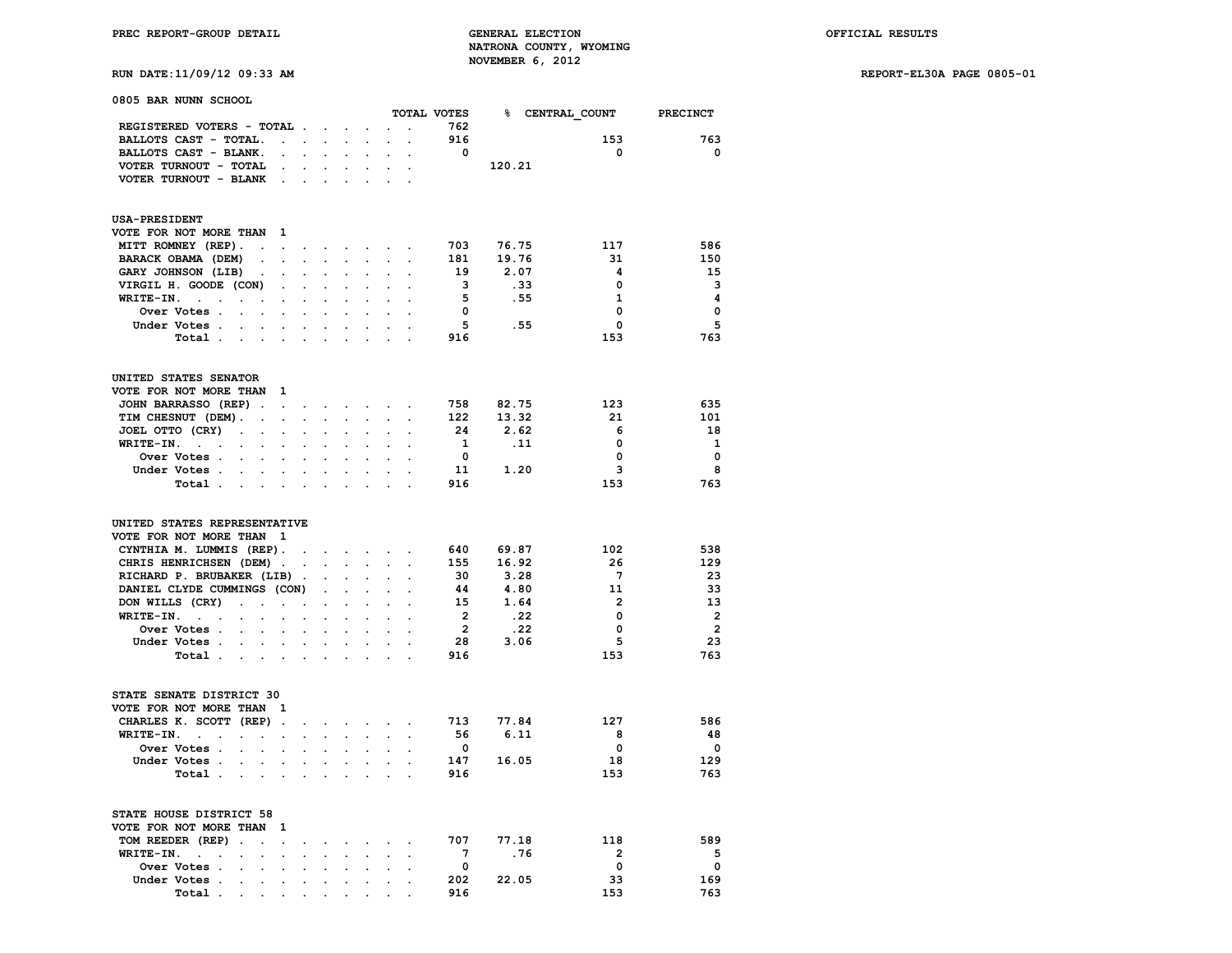| RUN DATE:11/09/12 09:33 AM | REPORT-EL30A PAGE 0805-02 |  |  |  |
|----------------------------|---------------------------|--|--|--|
|----------------------------|---------------------------|--|--|--|

| 0805 BAR NUNN SCHOOL                           |           |   |                      |                      | TOTAL VOTES | %∍    | CENTRAL COUNT | <b>PRECINCT</b> |
|------------------------------------------------|-----------|---|----------------------|----------------------|-------------|-------|---------------|-----------------|
| <b>BOCC</b>                                    |           |   |                      |                      |             |       |               |                 |
| VOTE FOR NOT MORE THAN 2                       |           |   |                      |                      |             |       |               |                 |
| FORREST CHADWICK (REP)<br>$\ddot{\phantom{a}}$ |           |   |                      |                      | 434         | 23.69 | 66            | 368             |
| MATT KEATING (REP)<br>$\ddot{\phantom{a}}$     |           |   |                      |                      | 434         | 23.69 | 76            | 358             |
| GINO CERULLO (DEM)<br>$\sim$<br>$\cdot$        | $\cdot$   |   | $\sim$               |                      | 139         | 7.59  | 27            | 112             |
| TROY BRAY (CON)<br>$\sim$                      |           |   |                      |                      | 102         | 5.57  | 23            | 79              |
| LINDA BERGERON (CON).                          |           |   |                      |                      | 90          | 4.91  | 20            | 70              |
| KEITH B. GOODENOUGH (IND).                     |           |   |                      |                      | 255         | 13.92 | 37            | 218             |
| WRITE-IN.                                      |           |   |                      |                      | 0           |       | $\mathbf 0$   | $\mathbf 0$     |
| Over Votes.                                    |           |   |                      |                      | 0           |       | $\mathbf 0$   | $\mathbf{o}$    |
| Under Votes.                                   |           |   |                      |                      | 378         | 20.63 | 57            | 321             |
| Total.                                         |           |   |                      |                      | 1,832       |       | 306           |                 |
|                                                |           |   | $\cdot$              | $\sim$ $\sim$ $\sim$ |             |       |               | 1,526           |
| BAR NUNN TOWN COUNCIL                          |           |   |                      |                      |             |       |               |                 |
| VOTE FOR NOT MORE THAN<br>2                    |           |   |                      |                      |             |       |               |                 |
| <b>JAKE BIGELOW</b>                            |           |   |                      |                      | 332         | 18.12 | 59            | 273             |
| JOSH BROWN.                                    |           |   |                      |                      | 416         | 22.71 | 72            | 344             |
| LANCE LYON.                                    |           |   |                      |                      | 176         | 9.61  | 30            | 146             |
| VANCE J. MOCKENSTURM.                          |           |   |                      |                      | 156         | 8.52  | 22            | 134             |
| WRITE-IN.                                      |           |   |                      |                      | 18          | .98   | 3             | 15              |
| Over Votes .                                   |           |   |                      |                      | 0           |       | $\mathbf 0$   | $\Omega$        |
| Under Votes.                                   |           |   |                      |                      | 734         | 40.07 | 120           | 614             |
| Total.<br>$\cdot$<br>$\ddot{\phantom{0}}$      | $\bullet$ | ٠ | $\ddot{\phantom{0}}$ |                      | 1,832       |       | 306           | 1,526           |

| BAR NUNN TOWN COUNCIL    |  |  |  |  |     |       |              |          |
|--------------------------|--|--|--|--|-----|-------|--------------|----------|
| VOTE FOR NOT MORE THAN 1 |  |  |  |  |     |       |              |          |
| BOBBY MARTIN             |  |  |  |  | 610 | 66.59 | 93           | 517      |
| WRITE-IN.                |  |  |  |  | 20  | 2.18  | 5            | 15       |
| Over Votes               |  |  |  |  |     |       | <sup>0</sup> | $\Omega$ |
| Under Votes              |  |  |  |  | 286 | 31.22 | 55           | 231      |
| Total                    |  |  |  |  | 916 |       | 153          | 763      |

| CASPER COLLEGE DISTRICT BOARD OF TRUSTEE |                            |                                 |        |               |                                                                                                                                                                                                                               |                                                                                                                 |  |  |       |       |     |             |
|------------------------------------------|----------------------------|---------------------------------|--------|---------------|-------------------------------------------------------------------------------------------------------------------------------------------------------------------------------------------------------------------------------|-----------------------------------------------------------------------------------------------------------------|--|--|-------|-------|-----|-------------|
| VOTE FOR NOT MORE THAN                   |                            |                                 |        | - 4           |                                                                                                                                                                                                                               |                                                                                                                 |  |  |       |       |     |             |
| SCOTT BENNION                            |                            |                                 |        |               | the company of the company of the company                                                                                                                                                                                     |                                                                                                                 |  |  | 317   | 8.65  | 58  | 259         |
| BOB DESPAIN.                             |                            |                                 |        |               | the contract of the contract of the contract of the contract of the contract of the contract of the contract of                                                                                                               |                                                                                                                 |  |  | 200   | 5.46  | 41  | 159         |
| LAUREN V. GRIFFITH                       |                            |                                 |        |               | the contract of the contract of the contract of the contract of the contract of the contract of the contract of                                                                                                               |                                                                                                                 |  |  | 287   | 7.83  | 47  | 240         |
| BILL M. HAMBRICK                         |                            |                                 |        |               | the contract of the contract of the contract of the contract of the contract of the contract of the contract of                                                                                                               |                                                                                                                 |  |  | 227   | 6.20  | 41  | 186         |
| MATTHEW A. LOUCKS.                       |                            |                                 | $\sim$ | $\sim$        | and the state of the state of the state of the state of the state of the state of the state of the state of the                                                                                                               |                                                                                                                 |  |  | 289   | 7.89  | 48  | 241         |
| SUSAN D. MILLER                          |                            | $\sim$ $\sim$ $\sim$            |        |               |                                                                                                                                                                                                                               |                                                                                                                 |  |  | 319   | 8.71  | 62  | 257         |
| CLIFF WHITLOCK.                          |                            |                                 |        |               | the contract of the contract of the contract of the contract of the contract of the contract of the contract of                                                                                                               |                                                                                                                 |  |  | 204   | 5.57  | 44  | 160         |
| WRITE-IN.                                | and the state of the state | <b>Contract Contract Street</b> |        | $\sim$ $\sim$ |                                                                                                                                                                                                                               | and the state of the state of the state of the state of the state of the state of the state of the state of the |  |  | 5     | .14   | 0   | $-5$        |
|                                          | Over Votes.                |                                 |        |               | the company of the company of the company of the company of the company of the company of the company of the company of the company of the company of the company of the company of the company of the company of the company |                                                                                                                 |  |  | 0     |       | 0   | $\mathbf 0$ |
|                                          | Under Votes.               |                                 |        |               | the contract of the contract of the contract of the contract of the contract of the contract of the contract of                                                                                                               |                                                                                                                 |  |  | 1,816 | 49.56 | 271 | 1,545       |
|                                          | Total.                     |                                 |        |               | the contract of the contract of the contract of the contract of the contract of the contract of the contract of                                                                                                               |                                                                                                                 |  |  | 3,664 |       | 612 | 3.052       |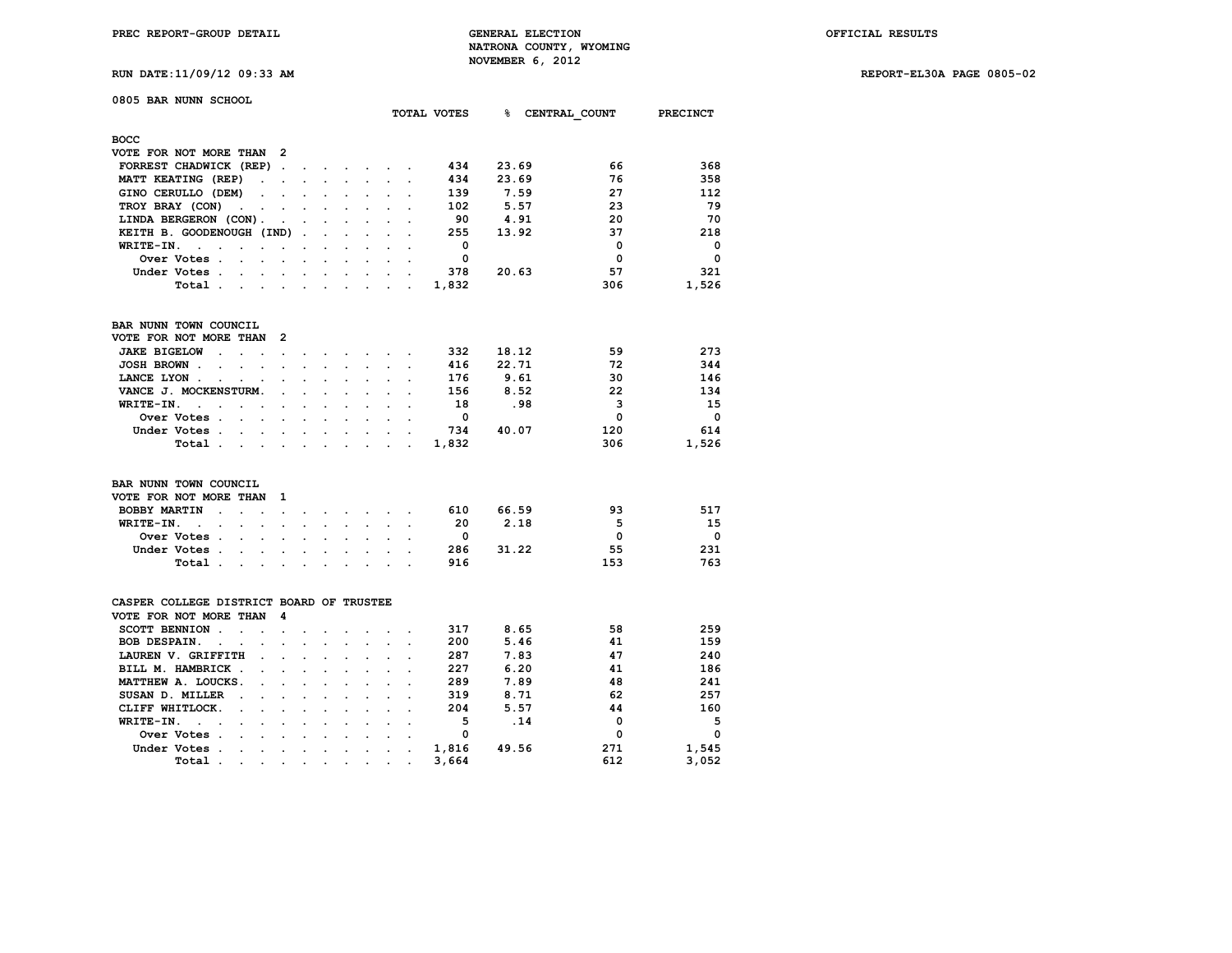**RUN DATE:11/09/12 09:33 AM REPORT-EL30A PAGE 0805-03**

| 0805 BAR NUNN SCHOOL                                           |                                              |                                                                                              |                      |                      |                           |                            |                          |                |       |              |                          |
|----------------------------------------------------------------|----------------------------------------------|----------------------------------------------------------------------------------------------|----------------------|----------------------|---------------------------|----------------------------|--------------------------|----------------|-------|--------------|--------------------------|
|                                                                |                                              |                                                                                              |                      |                      |                           |                            |                          | TOTAL VOTES    |       |              | % CENTRAL COUNT PRECINCT |
| NATRONA COUNTY SCHOOL DIST NO 1                                |                                              |                                                                                              |                      |                      |                           |                            |                          |                |       |              |                          |
| VOTE FOR NOT MORE THAN                                         | 5                                            |                                                                                              |                      |                      |                           |                            |                          |                |       |              |                          |
| DAVID S. BLAEDE<br>$\ddot{\phantom{0}}$                        | $\ddot{\phantom{a}}$                         |                                                                                              |                      |                      |                           |                            |                          | 125            | 2.73  | 30           | 95                       |
| KEVIN CHRISTOPHERSON.                                          | $\overline{a}$                               |                                                                                              |                      |                      |                           |                            |                          | 238            | 5.20  | 49           | 189                      |
| GREGORY FLESVIG<br>$\ddot{\phantom{0}}$                        | $\cdot$                                      |                                                                                              |                      |                      |                           |                            |                          | 87             | 1.90  | 18           | 69                       |
| ELIZABETH HORSCH.                                              |                                              |                                                                                              |                      |                      |                           |                            |                          | 189            | 4.13  | 41           | 148                      |
| DANA HOWIE.<br>$\ddot{\phantom{0}}$<br>$\ddot{\phantom{0}}$    | $\bullet$<br>$\cdot$                         | $\cdot$                                                                                      | $\ddot{\phantom{0}}$ | $\ddot{\phantom{0}}$ | $\ddot{\phantom{0}}$      |                            | $\cdot$                  | 233            | 5.09  | 33           | 200                      |
| DONN MCCALL.                                                   |                                              |                                                                                              |                      |                      |                           |                            |                          | 117            | 2.55  | 21           | - 96                     |
| MARK E. PETERSON.                                              | $\cdot$                                      |                                                                                              |                      |                      |                           |                            |                          | 191            | 4.17  | 34           | 157                      |
| SHAWNNA PUNTENEY .                                             | $\cdot$<br>$\overline{a}$                    | $\overline{a}$                                                                               | $\cdot$              | $\ddot{\phantom{a}}$ | $\ddot{\phantom{a}}$      | $\overline{a}$             | $\overline{\phantom{a}}$ | 207            | 4.52  | 24           | 183                      |
| PAULA J. REID.                                                 |                                              |                                                                                              |                      |                      |                           |                            |                          | 224            | 4.89  | 38           | 186                      |
| MARC SMITH .<br>$\overline{\phantom{a}}$                       | $\ddot{\phantom{a}}$<br>$\overline{a}$       | $\overline{a}$                                                                               | $\overline{a}$       | $\overline{a}$       | $\overline{a}$            |                            | $\overline{a}$           | 154            | 3.36  | 30           | 124                      |
| STEPHEN SPRECHER .                                             |                                              |                                                                                              |                      |                      |                           |                            |                          | 134            | 2.93  | 20           | 114                      |
| RITA WALSH.<br>$\cdot$<br>$\cdot$                              |                                              |                                                                                              |                      |                      |                           |                            |                          | 316            | 6.90  | 52           | 264                      |
| WRITE-IN.<br>$\ddot{\phantom{a}}$<br>$\ddot{\phantom{0}}$      | $\ddot{\phantom{a}}$<br>$\ddot{\phantom{a}}$ |                                                                                              | $\ddot{\phantom{0}}$ | $\ddot{\phantom{0}}$ | $\ddot{\phantom{0}}$      | $\ddot{\phantom{a}}$       | $\ddot{\phantom{0}}$     | 9              | .20   | 0            | - 9                      |
| Over Votes .                                                   |                                              |                                                                                              |                      |                      |                           |                            |                          | 15             | .33   | 5            | 10                       |
| Under Votes.<br>$\sim$                                         | $\sim$<br>$\sim$                             | $\ddot{\phantom{0}}$                                                                         | $\sim$               |                      | $\mathbf{r} = \mathbf{r}$ | $\mathbf{r}$               | $\ddot{\phantom{a}}$     | 2,341          | 51.11 | 370          | 1,971                    |
| Total.<br>$\sim$                                               | <b>All Cards</b>                             | $\sim$                                                                                       | $\ddot{\phantom{a}}$ | $\ddot{\phantom{a}}$ | $\ddot{\phantom{0}}$      | $\mathcal{L}^{\text{max}}$ | $\ddot{\phantom{a}}$     | 4,580          |       | 765          | 3,815                    |
|                                                                |                                              |                                                                                              |                      |                      |                           |                            |                          |                |       |              |                          |
| NC CONSERVATION DIST SUP-URBAN                                 |                                              |                                                                                              |                      |                      |                           |                            |                          |                |       |              |                          |
| VOTE FOR NOT MORE THAN                                         | 1                                            |                                                                                              |                      |                      |                           |                            |                          |                |       |              |                          |
| RICHARD HALLINGSTAD.                                           | $\ddot{\phantom{a}}$                         | $\cdot$                                                                                      |                      | $\cdot$              | $\sim$ $\sim$             | $\sim$                     | $\cdot$                  | 576            | 62.88 | 90           | 486                      |
| WRITE-IN.<br>$\sim$<br>$\ddot{\phantom{0}}$<br>$\bullet$ .     | $\cdot$                                      |                                                                                              |                      |                      |                           |                            |                          | 3              | .33   | - 1          | $\overline{\mathbf{2}}$  |
| Over Votes.<br>$\mathbf{r}$                                    | $\cdot$<br>$\overline{a}$                    | $\overline{a}$                                                                               | $\overline{a}$       | $\overline{a}$       | $\ddot{\phantom{a}}$      |                            | $\overline{a}$           | $\mathbf{1}$   | .11   | $\mathbf{1}$ | $\mathbf 0$              |
| Under Votes .<br>$\ddot{\phantom{a}}$                          | $\ddot{\phantom{0}}$<br>$\cdot$              | $\cdot$                                                                                      | $\cdot$              | $\ddot{\phantom{a}}$ | $\ddot{\phantom{0}}$      | $\ddot{\phantom{a}}$       |                          | 336            | 36.68 | 61           | 275                      |
| Total .<br>$\ddot{\phantom{a}}$                                | $\ddot{\phantom{a}}$<br>$\ddot{\phantom{a}}$ |                                                                                              | $\ddot{\phantom{a}}$ |                      |                           |                            |                          | 916            |       | 153          | 763                      |
| NC CONSERVATION DIST SUP-ATLRG                                 |                                              |                                                                                              |                      |                      |                           |                            |                          |                |       |              |                          |
| VOTE FOR NOT MORE THAN                                         | 1                                            |                                                                                              |                      |                      |                           |                            |                          |                |       |              |                          |
| LEN L. CAMP.<br>$\ddot{\phantom{0}}$<br>$\ddot{\phantom{0}}$   | $\overline{a}$<br>$\ddot{\phantom{a}}$       |                                                                                              |                      |                      |                           |                            |                          | 571            | 62.34 | 93           | 478                      |
| WRITE-IN.<br>$\sim$<br>$\ddot{\phantom{a}}$ .<br>$\sim$ $\sim$ | $\blacksquare$<br>$\ddot{\phantom{0}}$       | $\bullet$                                                                                    | $\ddot{\phantom{0}}$ | $\ddot{\phantom{0}}$ | $\ddot{\phantom{0}}$      |                            | $\ddot{\phantom{a}}$     | $\overline{2}$ | .22   | 0            | $\overline{\phantom{a}}$ |
| Over Votes .<br>$\ddot{\phantom{a}}$                           | $\overline{a}$                               |                                                                                              |                      |                      |                           |                            |                          | 0              |       | 0            | $\mathbf 0$              |
| Under Votes .<br>$\bullet$ .                                   | $\ddot{\phantom{0}}$<br>$\cdot$              | $\ddot{\phantom{0}}$                                                                         | $\ddot{\phantom{0}}$ | $\ddot{\phantom{0}}$ | $\bullet$                 | $\ddot{\phantom{0}}$       |                          | 343            | 37.45 | 60           | 283                      |
| Total .<br>$\ddot{\phantom{0}}$                                | $\ddot{\phantom{a}}$<br>$\sim$ $\sim$        | $\ddot{\phantom{a}}$                                                                         | $\cdot$              | $\ddot{\phantom{0}}$ | $\ddot{\phantom{a}}$      |                            | $\overline{a}$           | 916            |       | 153          | 763                      |
| NC CONSERVATION DIST SUP-RURAL                                 |                                              |                                                                                              |                      |                      |                           |                            |                          |                |       |              |                          |
| VOTE FOR NOT MORE THAN                                         | 1                                            |                                                                                              |                      |                      |                           |                            |                          |                |       |              |                          |
| DON PAVACK.<br>$\sim$<br>$\bullet$                             | $\cdot$<br>$\cdot$                           |                                                                                              |                      | $\ddot{\phantom{a}}$ | $\bullet$                 |                            | $\cdot$                  | 217            | 23.69 | 29           | 188                      |
| ROBERT M. SHELLARD                                             | $\ddot{\phantom{a}}$<br>$\overline{a}$       |                                                                                              |                      | $\overline{a}$       |                           |                            |                          | 301            | 32.86 | 58           | 243                      |
| WRITE-IN.<br>$\sim 100$ km s $^{-1}$<br>$\cdot$                | $\ddot{\phantom{0}}$                         |                                                                                              |                      |                      |                           |                            |                          | 3              | .33   | 1            | $\overline{\mathbf{2}}$  |
| Over Votes .<br>$\cdot$                                        | $\ddot{\phantom{a}}$<br>$\cdot$              | $\ddot{\phantom{a}}$                                                                         | $\cdot$              | $\ddot{\phantom{0}}$ | $\ddot{\phantom{0}}$      | $\ddot{\phantom{a}}$       |                          | $\mathbf 0$    |       | $\mathbf 0$  | $\mathbf{o}$             |
| Under Votes .<br>$\ddot{\phantom{0}}$                          |                                              |                                                                                              |                      |                      |                           |                            |                          | 395            | 43.12 | 65           | 330                      |
| Total .<br><b>Contract Contract</b>                            | $\ddot{\phantom{0}}$                         | $\bullet$                                                                                    | $\blacksquare$       | $\ddot{\phantom{a}}$ | $\ddot{\phantom{0}}$      |                            |                          | 916            |       | 153          | 763                      |
| <b>JUDGE PARK</b>                                              |                                              |                                                                                              |                      |                      |                           |                            |                          |                |       |              |                          |
| VOTE FOR NOT MORE THAN 1                                       |                                              |                                                                                              |                      |                      |                           |                            |                          |                |       |              |                          |
| <b>YES</b><br>$\sim$<br>$\sim$<br>$\sim$ $\sim$                | $\sim$                                       | $\mathcal{A}(\mathcal{A})$ , and $\mathcal{A}(\mathcal{A})$ , and $\mathcal{A}(\mathcal{A})$ |                      |                      |                           |                            |                          | 581            | 63.43 | 105          | 476                      |
|                                                                |                                              |                                                                                              |                      |                      |                           |                            |                          |                |       |              |                          |

| VOTE FOR NOT MORE THAN I |             |       |  |  |  |  |  |     |       |     |     |
|--------------------------|-------------|-------|--|--|--|--|--|-----|-------|-----|-----|
| YES                      |             |       |  |  |  |  |  | 581 | 63.43 | 105 | 476 |
|                          | NO.         |       |  |  |  |  |  | 163 | 17.79 | 25  | 138 |
|                          | Over Votes  |       |  |  |  |  |  |     |       |     |     |
|                          | Under Votes |       |  |  |  |  |  | 172 | 18.78 | 23  | 149 |
|                          |             | Total |  |  |  |  |  | 916 |       | 153 | 763 |
|                          |             |       |  |  |  |  |  |     |       |     |     |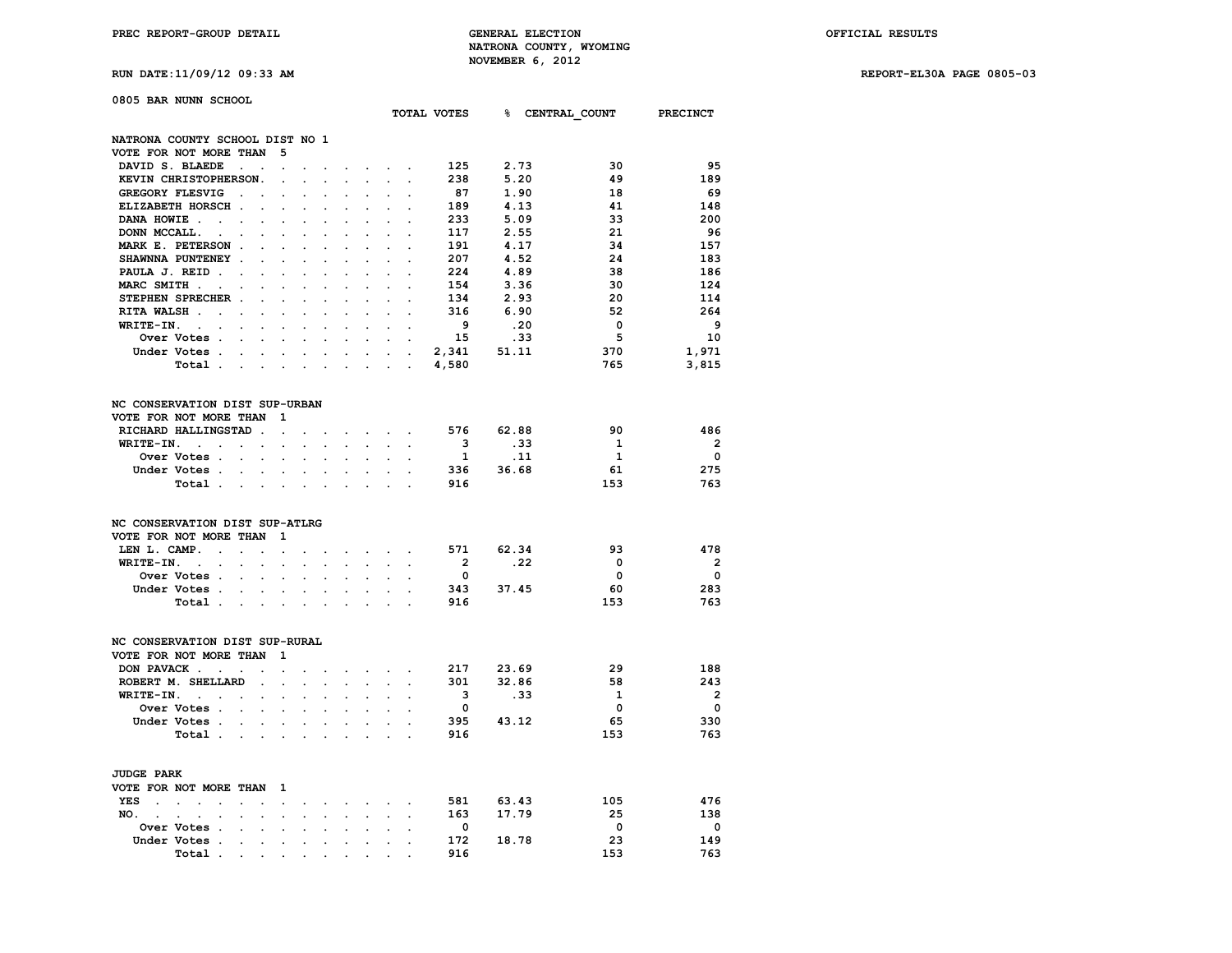**RUN DATE:11/09/12 09:33 AM REPORT-EL30A PAGE 0805-04**

|                      | 0805 BAR NUNN SCHOOL                                                                                                    |                                              |                                |                          |                                     |                                                                  |                                                                                                                                     |                           |                      |                          |                                      |                         |                          |
|----------------------|-------------------------------------------------------------------------------------------------------------------------|----------------------------------------------|--------------------------------|--------------------------|-------------------------------------|------------------------------------------------------------------|-------------------------------------------------------------------------------------------------------------------------------------|---------------------------|----------------------|--------------------------|--------------------------------------|-------------------------|--------------------------|
|                      |                                                                                                                         |                                              |                                |                          |                                     |                                                                  |                                                                                                                                     |                           |                      |                          | TOTAL VOTES 8 CENTRAL COUNT PRECINCT |                         |                          |
| <b>JUDGE WILKING</b> |                                                                                                                         |                                              |                                |                          |                                     |                                                                  |                                                                                                                                     |                           |                      |                          |                                      |                         |                          |
|                      | VOTE FOR NOT MORE THAN                                                                                                  |                                              | $\mathbf{1}$                   |                          |                                     |                                                                  |                                                                                                                                     |                           |                      |                          |                                      |                         |                          |
| YES                  | $\overline{a}$                                                                                                          | $\overline{a}$                               | $\cdot$                        |                          |                                     | $\overline{\phantom{a}}$                                         | $\sim$                                                                                                                              | $\sim$                    |                      | 560                      | 61.14                                | 94                      | 466                      |
| NO.                  |                                                                                                                         |                                              |                                |                          |                                     | $\ddot{\phantom{0}}$                                             | $\cdot$                                                                                                                             | $\mathbf{r}$              |                      | 153                      | 16.70                                | 22                      | 131                      |
|                      | Over Votes .                                                                                                            | $\ddot{\phantom{a}}$<br>$\cdot$              | $\ddot{\phantom{a}}$           | $\ddot{\phantom{a}}$     | $\ddot{\phantom{0}}$                | $\ddot{\phantom{a}}$                                             | $\ddot{\phantom{a}}$                                                                                                                | $\ddot{\phantom{a}}$      |                      | 0                        |                                      | $\Omega$                | $\overline{\mathbf{0}}$  |
|                      | Under Votes .                                                                                                           | $\bullet$                                    |                                |                          |                                     |                                                                  |                                                                                                                                     |                           |                      | 203                      | 22.16                                | 37                      | 166                      |
|                      | Total .                                                                                                                 | <b>Contract Contract</b>                     | $\cdot$                        | $\ddot{\phantom{a}}$     | $\ddot{\phantom{0}}$                |                                                                  | $\ddot{\phantom{0}}$                                                                                                                |                           | $\cdot$              | 916                      |                                      | 153                     | 763                      |
| <b>JUDGE BROWN</b>   |                                                                                                                         |                                              |                                |                          |                                     |                                                                  |                                                                                                                                     |                           |                      |                          |                                      |                         |                          |
|                      | VOTE FOR NOT MORE THAN 1                                                                                                |                                              |                                |                          |                                     |                                                                  |                                                                                                                                     |                           |                      |                          |                                      |                         |                          |
| YES<br>$\sim$        | and the contract of the con-                                                                                            | $\cdot$ $\cdot$                              |                                |                          |                                     |                                                                  |                                                                                                                                     | $\sim$                    | $\sim$               | 589                      | 64.30                                | 106                     | 483                      |
| NO.                  |                                                                                                                         |                                              | $\sim$                         |                          | the contract of the contract of the |                                                                  |                                                                                                                                     |                           |                      | 161                      | 17.58                                | - 22                    | 139                      |
|                      | $\ddot{\phantom{0}}$<br>Over Votes .                                                                                    | $\sim$ $\sim$                                | $\sim$ $\sim$                  | $\ddot{\phantom{a}}$     | $\ddot{\phantom{a}}$                | $\ddot{\phantom{a}}$                                             | $\ddot{\phantom{a}}$                                                                                                                | $\ddot{\phantom{0}}$      |                      | $\overline{\phantom{0}}$ |                                      | $\overline{\mathbf{0}}$ | $\overline{\phantom{0}}$ |
|                      |                                                                                                                         | $\ddot{\phantom{a}}$<br>$\ddot{\phantom{a}}$ | $\cdot$                        |                          |                                     |                                                                  |                                                                                                                                     |                           |                      |                          |                                      |                         |                          |
|                      | Under Votes.                                                                                                            | $\sim$<br>$\ddot{\phantom{a}}$               | $\ddot{\phantom{0}}$           | $\ddot{\phantom{0}}$     | $\bullet$                           | $\ddot{\phantom{0}}$                                             | $\ddot{\phantom{0}}$                                                                                                                | $\ddot{\phantom{a}}$      |                      | 166                      | 18.12                                | 25                      | 141                      |
|                      | Total .                                                                                                                 | and a state of the                           |                                | $\ddot{\phantom{a}}$     | $\overline{a}$                      | $\overline{a}$                                                   | $\mathbf{r}$                                                                                                                        | s.                        |                      | 916                      |                                      | 153                     | 763                      |
| JUDGE HUBER          |                                                                                                                         |                                              |                                |                          |                                     |                                                                  |                                                                                                                                     |                           |                      |                          |                                      |                         |                          |
|                      | VOTE FOR NOT MORE THAN 1                                                                                                |                                              |                                |                          |                                     |                                                                  |                                                                                                                                     |                           |                      |                          |                                      |                         |                          |
|                      | YES                                                                                                                     | $\mathbf{z} = \mathbf{z} \cdot \mathbf{z}$   | $\bullet$                      | $\bullet$                |                                     |                                                                  | $\begin{array}{cccccccccccccc} \bullet & \bullet & \bullet & \bullet & \bullet & \bullet & \bullet & \bullet & \bullet \end{array}$ |                           |                      | 561                      | 61.24                                | 106                     | 455                      |
| NO.,                 | $\sim$<br>$\ddot{\phantom{a}}$<br>$\sim$                                                                                | $\sim$<br>$\ddot{\phantom{a}}$               | $\ddot{\phantom{a}}$           | $\ddot{\phantom{a}}$     | $\ddot{\phantom{0}}$                | $\ddot{\phantom{a}}$                                             | $\ddot{\phantom{a}}$                                                                                                                | $\sim$                    |                      | 182                      | 19.87                                | 22                      | 160                      |
|                      | Over Votes .                                                                                                            | $\ddot{\phantom{a}}$<br>$\ddot{\phantom{0}}$ | $\ddot{\phantom{a}}$           | $\overline{a}$           | $\overline{a}$                      | $\ddot{\phantom{a}}$                                             | $\ddot{\phantom{a}}$                                                                                                                | $\sim$                    | $\overline{a}$       | - 1                      | .11                                  | $\overline{\mathbf{0}}$ | $\mathbf{1}$             |
|                      | Under Votes .                                                                                                           | $\sim$<br>$\ddot{\phantom{0}}$               |                                |                          |                                     |                                                                  |                                                                                                                                     |                           |                      | 172                      | 18.78                                | 25                      | 147                      |
|                      | Total .                                                                                                                 | <b>Contract Contract</b>                     | $\ddot{\phantom{a}}$           | $\cdot$                  | $\ddot{\phantom{a}}$                | $\ddot{\phantom{a}}$                                             | $\ddot{\phantom{a}}$                                                                                                                | $\mathbf{r}$              | $\overline{a}$       | 916                      |                                      | 153                     | 763                      |
|                      |                                                                                                                         |                                              |                                |                          |                                     |                                                                  |                                                                                                                                     |                           |                      |                          |                                      |                         |                          |
| C-AMEND-A            | VOTE FOR NOT MORE THAN 1                                                                                                |                                              |                                |                          |                                     |                                                                  |                                                                                                                                     |                           |                      |                          |                                      |                         |                          |
| FOR .                |                                                                                                                         |                                              |                                |                          |                                     |                                                                  |                                                                                                                                     | $\mathbf{L}^{\text{max}}$ |                      | 697                      | 76.09                                | 122                     | 575                      |
| <b>AGAINST.</b>      | $\ddot{\phantom{a}}$<br>$\ddot{\phantom{a}}$<br>$\ddot{\phantom{a}}$<br>$\sim 100$ km s $^{-1}$<br>$\ddot{\phantom{a}}$ | $\sim$<br>$\cdot$<br>$\ddot{\phantom{a}}$    | $\sim$<br>$\ddot{\phantom{a}}$ | $\sim$<br>$\overline{a}$ | $\ddot{\phantom{a}}$                | $\mathbf{z} = \mathbf{z} + \mathbf{z}$ .<br>$\ddot{\phantom{a}}$ | $\sim$<br>$\ddot{\phantom{a}}$                                                                                                      | $\ddot{\phantom{0}}$      | $\ddot{\phantom{a}}$ | 150                      | 16.38                                | 23                      | 127                      |
|                      |                                                                                                                         | $\ddot{\phantom{0}}$                         |                                |                          |                                     |                                                                  |                                                                                                                                     |                           |                      | $\overline{\mathbf{0}}$  |                                      | $\mathbf 0$             | $\overline{\phantom{0}}$ |
|                      | Over Votes .                                                                                                            | $\ddot{\phantom{a}}$<br>$\cdot$              |                                |                          |                                     |                                                                  |                                                                                                                                     |                           |                      |                          |                                      |                         |                          |
|                      | Under Votes .                                                                                                           | $\sim$<br>$\sim$                             | $\ddot{\phantom{a}}$           | $\bullet$                | $\blacksquare$                      | $\bullet$                                                        | $\bullet$                                                                                                                           | $\ddot{\phantom{0}}$      |                      | 69                       | 7.53                                 | 8                       | 61                       |
|                      | Total.                                                                                                                  | $\mathbf{r} = \mathbf{r} + \mathbf{r}$ .     |                                | $\ddot{\phantom{a}}$     | $\ddot{\phantom{a}}$                |                                                                  |                                                                                                                                     |                           |                      | 916                      |                                      | 153                     | 763                      |
| C-AMEND-B            |                                                                                                                         |                                              |                                |                          |                                     |                                                                  |                                                                                                                                     |                           |                      |                          |                                      |                         |                          |
|                      | VOTE FOR NOT MORE THAN                                                                                                  |                                              | $\mathbf{1}$                   |                          |                                     |                                                                  |                                                                                                                                     |                           |                      |                          |                                      |                         |                          |
| $FOR \t . \t .$      | $\cdot$                                                                                                                 | $\mathbf{r}$                                 | $\cdot$                        |                          |                                     | $\sim$                                                           | $\sim$ $\sim$                                                                                                                       | $\sim$                    |                      | 816                      | 89.08                                | 138                     | 678                      |
|                      | AGAINST                                                                                                                 | $\sim$<br>$\ddot{\phantom{a}}$               | $\cdot$                        | $\overline{a}$           | $\ddot{\phantom{0}}$                | $\ddot{\phantom{a}}$                                             | $\ddot{\phantom{0}}$                                                                                                                | $\ddot{\phantom{0}}$      |                      | 50                       | 5.46                                 | 7                       | 43                       |
|                      | Over Votes .                                                                                                            | $\ddot{\phantom{a}}$<br>$\ddot{\phantom{a}}$ | $\cdot$                        | $\ddot{\phantom{a}}$     | $\cdot$                             | $\ddot{\phantom{a}}$                                             | $\ddot{\phantom{a}}$                                                                                                                | $\cdot$                   | $\ddot{\phantom{a}}$ | $\mathbf{0}$             |                                      | $\mathbf 0$             | $\overline{\phantom{0}}$ |
|                      | Under Votes .                                                                                                           | $\ddot{\phantom{0}}$<br>$\ddot{\phantom{a}}$ |                                |                          |                                     |                                                                  |                                                                                                                                     |                           |                      | 50                       | 5.46                                 | - 8                     | 42                       |
|                      | Total .                                                                                                                 | $\sim$ $\sim$ $\sim$                         | $\ddot{\phantom{a}}$           | $\cdot$                  | $\ddot{\phantom{0}}$                | $\ddot{\phantom{a}}$                                             | $\cdot$                                                                                                                             | $\ddot{\phantom{a}}$      |                      | 916                      |                                      | 153                     | 763                      |
| C-AMEND-C            |                                                                                                                         |                                              |                                |                          |                                     |                                                                  |                                                                                                                                     |                           |                      |                          |                                      |                         |                          |
|                      | VOTE FOR NOT MORE THAN 1                                                                                                |                                              |                                |                          |                                     |                                                                  |                                                                                                                                     |                           |                      |                          |                                      |                         |                          |
| FOR<br>$\sim$ $\sim$ | $\sim$                                                                                                                  | $\ddot{\phantom{a}}$                         | $\ddot{\phantom{a}}$           | $\cdot$                  | $\sim$                              |                                                                  | $\sim$                                                                                                                              | $\ddot{\phantom{0}}$      |                      | 385                      | 42.03                                | 63                      | 322                      |
| <b>AGAINST.</b>      | $\ddot{\phantom{1}}$<br>$\bullet$                                                                                       | $\bullet$ .<br>$\bullet$                     | $\blacksquare$                 | $\bullet$                | $\sim$                              | $\ddot{\phantom{0}}$<br>$\ddot{\phantom{0}}$                     | $\ddot{\phantom{0}}$                                                                                                                | $\ddot{\phantom{a}}$      | $\bullet$            | 395                      | 43.12                                | 76                      | 319                      |
|                      | Over Votes .                                                                                                            |                                              |                                |                          |                                     |                                                                  |                                                                                                                                     |                           |                      | $\mathbf 0$              |                                      | $\mathbf 0$             | $\mathbf 0$              |
|                      | Under Votes .                                                                                                           | $\ddot{\phantom{0}}$<br>$\ddot{\phantom{a}}$ | $\cdot$                        |                          | $\cdot$                             |                                                                  |                                                                                                                                     |                           |                      | 136                      | 14.85                                | 14                      | 122                      |
|                      |                                                                                                                         | the company of the company                   |                                | $\bullet$                |                                     |                                                                  |                                                                                                                                     |                           |                      |                          |                                      |                         |                          |

 **Total . . . . . . . . . . 916 153 763**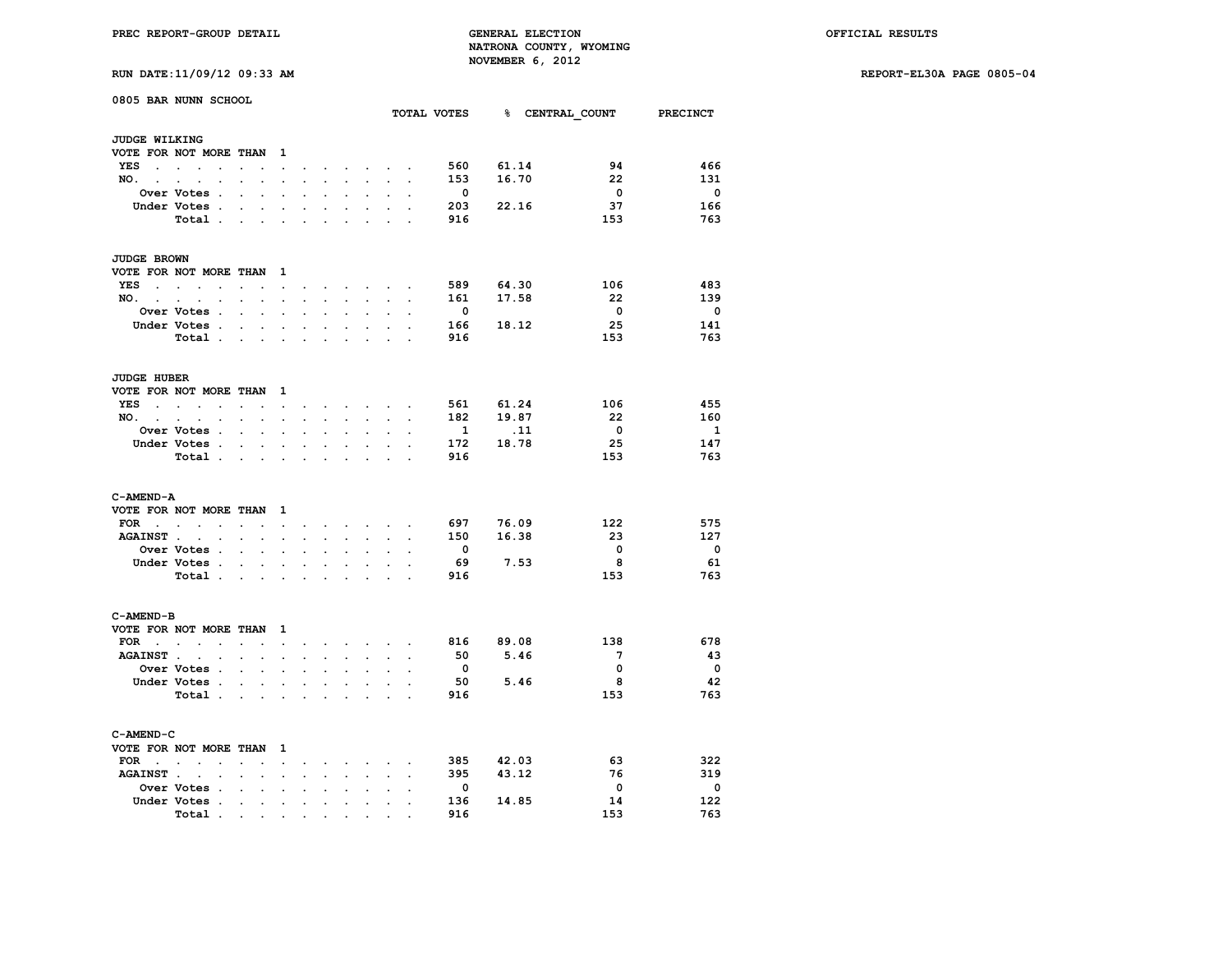**RUN DATE:11/09/12 09:33 AM REPORT-EL30A PAGE 0805-05**

| 0805 BAR NUNN SCHOOL          |             |        |        |        |  |  |  | TOTAL VOTES | ℁     | CENTRAL COUNT | PRECINCT    |
|-------------------------------|-------------|--------|--------|--------|--|--|--|-------------|-------|---------------|-------------|
| LIBRARY                       |             |        |        |        |  |  |  |             |       |               |             |
| VOTE FOR NOT MORE THAN        |             |        |        |        |  |  |  |             |       |               |             |
| FOR THE COUNTY SPECIFIC PURP. |             |        |        |        |  |  |  | 375         | 40.94 | 66            | 309         |
| AGAINST THE COUNTY SPECIFIC   |             |        |        |        |  |  |  | 525         | 57.31 | 85            | 440         |
|                               | Over Votes. | $\sim$ | $\sim$ | $\sim$ |  |  |  | 0           |       | 0             | $\mathbf 0$ |
|                               | Under Votes |        |        |        |  |  |  | 16          | 1.75  | 2             | 14          |
|                               | Total       |        |        |        |  |  |  | 916         |       | 153           | 763         |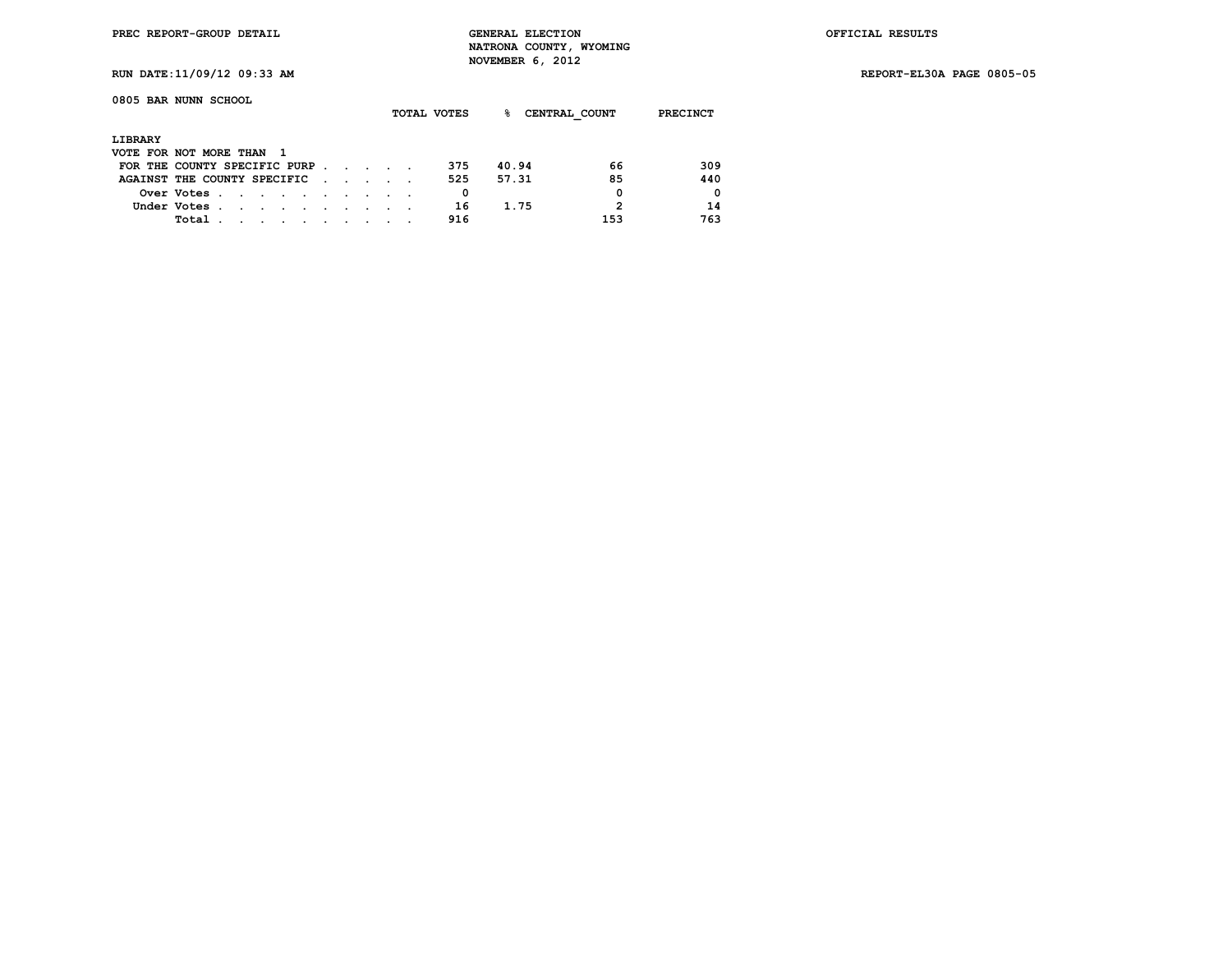**PREC REPORT-GROUP DETAIL GENERAL ELECTION OFFICIAL RESULTS NATRONA COUNTY, WYOMING RUN DATE:11/09/12 09:33 AM NOVEMBER 6, 2012** 

**RUN DATE:11/09/12 09:33 AM REPORT-EL30A PAGE 0901-01**

|  |  | RUN DAIE:11/09/12 09:33 A |  |
|--|--|---------------------------|--|
|  |  |                           |  |

| 0901 WYOMING GAME & FISH                                                           |                         |                      |                                                           |                                                                  |                      |                                                                               |                                     |                            |           |                                      |                         |
|------------------------------------------------------------------------------------|-------------------------|----------------------|-----------------------------------------------------------|------------------------------------------------------------------|----------------------|-------------------------------------------------------------------------------|-------------------------------------|----------------------------|-----------|--------------------------------------|-------------------------|
|                                                                                    |                         |                      |                                                           |                                                                  |                      |                                                                               |                                     |                            |           | TOTAL VOTES 8 CENTRAL COUNT PRECINCT |                         |
| REGISTERED VOTERS - TOTAL                                                          |                         |                      |                                                           |                                                                  |                      |                                                                               | <b>Contract Contract</b>            | 1,063                      |           |                                      |                         |
| BALLOTS CAST - TOTAL.                                                              | $\sim 100$ km s $^{-1}$ |                      |                                                           |                                                                  |                      |                                                                               |                                     | 1,096                      |           | 290                                  | 806                     |
| BALLOTS CAST - BLANK.                                                              | $\ddot{\phantom{0}}$    | $\sim$               |                                                           |                                                                  | $\sim$               |                                                                               |                                     | $\overline{\mathbf{0}}$    |           | $\overline{\mathbf{0}}$              | $\mathbf 0$             |
| VOTER TURNOUT - TOTAL                                                              | $\sim$ $\sim$           |                      |                                                           | $\mathbf{r} = \mathbf{r} \times \mathbf{r}$ , where $\mathbf{r}$ | $\sim$               | $\ddot{\phantom{a}}$                                                          | $\overline{a}$                      |                            | 103.10    |                                      |                         |
| VOTER TURNOUT - BLANK.                                                             |                         |                      |                                                           | $\Delta \phi = \Delta \phi = \Delta \phi$ .                      | $\sim$               | $\sim$                                                                        | $\overline{a}$                      |                            |           |                                      |                         |
| <b>USA-PRESIDENT</b>                                                               |                         |                      |                                                           |                                                                  |                      |                                                                               |                                     |                            |           |                                      |                         |
| VOTE FOR NOT MORE THAN                                                             | 1                       |                      |                                                           |                                                                  |                      |                                                                               |                                     |                            |           |                                      |                         |
| MITT ROMNEY (REP).<br>$\sim 10^{-1}$ km $^{-1}$                                    |                         | $\ddot{\phantom{0}}$ |                                                           |                                                                  |                      |                                                                               | the contract of the contract of the |                            | 832 75.91 | 211                                  | 621                     |
| BARACK OBAMA (DEM)                                                                 |                         |                      |                                                           |                                                                  |                      |                                                                               |                                     | 231                        | 21.08     | 69                                   | 162                     |
| GARY JOHNSON (LIB)<br>$\sim$                                                       | $\sim$                  | $\cdot$              |                                                           |                                                                  | $\cdot$              |                                                                               | $\cdot$                             | 12                         | 1.09      | $\overline{\mathbf{4}}$              | - 8                     |
| VIRGIL H. GOODE (CON)                                                              | $\overline{a}$          | $\mathbf{L}$         | $\mathbf{r}$                                              | $\overline{a}$                                                   | $\sim$               | $\ddot{\phantom{a}}$                                                          | $\ddot{\phantom{0}}$                | 5 <sub>1</sub>             | .46       | $\overline{2}$                       | 3                       |
| WRITE-IN.<br>$\sim 10^{-11}$ and $\sim 10^{-11}$<br>$\ddot{\phantom{0}}$<br>$\sim$ | $\ddot{\phantom{a}}$    | $\sim$               | $\sim$                                                    | $\overline{a}$                                                   | $\ddot{\phantom{0}}$ | $\ddot{\phantom{0}}$                                                          | $\overline{a}$                      | $\overline{9}$             | .82       | $\overline{2}$                       | $\overline{7}$          |
| Over Votes .<br>$\ddot{\phantom{a}}$<br>$\sim$                                     |                         |                      |                                                           |                                                                  |                      |                                                                               |                                     | $\mathbf{1}$               | .09       | 0                                    | 1                       |
| Under Votes .                                                                      |                         |                      | $\ddot{\phantom{0}}$                                      |                                                                  | $\cdot$              | $\ddot{\phantom{a}}$                                                          |                                     | $6^{\circ}$                | .55       | $\overline{2}$                       | $\overline{\mathbf{4}}$ |
| Total.<br>$\sim$<br>$\sim$                                                         |                         |                      | $\ddot{\phantom{a}}$                                      |                                                                  | $\cdot$              |                                                                               | $\sim$                              | 1,096                      |           | 290                                  | 806                     |
|                                                                                    |                         |                      |                                                           |                                                                  |                      |                                                                               |                                     |                            |           |                                      |                         |
| UNITED STATES SENATOR                                                              |                         |                      |                                                           |                                                                  |                      |                                                                               |                                     |                            |           |                                      |                         |
| VOTE FOR NOT MORE THAN                                                             | $\blacksquare$          |                      |                                                           |                                                                  |                      |                                                                               |                                     |                            |           |                                      |                         |
| JOHN BARRASSO (REP).                                                               | $\sim$                  |                      |                                                           |                                                                  |                      | $\mathbf{z} = \mathbf{z} + \mathbf{z} + \mathbf{z} + \mathbf{z} + \mathbf{z}$ | $\ddot{\phantom{0}}$                | 886                        | 80.84     | 230                                  | 656                     |
| TIM CHESNUT (DEM).<br>$\ddot{\phantom{a}}$                                         | $\bullet$               | $\ddot{\phantom{a}}$ | $\ddot{\phantom{a}}$                                      | $\cdot$                                                          | $\ddot{\phantom{a}}$ | $\sim$                                                                        | $\sim$                              | 168                        | 15.33     | 50                                   | 118                     |
| JOEL OTTO (CRY)<br>$\ddot{\phantom{0}}$<br>$\ddot{\phantom{a}}$                    |                         |                      |                                                           |                                                                  |                      |                                                                               |                                     | 15                         | 1.37      | 4                                    | - 11                    |
| WRITE-IN.<br>$\sim$ $\sim$                                                         |                         |                      |                                                           |                                                                  |                      |                                                                               |                                     | $\mathbf{1}$               | .09       | 0                                    | $\mathbf{1}$            |
| Over Votes.<br>$\sim$                                                              |                         |                      |                                                           |                                                                  |                      |                                                                               |                                     | $\overline{\mathbf{0}}$    |           | $\mathbf 0$                          | $\overline{\mathbf{0}}$ |
| Under Votes .                                                                      |                         | $\ddot{\phantom{0}}$ |                                                           |                                                                  | $\ddot{\phantom{0}}$ |                                                                               |                                     | - 26                       | 2.37      | 6                                    | 20                      |
| Total .<br>$\sim$<br>$\sim$                                                        | $\sim$                  |                      | $\mathcal{L}^{\text{max}}$ and $\mathcal{L}^{\text{max}}$ | $\sim$                                                           |                      | $\mathbf{r} = \mathbf{r} \cdot \mathbf{r}$                                    | $\sim$                              | 1,096                      |           | 290                                  | 806                     |
| UNITED STATES REPRESENTATIVE                                                       |                         |                      |                                                           |                                                                  |                      |                                                                               |                                     |                            |           |                                      |                         |
| VOTE FOR NOT MORE THAN 1                                                           |                         |                      |                                                           |                                                                  |                      |                                                                               |                                     |                            |           |                                      |                         |
| CYNTHIA M. LUMMIS (REP).                                                           |                         |                      |                                                           |                                                                  |                      | the contract of the contract of the                                           |                                     |                            | 782 71.35 | 199                                  | 583                     |
| CHRIS HENRICHSEN (DEM).                                                            |                         |                      |                                                           |                                                                  |                      |                                                                               |                                     | 208                        | 18.98     | 63                                   | 145                     |
| RICHARD P. BRUBAKER (LIB).                                                         |                         |                      |                                                           |                                                                  | $\ddot{\phantom{0}}$ |                                                                               | $\ddot{\phantom{a}}$                | -26                        | 2.37      | 5                                    | 21                      |
| DANIEL CLYDE CUMMINGS (CON)                                                        |                         |                      | $\mathcal{L}^{\mathcal{L}}$                               | $\overline{a}$                                                   | $\ddot{\phantom{0}}$ |                                                                               |                                     | 27                         | 2.46      | $7\phantom{.0}$                      | 20                      |
| DON WILLS (CRY)<br>$\sim$<br>$\mathcal{L}^{\text{max}}$                            | $\Box$                  | $\bullet$            | $\bullet$                                                 | $\ddot{\phantom{a}}$                                             | $\ddot{\phantom{0}}$ |                                                                               | <b>Contract Contract</b>            | 12                         | 1.09      | 3                                    | - 9                     |
| $WRITE-IN.$ .                                                                      | $\ddot{\phantom{a}}$    |                      | $\ddot{\phantom{0}}$                                      |                                                                  |                      |                                                                               |                                     | $\overline{\phantom{a}}$ 2 | .18       | 1                                    | $\overline{\mathbf{1}}$ |
| Over Votes .<br>$\sim$                                                             |                         |                      |                                                           |                                                                  |                      | $\ddot{\phantom{a}}$                                                          | $\sim$                              | $\mathbf{3}$               | .27       | 3                                    | $\overline{\mathbf{0}}$ |
| Under Votes<br>$\mathbf{r}$                                                        | $\sim$                  | $\sim$               |                                                           | $\sim$ $\sim$                                                    |                      | $\alpha$ , $\alpha$ , $\alpha$ ,                                              | $\sim$                              | 36                         | 3.28      | 9                                    | 27                      |
| Total .<br>$\ddot{\phantom{a}}$<br>$\cdot$                                         | $\sim$                  | $\overline{a}$       | $\sim$                                                    |                                                                  |                      |                                                                               |                                     | 1,096                      |           | 290                                  | 806                     |
|                                                                                    |                         |                      |                                                           |                                                                  |                      |                                                                               |                                     |                            |           |                                      |                         |
| STATE HOUSE DISTRICT 37                                                            |                         |                      |                                                           |                                                                  |                      |                                                                               |                                     |                            |           |                                      |                         |
| VOTE FOR NOT MORE THAN 1                                                           |                         |                      |                                                           |                                                                  |                      |                                                                               |                                     |                            |           |                                      |                         |
| STEVE HARSHMAN (REP).                                                              | $\ddot{\phantom{a}}$    | $\bullet$            |                                                           |                                                                  |                      |                                                                               | and the company of the company      | 862                        | 78.94     | 219                                  | 643                     |
| $WRITE-IN.$<br>$\ddot{\phantom{a}}$<br>$\overline{\phantom{a}}$                    | $\ddot{\phantom{a}}$    |                      |                                                           |                                                                  | $\ddot{\phantom{0}}$ | $\ddot{\phantom{a}}$                                                          |                                     | 18                         | 1.65      | $-5$                                 | -13                     |
| Over Votes .<br>$\overline{a}$                                                     | $\ddot{\phantom{a}}$    |                      |                                                           |                                                                  |                      |                                                                               | $\cdot$                             | $\overline{\mathbf{0}}$    |           | $\mathbf{0}$                         | 0                       |
| Under Votes.<br>$\ddot{\phantom{a}}$                                               | $\ddot{\phantom{0}}$    | $\ddot{\phantom{0}}$ | $\sim$                                                    | $\ddot{\phantom{a}}$                                             |                      | $\mathbf{a} = \mathbf{a} \cdot \mathbf{a}$                                    | $\sim$ $\sim$                       | 212                        | 19.41     | 63                                   | 149                     |
| Total .                                                                            |                         |                      |                                                           |                                                                  |                      |                                                                               |                                     | 1,092                      |           | 287                                  | 805                     |
| STATE HOUSE DISTRICT 59                                                            |                         |                      |                                                           |                                                                  |                      |                                                                               |                                     |                            |           |                                      |                         |
| VOTE FOR NOT MORE THAN                                                             | 1                       |                      |                                                           |                                                                  |                      |                                                                               |                                     |                            |           |                                      |                         |
| CARL R. "BUNKY" LOUCKS (REP).                                                      |                         |                      |                                                           | $\ddot{\phantom{a}}$                                             | $\ddot{\phantom{0}}$ | $\ddot{\phantom{0}}$                                                          | $\sim$                              | $\mathbf{1}$               | 25.00     | 1                                    | 0                       |
| MIKE GILMORE (DEM)<br>$\ddot{\phantom{a}}$                                         | $\ddot{\phantom{0}}$    |                      | $\ddot{\phantom{0}}$                                      |                                                                  |                      |                                                                               |                                     | 3                          | 75.00     | $\overline{2}$                       | 1                       |
| WRITE-IN.<br>$\sim$                                                                | $\ddot{\phantom{0}}$    |                      | $\ddot{\phantom{0}}$                                      |                                                                  |                      |                                                                               |                                     | 0                          |           | 0                                    | 0                       |
| Over Votes .<br>$\sim$<br>$\sim$                                                   | $\sim$                  | $\ddot{\phantom{0}}$ | $\sim$                                                    | $\ddot{\phantom{0}}$                                             | $\ddot{\phantom{a}}$ | $\sim$ $\sim$ $\sim$                                                          |                                     | 0                          |           | 0                                    | 0                       |
| Under Votes.                                                                       |                         |                      |                                                           |                                                                  |                      |                                                                               |                                     | $\mathbf 0$                |           | 0                                    | 0                       |

 **Total . . . . . . . . . . 4 3 1**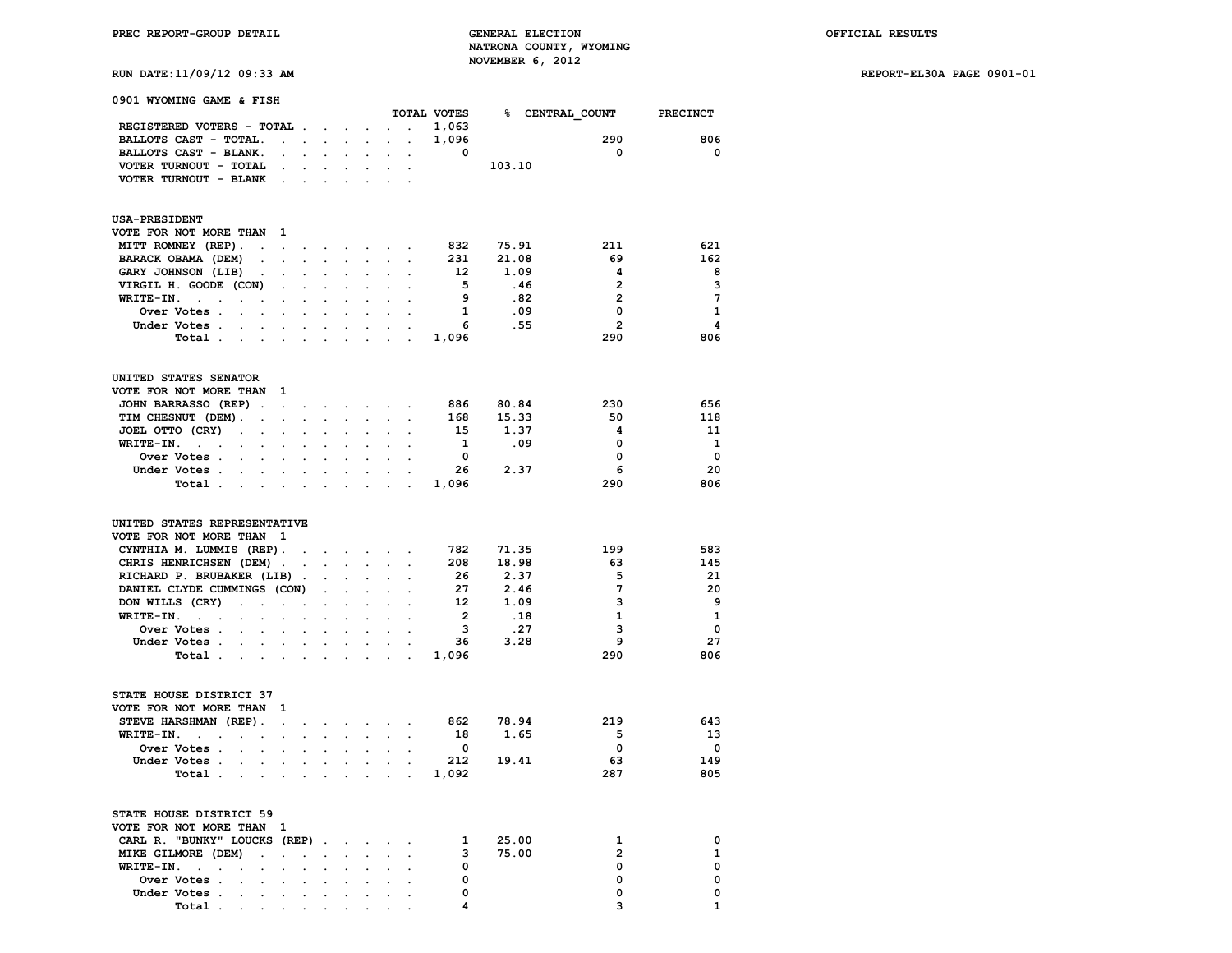**TOTAL VOTES % CENTRAL\_COUNT PRECINCT**

**RUN DATE:11/09/12 09:33 AM REPORT-EL30A PAGE 0901-02**

| 0901 WYOMING GAME & FISH |  |  |  |  |  |  |
|--------------------------|--|--|--|--|--|--|
|--------------------------|--|--|--|--|--|--|

| <b>BOCC</b>                                                                                                                     |  |  |  |  |  |  |  |       |       |                |       |  |
|---------------------------------------------------------------------------------------------------------------------------------|--|--|--|--|--|--|--|-------|-------|----------------|-------|--|
| VOTE FOR NOT MORE THAN 2                                                                                                        |  |  |  |  |  |  |  |       |       |                |       |  |
| FORREST CHADWICK (REP)                                                                                                          |  |  |  |  |  |  |  | 557   | 25.41 | 155            | 402   |  |
| MATT KEATING (REP)                                                                                                              |  |  |  |  |  |  |  | 511   | 23.31 | 115            | 396   |  |
| GINO CERULLO (DEM)                                                                                                              |  |  |  |  |  |  |  | 237   | 10.81 | 77             | 160   |  |
| TROY BRAY (CON)                                                                                                                 |  |  |  |  |  |  |  | 87    | 3.97  | 19             | 68    |  |
| LINDA BERGERON (CON).                                                                                                           |  |  |  |  |  |  |  | 138   | 6.30  | 31             | 107   |  |
| KEITH B. GOODENOUGH (IND)                                                                                                       |  |  |  |  |  |  |  | 311   | 14.19 | 90             | 221   |  |
| WRITE-IN.                                                                                                                       |  |  |  |  |  |  |  | 8     | .36   | $\overline{2}$ | -6    |  |
| Over Votes                                                                                                                      |  |  |  |  |  |  |  | 10    | .46   | $\mathbf{0}$   | 10    |  |
| Under Votes.<br>the contract of the contract of the contract of the contract of the contract of the contract of the contract of |  |  |  |  |  |  |  | 333   | 15.19 | 91             | 242   |  |
| Total .<br>the contract of the contract of the contract of the contract of the contract of the contract of the contract of      |  |  |  |  |  |  |  | 2,192 |       | 580            | 1,612 |  |

# **CASPER COLLEGE DISTRICT BOARD OF TRUSTEE**

| VOTE FOR NOT MORE THAN 4                                                                                                        |                                                                                                                 |  |  |  |       |       |       |                |
|---------------------------------------------------------------------------------------------------------------------------------|-----------------------------------------------------------------------------------------------------------------|--|--|--|-------|-------|-------|----------------|
| SCOTT BENNION                                                                                                                   |                                                                                                                 |  |  |  | 388   | 8.85  | 110   | 278            |
| BOB DESPAIN.                                                                                                                    |                                                                                                                 |  |  |  | 309   | 7.05  | 58    | 251            |
| LAUREN V. GRIFFITH                                                                                                              | the contract of the contract of the contract of the contract of the contract of the contract of the contract of |  |  |  | 418   | 9.53  | 111   | 307            |
| BILL M. HAMBRICK                                                                                                                |                                                                                                                 |  |  |  | 387   | 8.83  | 116   | 271            |
| MATTHEW A. LOUCKS.                                                                                                              |                                                                                                                 |  |  |  | 394   | 8.99  | 91    | 303            |
| SUSAN D. MILLER                                                                                                                 |                                                                                                                 |  |  |  | 412   | 9.40  | 116   | 296            |
| CLIFF WHITLOCK.                                                                                                                 |                                                                                                                 |  |  |  | 275   | 6.27  | 61    | 214            |
| WRITE-IN.<br>the contract of the contract of the contract of the contract of the contract of the contract of the contract of    |                                                                                                                 |  |  |  | 3     | .07   |       | $\overline{2}$ |
| Over Votes.<br>the contract of the contract of the contract of the contract of the contract of the contract of the contract of  |                                                                                                                 |  |  |  | 0     |       | 0     | 0              |
| Under Votes.<br>the contract of the contract of the contract of the contract of the contract of the contract of the contract of |                                                                                                                 |  |  |  | 1,798 | 41.01 | 496   | 1,302          |
| Total .<br>the contract of the contract of the contract of the contract of the contract of the contract of the contract of      |                                                                                                                 |  |  |  | 4,384 |       | 1,160 | 3,224          |

## **NATRONA COUNTY SCHOOL DIST NO 1**

| VOTE FOR NOT MORE THAN                         |                                | 5 |                      |                      |                      |                      |         |         |       |       |       |       |
|------------------------------------------------|--------------------------------|---|----------------------|----------------------|----------------------|----------------------|---------|---------|-------|-------|-------|-------|
| DAVID S. BLAEDE                                | $\sim$                         |   |                      |                      |                      |                      |         |         | 91    | 1.66  | 17    | 74    |
| KEVIN CHRISTOPHERSON.                          |                                |   | $\sim$               |                      |                      | $\ddot{\phantom{a}}$ |         |         | 377   | 6.88  | 90    | 287   |
| <b>GREGORY FLESVIG</b><br>$\ddot{\phantom{a}}$ |                                |   |                      |                      |                      |                      |         |         | 75    | 1.37  | 20    | 55    |
| ELIZABETH HORSCH.                              | $\sim$                         |   | $\ddot{\phantom{a}}$ | $\cdot$              | $\ddot{\phantom{a}}$ |                      | $\cdot$ |         | 302   | 5.51  | 96    | 206   |
| DANA HOWIE<br>$\sim$<br>$\sim$                 |                                |   | $\cdot$ $\cdot$      |                      |                      |                      |         |         | 253   | 4.62  | 67    | 186   |
| DONN MCCALL.<br>$\overline{a}$                 |                                |   | $\ddot{\phantom{a}}$ |                      |                      |                      |         |         | 248   | 4.53  | 73    | 175   |
| MARK E. PETERSON<br>$\ddot{\phantom{a}}$       |                                |   |                      |                      | $\cdot$              |                      |         |         | 220   | 4.01  | 45    | 175   |
| SHAWNNA PUNTENEY .                             |                                |   | $\ddot{\phantom{a}}$ | $\ddot{\phantom{a}}$ | $\ddot{\phantom{a}}$ | $\ddot{\phantom{a}}$ | $\sim$  |         | 238   | 4.34  | 45    | 193   |
| PAULA J. REID.<br>$\sim$                       |                                |   | $\cdot$ $\cdot$      |                      | $\cdot$              | $\cdot$              |         |         | 313   | 5.71  | 78    | 235   |
| MARC SMITH.                                    |                                |   | $\sim$               | $\ddot{\phantom{0}}$ | $\cdot$              |                      |         |         | 228   | 4.16  | 54    | 174   |
| STEPHEN SPRECHER.                              | $\ddot{\phantom{a}}$           |   | $\ddot{\phantom{a}}$ | $\cdot$              | $\cdot$              | $\cdot$              | $\cdot$ |         | 292   | 5.33  | 64    | 228   |
| RITA WALSH.<br>$\sim$<br>$\sim$                | $\sim$                         |   | $\cdot$ $\cdot$      |                      | $\cdot$              |                      |         |         | 404   | 7.37  | 107   | 297   |
| WRITE-IN.<br>$\sim$<br>$\sim$                  | $\ddot{\phantom{a}}$<br>$\sim$ |   | $\cdot$              | $\ddot{\phantom{0}}$ |                      |                      | $\cdot$ |         | 5     | .09   | 4     |       |
| Over Votes.                                    | $\overline{a}$                 |   | $\cdot$              | $\ddot{\phantom{a}}$ | $\cdot$              |                      | $\sim$  | $\cdot$ | 35    | .64   | 10    | 25    |
| Under Votes.                                   |                                |   | $\cdot$              |                      | $\cdot$              | $\bullet$            | $\cdot$ |         | 2,399 | 43.78 | 680   | 1,719 |
| Total.                                         | $\cdot$<br>$\cdot$             |   | $\ddot{\phantom{0}}$ | $\bullet$            | $\cdot$              | $\bullet$            | $\cdot$ | $\cdot$ | 5,480 |       | 1,450 | 4,030 |
|                                                |                                |   |                      |                      |                      |                      |         |         |       |       |       |       |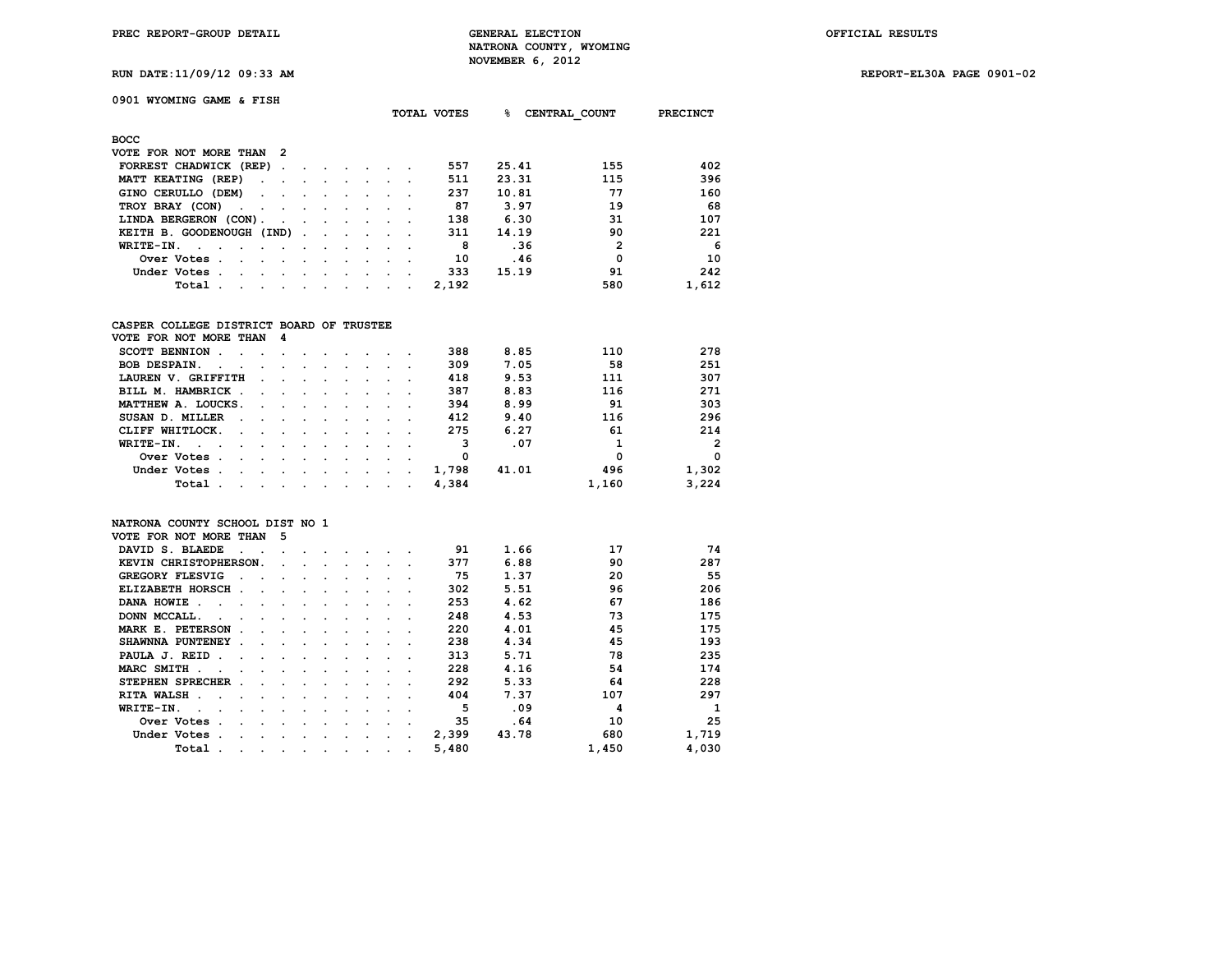**RUN DATE:11/09/12 09:33 AM REPORT-EL30A PAGE 0901-03**

| 0901 WYOMING GAME & FISH                                  |                          |                      |                      |                      |                      |                      |                      |                      |                      |              |       |       |                          |                         |
|-----------------------------------------------------------|--------------------------|----------------------|----------------------|----------------------|----------------------|----------------------|----------------------|----------------------|----------------------|--------------|-------|-------|--------------------------|-------------------------|
|                                                           |                          |                      |                      |                      |                      |                      |                      |                      |                      | TOTAL VOTES  | ℁     |       | <b>CENTRAL COUNT</b>     | PRECINCT                |
|                                                           |                          |                      |                      |                      |                      |                      |                      |                      |                      |              |       |       |                          |                         |
| NATRONA COUNTY FIRE PROTECTION DISTRICT                   |                          |                      |                      |                      |                      |                      |                      |                      |                      |              |       |       |                          |                         |
| VOTE FOR NOT MORE THAN                                    |                          |                      | 3                    |                      |                      |                      |                      |                      |                      |              |       |       |                          |                         |
| <b>JOHN BENTLEY</b><br>$\ddot{\phantom{0}}$               | $\ddot{\phantom{0}}$     | $\ddot{\phantom{a}}$ | $\bullet$            |                      | $\cdot$              |                      |                      |                      | $\cdot$              | 353          | 11.01 |       | 82                       | 271                     |
| JOHN C. DOYLE.                                            |                          |                      |                      |                      |                      |                      |                      |                      |                      | 288          | 8.98  |       | 63                       | 225                     |
| <b>BILL KOSSERT</b><br>$\sim$                             |                          | $\overline{a}$       | $\ddot{\phantom{a}}$ |                      |                      |                      | $\overline{a}$       |                      |                      | 188          | 5.86  |       | 54                       | 134                     |
| KEITH ROBINETT.                                           | $\overline{a}$           |                      |                      |                      |                      |                      |                      |                      |                      | 430          | 13.41 |       | 111                      | 319                     |
| <b>CURT SIMPSON II</b>                                    | $\ddot{\phantom{0}}$     |                      |                      |                      |                      |                      |                      |                      |                      | 153          | 4.77  |       | 34                       | 119                     |
| GEORGE E. TILLMAN JR.                                     |                          |                      | $\overline{a}$       |                      | $\overline{a}$       | $\overline{a}$       | $\mathbf{r}$         | $\overline{a}$       |                      | 248          | 7.73  |       | 56                       | 192                     |
| WRITE-IN.<br>$\sim$<br>$\ddot{\phantom{a}}$               |                          |                      |                      |                      |                      |                      |                      |                      |                      | 4            |       | .12   | $\overline{\phantom{a}}$ | $\overline{\mathbf{2}}$ |
| Over Votes.                                               | $\mathbf{r}$             | $\cdot$              |                      | $\cdot$              | $\ddot{\phantom{0}}$ | $\ddot{\phantom{a}}$ | $\cdot$              | $\ddot{\phantom{a}}$ |                      | 15           |       | .47   | 15                       | $\mathbf 0$             |
| Under Votes .                                             | $\mathbf{r}$             | $\ddot{\phantom{0}}$ | $\sim$               | $\overline{a}$       | $\ddot{\phantom{0}}$ | $\ddot{\phantom{a}}$ | $\sim$               | $\ddot{\phantom{a}}$ |                      | 1,528        | 47.65 |       | 405                      | 1,123                   |
| Total.                                                    | <b>Contract Contract</b> | $\ddot{\phantom{0}}$ | $\ddot{\phantom{0}}$ | $\cdot$              | $\sim$               | $\ddot{\phantom{a}}$ | $\ddot{\phantom{0}}$ | $\ddot{\phantom{0}}$ | $\ddot{\phantom{a}}$ | 3,207        |       |       | 822                      | 2,385                   |
|                                                           |                          |                      |                      |                      |                      |                      |                      |                      |                      |              |       |       |                          |                         |
| CASPER MOUNTAIN FIRE DISTRICT DIRECTOR CASPER MTN FIRE    |                          |                      |                      |                      |                      |                      |                      |                      |                      |              |       |       |                          |                         |
| VOTE FOR NOT MORE THAN                                    |                          |                      | 3                    |                      |                      |                      |                      |                      |                      |              |       |       |                          |                         |
| BILL CHAMBERS.                                            | $\ddot{\phantom{a}}$     | $\overline{a}$       | $\ddot{\phantom{a}}$ |                      |                      |                      | $\sim$               | $\overline{a}$       | $\overline{a}$       | 12           | 14.81 |       | 6                        | 6                       |
| <b>BOARDMAN SCHULZ</b>                                    |                          |                      | $\overline{a}$       |                      |                      |                      |                      |                      |                      | 13           | 16.05 |       | 8                        | 5                       |
| MARGO SPURRIER.                                           |                          | $\cdot$              | $\cdot$              | $\ddot{\phantom{a}}$ |                      | $\cdot$              | $\ddot{\phantom{0}}$ |                      |                      | - 8          | 9.88  |       | 6                        | $\overline{2}$          |
| WRITE-IN.<br>$\sim$ $\sim$                                |                          |                      |                      |                      |                      |                      |                      |                      |                      | $\mathbf{1}$ | 1.23  |       | 0                        | $\mathbf{1}$            |
| Over Votes .                                              |                          |                      |                      |                      |                      |                      |                      |                      |                      | $\mathbf 0$  |       |       | $\mathbf 0$              | 0                       |
| Under Votes .                                             | $\overline{a}$           |                      |                      |                      |                      |                      |                      |                      |                      | 47           | 58.02 |       | 28                       | 19                      |
| Total.                                                    | $\cdot$                  | $\cdot$              |                      |                      |                      |                      |                      |                      |                      | 81           |       |       | 48                       | 33                      |
|                                                           |                          |                      |                      |                      |                      |                      |                      |                      |                      |              |       |       |                          |                         |
| NC CONSERVATION DIST SUP-URBAN                            |                          |                      |                      |                      |                      |                      |                      |                      |                      |              |       |       |                          |                         |
| VOTE FOR NOT MORE THAN                                    |                          |                      | 1                    |                      |                      |                      |                      |                      |                      |              |       |       |                          |                         |
| RICHARD HALLINGSTAD.                                      |                          |                      | $\cdot$              |                      |                      | $\mathbf{r}$         | $\sim$               | $\overline{a}$       | $\sim$               | 712          |       | 64.96 | 176                      | 536                     |
| WRITE-IN.<br>$\sim$ $\sim$ $\sim$                         | $\ddot{\phantom{0}}$     | $\ddot{\phantom{a}}$ |                      |                      |                      |                      | $\mathbf{r}$         |                      |                      | 4            |       | .36   | $\overline{2}$           | 2                       |
| Over Votes .                                              | $\mathbf{r}$             | $\mathbf{r}$         |                      |                      |                      |                      |                      |                      |                      | $\mathbf{0}$ |       |       | $\Omega$                 | 0                       |
| Under Votes .                                             | $\ddot{\phantom{0}}$     | $\ddot{\phantom{0}}$ | $\cdot$              | $\ddot{\phantom{a}}$ | $\ddot{\phantom{a}}$ | $\ddot{\phantom{a}}$ | $\ddot{\phantom{a}}$ | $\ddot{\phantom{a}}$ |                      | 380          | 34.67 |       | 112                      | 268                     |
| Total.                                                    |                          |                      | $\ddot{\phantom{a}}$ |                      |                      |                      |                      |                      |                      | 1,096        |       |       | 290                      | 806                     |
|                                                           |                          |                      |                      |                      |                      |                      |                      |                      |                      |              |       |       |                          |                         |
|                                                           |                          |                      |                      |                      |                      |                      |                      |                      |                      |              |       |       |                          |                         |
| NC CONSERVATION DIST SUP-ATLRG                            |                          |                      |                      |                      |                      |                      |                      |                      |                      |              |       |       |                          |                         |
| VOTE FOR NOT MORE THAN                                    |                          |                      | 1                    |                      |                      |                      |                      |                      |                      |              |       |       |                          |                         |
| LEN L. CAMP.<br>$\ddot{\phantom{a}}$                      | s.                       |                      | $\overline{a}$       |                      |                      |                      |                      |                      |                      | 704          |       | 64.23 | 171                      | 533                     |
| WRITE-IN.<br>$\ddot{\phantom{a}}$<br>$\ddot{\phantom{a}}$ | $\ddot{\phantom{0}}$     | $\ddot{\phantom{a}}$ | $\ddot{\phantom{a}}$ |                      | $\ddot{\phantom{a}}$ | $\overline{a}$       | $\ddot{\phantom{0}}$ | $\mathbf{r}$         | $\cdot$              | 5            |       | .46   | 3                        | $\overline{2}$          |
| Over Votes.                                               | $\ddot{\phantom{0}}$     | $\cdot$              |                      |                      |                      |                      |                      |                      |                      | $\mathbf 0$  |       |       | 0                        | 0                       |
| Under Votes.                                              | $\sim$                   | $\ddot{\phantom{0}}$ | $\ddot{\phantom{a}}$ | $\ddot{\phantom{a}}$ | $\ddot{\phantom{a}}$ | $\ddot{\phantom{a}}$ | $\ddot{\phantom{0}}$ | $\ddot{\phantom{a}}$ | $\overline{a}$       | 387          | 35.31 |       | 116                      | 271                     |
| Total.                                                    |                          |                      |                      |                      |                      | $\ddot{\phantom{a}}$ | $\ddot{\phantom{0}}$ |                      |                      | 1,096        |       |       | 290                      | 806                     |
|                                                           |                          |                      |                      |                      |                      |                      |                      |                      |                      |              |       |       |                          |                         |
| NC CONSERVATION DIST SUP-RURAL                            |                          |                      |                      |                      |                      |                      |                      |                      |                      |              |       |       |                          |                         |
| VOTE FOR NOT MORE THAN                                    |                          |                      | 1                    |                      |                      |                      |                      |                      |                      |              |       |       |                          |                         |
| DON PAVACK.<br>$\sim$                                     | $\overline{\phantom{a}}$ |                      | $\cdot$              |                      | $\cdot$              |                      | $\sim$               |                      | $\ddot{\phantom{a}}$ | 326          |       | 29.74 | 80                       | 246                     |
| ROBERT M. SHELLARD                                        |                          | $\ddot{\phantom{a}}$ | $\ddot{\phantom{a}}$ | $\ddot{\phantom{0}}$ | $\ddot{\phantom{a}}$ | $\overline{a}$       | $\ddot{\phantom{0}}$ | $\ddot{\phantom{a}}$ | $\ddot{\phantom{a}}$ | 312          | 28.47 |       | 77                       | 235                     |
| WRITE-IN.                                                 |                          |                      |                      |                      |                      |                      |                      |                      |                      | - 5          |       | .46   | 3                        | $\overline{2}$          |
| Over Votes<br>$\,$ .                                      |                          |                      |                      | $\bullet$            |                      |                      |                      |                      |                      | 0            |       |       | $\Omega$                 | $\Omega$                |

 **Under Votes . . . . . . . . . . 453 41.33 130 323 Total . . . . . . . . . . 1,096 290 806**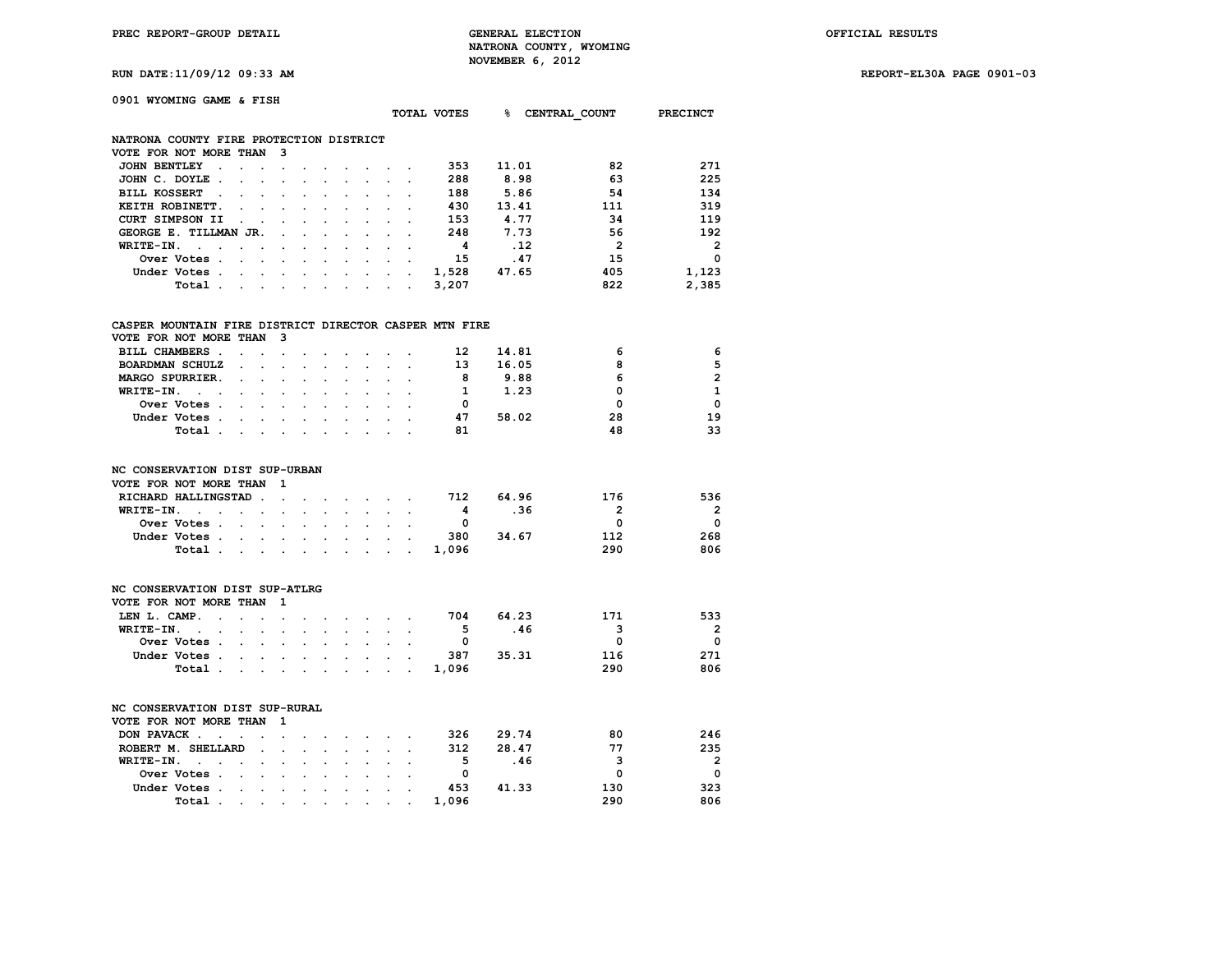**RUN DATE:11/09/12 09:33 AM REPORT-EL30A PAGE 0901-04**

| RUN DATE:11/09/12 09:33 AM |
|----------------------------|
|----------------------------|

|                                 | 0901 WYOMING GAME & FISH                                                                                |                                 |                      |                      |                      |                             |                      |                      |                                                                                                  |                      | TOTAL VOTES             |           | % CENTRAL COUNT          | <b>PRECINCT</b>          |
|---------------------------------|---------------------------------------------------------------------------------------------------------|---------------------------------|----------------------|----------------------|----------------------|-----------------------------|----------------------|----------------------|--------------------------------------------------------------------------------------------------|----------------------|-------------------------|-----------|--------------------------|--------------------------|
| <b>JUDGE PARK</b>               |                                                                                                         |                                 |                      |                      |                      |                             |                      |                      |                                                                                                  |                      |                         |           |                          |                          |
|                                 | VOTE FOR NOT MORE THAN                                                                                  |                                 |                      | $\mathbf{1}$         |                      |                             |                      |                      |                                                                                                  |                      |                         |           |                          |                          |
| <b>YES</b><br>$\sim$            | $\sim$<br>$\mathbf{r}$<br>$\overline{a}$                                                                | $\overline{a}$                  |                      | $\ddot{\phantom{0}}$ | $\ddot{\phantom{0}}$ | $\bullet$                   | $\ddot{\phantom{0}}$ | $\sim$               | $\sim$                                                                                           |                      | 738                     | 67.34     | 192                      | 546                      |
| NO.                             | $\mathcal{L}^{\text{max}}$ , $\mathcal{L}^{\text{max}}$<br>$\ddot{\phantom{a}}$<br>$\ddot{\phantom{a}}$ | $\ddot{\phantom{a}}$            | $\ddot{\phantom{0}}$ | $\ddot{\phantom{0}}$ | $\ddot{\phantom{a}}$ | $\mathcal{L}^{\mathcal{L}}$ | $\ddot{\phantom{0}}$ | $\ddot{\phantom{0}}$ | $\mathbb{Z}^2$                                                                                   | $\ddot{\phantom{a}}$ | 185                     | 16.88     | 51                       | 134                      |
|                                 | <b>Over Votes .</b>                                                                                     |                                 |                      |                      |                      |                             |                      |                      |                                                                                                  |                      | $\mathbf{1}$            | .09       | $\mathbf{1}$             | $\overline{\mathbf{0}}$  |
|                                 | Under Votes .                                                                                           |                                 |                      |                      |                      |                             |                      |                      |                                                                                                  |                      | 172                     | 15.69     | 46                       | 126                      |
|                                 |                                                                                                         |                                 |                      |                      | $\ddot{\phantom{0}}$ |                             |                      |                      |                                                                                                  |                      |                         |           |                          |                          |
|                                 | Total.                                                                                                  | $\ddot{\phantom{a}}$            | $\ddot{\phantom{a}}$ | $\ddot{\phantom{a}}$ | $\cdot$              | $\cdot$                     | $\ddot{\phantom{a}}$ | $\cdot$              |                                                                                                  | $\cdot$              | 1,096                   |           | 290                      | 806                      |
| JUDGE WILKING                   |                                                                                                         |                                 |                      |                      |                      |                             |                      |                      |                                                                                                  |                      |                         |           |                          |                          |
|                                 | VOTE FOR NOT MORE THAN                                                                                  |                                 |                      | 1                    |                      |                             |                      |                      |                                                                                                  |                      |                         |           |                          |                          |
| YES<br>$\sim$                   | $\ddot{\phantom{a}}$<br>$\ddot{\phantom{a}}$<br>$\ddot{\phantom{a}}$                                    | $\ddot{\phantom{a}}$            | $\cdot$              | $\sim$               | $\sim$               | $\sim$                      | $\sim$               | $\sim$               | $\sim$                                                                                           | $\cdot$              | 662                     | 60.40     | 165                      | 497                      |
| NO.<br><b>Contract Contract</b> | $\blacksquare$<br>$\ddot{\phantom{0}}$                                                                  | $\ddot{\phantom{0}}$            | $\ddot{\phantom{0}}$ | $\ddot{\phantom{0}}$ | $\ddot{\phantom{a}}$ | $\ddot{\phantom{a}}$        | $\ddot{\phantom{0}}$ | $\ddot{\phantom{0}}$ | $\ddot{\phantom{0}}$                                                                             | $\ddot{\phantom{a}}$ | 172                     | 15.69     | 48                       | 124                      |
|                                 | Over Votes .                                                                                            |                                 |                      |                      |                      |                             |                      |                      |                                                                                                  |                      | $\overline{\mathbf{0}}$ |           | $\mathbf 0$              | $\overline{\mathbf{0}}$  |
|                                 |                                                                                                         |                                 |                      |                      |                      |                             |                      |                      |                                                                                                  |                      | 262                     | 23.91     | 77                       | 185                      |
|                                 | Under Votes .                                                                                           | $\ddot{\phantom{a}}$            | $\ddot{\phantom{0}}$ | $\ddot{\phantom{0}}$ | $\ddot{\phantom{0}}$ | $\blacksquare$              | $\bullet$            | $\bullet$            | $\cdot$                                                                                          | $\ddot{\phantom{a}}$ |                         |           |                          |                          |
|                                 | Total .                                                                                                 |                                 | $\sim$               | $\ddot{\phantom{0}}$ |                      |                             |                      |                      | $\overline{a}$                                                                                   |                      | 1,096                   |           | 290                      | 806                      |
| <b>JUDGE BROWN</b>              |                                                                                                         |                                 |                      |                      |                      |                             |                      |                      |                                                                                                  |                      |                         |           |                          |                          |
|                                 | VOTE FOR NOT MORE THAN                                                                                  |                                 |                      | 1                    |                      |                             |                      |                      |                                                                                                  |                      |                         |           |                          |                          |
| YES                             | $\sim$<br>$\sim$<br>$\ddot{\phantom{a}}$                                                                | $\ddot{\phantom{a}}$            | $\ddot{\phantom{a}}$ | $\ddot{\phantom{0}}$ | $\blacksquare$       | $\bullet$                   | $\bullet$            |                      | the contract of the                                                                              |                      | 751                     | 68.52     | 195                      | 556                      |
| NO.                             | $\ddot{\phantom{a}}$                                                                                    |                                 |                      | ÷                    |                      | a.                          | o.                   | ÷.                   | o.                                                                                               |                      | 167                     | 15.24     | -43                      | 124                      |
|                                 | Over Votes .                                                                                            |                                 | $\ddot{\phantom{0}}$ | $\overline{a}$       |                      |                             |                      |                      |                                                                                                  |                      | $\mathbf 0$             |           | $\overline{\mathbf{0}}$  | $\overline{0}$           |
|                                 | Under Votes.                                                                                            |                                 |                      |                      | $\overline{a}$       |                             | $\overline{a}$       | $\overline{a}$       | $\overline{a}$                                                                                   |                      | 178                     | 16.24     | 52                       | 126                      |
|                                 |                                                                                                         | $\ddot{\phantom{0}}$            | $\ddot{\phantom{0}}$ | $\bullet$            |                      | $\cdot$                     |                      |                      |                                                                                                  | $\ddot{\phantom{a}}$ |                         |           |                          |                          |
|                                 | Total.                                                                                                  | $\ddot{\phantom{a}}$            | $\ddot{\phantom{0}}$ | $\cdot$              | $\ddot{\phantom{a}}$ |                             |                      | $\ddot{\phantom{0}}$ | ÷                                                                                                | $\cdot$              | 1,096                   |           | 290                      | 806                      |
| <b>JUDGE HUBER</b>              |                                                                                                         |                                 |                      |                      |                      |                             |                      |                      |                                                                                                  |                      |                         |           |                          |                          |
|                                 | VOTE FOR NOT MORE THAN                                                                                  |                                 |                      | 1                    |                      |                             |                      |                      |                                                                                                  |                      |                         |           |                          |                          |
| YES                             | <b>Contract Contract</b><br>$\bullet$                                                                   | $\ddot{\phantom{0}}$            | $\ddot{\phantom{0}}$ | $\bullet$            | $\bullet$            | $\sim$                      |                      |                      | $\mathcal{L}^{\text{max}}$ , where $\mathcal{L}^{\text{max}}$ , where $\mathcal{L}^{\text{max}}$ |                      | 714                     | 65.15     | 195                      | 519                      |
| NO.<br>$\sim$                   |                                                                                                         |                                 |                      |                      |                      |                             |                      |                      |                                                                                                  |                      | 199                     | 18.16     | 44                       | 155                      |
|                                 | Over Votes .                                                                                            | $\overline{a}$                  | $\ddot{\phantom{0}}$ | $\bullet$            | $\overline{a}$       | $\ddot{\phantom{a}}$        | $\overline{a}$       | $\bullet$            | $\overline{a}$                                                                                   | $\cdot$              | $\mathbf{0}$            |           | $\overline{\phantom{0}}$ | $\overline{\mathbf{0}}$  |
|                                 | Under Votes .                                                                                           |                                 |                      |                      |                      |                             |                      |                      |                                                                                                  |                      |                         | 183 16.70 | 51                       | 132                      |
|                                 | Total.                                                                                                  | $\sim$                          | $\ddot{\phantom{a}}$ | $\ddot{\phantom{a}}$ | $\overline{a}$       |                             |                      | $\sim$               |                                                                                                  | $\sim$               | 1,096                   |           | 290                      | 806                      |
|                                 |                                                                                                         |                                 |                      |                      |                      |                             |                      |                      |                                                                                                  |                      |                         |           |                          |                          |
| C-AMEND-A                       |                                                                                                         |                                 |                      |                      |                      |                             |                      |                      |                                                                                                  |                      |                         |           |                          |                          |
|                                 | VOTE FOR NOT MORE THAN                                                                                  |                                 |                      | 1                    |                      |                             |                      |                      |                                                                                                  |                      |                         |           |                          |                          |
| $FOR \t .$                      | $\ddot{\phantom{a}}$<br>$\ddot{\phantom{a}}$                                                            | $\ddot{\phantom{a}}$            | $\ddot{\phantom{a}}$ | $\ddot{\phantom{a}}$ | $\overline{a}$       | $\sim$                      | $\ddot{\phantom{a}}$ |                      | $\mathcal{L}^{\text{max}}$                                                                       | $\overline{a}$       | 789 —                   | 71.99     | 206                      | 583                      |
| <b>AGAINST.</b>                 | $\ddot{\phantom{a}}$                                                                                    |                                 | $\overline{a}$       | $\ddot{\phantom{a}}$ |                      |                             |                      |                      |                                                                                                  |                      | 244                     | 22.26     | 70                       | 174                      |
|                                 | Over Votes .                                                                                            | $\overline{a}$                  | $\mathbf{r}$         | $\overline{a}$       | $\overline{a}$       | $\overline{a}$              | $\overline{a}$       | $\mathbf{r}$         | $\overline{a}$                                                                                   | $\overline{a}$       | 1                       | .09       | $\mathbf{1}$             | $\overline{\mathbf{0}}$  |
|                                 | Under Votes .                                                                                           |                                 |                      |                      |                      |                             |                      |                      |                                                                                                  |                      | 62                      | 5.66      | - 13                     | 49                       |
|                                 | Total .                                                                                                 |                                 | $\ddot{\phantom{a}}$ |                      | $\overline{a}$       |                             |                      | $\mathbf{r}$         | $\cdot$                                                                                          |                      | 1,096                   |           | 290                      | 806                      |
|                                 |                                                                                                         |                                 |                      |                      |                      |                             |                      |                      |                                                                                                  |                      |                         |           |                          |                          |
| C-AMEND-B                       |                                                                                                         |                                 |                      |                      |                      |                             |                      |                      |                                                                                                  |                      |                         |           |                          |                          |
|                                 | VOTE FOR NOT MORE THAN                                                                                  |                                 |                      | 1                    |                      |                             |                      |                      |                                                                                                  |                      |                         |           |                          |                          |
| <b>FOR</b><br>$\sim$            | $\sim$<br><b>Contract Contract Contract</b><br>$\overline{a}$                                           | $\overline{a}$                  |                      | $\mathcal{L}^{\pm}$  |                      |                             | $\sim$               | $\sim$               |                                                                                                  |                      | 902                     | 82.30     | 243                      | 659                      |
| <b>AGAINST.</b>                 | $\ddot{\phantom{a}}$                                                                                    | $\cdot$                         | $\ddot{\phantom{0}}$ | $\ddot{\phantom{a}}$ |                      |                             | $\mathbf{r}$         | $\ddot{\phantom{a}}$ | $\ddot{\phantom{a}}$                                                                             | $\cdot$              | 132                     | 12.04     | 28                       | 104                      |
|                                 | Over Votes .                                                                                            |                                 |                      |                      |                      |                             |                      |                      |                                                                                                  |                      | $\mathbf{0}$            |           | $\overline{\mathbf{0}}$  | $\overline{\phantom{0}}$ |
|                                 | Under Votes .                                                                                           | $\cdot$                         | $\ddot{\phantom{0}}$ | $\cdot$              | $\ddot{\phantom{a}}$ | $\ddot{\phantom{a}}$        |                      |                      |                                                                                                  |                      | 62                      | 5.66      | 19                       | 43                       |
|                                 | Total<br>$\cdot$                                                                                        |                                 |                      |                      |                      |                             |                      |                      |                                                                                                  |                      | 1,096                   |           | 290                      | 806                      |
|                                 |                                                                                                         | the contract of the contract of |                      |                      | $\bullet$            |                             | $\bullet$            |                      |                                                                                                  |                      |                         |           |                          |                          |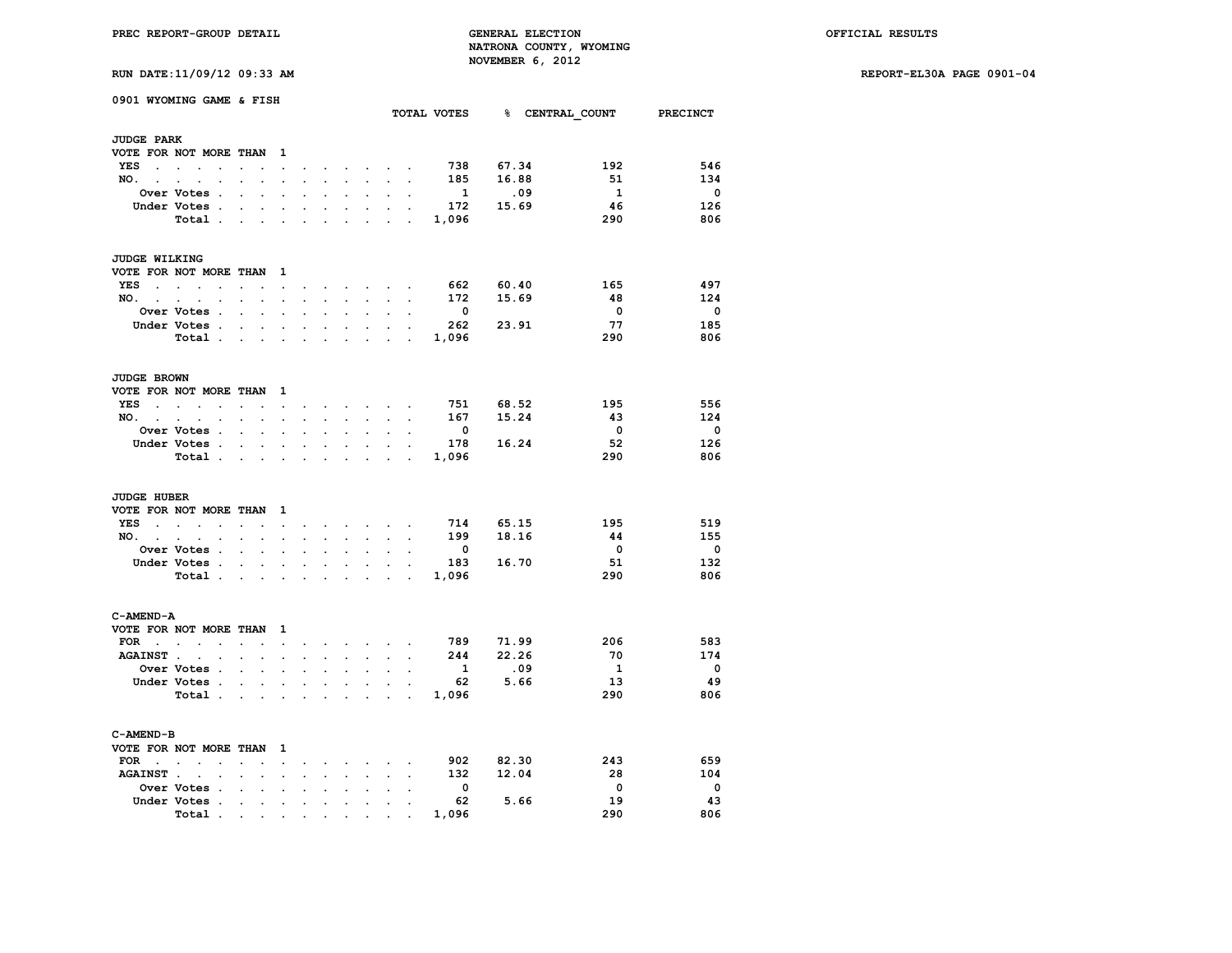**RUN DATE:11/09/12 09:33 AM REPORT-EL30A PAGE 0901-05**

|                | 0901 WYOMING GAME & FISH      |                                |                      |           |  |   |                      |                 | TOTAL VOTES | ℁     | CENTRAL COUNT | <b>PRECINCT</b> |
|----------------|-------------------------------|--------------------------------|----------------------|-----------|--|---|----------------------|-----------------|-------------|-------|---------------|-----------------|
| C-AMEND-C      |                               |                                |                      |           |  |   |                      |                 |             |       |               |                 |
|                | VOTE FOR NOT MORE THAN        |                                | - 1                  |           |  |   |                      |                 |             |       |               |                 |
| <b>FOR</b>     |                               |                                |                      |           |  |   |                      |                 | 497         | 45.35 | 137           | 360             |
| <b>AGAINST</b> |                               |                                |                      |           |  |   |                      |                 | 455         | 41.51 | 112           | 343             |
|                | Over Votes.                   | $\ddot{\phantom{a}}$<br>$\sim$ |                      |           |  |   |                      |                 | 0           |       | 0             | $\Omega$        |
|                | Under Votes.                  | $\cdot$                        |                      |           |  |   |                      |                 | 144         | 13.14 | 41            | 103             |
|                | Total.                        | $\sim$ $\sim$                  |                      |           |  |   |                      |                 | 1,096       |       | 290           | 806             |
| LIBRARY        |                               |                                |                      |           |  |   |                      |                 |             |       |               |                 |
|                | VOTE FOR NOT MORE THAN        |                                | - 1                  |           |  |   |                      |                 |             |       |               |                 |
|                | FOR THE COUNTY SPECIFIC PURP. |                                |                      |           |  |   |                      |                 | 497         | 45.35 | 139           | 358             |
|                | AGAINST THE COUNTY SPECIFIC   |                                |                      |           |  |   |                      |                 | 580         | 52.92 | 143           | 437             |
|                | Over Votes.                   | $\ddot{\phantom{a}}$           |                      |           |  |   |                      |                 | 0           |       | 0             | $\mathbf 0$     |
|                | Under Votes.                  |                                |                      |           |  |   |                      |                 | 19          | 1.73  | 8             | 11              |
|                | Total                         | $\cdot$<br>$\bullet$           | $\ddot{\phantom{0}}$ | $\bullet$ |  | ٠ | $\ddot{\phantom{0}}$ | $\cdot$ $\cdot$ | 1,096       |       | 290           | 806             |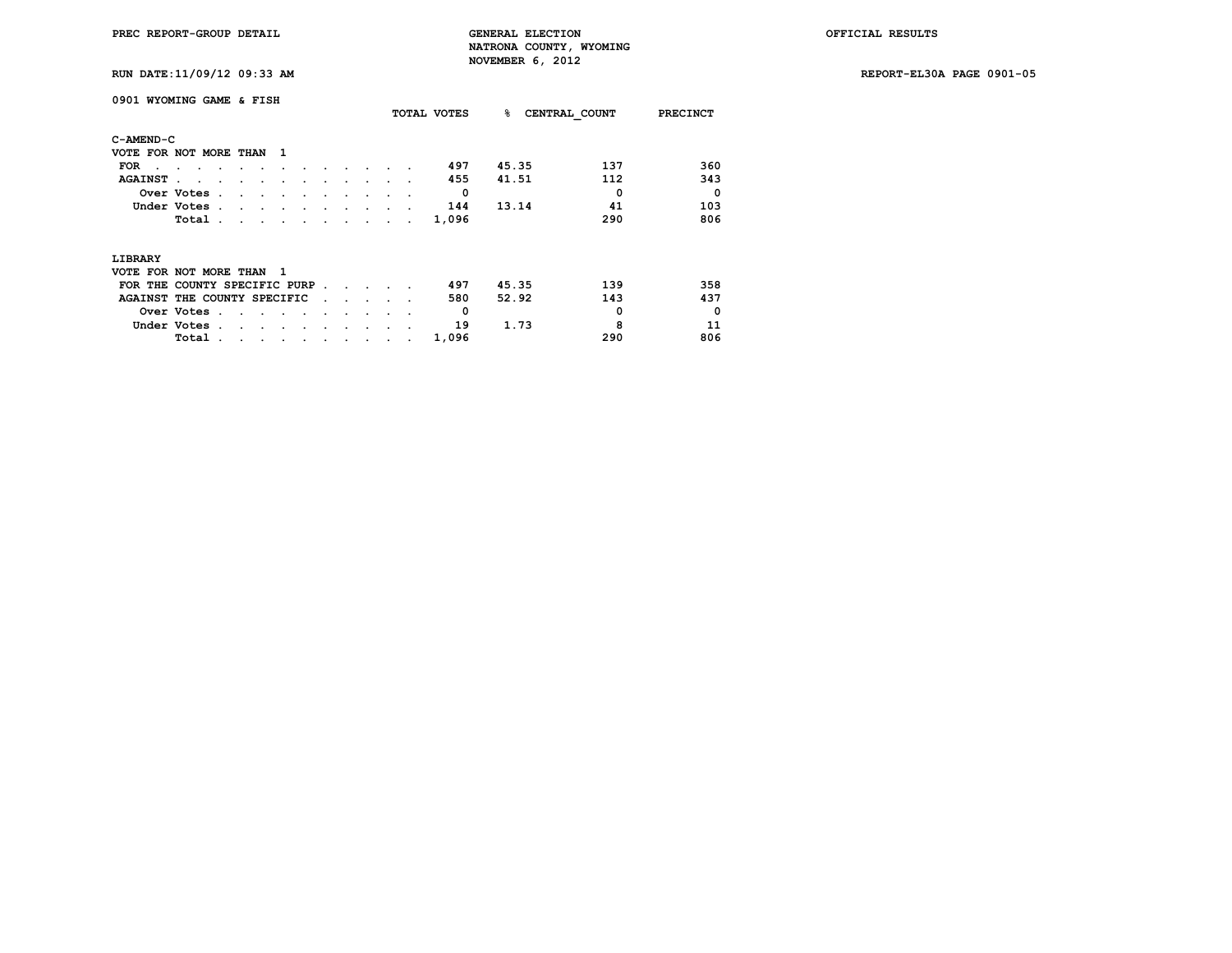**RUN DATE:11/09/12 09:33 AM REPORT-EL30A PAGE 1101-01**

|  | 1101 RED CREEK SCHOOL |
|--|-----------------------|
|  |                       |

|                                                                          |                                                           |                      |                                              |                                                           |                                      |                                 |                      | TOTAL VOTES             |        |      | % CENTRAL COUNT         | <b>PRECINCT</b>         |
|--------------------------------------------------------------------------|-----------------------------------------------------------|----------------------|----------------------------------------------|-----------------------------------------------------------|--------------------------------------|---------------------------------|----------------------|-------------------------|--------|------|-------------------------|-------------------------|
| REGISTERED VOTERS - TOTAL                                                |                                                           |                      |                                              |                                                           |                                      |                                 | $\ddot{\phantom{0}}$ | 102                     |        |      |                         |                         |
| BALLOTS CAST - TOTAL.                                                    | $\mathbf{L}^{\text{max}}$ , and $\mathbf{L}^{\text{max}}$ |                      | $\sim$                                       | $\ddot{\phantom{0}}$                                      | $\ddot{\phantom{0}}$                 | $\mathbf{r}$                    |                      | 102                     |        |      | 16                      | 86                      |
| BALLOTS CAST - BLANK.                                                    | $\ddot{\phantom{0}}$                                      | $\sim$               |                                              |                                                           | $\overline{a}$                       |                                 |                      | $\overline{\mathbf{0}}$ |        |      | $\mathbf 0$             | $\Omega$                |
| VOTER TURNOUT - TOTAL                                                    |                                                           |                      |                                              |                                                           |                                      |                                 |                      |                         | 100.00 |      |                         |                         |
| VOTER TURNOUT - BLANK                                                    |                                                           |                      |                                              |                                                           |                                      |                                 |                      |                         |        |      |                         |                         |
|                                                                          | $\sim$ $\sim$                                             | $\ddot{\phantom{a}}$ |                                              |                                                           |                                      |                                 |                      |                         |        |      |                         |                         |
| <b>USA-PRESIDENT</b>                                                     |                                                           |                      |                                              |                                                           |                                      |                                 |                      |                         |        |      |                         |                         |
| VOTE FOR NOT MORE THAN                                                   | - 1                                                       |                      |                                              |                                                           |                                      |                                 |                      |                         |        |      |                         |                         |
| MITT ROMNEY (REP).<br>$\cdot$                                            | $\sim 10^{-11}$                                           |                      | $\mathbf{r} = \mathbf{r} \cdot \mathbf{r}$ . | $\sim$                                                    |                                      | $\alpha$ , $\beta$ , $\alpha$ , | $\bullet$            | 91                      | 89.22  |      | 15                      | 76                      |
| BARACK OBAMA (DEM)<br>$\ddot{\phantom{a}}$                               | $\Box$                                                    | $\mathbf{L}$         | $\sim$                                       | $\ddot{\phantom{a}}$                                      | $\ddot{\phantom{a}}$                 | $\cdot$                         | $\ddot{\phantom{a}}$ | 11                      | 10.78  |      | $\mathbf{1}$            | 10                      |
| GARY JOHNSON (LIB)<br>$\ddot{\phantom{a}}$                               | $\ddot{\phantom{a}}$                                      | $\sim$               | $\mathbb{Z}^{\times}$                        |                                                           |                                      |                                 |                      | $\mathbf{0}$            |        |      | 0                       | 0                       |
| VIRGIL H. GOODE (CON)                                                    | $\bullet$                                                 | $\ddot{\phantom{a}}$ | $\cdot$                                      |                                                           | $\overline{a}$                       |                                 |                      | $\mathbf 0$             |        |      | 0                       | $\mathbf 0$             |
| WRITE-IN.<br>$\sim$<br>$\ddot{\phantom{0}}$                              | $\sim$                                                    | $\ddot{\phantom{a}}$ | $\ddot{\phantom{a}}$                         | $\mathbf{r}$                                              | $\ddot{\phantom{a}}$                 | $\ddot{\phantom{a}}$            |                      | $\overline{\mathbf{0}}$ |        |      | $\mathbf 0$             | $\mathbf 0$             |
| Over Votes .<br>$\sim$<br>$\sim$                                         | $\ddot{\phantom{0}}$                                      | $\cdot$              | $\cdot$                                      |                                                           |                                      |                                 | $\ddot{\phantom{a}}$ | $\mathbf 0$             |        |      | 0                       | $\mathbf 0$             |
|                                                                          |                                                           |                      |                                              |                                                           |                                      |                                 |                      |                         |        |      | $\mathbf 0$             | $\mathbf{0}$            |
| Under Votes .                                                            | $\mathbf{L} = \mathbf{L}$                                 | $\sim$               |                                              |                                                           |                                      |                                 |                      | 0                       |        |      |                         |                         |
| Total .<br>$\sim 100$<br>$\sim 100$                                      | $\ddot{\phantom{a}}$                                      | $\cdot$              | $\cdot$                                      |                                                           |                                      |                                 |                      | 102                     |        |      | 16                      | 86                      |
| UNITED STATES SENATOR                                                    |                                                           |                      |                                              |                                                           |                                      |                                 |                      |                         |        |      |                         |                         |
| VOTE FOR NOT MORE THAN                                                   | - 1                                                       |                      |                                              |                                                           |                                      |                                 |                      |                         |        |      |                         |                         |
| JOHN BARRASSO (REP).                                                     | $\mathbf{r}$                                              | $\sim$               | $\sim$                                       |                                                           | <b>Service</b> State                 | $\ddot{\phantom{a}}$            |                      | 92                      | 90.20  |      | 14                      | 78                      |
| TIM CHESNUT (DEM).<br>$\sim$                                             | $\sim$                                                    | $\ddot{\phantom{a}}$ | $\ddot{\phantom{a}}$                         | $\ddot{\phantom{a}}$                                      | $\ddot{\phantom{0}}$                 | $\cdot$                         | $\cdot$              | 8                       | 7.84   |      | $\overline{2}$          | 6                       |
| JOEL OTTO (CRY)<br>$\sim$<br>$\ddot{\phantom{0}}$                        | $\cdot$                                                   |                      |                                              |                                                           |                                      |                                 |                      | $\overline{\mathbf{0}}$ |        |      | 0                       | 0                       |
| WRITE-IN.<br>$\sim$<br>$\ddot{\phantom{a}}$<br>$\cdot$<br>$\sim$         | $\overline{a}$                                            |                      |                                              |                                                           |                                      |                                 |                      | $\mathbf{0}$            |        |      | 0                       | $\mathbf 0$             |
| Over Votes.<br>$\sim$<br>$\ddot{\phantom{0}}$                            | $\ddot{\phantom{0}}$                                      | $\sim$               | $\overline{a}$                               |                                                           | $\overline{a}$                       |                                 |                      | $\overline{\mathbf{0}}$ |        |      | $\mathbf 0$             | 0                       |
| Under Votes .                                                            |                                                           |                      |                                              |                                                           |                                      |                                 |                      | $\overline{2}$          |        | 1.96 | 0                       | $\overline{2}$          |
| $\sim$<br>$\ddot{\phantom{0}}$                                           | $\blacksquare$                                            | $\ddot{\phantom{a}}$ | $\cdot$                                      | $\ddot{\phantom{a}}$                                      |                                      |                                 | $\cdot$              |                         |        |      |                         |                         |
| Total .<br>$\sim$ $\sim$ $\sim$ $\sim$                                   |                                                           | $\ddot{\phantom{a}}$ |                                              |                                                           |                                      |                                 |                      | 102                     |        |      | 16                      | 86                      |
| UNITED STATES REPRESENTATIVE<br>VOTE FOR NOT MORE THAN                   | $\mathbf{1}$                                              |                      |                                              |                                                           |                                      |                                 |                      |                         |        |      |                         |                         |
| CYNTHIA M. LUMMIS (REP).                                                 |                                                           |                      |                                              | $\mathcal{L}^{\text{max}}$ and $\mathcal{L}^{\text{max}}$ | $\sim$                               |                                 |                      | 85                      | 83.33  |      | 13                      | 72                      |
| CHRIS HENRICHSEN (DEM).                                                  |                                                           | $\ddot{\phantom{a}}$ |                                              | $\mathbf{r} = \mathbf{r} \cdot \mathbf{r}$                | $\ddot{\phantom{0}}$                 |                                 |                      | 13                      | 12.75  |      | $\overline{2}$          | 11                      |
| RICHARD P. BRUBAKER (LIB).                                               |                                                           |                      |                                              |                                                           |                                      |                                 |                      | $\overline{\mathbf{2}}$ | 1.96   |      | $\mathbf{1}$            | 1                       |
| DANIEL CLYDE CUMMINGS (CON)                                              |                                                           |                      | $\bullet$                                    |                                                           |                                      |                                 |                      | $\overline{\mathbf{0}}$ |        |      | $\Omega$                | 0                       |
| DON WILLS (CRY)<br>$\sim 10^{-11}$<br>$\cdot$                            | $\ddot{\phantom{a}}$                                      | $\ddot{\phantom{a}}$ |                                              |                                                           |                                      |                                 |                      | $\overline{\mathbf{0}}$ |        |      | 0                       | $\mathbf 0$             |
| WRITE-IN.<br><b>Contract Contract</b><br>$\ddot{\phantom{a}}$            | $\ddot{\phantom{0}}$                                      | $\blacksquare$       | $\sim$                                       |                                                           |                                      |                                 |                      | $^{\circ}$              |        |      | $\Omega$                | $\Omega$                |
| Over Votes .                                                             | $\ddot{\phantom{0}}$                                      | $\cdot$              |                                              |                                                           |                                      |                                 |                      | $\overline{\mathbf{0}}$ |        |      | $\mathbf 0$             | $\mathbf 0$             |
|                                                                          |                                                           |                      |                                              |                                                           |                                      |                                 |                      | $\overline{2}$          |        | 1.96 | $\mathbf{0}$            | $\overline{2}$          |
| Under Votes .<br>$\ddot{\phantom{0}}$<br>$\ddot{\phantom{0}}$            | $\sim$                                                    | $\sim$               | $\sim$                                       |                                                           |                                      |                                 |                      |                         |        |      |                         |                         |
| Total                                                                    |                                                           | $\ddot{\phantom{a}}$ | $\mathcal{L}^{\mathcal{L}}$                  |                                                           |                                      |                                 |                      | 102                     |        |      | 16                      | 86                      |
| STATE SENATE DISTRICT 30                                                 |                                                           |                      |                                              |                                                           |                                      |                                 |                      |                         |        |      |                         |                         |
| VOTE FOR NOT MORE THAN                                                   | - 1                                                       |                      |                                              |                                                           |                                      |                                 |                      |                         |        |      |                         |                         |
| CHARLES K. SCOTT (REP).                                                  |                                                           | $\bullet$ .          |                                              |                                                           | and a strong control of the state of |                                 |                      | 75                      | 73.53  |      | $12 \overline{ }$       | 63                      |
| WRITE-IN.<br>and the company                                             |                                                           | $\mathbf{L}$         | $\ddot{\phantom{0}}$                         | $\sim$                                                    | $\ddot{\phantom{0}}$                 | $\ddot{\phantom{a}}$            | $\ddot{\phantom{a}}$ | 15                      | 14.71  |      | $\overline{2}$          | 13                      |
| Over Votes .<br><b>Contract Contract</b>                                 | $\bullet$                                                 | $\ddot{\phantom{a}}$ | $\mathbf{r}$                                 | $\mathbf{r}$                                              | $\cdot$                              | $\cdot$                         | $\overline{a}$       | $\mathbf{0}$            |        |      | 0                       | $\overline{\mathbf{0}}$ |
| Under Votes .<br>$\sim$                                                  | $\mathbf{L}^{\text{max}}$ , and $\mathbf{L}^{\text{max}}$ | $\mathbf{L}$         | $\mathcal{L}^{\text{max}}$                   | $\ddot{\phantom{a}}$                                      | $\ddot{\phantom{0}}$                 | $\ddot{\phantom{a}}$            |                      | 12 <sup>7</sup>         | 11.76  |      | $\overline{\mathbf{2}}$ | 10                      |
| Total .<br>$\sim 10^{-10}$ km $^{-1}$                                    | $\ddot{\phantom{a}}$                                      | $\ddot{\phantom{a}}$ | $\sim$                                       |                                                           |                                      |                                 | $\mathbf{r}$         | 102                     |        |      | 16                      | 86                      |
|                                                                          |                                                           |                      |                                              |                                                           |                                      |                                 |                      |                         |        |      |                         |                         |
| STATE HOUSE DISTRICT 38                                                  |                                                           |                      |                                              |                                                           |                                      |                                 |                      |                         |        |      |                         |                         |
| VOTE FOR NOT MORE THAN                                                   | 1                                                         |                      |                                              |                                                           |                                      |                                 |                      |                         |        |      |                         |                         |
| TOM WALTERS (REP).<br>s.                                                 | $\mathbf{r}$                                              |                      | $\sim$                                       | $\ddot{\phantom{a}}$                                      | $\sim$                               |                                 |                      | 96                      | 94.12  |      | 15                      | 81                      |
| WRITE-IN.<br>$\sim 10^{-1}$ km $^{-1}$<br>$\sim$<br>$\ddot{\phantom{0}}$ | $\bullet$                                                 | $\ddot{\phantom{a}}$ | $\ddot{\phantom{a}}$                         | $\ddot{\phantom{a}}$                                      | $\ddot{\phantom{a}}$                 | $\ddot{\phantom{a}}$            | $\cdot$              | $\mathbf{1}$            |        | .98  | 0                       | 1                       |
| Over Votes .<br>$\ddot{\phantom{0}}$<br>$\ddot{\phantom{0}}$             | $\overline{a}$                                            |                      |                                              |                                                           |                                      |                                 |                      | $\overline{\mathbf{0}}$ |        |      | $\mathbf 0$             | $\mathbf 0$             |
| Under Votes.<br>$\sim$ $\sim$<br>$\bullet$                               | $\bullet$                                                 | $\ddot{\phantom{a}}$ | $\cdot$                                      |                                                           | $\cdot$                              | $\cdot$                         | $\ddot{\phantom{a}}$ | - 5                     | 4.90   |      | $\mathbf{1}$            | 4                       |
| Total .<br>$\sim 10^{-10}$<br>$\ddot{\phantom{0}}$                       | $\ddot{\phantom{0}}$                                      | $\ddot{\phantom{a}}$ | $\sim$                                       | $\sim$                                                    | $\overline{a}$                       |                                 |                      | 102                     |        |      | 16                      | 86                      |
|                                                                          |                                                           |                      |                                              |                                                           |                                      |                                 |                      |                         |        |      |                         |                         |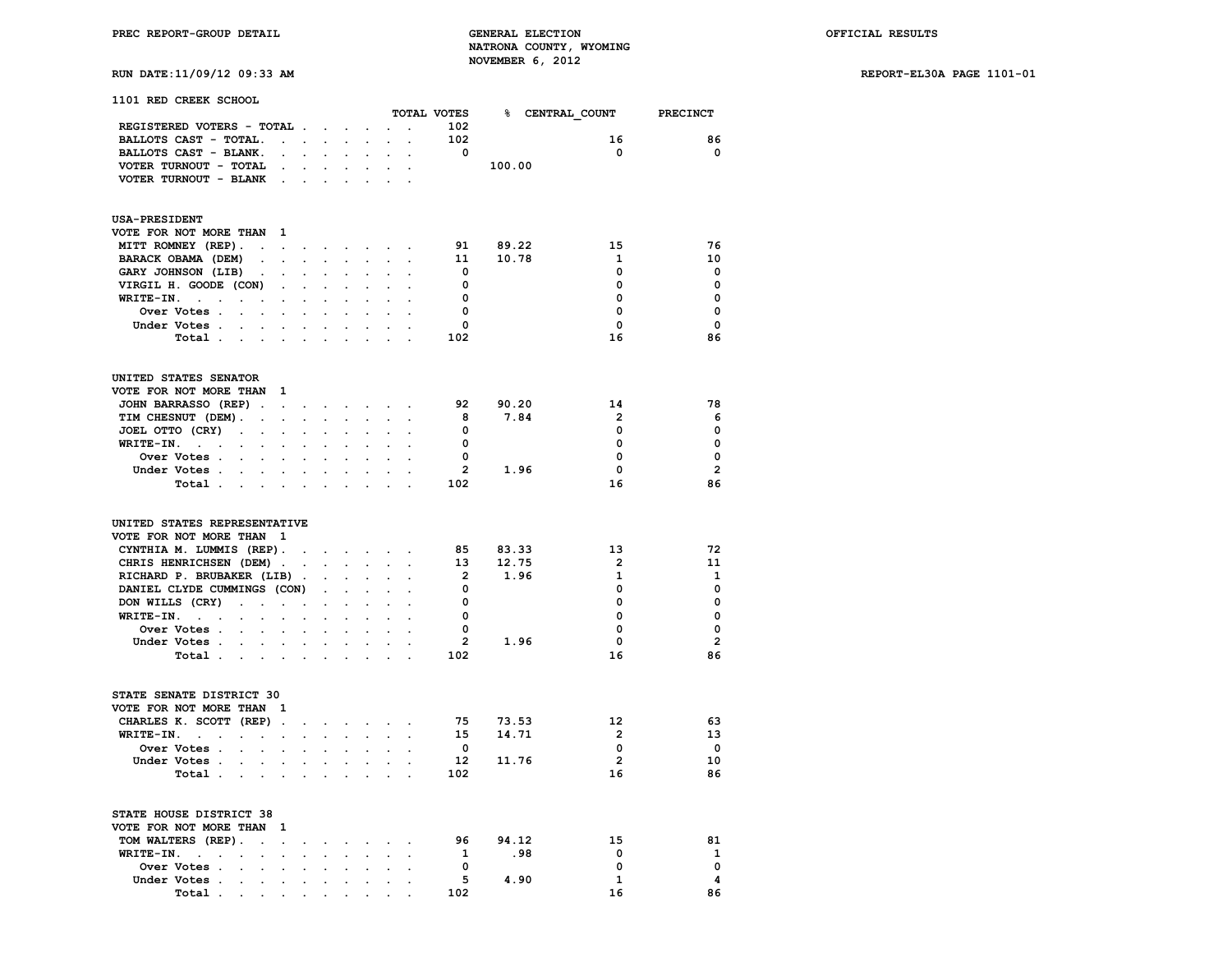**TOTAL VOTES % CENTRAL\_COUNT PRECINCT**

# **1101 RED CREEK SCHOOL**

| <b>BOCC</b>                                                                                                                                                                                                                                   |  |  |                      |     |       |    |                |
|-----------------------------------------------------------------------------------------------------------------------------------------------------------------------------------------------------------------------------------------------|--|--|----------------------|-----|-------|----|----------------|
| VOTE FOR NOT MORE THAN 2                                                                                                                                                                                                                      |  |  |                      |     |       |    |                |
| FORREST CHADWICK (REP)                                                                                                                                                                                                                        |  |  |                      | 76  | 37.25 |    | 67             |
| MATT KEATING (REP)                                                                                                                                                                                                                            |  |  |                      | 39  | 19.12 | 6  | 33             |
| GINO CERULLO (DEM)                                                                                                                                                                                                                            |  |  |                      | 18  | 8.82  |    | 17             |
| TROY BRAY (CON)                                                                                                                                                                                                                               |  |  |                      |     | .98   |    | $\overline{2}$ |
| LINDA BERGERON (CON).                                                                                                                                                                                                                         |  |  |                      |     | 3.43  |    | 5              |
| KEITH B. GOODENOUGH (IND)                                                                                                                                                                                                                     |  |  |                      | 10  | 4.90  |    | 8              |
| WRITE-IN.                                                                                                                                                                                                                                     |  |  |                      |     |       |    | $\Omega$       |
| Over Votes.<br>the contract of the contract of the contract of the contract of the contract of the contract of the contract of                                                                                                                |  |  |                      | 0   |       |    | $\Omega$       |
| Under Votes.<br>the company of the company of the company of the company of the company of the company of the company of the company of the company of the company of the company of the company of the company of the company of the company |  |  | $\sim$ $\sim$ $\sim$ | 52  | 25.49 | 12 | 40             |
| Total .<br>the contract of the contract of the contract of the contract of the contract of the contract of the contract of                                                                                                                    |  |  |                      | 204 |       | 32 | 172            |

## **CASPER COLLEGE DISTRICT BOARD OF TRUSTEE**

| VOTE FOR NOT MORE THAN 4                          |         |                                   |  |  |     |       |    |            |
|---------------------------------------------------|---------|-----------------------------------|--|--|-----|-------|----|------------|
| <b>SCOTT BENNION</b>                              |         |                                   |  |  | 35  | 8.58  |    | 31         |
| <b>BOB DESPAIN.</b><br>$\sim$ $\sim$              | $\sim$  |                                   |  |  | 18  | 4.41  |    | 15         |
| LAUREN V. GRIFFITH                                |         |                                   |  |  | 26  | 6.37  |    | 22         |
| BILL M. HAMBRICK.<br>$\sim$ $\sim$                |         | $\sim$ $\sim$ $\sim$              |  |  | 41  | 10.05 |    | 37         |
| MATTHEW A. LOUCKS.<br>$\sim$ $\sim$ $\sim$        |         | and the state of the state of the |  |  | 29  | 7.11  |    | 25         |
| SUSAN D. MILLER<br>$\sim$<br>$\sim$ $\sim$ $\sim$ |         |                                   |  |  | 31  | 7.60  |    | 27         |
| CLIFF WHITLOCK.<br>$\sim$<br>$\sim$               |         |                                   |  |  | 20  | 4.90  |    | 17         |
| WRITE-IN.                                         |         |                                   |  |  |     |       |    | $\Omega$   |
| Over Votes<br>$\sim$                              |         |                                   |  |  | 0   |       |    | $^{\circ}$ |
| Under Votes.                                      |         |                                   |  |  | 208 | 50.98 | 38 | 170        |
| Total<br>$\sim$                                   | $\cdot$ |                                   |  |  | 408 |       | 64 | 344        |

### **NATRONA COUNTY SCHOOL DIST NO 1**

| VOTE FOR NOT MORE THAN             | 5 |  |  |  |     |       |    |             |
|------------------------------------|---|--|--|--|-----|-------|----|-------------|
| DAVID S. BLAEDE                    |   |  |  |  | 5   | .98   |    | 4           |
| KEVIN CHRISTOPHERSON.              |   |  |  |  | 26  | 5.10  |    | 21          |
| <b>GREGORY FLESVIG</b>             |   |  |  |  | 8   | 1.57  |    | 7           |
| ELIZABETH HORSCH<br>$\mathbf{r}$   |   |  |  |  | 31  | 6.08  |    | 27          |
| DANA HOWIE                         |   |  |  |  | 20  | 3.92  |    | 19          |
| DONN MCCALL.                       |   |  |  |  | 23  | 4.51  |    | 19          |
| MARK E. PETERSON                   |   |  |  |  | 21  | 4.12  |    | 20          |
| SHAWNNA PUNTENEY                   |   |  |  |  | 21  | 4.12  |    | 14          |
| PAULA J. REID<br>n.                |   |  |  |  | 29  | 5.69  |    | 28          |
| MARC SMITH                         |   |  |  |  | 17  | 3.33  |    | 14          |
| <b>STEPHEN SPRECHER</b>            |   |  |  |  | 14  | 2.75  |    | 7           |
| <b>RITA WALSH</b>                  |   |  |  |  | 33  | 6.47  |    | 31          |
| WRITE-IN.                          |   |  |  |  | O   |       |    | 0           |
| Over Votes<br>$\ddot{\phantom{a}}$ |   |  |  |  |     |       |    | $\mathbf 0$ |
| Under Votes                        |   |  |  |  | 262 | 51.37 | 43 | 219         |
| Total                              |   |  |  |  | 510 |       | 80 | 430         |

## **RUN DATE:11/09/12 09:33 AM REPORT-EL30A PAGE 1101-02**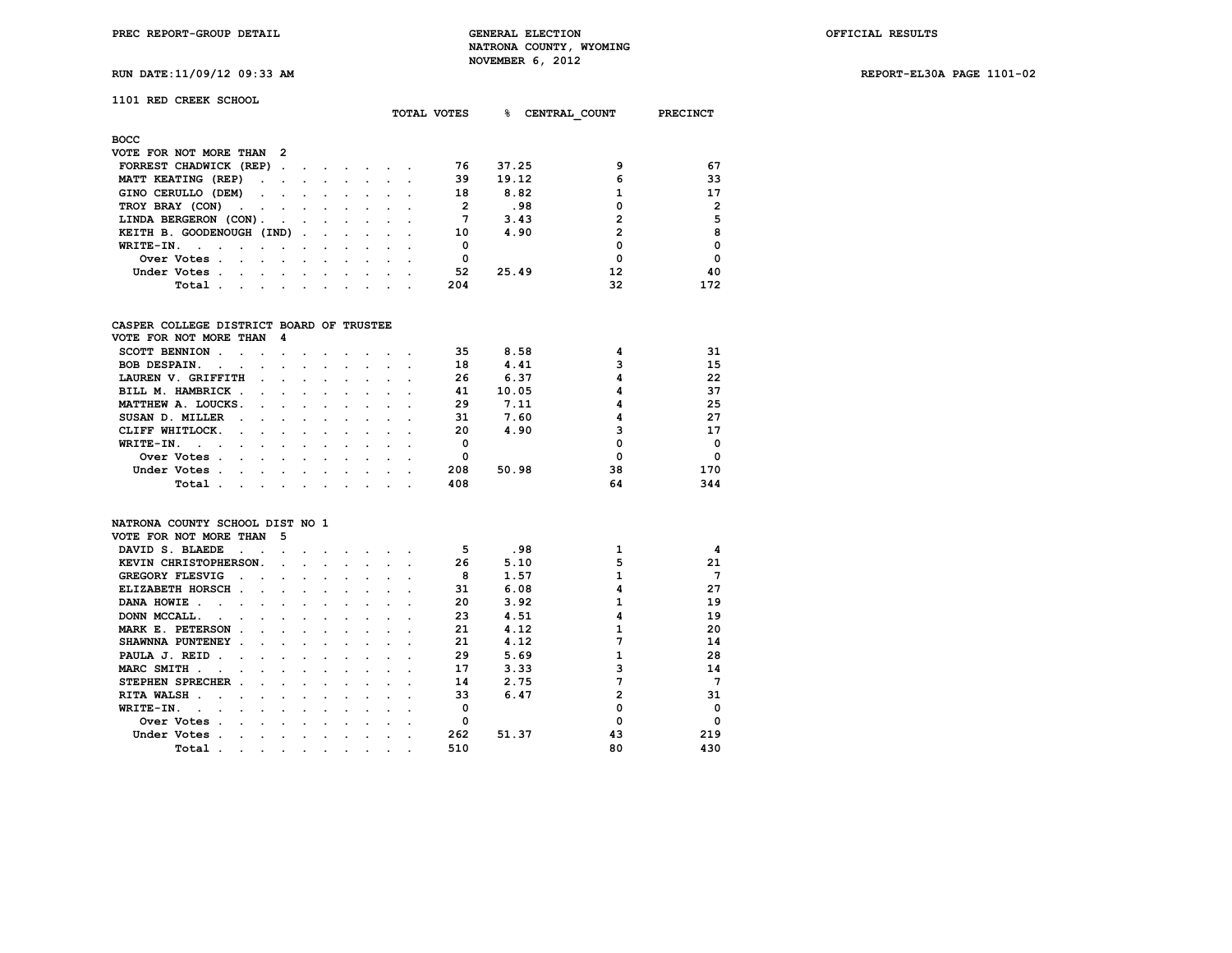**RUN DATE:11/09/12 09:33 AM REPORT-EL30A PAGE 1101-03**

| _____ | the contract of the contract of the contract of the contract of the contract of the contract of the contract of |  |
|-------|-----------------------------------------------------------------------------------------------------------------|--|
|       |                                                                                                                 |  |
|       |                                                                                                                 |  |
|       |                                                                                                                 |  |
|       |                                                                                                                 |  |
|       |                                                                                                                 |  |

| 1101 RED CREEK SCHOOL                                                                                  |                           |                          |                                          |                          |                                      |                                          |                                                           |                         |                      |                                      |                          |
|--------------------------------------------------------------------------------------------------------|---------------------------|--------------------------|------------------------------------------|--------------------------|--------------------------------------|------------------------------------------|-----------------------------------------------------------|-------------------------|----------------------|--------------------------------------|--------------------------|
|                                                                                                        |                           |                          |                                          |                          |                                      |                                          |                                                           |                         |                      | TOTAL VOTES 8 CENTRAL COUNT PRECINCT |                          |
| NATRONA COUNTY FIRE PROTECTION DISTRICT                                                                |                           |                          |                                          |                          |                                      |                                          |                                                           |                         |                      |                                      |                          |
| VOTE FOR NOT MORE THAN 3                                                                               |                           |                          |                                          |                          |                                      |                                          |                                                           |                         |                      |                                      |                          |
| JOHN BENTLEY                                                                                           | $\sim$                    |                          |                                          |                          | and a strong control of the state of |                                          |                                                           |                         |                      | 5                                    | -29                      |
| JOHN C. DOYLE                                                                                          | $\ddot{\phantom{a}}$      | $\cdot$                  | $\ddot{\phantom{0}}$                     | $\ddot{\phantom{0}}$     | $\sim$                               |                                          | $\sim$ $\sim$                                             |                         | 34 11.11<br>22 7.19  | 3                                    | 19                       |
| BILL KOSSERT .                                                                                         |                           |                          |                                          |                          |                                      |                                          |                                                           |                         |                      | 3                                    | -28                      |
| KEITH ROBINETT.<br>$\mathbf{z} = \mathbf{z}$ .                                                         |                           | $\ddot{\phantom{0}}$     | $\ddot{\phantom{0}}$                     | $\ddot{\phantom{0}}$     | $\bullet$ .                          |                                          | $\mathbf{z} = \mathbf{z} + \mathbf{z}$                    |                         | 31 10.13<br>59 19.28 | 5                                    | -54                      |
| CURT SIMPSON II                                                                                        |                           |                          |                                          | $\ddot{\phantom{0}}$     |                                      |                                          |                                                           | 5 <sub>5</sub>          | 1.63                 | 0                                    | - 5                      |
| GEORGE E. TILLMAN JR.                                                                                  | $\sim 100$                | $\ddot{\phantom{0}}$     | $\sim$                                   | $\ddot{\phantom{0}}$     | $\sim$                               |                                          | $\cdot$ $\cdot$                                           | 17                      | 5.56                 | $\mathbf{1}$                         | 16                       |
| $WRITE-IN.$                                                                                            |                           |                          |                                          |                          |                                      |                                          |                                                           | $\overline{\mathbf{0}}$ |                      | $\mathbf 0$                          | $\overline{\phantom{0}}$ |
| Over Votes                                                                                             |                           |                          |                                          | $\ddot{\phantom{0}}$     | $\sim$                               |                                          | $\sim$ $\sim$                                             | $\overline{\mathbf{0}}$ |                      | $\mathbf 0$                          | 0                        |
| Under Votes.<br>$\sim$                                                                                 | <b>Contract Contract</b>  | $\ddot{\phantom{0}}$     | $\sim$                                   | <b>Contract Contract</b> | $\ddot{\phantom{0}}$                 | $\sim$                                   |                                                           |                         | $138$ $45.10$        | 31                                   | 107                      |
| Total                                                                                                  |                           |                          |                                          |                          |                                      |                                          |                                                           | 306                     |                      | 48                                   | 258                      |
| NC CONSERVATION DIST SUP-URBAN                                                                         |                           |                          |                                          |                          |                                      |                                          |                                                           |                         |                      |                                      |                          |
| VOTE FOR NOT MORE THAN 1                                                                               |                           |                          |                                          |                          |                                      |                                          |                                                           |                         |                      |                                      |                          |
| RICHARD HALLINGSTAD                                                                                    |                           |                          |                                          |                          |                                      |                                          |                                                           | 66 —                    | 64.71                | $7\phantom{.0}$                      | -59                      |
| $WRITE-TN.$                                                                                            |                           |                          | and a strategic control of               |                          | $\ddot{\phantom{0}}$                 |                                          | $\sim$ $\sim$                                             | $\overline{\mathbf{0}}$ |                      | $\mathbf 0$                          | $\overline{\phantom{0}}$ |
| Over Votes                                                                                             |                           |                          | $\sim$ $\sim$                            | $\sim$                   |                                      | $\sim$ $\sim$                            | $\sim$                                                    | $\overline{\mathbf{0}}$ |                      | 0                                    | $\overline{\phantom{0}}$ |
| Under Votes                                                                                            |                           |                          |                                          | $\sim$                   |                                      |                                          | $\mathbf{r} = \mathbf{r} \mathbf{r}$ , where $\mathbf{r}$ |                         | $36$ $35.29$         | 9                                    | 27                       |
| Total                                                                                                  |                           |                          |                                          | $\ddot{\phantom{0}}$     | and the control of the               |                                          |                                                           | 102                     |                      | 16                                   | 86                       |
| NC CONSERVATION DIST SUP-ATLRG                                                                         |                           |                          |                                          |                          |                                      |                                          |                                                           |                         |                      |                                      |                          |
| VOTE FOR NOT MORE THAN                                                                                 | $\mathbf{1}$              |                          |                                          |                          |                                      |                                          |                                                           |                         |                      |                                      |                          |
| LEN L. CAMP. $\cdots$                                                                                  |                           |                          |                                          |                          | and a series of the series of the    |                                          | $\sim$                                                    |                         | 74 72.55             | 9                                    | 65                       |
| $WRITE-IN.$                                                                                            |                           | <b>Contract Contract</b> |                                          |                          | $\sim$ $\sim$ $\sim$ $\sim$          |                                          |                                                           | $\overline{\mathbf{0}}$ |                      | 0                                    | $\overline{\phantom{0}}$ |
| Over Votes                                                                                             | $\sim$                    |                          | $\cdot$                                  |                          |                                      |                                          |                                                           | $\mathbf 0$             |                      | 0                                    | $\overline{\mathbf{0}}$  |
| Under Votes                                                                                            |                           |                          |                                          |                          | $\ddot{\phantom{0}}$                 |                                          | $\mathbf{r} = \mathbf{r} \cdot \mathbf{r}$                |                         | 28 27.45             | 7                                    | -21                      |
| Total                                                                                                  |                           |                          |                                          | $\sim$ $\sim$            | $\sim$                               | $\sim$                                   | $\ddot{\phantom{a}}$                                      | 102                     |                      | 16                                   | 86                       |
| NC CONSERVATION DIST SUP-RURAL                                                                         |                           |                          |                                          |                          |                                      |                                          |                                                           |                         |                      |                                      |                          |
| VOTE FOR NOT MORE THAN 1                                                                               |                           |                          |                                          |                          |                                      |                                          |                                                           |                         |                      |                                      |                          |
| DON PAVACK                                                                                             | $\bullet$                 |                          |                                          |                          |                                      |                                          |                                                           |                         | 29 28.43             | 3                                    | 26                       |
| ROBERT M. SHELLARD.                                                                                    | $\mathbf{L}^{\text{max}}$ |                          | <b>All Cards</b>                         | $\ddot{\phantom{0}}$     | $\sim$                               |                                          | $\mathbf{z} = \mathbf{z}$ .                               | 38                      | 37.25                | $\overline{2}$                       | -36                      |
| $WRITE-IN.$                                                                                            | $\ddot{\phantom{0}}$      | $\ddot{\phantom{0}}$     | $\mathcal{L}^{\mathcal{L}}$              | $\ddot{\phantom{0}}$     | $\ddot{\phantom{0}}$                 | $\ddot{\phantom{0}}$                     |                                                           | $\overline{\mathbf{0}}$ |                      | $\mathbf 0$                          | $\overline{\phantom{0}}$ |
| Over Votes                                                                                             | $\ddot{\phantom{a}}$      |                          | $\ddot{\phantom{a}}$                     | $\ddot{\phantom{0}}$     | $\mathcal{L}^{\text{max}}$           | $\sim$                                   |                                                           | $\overline{\mathbf{0}}$ |                      | 0                                    | $\overline{\phantom{0}}$ |
| Under Votes                                                                                            |                           |                          |                                          |                          |                                      |                                          |                                                           |                         | 35 34.31             | 11                                   | 24                       |
| Total                                                                                                  |                           |                          | $\sim$                                   | $\sim$                   | $\sim$                               |                                          | <b>Contract Contract Street</b>                           | 102                     |                      | 16                                   | 86                       |
|                                                                                                        |                           |                          |                                          |                          |                                      |                                          |                                                           |                         |                      |                                      |                          |
| <b>JUDGE PARK</b>                                                                                      |                           |                          |                                          |                          |                                      |                                          |                                                           |                         |                      |                                      |                          |
| VOTE FOR NOT MORE THAN 1                                                                               |                           |                          |                                          |                          |                                      |                                          |                                                           |                         |                      |                                      |                          |
| YES<br>. The contribution of the contribution of the contribution of the contribution of $\mathcal{A}$ |                           |                          |                                          |                          |                                      |                                          |                                                           |                         | 74 72.55<br>14 13.73 | 11                                   | 63                       |
| NO.                                                                                                    |                           |                          |                                          |                          |                                      |                                          | $\cdot$ $\cdot$ $\cdot$                                   |                         |                      | $\mathbf{1}$                         | -13                      |
| Over Votes                                                                                             | $\sim$                    | $\sim$                   | $\ddot{\phantom{0}}$                     | $\ddot{\phantom{0}}$     | $\ddot{\phantom{0}}$                 | $\sim$                                   | $\sim$                                                    | $\overline{\mathbf{0}}$ |                      | $\mathbf 0$                          | $\overline{\mathbf{0}}$  |
| Under Votes                                                                                            |                           |                          | $\mathbf{z} = \mathbf{z} + \mathbf{z}$ . | $\sim$                   | $\sim$                               | $\mathcal{L}^{\text{max}}$               | $\ddot{\phantom{a}}$                                      |                         | 14 13.73             | 4                                    | 10                       |
| Total                                                                                                  |                           |                          |                                          |                          |                                      |                                          |                                                           | 102                     |                      | 16                                   | 86                       |
| JUDGE WILKING                                                                                          |                           |                          |                                          |                          |                                      |                                          |                                                           |                         |                      |                                      |                          |
| VOTE FOR NOT MORE THAN 1                                                                               |                           |                          |                                          |                          |                                      |                                          |                                                           |                         |                      |                                      |                          |
| YES .<br>$\sim$<br>$\sim$<br>$\sim$                                                                    | $\ddot{\phantom{0}}$      |                          |                                          |                          | the company of the company of        |                                          |                                                           |                         |                      | 8                                    | 55                       |
| NO.                                                                                                    |                           |                          |                                          |                          |                                      |                                          |                                                           |                         |                      | 3                                    | 14                       |
| Over Votes                                                                                             |                           |                          |                                          |                          |                                      | $\mathbf{r} = \mathbf{r} + \mathbf{r}$ . |                                                           | $\mathbf 0$             |                      | $\mathbf 0$                          | $\mathbf 0$              |

 **Under Votes . . . . . . . . . . 22 21.57 5 17**

 **Total . . . . . . . . . . 102 16 86**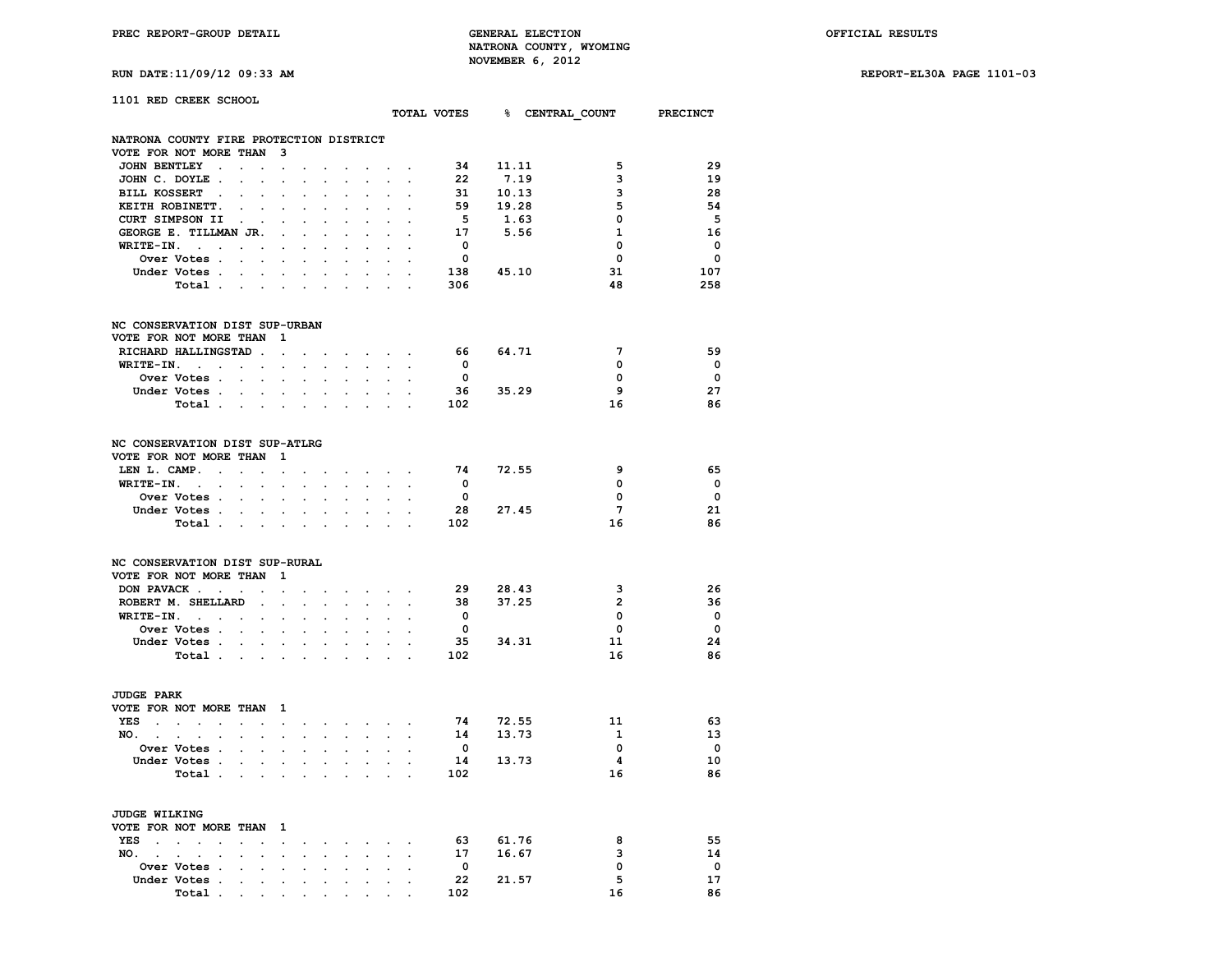**RUN DATE:11/09/12 09:33 AM REPORT-EL30A PAGE 1101-04**

| 1101 RED CREEK SCHOOL         |                                              |                         |                                                               |                           |                                                                                                                |                            |                             |                      |                                                                                                                                                                   |                      |                                                 |                         |          |     |                                      |                         |
|-------------------------------|----------------------------------------------|-------------------------|---------------------------------------------------------------|---------------------------|----------------------------------------------------------------------------------------------------------------|----------------------------|-----------------------------|----------------------|-------------------------------------------------------------------------------------------------------------------------------------------------------------------|----------------------|-------------------------------------------------|-------------------------|----------|-----|--------------------------------------|-------------------------|
|                               |                                              |                         |                                                               |                           |                                                                                                                |                            |                             |                      |                                                                                                                                                                   |                      |                                                 |                         |          |     | TOTAL VOTES 8 CENTRAL COUNT PRECINCT |                         |
| <b>JUDGE BROWN</b>            |                                              |                         |                                                               |                           |                                                                                                                |                            |                             |                      |                                                                                                                                                                   |                      |                                                 |                         |          |     |                                      |                         |
| VOTE FOR NOT MORE THAN        |                                              |                         |                                                               | $\mathbf{1}$              |                                                                                                                |                            |                             |                      |                                                                                                                                                                   |                      |                                                 |                         |          |     |                                      |                         |
| YES                           |                                              | $\sim 100$              | $\sim$                                                        | $\sim$                    |                                                                                                                | $\ddot{\phantom{0}}$       |                             |                      |                                                                                                                                                                   |                      | the contract of the contract of the contract of | 70                      | 68.63    |     | 9                                    | 61                      |
| NO. .                         |                                              |                         |                                                               |                           | $\mathbf{r}$                                                                                                   | s.                         | $\ddot{\phantom{a}}$        | s.                   | $\mathbf{r}$                                                                                                                                                      |                      |                                                 | 13                      | 12.75    |     | 1                                    | 12 <sup>2</sup>         |
|                               | <b>Over Votes .</b>                          | $\ddot{\phantom{a}}$    | $\sim$                                                        |                           | $\mathbf{r}$                                                                                                   |                            |                             |                      | $\ddot{\phantom{a}}$                                                                                                                                              |                      |                                                 | $\overline{\mathbf{0}}$ |          |     | $\mathbf 0$                          | $\mathbf 0$             |
|                               | Under Votes .                                |                         | <b>Contract Contract</b>                                      |                           | $\bullet$                                                                                                      | $\cdot$                    | $\ddot{\phantom{a}}$        | $\ddot{\phantom{a}}$ | $\cdot$                                                                                                                                                           | $\cdot$              |                                                 | 19                      | 18.63    |     | 6                                    | 13                      |
|                               | Total                                        |                         |                                                               |                           |                                                                                                                |                            |                             |                      |                                                                                                                                                                   |                      |                                                 | 102                     |          |     | 16                                   | 86                      |
|                               |                                              |                         |                                                               |                           |                                                                                                                |                            |                             |                      |                                                                                                                                                                   |                      |                                                 |                         |          |     |                                      |                         |
| <b>JUDGE HUBER</b>            |                                              |                         |                                                               |                           |                                                                                                                |                            |                             |                      |                                                                                                                                                                   |                      |                                                 |                         |          |     |                                      |                         |
| VOTE FOR NOT MORE THAN 1      |                                              |                         |                                                               |                           |                                                                                                                |                            |                             |                      |                                                                                                                                                                   |                      |                                                 |                         |          |     |                                      |                         |
| YES                           |                                              |                         | $\sim$                                                        |                           | $\ddot{\phantom{0}}$                                                                                           | $\cdot$                    |                             |                      | and a strategies and a strategies of                                                                                                                              |                      |                                                 |                         | 71 69.61 |     | 10                                   | 61                      |
| NO.                           |                                              |                         |                                                               |                           | $\ddot{\phantom{0}}$                                                                                           |                            | <b>All Card Corporation</b> | $\sim$               | $\sim$                                                                                                                                                            | $\sim$               | $\cdot$                                         | 17                      | 16.67    |     | з                                    | 14                      |
|                               | Over Votes .                                 |                         | $\mathbf{r}$<br>$\ddot{\phantom{0}}$                          |                           | $\blacksquare$                                                                                                 | $\overline{a}$             | $\overline{a}$              |                      | $\ddot{\phantom{a}}$                                                                                                                                              | $\ddot{\phantom{0}}$ |                                                 | $\overline{\mathbf{0}}$ |          |     | $\mathbf{0}$                         | $\mathbf 0$             |
|                               | Under Votes .                                |                         | $\ddot{\phantom{0}}$                                          | $\sim$                    | $\ddot{\phantom{0}}$                                                                                           |                            |                             | $\overline{a}$       | $\ddot{\phantom{a}}$                                                                                                                                              |                      |                                                 | 14                      | 13.73    |     | $\mathbf{3}$                         | 11                      |
|                               | Total                                        |                         |                                                               |                           | $\ddot{\phantom{a}}$                                                                                           | $\overline{a}$             | $\mathbf{r}$                |                      | $\ddot{\phantom{a}}$                                                                                                                                              |                      |                                                 | 102                     |          |     | 16                                   | 86                      |
|                               |                                              |                         |                                                               |                           |                                                                                                                |                            |                             |                      |                                                                                                                                                                   |                      |                                                 |                         |          |     |                                      |                         |
| C-AMEND-A                     |                                              |                         |                                                               |                           |                                                                                                                |                            |                             |                      |                                                                                                                                                                   |                      |                                                 |                         |          |     |                                      |                         |
| VOTE FOR NOT MORE THAN 1      |                                              |                         |                                                               |                           |                                                                                                                |                            |                             |                      |                                                                                                                                                                   |                      |                                                 |                         |          |     |                                      |                         |
| $FOR \t . \t .$               | $\sim$                                       |                         | $\sim$ $\sim$                                                 |                           | and a series of the series of the series of the series of the series of the series of the series of the series |                            |                             |                      |                                                                                                                                                                   |                      |                                                 | 72                      | 70.59    |     | 9                                    | 63                      |
| AGAINST                       |                                              |                         | $\mathcal{L}^{\text{max}}$ , where $\mathcal{L}^{\text{max}}$ |                           | $\mathcal{L}^{\text{max}}$                                                                                     | $\sim$                     | $\sim$                      | $\ddot{\phantom{0}}$ | $\sim$                                                                                                                                                            | $\sim$               | $\ddot{\phantom{a}}$                            |                         | 18 17.65 |     | 6                                    | 12 <sup>2</sup>         |
|                               | <b>Over Votes .</b>                          |                         | $\sim$                                                        |                           | $\mathbf{r}$                                                                                                   |                            |                             |                      |                                                                                                                                                                   |                      |                                                 | $\overline{\mathbf{0}}$ |          |     | 0                                    | $\overline{\mathbf{0}}$ |
|                               | Under Votes                                  |                         |                                                               |                           | $\sim$                                                                                                         | $\ddot{\phantom{0}}$       | $\ddot{\phantom{0}}$        | $\sim$               | $\bullet$ .                                                                                                                                                       |                      |                                                 |                         | 12 11.76 |     | $\mathbf{1}$                         | 11                      |
|                               | Total.                                       |                         | <b>Contract Contract Contract</b>                             |                           |                                                                                                                | $\cdot$                    | $\sim$                      | $\ddot{\phantom{a}}$ | $\ddot{\phantom{0}}$                                                                                                                                              | $\ddot{\phantom{a}}$ | $\cdot$                                         | 102                     |          |     | 16                                   | 86                      |
|                               |                                              |                         |                                                               |                           |                                                                                                                |                            |                             |                      |                                                                                                                                                                   |                      |                                                 |                         |          |     |                                      |                         |
| C-AMEND-B                     |                                              |                         |                                                               |                           |                                                                                                                |                            |                             |                      |                                                                                                                                                                   |                      |                                                 |                         |          |     |                                      |                         |
| VOTE FOR NOT MORE THAN        |                                              |                         |                                                               | $\mathbf{1}$              |                                                                                                                |                            |                             |                      |                                                                                                                                                                   |                      |                                                 |                         |          |     |                                      |                         |
| $FOR \cdot \cdot \cdot \cdot$ |                                              |                         | the company of the com-                                       |                           |                                                                                                                |                            |                             |                      |                                                                                                                                                                   |                      | and a strategic control of the state of         | 80                      | 78.43    |     | 10                                   | 70                      |
| AGAINST                       |                                              |                         | <b>Contract Contract</b>                                      |                           | $\sim$                                                                                                         | $\ddot{\phantom{0}}$       | $\ddot{\phantom{0}}$        | $\ddot{\phantom{0}}$ | $\sim$                                                                                                                                                            | $\ddot{\phantom{0}}$ | $\ddot{\phantom{a}}$                            | 15                      | 14.71    |     | - 6                                  | 9                       |
|                               | Over Votes .                                 |                         | $\bullet$ .<br>$\ddot{\phantom{a}}$                           |                           | $\ddot{\phantom{a}}$                                                                                           |                            |                             |                      |                                                                                                                                                                   |                      |                                                 | $\mathbf 0$             |          |     | 0                                    | $\mathbf 0$             |
|                               | Under Votes .                                |                         | $\sim$                                                        | $\sim$                    | $\sim$                                                                                                         | $\ddot{\phantom{a}}$       | $\bullet$                   | $\ddot{\phantom{a}}$ | $\bullet$                                                                                                                                                         | $\ddot{\phantom{a}}$ |                                                 | 7                       | 6.86     |     | $\Omega$                             | $7\overline{ }$         |
|                               | Total .                                      |                         | <b>Contract Contract Contract</b>                             |                           |                                                                                                                | $\mathcal{L}^{\text{max}}$ | $\sim$                      |                      |                                                                                                                                                                   |                      |                                                 | 102                     |          |     | 16                                   | 86                      |
|                               |                                              |                         |                                                               |                           |                                                                                                                |                            |                             |                      |                                                                                                                                                                   |                      |                                                 |                         |          |     |                                      |                         |
| C-AMEND-C                     |                                              |                         |                                                               |                           |                                                                                                                |                            |                             |                      |                                                                                                                                                                   |                      |                                                 |                         |          |     |                                      |                         |
| VOTE FOR NOT MORE THAN        |                                              |                         |                                                               | $\mathbf{1}$              |                                                                                                                |                            |                             |                      |                                                                                                                                                                   |                      |                                                 |                         |          |     |                                      |                         |
| FOR $\cdots$ $\cdots$         |                                              |                         |                                                               |                           |                                                                                                                |                            |                             |                      | $\begin{array}{cccccccccccccc} \bullet & \bullet & \bullet & \bullet & \bullet & \bullet & \bullet & \bullet & \bullet & \bullet & \bullet & \bullet \end{array}$ |                      |                                                 |                         | 39 38.24 |     | 3                                    | 36                      |
| <b>AGAINST.</b>               | $\ddot{\phantom{a}}$<br>$\ddot{\phantom{a}}$ |                         | $\ddot{\phantom{0}}$                                          |                           | $\sim$                                                                                                         |                            |                             |                      |                                                                                                                                                                   |                      |                                                 | 45                      | 44.12    |     | 11                                   | 34                      |
|                               | <b>Over Votes .</b>                          |                         | $\sim$ $\sim$ $\sim$                                          |                           | $\sim$                                                                                                         | $\sim$                     | $\sim$                      | $\mathbf{r}$         | $\ddot{\phantom{a}}$                                                                                                                                              |                      |                                                 | $\overline{\mathbf{0}}$ |          |     | 0                                    | $\mathbf 0$             |
|                               | Under Votes .                                | $\ddot{\phantom{a}}$    |                                                               | $\mathbf{L} = \mathbf{L}$ |                                                                                                                |                            |                             |                      | $\ddot{\phantom{a}}$                                                                                                                                              | $\sim$               |                                                 |                         | 18 17.65 |     | $\overline{2}$                       | 16                      |
|                               | Total .                                      |                         |                                                               |                           |                                                                                                                |                            |                             |                      | $\ddot{\phantom{a}}$                                                                                                                                              | $\sim$               |                                                 | 102                     |          |     | 16                                   | 86                      |
|                               |                                              |                         | <b>Contract Contract</b>                                      |                           | $\ddot{\phantom{0}}$<br>$\ddot{\phantom{a}}$                                                                   |                            | $\ddot{\phantom{0}}$        |                      |                                                                                                                                                                   |                      |                                                 |                         |          |     |                                      |                         |
| LIBRARY                       |                                              |                         |                                                               |                           |                                                                                                                |                            |                             |                      |                                                                                                                                                                   |                      |                                                 |                         |          |     |                                      |                         |
| VOTE FOR NOT MORE THAN 1      |                                              |                         |                                                               |                           |                                                                                                                |                            |                             |                      |                                                                                                                                                                   |                      |                                                 |                         |          |     |                                      |                         |
| FOR THE COUNTY SPECIFIC PURP  |                                              |                         |                                                               |                           |                                                                                                                |                            |                             |                      |                                                                                                                                                                   |                      |                                                 |                         | 38 37.25 |     | 8                                    | 30                      |
| AGAINST THE COUNTY SPECIFIC.  |                                              |                         |                                                               |                           |                                                                                                                |                            |                             | $\mathbf{r}$         | $\mathcal{L}^{\text{max}}$                                                                                                                                        |                      |                                                 | 63                      | 61.76    |     | 8                                    | 55                      |
|                               |                                              |                         |                                                               |                           |                                                                                                                |                            |                             |                      |                                                                                                                                                                   |                      |                                                 | $\mathbf{0}$            |          |     | 0                                    | $\mathbf 0$             |
|                               | Over Votes<br>Under Votes .                  |                         |                                                               |                           |                                                                                                                | $\ddot{\phantom{a}}$       | $\ddot{\phantom{0}}$        | $\ddot{\phantom{0}}$ | $\bullet$                                                                                                                                                         | $\cdot$              |                                                 | - 1                     |          | .98 | $\mathbf 0$                          | 1                       |
|                               |                                              | $\sim 100$ km s $^{-1}$ | $\blacksquare$                                                |                           | $\ddot{\phantom{a}}$                                                                                           |                            | $\sim$                      |                      |                                                                                                                                                                   |                      |                                                 | 102                     |          |     | 16                                   | 86                      |
|                               | Total.                                       |                         |                                                               |                           |                                                                                                                |                            |                             |                      |                                                                                                                                                                   |                      |                                                 |                         |          |     |                                      |                         |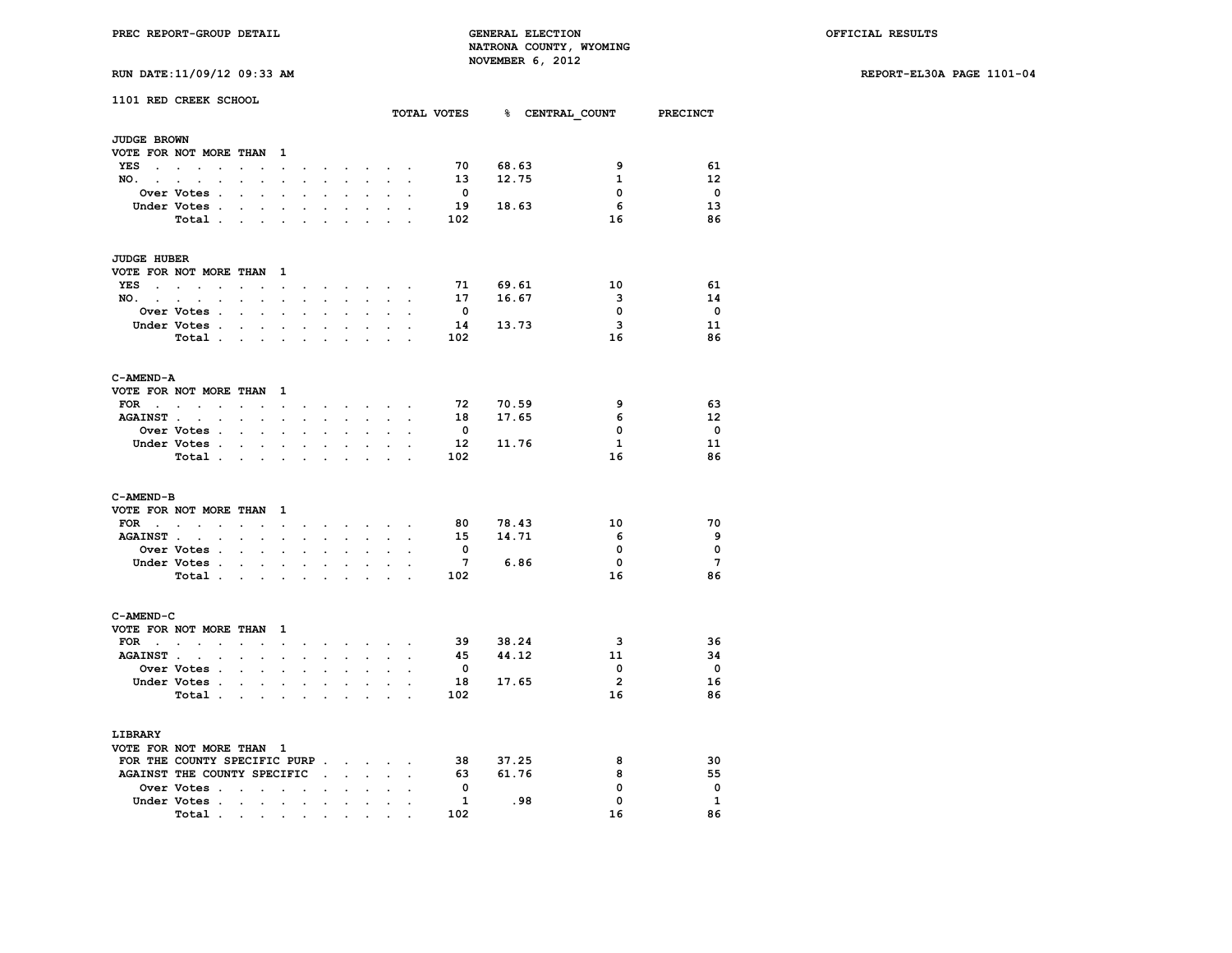# **RUN DATE:11/09/12 09:33 AM REPORT-EL30A PAGE 1102-01**

**1102 ALCOVA SCHOOL**

|                                                                                                                        |                                            |                                |                                        |                                                                  |                           |                      | TOTAL VOTES             | <b>&amp; CENTRAL COUNT</b> |                | <b>PRECINCT</b>         |
|------------------------------------------------------------------------------------------------------------------------|--------------------------------------------|--------------------------------|----------------------------------------|------------------------------------------------------------------|---------------------------|----------------------|-------------------------|----------------------------|----------------|-------------------------|
| REGISTERED VOTERS - TOTAL                                                                                              |                                            |                                |                                        |                                                                  |                           | $\ddot{\phantom{a}}$ | 151                     |                            |                |                         |
| BALLOTS CAST - TOTAL.                                                                                                  | $\mathbf{r} = \mathbf{r} \cdot \mathbf{r}$ | $\sim$                         | $\ddot{\phantom{a}}$                   | $\ddot{\phantom{a}}$                                             | $\mathbf{r}$              | $\ddot{\phantom{0}}$ | 141                     |                            | 47             | 94                      |
| BALLOTS CAST - BLANK.                                                                                                  |                                            |                                |                                        |                                                                  |                           |                      | 0                       |                            | $\mathbf 0$    | $\mathbf 0$             |
| VOTER TURNOUT - TOTAL<br>$\sim$                                                                                        |                                            |                                |                                        |                                                                  |                           |                      |                         | 93.38                      |                |                         |
| VOTER TURNOUT - BLANK<br>$\sim$                                                                                        |                                            |                                |                                        |                                                                  |                           |                      |                         |                            |                |                         |
|                                                                                                                        |                                            |                                |                                        |                                                                  |                           |                      |                         |                            |                |                         |
| <b>USA-PRESIDENT</b><br><sup>1</sup>                                                                                   |                                            |                                |                                        |                                                                  |                           |                      |                         |                            |                |                         |
| VOTE FOR NOT MORE THAN<br>MITT ROMNEY (REP).                                                                           |                                            |                                |                                        |                                                                  |                           |                      | 110                     |                            | 35             | 75                      |
| $\mathbb{Z}^{\mathbb{Z}}$<br>BARACK OBAMA (DEM)                                                                        | $\ddot{\phantom{a}}$                       | $\ddot{\phantom{0}}$<br>$\sim$ | $\ddot{\phantom{0}}$<br>$\overline{a}$ |                                                                  | $\mathbf{L} = \mathbf{L}$ | $\sim$               | 24                      | 78.01<br>17.02             | 11             | 13                      |
| GARY JOHNSON (LIB)                                                                                                     |                                            |                                |                                        | $\ddot{\phantom{a}}$                                             | $\ddot{\phantom{a}}$      | $\ddot{\phantom{0}}$ | 5                       | 3.55                       | $\mathbf{1}$   | $\overline{\mathbf{4}}$ |
| VIRGIL H. GOODE (CON)                                                                                                  |                                            |                                |                                        |                                                                  |                           |                      | $\overline{\mathbf{0}}$ |                            | $\Omega$       | $\mathbf 0$             |
| WRITE-IN.<br>$\sim 10^{-10}$<br>$\ddot{\phantom{0}}$<br>$\ddot{\phantom{0}}$<br>$\blacksquare$<br>$\ddot{\phantom{a}}$ |                                            |                                |                                        |                                                                  |                           |                      | $\overline{2}$          | 1.42                       | $\mathbf 0$    | $\overline{2}$          |
| Over Votes .<br>$\sim$<br>$\ddot{\phantom{a}}$                                                                         |                                            |                                |                                        |                                                                  |                           |                      | $\overline{\mathbf{0}}$ |                            | $\mathbf 0$    | $\mathbf{0}$            |
| Under Votes.<br>$\mathbf{L}^{\text{max}}$<br>$\mathbf{L}$                                                              |                                            |                                |                                        |                                                                  |                           |                      | $\mathbf 0$             |                            | $\mathbf 0$    | $\mathbf 0$             |
| Total<br>$\ddot{\phantom{0}}$                                                                                          |                                            |                                |                                        |                                                                  |                           |                      | 141                     |                            | 47             | 94                      |
|                                                                                                                        |                                            |                                |                                        |                                                                  |                           |                      |                         |                            |                |                         |
| UNITED STATES SENATOR                                                                                                  |                                            |                                |                                        |                                                                  |                           |                      |                         |                            |                |                         |
| VOTE FOR NOT MORE THAN 1                                                                                               |                                            |                                |                                        |                                                                  |                           |                      |                         |                            |                |                         |
| JOHN BARRASSO (REP).<br>$\sim$                                                                                         | $\bullet$                                  | $\bullet$ .                    | $\cdot$                                | $\bullet$ .                                                      | $\ddot{\phantom{a}}$      | $\ddot{\phantom{0}}$ | 117                     | 82.98                      | 34             | 83                      |
| TIM CHESNUT (DEM). .<br>$\ddot{\phantom{a}}$                                                                           | $\ddot{\phantom{0}}$                       | $\ddot{\phantom{0}}$           | $\ddot{\phantom{a}}$                   | $\ddot{\phantom{0}}$                                             | $\bullet$                 | $\ddot{\phantom{0}}$ | 19                      | 13.48                      | 11             | 8                       |
| JOEL OTTO (CRY)<br>$\mathbf{L}^{\text{max}}$<br>$\sim 10^{-11}$<br>$\ddot{\phantom{0}}$                                |                                            |                                |                                        |                                                                  |                           |                      | $\overline{\mathbf{4}}$ | 2.84                       | 1              | 3                       |
| WRITE-IN.<br>$\sim$ $\sim$<br>$\bullet$<br>$\cdot$<br>$\ddot{\phantom{a}}$                                             |                                            |                                |                                        | $\ddot{\phantom{a}}$                                             |                           |                      | $^{\circ}$              |                            | 0              | $\mathbf 0$             |
| Over Votes .<br>$\mathbf{L}$<br>$\ddot{\phantom{0}}$                                                                   |                                            |                                |                                        | $\ddot{\phantom{0}}$                                             |                           |                      | $\mathbf{0}$            |                            | 0              | $\mathbf{0}$            |
| Under Votes.<br>$\mathbf{L}^{\text{max}}$<br>$\sim$<br>$\bullet$                                                       | $\ddot{\phantom{a}}$                       | $\cdot$                        | $\ddot{\phantom{a}}$                   | $\ddot{\phantom{a}}$                                             | $\ddot{\phantom{a}}$      | $\ddot{\phantom{a}}$ | <sup>1</sup>            | .71                        | $\mathbf{1}$   | $\mathbf 0$             |
| Total<br>$\mathcal{L}_{\mathcal{A}}$                                                                                   | $\bullet$                                  | $\mathbf{r}$                   |                                        | $\ddot{\phantom{a}}$                                             |                           |                      | 141                     |                            | 47             | 94                      |
| UNITED STATES REPRESENTATIVE                                                                                           |                                            |                                |                                        |                                                                  |                           |                      |                         |                            |                |                         |
| VOTE FOR NOT MORE THAN 1                                                                                               |                                            |                                |                                        |                                                                  |                           |                      |                         |                            |                |                         |
| CYNTHIA M. LUMMIS (REP).                                                                                               | $\sim$                                     |                                |                                        | and a strategic control of the strategic                         |                           |                      | 105                     | 74.47                      | 32             | 73                      |
| CHRIS HENRICHSEN (DEM).                                                                                                | $\cdot$                                    | $\sim$                         | $\sim$                                 | $\ddot{\phantom{0}}$                                             | $\sim$                    | $\ddot{\phantom{0}}$ | 19                      | 13.48                      | 11             | 8                       |
| RICHARD P. BRUBAKER (LIB)                                                                                              | $\blacksquare$                             | $\mathbf{r}$                   | $\overline{a}$                         | $\overline{a}$                                                   | $\overline{a}$            |                      | 10                      | 7.09                       | $\overline{2}$ | 8                       |
| DANIEL CLYDE CUMMINGS (CON)                                                                                            |                                            | $\mathbf{r}$                   |                                        | $\overline{a}$                                                   | $\overline{a}$            |                      | $\mathbf{1}$            | .71                        | 0              | $\mathbf{1}$            |
| DON WILLS (CRY)<br>$\sim$ $\sim$<br>$\mathbf{r}$                                                                       | $\ddot{\phantom{a}}$                       | $\ddot{\phantom{0}}$           |                                        | $\cdot$                                                          | $\ddot{\phantom{a}}$      |                      | 3                       | 2.13                       | $\overline{2}$ | $\mathbf{1}$            |
| WRITE-IN.<br><b>Carl Carl Control</b><br>$\mathcal{L}^{\text{max}}$<br>$\mathbf{L}$<br>$\ddot{\phantom{0}}$            | $\overline{a}$                             | $\sim$                         | $\ddot{\phantom{a}}$                   | $\ddot{\phantom{a}}$                                             | $\ddot{\phantom{a}}$      |                      | $\overline{\mathbf{0}}$ |                            | 0              | $\mathbf 0$             |
| Over Votes .<br>$\mathbf{L}$<br>$\mathcal{L}^{\mathcal{L}}$<br>$\ddot{\phantom{a}}$                                    | $\overline{a}$                             | $\sim$                         |                                        | $\overline{a}$                                                   | $\overline{a}$            |                      | $\mathbf{0}$            |                            | 0              | $\Omega$                |
| Under Votes.<br>$\sim$<br>$\mathbf{r} = \mathbf{r}$                                                                    |                                            | $\mathbf{r}$                   |                                        |                                                                  |                           |                      | $\overline{\mathbf{3}}$ | 2.13                       | $\mathbf 0$    | 3                       |
| Total .<br><b>Contract Contract</b><br>$\ddot{\phantom{a}}$                                                            | $\ddot{\phantom{a}}$                       | $\sim$                         | $\sim$                                 | $\cdot$                                                          | $\overline{a}$            | $\overline{a}$       | 141                     |                            | 47             | 94                      |
|                                                                                                                        |                                            |                                |                                        |                                                                  |                           |                      |                         |                            |                |                         |
| STATE SENATE DISTRICT 30                                                                                               |                                            |                                |                                        |                                                                  |                           |                      |                         |                            |                |                         |
| VOTE FOR NOT MORE THAN 1                                                                                               |                                            |                                |                                        |                                                                  |                           |                      |                         |                            |                |                         |
| CHARLES K. SCOTT (REP).                                                                                                | $\ddot{\phantom{a}}$                       |                                |                                        | $\mathbf{r} = \mathbf{r} + \mathbf{r} + \mathbf{r} + \mathbf{r}$ |                           | $\cdot$              | 104                     | 73.76                      | 39             | 65                      |
| WRITE-IN.<br>$\sim$ $\sim$<br>$\sim 100$<br>$\ddot{\phantom{0}}$<br>$\cdot$                                            | $\ddot{\phantom{a}}$                       | $\ddot{\phantom{a}}$           | $\overline{a}$                         | $\ddot{\phantom{0}}$                                             | $\cdot$                   | $\ddot{\phantom{a}}$ | 16                      | 11.35                      | 3              | 13                      |
| Over Votes .<br>$\sim$<br>$\mathbf{r}$<br>$\overline{a}$                                                               |                                            |                                |                                        |                                                                  |                           |                      | $\overline{\mathbf{0}}$ |                            | $\mathbf 0$    | $\overline{\mathbf{0}}$ |
| Under Votes .<br>$\ddot{\phantom{0}}$<br>$\cdot$<br>$\cdot$                                                            |                                            | $\cdot$                        |                                        | $\ddot{\phantom{a}}$                                             |                           |                      | 21                      | 14.89                      | 5              | 16<br>94                |
| Total .<br>$\sim 100$ km s $^{-1}$<br>$\bullet$<br>$\overline{a}$                                                      | $\overline{a}$                             |                                |                                        | $\overline{a}$                                                   |                           |                      | 141                     |                            | 47             |                         |
| STATE HOUSE DISTRICT 38                                                                                                |                                            |                                |                                        |                                                                  |                           |                      |                         |                            |                |                         |
| VOTE FOR NOT MORE THAN<br>- 1                                                                                          |                                            |                                |                                        |                                                                  |                           |                      |                         |                            |                |                         |
| TOM WALTERS (REP).<br>$\ddot{\phantom{0}}$<br>$\ddot{\phantom{a}}$                                                     | $\ddot{\phantom{0}}$                       | $\bullet$                      |                                        | $\ddot{\phantom{a}}$                                             |                           | $\ddot{\phantom{a}}$ | 117                     | 82.98                      | 39             | 78                      |
| WRITE-IN.<br>$\sim 10^{-10}$ km $^{-1}$<br>$\cdot$                                                                     |                                            |                                |                                        | $\ddot{\phantom{a}}$                                             |                           |                      | - 4                     | 2.84                       | $\overline{2}$ | $\overline{2}$          |
| Over Votes .<br>$\ddot{\phantom{a}}$                                                                                   |                                            |                                |                                        |                                                                  |                           |                      | $\mathbf{0}$            |                            | $\mathbf 0$    | $\mathbf 0$             |
| Under Votes .<br>$\ddot{\phantom{0}}$<br>$\ddot{\phantom{a}}$<br>$\cdot$                                               | $\ddot{\phantom{a}}$                       | $\ddot{\phantom{a}}$           | $\ddot{\phantom{a}}$                   | $\cdot$                                                          | $\ddot{\phantom{a}}$      | $\ddot{\phantom{a}}$ | 20                      | 14.18                      | 6              | 14                      |
| Total.<br><b>Contract Contract</b><br>$\sim$ $\sim$                                                                    |                                            |                                |                                        |                                                                  |                           |                      | 141                     |                            | 47             | 94                      |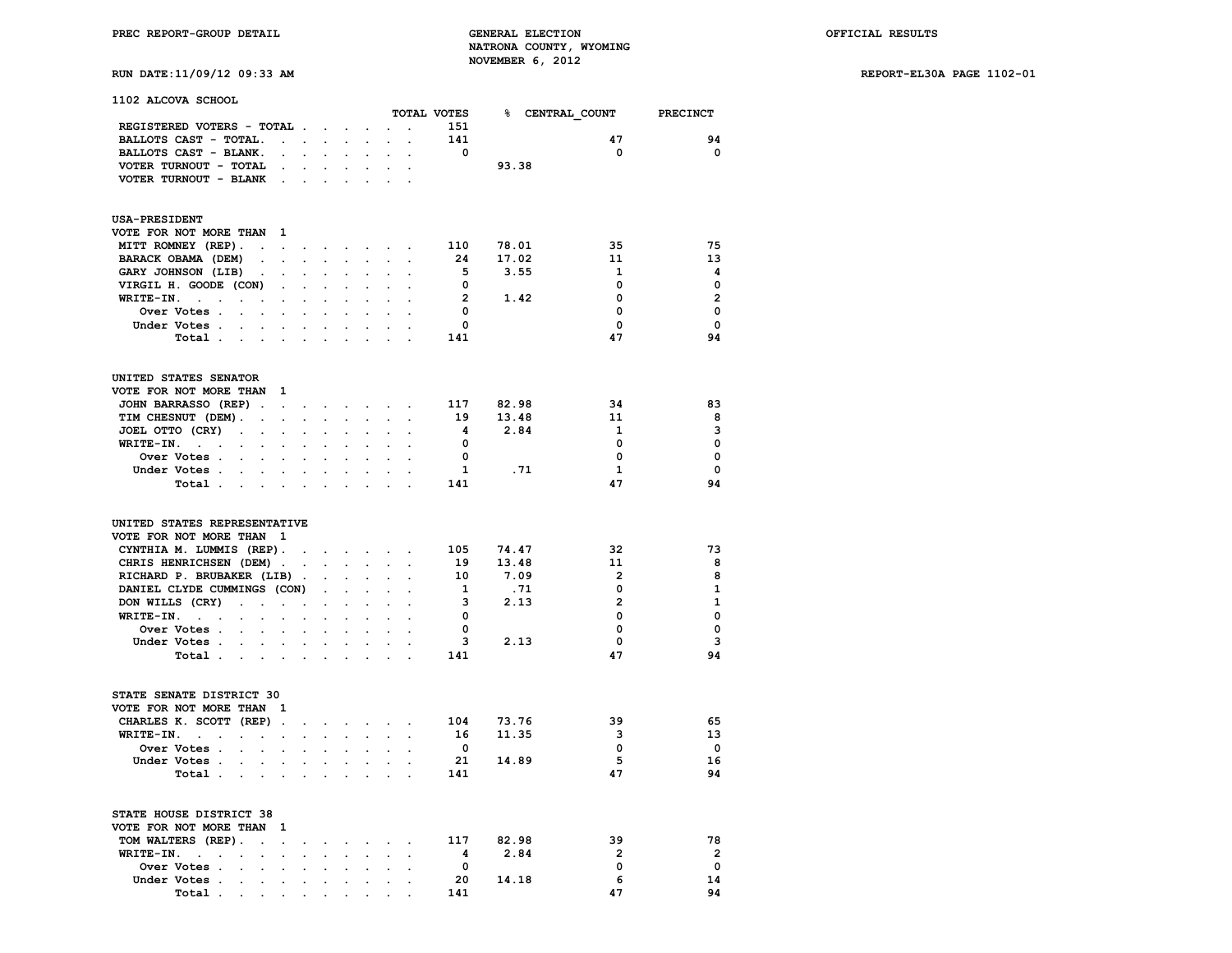**RUN DATE:11/09/12 09:33 AM REPORT-EL30A PAGE 1102-02**

| RUN DAIE:11/09/12 09:33 A |  |  |
|---------------------------|--|--|
|                           |  |  |

| 1102 ALCOVA SCHOOL |  |  |  |
|--------------------|--|--|--|
|--------------------|--|--|--|

|                                          |                      |     |  |  |  | <b>TOTAL VOTES</b> | ዱ     | CENTRAL COUNT  | <b>PRECINCT</b> |
|------------------------------------------|----------------------|-----|--|--|--|--------------------|-------|----------------|-----------------|
| <b>BOCC</b>                              |                      |     |  |  |  |                    |       |                |                 |
| VOTE FOR NOT MORE THAN 2                 |                      |     |  |  |  |                    |       |                |                 |
| FORREST CHADWICK (REP)                   |                      |     |  |  |  | 90                 | 31.91 | 29             | 61              |
| MATT KEATING (REP)                       | $\ddot{\phantom{a}}$ |     |  |  |  | 62                 | 21.99 | 21             | 41              |
| GINO CERULLO (DEM)                       | $\sim$               |     |  |  |  | 23                 | 8.16  | 12             | 11              |
| TROY BRAY (CON)<br>$\sim$                |                      |     |  |  |  | 13                 | 4.61  | 1              | 12              |
| LINDA BERGERON (CON).                    |                      |     |  |  |  | 20                 | 7.09  | 7              | 13              |
| KEITH B. GOODENOUGH (IND).               |                      |     |  |  |  | 34                 | 12.06 | 11             | 23              |
| WRITE-IN.                                |                      |     |  |  |  | 0                  |       | 0              | $\mathbf{0}$    |
| Over Votes.                              |                      |     |  |  |  | $\overline{2}$     | .71   | $\overline{2}$ | $\mathbf{0}$    |
| Under Votes .                            | $\cdot$              |     |  |  |  | 38                 | 13.48 | 11             | 27              |
| Total.<br>$\sim$                         |                      |     |  |  |  | 282                |       | 94             | 188             |
|                                          |                      |     |  |  |  |                    |       |                |                 |
| CASPER COLLEGE DISTRICT BOARD OF TRUSTEE |                      |     |  |  |  |                    |       |                |                 |
| VOTE FOR NOT MORE THAN                   |                      | - 4 |  |  |  |                    |       |                |                 |
| <b>SCOTT BENNION.</b>                    |                      |     |  |  |  | 65                 | 11.52 | 25             | 40              |
| <b>BOB DESPAIN.</b>                      |                      |     |  |  |  | 29                 | 5.14  | 10             | 19              |
| LAUREN V. GRIFFITH                       |                      |     |  |  |  | 42                 | 7.45  | 14             | 28              |
| BILL M. HAMBRICK .                       |                      |     |  |  |  | 47                 | 8.33  | 12             | 35              |
| MATTHEW A. LOUCKS.                       |                      |     |  |  |  | 53                 | 9.40  | 20             | 33              |
| SUSAN D. MILLER                          |                      |     |  |  |  | 64                 | 11.35 | 20             | 44              |
| CLIFF WHITLOCK.                          |                      |     |  |  |  | 45                 | 7.98  | 12             | 33              |
| $WPTTTT-TN$                              |                      |     |  |  |  | $\Omega$           |       | $\Omega$       | $\sqrt{ }$      |

| WRITE-IN.   |  |  |  |  |  |     |       |     |     |
|-------------|--|--|--|--|--|-----|-------|-----|-----|
| Over Votes  |  |  |  |  |  |     |       |     |     |
| Under Votes |  |  |  |  |  | 219 | 38.83 |     | 144 |
| Total       |  |  |  |  |  | 564 |       | 188 | 376 |

## **NATRONA COUNTY SCHOOL DIST NO 1 VOTE FOR NOT MORE THAN 5 DAVID S. BLAEDE . . . . . . . . . . 9 9 1.28 1 1 8**<br>**KEVIN CHRISTOPHERSON.** . . . . . . . . 45 6.38 14 31  **KEVIN CHRISTOPHERSON.** . . . . . . 45 6.38 14 31<br> **GREGORY FLESVIG** . . . . . . . . . 12 1.70 3 9 **GREGORY FLESVIG** . . . . . . . . . 12 1.70 3 9<br> **ELIZABETH HORSCH** . . . . . . . . 49 6.95 17 32 **ELIZABETH HORSCH . . . . . . . . . 49 6.95**<br>**DANA HOWIE** . . . . . . . . . . . 36 5.11  **DANA HOWIE . . . . . . . . . . . 36 5.11 10 26 DONN MCCALL. . . . . . . . . . . 35 4.96 12** 23<br>**MARK E. PETERSON . . . . . . . . . 35 4.96 14** 21 **MARK E. PETERSON . . . . . . . . . . 35 4.96 14** 21<br>SHAWNNA PUNTENEY . . . . . . . . . . 30 4.26 8 22 **SHAWNNA PUNTENEY . . . . . . . . . 30 4.26 8 22**<br>**PAULA J. REID . . . . . . . . . . . . 50 7.09 14** 36 **PAULA J. REID . . . . . . . . . . . 50 7.09 14** 36<br>**MARC SMITH** . . . . . . . . . . . 35 4.96 8 27 **MARC SMITH . . . . . . . . . . . . 35 STEPHEN SPRECHER . . . . . . . . . 23 3.26 15 8**<br>**RITA WALSH** . . . . . . . . . . 48 6.81 17 31 **RITA WALSH . . . . . . . . . . . 48** 6.81 17 31<br>**WRITE-IN.** . . . . . . . . . . . . 0 0 0 0  **WRITE-IN. . . . . . . . . . . . 0 0 0 Over Votes . . . . . . . . . . 0 0 0 Under Votes . . . . . . . . . . 298 42.27 102 196 Total** . . . . . . . . . . 705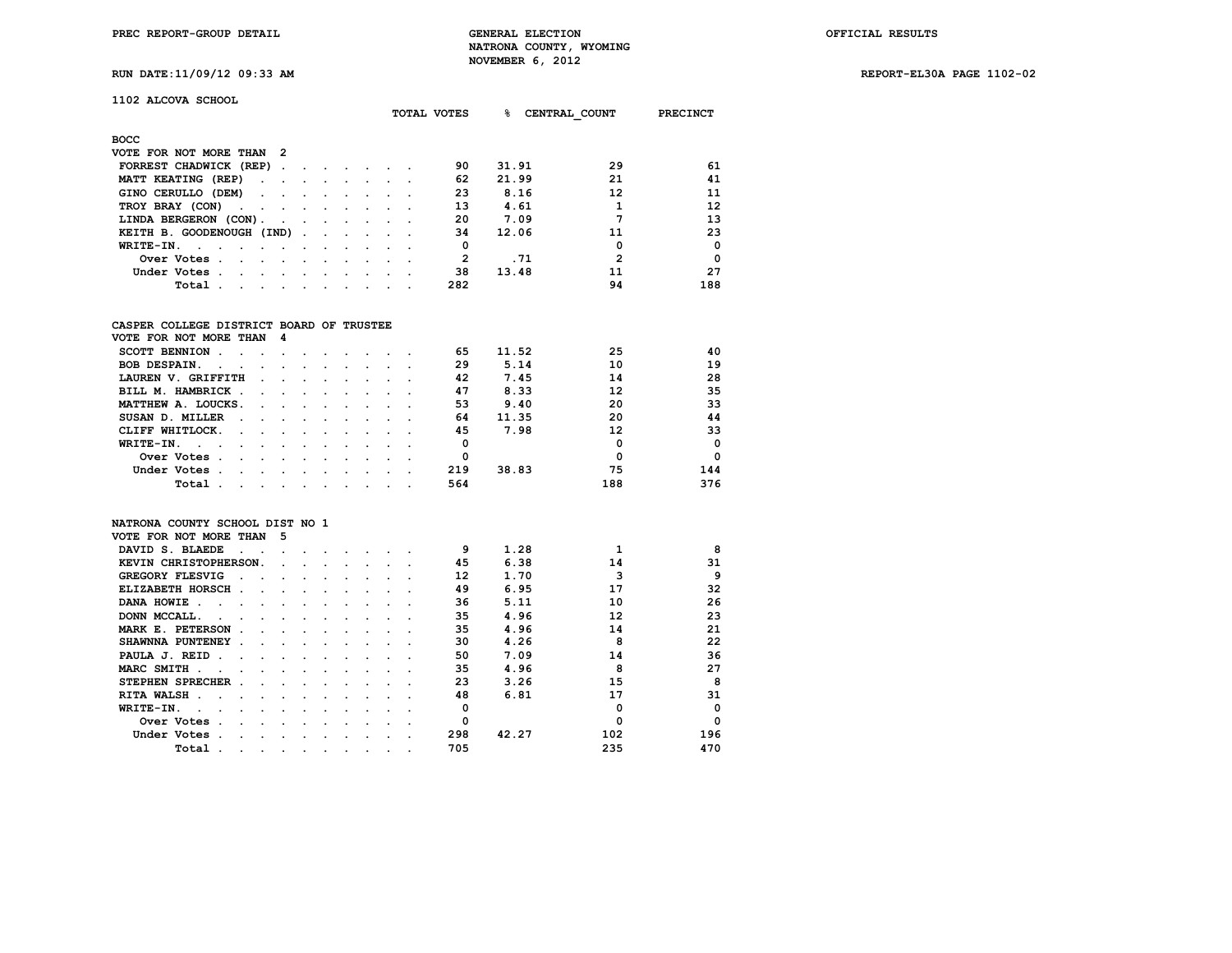**RUN DATE:11/09/12 09:33 AM REPORT-EL30A PAGE 1102-03**

| 1102 ALCOVA SCHOOL                               |                                                                                 |                                |                      |                                                                                                                                                                                                                                |                                |                                             |                                        |                                       |                                    |                                                                 | TOTAL VOTES 8 CENTRAL COUNT PRECINCT |                          |
|--------------------------------------------------|---------------------------------------------------------------------------------|--------------------------------|----------------------|--------------------------------------------------------------------------------------------------------------------------------------------------------------------------------------------------------------------------------|--------------------------------|---------------------------------------------|----------------------------------------|---------------------------------------|------------------------------------|-----------------------------------------------------------------|--------------------------------------|--------------------------|
|                                                  |                                                                                 |                                |                      |                                                                                                                                                                                                                                |                                |                                             |                                        |                                       |                                    |                                                                 |                                      |                          |
| NATRONA COUNTY FIRE PROTECTION DISTRICT          |                                                                                 |                                |                      |                                                                                                                                                                                                                                |                                |                                             |                                        |                                       |                                    |                                                                 |                                      |                          |
| VOTE FOR NOT MORE THAN 3<br>JOHN BENTLEY.        | $\sim$ $\sim$ $\sim$                                                            |                                |                      |                                                                                                                                                                                                                                |                                |                                             |                                        |                                       |                                    | 51 12.06                                                        | 11                                   | 40                       |
| JOHN C. DOYLE.                                   | $\mathbf{L} = \mathbf{L} \mathbf{L}$                                            | $\ddot{\phantom{0}}$<br>$\sim$ | $\sim$<br>$\sim$     | $\sim$<br>$\sim$                                                                                                                                                                                                               | $\sim$<br>$\ddot{\phantom{a}}$ | <b>Contract Contract Contract</b><br>$\sim$ |                                        | $\ddot{\phantom{a}}$<br>$\sim$ $\sim$ |                                    | $\frac{34}{49}$<br>$\frac{11.5}{17.26}$<br>$\frac{17.26}{5.91}$ | 13                                   | 21                       |
| BILL KOSSERT .                                   | $\ddot{\phantom{a}}$<br>$\sim$                                                  | $\ddot{\phantom{a}}$           | $\mathbf{r}$         | $\mathbf{r}$                                                                                                                                                                                                                   | $\ddot{\phantom{a}}$           | $\ddot{\phantom{0}}$                        | $\ddot{\phantom{0}}$                   | $\sim$                                |                                    |                                                                 | 10                                   | 39                       |
| KEITH ROBINETT.                                  | $\cdot$ $\cdot$                                                                 | $\mathbf{r}$                   |                      |                                                                                                                                                                                                                                |                                |                                             |                                        |                                       |                                    |                                                                 | 21                                   | -52                      |
| CURT SIMPSON II                                  | $\sim$<br>$\ddot{\phantom{a}}$                                                  | $\ddot{\phantom{a}}$           | $\ddot{\phantom{a}}$ | $\ddot{\phantom{a}}$                                                                                                                                                                                                           | $\ddot{\phantom{0}}$           | $\ddot{\phantom{0}}$                        | $\sim$                                 | $\ddot{\phantom{a}}$                  |                                    |                                                                 | 8                                    | 17                       |
| GEORGE E. TILLMAN JR.                            |                                                                                 | $\sim 100$                     | $\mathbf{r}$         | $\mathbf{L}$                                                                                                                                                                                                                   | $\overline{a}$                 | $\mathbf{r}$                                | $\mathbf{L}$                           | $\sim$                                | 29                                 | 6.86                                                            | - 11                                 | 18                       |
| $WRITE-IN.$                                      |                                                                                 | $\bullet$                      | $\ddot{\phantom{0}}$ | $\ddot{\phantom{0}}$                                                                                                                                                                                                           | $\ddot{\phantom{a}}$           | $\ddot{\phantom{0}}$                        |                                        | $\mathbf{r} = \mathbf{r}$ .           | $\overline{\mathbf{0}}$            |                                                                 | $\overline{0}$                       | $\overline{\mathbf{0}}$  |
| Over Votes                                       |                                                                                 |                                |                      |                                                                                                                                                                                                                                |                                |                                             |                                        |                                       | 6                                  | 1.42                                                            | 6                                    | $\overline{\phantom{0}}$ |
| Under Votes                                      |                                                                                 |                                |                      |                                                                                                                                                                                                                                |                                |                                             |                                        |                                       | 156                                | 36.88                                                           | 61                                   | 95                       |
| Total                                            |                                                                                 |                                |                      | $\mathbf{L}^{\text{max}}$                                                                                                                                                                                                      | $\sim$                         |                                             |                                        |                                       | 423                                |                                                                 | 141                                  | 282                      |
| NC CONSERVATION DIST SUP-URBAN                   |                                                                                 |                                |                      |                                                                                                                                                                                                                                |                                |                                             |                                        |                                       |                                    |                                                                 |                                      |                          |
| VOTE FOR NOT MORE THAN 1                         |                                                                                 |                                |                      |                                                                                                                                                                                                                                |                                |                                             |                                        |                                       |                                    |                                                                 |                                      |                          |
| RICHARD HALLINGSTAD                              |                                                                                 |                                | $\cdot$              | $\sim$                                                                                                                                                                                                                         |                                | and the contract of the con-                |                                        |                                       | 103 73.05                          |                                                                 | 34                                   | 69                       |
| WRITE-IN.<br>and the company of the              |                                                                                 | $\sim$                         |                      | and a series of the series of the                                                                                                                                                                                              |                                |                                             |                                        |                                       | $\overline{\mathbf{0}}$            |                                                                 | $\mathbf 0$                          | $\overline{\phantom{0}}$ |
| Over Votes                                       |                                                                                 | $\sim$                         |                      | and a state of the                                                                                                                                                                                                             |                                | $\mathbf{L}$                                | $\mathbf{L}$                           | $\sim$                                | $\overline{\mathbf{0}}$            |                                                                 | 0                                    | $\overline{\phantom{0}}$ |
| Under Votes                                      |                                                                                 |                                |                      |                                                                                                                                                                                                                                |                                |                                             | $\mathbf{z} = \mathbf{z} + \mathbf{z}$ | $\overline{a}$                        |                                    | 38 26.95                                                        | 13                                   | 25                       |
| Total.                                           |                                                                                 |                                |                      | $\sim 100$ km s $^{-1}$                                                                                                                                                                                                        |                                | $\sim$                                      | $\mathbf{L}$                           |                                       | 141                                |                                                                 | 47                                   | 94                       |
| NC CONSERVATION DIST SUP-ATLRG                   |                                                                                 |                                |                      |                                                                                                                                                                                                                                |                                |                                             |                                        |                                       |                                    |                                                                 |                                      |                          |
| VOTE FOR NOT MORE THAN 1                         |                                                                                 |                                |                      |                                                                                                                                                                                                                                |                                |                                             |                                        |                                       |                                    |                                                                 |                                      |                          |
| LEN L. CAMP.                                     | $\sim$ $\sim$ $\sim$ $\sim$                                                     | $\ddot{\phantom{a}}$           |                      | $\mathbf{r} = \mathbf{r} + \mathbf{r} + \mathbf{r} + \mathbf{r} + \mathbf{r} + \mathbf{r} + \mathbf{r}$                                                                                                                        |                                |                                             |                                        |                                       | 103 73.05                          |                                                                 | 34                                   | -69                      |
| $WRITE-IN.$                                      |                                                                                 | $\ddot{\phantom{a}}$           |                      | and a state of the state of the                                                                                                                                                                                                |                                |                                             |                                        |                                       | $\overline{\mathbf{0}}$            |                                                                 | $\mathbf{0}$                         | $\overline{\mathbf{0}}$  |
| <b>Over Votes</b>                                |                                                                                 | $\sim$                         | $\mathbf{r}$         |                                                                                                                                                                                                                                |                                | $\mathbf{L}^{\text{max}}$                   | $\mathbf{L}$                           |                                       | $\overline{\mathbf{0}}$            |                                                                 | $\overline{\mathbf{0}}$              | $\overline{\phantom{0}}$ |
| Under Votes                                      |                                                                                 |                                |                      |                                                                                                                                                                                                                                |                                |                                             |                                        | $\sim$                                | 38                                 | 26.95                                                           | 13                                   | 25                       |
| Total                                            |                                                                                 |                                |                      |                                                                                                                                                                                                                                |                                | $\mathcal{L}^{\text{max}}$                  | $\mathbf{L}$                           | $\mathbf{r}$                          | 141                                |                                                                 | 47                                   | 94                       |
| NC CONSERVATION DIST SUP-RURAL                   |                                                                                 |                                |                      |                                                                                                                                                                                                                                |                                |                                             |                                        |                                       |                                    |                                                                 |                                      |                          |
| VOTE FOR NOT MORE THAN 1                         |                                                                                 |                                |                      |                                                                                                                                                                                                                                |                                |                                             |                                        |                                       |                                    |                                                                 |                                      |                          |
| DON PAVACK                                       |                                                                                 | $\sim$                         |                      |                                                                                                                                                                                                                                |                                | $\sim$ $\sim$ $\sim$ $\sim$                 |                                        |                                       | 44                                 | 31.21                                                           | 15                                   | 29                       |
| ROBERT M. SHELLARD.                              |                                                                                 | $\ddot{\phantom{a}}$           |                      | $\mathbf{r}$                                                                                                                                                                                                                   |                                |                                             |                                        |                                       | 52                                 | 36.88                                                           | 14                                   | 38                       |
| $WRITE-TN.$                                      |                                                                                 | $\mathcal{L}^{\text{max}}$     |                      | $\mathbf{r} = \mathbf{r} + \mathbf{r}$                                                                                                                                                                                         |                                | $\ddot{\phantom{0}}$                        | $\sim$                                 | $\ddot{\phantom{a}}$                  | $\overline{\mathbf{0}}$            |                                                                 | $\mathbf{o}$                         | $\overline{\phantom{0}}$ |
| Over Votes                                       |                                                                                 | $\ddot{\phantom{a}}$           | $\ddot{\phantom{a}}$ | $\ddot{\phantom{0}}$                                                                                                                                                                                                           | $\ddot{\phantom{0}}$           | $\ddot{\phantom{0}}$                        | $\sim$                                 |                                       | $\overline{\mathbf{0}}$            |                                                                 | $\mathbf 0$                          | $\overline{\phantom{0}}$ |
| Under Votes                                      |                                                                                 |                                |                      |                                                                                                                                                                                                                                |                                |                                             | $\mathbf{r}$ and $\mathbf{r}$          |                                       |                                    | 45 31.91                                                        | 18                                   | 27                       |
| Total $\cdots$ $\cdots$                          |                                                                                 |                                |                      |                                                                                                                                                                                                                                |                                | $\sim$                                      | $\sim$                                 | $\sim$                                | 141                                |                                                                 | 47                                   | 94                       |
|                                                  |                                                                                 |                                |                      |                                                                                                                                                                                                                                |                                |                                             |                                        |                                       |                                    |                                                                 |                                      |                          |
| <b>JUDGE PARK</b>                                |                                                                                 |                                |                      |                                                                                                                                                                                                                                |                                |                                             |                                        |                                       |                                    |                                                                 |                                      |                          |
| VOTE FOR NOT MORE THAN 1                         |                                                                                 |                                |                      |                                                                                                                                                                                                                                |                                |                                             |                                        |                                       |                                    |                                                                 |                                      |                          |
| the contract of the contract of<br>YES<br>$\sim$ |                                                                                 |                                | $\ddot{\phantom{0}}$ | the contract of the contract of                                                                                                                                                                                                |                                |                                             |                                        | $\sim$                                | 101        71.63<br>28       19.86 |                                                                 | 35                                   | -66                      |
| NO.                                              |                                                                                 |                                |                      | and a strong control of the state of the state of the state of the state of the state of the state of the state of the state of the state of the state of the state of the state of the state of the state of the state of the |                                |                                             |                                        |                                       |                                    |                                                                 | 9                                    | 19                       |
| <b>Over Votes .</b>                              | $\sim$<br>$\mathbf{r}$                                                          | $\ddot{\phantom{a}}$           |                      |                                                                                                                                                                                                                                |                                |                                             |                                        |                                       | $\overline{\mathbf{0}}$            |                                                                 | $\overline{\mathbf{0}}$              | $\overline{\phantom{0}}$ |
| Under Votes                                      |                                                                                 |                                |                      | and a state of the state of                                                                                                                                                                                                    |                                |                                             |                                        | $\sim$ $\sim$                         | 12                                 | 8.51                                                            | 3                                    | 9                        |
| Total                                            |                                                                                 |                                |                      |                                                                                                                                                                                                                                |                                | $\ddotsc$                                   |                                        | $\sim$ $\sim$                         | 141                                |                                                                 | 47                                   | 94                       |
| <b>JUDGE WILKING</b>                             |                                                                                 |                                |                      |                                                                                                                                                                                                                                |                                |                                             |                                        |                                       |                                    |                                                                 |                                      |                          |
| VOTE FOR NOT MORE THAN 1                         |                                                                                 |                                |                      |                                                                                                                                                                                                                                |                                |                                             |                                        |                                       |                                    |                                                                 |                                      |                          |
| YES<br>$\sim$<br>$\sim$                          | $\sim 100$                                                                      |                                |                      | $\mathcal{L}(\mathbf{z})$ . The set of the set of $\mathcal{L}(\mathbf{z})$                                                                                                                                                    |                                |                                             |                                        |                                       |                                    | 92 65.25                                                        | 31                                   | 61                       |
| NO.                                              |                                                                                 |                                |                      |                                                                                                                                                                                                                                |                                |                                             |                                        |                                       |                                    | 26 18.44                                                        | 10                                   | 16                       |
| Over Votes .                                     | the contract of the contract of the contract of the contract of the contract of |                                |                      |                                                                                                                                                                                                                                |                                |                                             | $\bullet$ . In the case of the $\sim$  |                                       | $\overline{0}$                     |                                                                 | $\Omega$                             | $\mathbf 0$              |

 **Under Votes . . . . . . . . . . 23 16.31 6 17**

 **Total . . . . . . . . . . 141 47 94**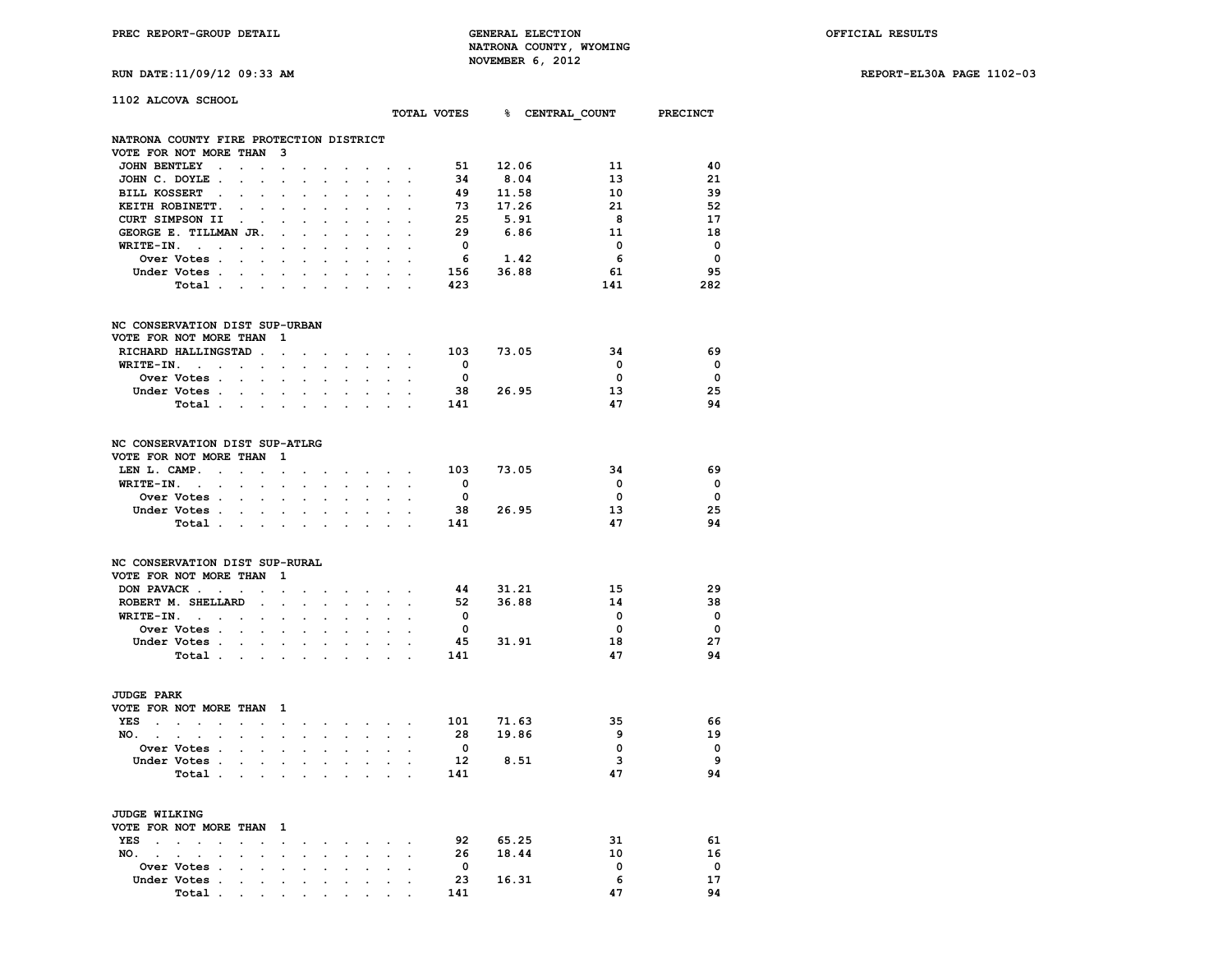**RUN DATE:11/09/12 09:33 AM REPORT-EL30A PAGE 1102-04**

| RUN DATE:11/09/12 09:33 AM |  |  |  |  |
|----------------------------|--|--|--|--|
|----------------------------|--|--|--|--|

|                          | 1102 ALCOVA SCHOOL              |                               |                             |                      |                      |                            |                      |                                                                                                         |                      |                |                         |          |       | TOTAL VOTES 8 CENTRAL COUNT PRECINCT |                         |
|--------------------------|---------------------------------|-------------------------------|-----------------------------|----------------------|----------------------|----------------------------|----------------------|---------------------------------------------------------------------------------------------------------|----------------------|----------------|-------------------------|----------|-------|--------------------------------------|-------------------------|
|                          |                                 |                               |                             |                      |                      |                            |                      |                                                                                                         |                      |                |                         |          |       |                                      |                         |
| JUDGE BROWN              |                                 |                               |                             |                      |                      |                            |                      |                                                                                                         |                      |                |                         |          |       |                                      |                         |
| VOTE FOR NOT MORE THAN   |                                 |                               |                             | 1                    |                      |                            |                      |                                                                                                         |                      |                |                         |          |       |                                      |                         |
| YES                      | $\cdot$                         | $\ddot{\phantom{a}}$          |                             | $\ddot{\phantom{a}}$ |                      |                            | $\cdot$              | <b>Contract Contract</b>                                                                                |                      |                | 107                     | 75.89    |       | 37                                   | 70                      |
|                          | NO.                             |                               | $\ddot{\phantom{a}}$        | $\ddot{\phantom{0}}$ | $\mathbf{r}$         | $\mathbf{L}^{\text{max}}$  | $\sim$               | $\ddot{\phantom{0}}$                                                                                    | $\sim$               |                | 20                      |          | 14.18 | -6                                   | 14                      |
|                          | Over Votes .                    | $\ddot{\phantom{a}}$          | $\ddot{\phantom{a}}$        | $\ddot{\phantom{a}}$ | $\ddot{\phantom{a}}$ | $\cdot$                    | $\ddot{\phantom{a}}$ | $\ddot{\phantom{a}}$                                                                                    | $\cdot$              |                | $\overline{\mathbf{0}}$ |          |       | $\mathbf 0$                          | $\mathbf 0$             |
|                          | Under Votes.                    |                               |                             |                      |                      |                            |                      |                                                                                                         |                      |                | 14                      |          | 9.93  | $\overline{\mathbf{4}}$              | 10                      |
|                          | Total                           |                               |                             | $\cdot$              | $\cdot$              | $\cdot$                    | $\cdot$              | $\ddot{\phantom{0}}$                                                                                    | $\ddot{\phantom{a}}$ | $\cdot$        | 141                     |          |       | 47                                   | 94                      |
| <b>JUDGE HUBER</b>       |                                 |                               |                             |                      |                      |                            |                      |                                                                                                         |                      |                |                         |          |       |                                      |                         |
|                          | VOTE FOR NOT MORE THAN 1        |                               |                             |                      |                      |                            |                      |                                                                                                         |                      |                |                         |          |       |                                      |                         |
| YES                      | the contract of the contract of | $\ddot{\phantom{0}}$          | $\cdot$                     | $\sim$               | $\sim$               |                            |                      | the contract of the contract of the                                                                     |                      |                | 98                      | 69.50    |       | 35                                   | 63                      |
|                          | NO.                             |                               | <b>All Card Corporation</b> | $\ddot{\phantom{0}}$ | $\sim$               | $\mathcal{L}^{\text{max}}$ | $\sim 10^{-11}$      | $\sim$                                                                                                  | $\ddot{\phantom{0}}$ |                | 30                      |          | 21.28 | 9                                    | 21                      |
|                          | Over Votes .                    |                               |                             |                      |                      |                            |                      |                                                                                                         |                      |                | $\overline{\mathbf{0}}$ |          |       | $\mathbf 0$                          | $\overline{\mathbf{0}}$ |
|                          | Under Votes.                    | <b>Contract Contract</b>      |                             | $\bullet$            | $\bullet$            | $\ddot{\phantom{0}}$       |                      |                                                                                                         |                      |                | 13                      | 9.22     |       | 3                                    | 10                      |
|                          | Total                           |                               |                             | $\ddot{\phantom{a}}$ | $\cdot$              | $\ddot{\phantom{0}}$       | $\cdot$              | $\cdot$                                                                                                 | $\overline{a}$       | $\overline{a}$ | 141                     |          |       | 47                                   | 94                      |
|                          |                                 |                               |                             |                      |                      |                            |                      |                                                                                                         |                      |                |                         |          |       |                                      |                         |
| C-AMEND-A                |                                 |                               |                             |                      |                      |                            |                      |                                                                                                         |                      |                |                         |          |       |                                      |                         |
| VOTE FOR NOT MORE THAN   |                                 |                               |                             | $\mathbf{1}$         |                      |                            |                      |                                                                                                         |                      |                |                         |          |       |                                      |                         |
|                          | FOR $\ldots$ $\ldots$           | the company of the company of |                             |                      |                      |                            |                      | $\mathbf{r} = \mathbf{r} + \mathbf{r} + \mathbf{r} + \mathbf{r} + \mathbf{r} + \mathbf{r} + \mathbf{r}$ |                      |                | 104                     | 73.76    |       | 33                                   | 71                      |
|                          | AGAINST                         | $\sim$ $\sim$ $\sim$          |                             | $\sim$               | $\ddot{\phantom{0}}$ | $\ddot{\phantom{0}}$       | $\sim$               | $\sim$                                                                                                  | $\mathbf{r}$         |                | 33                      |          | 23.40 | 13                                   | 20                      |
|                          | Over Votes .                    | $\ddot{\phantom{a}}$          | $\ddot{\phantom{a}}$        |                      |                      |                            |                      |                                                                                                         |                      |                | $\mathbf{o}$            |          |       | $\mathbf 0$                          | $\mathbf 0$             |
|                          | Under Votes                     |                               |                             | $\ddot{\phantom{0}}$ | $\cdot$              | $\bullet$                  | $\bullet$            | $\ddot{\phantom{0}}$                                                                                    | $\ddot{\phantom{a}}$ |                | 4                       | 2.84     |       | 1                                    | $\overline{\mathbf{3}}$ |
|                          | Total.                          | and the contract of the con-  |                             |                      | $\mathbf{r}$         |                            |                      |                                                                                                         |                      |                | 141                     |          |       | 47                                   | 94                      |
|                          |                                 |                               |                             |                      |                      |                            |                      |                                                                                                         |                      |                |                         |          |       |                                      |                         |
| C-AMEND-B                |                                 |                               |                             |                      |                      |                            |                      |                                                                                                         |                      |                |                         |          |       |                                      |                         |
| VOTE FOR NOT MORE THAN   |                                 |                               |                             | $\mathbf{1}$         |                      |                            |                      |                                                                                                         |                      |                |                         |          |       |                                      |                         |
|                          | FOR $\cdots$ $\cdots$           |                               |                             | $\sim 100$           |                      |                            |                      | and a strong control of the state of                                                                    |                      |                | 117 82.98               |          |       | 39                                   | 78                      |
| <b>AGAINST</b> .         | $\ddot{\phantom{0}}$<br>$\cdot$ |                               |                             | $\cdot$              |                      |                            |                      | $\ddot{\phantom{0}}$                                                                                    |                      |                | - 21                    | 14.89    |       | - 8                                  | 13                      |
|                          | <b>Over Votes .</b>             | $\ddot{\phantom{0}}$          | $\sim$                      |                      |                      |                            |                      |                                                                                                         |                      |                | $\overline{\mathbf{0}}$ |          |       | $\mathbf 0$                          | $\mathbf 0$             |
|                          | Under Votes .                   | $\bullet$                     | $\ddot{\phantom{0}}$        | $\cdot$              | $\cdot$              | $\cdot$                    | $\ddot{\phantom{a}}$ | $\cdot$                                                                                                 | $\ddot{\phantom{a}}$ |                | $\overline{\mathbf{3}}$ | 2.13     |       | $\Omega$                             | 3                       |
|                          | Total                           |                               | $\sim 100$                  |                      |                      |                            |                      |                                                                                                         |                      |                | 141                     |          |       | 47                                   | 94                      |
| C-AMEND-C                |                                 |                               |                             |                      |                      |                            |                      |                                                                                                         |                      |                |                         |          |       |                                      |                         |
| VOTE FOR NOT MORE THAN   |                                 |                               |                             | 1                    |                      |                            |                      |                                                                                                         |                      |                |                         |          |       |                                      |                         |
|                          | $\text{FOR}$                    |                               |                             | $\sim 100$           | $\ddot{\phantom{a}}$ |                            |                      | $\cdot$ $\cdot$ $\cdot$ $\cdot$ $\cdot$ $\cdot$                                                         |                      |                |                         | 71 50.35 |       | 26                                   | 45                      |
| <b>AGAINST</b>           | $\sim$                          | $\ddot{\phantom{0}}$          | $\ddot{\phantom{0}}$        | $\sim$               | $\ddot{\phantom{0}}$ | $\sim$                     | $\sim$               | $\ddot{\phantom{0}}$                                                                                    |                      |                | 63                      | 44.68    |       | 20                                   | 43                      |
|                          | Over Votes .                    |                               | $\mathbf{r} = \mathbf{r}$   | $\ddot{\phantom{a}}$ | $\cdot$              | $\overline{a}$             | $\ddot{\phantom{a}}$ | $\ddot{\phantom{a}}$                                                                                    |                      |                | $\mathbf 0$             |          |       | $\mathbf 0$                          | $\mathbf 0$             |
|                          | Under Votes .                   |                               | $\sim$                      | $\mathbf{r}$         |                      |                            |                      |                                                                                                         |                      |                | $\overline{7}$          | 4.96     |       | 1                                    | - 6                     |
|                          | Total .                         | $\sim$                        | $\sim$                      | $\ddot{\phantom{0}}$ |                      |                            |                      |                                                                                                         | $\overline{a}$       |                | 141                     |          |       | 47                                   | 94                      |
|                          |                                 |                               |                             |                      |                      |                            |                      |                                                                                                         |                      |                |                         |          |       |                                      |                         |
| LIBRARY                  |                                 |                               |                             |                      |                      |                            |                      |                                                                                                         |                      |                |                         |          |       |                                      |                         |
| VOTE FOR NOT MORE THAN 1 |                                 |                               |                             |                      |                      |                            |                      |                                                                                                         |                      |                |                         |          |       |                                      |                         |
|                          | FOR THE COUNTY SPECIFIC PURP    |                               |                             |                      |                      |                            |                      |                                                                                                         |                      |                | 57                      | 40.43    |       | 22                                   | 35                      |
|                          | AGAINST THE COUNTY SPECIFIC.    |                               |                             |                      |                      |                            | $\sim$               | $\mathcal{L}_{\mathcal{A}}$                                                                             | $\ddot{\phantom{a}}$ |                | 80 -                    |          | 56.74 | 25                                   | 55                      |
|                          | Over Votes                      |                               |                             |                      | $\ddot{\phantom{a}}$ |                            |                      |                                                                                                         |                      |                | $\mathbf{0}$            |          |       | $\mathbf 0$                          | $\overline{\mathbf{0}}$ |
|                          | Under Votes                     |                               | $\sim$ $\sim$               | $\bullet$            | $\cdot$              | $\ddot{\phantom{a}}$       | $\ddot{\phantom{a}}$ | $\ddot{\phantom{a}}$                                                                                    |                      |                | 4                       |          | 2.84  | $\mathbf{0}$                         | 4                       |
|                          | Total                           |                               |                             |                      |                      | <b>All Contracts</b>       | $\bullet$            |                                                                                                         |                      |                | 141                     |          |       | 47                                   | 94                      |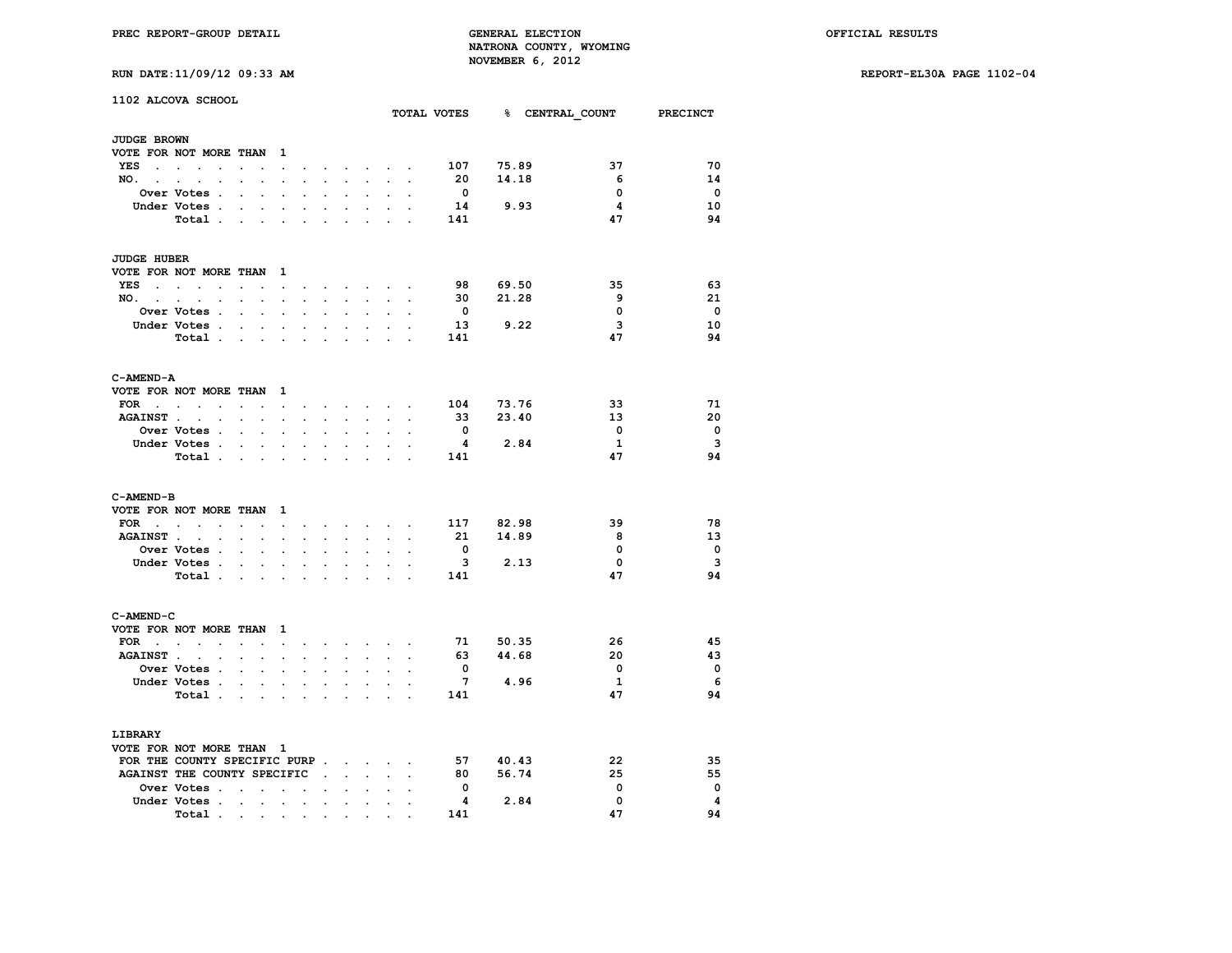**RUN DATE:11/09/12 09:33 AM REPORT-EL30A PAGE 1103-01**

| <b>1103 FISH HATCHERY @ POISON</b>                                                   |                      |                      |                                   |                                |                                                                 |                            |                                            |                         |        |                             |                         |
|--------------------------------------------------------------------------------------|----------------------|----------------------|-----------------------------------|--------------------------------|-----------------------------------------------------------------|----------------------------|--------------------------------------------|-------------------------|--------|-----------------------------|-------------------------|
|                                                                                      |                      |                      |                                   |                                |                                                                 |                            |                                            |                         |        | TOTAL VOTES 8 CENTRAL COUNT | <b>PRECINCT</b>         |
| REGISTERED VOTERS - TOTAL                                                            |                      |                      |                                   |                                |                                                                 | $\sim$                     | $\sim$                                     | 240                     |        |                             |                         |
| BALLOTS CAST - TOTAL.                                                                |                      |                      | the contract of the               |                                | $\mathbf{r}$                                                    |                            | $\mathbf{L} = \mathbf{L}$                  | 254                     |        | 87                          | 167                     |
| BALLOTS CAST - BLANK.                                                                | $\sim$               |                      |                                   |                                | $\ddot{\phantom{0}}$                                            | $\ddot{\phantom{0}}$       | $\ddot{\phantom{a}}$                       | $\overline{\mathbf{0}}$ |        | $\mathbf{o}$                | $\mathbf 0$             |
| VOTER TURNOUT - TOTAL                                                                |                      | $\ddot{\phantom{0}}$ | $\sim$                            | $\sim$                         | $\sim$                                                          |                            | $\cdot$ .                                  |                         | 105.83 |                             |                         |
| VOTER TURNOUT - BLANK.                                                               |                      |                      |                                   |                                |                                                                 |                            |                                            |                         |        |                             |                         |
| <b>USA-PRESIDENT</b>                                                                 |                      |                      |                                   |                                |                                                                 |                            |                                            |                         |        |                             |                         |
| VOTE FOR NOT MORE THAN 1                                                             |                      |                      |                                   |                                |                                                                 |                            |                                            |                         |        |                             |                         |
| MITT ROMNEY (REP).<br>$\sim$                                                         | $\sim$               | $\cdot$              |                                   |                                | the contract of the contract of                                 |                            |                                            | 191                     | 75.20  | 72                          | 119                     |
| BARACK OBAMA (DEM)                                                                   | $\ddot{\phantom{a}}$ | $\mathbf{r}$         | $\ddot{\phantom{a}}$              | $\sim 100$ km s $^{-1}$        | $\mathcal{L}^{\text{max}}$                                      | $\mathcal{L}^{\text{max}}$ | $\bullet$                                  | 53                      | 20.87  | $12 \overline{ }$           | 41                      |
| GARY JOHNSON (LIB).                                                                  | $\ddot{\phantom{a}}$ | $\cdot$              | $\ddot{\phantom{a}}$              |                                | $\cdot$                                                         | $\ddot{\phantom{0}}$       | $\cdot$                                    | $\overline{\mathbf{3}}$ | 1.18   | 3                           | $\mathbf 0$             |
| VIRGIL H. GOODE (CON)                                                                | $\sim$               |                      |                                   |                                |                                                                 |                            |                                            | $\overline{\mathbf{3}}$ | 1.18   | 0                           | $\mathbf{3}$            |
| WRITE-IN.<br>$\sim$ $\sim$<br>$\ddot{\phantom{a}}$<br>$\sim$                         |                      |                      |                                   |                                |                                                                 |                            |                                            | $\overline{4}$          | 1.57   | 0                           | $\overline{\mathbf{4}}$ |
| Over Votes .<br><b>Contract Contract Contract</b>                                    |                      |                      |                                   |                                |                                                                 |                            |                                            | $\mathbf{0}$            |        | 0                           | $\mathbf 0$             |
| Under Votes.<br>$\mathbf{L}$<br>$\ddot{\phantom{0}}$                                 |                      |                      |                                   |                                |                                                                 |                            |                                            | $\mathbf{0}$            |        | 0                           | $\mathbf 0$             |
| Total                                                                                |                      | $\sim$ $\sim$        |                                   | $\sim$                         | $\mathbf{L}$                                                    | $\sim$                     |                                            | 254                     |        | 87                          | 167                     |
|                                                                                      |                      |                      |                                   |                                |                                                                 |                            |                                            |                         |        |                             |                         |
| UNITED STATES SENATOR                                                                |                      |                      |                                   |                                |                                                                 |                            |                                            |                         |        |                             |                         |
| VOTE FOR NOT MORE THAN 1                                                             |                      |                      |                                   |                                |                                                                 |                            |                                            |                         |        |                             |                         |
| <b>JOHN BARRASSO (REP).</b>                                                          | $\sim$               | $\bullet$            | $\bullet$                         |                                | $\mathcal{L}(\mathbf{z})$ , and $\mathcal{L}(\mathbf{z})$ , and |                            | $\ddot{\phantom{0}}$                       | 193                     | 75.98  | 71                          | 122                     |
| TIM CHESNUT (DEM).<br>$\sim$                                                         | $\ddot{\phantom{a}}$ | $\ddot{\phantom{a}}$ | $\ddot{\phantom{a}}$              | $\ddot{\phantom{a}}$           | $\ddot{\phantom{0}}$                                            | $\sim$                     | $\ddot{\phantom{0}}$                       | 40                      | 15.75  | 10                          | 30                      |
| JOEL OTTO (CRY)<br>$\sim$ $-$<br>$\mathbf{r}$                                        | $\ddot{\phantom{0}}$ | $\cdot$              | $\cdot$                           | $\mathbf{L}$                   | $\ddot{\phantom{a}}$                                            | $\ddot{\phantom{0}}$       |                                            | 14                      | 5.51   | 3                           | 11                      |
| $WRITE-TN.$<br>$\bullet$<br>$\bullet$                                                | $\cdot$              | $\ddot{\phantom{a}}$ | $\cdot$                           | $\ddot{\phantom{a}}$           | $\ddot{\phantom{0}}$                                            | $\cdot$                    | $\ddot{\phantom{a}}$                       | $\mathbf{1}$            | .39    | $\mathbf 0$                 | 1                       |
| Over Votes                                                                           |                      |                      |                                   |                                |                                                                 |                            |                                            | $\overline{\mathbf{0}}$ |        | $\mathbf 0$                 | $\mathbf 0$             |
| Under Votes.<br>$\sim$<br>$\bullet$                                                  |                      |                      |                                   |                                |                                                                 |                            | $\ddot{\phantom{a}}$                       | - 6                     | 2.36   | 3                           | $\overline{\mathbf{3}}$ |
| Total                                                                                |                      | $\cdot$              |                                   |                                |                                                                 |                            |                                            | 254                     |        | 87                          | 167                     |
| UNITED STATES REPRESENTATIVE<br>VOTE FOR NOT MORE THAN 1<br>CYNTHIA M. LUMMIS (REP). |                      | $\ddot{\phantom{a}}$ | $\overline{a}$                    | $\sim 100$ km s $^{-1}$        | $\mathcal{L}^{\text{max}}$                                      | $\mathcal{L}^{\text{max}}$ | $\ddot{\phantom{a}}$                       | 165                     | 64.96  | 64                          | 101                     |
| CHRIS HENRICHSEN (DEM).                                                              |                      | $\ddot{\phantom{a}}$ | $\ddot{\phantom{0}}$              | $\ddot{\phantom{0}}$           | $\mathcal{L}_{\mathcal{A}}$                                     | $\mathcal{L}^{\text{max}}$ | $\blacksquare$                             | 53                      | 20.87  | 13                          | 40                      |
| RICHARD P. BRUBAKER (LIB).                                                           |                      |                      |                                   |                                |                                                                 |                            |                                            | 11                      | 4.33   | 4                           | $7\phantom{.0}$         |
| DANIEL CLYDE CUMMINGS (CON)                                                          |                      |                      | $\ddot{\phantom{a}}$              |                                | $\cdot$                                                         | $\ddot{\phantom{a}}$       |                                            | $7^{\circ}$             | 2.76   | $\overline{2}$              | 5                       |
| DON WILLS (CRY)<br>$\ddot{\phantom{a}}$<br>$\sim$                                    | $\sim$               | $\ddot{\phantom{a}}$ | $\ddot{\phantom{a}}$              | $\mathbf{r}$                   | $\ddot{\phantom{0}}$                                            | $\mathbf{L}$               |                                            | - 6                     | 2.36   | 1                           | 5                       |
| $WRITE-IN.$<br>$\bullet$<br>$\bullet$                                                | $\ddot{\phantom{a}}$ | $\blacksquare$       | $\ddot{\phantom{0}}$              | $\mathbf{r}$                   | $\ddot{\phantom{a}}$                                            | $\ddot{\phantom{a}}$       | $\sim$                                     | $\mathbf 0$             |        | $\mathbf 0$                 | $\mathbf 0$             |
| Over Votes                                                                           |                      |                      |                                   |                                |                                                                 |                            |                                            | $\mathbf{1}$            | .39    | 0                           | $\mathbf{1}$            |
| Under Votes<br>$\sim$                                                                |                      |                      |                                   |                                |                                                                 |                            | $\cdot$                                    | 11                      | 4.33   | 3                           | 8                       |
| Total                                                                                |                      |                      |                                   | $\overline{a}$                 |                                                                 |                            |                                            | 254                     |        | 87                          | 167                     |
|                                                                                      |                      |                      |                                   |                                |                                                                 |                            |                                            |                         |        |                             |                         |
| STATE SENATE DISTRICT 30<br>VOTE FOR NOT MORE THAN 1                                 |                      |                      |                                   |                                |                                                                 |                            |                                            |                         |        |                             |                         |
| CHARLES K. SCOTT (REP).                                                              |                      |                      |                                   |                                |                                                                 | $\sim$                     |                                            | 186                     | 73.23  | 66                          | 120                     |
| WRITE-IN.<br>the contract of the contract of                                         |                      | $\ddot{\phantom{0}}$ | $\bullet$<br>$\ddot{\phantom{a}}$ | $\sim$<br>$\ddot{\phantom{a}}$ | $\mathcal{L}^{\text{max}}$<br>$\ddot{\phantom{0}}$              |                            | $\cdot$                                    | - 37                    | 14.57  | 14                          | 23                      |
| Over Votes .<br>$\sim$                                                               |                      | $\sim$               |                                   |                                |                                                                 | $\sim$                     |                                            | $\overline{\mathbf{0}}$ |        | $\mathbf 0$                 | $\overline{\mathbf{0}}$ |
| $\sim$                                                                               |                      |                      |                                   |                                |                                                                 |                            |                                            | 31                      | 12.20  | $7\overline{ }$             | 24                      |
| Under Votes.<br>$\sim$<br>$\ddot{\phantom{0}}$                                       | $\ddot{\phantom{a}}$ | $\ddot{\phantom{0}}$ | $\ddot{\phantom{a}}$              | $\ddot{\phantom{0}}$           | $\bullet$                                                       | $\sim$                     | $\ddot{\phantom{a}}$                       |                         |        | 87                          | 167                     |
| Total                                                                                | $\sim$               | $\cdot$              |                                   | $\ddot{\phantom{a}}$           |                                                                 |                            |                                            | 254                     |        |                             |                         |
| STATE HOUSE DISTRICT 38<br>VOTE FOR NOT MORE THAN 1                                  |                      |                      |                                   |                                |                                                                 |                            |                                            |                         |        |                             |                         |
| TOM WALTERS (REP).<br>$\mathcal{L}^{\mathcal{L}}$                                    | $\sim$               |                      |                                   |                                |                                                                 |                            |                                            | 212                     | 83.46  | 76                          | 136                     |
| WRITE-IN.                                                                            |                      |                      |                                   | $\ddot{\phantom{0}}$           |                                                                 |                            |                                            | $\overline{\mathbf{3}}$ | 1.18   | $\mathbf{1}$                | $\overline{2}$          |
| <b>Contract Contract</b><br>$\ddot{\phantom{0}}$<br>$\ddot{\phantom{a}}$             |                      | $\ddot{\phantom{0}}$ | $\ddot{\phantom{0}}$              |                                | $\ddot{\phantom{0}}$                                            | $\mathcal{L}^{\text{max}}$ |                                            | $\mathbf{0}$            |        | $\mathbf 0$                 | $\overline{\mathbf{0}}$ |
| Over Votes .                                                                         |                      |                      |                                   |                                |                                                                 |                            |                                            | 39                      |        | 10                          | 29                      |
| Under Votes .<br>$\ddot{\phantom{a}}$<br>$\ddot{\phantom{0}}$                        | $\ddot{\phantom{0}}$ | $\ddot{\phantom{0}}$ | $\ddot{\phantom{0}}$              | $\ddot{\phantom{0}}$           | $\ddot{\phantom{0}}$                                            |                            | $\mathbf{r} = \mathbf{r} \cdot \mathbf{r}$ | 254                     | 15.35  | 87                          | 167                     |
| Total.                                                                               |                      |                      |                                   |                                |                                                                 |                            |                                            |                         |        |                             |                         |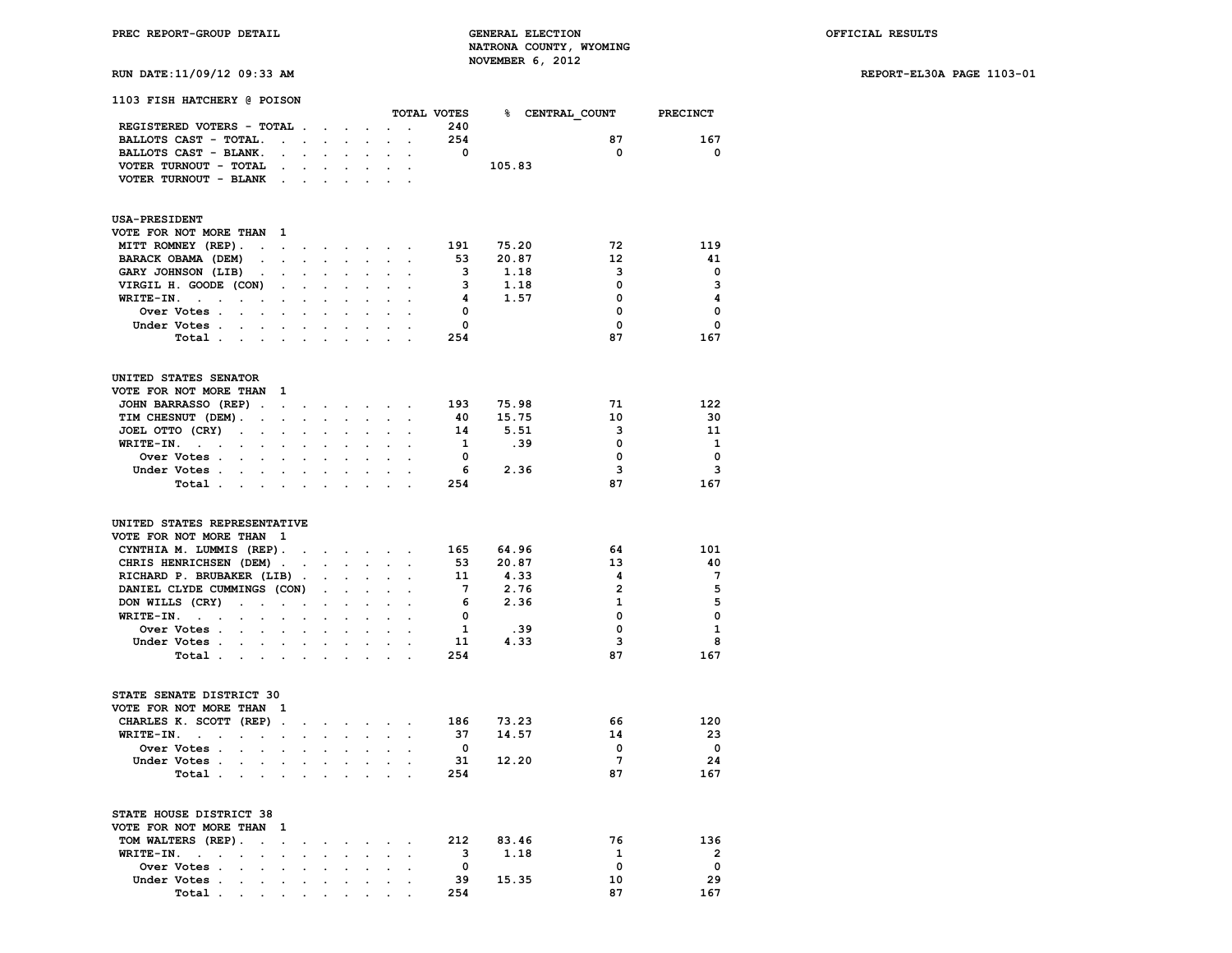**RUN DATE:11/09/12 09:33 AM REPORT-EL30A PAGE 1103-02**

# **1103 FISH HATCHERY @ POISON**

|                                               |                          |               |         | <b>TOTAL VOTES</b> |  |              | ℁<br>CENTRAL COUNT | <b>PRECINCT</b> |                |
|-----------------------------------------------|--------------------------|---------------|---------|--------------------|--|--------------|--------------------|-----------------|----------------|
| <b>BOCC</b>                                   |                          |               |         |                    |  |              |                    |                 |                |
| VOTE FOR NOT MORE THAN 2                      |                          |               |         |                    |  |              |                    |                 |                |
| FORREST CHADWICK (REP).                       |                          | $\sim$        | $\sim$  |                    |  | 126          | 24.80              | 49              | 77             |
| MATT KEATING (REP)<br>$\sim$ $ \sim$          |                          |               | $\cdot$ |                    |  | 97           | 19.09              | 31              | 66             |
| GINO CERULLO (DEM)<br>$\sim$ $\sim$           | $\sim$ 100 $\mu$         |               |         |                    |  | 63           | 12.40              | 14              | 49             |
| TROY BRAY (CON)<br>the company of the company | $\cdot$                  |               |         |                    |  | 35           | 6.89               | 16              | 19             |
| LINDA BERGERON (CON).<br>$\sim$ $\sim$ $\sim$ |                          | $\sim$ $\sim$ | $\sim$  |                    |  | 42           | 8.27               | 20              | 22             |
| KEITH B. GOODENOUGH (IND).                    | <b>Contract Contract</b> |               | $\sim$  |                    |  | 66           | 12.99              | 20              | 46             |
| WRITE-IN.<br>$\sim$<br>$\sim$<br>$\cdot$      |                          |               |         |                    |  | $\mathbf{2}$ | .39                | $\mathbf{2}$    | $\Omega$       |
| Over Votes.<br>$\sim$<br>$\cdot$<br>$\cdot$   |                          |               | $\sim$  |                    |  | $\mathbf{2}$ | .39                | 0               | $\overline{2}$ |
| Under Votes.<br>$\sim$<br>$\sim$<br>$\sim$    |                          |               |         |                    |  | 75           | 14.76              | 22              | 53             |
| Total<br>$\sim$<br>$\cdot$<br>$\cdot$         |                          |               |         |                    |  | 508          |                    | 174             | 334            |
|                                               |                          |               |         |                    |  |              |                    |                 |                |

## **CASPER COLLEGE DISTRICT BOARD OF TRUSTEE**

| VOTE FOR NOT MORE THAN 4                                                                                                 |                      |                                                                                                                 |                                                                                                                 |  |         |       |       |     |     |
|--------------------------------------------------------------------------------------------------------------------------|----------------------|-----------------------------------------------------------------------------------------------------------------|-----------------------------------------------------------------------------------------------------------------|--|---------|-------|-------|-----|-----|
| SCOTT BENNION.                                                                                                           |                      |                                                                                                                 |                                                                                                                 |  |         | 110   | 10.83 | 49  | 61  |
| <b>BOB DESPAIN.</b><br>$\sim$<br>$\ddot{\phantom{a}}$                                                                    | $\sim$ $\sim$ $\sim$ |                                                                                                                 |                                                                                                                 |  |         | 55    | 5.41  | 13  | 42  |
| LAUREN V. GRIFFITH<br>$\sim$ $\sim$                                                                                      |                      | $\ddot{\phantom{a}}$                                                                                            | $\sim$ $\sim$ $\sim$ $\sim$                                                                                     |  |         | 89    | 8.76  | 28  | 61  |
| BILL M. HAMBRICK.<br>$\sim$ $\sim$                                                                                       |                      | and the state of the state of the state of the state of the state of the state of the state of the state of the |                                                                                                                 |  |         | 78    | 7.68  | 29  | 49  |
| MATTHEW A. LOUCKS.                                                                                                       |                      |                                                                                                                 |                                                                                                                 |  |         | 93    | 9.15  | 29  | 64  |
| SUSAN D. MILLER<br>$\sim$<br>the contract of the contract of the                                                         |                      |                                                                                                                 |                                                                                                                 |  |         | 112   | 11.02 | 40  | 72  |
| CLIFF WHITLOCK.<br>$\sim$ $\sim$ $\sim$                                                                                  | $\sim$               |                                                                                                                 |                                                                                                                 |  |         | 56    | 5.51  | 17  | 39  |
| WRITE-IN.<br>$\sim$ $\sim$                                                                                               |                      |                                                                                                                 |                                                                                                                 |  |         |       | .30   | 0   | 3   |
| Over Votes.<br>$\sim$                                                                                                    | $\sim$ $\sim$        |                                                                                                                 |                                                                                                                 |  |         | 0     |       | 0   | 0   |
| Under Votes.                                                                                                             | $\sim$               | $\sim$                                                                                                          | and the state of the state of the state of the state of the state of the state of the state of the state of the |  |         | 420   | 41.34 | 143 | 277 |
| Total<br>the contract of the contract of the contract of the contract of the contract of the contract of the contract of |                      |                                                                                                                 |                                                                                                                 |  | $\cdot$ | 1,016 |       | 348 | 668 |

### **NATRONA COUNTY SCHOOL DIST NO 1**

| VOTE FOR NOT MORE THAN      |        | 5 |           |  |         |                      |       |       |          |                |
|-----------------------------|--------|---|-----------|--|---------|----------------------|-------|-------|----------|----------------|
| DAVID S. BLAEDE             |        |   |           |  |         |                      | 27    | 2.13  | 10       | 17             |
| KEVIN CHRISTOPHERSON.       |        |   |           |  |         |                      | 82    | 6.46  | 29       | 53             |
| <b>GREGORY FLESVIG</b>      |        |   |           |  |         |                      | 26    | 2.05  | 8        | 18             |
| ELIZABETH HORSCH.           | $\sim$ |   |           |  |         |                      | 74    | 5.83  | 23       | 51             |
| DANA HOWIE.                 |        |   |           |  |         |                      | 60    | 4.72  | 21       | 39             |
| DONN MCCALL.                |        |   |           |  |         |                      | 44    | 3.46  | 14       | 30             |
| MARK E. PETERSON            |        |   |           |  |         |                      | 74    | 5.83  | 23       | 51             |
| SHAWNNA PUNTENEY .          |        |   |           |  |         |                      | 48    | 3.78  | 19       | 29             |
| PAULA J. REID               |        |   |           |  |         |                      | 70    | 5.51  | 23       | 47             |
| MARC SMITH.                 |        |   |           |  |         |                      | 52    | 4.09  | 18       | 34             |
| STEPHEN SPRECHER.           |        |   | $\cdot$   |  |         |                      | 63    | 4.96  | 22       | 41             |
| <b>RITA WALSH</b><br>$\sim$ |        |   |           |  |         |                      | 95    | 7.48  | 33       | 62             |
| WRITE-IN.                   |        |   |           |  |         |                      | 2     | .16   | $\Omega$ | $\overline{2}$ |
| Over Votes                  |        |   |           |  |         |                      | 10    | .79   | $\Omega$ | 10             |
| Under Votes                 |        |   |           |  |         |                      | 543   | 42.76 | 192      | 351            |
| Total                       |        |   | $\bullet$ |  | $\cdot$ | $\ddot{\phantom{0}}$ | 1,270 |       | 435      | 835            |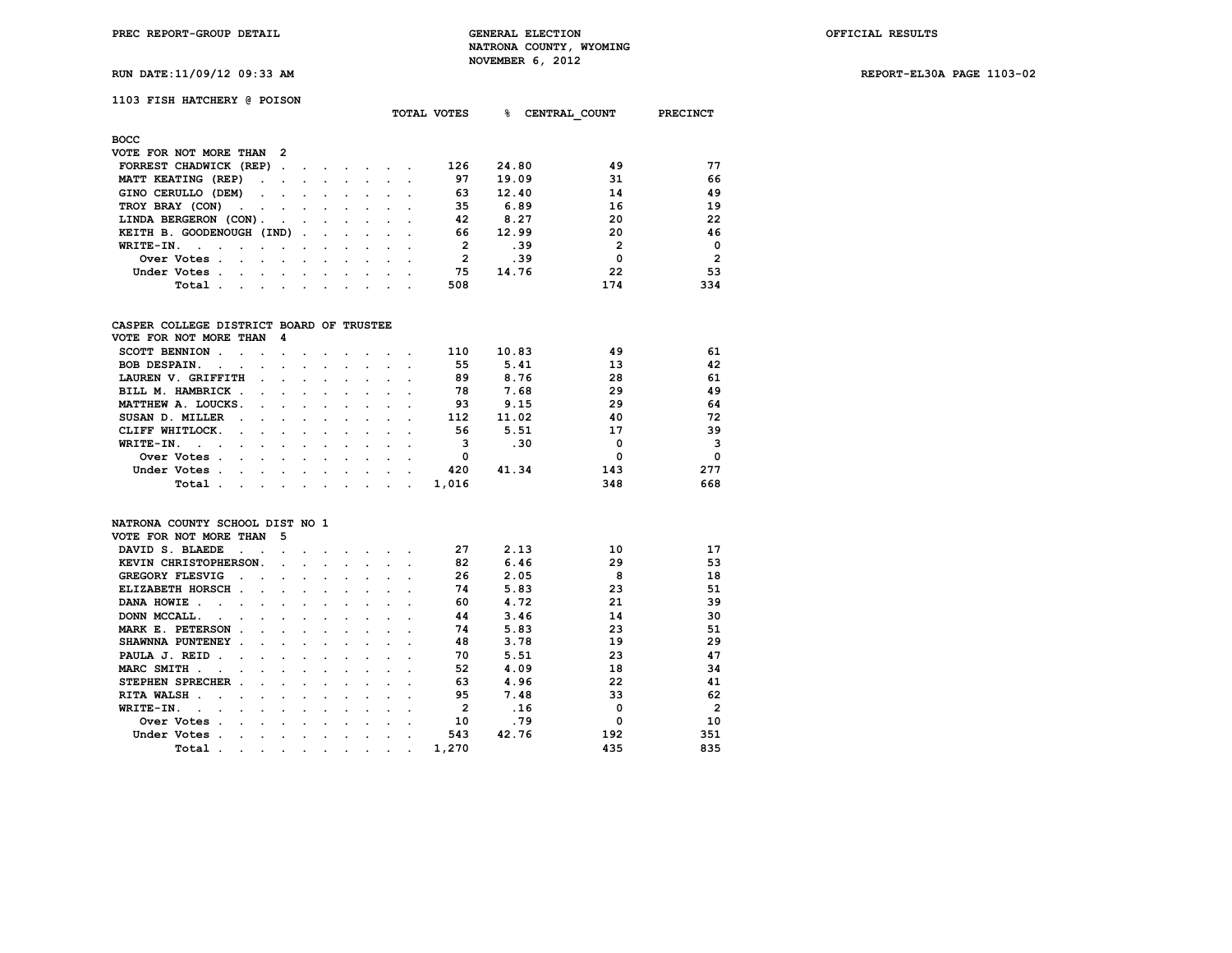**RUN DATE:11/09/12 09:33 AM REPORT-EL30A PAGE 1103-03**

| 1103 FISH HATCHERY @ POISON                                                      |                                                             |                            |                                                                                                                                                                                                                                |                      |                                                           |                      |                                                 |                         |                        |                         |                         |
|----------------------------------------------------------------------------------|-------------------------------------------------------------|----------------------------|--------------------------------------------------------------------------------------------------------------------------------------------------------------------------------------------------------------------------------|----------------------|-----------------------------------------------------------|----------------------|-------------------------------------------------|-------------------------|------------------------|-------------------------|-------------------------|
| TOTAL VOTES 8 CENTRAL COUNT PRECINCT                                             |                                                             |                            |                                                                                                                                                                                                                                |                      |                                                           |                      |                                                 |                         |                        |                         |                         |
|                                                                                  |                                                             |                            |                                                                                                                                                                                                                                |                      |                                                           |                      |                                                 |                         |                        |                         |                         |
| NATRONA COUNTY FIRE PROTECTION DISTRICT                                          |                                                             |                            |                                                                                                                                                                                                                                |                      |                                                           |                      |                                                 |                         |                        |                         |                         |
| VOTE FOR NOT MORE THAN 3<br>JOHN BENTLEY                                         |                                                             |                            |                                                                                                                                                                                                                                |                      |                                                           |                      |                                                 | 72                      | 9.45                   | 19                      | 53                      |
|                                                                                  |                                                             | $\sim$                     | $\ddot{\phantom{a}}$                                                                                                                                                                                                           | $\sim$               |                                                           |                      | the company of the com-                         |                         |                        |                         |                         |
| JOHN C. DOYLE.<br>$\sim$ $\sim$ $\sim$                                           | $\bullet$                                                   | $\sim$                     | $\ddot{\phantom{0}}$                                                                                                                                                                                                           | $\sim$               | $\cdot$                                                   |                      | <b>Contract Contract</b>                        | 35                      | 4.59                   | 11                      | 24                      |
| BILL KOSSERT.<br>$\mathbf{r}$                                                    | $\mathbf{r}$<br>$\mathbf{r}$                                | $\ddot{\phantom{a}}$       | $\mathbf{r}$                                                                                                                                                                                                                   | $\ddot{\phantom{a}}$ |                                                           |                      | and a state of the state                        |                         | 103 13.52<br>144 18.90 | -32                     | 71                      |
| KEITH ROBINETT.<br>$\sim$                                                        | $\mathbf{r}$                                                |                            | $\sim$                                                                                                                                                                                                                         |                      | $\overline{a}$                                            | $\mathbf{r}$         | $\sim$                                          |                         |                        | -53                     | 91                      |
| CURT SIMPSON II .                                                                | $\sim$ $\sim$                                               |                            |                                                                                                                                                                                                                                |                      |                                                           | $\sim$               |                                                 | 31                      | 4.07                   | $\overline{7}$          | 24                      |
| GEORGE E. TILLMAN JR.                                                            | $\blacksquare$                                              |                            |                                                                                                                                                                                                                                |                      |                                                           |                      |                                                 | 47                      | 6.17                   | 14                      | 33                      |
| $WRITE-IN.$                                                                      | $\sim$                                                      |                            |                                                                                                                                                                                                                                |                      |                                                           |                      |                                                 | $\overline{2}$          | .26                    | $\mathbf{0}$            | $\overline{2}$          |
| Over Votes                                                                       | $\sim$                                                      |                            |                                                                                                                                                                                                                                |                      |                                                           |                      |                                                 |                         | $9$ 1.18<br>319 41.86  | $\overline{\mathbf{0}}$ | 9                       |
| Under Votes                                                                      | $\bullet$ .<br><br><br><br><br><br><br><br><br><br><br><br> | $\sim 10^{-11}$            |                                                                                                                                                                                                                                | $\ddot{\phantom{0}}$ | $\ddot{\phantom{0}}$                                      |                      | $\sim 10^{-10}$ km $^{-1}$                      |                         |                        | 125                     | 194                     |
| Total                                                                            |                                                             | $\ddot{\phantom{a}}$       |                                                                                                                                                                                                                                |                      |                                                           |                      |                                                 | 762                     |                        | 261                     | 501                     |
|                                                                                  |                                                             |                            |                                                                                                                                                                                                                                |                      |                                                           |                      |                                                 |                         |                        |                         |                         |
| NC CONSERVATION DIST SUP-URBAN                                                   |                                                             |                            |                                                                                                                                                                                                                                |                      |                                                           |                      |                                                 |                         |                        |                         |                         |
| VOTE FOR NOT MORE THAN                                                           | $\mathbf{1}$                                                |                            |                                                                                                                                                                                                                                |                      |                                                           |                      |                                                 |                         |                        |                         |                         |
| RICHARD HALLINGSTAD.                                                             | $\sim$                                                      | $\sim$                     |                                                                                                                                                                                                                                |                      |                                                           |                      | $\cdot$ $\cdot$ $\cdot$ $\cdot$ $\cdot$ $\cdot$ |                         | 172 67.72              | 55                      | 117                     |
| $WRITE-IN.$                                                                      | $\sim$                                                      | $\sim$                     |                                                                                                                                                                                                                                |                      |                                                           |                      | the contract of the contract of the contract of | $\overline{\mathbf{2}}$ | .79                    | $\mathbf{1}$            | $\mathbf{1}$            |
| <b>Over Votes .</b><br>$\sim 10^{-11}$<br>$\sim$                                 | $\ddot{\phantom{a}}$                                        |                            | $\mathbf{r}$                                                                                                                                                                                                                   |                      |                                                           |                      |                                                 | $\overline{\mathbf{0}}$ |                        | $\mathbf 0$             | $\overline{\mathbf{0}}$ |
| Under Votes                                                                      |                                                             |                            |                                                                                                                                                                                                                                |                      |                                                           |                      |                                                 |                         | 80 31.50               | 31                      | 49                      |
| Total                                                                            | $\sim$                                                      | $\mathbf{r}$               | $\sim$                                                                                                                                                                                                                         |                      |                                                           |                      |                                                 | 254                     |                        | 87                      | 167                     |
|                                                                                  |                                                             |                            |                                                                                                                                                                                                                                |                      |                                                           |                      |                                                 |                         |                        |                         |                         |
| NC CONSERVATION DIST SUP-ATLRG                                                   |                                                             |                            |                                                                                                                                                                                                                                |                      |                                                           |                      |                                                 |                         |                        |                         |                         |
| VOTE FOR NOT MORE THAN 1                                                         |                                                             |                            |                                                                                                                                                                                                                                |                      |                                                           |                      |                                                 |                         |                        |                         |                         |
| LEN L. CAMP. $\cdots$                                                            |                                                             |                            |                                                                                                                                                                                                                                |                      |                                                           |                      | and the contract of the contract of             |                         | 168 66.14              | 55                      | 113                     |
| WRITE-IN.<br>$\ddot{\phantom{0}}$                                                | $\sim$<br>$\mathcal{L}^{\text{max}}$                        | $\mathcal{L}^{\text{max}}$ | $\mathcal{L}^{\text{max}}$                                                                                                                                                                                                     | $\sim$               |                                                           |                      | and a state of                                  | $\mathbf{1}$            | .39                    | $\overline{\mathbf{0}}$ | $\mathbf{1}$            |
| Over Votes                                                                       |                                                             | $\sim$                     | $\ddot{\phantom{0}}$                                                                                                                                                                                                           | $\ddot{\phantom{0}}$ | $\ddot{\phantom{0}}$                                      |                      | $\sim$ $\sim$                                   | $\overline{\mathbf{0}}$ |                        | $\mathbf 0$             | $\overline{\mathbf{0}}$ |
| Under Votes                                                                      |                                                             |                            |                                                                                                                                                                                                                                |                      |                                                           |                      |                                                 |                         | 85 33.46               | 32                      | - 53                    |
| Total                                                                            | <b>Contract Contract Contract</b>                           | $\ddot{\phantom{a}}$       | $\ddot{\phantom{a}}$                                                                                                                                                                                                           |                      | $\sim$                                                    | $\sim$               | $\sim$                                          | 254                     |                        | 87                      | 167                     |
|                                                                                  |                                                             |                            |                                                                                                                                                                                                                                |                      |                                                           |                      |                                                 |                         |                        |                         |                         |
| NC CONSERVATION DIST SUP-RURAL<br>VOTE FOR NOT MORE THAN                         | $\blacksquare$                                              |                            |                                                                                                                                                                                                                                |                      |                                                           |                      |                                                 |                         |                        |                         |                         |
| DON PAVACK                                                                       |                                                             |                            |                                                                                                                                                                                                                                |                      |                                                           |                      |                                                 | 89                      | 35.04                  | 29                      | -60                     |
| <b>Contract Contract</b>                                                         | $\ddot{\phantom{0}}$                                        |                            |                                                                                                                                                                                                                                |                      |                                                           |                      | and a strong control of the state of            | 79                      | 31.10                  | 22                      | 57                      |
| ROBERT M. SHELLARD.                                                              | $\mathcal{L}^{\mathcal{L}}$                                 | $\mathcal{L}^{\text{max}}$ | $\ddot{\phantom{0}}$                                                                                                                                                                                                           | $\ddot{\phantom{0}}$ | $\mathcal{L}^{\text{max}}$                                | $\sim$               |                                                 |                         |                        |                         |                         |
| $WRITE-TN.$                                                                      | $\ddot{\phantom{0}}$                                        |                            |                                                                                                                                                                                                                                |                      |                                                           | $\ddot{\phantom{0}}$ |                                                 | $\mathbf{1}$            | .39                    | $\overline{\mathbf{0}}$ | 1                       |
| Over Votes                                                                       | $\mathcal{L}^{\text{max}}$                                  |                            |                                                                                                                                                                                                                                |                      |                                                           |                      |                                                 | $\overline{\mathbf{0}}$ |                        | $\overline{0}$          | $\Omega$                |
| Under Votes                                                                      |                                                             |                            | and a series of the series of                                                                                                                                                                                                  |                      |                                                           |                      |                                                 |                         | 85 33.46               | 36                      | 49                      |
| Total                                                                            |                                                             | $\sim$                     | $\sim$                                                                                                                                                                                                                         | $\mathbf{r}$         | $\ddot{\phantom{0}}$                                      | $\sim$               |                                                 | 254                     |                        | 87                      | 167                     |
| <b>JUDGE PARK</b>                                                                |                                                             |                            |                                                                                                                                                                                                                                |                      |                                                           |                      |                                                 |                         |                        |                         |                         |
| VOTE FOR NOT MORE THAN                                                           | $\mathbf{1}$                                                |                            |                                                                                                                                                                                                                                |                      |                                                           |                      |                                                 |                         |                        |                         |                         |
| YES<br><b>Contract Contract</b><br>the contract of the contract                  |                                                             |                            |                                                                                                                                                                                                                                |                      |                                                           |                      |                                                 |                         |                        | 57                      | 119                     |
|                                                                                  | $\sim$ $\sim$                                               | $\bullet$                  |                                                                                                                                                                                                                                |                      |                                                           |                      | the contract of the contract of                 | 42                      | 176 69.29<br>16.54     | 14                      | - 28                    |
| NO.<br>and the state of the state of the                                         |                                                             |                            | and a strong control of the state of the state of the state of the state of the state of the state of the state of the state of the state of the state of the state of the state of the state of the state of the state of the |                      |                                                           |                      |                                                 |                         |                        | $\overline{\mathbf{0}}$ |                         |
| <b>Over Votes .</b>                                                              |                                                             |                            |                                                                                                                                                                                                                                |                      |                                                           |                      |                                                 | $\overline{\mathbf{0}}$ |                        |                         | $\overline{\mathbf{0}}$ |
| Under Votes .<br>the contract of the con-                                        |                                                             | $\sim$                     | $\sim$                                                                                                                                                                                                                         |                      | the contract of the con-                                  |                      |                                                 |                         | 36 14.17               | 16                      | -20                     |
| Total                                                                            |                                                             | $\ddot{\phantom{a}}$       |                                                                                                                                                                                                                                | $\ddot{\phantom{0}}$ |                                                           | $\sim$               |                                                 | 254                     |                        | 87                      | 167                     |
| <b>JUDGE WILKING</b>                                                             |                                                             |                            |                                                                                                                                                                                                                                |                      |                                                           |                      |                                                 |                         |                        |                         |                         |
| VOTE FOR NOT MORE THAN 1                                                         |                                                             |                            |                                                                                                                                                                                                                                |                      |                                                           |                      |                                                 |                         |                        |                         |                         |
| $YES$<br>$\mathbf{a}^{\prime}$ , $\mathbf{a}^{\prime}$ , $\mathbf{a}^{\prime}$ , | $\bullet$                                                   | $\cdot$                    | $\sim$                                                                                                                                                                                                                         |                      | $\mathbf{r} = \mathbf{r}$ , and $\mathbf{r} = \mathbf{r}$ |                      |                                                 |                         | 156 61.42              | 59                      | 97                      |
| NO.,<br>$\mathbf{L} = \mathbf{L}$                                                | $\sim$                                                      |                            | $\sim$                                                                                                                                                                                                                         |                      | $\ddot{\phantom{0}}$                                      | $\sim$               |                                                 | 50                      | 19.69                  | 12                      | 38                      |
| Over Votes .<br>$\ddot{\phantom{a}}$                                             |                                                             |                            |                                                                                                                                                                                                                                |                      |                                                           |                      |                                                 | $\overline{\mathbf{0}}$ |                        | $\mathbf{o}$            | $\mathbf 0$             |
| Under Votes .                                                                    | $\ddot{\phantom{a}}$                                        |                            |                                                                                                                                                                                                                                |                      | $\cdot$                                                   | $\ddot{\phantom{0}}$ | $\ddot{\phantom{a}}$                            | 48                      | 18.90                  | 16                      | 32                      |
| $\sim$<br>Total                                                                  | $\sim$<br>$\sim$                                            | $\cdot$                    | $\ddot{\phantom{0}}$                                                                                                                                                                                                           | $\sim$               | $\sim$                                                    |                      | $\sim$ $\sim$                                   | 254                     |                        | 87                      | 167                     |
| <b>Contract Contract</b>                                                         | $\sim$                                                      |                            |                                                                                                                                                                                                                                |                      |                                                           |                      |                                                 |                         |                        |                         |                         |

 **Total** . . . . . . . . . .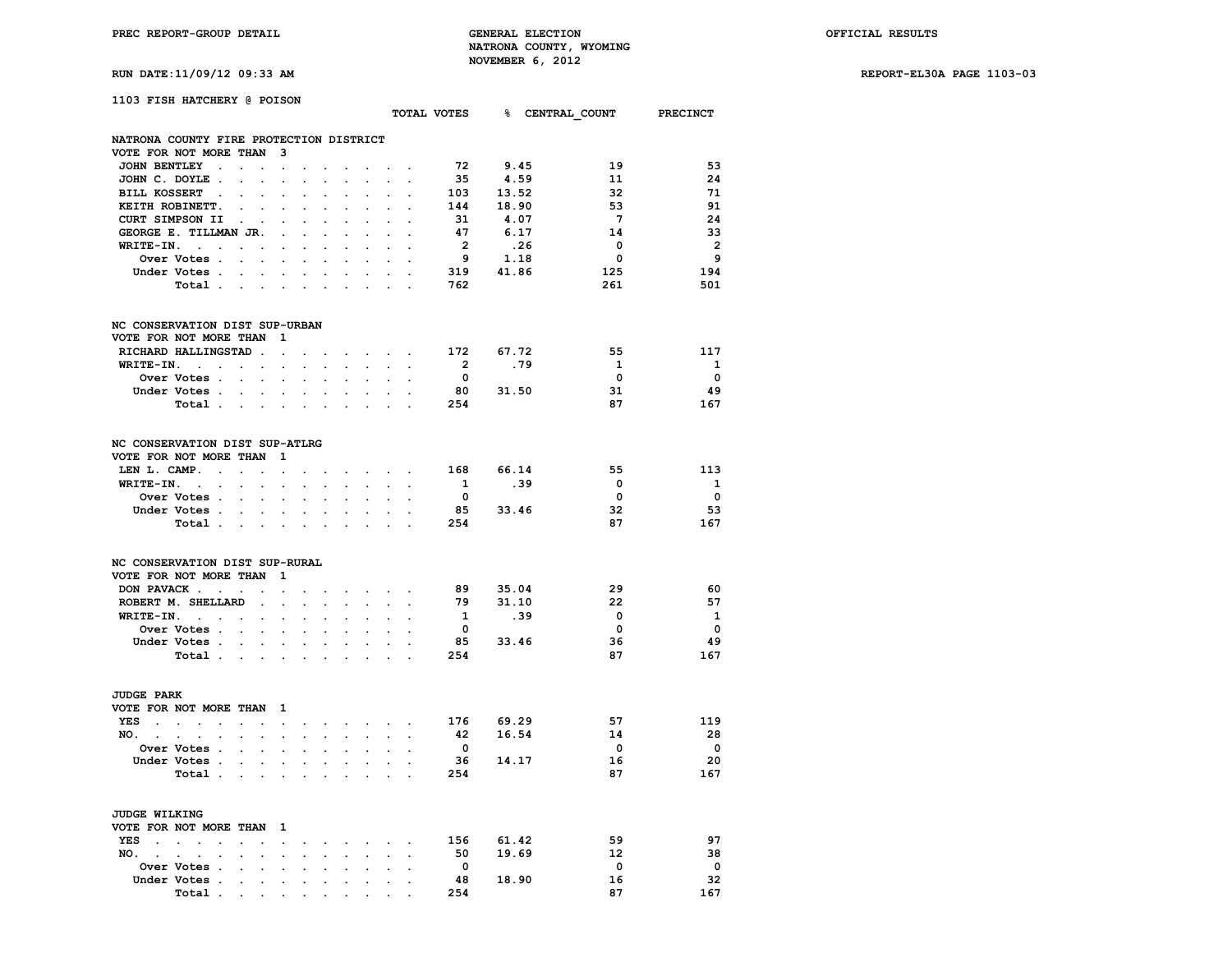**RUN DATE:11/09/12 09:33 AM REPORT-EL30A PAGE 1103-04**

| RUN DAIL:11/09/12 09:33 AM |  |  |
|----------------------------|--|--|
|                            |  |  |

|                          | 1103 FISH HATCHERY @ POISON   |                                                                                                                 |                                                           |                                                                                                                                                                                                                                                                                                                                                                                                                              |                      |                                                 |                      |                                          |                                                                               |                      |                         | TOTAL VOTES 8 CENTRAL COUNT PRECINCT |                         |                          |
|--------------------------|-------------------------------|-----------------------------------------------------------------------------------------------------------------|-----------------------------------------------------------|------------------------------------------------------------------------------------------------------------------------------------------------------------------------------------------------------------------------------------------------------------------------------------------------------------------------------------------------------------------------------------------------------------------------------|----------------------|-------------------------------------------------|----------------------|------------------------------------------|-------------------------------------------------------------------------------|----------------------|-------------------------|--------------------------------------|-------------------------|--------------------------|
| <b>JUDGE BROWN</b>       |                               |                                                                                                                 |                                                           |                                                                                                                                                                                                                                                                                                                                                                                                                              |                      |                                                 |                      |                                          |                                                                               |                      |                         |                                      |                         |                          |
|                          | VOTE FOR NOT MORE THAN        |                                                                                                                 |                                                           | $\mathbf{1}$                                                                                                                                                                                                                                                                                                                                                                                                                 |                      |                                                 |                      |                                          |                                                                               |                      |                         |                                      |                         |                          |
|                          | YES                           | $\mathbf{L}^{\text{max}}$                                                                                       |                                                           | $\sim$                                                                                                                                                                                                                                                                                                                                                                                                                       |                      |                                                 |                      |                                          | $\mathbf{r} = \mathbf{r} + \mathbf{r} + \mathbf{r} + \mathbf{r} + \mathbf{r}$ |                      | 181                     | 71.26                                | 64                      | 117                      |
| NO.                      | $\sim$ $\sim$                 | $\ddot{\phantom{0}}$                                                                                            | $\ddot{\phantom{0}}$                                      | $\sim$                                                                                                                                                                                                                                                                                                                                                                                                                       |                      | $\cdot$ $\cdot$ $\cdot$ $\cdot$ $\cdot$ $\cdot$ |                      |                                          | $\sim$                                                                        | $\cdot$              | 38                      | 14.96                                | 11                      | -27                      |
|                          | Over Votes .                  | $\ddot{\phantom{0}}$                                                                                            | $\mathbf{L}$                                              | $\bullet$                                                                                                                                                                                                                                                                                                                                                                                                                    |                      | $\ddot{\phantom{a}}$                            | $\ddot{\phantom{0}}$ | $\ddot{\phantom{0}}$                     | $\ddot{\phantom{0}}$                                                          |                      | $\overline{\mathbf{0}}$ |                                      | $\overline{\mathbf{0}}$ | $\overline{\phantom{0}}$ |
|                          | Under Votes .                 | $\sim$                                                                                                          |                                                           | $\sim$ $\sim$                                                                                                                                                                                                                                                                                                                                                                                                                | $\ddot{\phantom{a}}$ | $\sim$                                          |                      | $\mathbf{r}$                             | $\mathcal{L}^{\text{max}}$                                                    |                      | -35                     | 13.78                                | 12                      | -23                      |
|                          | Total                         |                                                                                                                 |                                                           |                                                                                                                                                                                                                                                                                                                                                                                                                              |                      | $\ddot{\phantom{a}}$                            |                      | $\ddot{\phantom{a}}$                     | $\mathbf{r}$                                                                  | $\sim$               | 254                     |                                      | 87                      | 167                      |
| <b>JUDGE HUBER</b>       |                               |                                                                                                                 |                                                           |                                                                                                                                                                                                                                                                                                                                                                                                                              |                      |                                                 |                      |                                          |                                                                               |                      |                         |                                      |                         |                          |
|                          | VOTE FOR NOT MORE THAN 1      |                                                                                                                 |                                                           |                                                                                                                                                                                                                                                                                                                                                                                                                              |                      |                                                 |                      |                                          |                                                                               |                      |                         |                                      |                         |                          |
|                          | YES                           | $\ddot{\phantom{0}}$                                                                                            | $\ddot{\phantom{a}}$                                      | $\ddot{\phantom{a}}$                                                                                                                                                                                                                                                                                                                                                                                                         |                      |                                                 |                      |                                          | $\sim$ $\sim$ $\sim$ $\sim$ $\sim$                                            |                      | 156                     | 61.42                                | 55                      | 101                      |
|                          | NO.                           |                                                                                                                 |                                                           | $\sim$                                                                                                                                                                                                                                                                                                                                                                                                                       | $\sim$               | $\sim$                                          |                      | $\mathbf{z} = \mathbf{z} + \mathbf{z}$ . |                                                                               | $\sim$ $\sim$        | 56                      | 22.05                                | 15                      | -41                      |
|                          | Over Votes .                  | $\ddot{\phantom{0}}$                                                                                            | $\ddot{\phantom{0}}$                                      | $\ddot{\phantom{a}}$                                                                                                                                                                                                                                                                                                                                                                                                         | $\overline{a}$       | $\sim$                                          | $\ddot{\phantom{0}}$ | $\ddot{\phantom{0}}$                     | $\ddot{\phantom{a}}$                                                          |                      | $\overline{\mathbf{0}}$ |                                      | $\overline{\mathbf{0}}$ | $\overline{\phantom{0}}$ |
|                          | Under Votes .                 | <b>Contract Contract</b>                                                                                        |                                                           | $\bullet$                                                                                                                                                                                                                                                                                                                                                                                                                    | $\mathbf{r}$         | $\bullet$                                       | $\ddot{\phantom{0}}$ | $\ddot{\phantom{0}}$                     |                                                                               |                      | 42                      | 16.54                                | 17                      | 25                       |
|                          | Total                         |                                                                                                                 |                                                           | $\sim$                                                                                                                                                                                                                                                                                                                                                                                                                       | $\ddot{\phantom{a}}$ | $\ddot{\phantom{a}}$                            | $\ddot{\phantom{0}}$ | $\ddot{\phantom{0}}$                     |                                                                               |                      | 254                     |                                      | 87                      | 167                      |
| C-AMEND-A                |                               |                                                                                                                 |                                                           |                                                                                                                                                                                                                                                                                                                                                                                                                              |                      |                                                 |                      |                                          |                                                                               |                      |                         |                                      |                         |                          |
|                          | VOTE FOR NOT MORE THAN 1      |                                                                                                                 |                                                           |                                                                                                                                                                                                                                                                                                                                                                                                                              |                      |                                                 |                      |                                          |                                                                               |                      |                         |                                      |                         |                          |
| $\texttt{FOR}$           |                               | $\ddotsc$                                                                                                       |                                                           | $\mathbf{r} = \mathbf{r} + \mathbf{r} + \mathbf{r} + \mathbf{r} + \mathbf{r} + \mathbf{r} + \mathbf{r} + \mathbf{r} + \mathbf{r} + \mathbf{r} + \mathbf{r} + \mathbf{r} + \mathbf{r} + \mathbf{r} + \mathbf{r} + \mathbf{r} + \mathbf{r} + \mathbf{r} + \mathbf{r} + \mathbf{r} + \mathbf{r} + \mathbf{r} + \mathbf{r} + \mathbf{r} + \mathbf{r} + \mathbf{r} + \mathbf{r} + \mathbf{r} + \mathbf{r} + \mathbf{r} + \mathbf$ |                      |                                                 |                      |                                          |                                                                               |                      | 183                     | 72.05                                | 71                      | 112                      |
|                          | AGAINST                       |                                                                                                                 |                                                           |                                                                                                                                                                                                                                                                                                                                                                                                                              | $\sim$               |                                                 | <b>Service</b>       | $\sim 10^{-11}$                          | $\sim$                                                                        | $\bullet$            | 54                      | 21.26                                | 13                      | -41                      |
|                          | Over Votes .                  | $\ddot{\phantom{0}}$                                                                                            | $\mathbf{L}$                                              |                                                                                                                                                                                                                                                                                                                                                                                                                              |                      |                                                 |                      |                                          |                                                                               |                      | $\overline{\mathbf{0}}$ |                                      | $\overline{\mathbf{0}}$ | $\overline{\phantom{0}}$ |
|                          | Under Votes                   |                                                                                                                 |                                                           | $\sim$ $-$                                                                                                                                                                                                                                                                                                                                                                                                                   | $\sim$               | $\bullet$ .                                     | $\sim$               | $\ddot{\phantom{0}}$                     | $\mathbf{r}$                                                                  | $\sim$               | 17                      | 6.69                                 | 3                       | 14                       |
|                          | Total .                       | the contract of the contract of the contract of the contract of the contract of the contract of the contract of |                                                           |                                                                                                                                                                                                                                                                                                                                                                                                                              |                      |                                                 |                      | $\overline{a}$                           | $\mathbf{r}$                                                                  |                      | 254                     |                                      | 87                      | 167                      |
|                          |                               |                                                                                                                 |                                                           |                                                                                                                                                                                                                                                                                                                                                                                                                              |                      |                                                 |                      |                                          |                                                                               |                      |                         |                                      |                         |                          |
| C-AMEND-B                |                               |                                                                                                                 |                                                           |                                                                                                                                                                                                                                                                                                                                                                                                                              |                      |                                                 |                      |                                          |                                                                               |                      |                         |                                      |                         |                          |
|                          | VOTE FOR NOT MORE THAN 1      |                                                                                                                 |                                                           |                                                                                                                                                                                                                                                                                                                                                                                                                              |                      |                                                 |                      |                                          |                                                                               |                      |                         |                                      |                         |                          |
|                          | FOR $\cdots$ $\cdots$         |                                                                                                                 |                                                           |                                                                                                                                                                                                                                                                                                                                                                                                                              |                      |                                                 |                      |                                          | and a strong control of the state of                                          |                      | 205                     | 80.71                                | 69                      | 136                      |
| <b>AGAINST</b> .         | $\sim$ $\sim$                 |                                                                                                                 | $\sim$ $\sim$ $\sim$                                      | $\ddot{\phantom{a}}$                                                                                                                                                                                                                                                                                                                                                                                                         |                      | $\mathbf{r}$                                    | $\mathbf{r}$         | $\mathbb{R}^{\mathbb{Z}}$                | $\sim$                                                                        |                      | - 34                    | 13.39                                | 13                      | - 21                     |
|                          | Over Votes .                  | $\sim$                                                                                                          | $\sim$                                                    | $\ddot{\phantom{0}}$                                                                                                                                                                                                                                                                                                                                                                                                         |                      |                                                 | $\mathbf{r}$         | $\ddot{\phantom{0}}$                     | $\sim$                                                                        | $\sim$               | $\overline{\mathbf{0}}$ |                                      | 0                       | $\overline{\mathbf{0}}$  |
|                          | Under Votes .                 | and the control of                                                                                              |                                                           |                                                                                                                                                                                                                                                                                                                                                                                                                              | $\ddot{\phantom{0}}$ | $\ddot{\phantom{0}}$                            | $\ddot{\phantom{0}}$ | $\ddot{\phantom{0}}$                     | $\ddot{\phantom{a}}$                                                          |                      | 15                      | 5.91                                 | 5                       | 10                       |
|                          | Total .                       |                                                                                                                 |                                                           | <b>Service State</b>                                                                                                                                                                                                                                                                                                                                                                                                         | $\ddot{\phantom{a}}$ | <b>Contract Contract</b>                        |                      |                                          |                                                                               |                      | 254                     |                                      | 87                      | 167                      |
| C-AMEND-C                |                               |                                                                                                                 |                                                           |                                                                                                                                                                                                                                                                                                                                                                                                                              |                      |                                                 |                      |                                          |                                                                               |                      |                         |                                      |                         |                          |
| VOTE FOR NOT MORE THAN 1 |                               |                                                                                                                 |                                                           |                                                                                                                                                                                                                                                                                                                                                                                                                              |                      |                                                 |                      |                                          |                                                                               |                      |                         |                                      |                         |                          |
|                          | FOR $\cdots$ $\cdots$         |                                                                                                                 |                                                           |                                                                                                                                                                                                                                                                                                                                                                                                                              |                      |                                                 |                      |                                          | and a series of the series of the                                             |                      | 95                      | 37.40                                | 34                      | - 61                     |
| <b>AGAINST</b> .         | $\sim$<br>$\sim$ $\sim$       |                                                                                                                 | $\mathbf{z} = \mathbf{z} + \mathbf{z}$ .                  | $\sim$                                                                                                                                                                                                                                                                                                                                                                                                                       | $\sim$               | $\sim$                                          | $\ddot{\phantom{a}}$ | $\sim$                                   | $\sim$                                                                        | $\ddot{\phantom{a}}$ | 123                     | 48.43                                | 41                      | 82                       |
|                          | Over Votes .                  |                                                                                                                 | $\mathcal{L}^{\text{max}}$ and $\mathcal{L}^{\text{max}}$ | $\ddot{\phantom{0}}$                                                                                                                                                                                                                                                                                                                                                                                                         | $\ddot{\phantom{a}}$ | $\ddot{\phantom{0}}$                            | $\ddot{\phantom{0}}$ | $\ddot{\phantom{0}}$                     | $\ddot{\phantom{0}}$                                                          | $\ddot{\phantom{a}}$ | $\overline{\mathbf{0}}$ |                                      | $\mathbf{0}$            | $\overline{\phantom{0}}$ |
|                          | Under Votes.                  |                                                                                                                 |                                                           | $\mathbf{r}$ and $\mathbf{r}$ and $\mathbf{r}$                                                                                                                                                                                                                                                                                                                                                                               | $\mathbf{r}$         | $\sim$                                          |                      | $\mathbf{r}$                             | $\mathcal{L}^{\text{max}}$                                                    |                      | - 36                    | 14.17                                | 12 <sup>2</sup>         | -24                      |
|                          | Total .                       | and the state of the state of                                                                                   |                                                           |                                                                                                                                                                                                                                                                                                                                                                                                                              | $\ddot{\phantom{a}}$ | $\ddot{\phantom{0}}$                            | $\cdot$              | $\ddot{\phantom{a}}$                     | $\mathbf{r}$                                                                  | $\sim$               | 254                     |                                      | 87                      | 167                      |
| LIBRARY                  |                               |                                                                                                                 |                                                           |                                                                                                                                                                                                                                                                                                                                                                                                                              |                      |                                                 |                      |                                          |                                                                               |                      |                         |                                      |                         |                          |
| VOTE FOR NOT MORE THAN 1 |                               |                                                                                                                 |                                                           |                                                                                                                                                                                                                                                                                                                                                                                                                              |                      |                                                 |                      |                                          |                                                                               |                      |                         |                                      |                         |                          |
|                          | FOR THE COUNTY SPECIFIC PURP  |                                                                                                                 |                                                           |                                                                                                                                                                                                                                                                                                                                                                                                                              |                      |                                                 |                      |                                          |                                                                               |                      | 119                     | 46.85                                | 38                      | 81                       |
|                          | AGAINST THE COUNTY SPECIFIC . |                                                                                                                 |                                                           |                                                                                                                                                                                                                                                                                                                                                                                                                              |                      |                                                 |                      | $\mathbf{L} = \mathbf{L}$                |                                                                               |                      | 127                     | 50.00                                | 48                      | 79                       |
|                          | Over Votes                    |                                                                                                                 |                                                           |                                                                                                                                                                                                                                                                                                                                                                                                                              | $\ddot{\phantom{0}}$ | $\mathbf{r}$                                    | $\bullet$            | $\ddot{\phantom{0}}$                     | $\overline{a}$                                                                |                      | $\overline{\mathbf{0}}$ |                                      | $\mathbf{0}$            | $\overline{\mathbf{0}}$  |
|                          | Under Votes                   |                                                                                                                 | $\sim$                                                    |                                                                                                                                                                                                                                                                                                                                                                                                                              | $\mathbf{r}$         |                                                 |                      |                                          |                                                                               |                      | - 8                     | 3.15                                 | $\mathbf{1}$            | $\overline{7}$           |
|                          | Total .                       |                                                                                                                 |                                                           | $\sim$                                                                                                                                                                                                                                                                                                                                                                                                                       |                      | $\sim$                                          | $\cdot$              | $\ddot{\phantom{0}}$                     |                                                                               | $\cdot$              | 254                     |                                      | 87                      | 167                      |
|                          |                               | the contract of the contract of the con-                                                                        |                                                           |                                                                                                                                                                                                                                                                                                                                                                                                                              |                      |                                                 |                      |                                          |                                                                               |                      |                         |                                      |                         |                          |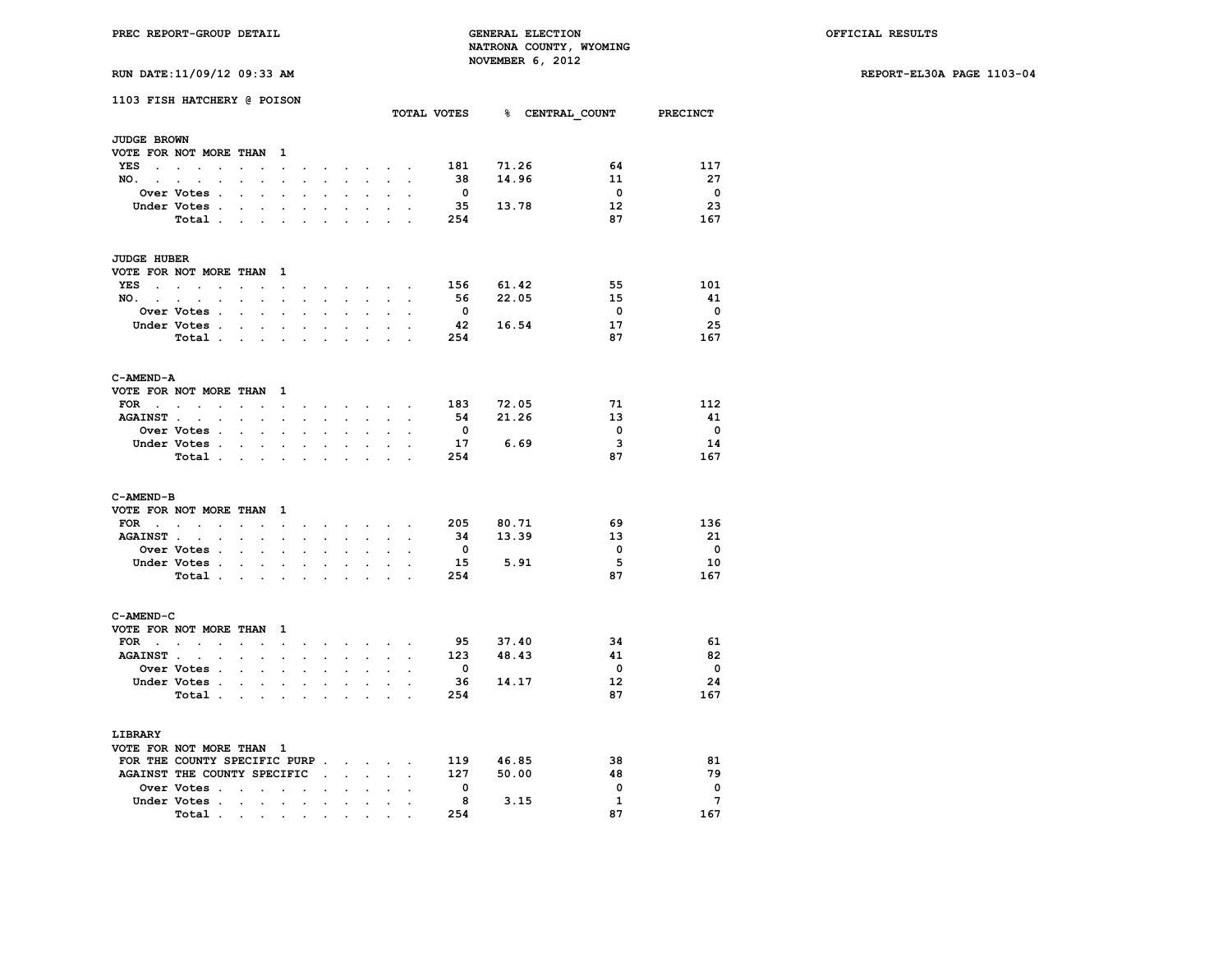### **RUN DATE:11/09/12 09:33 AM REPORT-EL30A PAGE 1104-01**

| 1104 POISON SPIDER SCHOOL                                                                                                                          |                                                                                                 |                         |                            |                                                               |                         |                                      |                         |                         |
|----------------------------------------------------------------------------------------------------------------------------------------------------|-------------------------------------------------------------------------------------------------|-------------------------|----------------------------|---------------------------------------------------------------|-------------------------|--------------------------------------|-------------------------|-------------------------|
|                                                                                                                                                    |                                                                                                 |                         |                            |                                                               |                         | TOTAL VOTES 8 CENTRAL COUNT PRECINCT |                         |                         |
| REGISTERED VOTERS - TOTAL                                                                                                                          |                                                                                                 |                         | $\mathcal{L}^{\text{max}}$ | $\sim$                                                        | 84                      |                                      |                         |                         |
| BALLOTS CAST - TOTAL.<br>the contract of the contract of                                                                                           |                                                                                                 | $\ddot{\phantom{0}}$    |                            | $\mathbf{r} = \mathbf{r} \cdot \mathbf{r}$ .                  | 103                     |                                      | 23                      | 80                      |
| BALLOTS CAST - BLANK.<br>$\mathcal{L}^{\text{max}}$<br>$\ddot{\phantom{0}}$                                                                        |                                                                                                 |                         |                            |                                                               | $\overline{\mathbf{0}}$ |                                      | $\overline{\mathbf{0}}$ | $\overline{\mathbf{0}}$ |
| VOTER TURNOUT - TOTAL<br><b>Contract Contract</b>                                                                                                  | $\mathbf{r} = \mathbf{r} \times \mathbf{r}$ , where $\mathbf{r} = \mathbf{r} \times \mathbf{r}$ |                         |                            | $\bullet$ .<br>$\ddot{\phantom{0}}$                           |                         | 122.62                               |                         |                         |
| VOTER TURNOUT - BLANK .<br>$\mathcal{L}^{\text{max}}$<br>$\ddot{\phantom{a}}$                                                                      |                                                                                                 |                         |                            |                                                               |                         |                                      |                         |                         |
| <b>USA-PRESIDENT</b>                                                                                                                               |                                                                                                 |                         |                            |                                                               |                         |                                      |                         |                         |
| VOTE FOR NOT MORE THAN 1                                                                                                                           |                                                                                                 |                         |                            |                                                               |                         |                                      |                         |                         |
| MITT ROMNEY (REP).                                                                                                                                 |                                                                                                 |                         |                            |                                                               |                         | 90 87.38                             | 22                      | 68                      |
| BARACK OBAMA (DEM)<br>$\mathbf{r} = \mathbf{r} \cdot \mathbf{r}$<br>$\sim$ $\sim$                                                                  | $\mathcal{L}^{\text{max}}$                                                                      |                         |                            |                                                               |                         | 11 10.68                             | $\mathbf{1}$            | 10                      |
| GARY JOHNSON (LIB)<br>$\sim 10^{-10}$<br>$\sim 100$ km s $^{-1}$<br>$\ddot{\phantom{0}}$                                                           | $\ddot{\phantom{0}}$<br>$\ddot{\phantom{0}}$                                                    | $\ddot{\phantom{0}}$    |                            | $\ddot{\phantom{0}}$<br>$\cdot$ .                             | $\mathbf{1}$            | .97                                  | $\mathbf 0$             | 1                       |
| VIRGIL H. GOODE (CON)<br>$\sim$<br>$\ddot{\phantom{0}}$<br>$\blacksquare$                                                                          | $\ddot{\phantom{0}}$                                                                            | $\ddot{\phantom{0}}$    |                            |                                                               | $\mathbf{1}$            | .97                                  | 0                       | $\mathbf{1}$            |
| $WRITE-IN.$<br>$\ddot{\phantom{a}}$<br>$\sim$<br>$\ddot{\phantom{0}}$<br>$\ddot{\phantom{0}}$                                                      | $\ddot{\phantom{0}}$                                                                            | $\ddot{\phantom{a}}$    | $\ddot{\phantom{0}}$       |                                                               | $\overline{0}$          |                                      | 0                       | $\mathbf{0}$            |
| Over Votes .<br>$\bullet$                                                                                                                          |                                                                                                 |                         |                            |                                                               | $\overline{\mathbf{0}}$ |                                      | $\Omega$                | $\Omega$                |
| Under Votes<br>$\mathbf{a}$ , and $\mathbf{a}$ , and $\mathbf{a}$<br>$\ddot{\phantom{0}}$                                                          | $\ddot{\phantom{0}}$                                                                            | $\ddot{\phantom{0}}$    |                            |                                                               | $\mathbf 0$             |                                      | $\Omega$                | $\mathbf{0}$            |
| Total<br>$\mathcal{L}^{\text{max}}$<br>$\mathbf{L}^{\text{max}}$<br>$\ddot{\phantom{0}}$<br>$\mathbf{r}$                                           |                                                                                                 |                         |                            |                                                               | 103                     |                                      | 23                      | 80                      |
|                                                                                                                                                    |                                                                                                 |                         |                            |                                                               |                         |                                      |                         |                         |
| UNITED STATES SENATOR                                                                                                                              |                                                                                                 |                         |                            |                                                               |                         |                                      |                         |                         |
| VOTE FOR NOT MORE THAN 1                                                                                                                           |                                                                                                 |                         |                            |                                                               |                         |                                      |                         |                         |
| JOHN BARRASSO (REP)                                                                                                                                |                                                                                                 |                         |                            |                                                               | 91                      | 88.35                                | 23                      | 68                      |
| TIM CHESNUT (DEM). .<br>$\mathbf{r} = \mathbf{r} \times \mathbf{r}$ .                                                                              |                                                                                                 |                         |                            |                                                               | $7\overline{ }$         | 6.80                                 | $\Omega$                | $7^{\circ}$             |
| JOEL OTTO (CRY)<br>$\sim 100$ km s $^{-1}$<br>$\bullet$ .<br>$\mathbf{z} = \mathbf{z} + \mathbf{z}$ .                                              | $\ddot{\phantom{0}}$<br>$\ddot{\phantom{0}}$                                                    | $\ddot{\phantom{0}}$    |                            | $\bullet$ .<br>$\ddot{\phantom{0}}$                           | - 5                     | 4.85                                 | 0                       | 5                       |
| WRITE-IN.<br>$\ddot{\phantom{0}}$<br>$\blacksquare$<br>$\ddot{\phantom{0}}$<br>$\ddot{\phantom{0}}$                                                | $\ddot{\phantom{0}}$                                                                            | $\ddot{\phantom{0}}$    |                            |                                                               | $\overline{\mathbf{0}}$ |                                      | 0                       | $\Omega$                |
| Over Votes<br>$\ddot{\phantom{0}}$<br>$\ddot{\phantom{a}}$<br>$\cdot$<br>$\cdot$                                                                   |                                                                                                 | $\ddot{\phantom{a}}$    |                            |                                                               | 0                       |                                      | $\Omega$                | $\Omega$                |
| Under Votes                                                                                                                                        |                                                                                                 |                         |                            |                                                               | $\mathbf{0}$            |                                      | $^{\circ}$              | $\Omega$                |
| Total<br>$\sim$<br>$\ddot{\phantom{a}}$<br>$\cdot$                                                                                                 | $\ddot{\phantom{a}}$                                                                            | $\ddot{\phantom{0}}$    | $\cdot$                    |                                                               | 103                     |                                      | 23                      | 80                      |
| UNITED STATES REPRESENTATIVE                                                                                                                       |                                                                                                 |                         |                            |                                                               |                         |                                      |                         |                         |
| VOTE FOR NOT MORE THAN 1                                                                                                                           |                                                                                                 |                         |                            |                                                               |                         |                                      |                         |                         |
| CYNTHIA M. LUMMIS (REP).<br>the contract of the contract of the                                                                                    |                                                                                                 |                         |                            | $\ddot{\phantom{0}}$                                          | 83                      | 80.58                                | 22                      | 61                      |
| CHRIS HENRICHSEN (DEM).<br>$\mathbf{r} = \mathbf{r} \times \mathbf{r}$ , where $\mathbf{r} = \mathbf{r} \times \mathbf{r}$                         |                                                                                                 |                         |                            | $\mathcal{L}^{\text{max}}$ , where $\mathcal{L}^{\text{max}}$ | $7^{\circ}$             | 6.80                                 | $\mathbf{0}$            | $7\phantom{.0}$         |
| RICHARD P. BRUBAKER (LIB).                                                                                                                         |                                                                                                 |                         |                            |                                                               | $\overline{\mathbf{3}}$ | 2.91                                 | 0                       | $\mathbf{3}$            |
| DANIEL CLYDE CUMMINGS (CON)<br>$\sim 10^{-11}$                                                                                                     | $\sim$                                                                                          | $\sim$                  |                            | $\ddotsc$<br>$\ddot{\phantom{0}}$                             | $\overline{2}$          | 1.94                                 | 0                       | $\overline{2}$          |
| DON WILLS (CRY)<br>and the contract of the con-<br>$\bullet$                                                                                       | $\ddot{\phantom{0}}$                                                                            | $\ddot{\phantom{0}}$    |                            |                                                               | $5 -$                   | 4.85                                 | 0                       | 5                       |
| $WRITE-IN.$<br>$\ddot{\phantom{0}}$<br><b>Contract Contract</b><br>$\sim$                                                                          | $\ddot{\phantom{0}}$                                                                            | $\ddot{\phantom{0}}$    |                            |                                                               | $\Omega$                |                                      | $\Omega$                | $\mathbf 0$             |
| Over Votes                                                                                                                                         |                                                                                                 |                         |                            |                                                               | $\overline{\mathbf{0}}$ |                                      | 0                       | $\mathbf{0}$            |
| Under Votes<br><b>All Contracts</b>                                                                                                                | $\sim$<br>$\ddot{\phantom{0}}$                                                                  | $\ddot{\phantom{0}}$    |                            |                                                               |                         | $3 \qquad 2.91$                      | $\mathbf{1}$            | $\overline{2}$          |
| Total<br>$\mathcal{L}^{\text{max}}$<br>$\sim$<br>$\sim$<br>$\blacksquare$                                                                          |                                                                                                 |                         |                            |                                                               | 103                     |                                      | 23                      | 80                      |
|                                                                                                                                                    |                                                                                                 |                         |                            |                                                               |                         |                                      |                         |                         |
| STATE SENATE DISTRICT 30                                                                                                                           |                                                                                                 |                         |                            |                                                               |                         |                                      |                         |                         |
| VOTE FOR NOT MORE THAN 1                                                                                                                           |                                                                                                 |                         |                            |                                                               |                         |                                      |                         |                         |
| CHARLES K. SCOTT (REP).<br>and a strong control of the state of                                                                                    |                                                                                                 |                         |                            |                                                               | 75                      | 72.82                                | 16                      | 59                      |
| WRITE-IN.<br>$\sim$<br>$\ddot{\phantom{0}}$                                                                                                        |                                                                                                 |                         |                            |                                                               | 11                      | 10.68                                | - 5                     | - 6                     |
| Over Votes<br>$\mathcal{L}^{\text{max}}$<br>$\sim$<br>$\bullet$ .                                                                                  | $\ddot{\phantom{0}}$<br>$\ddot{\phantom{0}}$                                                    | $\ddot{\phantom{0}}$    |                            |                                                               | $\overline{0}$          |                                      | $\Omega$                | $\mathbf{o}$            |
| Under Votes.<br>$\mathbf{r} = \mathbf{r} \cdot \mathbf{r}$<br>$\mathcal{L}^{\text{max}}$                                                           | $\mathcal{L}^{\text{max}}$<br>$\ddot{\phantom{0}}$                                              | $\ddot{\phantom{0}}$    |                            |                                                               |                         | 17 16.50                             | $\overline{\mathbf{2}}$ | 15                      |
| Total .<br><b>All Contracts</b><br>$\sim$ $\sim$<br>$\sim$                                                                                         | $\ddot{\phantom{0}}$                                                                            | $\ddot{\phantom{a}}$    |                            | $\sim$<br>$\ddot{\phantom{0}}$                                | 103                     |                                      | 23                      | 80                      |
| STATE HOUSE DISTRICT 38                                                                                                                            |                                                                                                 |                         |                            |                                                               |                         |                                      |                         |                         |
| VOTE FOR NOT MORE THAN 1                                                                                                                           |                                                                                                 |                         |                            |                                                               |                         |                                      |                         |                         |
| TOM WALTERS (REP).<br>$\sim 10^{11}$ m $^{-1}$ .                                                                                                   |                                                                                                 | $\sim 100$ km s $^{-1}$ |                            |                                                               | 91                      | 88.35                                | 20                      | 71                      |
| $WRITE-IN.$<br>$\sim$<br>$\ddot{\phantom{0}}$                                                                                                      | $\ddot{\phantom{0}}$                                                                            | $\ddot{\phantom{0}}$    |                            | $\ddot{\phantom{0}}$                                          | 0                       |                                      | 0                       | $\mathbf{o}$            |
| Over Votes .<br>$\sim 100$ km s $^{-1}$<br>$\mathcal{L}^{\text{max}}$<br>$\ddot{\phantom{a}}$<br>$\mathbf{L}^{\text{max}}$<br>$\ddot{\phantom{0}}$ | $\ddot{\phantom{0}}$                                                                            | $\ddot{\phantom{0}}$    | $\ddot{\phantom{0}}$       |                                                               | $\overline{\mathbf{0}}$ |                                      | $\Omega$                | $\mathbf 0$             |
| Under Votes                                                                                                                                        |                                                                                                 |                         |                            |                                                               | 12                      | 11.65                                | $\overline{\mathbf{3}}$ | 9                       |

 **Under Votes . . . . . . . . . . 12 11.65 3 9**

 **Total** . . . . . . . . . .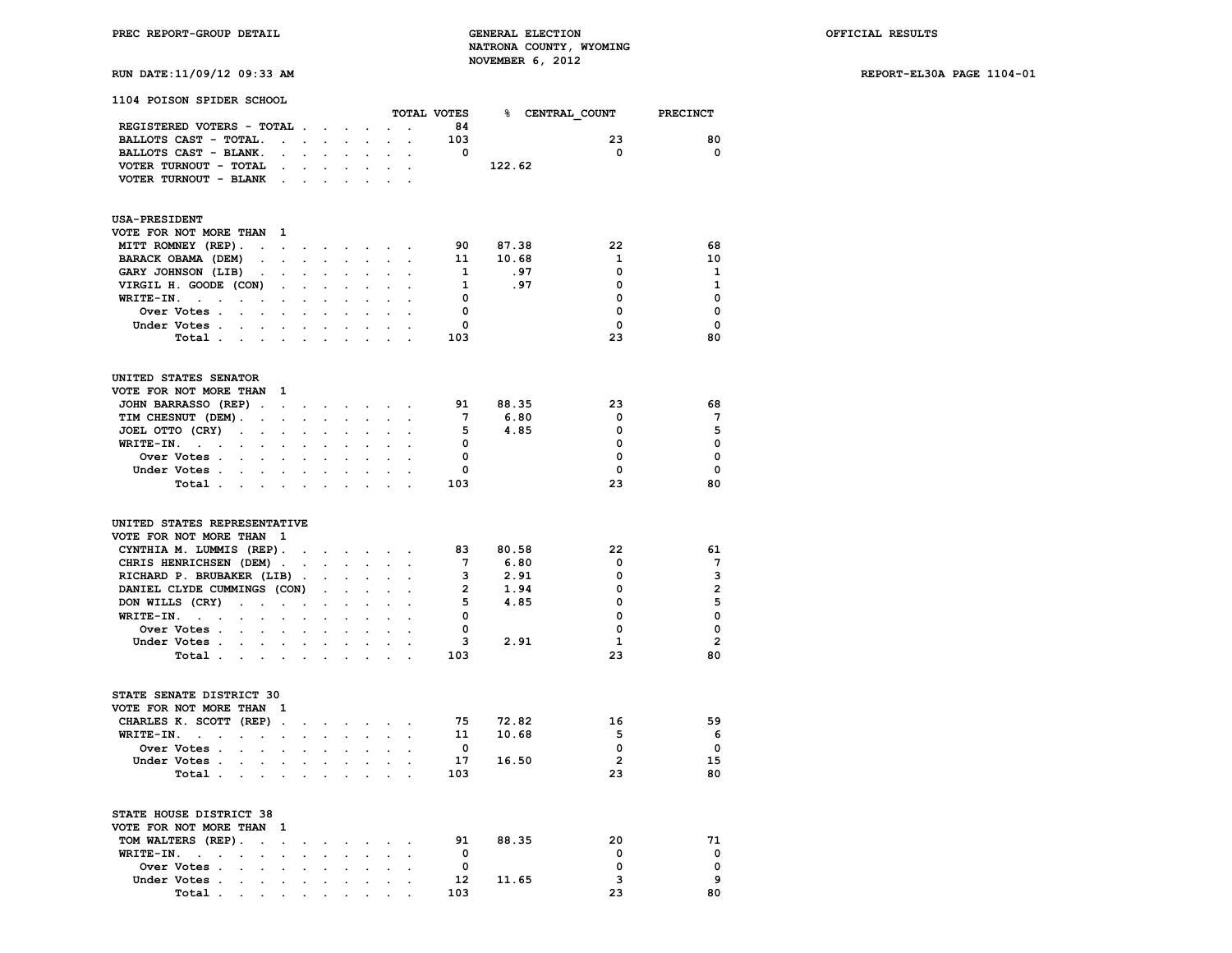**RUN DATE:11/09/12 09:33 AM REPORT-EL30A PAGE 1104-02**

# **1104 POISON SPIDER SCHOOL**

| <b>BOCC</b>                                                                                                                                                                             |                |
|-----------------------------------------------------------------------------------------------------------------------------------------------------------------------------------------|----------------|
| VOTE FOR NOT MORE THAN 2                                                                                                                                                                |                |
| 13<br>54<br>26.21<br>FORREST CHADWICK (REP).<br>$\sim$<br>$\sim$ $\sim$ $\sim$ $\sim$ $\sim$                                                                                            | 41             |
| 15<br>63<br>30.58<br>MATT KEATING (REP)<br>$\sim$<br><b>Contract Contract Contract</b>                                                                                                  | 48             |
| 12<br>5.83<br>0<br>GINO CERULLO (DEM)<br>the contract of the contract of the contract of<br>$\sim 100$                                                                                  | 12             |
| 5.83<br>12<br>TROY BRAY (CON)<br>the company of the company of<br>$\bullet$<br>$\sim$<br>$\sim$                                                                                         | 11             |
| 2<br>17<br>8.25<br>LINDA BERGERON (CON).<br><b>Contract Contract Street</b><br>the contract of the contract of the contract of the contract of the contract of                          | 15             |
| 3<br>9.71<br>20<br>KEITH B. GOODENOUGH (IND)<br>$\sim$                                                                                                                                  | 17             |
| 0<br>0<br>WRITE-IN.<br>$\sim$ $\sim$ $\sim$                                                                                                                                             | $\Omega$       |
| .97<br>0<br>2<br>Over Votes.<br>the contract of the contract of the<br>$\sim$ $\sim$ $\sim$<br>$\sim$                                                                                   | $\overline{2}$ |
| 12<br>12.62<br>26<br>Under Votes.<br>and the state of the state of the state of the state of the state of the state of the state of the state of the<br>$\sim$ $\sim$ $\sim$<br>$\cdot$ | 14             |
| 206<br>46<br>Total.<br>the contract of the contract of the contract of the contract of the contract of the contract of the contract of<br>and the contract of the contract of<br>$\sim$ | 160            |

## **CASPER COLLEGE DISTRICT BOARD OF TRUSTEE**

| VOTE FOR NOT MORE THAN                               | - 4                  |         |        |  |  |     |       |    |          |
|------------------------------------------------------|----------------------|---------|--------|--|--|-----|-------|----|----------|
| <b>SCOTT BENNION</b>                                 |                      |         |        |  |  | 38  | 9.22  | 10 | 28       |
| <b>BOB DESPAIN.</b><br>$\sim$<br>$\cdot$             | $\cdot$              |         |        |  |  | 27  | 6.55  |    | 22       |
| LAUREN V. GRIFFITH                                   | $\ddot{\phantom{a}}$ |         |        |  |  | 39  | 9.47  | 10 | 29       |
| BILL M. HAMBRICK                                     |                      | $\sim$  |        |  |  | 30  | 7.28  | 8  | 22       |
| MATTHEW A. LOUCKS.<br>$\sim$                         | $\sim$               | $\sim$  | $\sim$ |  |  | 34  | 8.25  |    | 30       |
| SUSAN D. MILLER<br>$\sim$                            | $\sim$               | $\sim$  | $\sim$ |  |  | 38  | 9.22  |    | 31       |
| CLIFF WHITLOCK.<br>$\sim 100$ km s $^{-1}$<br>$\sim$ | $\cdot$              | $\sim$  |        |  |  | 39  | 9.47  | 8  | 31       |
| WRITE-IN.<br>$\sim$ $\sim$ $\sim$<br>$\cdot$         |                      |         |        |  |  | 0   |       |    | $\Omega$ |
| Over Votes.<br>$\cdot$                               |                      |         |        |  |  |     |       |    | $\Omega$ |
| Under Votes<br>$\sim$<br>$\cdot$                     | $\cdot$              | $\cdot$ |        |  |  | 167 | 40.53 | 40 | 127      |
| Total<br>$\cdot$                                     |                      |         |        |  |  | 412 |       | 92 | 320      |

### **NATRONA COUNTY SCHOOL DIST NO 1**

| VOTE FOR NOT MORE THAN                   |        | 5 |  |  |  |     |       |     |             |
|------------------------------------------|--------|---|--|--|--|-----|-------|-----|-------------|
| DAVID S. BLAEDE                          |        |   |  |  |  | 9   | 1.75  | 2   | 7           |
| KEVIN CHRISTOPHERSON.                    |        |   |  |  |  | 31  | 6.02  | 2   | 29          |
| GREGORY FLESVIG                          |        |   |  |  |  | 8   | 1.55  | 2   | 6           |
| ELIZABETH HORSCH<br>$\ddot{\phantom{a}}$ | $\sim$ |   |  |  |  | 33  | 6.41  | 4   | 29          |
| DANA HOWIE                               |        |   |  |  |  | 24  | 4.66  |     | 20          |
| DONN MCCALL.                             |        |   |  |  |  | 23  | 4.47  | 6   | 17          |
| MARK E. PETERSON                         |        |   |  |  |  | 31  | 6.02  | 6   | 25          |
| SHAWNNA PUNTENEY                         |        |   |  |  |  | 28  | 5.44  | 6   | 22          |
| PAULA J. REID                            |        |   |  |  |  | 35  | 6.80  |     | 28          |
| MARC SMITH                               |        |   |  |  |  | 29  | 5.63  |     | 22          |
| STEPHEN SPRECHER                         |        |   |  |  |  | 23  | 4.47  | 5   | 18          |
| <b>RITA WALSH</b>                        |        |   |  |  |  | 38  | 7.38  | 9   | 29          |
| WRITE-IN.                                |        |   |  |  |  |     |       |     | $\mathbf 0$ |
| Over Votes                               |        |   |  |  |  | O   |       | O   | $\Omega$    |
| Under Votes                              |        |   |  |  |  | 203 | 39.42 | 55  | 148         |
| Total                                    |        |   |  |  |  | 515 |       | 115 | 400         |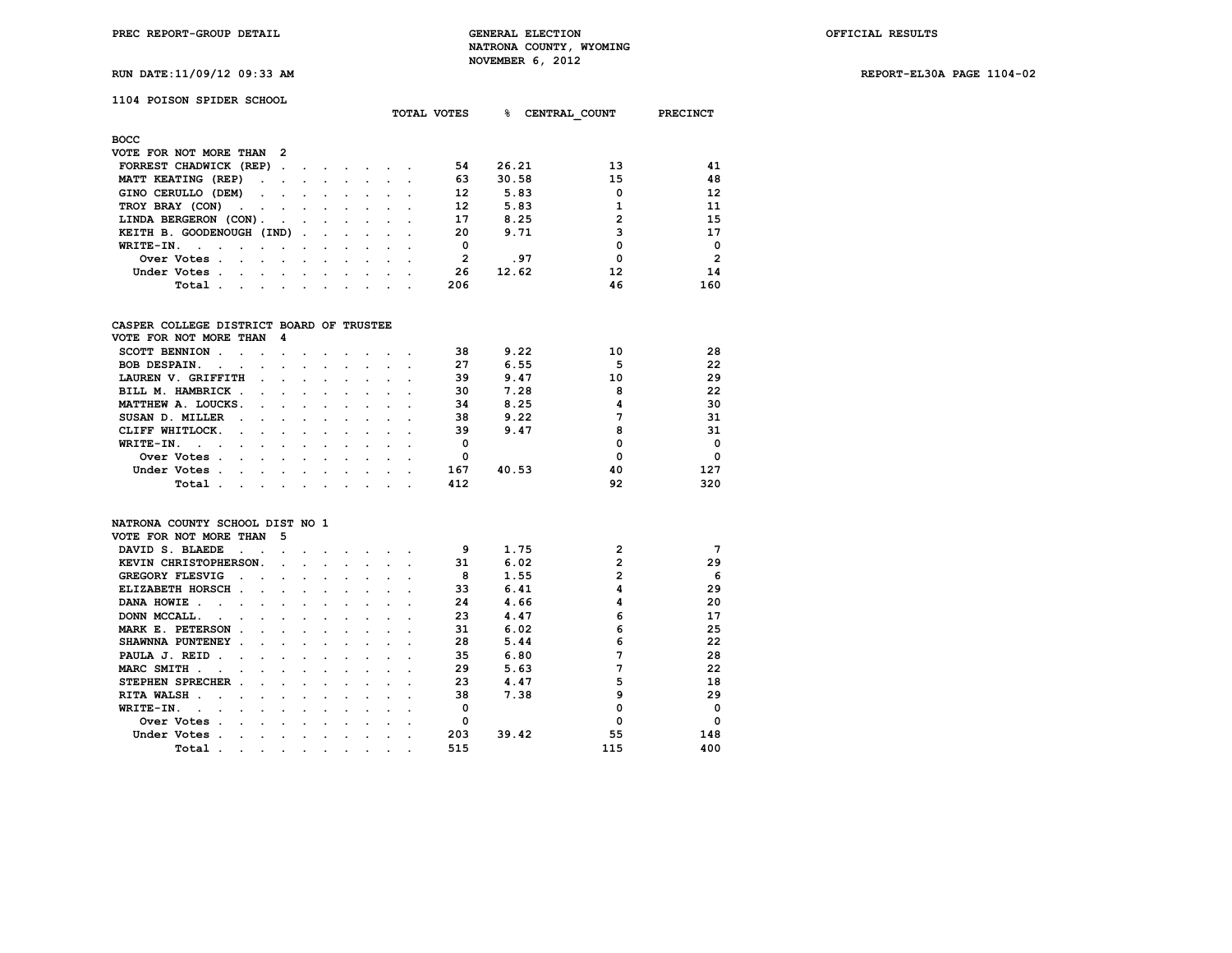**RUN DATE:11/09/12 09:33 AM REPORT-EL30A PAGE 1104-03**

| 1104 POISON SPIDER SCHOOL                                                                                                |                                                           |                                          |                                                           |                            |                                                                                                                                                                                                                                                                                                                                                                                                                                                             |                                     |                                          |                         |                |                         |                                      |
|--------------------------------------------------------------------------------------------------------------------------|-----------------------------------------------------------|------------------------------------------|-----------------------------------------------------------|----------------------------|-------------------------------------------------------------------------------------------------------------------------------------------------------------------------------------------------------------------------------------------------------------------------------------------------------------------------------------------------------------------------------------------------------------------------------------------------------------|-------------------------------------|------------------------------------------|-------------------------|----------------|-------------------------|--------------------------------------|
|                                                                                                                          |                                                           |                                          |                                                           |                            |                                                                                                                                                                                                                                                                                                                                                                                                                                                             |                                     |                                          |                         |                |                         | TOTAL VOTES 8 CENTRAL COUNT PRECINCT |
| NATRONA COUNTY FIRE PROTECTION DISTRICT                                                                                  |                                                           |                                          |                                                           |                            |                                                                                                                                                                                                                                                                                                                                                                                                                                                             |                                     |                                          |                         |                |                         |                                      |
| VOTE FOR NOT MORE THAN 3                                                                                                 |                                                           |                                          |                                                           |                            |                                                                                                                                                                                                                                                                                                                                                                                                                                                             |                                     |                                          |                         |                |                         |                                      |
| JOHN BENTLEY .                                                                                                           | $\mathbf{r}^{\prime}=\mathbf{r}^{\prime}$                 | the contract of the contract of the      |                                                           |                            |                                                                                                                                                                                                                                                                                                                                                                                                                                                             |                                     |                                          | 41                      | 13.27          | 8                       | 33                                   |
| JOHN C. DOYLE.                                                                                                           | $\mathbf{L}^{\text{max}}$ , and $\mathbf{L}^{\text{max}}$ | $\sim$<br>$\ddot{\phantom{0}}$           | $\sim$                                                    | $\sim$                     | $\sim$                                                                                                                                                                                                                                                                                                                                                                                                                                                      |                                     |                                          | 14                      | 4.53           | $\overline{\mathbf{4}}$ | 10                                   |
| BILL KOSSERT .                                                                                                           | $\sim$                                                    |                                          |                                                           | $\sim$                     |                                                                                                                                                                                                                                                                                                                                                                                                                                                             |                                     |                                          | 67                      | 21.68          | 13                      | 54                                   |
| KEITH ROBINETT.                                                                                                          | $\mathbf{r} = \mathbf{r} \times \mathbf{r}$               |                                          |                                                           |                            |                                                                                                                                                                                                                                                                                                                                                                                                                                                             |                                     |                                          | 64                      | 20.71          | 13                      | -51                                  |
| CURT SIMPSON II<br><b>Contract</b>                                                                                       |                                                           |                                          | $\mathbf{r} = \mathbf{r} + \mathbf{r}$ .                  | $\mathcal{L}_{\text{max}}$ | $\sim$                                                                                                                                                                                                                                                                                                                                                                                                                                                      |                                     | $\sim$ $\sim$                            | 13                      | 4.21           | 4                       | 9                                    |
| GEORGE E. TILLMAN JR. .                                                                                                  |                                                           | $\mathbf{r}$                             |                                                           |                            |                                                                                                                                                                                                                                                                                                                                                                                                                                                             |                                     |                                          | 12                      | 3.88           | 3                       | - 9                                  |
| $WRITE-IN.$                                                                                                              | $\ddot{\phantom{a}}$                                      |                                          | $\ddot{\phantom{0}}$<br>$\sim$                            | $\sim$                     | $\ddot{\phantom{0}}$                                                                                                                                                                                                                                                                                                                                                                                                                                        | $\ddot{\phantom{0}}$                |                                          | $\overline{\mathbf{0}}$ |                | $\Omega$                | $\Omega$                             |
| Over Votes                                                                                                               |                                                           |                                          |                                                           |                            |                                                                                                                                                                                                                                                                                                                                                                                                                                                             |                                     |                                          | $\overline{\mathbf{3}}$ | .97            | $\mathbf 0$             | 3                                    |
| Under Votes                                                                                                              |                                                           |                                          |                                                           |                            |                                                                                                                                                                                                                                                                                                                                                                                                                                                             |                                     |                                          |                         | 95 30.74       | 24                      | 71                                   |
| Total                                                                                                                    |                                                           |                                          |                                                           | $\sim$                     | $\sim$                                                                                                                                                                                                                                                                                                                                                                                                                                                      |                                     |                                          | 309                     |                | 69                      | 240                                  |
| NC CONSERVATION DIST SUP-URBAN                                                                                           |                                                           |                                          |                                                           |                            |                                                                                                                                                                                                                                                                                                                                                                                                                                                             |                                     |                                          |                         |                |                         |                                      |
| VOTE FOR NOT MORE THAN 1                                                                                                 |                                                           |                                          |                                                           |                            |                                                                                                                                                                                                                                                                                                                                                                                                                                                             |                                     |                                          |                         |                |                         |                                      |
| RICHARD HALLINGSTAD                                                                                                      |                                                           |                                          |                                                           |                            |                                                                                                                                                                                                                                                                                                                                                                                                                                                             |                                     |                                          | 69 66.99                |                | 19                      | 50                                   |
| $WRITE-IN.$                                                                                                              |                                                           | $\sim$                                   | <b>Service Control</b>                                    |                            |                                                                                                                                                                                                                                                                                                                                                                                                                                                             |                                     | $\sim$                                   | $\overline{\mathbf{2}}$ | 1.94           | $\overline{\mathbf{0}}$ | $\overline{\phantom{a}}$             |
| Over Votes                                                                                                               |                                                           |                                          | <b>Contract Contract</b>                                  | $\sim$                     | $\ddot{\phantom{0}}$                                                                                                                                                                                                                                                                                                                                                                                                                                        |                                     | $\sim$ $\sim$                            | $\mathbf{o}$            |                | 0                       | $\overline{\phantom{0}}$             |
| Under Votes                                                                                                              |                                                           |                                          |                                                           |                            | and a state of the state of                                                                                                                                                                                                                                                                                                                                                                                                                                 | $\sim$                              | $\sim$                                   |                         | 32 31.07       | $\overline{\mathbf{4}}$ | 28                                   |
| Total                                                                                                                    |                                                           |                                          |                                                           |                            |                                                                                                                                                                                                                                                                                                                                                                                                                                                             |                                     |                                          | 103                     |                | 23                      | 80                                   |
| NC CONSERVATION DIST SUP-ATLRG                                                                                           |                                                           |                                          |                                                           |                            |                                                                                                                                                                                                                                                                                                                                                                                                                                                             |                                     |                                          |                         |                |                         |                                      |
| VOTE FOR NOT MORE THAN 1                                                                                                 |                                                           |                                          |                                                           |                            |                                                                                                                                                                                                                                                                                                                                                                                                                                                             |                                     |                                          |                         |                |                         |                                      |
| LEN L. CAMP.                                                                                                             | $\ddot{\phantom{0}}$                                      |                                          |                                                           |                            | $\mathcal{L}(\mathcal{L}(\mathcal{L}(\mathcal{L}(\mathcal{L}(\mathcal{L}(\mathcal{L}(\mathcal{L}(\mathcal{L}(\mathcal{L}(\mathcal{L}(\mathcal{L}(\mathcal{L}(\mathcal{L}(\mathcal{L}(\mathcal{L}(\mathcal{L}(\mathcal{L}(\mathcal{L}(\mathcal{L}(\mathcal{L}(\mathcal{L}(\mathcal{L}(\mathcal{L}(\mathcal{L}(\mathcal{L}(\mathcal{L}(\mathcal{L}(\mathcal{L}(\mathcal{L}(\mathcal{L}(\mathcal{L}(\mathcal{L}(\mathcal{L}(\mathcal{L}(\mathcal{L}(\mathcal{$ |                                     |                                          |                         | 72 69.90       | 20                      | 52                                   |
| $WRITE-IN.$                                                                                                              |                                                           | $\sim$                                   |                                                           |                            | $\bullet$ . The contract of the contract of the contract of the contract of the contract of the contract of the contract of the contract of the contract of the contract of the contract of the contract of the contract of the co                                                                                                                                                                                                                          |                                     |                                          | $\overline{\mathbf{4}}$ | 3.88           | $\overline{2}$          | $\overline{\mathbf{2}}$              |
| <b>Over Votes</b>                                                                                                        |                                                           | $\sim$                                   | $\mathcal{L}^{\text{max}}$ and $\mathcal{L}^{\text{max}}$ | $\sim$                     | $\sim$                                                                                                                                                                                                                                                                                                                                                                                                                                                      |                                     | $\mathcal{L}^{\text{max}}$               | $\overline{\mathbf{0}}$ |                | $\mathbf 0$             | $\overline{\phantom{0}}$             |
| Under Votes                                                                                                              |                                                           |                                          |                                                           |                            |                                                                                                                                                                                                                                                                                                                                                                                                                                                             |                                     | $\mathbf{r} = \mathbf{r} + \mathbf{r}$ . |                         | 27 26.21       | 1                       | 26                                   |
| Total                                                                                                                    |                                                           |                                          |                                                           |                            |                                                                                                                                                                                                                                                                                                                                                                                                                                                             |                                     |                                          | 103                     |                | 23                      | 80                                   |
| NC CONSERVATION DIST SUP-RURAL                                                                                           |                                                           |                                          |                                                           |                            |                                                                                                                                                                                                                                                                                                                                                                                                                                                             |                                     |                                          |                         |                |                         |                                      |
| VOTE FOR NOT MORE THAN 1                                                                                                 |                                                           |                                          |                                                           |                            |                                                                                                                                                                                                                                                                                                                                                                                                                                                             |                                     |                                          |                         |                |                         |                                      |
| DON PAVACK                                                                                                               |                                                           | the contract of the contract of the con- |                                                           |                            |                                                                                                                                                                                                                                                                                                                                                                                                                                                             |                                     |                                          | 54                      | 52.43          | 13                      | 41                                   |
| ROBERT M. SHELLARD                                                                                                       |                                                           |                                          |                                                           |                            |                                                                                                                                                                                                                                                                                                                                                                                                                                                             |                                     | $\sim$ $\sim$                            | 27                      | 26.21          | -5                      | - 22                                 |
| $WRITE-TN.$                                                                                                              | $\sim$                                                    | $\ddot{\phantom{0}}$                     | $\sim$                                                    | $\sim$                     |                                                                                                                                                                                                                                                                                                                                                                                                                                                             | $\mathbf{r} = \mathbf{r}$           | $\sim$                                   | $\mathbf{1}$            | .97            | $\mathbf{0}$            | $\mathbf{1}$                         |
| Over Votes                                                                                                               |                                                           |                                          |                                                           |                            |                                                                                                                                                                                                                                                                                                                                                                                                                                                             |                                     | $\sim$ $\sim$                            | $\overline{\mathbf{0}}$ |                | $\mathbf{o}$            | $\overline{\phantom{0}}$             |
| Under Votes                                                                                                              |                                                           | $\sim$                                   | $\sim$                                                    | $\sim$ $\sim$              | $\ddot{\phantom{0}}$                                                                                                                                                                                                                                                                                                                                                                                                                                        |                                     | $\sim$ $\sim$                            |                         | 21 20.39       | 5                       | 16                                   |
| Total $\cdots$ $\cdots$ $\cdots$                                                                                         |                                                           |                                          |                                                           |                            | and the company                                                                                                                                                                                                                                                                                                                                                                                                                                             |                                     |                                          | 103                     |                | 23                      | 80                                   |
| <b>JUDGE PARK</b>                                                                                                        |                                                           |                                          |                                                           |                            |                                                                                                                                                                                                                                                                                                                                                                                                                                                             |                                     |                                          |                         |                |                         |                                      |
| VOTE FOR NOT MORE THAN 1                                                                                                 |                                                           |                                          |                                                           |                            |                                                                                                                                                                                                                                                                                                                                                                                                                                                             |                                     |                                          |                         |                |                         |                                      |
| YES                                                                                                                      |                                                           |                                          |                                                           |                            | the contract of the contract of                                                                                                                                                                                                                                                                                                                                                                                                                             |                                     |                                          | 78                      |                | 18                      | -60                                  |
| NO. .<br>and a series of the contract of the contract of the contract of the contract of the contract of the contract of |                                                           |                                          |                                                           |                            |                                                                                                                                                                                                                                                                                                                                                                                                                                                             |                                     |                                          | 14                      | 75.73<br>13.59 | $\overline{\mathbf{4}}$ | 10                                   |
| Over Votes                                                                                                               | $\ddot{\phantom{a}}$                                      |                                          |                                                           |                            |                                                                                                                                                                                                                                                                                                                                                                                                                                                             |                                     |                                          | $\overline{\mathbf{0}}$ |                | $\mathbf 0$             | $\overline{\mathbf{0}}$              |
| Under Votes                                                                                                              |                                                           |                                          |                                                           |                            |                                                                                                                                                                                                                                                                                                                                                                                                                                                             |                                     |                                          |                         | 11 10.68       | $\mathbf{1}$            | 10                                   |
| Total                                                                                                                    |                                                           |                                          | $\mathbf{r}$ and $\mathbf{r}$ and $\mathbf{r}$            |                            | $\sim$ $\sim$                                                                                                                                                                                                                                                                                                                                                                                                                                               |                                     |                                          | 103                     |                | 23                      | 80                                   |
| <b>JUDGE WILKING</b>                                                                                                     |                                                           |                                          |                                                           |                            |                                                                                                                                                                                                                                                                                                                                                                                                                                                             |                                     |                                          |                         |                |                         |                                      |
| VOTE FOR NOT MORE THAN 1                                                                                                 |                                                           |                                          |                                                           |                            |                                                                                                                                                                                                                                                                                                                                                                                                                                                             |                                     |                                          |                         |                |                         |                                      |
| YES                                                                                                                      | $\sim$ $\sim$                                             |                                          |                                                           |                            | the contract of the contract of the                                                                                                                                                                                                                                                                                                                                                                                                                         |                                     |                                          |                         | 71 68.93       | 18                      | 53                                   |
| NO. .                                                                                                                    | $\sim$                                                    |                                          |                                                           |                            |                                                                                                                                                                                                                                                                                                                                                                                                                                                             |                                     |                                          | 12                      | 11.65          | $\mathbf{3}$            | و _                                  |
| Over Votes                                                                                                               |                                                           |                                          |                                                           |                            |                                                                                                                                                                                                                                                                                                                                                                                                                                                             |                                     |                                          | $\overline{\mathbf{0}}$ |                | $\mathbf 0$             | $\mathbf 0$                          |
| Under Votes .                                                                                                            | the contract of the contract of the                       |                                          |                                                           |                            |                                                                                                                                                                                                                                                                                                                                                                                                                                                             |                                     |                                          | 20                      | 19.42          | $\overline{2}$          | 18                                   |
|                                                                                                                          |                                                           |                                          |                                                           | <b>Contract Contract</b>   |                                                                                                                                                                                                                                                                                                                                                                                                                                                             | $\bullet$ . In the set of $\bullet$ |                                          |                         |                |                         |                                      |

 **Total . . . . . . . . . . 103 23 80**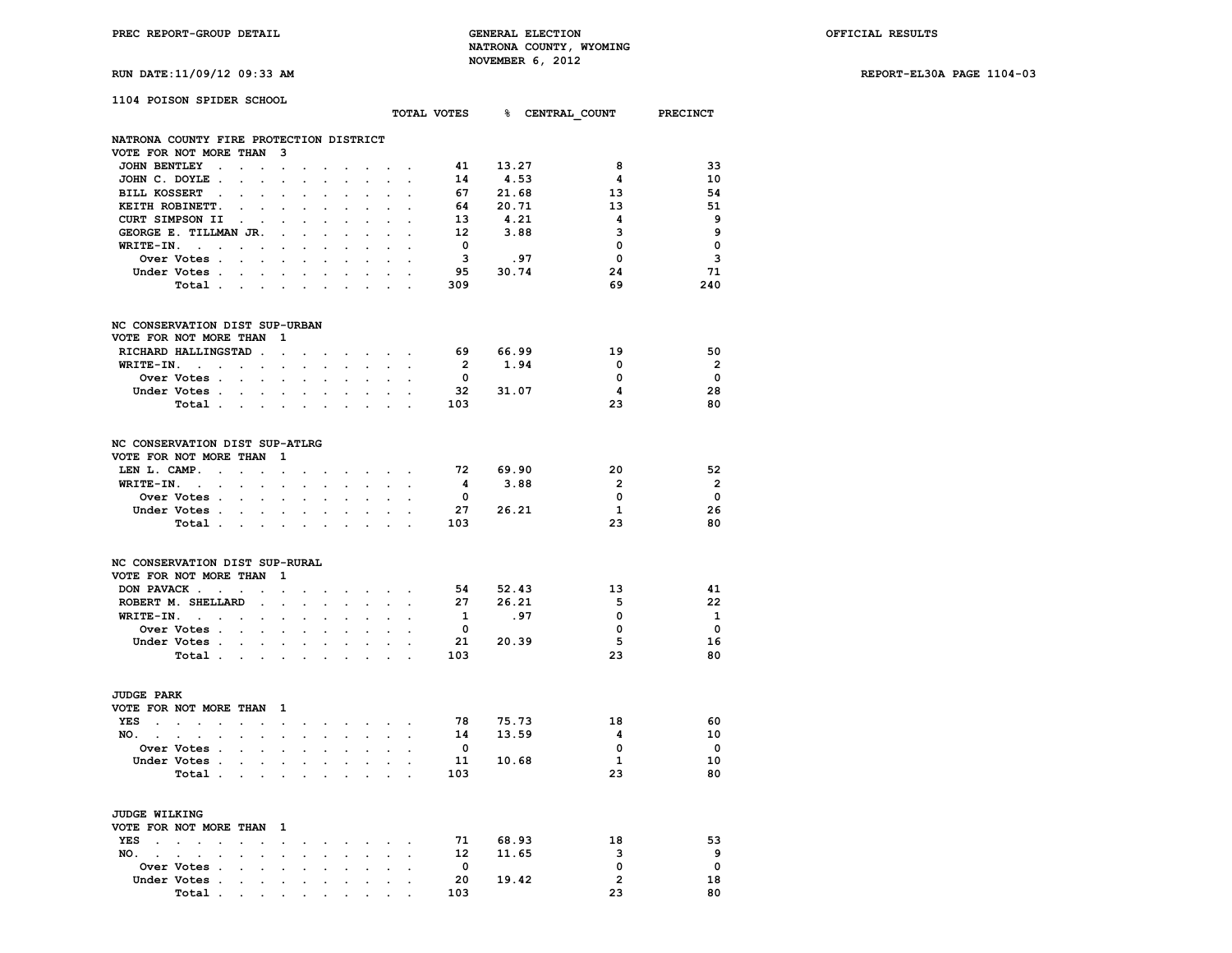**RUN DATE:11/09/12 09:33 AM REPORT-EL30A PAGE 1104-04**

|  | <b>RUN DATE:11/09/12 09:33 AM</b> |  |  |  |
|--|-----------------------------------|--|--|--|
|--|-----------------------------------|--|--|--|

|                              | 1104 POISON SPIDER SCHOOL   |                                                           |                      |                      |                                   |                                         |                                                                    |                                         |                                                                                |                      |                          |          | TOTAL VOTES 8 CENTRAL COUNT PRECINCT |                          |
|------------------------------|-----------------------------|-----------------------------------------------------------|----------------------|----------------------|-----------------------------------|-----------------------------------------|--------------------------------------------------------------------|-----------------------------------------|--------------------------------------------------------------------------------|----------------------|--------------------------|----------|--------------------------------------|--------------------------|
| <b>JUDGE BROWN</b>           |                             |                                                           |                      |                      |                                   |                                         |                                                                    |                                         |                                                                                |                      |                          |          |                                      |                          |
|                              | VOTE FOR NOT MORE THAN 1    |                                                           |                      |                      |                                   |                                         |                                                                    |                                         |                                                                                |                      |                          |          |                                      |                          |
|                              | YES                         |                                                           |                      |                      |                                   |                                         |                                                                    |                                         |                                                                                |                      | 78                       | 75.73    | 18                                   | 60                       |
| NO. .                        |                             |                                                           | $\mathbf{L}$         | $\mathbf{r}$         | $\bullet$                         | ÷.                                      |                                                                    |                                         | the contract of the contract of the contract of<br>$\sim$ $\sim$ $\sim$ $\sim$ |                      | 11                       | 10.68    | $\overline{\mathbf{4}}$              | $\overline{7}$           |
|                              | $\sim$                      |                                                           |                      |                      |                                   |                                         |                                                                    |                                         |                                                                                |                      | $\overline{\mathbf{0}}$  |          | $\mathbf 0$                          | $\overline{\phantom{0}}$ |
|                              | <b>Over Votes .</b>         | $\sim$ $\sim$ $\sim$                                      |                      |                      |                                   |                                         |                                                                    | $\sim$                                  | $\mathbf{r}$                                                                   |                      | 14                       | 13.59    | $\mathbf{1}$                         | 13                       |
|                              | Under Votes.<br>Total       | <b>Contract Contract</b>                                  |                      |                      | $\bullet$<br>$\ddot{\phantom{a}}$ | $\ddot{\phantom{a}}$<br><b>Contract</b> | $\ddot{\phantom{a}}$                                               | $\ddot{\phantom{0}}$<br><b>Contract</b> | $\sim$<br>$\mathcal{L}^{\text{max}}$                                           |                      | 103                      |          | 23                                   | 80                       |
|                              |                             |                                                           |                      |                      |                                   |                                         |                                                                    |                                         |                                                                                |                      |                          |          |                                      |                          |
| <b>JUDGE HUBER</b>           |                             |                                                           |                      |                      |                                   |                                         |                                                                    |                                         |                                                                                |                      |                          |          |                                      |                          |
|                              | VOTE FOR NOT MORE THAN 1    |                                                           |                      |                      |                                   |                                         |                                                                    |                                         |                                                                                |                      |                          |          |                                      |                          |
|                              | YES                         |                                                           |                      |                      |                                   |                                         |                                                                    |                                         | and the company of the company of the                                          |                      | 72                       | 69.90    | 20                                   | 52                       |
|                              | NO.                         |                                                           |                      |                      |                                   |                                         |                                                                    |                                         | and a strategic control of the strategic                                       | $\cdot$              | 16                       | 15.53    | $\overline{2}$                       | 14                       |
|                              | Over Votes .                | $\mathcal{L}^{\text{max}}$ and $\mathcal{L}^{\text{max}}$ |                      | $\blacksquare$       | $\ddot{\phantom{a}}$              | $\ddot{\phantom{0}}$                    | $\ddot{\phantom{a}}$                                               | $\mathcal{L}^{\text{max}}$              | $\mathcal{L}^{\mathcal{L}}$                                                    |                      | $\overline{\mathbf{0}}$  |          | $\mathbf 0$                          | $\overline{\phantom{0}}$ |
|                              | Under Votes .               | $\mathbf{r}$ , $\mathbf{r}$ , $\mathbf{r}$                |                      |                      | $\sim$                            | $\sim$                                  |                                                                    |                                         | and a state of the state                                                       |                      | 15                       | 14.56    | $\mathbf{1}$                         | 14                       |
|                              | Total                       |                                                           |                      |                      |                                   | <b>Contract Contract Street</b>         |                                                                    |                                         | the company of the                                                             |                      | 103                      |          | 23                                   | 80                       |
| C-AMEND-A                    |                             |                                                           |                      |                      |                                   |                                         |                                                                    |                                         |                                                                                |                      |                          |          |                                      |                          |
|                              | VOTE FOR NOT MORE THAN 1    |                                                           |                      |                      |                                   |                                         |                                                                    |                                         |                                                                                |                      |                          |          |                                      |                          |
|                              |                             |                                                           |                      |                      |                                   |                                         |                                                                    |                                         |                                                                                |                      |                          | 81.55    | 22                                   | 62                       |
| $FOR$                        | $\sim$                      | the contract of the contract of the contract of the       |                      |                      |                                   |                                         |                                                                    |                                         |                                                                                | $\ddot{\phantom{a}}$ | 84                       |          |                                      |                          |
|                              | AGAINST                     |                                                           |                      | $\sim 10^{-11}$      | $\sim$                            |                                         |                                                                    |                                         | and the company of the company                                                 | $\ddot{\phantom{0}}$ |                          | 16 15.53 | $\mathbf{1}$                         | 15                       |
|                              | Over Votes .                | $\mathbf{r} = \mathbf{r}$                                 |                      | $\sim$               |                                   |                                         |                                                                    |                                         |                                                                                |                      | $\overline{\phantom{0}}$ |          | 0                                    | $\overline{\phantom{0}}$ |
|                              | Under Votes                 |                                                           |                      |                      |                                   |                                         | $\mathbf{r} = \mathbf{r} + \mathbf{r} + \mathbf{r} + \mathbf{r}$ . |                                         | $\bullet$ .                                                                    |                      | $\overline{\mathbf{3}}$  | 2.91     | $\mathbf 0$                          | 3                        |
|                              | Total                       |                                                           |                      |                      | $\sim$                            | $\sim$ $\sim$ $\sim$                    |                                                                    | $\ddot{\phantom{0}}$                    | $\ddot{\phantom{a}}$                                                           |                      | 103                      |          | 23                                   | 80                       |
| C-AMEND-B                    |                             |                                                           |                      |                      |                                   |                                         |                                                                    |                                         |                                                                                |                      |                          |          |                                      |                          |
|                              | VOTE FOR NOT MORE THAN      |                                                           |                      | $\mathbf{1}$         |                                   |                                         |                                                                    |                                         |                                                                                |                      |                          |          |                                      |                          |
| FOR                          |                             |                                                           |                      |                      |                                   |                                         |                                                                    |                                         |                                                                                |                      | 88                       | 85.44    | 19                                   | -69                      |
|                              | AGAINST                     |                                                           |                      |                      | $\sim$                            | $\ddot{\phantom{0}}$                    | $\ddot{\phantom{0}}$                                               | $\ddot{\phantom{0}}$                    | $\bullet$ .                                                                    | $\overline{a}$       | - 9                      | 8.74     | 1                                    | - 8                      |
|                              | Over Votes .                | <b>Contract Contract</b>                                  |                      | $\ddot{\phantom{0}}$ |                                   |                                         |                                                                    |                                         |                                                                                |                      | $\overline{\mathbf{0}}$  |          | 0                                    | $\overline{\phantom{0}}$ |
|                              | Under Votes                 |                                                           |                      | $\sim$               | $\bullet$                         | $\bullet$                               | $\ddot{\phantom{a}}$                                               | $\sim$                                  | $\ddot{\phantom{a}}$                                                           |                      |                          | 6 5.83   | 3                                    | 3                        |
|                              | Total                       |                                                           |                      |                      |                                   |                                         |                                                                    |                                         |                                                                                |                      | 103                      |          | 23                                   | 80                       |
|                              |                             |                                                           |                      |                      |                                   |                                         |                                                                    |                                         |                                                                                |                      |                          |          |                                      |                          |
| C-AMEND-C                    |                             |                                                           |                      |                      |                                   |                                         |                                                                    |                                         |                                                                                |                      |                          |          |                                      |                          |
| VOTE FOR NOT MORE THAN       |                             |                                                           |                      | $\mathbf{1}$         |                                   |                                         |                                                                    |                                         |                                                                                |                      |                          |          |                                      |                          |
|                              | FOR $\cdots$ $\cdots$       |                                                           |                      |                      |                                   |                                         |                                                                    |                                         |                                                                                |                      | 31                       | 30.10    | - 8                                  | 23                       |
| AGAINST                      | $\ddot{\phantom{a}}$        | $\ddot{\phantom{a}}$                                      | $\ddot{\phantom{0}}$ | $\sim$               |                                   |                                         | $\ddot{\phantom{0}}$                                               | $\ddot{\phantom{0}}$                    | $\mathbf{r}$                                                                   |                      | 64                       | 62.14    | 13                                   | 51                       |
|                              | Over Votes                  |                                                           |                      | $\sim 10^{-11}$      | $\bullet$                         | $\ddot{\phantom{0}}$                    | $\ddot{\phantom{0}}$                                               | $\bullet$ .                             | $\ddot{\phantom{0}}$                                                           | $\overline{a}$       | $\overline{\mathbf{0}}$  |          | $\mathbf{0}$                         | $\overline{\phantom{0}}$ |
|                              | Under Votes .               | and the company                                           |                      |                      |                                   |                                         |                                                                    |                                         | $\mathbf{r} = \mathbf{r}$                                                      |                      | 8                        | 7.77     | $\overline{2}$                       | 6                        |
|                              | Total                       |                                                           |                      |                      |                                   | <b>Contract Contract</b>                |                                                                    | $\sim$ $\sim$                           | $\sim$ $\sim$                                                                  |                      | 103                      |          | 23                                   | 80                       |
| LIBRARY                      |                             |                                                           |                      |                      |                                   |                                         |                                                                    |                                         |                                                                                |                      |                          |          |                                      |                          |
| VOTE FOR NOT MORE THAN 1     |                             |                                                           |                      |                      |                                   |                                         |                                                                    |                                         |                                                                                |                      |                          |          |                                      |                          |
| FOR THE COUNTY SPECIFIC PURP |                             |                                                           |                      |                      |                                   |                                         |                                                                    |                                         |                                                                                |                      | 42                       | 40.78    | 10                                   | 32                       |
|                              | AGAINST THE COUNTY SPECIFIC |                                                           |                      |                      |                                   |                                         |                                                                    |                                         | $\mathbf{r}$                                                                   |                      | 61                       | 59.22    | 13                                   | 48                       |
|                              | Over Votes                  |                                                           |                      |                      |                                   |                                         | $\mathbf{r} = \mathbf{r} \cdot \mathbf{r}$                         | $\ddot{\phantom{0}}$                    | $\blacksquare$                                                                 |                      | $\overline{\phantom{0}}$ |          | 0                                    | $\mathbf{o}$             |
|                              | Under Votes                 |                                                           |                      |                      |                                   |                                         |                                                                    |                                         |                                                                                |                      | $\mathbf 0$              |          | $\mathbf 0$                          | 0                        |
|                              | Total .                     |                                                           |                      | $\ddot{\phantom{0}}$ | $\ddot{\phantom{a}}$              | $\bullet$ .                             | $\ddot{\phantom{0}}$                                               | $\ddot{\phantom{0}}$                    | $\ddot{\phantom{0}}$                                                           |                      | 103                      |          | 23                                   | 80                       |
|                              |                             | the contract of the contract of the contract of           |                      |                      |                                   |                                         |                                                                    |                                         |                                                                                |                      |                          |          |                                      |                          |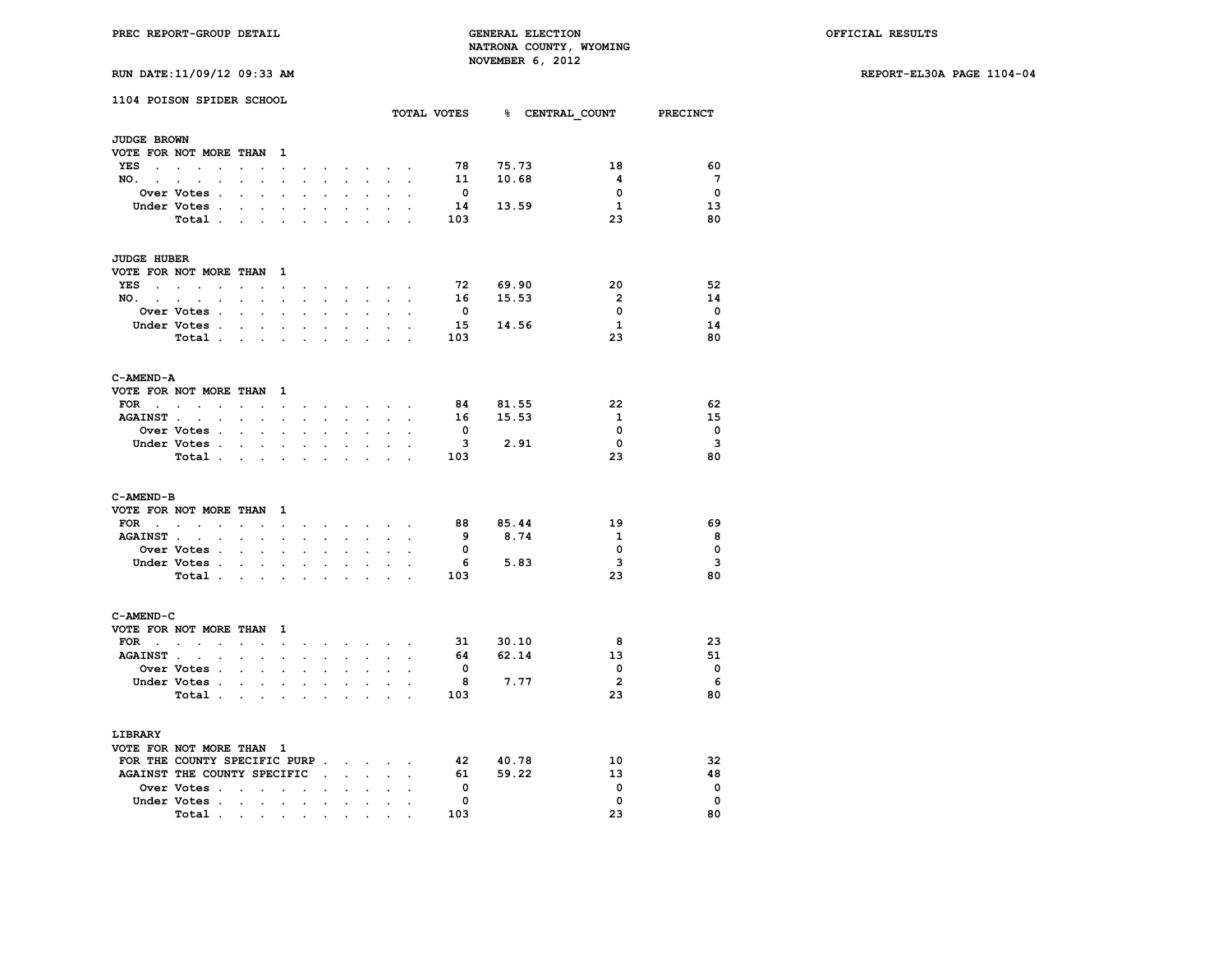# **RUN DATE:11/09/12 09:33 AM REPORT-EL30A PAGE 1202-01**

| <b>1202 ST STEPHENS CHURCH</b>                                                          |                      |                                   |                      |                      |                          |                      |             |        |                        |                 |
|-----------------------------------------------------------------------------------------|----------------------|-----------------------------------|----------------------|----------------------|--------------------------|----------------------|-------------|--------|------------------------|-----------------|
|                                                                                         |                      |                                   |                      |                      |                          |                      | TOTAL VOTES |        | <b>% CENTRAL COUNT</b> | <b>PRECINCT</b> |
| REGISTERED VOTERS - TOTAL                                                               |                      |                                   |                      |                      |                          |                      | 368         |        |                        |                 |
| BALLOTS CAST - TOTAL.<br>$\ddot{\phantom{0}}$                                           | $\sim$               |                                   |                      |                      |                          |                      | 388         |        | 120                    | 268             |
| BALLOTS CAST - BLANK.<br>$\overline{a}$                                                 | $\mathbf{r}$         |                                   |                      |                      |                          | $\overline{a}$       | 0           |        | 0                      | 0               |
| VOTER TURNOUT - TOTAL<br>$\bullet$                                                      | $\ddot{\phantom{0}}$ |                                   |                      |                      |                          |                      |             | 105.43 |                        |                 |
| VOTER TURNOUT - BLANK<br>$\ddot{\phantom{1}}$                                           | $\sim$               | $\sim$                            |                      |                      | $\overline{a}$           |                      |             |        |                        |                 |
| <b>USA-PRESIDENT</b>                                                                    |                      |                                   |                      |                      |                          |                      |             |        |                        |                 |
| VOTE FOR NOT MORE THAN<br>1                                                             |                      |                                   |                      |                      |                          |                      |             |        |                        |                 |
| MITT ROMNEY (REP).<br>$\sim$ $\sim$<br>$\bullet$                                        | $\ddot{\phantom{a}}$ |                                   | $\ddot{\phantom{a}}$ |                      | $\ddotsc$                |                      | 280         | 72.16  | 89                     | 191             |
| BARACK OBAMA (DEM)<br>$\ddot{\phantom{0}}$<br>$\ddot{\phantom{a}}$                      | $\ddot{\phantom{0}}$ | $\sim$                            | $\ddot{\phantom{a}}$ | $\ddot{\phantom{a}}$ | $\ddot{\phantom{0}}$     | $\ddot{\phantom{0}}$ | 92          | 23.71  | 29                     | 63              |
| GARY JOHNSON (LIB)                                                                      |                      |                                   |                      |                      |                          |                      | 8           | 2.06   | 1                      | -7              |
| VIRGIL H. GOODE (CON)<br>$\ddot{\phantom{0}}$                                           | $\ddot{\phantom{0}}$ | $\ddot{\phantom{0}}$              | $\ddot{\phantom{0}}$ | $\ddot{\phantom{0}}$ |                          |                      | 1           | .26    | 0                      | $\mathbf{1}$    |
| WRITE-IN.<br>$\sim$ $\sim$<br>$\ddot{\phantom{a}}$                                      |                      |                                   |                      |                      |                          |                      | 3           | .77    | 0                      | 3               |
| Over Votes.<br>s.<br>$\cdot$                                                            |                      |                                   |                      | $\sim$               |                          |                      | 1           | .26    | 1                      | $\mathbf 0$     |
| Under Votes.                                                                            |                      |                                   |                      |                      |                          |                      | 3           | .77    | 0                      | 3               |
| Total                                                                                   | $\cdot$              | $\ddot{\phantom{a}}$              |                      | $\cdot$              |                          |                      | 388         |        | 120                    | 268             |
| UNITED STATES SENATOR                                                                   |                      |                                   |                      |                      |                          |                      |             |        |                        |                 |
| VOTE FOR NOT MORE THAN<br>1                                                             |                      |                                   |                      |                      |                          |                      |             |        |                        |                 |
| JOHN BARRASSO (REP).<br>$\sim 10^{-11}$                                                 | $\ddot{\phantom{0}}$ |                                   |                      |                      | and a strategic control. | $\ddot{\phantom{0}}$ | 304         | 78.35  | 100                    | 204             |
| TIM CHESNUT (DEM).<br>$\ddot{\phantom{0}}$<br>$\ddot{\phantom{0}}$                      | $\cdot$              |                                   |                      |                      |                          |                      | 67          | 17.27  | 15                     | 52              |
| JOEL OTTO (CRY)<br>$\ddot{\phantom{a}}$<br>$\ddot{\phantom{a}}$<br>$\ddot{\phantom{a}}$ | $\overline{a}$       | $\overline{a}$                    |                      | $\ddot{\phantom{0}}$ | $\overline{a}$           |                      | 9           | 2.32   | 0                      | 9               |
| WRITE-IN.<br>$\mathcal{L}^{\text{max}}$ and $\mathcal{L}^{\text{max}}$                  |                      |                                   |                      |                      |                          |                      | 0           |        | 0                      | $\mathbf 0$     |
|                                                                                         |                      |                                   |                      |                      |                          |                      | 0           |        | 0                      | $\mathbf 0$     |
| Over Votes.<br>$\sim$<br>$\ddot{\phantom{0}}$<br>$\ddot{\phantom{a}}$                   | $\overline{a}$       | $\overline{a}$                    | $\overline{a}$       | $\ddot{\phantom{a}}$ |                          |                      |             |        |                        | 3               |
| Under Votes.                                                                            |                      |                                   |                      |                      |                          |                      | 8           | 2.06   | 5                      |                 |
| Total .<br>$\sim$<br>$\bullet$<br>$\sim$                                                | $\ddot{\phantom{a}}$ | $\cdot$                           | $\ddot{\phantom{a}}$ |                      |                          |                      | 388         |        | 120                    | 268             |
| UNITED STATES REPRESENTATIVE                                                            |                      |                                   |                      |                      |                          |                      |             |        |                        |                 |
| VOTE FOR NOT MORE THAN<br>$\mathbf{1}$                                                  |                      |                                   |                      |                      |                          |                      |             |        |                        |                 |
| CYNTHIA M. LUMMIS (REP).                                                                | $\sim$               | and the state of the state of the |                      |                      |                          |                      | 269         | 69.33  | 88                     | 181             |
| CHRIS HENRICHSEN (DEM).                                                                 |                      | $\sim$                            | $\sim$               | $\mathbf{r}$         |                          |                      | 72          | 18.56  | 20                     | 52              |
| RICHARD P. BRUBAKER (LIB).                                                              |                      |                                   |                      |                      |                          |                      | 17          | 4.38   | $\overline{2}$         | 15              |
| DANIEL CLYDE CUMMINGS (CON)                                                             |                      |                                   |                      |                      |                          |                      | 9           | 2.32   | 1                      | 8               |
| DON WILLS (CRY)<br>$\sim$ 100 $\pm$<br>$\sim$<br>$\ddot{\phantom{a}}$                   |                      |                                   |                      |                      |                          |                      | з           | .77    | $\overline{2}$         | 1               |
| WRITE-IN.<br><b>Contract Contract</b><br>$\ddot{\phantom{a}}$                           |                      |                                   |                      |                      |                          |                      | 0           |        | 0                      | $\mathbf 0$     |
| Over Votes .<br>$\ddot{\phantom{0}}$<br>$\ddot{\phantom{a}}$<br>$\ddot{\phantom{a}}$    | $\ddot{\phantom{a}}$ |                                   |                      |                      |                          |                      | 0           |        | 0                      | $\mathbf 0$     |
| Under Votes                                                                             | $\bullet$            | $\ddot{\phantom{0}}$              |                      |                      |                          |                      | 18          | 4.64   | 7                      | 11              |
| Total                                                                                   | $\cdot$              | $\sim$                            | $\cdot$              | $\ddot{\phantom{a}}$ | $\ddot{\phantom{a}}$     |                      | 388         |        | 120                    | 268             |
| STATE HOUSE DISTRICT 37                                                                 |                      |                                   |                      |                      |                          |                      |             |        |                        |                 |
| VOTE FOR NOT MORE THAN<br>1                                                             |                      |                                   |                      |                      |                          |                      |             |        |                        |                 |
| STEVE HARSHMAN (REP).<br>$\sim$                                                         |                      |                                   |                      |                      |                          |                      | 301         | 77.58  | 95                     | 206             |
| WRITE-IN.<br>$\ddot{\phantom{a}}$<br>$\sim$ $\sim$<br>$\cdot$<br>$\sim$<br>$\sim$       | $\ddot{\phantom{0}}$ | $\sim$                            | $\ddot{\phantom{0}}$ | $\ddot{\phantom{0}}$ | $\sim$                   | $\ddot{\phantom{a}}$ | 8           | 2.06   | 1                      | 7               |
| Over Votes .<br>$\sim$<br>$\sim$<br>$\ddot{\phantom{0}}$                                | $\ddot{\phantom{a}}$ | $\ddot{\phantom{0}}$              |                      |                      |                          |                      | 0           |        | 0                      | 0               |
| Under Votes<br>$\bullet$ .                                                              |                      |                                   |                      |                      |                          |                      | 79          | 20.36  | 24                     | 55              |
|                                                                                         |                      |                                   |                      |                      |                          |                      |             |        |                        |                 |

 **Total . . . . . . . . . . 388 120 268**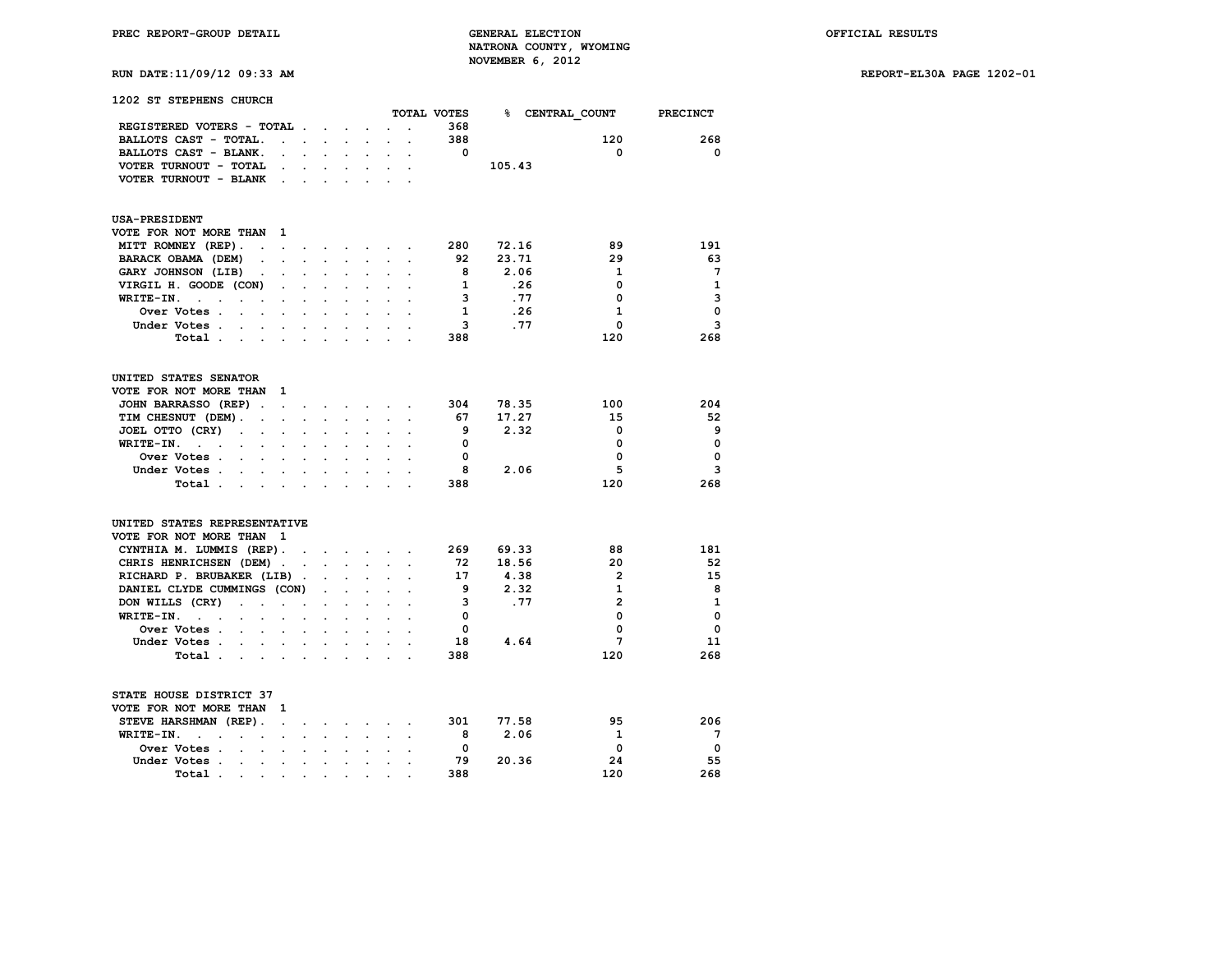**PREC REPORT-GROUP DETAIL GENERAL ELECTION OFFICIAL RESULTS NATRONA COUNTY, WYOMING RUN DATE:11/09/12 09:33 AM NOVEMBER 6, 2012** 

**RUN DATE:11/09/12 09:33 AM REPORT-EL30A PAGE 1202-02**

| <b>RUN DATE:11/09/12 09:33 AM</b> |  |  |
|-----------------------------------|--|--|
|                                   |  |  |

# **1202 ST STEPHENS CHURCH**

|                                                                             |                  |  | TOTAL VOTES | ዱ     | CENTRAL COUNT | PRECINCT |
|-----------------------------------------------------------------------------|------------------|--|-------------|-------|---------------|----------|
| <b>BOCC</b>                                                                 |                  |  |             |       |               |          |
| VOTE FOR NOT MORE THAN 2                                                    |                  |  |             |       |               |          |
| FORREST CHADWICK (REP).<br>$\sim$<br>$\sim$                                 |                  |  | 204         | 26.29 | 74            | 130      |
| MATT KEATING (REP)<br>$\sim$ $\sim$<br>$\cdot$<br>$\sim$                    |                  |  | 184         | 23.71 | 66            | 118      |
| GINO CERULLO (DEM)<br>$\sim$ $\sim$<br>$\ddot{\phantom{0}}$                 |                  |  | 89          | 11.47 | 17            | 72       |
| TROY BRAY (CON)<br>and the contract of the contract of<br>$\cdot$           |                  |  | 25          | 3.22  | 4             | 21       |
| LINDA BERGERON (CON).<br><b>Contract Contract Street</b><br>$\cdot$ $\cdot$ | $\sim$           |  | 34          | 4.38  | 8             | 26       |
| KEITH B. GOODENOUGH (IND).<br>$\sim$ $\sim$ $\sim$                          | $\sim$ 100 $\mu$ |  | 105         | 13.53 | 34            | 71       |
| WRITE-IN.<br>$\sim$ 100 $\mu$<br>$\cdot$                                    |                  |  |             | .13   |               | $\Omega$ |
| Over Votes.<br>$\sim$<br>$\cdot$                                            | $\cdot$          |  | 0           |       | 0             | $\Omega$ |
| Under Votes.<br>$\sim$<br>$\sim$<br>$\cdot$                                 |                  |  | 134         | 17.27 | 36            | 98       |
| Total<br>$\sim$<br>$\sim$                                                   |                  |  | 776         |       | 240           | 536      |

## **CASPER COLLEGE DISTRICT BOARD OF TRUSTEE**

| VOTE FOR NOT MORE THAN 4                                                           |                                                                                                                 |                      |               |        |               |  |       |       |          |             |
|------------------------------------------------------------------------------------|-----------------------------------------------------------------------------------------------------------------|----------------------|---------------|--------|---------------|--|-------|-------|----------|-------------|
| <b>SCOTT BENNION</b>                                                               |                                                                                                                 |                      |               |        |               |  | 162   | 10.44 | 55       | 107         |
| <b>BOB DESPAIN.</b><br>$\sim$                                                      | $\sim 100$ km s $^{-1}$                                                                                         |                      |               |        |               |  | 96    | 6.19  | 26       | 70          |
| LAUREN V. GRIFFITH                                                                 | $\sim$                                                                                                          |                      | $\sim$        |        |               |  | 129   | 8.31  | 32       | 97          |
| BILL M. HAMBRICK<br>$\sim$                                                         |                                                                                                                 | $\sim$ $\sim$        |               |        |               |  | 122   | 7.86  | 46       | 76          |
| MATTHEW A. LOUCKS.                                                                 | $\sim$ $\sim$                                                                                                   | $\sim$ $\sim$ $\sim$ |               |        |               |  | 109   | 7.02  | 29       | 80          |
| SUSAN D. MILLER                                                                    | the company of the company of the company                                                                       |                      |               |        | $\sim$ $\sim$ |  | 119   | 7.67  | 34       | 85          |
| CLIFF WHITLOCK.<br>$\sim 100$ km s $^{-1}$                                         | the contract of the contract of the contract of the contract of the contract of the contract of the contract of |                      |               |        |               |  | 87    | 5.61  | 24       | 63          |
| WRITE-IN.<br><b>Contract Contract Street</b><br>$\sim$ $\sim$ $\sim$ $\sim$ $\sim$ |                                                                                                                 |                      | $\sim$        |        |               |  | 0     |       | 0        | $\mathbf 0$ |
| Over Votes.<br>$\sim$<br>$\sim$                                                    | $\sim$ $\sim$                                                                                                   | $\sim$               | $\sim$        | $\sim$ | $\sim$        |  | 0     |       | $\Omega$ | $\Omega$    |
| Under Votes.<br>$\sim$                                                             | $\sim$                                                                                                          | $\sim$ $\sim$        | $\sim$ $\sim$ | $\sim$ |               |  | 728   | 46.91 | 234      | 494         |
| Total                                                                              |                                                                                                                 |                      |               |        |               |  | 1,552 |       | 480      | 1,072       |

### **NATRONA COUNTY SCHOOL DIST NO 1**

| VOTE FOR NOT MORE THAN                 | -5      |         |         |         |  |                      |       |       |             |          |
|----------------------------------------|---------|---------|---------|---------|--|----------------------|-------|-------|-------------|----------|
| DAVID S. BLAEDE                        |         |         |         |         |  |                      | 18    | .93   | 6           | 12       |
| KEVIN CHRISTOPHERSON.                  |         |         |         |         |  |                      | 112   | 5.77  | 30          | 82       |
| <b>GREGORY FLESVIG</b>                 |         |         |         |         |  |                      | 18    | .93   | 9           | 9        |
| ELIZABETH HORSCH.                      |         |         |         |         |  |                      | 97    | 5.00  | 28          | 69       |
| DANA HOWIE<br>$\overline{\phantom{a}}$ |         |         |         |         |  |                      | 89    | 4.59  | 20          | 69       |
| DONN MCCALL.                           |         |         |         |         |  |                      | 85    | 4.38  | 20          | 65       |
| MARK E. PETERSON                       |         |         |         |         |  |                      | 76    | 3.92  | 21          | 55       |
| SHAWNNA PUNTENEY                       |         |         |         |         |  |                      | 89    | 4.59  | 21          | 68       |
| PAULA J. REID                          |         |         |         |         |  |                      | 128   | 6.60  | 32          | 96       |
| MARC SMITH.                            |         |         |         |         |  |                      | 78    | 4.02  | 24          | 54       |
| STEPHEN SPRECHER                       |         |         |         |         |  |                      | 104   | 5.36  | 30          | 74       |
| RITA WALSH.                            |         |         |         |         |  |                      | 137   | 7.06  | 35          | 102      |
| WRITE-IN.                              |         |         |         |         |  |                      |       |       | $\mathbf 0$ | $\Omega$ |
| Over Votes                             |         |         |         |         |  |                      | 5     | .26   | 5           | $\Omega$ |
| Under Votes                            |         |         |         |         |  |                      | 904   | 46.60 | 319         | 585      |
| Total                                  | $\cdot$ | $\cdot$ | $\cdot$ | $\cdot$ |  | $\ddot{\phantom{0}}$ | 1,940 |       | 600         | 1,340    |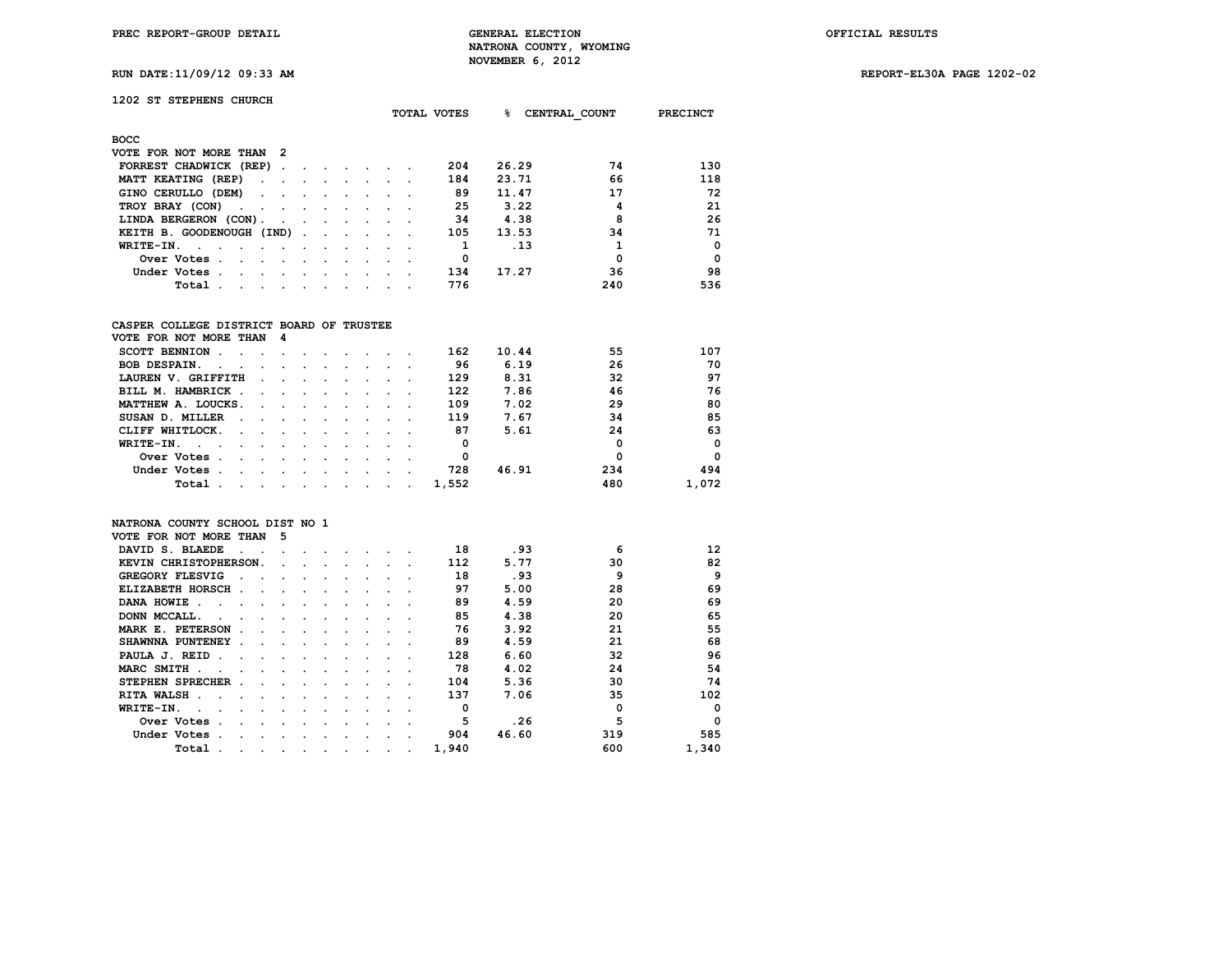**RUN DATE:11/09/12 09:33 AM REPORT-EL30A PAGE 1202-03**

| 1202 ST STEPHENS CHURCH                                                                                                                                                                                                                                                                                        |                                                                                                                                                                                                                                      |                                                                                               |                                                                                                                                                                                                                                |                                                                                                                        |  |               | TOTAL VOTES                                                                                               |       |      | <b>&amp; CENTRAL COUNT PRECINCT</b>             |                                                  |
|----------------------------------------------------------------------------------------------------------------------------------------------------------------------------------------------------------------------------------------------------------------------------------------------------------------|--------------------------------------------------------------------------------------------------------------------------------------------------------------------------------------------------------------------------------------|-----------------------------------------------------------------------------------------------|--------------------------------------------------------------------------------------------------------------------------------------------------------------------------------------------------------------------------------|------------------------------------------------------------------------------------------------------------------------|--|---------------|-----------------------------------------------------------------------------------------------------------|-------|------|-------------------------------------------------|--------------------------------------------------|
| NATRONA COUNTY FIRE PROTECTION DISTRICT                                                                                                                                                                                                                                                                        |                                                                                                                                                                                                                                      |                                                                                               |                                                                                                                                                                                                                                |                                                                                                                        |  |               |                                                                                                           |       |      |                                                 |                                                  |
| VOTE FOR NOT MORE THAN                                                                                                                                                                                                                                                                                         |                                                                                                                                                                                                                                      | $\mathbf{3}$                                                                                  |                                                                                                                                                                                                                                |                                                                                                                        |  |               |                                                                                                           |       |      |                                                 |                                                  |
| JOHN BENTLEY                                                                                                                                                                                                                                                                                                   |                                                                                                                                                                                                                                      | the company of the company of the company of                                                  |                                                                                                                                                                                                                                |                                                                                                                        |  |               | $\overline{\mathbf{2}}$                                                                                   |       | 5.56 | 1                                               | 1                                                |
| JOHN C. DOYLE.                                                                                                                                                                                                                                                                                                 | <u>in the second contract of the second contract of the second contract of the second contract of the second contract of the second contract of the second contract of the second contract of the second contract of the second </u> |                                                                                               |                                                                                                                                                                                                                                |                                                                                                                        |  |               | $\mathbf{1}$                                                                                              |       | 2.78 | 0                                               | 1                                                |
| <b>BILL KOSSERT</b>                                                                                                                                                                                                                                                                                            |                                                                                                                                                                                                                                      | and a strain and a strain and a strain and                                                    |                                                                                                                                                                                                                                |                                                                                                                        |  |               | $\overline{2}$                                                                                            | 5.56  |      | 0                                               | $\overline{2}$                                   |
| KEITH ROBINETT.                                                                                                                                                                                                                                                                                                |                                                                                                                                                                                                                                      |                                                                                               | $\mathbf{r} = \mathbf{r} + \mathbf{r} + \mathbf{r}$                                                                                                                                                                            |                                                                                                                        |  |               | $\overline{2}$                                                                                            |       | 5.56 | 0                                               | $\overline{2}$                                   |
| CURT SIMPSON II                                                                                                                                                                                                                                                                                                |                                                                                                                                                                                                                                      |                                                                                               | $\cdot$ $\cdot$ $\cdot$ $\cdot$ $\cdot$                                                                                                                                                                                        |                                                                                                                        |  |               | 0                                                                                                         |       |      | 0                                               | $\mathbf 0$                                      |
| GEORGE E. TILLMAN JR.                                                                                                                                                                                                                                                                                          |                                                                                                                                                                                                                                      |                                                                                               |                                                                                                                                                                                                                                |                                                                                                                        |  |               | $\overline{2}$                                                                                            |       | 5.56 | 1                                               | $\mathbf{1}$                                     |
| WRITE-IN.<br>$\sim$ $\sim$ $\sim$                                                                                                                                                                                                                                                                              |                                                                                                                                                                                                                                      |                                                                                               |                                                                                                                                                                                                                                | and a state of the                                                                                                     |  |               | 0                                                                                                         |       |      | 0                                               | $\mathbf 0$                                      |
| Over Votes                                                                                                                                                                                                                                                                                                     |                                                                                                                                                                                                                                      |                                                                                               |                                                                                                                                                                                                                                |                                                                                                                        |  |               | 0                                                                                                         |       |      | $\Omega$                                        | $\Omega$                                         |
| Under Votes                                                                                                                                                                                                                                                                                                    |                                                                                                                                                                                                                                      |                                                                                               |                                                                                                                                                                                                                                |                                                                                                                        |  |               | 27                                                                                                        | 75.00 |      | 13                                              | 14                                               |
| Total.                                                                                                                                                                                                                                                                                                         |                                                                                                                                                                                                                                      |                                                                                               |                                                                                                                                                                                                                                |                                                                                                                        |  |               | 36                                                                                                        |       |      | 15                                              | 21                                               |
| CASPER MOUNTAIN FIRE DISTRICT DIRECTOR CASPER MTN FIRE<br>VOTE FOR NOT MORE THAN<br>BILL CHAMBERS.<br>BOARDMAN SCHULZ<br>MARGO SPURRIER.<br>WRITE-IN.<br>the contract of the contract of the contract of the contract of the contract of the contract of the contract of<br>Over Votes<br>Under Votes<br>Total |                                                                                                                                                                                                                                      | $\mathbf{3}$<br>$\mathbf{r} = \mathbf{r} + \mathbf{r} + \mathbf{r} + \mathbf{r} + \mathbf{r}$ |                                                                                                                                                                                                                                | $\mathbf{r} = \mathbf{r} + \mathbf{r}$ , where $\mathbf{r} = \mathbf{r}$<br>$\mathbf{r} = \mathbf{r} \cdot \mathbf{r}$ |  |               | 237<br>205 18.17<br>196 17.38<br>$\overline{\mathbf{3}}$<br>$\overline{\mathbf{0}}$<br>487 43.17<br>1,128 | 21.01 | .27  | 65<br>50<br>49<br>$^{\circ}$<br>0<br>181<br>345 | 172<br>155<br>147<br>3<br>$\Omega$<br>306<br>783 |
| NC CONSERVATION DIST SUP-URBAN                                                                                                                                                                                                                                                                                 |                                                                                                                                                                                                                                      |                                                                                               |                                                                                                                                                                                                                                |                                                                                                                        |  |               |                                                                                                           |       |      |                                                 |                                                  |
| VOTE FOR NOT MORE THAN                                                                                                                                                                                                                                                                                         |                                                                                                                                                                                                                                      | - 1                                                                                           |                                                                                                                                                                                                                                |                                                                                                                        |  |               |                                                                                                           |       |      |                                                 |                                                  |
| RICHARD HALLINGSTAD.                                                                                                                                                                                                                                                                                           |                                                                                                                                                                                                                                      |                                                                                               | and a strong control of the state of the state of the state of the state of the state of the state of the state of the state of the state of the state of the state of the state of the state of the state of the state of the |                                                                                                                        |  |               | 252                                                                                                       | 64.95 |      | 79                                              | 173                                              |
| WRITE-IN.<br>the contract of the contract of the contract of the contract of the contract of the contract of the contract of                                                                                                                                                                                   |                                                                                                                                                                                                                                      |                                                                                               |                                                                                                                                                                                                                                |                                                                                                                        |  |               | $\overline{\mathbf{1}}$                                                                                   | .26   |      | $\Omega$                                        | $\mathbf{1}$                                     |
| Over Votes                                                                                                                                                                                                                                                                                                     |                                                                                                                                                                                                                                      |                                                                                               |                                                                                                                                                                                                                                |                                                                                                                        |  |               | 1 .26                                                                                                     |       |      | $\Omega$                                        | 1                                                |
| Under Votes                                                                                                                                                                                                                                                                                                    |                                                                                                                                                                                                                                      |                                                                                               |                                                                                                                                                                                                                                |                                                                                                                        |  |               | 134                                                                                                       | 34.54 |      | 41                                              | 93                                               |
| Total                                                                                                                                                                                                                                                                                                          |                                                                                                                                                                                                                                      |                                                                                               |                                                                                                                                                                                                                                |                                                                                                                        |  | $\sim$ $\sim$ | 388                                                                                                       |       |      | 120                                             | 268                                              |

| NC CONSERVATION DIST SUP-ATLRG |             |  |  |  |  |  |     |       |     |          |
|--------------------------------|-------------|--|--|--|--|--|-----|-------|-----|----------|
| VOTE FOR NOT MORE THAN 1       |             |  |  |  |  |  |     |       |     |          |
| LEN L. CAMP.                   |             |  |  |  |  |  | 253 | 65.21 | 79  | 174      |
| WRITE-IN.                      |             |  |  |  |  |  |     | . 26  | 0   | 1        |
|                                | Over Votes  |  |  |  |  |  |     |       | o   | $\Omega$ |
|                                | Under Votes |  |  |  |  |  | 134 | 34.54 | 41  | 93       |
|                                | Total       |  |  |  |  |  | 388 |       | 120 | 268      |
|                                |             |  |  |  |  |  |     |       |     |          |

| NC CONSERVATION DIST SUP-RURAL |             |  |  |  |  |  |     |       |     |              |
|--------------------------------|-------------|--|--|--|--|--|-----|-------|-----|--------------|
| VOTE FOR NOT MORE THAN 1       |             |  |  |  |  |  |     |       |     |              |
| DON PAVACK                     |             |  |  |  |  |  | 78  | 20.10 | 17  | 61           |
| ROBERT M. SHELLARD             |             |  |  |  |  |  | 132 | 34.02 | 40  | 92           |
| WRITE-IN.                      |             |  |  |  |  |  |     |       | O   | $\Omega$     |
|                                | Over Votes  |  |  |  |  |  |     | .26   | O   | $\mathbf{1}$ |
|                                | Under Votes |  |  |  |  |  | 177 | 45.62 | 63  | 114          |
|                                | Total       |  |  |  |  |  | 388 |       | 120 | 268          |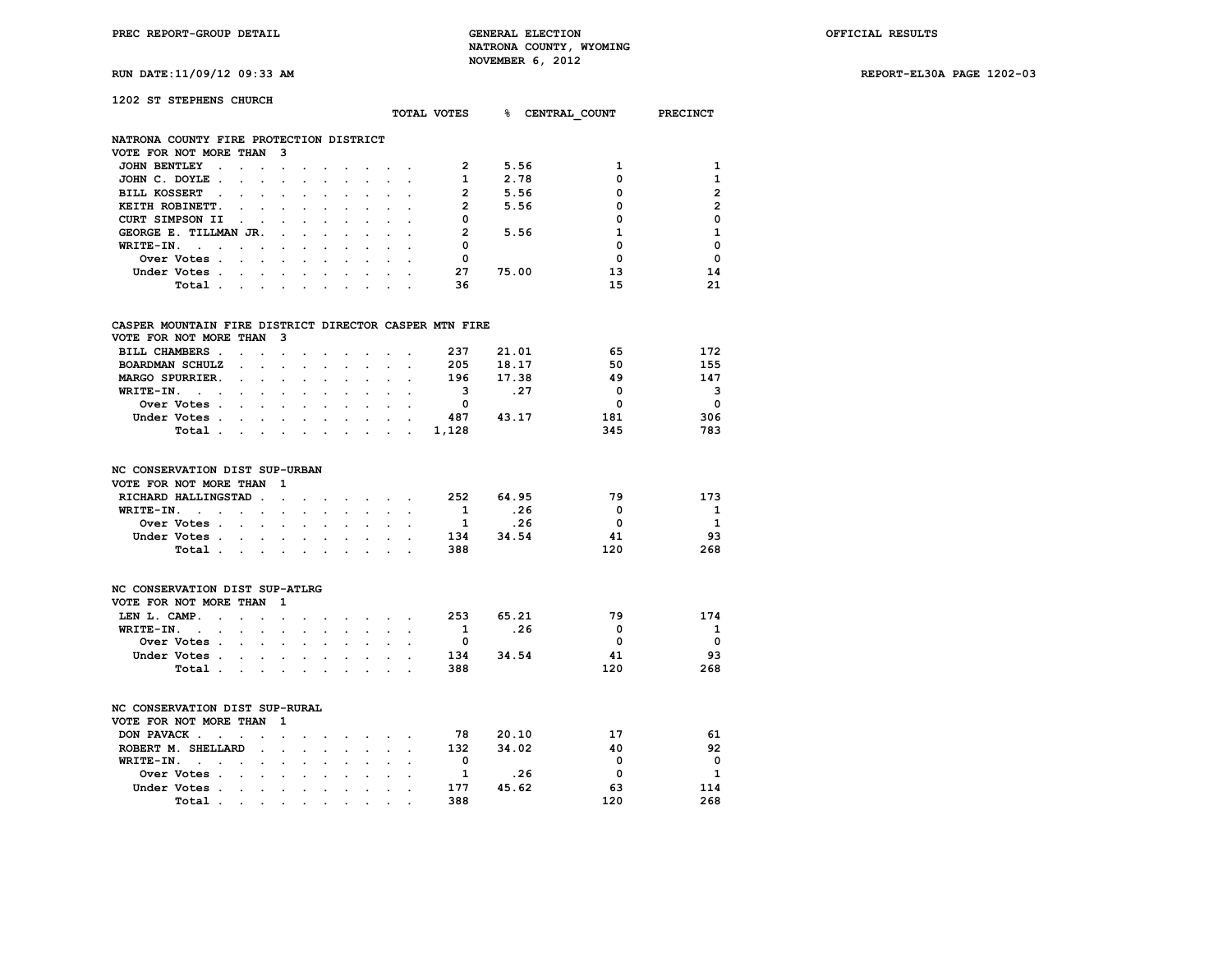**RUN DATE:11/09/12 09:33 AM REPORT-EL30A PAGE 1202-04**

| RUN DATE: 11/09/12 09:33 AM |  |  |
|-----------------------------|--|--|

|                      | 1202 ST STEPHENS CHURCH                                               |                                                 |                             |                                   |                      |                              |                      |                      |                                                                       |                |                         |           | TOTAL VOTES 8 CENTRAL COUNT PRECINCT |                         |
|----------------------|-----------------------------------------------------------------------|-------------------------------------------------|-----------------------------|-----------------------------------|----------------------|------------------------------|----------------------|----------------------|-----------------------------------------------------------------------|----------------|-------------------------|-----------|--------------------------------------|-------------------------|
|                      |                                                                       |                                                 |                             |                                   |                      |                              |                      |                      |                                                                       |                |                         |           |                                      |                         |
| <b>JUDGE PARK</b>    |                                                                       |                                                 |                             |                                   |                      |                              |                      |                      |                                                                       |                |                         |           |                                      |                         |
|                      | VOTE FOR NOT MORE THAN                                                |                                                 |                             | $\mathbf{1}$                      |                      |                              |                      |                      |                                                                       |                |                         |           |                                      |                         |
|                      | <b>YES</b>                                                            |                                                 |                             |                                   | $\bullet$            |                              |                      |                      | and a strong control of                                               |                | 275                     | 70.88     | 91                                   | 184                     |
| NO. .                | $\ddot{\phantom{a}}$                                                  |                                                 |                             |                                   |                      |                              | s.                   | $\mathbf{r}$         | <b>Contract Contract Street</b>                                       |                | 55                      | 14.18     | 10                                   | 45                      |
|                      | <b>Over Votes .</b>                                                   | $\ddot{\phantom{0}}$                            |                             |                                   |                      |                              |                      |                      |                                                                       |                | $\overline{\mathbf{0}}$ |           | $\overline{\mathbf{0}}$              | $\mathbf 0$             |
|                      | Under Votes.                                                          | $\sim$                                          | $\ddot{\phantom{0}}$        | $\ddot{\phantom{0}}$              | $\cdot$              | $\ddot{\phantom{a}}$         | $\overline{a}$       | $\ddot{\phantom{0}}$ | $\ddot{\phantom{a}}$                                                  |                | 58                      | 14.95     | 19                                   | 39                      |
|                      | Total                                                                 |                                                 |                             | $\mathcal{L}^{\text{max}}$        | $\ddot{\phantom{a}}$ |                              |                      | $\ddot{\phantom{a}}$ |                                                                       |                | 388                     |           | 120                                  | 268                     |
| <b>JUDGE WILKING</b> |                                                                       |                                                 |                             |                                   |                      |                              |                      |                      |                                                                       |                |                         |           |                                      |                         |
|                      | VOTE FOR NOT MORE THAN 1                                              |                                                 |                             |                                   |                      |                              |                      |                      |                                                                       |                |                         |           |                                      |                         |
|                      | $YES$                                                                 | $\cdot$                                         |                             | $\ddot{\phantom{a}}$              |                      |                              |                      |                      | $\mathbf{r}$ , and $\mathbf{r}$ , and $\mathbf{r}$                    |                | 243                     | 62.63     | 74                                   | 169                     |
|                      | $NO.$ $.$ $.$ $.$ $.$                                                 | $\sim$                                          | $\bullet$ .                 | $\ddot{\phantom{0}}$              |                      | <b>All Contract Contract</b> |                      | $\sim$               | $\sim$                                                                | $\overline{a}$ | 50                      | 12.89     | 12                                   | 38                      |
|                      | Over Votes .                                                          | $\ddot{\phantom{0}}$                            | $\ddot{\phantom{0}}$        | $\ddot{\phantom{a}}$              | $\ddot{\phantom{a}}$ | $\ddot{\phantom{a}}$         |                      | $\ddot{\phantom{a}}$ | $\ddot{\phantom{0}}$                                                  |                | $\overline{\mathbf{0}}$ |           | $\overline{\mathbf{0}}$              | $\overline{\mathbf{0}}$ |
|                      | Under Votes .                                                         | $\sim$                                          | $\sim$                      | $\sim$                            | $\overline{a}$       |                              | $\mathbf{r}$         | $\mathbf{r}$         |                                                                       |                | 95                      | 24.48     | 34                                   | 61                      |
|                      | Total                                                                 |                                                 |                             | $\overline{a}$                    | $\overline{a}$       |                              |                      | $\mathbf{r}$         |                                                                       |                | 388                     |           | 120                                  | 268                     |
|                      |                                                                       |                                                 |                             |                                   |                      |                              |                      |                      |                                                                       |                |                         |           |                                      |                         |
| <b>JUDGE BROWN</b>   |                                                                       |                                                 |                             |                                   |                      |                              |                      |                      |                                                                       |                |                         |           |                                      |                         |
|                      | VOTE FOR NOT MORE THAN 1                                              |                                                 |                             |                                   |                      |                              |                      |                      |                                                                       |                |                         |           |                                      |                         |
|                      | $YES$                                                                 | $\sim$                                          | $\ddot{\phantom{0}}$        | <b>Contract Contract Contract</b> |                      |                              |                      |                      | $\mathbf{r}$ , and $\mathbf{r}$ , and $\mathbf{r}$ , and $\mathbf{r}$ | $\sim$         | 268                     | 69.07     | 88                                   | 180                     |
|                      | NO.                                                                   | $\mathbf{z} = \mathbf{z} + \mathbf{z}$ .        |                             | $\mathcal{L}^{\mathcal{L}}$       | $\ddot{\phantom{0}}$ | $\sim 10^{-11}$              | $\sim$               |                      | <b>Contract Contract</b>                                              |                |                         | 56 14.43  | 13                                   | 43                      |
|                      | <b>Over Votes .</b>                                                   | $\mathbf{r}$                                    |                             |                                   |                      |                              |                      |                      |                                                                       |                | $\overline{\mathbf{0}}$ |           | $\overline{\phantom{0}}$             | $\overline{\mathbf{0}}$ |
|                      | Under Votes                                                           |                                                 |                             | $\ddot{\phantom{0}}$              | $\ddot{\phantom{a}}$ | $\sim$                       |                      | $\ddot{\phantom{0}}$ |                                                                       |                | 64                      | 16.49     | 19                                   | 45                      |
|                      | Total .                                                               | <b><i>Committee State State State State</i></b> |                             |                                   | $\ddot{\phantom{a}}$ | $\sim$                       | $\sim$               | $\sim$               | $\sim$                                                                | $\overline{a}$ | 388                     |           | 120                                  | 268                     |
| <b>JUDGE HUBER</b>   |                                                                       |                                                 |                             |                                   |                      |                              |                      |                      |                                                                       |                |                         |           |                                      |                         |
|                      | VOTE FOR NOT MORE THAN 1                                              |                                                 |                             |                                   |                      |                              |                      |                      |                                                                       |                |                         |           |                                      |                         |
| YES .                | $\sim$<br>$\mathcal{A}^{\mathcal{A}}$ and $\mathcal{A}^{\mathcal{A}}$ |                                                 |                             | and the company of                |                      |                              |                      |                      | and a strong control of the state of the                              |                | 279                     | 71.91     | 96                                   | 183                     |
| $NO.$ $.$            | $\sim$<br>$\cdot$                                                     |                                                 | $\ddot{\phantom{a}}$        | $\ddot{\phantom{0}}$              |                      |                              |                      | $\sim$               |                                                                       |                | - 60                    | 15.46     | - 9                                  | 51                      |
|                      | Over Votes .                                                          | $\sim$                                          | $\sim$                      | $\cdot$                           | $\cdot$              |                              |                      |                      |                                                                       |                | $\mathbf{0}$            |           | $\mathbf{o}$                         | $\mathbf 0$             |
|                      | Under Votes .                                                         | <b>Contract Contract</b>                        |                             | $\ddot{\phantom{0}}$              | $\bullet$            | $\blacksquare$               | $\bullet$            | $\ddot{\phantom{a}}$ | $\ddot{\phantom{0}}$                                                  |                | - 49                    | 12.63     | 15                                   | 34                      |
|                      | Total $\cdots$ $\cdots$ $\cdots$ $\cdots$                             |                                                 |                             |                                   |                      |                              |                      |                      |                                                                       |                | 388                     |           | 120                                  | 268                     |
|                      |                                                                       |                                                 |                             |                                   |                      |                              |                      |                      |                                                                       |                |                         |           |                                      |                         |
| C-AMEND-A            |                                                                       |                                                 |                             |                                   |                      |                              |                      |                      |                                                                       |                |                         |           |                                      |                         |
|                      | VOTE FOR NOT MORE THAN                                                |                                                 |                             | $\mathbf{1}$                      |                      |                              |                      |                      |                                                                       |                |                         |           |                                      |                         |
|                      | FOR $\cdots$ $\cdots$                                                 |                                                 |                             |                                   |                      |                              |                      |                      | and the company of the company of the company                         |                |                         | 287 73.97 | 89                                   | 198                     |
| AGAINST              | $\sim$                                                                | $\cdot$                                         | $\ddot{\phantom{a}}$        | $\ddot{\phantom{a}}$              | $\cdot$              | $\ddot{\phantom{0}}$         | $\ddot{\phantom{a}}$ | $\ddot{\phantom{0}}$ | $\sim$                                                                | $\overline{a}$ | 78                      | 20.10     | 23                                   | - 55                    |
|                      | Over Votes .                                                          | $\sim$                                          | $\mathcal{L}^{\mathcal{L}}$ | $\mathcal{L}^{\mathcal{L}}$       | $\ddot{\phantom{a}}$ | $\ddot{\phantom{0}}$         | $\ddot{\phantom{0}}$ | $\ddot{\phantom{a}}$ | $\ddot{\phantom{0}}$                                                  |                | $\overline{\mathbf{0}}$ |           | $\mathbf 0$                          | $\overline{\mathbf{0}}$ |
|                      | Under Votes .                                                         |                                                 | $\sim$                      | $\sim$                            | $\ddot{\phantom{0}}$ | a.                           |                      | $\sim$               |                                                                       |                | - 23                    | 5.93      | - 8                                  | 15                      |
|                      | Total                                                                 |                                                 |                             | $\ddot{\phantom{0}}$              | $\ddot{\phantom{a}}$ | $\ddot{\phantom{a}}$         | $\cdot$              |                      | $\sim$ $\sim$                                                         | $\sim$         | 388                     |           | 120                                  | 268                     |
| C-AMEND-B            |                                                                       |                                                 |                             |                                   |                      |                              |                      |                      |                                                                       |                |                         |           |                                      |                         |
|                      | VOTE FOR NOT MORE THAN 1                                              |                                                 |                             |                                   |                      |                              |                      |                      |                                                                       |                |                         |           |                                      |                         |
| $FOR \t . \t .$      |                                                                       | $\mathbf{r}$                                    |                             |                                   |                      |                              |                      |                      |                                                                       |                |                         | 317 81.70 | 105                                  | 212                     |
| <b>AGAINST</b>       | $\sim$                                                                | $\ddot{\phantom{0}}$                            |                             | $\ddot{\phantom{a}}$<br>$\sim$    |                      | $\sim$                       | $\mathbf{r}$         |                      | and the control of                                                    | $\overline{a}$ | 48                      | 12.37     | 13                                   | -35                     |
|                      | $\cdot$<br>Over Votes .                                               |                                                 | $\ddot{\phantom{a}}$        |                                   |                      |                              |                      | $\ddot{\phantom{0}}$ |                                                                       |                | $\mathbf{1}$            | .26       | $\mathbf 0$                          | $\mathbf{1}$            |
|                      | Under Votes .                                                         | $\ddot{\phantom{a}}$                            | $\ddot{\phantom{a}}$        | $\ddot{\phantom{0}}$              |                      |                              |                      |                      |                                                                       |                | 22                      | 5.67      | $\overline{2}$                       | 20                      |
|                      |                                                                       | $\sim$                                          | $\bullet$                   | $\bullet$                         | $\ddot{\phantom{0}}$ | $\ddot{\phantom{0}}$         | $\ddot{\phantom{0}}$ | $\ddot{\phantom{0}}$ | $\bullet$                                                             |                | 388                     |           | 120                                  | 268                     |
|                      | Total.                                                                | the company's company's company's               |                             |                                   | $\bullet$            |                              | $\bullet$            |                      |                                                                       |                |                         |           |                                      |                         |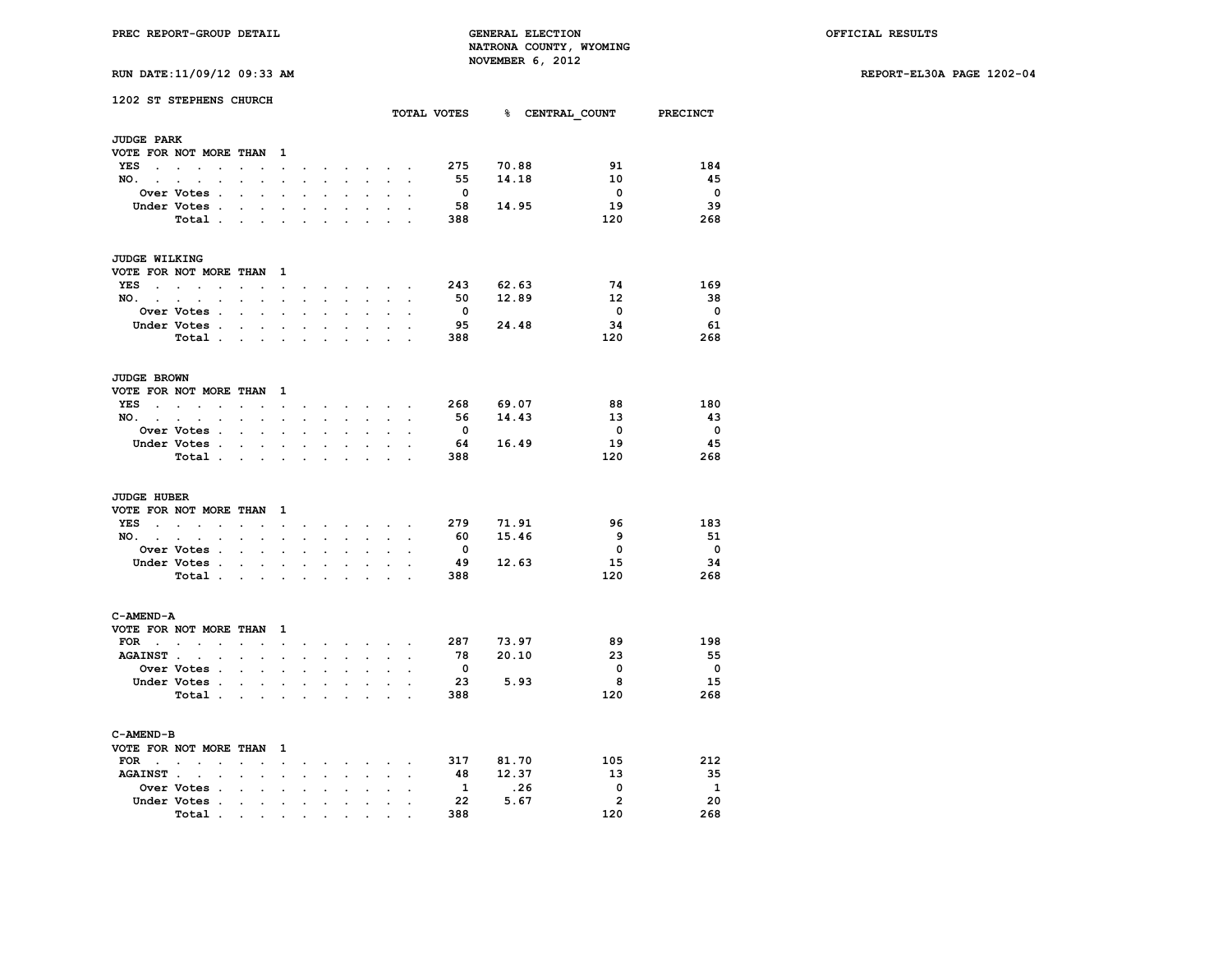**RUN DATE:11/09/12 09:33 AM REPORT-EL30A PAGE 1202-05**

| 1202 ST STEPHENS CHURCH      |               |                |   |     |  |  |  | TOTAL VOTES | ℁     | CENTRAL COUNT | <b>PRECINCT</b> |
|------------------------------|---------------|----------------|---|-----|--|--|--|-------------|-------|---------------|-----------------|
| C-AMEND-C                    |               |                |   |     |  |  |  |             |       |               |                 |
| VOTE FOR NOT MORE THAN       |               |                |   | -1  |  |  |  |             |       |               |                 |
| <b>FOR</b>                   |               |                |   |     |  |  |  | 170         | 43.81 | 58            | 112             |
| <b>AGAINST</b>               |               |                |   |     |  |  |  | 170         | 43.81 | 48            | 122             |
|                              | Over Votes    | $\overline{a}$ |   |     |  |  |  | 0           |       | $\Omega$      | $\Omega$        |
|                              | Under Votes . |                |   |     |  |  |  | 48          | 12.37 | 14            | 34              |
|                              | Total         |                |   |     |  |  |  | 388         |       | 120           | 268             |
| LIBRARY                      |               |                |   |     |  |  |  |             |       |               |                 |
| VOTE FOR NOT MORE THAN       |               |                |   | - 1 |  |  |  |             |       |               |                 |
| FOR THE COUNTY SPECIFIC PURP |               |                |   |     |  |  |  | 192         | 49.48 | 53            | 139             |
| AGAINST THE COUNTY SPECIFIC  |               |                |   |     |  |  |  | 186         | 47.94 | 66            | 120             |
|                              | Over Votes.   |                |   |     |  |  |  | 0           |       | 0             | $\Omega$        |
|                              | Under Votes.  |                |   |     |  |  |  | 10          | 2.58  | 1             | 9               |
|                              | Total         | $\cdot$        | ٠ | ٠   |  |  |  | 388         |       | 120           | 268             |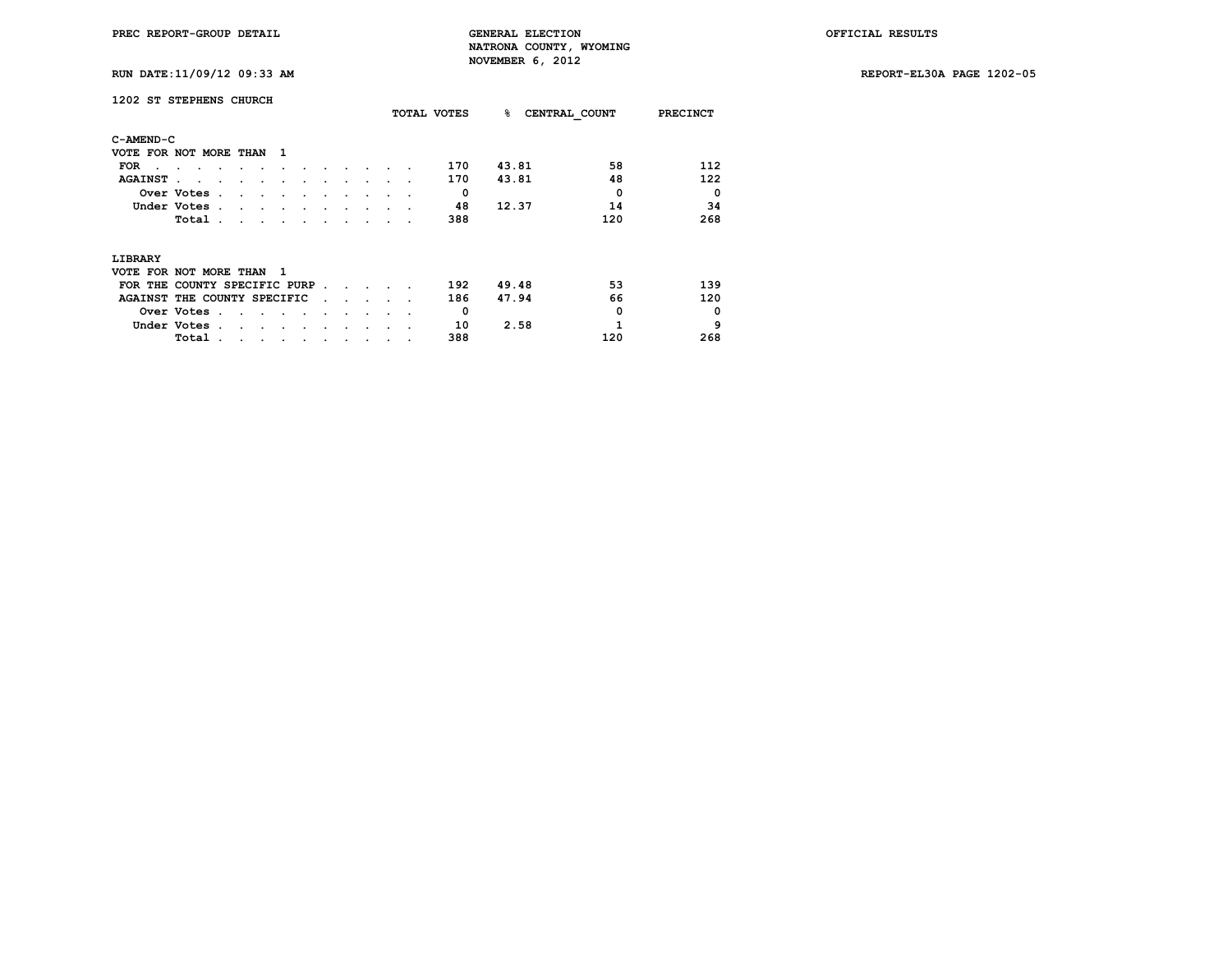# **RUN DATE:11/09/12 09:33 AM REPORT-EL30A PAGE 1301-01**

| 1301 BRESSLER RANCH                                             |                      |                      |                      |                      |                          |                      |                      |                         |                 |                |                         |
|-----------------------------------------------------------------|----------------------|----------------------|----------------------|----------------------|--------------------------|----------------------|----------------------|-------------------------|-----------------|----------------|-------------------------|
|                                                                 |                      |                      |                      |                      |                          |                      |                      | TOTAL VOTES             | % CENTRAL COUNT |                | <b>PRECINCT</b>         |
| REGISTERED VOTERS - TOTAL                                       |                      |                      |                      |                      |                          |                      | $\ddot{\phantom{a}}$ | 92                      |                 |                |                         |
| BALLOTS CAST - TOTAL.                                           |                      | $\sim$ $\sim$ $\sim$ | $\sim$               |                      | $\cdot$                  | $\mathbf{r}$         | $\ddot{\phantom{a}}$ | 113                     |                 | 15             | 98                      |
| BALLOTS CAST - BLANK.                                           | $\cdot$              |                      |                      |                      |                          |                      |                      | $\overline{\mathbf{0}}$ |                 | $\mathbf 0$    | $\mathbf 0$             |
| VOTER TURNOUT - TOTAL                                           |                      |                      |                      |                      |                          |                      |                      |                         | 122.83          |                |                         |
| VOTER TURNOUT - BLANK                                           | $\blacksquare$ .     | $\ddot{\phantom{a}}$ |                      |                      |                          |                      |                      |                         |                 |                |                         |
| <b>USA-PRESIDENT</b>                                            |                      |                      |                      |                      |                          |                      |                      |                         |                 |                |                         |
| VOTE FOR NOT MORE THAN                                          | - 1                  |                      |                      |                      |                          |                      |                      |                         |                 |                |                         |
| MITT ROMNEY (REP).<br>$\ddot{\phantom{a}}$                      | $\ddot{\phantom{a}}$ | $\sim$               | $\sim$               | $\sim$               | $\sim$                   | $\sim$               |                      | 99                      | 87.61           | 15             | 84                      |
| BARACK OBAMA (DEM)<br>$\ddot{\phantom{0}}$                      | $\sim$               | $\ddot{\phantom{a}}$ | $\ddot{\phantom{a}}$ | $\ddot{\phantom{a}}$ | $\ddot{\phantom{a}}$     | $\ddot{\phantom{a}}$ | $\ddot{\phantom{a}}$ | 10                      | 8.85            | 0              | 10                      |
| GARY JOHNSON (LIB)<br>$\cdot$                                   | $\sim$               |                      |                      |                      |                          |                      |                      | $\overline{\mathbf{2}}$ | 1.77            | 0              | $\overline{2}$          |
| VIRGIL H. GOODE (CON)                                           | $\cdot$              |                      |                      |                      |                          |                      |                      | $\overline{\mathbf{0}}$ |                 | 0              | $\mathbf 0$             |
| WRITE-IN.<br>$\sim 10^{-11}$<br>$\cdot$                         | $\ddot{\phantom{a}}$ | $\ddot{\phantom{0}}$ |                      |                      |                          |                      |                      | $\overline{2}$          | 1.77            | 0              | $\overline{2}$          |
| Over Votes .<br>$\ddot{\phantom{0}}$                            |                      |                      |                      |                      |                          |                      |                      | $\mathbf{0}$            |                 | 0              | $\Omega$                |
| Under Votes .<br>$\sim$<br>$\ddot{\phantom{0}}$                 | $\sim$               | $\ddot{\phantom{0}}$ | $\ddot{\phantom{0}}$ |                      |                          |                      |                      | $\mathbf 0$             |                 | $\mathbf{0}$   | $\Omega$                |
| Total .                                                         |                      |                      |                      |                      |                          |                      |                      | 113                     |                 | 15             | 98                      |
|                                                                 |                      |                      |                      |                      |                          |                      |                      |                         |                 |                |                         |
| UNITED STATES SENATOR                                           |                      |                      |                      |                      |                          |                      |                      |                         |                 |                |                         |
| VOTE FOR NOT MORE THAN                                          | - 1                  |                      |                      |                      |                          |                      |                      |                         |                 |                |                         |
| JOHN BARRASSO (REP).                                            | $\sim$               | $\cdot$              | $\sim$               | $\sim$               | $\ddot{\phantom{0}}$     | $\sim$               |                      | 100                     | 88.50           | 15             | 85                      |
| TIM CHESNUT (DEM).<br>$\ddot{\phantom{a}}$                      | $\cdot$              | $\ddot{\phantom{a}}$ |                      |                      | $\cdot$                  |                      |                      | 8                       | 7.08            | 0              | 8                       |
| JOEL OTTO (CRY)<br>$\blacksquare$<br>$\bullet$                  | $\bullet$            |                      |                      |                      |                          |                      |                      | 5                       | 4.42            | 0              | 5                       |
| $WRITE-IN.$ .                                                   |                      |                      |                      |                      |                          |                      |                      | $\mathbf{0}$            |                 | $\mathbf 0$    | $\mathbf 0$             |
| Over Votes .                                                    |                      |                      |                      |                      |                          |                      |                      | $\mathbf 0$             |                 | 0              | $\mathbf 0$             |
| Under Votes                                                     |                      | $\ddot{\phantom{0}}$ |                      |                      |                          |                      |                      | $\mathbf 0$             |                 | 0              | $\mathbf 0$             |
| Total<br>$\mathcal{L}^{\text{max}}$                             |                      |                      |                      |                      |                          |                      |                      | 113                     |                 | 15             | 98                      |
| UNITED STATES REPRESENTATIVE                                    |                      |                      |                      |                      |                          |                      |                      |                         |                 |                |                         |
| VOTE FOR NOT MORE THAN 1                                        |                      |                      |                      |                      |                          |                      |                      |                         |                 |                |                         |
| CYNTHIA M. LUMMIS (REP).                                        |                      | $\sim$               | $\ddot{\phantom{a}}$ |                      | <b>Contract Contract</b> |                      | $\sim$ $\sim$        | 95                      | 84.07           | 15             | 80                      |
| CHRIS HENRICHSEN (DEM).                                         |                      | $\ddot{\phantom{a}}$ |                      |                      | $\ddot{\phantom{a}}$     |                      |                      | 8                       | 7.08            | 0              | 8                       |
| RICHARD P. BRUBAKER (LIB)                                       |                      | $\ddot{\phantom{1}}$ |                      |                      |                          |                      |                      | $\overline{2}$          | 1.77            | 0              | $\overline{\mathbf{2}}$ |
| DANIEL CLYDE CUMMINGS (CON)                                     |                      |                      |                      |                      |                          |                      |                      | $\overline{\mathbf{4}}$ | 3.54            | 0              | 4                       |
| DON WILLS (CRY)<br>$\ddot{\phantom{a}}$<br>$\ddot{\phantom{a}}$ | $\ddot{\phantom{a}}$ | $\cdot$              | $\cdot$              |                      | $\ddot{\phantom{a}}$     |                      |                      | $\overline{\mathbf{2}}$ | 1.77            | 0              | $\overline{2}$          |
| $WRITE-TN.$                                                     | $\ddot{\phantom{a}}$ | $\ddot{\phantom{a}}$ |                      |                      |                          |                      |                      | $\mathbf{1}$            | .88             | 0              | $\mathbf{1}$            |
| Over Votes .                                                    |                      |                      |                      |                      |                          |                      |                      | $\overline{\mathbf{0}}$ |                 | 0              | $\mathbf 0$             |
| Under Votes<br>$\sim$ $\sim$                                    |                      | $\ddot{\phantom{0}}$ |                      | $\ddot{\phantom{0}}$ | $\ddot{\phantom{0}}$     |                      |                      | $\mathbf{1}$            | .88             | 0              | $\mathbf{1}$            |
| Total.<br>$\mathcal{L}^{\text{max}}$<br>$\blacksquare$          |                      |                      |                      |                      |                          |                      |                      | 113                     |                 | 15             | 98                      |
| STATE SENATE DISTRICT 30                                        |                      |                      |                      |                      |                          |                      |                      |                         |                 |                |                         |
| VOTE FOR NOT MORE THAN 1                                        |                      |                      |                      |                      |                          |                      |                      |                         |                 |                |                         |
| CHARLES K. SCOTT (REP).                                         |                      | $\ddot{\phantom{0}}$ | $\ddot{\phantom{0}}$ | $\sim$               | $\sim$                   | $\sim$               | $\sim$               | 77                      | 68.14           | 11             | 66                      |
| WRITE-IN.<br>$\sim$<br>$\ddot{\phantom{a}}$                     |                      | $\ddot{\phantom{a}}$ |                      |                      |                          |                      |                      | 19                      | 16.81           | $\overline{2}$ | 17                      |
| Over Votes .                                                    |                      |                      |                      |                      |                          |                      |                      | $\mathbf 0$             |                 | $\mathbf 0$    | $\mathbf{o}$            |
| Under Votes .<br>$\ddot{\phantom{0}}$                           | $\cdot$              | $\ddot{\phantom{0}}$ | $\ddot{\phantom{a}}$ | $\ddot{\phantom{0}}$ | $\ddot{\phantom{0}}$     |                      |                      | 17                      | 15.04           | $\overline{2}$ | 15                      |
| Total.<br>$\blacksquare$                                        |                      |                      |                      |                      |                          |                      |                      | 113                     |                 | 15             | 98                      |
|                                                                 |                      |                      |                      |                      |                          |                      |                      |                         |                 |                |                         |
| STATE HOUSE DISTRICT 38                                         |                      |                      |                      |                      |                          |                      |                      |                         |                 |                |                         |
| VOTE FOR NOT MORE THAN                                          | 1                    |                      |                      |                      |                          |                      |                      |                         |                 |                |                         |
| TOM WALTERS (REP).<br>$\ddot{\phantom{0}}$                      | $\ddot{\phantom{a}}$ | ٠                    | $\ddot{\phantom{0}}$ |                      | $\ddot{\phantom{0}}$     |                      |                      | 99                      | 87.61           | 15             | 84                      |
| WRITE-IN.<br>$\sim 10^{-11}$<br>$\cdot$<br>$\cdot$              | $\ddot{\phantom{a}}$ | $\cdot$              |                      |                      |                          |                      |                      | $\overline{2}$          | 1.77            | 0              | $\overline{2}$          |
| Over Votes .<br>$\ddot{\phantom{a}}$<br>$\cdot$                 |                      |                      |                      |                      |                          |                      |                      | $\mathbf 0$             |                 | 0              | $\mathbf 0$             |
| Under Votes .<br>$\cdot$<br>$\ddot{\phantom{0}}$                | $\ddot{\phantom{0}}$ | $\ddot{\phantom{0}}$ | $\ddot{\phantom{a}}$ | $\ddot{\phantom{a}}$ | $\ddot{\phantom{a}}$     | $\cdot$              | $\cdot$              | 12                      | 10.62           | $\mathbf 0$    | 12                      |
| Total                                                           |                      |                      |                      |                      |                          |                      |                      | 113                     |                 | 15             | 98                      |

 **Total** . . . . . . . . . .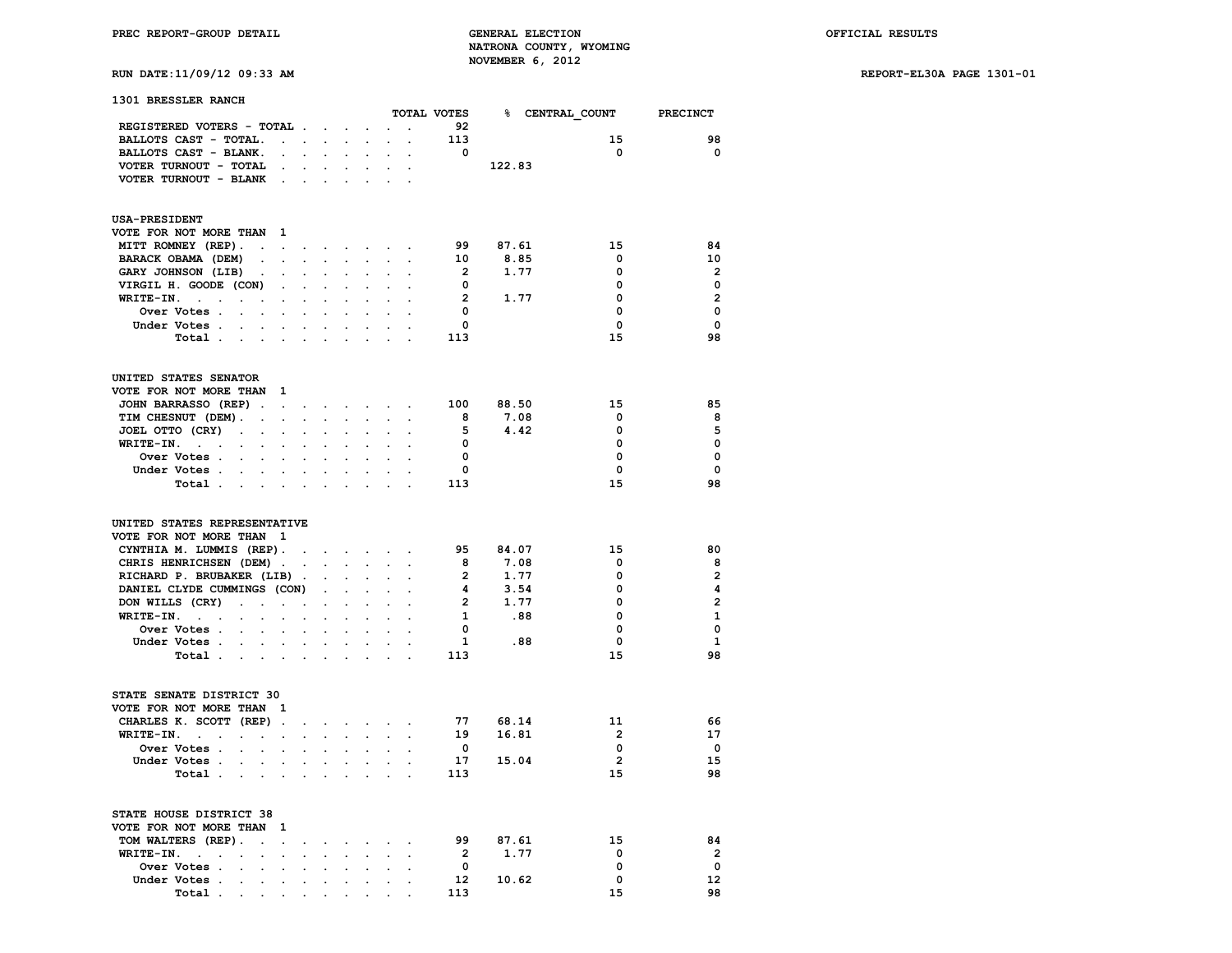**RUN DATE:11/09/12 09:33 AM REPORT-EL30A PAGE 1301-02**

| 1301 BRESSLER RANCH |  |
|---------------------|--|
|---------------------|--|

|                                                                                                                              |                      |                          |                      |                                 |  | TOTAL VOTES | ୫<br>CENTRAL COUNT |    | <b>PRECINCT</b> |
|------------------------------------------------------------------------------------------------------------------------------|----------------------|--------------------------|----------------------|---------------------------------|--|-------------|--------------------|----|-----------------|
| <b>BOCC</b>                                                                                                                  |                      |                          |                      |                                 |  |             |                    |    |                 |
| VOTE FOR NOT MORE THAN<br>- 2                                                                                                |                      |                          |                      |                                 |  |             |                    |    |                 |
| FORREST CHADWICK (REP).                                                                                                      | $\ddot{\phantom{a}}$ |                          | $\sim$ $\sim$ $\sim$ |                                 |  | 56          | 24.78              | 10 | 46              |
| MATT KEATING (REP)<br>$\sim$ $\sim$                                                                                          | $\bullet$            |                          | $\sim 100$           |                                 |  | 65          | 28.76              | 9  | 56              |
| GINO CERULLO (DEM)<br>$\sim$ $ \sim$                                                                                         | $\ddot{\phantom{a}}$ | $\cdot$                  |                      |                                 |  | 10          | 4.42               | 0  | 10              |
| TROY BRAY (CON)<br>the company of the company                                                                                | $\bullet$            | $\ddot{\phantom{0}}$     | $\cdot$              |                                 |  | 13          | 5.75               |    | 10              |
| LINDA BERGERON (CON).<br>$\sim$<br>$\sim$                                                                                    |                      |                          |                      | $\cdot$ $\cdot$ $\cdot$ $\cdot$ |  | 25          | 11.06              |    | 22              |
| KEITH B. GOODENOUGH (IND).                                                                                                   |                      | <b>Contract Contract</b> |                      | $\sim$                          |  | 25          | 11.06              |    | 24              |
| WRITE-IN.<br>the contract of the contract of the contract of the contract of the contract of the contract of the contract of |                      |                          | $\cdot$              |                                 |  | 0           |                    | 0  | $^{\circ}$      |
| Over Votes.<br>$\sim$ $\sim$ $\sim$<br>$\sim$                                                                                | $\cdot$              | $\sim$                   | $\sim$               |                                 |  |             | .88                |    | $\overline{2}$  |
| Under Votes.<br>$\sim$ $\sim$<br>$\sim$                                                                                      | $\sim$               |                          |                      |                                 |  | 30          | 13.27              | 4  | 26              |
| Total<br>$\cdot$<br>$\sim$                                                                                                   |                      |                          |                      |                                 |  | 226         |                    | 30 | 196             |

#### **CASPER COLLEGE DISTRICT BOARD OF TRUSTEE**

| VOTE FOR NOT MORE THAN 4                          |         |                                                                                                                 |  |        |  |     |       |    |          |
|---------------------------------------------------|---------|-----------------------------------------------------------------------------------------------------------------|--|--------|--|-----|-------|----|----------|
| <b>SCOTT BENNION</b>                              |         |                                                                                                                 |  |        |  | 39  | 8.63  |    | 32       |
| <b>BOB DESPAIN.</b><br>$\sim$ $\sim$              | $\sim$  |                                                                                                                 |  |        |  | 41  | 9.07  | 6  | 35       |
| LAUREN V. GRIFFITH                                |         |                                                                                                                 |  |        |  | 45  | 9.96  | 6  | 39       |
| BILL M. HAMBRICK.<br>$\sim$                       |         | $\sim$ $\sim$ $\sim$                                                                                            |  |        |  | 31  | 6.86  |    | 27       |
| MATTHEW A. LOUCKS.<br>$\sim$ $\sim$ $\sim$        |         | and the state of the state of the state of the state of the state of the state of the state of the state of the |  |        |  | 39  | 8.63  |    | 32       |
| SUSAN D. MILLER<br>$\sim$<br>$\sim$ $\sim$        |         |                                                                                                                 |  |        |  | 43  | 9.51  | 6  | 37       |
| CLIFF WHITLOCK.<br>$\ddot{\phantom{0}}$<br>$\sim$ |         |                                                                                                                 |  |        |  | 28  | 6.19  |    | 25       |
| WRITE-IN.                                         |         |                                                                                                                 |  |        |  |     |       |    | $\Omega$ |
| Over Votes<br>$\sim$                              |         |                                                                                                                 |  |        |  | 0   |       |    | $\Omega$ |
| Under Votes.                                      |         |                                                                                                                 |  | $\sim$ |  | 186 | 41.15 | 21 | 165      |
| Total<br>$\sim$                                   | $\cdot$ |                                                                                                                 |  |        |  | 452 |       | 60 | 392      |

#### **NATRONA COUNTY SCHOOL DIST NO 1**

| VOTE FOR NOT MORE THAN  | 5 |  |  |  |     |       |    |             |
|-------------------------|---|--|--|--|-----|-------|----|-------------|
| DAVID S. BLAEDE         |   |  |  |  | 11  | 1.95  |    | 11          |
| KEVIN CHRISTOPHERSON.   |   |  |  |  | 39  | 6.90  | ឧ  | 31          |
| <b>GREGORY FLESVIG</b>  |   |  |  |  | 5   | .88   |    | 5           |
| ELIZABETH HORSCH        |   |  |  |  | 29  | 5.13  |    | 25          |
| DANA HOWIE              |   |  |  |  | 21  | 3.72  | 5  | 16          |
| DONN MCCALL.            |   |  |  |  | 14  | 2.48  |    | 13          |
| MARK E. PETERSON        |   |  |  |  | 29  | 5.13  |    | 26          |
| SHAWNNA PUNTENEY        |   |  |  |  | 29  | 5.13  |    | 25          |
| PAULA J. REID           |   |  |  |  | 35  | 6.19  | 6  | 29          |
| MARC SMITH              |   |  |  |  | 25  | 4.42  |    | 22          |
| <b>STEPHEN SPRECHER</b> |   |  |  |  | 17  | 3.01  | 2  | 15          |
| <b>RITA WALSH</b>       |   |  |  |  | 45  | 7.96  |    | 37          |
| WRITE-IN.               |   |  |  |  |     | .18   |    | 1           |
| Over Votes              |   |  |  |  |     |       |    | $\mathbf 0$ |
| Under Votes             |   |  |  |  | 265 | 46.90 | 31 | 234         |
| Total                   |   |  |  |  | 565 |       | 75 | 490         |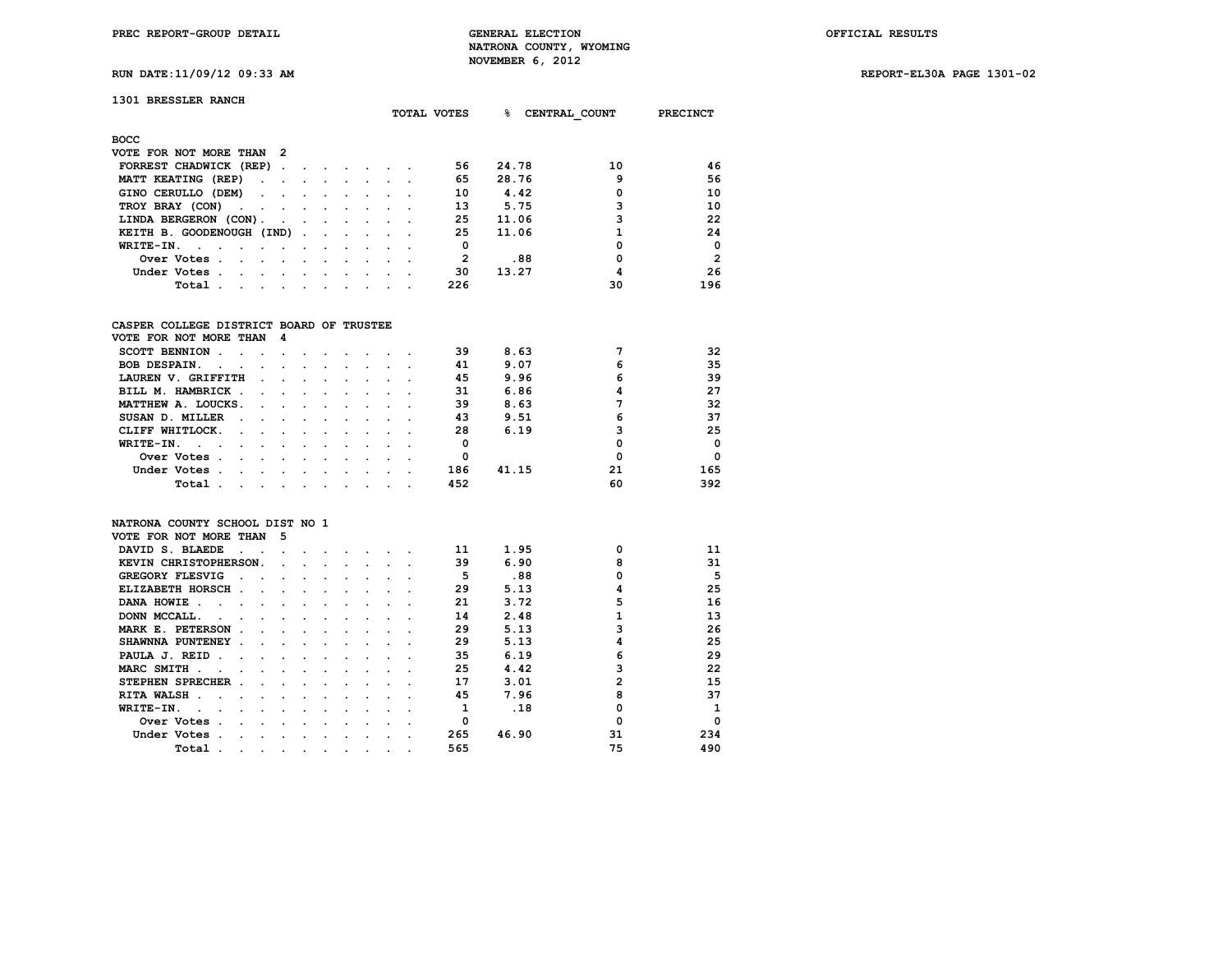**RUN DATE:11/09/12 09:33 AM REPORT-EL30A PAGE 1301-03**

# **1301 BRESSLER RANCH**

| 1901 DROODDA RANCH                                                                               |                             |                      |                                      |                                     |                                         |                      |                      |                         |           | TOTAL VOTES & CENTRAL_COUNT PRECINCT |                         |
|--------------------------------------------------------------------------------------------------|-----------------------------|----------------------|--------------------------------------|-------------------------------------|-----------------------------------------|----------------------|----------------------|-------------------------|-----------|--------------------------------------|-------------------------|
| NATRONA COUNTY FIRE PROTECTION DISTRICT                                                          |                             |                      |                                      |                                     |                                         |                      |                      |                         |           |                                      |                         |
| VOTE FOR NOT MORE THAN 3                                                                         |                             |                      |                                      |                                     |                                         |                      |                      |                         |           |                                      |                         |
| JOHN BENTLEY.<br>$\sim$<br>$\ddot{\phantom{a}}$                                                  | $\sim$                      |                      |                                      |                                     |                                         | $\sim$ $\sim$        |                      | 53                      | 15.63     | 10                                   | 43                      |
| JOHN C. DOYLE.<br>$\mathcal{L}^{\pm}$                                                            | $\ddot{\phantom{a}}$        |                      | $\ddot{\phantom{0}}$                 |                                     | $\mathcal{L}^{\mathcal{L}}$             | $\ddot{\phantom{0}}$ |                      | 31                      | 9.14      | $\overline{\mathbf{4}}$              | 27                      |
| BILL KOSSERT .<br>$\ddot{\phantom{a}}$<br>$\ddot{\phantom{0}}$                                   | $\ddot{\phantom{0}}$        |                      |                                      |                                     |                                         |                      |                      |                         | 37 10.91  | 4                                    | 33                      |
| KEITH ROBINETT.                                                                                  |                             |                      |                                      |                                     |                                         |                      |                      | 62                      | 18.29     | 6                                    | 56                      |
| CURT SIMPSON II<br>$\sim 100$ km s $^{-1}$                                                       |                             |                      |                                      |                                     |                                         |                      |                      | 13                      | 3.83      | $\overline{2}$                       | 11                      |
| GEORGE E. TILLMAN JR.                                                                            | $\mathbf{r}$                | $\mathbf{r}$         | $\mathbf{r}$                         | $\mathbf{r}$                        | $\ddot{\phantom{a}}$                    |                      |                      | 29                      | 8.55      | $\mathbf{1}$                         | 28                      |
| $WRITE-IN.$                                                                                      | $\ddot{\phantom{a}}$        | $\cdot$              | $\ddot{\phantom{0}}$                 | $\cdot$                             | $\ddot{\phantom{a}}$                    | $\ddot{\phantom{0}}$ | $\ddot{\phantom{0}}$ | $\overline{\mathbf{0}}$ |           | $\mathbf 0$                          | $\mathbf 0$             |
| Over Votes .<br>$\mathcal{L}^{\text{max}}$<br>$\sim$                                             |                             |                      |                                      |                                     |                                         |                      |                      | $\mathbf{0}$            |           | $\Omega$                             | $\overline{0}$          |
| Under Votes                                                                                      |                             | $\ddot{\phantom{0}}$ | $\sim$                               | $\ddot{\phantom{0}}$                | $\ddot{\phantom{0}}$                    | $\ddot{\phantom{0}}$ | $\ddot{\phantom{0}}$ |                         | 114 33.63 | 18                                   | 96                      |
|                                                                                                  | $\sim$                      |                      |                                      |                                     |                                         |                      |                      |                         |           | 45                                   | 294                     |
| Total                                                                                            |                             | $\bullet$            | $\ddot{\phantom{0}}$                 | $\ddot{\phantom{a}}$                | $\ddot{\phantom{a}}$                    | $\ddot{\phantom{a}}$ | $\ddot{\phantom{a}}$ | 339                     |           |                                      |                         |
| NC CONSERVATION DIST SUP-URBAN                                                                   |                             |                      |                                      |                                     |                                         |                      |                      |                         |           |                                      |                         |
| VOTE FOR NOT MORE THAN                                                                           | $\blacksquare$              |                      |                                      |                                     |                                         |                      |                      |                         |           |                                      |                         |
| RICHARD HALLINGSTAD.                                                                             | $\sim 10^{-11}$             | $\sim$               | $\ddot{\phantom{a}}$                 |                                     | the contract of the contract            |                      |                      |                         | 83 73.45  | 11                                   | 72                      |
| $WRITE-IN.$                                                                                      | $\ddot{\phantom{a}}$        |                      | $\mathbf{L} = \mathbf{L} \mathbf{L}$ |                                     | $\ddot{\phantom{a}}$                    |                      | $\sim$ $\sim$ $\sim$ | $\mathbf{1}$            | .88       | $\overline{\phantom{0}}$             | $\mathbf{1}$            |
| Over Votes                                                                                       | $\cdot$                     |                      |                                      |                                     |                                         |                      |                      | $\overline{\mathbf{0}}$ |           | 0                                    | $\mathbf 0$             |
| Under Votes                                                                                      |                             |                      |                                      |                                     |                                         |                      |                      |                         | 29 25.66  | 4                                    | 25                      |
|                                                                                                  |                             |                      |                                      |                                     | and a strong control of the state of    |                      |                      |                         |           |                                      | 98                      |
| Total                                                                                            |                             | $\sim$               | $\sim$ $\sim$                        |                                     | $\sim$                                  | $\sim$               | $\mathbf{r}$         | 113                     |           | 15                                   |                         |
| NC CONSERVATION DIST SUP-ATLRG<br>VOTE FOR NOT MORE THAN 1                                       |                             |                      |                                      |                                     |                                         |                      |                      |                         |           |                                      |                         |
| LEN L. CAMP.                                                                                     |                             |                      |                                      |                                     | and a strategic control of the state of |                      |                      |                         | 81 71.68  | 12                                   | 69                      |
| $WRITE-TN.$<br>$\mathbf{r}$                                                                      |                             |                      |                                      |                                     |                                         |                      |                      | $\mathbf{1}$            | .88       | 0                                    | <b>1</b>                |
| $\sim 100$                                                                                       | $\ddot{\phantom{a}}$        |                      |                                      |                                     |                                         |                      |                      |                         |           |                                      |                         |
| Over Votes                                                                                       |                             | $\sim$               | $\mathbf{L}$                         | $\mathcal{L}^{\text{max}}$          | $\sim$                                  | $\mathbf{L}$         | $\mathbf{r}$         | $\overline{\mathbf{0}}$ |           | $\overline{\mathbf{0}}$              | $\mathbf 0$             |
| Under Votes<br>$\sim$<br>Total                                                                   | $\sim$                      | $\ddot{\phantom{a}}$ | $\bullet$                            | $\ddot{\phantom{a}}$                | $\ddot{\phantom{a}}$                    |                      |                      | 113                     | 31 27.43  | 3<br>15                              | 28<br>98                |
| NC CONSERVATION DIST SUP-RURAL<br>VOTE FOR NOT MORE THAN 1                                       |                             |                      |                                      |                                     |                                         |                      |                      |                         |           |                                      |                         |
|                                                                                                  |                             |                      |                                      |                                     |                                         |                      |                      |                         |           |                                      |                         |
| DON PAVACK                                                                                       | $\ddot{\phantom{0}}$        |                      |                                      |                                     | $\sim$ $\sim$ $\sim$                    |                      |                      | 43                      | 38.05     | 9                                    | 34                      |
| ROBERT M. SHELLARD.                                                                              | $\mathcal{L}_{\mathcal{A}}$ |                      | $\ddot{\phantom{0}}$                 | $\sim$                              | $\sim$                                  | $\ddot{\phantom{0}}$ | $\ddot{\phantom{0}}$ | 42                      | 37.17     | $\overline{2}$                       | 40                      |
| $WRITE-TN.$<br>$\mathbf{L}^{\text{max}}$                                                         | $\ddot{\phantom{0}}$        |                      |                                      | $\ddot{\phantom{a}}$                | $\ddot{\phantom{0}}$                    |                      |                      | $\overline{\mathbf{0}}$ |           | 0                                    | $\mathbf 0$             |
| Over Votes                                                                                       | $\ddot{\phantom{a}}$        |                      |                                      |                                     |                                         |                      |                      | $\overline{\mathbf{0}}$ |           | 0                                    | $\Omega$                |
| Under Votes<br>$\mathbf{L}^{\text{max}}$                                                         |                             |                      |                                      |                                     |                                         |                      |                      |                         | 28 24.78  | $\overline{\mathbf{4}}$              | 24                      |
| Total                                                                                            | $\sim$                      |                      | $\ddot{\phantom{0}}$                 | $\ddot{\phantom{a}}$                | $\ddot{\phantom{0}}$                    | $\ddot{\phantom{a}}$ | $\ddot{\phantom{a}}$ | 113                     |           | 15                                   | 98                      |
| <b>JUDGE PARK</b>                                                                                |                             |                      |                                      |                                     |                                         |                      |                      |                         |           |                                      |                         |
| VOTE FOR NOT MORE THAN 1                                                                         |                             |                      |                                      |                                     |                                         |                      |                      |                         |           |                                      |                         |
| YES<br>the contract of the contract of<br>$\sim$                                                 | $\sim$                      |                      |                                      |                                     | and a strong control of the state       |                      |                      | 79                      | 69.91     | 12 <sup>2</sup>                      | 67                      |
| NO.                                                                                              |                             | $\ddot{\phantom{0}}$ | $\ddot{\phantom{0}}$                 |                                     | <b>Contract Contract</b>                |                      | $\mathbf{r}$         |                         | 18 15.93  | $\overline{2}$                       | 16                      |
| Over Votes .<br>$\mathbf{L}^{\text{max}}$ , and $\mathbf{L}^{\text{max}}$                        | $\sim$                      |                      |                                      |                                     |                                         |                      |                      | $\overline{\mathbf{0}}$ |           | 0                                    | $\overline{\mathbf{0}}$ |
| Under Votes .                                                                                    |                             | $\ddot{\phantom{0}}$ | $\ddot{\phantom{0}}$                 | $\ddot{\phantom{0}}$                | $\bullet$ .                             | $\cdot$              | $\ddot{\phantom{a}}$ |                         | 16 14.16  | 1                                    | 15                      |
| <b>Contract Contract</b><br>Total                                                                | $\sim$                      | $\cdot$              | $\ddot{\phantom{0}}$                 | $\ddot{\phantom{a}}$                | $\ddot{\phantom{0}}$                    | $\sim$               | $\ddot{\phantom{a}}$ | 113                     |           | 15                                   | 98                      |
|                                                                                                  |                             |                      |                                      |                                     |                                         |                      |                      |                         |           |                                      |                         |
| <b>JUDGE WILKING</b>                                                                             |                             |                      |                                      |                                     |                                         |                      |                      |                         |           |                                      |                         |
| VOTE FOR NOT MORE THAN                                                                           | $\mathbf{1}$                |                      |                                      |                                     |                                         |                      |                      |                         |           |                                      |                         |
| YES<br>$\ddot{\phantom{0}}$<br>$\sim 10$<br><b>Contract Contract</b><br><b>Contract Contract</b> | $\sim$                      | $\ddot{\phantom{0}}$ | $\ddot{\phantom{0}}$                 | $\sim$                              | $\sim$                                  | $\sim$               | $\sim$               | 74                      | 65.49     | 9                                    | 65                      |
| NO.<br>$\cdot$<br>$\sim$                                                                         |                             |                      |                                      |                                     | $\cdot$                                 | $\sim$               | $\cdot$              | 18                      | 15.93     | з                                    | 15                      |
| Over Votes .<br>$\ddot{\phantom{0}}$                                                             | $\cdot$                     |                      |                                      |                                     | $\ddot{\phantom{a}}$                    | $\ddot{\phantom{a}}$ | $\cdot$              | $\overline{\mathbf{0}}$ |           | 0                                    | $\mathbf{o}$            |
| Under Votes .<br>$\sim$<br>$\ddot{\phantom{0}}$                                                  | $\mathbf{r}$                | $\ddot{\phantom{a}}$ | $\ddot{\phantom{a}}$                 | $\ddot{\phantom{a}}$                | $\bullet$ .                             | $\ddot{\phantom{0}}$ | $\cdot$              | 21                      | 18.58     | 3                                    | 18                      |
| Total                                                                                            |                             |                      |                                      |                                     |                                         |                      |                      | 113                     |           | 15                                   | 98                      |
| and the contract of the con-                                                                     |                             |                      |                                      | $\bullet$ .<br><br><br><br><br><br> |                                         |                      |                      |                         |           |                                      |                         |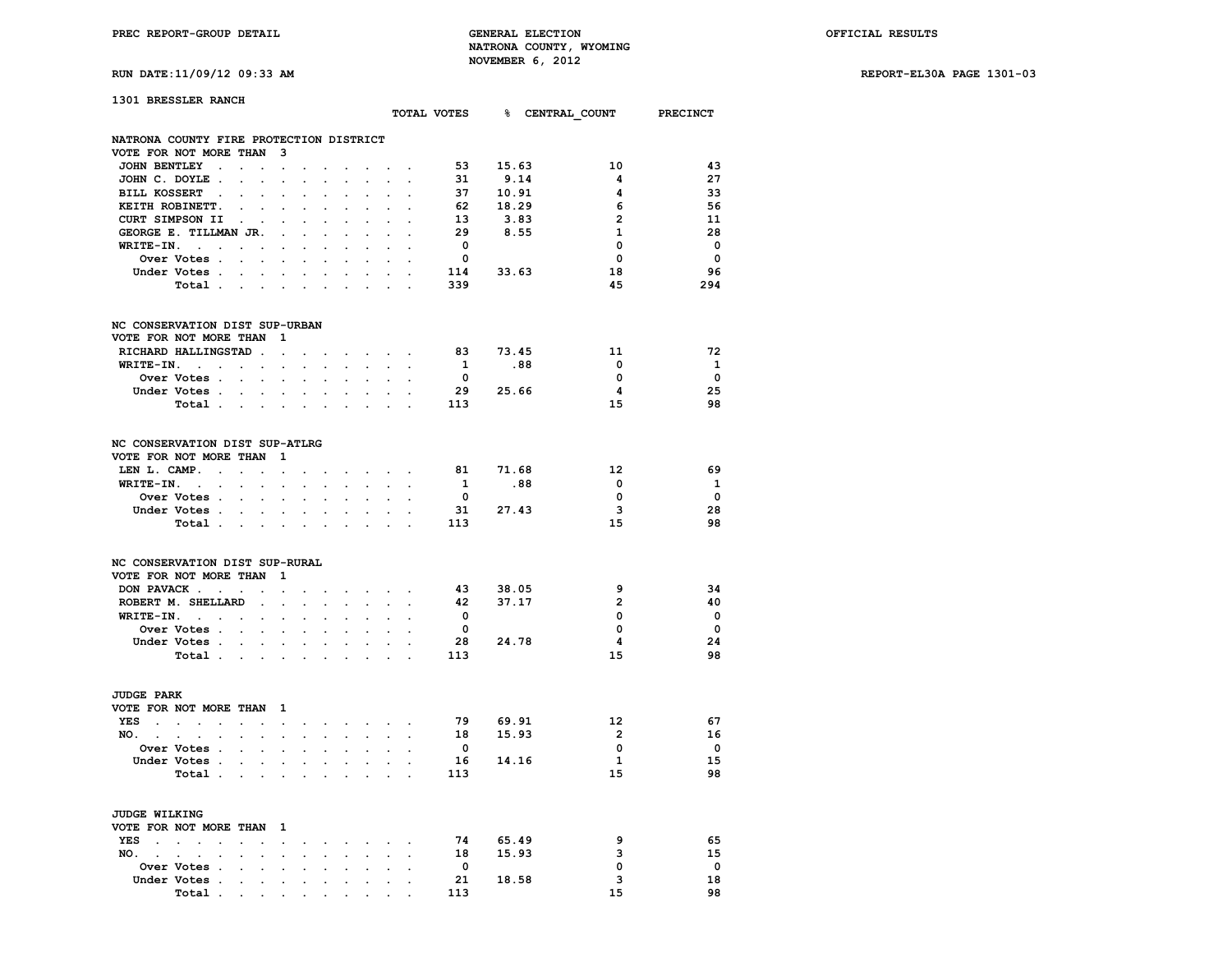**RUN DATE:11/09/12 09:33 AM REPORT-EL30A PAGE 1301-04**

|  |  |  |  |  | RUN DATE:11/09/12 09:33 AM |  |
|--|--|--|--|--|----------------------------|--|
|--|--|--|--|--|----------------------------|--|

| 1301 BRESSLER RANCH                 |                                                       |                                              |                                          |                      |                      |                            |                      |                         |                          |                |                         |                |      | TOTAL VOTES 8 CENTRAL COUNT | <b>PRECINCT</b>         |
|-------------------------------------|-------------------------------------------------------|----------------------------------------------|------------------------------------------|----------------------|----------------------|----------------------------|----------------------|-------------------------|--------------------------|----------------|-------------------------|----------------|------|-----------------------------|-------------------------|
| <b>JUDGE BROWN</b>                  |                                                       |                                              |                                          |                      |                      |                            |                      |                         |                          |                |                         |                |      |                             |                         |
| VOTE FOR NOT MORE THAN              |                                                       |                                              |                                          | - 1                  |                      |                            |                      |                         |                          |                |                         |                |      |                             |                         |
| <b>YES</b><br>$\sim$                | $\sim$<br>$\sim$<br>$\ddot{\phantom{a}}$              | $\overline{a}$                               |                                          | $\cdot$              |                      |                            | $\cdot$              | $\cdot$                 |                          |                | 80                      | 70.80          |      | 10                          | 70                      |
| NO.                                 | <b>Contract Contract</b><br>$\cdot$                   | $\ddot{\phantom{0}}$                         | $\ddot{\phantom{0}}$                     | $\ddot{\phantom{0}}$ | $\bullet$            | $\mathcal{L}^{\text{max}}$ | $\blacksquare$       | $\ddot{\phantom{0}}$    | $\cdot$                  |                | 17                      | 15.04          |      | $\overline{2}$              | 15                      |
|                                     | Over Votes .                                          |                                              |                                          |                      |                      |                            |                      |                         |                          |                | $\overline{\mathbf{0}}$ |                |      | $\mathbf 0$                 | $\overline{\mathbf{0}}$ |
|                                     | Under Votes .                                         | $\cdot$                                      | $\ddot{\phantom{0}}$                     | $\ddot{\phantom{a}}$ | $\ddot{\phantom{a}}$ | $\ddot{\phantom{a}}$       |                      |                         |                          |                | 16                      | 14.16          |      | 3                           | 13                      |
|                                     | Total .                                               | $\ddot{\phantom{a}}$                         | $\ddot{\phantom{a}}$                     |                      |                      |                            |                      |                         |                          |                | 113                     |                |      | 15                          | 98                      |
|                                     |                                                       |                                              |                                          |                      |                      |                            |                      |                         |                          |                |                         |                |      |                             |                         |
| JUDGE HUBER                         |                                                       |                                              |                                          |                      |                      |                            |                      |                         |                          |                |                         |                |      |                             |                         |
| VOTE FOR NOT MORE THAN              |                                                       |                                              |                                          | - 1                  |                      |                            |                      |                         |                          |                |                         |                |      |                             |                         |
| YES                                 | <b>Contract Contract Contract Contract</b><br>$\cdot$ | $\ddot{\phantom{a}}$                         |                                          | $\ddot{\phantom{0}}$ |                      | $\sim$<br>$\sim$           | $\sim$               | $\sim$                  |                          |                | 77                      | 68.14          |      | 11                          | 66                      |
| NO.                                 |                                                       | $\bullet$<br>$\bullet$                       | $\sim$ $\sim$                            | $\sim$               | $\ddot{\phantom{0}}$ | $\sim$                     | $\ddot{\phantom{0}}$ | $\mathcal{L}^{\pm}$     | $\ddot{\phantom{a}}$     | $\overline{a}$ | 22                      | 19.47          |      | $\overline{2}$              | 20                      |
|                                     | Over Votes .                                          |                                              |                                          |                      |                      |                            |                      |                         |                          |                | $\mathbf{0}$            |                |      | $\Omega$                    | $\mathbf{0}$            |
|                                     | Under Votes .                                         | $\sim$                                       | $\sim$                                   | $\mathbf{r}$         | $\overline{a}$       | $\mathbf{r}$               |                      | $\cdot$                 |                          |                | 14                      | 12.39          |      | $\overline{2}$              | $12 \overline{ }$       |
|                                     | Total .                                               |                                              | the company of                           | $\bullet$            | $\ddot{\phantom{0}}$ | $\ddot{\phantom{a}}$       | $\cdot$              | $\ddot{\phantom{a}}$    | $\ddot{\phantom{a}}$     |                | 113                     |                |      | 15                          | 98                      |
| C-AMEND-A                           |                                                       |                                              |                                          |                      |                      |                            |                      |                         |                          |                |                         |                |      |                             |                         |
| VOTE FOR NOT MORE THAN              |                                                       |                                              |                                          | 1                    |                      |                            |                      |                         |                          |                |                         |                |      |                             |                         |
| FOR                                 | $\sim 10^{-11}$<br>$\bullet$                          | $\ddot{\phantom{0}}$                         | $\ddot{\phantom{0}}$                     | $\sim$               | $\ddot{\phantom{0}}$ | $\sim$                     | $\ddot{\phantom{0}}$ | $\ddot{\phantom{0}}$    |                          |                | 83                      | 73.45          |      | 13                          | 70                      |
| <b>AGAINST</b>                      | $\ddot{\phantom{a}}$                                  | $\ddot{\phantom{a}}$                         | $\ddot{\phantom{a}}$                     | $\ddot{\phantom{0}}$ |                      |                            |                      |                         |                          |                | 16                      | 14.16          |      | $\mathbf 0$                 | 16                      |
|                                     | <b>Over Votes .</b>                                   | $\cdot$                                      | $\cdot$                                  |                      |                      |                            |                      |                         |                          |                | $\mathbf 0$             |                |      | 0                           | $\mathbf 0$             |
|                                     | Under Votes .                                         | $\ddot{\phantom{0}}$                         | $\ddot{\phantom{0}}$                     | $\bullet$            | $\ddot{\phantom{0}}$ | $\ddot{\phantom{0}}$       | $\ddot{\phantom{0}}$ | $\ddot{\phantom{0}}$    | $\ddot{\phantom{0}}$     |                | 14                      | 12.39          |      | $\overline{2}$              | 12                      |
|                                     | Total.                                                |                                              | $\mathbf{r} = \mathbf{r} + \mathbf{r}$ . |                      | $\overline{a}$       |                            |                      |                         |                          |                | 113                     |                |      | 15                          | 98                      |
| C-AMEND-B<br>VOTE FOR NOT MORE THAN |                                                       |                                              |                                          | 1                    |                      |                            |                      |                         |                          |                |                         |                |      |                             |                         |
| $FOR \t{.} \t{.}$                   |                                                       | $\ddot{\phantom{0}}$                         | $\sim$                                   | $\bullet$            | $\ddot{\phantom{a}}$ | $\ddot{\phantom{0}}$       | $\ddot{\phantom{a}}$ | $\sim 100$ km s $^{-1}$ |                          |                | 98                      | 86.73          |      | 13                          | 85                      |
| <b>AGAINST.</b>                     | $\sim$<br>$\sim$                                      |                                              |                                          | $\overline{a}$       |                      | $\overline{a}$             |                      |                         |                          |                | - 8                     | 7.08           |      | 0                           | 8                       |
|                                     | Over Votes .                                          | $\ddot{\phantom{a}}$                         | $\ddot{\phantom{0}}$                     |                      |                      |                            |                      |                         |                          |                | $\mathbf 0$             |                |      | 0                           | $\mathbf{0}$            |
|                                     | Under Votes .                                         |                                              |                                          |                      |                      |                            |                      |                         | $\overline{\phantom{a}}$ |                | $7\phantom{.0}$         |                | 6.19 | $\overline{2}$              | 5                       |
|                                     | Total .                                               | $\bullet$<br>$\overline{a}$                  | $\bullet$<br>$\ddot{\phantom{0}}$        | $\bullet$            | $\ddot{\phantom{a}}$ | $\ddot{\phantom{a}}$       | $\ddot{\phantom{a}}$ | $\ddot{\phantom{a}}$    |                          |                | 113                     |                |      | 15                          | 98                      |
|                                     |                                                       |                                              |                                          |                      |                      |                            |                      |                         |                          |                |                         |                |      |                             |                         |
| C-AMEND-C<br>VOTE FOR NOT MORE THAN |                                                       |                                              |                                          | 1                    |                      |                            |                      |                         |                          |                |                         |                |      |                             |                         |
|                                     |                                                       |                                              |                                          |                      |                      |                            |                      |                         |                          |                |                         |                |      |                             | 43                      |
| $FOR \t{.} \t{.} \t{.}$             |                                                       | $\bullet$                                    | $\ddot{\phantom{0}}$                     | $\blacksquare$       | $\ddot{\phantom{0}}$ | $\blacksquare$             | $\bullet$            | <b>Contractor</b>       | $\ddot{\phantom{0}}$     |                | 46                      | 40.71<br>46.02 |      | з<br>9                      | 43                      |
| <b>AGAINST.</b>                     | $\ddot{\phantom{a}}$                                  | $\ddot{\phantom{a}}$<br>$\ddot{\phantom{a}}$ |                                          | $\ddot{\phantom{a}}$ |                      |                            |                      |                         |                          |                | 52                      |                |      |                             |                         |
|                                     | Over Votes .                                          | $\ddot{\phantom{0}}$                         | $\ddot{\phantom{0}}$                     | $\ddot{\phantom{0}}$ | $\ddot{\phantom{a}}$ | $\cdot$                    | $\ddot{\phantom{a}}$ | $\ddot{\phantom{0}}$    |                          |                | $\mathbf{0}$            |                |      | 0                           | $\mathbf 0$             |
|                                     | Under Votes.                                          | $\ddot{\phantom{a}}$                         | $\ddot{\phantom{a}}$                     | $\ddot{\phantom{a}}$ |                      |                            |                      |                         |                          |                | 15                      | 13.27          |      | 3                           | 12                      |
|                                     | Total .                                               | $\cdot$                                      | $\ddot{\phantom{a}}$                     |                      |                      |                            |                      |                         |                          |                | 113                     |                |      | 15                          | 98                      |
| LIBRARY                             |                                                       |                                              |                                          |                      |                      |                            |                      |                         |                          |                |                         |                |      |                             |                         |
| VOTE FOR NOT MORE THAN 1            |                                                       |                                              |                                          |                      |                      |                            |                      |                         |                          |                |                         |                |      |                             |                         |
| FOR THE COUNTY SPECIFIC PURP        |                                                       |                                              |                                          |                      |                      |                            |                      |                         |                          |                | 34                      | 30.09          |      | 6                           | 28                      |
| AGAINST THE COUNTY SPECIFIC         |                                                       |                                              |                                          |                      |                      | $\ddot{\phantom{0}}$       |                      |                         |                          |                | 75                      | 66.37          |      | 9                           | 66                      |
|                                     | Over Votes .                                          |                                              | $\sim$ $\sim$                            | $\ddot{\phantom{a}}$ | $\cdot$              | $\sim$                     | $\cdot$              | $\ddot{\phantom{a}}$    |                          |                | 0                       |                |      | 0                           | $\mathbf 0$             |
|                                     | Under Votes .                                         | $\ddot{\phantom{a}}$                         |                                          |                      |                      |                            |                      |                         |                          |                | -4                      |                | 3.54 | 0                           | $\overline{\mathbf{4}}$ |
|                                     | Total.                                                | $\sim$                                       | $\ddot{\phantom{a}}$                     | $\ddot{\phantom{0}}$ | $\ddot{\phantom{0}}$ | $\cdot$                    | $\ddot{\phantom{0}}$ |                         |                          |                | 113                     |                |      | 15                          | 98                      |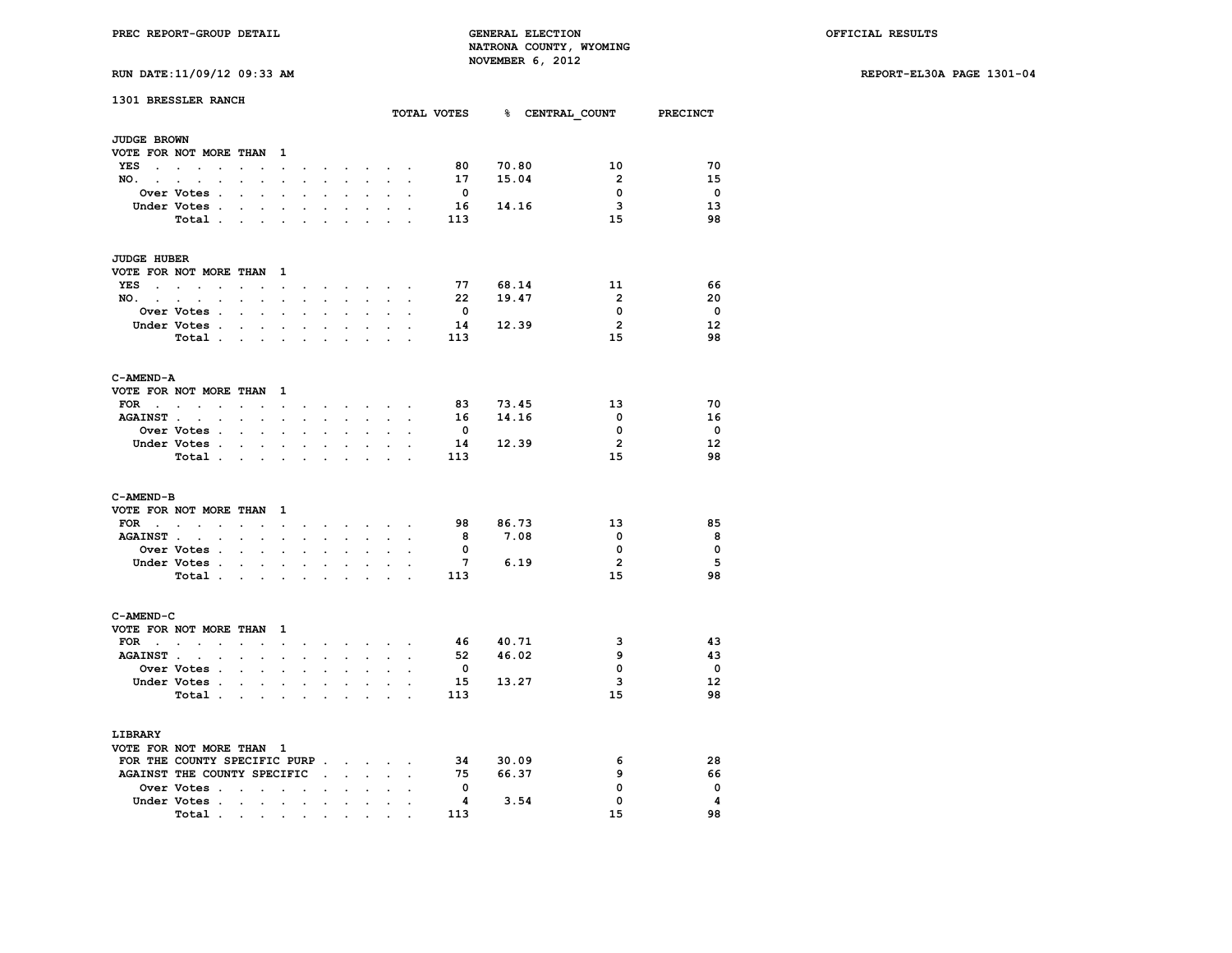# **RUN DATE:11/09/12 09:33 AM REPORT-EL30A PAGE 1302-01**

| 1302 POWDER RIVER SCHOOL                                                                 |                      |                                                             |                      |                      |                                               |                                                                               |                         | TOTAL VOTES 8 CENTRAL COUNT PRECINCT |                         |                |
|------------------------------------------------------------------------------------------|----------------------|-------------------------------------------------------------|----------------------|----------------------|-----------------------------------------------|-------------------------------------------------------------------------------|-------------------------|--------------------------------------|-------------------------|----------------|
| REGISTERED VOTERS - TOTAL                                                                |                      |                                                             |                      | $\bullet$            |                                               | $\mathbf{r} = \mathbf{r} \cdot \mathbf{r}$                                    | 62                      |                                      |                         |                |
| BALLOTS CAST - TOTAL.<br>$\sim 10^{-10}$ km s $^{-1}$                                    |                      | $\mathbf{L}$                                                | $\sim$               |                      |                                               |                                                                               | 65                      |                                      | 14                      | 51             |
|                                                                                          |                      |                                                             | $\mathcal{L}^{\pm}$  |                      |                                               |                                                                               | $\overline{\mathbf{0}}$ |                                      | $\mathbf 0$             | $\mathbf{o}$   |
| BALLOTS CAST - BLANK.<br>$\blacksquare$                                                  | $\ddot{\phantom{a}}$ | $\sim$                                                      |                      | $\ddot{\phantom{0}}$ | $\ddot{\phantom{a}}$                          | $\sim$                                                                        |                         |                                      |                         |                |
| VOTER TURNOUT - TOTAL<br>$\sim$                                                          |                      | $\mathcal{L}^{\text{max}}$ , and $\mathcal{L}^{\text{max}}$ |                      |                      | <b>Service</b> State                          | $\ddot{\phantom{a}}$                                                          |                         | 104.84                               |                         |                |
| VOTER TURNOUT - BLANK.                                                                   |                      | $\mathbf{r} = \mathbf{r} \mathbf{r}$ , where $\mathbf{r}$   |                      |                      | $\sim$                                        |                                                                               |                         |                                      |                         |                |
| <b>USA-PRESIDENT</b>                                                                     |                      |                                                             |                      |                      |                                               |                                                                               |                         |                                      |                         |                |
| VOTE FOR NOT MORE THAN<br>-1                                                             |                      |                                                             |                      |                      |                                               |                                                                               |                         |                                      |                         |                |
| MITT ROMNEY (REP).                                                                       |                      |                                                             |                      |                      |                                               | and a strong control of the state of                                          |                         | 57 87.69                             | 12                      | 45             |
| BARACK OBAMA (DEM)<br>$\ddot{\phantom{0}}$                                               | $\mathbf{L}$         | $\mathcal{L}^{\text{max}}$                                  |                      |                      | $\mathcal{L}^{\text{max}}$                    |                                                                               | 5                       | 7.69                                 | $\overline{\mathbf{2}}$ | $\mathbf{3}$   |
| GARY JOHNSON (LIB)<br>$\sim$<br>$\sim$ $\sim$                                            | $\cdot$              |                                                             |                      |                      | $\ddot{\phantom{0}}$                          | $\ddot{\phantom{a}}$                                                          | $\overline{2}$          | 3.08                                 | 0                       | $\overline{2}$ |
| VIRGIL H. GOODE (CON)<br>$\mathbf{r}$                                                    | $\sim$               | $\mathbf{r}$                                                | $\sim$               | $\mathbf{r}$         | $\ddot{\phantom{a}}$                          | $\ddot{\phantom{a}}$                                                          | <b>1</b>                | 1.54                                 | 0                       | $\mathbf{1}$   |
| WRITE-IN.<br><b>Contract Contract</b><br>$\sim$ $\sim$<br>$\sim$<br>$\ddot{\phantom{a}}$ | $\cdot$              | $\ddot{\phantom{a}}$                                        |                      | $\ddot{\phantom{a}}$ | $\ddot{\phantom{a}}$                          |                                                                               | $\overline{\mathbf{0}}$ |                                      | $\mathbf 0$             | $\mathbf 0$    |
| Over Votes<br><b>Contract Contract</b><br>$\ddot{\phantom{a}}$                           |                      |                                                             |                      |                      |                                               |                                                                               | $\overline{\mathbf{0}}$ |                                      | 0                       | $\mathbf 0$    |
| Under Votes .                                                                            |                      |                                                             |                      |                      |                                               |                                                                               | $\overline{\mathbf{0}}$ |                                      | $\mathbf 0$             | $\mathbf 0$    |
| Total<br>$\sim$                                                                          |                      |                                                             |                      |                      |                                               |                                                                               | 65                      |                                      | 14                      | 51             |
| UNITED STATES SENATOR                                                                    |                      |                                                             |                      |                      |                                               |                                                                               |                         |                                      |                         |                |
| VOTE FOR NOT MORE THAN<br><sup>1</sup>                                                   |                      |                                                             |                      |                      |                                               |                                                                               |                         |                                      |                         |                |
| JOHN BARRASSO (REP).                                                                     |                      | the contract of the contract of                             |                      |                      |                                               | $\ddot{\phantom{a}}$                                                          |                         | 58 89.23                             | 12                      | 46             |
| TIM CHESNUT (DEM).<br>$\sim$<br>$\ddot{\phantom{0}}$                                     | $\ddot{\phantom{a}}$ | $\ddot{\phantom{a}}$                                        |                      | $\ddot{\phantom{a}}$ | $\ddot{\phantom{0}}$                          | $\cdot$                                                                       | 7                       | 10.77                                | $\overline{2}$          | 5              |
| JOEL OTTO (CRY)<br>$\sim$ $\sim$<br>$\sim$<br>$\ddot{\phantom{0}}$                       |                      |                                                             |                      |                      |                                               |                                                                               | $\overline{\mathbf{0}}$ |                                      | 0                       | $\mathbf 0$    |
| WRITE-IN.                                                                                |                      |                                                             |                      |                      |                                               |                                                                               | $\overline{\mathbf{0}}$ |                                      | $\mathbf 0$             | $\mathbf 0$    |
| <b>Contract</b><br>$\ddot{\phantom{0}}$                                                  |                      |                                                             |                      |                      |                                               |                                                                               | $\mathbf{0}$            |                                      | $\Omega$                | $\mathbf 0$    |
| Over Votes<br>$\sim$                                                                     |                      |                                                             |                      |                      |                                               |                                                                               | $\Omega$                |                                      | $\Omega$                | $\Omega$       |
| Under Votes.<br>$\ddot{\phantom{0}}$<br>$\mathcal{L}^{\text{max}}$                       | $\ddot{\phantom{0}}$ |                                                             | $\ddot{\phantom{0}}$ |                      |                                               |                                                                               |                         |                                      |                         |                |
| Total .<br>$\mathcal{A}$ and $\mathcal{A}$ are also becomes the $\mathcal{A}$            |                      |                                                             | $\sim$               |                      |                                               | $\mathbf{L} = \mathbf{L}$                                                     | 65                      |                                      | 14                      | 51             |
| UNITED STATES REPRESENTATIVE                                                             |                      |                                                             |                      |                      |                                               |                                                                               |                         |                                      |                         |                |
| VOTE FOR NOT MORE THAN 1                                                                 |                      |                                                             |                      |                      |                                               |                                                                               |                         |                                      |                         |                |
| CYNTHIA M. LUMMIS (REP).                                                                 | $\sim$               |                                                             |                      |                      | and a strong control of the strong structure. |                                                                               |                         | 55 84.62                             | 10                      | 45             |
| CHRIS HENRICHSEN (DEM).                                                                  |                      |                                                             |                      |                      |                                               |                                                                               | - 6                     | 9.23                                 | $\overline{2}$          | 4              |
| RICHARD P. BRUBAKER (LIB).                                                               |                      |                                                             |                      |                      |                                               |                                                                               | $\mathbf{1}$            | 1.54                                 | $\mathbf 0$             | $\mathbf{1}$   |
| DANIEL CLYDE CUMMINGS (CON)                                                              |                      |                                                             | $\mathbf{r}$         | $\ddot{\phantom{0}}$ | $\ddot{\phantom{0}}$                          |                                                                               | $\overline{2}$          | 3.08                                 | $\overline{2}$          | $\mathbf 0$    |
| DON WILLS (CRY)<br>$\sim 100$<br>$\mathcal{L}^{\text{max}}$                              | $\bullet$            | $\ddot{\phantom{0}}$                                        | $\ddot{\phantom{a}}$ | $\ddot{\phantom{a}}$ | $\ddot{\phantom{0}}$                          | $\ddot{\phantom{a}}$                                                          | $\mathbf{1}$            | 1.54                                 | $\mathbf 0$             | $\mathbf{1}$   |
| WRITE-IN.<br>$\mathbf{r}$                                                                | $\ddot{\phantom{a}}$ | $\ddot{\phantom{a}}$                                        |                      |                      |                                               |                                                                               | $\overline{\mathbf{0}}$ |                                      | $\mathbf 0$             | $\mathbf 0$    |
| Over Votes .<br>$\sim 10^{-11}$<br>$\cdot$<br>$\cdot$                                    |                      |                                                             |                      |                      |                                               |                                                                               | 0                       |                                      | 0                       | $\mathbf 0$    |
| Under Votes<br>$\mathbf{r} = \mathbf{r}$                                                 | $\sim$               | $\sim$                                                      | $\sim$               | $\sim$               | $\ddot{\phantom{a}}$                          | $\sim$                                                                        | $\mathbf{0}$            |                                      | $\mathbf 0$             | $\mathbf 0$    |
| Total.<br>$\cdot$ $\cdot$<br>$\sim$ $\sim$                                               | $\mathbf{r}$         | $\sim$                                                      |                      |                      |                                               |                                                                               | 65                      |                                      | 14                      | 51             |
|                                                                                          |                      |                                                             |                      |                      |                                               |                                                                               |                         |                                      |                         |                |
| STATE SENATE DISTRICT 30                                                                 |                      |                                                             |                      |                      |                                               |                                                                               |                         |                                      |                         |                |
| VOTE FOR NOT MORE THAN 1                                                                 |                      |                                                             |                      |                      |                                               |                                                                               |                         |                                      |                         |                |
| CHARLES K. SCOTT (REP).                                                                  | $\cdot$              |                                                             |                      |                      |                                               | $\mathbf{r} = \mathbf{r} + \mathbf{r} + \mathbf{r} + \mathbf{r} + \mathbf{r}$ |                         | 52 80.00                             | 12                      | 40             |
| WRITE-IN.<br><b>Contract Contract</b><br>$\ddot{\phantom{0}}$                            | $\sim$               |                                                             |                      |                      | $\mathbf{L}$                                  |                                                                               | 5 <sub>1</sub>          | 7.69                                 | $\mathbf{0}$            | - 5            |
| Over Votes .<br>$\ddot{\phantom{a}}$<br>$\cdot$<br>$\ddot{\phantom{0}}$                  | $\cdot$              |                                                             |                      |                      |                                               | $\ddot{\phantom{a}}$                                                          | $\overline{\mathbf{0}}$ |                                      | 0                       | $\mathbf{o}$   |
| Under Votes.<br>$\mathbf{r}$<br>$\mathbf{r}$<br>$\sim$                                   | $\sim$               | $\ddot{\phantom{0}}$                                        | $\mathbf{r}$         | $\sim$               | $\cdot$                                       | $\sim$                                                                        |                         | 8 12.31                              | $\overline{2}$          | - 6            |
| Total .<br><b>Contract Contract</b><br>$\mathbf{r}$                                      |                      |                                                             |                      |                      |                                               |                                                                               | 65                      |                                      | 14                      | 51             |
| STATE HOUSE DISTRICT 38                                                                  |                      |                                                             |                      |                      |                                               |                                                                               |                         |                                      |                         |                |
| VOTE FOR NOT MORE THAN<br>-1                                                             |                      |                                                             |                      |                      |                                               |                                                                               |                         |                                      |                         |                |
| TOM WALTERS (REP).<br>$\bullet$<br>$\sim$                                                | $\cdot$              | $\bullet$                                                   |                      | $\ddot{\phantom{a}}$ |                                               | $\cdot$                                                                       |                         | 62 95.38                             | 14                      | 48             |
| $WRITE-IN.$ .<br>$\mathbf{r}$<br>$\ddot{\phantom{0}}$                                    | $\ddot{\phantom{0}}$ | $\sim$                                                      |                      |                      |                                               |                                                                               | $\overline{\mathbf{0}}$ |                                      | 0                       | $\mathbf 0$    |
| Over Votes .<br>$\sim$<br>$\cdot$                                                        |                      |                                                             |                      |                      |                                               |                                                                               | $\mathbf 0$             |                                      | 0                       | $\mathbf 0$    |
| $\ddot{\phantom{0}}$<br>Under Votes .<br>$\mathbf{r}$<br>$\sim$                          |                      |                                                             |                      |                      |                                               |                                                                               |                         | 3 4.62                               | $\mathbf 0$             | 3              |
| $\sim$<br>Total                                                                          | $\cdot$              | $\ddot{\phantom{a}}$                                        | $\cdot$              | $\sim$               | $\sim$                                        | $\cdot$                                                                       | 65                      |                                      | 14                      | 51             |
| <b>Contractor</b><br>$\sim$                                                              |                      |                                                             |                      |                      |                                               |                                                                               |                         |                                      |                         |                |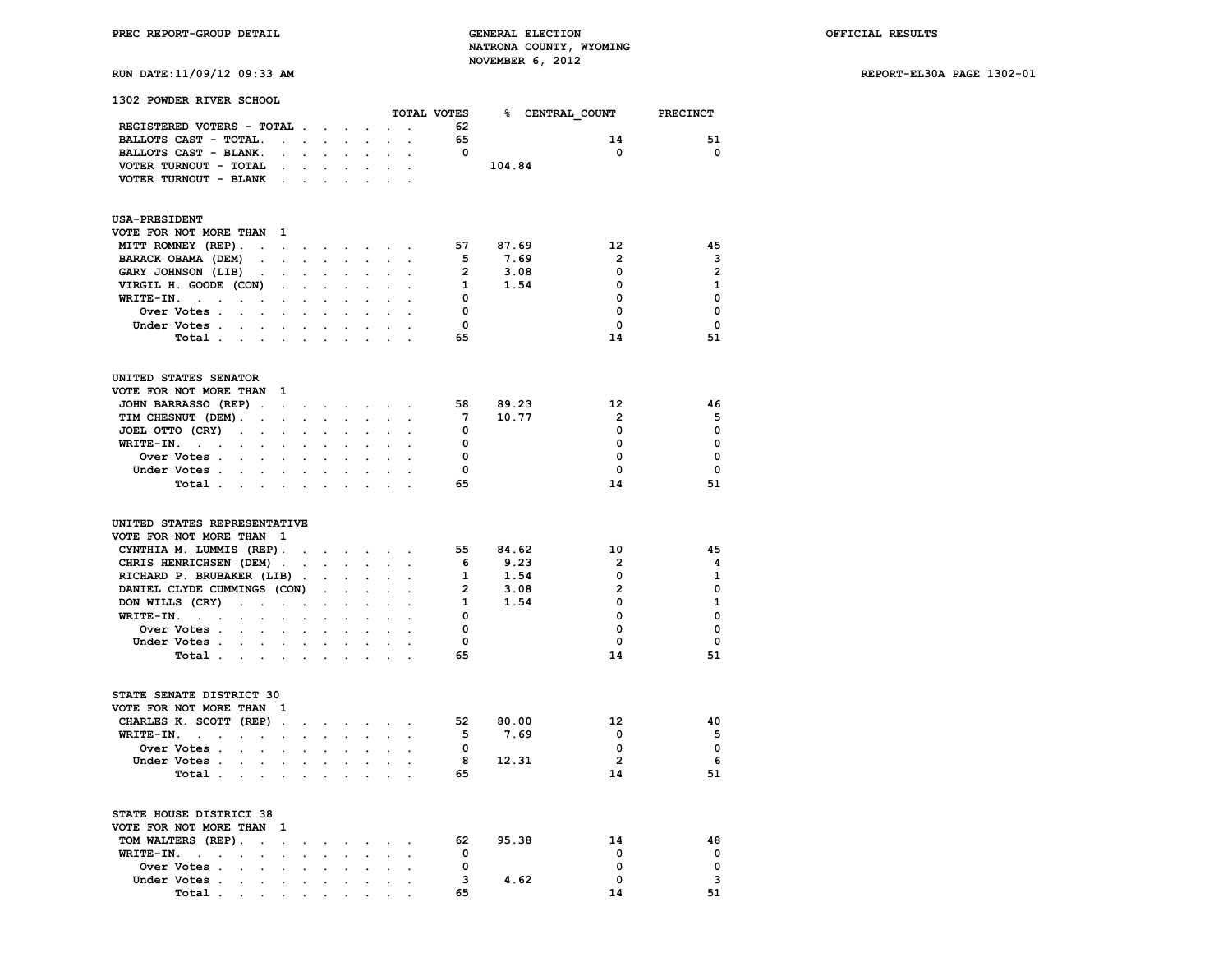**RUN DATE:11/09/12 09:33 AM REPORT-EL30A PAGE 1302-02**

# **1302 POWDER RIVER SCHOOL**

|                                                                                                                                |                                 |                                                                                 |                          |                                 | TOTAL VOTES | ·     | CENTRAL COUNT | <b>PRECINCT</b> |
|--------------------------------------------------------------------------------------------------------------------------------|---------------------------------|---------------------------------------------------------------------------------|--------------------------|---------------------------------|-------------|-------|---------------|-----------------|
| <b>BOCC</b>                                                                                                                    |                                 |                                                                                 |                          |                                 |             |       |               |                 |
| VOTE FOR NOT MORE THAN 2                                                                                                       |                                 |                                                                                 |                          |                                 |             |       |               |                 |
| FORREST CHADWICK (REP).<br>$\sim$                                                                                              |                                 | the contract of the contract of the contract of the contract of the contract of |                          |                                 | 47          | 36.15 | 10            | 37              |
| MATT KEATING (REP)                                                                                                             |                                 | the contract of the contract of the contract of the contract of the contract of |                          |                                 | 24          | 18.46 | 6             | 18              |
| GINO CERULLO (DEM)                                                                                                             |                                 |                                                                                 |                          | .                               | 8           | 6.15  | $\mathbf{2}$  | 6               |
| TROY BRAY (CON)                                                                                                                | $\sim$                          | $\sim$                                                                          | $\sim$                   |                                 | 5           | 3.85  |               | 4               |
| LINDA BERGERON (CON).                                                                                                          |                                 |                                                                                 |                          |                                 | 11          | 8.46  | 2             | 9               |
| KEITH B. GOODENOUGH (IND)                                                                                                      |                                 |                                                                                 | <b>Contract Contract</b> |                                 | 12          | 9.23  | 6             | 6               |
| WRITE-IN.                                                                                                                      | $\cdot$                         | $\sim$                                                                          |                          |                                 | 0           |       | 0             | $\mathbf 0$     |
| Over Votes.<br>the contract of the contract of the contract of the contract of the contract of the contract of the contract of |                                 |                                                                                 |                          | the contract of the contract of | 0           |       | 0             | $\Omega$        |
| Under Votes.<br>the contract of the contract of the                                                                            | <b>Contract Contract Street</b> |                                                                                 | $\sim$ $\sim$            |                                 | 23          | 17.69 |               | 22              |
| Total .<br>the contract of the contract of the contract of the contract of the contract of                                     |                                 |                                                                                 |                          |                                 | 130         |       | 28            | 102             |

#### **CASPER COLLEGE DISTRICT BOARD OF TRUSTEE**

| VOTE FOR NOT MORE THAN 4                                                                              |        |                                                                                                                 |  |        |  |     |       |    |            |
|-------------------------------------------------------------------------------------------------------|--------|-----------------------------------------------------------------------------------------------------------------|--|--------|--|-----|-------|----|------------|
| <b>SCOTT BENNION</b>                                                                                  |        |                                                                                                                 |  |        |  | 17  | 6.54  |    | 16         |
| <b>BOB DESPAIN.</b><br>$\sim$ $\sim$                                                                  | $\sim$ |                                                                                                                 |  |        |  | 8   | 3.08  |    | 4          |
| LAUREN V. GRIFFITH                                                                                    |        |                                                                                                                 |  |        |  | 27  | 10.38 |    | 20         |
| BILL M. HAMBRICK.<br>$\sim$ $\sim$                                                                    |        | and the state of the state of the state of the state of the state of the state of the state of the state of the |  |        |  | 17  | 6.54  | 6  | 11         |
| MATTHEW A. LOUCKS.<br>the contract of the contract of the contract of the contract of the contract of |        |                                                                                                                 |  |        |  | 14  | 5.38  |    | 9          |
| SUSAN D. MILLER<br>$\sim$<br>$\sim$ $\sim$ $\sim$                                                     |        |                                                                                                                 |  |        |  | 20  | 7.69  |    | 16         |
| CLIFF WHITLOCK.<br>$\sim$<br>$\sim$                                                                   |        |                                                                                                                 |  |        |  | 24  | 9.23  | 6  | 18         |
| WRITE-IN.                                                                                             |        |                                                                                                                 |  |        |  | 0   |       |    | $^{\circ}$ |
| Over Votes<br>$\sim$                                                                                  |        |                                                                                                                 |  |        |  | 4   | 1.54  |    | 4          |
| Under Votes.                                                                                          |        |                                                                                                                 |  | $\sim$ |  | 129 | 49.62 | 23 | 106        |
| Total                                                                                                 | $\sim$ |                                                                                                                 |  |        |  | 260 |       | 56 | 204        |

#### **NATRONA COUNTY SCHOOL DIST NO 1**

| VOTE FOR NOT MORE THAN           | 5 |  |  |  |     |       |    |          |
|----------------------------------|---|--|--|--|-----|-------|----|----------|
| DAVID S. BLAEDE                  |   |  |  |  | 8   | 2.46  | 2  | 6        |
| KEVIN CHRISTOPHERSON.            |   |  |  |  | 25  | 7.69  |    | 21       |
| <b>GREGORY FLESVIG</b>           |   |  |  |  | 5   | 1.54  |    | 5        |
| ELIZABETH HORSCH<br>$\mathbf{r}$ |   |  |  |  | 14  | 4.31  |    | 10       |
| DANA HOWIE                       |   |  |  |  | 11  | 3.38  |    | 9        |
| DONN MCCALL.                     |   |  |  |  | R   | 2.46  |    | 8        |
| MARK E. PETERSON                 |   |  |  |  | 20  | 6.15  |    | 20       |
| SHAWNNA PUNTENEY                 |   |  |  |  | 13  | 4.00  |    | 10       |
| PAULA J. REID<br>n.              |   |  |  |  | 35  | 10.77 |    | 28       |
| MARC SMITH.                      |   |  |  |  | 4   | 1.23  |    | 4        |
| STEPHEN SPRECHER                 |   |  |  |  | 12  | 3.69  |    | 9        |
| <b>RITA WALSH</b>                |   |  |  |  | 21  | 6.46  |    | 15       |
| WRITE-IN.                        |   |  |  |  | o   |       |    | $\Omega$ |
| Over Votes<br>n.                 |   |  |  |  |     |       |    | $\Omega$ |
| Under Votes                      |   |  |  |  | 149 | 45.85 | 39 | 110      |
| Total                            |   |  |  |  | 325 |       | 70 | 255      |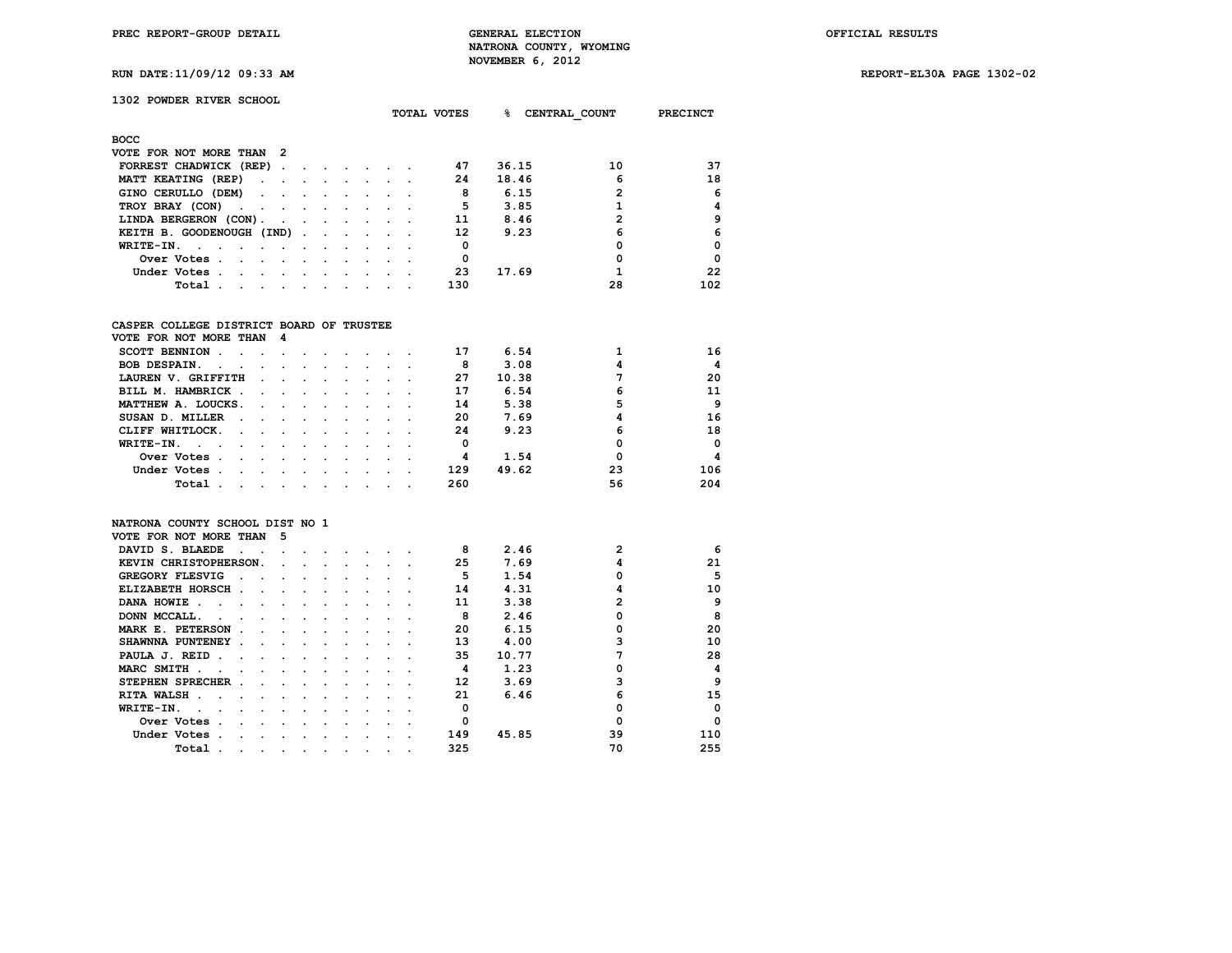**RUN DATE:11/09/12 09:33 AM REPORT-EL30A PAGE 1302-03**

| 1302 POWDER RIVER SCHOOL                |                                     |                            |                            |                            |                            |                      |                           |                                                                                                                                                                                                                                |                            |                                                             |                         |          |      |                                      |                         |
|-----------------------------------------|-------------------------------------|----------------------------|----------------------------|----------------------------|----------------------------|----------------------|---------------------------|--------------------------------------------------------------------------------------------------------------------------------------------------------------------------------------------------------------------------------|----------------------------|-------------------------------------------------------------|-------------------------|----------|------|--------------------------------------|-------------------------|
|                                         |                                     |                            |                            |                            |                            |                      |                           |                                                                                                                                                                                                                                |                            |                                                             |                         |          |      | TOTAL VOTES 8 CENTRAL COUNT PRECINCT |                         |
| NATRONA COUNTY FIRE PROTECTION DISTRICT |                                     |                            |                            |                            |                            |                      |                           |                                                                                                                                                                                                                                |                            |                                                             |                         |          |      |                                      |                         |
| VOTE FOR NOT MORE THAN 3                |                                     |                            |                            |                            |                            |                      |                           |                                                                                                                                                                                                                                |                            |                                                             |                         |          |      |                                      |                         |
|                                         | JOHN BENTLEY .                      |                            |                            | $\ddot{\phantom{0}}$       | $\ddot{\phantom{0}}$       | $\sim$               | $\ddot{\phantom{0}}$      | $\ddot{\phantom{0}}$                                                                                                                                                                                                           |                            | $\mathcal{A}^{\mathcal{A}}$ and $\mathcal{A}^{\mathcal{A}}$ | 27                      | 13.85    |      | 5                                    | 22                      |
| JOHN C. DOYLE.                          |                                     |                            |                            | <b>All Control</b>         | $\ddot{\phantom{0}}$       |                      |                           | $\ddot{\phantom{0}}$                                                                                                                                                                                                           |                            |                                                             | 16                      |          | 8.21 | 5                                    | 11                      |
| BILL KOSSERT .                          |                                     |                            |                            | $\bullet$                  |                            |                      |                           |                                                                                                                                                                                                                                |                            |                                                             |                         | 25 12.82 |      | $\mathbf{1}$                         | 24                      |
| KEITH ROBINETT.                         |                                     | $\sim$ $\sim$              |                            | $\sim$                     | $\ddot{\phantom{a}}$       | $\cdot$              | $\cdot$                   | $\bullet$                                                                                                                                                                                                                      | $\ddot{\phantom{a}}$       |                                                             | 56                      | 28.72    |      | 11                                   | 45                      |
|                                         | CURT SIMPSON II .                   |                            |                            |                            |                            |                      |                           |                                                                                                                                                                                                                                |                            |                                                             | 6                       |          | 3.08 | 0                                    | - 6                     |
|                                         | GEORGE E. TILLMAN JR.               |                            |                            | $\sim$                     | $\ddot{\phantom{a}}$       |                      |                           |                                                                                                                                                                                                                                |                            |                                                             | - 9                     |          | 4.62 | з                                    | 6                       |
|                                         | $WRITE-IN.$                         |                            |                            | $\sim$                     |                            | $\ddot{\phantom{a}}$ |                           | $\cdot$                                                                                                                                                                                                                        |                            |                                                             | $\overline{\mathbf{0}}$ |          |      | $\mathbf 0$                          | $\mathbf 0$             |
|                                         |                                     |                            |                            |                            | $\ddot{\phantom{a}}$       | $\sim$               | $\mathbf{r}$              | $\sim$                                                                                                                                                                                                                         | $\sim$                     |                                                             | $\overline{\mathbf{3}}$ |          |      |                                      | 3                       |
|                                         | Over Votes .                        | $\sim 10^{-10}$ km $^{-1}$ |                            | $\sim$                     | $\ddot{\phantom{a}}$       | $\ddot{\phantom{a}}$ |                           | $\ddot{\phantom{a}}$                                                                                                                                                                                                           | $\ddot{\phantom{a}}$       | $\sim$                                                      | 3 1.54<br>53 27.18      | 1.54     |      | $\mathbf 0$                          |                         |
|                                         | Under Votes                         |                            |                            |                            |                            | $\sim$ $\sim$        |                           | $\sim$ $\sim$                                                                                                                                                                                                                  | $\sim$ $\sim$              |                                                             |                         |          |      | 17                                   | 36                      |
|                                         | Total                               |                            |                            |                            | $\overline{\phantom{a}}$   |                      |                           |                                                                                                                                                                                                                                |                            |                                                             | 195                     |          |      | 42                                   | 153                     |
| NC CONSERVATION DIST SUP-URBAN          |                                     |                            |                            |                            |                            |                      |                           |                                                                                                                                                                                                                                |                            |                                                             |                         |          |      |                                      |                         |
| VOTE FOR NOT MORE THAN 1                |                                     |                            |                            |                            |                            |                      |                           |                                                                                                                                                                                                                                |                            |                                                             |                         |          |      |                                      |                         |
|                                         | RICHARD HALLINGSTAD.                |                            |                            | $\sim$                     | $\ddot{\phantom{0}}$       |                      |                           |                                                                                                                                                                                                                                |                            |                                                             | 50                      | 76.92    |      | $12 \overline{ }$                    | 38                      |
|                                         | $WRITE-IN.$                         |                            |                            |                            | $\mathcal{L}^{\text{max}}$ | $\ddot{\phantom{0}}$ | $\mathbf{L}^{\text{max}}$ | $\mathcal{L}^{\mathcal{L}}$                                                                                                                                                                                                    | $\sim$                     | $\ddot{\phantom{a}}$                                        | $\overline{0}$          |          |      | $\mathbf 0$                          | $\overline{\mathbf{0}}$ |
|                                         | Over Votes                          |                            |                            | $\sim$ $\sim$              | $\ddot{\phantom{a}}$       | $\ddot{\phantom{a}}$ | $\ddot{\phantom{0}}$      | $\ddot{\phantom{a}}$                                                                                                                                                                                                           |                            |                                                             | $\overline{\mathbf{0}}$ |          |      | 0                                    | $\mathbf 0$             |
|                                         | Under Votes                         |                            |                            |                            |                            |                      |                           |                                                                                                                                                                                                                                |                            |                                                             |                         | 15 23.08 |      | $\overline{2}$                       | 13                      |
|                                         |                                     |                            |                            |                            |                            |                      |                           |                                                                                                                                                                                                                                |                            |                                                             | 65                      |          |      | 14                                   | 51                      |
|                                         | Total                               |                            |                            | $\sim$                     | $\sim$ $\sim$              | $\sim$               |                           |                                                                                                                                                                                                                                |                            |                                                             |                         |          |      |                                      |                         |
| NC CONSERVATION DIST SUP-ATLRG          |                                     |                            |                            |                            |                            |                      |                           |                                                                                                                                                                                                                                |                            |                                                             |                         |          |      |                                      |                         |
| VOTE FOR NOT MORE THAN 1                |                                     |                            |                            |                            |                            |                      |                           |                                                                                                                                                                                                                                |                            |                                                             |                         |          |      |                                      |                         |
|                                         | LEN L. CAMP. .                      |                            | $\mathbf{L} = \mathbf{L}$  | $\sim$                     |                            |                      |                           | and the company of the company of                                                                                                                                                                                              |                            |                                                             | 49                      | 75.38    |      | $12 \overline{ }$                    | 37                      |
|                                         | $WRITE-IN.$                         | $\mathcal{L}^{\text{max}}$ | $\mathcal{L}^{\text{max}}$ | $\mathcal{L}^{\text{max}}$ | $\mathcal{L}^{\text{max}}$ | $\ddot{\phantom{0}}$ | $\ddot{\phantom{0}}$      | $\mathcal{L}^{\text{max}}$                                                                                                                                                                                                     |                            |                                                             | $\overline{\mathbf{0}}$ |          |      | $\mathbf{o}$                         | $\Omega$                |
|                                         | Over Votes                          |                            |                            |                            | $\ddot{\phantom{0}}$       | $\ddot{\phantom{0}}$ |                           |                                                                                                                                                                                                                                |                            |                                                             | $\overline{\mathbf{0}}$ |          |      | $\Omega$                             | $\Omega$                |
|                                         | Under Votes                         |                            |                            |                            |                            |                      | $\mathbf{r}$              | $\mathcal{L}^{\text{max}}$                                                                                                                                                                                                     |                            |                                                             |                         | 16 24.62 |      | $\overline{2}$                       | 14                      |
|                                         | Total                               |                            |                            |                            | $\sim$ $\sim$              | $\ddot{\phantom{0}}$ | $\ddot{\phantom{a}}$      | $\sim$                                                                                                                                                                                                                         | $\sim$ $\sim$              |                                                             | 65                      |          |      | 14                                   | 51                      |
|                                         |                                     |                            |                            |                            |                            |                      |                           |                                                                                                                                                                                                                                |                            |                                                             |                         |          |      |                                      |                         |
| NC CONSERVATION DIST SUP-RURAL          |                                     |                            |                            |                            |                            |                      |                           |                                                                                                                                                                                                                                |                            |                                                             |                         |          |      |                                      |                         |
| VOTE FOR NOT MORE THAN 1                |                                     |                            |                            |                            |                            |                      |                           |                                                                                                                                                                                                                                |                            |                                                             |                         |          |      |                                      |                         |
| DON PAVACK                              |                                     |                            |                            | $\sim$                     |                            |                      |                           | and a strong control of the state of the state of the state of the state of the state of the state of the state of the state of the state of the state of the state of the state of the state of the state of the state of the |                            |                                                             | 29                      | 44.62    |      | 5                                    | 24                      |
|                                         | ROBERT M. SHELLARD                  |                            | $\sim$ $\sim$              | $\sim$                     | $\ddot{\phantom{a}}$       | $\ddot{\phantom{0}}$ | $\bullet$                 | $\sim$                                                                                                                                                                                                                         | $\sim$                     | $\mathbf{r}$                                                |                         | 21 32.31 |      | з                                    | 18                      |
|                                         | $WRITE-IN.$                         |                            |                            | $\sim$                     | $\ddot{\phantom{0}}$       | $\ddot{\phantom{a}}$ |                           | $\sim$ $\sim$                                                                                                                                                                                                                  |                            |                                                             | $\overline{\mathbf{0}}$ |          |      | 0                                    | $\mathbf{o}$            |
|                                         | Over Votes                          |                            |                            |                            |                            |                      |                           |                                                                                                                                                                                                                                |                            |                                                             | $\overline{0}$          |          |      | 0                                    | $\Omega$                |
|                                         | Under Votes                         |                            |                            |                            |                            |                      |                           |                                                                                                                                                                                                                                |                            |                                                             |                         | 15 23.08 |      | 6                                    | 9                       |
|                                         | Total                               |                            |                            |                            |                            |                      |                           |                                                                                                                                                                                                                                |                            |                                                             | 65                      |          |      | 14                                   | 51                      |
| <b>JUDGE PARK</b>                       |                                     |                            |                            |                            |                            |                      |                           |                                                                                                                                                                                                                                |                            |                                                             |                         |          |      |                                      |                         |
| VOTE FOR NOT MORE THAN 1                |                                     |                            |                            |                            |                            |                      |                           |                                                                                                                                                                                                                                |                            |                                                             |                         |          |      |                                      |                         |
| YES                                     |                                     |                            |                            |                            |                            |                      |                           |                                                                                                                                                                                                                                |                            |                                                             | 45 69.23                |          |      | 9                                    | 36                      |
|                                         | the contract of the contract of the |                            |                            |                            | $\ddot{\phantom{0}}$       |                      |                           | the contract of the contract of                                                                                                                                                                                                |                            |                                                             | 10                      | 15.38    |      | 4                                    | - 6                     |
|                                         | NO.                                 |                            |                            | $\sim$                     |                            |                      |                           | the contract of the contract of the contract of the contract of the contract of the contract of the contract of                                                                                                                |                            |                                                             |                         |          |      |                                      |                         |
|                                         | Over Votes .                        | $\sim$                     |                            |                            |                            |                      |                           |                                                                                                                                                                                                                                |                            |                                                             | $\overline{\mathbf{0}}$ |          |      | 0                                    | $\mathbf 0$             |
|                                         | Under Votes                         |                            |                            |                            |                            |                      |                           | $\mathbf{r} = \mathbf{r} + \mathbf{r} + \mathbf{r} + \mathbf{r}$                                                                                                                                                               |                            |                                                             |                         | 10 15.38 |      | $\mathbf{1}$                         | 9                       |
|                                         | Total                               |                            |                            |                            |                            |                      | $\ddot{\phantom{0}}$      |                                                                                                                                                                                                                                | $\ddot{\phantom{0}}$       |                                                             | 65                      |          |      | 14                                   | 51                      |
| JUDGE WILKING                           |                                     |                            |                            |                            |                            |                      |                           |                                                                                                                                                                                                                                |                            |                                                             |                         |          |      |                                      |                         |
| VOTE FOR NOT MORE THAN 1                |                                     |                            |                            |                            |                            |                      |                           |                                                                                                                                                                                                                                |                            |                                                             |                         |          |      |                                      |                         |
| YES                                     | and the company of the              | $\ddot{\phantom{0}}$       | $\sim$                     | <b>Contract Contract</b>   | $\ddot{\phantom{0}}$       | $\sim$               |                           |                                                                                                                                                                                                                                |                            |                                                             | 44 67.69                |          |      | 11                                   | 33                      |
| NO.                                     |                                     |                            |                            |                            | $\sim$                     | $\sim$               |                           | $\cdot$ $\cdot$ $\cdot$ $\cdot$ $\cdot$<br>$\sim$                                                                                                                                                                              |                            |                                                             | - 9                     | 13.85    |      | $\overline{2}$                       | $7^{\circ}$             |
|                                         |                                     |                            | $\cdot$                    | $\ddot{\phantom{a}}$       |                            |                      |                           |                                                                                                                                                                                                                                |                            |                                                             |                         |          |      | $\mathbf 0$                          | $\mathbf 0$             |
|                                         | Over Votes .                        |                            | $\ddot{\phantom{a}}$       | $\cdot$                    | $\cdot$                    | $\ddot{\phantom{a}}$ |                           | $\ddot{\phantom{0}}$                                                                                                                                                                                                           | $\cdot$                    |                                                             | $\mathbf 0$             |          |      |                                      |                         |
|                                         | Under Votes .                       | $\sim$                     |                            | $\sim$ $\sim$              | $\ddot{\phantom{0}}$       | $\sim$               | $\sim$                    | $\sim$                                                                                                                                                                                                                         | $\mathcal{L}^{\text{max}}$ | $\cdot$                                                     |                         | 12 18.46 |      | $\mathbf{1}$                         | 11                      |
|                                         | Total                               |                            |                            | $\sim$                     | $\bullet$                  |                      |                           | $\bullet$ .<br><br><br><br><br><br><br><br><br><br><br><br><br><br>                                                                                                                                                            |                            |                                                             | 65                      |          |      | 14                                   | 51                      |

 **Total** . . . . . . . . . . .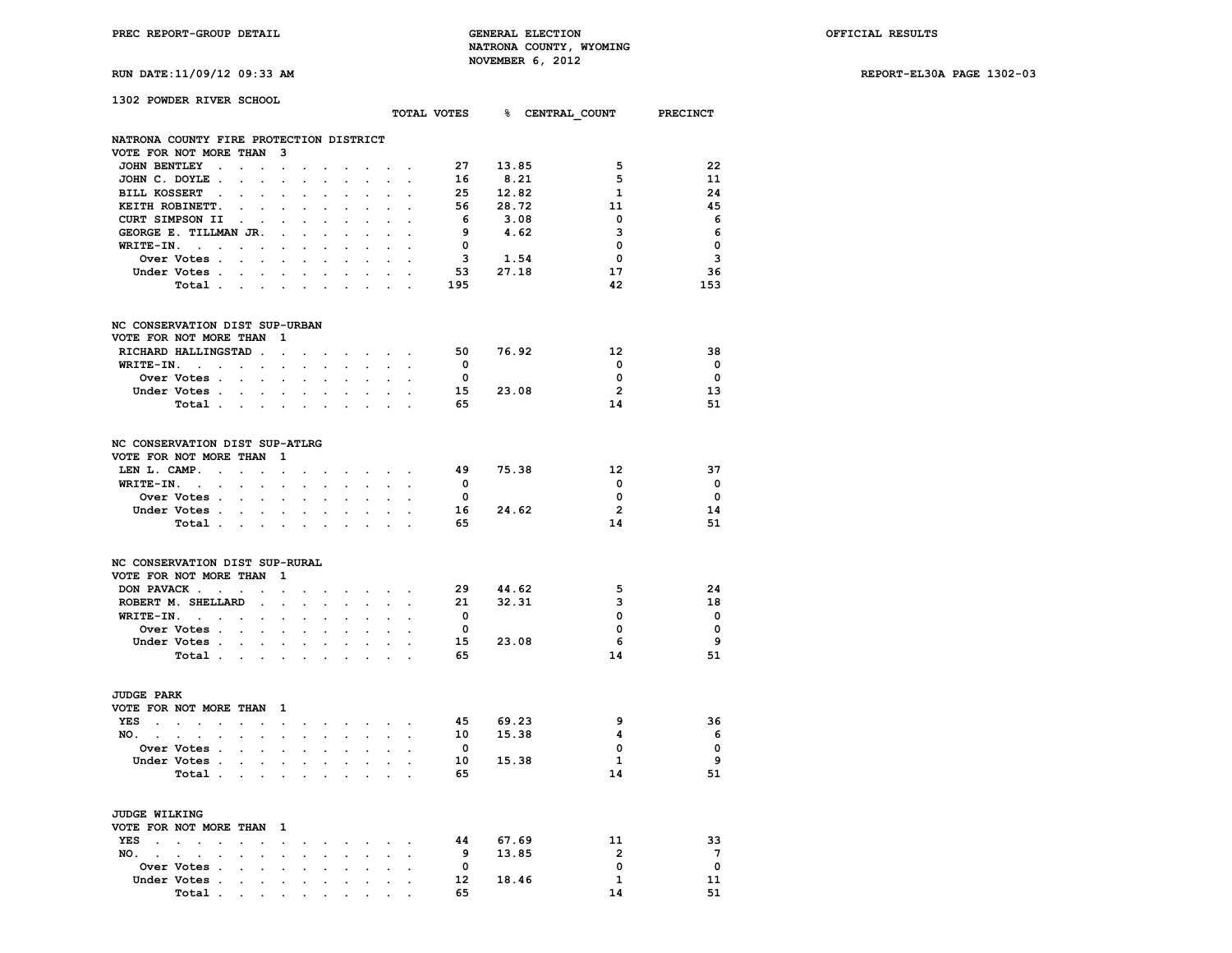**RUN DATE:11/09/12 09:33 AM REPORT-EL30A PAGE 1302-04**

|                          | 1302 POWDER RIVER SCHOOL            |                                                                                                                 |                                                    |                                                             |                                                                                                                                                                                                                                                                                                                                                                                                                              |                                          |                      |                                         |                |                 |             | TOTAL VOTES 8 CENTRAL COUNT PRECINCT |                         |
|--------------------------|-------------------------------------|-----------------------------------------------------------------------------------------------------------------|----------------------------------------------------|-------------------------------------------------------------|------------------------------------------------------------------------------------------------------------------------------------------------------------------------------------------------------------------------------------------------------------------------------------------------------------------------------------------------------------------------------------------------------------------------------|------------------------------------------|----------------------|-----------------------------------------|----------------|-----------------|-------------|--------------------------------------|-------------------------|
| <b>JUDGE BROWN</b>       |                                     |                                                                                                                 |                                                    |                                                             |                                                                                                                                                                                                                                                                                                                                                                                                                              |                                          |                      |                                         |                |                 |             |                                      |                         |
|                          | VOTE FOR NOT MORE THAN 1            |                                                                                                                 |                                                    |                                                             |                                                                                                                                                                                                                                                                                                                                                                                                                              |                                          |                      |                                         |                |                 |             |                                      |                         |
|                          | YES                                 |                                                                                                                 |                                                    | $\cdot$                                                     | the contract of the contract of the contract of the contract of the contract of                                                                                                                                                                                                                                                                                                                                              |                                          |                      |                                         |                | - 45            | 69.23       | 10                                   | 35                      |
| NO. .                    | $\mathbf{r} = \mathbf{r}$           | $\mathbf{L}$                                                                                                    | $\mathcal{L}^{\text{max}}$<br>$\mathbf{r}$         | $\overline{a}$                                              | s.                                                                                                                                                                                                                                                                                                                                                                                                                           |                                          |                      | $\sim$                                  |                | 8               | 12.31       | $\overline{\mathbf{3}}$              | 5                       |
|                          | Over Votes .                        | $\sim$                                                                                                          | $\ddot{\phantom{a}}$                               |                                                             |                                                                                                                                                                                                                                                                                                                                                                                                                              |                                          |                      |                                         |                | $\mathbf{0}$    |             | $\mathbf 0$                          | $\mathbf{o}$            |
|                          | Under Votes.                        | the company of the                                                                                              |                                                    | $\ddot{\phantom{a}}$                                        | $\ddot{\phantom{a}}$                                                                                                                                                                                                                                                                                                                                                                                                         | $\cdot$                                  | $\cdot$              | $\ddot{\phantom{a}}$                    |                | 12              | 18.46       | $\mathbf{1}$                         | 11                      |
|                          | Total                               |                                                                                                                 |                                                    | $\cdot$                                                     | $\mathbf{r}$                                                                                                                                                                                                                                                                                                                                                                                                                 |                                          |                      |                                         |                | 65              |             | 14                                   | 51                      |
|                          |                                     |                                                                                                                 |                                                    |                                                             |                                                                                                                                                                                                                                                                                                                                                                                                                              |                                          |                      |                                         |                |                 |             |                                      |                         |
| <b>JUDGE HUBER</b>       |                                     |                                                                                                                 |                                                    |                                                             |                                                                                                                                                                                                                                                                                                                                                                                                                              |                                          |                      |                                         |                |                 |             |                                      |                         |
|                          | VOTE FOR NOT MORE THAN 1            |                                                                                                                 |                                                    |                                                             |                                                                                                                                                                                                                                                                                                                                                                                                                              |                                          |                      |                                         |                |                 |             |                                      |                         |
|                          | YES                                 | $\sim$                                                                                                          | $\sim$                                             | $\cdot$                                                     |                                                                                                                                                                                                                                                                                                                                                                                                                              |                                          |                      | $\cdot$ $\cdot$ $\cdot$ $\cdot$ $\cdot$ |                |                 | 43 66.15    | 8                                    | 35                      |
|                          | NO.                                 |                                                                                                                 |                                                    | $\bullet$ .<br><br><br><br><br><br><br><br><br><br><br><br> |                                                                                                                                                                                                                                                                                                                                                                                                                              | $\mathbf{z} = \mathbf{z} + \mathbf{z}$ . |                      | <b>All Card Corporation</b>             | $\cdot$        | 14              | 21.54       | 5                                    | 9                       |
|                          | Over Votes .                        | $\sim$                                                                                                          | $\mathcal{L}^{\text{max}}$<br>$\ddot{\phantom{a}}$ | $\ddot{\phantom{a}}$                                        | $\ddot{\phantom{a}}$                                                                                                                                                                                                                                                                                                                                                                                                         | $\ddot{\phantom{a}}$                     | $\blacksquare$       | $\ddot{\phantom{0}}$                    |                | $\mathbf{0}$    |             | 0                                    | $\mathbf{o}$            |
|                          | Under Votes.                        | $\sim$                                                                                                          | $\sim$<br>$\ddot{\phantom{a}}$                     | $\overline{a}$                                              | $\sim$                                                                                                                                                                                                                                                                                                                                                                                                                       | $\overline{a}$                           | $\sim$               |                                         |                | 8               | 12.31       | $\mathbf{1}$                         | $7\overline{ }$         |
|                          | Total                               |                                                                                                                 | $\sim$                                             | $\overline{a}$                                              | $\sim$                                                                                                                                                                                                                                                                                                                                                                                                                       |                                          | $\ddot{\phantom{a}}$ |                                         |                | 65              |             | 14                                   | 51                      |
|                          |                                     |                                                                                                                 |                                                    |                                                             |                                                                                                                                                                                                                                                                                                                                                                                                                              |                                          |                      |                                         |                |                 |             |                                      |                         |
| C-AMEND-A                |                                     |                                                                                                                 |                                                    |                                                             |                                                                                                                                                                                                                                                                                                                                                                                                                              |                                          |                      |                                         |                |                 |             |                                      |                         |
|                          | VOTE FOR NOT MORE THAN 1            |                                                                                                                 |                                                    |                                                             |                                                                                                                                                                                                                                                                                                                                                                                                                              |                                          |                      |                                         |                |                 |             |                                      |                         |
|                          | FOR $\cdot$ $\cdot$ $\cdot$ $\cdot$ | the contract of the contract of the contract of the contract of the contract of the contract of the contract of |                                                    |                                                             |                                                                                                                                                                                                                                                                                                                                                                                                                              |                                          |                      |                                         |                | 48              | 73.85       | 11                                   | 37                      |
|                          | AGAINST                             | $\mathcal{L}^{\text{max}}$ , $\mathcal{L}^{\text{max}}$                                                         | $\sim$                                             | $\sim$                                                      | $\sim$                                                                                                                                                                                                                                                                                                                                                                                                                       | $\sim$                                   | $\sim$               | $\sim$                                  |                |                 | 12 18.46    | 3                                    | 9                       |
|                          | <b>Over Votes .</b>                 | $\sim$ $\sim$ $\sim$                                                                                            | $\mathbf{r}$                                       |                                                             |                                                                                                                                                                                                                                                                                                                                                                                                                              |                                          |                      |                                         |                | $\mathbf{0}$    |             | 0                                    | $\mathbf 0$             |
|                          | Under Votes                         |                                                                                                                 |                                                    |                                                             | $\sim$                                                                                                                                                                                                                                                                                                                                                                                                                       | $\ddot{\phantom{0}}$                     | $\ddot{\phantom{0}}$ |                                         |                | 5               | 7.69        | $\mathbf{0}$                         | 5                       |
|                          | Total                               |                                                                                                                 |                                                    | $\ddot{\phantom{a}}$                                        | $\sim$                                                                                                                                                                                                                                                                                                                                                                                                                       | $\mathbf{r}$                             | $\mathbf{r}$         | $\overline{a}$                          |                | 65              |             | 14                                   | 51                      |
|                          |                                     |                                                                                                                 |                                                    |                                                             |                                                                                                                                                                                                                                                                                                                                                                                                                              |                                          |                      |                                         |                |                 |             |                                      |                         |
| C-AMEND-B                | VOTE FOR NOT MORE THAN 1            |                                                                                                                 |                                                    |                                                             |                                                                                                                                                                                                                                                                                                                                                                                                                              |                                          |                      |                                         |                |                 |             |                                      |                         |
|                          |                                     |                                                                                                                 |                                                    |                                                             |                                                                                                                                                                                                                                                                                                                                                                                                                              |                                          |                      |                                         |                | 57              | 87.69       | 11                                   | 46                      |
|                          | FOR                                 |                                                                                                                 |                                                    |                                                             |                                                                                                                                                                                                                                                                                                                                                                                                                              |                                          |                      |                                         |                | 5               | 7.69        | 3                                    | $\overline{2}$          |
|                          | AGAINST                             |                                                                                                                 |                                                    |                                                             | $\sim$                                                                                                                                                                                                                                                                                                                                                                                                                       | $\mathbf{r}$                             | $\ddot{\phantom{a}}$ |                                         |                | 0               |             | $\mathbf 0$                          | $\mathbf 0$             |
|                          | Over Votes                          |                                                                                                                 | $\ddot{\phantom{0}}$                               |                                                             |                                                                                                                                                                                                                                                                                                                                                                                                                              |                                          |                      |                                         |                |                 | $3 \t 4.62$ | $\mathbf 0$                          | $\overline{\mathbf{3}}$ |
|                          | Under Votes                         |                                                                                                                 | $\ddot{\phantom{0}}$                               | $\bullet$                                                   | $\blacksquare$                                                                                                                                                                                                                                                                                                                                                                                                               | $\ddot{\phantom{a}}$                     | $\blacksquare$       | $\ddot{\phantom{0}}$                    |                |                 |             |                                      |                         |
|                          | Total                               |                                                                                                                 |                                                    |                                                             |                                                                                                                                                                                                                                                                                                                                                                                                                              |                                          |                      | $\sim$ $\sim$                           |                | 65              |             | 14                                   | 51                      |
| C-AMEND-C                |                                     |                                                                                                                 |                                                    |                                                             |                                                                                                                                                                                                                                                                                                                                                                                                                              |                                          |                      |                                         |                |                 |             |                                      |                         |
|                          | VOTE FOR NOT MORE THAN 1            |                                                                                                                 |                                                    |                                                             |                                                                                                                                                                                                                                                                                                                                                                                                                              |                                          |                      |                                         |                |                 |             |                                      |                         |
|                          | $\text{FOR}$ , , , , , , ,          |                                                                                                                 |                                                    |                                                             | $\mathbf{r} = \mathbf{r} + \mathbf{r} + \mathbf{r} + \mathbf{r} + \mathbf{r} + \mathbf{r} + \mathbf{r} + \mathbf{r} + \mathbf{r} + \mathbf{r} + \mathbf{r} + \mathbf{r} + \mathbf{r} + \mathbf{r} + \mathbf{r} + \mathbf{r} + \mathbf{r} + \mathbf{r} + \mathbf{r} + \mathbf{r} + \mathbf{r} + \mathbf{r} + \mathbf{r} + \mathbf{r} + \mathbf{r} + \mathbf{r} + \mathbf{r} + \mathbf{r} + \mathbf{r} + \mathbf{r} + \mathbf$ |                                          |                      |                                         |                |                 | 27 41.54    | 5                                    | 22                      |
| <b>AGAINST</b> .         | $\sim$                              | <b>Contract Contract Contract Contract</b>                                                                      | $\sim$                                             | $\ddot{\phantom{a}}$                                        | $\sim$                                                                                                                                                                                                                                                                                                                                                                                                                       | $\sim$                                   | $\ddot{\phantom{0}}$ | $\ddot{\phantom{a}}$                    |                | 31              | 47.69       | 9                                    | 22                      |
|                          | Over Votes .                        | $\mathbf{r} = \mathbf{r} \cdot \mathbf{r}$ .                                                                    | $\mathcal{L}_{\mathcal{A}}$                        | $\ddot{\phantom{0}}$                                        | $\ddot{\phantom{0}}$                                                                                                                                                                                                                                                                                                                                                                                                         | $\ddot{\phantom{0}}$                     | $\ddot{\phantom{a}}$ | $\ddot{\phantom{0}}$                    |                | $\mathbf{0}$    |             | 0                                    | $\overline{\mathbf{0}}$ |
|                          | Under Votes .                       | $\mathbf{r}$ and $\mathbf{r}$ and $\mathbf{r}$                                                                  |                                                    | s.                                                          | $\sim$                                                                                                                                                                                                                                                                                                                                                                                                                       |                                          |                      |                                         |                | $7\phantom{.0}$ | 10.77       | 0                                    | $7\phantom{.0}$         |
|                          | Total .                             | and the state of the state of                                                                                   |                                                    | $\ddot{\phantom{a}}$                                        | $\ddot{\phantom{0}}$                                                                                                                                                                                                                                                                                                                                                                                                         | $\ddot{\phantom{a}}$                     | $\ddot{\phantom{0}}$ | $\cdot$                                 | $\overline{a}$ | 65              |             | 14                                   | 51                      |
|                          |                                     |                                                                                                                 |                                                    |                                                             |                                                                                                                                                                                                                                                                                                                                                                                                                              |                                          |                      |                                         |                |                 |             |                                      |                         |
| LIBRARY                  |                                     |                                                                                                                 |                                                    |                                                             |                                                                                                                                                                                                                                                                                                                                                                                                                              |                                          |                      |                                         |                |                 |             |                                      |                         |
| VOTE FOR NOT MORE THAN 1 |                                     |                                                                                                                 |                                                    |                                                             |                                                                                                                                                                                                                                                                                                                                                                                                                              |                                          |                      |                                         |                |                 |             |                                      |                         |
|                          | FOR THE COUNTY SPECIFIC PURP        |                                                                                                                 |                                                    |                                                             |                                                                                                                                                                                                                                                                                                                                                                                                                              |                                          |                      |                                         |                | 16              | 24.62       | 7                                    | 9                       |
|                          | AGAINST THE COUNTY SPECIFIC         |                                                                                                                 |                                                    |                                                             |                                                                                                                                                                                                                                                                                                                                                                                                                              |                                          |                      | $\ddot{\phantom{0}}$                    |                | 47              | 72.31       | 7                                    | 40                      |
|                          | Over Votes                          |                                                                                                                 |                                                    |                                                             |                                                                                                                                                                                                                                                                                                                                                                                                                              |                                          |                      |                                         |                | $\mathbf{1}$    | 1.54        | 0                                    | 1                       |
|                          | Under Votes                         |                                                                                                                 | $\sim$                                             | $\ddot{\phantom{a}}$                                        | $\ddot{\phantom{0}}$                                                                                                                                                                                                                                                                                                                                                                                                         | $\ddot{\phantom{0}}$                     | $\ddot{\phantom{0}}$ | $\ddot{\phantom{0}}$                    |                | $\mathbf{1}$    | 1.54        | 0                                    | $\mathbf{1}$            |
|                          | Total                               |                                                                                                                 |                                                    |                                                             |                                                                                                                                                                                                                                                                                                                                                                                                                              |                                          |                      |                                         |                | 65              |             | 14                                   | 51                      |
|                          |                                     |                                                                                                                 |                                                    |                                                             |                                                                                                                                                                                                                                                                                                                                                                                                                              |                                          |                      |                                         |                |                 |             |                                      |                         |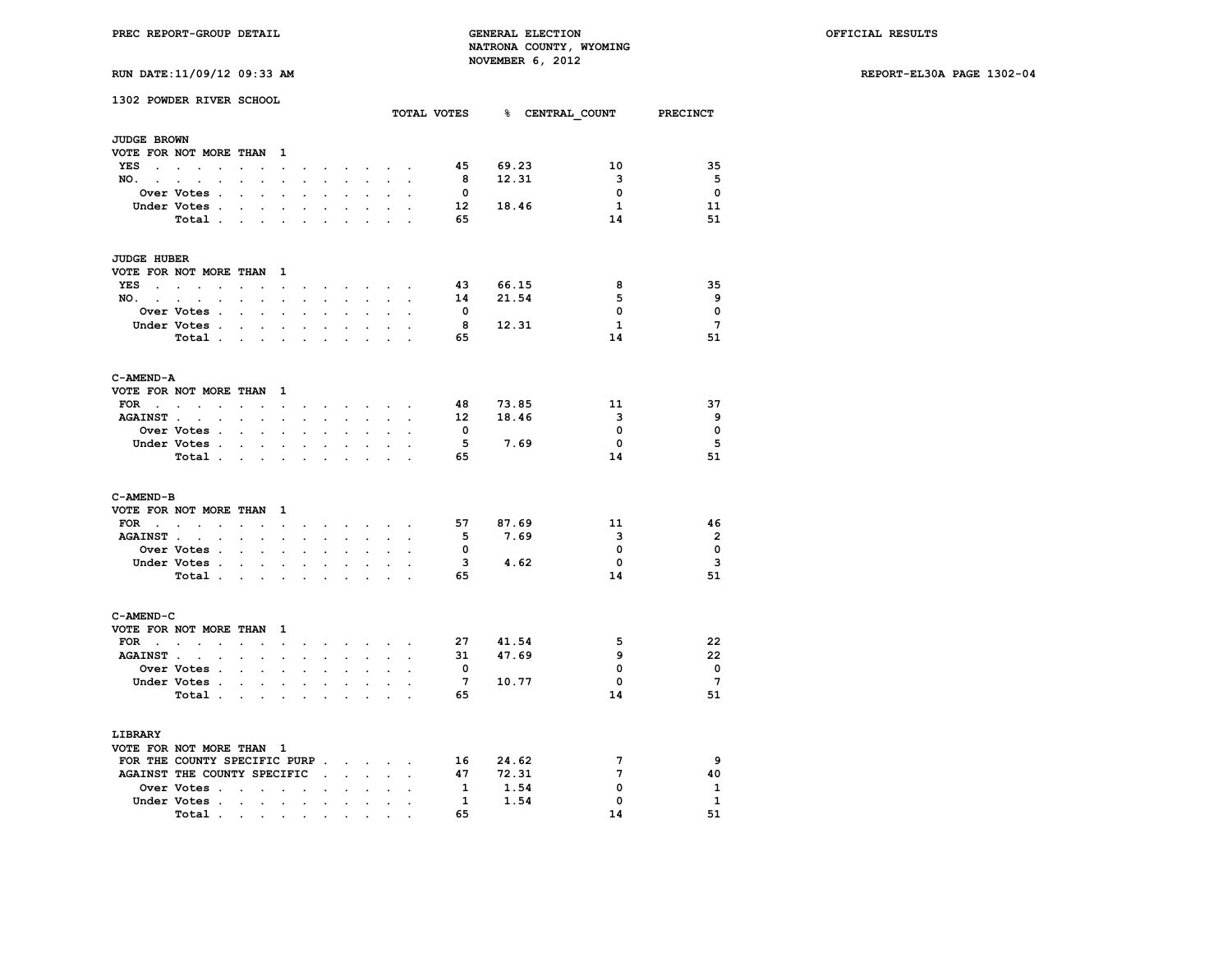# **RUN DATE:11/09/12 09:33 AM REPORT-EL30A PAGE 1401-01**

| 1401 UPPER WILLOW CREEK SCHOOL                                                                |                                        |                                          |                                                                                                    |                |                                 |                      |                      |              |                                      |                |          |
|-----------------------------------------------------------------------------------------------|----------------------------------------|------------------------------------------|----------------------------------------------------------------------------------------------------|----------------|---------------------------------|----------------------|----------------------|--------------|--------------------------------------|----------------|----------|
|                                                                                               |                                        |                                          |                                                                                                    |                |                                 |                      |                      |              | TOTAL VOTES 3 CENTRAL COUNT PRECINCT |                |          |
| REGISTERED VOTERS - TOTAL                                                                     |                                        |                                          |                                                                                                    |                |                                 |                      |                      | 20           |                                      |                |          |
| BALLOTS CAST - TOTAL.                                                                         |                                        |                                          | the contract of the contract of the                                                                |                |                                 | <b>Service</b>       | $\sim$               | 24           |                                      | 7              | 17       |
| BALLOTS CAST - BLANK.                                                                         |                                        |                                          | $\mathbf{r} = \mathbf{r} \cdot \mathbf{r}$ . The set of $\mathbf{r} = \mathbf{r} \cdot \mathbf{r}$ |                |                                 |                      |                      | $\mathbf{o}$ |                                      | 0              | 0        |
| VOTER TURNOUT - TOTAL                                                                         | $\sim$                                 |                                          | the company of the company of                                                                      |                |                                 | $\sim$               |                      |              | 120.00                               |                |          |
| VOTER TURNOUT - BLANK                                                                         | $\sim$ $\sim$                          |                                          | $\mathbf{r} = \mathbf{r} + \mathbf{r}$ .                                                           |                |                                 |                      |                      |              |                                      |                |          |
| <b>USA-PRESIDENT</b>                                                                          |                                        |                                          |                                                                                                    |                |                                 |                      |                      |              |                                      |                |          |
| VOTE FOR NOT MORE THAN                                                                        | $\mathbf{1}$                           |                                          |                                                                                                    |                |                                 |                      |                      |              |                                      |                |          |
| MITT ROMNEY (REP).                                                                            |                                        |                                          |                                                                                                    |                |                                 |                      |                      | 24           | 100.00                               | 7              | 17       |
| BARACK OBAMA (DEM)<br>$\sim$                                                                  |                                        |                                          | $\mathbf{r} = \mathbf{r} - \mathbf{r} = \mathbf{r} - \mathbf{r}$                                   |                |                                 |                      |                      | 0            |                                      | 0              | 0        |
| GARY JOHNSON (LIB)<br>$\ddot{\phantom{0}}$                                                    |                                        | $\mathbf{z} = \mathbf{z} + \mathbf{z}$ . | $\ddot{\phantom{0}}$                                                                               |                |                                 |                      |                      | 0            |                                      | 0              | 0        |
| VIRGIL H. GOODE (CON)                                                                         |                                        | $\mathbf{L} = \mathbf{L} \mathbf{L}$     | $\ddot{\phantom{a}}$                                                                               | $\mathbf{r}$   |                                 | $\ddot{\phantom{a}}$ |                      | 0            |                                      | 0              | 0        |
| $WRITE-IN.$<br>$\ddot{\phantom{0}}$                                                           |                                        |                                          |                                                                                                    |                |                                 |                      |                      | 0            |                                      | $\mathbf 0$    | $\Omega$ |
| Over Votes                                                                                    | $\mathbf{L} = \mathbf{L}$              |                                          |                                                                                                    |                |                                 |                      |                      | $\Omega$     |                                      | 0              | 0        |
| Under Votes<br>$\sim$                                                                         | $\sim$                                 | $\ddot{\phantom{a}}$                     | $\cdot$                                                                                            |                |                                 |                      |                      | $^{\circ}$   |                                      | 0              | 0        |
| Total .<br>$\sim$<br>$\ddot{\phantom{a}}$                                                     |                                        |                                          |                                                                                                    |                |                                 |                      |                      | 24           |                                      | $\overline{7}$ | 17       |
|                                                                                               |                                        |                                          |                                                                                                    |                |                                 |                      |                      |              |                                      |                |          |
| UNITED STATES SENATOR                                                                         |                                        |                                          |                                                                                                    |                |                                 |                      |                      |              |                                      |                |          |
| VOTE FOR NOT MORE THAN 1                                                                      |                                        |                                          |                                                                                                    |                |                                 |                      |                      |              |                                      |                |          |
| JOHN BARRASSO (REP).                                                                          |                                        |                                          |                                                                                                    |                |                                 |                      |                      | 24           | 100.00                               | 7              | 17       |
| TIM CHESNUT (DEM).<br>$\sim$                                                                  |                                        |                                          | and a state of the state                                                                           | $\sim$         |                                 |                      |                      | 0            |                                      | 0              | 0        |
| JOEL OTTO (CRY)<br>$\sim$<br>$\mathbf{r} = \mathbf{r} \times \mathbf{r}$ , where $\mathbf{r}$ |                                        |                                          | $\ddot{\phantom{0}}$                                                                               | $\overline{a}$ | $\ddot{\phantom{0}}$            | $\sim$               |                      | 0            |                                      | 0              | $\Omega$ |
| WRITE-IN.<br>$\mathbf{L}$                                                                     |                                        |                                          |                                                                                                    |                |                                 |                      |                      | $\Omega$     |                                      | 0              | $\Omega$ |
| Over Votes<br>$\mathbf{L}$                                                                    | $\mathbf{L}$                           | $\sim$                                   | $\sim$                                                                                             | $\sim$         |                                 |                      |                      | 0            |                                      | 0              | 0        |
| Under Votes<br>and a state of                                                                 |                                        |                                          | $\sim 100$                                                                                         |                | $\mathbf{r} = \mathbf{r}$       | $\ddot{\phantom{a}}$ | $\sim$               | $\Omega$     |                                      | 0              | 0        |
| Total .<br>$\sim$                                                                             |                                        |                                          |                                                                                                    |                |                                 |                      |                      | 24           |                                      | $\overline{7}$ | 17       |
| UNITED STATES REPRESENTATIVE                                                                  |                                        |                                          |                                                                                                    |                |                                 |                      |                      |              |                                      |                |          |
| VOTE FOR NOT MORE THAN 1                                                                      |                                        |                                          |                                                                                                    |                |                                 |                      |                      |              |                                      |                |          |
| CYNTHIA M. LUMMIS (REP).                                                                      |                                        |                                          |                                                                                                    |                |                                 |                      |                      | 24           | 100.00                               | 7              | 17       |
| CHRIS HENRICHSEN (DEM)                                                                        |                                        |                                          |                                                                                                    |                |                                 | $\sim$               | $\mathbf{r}$         | $\Omega$     |                                      | 0              | 0        |
| RICHARD P. BRUBAKER (LIB).                                                                    |                                        |                                          | $\sim$                                                                                             | $\sim$         | $\sim$                          |                      |                      | 0            |                                      | 0              | 0        |
| DANIEL CLYDE CUMMINGS (CON)                                                                   |                                        |                                          | $\mathcal{L}^{\text{max}}$                                                                         |                | $\sim$ $\sim$                   |                      |                      | 0            |                                      | 0              | 0        |
| DON WILLS (CRY)<br>$\sim$<br>$\mathbf{r}$                                                     |                                        |                                          | $\sim$                                                                                             |                |                                 |                      |                      | 0            |                                      | 0              | 0        |
| WRITE-IN.<br>$\sim$ $\sim$ $\sim$<br>$\bullet$<br>$\sim$                                      | $\mathbf{z} = \mathbf{z} + \mathbf{z}$ |                                          | $\sim$                                                                                             |                |                                 |                      |                      | 0            |                                      | 0              | 0        |
| Over Votes<br>$\sim$                                                                          |                                        |                                          |                                                                                                    |                |                                 |                      |                      | 0            |                                      | 0              | 0        |
| Under Votes                                                                                   |                                        |                                          |                                                                                                    |                | $\mathbf{a}$ , and $\mathbf{a}$ | $\sim$               | $\cdot$              | $\mathbf 0$  |                                      | 0              | 0        |
| Total                                                                                         |                                        |                                          |                                                                                                    |                |                                 |                      |                      | 24           |                                      | $\mathbf{7}$   | 17       |
|                                                                                               |                                        |                                          |                                                                                                    |                |                                 |                      |                      |              |                                      |                |          |
| STATE SENATE DISTRICT 30                                                                      | -1                                     |                                          |                                                                                                    |                |                                 |                      |                      |              |                                      |                |          |
| VOTE FOR NOT MORE THAN                                                                        |                                        |                                          |                                                                                                    |                |                                 |                      |                      |              |                                      |                |          |
| CHARLES K. SCOTT (REP)                                                                        |                                        |                                          |                                                                                                    |                |                                 | $\sim$               | $\ddot{\phantom{a}}$ | 18           | 75.00                                | 5              | 13       |
| WRITE-IN.<br>$\sim$                                                                           |                                        |                                          | and a strong control of the state of                                                               |                |                                 |                      |                      | $\mathbf{1}$ | 4.17                                 | $\mathbf{1}$   | 0        |
| Over Votes                                                                                    |                                        | $\mathbf{r} = \mathbf{r}$                |                                                                                                    |                |                                 |                      |                      | $^{\circ}$   |                                      | $\mathbf{0}$   | 0        |
| Under Votes<br>$\mathbf{r} = \mathbf{r} + \mathbf{r} + \mathbf{r} + \mathbf{r}$ .             |                                        |                                          |                                                                                                    | $\overline{a}$ | $\ddot{\phantom{0}}$            |                      |                      | 5            | 20.83                                | $\mathbf{1}$   | 4        |
| Total .<br>$\sim 10^{-11}$<br>$\sim$                                                          |                                        |                                          |                                                                                                    |                |                                 |                      |                      | 24           |                                      | 7              | 17       |
| $5.003$ mm, $10.010$ m, $5.000$ mm, $7.0$                                                     |                                        |                                          |                                                                                                    |                |                                 |                      |                      |              |                                      |                |          |

| STATE HOUSE DISTRICT 38  |  |  |  |    |        |          |
|--------------------------|--|--|--|----|--------|----------|
| VOTE FOR NOT MORE THAN 1 |  |  |  |    |        |          |
| TOM WALTERS (REP).       |  |  |  | 24 | 100.00 | 17       |
| WRITE-IN.                |  |  |  |    |        | $\Omega$ |
|                          |  |  |  |    |        | $\Omega$ |
| Under Votes              |  |  |  |    |        | $\Omega$ |
| Total                    |  |  |  |    |        | 17       |
|                          |  |  |  |    |        |          |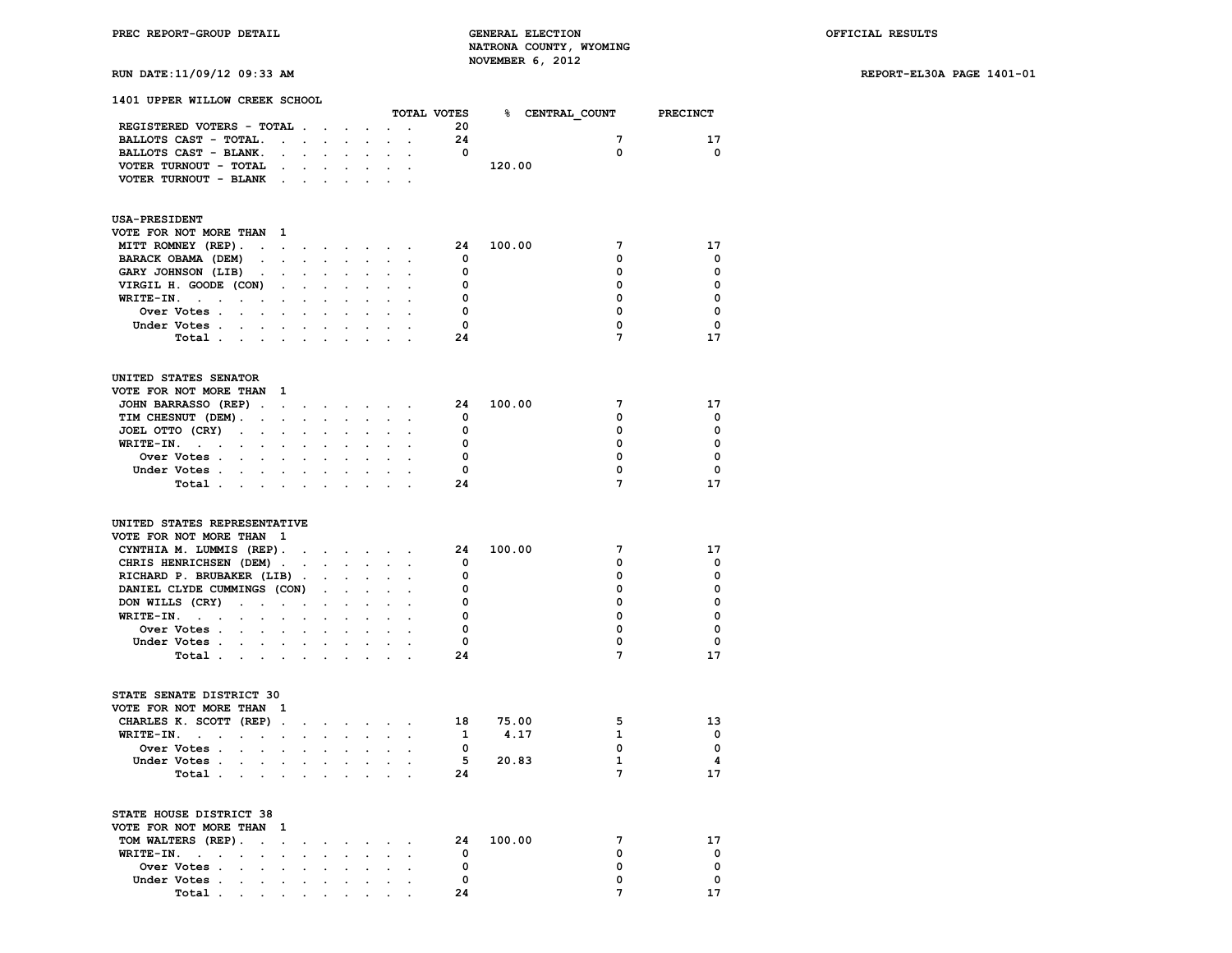**RUN DATE:11/09/12 09:33 AM REPORT-EL30A PAGE 1401-02**

| RUN DATE:11/09/12 09:33 AM |  |  |
|----------------------------|--|--|
|----------------------------|--|--|

# **1401 UPPER WILLOW CREEK SCHOOL**

|                                                                                                                              |  |        |  | TOTAL VOTES | %⊹<br>CENTRAL COUNT |    | <b>PRECINCT</b> |
|------------------------------------------------------------------------------------------------------------------------------|--|--------|--|-------------|---------------------|----|-----------------|
| <b>BOCC</b>                                                                                                                  |  |        |  |             |                     |    |                 |
| VOTE FOR NOT MORE THAN 2                                                                                                     |  |        |  |             |                     |    |                 |
| FORREST CHADWICK (REP)                                                                                                       |  |        |  | 21          | 43.75               |    | 14              |
| MATT KEATING (REP)                                                                                                           |  |        |  | 15          | 31.25               |    | 13              |
| GINO CERULLO (DEM)                                                                                                           |  |        |  |             |                     |    | 0               |
| TROY BRAY (CON)                                                                                                              |  |        |  |             |                     |    | O               |
| LINDA BERGERON (CON).                                                                                                        |  |        |  | 0           |                     |    | 0               |
| KEITH B. GOODENOUGH (IND)                                                                                                    |  |        |  |             | 4.17                |    | 0               |
| WRITE-IN.<br>the contract of the contract of the contract of the contract of the contract of the contract of the contract of |  | $\sim$ |  |             |                     |    | O               |
| Over Votes                                                                                                                   |  |        |  |             |                     |    | $\mathbf 0$     |
| Under Votes                                                                                                                  |  |        |  | 10          | 20.83               |    |                 |
| Total                                                                                                                        |  |        |  | 48          |                     | 14 | 34              |

#### **CASPER COLLEGE DISTRICT BOARD OF TRUSTEE**

| VOTE FOR NOT MORE THAN 4                                                                                                                                                                                                                           |                                                                                 |  |  |  |    |       |    |               |
|----------------------------------------------------------------------------------------------------------------------------------------------------------------------------------------------------------------------------------------------------|---------------------------------------------------------------------------------|--|--|--|----|-------|----|---------------|
| SCOTT BENNION.                                                                                                                                                                                                                                     |                                                                                 |  |  |  | 5  | 5.21  |    |               |
| <b>BOB DESPAIN.</b><br>$\sim$ $\sim$ $\sim$                                                                                                                                                                                                        | the contract of the contract of the contract of the contract of the contract of |  |  |  |    | 1.04  |    |               |
| LAUREN V. GRIFFITH                                                                                                                                                                                                                                 | the contract of the contract of the contract of                                 |  |  |  | 4  | 4.17  |    |               |
| BILL M. HAMBRICK.<br>the company of the company of the company of the company of the company of the company of the company of the company of the company of the company of the company of the company of the company of the company of the company |                                                                                 |  |  |  | 5  | 5.21  |    | $\mathcal{P}$ |
| MATTHEW A. LOUCKS.                                                                                                                                                                                                                                 |                                                                                 |  |  |  | 4  | 4.17  |    | 4             |
| SUSAN D. MILLER<br>the contract of the contract of the contract of the contract of the contract of the contract of the contract of                                                                                                                 |                                                                                 |  |  |  |    | 3.13  |    | $\mathbf{z}$  |
| CLIFF WHITLOCK.<br>the company of the company of the company of the company of the company of the company of the company of the company of the company of the company of the company of the company of the company of the company of the company   |                                                                                 |  |  |  | 6  | 6.25  |    | 4             |
| WRITE-IN.<br>the contract of the contract of the contract of the contract of the contract of the contract of the contract of                                                                                                                       |                                                                                 |  |  |  |    |       |    | 0             |
| Over Votes .<br>and the state of the state of the state of the state of the state of the state of the state of the state of the                                                                                                                    |                                                                                 |  |  |  |    |       |    | $\Omega$      |
| Under Votes.<br>the company of the company of the company of the company of the company of the company of                                                                                                                                          |                                                                                 |  |  |  | 68 | 70.83 | 17 | 51            |
| Total<br>$\sim$ $\sim$ $\sim$ $\sim$                                                                                                                                                                                                               |                                                                                 |  |  |  | 96 |       | 28 | 68            |

#### **NATRONA COUNTY SCHOOL DIST NO 1**

| VOTE FOR NOT MORE THAN  |         | 5         |           |   |   |         |         |     |       |    |          |
|-------------------------|---------|-----------|-----------|---|---|---------|---------|-----|-------|----|----------|
| DAVID S. BLAEDE         |         |           |           |   |   |         |         |     | .83   |    |          |
| KEVIN CHRISTOPHERSON.   |         |           |           |   |   |         |         |     | 3.33  |    |          |
| GREGORY FLESVIG         |         |           |           |   |   |         |         |     | 1.67  |    |          |
| ELIZABETH HORSCH        |         |           |           |   |   |         |         |     | 2.50  |    | 2        |
| DANA HOWIE              |         |           |           |   |   |         |         |     | 3.33  |    |          |
| DONN MCCALL.            |         |           |           |   |   |         |         | 2   | 1.67  |    |          |
| MARK E. PETERSON        |         |           |           |   |   |         |         |     | 3.33  |    | ٩        |
| SHAWNNA PUNTENEY        |         |           |           |   |   |         |         |     | 1.67  |    | 2        |
| PAULA J. REID<br>n.     |         |           |           |   |   |         |         |     | 2.50  |    |          |
| MARC SMITH              |         |           |           |   |   |         |         |     | 2.50  |    | 2        |
| <b>STEPHEN SPRECHER</b> |         |           |           |   |   |         |         |     | .83   |    |          |
| RITA WALSH.             |         |           |           |   |   |         |         | 5   | 4.17  |    | 3        |
| WRITE-IN.               |         |           |           |   |   |         |         |     |       |    | o        |
| Over Votes              |         |           |           |   |   |         |         |     |       |    | $\Omega$ |
| Under Votes             |         |           |           |   |   |         |         | 86  | 71.67 | 22 | 64       |
| Total<br>٠              | $\cdot$ | $\bullet$ | $\bullet$ | ٠ | ٠ | $\cdot$ | $\cdot$ | 120 |       | 35 | 85       |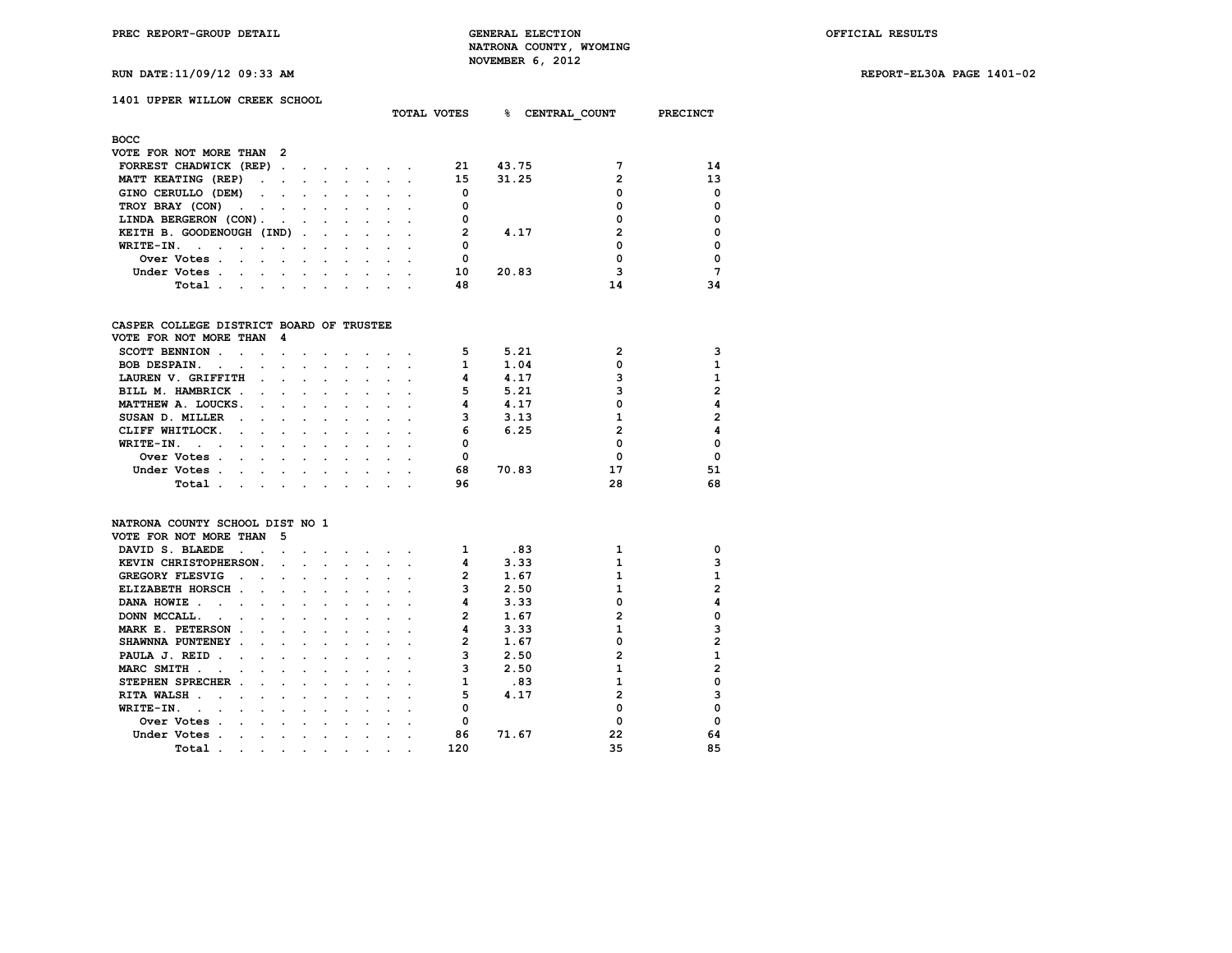**RUN DATE:11/09/12 09:33 AM REPORT-EL30A PAGE 1401-03**

| RUN DATE:11/09/12 09:33 AM |  |
|----------------------------|--|
|----------------------------|--|

|                                                            | 1401 UPPER WILLOW CREEK SCHOOL |                                                             |                            |                                                                                                                                                             |                            |                                                                                       |         |                           |                           |                                                                                    |                         |                                                             | TOTAL VOTES 8 CENTRAL COUNT PRECINCT |                          |
|------------------------------------------------------------|--------------------------------|-------------------------------------------------------------|----------------------------|-------------------------------------------------------------------------------------------------------------------------------------------------------------|----------------------------|---------------------------------------------------------------------------------------|---------|---------------------------|---------------------------|------------------------------------------------------------------------------------|-------------------------|-------------------------------------------------------------|--------------------------------------|--------------------------|
|                                                            |                                |                                                             |                            |                                                                                                                                                             |                            |                                                                                       |         |                           |                           |                                                                                    |                         |                                                             |                                      |                          |
| NATRONA COUNTY FIRE PROTECTION DISTRICT                    |                                |                                                             |                            |                                                                                                                                                             |                            |                                                                                       |         |                           |                           |                                                                                    |                         |                                                             |                                      |                          |
| VOTE FOR NOT MORE THAN 3                                   |                                |                                                             |                            |                                                                                                                                                             |                            |                                                                                       |         |                           |                           |                                                                                    |                         |                                                             |                                      |                          |
|                                                            | JOHN BENTLEY                   |                                                             |                            |                                                                                                                                                             |                            | <b>Contract Contract</b>                                                              |         |                           |                           | and a strong control of the                                                        |                         | 9 12.50                                                     | $\overline{2}$                       | $7\phantom{.0}$          |
|                                                            | JOHN C. DOYLE.                 |                                                             | $\mathbf{L}$               | $\ddot{\phantom{0}}$                                                                                                                                        |                            |                                                                                       |         |                           |                           |                                                                                    | 6                       | 8.33                                                        | $\overline{2}$                       | -4                       |
|                                                            | BILL KOSSERT                   |                                                             |                            | $\bullet$                                                                                                                                                   | $\ddot{\phantom{0}}$       |                                                                                       |         | $\ddot{\phantom{0}}$      |                           |                                                                                    |                         | $\begin{array}{ccc} 3 & & 4.17 \\ 15 & & 20.83 \end{array}$ | 0                                    | 3                        |
|                                                            | KEITH ROBINETT. .              |                                                             | $\mathbf{L}$               | $\sim$                                                                                                                                                      | $\sim$                     |                                                                                       | $\sim$  | $\mathbf{L}^{\text{max}}$ | $\sim$                    |                                                                                    |                         |                                                             | 4                                    | - 11                     |
|                                                            | CURT SIMPSON II                | $\sim$ $\sim$                                               |                            | $\sim$                                                                                                                                                      | $\ddot{\phantom{0}}$       | $\ddot{\phantom{a}}$                                                                  | $\cdot$ | $\ddot{\phantom{0}}$      | $\sim$                    | $\cdot$                                                                            | $\overline{\mathbf{2}}$ | 2.78                                                        | $\mathbf{1}$                         | 1                        |
|                                                            | GEORGE E. TILLMAN JR.          |                                                             |                            |                                                                                                                                                             |                            |                                                                                       |         |                           |                           |                                                                                    | $\mathbf{1}$            | 1.39                                                        | 1                                    | $\overline{\mathbf{0}}$  |
|                                                            | $WRITE-IN.$                    | $\mathcal{L}(\mathcal{A})$ , and $\mathcal{L}(\mathcal{A})$ |                            |                                                                                                                                                             | $\cdot$                    | $\sim$                                                                                | $\cdot$ | $\sim$                    | $\cdot$                   | $\sim$                                                                             | $\mathbf{o}$            |                                                             | 0                                    | $\mathbf{o}$             |
|                                                            | <b>Over Votes</b>              |                                                             |                            |                                                                                                                                                             | $\sim$                     | $\sim$                                                                                | $\sim$  |                           | $\mathbf{r} = \mathbf{r}$ | $\sim$                                                                             | $\overline{\mathbf{0}}$ |                                                             | 0                                    | $\mathbf{o}$             |
|                                                            | Under Votes.                   | <b>Contract Contract</b>                                    |                            |                                                                                                                                                             | $\ddot{\phantom{a}}$       | $\sim 100$                                                                            | $\sim$  | $\sim$                    | $\sim$                    | $\sim$                                                                             |                         | 36 50.00                                                    | 11                                   | 25                       |
|                                                            | Total                          |                                                             |                            |                                                                                                                                                             |                            |                                                                                       |         |                           |                           |                                                                                    | 72                      |                                                             | 21                                   | 51                       |
| NC CONSERVATION DIST SUP-URBAN                             |                                |                                                             |                            |                                                                                                                                                             |                            |                                                                                       |         |                           |                           |                                                                                    |                         |                                                             |                                      |                          |
| VOTE FOR NOT MORE THAN 1                                   |                                |                                                             |                            |                                                                                                                                                             |                            |                                                                                       |         |                           |                           |                                                                                    |                         |                                                             |                                      |                          |
|                                                            | RICHARD HALLINGSTAD.           |                                                             |                            | $\sim$                                                                                                                                                      | $\ddot{\phantom{0}}$       | the contract of the contract of the                                                   |         |                           |                           |                                                                                    | 16                      | 66.67                                                       | 5                                    | 11                       |
|                                                            | WRITE-IN.                      |                                                             |                            |                                                                                                                                                             |                            |                                                                                       |         |                           |                           |                                                                                    | $\overline{\mathbf{0}}$ |                                                             | 0                                    | $\overline{\mathbf{0}}$  |
|                                                            | Over Votes                     |                                                             | $\mathcal{L}^{\text{max}}$ | $\mathcal{L}^{\text{max}}$                                                                                                                                  | $\mathcal{L}^{\text{max}}$ |                                                                                       |         |                           |                           |                                                                                    | $\bullet$               |                                                             | 0                                    | $\overline{\mathbf{0}}$  |
|                                                            | Under Votes                    |                                                             |                            |                                                                                                                                                             |                            |                                                                                       |         |                           |                           |                                                                                    |                         | 8 33.33                                                     | $\overline{2}$                       | - 6                      |
|                                                            | Total                          |                                                             |                            |                                                                                                                                                             |                            |                                                                                       |         |                           |                           |                                                                                    | 24                      |                                                             | $\overline{7}$                       | 17                       |
| NC CONSERVATION DIST SUP-ATLRG<br>VOTE FOR NOT MORE THAN 1 |                                |                                                             |                            |                                                                                                                                                             |                            |                                                                                       |         |                           |                           |                                                                                    |                         |                                                             |                                      |                          |
|                                                            | LEN L. CAMP.                   |                                                             |                            | $\sim$                                                                                                                                                      |                            |                                                                                       |         |                           |                           | $\bullet$ . In the contribution of the contribution of $\mathcal{O}(\mathbb{R}^d)$ | 14                      | 58.33                                                       | 5                                    | 9                        |
|                                                            | $WRITE-IN.$                    |                                                             |                            | $\mathcal{L}^{\mathcal{L}}$                                                                                                                                 |                            | and a strong control of the state of                                                  |         |                           |                           |                                                                                    | $\bullet$               |                                                             | 0                                    | $\mathbf{0}$             |
|                                                            | Over Votes                     |                                                             |                            |                                                                                                                                                             | $\sim$                     | $\sim$                                                                                | $\sim$  | $\ddot{\phantom{0}}$      | $\sim$                    |                                                                                    | $\overline{\mathbf{0}}$ |                                                             | 0                                    | $\mathbf 0$              |
|                                                            | Under Votes                    |                                                             |                            |                                                                                                                                                             |                            |                                                                                       |         |                           |                           |                                                                                    |                         | $10$ 41.67                                                  | $\overline{\mathbf{2}}$              | - 8                      |
|                                                            | Total                          |                                                             |                            |                                                                                                                                                             |                            |                                                                                       |         | $\sim$                    |                           |                                                                                    | 24                      |                                                             | 7                                    | 17                       |
| NC CONSERVATION DIST SUP-RURAL<br>VOTE FOR NOT MORE THAN 1 |                                |                                                             |                            |                                                                                                                                                             |                            |                                                                                       |         |                           |                           |                                                                                    |                         |                                                             |                                      |                          |
|                                                            | DON PAVACK                     |                                                             |                            |                                                                                                                                                             |                            |                                                                                       |         |                           |                           |                                                                                    | - 9                     | 37.50                                                       | 4                                    | 5                        |
|                                                            | ROBERT M. SHELLARD             |                                                             | $\sim 10^{-10}$            | $\sim$                                                                                                                                                      | $\sim$                     | $\sim$                                                                                | $\sim$  |                           | <b>Service</b>            | $\sim$                                                                             | $\overline{\mathbf{3}}$ | 12.50                                                       | 1                                    | $\overline{2}$           |
|                                                            | $WRITE-IN.$                    |                                                             |                            |                                                                                                                                                             |                            | and the company of the company of                                                     |         |                           |                           |                                                                                    | $\overline{\mathbf{0}}$ |                                                             | 0                                    | $\mathbf{o}$             |
|                                                            | Over Votes                     |                                                             |                            |                                                                                                                                                             |                            |                                                                                       |         |                           |                           |                                                                                    | $\overline{\mathbf{0}}$ |                                                             | 0                                    | $\mathbf 0$              |
|                                                            |                                |                                                             |                            |                                                                                                                                                             |                            |                                                                                       |         |                           |                           |                                                                                    |                         | 12 50.00                                                    | $\overline{2}$                       | 10                       |
|                                                            | Under Votes                    |                                                             |                            |                                                                                                                                                             |                            | and a strong control of the state                                                     |         |                           |                           |                                                                                    |                         |                                                             |                                      |                          |
|                                                            | Total                          |                                                             |                            |                                                                                                                                                             |                            |                                                                                       |         |                           |                           |                                                                                    | 24                      |                                                             | 7                                    | 17                       |
| <b>JUDGE PARK</b><br>VOTE FOR NOT MORE THAN 1              |                                |                                                             |                            |                                                                                                                                                             |                            |                                                                                       |         |                           |                           |                                                                                    |                         |                                                             |                                      |                          |
|                                                            | YES                            |                                                             |                            |                                                                                                                                                             |                            |                                                                                       |         |                           |                           | and a series of the series of the                                                  |                         | 16 66.67                                                    | 4                                    | 12                       |
| NO.,                                                       | $\mathbf{r} = \mathbf{r}$      | $\mathbf{z} = \mathbf{z} + \mathbf{z}$                      |                            |                                                                                                                                                             |                            | and a series of the series of the series of the series of the series of the series of |         |                           |                           |                                                                                    | $\overline{\mathbf{3}}$ | 12.50                                                       | 1                                    | $\overline{\phantom{a}}$ |
|                                                            | Over Votes                     |                                                             |                            | $\sim$                                                                                                                                                      | $\sim$                     | $\sim$                                                                                |         | and the company's         |                           |                                                                                    | $\overline{\mathbf{0}}$ |                                                             | 0                                    | $\mathbf{0}$             |
|                                                            | Under Votes                    |                                                             |                            |                                                                                                                                                             |                            |                                                                                       |         |                           |                           |                                                                                    |                         | 5 20.83                                                     | $\overline{2}$                       | - 3                      |
|                                                            | Total                          |                                                             |                            |                                                                                                                                                             |                            |                                                                                       |         | $\sim$                    | $\sim$                    |                                                                                    | 24                      |                                                             | 7                                    | 17                       |
| <b>JUDGE WILKING</b>                                       |                                |                                                             |                            |                                                                                                                                                             |                            |                                                                                       |         |                           |                           |                                                                                    |                         |                                                             |                                      |                          |
| VOTE FOR NOT MORE THAN 1                                   |                                |                                                             |                            |                                                                                                                                                             |                            |                                                                                       |         |                           |                           |                                                                                    |                         |                                                             |                                      |                          |
|                                                            | YES                            |                                                             |                            |                                                                                                                                                             |                            |                                                                                       |         |                           |                           |                                                                                    |                         | 12 50.00                                                    | 4                                    | 8                        |
| NO.<br>$\sim$ $-$                                          | $\sim$                         |                                                             |                            | $\sim$                                                                                                                                                      | $\sim$                     | $\ddot{\phantom{a}}$                                                                  |         |                           |                           |                                                                                    | 5                       | 20.83                                                       | 0                                    | 5                        |
|                                                            | Over Votes                     |                                                             |                            |                                                                                                                                                             |                            |                                                                                       |         |                           |                           | $\ddot{\phantom{a}}$                                                               | $\overline{\mathbf{0}}$ |                                                             | 0                                    | $\mathbf 0$              |
|                                                            | Under Votes.                   |                                                             |                            |                                                                                                                                                             |                            |                                                                                       |         |                           |                           |                                                                                    | $7^{\circ}$             | 29.17                                                       | 3                                    | 4                        |
|                                                            |                                | <b>Contract Contract</b>                                    |                            | $\bullet$ .<br><br><br><br><br><br><br><br><br><br><br><br><br><br><br><br><br><br><br><br><br><br><br><br><br><br><br><br><br><br><br><br><br><br><br><br> |                            | the company's company's                                                               |         |                           | $\sim$                    |                                                                                    |                         |                                                             |                                      |                          |

**Total .** . . . . . . . . . 24 24 7 17